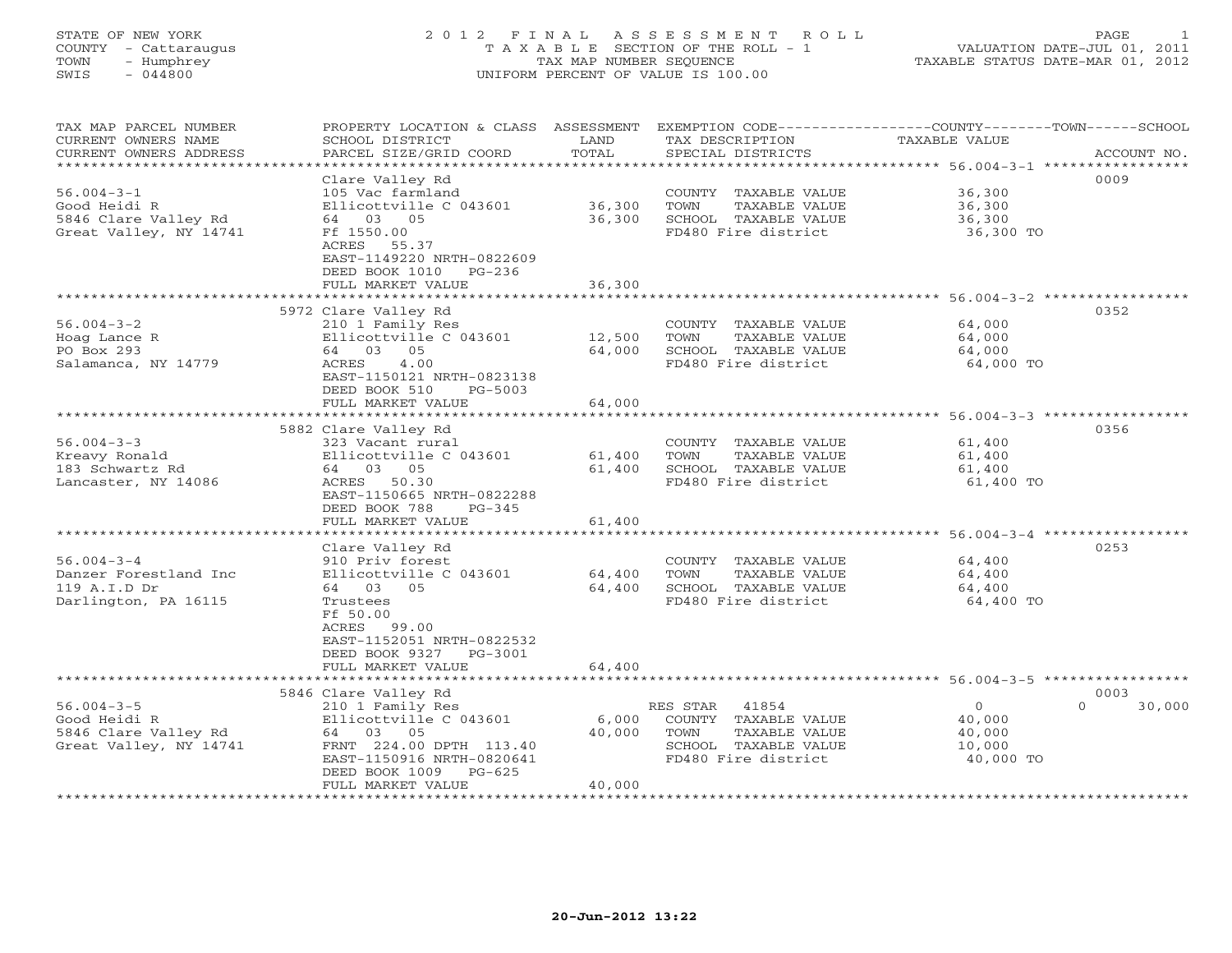## STATE OF NEW YORK 2 0 1 2 F I N A L A S S E S S M E N T R O L L PAGE 2 COUNTY - Cattaraugus T A X A B L E SECTION OF THE ROLL - 1 VALUATION DATE-JUL 01, 2011 TOWN - Humphrey TAX MAP NUMBER SEQUENCE TAXABLE STATUS DATE-MAR 01, 2012 SWIS - 044800 UNIFORM PERCENT OF VALUE IS 100.00UNIFORM PERCENT OF VALUE IS 100.00

| TAX MAP PARCEL NUMBER<br>CURRENT OWNERS NAME<br>CURRENT OWNERS ADDRESS                                                                                              | PROPERTY LOCATION & CLASS ASSESSMENT EXEMPTION CODE---------------COUNTY-------TOWN------SCHOOL<br>SCHOOL DISTRICT<br>PARCEL SIZE/GRID COORD                                               | LAND<br>TOTAL                                                                       | TAX DESCRIPTION<br>SPECIAL DISTRICTS                                                          | TAXABLE VALUE                                                    |                                      | ACCOUNT NO.                |
|---------------------------------------------------------------------------------------------------------------------------------------------------------------------|--------------------------------------------------------------------------------------------------------------------------------------------------------------------------------------------|-------------------------------------------------------------------------------------|-----------------------------------------------------------------------------------------------|------------------------------------------------------------------|--------------------------------------|----------------------------|
| *************************                                                                                                                                           |                                                                                                                                                                                            |                                                                                     |                                                                                               |                                                                  |                                      |                            |
| $56.004 - 3 - 7$<br>Pawlowski Daniel M<br>Pawlowski Diane<br>4830 Sugartown Rd                                                                                      | 4830 Sugartown Rd & Nys Rte 98<br>240 Rural res<br>Ellicottville C 043601<br>55,56,640305<br>Ff 1040.00 Sugartown Rd                                                                       | AG BLDG<br>124,500 AG DIST<br>321,700 RES STAR                                      | 41700<br>41720<br>41854<br>COUNTY TAXABLE VALUE                                               | 27,900<br>17,805<br>$\overline{0}$<br>275,995                    | 0139<br>27,900<br>17,805<br>$\Omega$ | 27,900<br>17,805<br>30,000 |
| Great Valley, NY 14741<br>MAY BE SUBJECT TO PAYMENT<br>UNDER AGDIST LAW TIL 2017                                                                                    | Ff 190.00 Nys Rte 98<br>ACRES 180.70<br>EAST-1151466 NRTH-0820416<br>DEED BOOK 998<br>PG-589<br>FULL MARKET VALUE                                                                          | TOWN<br>321,700                                                                     | TAXABLE VALUE<br>SCHOOL TAXABLE VALUE<br>FD480 Fire district                                  | 275,995<br>245,995<br>321,700 TO                                 |                                      |                            |
|                                                                                                                                                                     |                                                                                                                                                                                            |                                                                                     |                                                                                               |                                                                  |                                      |                            |
| $56.004 - 3 - 8$<br>Weidner John M<br>Weidner Paul H<br>Reichwein Str 27<br>Pressath, Germany 92690                                                                 | 4839 Nys Rte 98<br>240 Rural res<br>Ellicottville C 043601<br>Ellicottville C<br>63/55   03   05<br>ACRES   112.95<br>ACRES 112.95<br>EAST-1152121 NRTH-0817521<br>DEED BOOK 893<br>PG-893 | 103,700<br>TOWN<br>138,400                                                          | COUNTY TAXABLE VALUE<br>TAXABLE VALUE<br>SCHOOL TAXABLE VALUE<br>FD480 Fire district          | 138,400<br>138,400<br>138,400<br>138,400 TO                      | 0360                                 |                            |
|                                                                                                                                                                     | FULL MARKET VALUE                                                                                                                                                                          | 138,400                                                                             |                                                                                               |                                                                  |                                      |                            |
|                                                                                                                                                                     | 4931 Nys Rte 98                                                                                                                                                                            |                                                                                     |                                                                                               |                                                                  | 0258                                 |                            |
| $56.004 - 3 - 9.1$<br>Prentice Robert<br>Prentice Nancy<br>Prentice Nancy<br>Prentice Nancy<br>22/63 03 05<br>4857 Sugartown Rd<br>224.95<br>Great Valley, NY 14741 | 112 Dairy farm<br>Ellicottville C 043601<br>EAST-1150536 NRTH-0816103<br>DEED BOOK 726<br>PG-740                                                                                           | AGED C/T<br>140,400 SR STAR<br>AGED C/T/S 41800<br>310,000 SILO T/C/S 42100<br>TOWN | 41834<br>COUNTY TAXABLE VALUE<br>TAXABLE VALUE<br>SCHOOL TAXABLE VALUE                        | 61,840<br>$\overline{0}$<br>800<br>247,360<br>247,360<br>185,160 | 61,840<br>$\overline{0}$<br>800      | 61,840<br>62,200<br>800    |
|                                                                                                                                                                     | FULL MARKET VALUE                                                                                                                                                                          | 310,000 FD480 Fire district                                                         |                                                                                               | 310,000 TO                                                       |                                      |                            |
|                                                                                                                                                                     |                                                                                                                                                                                            |                                                                                     |                                                                                               | ********* 56.004-3-9.2 ****                                      |                                      |                            |
| $56.004 - 3 - 9.2$<br>Skubel Jerry<br>1201 Concession 2<br>Niagara On The Lake, Canada                                                                              | 4882 Sugartown Rd<br>210 1 Family Res<br>Ellicottville C 043601<br>63 03 05<br>Ff 380.00<br>ACRES<br>5.65<br>EAST-1149971 NRTH-0819448<br>DEED BOOK 7274 PG-7001                           | 15,000<br>TOWN<br>90,000                                                            | COUNTY TAXABLE VALUE<br>TAXABLE VALUE<br>SCHOOL TAXABLE VALUE<br>FD480 Fire district          | 90,000<br>90,000<br>90,000<br>90,000 TO                          | 0459                                 |                            |
|                                                                                                                                                                     | FULL MARKET VALUE                                                                                                                                                                          | 90,000                                                                              |                                                                                               |                                                                  |                                      |                            |
|                                                                                                                                                                     | 4938 Sugartown Rd                                                                                                                                                                          |                                                                                     |                                                                                               |                                                                  | 0461                                 |                            |
| $56.004 - 3 - 9.3$<br>Olson Stephen P<br>Olson Sandra L<br>4938 Sugartown Rd<br>Great Valley, NY 14741                                                              | 210 1 Family Res<br>Ellicottville C 043601<br>63 03 05<br>FRNT 600.00 DPTH<br>ACRES<br>4.01<br>EAST-1149828 NRTH-0819011<br>DEED BOOK 980<br>$PG-685$                                      | RES STAR<br>12,500<br>72,000<br>TOWN<br>72,000                                      | 41854<br>COUNTY TAXABLE VALUE<br>TAXABLE VALUE<br>SCHOOL TAXABLE VALUE<br>FD480 Fire district | $\overline{O}$<br>72,000<br>72,000<br>42,000<br>72,000 TO        | $\Omega$                             | 30,000                     |
|                                                                                                                                                                     | FULL MARKET VALUE                                                                                                                                                                          |                                                                                     |                                                                                               |                                                                  |                                      |                            |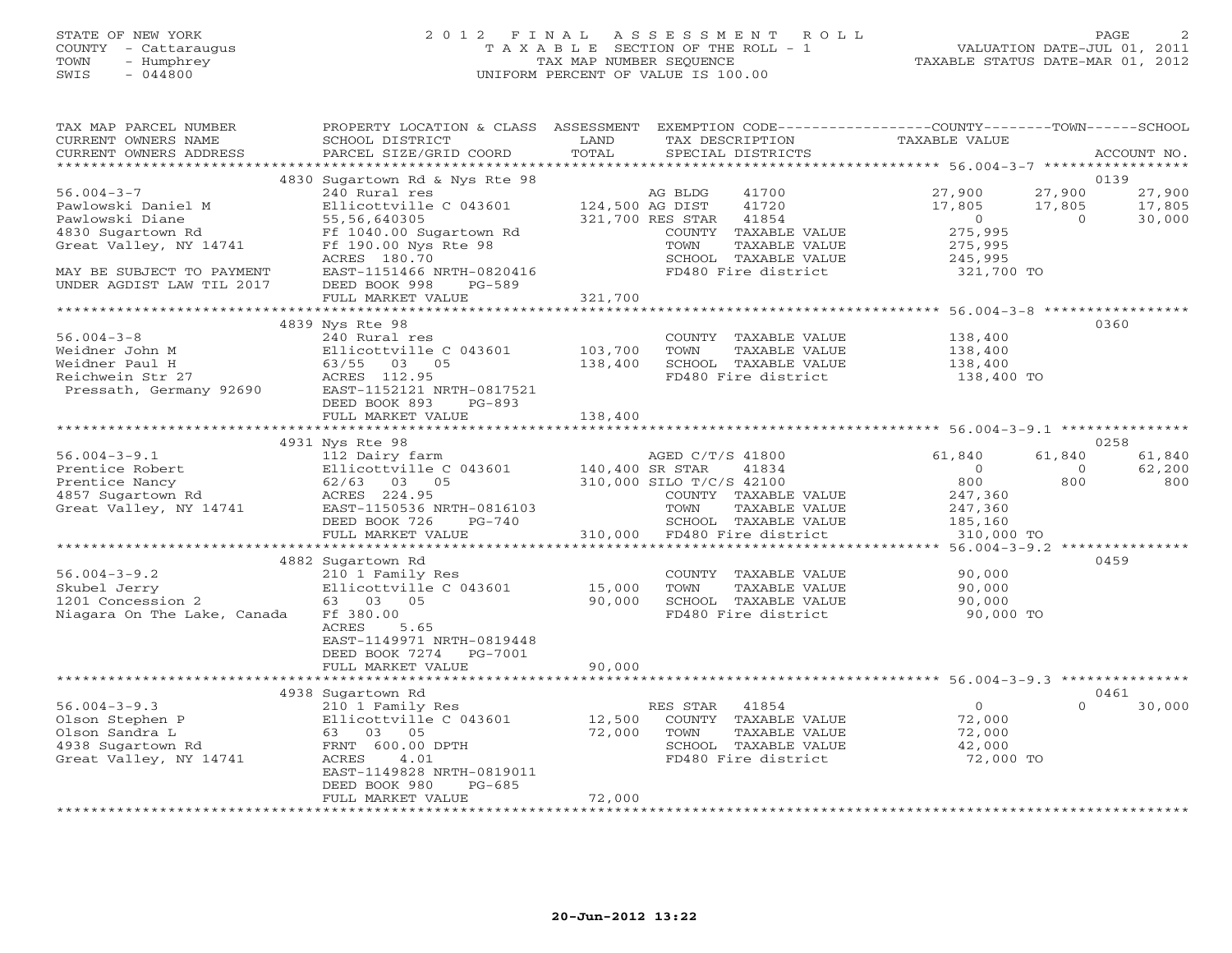# STATE OF NEW YORK 2 0 1 2 F I N A L A S S E S S M E N T R O L L PAGE 3 COUNTY - Cattaraugus T A X A B L E SECTION OF THE ROLL - 1 VALUATION DATE-JUL 01, 2011 TOWN - Humphrey TAX MAP NUMBER SEQUENCE TAXABLE STATUS DATE-MAR 01, 2012 SWIS - 044800 UNIFORM PERCENT OF VALUE IS 100.00UNIFORM PERCENT OF VALUE IS 100.00

| TAX MAP PARCEL NUMBER<br>CURRENT OWNERS NAME<br>CURRENT OWNERS ADDRESS | PROPERTY LOCATION & CLASS ASSESSMENT<br>SCHOOL DISTRICT<br>PARCEL SIZE/GRID COORD | LAND<br>TOTAL         | TAX DESCRIPTION<br>SPECIAL DISTRICTS        | EXEMPTION CODE-----------------COUNTY-------TOWN-----SCHOOL<br>TAXABLE VALUE | ACCOUNT NO.        |
|------------------------------------------------------------------------|-----------------------------------------------------------------------------------|-----------------------|---------------------------------------------|------------------------------------------------------------------------------|--------------------|
| *************************                                              |                                                                                   |                       |                                             |                                                                              |                    |
|                                                                        | 4853 Nys Rte 98                                                                   |                       |                                             |                                                                              | 0508               |
| $56.004 - 3 - 9.4$                                                     | 210 1 Family Res                                                                  |                       | COUNTY TAXABLE VALUE                        | 115,000                                                                      |                    |
| Prentice Donald R                                                      | Ellicottville C 043601                                                            | 9,300                 | TOWN<br>TAXABLE VALUE                       | 115,000                                                                      |                    |
| 5153 Howe Hill Rd                                                      | 63 03 05                                                                          | 115,000               | SCHOOL TAXABLE VALUE                        | 115,000                                                                      |                    |
| Great Valley, NY 14741                                                 | Ff 175.00                                                                         |                       | FD480 Fire district                         | 115,000 TO                                                                   |                    |
|                                                                        | ACRES<br>1.85                                                                     |                       |                                             |                                                                              |                    |
|                                                                        | EAST-1151324 NRTH-0818182                                                         |                       |                                             |                                                                              |                    |
|                                                                        | DEED BOOK 796<br>$PG-621$                                                         |                       |                                             |                                                                              |                    |
|                                                                        | FULL MARKET VALUE                                                                 | 115,000               |                                             |                                                                              |                    |
|                                                                        |                                                                                   |                       |                                             |                                                                              | 0567               |
|                                                                        | Sugartown Rd                                                                      |                       |                                             |                                                                              |                    |
| $56.004 - 3 - 9.5$<br>Skubel Jerry                                     | 314 Rural vac<10<br>Ellicottville C 043601                                        | 9,000                 | COUNTY TAXABLE VALUE<br>TOWN                | 9,000<br>9,000                                                               |                    |
| 1201 Concession #2 2                                                   | 63 03<br>05                                                                       | 9,000                 | TAXABLE VALUE<br>SCHOOL TAXABLE VALUE       | 9,000                                                                        |                    |
| Niagara on the Lake, Ontario,                                          | ACRES<br>1.65                                                                     |                       | FD480 Fire district                         | 9,000 TO                                                                     |                    |
|                                                                        | EAST-1150113 NRTH-0819323                                                         |                       |                                             |                                                                              |                    |
|                                                                        | DEED BOOK 9906 PG-7001                                                            |                       |                                             |                                                                              |                    |
|                                                                        | FULL MARKET VALUE                                                                 | 9,000                 |                                             |                                                                              |                    |
|                                                                        |                                                                                   |                       |                                             | ********************* 56.004-3-9.6 ***********                               |                    |
|                                                                        | 4890 Sugartown Rd                                                                 |                       |                                             |                                                                              | 0639               |
| $56.004 - 3 - 9.6$                                                     | 270 Mfg housing                                                                   |                       | RES STAR<br>41854                           | $\circ$                                                                      | $\Omega$<br>23,000 |
| McCutcheon Michael R                                                   | Ellicottville C 043601                                                            | 8,100                 | COUNTY TAXABLE VALUE                        | 23,000                                                                       |                    |
| Chamberlain Candace L                                                  | 63 03 05                                                                          | 23,000                | TOWN<br>TAXABLE VALUE                       | 23,000                                                                       |                    |
| 4890 Sugartown Rd                                                      | FRNT 163.60 DPTH 290.00                                                           |                       | SCHOOL TAXABLE VALUE                        | $\circ$                                                                      |                    |
| Great Valley, NY 14741                                                 | EAST-1150257 NRTH-0819430                                                         |                       | FD480 Fire district                         | 23,000 TO                                                                    |                    |
|                                                                        | DEED BOOK 6492<br>PG-4001                                                         |                       |                                             |                                                                              |                    |
|                                                                        | FULL MARKET VALUE                                                                 | 23,000                |                                             |                                                                              |                    |
|                                                                        |                                                                                   | ********************* |                                             | ************ 56.004-3-9.7 **********                                         |                    |
|                                                                        | 4937 Sugartown Rd                                                                 |                       |                                             |                                                                              | 0650               |
| $56.004 - 3 - 9.7$                                                     | 210 1 Family Res                                                                  |                       | 41854<br>RES STAR                           | $\overline{0}$                                                               | $\Omega$<br>30,000 |
| Prentice Dean E                                                        | Ellicottville C 043601                                                            | 10,500                | COUNTY TAXABLE VALUE                        | 74,000                                                                       |                    |
| 4937 Sugartown Rd                                                      | 63 03 05                                                                          | 74,000                | TAXABLE VALUE<br>TOWN                       | 74,000                                                                       |                    |
| Great Valley, NY 14741                                                 | Ff 450.00<br><b>ACRES</b>                                                         |                       | SCHOOL TAXABLE VALUE<br>FD480 Fire district | 44,000                                                                       |                    |
|                                                                        | 2.65<br>EAST-1149837 NRTH-0818636                                                 |                       |                                             | 74,000 TO                                                                    |                    |
|                                                                        | $PG-422$<br>DEED BOOK 903                                                         |                       |                                             |                                                                              |                    |
|                                                                        | FULL MARKET VALUE                                                                 | 74,000                |                                             |                                                                              |                    |
|                                                                        | ***********************                                                           |                       |                                             |                                                                              |                    |
|                                                                        | 4885 Nys Rte 98                                                                   |                       |                                             |                                                                              | 0651               |
| $56.004 - 3 - 9.8$                                                     | 210 1 Family Res                                                                  |                       | 41854<br>RES STAR                           | $\circ$                                                                      | $\Omega$<br>30,000 |
| Dunne Casi N                                                           | Ellicottville C 043601                                                            | 12,600                | COUNTY TAXABLE VALUE                        | 264,000                                                                      |                    |
| Depew Clinton R                                                        | 63 03 05                                                                          | 264,000               | TOWN<br>TAXABLE VALUE                       | 264,000                                                                      |                    |
| 4885 Route 98                                                          | Ff 181.83                                                                         |                       | SCHOOL TAXABLE VALUE                        | 234,000                                                                      |                    |
| Great Valley, NY 14741                                                 | 4.05<br>ACRES                                                                     |                       | FD480 Fire district                         | 264,000 TO                                                                   |                    |
|                                                                        | EAST-1150885 NRTH-0817753                                                         |                       |                                             |                                                                              |                    |
|                                                                        | DEED BOOK 14494 PG-7002                                                           |                       |                                             |                                                                              |                    |
|                                                                        | FULL MARKET VALUE                                                                 | 264,000               |                                             |                                                                              |                    |
|                                                                        |                                                                                   |                       |                                             |                                                                              |                    |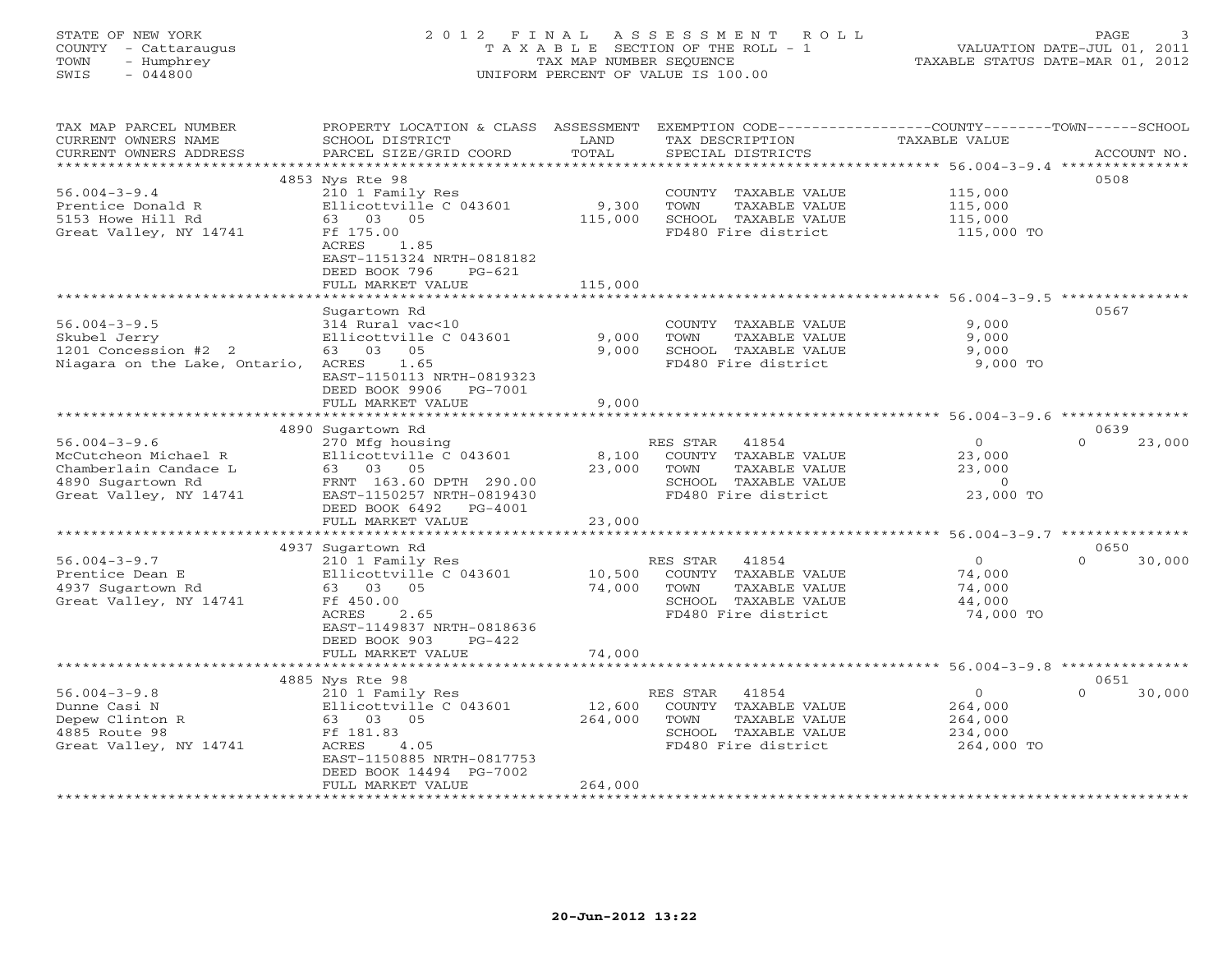# STATE OF NEW YORK 2 0 1 2 F I N A L A S S E S S M E N T R O L L PAGE 4 COUNTY - Cattaraugus T A X A B L E SECTION OF THE ROLL - 1 VALUATION DATE-JUL 01, 2011 TOWN - Humphrey TAX MAP NUMBER SEQUENCE TAXABLE STATUS DATE-MAR 01, 2012 SWIS - 044800 UNIFORM PERCENT OF VALUE IS 100.00UNIFORM PERCENT OF VALUE IS 100.00

| TAX MAP PARCEL NUMBER<br>CURRENT OWNERS NAME<br>CURRENT OWNERS ADDRESS | PROPERTY LOCATION & CLASS ASSESSMENT<br>SCHOOL DISTRICT<br>PARCEL SIZE/GRID COORD | LAND<br>TOTAL | TAX DESCRIPTION<br>SPECIAL DISTRICTS | EXEMPTION CODE-----------------COUNTY-------TOWN------SCHOOL<br>TAXABLE VALUE<br>ACCOUNT NO. |
|------------------------------------------------------------------------|-----------------------------------------------------------------------------------|---------------|--------------------------------------|----------------------------------------------------------------------------------------------|
|                                                                        |                                                                                   |               |                                      |                                                                                              |
|                                                                        | Nys Rte 98                                                                        |               |                                      | 0748                                                                                         |
| $56.004 - 3 - 9.9$                                                     | 321 Abandoned ag                                                                  |               | COUNTY TAXABLE VALUE                 | 3,800                                                                                        |
| Prentice Donald R                                                      | Ellicottville C 043601                                                            | 3,800         | TOWN<br>TAXABLE VALUE                | 3,800                                                                                        |
| Prentice Pamela                                                        | 63 03 05                                                                          | 3,800         | SCHOOL TAXABLE VALUE                 | 3,800                                                                                        |
| 5153 Howe Hill Rd                                                      | Ff 395                                                                            |               | FD480 Fire district                  | 3,800 TO                                                                                     |
| Great Valley, NY 14741                                                 | ACRES<br>2.50                                                                     |               |                                      |                                                                                              |
|                                                                        | EAST-1151211 NRTH-0818624                                                         |               |                                      |                                                                                              |
|                                                                        | DEED BOOK 999<br>$PG-866$                                                         |               |                                      |                                                                                              |
|                                                                        | FULL MARKET VALUE                                                                 | 3,800         |                                      |                                                                                              |
|                                                                        |                                                                                   |               |                                      |                                                                                              |
|                                                                        | 4869 Sugartown Rd                                                                 |               |                                      | 0807                                                                                         |
| $56.004 - 3 - 9.10$                                                    | 210 1 Family Res                                                                  |               | COUNTY TAXABLE VALUE                 | 130,000                                                                                      |
| Rutherford Kevin A                                                     | Ellicottville C 043601 23,500                                                     |               | TOWN<br>TAXABLE VALUE                | 130,000                                                                                      |
| Rutherford Marylou                                                     | ACRES 11.30 BANK                                                                  | 130,000       | SCHOOL TAXABLE VALUE                 | 130,000                                                                                      |
|                                                                        | 017                                                                               |               | FD480 Fire district                  |                                                                                              |
| 173 Mill St                                                            | EAST-1150492 NRTH-0819070                                                         |               |                                      | 130,000 TO                                                                                   |
| Acton, Ont. L7J 2X6, Canada                                            | DEED BOOK 7042 PG-4003                                                            |               |                                      |                                                                                              |
|                                                                        | FULL MARKET VALUE                                                                 | 130,000       |                                      |                                                                                              |
|                                                                        |                                                                                   |               |                                      |                                                                                              |
|                                                                        | 4847 Sugartown Rd                                                                 |               |                                      | 0849                                                                                         |
| $56.004 - 3 - 9.11$                                                    | 210 1 Family Res                                                                  |               | COUNTY TAXABLE VALUE                 | 115,000                                                                                      |
| Feldbauer Harry                                                        | Ellicottville C 043601                                                            | 10,900        | TOWN<br>TAXABLE VALUE                | 115,000                                                                                      |
| Feldbauer Marjorie                                                     | 62, 63/3/5                                                                        | 115,000       | SCHOOL TAXABLE VALUE                 | 115,000                                                                                      |
| PO Box 139                                                             | 2.90<br>ACRES                                                                     |               | FD480 Fire district                  | 115,000 TO                                                                                   |
| Belfast, NY 14711                                                      | EAST-1151133 NRTH-0819231                                                         |               |                                      |                                                                                              |
|                                                                        | DEED BOOK 1587 PG-7001                                                            |               |                                      |                                                                                              |
|                                                                        | FULL MARKET VALUE                                                                 | 115,000       |                                      |                                                                                              |
|                                                                        |                                                                                   |               |                                      |                                                                                              |
|                                                                        | 4839 Sugartown Rd                                                                 |               |                                      | 0850                                                                                         |
| $56.004 - 3 - 9.12$                                                    | 270 Mfg housing                                                                   |               | COUNTY TAXABLE VALUE                 | 90,000                                                                                       |
| Prentice Robert                                                        | Ellicottville C 043601                                                            | 4,400         | TOWN<br>TAXABLE VALUE                | 90,000                                                                                       |
| Prentice Nancy                                                         | 62, 63/3/5                                                                        | 90,000        | SCHOOL TAXABLE VALUE                 | 90,000                                                                                       |
| 4839 Sugartown Rd                                                      | ACRES 2.95                                                                        |               | FD480 Fire district                  | 90,000 TO                                                                                    |
| Great Valley, NY 14741                                                 | EAST-1151293 NRTH-0819236                                                         |               |                                      |                                                                                              |
|                                                                        | FULL MARKET VALUE                                                                 | 90,000        |                                      |                                                                                              |
|                                                                        |                                                                                   |               |                                      |                                                                                              |
|                                                                        | Nys Rte 98 Rd                                                                     |               |                                      | 0005                                                                                         |
| $56.004 - 3 - 10.1$                                                    | 322 Rural vac>10                                                                  |               | COUNTY TAXABLE VALUE                 | 44,800                                                                                       |
| Badger Christopher R                                                   | Ellicottville C 043601                                                            | 44,800        | TOWN<br>TAXABLE VALUE                | 44,800                                                                                       |
| Badger Scott M                                                         | 63 03 05                                                                          | 44,800        | SCHOOL TAXABLE VALUE                 | 44,800                                                                                       |
| 1 Chenevert Way                                                        | ACRES 31.90                                                                       |               | FD480 Fire district                  | 44,800 TO                                                                                    |
| Rouses Point, NY 12979                                                 | EAST-1149219 NRTH-0817562                                                         |               |                                      |                                                                                              |
|                                                                        | DEED BOOK 621<br>$PG-446$                                                         |               |                                      |                                                                                              |
|                                                                        | FULL MARKET VALUE                                                                 | 44,800        |                                      |                                                                                              |
| ******************                                                     |                                                                                   |               |                                      |                                                                                              |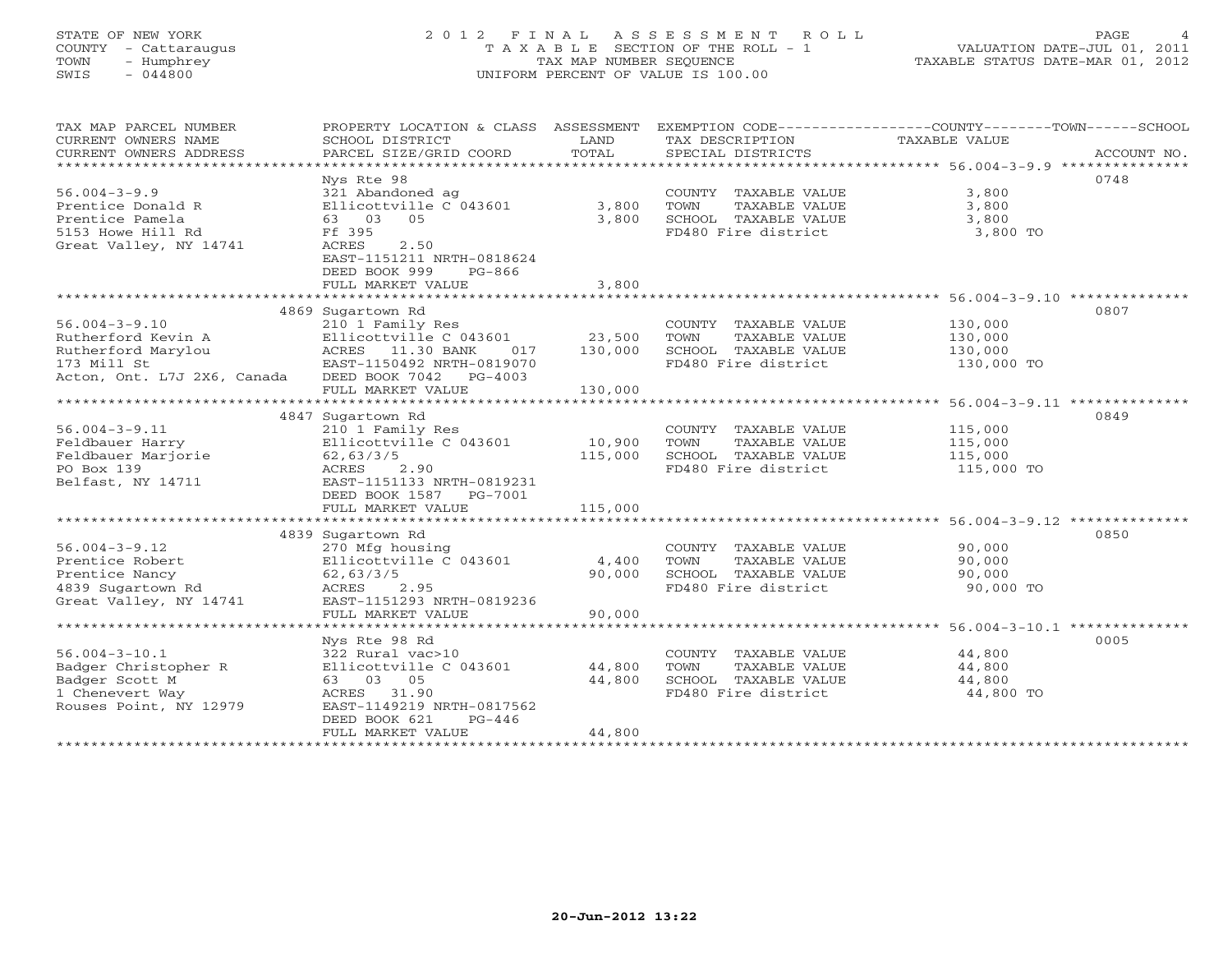# STATE OF NEW YORK 2 0 1 2 F I N A L A S S E S S M E N T R O L L PAGE 5 COUNTY - Cattaraugus T A X A B L E SECTION OF THE ROLL - 1 VALUATION DATE-JUL 01, 2011 TOWN - Humphrey TAX MAP NUMBER SEQUENCE TAXABLE STATUS DATE-MAR 01, 2012 SWIS - 044800 UNIFORM PERCENT OF VALUE IS 100.00UNIFORM PERCENT OF VALUE IS 100.00

| TAX MAP PARCEL NUMBER<br>CURRENT OWNERS NAME<br>CURRENT OWNERS ADDRESS | PROPERTY LOCATION & CLASS ASSESSMENT<br>SCHOOL DISTRICT<br>PARCEL SIZE/GRID COORD | LAND<br>TOTAL   | EXEMPTION CODE------------<br>TAX DESCRIPTION<br>SPECIAL DISTRICTS | -----COUNTY-------TOWN------SCHOOL<br>TAXABLE VALUE           | ACCOUNT NO.        |
|------------------------------------------------------------------------|-----------------------------------------------------------------------------------|-----------------|--------------------------------------------------------------------|---------------------------------------------------------------|--------------------|
| ********************                                                   | **********************                                                            | *************** | ********************************* 56.004-3-10.2 **************     |                                                               |                    |
|                                                                        | 4989 Sugartown Rd                                                                 |                 |                                                                    |                                                               | 0502               |
| $56.004 - 3 - 10.2$                                                    | 210 1 Family Res                                                                  |                 | COUNTY TAXABLE VALUE                                               | 66,000                                                        |                    |
| Sabatos John W                                                         | Ellicottville C 043601                                                            | 12,300          | TAXABLE VALUE<br>TOWN                                              | 66,000                                                        |                    |
| Sabato Betsy J                                                         | 63 03 05                                                                          | 66,000          | SCHOOL TAXABLE VALUE                                               | 66,000                                                        |                    |
| 995 Silverberry Ln                                                     | Ff 285.00                                                                         |                 | FD480 Fire district                                                | 66,000 TO                                                     |                    |
| Hudson, OH 44236-4631                                                  | ACRES<br>3.85 BANK<br>011                                                         |                 |                                                                    |                                                               |                    |
|                                                                        | EAST-1148781 NRTH-0818155<br>DEED BOOK 639<br>$PG-4002$                           |                 |                                                                    |                                                               |                    |
|                                                                        | FULL MARKET VALUE                                                                 | 66,000          |                                                                    |                                                               |                    |
|                                                                        |                                                                                   |                 |                                                                    |                                                               |                    |
|                                                                        | 4979 Sugartown Rd                                                                 |                 |                                                                    |                                                               | 0528               |
| $56.004 - 3 - 10.3$                                                    | 270 Mfg housing                                                                   |                 | RES STAR<br>41854                                                  | $\circ$                                                       | 12,000<br>$\Omega$ |
| Good Michael                                                           | Ellicottville C 043601                                                            | 5,500           | COUNTY TAXABLE VALUE                                               | 12,000                                                        |                    |
| 4979 Sugartown Rd                                                      | 63 03 05                                                                          | 12,000          | TOWN<br>TAXABLE VALUE                                              | 12,000                                                        |                    |
| Great Valley, NY 14741                                                 | FRNT 150.00 DPTH                                                                  |                 | SCHOOL TAXABLE VALUE                                               | $\circ$                                                       |                    |
|                                                                        | ACRES<br>1.63                                                                     |                 | FD480 Fire district                                                | 12,000 TO                                                     |                    |
|                                                                        | EAST-1149011 NRTH-0818257                                                         |                 |                                                                    |                                                               |                    |
|                                                                        | DEED BOOK 972<br>$PG-107$                                                         |                 |                                                                    |                                                               |                    |
|                                                                        | FULL MARKET VALUE<br>***************************                                  | 12,000          |                                                                    |                                                               |                    |
|                                                                        | 4955 Nys Rte 98                                                                   |                 |                                                                    |                                                               | 0666               |
| $56.004 - 3 - 10.4$                                                    | 210 1 Family Res                                                                  |                 | 41854<br>RES STAR                                                  | $\circ$                                                       | 30,000<br>$\Omega$ |
| Finn Matthew J                                                         | Ellicottville C 043601                                                            | 21,100          | COUNTY TAXABLE VALUE                                               | 99,400                                                        |                    |
| Finn Eileen M                                                          | 63 06 05                                                                          | 99,400          | TOWN<br>TAXABLE VALUE                                              | 99,400                                                        |                    |
| 4955 Nys Rte 98                                                        | 9.70 BANK<br>ACRES<br>005                                                         |                 | SCHOOL TAXABLE VALUE                                               | 69,400                                                        |                    |
| Great Valley, NY 14741                                                 | EAST-1149448 NRTH-0816714                                                         |                 | FD480 Fire district                                                | 99,400 TO                                                     |                    |
|                                                                        | DEED BOOK 968<br>$PG-656$                                                         |                 |                                                                    |                                                               |                    |
|                                                                        | FULL MARKET VALUE                                                                 | 99,400          |                                                                    |                                                               |                    |
| **********************                                                 |                                                                                   |                 |                                                                    |                                                               |                    |
|                                                                        | Howe Hill Rd                                                                      |                 |                                                                    |                                                               | 0670               |
| $56.004 - 3 - 10.5$                                                    | 314 Rural vac<10                                                                  |                 | COUNTY TAXABLE VALUE                                               | 21,000                                                        |                    |
| Cestink Trustee Frank                                                  | Ellicottville C 043601                                                            | 21,000          | TOWN<br>TAXABLE VALUE                                              | 21,000                                                        |                    |
| 12875 Vista Point Dr<br>chardon, OH 44024                              | 63 03 05<br>Ff 1031.00                                                            | 21,000          | SCHOOL TAXABLE VALUE<br>FD480 Fire district                        | 21,000<br>21,000 TO                                           |                    |
|                                                                        | ACRES<br>9.65                                                                     |                 |                                                                    |                                                               |                    |
|                                                                        | EAST-1148937 NRTH-0815926                                                         |                 |                                                                    |                                                               |                    |
|                                                                        | DEED BOOK 16140 PG-2001                                                           |                 |                                                                    |                                                               |                    |
|                                                                        | FULL MARKET VALUE                                                                 | 21,000          |                                                                    |                                                               |                    |
|                                                                        | ***********************                                                           |                 |                                                                    | ******************************** 56.004-3-10.6 ************** |                    |
|                                                                        | 5500 Howe Hill Rd                                                                 |                 |                                                                    |                                                               | 0671               |
| $56.004 - 3 - 10.6$                                                    | 312 Vac w/imprv                                                                   |                 | COUNTY TAXABLE VALUE                                               | 41,600                                                        |                    |
| Van Dyke Todd                                                          | Ellicottville C 043601                                                            | 13,700          | TOWN<br>TAXABLE VALUE                                              | 41,600                                                        |                    |
| Van Dyke Diane                                                         | 63 03 05                                                                          | 41,600          | SCHOOL TAXABLE VALUE                                               | 41,600                                                        |                    |
| 4115 S Nine Mile Rd<br>Allegany, NY 14706                              | Ff 351.50<br>ACRES<br>4.80                                                        |                 | FD480 Fire district                                                | 41,600 TO                                                     |                    |
|                                                                        | EAST-1149490 NRTH-0815931                                                         |                 |                                                                    |                                                               |                    |
|                                                                        | DEED BOOK 15645 PG-7001                                                           |                 |                                                                    |                                                               |                    |
|                                                                        | FULL MARKET VALUE                                                                 | 41,600          |                                                                    |                                                               |                    |
|                                                                        |                                                                                   |                 |                                                                    |                                                               |                    |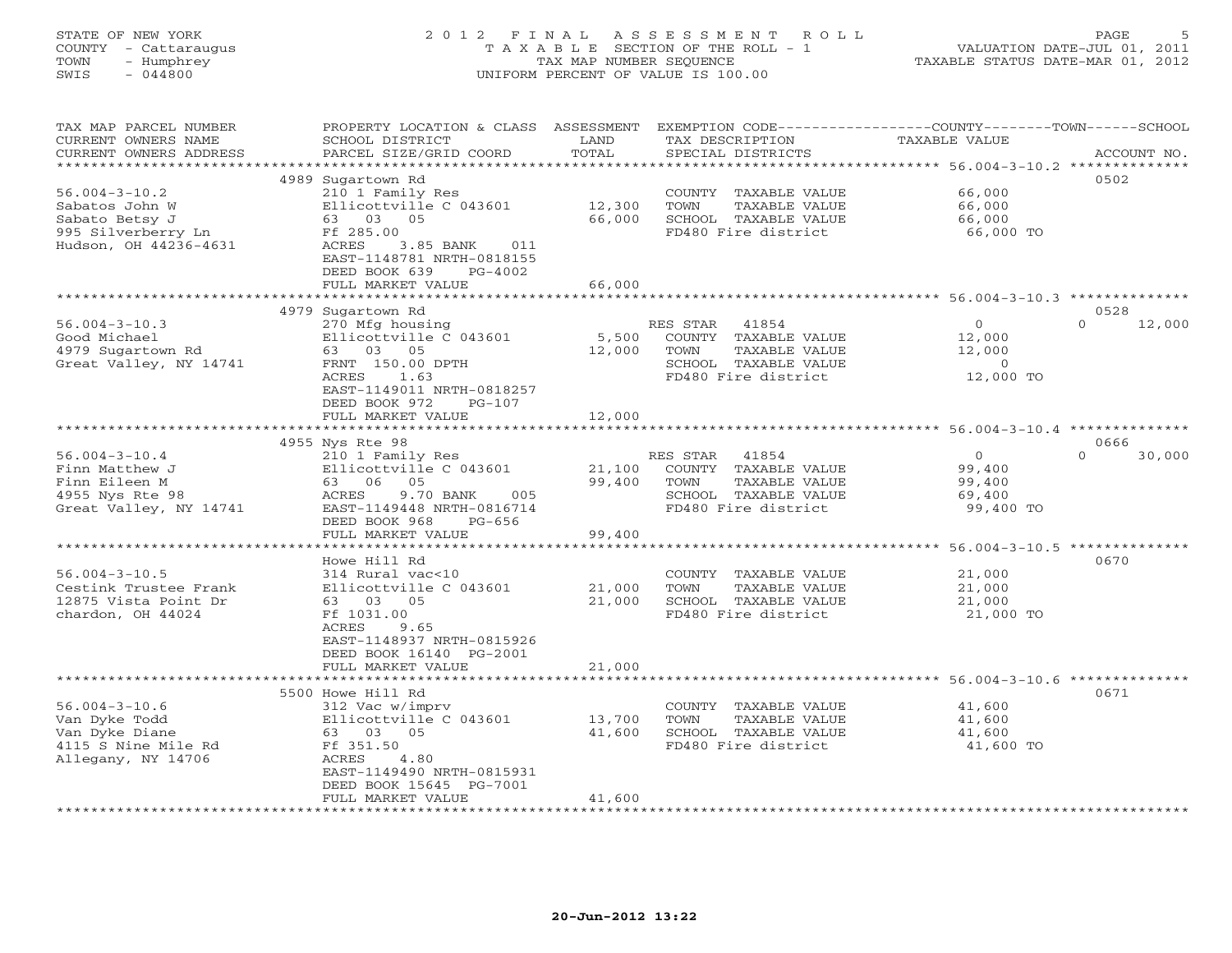# STATE OF NEW YORK 2 0 1 2 F I N A L A S S E S S M E N T R O L L PAGE 6 COUNTY - Cattaraugus T A X A B L E SECTION OF THE ROLL - 1 VALUATION DATE-JUL 01, 2011 TOWN - Humphrey TAX MAP NUMBER SEQUENCE TAXABLE STATUS DATE-MAR 01, 2012 SWIS - 044800 UNIFORM PERCENT OF VALUE IS 100.00UNIFORM PERCENT OF VALUE IS 100.00

| TAX MAP PARCEL NUMBER<br>CURRENT OWNERS NAME<br>CURRENT OWNERS ADDRESS                                                | PROPERTY LOCATION & CLASS<br>SCHOOL DISTRICT<br>PARCEL SIZE/GRID COORD                                                                                                                               | ASSESSMENT<br>LAND<br>TOTAL  | EXEMPTION CODE-----------------COUNTY-------TOWN-----SCHOOL<br>TAX DESCRIPTION<br>SPECIAL DISTRICTS               | <b>TAXABLE VALUE</b>                                                                                                  | ACCOUNT NO.                |
|-----------------------------------------------------------------------------------------------------------------------|------------------------------------------------------------------------------------------------------------------------------------------------------------------------------------------------------|------------------------------|-------------------------------------------------------------------------------------------------------------------|-----------------------------------------------------------------------------------------------------------------------|----------------------------|
| *******************<br>$56.004 - 3 - 10.7$<br>Rocco Vincent A<br>Rocco Barbara<br>306 Colvin Ave<br>Buffalo, NY 14216 | 4997 Sugartown Rd<br>260 Seasonal res<br>Ellicottville C 043601<br>63 03 05<br>Ff 150.00<br>ACRES<br>4.70 BANK<br>017<br>EAST-1148602 NRTH-0817712<br>DEED BOOK 997<br>$PG-430$<br>FULL MARKET VALUE | 13,600<br>75,000<br>75,000   | COUNTY<br>TAXABLE VALUE<br>TOWN<br>TAXABLE VALUE<br>SCHOOL TAXABLE VALUE<br>FD480 Fire district                   | 75,000<br>75,000<br>75,000<br>75,000 TO                                                                               | 0686                       |
|                                                                                                                       |                                                                                                                                                                                                      |                              |                                                                                                                   |                                                                                                                       |                            |
| $56.004 - 3 - 10.8$<br>Rudz Douglas<br>Rudz Phyllis<br>4957 Sugartown Rd<br>Great Valley, NY 14741                    | 4957 Sugartown Rd<br>210 1 Family Res<br>Ellicottville C 043601<br>63 03 05<br>Ff 290.00<br>2.60 BANK<br>ACRES<br>017<br>EAST-1149200 NRTH-0818346<br>DEED BOOK 938<br>$PG-466$<br>FULL MARKET VALUE | 13,000<br>224,800<br>224,800 | SR STAR<br>41834<br>COUNTY TAXABLE VALUE<br>TOWN<br>TAXABLE VALUE<br>SCHOOL TAXABLE VALUE<br>FD480 Fire district  | $\circ$<br>224,800<br>224,800<br>162,600<br>224,800 TO                                                                | 0688<br>62,200<br>$\Omega$ |
|                                                                                                                       |                                                                                                                                                                                                      |                              |                                                                                                                   | $56.004 - 3 - 10.9$ **                                                                                                |                            |
| $56.004 - 3 - 10.9$<br>Badger Scott M<br>Badger Jessica<br>331 Larchmont Rd<br>Fayetteville, NC 28311                 | Sugartown Rd<br>314 Rural vac<10<br>Ellicottville C 043601<br>05<br>63<br>03<br><b>ACRES</b><br>1.90<br>EAST-1149503 NRTH-0818480<br>DEED BOOK 6225<br>PG-4001<br>FULL MARKET VALUE                  | 9,400<br>9,400<br>9,400      | COUNTY<br>TAXABLE VALUE<br>TOWN<br>TAXABLE VALUE<br>SCHOOL TAXABLE VALUE<br>FD480 Fire district                   | 9,400<br>9,400<br>9,400<br>9,400 TO                                                                                   | 0873                       |
|                                                                                                                       |                                                                                                                                                                                                      |                              |                                                                                                                   | ************** 56.004-3-11.1 ***************                                                                          |                            |
| $56.004 - 3 - 11.1$<br>Olson Stephen P<br>Olson Sandra L<br>4938 Sugartown Rd<br>Great Valley, NY 14741               | Sugartown Rd<br>322 Rural vac>10<br>Ellicottville C 043601<br>63 03 05<br>Ff 550.00<br>ACRES<br>11.10<br>EAST-1149354 NRTH-0819121<br>DEED BOOK 1994<br>$PG-534$                                     | 23,200<br>23,200             | COUNTY<br>TAXABLE VALUE<br>TOWN<br>TAXABLE VALUE<br>SCHOOL TAXABLE VALUE<br>FD480 Fire district                   | 23,200<br>23,200<br>23,200<br>23,200 TO                                                                               | 0084                       |
|                                                                                                                       | FULL MARKET VALUE                                                                                                                                                                                    | 23,200                       |                                                                                                                   |                                                                                                                       |                            |
| $56.004 - 3 - 11.2$<br>McCracken George<br>4984 Sugartown Rd<br>Great Valley, NY 14741                                | ********************<br>4984 Sugartown Rd<br>270 Mfg housing<br>Ellicottville C 043601<br>63 03 05<br>Ff 390.00<br>ACRES<br>8.65<br>EAST-1148904 NRTH-0819049                                        | 19,500<br>30,000             | 41854<br>RES STAR<br>COUNTY TAXABLE VALUE<br>TOWN<br>TAXABLE VALUE<br>SCHOOL TAXABLE VALUE<br>FD480 Fire district | ******************************* 56.004-3-11.2 **************<br>$\Omega$<br>30,000<br>30,000<br>$\Omega$<br>30,000 TO | 0588<br>$\Omega$<br>30,000 |
|                                                                                                                       | DEED BOOK 1001<br>$PG-394$<br>FULL MARKET VALUE<br>*************************************                                                                                                             | 30,000                       |                                                                                                                   |                                                                                                                       |                            |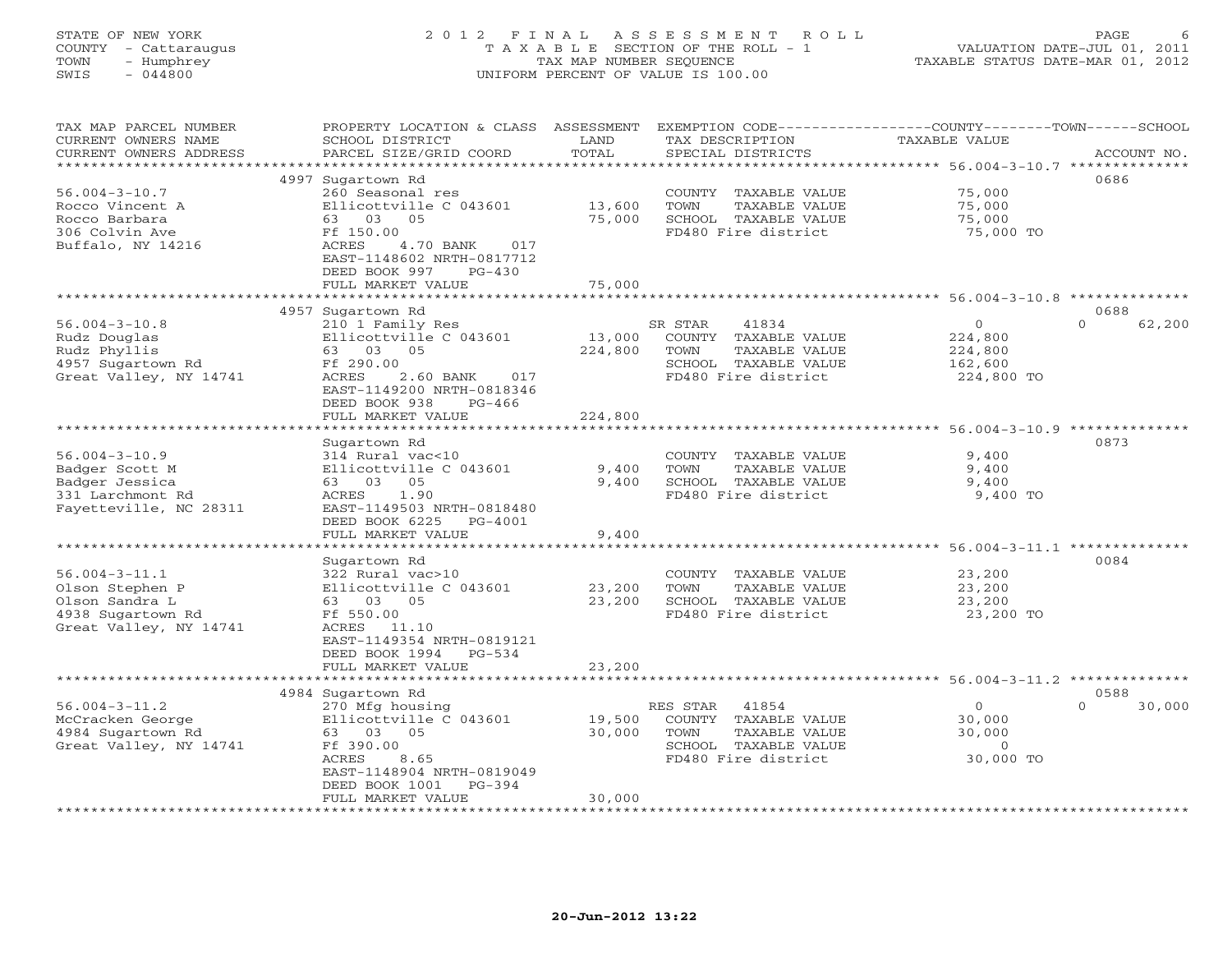### STATE OF NEW YORK 2 0 1 2 F I N A L A S S E S S M E N T R O L L PAGE 7 COUNTY - Cattaraugus T A X A B L E SECTION OF THE ROLL - 1 VALUATION DATE-JUL 01, 2011 TOWN - Humphrey TAX MAP NUMBER SEQUENCE TAXABLE STATUS DATE-MAR 01, 2012 SWIS - 044800 UNIFORM PERCENT OF VALUE IS 100.00UNIFORM PERCENT OF VALUE IS 100.00

| TAX MAP PARCEL NUMBER<br>CURRENT OWNERS NAME<br>CURRENT OWNERS ADDRESS                                                                                                                                              | PROPERTY LOCATION & CLASS ASSESSMENT<br>SCHOOL DISTRICT<br>PARCEL SIZE/GRID COORD                                                                                                                                                                                                                                                                                 | LAND<br>TAX DESCRIPTION<br>TOTAL<br>SPECIAL DISTRICTS                                                                                                                                                                                                                                                   | EXEMPTION CODE-----------------COUNTY-------TOWN------SCHOOL<br>TAXABLE VALUE<br>ACCOUNT NO.                                                                                                                     |
|---------------------------------------------------------------------------------------------------------------------------------------------------------------------------------------------------------------------|-------------------------------------------------------------------------------------------------------------------------------------------------------------------------------------------------------------------------------------------------------------------------------------------------------------------------------------------------------------------|---------------------------------------------------------------------------------------------------------------------------------------------------------------------------------------------------------------------------------------------------------------------------------------------------------|------------------------------------------------------------------------------------------------------------------------------------------------------------------------------------------------------------------|
| ***********************                                                                                                                                                                                             |                                                                                                                                                                                                                                                                                                                                                                   |                                                                                                                                                                                                                                                                                                         |                                                                                                                                                                                                                  |
| $56.004 - 3 - 11.3$<br>Chudy Richard<br>4996 Sugartown Rd<br>Great Valley, NY 14741                                                                                                                                 | 4996 Sugartown Rd<br>210 1 Family Res<br>Ellicottville C 043601<br>63 03 05<br>ACRES<br>6.10<br>EAST-1148598 NRTH-0818999<br>DEED BOOK 990<br>$PG-68$<br>FULL MARKET VALUE                                                                                                                                                                                        | RES STAR<br>41854<br>15,700<br>COUNTY TAXABLE VALUE<br>125,000<br>TOWN<br>TAXABLE VALUE<br>SCHOOL TAXABLE VALUE<br>FD480 Fire district<br>125,000                                                                                                                                                       | 0589<br>$\overline{O}$<br>$\Omega$<br>30,000<br>125,000<br>125,000<br>95,000<br>125,000 TO                                                                                                                       |
|                                                                                                                                                                                                                     |                                                                                                                                                                                                                                                                                                                                                                   |                                                                                                                                                                                                                                                                                                         |                                                                                                                                                                                                                  |
| $56.004 - 3 - 12$<br>DeGracio Gerald<br>DeGracio Rebecca<br>19820 Spanish Oak Dr<br>Newhall, CA 91321                                                                                                               | 4864 Sugartown Rd & Clare Vly<br>270 Mfg housing<br>Ellicottville C 043601<br>64 03 05<br>FRNT 128.00 DPTH 125.00<br>EAST-1150777 NRTH-0819711<br>DEED BOOK 999<br>PG-589<br>FULL MARKET VALUE                                                                                                                                                                    | COUNTY TAXABLE VALUE<br>4,100<br>TOWN<br>TAXABLE VALUE<br>25,600<br>SCHOOL TAXABLE VALUE<br>FD480 Fire district<br>25,600                                                                                                                                                                               | 0160<br>25,600<br>25,600<br>25,600<br>25,600 TO                                                                                                                                                                  |
|                                                                                                                                                                                                                     |                                                                                                                                                                                                                                                                                                                                                                   |                                                                                                                                                                                                                                                                                                         |                                                                                                                                                                                                                  |
| $56.004 - 3 - 13.1$<br>Schultz Stanley<br>Schultz Lawrence J<br>5869 Clare Valley Rd<br>Great Valley, NY 14741<br>$56.004 - 3 - 13.2$<br>Schultz Lawrence Stanley<br>5883 Clare Valley Rd<br>Great Valley, NY 14741 | 5869 Clare Valley Rd<br>210 1 Family Res<br>Ellicottville C 043601<br>64 03 05<br>L/u - Stanley Schultz<br>Ff 400.00<br>ACRES<br>3.35<br>EAST-1150393 NRTH-0820975<br>DEED BOOK 986<br>$PG-174$<br>FULL MARKET VALUE<br>5883 Clare Valley Rd<br>210 1 Family Res<br>Ellicottville C 043601<br>64 03 05<br>Ff 200.00<br>ACRES<br>2.10<br>EAST-1150215 NRTH-0821229 | AGED C/T/S 41800<br>11,500 SR STAR<br>41834<br>81,000<br>COUNTY TAXABLE VALUE<br>TOWN<br>TAXABLE VALUE<br>SCHOOL TAXABLE VALUE<br>FD480 Fire district<br>81,000<br>RES STAR<br>41854<br>9,700<br>COUNTY TAXABLE VALUE<br>86,000<br>TOWN<br>TAXABLE VALUE<br>SCHOOL TAXABLE VALUE<br>FD480 Fire district | 0215<br>40,500<br>40,500<br>40,500<br>$\circ$<br>$\circ$<br>40,500<br>40,500<br>40,500<br>$\overline{0}$<br>81,000 TO<br>0566<br>$\overline{0}$<br>$\Omega$<br>30,000<br>86,000<br>86,000<br>56,000<br>86,000 TO |
|                                                                                                                                                                                                                     | DEED BOOK 3824 PG-2001<br>FULL MARKET VALUE                                                                                                                                                                                                                                                                                                                       | 86,000                                                                                                                                                                                                                                                                                                  |                                                                                                                                                                                                                  |
| $56.004 - 3 - 14$<br>Good Heidi R<br>5846 Clare Valley Rd<br>Great Valley, NY 14741                                                                                                                                 | Clare Valley Rd<br>105 Vac farmland<br>Ellicottville C 043601<br>64 03 05<br>Ff 645.00<br>ACRES<br>44.10<br>EAST-1149318 NRTH-0821341<br>DEED BOOK 1010<br>PG-236<br>FULL MARKET VALUE                                                                                                                                                                            | COUNTY TAXABLE VALUE<br>30,400<br>TAXABLE VALUE<br>TOWN<br>30,400<br>SCHOOL TAXABLE VALUE<br>FD480 Fire district<br>30,400                                                                                                                                                                              | 0008<br>30,400<br>30,400<br>30,400<br>30,400 TO                                                                                                                                                                  |
|                                                                                                                                                                                                                     |                                                                                                                                                                                                                                                                                                                                                                   |                                                                                                                                                                                                                                                                                                         |                                                                                                                                                                                                                  |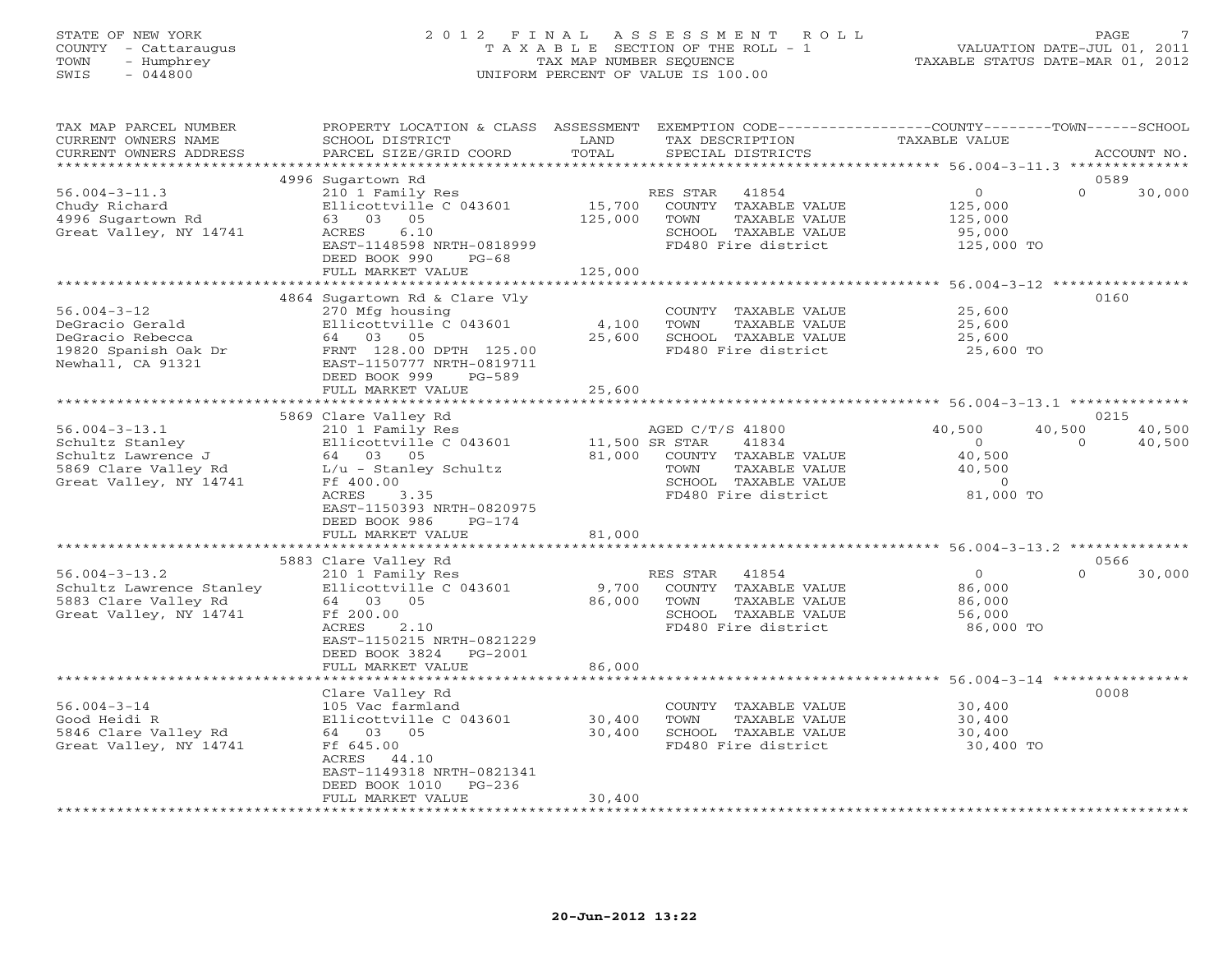# STATE OF NEW YORK 2 0 1 2 F I N A L A S S E S S M E N T R O L L PAGE 8 COUNTY - Cattaraugus T A X A B L E SECTION OF THE ROLL - 1 VALUATION DATE-JUL 01, 2011 TOWN - Humphrey TAX MAP NUMBER SEQUENCE TAXABLE STATUS DATE-MAR 01, 2012 SWIS - 044800 UNIFORM PERCENT OF VALUE IS 100.00UNIFORM PERCENT OF VALUE IS 100.00

| TAX MAP PARCEL NUMBER<br>CURRENT OWNERS NAME<br>CURRENT OWNERS ADDRESS | PROPERTY LOCATION & CLASS ASSESSMENT<br>SCHOOL DISTRICT<br>PARCEL SIZE/GRID COORD | LAND<br>TOTAL | EXEMPTION CODE----------------COUNTY-------TOWN------SCHOOL<br>TAX DESCRIPTION TAXABLE VALUE<br>SPECIAL DISTRICTS |                | ACCOUNT NO.        |
|------------------------------------------------------------------------|-----------------------------------------------------------------------------------|---------------|-------------------------------------------------------------------------------------------------------------------|----------------|--------------------|
|                                                                        |                                                                                   |               |                                                                                                                   |                | 0495               |
|                                                                        | 4707 Nys Rte 98                                                                   |               |                                                                                                                   |                |                    |
| $57.003 - 1 - 1.2$                                                     | 280 Res Multiple                                                                  |               | COUNTY TAXABLE VALUE                                                                                              | 90,000         |                    |
| Clark Frank E                                                          | Ellicottville C 043601 39,300                                                     |               | TAXABLE VALUE<br>TOWN                                                                                             | 90,000         |                    |
| Clark Barbara N                                                        | 56 03 05                                                                          | 90,000        | SCHOOL TAXABLE VALUE                                                                                              | 90,000         |                    |
| 5720 Peth Rd                                                           | ACRES 17.85                                                                       |               | FD480 Fire district                                                                                               | 90,000 TO      |                    |
| Great Valley, NY 14741                                                 | EAST-1153371 NRTH-0820114                                                         |               |                                                                                                                   |                |                    |
|                                                                        | DEED BOOK 788<br>PG-847                                                           |               |                                                                                                                   |                |                    |
|                                                                        | FULL MARKET VALUE                                                                 | 90,000        |                                                                                                                   |                |                    |
|                                                                        |                                                                                   |               |                                                                                                                   |                |                    |
|                                                                        | 4725 Nys Rte 98                                                                   |               |                                                                                                                   |                | 0663               |
| $57.003 - 1 - 1.3$                                                     | 210 1 Family Res                                                                  |               | COUNTY TAXABLE VALUE                                                                                              | 70,000         |                    |
| Doyle Susan M                                                          | Ellicottville C 043601                                                            | 7,700         | TOWN<br>TAXABLE VALUE                                                                                             | 70,000         |                    |
| Labin Richard                                                          | 56 03 05                                                                          | 70,000        | SCHOOL TAXABLE VALUE                                                                                              | 70,000         |                    |
| 420 Independence Dr                                                    | FRNT 175.00 DPTH 233.50                                                           |               | FD480 Fire district                                                                                               | 70,000 TO      |                    |
| Orchard Park, 14127                                                    | EAST-1153400 NRTH-0820436                                                         |               |                                                                                                                   |                |                    |
|                                                                        | DEED BOOK 915<br>$PG-910$                                                         |               |                                                                                                                   |                |                    |
|                                                                        | FULL MARKET VALUE                                                                 | 70,000        |                                                                                                                   |                |                    |
|                                                                        |                                                                                   |               |                                                                                                                   |                |                    |
|                                                                        | 4722 NYS Rte 98S                                                                  |               |                                                                                                                   |                | 0899               |
| $57.003 - 1 - 1.6$                                                     | 210 1 Family Res                                                                  |               | RES STAR<br>41854                                                                                                 | $\overline{O}$ | 30,000<br>$\Omega$ |
| Pawlowski James F                                                      | Ellicottville C 043601                                                            | 8,000         | COUNTY TAXABLE VALUE                                                                                              | 79,700         |                    |
| Pawlowski Melissa S                                                    | 56 03 05                                                                          | 79,700        | TOWN<br>TAXABLE VALUE                                                                                             | 79,700         |                    |
| 4722 NYS Rte 98S                                                       | Trustees                                                                          |               | SCHOOL TAXABLE VALUE                                                                                              | 49,700         |                    |
| Great Valley, NY 14741                                                 | Ff 1850.00                                                                        |               | FD480 Fire district                                                                                               | 79,700 TO      |                    |
|                                                                        | FRNT 213.70 DPTH 209.80                                                           |               |                                                                                                                   |                |                    |
|                                                                        | BANK<br>017                                                                       |               |                                                                                                                   |                |                    |
|                                                                        | EAST-1153263 NRTH-0820708                                                         |               |                                                                                                                   |                |                    |
|                                                                        | DEED BOOK 14114 PG-2001                                                           |               |                                                                                                                   |                |                    |
|                                                                        | FULL MARKET VALUE                                                                 | 79,700        |                                                                                                                   |                |                    |
|                                                                        |                                                                                   |               |                                                                                                                   |                |                    |
|                                                                        | 4632 Nys Rte 98 & Morgan Hollo                                                    |               |                                                                                                                   |                | 0318               |
| $57.003 - 1 - 2$                                                       | 120 Field crops                                                                   |               | RES STAR<br>41854                                                                                                 | $\circ$        | $\Omega$<br>30,000 |
| Snyder Francis J                                                       | Franklinville C 044001                                                            |               | 53,700 SILO T/C/S 42100                                                                                           | 5,300          | 5,300<br>5,300     |
| Snyder Margaret                                                        | 56 03 05                                                                          | 216,000       | COUNTY TAXABLE VALUE                                                                                              | 210,700        |                    |
| 4632 Rte 98                                                            | Ff 3035.00 Nys Rte 98                                                             |               | TOWN<br>TAXABLE VALUE                                                                                             | 210,700        |                    |
| Great Valley, NY 14741                                                 | Ff 920.00 Morgan Hollow                                                           |               | SCHOOL TAXABLE VALUE                                                                                              | 180,700        |                    |
|                                                                        | 80.70<br>ACRES                                                                    |               | FD480 Fire district                                                                                               | 216,000 TO     |                    |
|                                                                        | EAST-1154526 NRTH-0822721                                                         |               |                                                                                                                   |                |                    |
|                                                                        | DEED BOOK 932<br>$PG-822$                                                         |               |                                                                                                                   |                |                    |
|                                                                        | FULL MARKET VALUE                                                                 | 216,000       |                                                                                                                   |                |                    |
|                                                                        |                                                                                   |               |                                                                                                                   |                |                    |
|                                                                        |                                                                                   |               |                                                                                                                   |                |                    |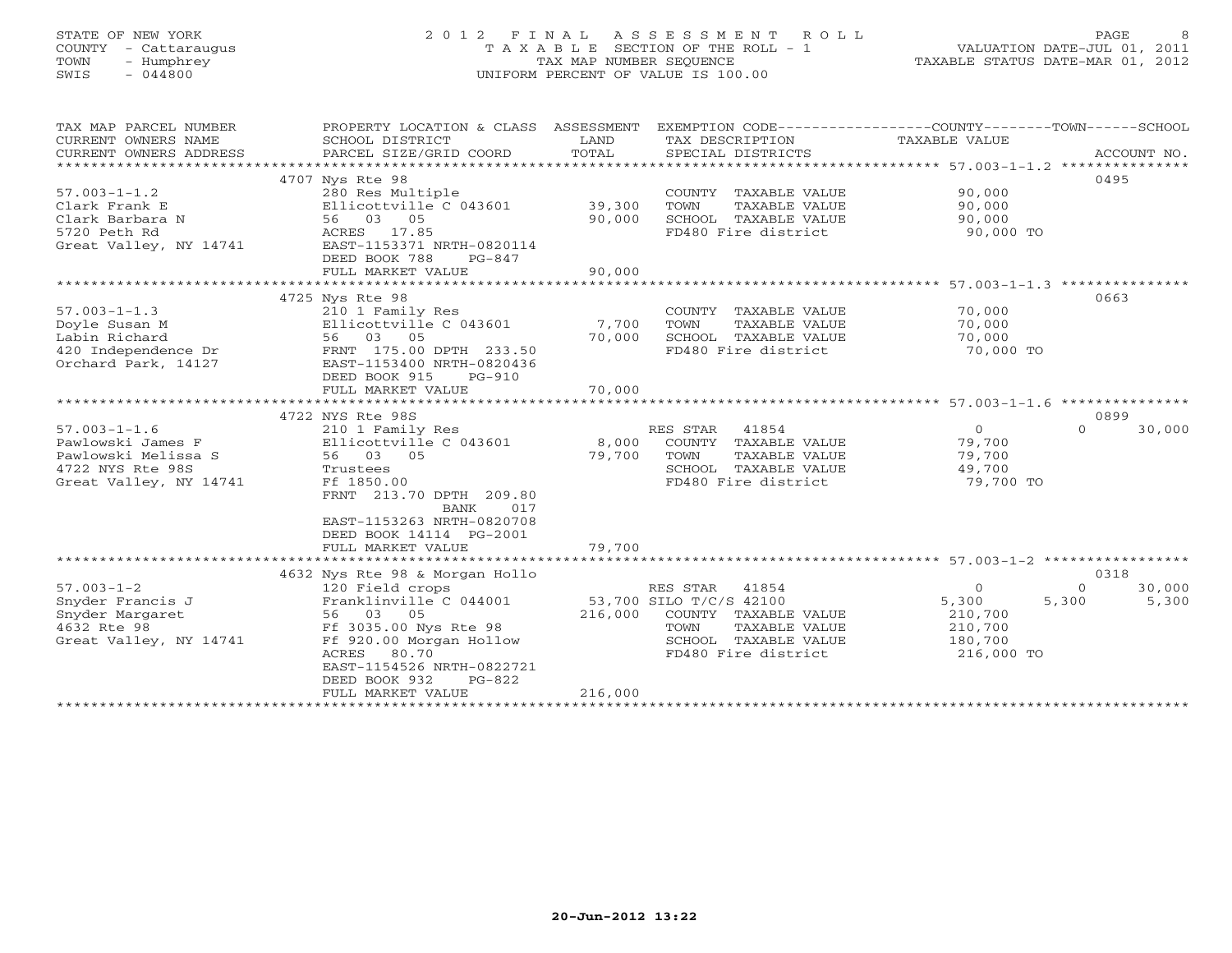# STATE OF NEW YORK 2 0 1 2 F I N A L A S S E S S M E N T R O L L PAGE 9 COUNTY - Cattaraugus T A X A B L E SECTION OF THE ROLL - 1 VALUATION DATE-JUL 01, 2011 TOWN - Humphrey TAX MAP NUMBER SEQUENCE TAXABLE STATUS DATE-MAR 01, 2012 SWIS - 044800 UNIFORM PERCENT OF VALUE IS 100.00UNIFORM PERCENT OF VALUE IS 100.00

| TAX MAP PARCEL NUMBER<br>CURRENT OWNERS NAME<br>CURRENT OWNERS ADDRESS                                                                 | PROPERTY LOCATION & CLASS ASSESSMENT<br>SCHOOL DISTRICT<br>PARCEL SIZE/GRID COORD                                                                           | LAND<br>TOTAL           | EXEMPTION CODE-----------------COUNTY-------TOWN------SCHOOL<br>TAX DESCRIPTION<br>SPECIAL DISTRICTS              | TAXABLE VALUE                                                 | ACCOUNT NO.        |
|----------------------------------------------------------------------------------------------------------------------------------------|-------------------------------------------------------------------------------------------------------------------------------------------------------------|-------------------------|-------------------------------------------------------------------------------------------------------------------|---------------------------------------------------------------|--------------------|
|                                                                                                                                        |                                                                                                                                                             |                         |                                                                                                                   |                                                               |                    |
|                                                                                                                                        | 4699 Nys Rte 98                                                                                                                                             |                         |                                                                                                                   |                                                               | 0433               |
| $57.003 - 1 - 3$<br>Pearl Jack H<br>Pearl Margaret L<br>PO Box 96<br>Great Valley, NY 14741                                            | 210 1 Family Res<br>Franklinville C 044001<br>56 03 05<br>FRNT 150.00 DPTH 205.00<br>EAST-1153835 NRTH-0820907<br>DEED BOOK 919<br>PG-1156                  | 3,400<br>195,000        | RES STAR<br>41854<br>COUNTY TAXABLE VALUE<br>TAXABLE VALUE<br>TOWN<br>SCHOOL TAXABLE VALUE<br>FD480 Fire district | $\overline{0}$<br>195,000<br>195,000<br>165,000<br>195,000 TO | $\Omega$<br>30,000 |
|                                                                                                                                        | FULL MARKET VALUE                                                                                                                                           | 195,000                 |                                                                                                                   |                                                               |                    |
|                                                                                                                                        | 4638 Golden Hill Rd                                                                                                                                         |                         |                                                                                                                   |                                                               | 0889               |
| $57.003 - 1 - 4.1$<br>Snyder James F<br>Snyder Cynthia W<br>4646 Golden Hill Rd<br>Great Valley, NY 14741<br>MAY BE SUBJECT TO PAYMENT | 311 Res vac land<br>Franklinville C 044001<br>Pt. of 56-03-05<br>ACRES<br>3.30<br>EAST-1155325 NRTH-0819964<br>DEED BOOK 15815 PG-6001<br>FULL MARKET VALUE | 7,500<br>7,500<br>7,500 | COUNTY TAXABLE VALUE<br>TOWN<br>TAXABLE VALUE<br>SCHOOL TAXABLE VALUE<br>FD480 Fire district                      | 7,500<br>7,500<br>7,500<br>7,500 TO                           |                    |
| UNDER RPTL483 UNTIL 2012                                                                                                               |                                                                                                                                                             |                         |                                                                                                                   |                                                               |                    |
|                                                                                                                                        | 4685 NYS Rte 98 S                                                                                                                                           |                         |                                                                                                                   |                                                               | 0817               |
| $57.003 - 1 - 4.2$                                                                                                                     | 210 1 Family Res                                                                                                                                            |                         | WVET C/T<br>41121                                                                                                 | 12,000                                                        | 9,000              |
| Rossette Bruce E<br>Rossette Kathleen P<br>49 June Rd<br>Kenmore, NY 14217                                                             | Franklinville C 044001<br>56 3 5<br>ACRES<br>5.20<br>EAST-1154173 NRTH-0820933<br>DEED BOOK 15408 PG-3001                                                   | 10,300<br>97,000        | COUNTY TAXABLE VALUE<br>TOWN<br>TAXABLE VALUE<br>SCHOOL TAXABLE VALUE<br>FD480 Fire district                      | 85,000<br>88,000<br>97,000<br>97,000 TO                       |                    |
|                                                                                                                                        | FULL MARKET VALUE                                                                                                                                           | 97,000                  |                                                                                                                   |                                                               |                    |
|                                                                                                                                        | 4646 Golden Hill Rd                                                                                                                                         |                         |                                                                                                                   |                                                               | 0705               |
| $57.003 - 1 - 6.2$<br>Snyder James F<br>Snyder Cynthia W<br>4646 Golden Hill Rd<br>Great Valley, NY 14741                              | 210 1 Family Res<br>Franklinville C 044001<br>56 03 05<br>Ff 500.13<br>ACRES<br>68.45<br>EAST-1155068 NRTH-0821576                                          | 71,900<br>327,900       | RES STAR<br>41854<br>COUNTY TAXABLE VALUE<br>TAXABLE VALUE<br>TOWN<br>SCHOOL TAXABLE VALUE<br>FD480 Fire district | $\overline{0}$<br>327,900<br>327,900<br>297,900<br>327,900 TO | $\Omega$<br>30,000 |
|                                                                                                                                        | DEED BOOK 944<br>$PG-183$<br>FULL MARKET VALUE<br>*******************                                                                                       | 327,900                 |                                                                                                                   | *********************** 57.003-1-6.3 ***********              |                    |
|                                                                                                                                        | Golden Hill Rd                                                                                                                                              |                         |                                                                                                                   |                                                               | 0775               |
| $57.003 - 1 - 6.3$<br>Degroat Lawrence P<br>Degroat Diana<br>2345 Lewis Rd<br>South Wales, NY 14139                                    | 260 Seasonal res<br>Franklinville C 044001<br>03 05<br>48,56<br>44.18<br>ACRES<br>EAST-1156446 NRTH-0820985<br>DEED BOOK 979<br>$PG-26$                     | 52,000<br>90,000        | COUNTY TAXABLE VALUE<br>TOWN<br>TAXABLE VALUE<br>SCHOOL TAXABLE VALUE<br>FD480 Fire district                      | 90,000<br>90,000<br>90,000<br>90,000 TO                       |                    |
|                                                                                                                                        | FULL MARKET VALUE                                                                                                                                           | 90,000                  |                                                                                                                   |                                                               |                    |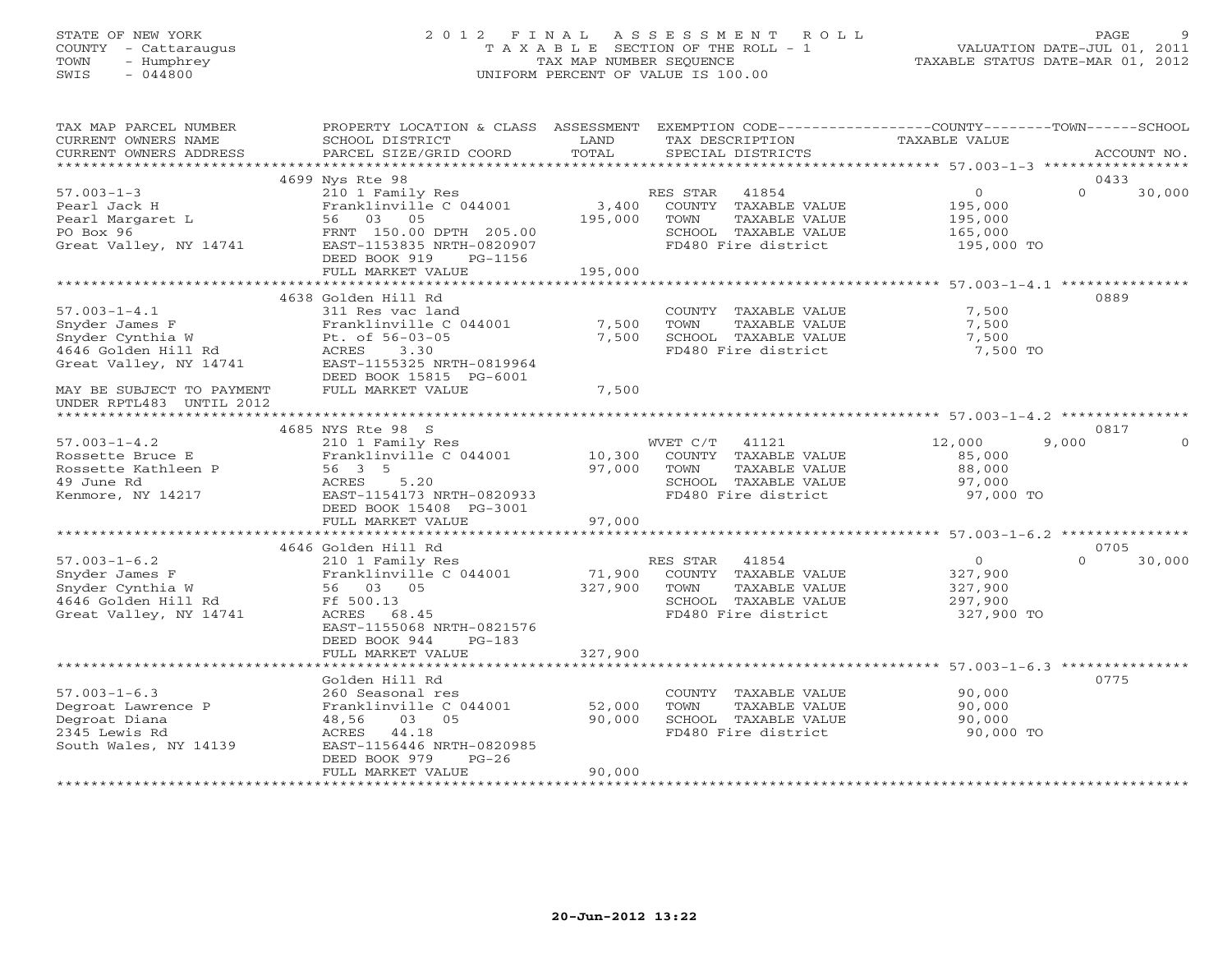# STATE OF NEW YORK 2 0 1 2 F I N A L A S S E S S M E N T R O L L PAGE 10 COUNTY - Cattaraugus T A X A B L E SECTION OF THE ROLL - 1 VALUATION DATE-JUL 01, 2011 TOWN - Humphrey TAX MAP NUMBER SEQUENCE TAXABLE STATUS DATE-MAR 01, 2012 SWIS - 044800 UNIFORM PERCENT OF VALUE IS 100.00UNIFORM PERCENT OF VALUE IS 100.00

| TAX MAP PARCEL NUMBER<br>CURRENT OWNERS NAME<br>CURRENT OWNERS ADDRESS | PROPERTY LOCATION & CLASS ASSESSMENT EXEMPTION CODE----------------COUNTY-------TOWN------SCHOOL<br>SCHOOL DISTRICT<br>PARCEL SIZE/GRID COORD | LAND<br>TOTAL           | TAX DESCRIPTION<br>SPECIAL DISTRICTS                    | TAXABLE VALUE                                       |          | ACCOUNT NO. |
|------------------------------------------------------------------------|-----------------------------------------------------------------------------------------------------------------------------------------------|-------------------------|---------------------------------------------------------|-----------------------------------------------------|----------|-------------|
|                                                                        |                                                                                                                                               |                         |                                                         |                                                     |          |             |
|                                                                        | Golden Hill Rd (Off)                                                                                                                          |                         |                                                         |                                                     |          | 0227        |
| $57.003 - 1 - 7.1$                                                     | 323 Vacant rural                                                                                                                              |                         | COUNTY TAXABLE VALUE                                    | 77,900                                              |          |             |
| Kilby Scott                                                            | Franklinville C 044001<br>48 03 05                                                                                                            | 77,900                  | TOWN<br>TAXABLE VALUE                                   | 77,900                                              |          |             |
| Kilby Jack                                                             |                                                                                                                                               | 77,900                  | SCHOOL TAXABLE VALUE                                    | 77,900                                              |          |             |
| 4889 Rte 219                                                           | ACRES 125.22                                                                                                                                  |                         | FD480 Fire district                                     | 77,900 TO                                           |          |             |
| Great Valley, NY 14741                                                 | EAST-1158163 NRTH-0820361                                                                                                                     |                         |                                                         |                                                     |          |             |
|                                                                        | DEED BOOK 1020<br>PG-591                                                                                                                      |                         |                                                         |                                                     |          |             |
|                                                                        | FULL MARKET VALUE                                                                                                                             | 77,900<br>************* | ****************************** 57.003-1-8.1 *********** |                                                     |          |             |
|                                                                        | 4521 Nys Rte 98                                                                                                                               |                         |                                                         |                                                     |          | 0082        |
|                                                                        |                                                                                                                                               |                         |                                                         |                                                     |          |             |
| $57.003 - 1 - 8.1$                                                     | 270 Mfg housing                                                                                                                               |                         | COUNTY TAXABLE VALUE                                    | 91,800                                              |          |             |
| Danelski Family L P                                                    | Franklinville C 044001                                                                                                                        | 71,200                  | TOWN<br>TAXABLE VALUE                                   | 91,800                                              |          |             |
| 6 Meadow Lea Dr                                                        | 48 03 05                                                                                                                                      | 91,800                  | SCHOOL TAXABLE VALUE                                    | 91,800                                              |          |             |
| Lancaster, NY 14086                                                    | ACRES 73.03                                                                                                                                   |                         | FD480 Fire district                                     | 91,800 TO                                           |          |             |
|                                                                        | EAST-1156928 NRTH-0822119                                                                                                                     |                         |                                                         |                                                     |          |             |
|                                                                        | DEED BOOK 1028<br>PG-596                                                                                                                      |                         |                                                         |                                                     |          |             |
|                                                                        | FULL MARKET VALUE                                                                                                                             | 91,800                  |                                                         |                                                     |          |             |
|                                                                        |                                                                                                                                               |                         |                                                         |                                                     |          | 0085        |
| $57.003 - 1 - 9$                                                       | 4534-4542 Nys Rte 98                                                                                                                          |                         | AGED C/T/S 41800                                        | 24,350                                              | 24,350   | 24,350      |
| Decker Douglas                                                         | 270 Mfg housing<br>Franklinville C 044001                                                                                                     | 9,100 SR STAR           | 41834                                                   | $\circ$                                             | $\Omega$ | 24,350      |
| 4534 Nys Rte 98 S                                                      | 48 03<br>05                                                                                                                                   | 48,700                  | COUNTY TAXABLE VALUE                                    | 24,350                                              |          |             |
| Franklinville, NY 14737                                                | 2.70<br>ACRES                                                                                                                                 |                         | TOWN<br>TAXABLE VALUE                                   | 24,350                                              |          |             |
|                                                                        | EAST-1156356 NRTH-0823614                                                                                                                     |                         | SCHOOL TAXABLE VALUE                                    | $\circ$                                             |          |             |
|                                                                        | DEED BOOK 732<br>$PG-784$                                                                                                                     |                         | FD480 Fire district                                     | 48,700 TO                                           |          |             |
|                                                                        | FULL MARKET VALUE                                                                                                                             | 48,700                  |                                                         |                                                     |          |             |
|                                                                        |                                                                                                                                               |                         |                                                         |                                                     |          |             |
|                                                                        | 4517 Nys Rte 98                                                                                                                               |                         |                                                         |                                                     |          | 0179        |
| $57.003 - 1 - 10$                                                      | 210 1 Family Res                                                                                                                              |                         | SR STAR<br>41834                                        | $\Omega$                                            | $\cap$   | 40,000      |
| Kenyon Lee                                                             | Franklinville C 044001                                                                                                                        | 2,700                   | COUNTY TAXABLE VALUE                                    | 40,000                                              |          |             |
| 4517 Nys Rte 98 S                                                      | 48 03 05                                                                                                                                      | 40,000                  | TOWN<br>TAXABLE VALUE                                   | 40,000                                              |          |             |
| Franklinville, NY 14737                                                | FRNT 100.00 DPTH 210.00                                                                                                                       |                         | SCHOOL TAXABLE VALUE                                    | $\Omega$                                            |          |             |
|                                                                        | EAST-1157017 NRTH-0823650                                                                                                                     |                         | FD480 Fire district                                     | 40,000 TO                                           |          |             |
|                                                                        | DEED BOOK 733<br>PG-1157                                                                                                                      |                         |                                                         |                                                     |          |             |
|                                                                        | FULL MARKET VALUE                                                                                                                             | 40,000                  |                                                         |                                                     |          |             |
|                                                                        |                                                                                                                                               | *********************** |                                                         | ********************* 57.003-1-11 ***************** |          |             |
|                                                                        | 4509 Nys Rte 98                                                                                                                               |                         |                                                         |                                                     |          | 0297        |
| $57.003 - 1 - 11$                                                      | 240 Rural res                                                                                                                                 |                         | WVET CO<br>41122                                        | 12,000                                              | $\Omega$ | $\Omega$    |
| Shelley Charles                                                        | Franklinville C 044001                                                                                                                        |                         | 38,400 WVET TOWN 41123                                  | $\circ$                                             | 9,000    | $\Omega$    |
| Shelley Constance                                                      | 05<br>48 03                                                                                                                                   | 101,000 SR STAR         | 41834                                                   | $\circ$                                             | $\Omega$ | 62,200      |
| 4509 Rte 98S                                                           | Ff 40.00                                                                                                                                      |                         | COUNTY TAXABLE VALUE                                    | 89,000                                              |          |             |
| Franklinville, NY 14737                                                | ACRES<br>29.20                                                                                                                                |                         | TOWN<br>TAXABLE VALUE                                   | 92,000                                              |          |             |
|                                                                        | EAST-1157529 NRTH-0823071                                                                                                                     |                         | SCHOOL TAXABLE VALUE                                    | 38,800                                              |          |             |
|                                                                        | PG-678<br>DEED BOOK 712                                                                                                                       |                         | FD480 Fire district                                     | 101,000 TO                                          |          |             |
|                                                                        | FULL MARKET VALUE                                                                                                                             | 101,000                 |                                                         |                                                     |          |             |
|                                                                        | *********************************                                                                                                             |                         |                                                         |                                                     |          |             |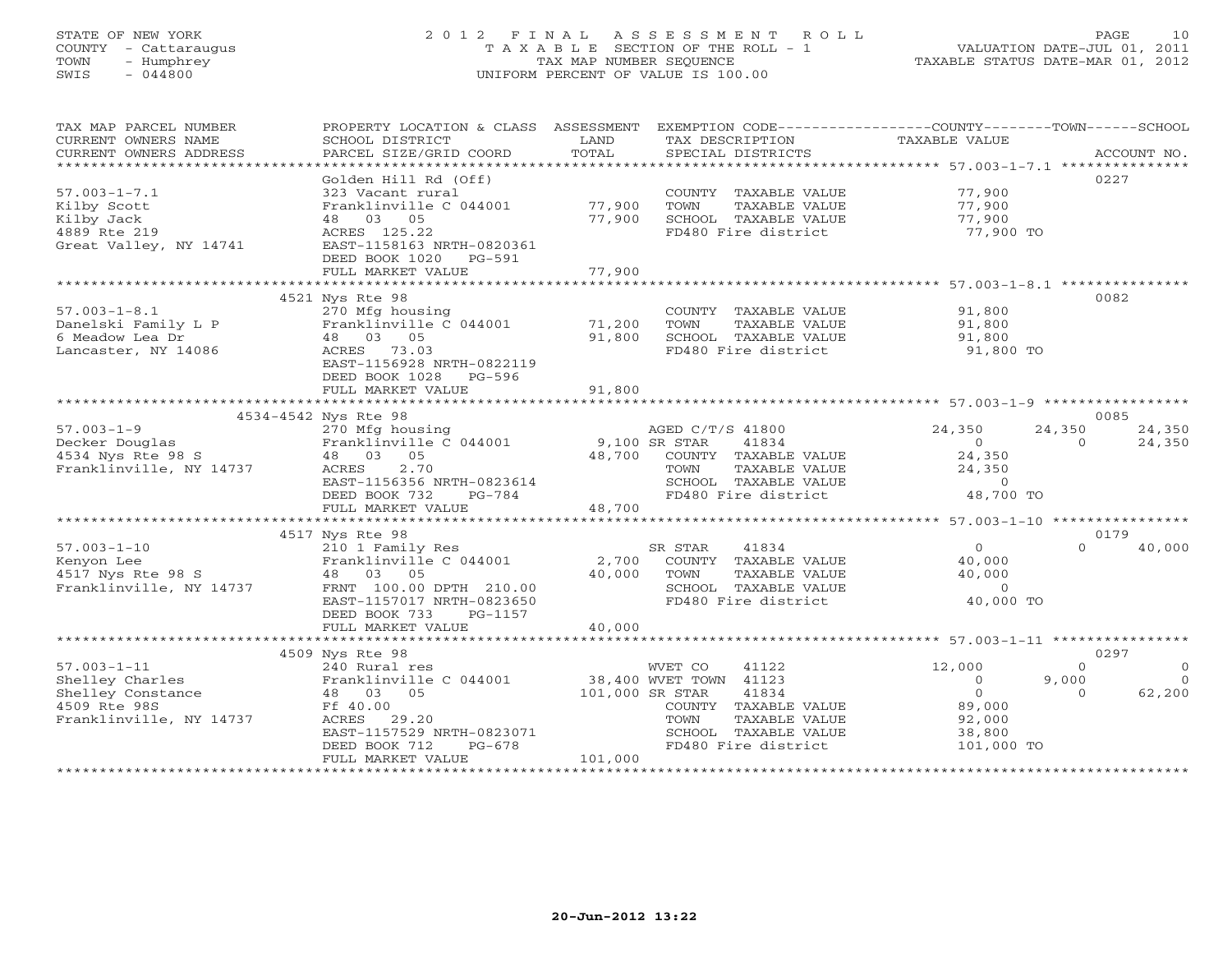# STATE OF NEW YORK 2 0 1 2 F I N A L A S S E S S M E N T R O L L PAGE 11 COUNTY - Cattaraugus T A X A B L E SECTION OF THE ROLL - 1 VALUATION DATE-JUL 01, 2011 TOWN - Humphrey TAX MAP NUMBER SEQUENCE TAXABLE STATUS DATE-MAR 01, 2012 SWIS - 044800 UNIFORM PERCENT OF VALUE IS 100.00UNIFORM PERCENT OF VALUE IS 100.00

| $Nys$ Rte 98 (Off)<br>0323<br>$57.003 - 1 - 12.1$<br>323 Vacant rural<br>COUNTY TAXABLE VALUE<br>12,700<br>12,700<br>Oyler Leo C<br>Ellicottville C 043601<br>12,700<br>TOWN<br>TAXABLE VALUE<br>77 Chamberlain Dr<br>12,700<br>48 03 05<br>12,700<br>SCHOOL TAXABLE VALUE<br>Buffalo, NY 14210<br>ACRES<br>50.80<br>FD480 Fire district<br>12,700 TO<br>EAST-1159216 NRTH-0823256<br>DEED BOOK 845<br>$PG-304$<br>FULL MARKET VALUE<br>12,700<br>0552<br>Nys Rte 98 (Off)<br>$57.003 - 1 - 12.2$<br>COUNTY TAXABLE VALUE<br>400<br>314 Rural vac<10<br>Ellicottville C 043601<br>TOWN<br>TAXABLE VALUE<br>Casey Kevin<br>400<br>400<br>48 03 05<br>38375 Miles Rd<br>400<br>SCHOOL TAXABLE VALUE<br>400<br>Moreland Hills, OH 44022<br>3.20<br>FD480 Fire district<br>400 TO<br>ACRES<br>EAST-1158196 NRTH-0823528<br>DEED BOOK 7202 PG-6001<br>400<br>FULL MARKET VALUE<br>0221<br>Fire Lane Rd<br>$57.003 - 1 - 16$<br>323 Vacant rural<br>COUNTY TAXABLE VALUE<br>7,900<br>Mealy Jay<br>Ellicottville C 043601<br>7,900<br>TOWN<br>TAXABLE VALUE<br>7,900<br>4700 Sussex Rd Apt 5<br>40 03 05<br>7,900<br>SCHOOL TAXABLE VALUE<br>7,900<br>Muncie, IN 47304<br>7,900 TO<br>Ff 1320<br>FD480 Fire district<br>ACRES 17.00<br>EAST-1163898 NRTH-0821403<br>DEED BOOK 115<br>PG-6001<br>FULL MARKET VALUE<br>7,900<br>**************************<br>***************** 57.003-1-19 **********<br>* * * * * * * * * * * * * *<br>5681 Chapman Rd<br>0223<br>$57.003 - 1 - 19$<br>260 Seasonal res<br>COUNTY TAXABLE VALUE<br>60,000<br>Ellicottville C 043601<br>57,700<br>TAXABLE VALUE<br>Weller Stella C<br>TOWN<br>60,000<br>39 03<br>60,000<br>SCHOOL TAXABLE VALUE<br>60,000<br>Moore Maureen<br>05<br>4929 Klawitter Rd<br>Ff 1350<br>FD480 Fire district<br>60,000 TO<br>Great Valley, NY 14741<br>ACRES 46.22<br>EAST-1163540 NRTH-0818050<br>DEED BOOK 805<br>PG-1192<br>FULL MARKET VALUE<br>60,000<br>***********<br>****************************** 57.003-1-23.1 **************<br>**************************<br>4556 Golden Hill Rd<br>0145<br>$57.003 - 1 - 23.1$<br>322 Rural vac>10<br>COUNTY TAXABLE VALUE<br>68,300<br>Busha Martin Sr<br>Franklinville C 044001<br>68,300<br>TOWN<br>TAXABLE VALUE<br>68,300<br>Busha Edward J Sr<br>47 03 05<br>68,300<br>SCHOOL TAXABLE VALUE<br>68,300<br>5031 Overlook Point<br>ACRES 68.20<br>FD480 Fire district<br>68,300 TO<br>EAST-1156855 NRTH-0817776<br>Hamburg, NY 14075<br>DEED BOOK 993<br>$PG-147$<br>FULL MARKET VALUE<br>68,300 | TAX MAP PARCEL NUMBER<br>CURRENT OWNERS NAME<br>CURRENT OWNERS ADDRESS | PROPERTY LOCATION & CLASS ASSESSMENT<br>SCHOOL DISTRICT<br>PARCEL SIZE/GRID COORD | LAND<br>TOTAL | EXEMPTION CODE-----------------COUNTY-------TOWN------SCHOOL<br>TAX DESCRIPTION<br>SPECIAL DISTRICTS | TAXABLE VALUE | ACCOUNT NO. |
|------------------------------------------------------------------------------------------------------------------------------------------------------------------------------------------------------------------------------------------------------------------------------------------------------------------------------------------------------------------------------------------------------------------------------------------------------------------------------------------------------------------------------------------------------------------------------------------------------------------------------------------------------------------------------------------------------------------------------------------------------------------------------------------------------------------------------------------------------------------------------------------------------------------------------------------------------------------------------------------------------------------------------------------------------------------------------------------------------------------------------------------------------------------------------------------------------------------------------------------------------------------------------------------------------------------------------------------------------------------------------------------------------------------------------------------------------------------------------------------------------------------------------------------------------------------------------------------------------------------------------------------------------------------------------------------------------------------------------------------------------------------------------------------------------------------------------------------------------------------------------------------------------------------------------------------------------------------------------------------------------------------------------------------------------------------------------------------------------------------------------------------------------------------------------------------------------------------------------------------------------------------------------------------------------------------------------------------------------------------------------------------------------------------------------------------------------------------------------------------------------|------------------------------------------------------------------------|-----------------------------------------------------------------------------------|---------------|------------------------------------------------------------------------------------------------------|---------------|-------------|
|                                                                                                                                                                                                                                                                                                                                                                                                                                                                                                                                                                                                                                                                                                                                                                                                                                                                                                                                                                                                                                                                                                                                                                                                                                                                                                                                                                                                                                                                                                                                                                                                                                                                                                                                                                                                                                                                                                                                                                                                                                                                                                                                                                                                                                                                                                                                                                                                                                                                                                      | ********************                                                   |                                                                                   |               |                                                                                                      |               |             |
|                                                                                                                                                                                                                                                                                                                                                                                                                                                                                                                                                                                                                                                                                                                                                                                                                                                                                                                                                                                                                                                                                                                                                                                                                                                                                                                                                                                                                                                                                                                                                                                                                                                                                                                                                                                                                                                                                                                                                                                                                                                                                                                                                                                                                                                                                                                                                                                                                                                                                                      |                                                                        |                                                                                   |               |                                                                                                      |               |             |
|                                                                                                                                                                                                                                                                                                                                                                                                                                                                                                                                                                                                                                                                                                                                                                                                                                                                                                                                                                                                                                                                                                                                                                                                                                                                                                                                                                                                                                                                                                                                                                                                                                                                                                                                                                                                                                                                                                                                                                                                                                                                                                                                                                                                                                                                                                                                                                                                                                                                                                      |                                                                        |                                                                                   |               |                                                                                                      |               |             |
|                                                                                                                                                                                                                                                                                                                                                                                                                                                                                                                                                                                                                                                                                                                                                                                                                                                                                                                                                                                                                                                                                                                                                                                                                                                                                                                                                                                                                                                                                                                                                                                                                                                                                                                                                                                                                                                                                                                                                                                                                                                                                                                                                                                                                                                                                                                                                                                                                                                                                                      |                                                                        |                                                                                   |               |                                                                                                      |               |             |
|                                                                                                                                                                                                                                                                                                                                                                                                                                                                                                                                                                                                                                                                                                                                                                                                                                                                                                                                                                                                                                                                                                                                                                                                                                                                                                                                                                                                                                                                                                                                                                                                                                                                                                                                                                                                                                                                                                                                                                                                                                                                                                                                                                                                                                                                                                                                                                                                                                                                                                      |                                                                        |                                                                                   |               |                                                                                                      |               |             |
|                                                                                                                                                                                                                                                                                                                                                                                                                                                                                                                                                                                                                                                                                                                                                                                                                                                                                                                                                                                                                                                                                                                                                                                                                                                                                                                                                                                                                                                                                                                                                                                                                                                                                                                                                                                                                                                                                                                                                                                                                                                                                                                                                                                                                                                                                                                                                                                                                                                                                                      |                                                                        |                                                                                   |               |                                                                                                      |               |             |
|                                                                                                                                                                                                                                                                                                                                                                                                                                                                                                                                                                                                                                                                                                                                                                                                                                                                                                                                                                                                                                                                                                                                                                                                                                                                                                                                                                                                                                                                                                                                                                                                                                                                                                                                                                                                                                                                                                                                                                                                                                                                                                                                                                                                                                                                                                                                                                                                                                                                                                      |                                                                        |                                                                                   |               |                                                                                                      |               |             |
|                                                                                                                                                                                                                                                                                                                                                                                                                                                                                                                                                                                                                                                                                                                                                                                                                                                                                                                                                                                                                                                                                                                                                                                                                                                                                                                                                                                                                                                                                                                                                                                                                                                                                                                                                                                                                                                                                                                                                                                                                                                                                                                                                                                                                                                                                                                                                                                                                                                                                                      |                                                                        |                                                                                   |               |                                                                                                      |               |             |
|                                                                                                                                                                                                                                                                                                                                                                                                                                                                                                                                                                                                                                                                                                                                                                                                                                                                                                                                                                                                                                                                                                                                                                                                                                                                                                                                                                                                                                                                                                                                                                                                                                                                                                                                                                                                                                                                                                                                                                                                                                                                                                                                                                                                                                                                                                                                                                                                                                                                                                      |                                                                        |                                                                                   |               |                                                                                                      |               |             |
|                                                                                                                                                                                                                                                                                                                                                                                                                                                                                                                                                                                                                                                                                                                                                                                                                                                                                                                                                                                                                                                                                                                                                                                                                                                                                                                                                                                                                                                                                                                                                                                                                                                                                                                                                                                                                                                                                                                                                                                                                                                                                                                                                                                                                                                                                                                                                                                                                                                                                                      |                                                                        |                                                                                   |               |                                                                                                      |               |             |
|                                                                                                                                                                                                                                                                                                                                                                                                                                                                                                                                                                                                                                                                                                                                                                                                                                                                                                                                                                                                                                                                                                                                                                                                                                                                                                                                                                                                                                                                                                                                                                                                                                                                                                                                                                                                                                                                                                                                                                                                                                                                                                                                                                                                                                                                                                                                                                                                                                                                                                      |                                                                        |                                                                                   |               |                                                                                                      |               |             |
|                                                                                                                                                                                                                                                                                                                                                                                                                                                                                                                                                                                                                                                                                                                                                                                                                                                                                                                                                                                                                                                                                                                                                                                                                                                                                                                                                                                                                                                                                                                                                                                                                                                                                                                                                                                                                                                                                                                                                                                                                                                                                                                                                                                                                                                                                                                                                                                                                                                                                                      |                                                                        |                                                                                   |               |                                                                                                      |               |             |
|                                                                                                                                                                                                                                                                                                                                                                                                                                                                                                                                                                                                                                                                                                                                                                                                                                                                                                                                                                                                                                                                                                                                                                                                                                                                                                                                                                                                                                                                                                                                                                                                                                                                                                                                                                                                                                                                                                                                                                                                                                                                                                                                                                                                                                                                                                                                                                                                                                                                                                      |                                                                        |                                                                                   |               |                                                                                                      |               |             |
|                                                                                                                                                                                                                                                                                                                                                                                                                                                                                                                                                                                                                                                                                                                                                                                                                                                                                                                                                                                                                                                                                                                                                                                                                                                                                                                                                                                                                                                                                                                                                                                                                                                                                                                                                                                                                                                                                                                                                                                                                                                                                                                                                                                                                                                                                                                                                                                                                                                                                                      |                                                                        |                                                                                   |               |                                                                                                      |               |             |
|                                                                                                                                                                                                                                                                                                                                                                                                                                                                                                                                                                                                                                                                                                                                                                                                                                                                                                                                                                                                                                                                                                                                                                                                                                                                                                                                                                                                                                                                                                                                                                                                                                                                                                                                                                                                                                                                                                                                                                                                                                                                                                                                                                                                                                                                                                                                                                                                                                                                                                      |                                                                        |                                                                                   |               |                                                                                                      |               |             |
|                                                                                                                                                                                                                                                                                                                                                                                                                                                                                                                                                                                                                                                                                                                                                                                                                                                                                                                                                                                                                                                                                                                                                                                                                                                                                                                                                                                                                                                                                                                                                                                                                                                                                                                                                                                                                                                                                                                                                                                                                                                                                                                                                                                                                                                                                                                                                                                                                                                                                                      |                                                                        |                                                                                   |               |                                                                                                      |               |             |
|                                                                                                                                                                                                                                                                                                                                                                                                                                                                                                                                                                                                                                                                                                                                                                                                                                                                                                                                                                                                                                                                                                                                                                                                                                                                                                                                                                                                                                                                                                                                                                                                                                                                                                                                                                                                                                                                                                                                                                                                                                                                                                                                                                                                                                                                                                                                                                                                                                                                                                      |                                                                        |                                                                                   |               |                                                                                                      |               |             |
|                                                                                                                                                                                                                                                                                                                                                                                                                                                                                                                                                                                                                                                                                                                                                                                                                                                                                                                                                                                                                                                                                                                                                                                                                                                                                                                                                                                                                                                                                                                                                                                                                                                                                                                                                                                                                                                                                                                                                                                                                                                                                                                                                                                                                                                                                                                                                                                                                                                                                                      |                                                                        |                                                                                   |               |                                                                                                      |               |             |
|                                                                                                                                                                                                                                                                                                                                                                                                                                                                                                                                                                                                                                                                                                                                                                                                                                                                                                                                                                                                                                                                                                                                                                                                                                                                                                                                                                                                                                                                                                                                                                                                                                                                                                                                                                                                                                                                                                                                                                                                                                                                                                                                                                                                                                                                                                                                                                                                                                                                                                      |                                                                        |                                                                                   |               |                                                                                                      |               |             |
|                                                                                                                                                                                                                                                                                                                                                                                                                                                                                                                                                                                                                                                                                                                                                                                                                                                                                                                                                                                                                                                                                                                                                                                                                                                                                                                                                                                                                                                                                                                                                                                                                                                                                                                                                                                                                                                                                                                                                                                                                                                                                                                                                                                                                                                                                                                                                                                                                                                                                                      |                                                                        |                                                                                   |               |                                                                                                      |               |             |
|                                                                                                                                                                                                                                                                                                                                                                                                                                                                                                                                                                                                                                                                                                                                                                                                                                                                                                                                                                                                                                                                                                                                                                                                                                                                                                                                                                                                                                                                                                                                                                                                                                                                                                                                                                                                                                                                                                                                                                                                                                                                                                                                                                                                                                                                                                                                                                                                                                                                                                      |                                                                        |                                                                                   |               |                                                                                                      |               |             |
|                                                                                                                                                                                                                                                                                                                                                                                                                                                                                                                                                                                                                                                                                                                                                                                                                                                                                                                                                                                                                                                                                                                                                                                                                                                                                                                                                                                                                                                                                                                                                                                                                                                                                                                                                                                                                                                                                                                                                                                                                                                                                                                                                                                                                                                                                                                                                                                                                                                                                                      |                                                                        |                                                                                   |               |                                                                                                      |               |             |
|                                                                                                                                                                                                                                                                                                                                                                                                                                                                                                                                                                                                                                                                                                                                                                                                                                                                                                                                                                                                                                                                                                                                                                                                                                                                                                                                                                                                                                                                                                                                                                                                                                                                                                                                                                                                                                                                                                                                                                                                                                                                                                                                                                                                                                                                                                                                                                                                                                                                                                      |                                                                        |                                                                                   |               |                                                                                                      |               |             |
|                                                                                                                                                                                                                                                                                                                                                                                                                                                                                                                                                                                                                                                                                                                                                                                                                                                                                                                                                                                                                                                                                                                                                                                                                                                                                                                                                                                                                                                                                                                                                                                                                                                                                                                                                                                                                                                                                                                                                                                                                                                                                                                                                                                                                                                                                                                                                                                                                                                                                                      |                                                                        |                                                                                   |               |                                                                                                      |               |             |
|                                                                                                                                                                                                                                                                                                                                                                                                                                                                                                                                                                                                                                                                                                                                                                                                                                                                                                                                                                                                                                                                                                                                                                                                                                                                                                                                                                                                                                                                                                                                                                                                                                                                                                                                                                                                                                                                                                                                                                                                                                                                                                                                                                                                                                                                                                                                                                                                                                                                                                      |                                                                        |                                                                                   |               |                                                                                                      |               |             |
|                                                                                                                                                                                                                                                                                                                                                                                                                                                                                                                                                                                                                                                                                                                                                                                                                                                                                                                                                                                                                                                                                                                                                                                                                                                                                                                                                                                                                                                                                                                                                                                                                                                                                                                                                                                                                                                                                                                                                                                                                                                                                                                                                                                                                                                                                                                                                                                                                                                                                                      |                                                                        |                                                                                   |               |                                                                                                      |               |             |
|                                                                                                                                                                                                                                                                                                                                                                                                                                                                                                                                                                                                                                                                                                                                                                                                                                                                                                                                                                                                                                                                                                                                                                                                                                                                                                                                                                                                                                                                                                                                                                                                                                                                                                                                                                                                                                                                                                                                                                                                                                                                                                                                                                                                                                                                                                                                                                                                                                                                                                      |                                                                        |                                                                                   |               |                                                                                                      |               |             |
|                                                                                                                                                                                                                                                                                                                                                                                                                                                                                                                                                                                                                                                                                                                                                                                                                                                                                                                                                                                                                                                                                                                                                                                                                                                                                                                                                                                                                                                                                                                                                                                                                                                                                                                                                                                                                                                                                                                                                                                                                                                                                                                                                                                                                                                                                                                                                                                                                                                                                                      |                                                                        |                                                                                   |               |                                                                                                      |               |             |
|                                                                                                                                                                                                                                                                                                                                                                                                                                                                                                                                                                                                                                                                                                                                                                                                                                                                                                                                                                                                                                                                                                                                                                                                                                                                                                                                                                                                                                                                                                                                                                                                                                                                                                                                                                                                                                                                                                                                                                                                                                                                                                                                                                                                                                                                                                                                                                                                                                                                                                      |                                                                        |                                                                                   |               |                                                                                                      |               |             |
|                                                                                                                                                                                                                                                                                                                                                                                                                                                                                                                                                                                                                                                                                                                                                                                                                                                                                                                                                                                                                                                                                                                                                                                                                                                                                                                                                                                                                                                                                                                                                                                                                                                                                                                                                                                                                                                                                                                                                                                                                                                                                                                                                                                                                                                                                                                                                                                                                                                                                                      |                                                                        |                                                                                   |               |                                                                                                      |               |             |
|                                                                                                                                                                                                                                                                                                                                                                                                                                                                                                                                                                                                                                                                                                                                                                                                                                                                                                                                                                                                                                                                                                                                                                                                                                                                                                                                                                                                                                                                                                                                                                                                                                                                                                                                                                                                                                                                                                                                                                                                                                                                                                                                                                                                                                                                                                                                                                                                                                                                                                      |                                                                        |                                                                                   |               |                                                                                                      |               |             |
|                                                                                                                                                                                                                                                                                                                                                                                                                                                                                                                                                                                                                                                                                                                                                                                                                                                                                                                                                                                                                                                                                                                                                                                                                                                                                                                                                                                                                                                                                                                                                                                                                                                                                                                                                                                                                                                                                                                                                                                                                                                                                                                                                                                                                                                                                                                                                                                                                                                                                                      |                                                                        |                                                                                   |               |                                                                                                      |               |             |
|                                                                                                                                                                                                                                                                                                                                                                                                                                                                                                                                                                                                                                                                                                                                                                                                                                                                                                                                                                                                                                                                                                                                                                                                                                                                                                                                                                                                                                                                                                                                                                                                                                                                                                                                                                                                                                                                                                                                                                                                                                                                                                                                                                                                                                                                                                                                                                                                                                                                                                      |                                                                        |                                                                                   |               |                                                                                                      |               |             |
|                                                                                                                                                                                                                                                                                                                                                                                                                                                                                                                                                                                                                                                                                                                                                                                                                                                                                                                                                                                                                                                                                                                                                                                                                                                                                                                                                                                                                                                                                                                                                                                                                                                                                                                                                                                                                                                                                                                                                                                                                                                                                                                                                                                                                                                                                                                                                                                                                                                                                                      |                                                                        |                                                                                   |               |                                                                                                      |               |             |
|                                                                                                                                                                                                                                                                                                                                                                                                                                                                                                                                                                                                                                                                                                                                                                                                                                                                                                                                                                                                                                                                                                                                                                                                                                                                                                                                                                                                                                                                                                                                                                                                                                                                                                                                                                                                                                                                                                                                                                                                                                                                                                                                                                                                                                                                                                                                                                                                                                                                                                      |                                                                        |                                                                                   |               |                                                                                                      |               |             |
|                                                                                                                                                                                                                                                                                                                                                                                                                                                                                                                                                                                                                                                                                                                                                                                                                                                                                                                                                                                                                                                                                                                                                                                                                                                                                                                                                                                                                                                                                                                                                                                                                                                                                                                                                                                                                                                                                                                                                                                                                                                                                                                                                                                                                                                                                                                                                                                                                                                                                                      |                                                                        |                                                                                   |               |                                                                                                      |               |             |
|                                                                                                                                                                                                                                                                                                                                                                                                                                                                                                                                                                                                                                                                                                                                                                                                                                                                                                                                                                                                                                                                                                                                                                                                                                                                                                                                                                                                                                                                                                                                                                                                                                                                                                                                                                                                                                                                                                                                                                                                                                                                                                                                                                                                                                                                                                                                                                                                                                                                                                      |                                                                        |                                                                                   |               |                                                                                                      |               |             |
|                                                                                                                                                                                                                                                                                                                                                                                                                                                                                                                                                                                                                                                                                                                                                                                                                                                                                                                                                                                                                                                                                                                                                                                                                                                                                                                                                                                                                                                                                                                                                                                                                                                                                                                                                                                                                                                                                                                                                                                                                                                                                                                                                                                                                                                                                                                                                                                                                                                                                                      |                                                                        |                                                                                   |               |                                                                                                      |               |             |
|                                                                                                                                                                                                                                                                                                                                                                                                                                                                                                                                                                                                                                                                                                                                                                                                                                                                                                                                                                                                                                                                                                                                                                                                                                                                                                                                                                                                                                                                                                                                                                                                                                                                                                                                                                                                                                                                                                                                                                                                                                                                                                                                                                                                                                                                                                                                                                                                                                                                                                      |                                                                        |                                                                                   |               |                                                                                                      |               |             |
|                                                                                                                                                                                                                                                                                                                                                                                                                                                                                                                                                                                                                                                                                                                                                                                                                                                                                                                                                                                                                                                                                                                                                                                                                                                                                                                                                                                                                                                                                                                                                                                                                                                                                                                                                                                                                                                                                                                                                                                                                                                                                                                                                                                                                                                                                                                                                                                                                                                                                                      |                                                                        |                                                                                   |               |                                                                                                      |               |             |
|                                                                                                                                                                                                                                                                                                                                                                                                                                                                                                                                                                                                                                                                                                                                                                                                                                                                                                                                                                                                                                                                                                                                                                                                                                                                                                                                                                                                                                                                                                                                                                                                                                                                                                                                                                                                                                                                                                                                                                                                                                                                                                                                                                                                                                                                                                                                                                                                                                                                                                      |                                                                        |                                                                                   |               |                                                                                                      |               |             |
|                                                                                                                                                                                                                                                                                                                                                                                                                                                                                                                                                                                                                                                                                                                                                                                                                                                                                                                                                                                                                                                                                                                                                                                                                                                                                                                                                                                                                                                                                                                                                                                                                                                                                                                                                                                                                                                                                                                                                                                                                                                                                                                                                                                                                                                                                                                                                                                                                                                                                                      |                                                                        |                                                                                   |               |                                                                                                      |               |             |
|                                                                                                                                                                                                                                                                                                                                                                                                                                                                                                                                                                                                                                                                                                                                                                                                                                                                                                                                                                                                                                                                                                                                                                                                                                                                                                                                                                                                                                                                                                                                                                                                                                                                                                                                                                                                                                                                                                                                                                                                                                                                                                                                                                                                                                                                                                                                                                                                                                                                                                      |                                                                        |                                                                                   |               |                                                                                                      |               |             |
|                                                                                                                                                                                                                                                                                                                                                                                                                                                                                                                                                                                                                                                                                                                                                                                                                                                                                                                                                                                                                                                                                                                                                                                                                                                                                                                                                                                                                                                                                                                                                                                                                                                                                                                                                                                                                                                                                                                                                                                                                                                                                                                                                                                                                                                                                                                                                                                                                                                                                                      |                                                                        |                                                                                   |               |                                                                                                      |               |             |
|                                                                                                                                                                                                                                                                                                                                                                                                                                                                                                                                                                                                                                                                                                                                                                                                                                                                                                                                                                                                                                                                                                                                                                                                                                                                                                                                                                                                                                                                                                                                                                                                                                                                                                                                                                                                                                                                                                                                                                                                                                                                                                                                                                                                                                                                                                                                                                                                                                                                                                      |                                                                        |                                                                                   |               |                                                                                                      |               |             |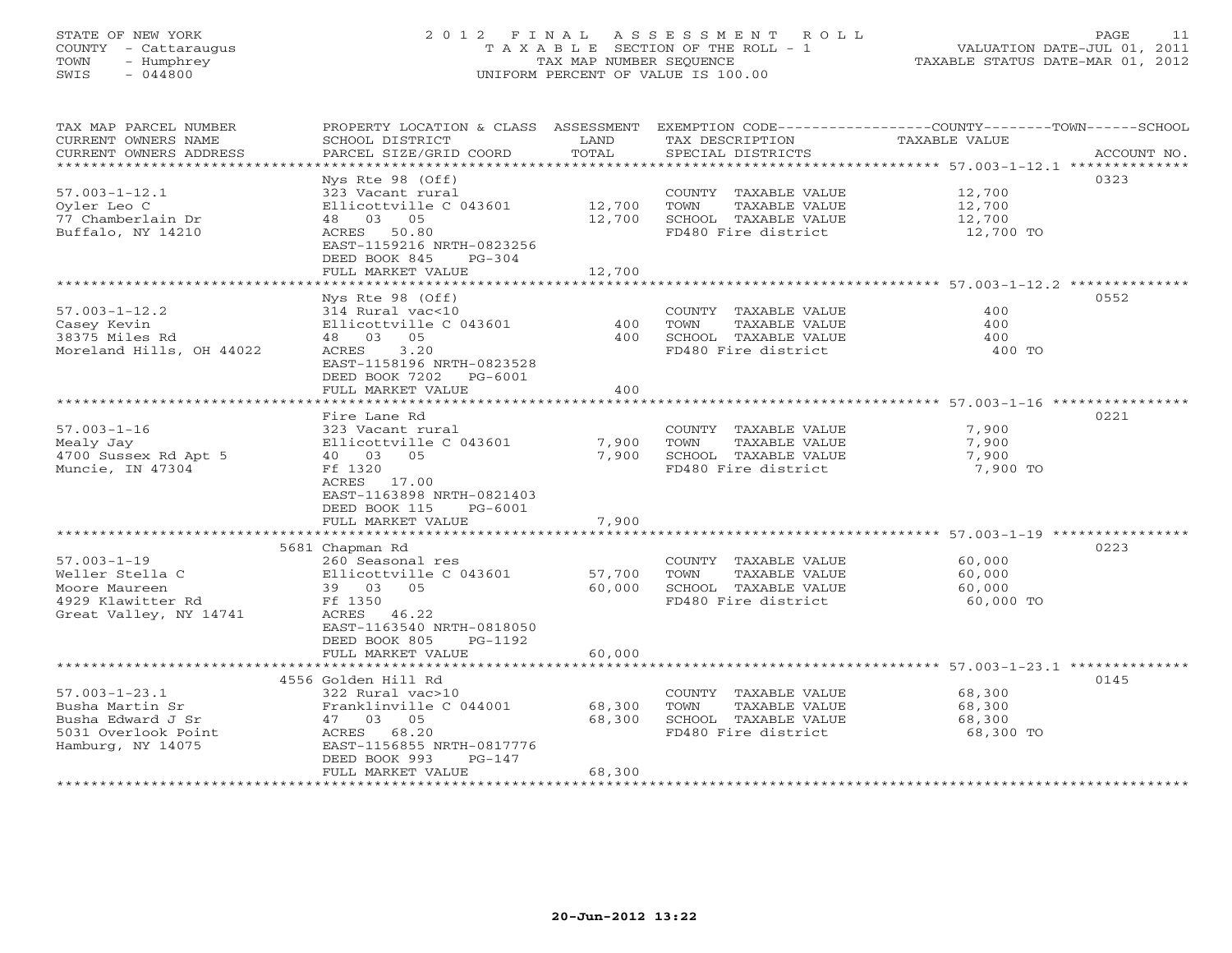# STATE OF NEW YORK 2 0 1 2 F I N A L A S S E S S M E N T R O L L PAGE 12 COUNTY - Cattaraugus T A X A B L E SECTION OF THE ROLL - 1 VALUATION DATE-JUL 01, 2011 TOWN - Humphrey TAX MAP NUMBER SEQUENCE TAXABLE STATUS DATE-MAR 01, 2012 SWIS - 044800 UNIFORM PERCENT OF VALUE IS 100.00UNIFORM PERCENT OF VALUE IS 100.00

| TAX MAP PARCEL NUMBER                 | PROPERTY LOCATION & CLASS ASSESSMENT       |         |                       | EXEMPTION CODE-----------------COUNTY-------TOWN------SCHOOL |                    |
|---------------------------------------|--------------------------------------------|---------|-----------------------|--------------------------------------------------------------|--------------------|
| CURRENT OWNERS NAME                   | SCHOOL DISTRICT                            | LAND    | TAX DESCRIPTION       | TAXABLE VALUE                                                |                    |
| CURRENT OWNERS ADDRESS                | PARCEL SIZE/GRID COORD                     | TOTAL   | SPECIAL DISTRICTS     |                                                              | ACCOUNT NO.        |
| * * * * * * * * * * * * * * * * * * * |                                            |         |                       |                                                              |                    |
|                                       | Golden Hill Rd                             |         |                       |                                                              | 0510               |
| $57.003 - 1 - 23.2$                   | 322 Rural vac>10                           |         | COUNTY TAXABLE VALUE  | 18,000                                                       |                    |
| Picchione Lawrence                    | Franklinville C 044001                     | 18,000  | TOWN<br>TAXABLE VALUE | 18,000                                                       |                    |
| Picchione Starr                       | 47 03 05                                   | 18,000  | SCHOOL TAXABLE VALUE  | 18,000                                                       |                    |
| 19 Nicholas Ct                        | ACRES 10.30                                |         | FD480 Fire district   | 18,000 TO                                                    |                    |
| Tonawanda, NY 14150                   | EAST-1157490 NRTH-0817436                  |         |                       |                                                              |                    |
|                                       | DEED BOOK 1029 PG-992<br>FULL MARKET VALUE | 18,000  |                       |                                                              |                    |
|                                       |                                            |         |                       |                                                              |                    |
|                                       | Golden Hill Rd                             |         |                       |                                                              | 0511               |
| $57.003 - 1 - 23.3$                   | 322 Rural vac>10                           |         | COUNTY TAXABLE VALUE  | 29,600                                                       |                    |
| Spittler Donald Jr                    | Franklinville C 044001                     | 29,600  | TOWN<br>TAXABLE VALUE | 29,600                                                       |                    |
| Spittler George David                 | 47 03 05                                   | 29,600  | SCHOOL TAXABLE VALUE  | 29,600                                                       |                    |
| 6496 Schultz Rd                       | Ff 470.00                                  |         | FD480 Fire district   | 29,600 TO                                                    |                    |
| Lakeview, NY 14085                    | ACRES 19.47                                |         |                       |                                                              |                    |
|                                       | EAST-1158084 NRTH-0817731                  |         |                       |                                                              |                    |
|                                       | DEED BOOK 792<br>PG-884                    |         |                       |                                                              |                    |
|                                       | FULL MARKET VALUE                          | 29,600  |                       |                                                              |                    |
|                                       |                                            |         |                       |                                                              |                    |
|                                       | 4545 Golden Hill Rd                        |         |                       |                                                              | 0831               |
| $57.003 - 1 - 23.4$                   | 260 Seasonal res                           |         | COUNTY TAXABLE VALUE  | 80,000                                                       |                    |
| O'Brien James T                       | Franklinville C 044001                     | 16,800  | TOWN<br>TAXABLE VALUE | 80,000                                                       |                    |
| 563 W Ferry St                        | ACRES<br>9.50                              | 80,000  | SCHOOL TAXABLE VALUE  | 80,000                                                       |                    |
| Buffalo, NY 14222                     | EAST-1157731 NRTH-0817436                  |         |                       |                                                              |                    |
|                                       | DEED BOOK 11001 PG-9001                    |         |                       |                                                              |                    |
|                                       | FULL MARKET VALUE                          | 80,000  |                       |                                                              |                    |
|                                       |                                            |         |                       |                                                              |                    |
|                                       | 4580 Golden Hill Rd                        |         |                       |                                                              | 0672               |
| $57.003 - 1 - 24.2$                   | 210 1 Family Res                           |         | COUNTY TAXABLE VALUE  | 60,000                                                       |                    |
| Tkaczyk Gregory                       | Franklinville C 044001                     | 10,300  | TOWN<br>TAXABLE VALUE | 60,000                                                       |                    |
| Tkaczyk Oksana                        | 47 03 05                                   | 60,000  | SCHOOL TAXABLE VALUE  | 60,000                                                       |                    |
| 930 Glen View Ave                     | Ff 1275.00                                 |         | FD480 Fire district   | 60,000 TO                                                    |                    |
| Burlington, Ontario, Canada           | ACRES<br>5.20                              |         |                       |                                                              |                    |
| L7T3Y6                                | EAST-1157417 NRTH-0819206                  |         |                       |                                                              |                    |
|                                       | DEED BOOK 17277 PG-6001                    |         |                       |                                                              |                    |
|                                       | FULL MARKET VALUE                          | 60,000  |                       |                                                              |                    |
|                                       | 4590 Golden Hill Rd                        |         |                       |                                                              | 0903               |
| $57.003 - 1 - 24.3$                   | 210 1 Family Res                           |         | 41854<br>RES STAR     | $\circ$                                                      | $\Omega$<br>30,000 |
| Killingbeck John C Jr                 | Franklinville C 044001                     | 82,800  | COUNTY TAXABLE VALUE  | 207,000                                                      |                    |
| Killingbeck Colleen M                 | 47 03 05                                   | 207,000 | TAXABLE VALUE<br>TOWN | 207,000                                                      |                    |
| 4590 Golden Hill Rd                   | Ff 190.00                                  |         | SCHOOL TAXABLE VALUE  | 177,000                                                      |                    |
| Great Valley, NY 14741                | ACRES<br>92.35                             |         | FD480 Fire district   | 207,000 TO                                                   |                    |
|                                       | EAST-1158228 NRTH-0819303                  |         |                       |                                                              |                    |
|                                       | DEED BOOK 15834 PG-4001                    |         |                       |                                                              |                    |
|                                       | FULL MARKET VALUE                          | 207,000 |                       |                                                              |                    |
|                                       |                                            |         |                       |                                                              |                    |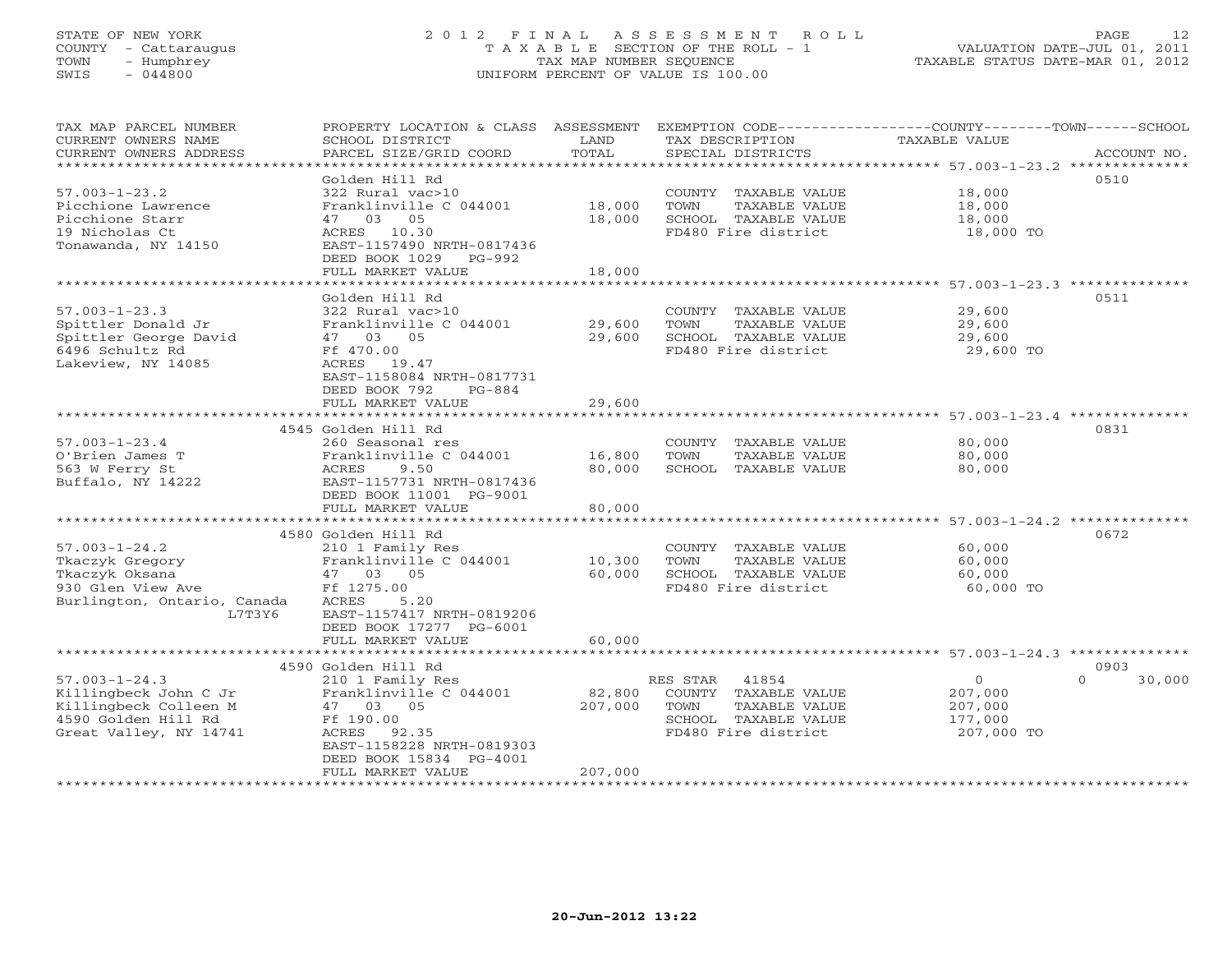# STATE OF NEW YORK 2 0 1 2 F I N A L A S S E S S M E N T R O L L PAGE 13 COUNTY - Cattaraugus T A X A B L E SECTION OF THE ROLL - 1 VALUATION DATE-JUL 01, 2011 TOWN - Humphrey TAX MAP NUMBER SEQUENCE TAXABLE STATUS DATE-MAR 01, 2012 SWIS - 044800 UNIFORM PERCENT OF VALUE IS 100.00UNIFORM PERCENT OF VALUE IS 100.00

| TAX MAP PARCEL NUMBER<br>CURRENT OWNERS NAME                                                                     | PROPERTY LOCATION & CLASS ASSESSMENT<br>SCHOOL DISTRICT                                                                                                                                | LAND               | EXEMPTION CODE-----------------COUNTY-------TOWN------SCHOOL<br>TAX DESCRIPTION                                                                                            | <b>TAXABLE VALUE</b>                                                              |                                                                       |
|------------------------------------------------------------------------------------------------------------------|----------------------------------------------------------------------------------------------------------------------------------------------------------------------------------------|--------------------|----------------------------------------------------------------------------------------------------------------------------------------------------------------------------|-----------------------------------------------------------------------------------|-----------------------------------------------------------------------|
| CURRENT OWNERS ADDRESS                                                                                           | PARCEL SIZE/GRID COORD                                                                                                                                                                 | TOTAL              | SPECIAL DISTRICTS<br>*****************************                                                                                                                         |                                                                                   | ACCOUNT NO.<br>************                                           |
|                                                                                                                  |                                                                                                                                                                                        |                    |                                                                                                                                                                            | ************** 57.003-1-25 ****                                                   |                                                                       |
| $57.003 - 1 - 25$<br>Northeast Timberlands, LLC<br>Drawer 32<br>Coudersport, PA 16915                            | Golden Hill Rd<br>323 Vacant rural<br>Franklinville C 044001<br>55/56 03<br>05<br>Ff 390.00<br>ACRES 230.70                                                                            | 158,100<br>158,100 | COUNTY TAXABLE VALUE<br>TOWN<br>TAXABLE VALUE<br>SCHOOL TAXABLE VALUE<br>FD480 Fire district                                                                               | 158,100<br>158,100<br>158,100<br>158,100 TO                                       | 0163                                                                  |
|                                                                                                                  | EAST-1154720 NRTH-0818061<br>DEED BOOK 7082<br>PG-50021<br>FULL MARKET VALUE                                                                                                           | 158,100            |                                                                                                                                                                            |                                                                                   |                                                                       |
|                                                                                                                  |                                                                                                                                                                                        |                    |                                                                                                                                                                            |                                                                                   |                                                                       |
| $57.003 - 1 - 26$<br>Meissner Richard<br>Meissner Jane<br>4803 NYS Rt 98<br>PO Box 292<br>Great Valley, NY 14741 | 4803 Nys Rte 98<br>210 1 Family Res<br>Ellicottville C 043601<br>55 03 05<br>Ff 400.00<br>ACRES<br>35.41<br>EAST-1153043 NRTH-0819089<br>DEED BOOK 761<br>PG-1088<br>FULL MARKET VALUE | 187,000            | CVET C/T<br>41131<br>48,000 DVET C/T<br>41141<br>187,000 RES STAR<br>41854<br>COUNTY TAXABLE VALUE<br>TOWN<br>TAXABLE VALUE<br>SCHOOL TAXABLE VALUE<br>FD480 Fire district | 20,000<br>40,000<br>$\overline{0}$<br>127,000<br>142,000<br>157,000<br>187,000 TO | 0090<br>15,000<br>$\circ$<br>30,000<br>$\Omega$<br>30,000<br>$\Omega$ |
|                                                                                                                  | *************************                                                                                                                                                              |                    |                                                                                                                                                                            |                                                                                   |                                                                       |
|                                                                                                                  | 4771 Nys Rte 98                                                                                                                                                                        |                    |                                                                                                                                                                            |                                                                                   | 0088                                                                  |
| $57.003 - 1 - 27$                                                                                                | 270 Mfg housing                                                                                                                                                                        |                    | CVET CO<br>41132                                                                                                                                                           | 3,850                                                                             | $\Omega$<br>$\Omega$                                                  |
| Dominick Paul                                                                                                    | Ellicottville C 043601                                                                                                                                                                 |                    | 12,500 CVET TOWN 41133                                                                                                                                                     | $\Omega$                                                                          | 3,850<br>$\Omega$                                                     |
| Dominick Ruth                                                                                                    | 55 03 05                                                                                                                                                                               |                    | 15,400 SR STAR<br>41834                                                                                                                                                    | $\overline{0}$                                                                    | $\Omega$<br>15,400                                                    |
| 4771 NYS Rte 98                                                                                                  | ACRES<br>4.00                                                                                                                                                                          |                    | COUNTY TAXABLE VALUE                                                                                                                                                       | 11,550                                                                            |                                                                       |
| Great Valley, NY 14741                                                                                           | EAST-1152633 NRTH-0819501                                                                                                                                                              |                    | TOWN<br>TAXABLE VALUE                                                                                                                                                      | 11,550                                                                            |                                                                       |
|                                                                                                                  | DEED BOOK 677<br>$PG-46$                                                                                                                                                               |                    | SCHOOL TAXABLE VALUE                                                                                                                                                       | $\circ$                                                                           |                                                                       |
|                                                                                                                  | FULL MARKET VALUE                                                                                                                                                                      |                    | 15,400 FD480 Fire district                                                                                                                                                 | 15,400 TO                                                                         |                                                                       |
|                                                                                                                  |                                                                                                                                                                                        |                    |                                                                                                                                                                            | ********** 57.004-1-8.1 ****************                                          |                                                                       |
|                                                                                                                  | 3348 Humphrey Rd                                                                                                                                                                       |                    |                                                                                                                                                                            |                                                                                   | 0347                                                                  |
| $57.004 - 1 - 8.1$                                                                                               | 312 Vac w/imprv                                                                                                                                                                        |                    | COUNTY TAXABLE VALUE                                                                                                                                                       | 28,000                                                                            |                                                                       |
| Meindl Gary A Sr                                                                                                 | Franklinville C 044001                                                                                                                                                                 | 28,000             | TOWN<br>TAXABLE VALUE                                                                                                                                                      | 28,000                                                                            |                                                                       |
| 6642 Royal Pkwy                                                                                                  | 16 03 05                                                                                                                                                                               | 28,000             | SCHOOL TAXABLE VALUE                                                                                                                                                       | 28,000                                                                            |                                                                       |
| Lockport, NY 14094                                                                                               | Ff 1000.00<br>ACRES<br>17.69<br>EAST-1174536 NRTH-0823823<br>DEED BOOK 1011<br>$PG-228$                                                                                                |                    | FD480 Fire district                                                                                                                                                        | 28,000 TO                                                                         |                                                                       |
|                                                                                                                  | FULL MARKET VALUE                                                                                                                                                                      | 28,000             |                                                                                                                                                                            |                                                                                   |                                                                       |
|                                                                                                                  | **************************                                                                                                                                                             | *************      |                                                                                                                                                                            | ******************************** 57.004-1-9 *****************                     |                                                                       |
|                                                                                                                  | 5927 Drake Rd                                                                                                                                                                          |                    |                                                                                                                                                                            |                                                                                   | 0101                                                                  |
| $57.004 - 1 - 9$                                                                                                 | 260 Seasonal res                                                                                                                                                                       |                    | COUNTY TAXABLE VALUE                                                                                                                                                       | 27,000                                                                            |                                                                       |
| Fogelsonger Jack R                                                                                               | Franklinville C 044001                                                                                                                                                                 | 2,200              | TOWN<br>TAXABLE VALUE                                                                                                                                                      | 27,000                                                                            |                                                                       |
| Fogelsonger Daniel E                                                                                             | 16 03 05                                                                                                                                                                               | 27,000             | SCHOOL TAXABLE VALUE                                                                                                                                                       | 27,000                                                                            |                                                                       |
| 109 Cornell Dr                                                                                                   | FRNT 150.00 DPTH 110.00                                                                                                                                                                |                    | FD480 Fire district                                                                                                                                                        | 27,000 TO                                                                         |                                                                       |
| Depew, NY 14043                                                                                                  | EAST-1176045 NRTH-0823975<br>DEED BOOK 987<br>PG-1194                                                                                                                                  |                    |                                                                                                                                                                            |                                                                                   |                                                                       |
|                                                                                                                  | FULL MARKET VALUE                                                                                                                                                                      | 27,000             |                                                                                                                                                                            |                                                                                   |                                                                       |
|                                                                                                                  |                                                                                                                                                                                        |                    |                                                                                                                                                                            |                                                                                   |                                                                       |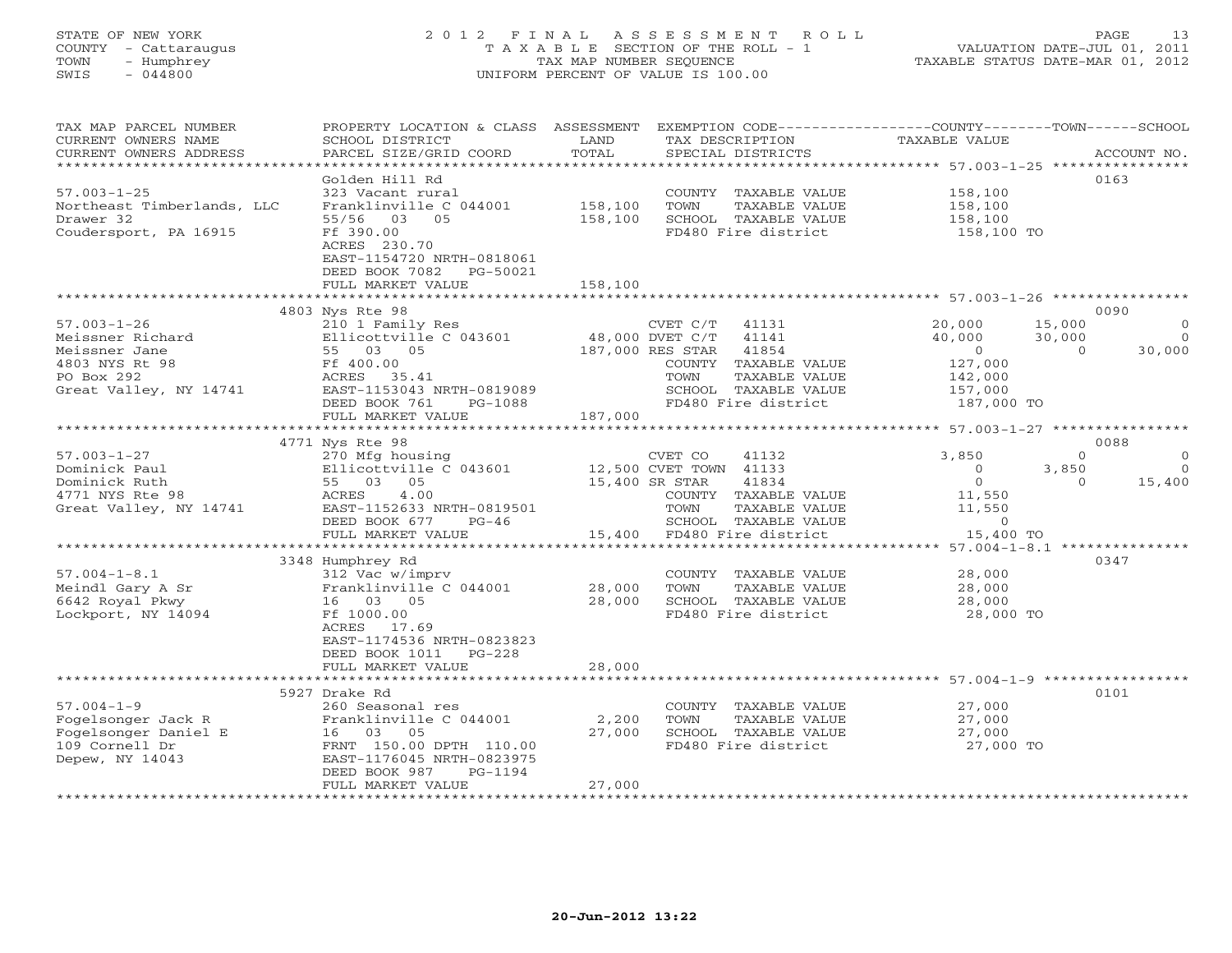# STATE OF NEW YORK 2 0 1 2 F I N A L A S S E S S M E N T R O L L PAGE 14 COUNTY - Cattaraugus T A X A B L E SECTION OF THE ROLL - 1 VALUATION DATE-JUL 01, 2011 TOWN - Humphrey TAX MAP NUMBER SEQUENCE TAXABLE STATUS DATE-MAR 01, 2012 SWIS - 044800 UNIFORM PERCENT OF VALUE IS 100.00

| TAX MAP PARCEL NUMBER   | PROPERTY LOCATION & CLASS ASSESSMENT |                 | EXEMPTION CODE-----------------COUNTY-------TOWN------SCHOOL |                                   |                      |
|-------------------------|--------------------------------------|-----------------|--------------------------------------------------------------|-----------------------------------|----------------------|
| CURRENT OWNERS NAME     | SCHOOL DISTRICT                      | LAND            | TAX DESCRIPTION                                              | TAXABLE VALUE                     |                      |
| CURRENT OWNERS ADDRESS  | PARCEL SIZE/GRID COORD               | TOTAL           | SPECIAL DISTRICTS                                            |                                   | ACCOUNT NO.          |
| *********************   |                                      |                 |                                                              |                                   |                      |
|                         | 5949 Drake Rd                        |                 |                                                              |                                   | 0077                 |
| $57.004 - 1 - 10.1$     | 210 1 Family Res                     |                 | COUNTY TAXABLE VALUE                                         | 98,000                            |                      |
| Cooper Michael J        | Franklinville C 044001               | 38,100          | TOWN<br>TAXABLE VALUE                                        | 98,000                            |                      |
| Cooper Bruce            | 16 03<br>05                          | 98,000          | SCHOOL TAXABLE VALUE                                         | 98,000                            |                      |
| 6377 Charlotteville Rd  | ACRES<br>28.92                       |                 | FD480 Fire district                                          | 98,000 TO                         |                      |
| New Fane, NY 14108      | EAST-1175511 NRTH-0823410            |                 |                                                              |                                   |                      |
|                         | DEED BOOK 1021<br>PG-1048            |                 |                                                              |                                   |                      |
|                         | FULL MARKET VALUE                    | 98,000          |                                                              |                                   |                      |
|                         | ***********************              | *************** |                                                              |                                   |                      |
|                         | 3393 Humphrey Rd                     |                 |                                                              |                                   | 0478                 |
| $57.004 - 1 - 10.2$     | 260 Seasonal res                     |                 | COUNTY TAXABLE VALUE                                         | 53,800                            |                      |
| Cooper Michael J        | Franklinville C 044001               | 8,200           | TOWN<br>TAXABLE VALUE                                        | 53,800                            |                      |
| Cooper Bruce            | 05<br>16 03                          | 53,800          | SCHOOL TAXABLE VALUE                                         | 53,800                            |                      |
| 6377 Charlotteville Rd  | 6.57<br>ACRES                        |                 | FD480 Fire district                                          | 53,800 TO                         |                      |
| New Fane, NY 14108      | EAST-1174578 NRTH-0823122            |                 |                                                              |                                   |                      |
|                         | DEED BOOK 1021<br>PG-1052            |                 |                                                              |                                   |                      |
|                         | FULL MARKET VALUE                    | 53,800          |                                                              |                                   |                      |
|                         |                                      |                 |                                                              |                                   |                      |
|                         | 5837 Drake Rd                        |                 |                                                              |                                   | 0104                 |
| $57.004 - 1 - 11.1$     | 240 Rural res                        |                 | CVET CO<br>41132                                             | 20,000                            | $\Omega$<br>$\Omega$ |
| Frazier Jack E Jr       | Franklinville C 044001               |                 | 38,400 CVET TOWN 41133                                       | $\circ$                           | 15,000<br>$\Omega$   |
| PO Box 253              | 16 03 05                             |                 | 205,600 RES STAR<br>41854                                    | $\circ$                           | 30,000<br>$\Omega$   |
| Arcade, NY 14009        | 29.20<br>ACRES                       |                 | COUNTY TAXABLE VALUE                                         | 185,600                           |                      |
|                         | EAST-1174774 NRTH-0822543            |                 | TAXABLE VALUE<br>TOWN                                        | 190,600                           |                      |
|                         | DEED BOOK 923<br>$PG-1044$           |                 | SCHOOL TAXABLE VALUE                                         | 175,600                           |                      |
|                         | FULL MARKET VALUE                    | 205,600         | FD480 Fire district                                          | 205,600 TO                        |                      |
|                         | ************************             |                 | ************************************                         | **** 57.004-1-11.2 ************** |                      |
|                         | 3405 Humphrey Rd                     |                 |                                                              |                                   | 0479                 |
| $57.004 - 1 - 11.2$     | 210 1 Family Res                     |                 | 41834<br>SR STAR                                             | $\circ$                           | 50,000<br>$\Omega$   |
| Frazier Nancy           | Franklinville C 044001               | 8,100           | COUNTY TAXABLE VALUE                                         | 50,000                            |                      |
| 3405 Humphrey Rd        | 16 03<br>05                          | 50,000          | TAXABLE VALUE<br>TOWN                                        | 50,000                            |                      |
| Franklinville, NY 14737 | 3.61<br>ACRES                        |                 | SCHOOL TAXABLE VALUE                                         | $\Omega$                          |                      |
|                         | EAST-1174085 NRTH-0822766            |                 | FD480 Fire district                                          | 50,000 TO                         |                      |
|                         | DEED BOOK 782<br>PG-881              |                 |                                                              |                                   |                      |
|                         | FULL MARKET VALUE                    | 50,000          |                                                              |                                   |                      |
|                         |                                      |                 |                                                              |                                   |                      |
|                         | 3452 Humphrey Rd                     |                 |                                                              |                                   | 0325                 |
| $57.004 - 1 - 12$       | 314 Rural vac<10                     |                 | COUNTY TAXABLE VALUE                                         | 17,500                            |                      |
| Stewart Robert L        | Ellicottville C 043601               | 17,500          | TOWN<br>TAXABLE VALUE                                        | 17,500                            |                      |
| Stewart Carolyn         | 16 03 05                             | 17,500          | SCHOOL TAXABLE VALUE                                         | 17,500                            |                      |
| 230 Southside Pkwy      | Ff 717.00                            |                 | FD480 Fire district                                          | 17,500 TO                         |                      |
| Buffalo, NY 14220       | ACRES<br>7.30                        |                 |                                                              |                                   |                      |
|                         | EAST-1172705 NRTH-0821983            |                 |                                                              |                                   |                      |
|                         | DEED BOOK 992<br>PG-1096             |                 |                                                              |                                   |                      |
|                         | FULL MARKET VALUE                    | 17,500          |                                                              |                                   |                      |
|                         |                                      |                 |                                                              |                                   |                      |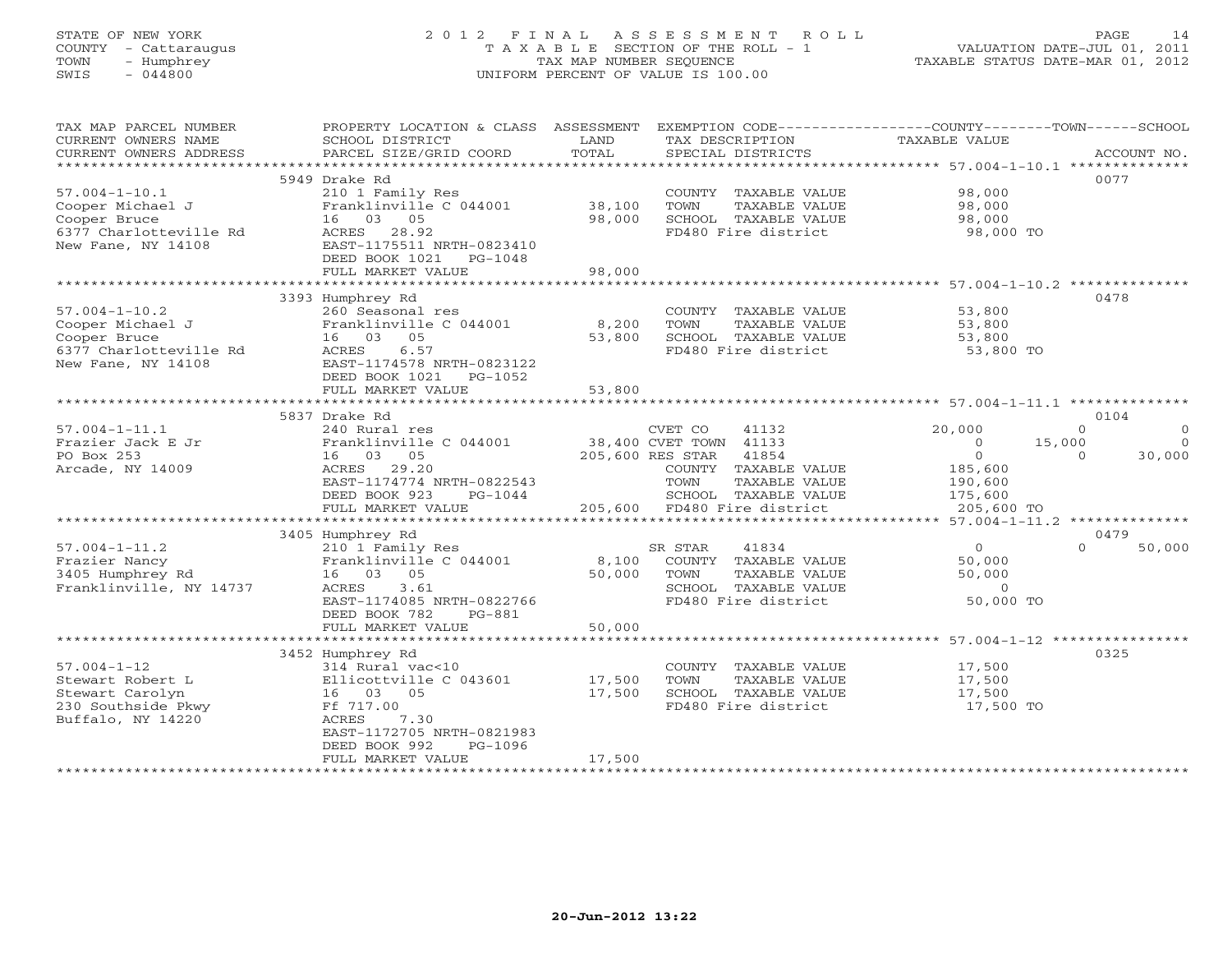# STATE OF NEW YORK 2 0 1 2 F I N A L A S S E S S M E N T R O L L PAGE 15 COUNTY - Cattaraugus T A X A B L E SECTION OF THE ROLL - 1 VALUATION DATE-JUL 01, 2011 TOWN - Humphrey TAX MAP NUMBER SEQUENCE TAXABLE STATUS DATE-MAR 01, 2012 SWIS - 044800 UNIFORM PERCENT OF VALUE IS 100.00UNIFORM PERCENT OF VALUE IS 100.00

| TAX MAP PARCEL NUMBER<br>CURRENT OWNERS NAME<br>CURRENT OWNERS ADDRESS | PROPERTY LOCATION & CLASS ASSESSMENT<br>SCHOOL DISTRICT<br>PARCEL SIZE/GRID COORD | LAND<br>TOTAL                                                                                                                                                                                                                                           | TAX DESCRIPTION<br>SPECIAL DISTRICTS          | EXEMPTION CODE-----------------COUNTY-------TOWN------SCHOOL<br>TAXABLE VALUE | ACCOUNT NO.        |
|------------------------------------------------------------------------|-----------------------------------------------------------------------------------|---------------------------------------------------------------------------------------------------------------------------------------------------------------------------------------------------------------------------------------------------------|-----------------------------------------------|-------------------------------------------------------------------------------|--------------------|
|                                                                        |                                                                                   |                                                                                                                                                                                                                                                         |                                               |                                                                               |                    |
|                                                                        | Humphrey Rd                                                                       |                                                                                                                                                                                                                                                         |                                               |                                                                               | 0320               |
| $57.004 - 1 - 13$                                                      | 314 Rural vac<10                                                                  |                                                                                                                                                                                                                                                         | COUNTY TAXABLE VALUE                          | 16,500                                                                        |                    |
| Stachowski Lois, Estate Of<br>C/O Lynn Morella Executor                | Franklinville C 044001<br>16 03 05                                                | 16,500<br>16,500                                                                                                                                                                                                                                        | TOWN<br>TAXABLE VALUE<br>SCHOOL TAXABLE VALUE | 16,500<br>16,500                                                              |                    |
| 42 Delaware Ave 120                                                    | Ff 380.00                                                                         |                                                                                                                                                                                                                                                         | FD480 Fire district                           | 16,500 TO                                                                     |                    |
| Buffalo, NY 14202                                                      | ACRES<br>9.36                                                                     |                                                                                                                                                                                                                                                         |                                               |                                                                               |                    |
|                                                                        | EAST-1173790 NRTH-0822111                                                         |                                                                                                                                                                                                                                                         |                                               |                                                                               |                    |
|                                                                        | DEED BOOK 17246 PG-6001                                                           |                                                                                                                                                                                                                                                         |                                               |                                                                               |                    |
|                                                                        | FULL MARKET VALUE                                                                 | 16,500                                                                                                                                                                                                                                                  |                                               |                                                                               |                    |
|                                                                        | 3463 Humphrey Rd                                                                  |                                                                                                                                                                                                                                                         |                                               |                                                                               | 0168               |
| $57.004 - 1 - 14$                                                      | 260 Seasonal res                                                                  |                                                                                                                                                                                                                                                         | COUNTY TAXABLE VALUE                          | 44,000                                                                        |                    |
| Jordan Robert                                                          | Franklinville C 044001                                                            | 12,000                                                                                                                                                                                                                                                  | TOWN<br>TAXABLE VALUE                         | 44,000                                                                        |                    |
| Jordan Kristine                                                        | 16 03 05                                                                          | 44,000                                                                                                                                                                                                                                                  | SCHOOL TAXABLE VALUE                          | 44,000                                                                        |                    |
| 6232 Genesee St                                                        | Ff 337.00                                                                         |                                                                                                                                                                                                                                                         | FD480 Fire district                           | 44,000 TO                                                                     |                    |
| Lancaster, NY 14086                                                    | ACRES 10.21                                                                       |                                                                                                                                                                                                                                                         |                                               |                                                                               |                    |
|                                                                        | EAST-1173696 NRTH-0821815<br>DEED BOOK 714<br>PG-1134                             |                                                                                                                                                                                                                                                         |                                               |                                                                               |                    |
|                                                                        | FULL MARKET VALUE                                                                 | 44,000                                                                                                                                                                                                                                                  |                                               |                                                                               |                    |
|                                                                        |                                                                                   | ************                                                                                                                                                                                                                                            |                                               | ***************************** 57.004-1-15 ****************                    |                    |
|                                                                        | 5823 Drake Rd                                                                     |                                                                                                                                                                                                                                                         |                                               |                                                                               | 0117               |
| $57.004 - 1 - 15$                                                      | 210 1 Family Res                                                                  |                                                                                                                                                                                                                                                         | WVET C/T 41121                                | 11,400<br>9,000                                                               | $\Omega$           |
| Gunsolus Donald J                                                      | Franklinville C 044001                                                            |                                                                                                                                                                                                                                                         | 15,100 AGED C/T/S 41800                       | 32,300<br>33,500                                                              | 38,000             |
| 5823 Drake Rd                                                          | 16 03 05                                                                          |                                                                                                                                                                                                                                                         | 76,000 SR STAR<br>41834                       | $\Omega$                                                                      | $\Omega$<br>38,000 |
| Franklinville, NY 14737                                                | Ff 315.00<br>ACRES<br>8.42                                                        |                                                                                                                                                                                                                                                         | COUNTY TAXABLE VALUE<br>TOWN<br>TAXABLE VALUE | 32,300<br>33,500                                                              |                    |
|                                                                        | EAST-1175203 NRTH-0822120                                                         |                                                                                                                                                                                                                                                         | SCHOOL TAXABLE VALUE                          | $\overline{O}$                                                                |                    |
|                                                                        | DEED BOOK 716<br>$PG-429$                                                         |                                                                                                                                                                                                                                                         | FD480 Fire district                           | 76,000 TO                                                                     |                    |
|                                                                        | FULL MARKET VALUE                                                                 | 76,000                                                                                                                                                                                                                                                  |                                               |                                                                               |                    |
|                                                                        | *******************                                                               | $\pmb{\star}\,\pmb{\star}\,\pmb{\star}\,\pmb{\star}\,\pmb{\star}\,\pmb{\star}\,\pmb{\star}\,\pmb{\star}\,\pmb{\star}\,\pmb{\star}\,\pmb{\star}\,\pmb{\star}\,\pmb{\star}\,\pmb{\star}\,\pmb{\star}\,\pmb{\star}\,\pmb{\star}\,\pmb{\star}\,\pmb{\star}$ |                                               | ****************** 57.004-1-16 *****************                              |                    |
|                                                                        | Drake Rd                                                                          |                                                                                                                                                                                                                                                         |                                               |                                                                               | 0259               |
| $57.004 - 1 - 16$<br>Randall Dennis M                                  | 314 Rural vac<10<br>Franklinville C 044001                                        | 14,500                                                                                                                                                                                                                                                  | COUNTY TAXABLE VALUE<br>TAXABLE VALUE<br>TOWN | 14,500<br>14,500                                                              |                    |
| 7252 Graydon Dr                                                        | 16 03 05                                                                          | 14,500                                                                                                                                                                                                                                                  | SCHOOL TAXABLE VALUE                          | 14,500                                                                        |                    |
| North Tonawanda, NY 14120                                              | Ff 325.70                                                                         |                                                                                                                                                                                                                                                         | FD480 Fire district                           | 14,500 TO                                                                     |                    |
|                                                                        | ACRES<br>8.02                                                                     |                                                                                                                                                                                                                                                         |                                               |                                                                               |                    |
|                                                                        | EAST-1175110 NRTH-0821830                                                         |                                                                                                                                                                                                                                                         |                                               |                                                                               |                    |
|                                                                        | DEED BOOK 10778 PG-3001                                                           |                                                                                                                                                                                                                                                         |                                               |                                                                               |                    |
|                                                                        | FULL MARKET VALUE                                                                 | 14,500                                                                                                                                                                                                                                                  |                                               |                                                                               |                    |
|                                                                        | 5808 Drake Rd                                                                     |                                                                                                                                                                                                                                                         |                                               |                                                                               | 0175               |
| $57.004 - 1 - 17$                                                      | 260 Seasonal res                                                                  |                                                                                                                                                                                                                                                         | COUNTY TAXABLE VALUE                          | 62,000                                                                        |                    |
| Keller Michael R                                                       | Franklinville C 044001                                                            | 6,100                                                                                                                                                                                                                                                   | TOWN<br>TAXABLE VALUE                         | 62,000                                                                        |                    |
| Keller Cheryl                                                          | 16 03 05                                                                          | 62,000                                                                                                                                                                                                                                                  | SCHOOL TAXABLE VALUE                          | 62,000                                                                        |                    |
| 7287 Sandhill Rd                                                       | Ff 641.00                                                                         |                                                                                                                                                                                                                                                         | FD480 Fire district                           | 62,000 TO                                                                     |                    |
| Akron, NY 14001                                                        | ACRES<br>2.38<br>EAST-1176036 NRTH-0821937                                        |                                                                                                                                                                                                                                                         |                                               |                                                                               |                    |
|                                                                        | DEED BOOK 900<br>$PG-745$                                                         |                                                                                                                                                                                                                                                         |                                               |                                                                               |                    |
|                                                                        | FULL MARKET VALUE                                                                 | 62,000                                                                                                                                                                                                                                                  |                                               |                                                                               |                    |
|                                                                        |                                                                                   |                                                                                                                                                                                                                                                         |                                               |                                                                               |                    |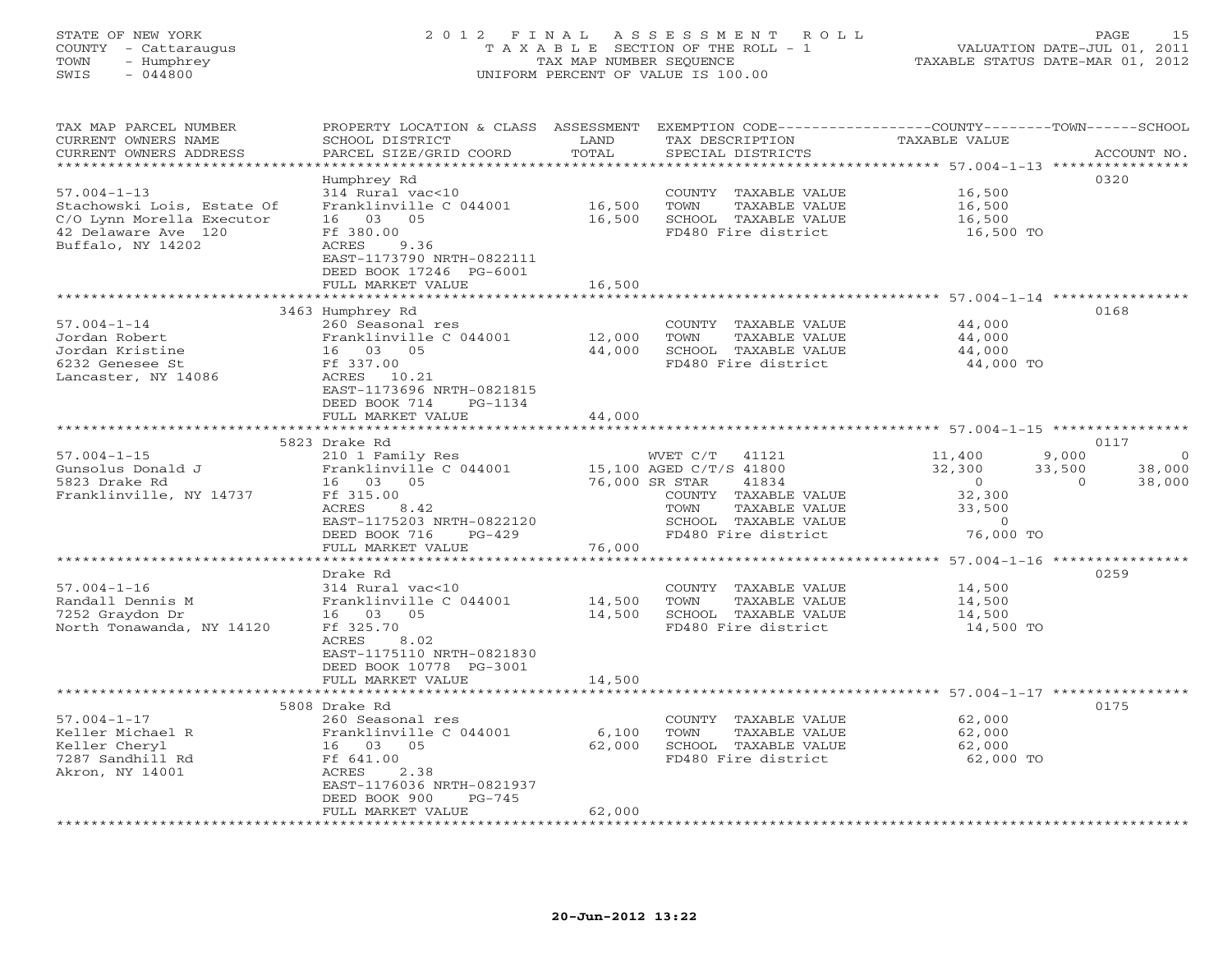# STATE OF NEW YORK 2 0 1 2 F I N A L A S S E S S M E N T R O L L PAGE 16 COUNTY - Cattaraugus T A X A B L E SECTION OF THE ROLL - 1 VALUATION DATE-JUL 01, 2011 TOWN - Humphrey TAX MAP NUMBER SEQUENCE TAXABLE STATUS DATE-MAR 01, 2012 SWIS - 044800 UNIFORM PERCENT OF VALUE IS 100.00UNIFORM PERCENT OF VALUE IS 100.00

| TAX MAP PARCEL NUMBER<br>CURRENT OWNERS NAME<br>CURRENT OWNERS ADDRESS<br>***********************       | PROPERTY LOCATION & CLASS ASSESSMENT<br>SCHOOL DISTRICT<br>PARCEL SIZE/GRID COORD                                                                                                                        | LAND<br>TOTAL                                     | EXEMPTION CODE-----------------COUNTY-------TOWN-----SCHOOL<br>TAX DESCRIPTION<br>SPECIAL DISTRICTS                                                      | TAXABLE VALUE                               | ACCOUNT NO. |
|---------------------------------------------------------------------------------------------------------|----------------------------------------------------------------------------------------------------------------------------------------------------------------------------------------------------------|---------------------------------------------------|----------------------------------------------------------------------------------------------------------------------------------------------------------|---------------------------------------------|-------------|
| $57.004 - 1 - 18$<br>Speyer James J<br>Speyer Donna M<br>75 Babbette Rd<br>Depew, NY 14043              | 5878 Drake Rd<br>260 Seasonal res<br>Franklinville C 044001<br>16 03 05<br>44.93<br>ACRES<br>EAST-1176411 NRTH-0822164<br>DEED BOOK 766<br>$PG-8004$<br>FULL MARKET VALUE                                | 52,500<br>111,000<br>111,000                      | COUNTY TAXABLE VALUE<br>TAXABLE VALUE<br>TOWN<br>SCHOOL TAXABLE VALUE<br>FD480 Fire district                                                             | 111,000<br>111,000<br>111,000<br>111,000 TO | 0180        |
| $57.004 - 1 - 19.1$<br>SBA Steel LLC<br>5900 Broken Sound Pky<br>Boca Raton, FL 33487                   | 5720 Drake Rd<br>837 Cell Tower<br>Franklinville C 044001<br>16 03 05<br>9.50<br>ACRES<br>EAST-1175833 NRTH-0820497<br>DEED BOOK 8711<br>PG-4001<br>FULL MARKET VALUE                                    | 16,800<br>25,000<br>25,000                        | COUNTY TAXABLE VALUE<br>TOWN<br>TAXABLE VALUE<br>SCHOOL TAXABLE VALUE<br>FD480 Fire district                                                             | 25,000<br>25,000<br>25,000<br>25,000 TO     | 0115        |
| $57.004 - 1 - 19.2$<br>Bond John<br>Bond Joan<br>47 Campus Dr N<br>Snyder, NY 14226                     | *************************<br>5739 Drake Rd<br>260 Seasonal res<br>Franklinville C 044001<br>16 03 05<br>ACRES<br>29.70<br>EAST-1174682 NRTH-0820468<br>DEED BOOK 855<br>PG-1141<br>FULL MARKET VALUE     | *******************<br>38,800<br>88,000<br>88,000 | ******************************** 57.004-1-19.2 *********<br>COUNTY TAXABLE VALUE<br>TOWN<br>TAXABLE VALUE<br>SCHOOL TAXABLE VALUE<br>FD480 Fire district | 88,000<br>88,000<br>88,000<br>88,000 TO     | 0599        |
| $57.004 - 1 - 19.3$<br>O'Brien James T<br>O'Brien Patrick<br>563 W Ferry<br>Buffalo, NY 14222           | 5607 Bloye Rd<br>270 Mfg housing<br>Franklinville C 044001<br>15/16 03 05<br>Ff 600.00<br>ACRES<br>46.95<br>EAST-1173946 NRTH-0819634<br>DEED BOOK 14049 PG-7001<br>FULL MARKET VALUE                    | 54,400<br>75,000<br>75,000                        | COUNTY TAXABLE VALUE<br>TOWN<br>TAXABLE VALUE<br>SCHOOL TAXABLE VALUE<br>FD480 Fire district                                                             | 75,000<br>75,000<br>75,000<br>75,000 TO     | 0600        |
| $57.004 - 1 - 19.4$<br>Blasius Gary F<br>16136 Chalfont Cir<br>Dallas, TX 75248<br>******************** | 5759 Drake Rd<br>$314$ Rural vac<10<br>Franklinville C 044001<br>16 03<br>05<br>2.90<br>ACRES<br>EAST-1175253 NRTH-0820962<br>DEED BOOK 877<br>$PG-198$<br>FULL MARKET VALUE<br>************************ | 6,900<br>6,900<br>6,900                           | COUNTY TAXABLE VALUE<br>TOWN<br>TAXABLE VALUE<br>SCHOOL TAXABLE VALUE<br>FD480 Fire district                                                             | 6,900<br>6,900<br>6,900<br>6,900 TO         | 0601        |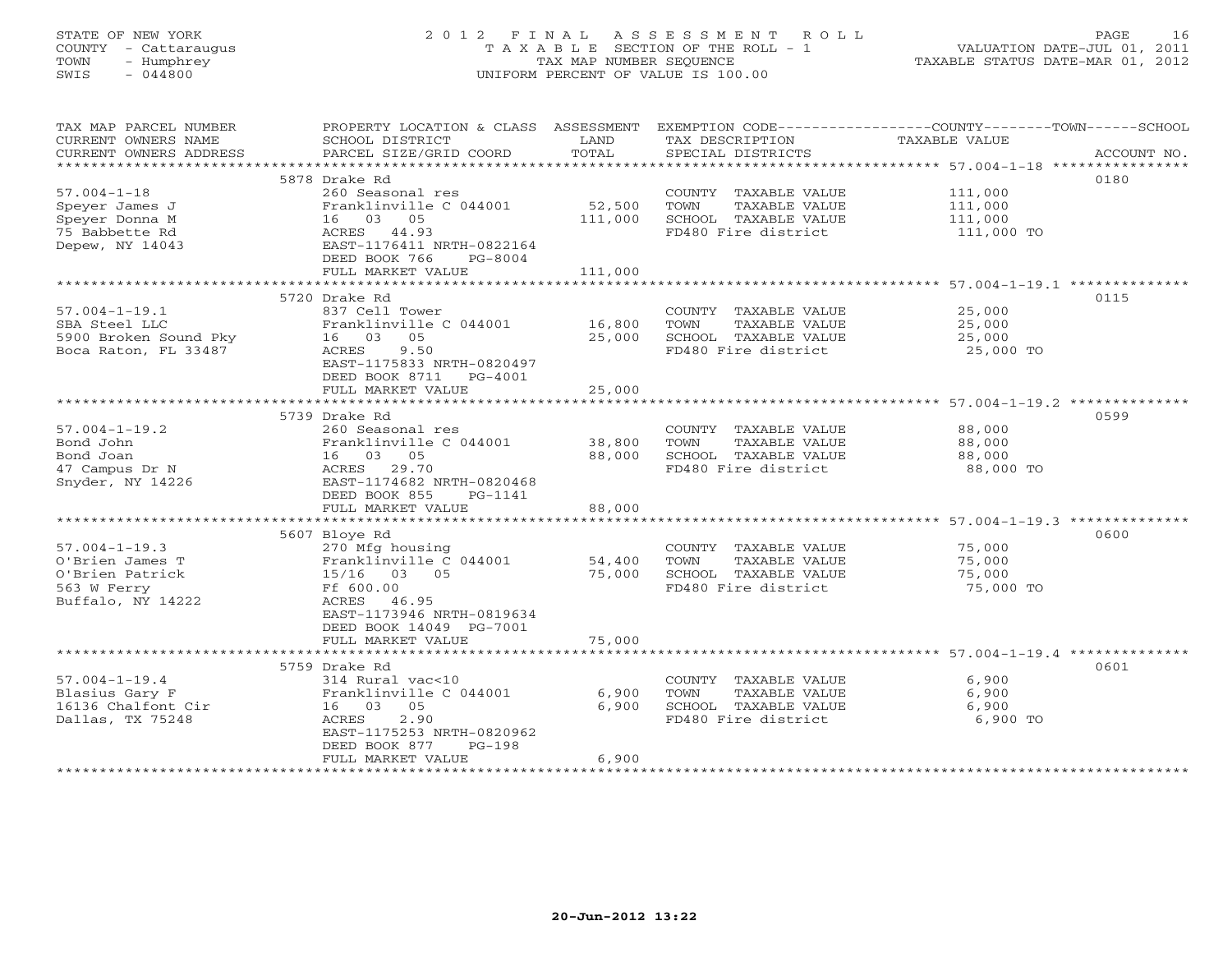# STATE OF NEW YORK 2 0 1 2 F I N A L A S S E S S M E N T R O L L PAGE 17 COUNTY - Cattaraugus T A X A B L E SECTION OF THE ROLL - 1 VALUATION DATE-JUL 01, 2011 TOWN - Humphrey TAX MAP NUMBER SEQUENCE TAXABLE STATUS DATE-MAR 01, 2012 SWIS - 044800 UNIFORM PERCENT OF VALUE IS 100.00UNIFORM PERCENT OF VALUE IS 100.00

| TAX MAP PARCEL NUMBER     | PROPERTY LOCATION & CLASS ASSESSMENT                |                             |                         | EXEMPTION CODE-----------------COUNTY-------TOWN------SCHOOL    |                    |
|---------------------------|-----------------------------------------------------|-----------------------------|-------------------------|-----------------------------------------------------------------|--------------------|
| CURRENT OWNERS NAME       | SCHOOL DISTRICT                                     | LAND                        | TAX DESCRIPTION         | <b>TAXABLE VALUE</b>                                            |                    |
| CURRENT OWNERS ADDRESS    | PARCEL SIZE/GRID COORD                              | TOTAL                       | SPECIAL DISTRICTS       |                                                                 | ACCOUNT NO.        |
|                           |                                                     | * * * * * * * * * * * * * * |                         | ********************************** 57.004-1-19.5 ************** |                    |
|                           | Drake Rd                                            |                             |                         |                                                                 | 0613               |
| $57.004 - 1 - 19.5$       | 314 Rural vac<10                                    |                             | COUNTY TAXABLE VALUE    | 8,700                                                           |                    |
| Keller Michael R          | Franklinville C 044001                              | 8,700                       | TOWN<br>TAXABLE VALUE   | 8,700                                                           |                    |
| Keller Cheryl             | 16 03<br>05                                         | 8,700                       | SCHOOL TAXABLE VALUE    | 8,700                                                           |                    |
| 7287 Sand Hill Rd         | Ff 310.00                                           |                             | FD480 Fire district     | 8,700 TO                                                        |                    |
| Akron, NY 14001           | 4.10<br>ACRES                                       |                             |                         |                                                                 |                    |
|                           | EAST-1175993 NRTH-0821378                           |                             |                         |                                                                 |                    |
|                           | DEED BOOK 870<br>$PG-908$                           |                             |                         |                                                                 |                    |
|                           | FULL MARKET VALUE                                   | 8,700                       |                         |                                                                 |                    |
|                           |                                                     |                             |                         | ********************* 57.004-1-19.6                             |                    |
|                           | 5784 Drake Rd                                       |                             |                         |                                                                 | 0730               |
| $57.004 - 1 - 19.6$       | 322 Rural vac>10                                    |                             | COUNTY TAXABLE VALUE    | 37,300                                                          |                    |
| Randall Dennis M          | Franklinville C 044001                              | 37,300                      | TOWN<br>TAXABLE VALUE   | 37,300                                                          |                    |
| 7252 Graydon Dr           | 05<br>16<br>03                                      | 37,300                      | SCHOOL TAXABLE VALUE    | 37,300                                                          |                    |
| North Tonawanda, NY 14120 | Ff 369.00                                           |                             | FD480 Fire district     | 37,300 TO                                                       |                    |
|                           | ACRES<br>28.05                                      |                             |                         |                                                                 |                    |
|                           | EAST-1174650 NRTH-0821292                           |                             |                         |                                                                 |                    |
|                           | DEED BOOK 10778 PG-3001                             |                             |                         |                                                                 |                    |
|                           | FULL MARKET VALUE                                   | 37,300                      |                         |                                                                 |                    |
|                           |                                                     |                             |                         | ************************ 57.004-1-20.1 **********               |                    |
|                           | 5660 Bloye Rd                                       |                             |                         |                                                                 | 0025               |
| $57.004 - 1 - 20.1$       | 260 Seasonal res                                    |                             | COUNTY TAXABLE VALUE    | 95,000                                                          |                    |
| Wehling Loren A Jr        | Franklinville C 044001                              | 65,800                      | TAXABLE VALUE<br>TOWN   | 95,000                                                          |                    |
| 6489 Tonawanda Creek Rd   | 15 03<br>05                                         | 95,000                      | SCHOOL TAXABLE VALUE    | 95,000                                                          |                    |
| Lockport, NY 14094        | ACRES<br>63.96                                      |                             | FD480 Fire district     | 95,000 TO                                                       |                    |
|                           | EAST-1176092 NRTH-0818024                           |                             |                         |                                                                 |                    |
|                           | DEED BOOK 958<br>$PG-669$                           |                             |                         |                                                                 |                    |
|                           | FULL MARKET VALUE<br>****************************** | 95,000<br>***********       |                         | ******************************* 57.004-1-20.2 **************    |                    |
|                           | 5702 Drake Rd                                       |                             |                         |                                                                 | 0455               |
| $57.004 - 1 - 20.2$       | 210 1 Family Res                                    |                             | SR STAR<br>41834        | $\circ$                                                         | 62,200<br>$\Omega$ |
| Wendling Robert J         | Franklinville C 044001                              | 28,900                      | COUNTY TAXABLE VALUE    | 100,000                                                         |                    |
| Wendling Sherrie A        | 05<br>15 03                                         | 100,000                     | TOWN<br>TAXABLE VALUE   | 100,000                                                         |                    |
| 5702 Drake Rd             | 18.68<br>ACRES                                      |                             | SCHOOL TAXABLE VALUE    | 37,800                                                          |                    |
| Franklinville, NY 14737   | EAST-1176102 NRTH-0819690                           |                             | FD480 Fire district     | 100,000 TO                                                      |                    |
|                           | DEED BOOK 152<br>PG-3001                            |                             |                         |                                                                 |                    |
|                           | FULL MARKET VALUE                                   | 100,000                     |                         |                                                                 |                    |
|                           |                                                     | **************              |                         | ******************************* 57.004-1-20.3 **************    |                    |
|                           | 5681 Bloye Rd                                       |                             |                         |                                                                 | 0840               |
| $57.004 - 1 - 20.3$       | 270 Mfg housing                                     |                             | COUNTY<br>TAXABLE VALUE | 23,000                                                          |                    |
| Wendling Robert M         | Franklinville C 044001                              | 5,200                       | TOWN<br>TAXABLE VALUE   | 23,000                                                          |                    |
| Wendling Jeffrey A        | 15/03/05                                            | 23,000                      | SCHOOL TAXABLE VALUE    | 23,000                                                          |                    |
| 4870 East River Rd        | ACRES<br>1.80                                       |                             |                         |                                                                 |                    |
| Grand Island, NY 14072    | EAST-1176166 NRTH-0819381                           |                             |                         |                                                                 |                    |
|                           | DEED BOOK 152<br>PG-3002                            |                             |                         |                                                                 |                    |
|                           | FULL MARKET VALUE                                   | 23,000                      |                         |                                                                 |                    |
|                           |                                                     |                             |                         |                                                                 |                    |
|                           |                                                     |                             |                         |                                                                 |                    |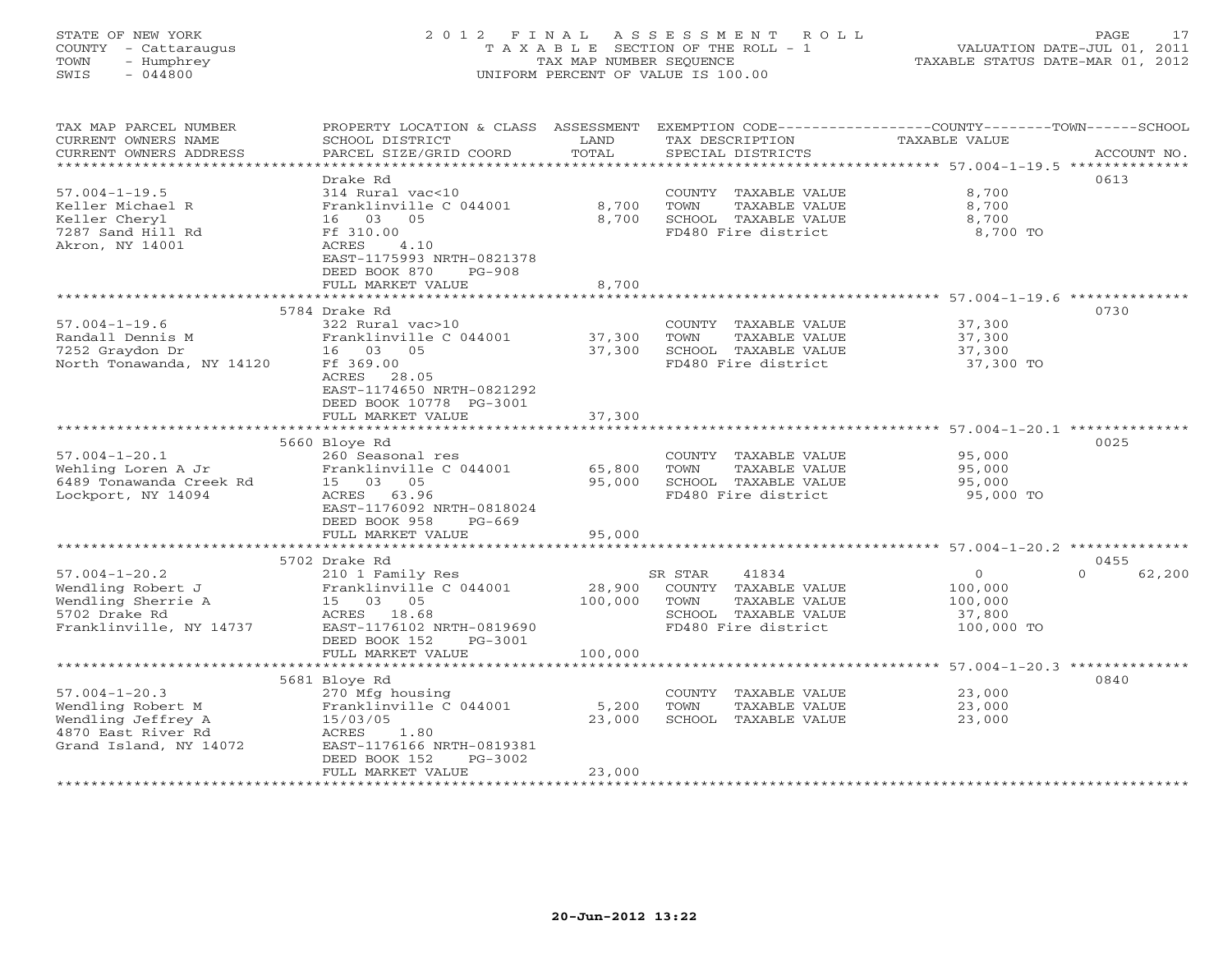# STATE OF NEW YORK 2 0 1 2 F I N A L A S S E S S M E N T R O L L PAGE 18 COUNTY - Cattaraugus T A X A B L E SECTION OF THE ROLL - 1 VALUATION DATE-JUL 01, 2011 TOWN - Humphrey TAX MAP NUMBER SEQUENCE TAXABLE STATUS DATE-MAR 01, 2012 SWIS - 044800 UNIFORM PERCENT OF VALUE IS 100.00UNIFORM PERCENT OF VALUE IS 100.00

| TAX MAP PARCEL NUMBER<br>CURRENT OWNERS NAME<br>CURRENT OWNERS ADDRESS | PROPERTY LOCATION & CLASS ASSESSMENT<br>SCHOOL DISTRICT<br>PARCEL SIZE/GRID COORD | LAND<br>TOTAL | TAX DESCRIPTION<br>SPECIAL DISTRICTS | EXEMPTION CODE-----------------COUNTY-------TOWN------SCHOOL<br>TAXABLE VALUE | ACCOUNT NO. |
|------------------------------------------------------------------------|-----------------------------------------------------------------------------------|---------------|--------------------------------------|-------------------------------------------------------------------------------|-------------|
| *********************                                                  |                                                                                   |               |                                      |                                                                               |             |
|                                                                        | 5704 Bloye Rd                                                                     |               |                                      | 0177                                                                          |             |
| $57.004 - 1 - 21$                                                      | 260 Seasonal res                                                                  |               | COUNTY TAXABLE VALUE                 | 13,900                                                                        |             |
| Hayes Michael L                                                        | Franklinville C 044001                                                            | 3,500         | TOWN<br>TAXABLE VALUE                | 13,900                                                                        |             |
| Hayes Leah                                                             | 05<br>15 03                                                                       | 13,900        | SCHOOL TAXABLE VALUE                 | 13,900                                                                        |             |
| 153 Ideal St                                                           | FRNT 198.00 DPTH 140.20                                                           |               | FD480 Fire district                  | 13,900 TO                                                                     |             |
| Buffalo, NY 14206                                                      | ACRES<br>0.74                                                                     |               |                                      |                                                                               |             |
|                                                                        | EAST-1176563 NRTH-0819234<br>DEED BOOK 15803 PG-5001                              |               |                                      |                                                                               |             |
|                                                                        | FULL MARKET VALUE                                                                 | 13,900        |                                      |                                                                               |             |
|                                                                        |                                                                                   |               |                                      | ********************** 57.004-1-22.1 ***********                              |             |
|                                                                        | 5708 Drake Rd                                                                     |               |                                      | 0466                                                                          |             |
| $57.004 - 1 - 22.1$                                                    | 260 Seasonal res                                                                  |               | COUNTY TAXABLE VALUE                 | 82,000                                                                        |             |
| Czaplicki Daryle P                                                     | Franklinville C 044001                                                            | 32,400        | TOWN<br>TAXABLE VALUE                | 82,000                                                                        |             |
| Czaplicki Diane M                                                      | 15 03 05                                                                          | 82,000        | SCHOOL TAXABLE VALUE                 | 82,000                                                                        |             |
| 93 Christen Ct                                                         | Ff 940.00 Bloye Rd                                                                |               | FD480 Fire district                  | 82,000 TO                                                                     |             |
| Lancaster, NY 14086                                                    | Ff 975.00 Drake Rd                                                                |               |                                      |                                                                               |             |
|                                                                        | 22.61<br>ACRES                                                                    |               |                                      |                                                                               |             |
|                                                                        | EAST-1175086 NRTH-0819502                                                         |               |                                      |                                                                               |             |
|                                                                        | DEED BOOK 14269 PG-2002                                                           |               |                                      |                                                                               |             |
|                                                                        | FULL MARKET VALUE<br>*************************                                    | 82,000        |                                      |                                                                               |             |
|                                                                        |                                                                                   |               |                                      | 0028                                                                          |             |
| $57.004 - 1 - 22.2$                                                    | 5648 Bloye Rd<br>260 Seasonal res                                                 |               | COUNTY TAXABLE VALUE                 | 70,800                                                                        |             |
| Stiglmeier Michael L                                                   | Franklinville C 044001                                                            | 22,800        | TOWN<br>TAXABLE VALUE                | 70,800                                                                        |             |
| Thurston Kathleen A                                                    | 15 03 05                                                                          | 70,800        | SCHOOL TAXABLE VALUE                 | 70,800                                                                        |             |
| 39 Laura Ct                                                            | Ff 435.81                                                                         |               | FD480 Fire district                  | 70,800 TO                                                                     |             |
| Cheektowaga, NY 14227                                                  | ACRES<br>13.55                                                                    |               |                                      |                                                                               |             |
|                                                                        | EAST-1175293 NRTH-0818202                                                         |               |                                      |                                                                               |             |
|                                                                        | DEED BOOK 3727<br>PG-9001                                                         |               |                                      |                                                                               |             |
|                                                                        | FULL MARKET VALUE                                                                 | 70,800        |                                      |                                                                               |             |
|                                                                        |                                                                                   |               |                                      |                                                                               |             |
|                                                                        | 5636 Bloye Rd                                                                     |               |                                      | 0496                                                                          |             |
| $57.004 - 1 - 22.3$                                                    | 260 Seasonal res                                                                  |               | COUNTY TAXABLE VALUE                 | 76,100                                                                        |             |
| Fort Karl M                                                            | Franklinville C 044001                                                            | 23,300        | TOWN<br>TAXABLE VALUE                | 76,100                                                                        |             |
| 325 Gold St                                                            | 15 03 05                                                                          | 76,100        | SCHOOL TAXABLE VALUE                 | 76,100                                                                        |             |
| Buffalo, NY 14206                                                      | ACRES 13.86<br>EAST-1174897 NRTH-0818082                                          |               | FD480 Fire district                  | 76,100 TO                                                                     |             |
|                                                                        | DEED BOOK 841<br>$PG-1047$                                                        |               |                                      |                                                                               |             |
|                                                                        | FULL MARKET VALUE                                                                 | 76,100        |                                      |                                                                               |             |
|                                                                        | **********************                                                            |               |                                      |                                                                               |             |
|                                                                        | 5636 Bloye Rd                                                                     |               |                                      | 0853                                                                          |             |
| $57.004 - 1 - 22.4$                                                    | 314 Rural vac<10                                                                  |               | COUNTY TAXABLE VALUE                 | 500                                                                           |             |
| Fort Karl                                                              | Franklinville C 044001                                                            | 500           | TOWN<br>TAXABLE VALUE                | 500                                                                           |             |
| 325 Gold St                                                            | 15 03 05                                                                          | 500           | SCHOOL TAXABLE VALUE                 | 500                                                                           |             |
| Buffalo, NY 14206                                                      | 35.00 DPTH 400.00<br>FRNT                                                         |               | FD480 Fire district                  | 500 TO                                                                        |             |
|                                                                        | EAST-1175097 NRTH-0818673                                                         |               |                                      |                                                                               |             |
|                                                                        | DEED BOOK 2650<br>PG-3001                                                         | 500           |                                      |                                                                               |             |
|                                                                        | FULL MARKET VALUE<br>*********************                                        |               |                                      |                                                                               |             |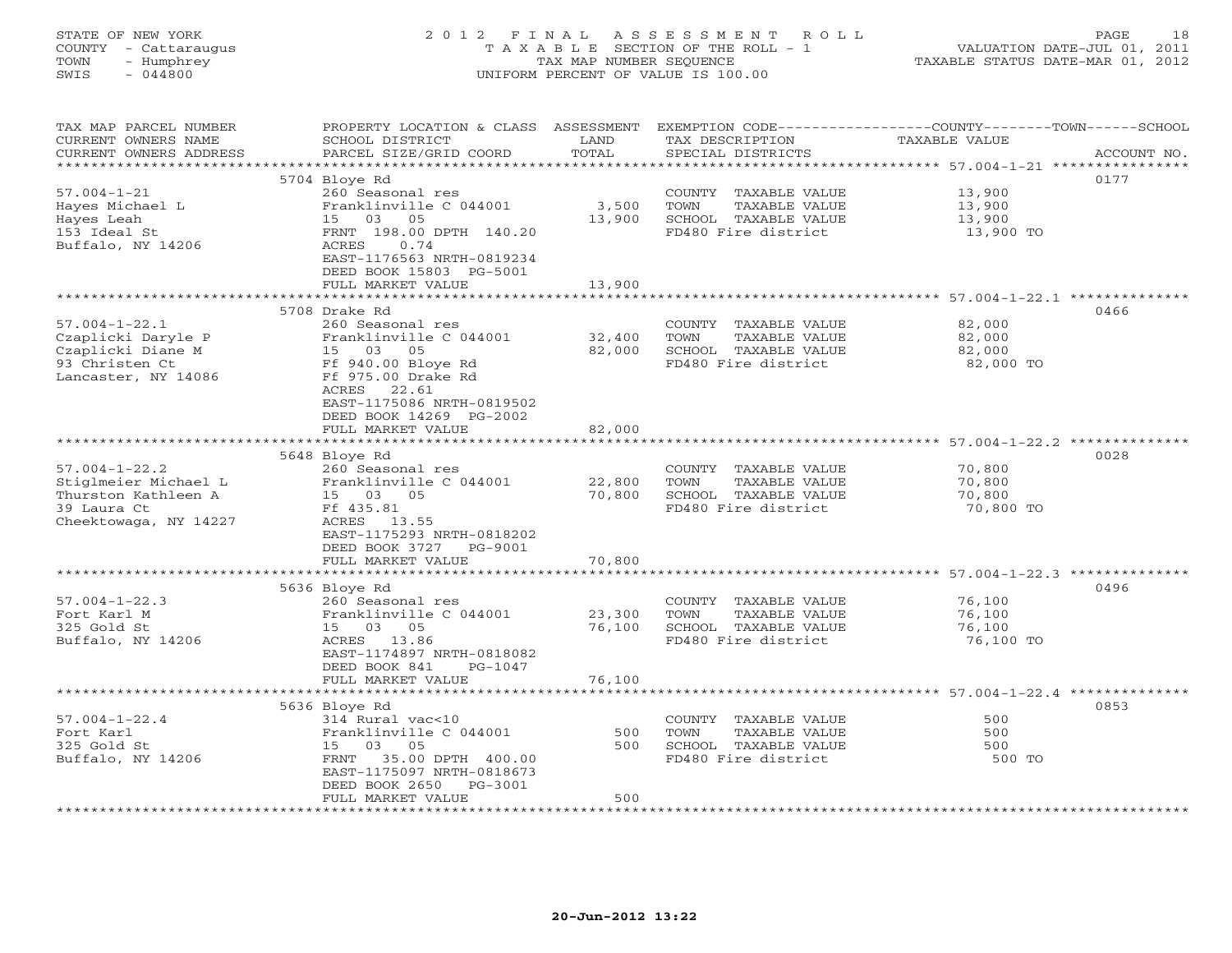# STATE OF NEW YORK 2 0 1 2 F I N A L A S S E S S M E N T R O L L PAGE 19 COUNTY - Cattaraugus T A X A B L E SECTION OF THE ROLL - 1 VALUATION DATE-JUL 01, 2011 TOWN - Humphrey TAX MAP NUMBER SEQUENCE TAXABLE STATUS DATE-MAR 01, 2012 SWIS - 044800 UNIFORM PERCENT OF VALUE IS 100.00UNIFORM PERCENT OF VALUE IS 100.00

| TAX MAP PARCEL NUMBER<br>CURRENT OWNERS NAME      | PROPERTY LOCATION & CLASS<br>SCHOOL DISTRICT | ASSESSMENT<br>LAND<br>TOTAL | TAX DESCRIPTION       | EXEMPTION CODE-----------------COUNTY-------TOWN------SCHOOL<br><b>TAXABLE VALUE</b> |
|---------------------------------------------------|----------------------------------------------|-----------------------------|-----------------------|--------------------------------------------------------------------------------------|
| CURRENT OWNERS ADDRESS<br>*********************** | PARCEL SIZE/GRID COORD                       |                             | SPECIAL DISTRICTS     | ACCOUNT NO.                                                                          |
|                                                   | Bloye Rd                                     |                             |                       | 0067                                                                                 |
| $57.004 - 1 - 23$                                 | 322 Rural vac>10                             |                             | COUNTY TAXABLE VALUE  | 59,200                                                                               |
| Neuner Joseph                                     | Franklinville C 044001                       | 59,200                      | TOWN<br>TAXABLE VALUE | 59,200                                                                               |
| Neuner Sharon                                     | 15 03 05                                     | 59,200                      | SCHOOL TAXABLE VALUE  | 59,200                                                                               |
| 1515 Center Rd                                    | Ff 1075.00                                   |                             | FD480 Fire district   | 59,200 TO                                                                            |
| West Seneca, NY 14224                             | ACRES 53.05                                  |                             |                       |                                                                                      |
|                                                   | EAST-1173610 NRTH-0816601                    |                             |                       |                                                                                      |
|                                                   | DEED BOOK 781<br>$PG-767$                    |                             |                       |                                                                                      |
|                                                   | FULL MARKET VALUE                            | 59,200                      |                       |                                                                                      |
|                                                   |                                              |                             |                       | 0109                                                                                 |
| $57.004 - 1 - 24.1$                               | 3294 Bozard Hill Rd<br>312 Vac w/imprv       |                             | COUNTY TAXABLE VALUE  | 60,000                                                                               |
| Cobado Kent                                       | Franklinville C 044001                       | 50,000                      | TAXABLE VALUE<br>TOWN | 60,000                                                                               |
| Cobado Barbara K                                  | 14/15<br>03 05                               | 60,000                      | SCHOOL TAXABLE VALUE  | 60,000                                                                               |
| 4544 Five Mile Rd                                 | 55.50<br>ACRES                               |                             | FD480 Fire district   | 60,000 TO                                                                            |
| Allegany, NY 14706                                | EAST-1175493 NRTH-0816346                    |                             |                       |                                                                                      |
|                                                   | DEED BOOK 975<br>PG-1144                     |                             |                       |                                                                                      |
|                                                   | FULL MARKET VALUE                            | 60,000                      |                       |                                                                                      |
|                                                   |                                              |                             |                       | ********************* 57.004-1-24.2 **************                                   |
|                                                   | 3340 Bozard Hill Rd                          |                             |                       | 0779                                                                                 |
| $57.004 - 1 - 24.2$                               | 311 Res vac land                             |                             | COUNTY TAXABLE VALUE  | 17,100                                                                               |
| Roberts Richard D                                 | Franklinville C 044001                       | 17,100                      | TOWN<br>TAXABLE VALUE | 17,100                                                                               |
| Roberts Matthew D                                 | $0.3$ 0.5<br>14/15                           | 17,100                      | SCHOOL TAXABLE VALUE  | 17,100                                                                               |
| 423 Kern Rd<br>Cowlesville, NY 14037              | 9.75<br>ACRES<br>EAST-1174701 NRTH-0815920   |                             | FD480 Fire district   | 17,100 TO                                                                            |
|                                                   | DEED BOOK 980<br>PG-836                      |                             |                       |                                                                                      |
|                                                   | FULL MARKET VALUE                            | 17,100                      |                       |                                                                                      |
|                                                   |                                              |                             |                       |                                                                                      |
|                                                   | 5623 Bloye Rd                                |                             |                       | 0437                                                                                 |
| $57.004 - 1 - 25$                                 | 210 1 Family Res                             |                             | 41854<br>RES STAR     | $\Omega$<br>30,000<br>$\Omega$                                                       |
| Sullivan Michael P                                | Franklinville C 044001                       | 5,200                       | COUNTY TAXABLE VALUE  | 65,000                                                                               |
| Bloye Rd                                          | 15 03 05                                     | 65,000                      | TAXABLE VALUE<br>TOWN | 65,000                                                                               |
| Franklinville, NY 14737                           | Ff 140.00                                    |                             | SCHOOL TAXABLE VALUE  | 35,000                                                                               |
|                                                   | <b>ACRES</b><br>1.77                         |                             | FD480 Fire district   | 65,000 TO                                                                            |
|                                                   | EAST-1174578 NRTH-0818903<br>$PG-529$        |                             |                       |                                                                                      |
|                                                   | DEED BOOK 995<br>FULL MARKET VALUE           | 65,000                      |                       |                                                                                      |
|                                                   |                                              |                             |                       |                                                                                      |
|                                                   | 5592 Bloye Rd                                |                             |                       | 0066                                                                                 |
| $57.004 - 1 - 26.1$                               | 322 Rural vac>10                             |                             | COUNTY TAXABLE VALUE  | 41,700                                                                               |
| Cobado Kent                                       | Franklinville C 044001                       | 41,700                      | TOWN<br>TAXABLE VALUE | 41,700                                                                               |
| 4544 Five Mile Rd                                 | 15 03 05                                     | 41,700                      | SCHOOL TAXABLE VALUE  | 41,700                                                                               |
| Allegany, NY 14706                                | 32.90<br>ACRES                               |                             | FD480 Fire district   | 41,700 TO                                                                            |
|                                                   | EAST-1174153 NRTH-0817814                    |                             |                       |                                                                                      |
|                                                   | DEED BOOK 978<br>$PG-655$                    |                             |                       |                                                                                      |
|                                                   | FULL MARKET VALUE                            | 41,700                      |                       |                                                                                      |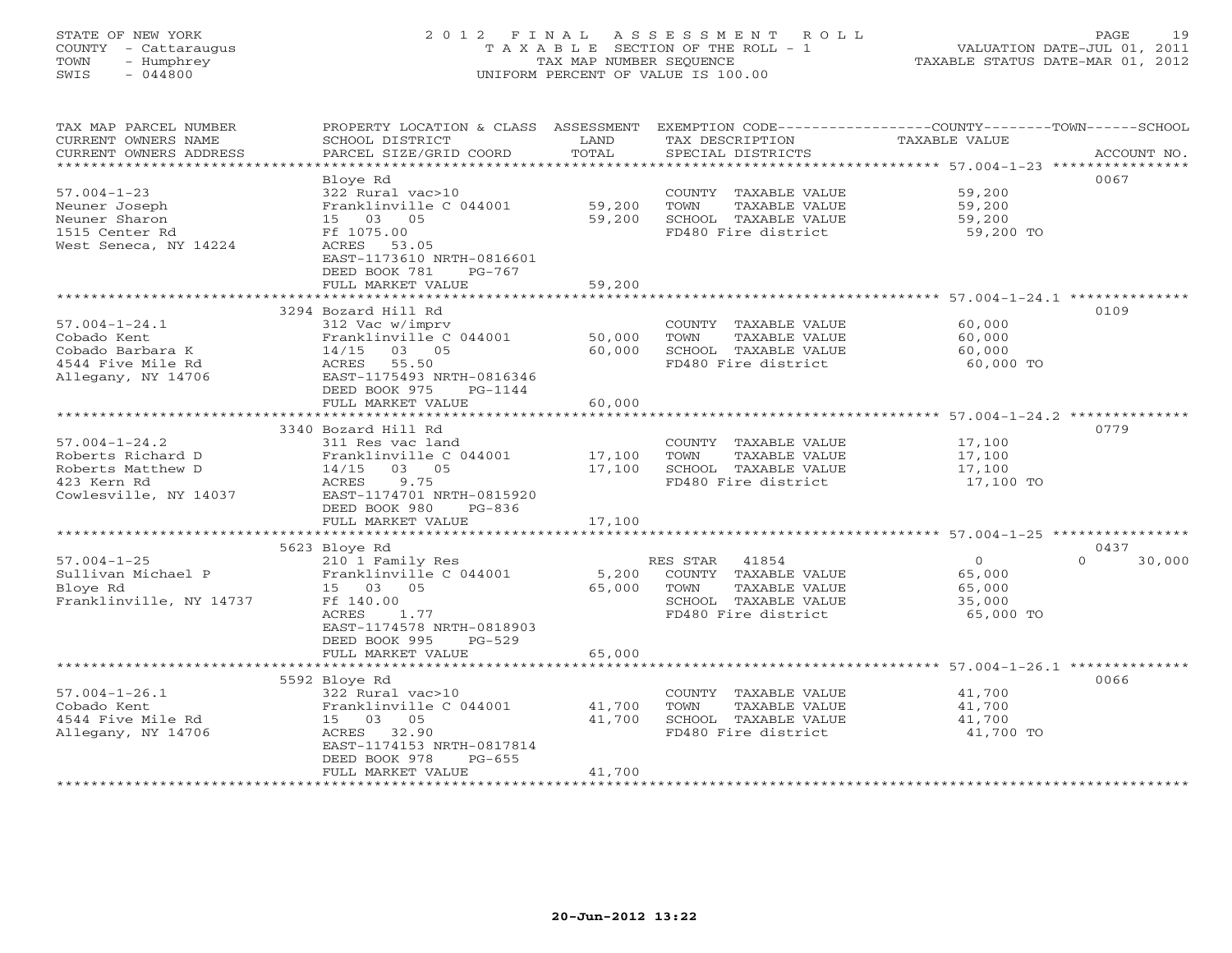# STATE OF NEW YORK 2 0 1 2 F I N A L A S S E S S M E N T R O L L PAGE 20 COUNTY - Cattaraugus T A X A B L E SECTION OF THE ROLL - 1 VALUATION DATE-JUL 01, 2011 TOWN - Humphrey TAX MAP NUMBER SEQUENCE TAXABLE STATUS DATE-MAR 01, 2012 SWIS - 044800 UNIFORM PERCENT OF VALUE IS 100.00UNIFORM PERCENT OF VALUE IS 100.00

| TAX MAP PARCEL NUMBER<br>CURRENT OWNERS NAME<br>CURRENT OWNERS ADDRESS<br>**********************        | PROPERTY LOCATION & CLASS ASSESSMENT<br>SCHOOL DISTRICT<br>PARCEL SIZE/GRID COORD                                                                                        | LAND<br>TOTAL              | EXEMPTION CODE-----------------COUNTY-------TOWN------SCHOOL<br>TAX DESCRIPTION<br>SPECIAL DISTRICTS              | TAXABLE VALUE                                               | ACCOUNT NO.                |
|---------------------------------------------------------------------------------------------------------|--------------------------------------------------------------------------------------------------------------------------------------------------------------------------|----------------------------|-------------------------------------------------------------------------------------------------------------------|-------------------------------------------------------------|----------------------------|
| $57.004 - 1 - 26.2$<br>Freer Norman 0 Jr<br>Freer Kristin A<br>3517 W Lake Rd<br>Wilson, NY 14172       | Humphrey Rd (Off)<br>270 Mfg housing<br>Franklinville C 044001<br>16 03 05<br>6.04<br>ACRES<br>EAST-1172798 NRTH-0820633<br>DEED BOOK 16849 PG-9001<br>FULL MARKET VALUE | 11,500<br>13,600<br>13,600 | COUNTY TAXABLE VALUE<br>TOWN<br>TAXABLE VALUE<br>SCHOOL TAXABLE VALUE<br>FD480 Fire district                      | 13,600<br>13,600<br>13,600<br>13,600 TO                     | 0452                       |
|                                                                                                         |                                                                                                                                                                          |                            |                                                                                                                   |                                                             |                            |
| $57.004 - 1 - 26.4$<br>Bentley Harry G<br>5555 Bloye Rd<br>Franklinville, NY 14737                      | 5544 Bloye Rd<br>270 Mfg housing<br>Franklinville C 044001<br>15 03 05<br>ACRES 24.30<br>EAST-1173061 NRTH-0817621<br>DEED BOOK 11501 PG-6001<br>FULL MARKET VALUE       | 34,000<br>70,000<br>70,000 | COUNTY TAXABLE VALUE<br>TAXABLE VALUE<br>TOWN<br>SCHOOL TAXABLE VALUE<br>FD480 Fire district                      | 70,000<br>70,000<br>70,000<br>70,000 TO                     | 0485                       |
|                                                                                                         |                                                                                                                                                                          |                            |                                                                                                                   |                                                             |                            |
| $57.004 - 1 - 26.5$<br>Faery Janis M<br>4807 Sebastian Dr<br>Lockport, NY 14094                         | 5549 Bloye Rd<br>260 Seasonal res<br>Franklinville C 044001<br>15 03<br>05<br>2.48<br>ACRES<br>EAST-1172838 NRTH-0818322<br>DEED BOOK 1014 PG-1048<br>FULL MARKET VALUE  | 6,200<br>55,000<br>55,000  | COUNTY TAXABLE VALUE<br>TOWN<br>TAXABLE VALUE<br>SCHOOL TAXABLE VALUE<br>FD480 Fire district                      | 55,000<br>55,000<br>55,000<br>55,000 TO                     | 0498                       |
|                                                                                                         | *************************                                                                                                                                                | ***********                |                                                                                                                   | ****************************** 57.004-1-26.7 ************** |                            |
| $57.004 - 1 - 26.7$<br>Bentley Harry G<br>5555 Bloye Rd<br>Franklinville, NY 14737                      | 5555 Bloye Rd<br>210 1 Family Res<br>Franklinville C 044001<br>15 03 05<br>ACRES 52.00<br>EAST-1173036 NRTH-0819270<br>DEED BOOK 955<br>$PG-202$                         | 59,500<br>107,000          | 41834<br>SR STAR<br>COUNTY TAXABLE VALUE<br>TOWN<br>TAXABLE VALUE<br>SCHOOL TAXABLE VALUE<br>FD480 Fire district  | $\circ$<br>107,000<br>107,000<br>44,800<br>107,000 TO       | 0895<br>62,200<br>$\Omega$ |
|                                                                                                         | FULL MARKET VALUE                                                                                                                                                        | 107,000                    |                                                                                                                   |                                                             |                            |
|                                                                                                         |                                                                                                                                                                          |                            |                                                                                                                   |                                                             |                            |
| $57.004 - 1 - 26.8$<br>Balicki Kenneth L<br>Balicki Helen L<br>5616 Bloye Rd<br>Franklinville, NY 14737 | 5616 Bloye Rd<br>210 1 Family Res<br>Franklinville C 044001<br>15 03 05<br>ACRES<br>1.85<br>EAST-1174563 NRTH-0818482<br>DEED BOOK 947<br>$PG-23$<br>FULL MARKET VALUE   | 5,300<br>70,000<br>70,000  | RES STAR<br>41854<br>COUNTY TAXABLE VALUE<br>TOWN<br>TAXABLE VALUE<br>SCHOOL TAXABLE VALUE<br>FD480 Fire district | $\overline{O}$<br>70,000<br>70,000<br>40,000<br>70,000 TO   | 0553<br>$\Omega$<br>30,000 |
|                                                                                                         |                                                                                                                                                                          |                            |                                                                                                                   |                                                             |                            |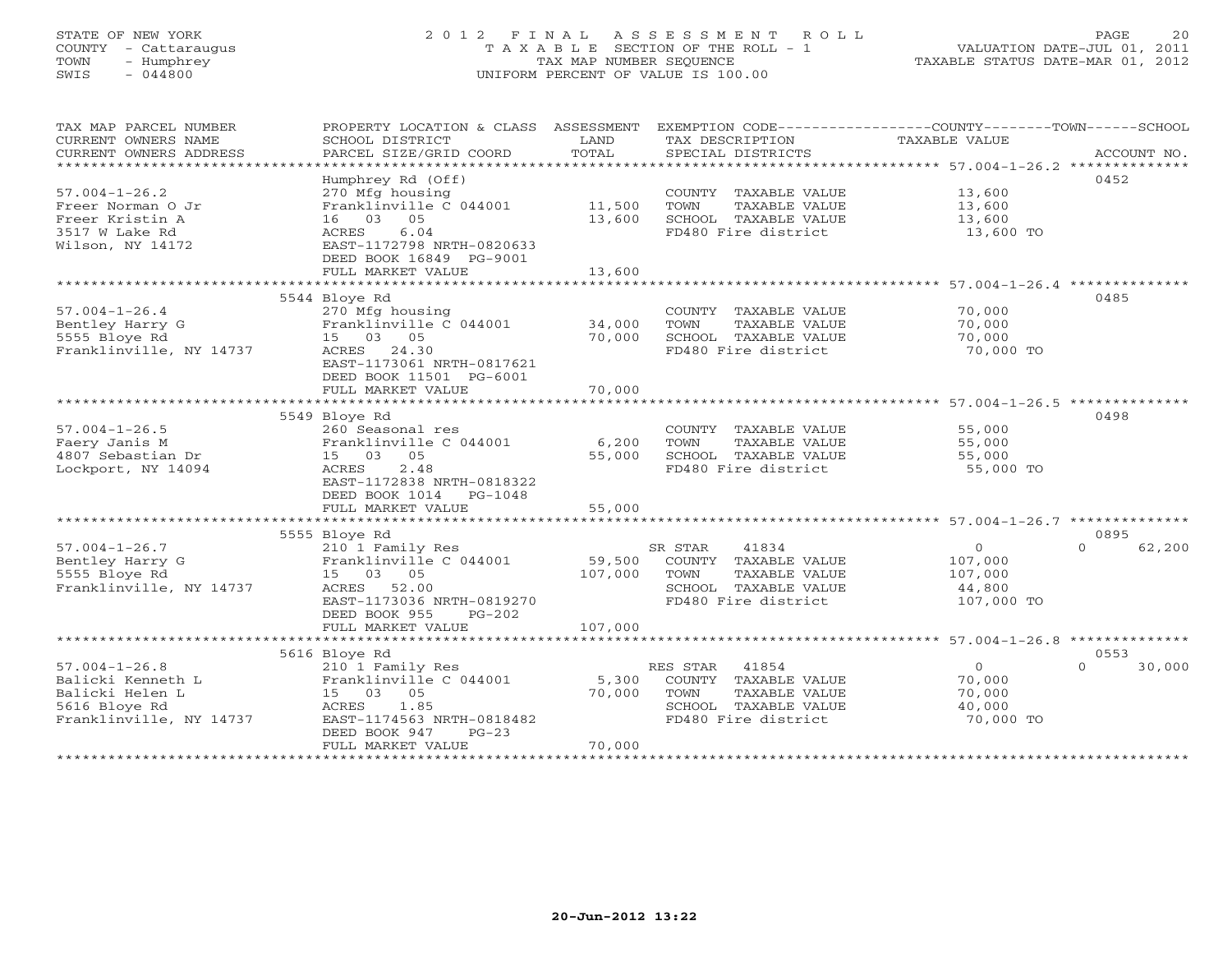| STATE OF NEW YORK<br>COUNTY - Cattaraugus<br>- Humphrey<br>TOWN<br>$-044800$<br>SWIS                    | 2012 FINAL ASSESSMENT<br>T A X A B L E SECTION OF THE ROLL - 1<br>TAX MAP NUMBER SEQUENCE<br>UNIFORM PERCENT OF VALUE IS 100.00                                                          | ROLL<br>PAGE<br>21<br>VALUATION DATE-JUL 01, 2011<br>TAXABLE STATUS DATE-MAR 01, 2012 |                                                                                                                  |                                                        |                    |
|---------------------------------------------------------------------------------------------------------|------------------------------------------------------------------------------------------------------------------------------------------------------------------------------------------|---------------------------------------------------------------------------------------|------------------------------------------------------------------------------------------------------------------|--------------------------------------------------------|--------------------|
| TAX MAP PARCEL NUMBER<br>CURRENT OWNERS NAME<br>CURRENT OWNERS ADDRESS                                  | PROPERTY LOCATION & CLASS ASSESSMENT EXEMPTION CODE----------------COUNTY-------TOWN------SCHOOL<br>SCHOOL DISTRICT<br>PARCEL SIZE/GRID COORD                                            | LAND<br>TOTAL                                                                         | TAX DESCRIPTION<br>SPECIAL DISTRICTS                                                                             | TAXABLE VALUE                                          | ACCOUNT NO.        |
|                                                                                                         | 3644 Humphrey Rd                                                                                                                                                                         |                                                                                       |                                                                                                                  |                                                        | 0331               |
| $57.004 - 1 - 27$<br>Timme Rita M<br>Timme Carl F<br>3644 Humphrey Rd<br>Great Valley, NY 14741         | 210 1 Family Res<br>Ellicottville C 043601 85,800<br>23/24 03 05<br>Life Use - Rita<br>FRNT 3475.00 DPTH<br>ACRES<br>90.60<br>EAST-1171069 NRTH-0819273<br>DEED BOOK 972<br>PG-870       | 146,000                                                                               | SR STAR<br>41834<br>COUNTY TAXABLE VALUE<br>TOWN<br>TAXABLE VALUE<br>SCHOOL TAXABLE VALUE<br>FD480 Fire district | $\Omega$<br>146,000<br>146,000<br>83,800<br>146,000 TO | $\Omega$<br>62,200 |
|                                                                                                         | FULL MARKET VALUE                                                                                                                                                                        | 146,000                                                                               |                                                                                                                  |                                                        |                    |
| $57.004 - 1 - 28$<br>Marsh Scott T<br>Marsh Molly S<br>3620 Humphrey Rd<br>Great Valley, NY 14741       | 3620 Humphrey Rd<br>210 1 Family Res<br>Ellicottville C 043601<br>23/24<br>0.5<br>03<br>Ff 1585.00<br>ACRES<br>5.05 BANK<br>017<br>EAST-1170817 NRTH-0819705<br>DEED BOOK 689<br>PG-6001 | 14,100<br>138,000                                                                     | COUNTY TAXABLE VALUE<br>TOWN<br>TAXABLE VALUE<br>SCHOOL TAXABLE VALUE<br>FD480 Fire district                     | 138,000<br>138,000<br>138,000<br>138,000 TO            | 0110               |
|                                                                                                         | FULL MARKET VALUE                                                                                                                                                                        | 138,000                                                                               |                                                                                                                  |                                                        |                    |
| $57.004 - 1 - 29$<br>Timme Carl F<br>3644 Humphrey Rd<br>Great Valley, NY 14741                         | Humphrey Rd<br>322 Rural vac>10<br>Ellicottville C 043601<br>03 05<br>23/24<br>Ff 70.00<br>ACRES<br>50.89<br>EAST-1169553 NRTH-0819674<br>DEED BOOK 953<br>$PG-128$                      | 30,000<br>30,000                                                                      | COUNTY TAXABLE VALUE<br>TAXABLE VALUE<br>TOWN<br>SCHOOL TAXABLE VALUE<br>FD480 Fire district                     | 30,000<br>30,000<br>30,000<br>30,000 TO                | 0111               |
|                                                                                                         | FULL MARKET VALUE                                                                                                                                                                        | 30,000                                                                                |                                                                                                                  |                                                        |                    |
| $57.004 - 1 - 30.1$<br>D'andrea Ronald L<br>Yonkosky David<br>7951 Reserve Rd<br>Buffalo, NY 14224-4521 | Humphrey Rd<br>312 Vac w/imprv<br>Ellicottville C 043601<br>31 03 05<br>ACRES 108.94<br>EAST-1167609 NRTH-0818480<br>DEED BOOK 981<br>$PG-527$                                           | 31,300<br>90,000                                                                      | COUNTY TAXABLE VALUE<br>TOWN<br>TAXABLE VALUE<br>SCHOOL TAXABLE VALUE<br>FD480 Fire district                     | 90,000<br>90,000<br>90,000<br>90,000 TO                | 0276               |

|                                                      | FULL MARKET VALUE         | 90,000 |        |                     |           |      |
|------------------------------------------------------|---------------------------|--------|--------|---------------------|-----------|------|
|                                                      |                           |        |        |                     |           |      |
|                                                      | 5469 Bloye Rd             |        |        |                     |           | 0749 |
| $57.004 - 1 - 30.2$                                  | 260 Seasonal res          |        | COUNTY | TAXABLE VALUE       | 68,500    |      |
| Gladkowski Rev. Trust Bethany Franklinville C 044001 |                           | 30,000 | TOWN   | TAXABLE VALUE       | 68,500    |      |
| 6215 Tonawanda Creek Rd                              | 23<br>05<br>03            | 68,500 | SCHOOL | TAXABLE VALUE       | 68,500    |      |
| Lockport, NY 14094                                   | Ff 1188.40                |        |        | FD480 Fire district | 68,500 TO |      |
|                                                      | 29.30<br>ACRES            |        |        |                     |           |      |
|                                                      | EAST-1171937 NRTH-0816652 |        |        |                     |           |      |
|                                                      | DEED BOOK 10499 PG-7001   |        |        |                     |           |      |
|                                                      | FULL MARKET VALUE         | 68,500 |        |                     |           |      |
|                                                      |                           |        |        |                     |           |      |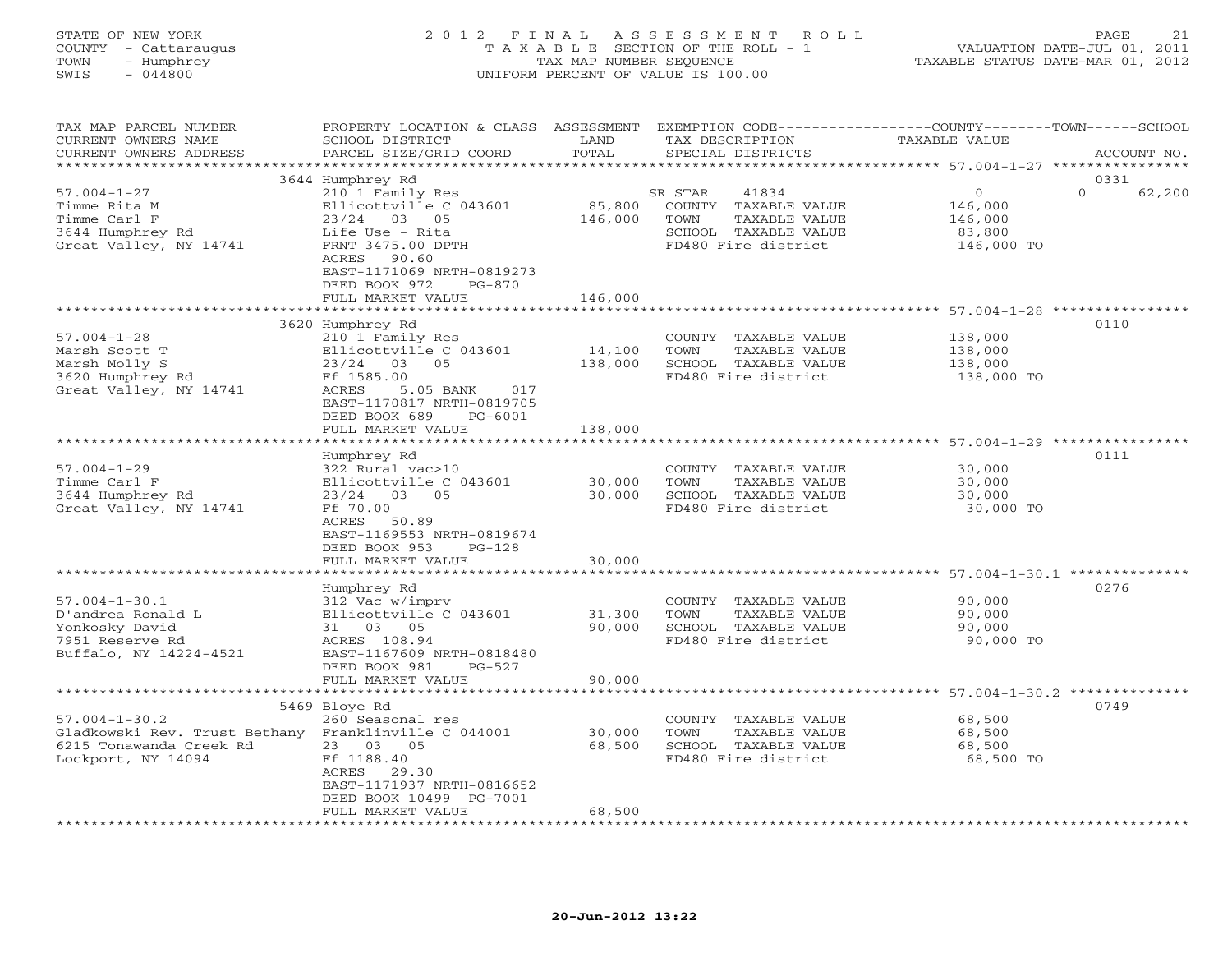# STATE OF NEW YORK 2 0 1 2 F I N A L A S S E S S M E N T R O L L PAGE 22 COUNTY - Cattaraugus T A X A B L E SECTION OF THE ROLL - 1 VALUATION DATE-JUL 01, 2011 TOWN - Humphrey TAX MAP NUMBER SEQUENCE TAXABLE STATUS DATE-MAR 01, 2012 SWIS - 044800 UNIFORM PERCENT OF VALUE IS 100.00UNIFORM PERCENT OF VALUE IS 100.00

| TAX MAP PARCEL NUMBER<br>CURRENT OWNERS NAME<br>CURRENT OWNERS ADDRESS<br>******************                              | PROPERTY LOCATION & CLASS<br>SCHOOL DISTRICT<br>PARCEL SIZE/GRID COORD                                                                                                        | ASSESSMENT<br>LAND<br>TOTAL         | TAX DESCRIPTION<br>SPECIAL DISTRICTS                                                                                                         | EXEMPTION CODE-----------------COUNTY-------TOWN------SCHOOL<br>TAXABLE VALUE                             | ACCOUNT NO.        |
|---------------------------------------------------------------------------------------------------------------------------|-------------------------------------------------------------------------------------------------------------------------------------------------------------------------------|-------------------------------------|----------------------------------------------------------------------------------------------------------------------------------------------|-----------------------------------------------------------------------------------------------------------|--------------------|
|                                                                                                                           |                                                                                                                                                                               |                                     |                                                                                                                                              |                                                                                                           | 0780               |
| $57.004 - 1 - 30.3$<br>Kemery Ford C<br>Kemery Hildegard<br>3670 Humphrey Rd<br>Great Valley, NY 14741                    | 3670 Humphrey Rd<br>240 Rural res<br>Ellicottville C 043601<br>23 03 05<br>Ff 1875.00<br>ACRES 23.20<br>EAST-1168965 NRTH-0818123<br>DEED BOOK 980<br>PG-1174                 | 145,000                             | CVET C/T<br>41131<br>37,000 SR STAR<br>41834<br>COUNTY TAXABLE VALUE<br>TAXABLE VALUE<br>TOWN<br>SCHOOL TAXABLE VALUE<br>FD480 Fire district | 20,000<br>15,000<br>$\circ$<br>$\Omega$<br>125,000<br>130,000<br>82,800<br>145,000 TO                     | $\Omega$<br>62,200 |
|                                                                                                                           | FULL MARKET VALUE                                                                                                                                                             | 145,000                             |                                                                                                                                              |                                                                                                           |                    |
| $57.004 - 1 - 30.4$<br>McKenna Sean<br>McKenna Michele R<br>Kevin & Kathleen McKenna<br>4570 Day Rd<br>Lockport, NY 14094 | ******************<br>Humphrey Rd<br>323 Vacant rural<br>Ellicottville C 043601<br>23 03 05<br>FRNT 960.00 DPTH<br>ACRES 10.95<br>EAST-1168095 NRTH-0816824                   | ***************<br>22,900<br>22,900 | COUNTY TAXABLE VALUE<br>TOWN<br>TAXABLE VALUE<br>SCHOOL TAXABLE VALUE<br>FD480 Fire district                                                 | ********************************* 57.004-1-30.4 **************<br>22,900<br>22,900<br>22,900<br>22,900 TO | 0781               |
|                                                                                                                           | DEED BOOK 1006<br>$PG-124$<br>FULL MARKET VALUE                                                                                                                               | 22,900                              |                                                                                                                                              |                                                                                                           |                    |
|                                                                                                                           |                                                                                                                                                                               |                                     |                                                                                                                                              |                                                                                                           |                    |
| $57.004 - 1 - 30.5$<br>Howard Kathy A<br>59 Windermere Blvd<br>Amherst, NY 14226-3041                                     | Bloye Rd<br>323 Vacant rural<br>Franklinville C 044001<br>23 03 05<br>Ff 797.02<br>ACRES 19.55<br>EAST-1171932 NRTH-0817644<br>DEED BOOK 989<br>$PG-431$<br>FULL MARKET VALUE | 29,700<br>29,700<br>29,700          | COUNTY TAXABLE VALUE<br>TOWN<br>TAXABLE VALUE<br>SCHOOL TAXABLE VALUE<br>FD480 Fire district                                                 | 29,700<br>29,700<br>29,700<br>29,700 TO                                                                   | 0782               |
|                                                                                                                           |                                                                                                                                                                               |                                     |                                                                                                                                              | ******************** 57.004-1-30.6 ********                                                               |                    |
| $57.004 - 1 - 30.6$<br>Moeller Ronald<br>Moeller Ann<br>945 Mountain Loop<br>Greeneville, TN 37743                        | Humphrey Rd<br>312 Vac w/imprv<br>Ellicottville C 043601<br>23 03 05<br>ACRES 64.75<br>EAST-1170747 NRTH-0818045<br>DEED BOOK 981<br>$PG-201$                                 | 70,300<br>72,400                    | COUNTY TAXABLE VALUE<br>TAXABLE VALUE<br>TOWN<br>SCHOOL TAXABLE VALUE<br>FD480 Fire district                                                 | 72,400<br>72,400<br>72,400<br>72,400 TO                                                                   | 0783               |
|                                                                                                                           | FULL MARKET VALUE                                                                                                                                                             | 72,400                              |                                                                                                                                              |                                                                                                           |                    |
|                                                                                                                           | 3719 Humphrey Rd                                                                                                                                                              |                                     |                                                                                                                                              |                                                                                                           | 0118               |
| $57.004 - 1 - 31$<br>Curtis David A<br>Curtis Nancy L<br>Peth Rd<br>Great Valley, NY 14741                                | 210 1 Family Res<br>Ellicottville C 043601<br>23 03 05<br>ACRES<br>1.15<br>EAST-1169029 NRTH-0817501<br>DEED BOOK 864<br>$PG-681$<br>FULL MARKET VALUE                        | 8,200<br>52,600<br>52,600           | COUNTY TAXABLE VALUE<br>TOWN<br>TAXABLE VALUE<br>SCHOOL TAXABLE VALUE<br>FD480 Fire district                                                 | 52,600<br>52,600<br>52,600<br>52,600 TO                                                                   |                    |
| **********************                                                                                                    |                                                                                                                                                                               |                                     |                                                                                                                                              |                                                                                                           |                    |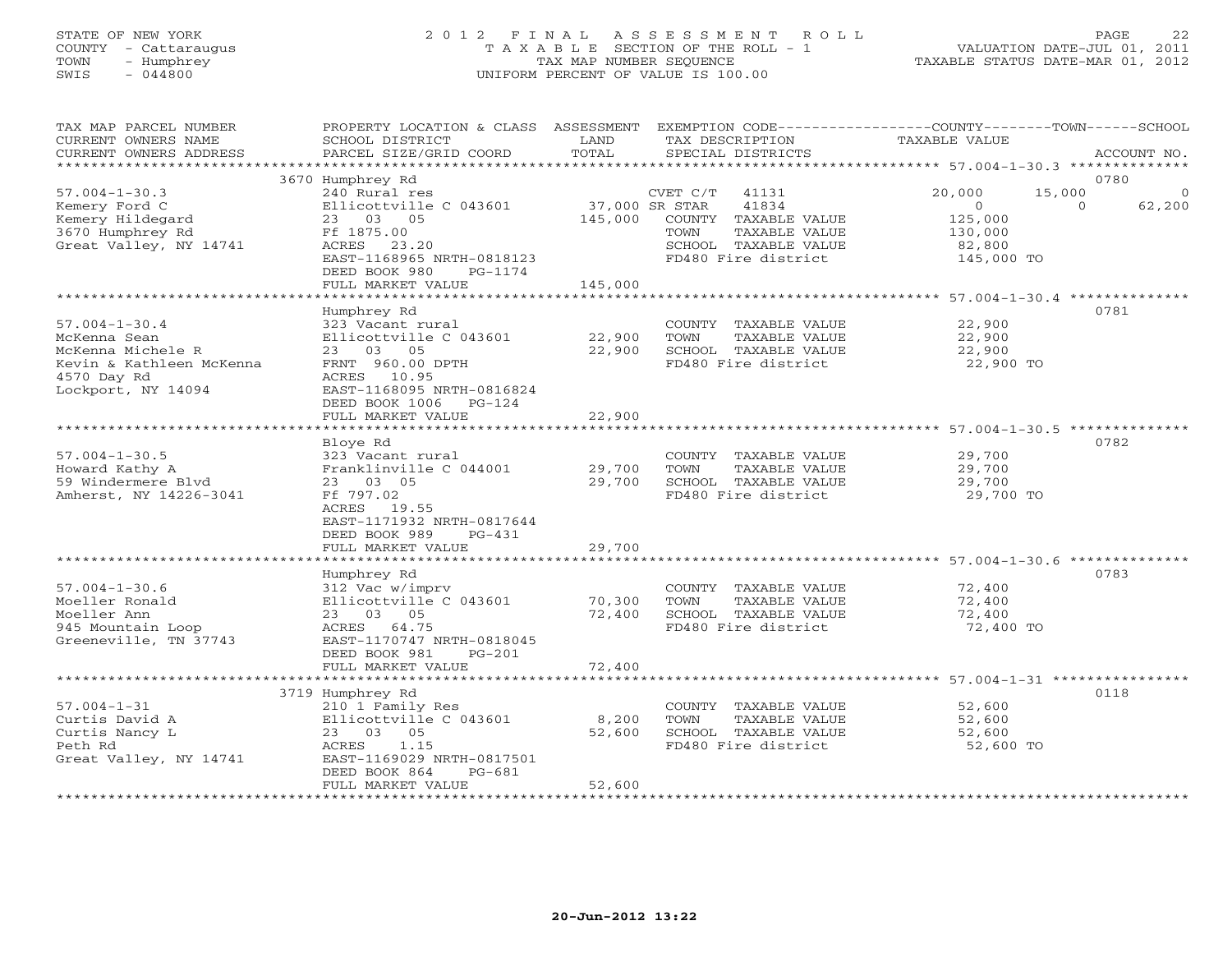#### STATE OF NEW YORK 2 0 1 2 F I N A L A S S E S S M E N T R O L L PAGE 23 COUNTY - Cattaraugus T A X A B L E SECTION OF THE ROLL - 1 VALUATION DATE-JUL 01, 2011 TOWN - Humphrey TAX MAP NUMBER SEQUENCE TAXABLE STATUS DATE-MAR 01, 2012 SWIS - 044800 UNIFORM PERCENT OF VALUE IS 100.00

TAX MAP PARCEL NUMBER PROPERTY LOCATION & CLASS ASSESSMENT EXEMPTION CODE----------------COUNTY-------TOWN------SCHOOL

CURRENT OWNERS NAME SCHOOL DISTRICT LAND TAX DESCRIPTION TAXABLE VALUE

| CURRENT OWNERS ADDRESS | PARCEL SIZE/GRID COORD    | TOTAL   | SPECIAL DISTRICTS                                             |            | ACCOUNT NO.        |
|------------------------|---------------------------|---------|---------------------------------------------------------------|------------|--------------------|
|                        |                           |         | ******************************** 57.004-1-32.1 ************** |            |                    |
|                        | 3747 Humphrey Rd          |         |                                                               |            | 0217               |
| $57.004 - 1 - 32.1$    | 321 Abandoned ag          |         | COUNTY TAXABLE VALUE                                          | 59,000     |                    |
| McKenna Sean           | Ellicottville C 043601    | 59,000  | TOWN<br>TAXABLE VALUE                                         | 59,000     |                    |
| McKenna James P III    | 23 03 05                  | 59,000  | SCHOOL TAXABLE VALUE                                          | 59,000     |                    |
| 5514 Rockhampton Path  | ACRES 80.10               |         | FD480 Fire district                                           | 59,000 TO  |                    |
| Clay, NY 13041         | EAST-1170044 NRTH-0816683 |         |                                                               |            |                    |
|                        | DEED BOOK 392<br>PG-9001  |         |                                                               |            |                    |
|                        | FULL MARKET VALUE         | 59,000  |                                                               |            |                    |
|                        |                           |         |                                                               |            |                    |
|                        | 3733 Humphrey Rd          |         |                                                               |            | 0469               |
| $57.004 - 1 - 32.2$    | 210 1 Family Res          |         | RES STAR<br>41854                                             | $\circ$    | $\Omega$<br>30,000 |
| Rowland Kenneth C      | Ellicottville C 043601    | 20,600  | COUNTY TAXABLE VALUE                                          | 94,000     |                    |
|                        |                           |         |                                                               |            |                    |
| 3733 Humphrey Rd       | 23 03 05                  | 94,000  | TOWN<br>TAXABLE VALUE                                         | 94,000     |                    |
| Great Valley, NY 14741 | FRNT 220.00 DPTH          |         | SCHOOL TAXABLE VALUE                                          | 64,000     |                    |
|                        | ACRES<br>9.40             |         | FD480 Fire district                                           | 94,000 TO  |                    |
|                        | EAST-1168971 NRTH-0817083 |         |                                                               |            |                    |
|                        | DEED BOOK 872<br>$PG-540$ |         |                                                               |            |                    |
|                        | FULL MARKET VALUE         | 94,000  |                                                               |            |                    |
|                        |                           |         |                                                               |            |                    |
|                        | 3868 Humphrey Rd          |         |                                                               |            | 0051               |
| $57.004 - 1 - 34.2$    | 210 1 Family Res          |         | COUNTY TAXABLE VALUE                                          | 100,000    |                    |
| Reisch Scott W         | Ellicottville C 043601    | 12,300  | TAXABLE VALUE<br>TOWN                                         | 100,000    |                    |
| Reisch Joann           | 30/31 03 05               | 100,000 | SCHOOL TAXABLE VALUE                                          | 100,000    |                    |
| 719 Shady Dr           | Ff 1965 Co Rd 18          |         | FD480 Fire district                                           | 100,000 TO |                    |
| Trafford, PA 15085     | Ff 780.00 Chapman Rd      |         |                                                               |            |                    |
|                        | ACRES<br>3.85             |         |                                                               |            |                    |
|                        | EAST-1165798 NRTH-0816270 |         |                                                               |            |                    |
|                        | DEED BOOK 7110 PG-7002    |         |                                                               |            |                    |
|                        |                           |         |                                                               |            |                    |
|                        | FULL MARKET VALUE         | 100,000 |                                                               |            |                    |
|                        |                           |         |                                                               |            |                    |
|                        | 3908 Humphrey Rd          |         |                                                               |            | 0555               |
| $57.004 - 1 - 34.3$    | 210 1 Family Res          |         | COUNTY TAXABLE VALUE                                          | 62,000     |                    |
| Johannes Michael J     | Ellicottville C 043601    | 7,100   | TAXABLE VALUE<br>TOWN                                         | 62,000     |                    |
| Johannes Shirley       | 30 03 05                  | 62,000  | SCHOOL TAXABLE VALUE                                          | 62,000     |                    |
| 3313 Ridge Rd          | FRNT 183.00 DPTH 183.00   |         | FD480 Fire district                                           | 62,000 TO  |                    |
| Ransomville, NY 14131  | EAST-1165064 NRTH-0815639 |         |                                                               |            |                    |
|                        | DEED BOOK 7996<br>PG-4003 |         |                                                               |            |                    |
|                        | FULL MARKET VALUE         | 62,000  |                                                               |            |                    |
|                        |                           |         |                                                               |            |                    |
|                        | Humphrey Rd/chapman Rd    |         |                                                               |            | 0882               |
| $57.004 - 1 - 34.4$    | 120 Field crops           |         | COUNTY TAXABLE VALUE                                          | 94,000     |                    |
| Reisch Scott W         | Ellicottville C 043601    | 94,000  | TOWN<br>TAXABLE VALUE                                         | 94,000     |                    |
| Reisch Robert C Jr     | 30/31 03 05               | 94,000  | SCHOOL TAXABLE VALUE                                          | 94,000     |                    |
| 719 Shady Dr           | Ff 1965 Co Rd 18          |         | FD480 Fire district                                           | 94,000 TO  |                    |
| Trafford, PA 15085     | Ff 780.00 Chapman Rd      |         |                                                               |            |                    |
|                        |                           |         |                                                               |            |                    |
|                        | ACRES 197.25              |         |                                                               |            |                    |
|                        | EAST-1165709 NRTH-0816804 |         |                                                               |            |                    |
|                        | DEED BOOK 7110 PG-7001    |         |                                                               |            |                    |
|                        | FULL MARKET VALUE         | 94,000  |                                                               |            |                    |
|                        |                           |         |                                                               |            |                    |
|                        |                           |         |                                                               |            |                    |
|                        |                           |         |                                                               |            |                    |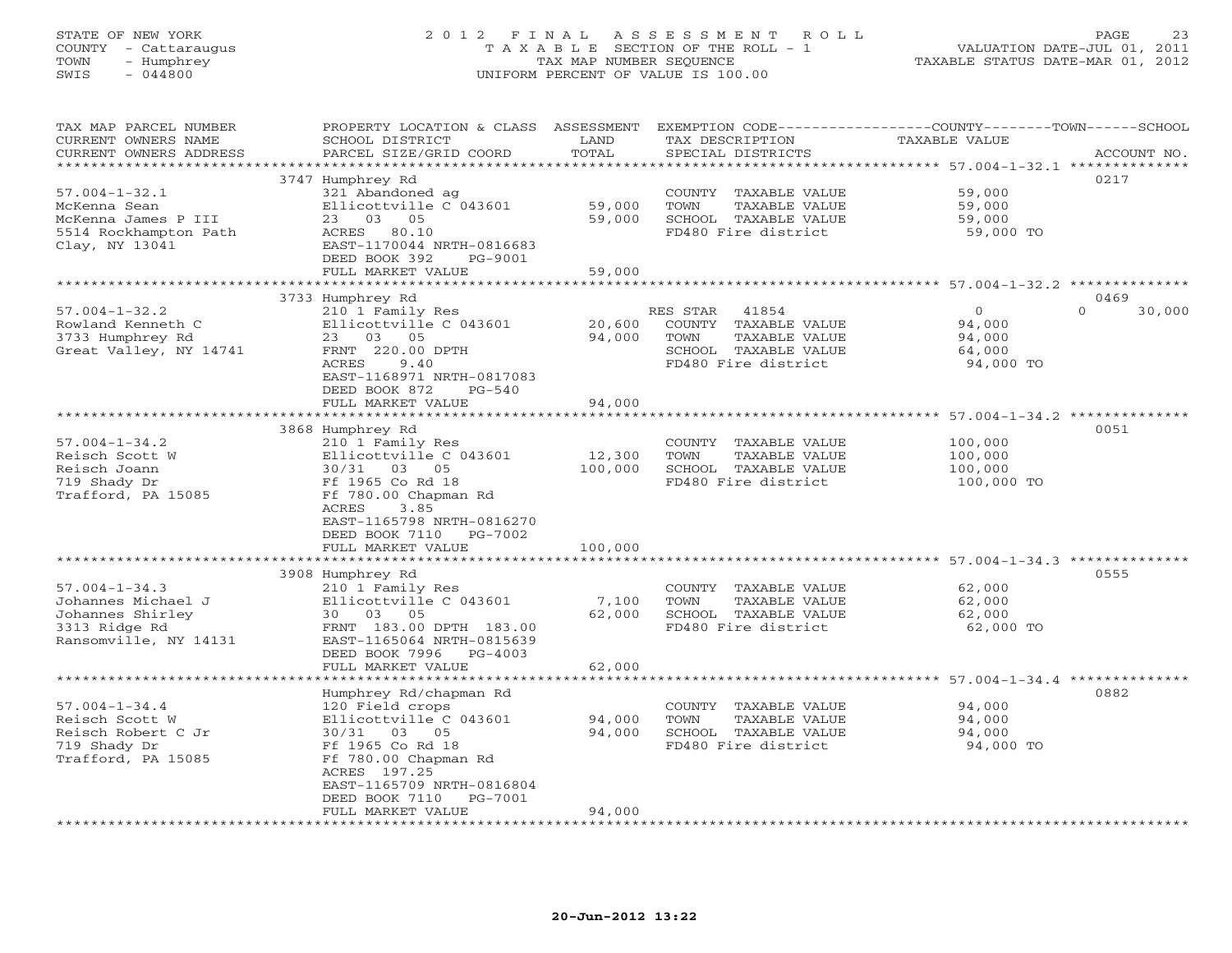# STATE OF NEW YORK 2 0 1 2 F I N A L A S S E S S M E N T R O L L PAGE 24 COUNTY - Cattaraugus T A X A B L E SECTION OF THE ROLL - 1 VALUATION DATE-JUL 01, 2011 TOWN - Humphrey TAX MAP NUMBER SEQUENCE TAXABLE STATUS DATE-MAR 01, 2012 SWIS - 044800 UNIFORM PERCENT OF VALUE IS 100.00UNIFORM PERCENT OF VALUE IS 100.00

| TAX MAP PARCEL NUMBER<br>CURRENT OWNERS NAME<br>CURRENT OWNERS ADDRESS                                       | PROPERTY LOCATION & CLASS ASSESSMENT<br>SCHOOL DISTRICT<br>PARCEL SIZE/GRID COORD                                                                                                                              | LAND<br>TOTAL           | TAX DESCRIPTION<br>SPECIAL DISTRICTS                                                         | EXEMPTION CODE-----------------COUNTY-------TOWN------SCHOOL<br>TAXABLE VALUE<br>ACCOUNT NO. |
|--------------------------------------------------------------------------------------------------------------|----------------------------------------------------------------------------------------------------------------------------------------------------------------------------------------------------------------|-------------------------|----------------------------------------------------------------------------------------------|----------------------------------------------------------------------------------------------|
| ********************                                                                                         |                                                                                                                                                                                                                | * * * * * * * * *       |                                                                                              | *********************************** 57.004–1–35 ****************                             |
| $57.004 - 1 - 35$<br>Chamberlain Kevin<br>Chamberlain Cynthia<br>4810 Howe Hill Rd<br>Great Valley, NY 14741 | Chapman Rd<br>314 Rural vac<10<br>Ellicottville C 043601<br>31 03 05<br>ACRES<br>2.80<br>EAST-1164503 NRTH-0816589<br>DEED BOOK 932<br>$PG-402$                                                                | 5,400<br>5,400          | COUNTY TAXABLE VALUE<br>TOWN<br>TAXABLE VALUE<br>SCHOOL TAXABLE VALUE<br>FD480 Fire district | 0336<br>5,400<br>5,400<br>5,400<br>5,400 TO                                                  |
|                                                                                                              | FULL MARKET VALUE                                                                                                                                                                                              | 5,400                   |                                                                                              |                                                                                              |
|                                                                                                              |                                                                                                                                                                                                                |                         |                                                                                              | ********* 57.004-1-36.1 ***                                                                  |
| $57.004 - 1 - 36.1$<br>Moore Spencer<br>1293 Congress Rd<br>Hinsdale, NY 14743                               | Chapman Rd<br>323 Vacant rural<br>Ellicottville C 043601<br>05<br>31<br>03<br>50' Row<br>Ff 847.00 Chapman Rd<br>13.29<br>ACRES<br>EAST-1164676 NRTH-0819519<br>DEED BOOK 853<br>$PG-477$<br>FULL MARKET VALUE | 3,300<br>3,300<br>3,300 | COUNTY TAXABLE VALUE<br>TOWN<br>TAXABLE VALUE<br>SCHOOL TAXABLE VALUE<br>FD480 Fire district | 0050<br>3,300<br>3,300<br>3,300<br>3,300 TO                                                  |
|                                                                                                              | ********************                                                                                                                                                                                           |                         |                                                                                              |                                                                                              |
| $57.004 - 1 - 36.2$<br>Moore Spencer<br>1293 Congress Rd<br>Hinsdale, NY 14743                               | Chapman Rd (Off)<br>323 Vacant rural<br>Ellicottville C 043601<br>03<br>05<br>31<br>50' Row<br>ACRES 13.77<br>EAST-1165373 NRTH-0819530<br>DEED BOOK 853<br>$PG-479$                                           | 3,400<br>3,400          | COUNTY TAXABLE VALUE<br>TAXABLE VALUE<br>TOWN<br>SCHOOL TAXABLE VALUE<br>FD480 Fire district | 0517<br>3,400<br>3,400<br>3,400<br>3,400 TO                                                  |
|                                                                                                              | FULL MARKET VALUE                                                                                                                                                                                              | 3,400                   |                                                                                              |                                                                                              |
| $57.004 - 1 - 36.3$<br>Moore Spencer<br>1293 Congress Rd<br>Hinsdale, NY 14743                               | *******************<br>Chapman Rd (Off)<br>323 Vacant rural<br>Ellicottville C 043601<br>31 03 05<br>50' Row<br>ACRES 13.77<br>EAST-1166081 NRTH-0819541<br>DEED BOOK 853<br>PG-481                            | 3,400<br>3,400          | COUNTY TAXABLE VALUE<br>TOWN<br>TAXABLE VALUE<br>SCHOOL TAXABLE VALUE<br>FD480 Fire district | ******************** 57.004-1-36.3 ********<br>0518<br>3,400<br>3,400<br>3,400<br>3,400 TO   |
|                                                                                                              | FULL MARKET VALUE                                                                                                                                                                                              | 3,400                   |                                                                                              |                                                                                              |
| $57.004 - 1 - 36.4$<br>Spiranec-Callahan Joanne<br>2165 Grover Rd<br>West Falls, NY 14170                    | Chapman Rd (Off)<br>314 Rural vac<10<br>Ellicottville C 043601<br>05<br>31 03<br>50' ROW<br>4.32<br>ACRES<br>EAST-1166637 NRTH-0819003<br>DEED BOOK 17028 PG-7004<br>FULL MARKET VALUE                         | 1,100<br>1,100<br>1,100 | COUNTY TAXABLE VALUE<br>TOWN<br>TAXABLE VALUE<br>SCHOOL TAXABLE VALUE<br>FD480 Fire district | 0519<br>1,100<br>1,100<br>1,100<br>1,100 TO                                                  |
|                                                                                                              |                                                                                                                                                                                                                |                         |                                                                                              |                                                                                              |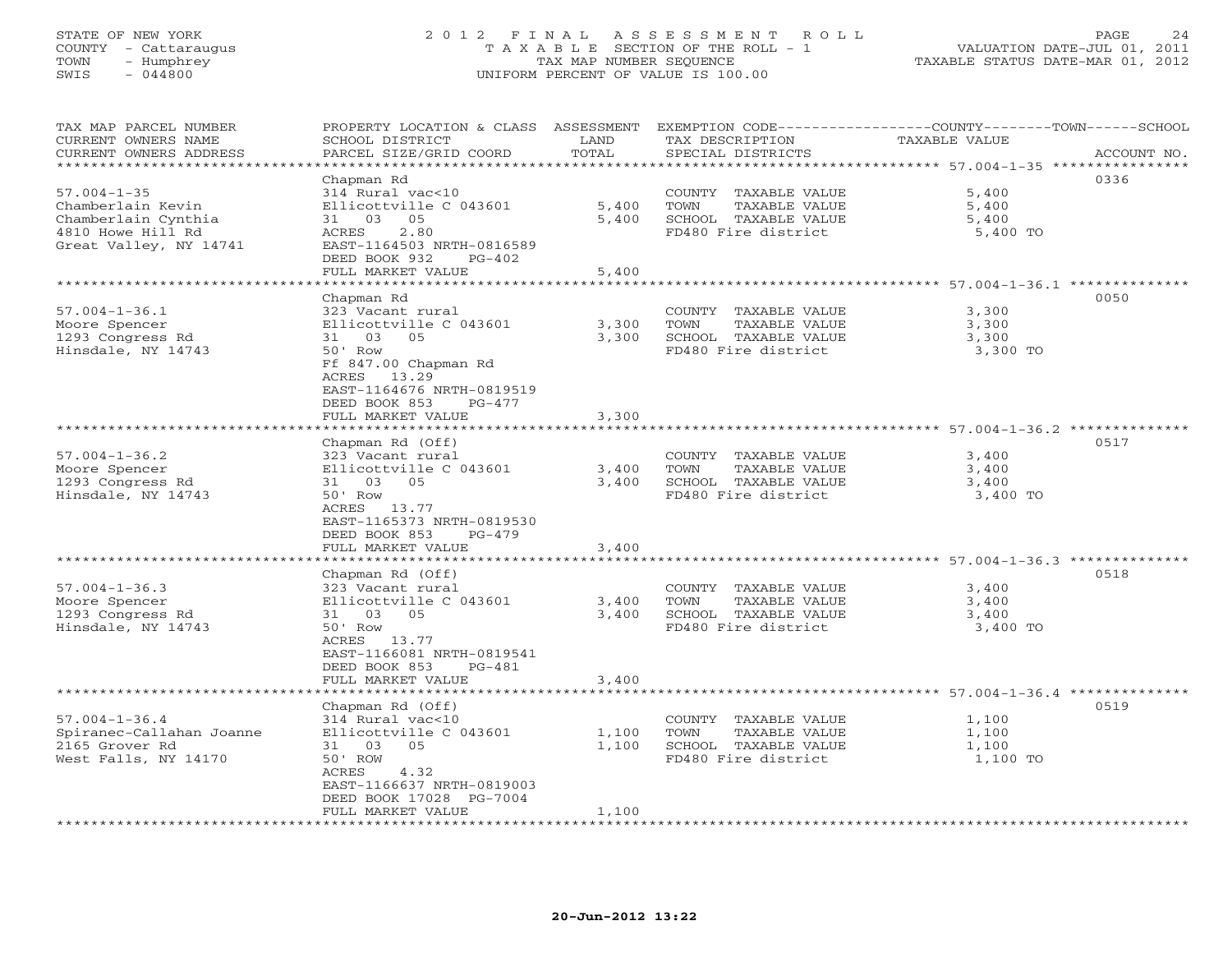### STATE OF NEW YORK 2 0 1 2 F I N A L A S S E S S M E N T R O L L PAGE 25 COUNTY - Cattaraugus T A X A B L E SECTION OF THE ROLL - 1 VALUATION DATE-JUL 01, 2011 TOWN - Humphrey TAX MAP NUMBER SEQUENCE TAXABLE STATUS DATE-MAR 01, 2012 SWIS - 044800 UNIFORM PERCENT OF VALUE IS 100.00UNIFORM PERCENT OF VALUE IS 100.00

| TAX MAP PARCEL NUMBER<br>CURRENT OWNERS NAME | PROPERTY LOCATION & CLASS ASSESSMENT<br>SCHOOL DISTRICT | LAND      | TAX DESCRIPTION              | EXEMPTION CODE-----------------COUNTY-------TOWN------SCHOOL<br>TAXABLE VALUE |
|----------------------------------------------|---------------------------------------------------------|-----------|------------------------------|-------------------------------------------------------------------------------|
| CURRENT OWNERS ADDRESS                       | PARCEL SIZE/GRID COORD                                  | TOTAL     | SPECIAL DISTRICTS            | ACCOUNT NO.                                                                   |
| ********************                         |                                                         |           |                              | ********************************* 57.004-1-36.5 **************                |
|                                              | Chapman Rd (Off)                                        |           |                              | 0520                                                                          |
| $57.004 - 1 - 36.5$                          | 322 Rural vac>10                                        |           | COUNTY TAXABLE VALUE         | 20,700                                                                        |
| Spiranec-Callahan Joanne                     | Ellicottville C 043601                                  | 20,700    | TOWN<br>TAXABLE VALUE        | 20,700                                                                        |
| 2165 Grover Rd                               | 03<br>31<br>05                                          | 20,700    | SCHOOL TAXABLE VALUE         | 20,700                                                                        |
| West Falls, NY 14170                         | 50' Row                                                 |           | FD480 Fire district          | 20,700 TO                                                                     |
|                                              | 13.77<br>ACRES                                          |           |                              |                                                                               |
|                                              | EAST-1166100 NRTH-0818665                               |           |                              |                                                                               |
|                                              | DEED BOOK 17028 PG-7001                                 |           |                              |                                                                               |
|                                              | FULL MARKET VALUE                                       | 20,700    |                              |                                                                               |
|                                              |                                                         |           |                              | ***************** 57.004-1-36.6 ***************                               |
|                                              | Chapman Rd (Off)                                        |           |                              | 0521                                                                          |
| $57.004 - 1 - 36.6$                          | 322 Rural vac>10                                        |           | COUNTY TAXABLE VALUE         | 3,400                                                                         |
| Watson Gerald A                              | Ellicottville C 043601                                  | 3,400     | TOWN<br>TAXABLE VALUE        | 3,400                                                                         |
| 600 E State St                               | 31 03<br>0.5                                            | 3,400     | SCHOOL TAXABLE VALUE         | 3,400                                                                         |
| Salamanca, NY 14779                          | 50' Row                                                 |           | FD480 Fire district          | 3,400 TO                                                                      |
|                                              | ACRES<br>13.77                                          |           |                              |                                                                               |
|                                              | EAST-1165388 NRTH-0818654                               |           |                              |                                                                               |
|                                              | DEED BOOK 878<br>$PG-192$                               |           |                              |                                                                               |
|                                              | FULL MARKET VALUE                                       | 3,400     |                              |                                                                               |
|                                              | ***********************                                 |           |                              |                                                                               |
|                                              | 5680 Chapman Rd                                         |           |                              | 0522                                                                          |
| $57.004 - 1 - 36.7$                          | 260 Seasonal res                                        |           | COUNTY TAXABLE VALUE         | 90,000                                                                        |
| Spiranec-Callahan Joanne                     | Ellicottville C 043601                                  | 26,400    | TAXABLE VALUE<br>TOWN        | 90,000                                                                        |
| 2165 Grover Rd                               | 31<br>- 03<br>05                                        | 90,000    | SCHOOL TAXABLE VALUE         | 90,000                                                                        |
| West Falls, NY 14170                         | 50' Row                                                 |           | FD480 Fire district          | 90,000 TO                                                                     |
|                                              | ACRES 13.29                                             |           |                              |                                                                               |
|                                              | EAST-1164692 NRTH-0818644                               |           |                              |                                                                               |
|                                              | DEED BOOK 17028 PG-7003                                 |           |                              |                                                                               |
|                                              | FULL MARKET VALUE                                       | 90,000    |                              |                                                                               |
|                                              | ****************                                        | ********* |                              | ************************* 57.004-1-36.8 **************                        |
|                                              | Chapman Rd (Off)                                        |           |                              | 0542                                                                          |
| $57.004 - 1 - 36.8$                          | 314 Rural vac<10                                        |           | COUNTY TAXABLE VALUE         | 900                                                                           |
| Spiranec-Callahan Joanne                     | Ellicottville C 043601                                  | 900       | <b>TAXABLE VALUE</b><br>TOWN | 900                                                                           |
| 2165 Grover Rd                               | 03<br>05<br>31                                          | 900       | SCHOOL TAXABLE VALUE         | 900                                                                           |
| West Falls, NY 14170                         | 50' Row                                                 |           | FD480 Fire district          | 900 TO                                                                        |
|                                              | ACRES<br>3.50                                           |           |                              |                                                                               |
|                                              | EAST-1166617 NRTH-0819759                               |           |                              |                                                                               |
|                                              | DEED BOOK 17028 PG-7002                                 |           |                              |                                                                               |
|                                              | FULL MARKET VALUE                                       | 900       |                              |                                                                               |
|                                              |                                                         |           |                              | ************** 57.004-1-36.9 ********                                         |
|                                              | Chapman Rd (Off)                                        |           |                              | 0543                                                                          |
| $57.004 - 1 - 36.9$                          | 314 Rural vac<10                                        |           | COUNTY TAXABLE VALUE         | 500                                                                           |
| Goodman Kirk                                 | Ellicottville C 043601                                  | 500       | TOWN<br>TAXABLE VALUE        | 500                                                                           |
| 1296 Caspean Ct Ne                           | 31<br>03<br>05                                          | 500       | SCHOOL TAXABLE VALUE         | 500                                                                           |
| Palm Bay, FL 32905                           | 50' Row                                                 |           | FD480 Fire district          | 500 TO                                                                        |
|                                              | 2.00<br>ACRES                                           |           |                              |                                                                               |
|                                              | EAST-1166626 NRTH-0819418                               |           |                              |                                                                               |
|                                              | DEED BOOK 849<br>$PG-233$                               |           |                              |                                                                               |
|                                              | FULL MARKET VALUE                                       | 500       |                              |                                                                               |
|                                              |                                                         |           |                              |                                                                               |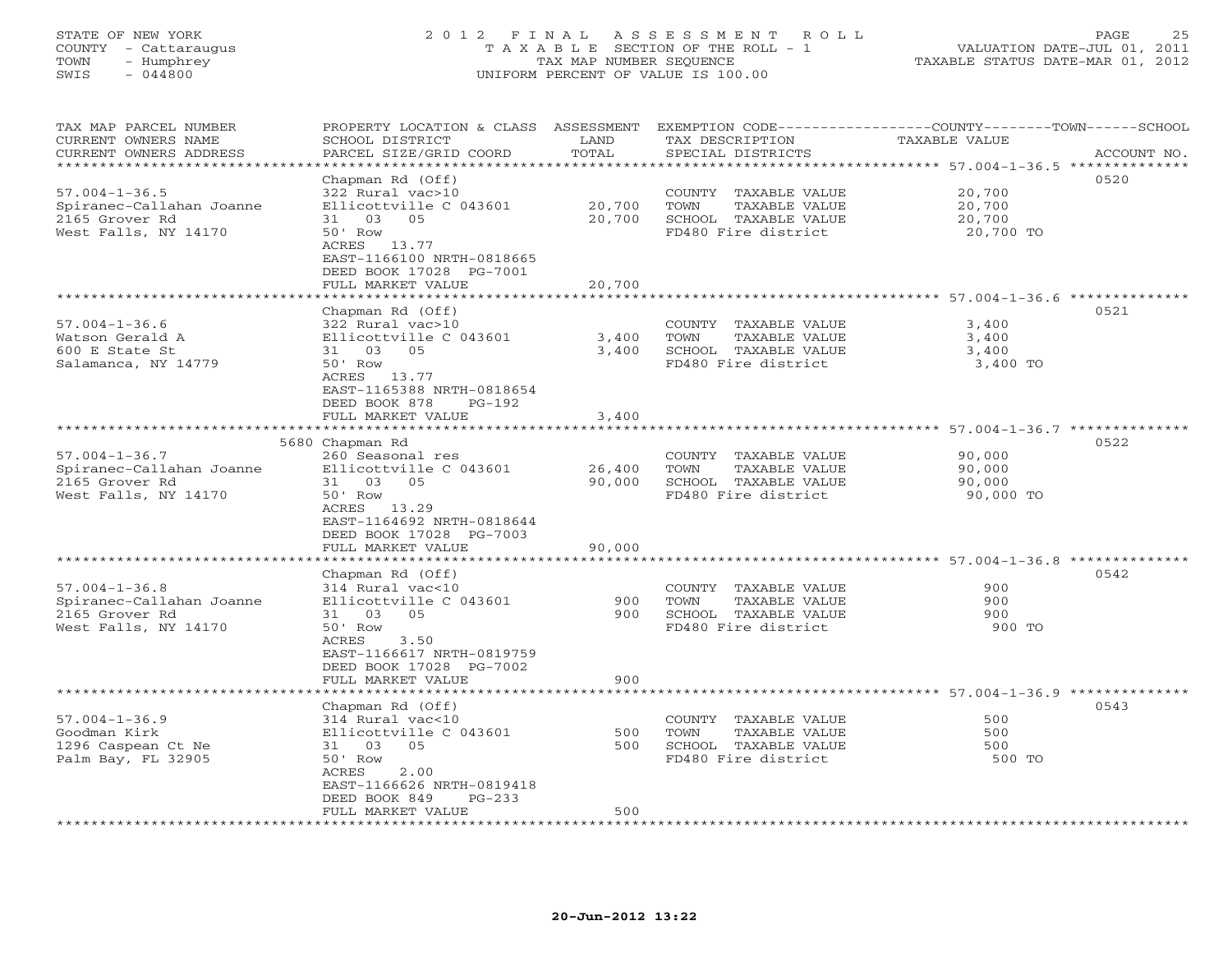# STATE OF NEW YORK 2 0 1 2 F I N A L A S S E S S M E N T R O L L PAGE 26 COUNTY - Cattaraugus T A X A B L E SECTION OF THE ROLL - 1 VALUATION DATE-JUL 01, 2011 TOWN - Humphrey TAX MAP NUMBER SEQUENCE TAXABLE STATUS DATE-MAR 01, 2012 SWIS - 044800 UNIFORM PERCENT OF VALUE IS 100.00UNIFORM PERCENT OF VALUE IS 100.00

| TAX MAP PARCEL NUMBER<br>CURRENT OWNERS NAME<br>CURRENT OWNERS ADDRESS                               | PROPERTY LOCATION & CLASS ASSESSMENT<br>SCHOOL DISTRICT<br>PARCEL SIZE/GRID COORD                                                                                                    | LAND<br>TAX DESCRIPTION<br>TOTAL<br>SPECIAL DISTRICTS                                                                                                                        | EXEMPTION CODE-----------------COUNTY-------TOWN------SCHOOL<br><b>TAXABLE VALUE</b><br>ACCOUNT NO.                                                   |
|------------------------------------------------------------------------------------------------------|--------------------------------------------------------------------------------------------------------------------------------------------------------------------------------------|------------------------------------------------------------------------------------------------------------------------------------------------------------------------------|-------------------------------------------------------------------------------------------------------------------------------------------------------|
|                                                                                                      | * * * * * * * * * * * * * * * * * * *                                                                                                                                                |                                                                                                                                                                              |                                                                                                                                                       |
| $57.004 - 1 - 36.10$<br>Spiranec-Callahan Joanne<br>2165 Grover Rd<br>West Falls, NY 14170           | Chapman Rd (Off)<br>314 Rural vac<10<br>Ellicottville C 043601<br>31 03<br>05<br>50 ' Row<br>ACRES<br>4.00<br>EAST-1166650 NRTH-0818467                                              | COUNTY TAXABLE VALUE<br>1,000<br>TOWN<br>TAXABLE VALUE<br>1,000<br>SCHOOL TAXABLE VALUE<br>FD480 Fire district                                                               | 0544<br>1,000<br>1,000<br>1,000<br>1,000 TO                                                                                                           |
|                                                                                                      | DEED BOOK 17028 PG-7004                                                                                                                                                              |                                                                                                                                                                              |                                                                                                                                                       |
|                                                                                                      | FULL MARKET VALUE                                                                                                                                                                    | 1,000                                                                                                                                                                        | ****************************** 57.004-1-37.1 **************                                                                                           |
|                                                                                                      | 3915 Humphrey Rd                                                                                                                                                                     |                                                                                                                                                                              | 0268                                                                                                                                                  |
| $57.004 - 1 - 37.1$<br>Szewczyk (1/6% Interest) John 30 03 05<br>121 Choate Ave<br>Buffalo, NY 14220 | 260 Seasonal res<br>McGowan (1/6% Interest) Edwar Ellicottville C 043601<br>Ff 470.00<br>ACRES<br>4.20                                                                               | COUNTY TAXABLE VALUE<br>12,800<br>TOWN<br>TAXABLE VALUE<br>135,000<br>SCHOOL TAXABLE VALUE<br>FD480 Fire district                                                            | 135,000<br>135,000<br>135,000<br>135,000 TO                                                                                                           |
|                                                                                                      | EAST-1165045 NRTH-0815199<br>DEED BOOK 17003 PG-4001<br>FULL MARKET VALUE                                                                                                            | 135,000                                                                                                                                                                      |                                                                                                                                                       |
|                                                                                                      | ********                                                                                                                                                                             | ************                                                                                                                                                                 | ****************************** 57.004-1-37.2 **************                                                                                           |
| $57.004 - 1 - 37.2$<br>Rogers Earl Jr<br>Rogers Kathleen<br>5133 Andris St<br>North Port, FL 34288   | 3903 Humphrey Rd<br>210 1 Family Res<br>Ellicottville C 043601<br>30 03 05<br>FRNT 290.00 DPTH 300.00<br>EAST-1165192 NRTH-0815437<br>DEED BOOK 972<br>$PG-200$<br>FULL MARKET VALUE | COUNTY TAXABLE VALUE<br>9,500<br>TOWN<br>TAXABLE VALUE<br>100,000<br>SCHOOL TAXABLE VALUE<br>FD480 Fire district<br>100,000                                                  | 0664<br>100,000<br>100,000<br>100,000<br>100,000 TO                                                                                                   |
|                                                                                                      |                                                                                                                                                                                      |                                                                                                                                                                              |                                                                                                                                                       |
| $58.003 - 1 - 1.1$<br>Knight Dorothy<br>5971 Bloye Rd<br>Franklinville, NY 14737                     | 5971 Bloye Rd<br>270 Mfg housing<br>Franklinville C 044001<br>08 03 05<br>Ff 540.00<br>2.20<br>ACRES<br>EAST-1180160 NRTH-0823815<br>DEED BOOK 1008<br>PG-196                        | AGED C/T/S 41800<br>5,800 SR STAR<br>41834<br>31,000<br>COUNTY TAXABLE VALUE<br>TOWN<br>TAXABLE VALUE<br>SCHOOL TAXABLE VALUE<br>FD480 Fire district                         | 0187<br>15,500<br>15,500<br>15,500<br>$\overline{0}$<br>$\Omega$<br>15,500<br>15,500<br>15,500<br>$\circ$<br>31,000 TO                                |
|                                                                                                      | FULL MARKET VALUE                                                                                                                                                                    | 31,000                                                                                                                                                                       |                                                                                                                                                       |
|                                                                                                      | 5933 Bloye Rd                                                                                                                                                                        |                                                                                                                                                                              | 0658                                                                                                                                                  |
| $58.003 - 1 - 1.3$<br>Koch Edsel R<br>Koch Suzanne M<br>5933 Bloye Rd<br>Franklinville, NY 14737     | 210 1 Family Res<br>Franklinville C 044001<br>08 03 05<br>Ff 220.00<br>ACRES 45.05<br>EAST-1178183 NRTH-0822917<br>DEED BOOK 922<br>PG-192                                           | CVET C/T<br>41131<br>5,200 DVET C/T<br>41141<br>127,400 RES STAR<br>41854<br>COUNTY<br>TAXABLE VALUE<br>TAXABLE VALUE<br>TOWN<br>SCHOOL TAXABLE VALUE<br>FD480 Fire district | 20,000<br>15,000<br>$\circ$<br>19,110<br>19,110<br>$\overline{0}$<br>30,000<br>$\overline{0}$<br>$\Omega$<br>88,290<br>93,290<br>97,400<br>127,400 TO |
|                                                                                                      | FULL MARKET VALUE                                                                                                                                                                    | 127,400                                                                                                                                                                      |                                                                                                                                                       |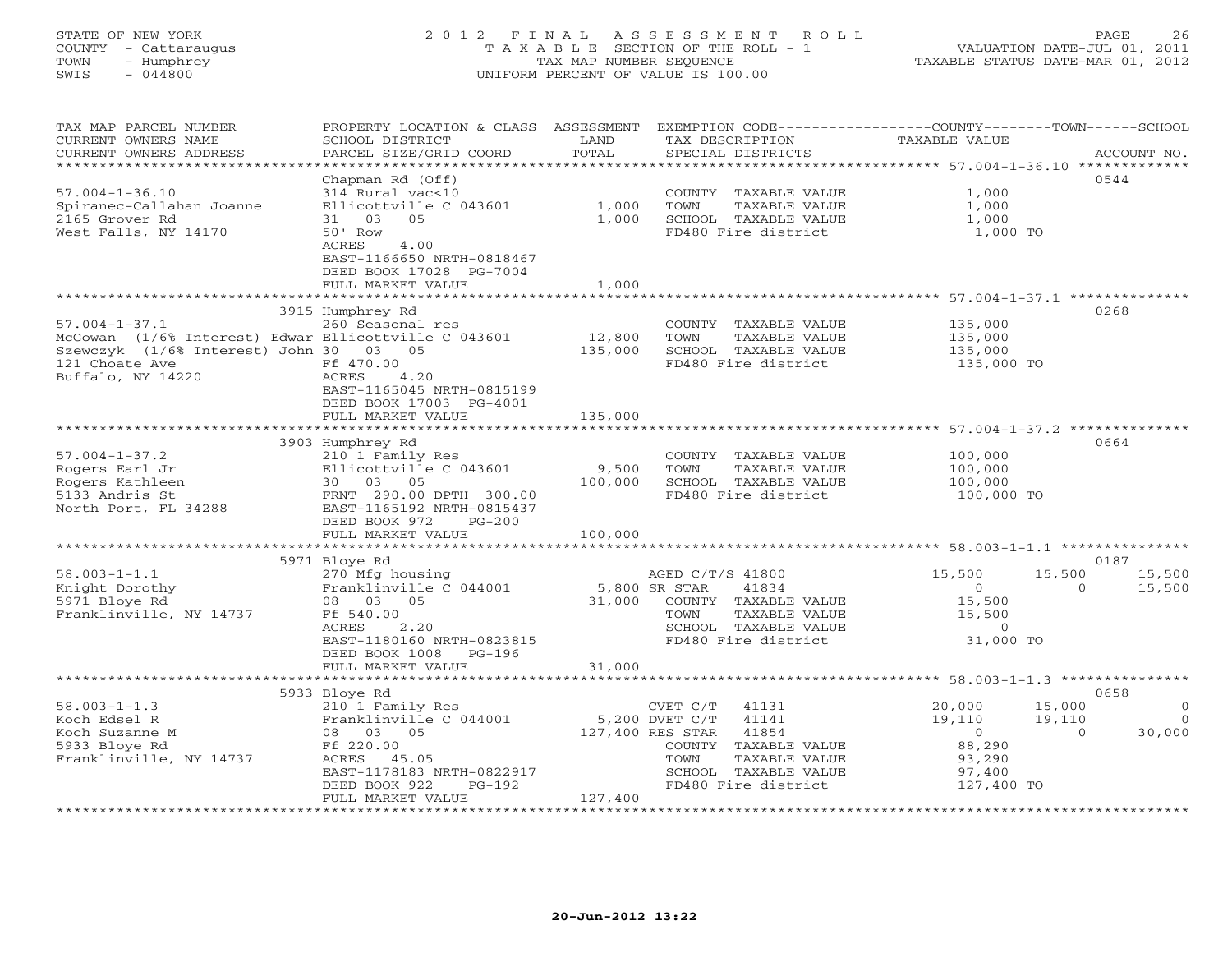| STATE OF NEW YORK<br>COUNTY - Cattaraugus<br>- Humphrey<br>TOWN<br>SWIS<br>$-044800$ | 2012 FINAL                                                                                   | TAX MAP NUMBER SEQUENCE | A S S E S S M E N T<br>ROLL<br>T A X A B L E SECTION OF THE ROLL - 1<br>UNIFORM PERCENT OF VALUE IS 100.00 | VALUATION DATE-JUL 01, 2011<br>TAXABLE STATUS DATE-MAR 01, 2012 | 27<br>PAGE  |
|--------------------------------------------------------------------------------------|----------------------------------------------------------------------------------------------|-------------------------|------------------------------------------------------------------------------------------------------------|-----------------------------------------------------------------|-------------|
| TAX MAP PARCEL NUMBER<br>CURRENT OWNERS NAME<br>CURRENT OWNERS ADDRESS               | PROPERTY LOCATION & CLASS ASSESSMENT<br>SCHOOL DISTRICT<br>PARCEL SIZE/GRID COORD            | LAND<br>TOTAL           | EXEMPTION CODE-----------------COUNTY-------TOWN------SCHOOL<br>TAX DESCRIPTION<br>SPECIAL DISTRICTS       | TAXABLE VALUE                                                   | ACCOUNT NO. |
|                                                                                      | 5957 Bloye Rd                                                                                |                         |                                                                                                            |                                                                 | 0885        |
| $58.003 - 1 - 1.5$                                                                   | 314 Rural vac<10                                                                             |                         | COUNTY TAXABLE VALUE                                                                                       | 7,000                                                           |             |
| Lutomski Lawrence V                                                                  | Franklinville C 044001                                                                       | 6,000                   | TOWN<br>TAXABLE VALUE                                                                                      | 7,000                                                           |             |
| 180 Arbour Ln Apt 1                                                                  | 08 03 05                                                                                     | 7,000                   | SCHOOL TAXABLE VALUE                                                                                       | 7,000                                                           |             |
| Buffalo, NY 14220                                                                    | Ff 540.00                                                                                    |                         | FD480 Fire district                                                                                        | 7,000 TO                                                        |             |
|                                                                                      | ACRES<br>2.35<br>EAST-1179928 NRTH-0823635<br>DEED BOOK 8948<br>PG-3001<br>FULL MARKET VALUE | 7,000                   |                                                                                                            |                                                                 |             |
|                                                                                      | ************************                                                                     |                         |                                                                                                            |                                                                 |             |
|                                                                                      | 5946 Bloye Rd                                                                                |                         |                                                                                                            |                                                                 | 0894        |
| $58.003 - 1 - 1.6$                                                                   | 270 Mfg housing                                                                              |                         | COUNTY TAXABLE VALUE                                                                                       | 59,000                                                          |             |
| McDonald Lewis B Jr                                                                  | Franklinville C 044001                                                                       | 56,900                  | TAXABLE VALUE<br>TOWN                                                                                      | 59,000                                                          |             |
| McDonald Melody R                                                                    | 08 03 05                                                                                     | 59,000                  | SCHOOL TAXABLE VALUE                                                                                       | 59,000                                                          |             |
| 3461 E Main St                                                                       | Ff 710.00                                                                                    |                         | FD480 Fire district                                                                                        | 59,000 TO                                                       |             |
| Bliss, NY 14024                                                                      | ACRES 49.75                                                                                  |                         |                                                                                                            |                                                                 |             |
|                                                                                      | EAST-1178356 NRTH-0823682                                                                    |                         |                                                                                                            |                                                                 |             |
|                                                                                      | DEED BOOK 12931 PG-7001                                                                      |                         |                                                                                                            |                                                                 |             |
|                                                                                      | FULL MARKET VALUE                                                                            | 59,000                  |                                                                                                            |                                                                 |             |
|                                                                                      | 5999 Bloye Rd                                                                                |                         |                                                                                                            |                                                                 | 0063        |
| $58.003 - 1 - 2$                                                                     | 314 Rural vac<10                                                                             |                         | COUNTY TAXABLE VALUE                                                                                       | 12,800                                                          |             |
| Salt David                                                                           | Franklinville C 044001                                                                       | 12,800                  | TOWN<br>TAXABLE VALUE                                                                                      | 12,800                                                          |             |
| Salt Elizabeth                                                                       | 08 03 05                                                                                     | 12,800                  | SCHOOL TAXABLE VALUE                                                                                       | 12,800                                                          |             |
| PO Box 143                                                                           | L1000 P700                                                                                   |                         | FD480 Fire district                                                                                        | 12,800 TO                                                       |             |
| Franklinville, NY 14737-0143                                                         | Ff 350.00                                                                                    |                         |                                                                                                            |                                                                 |             |
|                                                                                      | ACRES<br>6.84                                                                                |                         |                                                                                                            |                                                                 |             |
|                                                                                      | EAST-1179840 NRTH-0823957                                                                    |                         |                                                                                                            |                                                                 |             |
|                                                                                      | DEED BOOK 984<br>$PG-176$                                                                    |                         |                                                                                                            |                                                                 |             |
|                                                                                      | FULL MARKET VALUE<br>*******************                                                     | 12,800                  |                                                                                                            | ******************************** 58.003-1-3.1 ***************   |             |
|                                                                                      | 5990 Bloye Rd                                                                                |                         |                                                                                                            |                                                                 | 0908        |
| $58.003 - 1 - 3.1$                                                                   | 312 Vac w/imprv                                                                              |                         | COUNTY TAXABLE VALUE                                                                                       | 18,400                                                          |             |
| Andrews Gordon                                                                       | Franklinville C 044001                                                                       | 3,700                   | TAXABLE VALUE<br>TOWN                                                                                      | 18,400                                                          |             |
| 127 Saint Boniface Rd                                                                | 08<br>03<br>05                                                                               | 18,400                  | SCHOOL TAXABLE VALUE                                                                                       | 18,400                                                          |             |
| Cheektowaga, NY 14225                                                                | FRNT 198.80 DPTH 410.00                                                                      |                         | FD480 Fire district                                                                                        | 18,400 TO                                                       |             |
|                                                                                      | 0.83<br>ACRES                                                                                |                         |                                                                                                            |                                                                 |             |
|                                                                                      | EAST-1180615 NRTH-0823766                                                                    |                         |                                                                                                            |                                                                 |             |
|                                                                                      | DEED BOOK 16479 PG-6001                                                                      |                         |                                                                                                            |                                                                 |             |
|                                                                                      | FULL MARKET VALUE                                                                            | 18,400                  |                                                                                                            |                                                                 |             |
|                                                                                      |                                                                                              |                         |                                                                                                            |                                                                 |             |
|                                                                                      | Bloye Rd                                                                                     |                         |                                                                                                            |                                                                 | 0909        |
| $58.003 - 1 - 3.2$                                                                   | 314 Rural vac<10                                                                             |                         | COUNTY TAXABLE VALUE                                                                                       | 3,700                                                           |             |
| Derion Michael J                                                                     | Franklinville C 044001<br>08<br>03 05                                                        | 3,700<br>3,700          | TOWN<br>TAXABLE VALUE<br>SCHOOL TAXABLE VALUE                                                              | 3,700                                                           |             |
| 11 St Boniface Rd<br>Cheektowaga, NY 14225-4631                                      | FRNT 180.20 DPTH 410.00                                                                      |                         | FD480 Fire district                                                                                        | 3,700<br>3,700 TO                                               |             |
|                                                                                      |                                                                                              |                         |                                                                                                            |                                                                 |             |

\*\*\*\*\*\*\*\*\*\*\*\*\*\*\*\*\*\*\*\*\*\*\*\*\*\*\*\*\*\*\*\*\*\*\*\*\*\*\*\*\*\*\*\*\*\*\*\*\*\*\*\*\*\*\*\*\*\*\*\*\*\*\*\*\*\*\*\*\*\*\*\*\*\*\*\*\*\*\*\*\*\*\*\*\*\*\*\*\*\*\*\*\*\*\*\*\*\*\*\*\*\*\*\*\*\*\*\*\*\*\*\*\*\*\*\*\*\*\*\*\*\*\*\*\*\*\*\*\*\*\*\*

ACRES 0.83

FULL MARKET VALUE 3,700

 EAST-1180552 NRTH-0823701 DEED BOOK 1008 PG-122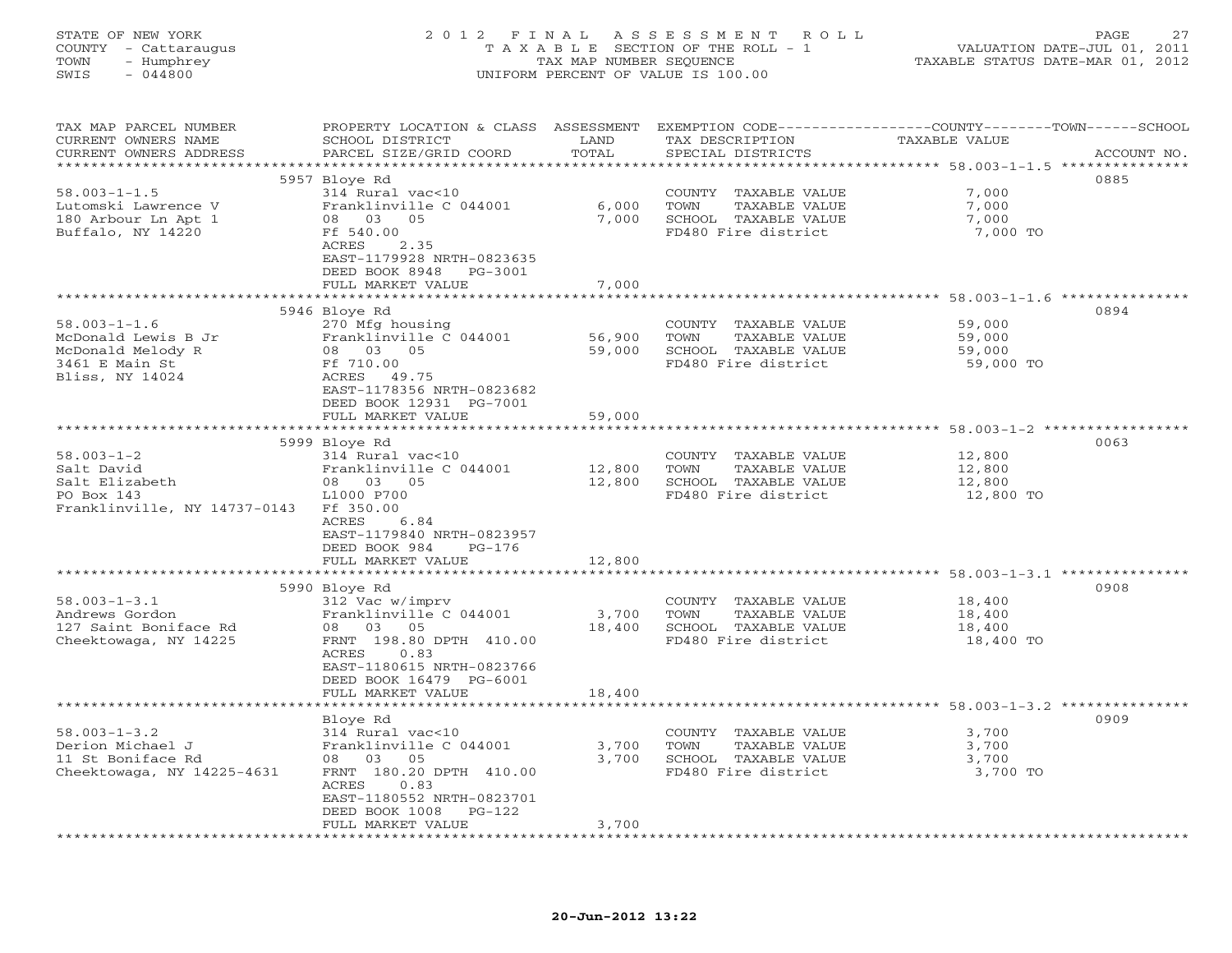# STATE OF NEW YORK 2 0 1 2 F I N A L A S S E S S M E N T R O L L PAGE 28 COUNTY - Cattaraugus T A X A B L E SECTION OF THE ROLL - 1 VALUATION DATE-JUL 01, 2011 TOWN - Humphrey TAX MAP NUMBER SEQUENCE TAXABLE STATUS DATE-MAR 01, 2012 SWIS - 044800 UNIFORM PERCENT OF VALUE IS 100.00UNIFORM PERCENT OF VALUE IS 100.00

| TAX MAP PARCEL NUMBER<br>CURRENT OWNERS NAME<br>CURRENT OWNERS ADDRESS<br>*********************** | PROPERTY LOCATION & CLASS ASSESSMENT<br>SCHOOL DISTRICT<br>PARCEL SIZE/GRID COORD | LAND<br>TOTAL     | TAX DESCRIPTION<br>SPECIAL DISTRICTS          | EXEMPTION CODE-----------------COUNTY-------TOWN------SCHOOL<br>TAXABLE VALUE<br>ACCOUNT NO. |        |
|---------------------------------------------------------------------------------------------------|-----------------------------------------------------------------------------------|-------------------|-----------------------------------------------|----------------------------------------------------------------------------------------------|--------|
| $58.003 - 1 - 4.1$                                                                                | Bloye Rd<br>322 Rural vac>10                                                      |                   | COUNTY TAXABLE VALUE                          | 0007<br>14,200                                                                               |        |
| Emerling Roy<br>PO Box 204                                                                        | Franklinville C 044001<br>08 03<br>05                                             | 14,200<br>14,200  | TOWN<br>TAXABLE VALUE<br>SCHOOL TAXABLE VALUE | 14,200<br>14,200                                                                             |        |
| Boston, NY 14025                                                                                  | 7.80<br>ACRES<br>EAST-1180354 NRTH-0823169<br>DEED BOOK 982<br>PG-1167            |                   | FD480 Fire district                           | 14,200 TO                                                                                    |        |
|                                                                                                   | FULL MARKET VALUE                                                                 | 14,200            |                                               |                                                                                              |        |
|                                                                                                   |                                                                                   | ************      |                                               | ******************************* 58.003-1-4.2 ***************                                 |        |
| $58.003 - 1 - 4.2$                                                                                | 5945 Bloye Rd<br>314 Rural vac<10                                                 |                   | COUNTY TAXABLE VALUE                          | 0823<br>8,700                                                                                |        |
| Koch Suzanne M                                                                                    | Franklinville C 044001                                                            | 8,700             | TOWN<br>TAXABLE VALUE                         | 8,700                                                                                        |        |
| 5933 Bloye Rd                                                                                     | 8 3<br>-5                                                                         | 8,700             | SCHOOL TAXABLE VALUE                          | 8,700                                                                                        |        |
| Franklinville, NY 14737                                                                           | 4.10<br>ACRES                                                                     |                   | FD480 Fire district                           | 8,700 TO                                                                                     |        |
|                                                                                                   | EAST-1179989 NRTH-0822903                                                         |                   |                                               |                                                                                              |        |
|                                                                                                   | DEED BOOK 1016<br>PG-288                                                          |                   |                                               |                                                                                              |        |
|                                                                                                   | FULL MARKET VALUE                                                                 | 8,700             |                                               |                                                                                              |        |
|                                                                                                   | ************************                                                          | *************     |                                               | ***************** 58.003-1-4.3 **********                                                    |        |
|                                                                                                   | 5926 Bloye Rd                                                                     |                   |                                               | 0824                                                                                         |        |
| $58.003 - 1 - 4.3$                                                                                | 210 1 Family Res                                                                  |                   | RES STAR 41854                                | $\mathbf{0}$<br>$\Omega$                                                                     | 30,000 |
| Cornerstone Homes Inc.                                                                            | Franklinville C 044001                                                            | 4,100             | COUNTY TAXABLE VALUE                          | 66,300                                                                                       |        |
| 11801 Harrington Dr                                                                               | 08<br>03<br>05                                                                    | 66,300            | TOWN<br>TAXABLE VALUE                         | 66,300                                                                                       |        |
| Corning, NY 14830                                                                                 | ACRES<br>1.05                                                                     |                   | SCHOOL TAXABLE VALUE                          | 36,300                                                                                       |        |
|                                                                                                   | EAST-1179729 NRTH-0822787<br>DEED BOOK 9632                                       |                   | FD480 Fire district                           | 66,300 TO                                                                                    |        |
|                                                                                                   | PG-2001<br>FULL MARKET VALUE                                                      | 66,300            |                                               |                                                                                              |        |
|                                                                                                   | *****************************                                                     | ************      |                                               | ***************** 58.003-1-5.1 ***************                                               |        |
|                                                                                                   | Bloye Rd                                                                          |                   |                                               | 0022                                                                                         |        |
| $58.003 - 1 - 5.1$                                                                                | 314 Rural vac<10                                                                  |                   | COUNTY TAXABLE VALUE                          | 8,100                                                                                        |        |
| Gull Richard                                                                                      | Franklinville C 044001                                                            | 8,100             | TOWN<br>TAXABLE VALUE                         | 8,100                                                                                        |        |
| Gull Timothy                                                                                      | 08 03 05                                                                          | 8,100             | SCHOOL TAXABLE VALUE                          | 8,100                                                                                        |        |
| 710 Pavement Rd                                                                                   | Ff 400.00                                                                         |                   | FD480 Fire district                           | 8,100 TO                                                                                     |        |
| Lancaster, NY 14086                                                                               | ACRES<br>3.70                                                                     |                   |                                               |                                                                                              |        |
|                                                                                                   | EAST-1179282 NRTH-0822466                                                         |                   |                                               |                                                                                              |        |
|                                                                                                   | DEED BOOK 886<br>$PG-627$                                                         |                   |                                               |                                                                                              |        |
|                                                                                                   | FULL MARKET VALUE                                                                 | 8,100             |                                               |                                                                                              |        |
|                                                                                                   |                                                                                   |                   |                                               |                                                                                              |        |
|                                                                                                   | 5891 Bloye Rd                                                                     |                   |                                               | 0530                                                                                         |        |
| $58.003 - 1 - 5.2$                                                                                | 210 1 Family Res                                                                  |                   | 41854<br>RES STAR<br>COUNTY TAXABLE VALUE     | $\Omega$<br>$\Omega$                                                                         | 30,000 |
| Forsey Alan                                                                                       | Franklinville C 044001<br>08 03 05                                                | 41,600<br>140,000 | TAXABLE VALUE<br>TOWN                         | 140,000<br>140,000                                                                           |        |
| Forsey Sharon<br>5891 Bloye Rd                                                                    | ACRES 43.22                                                                       |                   | SCHOOL TAXABLE VALUE                          | 110,000                                                                                      |        |
| Franklinville, NY 14737                                                                           | EAST-1177944 NRTH-0822268                                                         |                   | FD480 Fire district                           | 140,000 TO                                                                                   |        |
|                                                                                                   | DEED BOOK 889<br>PG-1178                                                          |                   |                                               |                                                                                              |        |
|                                                                                                   | FULL MARKET VALUE                                                                 | 140,000           |                                               |                                                                                              |        |
|                                                                                                   |                                                                                   |                   |                                               |                                                                                              |        |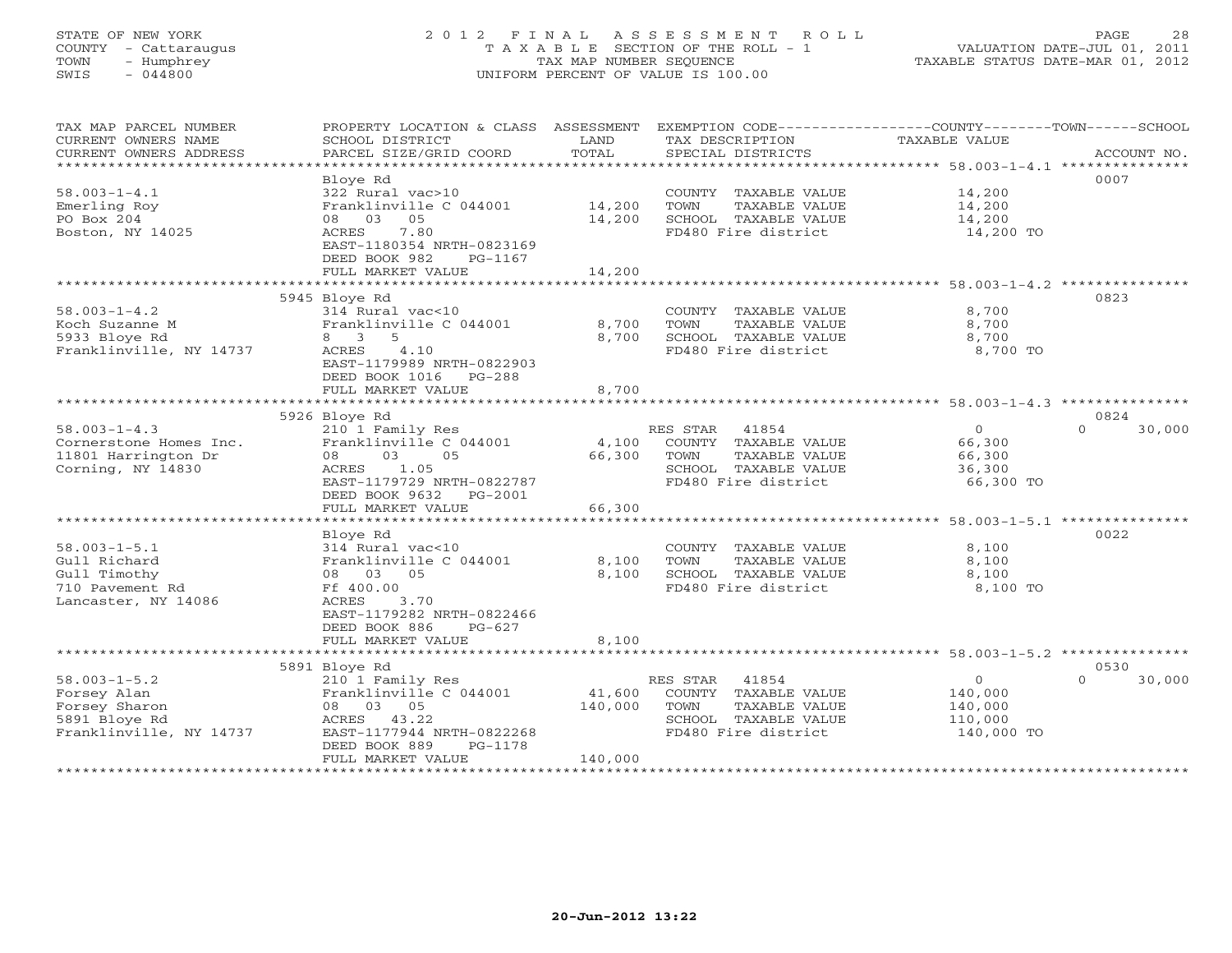# STATE OF NEW YORK 2 0 1 2 F I N A L A S S E S S M E N T R O L L PAGE 29 COUNTY - Cattaraugus T A X A B L E SECTION OF THE ROLL - 1 VALUATION DATE-JUL 01, 2011 TOWN - Humphrey TAX MAP NUMBER SEQUENCE TAXABLE STATUS DATE-MAR 01, 2012 SWIS - 044800 UNIFORM PERCENT OF VALUE IS 100.00UNIFORM PERCENT OF VALUE IS 100.00

| TAX MAP PARCEL NUMBER<br>CURRENT OWNERS NAME<br>CURRENT OWNERS ADDRESS | PROPERTY LOCATION & CLASS ASSESSMENT<br>SCHOOL DISTRICT<br>PARCEL SIZE/GRID COORD | LAND<br>TOTAL         | TAX DESCRIPTION<br>SPECIAL DISTRICTS                                  | EXEMPTION CODE----------------COUNTY-------TOWN-----SCHOOL<br><b>TAXABLE VALUE</b> | ACCOUNT NO. |
|------------------------------------------------------------------------|-----------------------------------------------------------------------------------|-----------------------|-----------------------------------------------------------------------|------------------------------------------------------------------------------------|-------------|
| ***********************                                                |                                                                                   |                       |                                                                       |                                                                                    |             |
|                                                                        | 5900 Bloye Rd                                                                     |                       |                                                                       | 0548                                                                               |             |
| $58.003 - 1 - 5.3$<br>Furman Jason<br>Walsh-Furman Kim                 | 270 Mfg housing<br>Franklinville C 044001<br>08 03<br>05                          | 30,600<br>33,300      | COUNTY TAXABLE VALUE<br>TOWN<br>TAXABLE VALUE<br>SCHOOL TAXABLE VALUE | 33,300<br>33,300<br>33,300                                                         |             |
| 1012 Sweet Home Rd<br>Amherst, NY 14226                                | ACRES<br>20.40<br>EAST-1180081 NRTH-0822284<br>DEED BOOK 1017<br>$PG-848$         |                       | FD480 Fire district                                                   | 33,300 TO                                                                          |             |
|                                                                        | FULL MARKET VALUE                                                                 | 33,300                |                                                                       |                                                                                    |             |
|                                                                        |                                                                                   |                       |                                                                       |                                                                                    |             |
| $58.003 - 1 - 6.1$                                                     | 5857 Bloye Rd                                                                     |                       |                                                                       | 0026                                                                               |             |
| Bommer Calvin G                                                        | 312 Vac w/imprv<br>Franklinville C 044001                                         | 59,100                | COUNTY TAXABLE VALUE<br>TOWN<br>TAXABLE VALUE                         | 60,000<br>60,000                                                                   |             |
| 150 Collins Ave                                                        | 08 03 05                                                                          | 60,000                | SCHOOL TAXABLE VALUE                                                  | 60,000                                                                             |             |
| W. Seneca, NY 14224                                                    | ACRES<br>52.75                                                                    |                       | FD480 Fire district                                                   | 60,000 TO                                                                          |             |
|                                                                        | EAST-1177884 NRTH-0821427<br>DEED BOOK 15078 PG-6003                              |                       |                                                                       |                                                                                    |             |
|                                                                        | FULL MARKET VALUE                                                                 | 60,000                |                                                                       |                                                                                    |             |
|                                                                        |                                                                                   |                       |                                                                       |                                                                                    |             |
|                                                                        | 5842 Bloye Rd                                                                     |                       |                                                                       | 0604                                                                               |             |
| $58.003 - 1 - 6.2$                                                     | 260 Seasonal res                                                                  |                       | COUNTY TAXABLE VALUE                                                  | 47,000                                                                             |             |
| Morrison Edward J                                                      | Franklinville C 044001                                                            | 43,800                | TOWN<br>TAXABLE VALUE                                                 | 47,000                                                                             |             |
| Windsor William E Jr                                                   | 08 03 05                                                                          | 47,000                | SCHOOL TAXABLE VALUE                                                  | 47,000                                                                             |             |
| 6765 Southwestern Blvd                                                 | ACRES 35.20                                                                       |                       | FD480 Fire district                                                   | 47,000 TO                                                                          |             |
| Lakeview, NY 14085                                                     | EAST-1179917 NRTH-0821412                                                         |                       |                                                                       |                                                                                    |             |
|                                                                        | DEED BOOK 13521 PG-7002<br>FULL MARKET VALUE                                      | 47,000                |                                                                       |                                                                                    |             |
|                                                                        | *******************                                                               | * * * * * * * * * * * |                                                                       | ********************** 58.003-1-7.1 **********                                     |             |
|                                                                        | 5819 Bloye Rd                                                                     |                       |                                                                       | 0023                                                                               |             |
| $58.003 - 1 - 7.1$                                                     | 270 Mfg housing                                                                   |                       | RES STAR<br>41854                                                     | $\Omega$<br>$\circ$                                                                | 30,000      |
| Lockwood Daniel                                                        | Franklinville C 044001                                                            | 19,900                | COUNTY TAXABLE VALUE                                                  | 39,000                                                                             |             |
| Lockwood Sandra                                                        | 08 03 05                                                                          | 39,000                | TOWN<br>TAXABLE VALUE                                                 | 39,000                                                                             |             |
| 5819 Bloye Rd                                                          | Ff 420.00                                                                         |                       | SCHOOL TAXABLE VALUE                                                  | 9,000                                                                              |             |
| Franklinville, NY 14737                                                | ACRES<br>11.60                                                                    |                       | FD480 Fire district                                                   | 39,000 TO                                                                          |             |
|                                                                        | EAST-1178361 NRTH-0820548                                                         |                       |                                                                       |                                                                                    |             |
|                                                                        | DEED BOOK 964<br>$PG-47$                                                          |                       |                                                                       |                                                                                    |             |
|                                                                        | FULL MARKET VALUE                                                                 | 39,000                |                                                                       |                                                                                    |             |
|                                                                        |                                                                                   |                       |                                                                       |                                                                                    |             |
|                                                                        | 5829 Bloye Rd                                                                     |                       |                                                                       | 0605                                                                               |             |
| $58.003 - 1 - 7.2$<br>Kurtz Matthew J                                  | 260 Seasonal res<br>Franklinville C 044001                                        | 30,000                | COUNTY TAXABLE VALUE<br>TOWN<br>TAXABLE VALUE                         | 55,000<br>55,000                                                                   |             |
| Kurtz Mary J                                                           | 08 03 05                                                                          | 55,000                | SCHOOL TAXABLE VALUE                                                  | 55,000                                                                             |             |
| 172 Loverack Ave                                                       | Ff 520.00                                                                         |                       | FD480 Fire district                                                   | 55,000 TO                                                                          |             |
| Depew, NY 14043                                                        | ACRES<br>28.10                                                                    |                       |                                                                       |                                                                                    |             |
|                                                                        | EAST-1177517 NRTH-0820524                                                         |                       |                                                                       |                                                                                    |             |
|                                                                        | DEED BOOK 867<br>PG-1156                                                          |                       |                                                                       |                                                                                    |             |
|                                                                        | FULL MARKET VALUE                                                                 | 55,000                |                                                                       |                                                                                    |             |
|                                                                        |                                                                                   |                       | *********************************                                     |                                                                                    |             |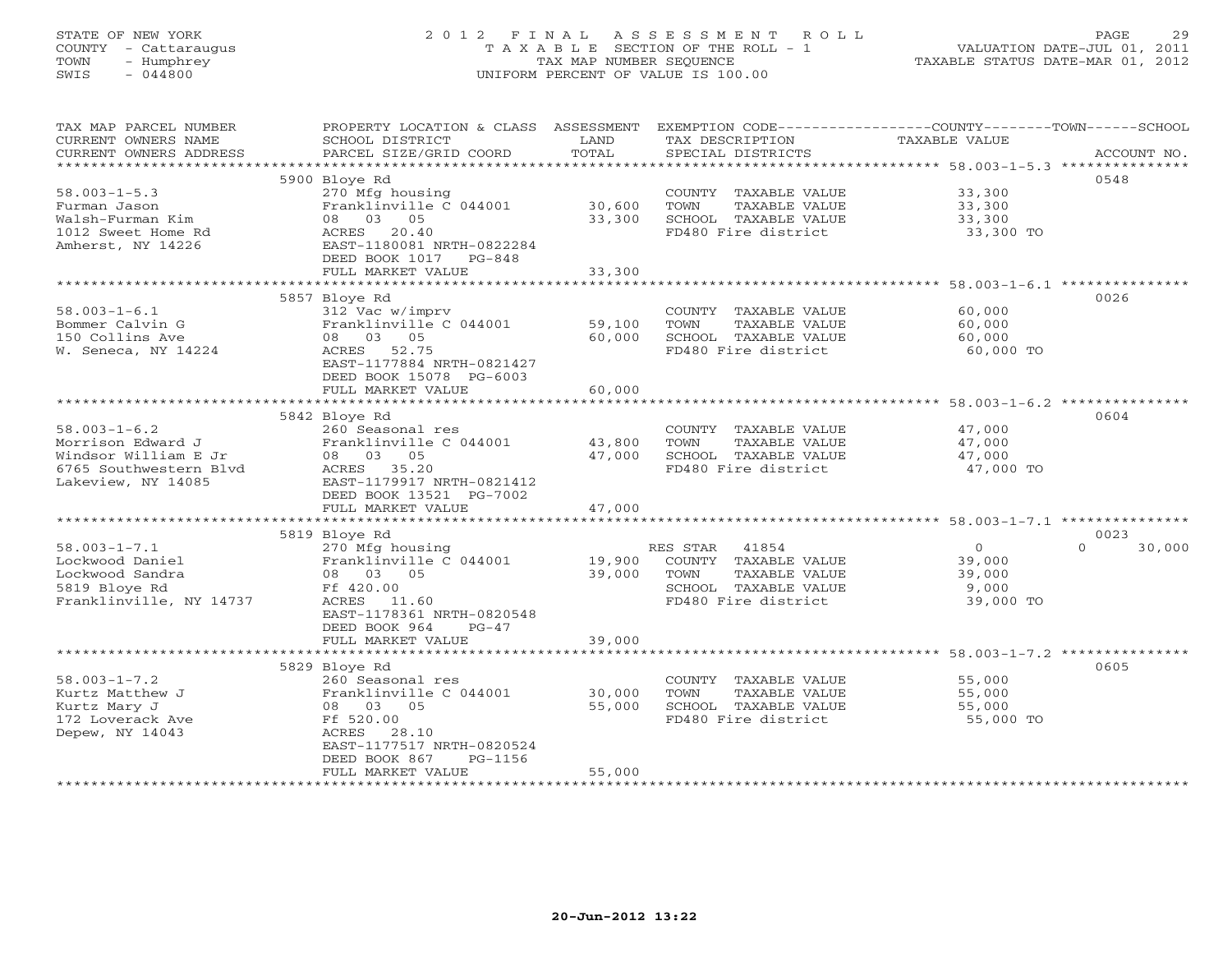# STATE OF NEW YORK 2 0 1 2 F I N A L A S S E S S M E N T R O L L PAGE 30 COUNTY - Cattaraugus T A X A B L E SECTION OF THE ROLL - 1 VALUATION DATE-JUL 01, 2011 TOWN - Humphrey TAX MAP NUMBER SEQUENCE TAXABLE STATUS DATE-MAR 01, 2012 SWIS - 044800 UNIFORM PERCENT OF VALUE IS 100.00UNIFORM PERCENT OF VALUE IS 100.00

| TAX MAP PARCEL NUMBER<br>CURRENT OWNERS NAME<br>CURRENT OWNERS ADDRESS                                          | PROPERTY LOCATION & CLASS<br>SCHOOL DISTRICT<br>PARCEL SIZE/GRID COORD                                                                                     | ASSESSMENT<br>LAND<br>TOTAL | EXEMPTION CODE-----------------COUNTY-------TOWN------SCHOOL<br>TAX DESCRIPTION<br>SPECIAL DISTRICTS                                                                     | <b>TAXABLE VALUE</b>                                                         | ACCOUNT NO.                                                     |
|-----------------------------------------------------------------------------------------------------------------|------------------------------------------------------------------------------------------------------------------------------------------------------------|-----------------------------|--------------------------------------------------------------------------------------------------------------------------------------------------------------------------|------------------------------------------------------------------------------|-----------------------------------------------------------------|
| ***********************                                                                                         |                                                                                                                                                            |                             |                                                                                                                                                                          |                                                                              |                                                                 |
|                                                                                                                 | 5832 Bloye Rd                                                                                                                                              |                             |                                                                                                                                                                          |                                                                              | 0606                                                            |
| $58.003 - 1 - 7.3$<br>Sawicki Walter T<br>Sibiga Robert<br>9 Edna Pl                                            | 270 Mfg housing<br>Franklinville C 044001<br>08 03 05<br>Ff 950.00                                                                                         | 44,000<br>54,800            | COUNTY TAXABLE VALUE<br>TOWN<br>TAXABLE VALUE<br>SCHOOL TAXABLE VALUE<br>FD480 Fire district                                                                             | 54,800<br>54,800<br>54,800<br>54,800 TO                                      |                                                                 |
| Lackawanna, NY 14218                                                                                            | ACRES 35.45<br>EAST-1179792 NRTH-0820519<br>DEED BOOK 865<br>$PG-709$<br>FULL MARKET VALUE                                                                 | 54,800                      |                                                                                                                                                                          |                                                                              |                                                                 |
|                                                                                                                 |                                                                                                                                                            |                             | ******************************** 58.003-1-9.1 ***************                                                                                                            |                                                                              |                                                                 |
| $58.003 - 1 - 9.1$<br>Gallagher Albert<br>Gallagher Sandra<br>6141 Campbell Blvd<br>Lockport, NY 14094          | Bloye Rd<br>323 Vacant rural<br>Franklinville C 044001<br>07 03 05<br>Ff 1985.00<br>ACRES 124.25<br>EAST-1179413 NRTH-0819103<br>DEED BOOK 806<br>$PG-330$ | 101,900<br>101,900          | COUNTY TAXABLE VALUE<br>TOWN<br>TAXABLE VALUE<br>SCHOOL TAXABLE VALUE<br>FD480 Fire district                                                                             | 101,900<br>101,900<br>101,900<br>101,900 TO                                  | 0027                                                            |
|                                                                                                                 | FULL MARKET VALUE                                                                                                                                          | 101,900                     | ***************************                                                                                                                                              | ***** 58.003-1-9.2 ********                                                  |                                                                 |
|                                                                                                                 | 5715 Bloye Rd                                                                                                                                              |                             |                                                                                                                                                                          |                                                                              | 0460                                                            |
| $58.003 - 1 - 9.2$<br>Standish Anthony J<br>Standish Chastiy L<br>5715 Bloye Hill Rd<br>Franklinville, NY 14737 | 210 1 Family Res<br>Franklinville C 044001<br>07 03 05<br>Ff Apx 312.00<br>ACRES<br>8.20<br>EAST-1177225 NRTH-0819863<br>DEED BOOK 1017<br>$PG-540$        | 14,800<br>79,000            | 41854<br>RES STAR<br>COUNTY TAXABLE VALUE<br>TOWN<br>TAXABLE VALUE<br>SCHOOL TAXABLE VALUE<br>FD480 Fire district                                                        | $\Omega$<br>79,000<br>79,000<br>49,000<br>79,000 TO                          | $\Omega$<br>30,000                                              |
|                                                                                                                 | FULL MARKET VALUE                                                                                                                                          | 79,000                      |                                                                                                                                                                          |                                                                              |                                                                 |
|                                                                                                                 | 5751 Bloye Rd                                                                                                                                              |                             |                                                                                                                                                                          |                                                                              | 0490                                                            |
| $58.003 - 1 - 9.3$<br>White John W<br>5751 Bloye Rd<br>Franklinville, NY 14737                                  | 210 1 Family Res<br>Franklinville C 044001<br>07 03<br>05<br>Ff 1120.00<br>ACRES<br>2.20<br>EAST-1177685 NRTH-0819840<br>DEED BOOK 10881 PG-8001           |                             | CVET CO<br>41132<br>5,800 CVET TOWN 41133<br>64,000 RES STAR<br>41854<br>COUNTY<br>TAXABLE VALUE<br>TAXABLE VALUE<br>TOWN<br>SCHOOL TAXABLE VALUE<br>FD480 Fire district | 16,000<br>$\circ$<br>$\mathbf{O}$<br>48,000<br>49,000<br>34,000<br>64,000 TO | $\Omega$<br>$\circ$<br>15,000<br>$\Omega$<br>30,000<br>$\Omega$ |
|                                                                                                                 | FULL MARKET VALUE<br>******************                                                                                                                    | 64,000                      |                                                                                                                                                                          |                                                                              |                                                                 |
|                                                                                                                 | 5709 Bloye Rd                                                                                                                                              |                             |                                                                                                                                                                          |                                                                              | 0607                                                            |
| $58.003 - 1 - 9.4$<br>Burke Thomas R<br>5709 Bloye Rd<br>Franklinville, NY 14737                                | 210 1 Family Res<br>Franklinville C 044001<br>07 03<br>05<br>1.10<br>ACRES<br>EAST-1176748 NRTH-0819528<br>DEED BOOK 863<br>$PG-870$<br>FULL MARKET VALUE  | 4,200<br>75,000<br>75,000   | RES STAR<br>41854<br>COUNTY TAXABLE VALUE<br>TOWN<br>TAXABLE VALUE<br>SCHOOL TAXABLE VALUE<br>FD480 Fire district                                                        | $\circ$<br>75,000<br>75,000<br>45,000<br>75,000 TO                           | $\Omega$<br>30,000                                              |
|                                                                                                                 |                                                                                                                                                            |                             |                                                                                                                                                                          |                                                                              |                                                                 |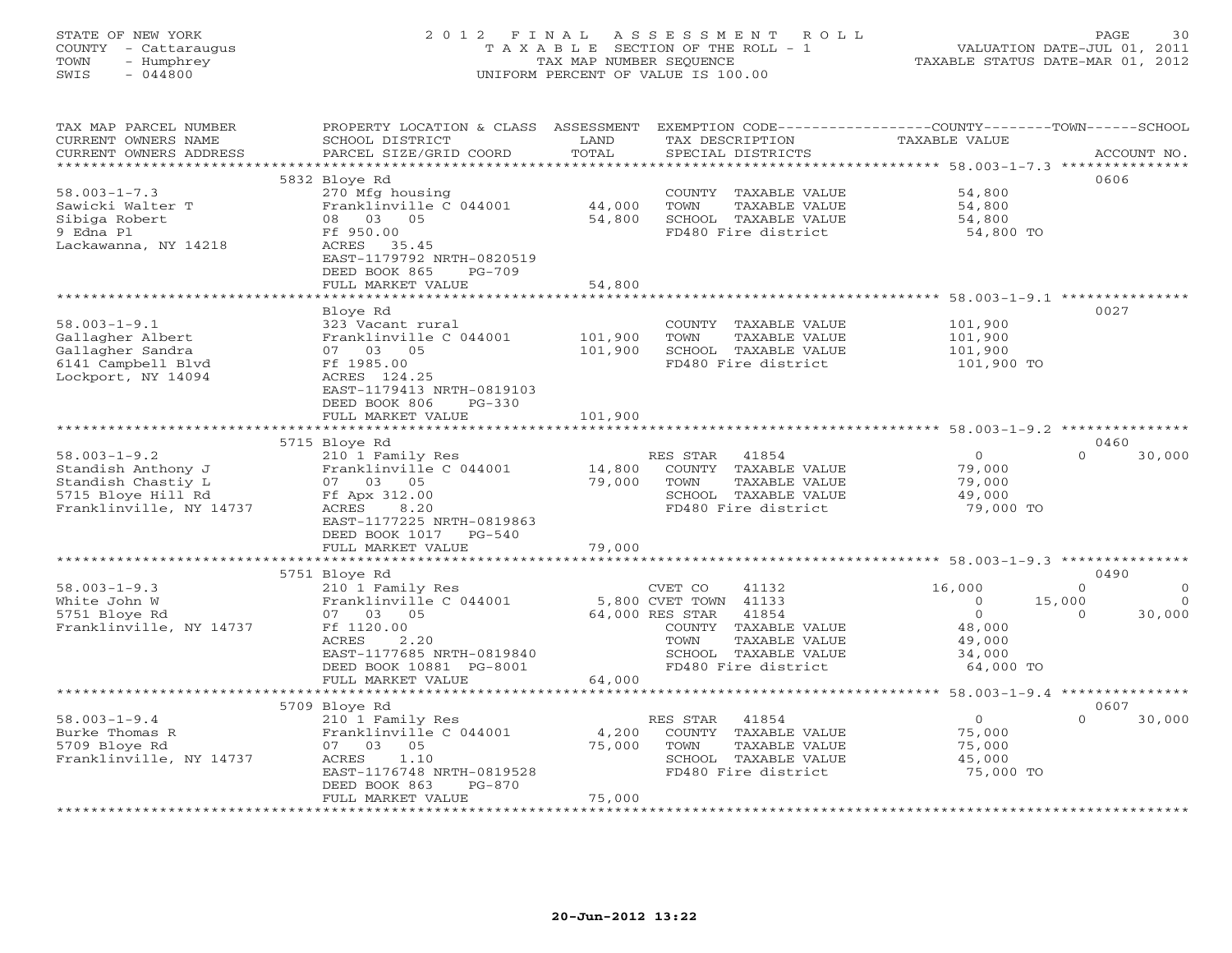# STATE OF NEW YORK 2 0 1 2 F I N A L A S S E S S M E N T R O L L PAGE 31 COUNTY - Cattaraugus T A X A B L E SECTION OF THE ROLL - 1 VALUATION DATE-JUL 01, 2011 TOWN - Humphrey TAX MAP NUMBER SEQUENCE TAXABLE STATUS DATE-MAR 01, 2012 SWIS - 044800 UNIFORM PERCENT OF VALUE IS 100.00UNIFORM PERCENT OF VALUE IS 100.00

| TAX MAP PARCEL NUMBER<br>CURRENT OWNERS NAME<br>CURRENT OWNERS ADDRESS | PROPERTY LOCATION & CLASS ASSESSMENT<br>SCHOOL DISTRICT<br>PARCEL SIZE/GRID COORD | LAND<br>TOTAL | EXEMPTION CODE-----------------COUNTY-------TOWN------SCHOOL<br>TAX DESCRIPTION<br>SPECIAL DISTRICTS | <b>TAXABLE VALUE</b> | ACCOUNT NO.        |
|------------------------------------------------------------------------|-----------------------------------------------------------------------------------|---------------|------------------------------------------------------------------------------------------------------|----------------------|--------------------|
| ***********************                                                |                                                                                   |               |                                                                                                      |                      |                    |
|                                                                        | 5765 Bloye Rd                                                                     |               |                                                                                                      |                      | 0813               |
| $58.003 - 1 - 9.5$                                                     | 210 1 Family Res                                                                  |               | COUNTY TAXABLE VALUE                                                                                 | 56,000               |                    |
| Martin Thomas E                                                        | Franklinville C 044001                                                            | 9,900         | TOWN<br>TAXABLE VALUE                                                                                | 56,000               |                    |
| Martin Geraldine                                                       | 7 3 5                                                                             | 56,000        | SCHOOL TAXABLE VALUE                                                                                 | 56,000               |                    |
| 558 North Ave<br>North Tonawanda, NY 14120                             | ACRES<br>4.90<br>EAST-1178064 NRTH-0819948                                        |               | FD480 Fire district                                                                                  | 56,000 TO            |                    |
|                                                                        | DEED BOOK 1008 PG-93                                                              |               |                                                                                                      |                      |                    |
|                                                                        | FULL MARKET VALUE                                                                 | 56,000        |                                                                                                      |                      |                    |
|                                                                        | *******************************                                                   | ************  |                                                                                                      |                      |                    |
|                                                                        | 3042 Bozard Hill Rd                                                               |               |                                                                                                      |                      | 0185               |
| $58.003 - 1 - 10.1$                                                    | 260 Seasonal res                                                                  |               | COUNTY TAXABLE VALUE                                                                                 | 80,000               |                    |
| Kowalczewski Leonard F                                                 | Franklinville C 044001                                                            | 73,300        | TOWN<br>TAXABLE VALUE                                                                                | 80,000               |                    |
| 119 Reserve Rd                                                         | 07 03 05                                                                          | 80,000        | SCHOOL TAXABLE VALUE                                                                                 | 80,000               |                    |
| West Seneca, NY 14224                                                  | Ff 2160.00<br>ACRES 76.45                                                         |               | FD480 Fire district                                                                                  | 80,000 TO            |                    |
|                                                                        | EAST-1179041 NRTH-0817749                                                         |               |                                                                                                      |                      |                    |
|                                                                        | DEED BOOK 1013<br>PG-1084                                                         |               |                                                                                                      |                      |                    |
|                                                                        | FULL MARKET VALUE                                                                 | 80,000        |                                                                                                      |                      |                    |
|                                                                        |                                                                                   |               |                                                                                                      |                      |                    |
|                                                                        | 3122 Bozard Hill Rd                                                               |               |                                                                                                      |                      | 0818               |
| $58.003 - 1 - 10.2$                                                    | 270 Mfg housing                                                                   |               | COUNTY TAXABLE VALUE                                                                                 | 122,000              |                    |
| Polito Joseph C                                                        | Franklinville C 044001                                                            | 93,400        | TAXABLE VALUE<br>TOWN                                                                                | 122,000              |                    |
| 6426 Bordino Dr                                                        | $7 \quad 3 \quad 5$                                                               | 122,000       | SCHOOL TAXABLE VALUE<br>FD480 Fire district                                                          | 122,000              |                    |
| Lockport, NY 14094                                                     | ACRES 110.00<br>EAST-1177644 NRTH-0817248                                         |               |                                                                                                      | 122,000 TO           |                    |
|                                                                        | DEED BOOK 1013 PG-961                                                             |               |                                                                                                      |                      |                    |
|                                                                        | FULL MARKET VALUE                                                                 | 122,000       |                                                                                                      |                      |                    |
|                                                                        |                                                                                   |               |                                                                                                      |                      |                    |
|                                                                        | 3016 Bozard Hill Rd                                                               |               |                                                                                                      |                      | 0821               |
| $58.003 - 1 - 10.3$                                                    | 210 1 Family Res                                                                  |               | COUNTY TAXABLE VALUE                                                                                 | 75,000               |                    |
| Nalbach Kurtis D                                                       | Franklinville C 044001                                                            | 35,400        | TOWN<br>TAXABLE VALUE                                                                                | 75,000               |                    |
| Nalbach Sandra J                                                       | $7 \quad 3 \quad 5$<br>ACRES 25.90                                                | 75,000        | SCHOOL TAXABLE VALUE<br>FD480 Fire district                                                          | 75,000<br>75,000 TO  |                    |
| 3016 Bozard Hill Rd<br>Hinsdale, NY 14743                              | EAST-1180413 NRTH-0816914                                                         |               |                                                                                                      |                      |                    |
|                                                                        | DEED BOOK 14855 PG-9001                                                           |               |                                                                                                      |                      |                    |
|                                                                        | FULL MARKET VALUE                                                                 | 75,000        |                                                                                                      |                      |                    |
|                                                                        |                                                                                   |               |                                                                                                      |                      |                    |
|                                                                        | 5523 Howe Hill Rd                                                                 |               |                                                                                                      |                      | 0261               |
| $65.002 - 2 - 1$                                                       | 210 1 Family Res                                                                  |               | AGED C/T/S 41800                                                                                     | 20,000               | 20,000<br>20,000   |
| Crawford LeAnne M                                                      | Ellicottville C 043601                                                            |               | 41834<br>5,500 SR STAR                                                                               | $\overline{0}$       | 20,000<br>$\Omega$ |
| Reed (Life Use) George                                                 | 62 03 05                                                                          | 40,000        | COUNTY TAXABLE VALUE                                                                                 | 20,000               |                    |
| 5523 Howe Hill Rd<br>Great Valley, NY 14741                            | FRNT 180.00 DPTH 135.00<br>EAST-1149016 NRTH-0815493                              |               | TAXABLE VALUE<br>TOWN<br>SCHOOL TAXABLE VALUE                                                        | 20,000<br>$\circ$    |                    |
|                                                                        | DEED BOOK 14271 PG-6001                                                           |               | FD480 Fire district                                                                                  | 40,000 TO            |                    |
|                                                                        | FULL MARKET VALUE                                                                 | 40,000        |                                                                                                      |                      |                    |
| *******************                                                    |                                                                                   |               |                                                                                                      |                      |                    |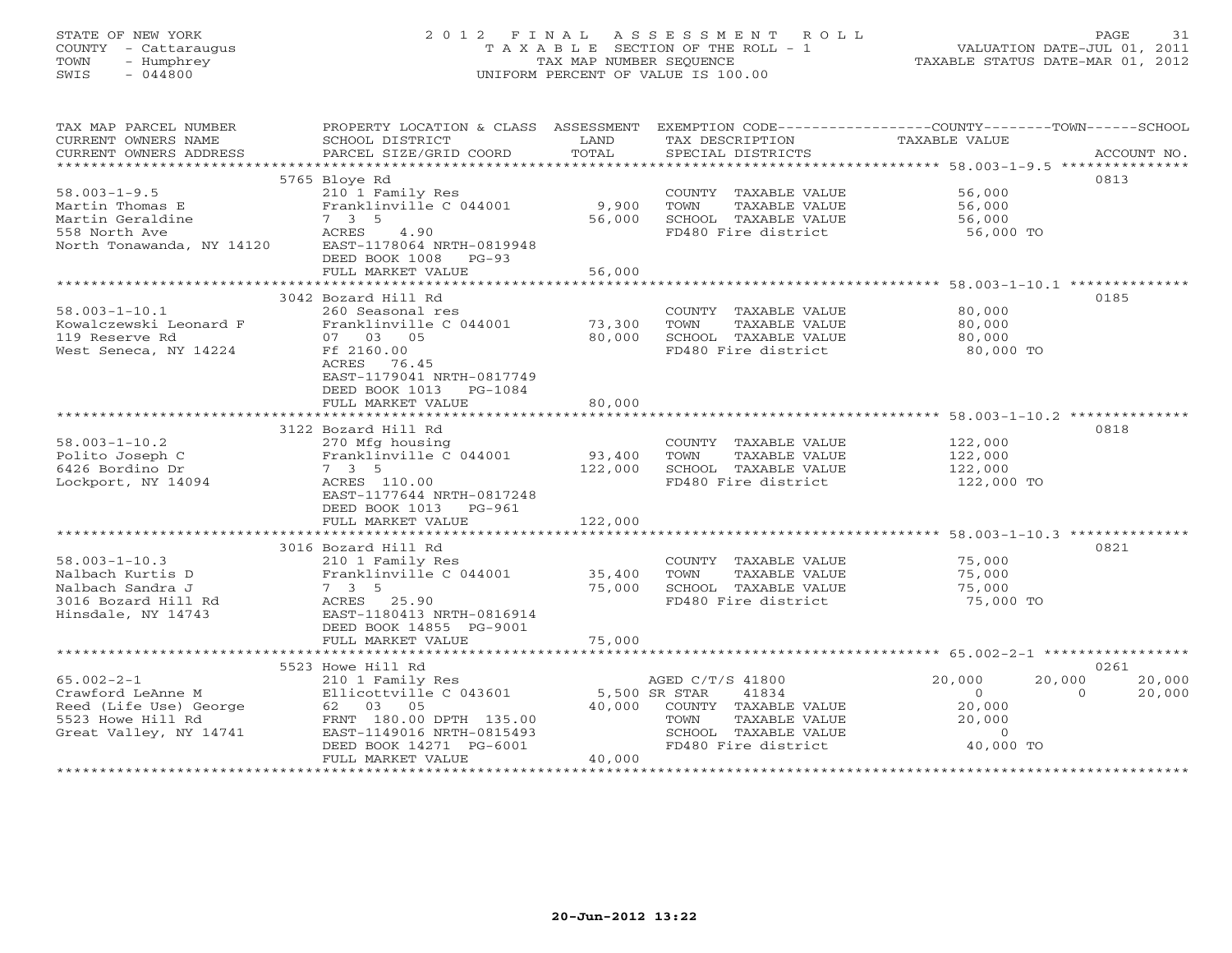# STATE OF NEW YORK 2 0 1 2 F I N A L A S S E S S M E N T R O L L PAGE 32 COUNTY - Cattaraugus T A X A B L E SECTION OF THE ROLL - 1 VALUATION DATE-JUL 01, 2011 TOWN - Humphrey TAX MAP NUMBER SEQUENCE TAXABLE STATUS DATE-MAR 01, 2012 SWIS - 044800 UNIFORM PERCENT OF VALUE IS 100.00UNIFORM PERCENT OF VALUE IS 100.00

| TAX MAP PARCEL NUMBER                         | PROPERTY LOCATION & CLASS ASSESSMENT EXEMPTION CODE----------------COUNTY-------TOWN------SCHOOL | LAND            |                                               | TAXABLE VALUE       |          |             |
|-----------------------------------------------|--------------------------------------------------------------------------------------------------|-----------------|-----------------------------------------------|---------------------|----------|-------------|
| CURRENT OWNERS NAME<br>CURRENT OWNERS ADDRESS | SCHOOL DISTRICT<br>PARCEL SIZE/GRID COORD                                                        | TOTAL           | TAX DESCRIPTION<br>SPECIAL DISTRICTS          |                     |          | ACCOUNT NO. |
|                                               |                                                                                                  |                 |                                               |                     |          |             |
|                                               | 5474 Davies Rd                                                                                   |                 |                                               |                     | 0260     |             |
| $65.002 - 2 - 2.1$                            | 240 Rural res                                                                                    |                 | RES STAR 41854                                | $\overline{O}$      | $\Omega$ | 30,000      |
| Robinson Theodore J Jr                        | Ellicottville C 043601                                                                           | 58,200          | COUNTY TAXABLE VALUE                          | 160,000             |          |             |
| Robinson Tracy L                              | 62 03 05                                                                                         | 160,000         | TOWN<br>TAXABLE VALUE                         | 160,000             |          |             |
| 5474 Davies Rd                                | ACRES 46.75 BANK 026                                                                             |                 | SCHOOL TAXABLE VALUE                          | 130,000             |          |             |
| Great Valley, NY 14741                        | EAST-1149937 NRTH-0814264                                                                        |                 | FD480 Fire district                           | 160,000 TO          |          |             |
|                                               | DEED BOOK 1007 PG-217                                                                            |                 |                                               |                     |          |             |
|                                               | FULL MARKET VALUE                                                                                | 160,000         |                                               |                     |          |             |
|                                               |                                                                                                  |                 |                                               |                     |          |             |
|                                               | 5550 Howe Hill Rd & Davies Rd                                                                    |                 |                                               |                     | 0448     |             |
| $65.002 - 2 - 2.2$                            | 210 1 Family Res                                                                                 |                 | COUNTY TAXABLE VALUE                          | 90,000              |          |             |
| Vergos Chrysanthe<br>186 Chapin Pky $# 5$     | Ellicottville C 043601<br>62 03 05                                                               | 9,300<br>90,000 | TOWN<br>TAXABLE VALUE<br>SCHOOL TAXABLE VALUE | 90,000              |          |             |
| Buffalo, NY 14209                             | ACRES<br>1.84 BANK<br>017                                                                        |                 | FD480 Fire district                           | 90,000<br>90,000 TO |          |             |
|                                               | EAST-1148778 NRTH-0815421                                                                        |                 |                                               |                     |          |             |
|                                               | DEED BOOK 5529 PG-6001                                                                           |                 |                                               |                     |          |             |
|                                               | FULL MARKET VALUE                                                                                | 90,000          |                                               |                     |          |             |
|                                               |                                                                                                  |                 |                                               |                     |          |             |
|                                               | 5471 Howe Hill Rd                                                                                |                 |                                               |                     | 0614     |             |
| $65.002 - 2 - 2.3$                            | 210 1 Family Res                                                                                 |                 | RES STAR 41854                                | $\overline{O}$      | $\Omega$ | 30,000      |
| Moore Bonnie S                                | Ellicottville C 043601                                                                           |                 | 8,300 COUNTY TAXABLE VALUE                    | 119,600             |          |             |
| 5471 Howe Hill Rd                             | Ellicottville<br>62 03 05                                                                        | 119,600         | TOWN<br>TAXABLE VALUE                         | 119,600             |          |             |
| Great Valley, NY 14741                        | FRNT 205.00 DPTH 249.00                                                                          |                 | SCHOOL TAXABLE VALUE                          | 89,600              |          |             |
|                                               | EAST-1149805 NRTH-0815380                                                                        |                 | FD480 Fire district                           | 119,600 TO          |          |             |
|                                               | DEED BOOK 956<br>$PG-300$                                                                        |                 |                                               |                     |          |             |
|                                               | FULL MARKET VALUE                                                                                | 119,600         |                                               |                     |          |             |
|                                               |                                                                                                  |                 |                                               |                     |          |             |
|                                               | Howe Hill Rd                                                                                     |                 |                                               |                     | 0624     |             |
| $65.002 - 2 - 2.4$                            | 314 Rural vac<10                                                                                 |                 | COUNTY TAXABLE VALUE                          | 10,400              |          |             |
| LaBrake Harold<br>LaBrake Sigrid              | Ellicottville $C$ 043601 $10,400$<br>62 03 05                                                    | 10,400          | TOWN<br>TAXABLE VALUE<br>SCHOOL TAXABLE VALUE | 10,400              |          |             |
| 149 Kartes Dr                                 | 2.60<br>ACRES                                                                                    |                 | FD480 Fire district                           | 10,400<br>10,400 TO |          |             |
| Rochester, NY 14616                           | EAST-1150604 NRTH-0814812                                                                        |                 |                                               |                     |          |             |
|                                               | DEED BOOK 882<br>$PG-231$                                                                        |                 |                                               |                     |          |             |
|                                               | FULL MARKET VALUE                                                                                | 10,400          |                                               |                     |          |             |
|                                               |                                                                                                  |                 |                                               |                     |          |             |
|                                               | 5494 Davies Rd                                                                                   |                 |                                               |                     | 0652     |             |
| $65.002 - 2 - 2.5$                            | 210 1 Family Res                                                                                 |                 | SR STAR<br>41834                              | $\overline{0}$      | $\cap$   | 62,200      |
| Selice Frank J                                | Ellicottville C 043601                                                                           |                 | 15,500 COUNTY TAXABLE VALUE                   | 199,000             |          |             |
| Selice Sandra J                               | 62 03 05                                                                                         | 199,000         | TAXABLE VALUE<br>TOWN                         | 199,000             |          |             |
| 5494 Davies Rd                                | Ff 760.00                                                                                        |                 | SCHOOL TAXABLE VALUE                          | 136,800             |          |             |
| Great Valley, NY 14741                        | ACRES<br>6.00                                                                                    |                 | FD480 Fire district                           | 199,000 TO          |          |             |
|                                               | EAST-1148868 NRTH-0814944                                                                        |                 |                                               |                     |          |             |
|                                               | DEED BOOK 3595<br>PG-2001                                                                        | 199,000         |                                               |                     |          |             |
|                                               | FULL MARKET VALUE                                                                                |                 |                                               |                     |          |             |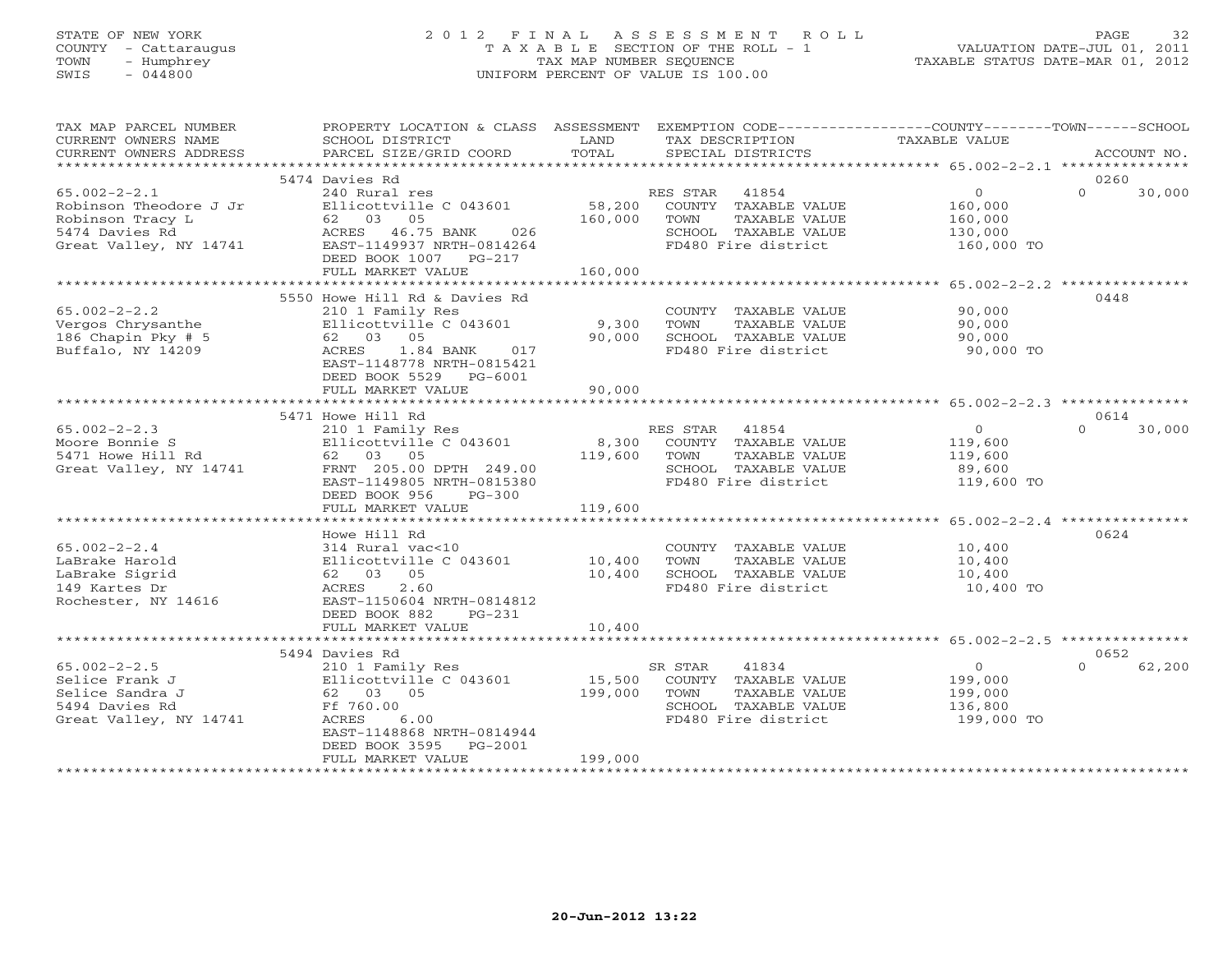# STATE OF NEW YORK 2 0 1 2 F I N A L A S S E S S M E N T R O L L PAGE 33 COUNTY - Cattaraugus T A X A B L E SECTION OF THE ROLL - 1 VALUATION DATE-JUL 01, 2011 TOWN - Humphrey TAX MAP NUMBER SEQUENCE TAXABLE STATUS DATE-MAR 01, 2012 SWIS - 044800 UNIFORM PERCENT OF VALUE IS 100.00UNIFORM PERCENT OF VALUE IS 100.00

| TAX MAP PARCEL NUMBER<br>CURRENT OWNERS NAME   | PROPERTY LOCATION & CLASS ASSESSMENT<br>SCHOOL DISTRICT | LAND<br>TOTAL | TAX DESCRIPTION       | EXEMPTION CODE----------------COUNTY-------TOWN-----SCHOOL<br>TAXABLE VALUE |
|------------------------------------------------|---------------------------------------------------------|---------------|-----------------------|-----------------------------------------------------------------------------|
| CURRENT OWNERS ADDRESS<br>******************** | PARCEL SIZE/GRID COORD                                  |               | SPECIAL DISTRICTS     | ACCOUNT NO.                                                                 |
|                                                | 5479 Howe Hill Rd                                       |               |                       | 0685                                                                        |
| $65.002 - 2 - 2.6$                             | 240 Rural res                                           |               | COUNTY TAXABLE VALUE  | 280,000                                                                     |
| Colley Debra                                   | Ellicottville C 043601                                  | 27,400        | TOWN<br>TAXABLE VALUE | 280,000                                                                     |
| Sedar Patrice                                  | 62 03 05                                                | 280,000       | SCHOOL TAXABLE VALUE  | 280,000                                                                     |
| 6529 Basswood Dr                               | Ff 1000.00                                              |               | FD480 Fire district   | 280,000 TO                                                                  |
| Lakeview, NY 14085                             | ACRES<br>13.95                                          |               |                       |                                                                             |
|                                                | EAST-1149445 NRTH-0815204                               |               |                       |                                                                             |
|                                                | DEED BOOK 1879<br>PG-9001                               |               |                       |                                                                             |
|                                                | FULL MARKET VALUE                                       | 280,000       |                       |                                                                             |
|                                                |                                                         |               |                       |                                                                             |
|                                                | 5460 Howe Hill Rd                                       |               |                       | 0731                                                                        |
| $65.002 - 2 - 2.7$                             | 260 Seasonal res                                        |               | COUNTY TAXABLE VALUE  | 84,000                                                                      |
| Newman Carrie                                  | Ellicottville C 043601                                  | 12,100        | TOWN<br>TAXABLE VALUE | 84,000                                                                      |
| Newman David                                   | 62 03 05                                                | 84,000        | SCHOOL TAXABLE VALUE  | 84,000                                                                      |
| 12801 Pleasant Ave                             | 3.75<br>ACRES                                           |               | FD480 Fire district   | 84,000 TO                                                                   |
| Irving, NY 14081                               | EAST-1150255 NRTH-0815519                               |               |                       |                                                                             |
|                                                | DEED BOOK 393<br>PG-2001                                | 84,000        |                       |                                                                             |
|                                                | FULL MARKET VALUE                                       |               |                       |                                                                             |
|                                                | 5489 Davies Rd                                          |               |                       | 0812                                                                        |
| $65.002 - 2 - 2.8$                             | 210 1 Family Res                                        |               | RES STAR<br>41854     | $\Omega$<br>$\Omega$<br>30,000                                              |
| Kilby Jack C                                   | Ellicottville C 043601                                  | 24,400        | COUNTY TAXABLE VALUE  | 110,000                                                                     |
| Kilby Aimee L                                  | 62 3 5                                                  | 110,000       | TAXABLE VALUE<br>TOWN | 110,000                                                                     |
| 5489 Davies Rd                                 | ACRES 11.95 BANK<br>005                                 |               | SCHOOL TAXABLE VALUE  | 80,000                                                                      |
| Great Valley, NY 14741                         | EAST-1148929 NRTH-0813969                               |               | FD480 Fire district   | 110,000 TO                                                                  |
|                                                | DEED BOOK 1006<br>$PG-765$                              |               |                       |                                                                             |
|                                                | FULL MARKET VALUE                                       | 110,000       |                       |                                                                             |
|                                                |                                                         |               |                       |                                                                             |
|                                                | Howe Hill Rd                                            |               |                       | 0855                                                                        |
| $65.002 - 2 - 2.9$                             | 314 Rural vac<10                                        |               | COUNTY TAXABLE VALUE  | 10,900                                                                      |
| Newman David                                   | Ellicottville C 043601                                  | 10,900        | TOWN<br>TAXABLE VALUE | 10,900                                                                      |
| Newman Carrie                                  | 62 03<br>05                                             | 10,900        | SCHOOL TAXABLE VALUE  | 10,900                                                                      |
| 12801 Pleasant Ave                             | 2.90<br>ACRES                                           |               | FD480 Fire district   | 10,900 TO                                                                   |
| Irving, NY 14081                               | EAST-1150453 NRTH-0815320<br>DEED BOOK 2469<br>PG-5001  |               |                       |                                                                             |
|                                                | FULL MARKET VALUE                                       | 10,900        |                       |                                                                             |
|                                                |                                                         |               |                       |                                                                             |
|                                                | Howe Hill Rd                                            |               |                       | 0871                                                                        |
| $65.002 - 2 - 2.10$                            | 311 Res vac land                                        |               | COUNTY TAXABLE VALUE  | 8,400                                                                       |
| Wojda Kurt                                     | Ellicottville C 043601                                  | 8,400         | TOWN<br>TAXABLE VALUE | 8,400                                                                       |
| Wojda Lance                                    | 62 03<br>05                                             | 8,400         | SCHOOL TAXABLE VALUE  | 8,400                                                                       |
| 525 Main St                                    | ACRES<br>1.25                                           |               | FD480 Fire district   | 8,400 TO                                                                    |
| Irving, NY 14081                               | EAST-1150614 NRTH-0815111                               |               |                       |                                                                             |
|                                                | DEED BOOK 11427 PG-4001                                 |               |                       |                                                                             |
|                                                | FULL MARKET VALUE                                       | 8,400         |                       |                                                                             |
|                                                |                                                         |               |                       |                                                                             |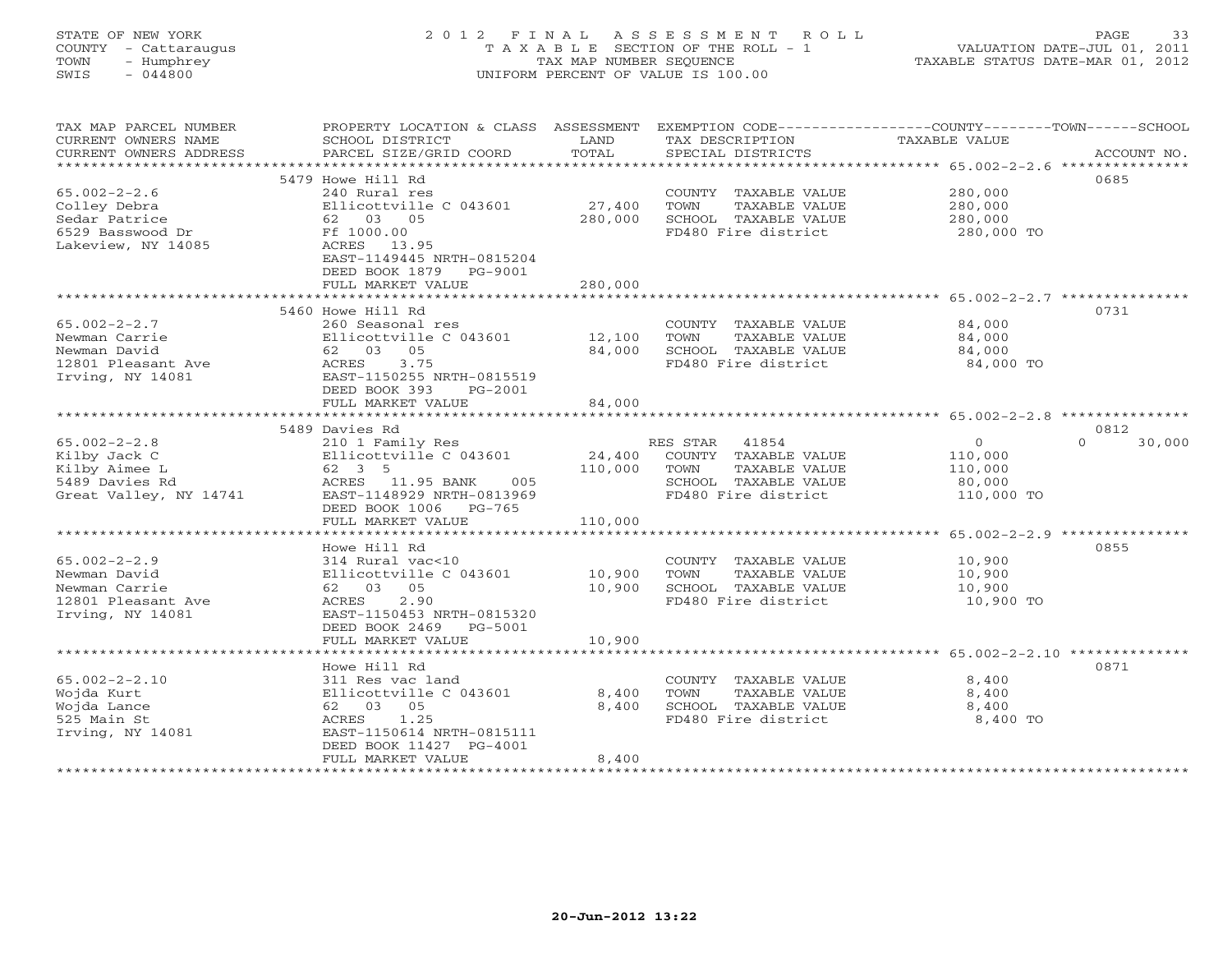# STATE OF NEW YORK 2 0 1 2 F I N A L A S S E S S M E N T R O L L PAGE 34 COUNTY - Cattaraugus T A X A B L E SECTION OF THE ROLL - 1 VALUATION DATE-JUL 01, 2011 TOWN - Humphrey TAX MAP NUMBER SEQUENCE TAXABLE STATUS DATE-MAR 01, 2012 SWIS - 044800 UNIFORM PERCENT OF VALUE IS 100.00UNIFORM PERCENT OF VALUE IS 100.00

| 5446 Howe Hill Rd<br>1453                                                                                                                                                                                                                                                |            |
|--------------------------------------------------------------------------------------------------------------------------------------------------------------------------------------------------------------------------------------------------------------------------|------------|
| COUNTY TAXABLE VALUE 260,000<br>$65.002 - 2 - 2.11$<br>210 1 Family Res                                                                                                                                                                                                  |            |
| Ellicottville C 043601<br>8,400<br>260,000<br>TOWN<br>TAXABLE VALUE                                                                                                                                                                                                      |            |
| 62 03 05<br>260,000<br>260,000<br>SCHOOL TAXABLE VALUE                                                                                                                                                                                                                   |            |
| Capalbo Amy L<br>Capalbo Christopher M<br>8 Conner Dr<br>FD480 Fire district 260,000 TO<br>ACRES<br>1.25                                                                                                                                                                 |            |
| Depew, NY 14043<br>EAST-1150413 NRTH-0815118                                                                                                                                                                                                                             |            |
| DEED BOOK 11427 PG-4001                                                                                                                                                                                                                                                  |            |
| FULL MARKET VALUE<br>260,000                                                                                                                                                                                                                                             |            |
| 0888<br>5409 Davies Rd                                                                                                                                                                                                                                                   |            |
| $65.002 - 2 - 3.1$<br>270 Mfg housing<br>COUNTY TAXABLE VALUE 150,000                                                                                                                                                                                                    |            |
| 270 Mfg housing<br>Ellicottville C 043601             125,100<br>TOWN<br>TAXABLE VALUE<br>150,000                                                                                                                                                                        |            |
| 150,000<br>SCHOOL TAXABLE VALUE                                                                                                                                                                                                                                          |            |
| 150,000<br>FD480 Fire district<br>150,000 TO                                                                                                                                                                                                                             |            |
| 65.002-2-3.1 270 Mfg housing<br>Davies Dennis D Sr Ellicottville C 043601<br>Davies Dennis D Jr 61/62 03 05<br>5334 Davies Rd ACRES 156.10<br>Great Valley, NY 14741 EAST-1149973 NRTH-0812194                                                                           |            |
| DEED BOOK 11563 PG-3001                                                                                                                                                                                                                                                  |            |
| 150,000<br>FULL MARKET VALUE                                                                                                                                                                                                                                             |            |
|                                                                                                                                                                                                                                                                          |            |
| 5420 Davies Rd<br>0486                                                                                                                                                                                                                                                   |            |
| $65.002 - 2 - 3.2$<br>270 Mfg housing<br>COUNTY TAXABLE VALUE<br>TOWN     TAXABLE VALUE<br>12,800<br>12,800                                                                                                                                                              |            |
|                                                                                                                                                                                                                                                                          |            |
| SCHOOL TAXABLE VALUE 12,800<br>FD480 Fire district 12,800 TO                                                                                                                                                                                                             |            |
|                                                                                                                                                                                                                                                                          |            |
| Franklinville, NY 14737 EAST-1149719 NRTH-0813397                                                                                                                                                                                                                        |            |
| DEED BOOK 936<br>PG-1175                                                                                                                                                                                                                                                 |            |
| 12,800<br>FULL MARKET VALUE                                                                                                                                                                                                                                              |            |
| 5345 Davies Rd<br>0489                                                                                                                                                                                                                                                   |            |
| 210 1 Family Res<br>Ellicottville C 043601 6,900 SR STAR 41834<br>AGED C/S 41805<br>42,500<br>$\circ$<br>42,500                                                                                                                                                          |            |
| $\Omega$<br>62,200                                                                                                                                                                                                                                                       |            |
| $\begin{array}{c}0\\127.500\end{array}$<br>170,000 COUNTY TAXABLE VALUE<br>127,500                                                                                                                                                                                       |            |
| 170,000<br>TOWN<br>TAXABLE VALUE                                                                                                                                                                                                                                         |            |
| 65.002-2-3.3<br>Weigartz Keith Sr.<br>Weigartz Diane L<br>5345 Davies Rd<br>Great Valley, NY 14741<br>FRNT 325.00 DPTH 100.00<br>ERST-1156184 NRTH-0811885<br>REST-11563 PG-3001<br>REST-11563 PG-3001<br>FRNT 325.00 DPTH 100.00<br>EAST-1150184 NRTH-0811885           |            |
| SCHOOL TAXABLE VALUE 65,300<br>FD480 Fire district 170,000 TO                                                                                                                                                                                                            |            |
| DEED BOOK 11563 PG-3001<br>FULL MARKET VALUE 170,000                                                                                                                                                                                                                     |            |
|                                                                                                                                                                                                                                                                          |            |
| 5395 Davies Rd<br>0488                                                                                                                                                                                                                                                   |            |
| $65.002 - 2 - 3.4$<br>12,000<br>WVET CO<br>41122<br>$\Omega$                                                                                                                                                                                                             | $\bigcirc$ |
| 210 1 Family Res<br>Ellicottville C 043601<br>62 03 05<br>FRNT 187.00 DPTH 202.00<br>(14741 EAST-1149732 NRTH-0812773<br>PERT ROOK 780 PG-278<br>2111cottville C 043601 7,400 WVET TOWN 41123<br>62 03 05 81,300 RES STAR 41854<br>Fox Daniel<br>$\overline{0}$<br>9,000 | $\Omega$   |
| $\overline{0}$<br>Fox Betty<br>$\Omega$<br>30,000                                                                                                                                                                                                                        |            |
| 5395 Davies Rd<br>COUNTY TAXABLE VALUE<br>TOWN      TAXABLE VALUE<br>69,300                                                                                                                                                                                              |            |
| 72,300<br>Great Valley, NY 14741                                                                                                                                                                                                                                         |            |
| SCHOOL TAXABLE VALUE 51,300<br>81,300 FD480 Fire district 61,300 TO<br>FULL MARKET VALUE                                                                                                                                                                                 |            |
|                                                                                                                                                                                                                                                                          |            |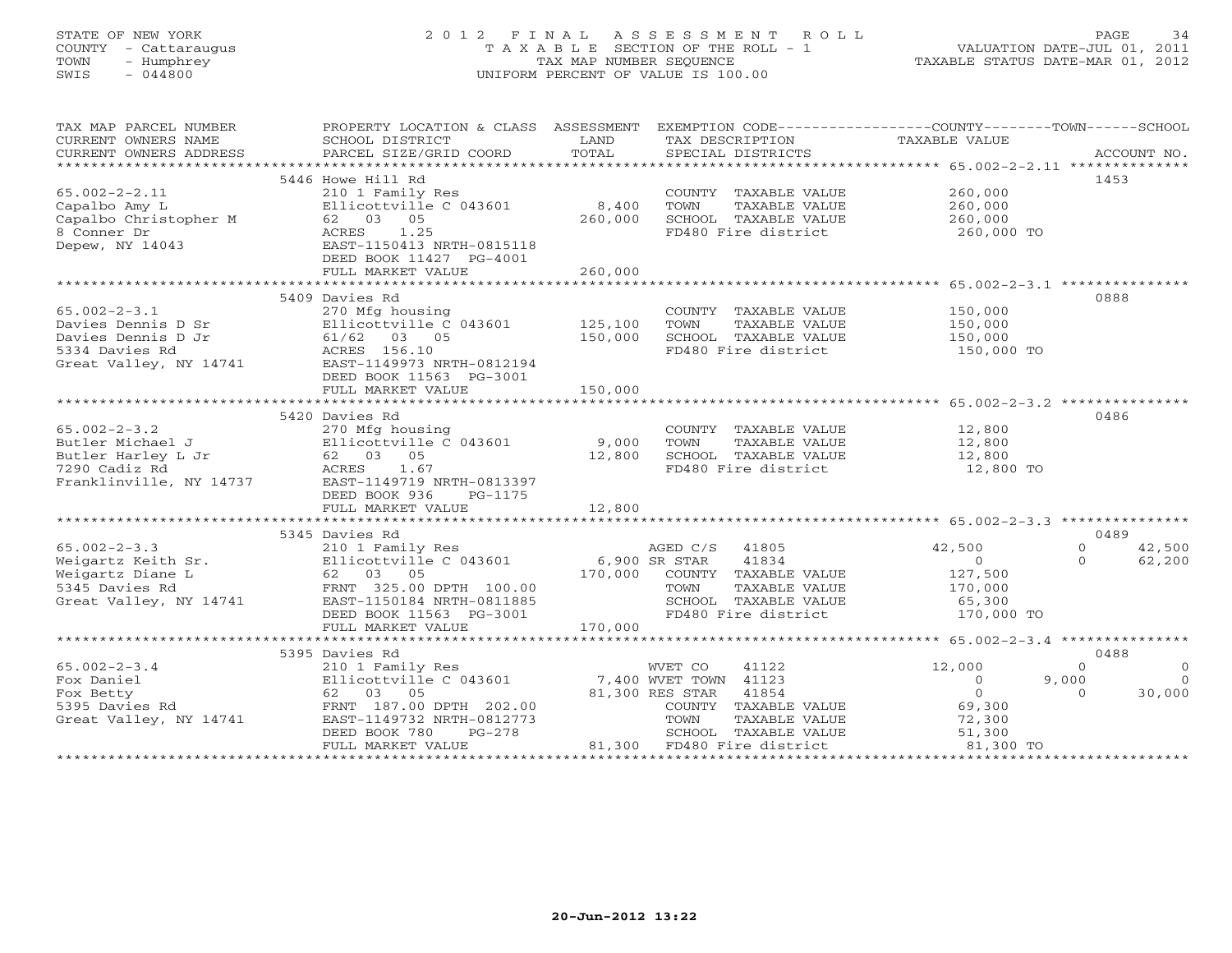# STATE OF NEW YORK 2 0 1 2 F I N A L A S S E S S M E N T R O L L PAGE 35 COUNTY - Cattaraugus T A X A B L E SECTION OF THE ROLL - 1 VALUATION DATE-JUL 01, 2011 TOWN - Humphrey TAX MAP NUMBER SEQUENCE TAXABLE STATUS DATE-MAR 01, 2012 SWIS - 044800 UNIFORM PERCENT OF VALUE IS 100.00UNIFORM PERCENT OF VALUE IS 100.00

| TAX MAP PARCEL NUMBER<br>CURRENT OWNERS NAME<br>CURRENT OWNERS ADDRESS                               | PROPERTY LOCATION & CLASS ASSESSMENT<br>SCHOOL DISTRICT<br>PARCEL SIZE/GRID COORD                                                                                                    | LAND<br>TOTAL               | TAX DESCRIPTION<br>SPECIAL DISTRICTS                                                                                 | EXEMPTION CODE-----------------COUNTY-------TOWN------SCHOOL<br>TAXABLE VALUE | ACCOUNT NO.                |
|------------------------------------------------------------------------------------------------------|--------------------------------------------------------------------------------------------------------------------------------------------------------------------------------------|-----------------------------|----------------------------------------------------------------------------------------------------------------------|-------------------------------------------------------------------------------|----------------------------|
|                                                                                                      |                                                                                                                                                                                      |                             |                                                                                                                      |                                                                               |                            |
|                                                                                                      | 5401 Davies Rd                                                                                                                                                                       |                             |                                                                                                                      |                                                                               | 0493                       |
| $65.002 - 2 - 3.5$<br>Zarzecki Ashley D<br>Darts-Zarzecki Elizabeth R                                | 270 Mfg housing<br>Ellicottville C 043601<br>62 03 05                                                                                                                                | 5,900<br>6,400              | COUNTY TAXABLE VALUE<br>TOWN<br>TAXABLE VALUE<br>SCHOOL TAXABLE VALUE                                                | 6,400<br>6,400<br>6,400                                                       |                            |
| 48 Cleveland Ave<br>Salamanca, NY 14779                                                              | FRNT 146.00 DPTH 170.25<br>EAST-1149706 NRTH-0812928<br>DEED BOOK 13421 PG-7001<br>FULL MARKET VALUE                                                                                 | 6,400                       | FD480 Fire district                                                                                                  | 6,400 TO                                                                      |                            |
|                                                                                                      |                                                                                                                                                                                      |                             |                                                                                                                      |                                                                               |                            |
|                                                                                                      | 5409 Davies Rd                                                                                                                                                                       |                             |                                                                                                                      |                                                                               | 0615                       |
| $65.002 - 2 - 3.6$<br>Davies Dennis D<br>5409 Davies Rd<br>Great Valley, NY 14741                    | 210 1 Family Res<br>Ellicottville C 043601<br>62 03 05<br>FRNT 130.00 DPTH 170.00<br>EAST-1149660 NRTH-0813039<br>DEED BOOK 876<br>$PG-92$<br>FULL MARKET VALUE                      | 29,300<br>29,300            | RES STAR 41854<br>5,600 COUNTY TAXABLE VALUE<br>TOWN<br>TAXABLE VALUE<br>SCHOOL TAXABLE VALUE<br>FD480 Fire district | 0<br>29,300<br>29,300<br>$\Omega$<br>29,300 TO                                | $\Omega$<br>29,300         |
|                                                                                                      |                                                                                                                                                                                      |                             |                                                                                                                      |                                                                               |                            |
| $65.002 - 2 - 3.7$<br>Davies Jack<br>Davies Laura<br>9552 Main St<br>Machias, NY 14101               | Davies Rd (Off)<br>314 Rural vac<10<br>Ellicottville C 043601<br>61 03 05<br>2.00<br>ACRES<br>EAST-1150508 NRTH-0810536<br>DEED BOOK 889<br>$PG-682$<br>FULL MARKET VALUE            | 500<br>500<br>500           | COUNTY TAXABLE VALUE<br>TOWN<br>TAXABLE VALUE<br>SCHOOL TAXABLE VALUE<br>FD480 Fire district                         | 500<br>500<br>500<br>500 TO                                                   | 0640                       |
|                                                                                                      |                                                                                                                                                                                      |                             |                                                                                                                      |                                                                               |                            |
| $65.002 - 2 - 3.8$<br>Davies Dennis D Jr<br>Davies Tammy<br>5334 Davies Rd<br>Great Valley, NY 14741 | 5334 Davies Rd<br>210 1 Family Res<br>Ellicottville C 043601<br>62 03 05<br>ACRES<br>1.50 BANK<br>017<br>EAST-1150535 NRTH-0811746<br>DEED BOOK 1004    PG-1010<br>FULL MARKET VALUE | 8,800<br>100,000<br>100,000 | RES STAR 41854<br>COUNTY TAXABLE VALUE<br>TOWN<br>TAXABLE VALUE<br>SCHOOL TAXABLE VALUE<br>FD480 Fire district       | $\circ$<br>100,000<br>100,000<br>70,000<br>100,000 TO                         | 0794<br>$\Omega$<br>30,000 |
|                                                                                                      |                                                                                                                                                                                      |                             |                                                                                                                      |                                                                               |                            |
| $65.002 - 2 - 3.9$<br>Zarzecki Molly<br>48 Cleveland Ave<br>Salamanca, NY 14779                      | Davies Rd<br>314 Rural vac<10<br>Ellicottville C 043601<br>1.85<br>ACRES<br>EAST-1150384 NRTH-0811995<br>DEED BOOK 1032<br>PG-1040<br>FULL MARKET VALUE                              | 9,300<br>9,300<br>9,300     | COUNTY TAXABLE VALUE<br>TOWN<br>TAXABLE VALUE<br>SCHOOL TAXABLE VALUE                                                | 9,300<br>9,300<br>9,300                                                       | 0836                       |
|                                                                                                      |                                                                                                                                                                                      |                             |                                                                                                                      |                                                                               |                            |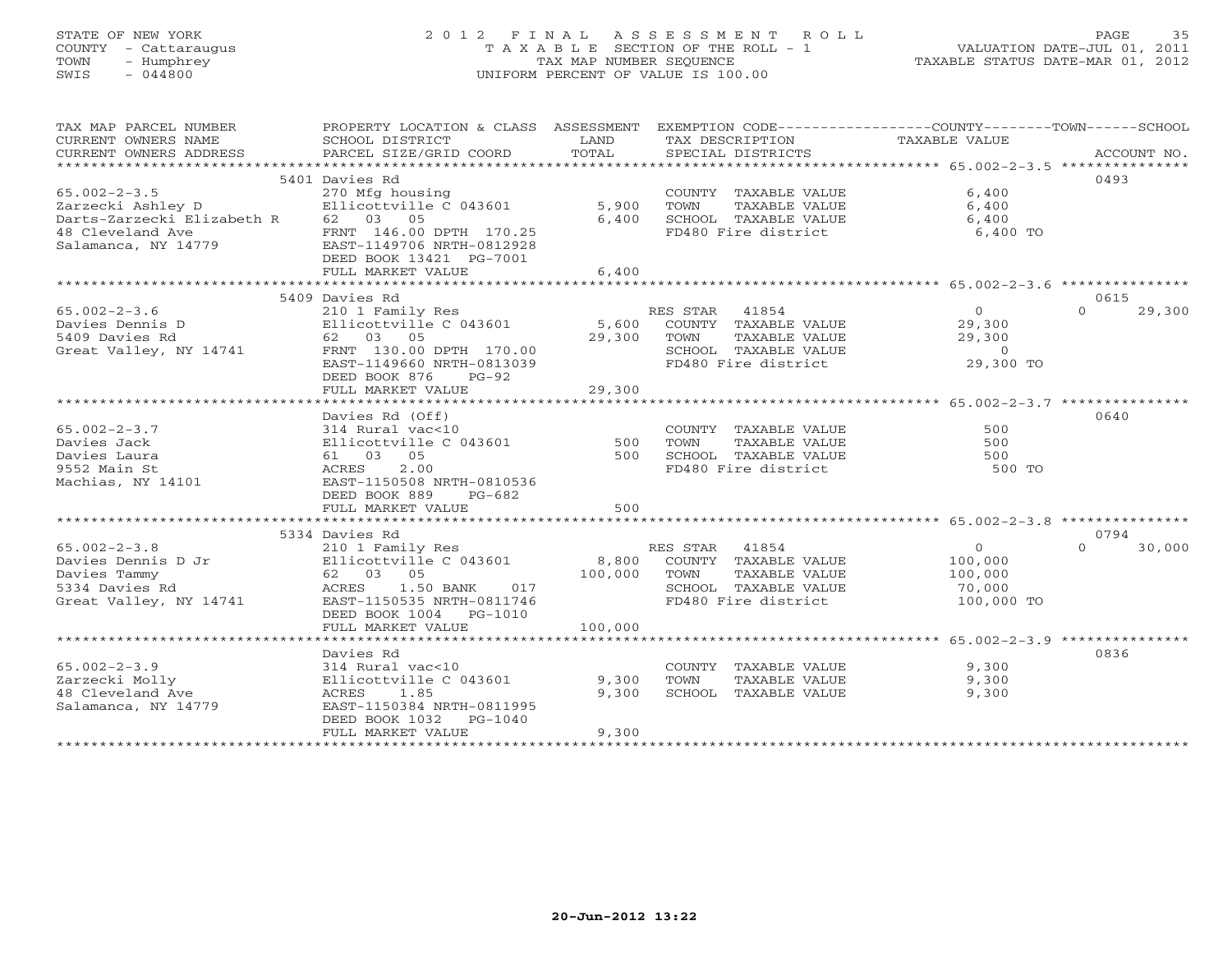# STATE OF NEW YORK 2 0 1 2 F I N A L A S S E S S M E N T R O L L PAGE 36 COUNTY - Cattaraugus T A X A B L E SECTION OF THE ROLL - 1 VALUATION DATE-JUL 01, 2011 TOWN - Humphrey TAX MAP NUMBER SEQUENCE TAXABLE STATUS DATE-MAR 01, 2012 SWIS - 044800 UNIFORM PERCENT OF VALUE IS 100.00UNIFORM PERCENT OF VALUE IS 100.00

| TAX MAP PARCEL NUMBER<br>CURRENT OWNERS NAME<br>CURRENT OWNERS ADDRESS                                        | PROPERTY LOCATION & CLASS ASSESSMENT<br>SCHOOL DISTRICT<br>PARCEL SIZE/GRID COORD                                                                                                      | LAND<br>TOTAL           | TAX DESCRIPTION<br>SPECIAL DISTRICTS                                                         | EXEMPTION CODE-----------------COUNTY-------TOWN-----SCHOOL<br>TAXABLE VALUE<br>ACCOUNT NO. |
|---------------------------------------------------------------------------------------------------------------|----------------------------------------------------------------------------------------------------------------------------------------------------------------------------------------|-------------------------|----------------------------------------------------------------------------------------------|---------------------------------------------------------------------------------------------|
| $65.002 - 2 - 3.10$<br>Weigartz Keith Sr<br>Weigartz Diane L<br>5345 Davies Rd<br>Great Valley, NY 14741      | Davies Rd<br>311 Res vac land<br>Ellicottville C 043601<br>03 05<br>61/62<br>0.55<br>ACRES<br>EAST-1150107 NRTH-0811838<br>DEED BOOK 11563 PG-3001<br>FULL MARKET VALUE                | 1,000<br>1,000<br>1,000 | COUNTY TAXABLE VALUE<br>TOWN<br>TAXABLE VALUE<br>SCHOOL TAXABLE VALUE<br>FD480 Fire district | 1,000<br>1,000<br>1,000<br>1,000 TO                                                         |
|                                                                                                               |                                                                                                                                                                                        |                         |                                                                                              |                                                                                             |
| $65.002 - 2 - 4.1$<br>Boulanger W. Dawn<br>Simpson Robert B<br>45 N Main St<br>Essex, CT 06426                | Howe Hill Rd<br>314 Rural vac<10<br>Ellicottville C 043601<br>62 03 05<br>ACRES<br>6.33<br>EAST-1151878 NRTH-0812227<br>DEED BOOK 8955 PG-3001                                         | 16,000<br>16,000        | COUNTY TAXABLE VALUE<br>TOWN<br>TAXABLE VALUE<br>SCHOOL TAXABLE VALUE<br>FD480 Fire district | 0354<br>16,000<br>16,000<br>16,000<br>16,000 TO                                             |
|                                                                                                               | FULL MARKET VALUE                                                                                                                                                                      | 16,000                  |                                                                                              |                                                                                             |
|                                                                                                               |                                                                                                                                                                                        |                         |                                                                                              |                                                                                             |
|                                                                                                               | 5259 Howe Hill Rd                                                                                                                                                                      |                         |                                                                                              | 0653                                                                                        |
| $65.002 - 2 - 4.2$<br>Boulanger W. Dawn<br>Simpson Robert B<br>45 N Main St<br>Essex, CT 06426                | 210 1 Family Res<br>Ellicottville C 043601<br>62 03 05<br>ACRES<br>6.00<br>EAST-1152109 NRTH-0812044<br>DEED BOOK 8955 PG-3001                                                         | 15,500<br>90,000        | COUNTY TAXABLE VALUE<br>TAXABLE VALUE<br>TOWN<br>SCHOOL TAXABLE VALUE<br>FD480 Fire district | 90,000<br>90,000<br>90,000<br>90,000 TO                                                     |
|                                                                                                               | FULL MARKET VALUE                                                                                                                                                                      | 90,000                  |                                                                                              |                                                                                             |
|                                                                                                               |                                                                                                                                                                                        |                         |                                                                                              |                                                                                             |
| $65.002 - 2 - 5$<br>Martin Andrew C<br>Commisso-Martin Maria S<br>4002 Deveaux<br>Niagara Falls, NY 14305     | 5322 Davies Rd<br>240 Rural res<br>Ellicottville C 043601<br>61 03 05<br>Road Ends At Property<br>ACRES 95.00<br>EAST-1151476 NRTH-0810444<br>DEED BOOK 6476 PG-5001                   | 88,400<br>184,000       | COUNTY TAXABLE VALUE<br>TOWN<br>TAXABLE VALUE<br>SCHOOL TAXABLE VALUE<br>FD480 Fire district | 0274<br>184,000<br>184,000<br>184,000<br>184,000 TO                                         |
|                                                                                                               | FULL MARKET VALUE                                                                                                                                                                      | 184,000                 |                                                                                              |                                                                                             |
|                                                                                                               |                                                                                                                                                                                        |                         |                                                                                              |                                                                                             |
| $65.002 - 2 - 8$<br>Ardell William<br>Ardell Sherry<br>32 Brookfield Rd<br>Oakville Ontario, Canada<br>L6K2Y5 | Howe Hill Rd (Off)<br>314 Rural vac<10<br>Ellicottville C 043601<br>62 03 05<br>FRNT 120.00 DPTH 200.00<br>EAST-1152211 NRTH-0814181<br>DEED BOOK 886<br>$PG-907$<br>FULL MARKET VALUE | 100<br>100<br>100       | COUNTY TAXABLE VALUE<br>TAXABLE VALUE<br>TOWN<br>SCHOOL TAXABLE VALUE<br>FD480 Fire district | 0627<br>100<br>100<br>100<br>100 TO                                                         |
|                                                                                                               |                                                                                                                                                                                        |                         |                                                                                              |                                                                                             |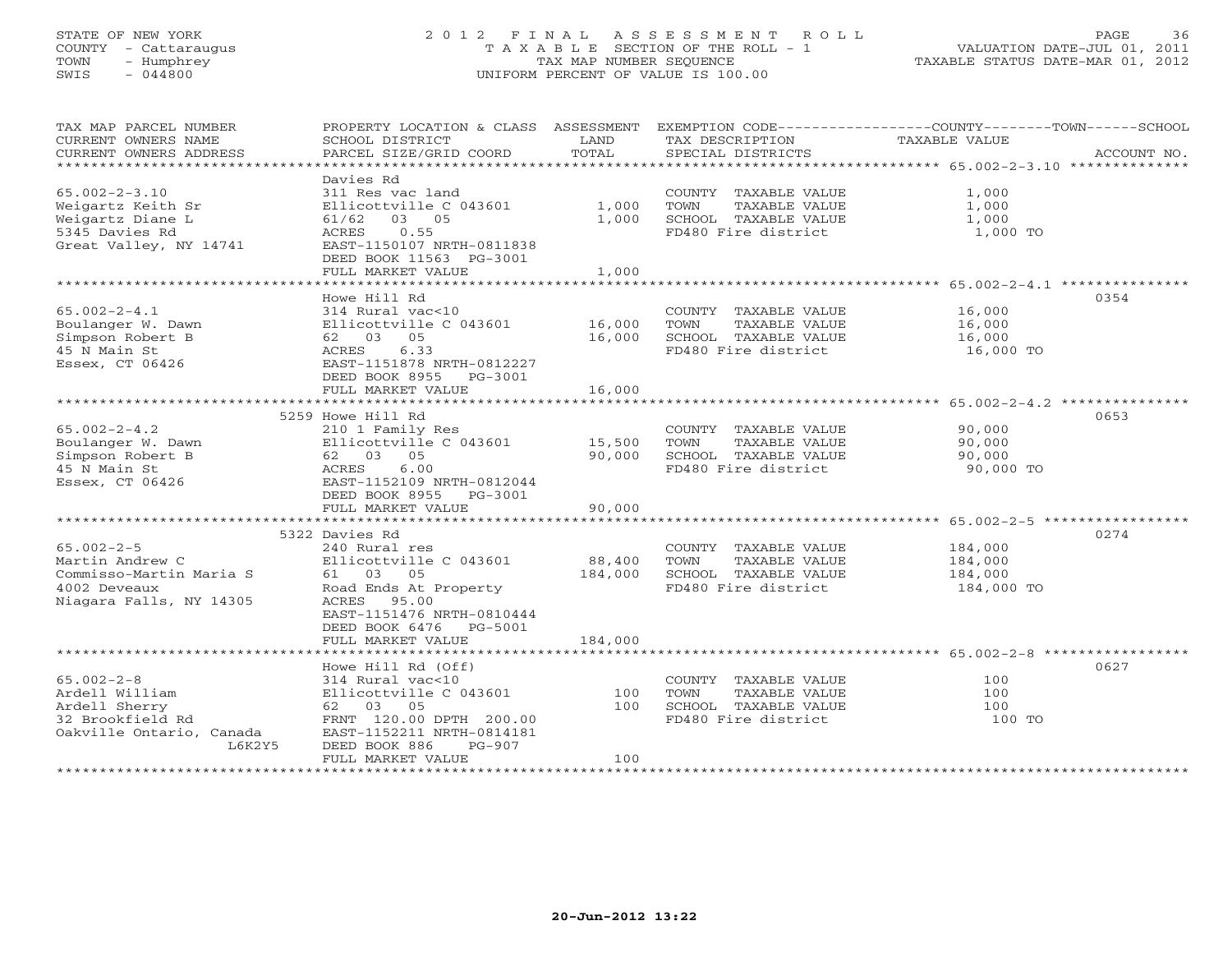# STATE OF NEW YORK 2 0 1 2 F I N A L A S S E S S M E N T R O L L PAGE 37COUNTY - Cattaraugus T A X A B L E SECTION OF THE ROLL - 1<br>
TOWN - Humphrey TAX MAP NUMBER SEQUENCE<br>
SWIS - 044800 SWIS - 044800 UNIFORM PERCENT OF VALUE IS 100.00

| TAX MAP PARCEL NUMBER<br>CURRENT OWNERS NAME<br>CURRENT OWNERS ADDRESS                                                                                                                                                                                 | PROPERTY LOCATION & CLASS ASSESSMENT EXEMPTION CODE---------------COUNTY-------TOWN-----SCHOOL<br>SCHOOL DISTRICT<br>PARCEL SIZE/GRID COORD                                      | TOTAL   | LAND TAX DESCRIPTION<br>SPECIAL DISTRICTS                                   | TAXABLE VALUE                                                  | ACCOUNT NO.                                                               |
|--------------------------------------------------------------------------------------------------------------------------------------------------------------------------------------------------------------------------------------------------------|----------------------------------------------------------------------------------------------------------------------------------------------------------------------------------|---------|-----------------------------------------------------------------------------|----------------------------------------------------------------|---------------------------------------------------------------------------|
|                                                                                                                                                                                                                                                        |                                                                                                                                                                                  |         |                                                                             |                                                                |                                                                           |
|                                                                                                                                                                                                                                                        | 5471 Paradise Ln                                                                                                                                                                 |         |                                                                             |                                                                | 0351                                                                      |
| 66.001-1-1<br>Wagner Ethan<br>Wagner Shirley<br>Ellicottville C 043601<br>Magner Shirley<br>Fo Box 1<br>Great Valley, NY 14741<br>EAST-1152426 NRTH-0815318<br>EAST-1152426 NRTH-0815318<br>EAST-1152426 NRTH-0815318<br>COUNTY TAXABLE VALUE<br>DEE   |                                                                                                                                                                                  |         |                                                                             | 17,500                                                         | $\begin{array}{ccc} 0 & & & 0 \ 0 & & & & 0 \ 0 & & & 62,200 \end{array}$ |
|                                                                                                                                                                                                                                                        |                                                                                                                                                                                  |         |                                                                             | $\overline{0}$                                                 | 15,000                                                                    |
|                                                                                                                                                                                                                                                        |                                                                                                                                                                                  |         |                                                                             | $\overline{0}$                                                 | $\overline{0}$                                                            |
|                                                                                                                                                                                                                                                        |                                                                                                                                                                                  |         | COUNTY TAXABLE VALUE                                                        | 52,500                                                         |                                                                           |
|                                                                                                                                                                                                                                                        |                                                                                                                                                                                  |         |                                                                             |                                                                |                                                                           |
|                                                                                                                                                                                                                                                        |                                                                                                                                                                                  |         |                                                                             |                                                                |                                                                           |
|                                                                                                                                                                                                                                                        | FULL MARKET VALUE                                                                                                                                                                |         |                                                                             |                                                                |                                                                           |
|                                                                                                                                                                                                                                                        |                                                                                                                                                                                  |         |                                                                             |                                                                |                                                                           |
|                                                                                                                                                                                                                                                        | 5391 Wilson Rd (Off)                                                                                                                                                             |         |                                                                             |                                                                | 0283                                                                      |
| $66.001 - 1 - 2$                                                                                                                                                                                                                                       | 240 Rural res                                                                                                                                                                    |         | COUNTY TAXABLE VALUE 135,000                                                |                                                                |                                                                           |
|                                                                                                                                                                                                                                                        |                                                                                                                                                                                  |         |                                                                             |                                                                |                                                                           |
| Ardell William<br>Ardell Sherry<br>32 Brookfield Rd<br>02 Brookfield Rd<br>02 Brookfield Rd<br>02 Brookfield Rd<br>54 03 05<br>26 BRST-1152471 NRTH-0814320<br>54 BAST-1152471 NRTH-0814320<br>56 BEED BOOK 885                                        | Elicottville C 043601 26,000 TOWN TAXABLE VALUE 135,000<br>54 03 05 135,000 SCHOOL TAXABLE VALUE 135,000<br>ACRES 13.05 FD480 Fire district 135,000                              |         |                                                                             |                                                                |                                                                           |
|                                                                                                                                                                                                                                                        |                                                                                                                                                                                  |         |                                                                             | FD480 Fire district 135,000 TO                                 |                                                                           |
|                                                                                                                                                                                                                                                        |                                                                                                                                                                                  |         |                                                                             |                                                                |                                                                           |
|                                                                                                                                                                                                                                                        |                                                                                                                                                                                  |         |                                                                             |                                                                |                                                                           |
|                                                                                                                                                                                                                                                        |                                                                                                                                                                                  |         |                                                                             |                                                                |                                                                           |
|                                                                                                                                                                                                                                                        | FULL MARKET VALUE                                                                                                                                                                | 135,000 |                                                                             |                                                                |                                                                           |
|                                                                                                                                                                                                                                                        |                                                                                                                                                                                  |         |                                                                             |                                                                |                                                                           |
|                                                                                                                                                                                                                                                        | 5442 Wilson Rd (Off)                                                                                                                                                             |         |                                                                             |                                                                | 0353                                                                      |
| 66.001-1-4<br>Budzinski Peter<br>Budzinski Patricia<br>36 Orchard St<br>Salamanca, NY 14779<br>Budzinski Patricia<br>36 Orchard St<br>Salamanca, NY 14779<br>BAST-1152991 NRTH-0814708<br>FREES<br>BAST-1152991 NRTH-0814708<br>FREED POOK 868<br>PG-7 | The COUNTY TAXABLE VALUE<br>260 Seasonal Pes<br>21,200 TOWN TAXABLE VALUE<br>21,200 TOWN TAXABLE VALUE<br>54 03 05 80,000 SCHOOL TAXABLE VALUE<br>ACRES 9.79 FD480 Fire district |         | COUNTY TAXABLE VALUE 80,000                                                 |                                                                |                                                                           |
|                                                                                                                                                                                                                                                        |                                                                                                                                                                                  |         |                                                                             | 80,000                                                         |                                                                           |
|                                                                                                                                                                                                                                                        |                                                                                                                                                                                  |         | 80,000 SCHOOL TAXABLE VALUE 80,000<br>BO,000 SCHOOL TAXABLE VALUE 80,000 TO |                                                                |                                                                           |
|                                                                                                                                                                                                                                                        |                                                                                                                                                                                  |         |                                                                             |                                                                |                                                                           |
|                                                                                                                                                                                                                                                        |                                                                                                                                                                                  |         |                                                                             |                                                                |                                                                           |
|                                                                                                                                                                                                                                                        | DEED BOOK 868<br>PG-778                                                                                                                                                          |         |                                                                             |                                                                |                                                                           |
|                                                                                                                                                                                                                                                        | FULL MARKET VALUE                                                                                                                                                                | 80,000  |                                                                             |                                                                |                                                                           |
|                                                                                                                                                                                                                                                        |                                                                                                                                                                                  |         |                                                                             |                                                                |                                                                           |
|                                                                                                                                                                                                                                                        | 5442 Paradise Ln                                                                                                                                                                 |         |                                                                             |                                                                | 0549                                                                      |
|                                                                                                                                                                                                                                                        |                                                                                                                                                                                  |         |                                                                             | $\frac{7}{2}$ , 500                                            |                                                                           |
|                                                                                                                                                                                                                                                        |                                                                                                                                                                                  |         | COUNTY TAXABLE VALUE<br>TOWN      TAXABLE VALUE                             | 7,500                                                          |                                                                           |
|                                                                                                                                                                                                                                                        |                                                                                                                                                                                  |         |                                                                             |                                                                |                                                                           |
|                                                                                                                                                                                                                                                        |                                                                                                                                                                                  |         | 7,500 SCHOOL TAXABLE VALUE 7,500                                            |                                                                |                                                                           |
| 66.001-1-5<br>Budzinski Peter<br>Budzinski Patricia Bilicottville C 043601 7,500 TOWN<br>Budzinski Patricia 54 03 05 7,500 SCHOOL<br>36 Orchard St ACRES 30.00 FD480 Fi<br>Salamanca, NY 14779 EAST-1153498 NRTH-0815195                               |                                                                                                                                                                                  |         | FD480 Fire district                                                         | 7,500 TO                                                       |                                                                           |
|                                                                                                                                                                                                                                                        |                                                                                                                                                                                  |         |                                                                             |                                                                |                                                                           |
|                                                                                                                                                                                                                                                        | DEED BOOK 933<br>PG-701                                                                                                                                                          |         |                                                                             |                                                                |                                                                           |
|                                                                                                                                                                                                                                                        | FULL MARKET VALUE                                                                                                                                                                | 7,500   |                                                                             |                                                                |                                                                           |
|                                                                                                                                                                                                                                                        |                                                                                                                                                                                  |         |                                                                             |                                                                |                                                                           |
|                                                                                                                                                                                                                                                        | A Road/Putman Rd                                                                                                                                                                 |         |                                                                             |                                                                | 0014                                                                      |
| $66.001 - 1 - 11$                                                                                                                                                                                                                                      | 312 Vac w/imprv                                                                                                                                                                  |         | COUNTY TAXABLE VALUE 124,300<br>TOWN TAXABLE VALUE 124,300                  |                                                                |                                                                           |
| First Ward Conservation Club Ellicottville C 043601 122,000 TOWN                                                                                                                                                                                       |                                                                                                                                                                                  |         |                                                                             |                                                                |                                                                           |
|                                                                                                                                                                                                                                                        | $\frac{122}{124}$ , 300                                                                                                                                                          |         |                                                                             | SCHOOL TAXABLE VALUE 124,300<br>FD480 Fire district 124,300 TO |                                                                           |
|                                                                                                                                                                                                                                                        |                                                                                                                                                                                  |         |                                                                             |                                                                |                                                                           |
|                                                                                                                                                                                                                                                        |                                                                                                                                                                                  |         |                                                                             |                                                                |                                                                           |
|                                                                                                                                                                                                                                                        | DEED BOOK 785<br>PG-1028                                                                                                                                                         |         |                                                                             |                                                                |                                                                           |
|                                                                                                                                                                                                                                                        | FULL MARKET VALUE                                                                                                                                                                | 124,300 |                                                                             |                                                                |                                                                           |
|                                                                                                                                                                                                                                                        |                                                                                                                                                                                  |         |                                                                             |                                                                |                                                                           |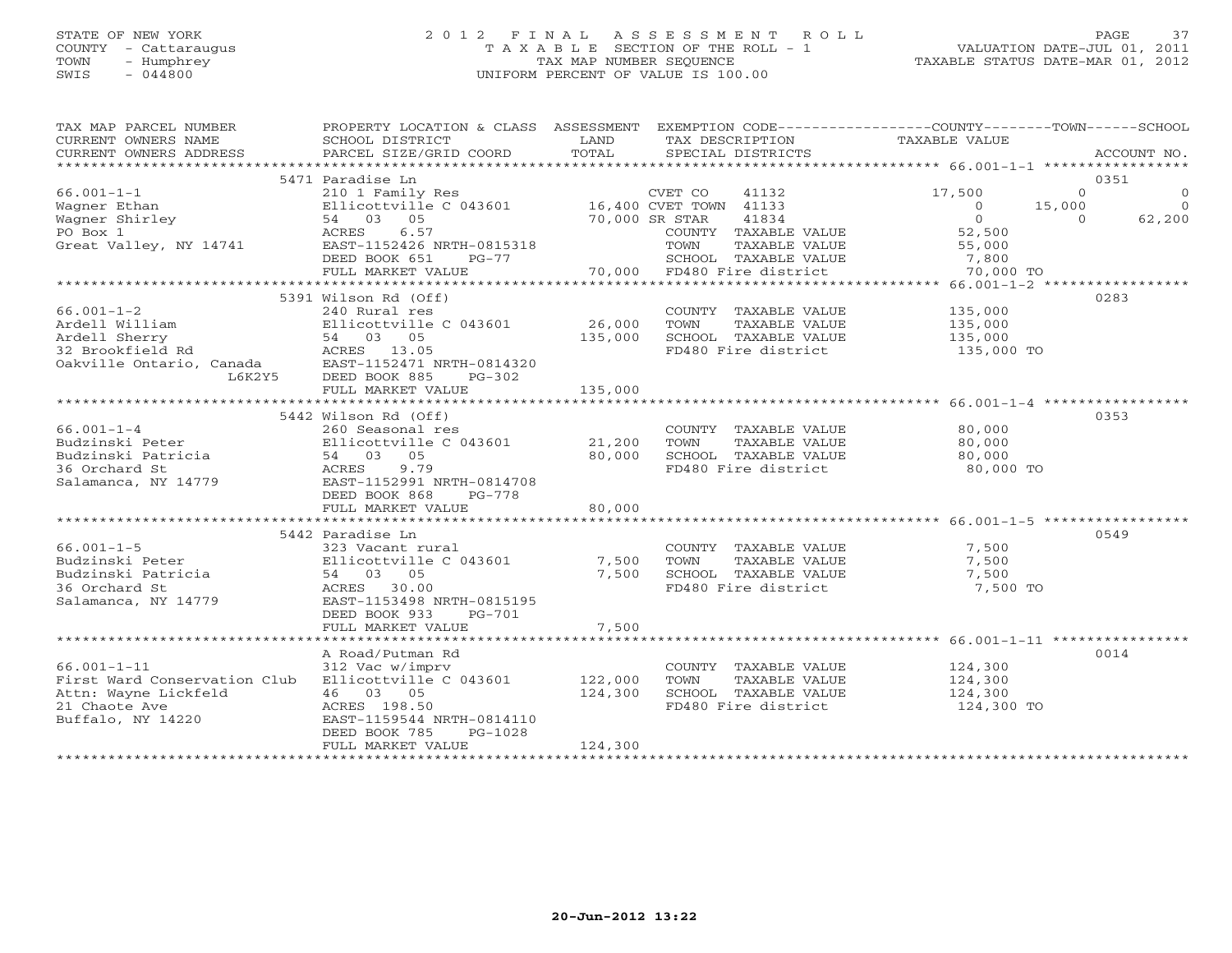# STATE OF NEW YORK 2 0 1 2 F I N A L A S S E S S M E N T R O L L PAGE 38 COUNTY - Cattaraugus T A X A B L E SECTION OF THE ROLL - 1 VALUATION DATE-JUL 01, 2011 TOWN - Humphrey TAX MAP NUMBER SEQUENCE TAXABLE STATUS DATE-MAR 01, 2012 SWIS - 044800 UNIFORM PERCENT OF VALUE IS 100.00UNIFORM PERCENT OF VALUE IS 100.00

| TOTAL<br>CURRENT OWNERS ADDRESS<br>PARCEL SIZE/GRID COORD<br>SPECIAL DISTRICTS<br>ACCOUNT NO.<br>***********************<br>0198<br>Putnam Rd<br>$66.001 - 1 - 14$<br>314 Rural vac<10<br>COUNTY TAXABLE VALUE<br>9,300<br>Livak Anne<br>Ellicottville C 043601<br>9,300<br>TOWN<br>TAXABLE VALUE<br>9,300<br>4100 Newton Run<br>9,300<br>SCHOOL TAXABLE VALUE<br>9,300<br>45 03 05<br>FD480 Fire district<br>Salamanca, NY 14779<br>Ff 575.00<br>9,300 TO<br>ACRES<br>1.89<br>EAST-1159302 NRTH-0811729<br>DEED BOOK 2650<br>PG-9002<br>9,300<br>FULL MARKET VALUE<br>******************************* 66.001-1-15 *****************<br>0379<br>4266 Putman Rd<br>$66.001 - 1 - 15$<br>260 Seasonal res<br>COUNTY TAXABLE VALUE<br>36,000<br>Crouch Natalie Jane<br>Ellicottville C 043601<br>12,500<br>TAXABLE VALUE<br>TOWN<br>36,000<br>45 03 05<br>Crouch William P<br>36,000<br>SCHOOL TAXABLE VALUE<br>36,000<br>3.99<br>55 Fairview Dr<br>ACRES<br>FD480 Fire district<br>36,000 TO<br>Depew, NY 14043<br>EAST-1159962 NRTH-0811744<br>DEED BOOK 13860 PG-7001<br>FULL MARKET VALUE<br>36,000<br>0271<br>4277 Putman Rd<br>$66.001 - 1 - 16$<br>23,000<br>260 Seasonal res<br>COUNTY TAXABLE VALUE<br>Rosenberg Marvin<br>Ellicottville C 043601<br>9,800<br>TOWN<br>TAXABLE VALUE<br>23,000<br>45 03 05<br>23,000<br>23,000<br>Rosenberg Randy<br>SCHOOL TAXABLE VALUE<br>807 Gabbey Rd<br>FRNT 400.00 DPTH 240.00<br>FD480 Fire district<br>23,000 TO<br>Corfu, NY 14036<br>EAST-1160412 NRTH-0811663<br>DEED BOOK 892<br>PG-1145<br>23,000<br>FULL MARKET VALUE<br>4084 Humphrey Rd<br>0362<br>$66.001 - 1 - 17$<br>240 Rural res<br>85,400<br>COUNTY TAXABLE VALUE<br>Westlake Alice L<br>Ellicottville C 043601<br>54,300<br>TOWN<br>TAXABLE VALUE<br>85,400<br>Scott Mae Belle<br>$03 \t 05$<br>85,400<br>SCHOOL TAXABLE VALUE<br>38<br>85,400<br>Ff 320.00 Co Rd 18<br>FD480 Fire district<br>85,400 TO<br>Ave<br>PO Box 407<br>Ff 2350.00 Putman Rd<br>Seneca, PA 16345<br>ACRES<br>42.45<br>EAST-1161602 NRTH-0812319<br>DEED BOOK 8577<br>$PG-6001$<br>85,400<br>FULL MARKET VALUE<br>4034 Humphrey Rd<br>0174<br>$66.001 - 1 - 18.1$<br>41854<br>$\circ$<br>$\Omega$<br>30,000<br>270 Mfg housing<br>RES STAR<br>Keir William R<br>Ellicottville C 043601<br>13,500<br>COUNTY TAXABLE VALUE<br>53,500<br>4034 Humphrey Rd<br>38 03 05<br>53,500<br>TOWN<br>TAXABLE VALUE<br>53,500<br>Great Valley, NY 14741<br>4.65<br>SCHOOL TAXABLE VALUE<br>ACRES<br>23,500<br>EAST-1163159 NRTH-0813163<br>FD480 Fire district<br>53,500 TO<br>DEED BOOK 967<br>PG-593 | TAX MAP PARCEL NUMBER<br>CURRENT OWNERS NAME | PROPERTY LOCATION & CLASS<br>SCHOOL DISTRICT | ASSESSMENT<br>LAND | EXEMPTION CODE----------------COUNTY-------TOWN-----SCHOOL<br>TAX DESCRIPTION | TAXABLE VALUE |  |
|-------------------------------------------------------------------------------------------------------------------------------------------------------------------------------------------------------------------------------------------------------------------------------------------------------------------------------------------------------------------------------------------------------------------------------------------------------------------------------------------------------------------------------------------------------------------------------------------------------------------------------------------------------------------------------------------------------------------------------------------------------------------------------------------------------------------------------------------------------------------------------------------------------------------------------------------------------------------------------------------------------------------------------------------------------------------------------------------------------------------------------------------------------------------------------------------------------------------------------------------------------------------------------------------------------------------------------------------------------------------------------------------------------------------------------------------------------------------------------------------------------------------------------------------------------------------------------------------------------------------------------------------------------------------------------------------------------------------------------------------------------------------------------------------------------------------------------------------------------------------------------------------------------------------------------------------------------------------------------------------------------------------------------------------------------------------------------------------------------------------------------------------------------------------------------------------------------------------------------------------------------------------------------------------------------------------------------------------------------------------------------------------------------------------------------------------------------------------------------------------------------------------------------------------------------------------------------|----------------------------------------------|----------------------------------------------|--------------------|-------------------------------------------------------------------------------|---------------|--|
|                                                                                                                                                                                                                                                                                                                                                                                                                                                                                                                                                                                                                                                                                                                                                                                                                                                                                                                                                                                                                                                                                                                                                                                                                                                                                                                                                                                                                                                                                                                                                                                                                                                                                                                                                                                                                                                                                                                                                                                                                                                                                                                                                                                                                                                                                                                                                                                                                                                                                                                                                                               |                                              |                                              |                    |                                                                               |               |  |
|                                                                                                                                                                                                                                                                                                                                                                                                                                                                                                                                                                                                                                                                                                                                                                                                                                                                                                                                                                                                                                                                                                                                                                                                                                                                                                                                                                                                                                                                                                                                                                                                                                                                                                                                                                                                                                                                                                                                                                                                                                                                                                                                                                                                                                                                                                                                                                                                                                                                                                                                                                               |                                              |                                              |                    |                                                                               |               |  |
|                                                                                                                                                                                                                                                                                                                                                                                                                                                                                                                                                                                                                                                                                                                                                                                                                                                                                                                                                                                                                                                                                                                                                                                                                                                                                                                                                                                                                                                                                                                                                                                                                                                                                                                                                                                                                                                                                                                                                                                                                                                                                                                                                                                                                                                                                                                                                                                                                                                                                                                                                                               |                                              |                                              |                    |                                                                               |               |  |
|                                                                                                                                                                                                                                                                                                                                                                                                                                                                                                                                                                                                                                                                                                                                                                                                                                                                                                                                                                                                                                                                                                                                                                                                                                                                                                                                                                                                                                                                                                                                                                                                                                                                                                                                                                                                                                                                                                                                                                                                                                                                                                                                                                                                                                                                                                                                                                                                                                                                                                                                                                               |                                              |                                              |                    |                                                                               |               |  |
|                                                                                                                                                                                                                                                                                                                                                                                                                                                                                                                                                                                                                                                                                                                                                                                                                                                                                                                                                                                                                                                                                                                                                                                                                                                                                                                                                                                                                                                                                                                                                                                                                                                                                                                                                                                                                                                                                                                                                                                                                                                                                                                                                                                                                                                                                                                                                                                                                                                                                                                                                                               |                                              |                                              |                    |                                                                               |               |  |
|                                                                                                                                                                                                                                                                                                                                                                                                                                                                                                                                                                                                                                                                                                                                                                                                                                                                                                                                                                                                                                                                                                                                                                                                                                                                                                                                                                                                                                                                                                                                                                                                                                                                                                                                                                                                                                                                                                                                                                                                                                                                                                                                                                                                                                                                                                                                                                                                                                                                                                                                                                               |                                              |                                              |                    |                                                                               |               |  |
|                                                                                                                                                                                                                                                                                                                                                                                                                                                                                                                                                                                                                                                                                                                                                                                                                                                                                                                                                                                                                                                                                                                                                                                                                                                                                                                                                                                                                                                                                                                                                                                                                                                                                                                                                                                                                                                                                                                                                                                                                                                                                                                                                                                                                                                                                                                                                                                                                                                                                                                                                                               |                                              |                                              |                    |                                                                               |               |  |
|                                                                                                                                                                                                                                                                                                                                                                                                                                                                                                                                                                                                                                                                                                                                                                                                                                                                                                                                                                                                                                                                                                                                                                                                                                                                                                                                                                                                                                                                                                                                                                                                                                                                                                                                                                                                                                                                                                                                                                                                                                                                                                                                                                                                                                                                                                                                                                                                                                                                                                                                                                               |                                              |                                              |                    |                                                                               |               |  |
|                                                                                                                                                                                                                                                                                                                                                                                                                                                                                                                                                                                                                                                                                                                                                                                                                                                                                                                                                                                                                                                                                                                                                                                                                                                                                                                                                                                                                                                                                                                                                                                                                                                                                                                                                                                                                                                                                                                                                                                                                                                                                                                                                                                                                                                                                                                                                                                                                                                                                                                                                                               |                                              |                                              |                    |                                                                               |               |  |
|                                                                                                                                                                                                                                                                                                                                                                                                                                                                                                                                                                                                                                                                                                                                                                                                                                                                                                                                                                                                                                                                                                                                                                                                                                                                                                                                                                                                                                                                                                                                                                                                                                                                                                                                                                                                                                                                                                                                                                                                                                                                                                                                                                                                                                                                                                                                                                                                                                                                                                                                                                               |                                              |                                              |                    |                                                                               |               |  |
|                                                                                                                                                                                                                                                                                                                                                                                                                                                                                                                                                                                                                                                                                                                                                                                                                                                                                                                                                                                                                                                                                                                                                                                                                                                                                                                                                                                                                                                                                                                                                                                                                                                                                                                                                                                                                                                                                                                                                                                                                                                                                                                                                                                                                                                                                                                                                                                                                                                                                                                                                                               |                                              |                                              |                    |                                                                               |               |  |
|                                                                                                                                                                                                                                                                                                                                                                                                                                                                                                                                                                                                                                                                                                                                                                                                                                                                                                                                                                                                                                                                                                                                                                                                                                                                                                                                                                                                                                                                                                                                                                                                                                                                                                                                                                                                                                                                                                                                                                                                                                                                                                                                                                                                                                                                                                                                                                                                                                                                                                                                                                               |                                              |                                              |                    |                                                                               |               |  |
|                                                                                                                                                                                                                                                                                                                                                                                                                                                                                                                                                                                                                                                                                                                                                                                                                                                                                                                                                                                                                                                                                                                                                                                                                                                                                                                                                                                                                                                                                                                                                                                                                                                                                                                                                                                                                                                                                                                                                                                                                                                                                                                                                                                                                                                                                                                                                                                                                                                                                                                                                                               |                                              |                                              |                    |                                                                               |               |  |
|                                                                                                                                                                                                                                                                                                                                                                                                                                                                                                                                                                                                                                                                                                                                                                                                                                                                                                                                                                                                                                                                                                                                                                                                                                                                                                                                                                                                                                                                                                                                                                                                                                                                                                                                                                                                                                                                                                                                                                                                                                                                                                                                                                                                                                                                                                                                                                                                                                                                                                                                                                               |                                              |                                              |                    |                                                                               |               |  |
|                                                                                                                                                                                                                                                                                                                                                                                                                                                                                                                                                                                                                                                                                                                                                                                                                                                                                                                                                                                                                                                                                                                                                                                                                                                                                                                                                                                                                                                                                                                                                                                                                                                                                                                                                                                                                                                                                                                                                                                                                                                                                                                                                                                                                                                                                                                                                                                                                                                                                                                                                                               |                                              |                                              |                    |                                                                               |               |  |
|                                                                                                                                                                                                                                                                                                                                                                                                                                                                                                                                                                                                                                                                                                                                                                                                                                                                                                                                                                                                                                                                                                                                                                                                                                                                                                                                                                                                                                                                                                                                                                                                                                                                                                                                                                                                                                                                                                                                                                                                                                                                                                                                                                                                                                                                                                                                                                                                                                                                                                                                                                               |                                              |                                              |                    |                                                                               |               |  |
|                                                                                                                                                                                                                                                                                                                                                                                                                                                                                                                                                                                                                                                                                                                                                                                                                                                                                                                                                                                                                                                                                                                                                                                                                                                                                                                                                                                                                                                                                                                                                                                                                                                                                                                                                                                                                                                                                                                                                                                                                                                                                                                                                                                                                                                                                                                                                                                                                                                                                                                                                                               |                                              |                                              |                    |                                                                               |               |  |
|                                                                                                                                                                                                                                                                                                                                                                                                                                                                                                                                                                                                                                                                                                                                                                                                                                                                                                                                                                                                                                                                                                                                                                                                                                                                                                                                                                                                                                                                                                                                                                                                                                                                                                                                                                                                                                                                                                                                                                                                                                                                                                                                                                                                                                                                                                                                                                                                                                                                                                                                                                               |                                              |                                              |                    |                                                                               |               |  |
|                                                                                                                                                                                                                                                                                                                                                                                                                                                                                                                                                                                                                                                                                                                                                                                                                                                                                                                                                                                                                                                                                                                                                                                                                                                                                                                                                                                                                                                                                                                                                                                                                                                                                                                                                                                                                                                                                                                                                                                                                                                                                                                                                                                                                                                                                                                                                                                                                                                                                                                                                                               |                                              |                                              |                    |                                                                               |               |  |
|                                                                                                                                                                                                                                                                                                                                                                                                                                                                                                                                                                                                                                                                                                                                                                                                                                                                                                                                                                                                                                                                                                                                                                                                                                                                                                                                                                                                                                                                                                                                                                                                                                                                                                                                                                                                                                                                                                                                                                                                                                                                                                                                                                                                                                                                                                                                                                                                                                                                                                                                                                               |                                              |                                              |                    |                                                                               |               |  |
|                                                                                                                                                                                                                                                                                                                                                                                                                                                                                                                                                                                                                                                                                                                                                                                                                                                                                                                                                                                                                                                                                                                                                                                                                                                                                                                                                                                                                                                                                                                                                                                                                                                                                                                                                                                                                                                                                                                                                                                                                                                                                                                                                                                                                                                                                                                                                                                                                                                                                                                                                                               |                                              |                                              |                    |                                                                               |               |  |
|                                                                                                                                                                                                                                                                                                                                                                                                                                                                                                                                                                                                                                                                                                                                                                                                                                                                                                                                                                                                                                                                                                                                                                                                                                                                                                                                                                                                                                                                                                                                                                                                                                                                                                                                                                                                                                                                                                                                                                                                                                                                                                                                                                                                                                                                                                                                                                                                                                                                                                                                                                               |                                              |                                              |                    |                                                                               |               |  |
|                                                                                                                                                                                                                                                                                                                                                                                                                                                                                                                                                                                                                                                                                                                                                                                                                                                                                                                                                                                                                                                                                                                                                                                                                                                                                                                                                                                                                                                                                                                                                                                                                                                                                                                                                                                                                                                                                                                                                                                                                                                                                                                                                                                                                                                                                                                                                                                                                                                                                                                                                                               |                                              |                                              |                    |                                                                               |               |  |
|                                                                                                                                                                                                                                                                                                                                                                                                                                                                                                                                                                                                                                                                                                                                                                                                                                                                                                                                                                                                                                                                                                                                                                                                                                                                                                                                                                                                                                                                                                                                                                                                                                                                                                                                                                                                                                                                                                                                                                                                                                                                                                                                                                                                                                                                                                                                                                                                                                                                                                                                                                               |                                              |                                              |                    |                                                                               |               |  |
|                                                                                                                                                                                                                                                                                                                                                                                                                                                                                                                                                                                                                                                                                                                                                                                                                                                                                                                                                                                                                                                                                                                                                                                                                                                                                                                                                                                                                                                                                                                                                                                                                                                                                                                                                                                                                                                                                                                                                                                                                                                                                                                                                                                                                                                                                                                                                                                                                                                                                                                                                                               |                                              |                                              |                    |                                                                               |               |  |
|                                                                                                                                                                                                                                                                                                                                                                                                                                                                                                                                                                                                                                                                                                                                                                                                                                                                                                                                                                                                                                                                                                                                                                                                                                                                                                                                                                                                                                                                                                                                                                                                                                                                                                                                                                                                                                                                                                                                                                                                                                                                                                                                                                                                                                                                                                                                                                                                                                                                                                                                                                               |                                              |                                              |                    |                                                                               |               |  |
|                                                                                                                                                                                                                                                                                                                                                                                                                                                                                                                                                                                                                                                                                                                                                                                                                                                                                                                                                                                                                                                                                                                                                                                                                                                                                                                                                                                                                                                                                                                                                                                                                                                                                                                                                                                                                                                                                                                                                                                                                                                                                                                                                                                                                                                                                                                                                                                                                                                                                                                                                                               |                                              |                                              |                    |                                                                               |               |  |
|                                                                                                                                                                                                                                                                                                                                                                                                                                                                                                                                                                                                                                                                                                                                                                                                                                                                                                                                                                                                                                                                                                                                                                                                                                                                                                                                                                                                                                                                                                                                                                                                                                                                                                                                                                                                                                                                                                                                                                                                                                                                                                                                                                                                                                                                                                                                                                                                                                                                                                                                                                               |                                              |                                              |                    |                                                                               |               |  |
|                                                                                                                                                                                                                                                                                                                                                                                                                                                                                                                                                                                                                                                                                                                                                                                                                                                                                                                                                                                                                                                                                                                                                                                                                                                                                                                                                                                                                                                                                                                                                                                                                                                                                                                                                                                                                                                                                                                                                                                                                                                                                                                                                                                                                                                                                                                                                                                                                                                                                                                                                                               |                                              |                                              |                    |                                                                               |               |  |
|                                                                                                                                                                                                                                                                                                                                                                                                                                                                                                                                                                                                                                                                                                                                                                                                                                                                                                                                                                                                                                                                                                                                                                                                                                                                                                                                                                                                                                                                                                                                                                                                                                                                                                                                                                                                                                                                                                                                                                                                                                                                                                                                                                                                                                                                                                                                                                                                                                                                                                                                                                               |                                              |                                              |                    |                                                                               |               |  |
|                                                                                                                                                                                                                                                                                                                                                                                                                                                                                                                                                                                                                                                                                                                                                                                                                                                                                                                                                                                                                                                                                                                                                                                                                                                                                                                                                                                                                                                                                                                                                                                                                                                                                                                                                                                                                                                                                                                                                                                                                                                                                                                                                                                                                                                                                                                                                                                                                                                                                                                                                                               |                                              |                                              |                    |                                                                               |               |  |
|                                                                                                                                                                                                                                                                                                                                                                                                                                                                                                                                                                                                                                                                                                                                                                                                                                                                                                                                                                                                                                                                                                                                                                                                                                                                                                                                                                                                                                                                                                                                                                                                                                                                                                                                                                                                                                                                                                                                                                                                                                                                                                                                                                                                                                                                                                                                                                                                                                                                                                                                                                               |                                              |                                              |                    |                                                                               |               |  |
|                                                                                                                                                                                                                                                                                                                                                                                                                                                                                                                                                                                                                                                                                                                                                                                                                                                                                                                                                                                                                                                                                                                                                                                                                                                                                                                                                                                                                                                                                                                                                                                                                                                                                                                                                                                                                                                                                                                                                                                                                                                                                                                                                                                                                                                                                                                                                                                                                                                                                                                                                                               |                                              |                                              |                    |                                                                               |               |  |
|                                                                                                                                                                                                                                                                                                                                                                                                                                                                                                                                                                                                                                                                                                                                                                                                                                                                                                                                                                                                                                                                                                                                                                                                                                                                                                                                                                                                                                                                                                                                                                                                                                                                                                                                                                                                                                                                                                                                                                                                                                                                                                                                                                                                                                                                                                                                                                                                                                                                                                                                                                               |                                              |                                              |                    |                                                                               |               |  |
|                                                                                                                                                                                                                                                                                                                                                                                                                                                                                                                                                                                                                                                                                                                                                                                                                                                                                                                                                                                                                                                                                                                                                                                                                                                                                                                                                                                                                                                                                                                                                                                                                                                                                                                                                                                                                                                                                                                                                                                                                                                                                                                                                                                                                                                                                                                                                                                                                                                                                                                                                                               |                                              |                                              |                    |                                                                               |               |  |
|                                                                                                                                                                                                                                                                                                                                                                                                                                                                                                                                                                                                                                                                                                                                                                                                                                                                                                                                                                                                                                                                                                                                                                                                                                                                                                                                                                                                                                                                                                                                                                                                                                                                                                                                                                                                                                                                                                                                                                                                                                                                                                                                                                                                                                                                                                                                                                                                                                                                                                                                                                               |                                              |                                              |                    |                                                                               |               |  |
|                                                                                                                                                                                                                                                                                                                                                                                                                                                                                                                                                                                                                                                                                                                                                                                                                                                                                                                                                                                                                                                                                                                                                                                                                                                                                                                                                                                                                                                                                                                                                                                                                                                                                                                                                                                                                                                                                                                                                                                                                                                                                                                                                                                                                                                                                                                                                                                                                                                                                                                                                                               |                                              |                                              |                    |                                                                               |               |  |
|                                                                                                                                                                                                                                                                                                                                                                                                                                                                                                                                                                                                                                                                                                                                                                                                                                                                                                                                                                                                                                                                                                                                                                                                                                                                                                                                                                                                                                                                                                                                                                                                                                                                                                                                                                                                                                                                                                                                                                                                                                                                                                                                                                                                                                                                                                                                                                                                                                                                                                                                                                               |                                              |                                              |                    |                                                                               |               |  |
|                                                                                                                                                                                                                                                                                                                                                                                                                                                                                                                                                                                                                                                                                                                                                                                                                                                                                                                                                                                                                                                                                                                                                                                                                                                                                                                                                                                                                                                                                                                                                                                                                                                                                                                                                                                                                                                                                                                                                                                                                                                                                                                                                                                                                                                                                                                                                                                                                                                                                                                                                                               |                                              |                                              |                    |                                                                               |               |  |
|                                                                                                                                                                                                                                                                                                                                                                                                                                                                                                                                                                                                                                                                                                                                                                                                                                                                                                                                                                                                                                                                                                                                                                                                                                                                                                                                                                                                                                                                                                                                                                                                                                                                                                                                                                                                                                                                                                                                                                                                                                                                                                                                                                                                                                                                                                                                                                                                                                                                                                                                                                               |                                              |                                              |                    |                                                                               |               |  |
|                                                                                                                                                                                                                                                                                                                                                                                                                                                                                                                                                                                                                                                                                                                                                                                                                                                                                                                                                                                                                                                                                                                                                                                                                                                                                                                                                                                                                                                                                                                                                                                                                                                                                                                                                                                                                                                                                                                                                                                                                                                                                                                                                                                                                                                                                                                                                                                                                                                                                                                                                                               |                                              |                                              |                    |                                                                               |               |  |
|                                                                                                                                                                                                                                                                                                                                                                                                                                                                                                                                                                                                                                                                                                                                                                                                                                                                                                                                                                                                                                                                                                                                                                                                                                                                                                                                                                                                                                                                                                                                                                                                                                                                                                                                                                                                                                                                                                                                                                                                                                                                                                                                                                                                                                                                                                                                                                                                                                                                                                                                                                               |                                              |                                              |                    |                                                                               |               |  |
|                                                                                                                                                                                                                                                                                                                                                                                                                                                                                                                                                                                                                                                                                                                                                                                                                                                                                                                                                                                                                                                                                                                                                                                                                                                                                                                                                                                                                                                                                                                                                                                                                                                                                                                                                                                                                                                                                                                                                                                                                                                                                                                                                                                                                                                                                                                                                                                                                                                                                                                                                                               |                                              |                                              |                    |                                                                               |               |  |
|                                                                                                                                                                                                                                                                                                                                                                                                                                                                                                                                                                                                                                                                                                                                                                                                                                                                                                                                                                                                                                                                                                                                                                                                                                                                                                                                                                                                                                                                                                                                                                                                                                                                                                                                                                                                                                                                                                                                                                                                                                                                                                                                                                                                                                                                                                                                                                                                                                                                                                                                                                               |                                              |                                              |                    |                                                                               |               |  |
|                                                                                                                                                                                                                                                                                                                                                                                                                                                                                                                                                                                                                                                                                                                                                                                                                                                                                                                                                                                                                                                                                                                                                                                                                                                                                                                                                                                                                                                                                                                                                                                                                                                                                                                                                                                                                                                                                                                                                                                                                                                                                                                                                                                                                                                                                                                                                                                                                                                                                                                                                                               |                                              |                                              |                    |                                                                               |               |  |
| FULL MARKET VALUE<br>53,500<br>**********************<br>*****************************<br>**************                                                                                                                                                                                                                                                                                                                                                                                                                                                                                                                                                                                                                                                                                                                                                                                                                                                                                                                                                                                                                                                                                                                                                                                                                                                                                                                                                                                                                                                                                                                                                                                                                                                                                                                                                                                                                                                                                                                                                                                                                                                                                                                                                                                                                                                                                                                                                                                                                                                                      |                                              |                                              |                    |                                                                               |               |  |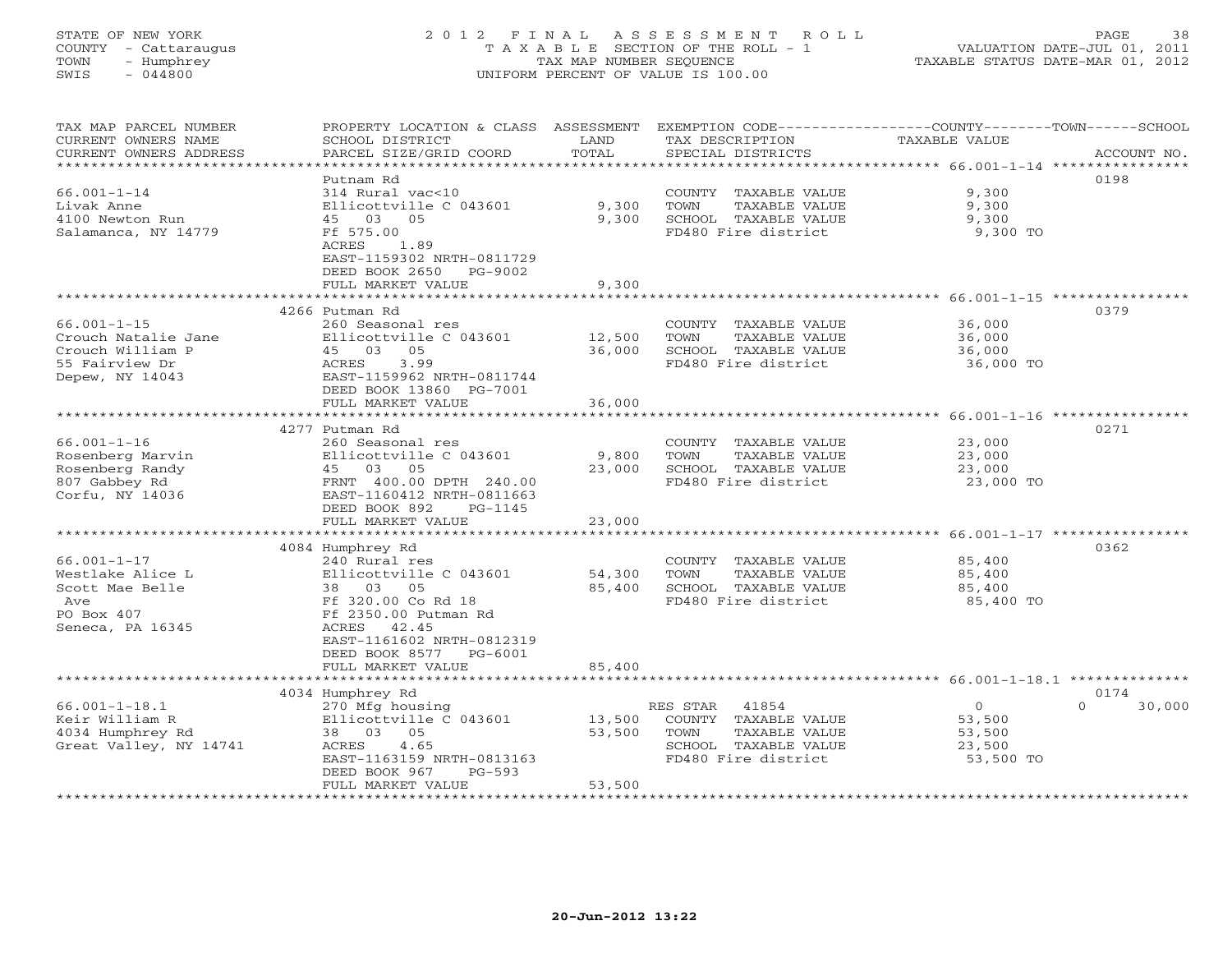# STATE OF NEW YORK 2 0 1 2 F I N A L A S S E S S M E N T R O L L PAGE 39 COUNTY - Cattaraugus T A X A B L E SECTION OF THE ROLL - 1 VALUATION DATE-JUL 01, 2011 TOWN - Humphrey TAX MAP NUMBER SEQUENCE TAXABLE STATUS DATE-MAR 01, 2012 SWIS - 044800 UNIFORM PERCENT OF VALUE IS 100.00UNIFORM PERCENT OF VALUE IS 100.00

| TAX MAP PARCEL NUMBER<br>CURRENT OWNERS NAME<br>CURRENT OWNERS ADDRESS                                      | PROPERTY LOCATION & CLASS ASSESSMENT EXEMPTION CODE----------------COUNTY-------TOWN------SCHOOL<br>SCHOOL DISTRICT<br>PARCEL SIZE/GRID COORD                                    | LAND<br>TOTAL              | TAX DESCRIPTION<br>SPECIAL DISTRICTS                                                                                      | TAXABLE VALUE                                                                  | ACCOUNT NO.                  |
|-------------------------------------------------------------------------------------------------------------|----------------------------------------------------------------------------------------------------------------------------------------------------------------------------------|----------------------------|---------------------------------------------------------------------------------------------------------------------------|--------------------------------------------------------------------------------|------------------------------|
|                                                                                                             | 4068 Humphrey Rd                                                                                                                                                                 |                            |                                                                                                                           |                                                                                | 0509                         |
| $66.001 - 1 - 18.2$<br>Chapman Robert D<br>4068 Humphrey Rd<br>Great Valley, NY 14741                       | 270 Mfg housing<br>Ellicottville C 043601<br>38 03 05<br>FRNT 200.00 DPTH 133.50<br>EAST-1162948 NRTH-0812361<br>DEED BOOK 1233<br>PG-3001<br>FULL MARKET VALUE                  | 6,200<br>15,000<br>15,000  | SR STAR<br>41834<br>COUNTY TAXABLE VALUE<br>TOWN<br>TAXABLE VALUE<br>SCHOOL TAXABLE VALUE<br>FD480 Fire district          | 0<br>15,000<br>15,000<br>$\Omega$<br>15,000 TO                                 | $\Omega$<br>15,000           |
| *******************************                                                                             | ************                                                                                                                                                                     | *******************        |                                                                                                                           | ********************* 66.001-1-18.3 **************                             |                              |
| $66.001 - 1 - 18.3$<br>Baughman Hazel J<br>Baughman Roger B<br>104 Rumbold Ave<br>North Tonawanda, NY 14120 | 4060 Humphrey Rd<br>270 Mfg housing<br>Ellicottville C 043601<br>38 03 05<br>ACRES<br>9.70<br>EAST-1162786 NRTH-0812747<br>DEED BOOK 871<br>$PG-590$<br>FULL MARKET VALUE        | 21,100<br>28,800<br>28,800 | COUNTY TAXABLE VALUE<br>TOWN<br>TAXABLE VALUE<br>SCHOOL TAXABLE VALUE<br>FD480 Fire district                              | 28,800<br>28,800<br>28,800<br>28,800 TO                                        | 0616                         |
|                                                                                                             |                                                                                                                                                                                  |                            |                                                                                                                           |                                                                                |                              |
|                                                                                                             | 4022 Humphrey Rd                                                                                                                                                                 |                            |                                                                                                                           |                                                                                | 0793                         |
| $66.001 - 1 - 18.6$<br>Thomas Jack<br>4022 Humphrey Rd<br>Great Valley, NY 14741                            | 210 1 Family Res<br>Ellicottville C 043601<br>38 03 05<br>FRNT 230.00 DPTH 119.00<br>EAST-1163476 NRTH-0813309<br>DEED BOOK 1027<br>PG-1065                                      | 6,300 SR STAR<br>46,000    | AGED C/T/S 41800<br>41834<br>COUNTY TAXABLE VALUE<br>TOWN<br>TAXABLE VALUE<br>SCHOOL TAXABLE VALUE<br>FD480 Fire district | 23,000<br>23,000<br>$\circ$<br>23,000<br>23,000<br>$\overline{0}$<br>46,000 TO | 23,000<br>23,000<br>$\Omega$ |
|                                                                                                             | FULL MARKET VALUE                                                                                                                                                                | 46,000                     |                                                                                                                           |                                                                                |                              |
| $66.001 - 1 - 18.7$<br>DeGracio Gerald<br>DeGracio Rebecca<br>19820 Spanish Oak Dr<br>Newhall, CA 91321     | 4033 Golden Hill Rd<br>210 1 Family Res<br>Ellicottville C 043601<br>38 03 05<br>ACRES<br>3.80<br>EAST-1163416 NRTH-0813542<br>DEED BOOK 2546<br>PG-6001<br>FULL MARKET VALUE    | 12,200<br>62,000<br>62,000 | COUNTY TAXABLE VALUE<br>TOWN<br>TAXABLE VALUE<br>SCHOOL TAXABLE VALUE<br>FD480 Fire district                              | 62,000<br>62,000<br>62,000<br>62,000 TO                                        | 0854                         |
|                                                                                                             |                                                                                                                                                                                  |                            |                                                                                                                           |                                                                                |                              |
| $66.001 - 1 - 19$<br>County of Cattaraugus<br>303 Court St<br>Little Valley, NY 14755                       | Golden Hill Rd<br>314 Rural vac<10<br>Ellicottville C 043601<br>38 03 05<br>FRNT 240.00 DPTH 105.00<br>EAST-1163655 NRTH-0813660<br>DEED BOOK 17562 PG-7001<br>FULL MARKET VALUE | 6,000<br>6,000<br>6,000    | COUNTY TAXABLE VALUE<br>TOWN<br>TAXABLE VALUE<br>SCHOOL TAXABLE VALUE<br>FD480 Fire district                              | 6,000<br>6,000<br>6,000<br>6,000 TO                                            | 0079                         |
|                                                                                                             |                                                                                                                                                                                  |                            |                                                                                                                           |                                                                                |                              |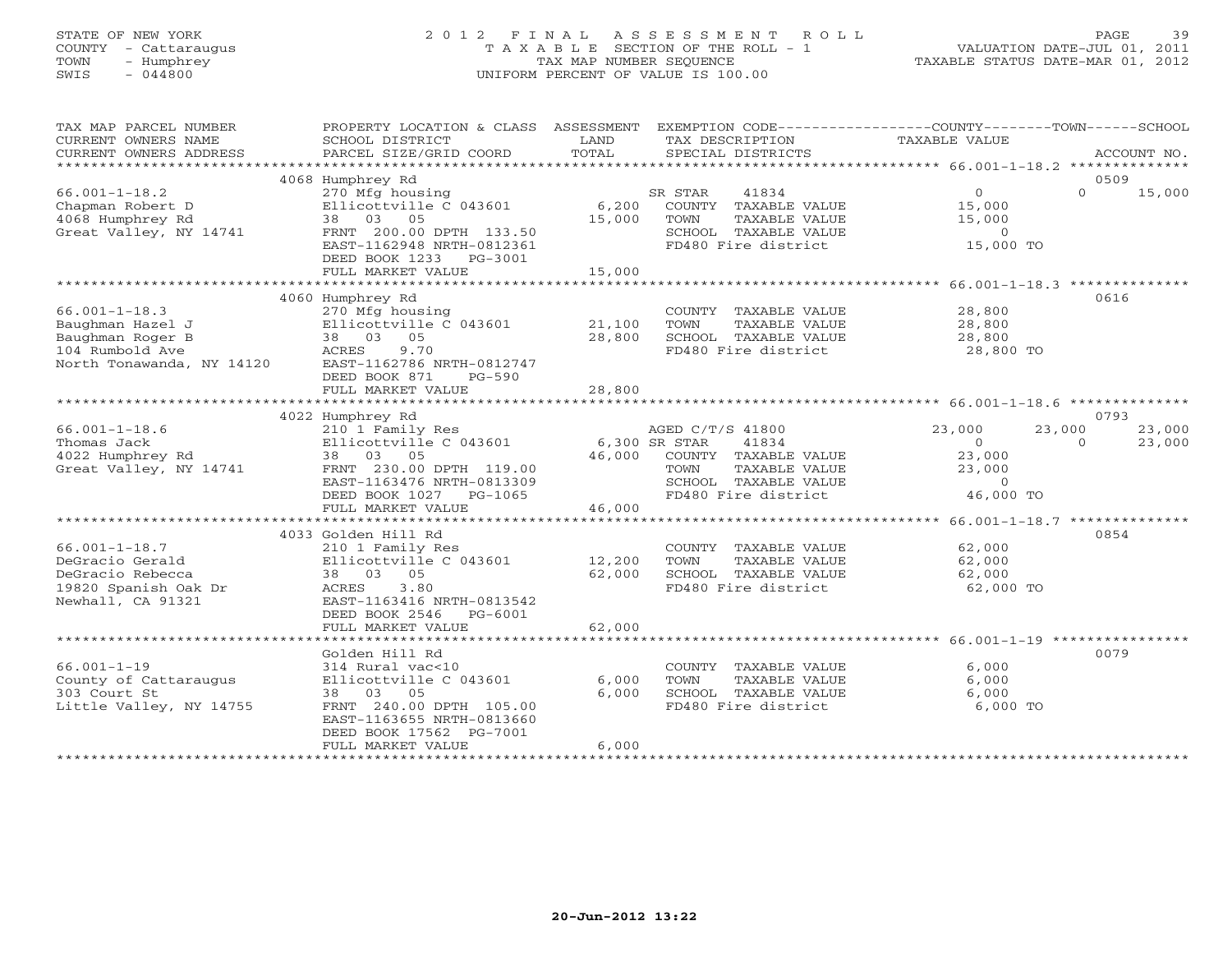# STATE OF NEW YORK 2 0 1 2 F I N A L A S S E S S M E N T R O L L PAGE 40 COUNTY - Cattaraugus T A X A B L E SECTION OF THE ROLL - 1 VALUATION DATE-JUL 01, 2011 TOWN - Humphrey TAX MAP NUMBER SEQUENCE TAXABLE STATUS DATE-MAR 01, 2012 SWIS - 044800 UNIFORM PERCENT OF VALUE IS 100.00UNIFORM PERCENT OF VALUE IS 100.00

| TAX MAP PARCEL NUMBER                               | PROPERTY LOCATION & CLASS ASSESSMENT                 |                | EXEMPTION CODE-----------------COUNTY-------TOWN------SCHOOL |                      |          |             |
|-----------------------------------------------------|------------------------------------------------------|----------------|--------------------------------------------------------------|----------------------|----------|-------------|
| CURRENT OWNERS NAME                                 | SCHOOL DISTRICT                                      | LAND           | TAX DESCRIPTION                                              | <b>TAXABLE VALUE</b> |          |             |
| CURRENT OWNERS ADDRESS<br>************************* | PARCEL SIZE/GRID COORD                               | TOTAL          | SPECIAL DISTRICTS                                            |                      |          | ACCOUNT NO. |
|                                                     | 4123 Golden Hill Rd                                  |                |                                                              |                      |          | 0446        |
| $66.001 - 1 - 20.2$                                 | 281 Multiple res                                     |                | AGED C/T/S 41800                                             | 141,150              | 141,150  | 141,150     |
| Hestle Elizabeth B                                  | Ellicottville C 043601                               | 87,600 SR STAR | 41834                                                        | $\circ$              | $\Omega$ | 62,200      |
| 4123 Golden Hill Rd                                 | 38 03 05                                             | 282,300        | COUNTY TAXABLE VALUE                                         | 141,150              |          |             |
| Great Valley, NY 14741                              | Ff 208.00                                            |                | TAXABLE VALUE<br>TOWN                                        | 141,150              |          |             |
|                                                     | ACRES<br>88.08                                       |                | SCHOOL TAXABLE VALUE<br>FD480 Fire district                  | 78,950               |          |             |
|                                                     | EAST-1161702 NRTH-0814050<br>DEED BOOK 937<br>PG-804 |                |                                                              | 282,300 TO           |          |             |
|                                                     | FULL MARKET VALUE                                    | 282,300        |                                                              |                      |          |             |
|                                                     |                                                      |                |                                                              |                      |          |             |
|                                                     | 4181 Golden Hill Rd                                  |                |                                                              |                      |          | 0471        |
| $66.001 - 1 - 20.3$                                 | 260 Seasonal res                                     |                | COUNTY TAXABLE VALUE                                         | 63,000               |          |             |
| Wasikowski Edward                                   | Ellicottville C 043601                               | 13,900         | TOWN<br>TAXABLE VALUE                                        | 63,000               |          |             |
| 22 Hidden Trl                                       | 38 03<br>05                                          | 63,000         | SCHOOL TAXABLE VALUE                                         | 63,000               |          |             |
| Lancaster, NY 14086                                 | 4.95<br>ACRES                                        |                | FD480 Fire district                                          | 63,000 TO            |          |             |
|                                                     | EAST-1161303 NRTH-0814927                            |                |                                                              |                      |          |             |
|                                                     | DEED BOOK 794<br>$PG-505$<br>FULL MARKET VALUE       | 63,000         |                                                              |                      |          |             |
|                                                     |                                                      |                |                                                              |                      |          |             |
|                                                     | 3992 Humphrey Rd                                     |                |                                                              |                      |          | 0244        |
| $66.001 - 1 - 21$                                   | 260 Seasonal res                                     |                | COUNTY TAXABLE VALUE                                         | 57,000               |          |             |
| Sommers Donald                                      | Ellicottville C 043601                               | 4,300          | TOWN<br>TAXABLE VALUE                                        | 57,000               |          |             |
| Bajor Mark                                          | 38 03 05                                             | 57,000         | SCHOOL TAXABLE VALUE                                         | 57,000               |          |             |
| 9160 Lakeside Ave                                   | FRNT 212.30 DPTH<br>77.20                            |                | FD480 Fire district                                          | 57,000 TO            |          |             |
| Angola, NY 14006                                    | EAST-1163745 NRTH-0813936                            |                |                                                              |                      |          |             |
|                                                     | DEED BOOK 1009<br>PG-1040                            |                |                                                              |                      |          |             |
|                                                     | FULL MARKET VALUE                                    | 57,000         |                                                              |                      |          |             |
|                                                     | 4014 Golden Hill Rd                                  |                |                                                              |                      |          | 0107        |
| $66.001 - 1 - 22$                                   | 270 Mfg housing                                      |                | COUNTY TAXABLE VALUE                                         | 54,000               |          |             |
| Lindemann Lisa                                      | Ellicottville C 043601                               | 6,200          | TOWN<br>TAXABLE VALUE                                        | 54,000               |          |             |
| 4014 Golden Hill Rd                                 | 38 03 05                                             | 54,000         | SCHOOL TAXABLE VALUE                                         | 54,000               |          |             |
| Great Valley, NY 14741                              | FRNT 151.00 DPTH 189.00                              |                | FD480 Fire district                                          | 54,000 TO            |          |             |
|                                                     | EAST-1163719 NRTH-0813854                            |                |                                                              |                      |          |             |
|                                                     | DEED BOOK 865<br>$PG-746$                            |                |                                                              |                      |          |             |
|                                                     | FULL MARKET VALUE                                    | 54,000         |                                                              |                      |          |             |
|                                                     | Golden Hill Rd                                       |                |                                                              |                      |          | 0108        |
| $66.001 - 1 - 23$                                   | 314 Rural vac<10                                     |                | COUNTY TAXABLE VALUE                                         | 4,000                |          |             |
| Sommers Donald                                      | Ellicottville C 043601                               | 4,000          | TAXABLE VALUE<br>TOWN                                        | 4,000                |          |             |
| Lindemann Lisa                                      | 38 03 05                                             | 4,000          | SCHOOL TAXABLE VALUE                                         | 4,000                |          |             |
| Bajor Mark                                          | FRNT 285.00 DPTH 175.00                              |                | FD480 Fire district                                          | 4,000 TO             |          |             |
| 9160 Lakeside                                       | EAST-1163561 NRTH-0813917                            |                |                                                              |                      |          |             |
| Angola, NY 14006                                    | DEED BOOK 865<br>$PG-746$                            |                |                                                              |                      |          |             |
|                                                     | FULL MARKET VALUE                                    | 4,000          |                                                              |                      |          |             |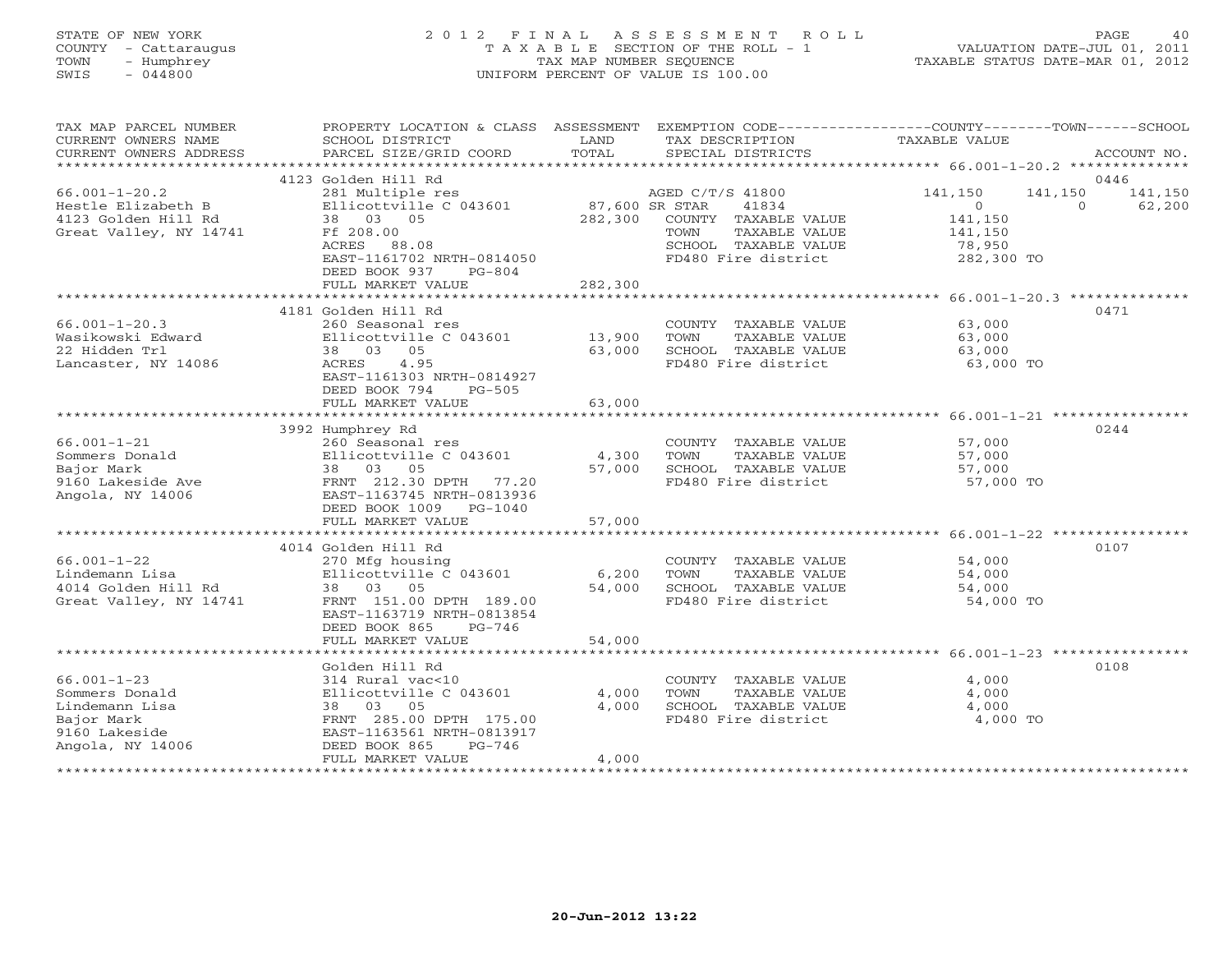# STATE OF NEW YORK 2 0 1 2 F I N A L A S S E S S M E N T R O L L PAGE 41 COUNTY - Cattaraugus T A X A B L E SECTION OF THE ROLL - 1 VALUATION DATE-JUL 01, 2011 TOWN - Humphrey TAX MAP NUMBER SEQUENCE TAXABLE STATUS DATE-MAR 01, 2012 SWIS - 044800 UNIFORM PERCENT OF VALUE IS 100.00UNIFORM PERCENT OF VALUE IS 100.00

| TAX MAP PARCEL NUMBER<br>CURRENT OWNERS NAME                | PROPERTY LOCATION & CLASS ASSESSMENT<br>SCHOOL DISTRICT | LAND   | TAX DESCRIPTION       | EXEMPTION CODE-----------------COUNTY-------TOWN------SCHOOL<br>TAXABLE VALUE |             |
|-------------------------------------------------------------|---------------------------------------------------------|--------|-----------------------|-------------------------------------------------------------------------------|-------------|
| CURRENT OWNERS ADDRESS                                      | PARCEL SIZE/GRID COORD                                  | TOTAL  | SPECIAL DISTRICTS     |                                                                               | ACCOUNT NO. |
| *************************                                   |                                                         |        |                       |                                                                               |             |
|                                                             | Golden Hill Rd                                          |        |                       |                                                                               | 0040        |
| $66.001 - 1 - 24$                                           | 314 Rural vac<10                                        |        | COUNTY TAXABLE VALUE  | 8,500                                                                         |             |
| Hestle Elizabeth B                                          | Ellicottville C 043601                                  | 8,500  | TOWN<br>TAXABLE VALUE | 8,500                                                                         |             |
| 4123 Golden Hill Rd                                         | 38 03 05                                                | 8,500  | SCHOOL TAXABLE VALUE  | 8,500                                                                         |             |
| Great Valley, NY 14741                                      | ACRES<br>3.80                                           |        | FD480 Fire district   | 8,500 TO                                                                      |             |
|                                                             | EAST-1163120 NRTH-0814238                               |        |                       |                                                                               |             |
|                                                             | DEED BOOK 939<br>PG-756                                 |        |                       |                                                                               |             |
|                                                             | FULL MARKET VALUE                                       | 8,500  |                       |                                                                               |             |
|                                                             |                                                         |        |                       |                                                                               |             |
|                                                             | 4156 Golden Hill Rd                                     |        |                       |                                                                               | 0222        |
| $66.001 - 1 - 25$                                           | 260 Seasonal res                                        |        | COUNTY TAXABLE VALUE  | 64,000                                                                        |             |
| Stevens William                                             | Ellicottville C 043601                                  | 12,000 | TOWN<br>TAXABLE VALUE | 64,000                                                                        |             |
| Stevens Marilyn                                             | 38 03 05                                                | 64,000 | SCHOOL TAXABLE VALUE  | 64,000                                                                        |             |
| 6167 Corwin Ave                                             | ACRES<br>3.65                                           |        | FD480 Fire district   | 64,000 TO                                                                     |             |
| Newfane, NY 14108                                           | EAST-1162627 NRTH-0814664                               |        |                       |                                                                               |             |
|                                                             | DEED BOOK 888<br>$PG-414$                               |        |                       |                                                                               |             |
|                                                             | FULL MARKET VALUE                                       | 64,000 |                       |                                                                               |             |
|                                                             |                                                         |        |                       |                                                                               |             |
|                                                             | 3978 Humphrey Rd                                        |        |                       |                                                                               | 0332        |
| $66.001 - 1 - 26.1$                                         | 270 Mfg housing                                         |        | AG DIST<br>41720      | 7,566<br>7,566                                                                | 7,566       |
| Weber Michael R                                             | Ellicottville C 043601                                  | 19,200 | COUNTY TAXABLE VALUE  | 31,434                                                                        |             |
| Weber Mary M                                                | 38 03 05                                                | 39,000 | TAXABLE VALUE<br>TOWN | 31,434                                                                        |             |
| 4875 Humphrey Rd                                            | ACRES 27.15                                             |        | SCHOOL TAXABLE VALUE  | 31,434                                                                        |             |
| Great Valley, NY 14741-9642                                 | EAST-1163351 NRTH-0814696                               |        | FD480 Fire district   | 39,000 TO                                                                     |             |
|                                                             | DEED BOOK 900<br>$PG-483$                               |        |                       |                                                                               |             |
| MAY BE SUBJECT TO PAYMENT                                   | FULL MARKET VALUE                                       | 39,000 |                       |                                                                               |             |
| UNDER AGDIST LAW TIL 2016<br>****************************** |                                                         |        |                       |                                                                               |             |
|                                                             |                                                         |        |                       |                                                                               | 0641        |
| $66.001 - 1 - 26.2$                                         | Humphrey Rd<br>322 Rural vac>10                         |        | COUNTY TAXABLE VALUE  | 45,800                                                                        |             |
| Kotarski Thomas                                             | Ellicottville C 043601                                  | 45,800 | TOWN<br>TAXABLE VALUE | 45,800                                                                        |             |
| Kotarski Dorothy                                            | 38 03 05                                                | 45,800 | SCHOOL TAXABLE VALUE  | 45,800                                                                        |             |
| 111 Strasmer Rd                                             | ACRES 33.05                                             |        | FD480 Fire district   | 45,800 TO                                                                     |             |
| Depew, NY 14043                                             | EAST-1163424 NRTH-0815455                               |        |                       |                                                                               |             |
|                                                             | DEED BOOK 894<br>PG-962                                 |        |                       |                                                                               |             |
|                                                             | FULL MARKET VALUE                                       | 45,800 |                       |                                                                               |             |
|                                                             |                                                         |        |                       |                                                                               |             |
|                                                             | 3930 Humphrey Rd                                        |        |                       |                                                                               | 0365        |
| $66.001 - 1 - 27.1$                                         | 260 Seasonal res                                        |        | COUNTY TAXABLE VALUE  | 90,000                                                                        |             |
| Wittmeyer Gerard H                                          | Ellicottville C 043601                                  | 46,700 | TOWN<br>TAXABLE VALUE | 90,000                                                                        |             |
| Wittmeyer Joseph G                                          | 30/38/39 03 05                                          | 90,000 | SCHOOL TAXABLE VALUE  | 90,000                                                                        |             |
| 4104 Allendale Pkwy                                         | Camp                                                    |        | FD480 Fire district   | 90,000 TO                                                                     |             |
| Blasdell, NY 14219                                          | Life Use                                                |        |                       |                                                                               |             |
|                                                             | ACRES 34.05                                             |        |                       |                                                                               |             |
|                                                             | EAST-1163929 NRTH-0815904                               |        |                       |                                                                               |             |
|                                                             | DEED BOOK 920<br>$PG-58$                                |        |                       |                                                                               |             |
|                                                             | FULL MARKET VALUE                                       | 90,000 |                       |                                                                               |             |
|                                                             |                                                         |        |                       |                                                                               |             |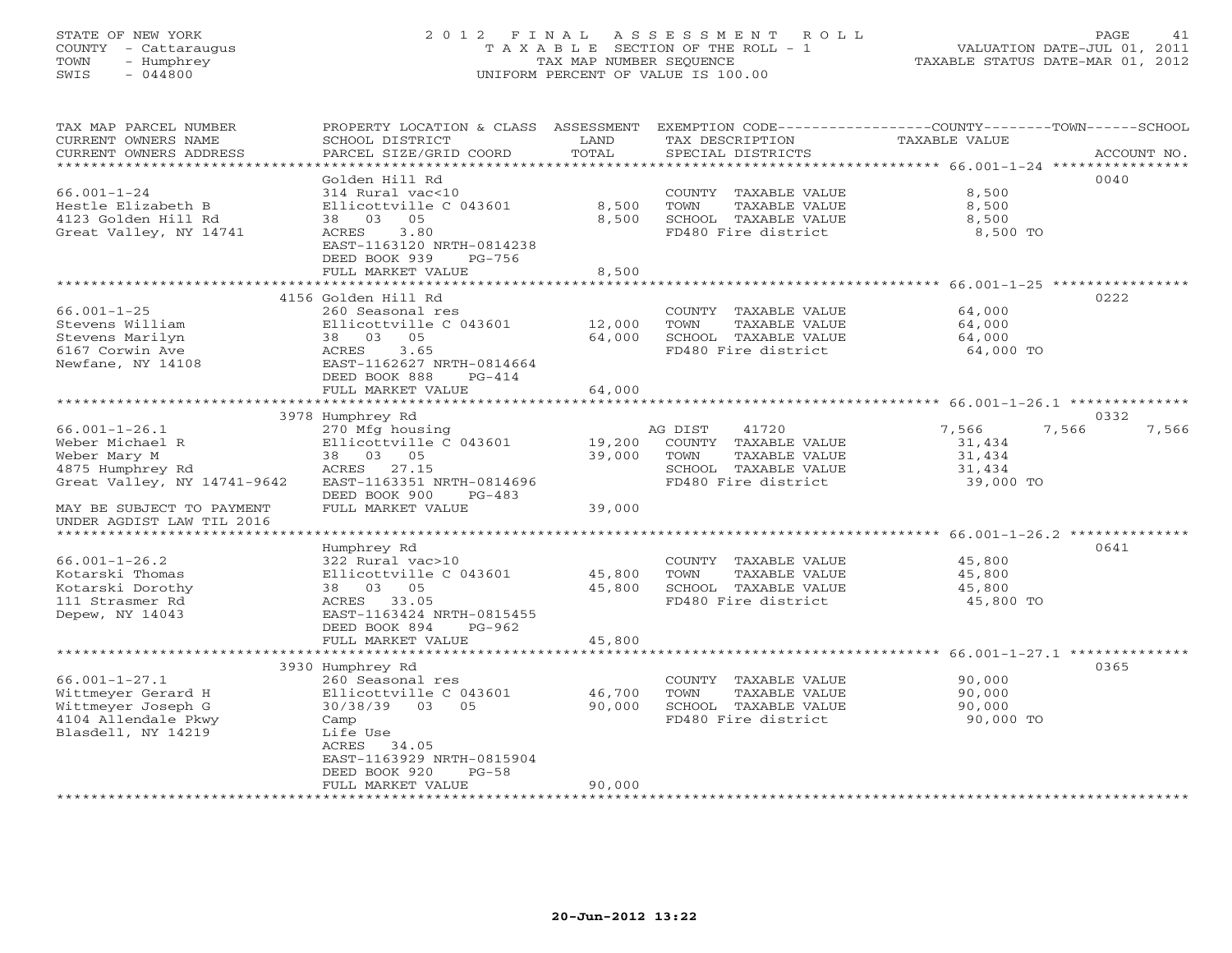# STATE OF NEW YORK 2 0 1 2 F I N A L A S S E S S M E N T R O L L PAGE 42 COUNTY - Cattaraugus T A X A B L E SECTION OF THE ROLL - 1 VALUATION DATE-JUL 01, 2011 TOWN - Humphrey TAX MAP NUMBER SEQUENCE TAXABLE STATUS DATE-MAR 01, 2012 SWIS - 044800 UNIFORM PERCENT OF VALUE IS 100.00UNIFORM PERCENT OF VALUE IS 100.00

| TAX MAP PARCEL NUMBER<br>CURRENT OWNERS NAME<br>CURRENT OWNERS ADDRESS | SCHOOL DISTRICT<br>PARCEL SIZE/GRID COORD                           | LAND<br>TOTAL | TAX DESCRIPTION<br>SPECIAL DISTRICTS | PROPERTY LOCATION & CLASS ASSESSMENT EXEMPTION CODE----------------COUNTY-------TOWN------SCHOOL<br>TAXABLE VALUE<br>ACCOUNT NO. |
|------------------------------------------------------------------------|---------------------------------------------------------------------|---------------|--------------------------------------|----------------------------------------------------------------------------------------------------------------------------------|
|                                                                        |                                                                     |               |                                      |                                                                                                                                  |
| $66.001 - 1 - 27.2$                                                    | 3914 Humphrey Rd<br>260 Seasonal res                                |               | COUNTY TAXABLE VALUE                 | 0529<br>72,000                                                                                                                   |
| Pygon James L                                                          | Ellicottville C 043601                                              | 14,500        | TOWN<br>TAXABLE VALUE                | 72,000                                                                                                                           |
| 4757 McKinley Pkwy                                                     | 30 03 05                                                            | 72,000        | SCHOOL TAXABLE VALUE                 | 72,000                                                                                                                           |
| Hamburg, NY 14705                                                      | 5.30<br>ACRES<br>EAST-1164499 NRTH-0815857<br>DEED BOOK 1031 PG-974 |               | FD480 Fire district                  | 72,000 TO                                                                                                                        |
|                                                                        | FULL MARKET VALUE                                                   | 72,000        |                                      |                                                                                                                                  |
|                                                                        |                                                                     |               |                                      |                                                                                                                                  |
|                                                                        | 3935 Humphrey Rd                                                    |               |                                      | 0184                                                                                                                             |
| $66.001 - 1 - 29$                                                      | 260 Seasonal res                                                    |               | COUNTY TAXABLE VALUE                 | 50,000                                                                                                                           |
| Kotarski Thomas                                                        | Ellicottville C 043601                                              | 20,000        | TOWN<br>TAXABLE VALUE                | 50,000                                                                                                                           |
| Kotarski Dorothy                                                       | 30 03 05                                                            | 50,000        | SCHOOL TAXABLE VALUE                 | 50,000                                                                                                                           |
| 111 Strasmer Rd                                                        | 9.01<br>ACRES                                                       |               | FD480 Fire district                  | 50,000 TO                                                                                                                        |
| Depew, NY 14043                                                        | EAST-1164907 NRTH-0814801<br>DEED BOOK 894<br>$PG-968$              |               |                                      |                                                                                                                                  |
|                                                                        | FULL MARKET VALUE                                                   | 50,000        |                                      |                                                                                                                                  |
|                                                                        |                                                                     |               |                                      |                                                                                                                                  |
|                                                                        | Humphrey Rd                                                         |               |                                      | 0333                                                                                                                             |
| $66.001 - 1 - 30$                                                      | 322 Rural vac>10                                                    |               | COUNTY TAXABLE VALUE                 | 19,000                                                                                                                           |
| Kotarski Thomas                                                        | Ellicottville C 043601                                              | 19,000        | TOWN<br>TAXABLE VALUE                | 19,000                                                                                                                           |
| Kotarski Dorothy                                                       | 38 03 05                                                            | 19,000        | SCHOOL TAXABLE VALUE                 | 19,000                                                                                                                           |
| 111 Strasmer Rd                                                        | ACRES 17.36                                                         |               | FD480 Fire district                  | 19,000 TO                                                                                                                        |
| Depew, NY 14043                                                        | EAST-1164706 NRTH-0814235                                           |               |                                      |                                                                                                                                  |
|                                                                        | DEED BOOK 894<br>$PG-970$                                           |               |                                      |                                                                                                                                  |
|                                                                        | FULL MARKET VALUE                                                   | 19,000        |                                      |                                                                                                                                  |
|                                                                        |                                                                     |               |                                      |                                                                                                                                  |
|                                                                        | 3989 Humphrey Rd                                                    |               |                                      | 0207                                                                                                                             |
| $66.001 - 1 - 31$                                                      | 270 Mfg housing                                                     |               | RES STAR<br>41854                    | $\Omega$<br>$\Omega$<br>23,600                                                                                                   |
| Rowland Karl L                                                         | Ellicottville C 043601                                              | 3,200         | COUNTY TAXABLE VALUE                 | 23,600                                                                                                                           |
| Rowland Sherri A                                                       | 38 03 05                                                            | 23,600        | TOWN<br>TAXABLE VALUE                | 23,600                                                                                                                           |
| 3989 Humphrey Rd                                                       | 50.00 DPTH 240.00<br>FRNT                                           |               | SCHOOL TAXABLE VALUE                 | $\circ$                                                                                                                          |
| Great Valley, NY 14741                                                 | EAST-1164112 NRTH-0813860                                           |               | FD480 Fire district                  | 23,600 TO                                                                                                                        |
|                                                                        | DEED BOOK 919<br>PG-889                                             |               |                                      |                                                                                                                                  |
|                                                                        | FULL MARKET VALUE                                                   | 23,600        |                                      |                                                                                                                                  |
|                                                                        |                                                                     |               |                                      |                                                                                                                                  |
|                                                                        | 3997 Humphrey Rd                                                    |               |                                      | 0122                                                                                                                             |
| $66.001 - 1 - 32$                                                      | 260 Seasonal res                                                    |               | COUNTY TAXABLE VALUE                 | 68,500                                                                                                                           |
| Hahn Frank                                                             | Ellicottville C 043601                                              | 8,000         | TOWN<br>TAXABLE VALUE                | 68,500                                                                                                                           |
| Attn: Gary Hahn                                                        | 38 03 05                                                            | 68,500        | SCHOOL TAXABLE VALUE                 | 68,500                                                                                                                           |
| 2640 N Creek Rd                                                        | 1.00<br>ACRES                                                       |               | FD480 Fire district                  | 68,500 TO                                                                                                                        |
| Lakeview, NY 14085                                                     | EAST-1164037 NRTH-0813741                                           |               |                                      |                                                                                                                                  |
|                                                                        | $PG-456$<br>DEED BOOK 658                                           |               |                                      |                                                                                                                                  |
|                                                                        | FULL MARKET VALUE                                                   | 68,500        |                                      |                                                                                                                                  |
|                                                                        |                                                                     |               |                                      |                                                                                                                                  |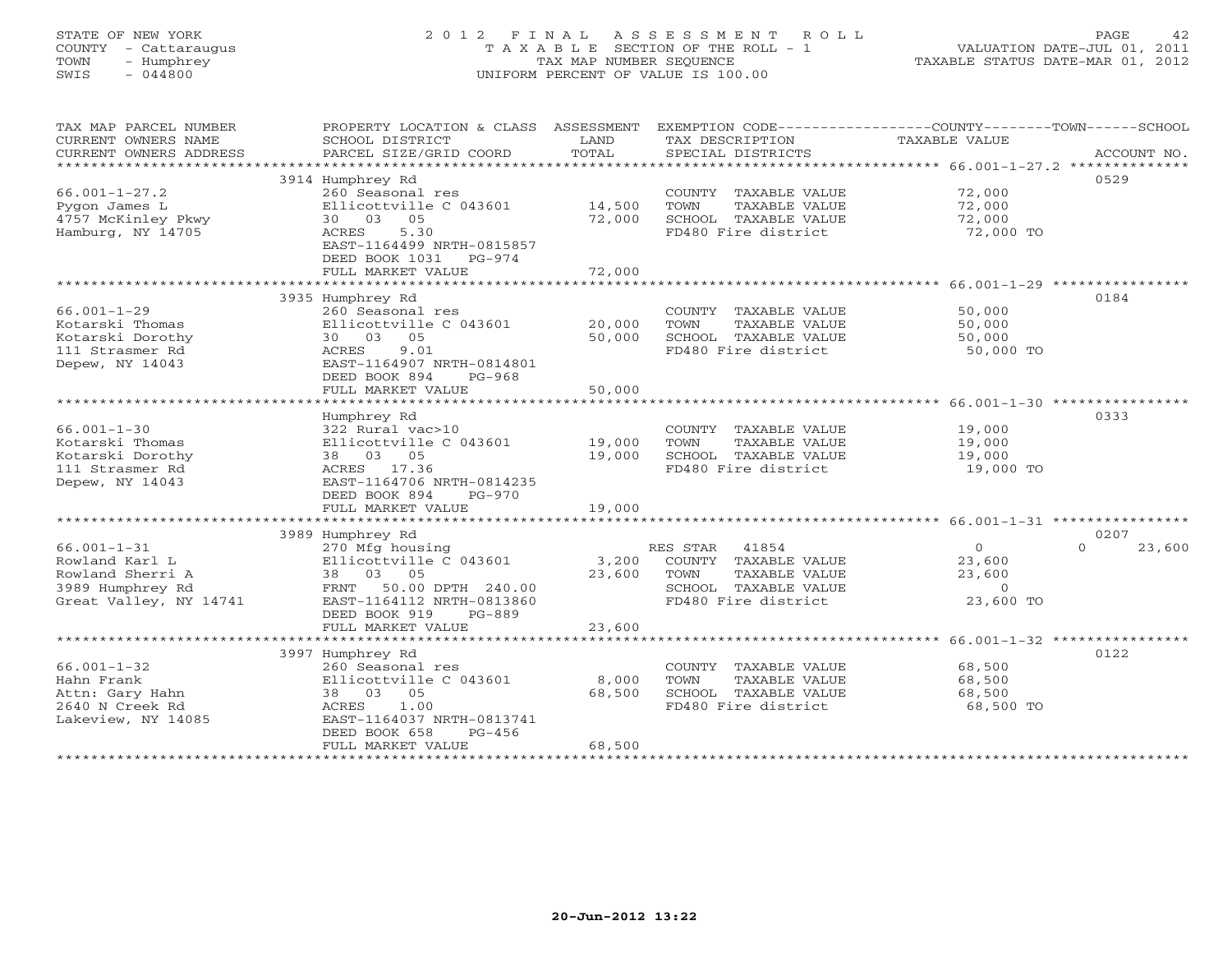# STATE OF NEW YORK 2 0 1 2 F I N A L A S S E S S M E N T R O L L PAGE 43 COUNTY - Cattaraugus T A X A B L E SECTION OF THE ROLL - 1 VALUATION DATE-JUL 01, 2011 TOWN - Humphrey TAX MAP NUMBER SEQUENCE TAXABLE STATUS DATE-MAR 01, 2012 SWIS - 044800 UNIFORM PERCENT OF VALUE IS 100.00UNIFORM PERCENT OF VALUE IS 100.00

| TAX MAP PARCEL NUMBER<br>CURRENT OWNERS NAME<br>CURRENT OWNERS ADDRESS | PROPERTY LOCATION & CLASS ASSESSMENT<br>SCHOOL DISTRICT<br>PARCEL SIZE/GRID COORD | LAND<br>TOTAL | TAX DESCRIPTION<br>SPECIAL DISTRICTS        | EXEMPTION CODE-----------------COUNTY-------TOWN------SCHOOL<br>TAXABLE VALUE | ACCOUNT NO.             |
|------------------------------------------------------------------------|-----------------------------------------------------------------------------------|---------------|---------------------------------------------|-------------------------------------------------------------------------------|-------------------------|
|                                                                        |                                                                                   |               |                                             |                                                                               |                         |
|                                                                        | 3980 Bozard Hill Rd                                                               |               |                                             |                                                                               | 0206                    |
| $66.001 - 1 - 33$                                                      | 210 1 Family Res                                                                  |               | 41122<br>WVET CO                            | 6,450                                                                         | $\Omega$<br>$\circ$     |
| Lounsbury Harold                                                       | Ellicottville C 043601                                                            |               | 9,700 WVET TOWN 41123                       | $\Omega$                                                                      | $\overline{0}$<br>6,450 |
| 3980 Bozard Hill Rd                                                    | 38 03 05                                                                          |               | 43,000 AGED C/T/S 41800                     | 10,965                                                                        | 10,965<br>12,900        |
| Great Valley, NY 14741                                                 | 2.16<br>ACRES                                                                     |               | SR STAR<br>41834                            | $\Omega$                                                                      | 30,100<br>$\Omega$      |
|                                                                        | EAST-1164316 NRTH-0813732                                                         |               | COUNTY TAXABLE VALUE                        | 25,585                                                                        |                         |
|                                                                        | DEED BOOK 623<br>$PG-329$                                                         |               | TOWN<br>TAXABLE VALUE                       | 25,585                                                                        |                         |
|                                                                        | FULL MARKET VALUE                                                                 |               | 43,000 SCHOOL TAXABLE VALUE                 | $\Omega$                                                                      |                         |
|                                                                        | **********************************                                                |               | FD480 Fire district                         | 43,000 TO<br>*************** 66.001-1-34.1 ***************                    |                         |
|                                                                        | 3987 Humphrey Rd                                                                  |               |                                             |                                                                               | 0049                    |
| $66.001 - 1 - 34.1$                                                    | 270 Mfg housing                                                                   |               | 41854<br>RES STAR                           | $\Omega$                                                                      | $\Omega$<br>13,600      |
| Swan Scott P                                                           | Ellicottville C 043601                                                            | 8,300         | COUNTY TAXABLE VALUE                        | 13,600                                                                        |                         |
| Swan Beth A                                                            | 38 03 05                                                                          | 13,600        | TOWN<br>TAXABLE VALUE                       | 13,600                                                                        |                         |
| 4006 Humphrey Rd                                                       | ACRES<br>1.20                                                                     |               | SCHOOL TAXABLE VALUE                        | $\circ$                                                                       |                         |
| Great Valley, NY 14741                                                 | EAST-1163817 NRTH-0813480                                                         |               | FD480 Fire district                         | 13,600 TO                                                                     |                         |
|                                                                        | DEED BOOK 6577<br>PG-4001                                                         |               |                                             |                                                                               |                         |
|                                                                        | FULL MARKET VALUE                                                                 | 13,600        |                                             |                                                                               |                         |
|                                                                        |                                                                                   |               |                                             |                                                                               |                         |
|                                                                        | 3978 Bozard Hill Rd                                                               |               |                                             |                                                                               | 0592                    |
| $66.001 - 1 - 34.2$                                                    | 270 Mfg housing                                                                   |               | 41854<br>RES STAR                           | $\overline{0}$                                                                | $\Omega$<br>25,000      |
| DeBoy Linda S                                                          | Ellicottville C 043601                                                            | 8,600         | COUNTY TAXABLE VALUE                        | 25,000                                                                        |                         |
| McCormick Richard                                                      | 38 03 05                                                                          | 25,000        | TOWN<br>TAXABLE VALUE                       | 25,000                                                                        |                         |
| 4006 Humphrey Rd                                                       | ACRES<br>1.40                                                                     |               | SCHOOL TAXABLE VALUE                        | $\Omega$                                                                      |                         |
| Great Valley, NY 14741                                                 | EAST-1163991 NRTH-0813434                                                         |               | FD480 Fire district                         | 25,000 TO                                                                     |                         |
|                                                                        | DEED BOOK 857<br>$PG-410$                                                         |               |                                             |                                                                               |                         |
|                                                                        | FULL MARKET VALUE                                                                 | 25,000        |                                             |                                                                               |                         |
|                                                                        |                                                                                   |               |                                             |                                                                               |                         |
|                                                                        | 3975 Bozard Hill Rd                                                               |               |                                             |                                                                               | 0593                    |
| $66.001 - 1 - 34.3$                                                    | 260 Seasonal res                                                                  |               | RES STAR<br>41854                           | $\overline{0}$                                                                | $\Omega$<br>23,500      |
| Chamberlain Matt Eric<br>3975 Bozard Hill Rd                           | Ellicottville C 043601                                                            |               | 8,600 COUNTY TAXABLE VALUE<br>TAXABLE VALUE | 23,500<br>23,500                                                              |                         |
| Great Valley, NY 14741                                                 | 38 03 05<br>1.40<br>ACRES                                                         | 23,500        | TOWN<br>SCHOOL TAXABLE VALUE                | $\Omega$                                                                      |                         |
|                                                                        | EAST-1164180 NRTH-0813382                                                         |               | FD480 Fire district                         | 23,500 TO                                                                     |                         |
|                                                                        | DEED BOOK 987<br>PG-242                                                           |               |                                             |                                                                               |                         |
|                                                                        | FULL MARKET VALUE                                                                 | 23,500        |                                             |                                                                               |                         |
|                                                                        | **************************                                                        |               |                                             |                                                                               |                         |
|                                                                        | 3977 Bozard Hill Rd                                                               |               |                                             |                                                                               | 0594                    |
| $66.001 - 1 - 34.4$                                                    | 270 Mfg housing                                                                   |               | COUNTY TAXABLE VALUE                        | 23,500                                                                        |                         |
| Chamberlain James D                                                    | Ellicottville C 043601                                                            | 8,600         | TOWN<br>TAXABLE VALUE                       | 23,500                                                                        |                         |
| 3977 Bozard Hill Rd                                                    | 38 03 05                                                                          | 23,500        | SCHOOL TAXABLE VALUE                        | 23,500                                                                        |                         |
| Great Valley, NY 14741                                                 | 1.40<br>ACRES                                                                     |               | FD480 Fire district                         | 23,500 TO                                                                     |                         |
|                                                                        | EAST-1164362 NRTH-0813328                                                         |               |                                             |                                                                               |                         |
|                                                                        | DEED BOOK 936<br>$PG-181$                                                         |               |                                             |                                                                               |                         |
|                                                                        | FULL MARKET VALUE                                                                 | 23,500        |                                             |                                                                               |                         |
|                                                                        |                                                                                   |               |                                             |                                                                               |                         |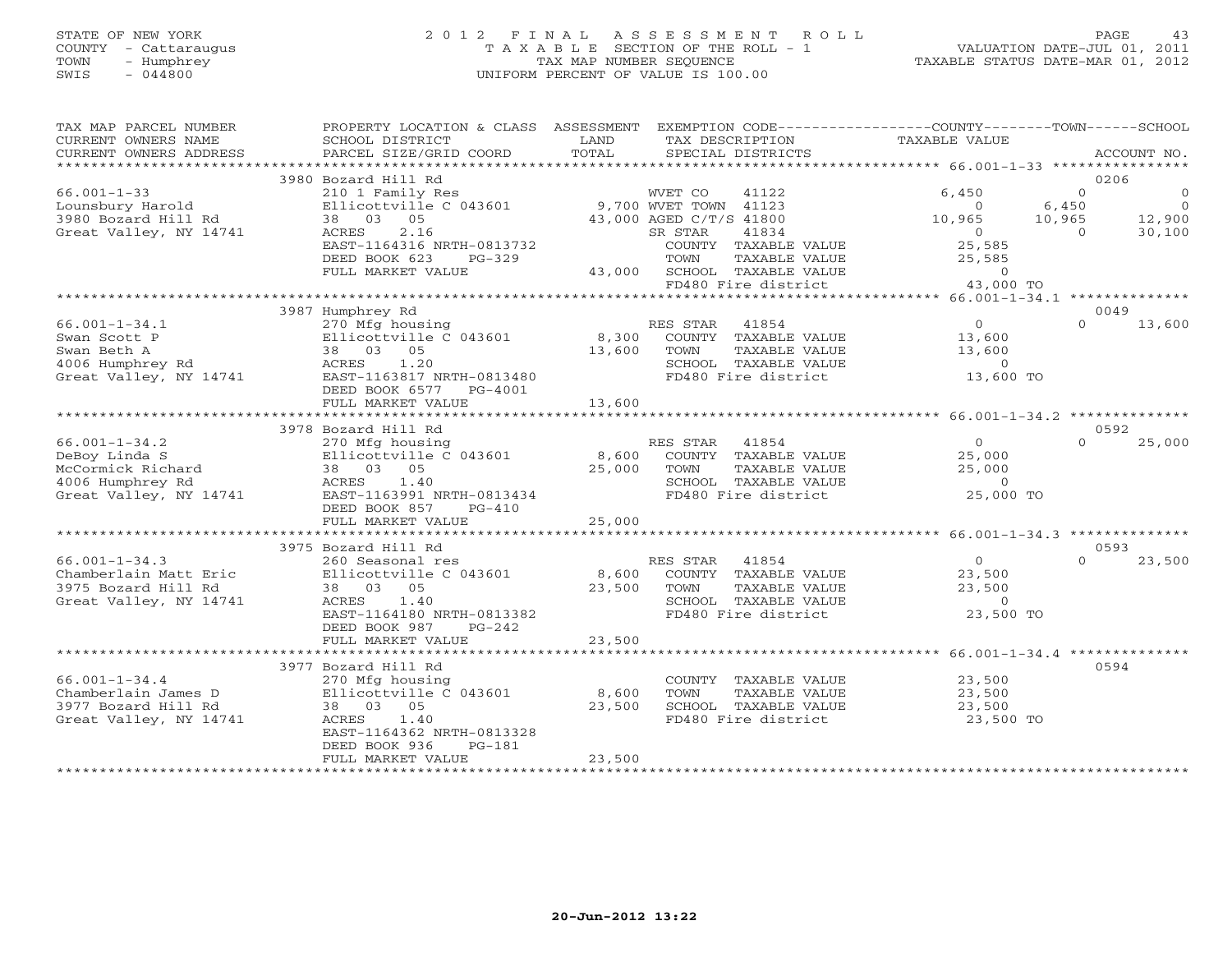# STATE OF NEW YORK 2 0 1 2 F I N A L A S S E S S M E N T R O L L PAGE 44 COUNTY - Cattaraugus T A X A B L E SECTION OF THE ROLL - 1 VALUATION DATE-JUL 01, 2011 TOWN - Humphrey TAX MAP NUMBER SEQUENCE TAXABLE STATUS DATE-MAR 01, 2012 SWIS - 044800 UNIFORM PERCENT OF VALUE IS 100.00

| TAX MAP PARCEL NUMBER<br>CURRENT OWNERS NAME<br>CURRENT OWNERS ADDRESS | PROPERTY LOCATION & CLASS ASSESSMENT<br>SCHOOL DISTRICT<br>PARCEL SIZE/GRID COORD | LAND<br>TOTAL | EXEMPTION CODE-----------------COUNTY-------TOWN------SCHOOL<br>TAX DESCRIPTION<br>SPECIAL DISTRICTS | TAXABLE VALUE                                                  | ACCOUNT NO.        |
|------------------------------------------------------------------------|-----------------------------------------------------------------------------------|---------------|------------------------------------------------------------------------------------------------------|----------------------------------------------------------------|--------------------|
| ***********************                                                |                                                                                   |               |                                                                                                      |                                                                |                    |
|                                                                        | Bozard Hill Rd                                                                    |               |                                                                                                      |                                                                | 0595               |
| $66.001 - 1 - 34.5$                                                    | 314 Rural vac<10                                                                  |               | COUNTY TAXABLE VALUE                                                                                 | 400                                                            |                    |
| Zandi Michael G                                                        | Ellicottville C 043601                                                            | 400           | TOWN<br>TAXABLE VALUE                                                                                | 400                                                            |                    |
| Zandi Carmaletta K                                                     | 38 03<br>05                                                                       | 400           | SCHOOL TAXABLE VALUE                                                                                 | 400                                                            |                    |
| 430 Campbell Blvd<br>Getzville, NY 14068                               | 1.53<br>ACRES<br>EAST-1164329 NRTH-0813051                                        |               | FD480 Fire district                                                                                  | 400 TO                                                         |                    |
|                                                                        | DEED BOOK 4662<br>$PG-6001$                                                       |               |                                                                                                      |                                                                |                    |
|                                                                        | FULL MARKET VALUE                                                                 | 400           |                                                                                                      |                                                                |                    |
|                                                                        |                                                                                   |               |                                                                                                      |                                                                |                    |
|                                                                        | Bozard Hill Rd (Off)                                                              |               |                                                                                                      |                                                                | 0596               |
| $66.001 - 1 - 34.6$                                                    | 314 Rural vac<10                                                                  |               | COUNTY TAXABLE VALUE                                                                                 | 400                                                            |                    |
| Zandi Michael G                                                        | Ellicottville C 043601                                                            | 400           | TAXABLE VALUE<br>TOWN                                                                                | 400                                                            |                    |
| Zandi Carmaletta K                                                     | 38 03 05                                                                          | 400           | SCHOOL TAXABLE VALUE                                                                                 | 400                                                            |                    |
| 430 Campbell Blvd                                                      | 1.53<br>ACRES                                                                     |               | FD480 Fire district                                                                                  | 400 TO                                                         |                    |
| Getzville, NY 14068                                                    | EAST-1164343 NRTH-0812775                                                         |               |                                                                                                      |                                                                |                    |
|                                                                        | DEED BOOK 4662<br>PG-6001                                                         |               |                                                                                                      |                                                                |                    |
|                                                                        | FULL MARKET VALUE                                                                 | 400           |                                                                                                      |                                                                |                    |
|                                                                        |                                                                                   |               |                                                                                                      | ********************************* 66.001-1-34.7 ************** |                    |
|                                                                        | 4037 Humphrey Rd                                                                  |               |                                                                                                      |                                                                | 0597               |
| $66.001 - 1 - 34.7$                                                    | 312 Vac w/imprv                                                                   |               | COUNTY TAXABLE VALUE                                                                                 | 24,400                                                         |                    |
| Zandi Michael G                                                        | Ellicottville C 043601                                                            | 24,400        | TAXABLE VALUE<br>TOWN                                                                                | 24,400                                                         |                    |
| Zandi Carmaletta K                                                     | 38 03 05                                                                          | 24,400        | SCHOOL TAXABLE VALUE                                                                                 | 24,400                                                         |                    |
| 430 Campbell Blvd                                                      | ACRES 11.90                                                                       |               | FD480 Fire district                                                                                  | 24,400 TO                                                      |                    |
| Getzville, NY 14068                                                    | EAST-1163836 NRTH-0812942                                                         |               |                                                                                                      |                                                                |                    |
|                                                                        | DEED BOOK 4662<br>PG-6001                                                         |               |                                                                                                      |                                                                |                    |
|                                                                        | FULL MARKET VALUE                                                                 | 24,400        |                                                                                                      |                                                                |                    |
|                                                                        |                                                                                   |               |                                                                                                      |                                                                |                    |
|                                                                        | 4053 Humphrey Rd                                                                  |               |                                                                                                      |                                                                | 0598               |
| $66.001 - 1 - 34.8$                                                    | 210 1 Family Res                                                                  |               | RES STAR<br>41854                                                                                    | $\overline{0}$                                                 | 30,000<br>$\Omega$ |
| McCormick Jeffery                                                      | Ellicottville C 043601                                                            | 14,400        | COUNTY TAXABLE VALUE                                                                                 | 66,500                                                         |                    |
| McCormick Margaret<br>4053 Humphrey Rd                                 | 38 03 05                                                                          | 66,500        | TAXABLE VALUE<br>TOWN<br>SCHOOL TAXABLE VALUE                                                        | 66,500                                                         |                    |
| Great Valley, NY 14741                                                 | $L/p$ 973-1063<br>Ff 803.00                                                       |               | FD480 Fire district                                                                                  | 36,500<br>66,500 TO                                            |                    |
|                                                                        | 5.25<br>ACRES                                                                     |               |                                                                                                      |                                                                |                    |
|                                                                        | EAST-1163351 NRTH-0812503                                                         |               |                                                                                                      |                                                                |                    |
|                                                                        | DEED BOOK 889<br>$PG-157$                                                         |               |                                                                                                      |                                                                |                    |
|                                                                        | FULL MARKET VALUE                                                                 | 66,500        |                                                                                                      |                                                                |                    |
|                                                                        |                                                                                   |               |                                                                                                      |                                                                |                    |
|                                                                        | 4083 Humphrey Rd                                                                  |               |                                                                                                      |                                                                | 0241               |
| $66.001 - 1 - 35.1$                                                    | 270 Mfg housing                                                                   |               | RES STAR<br>41854                                                                                    | $\overline{0}$                                                 | $\Omega$<br>30,000 |
| Rowland Steven                                                         | Ellicottville C 043601                                                            | 23,700        | COUNTY TAXABLE VALUE                                                                                 | 32,000                                                         |                    |
| 4083 Humphrey Rd                                                       | 38 03 05                                                                          | 32,000        | TOWN<br>TAXABLE VALUE                                                                                | 32,000                                                         |                    |
| Great Valley, NY 14741                                                 | ACRES 18.80                                                                       |               | SCHOOL TAXABLE VALUE                                                                                 | 2,000                                                          |                    |
|                                                                        | EAST-1163820 NRTH-0812216                                                         |               | FD480 Fire district                                                                                  | 32,000 TO                                                      |                    |
|                                                                        | DEED BOOK 1537<br>PG-4001                                                         |               |                                                                                                      |                                                                |                    |
|                                                                        | FULL MARKET VALUE                                                                 | 32,000        |                                                                                                      |                                                                |                    |
|                                                                        |                                                                                   |               |                                                                                                      |                                                                |                    |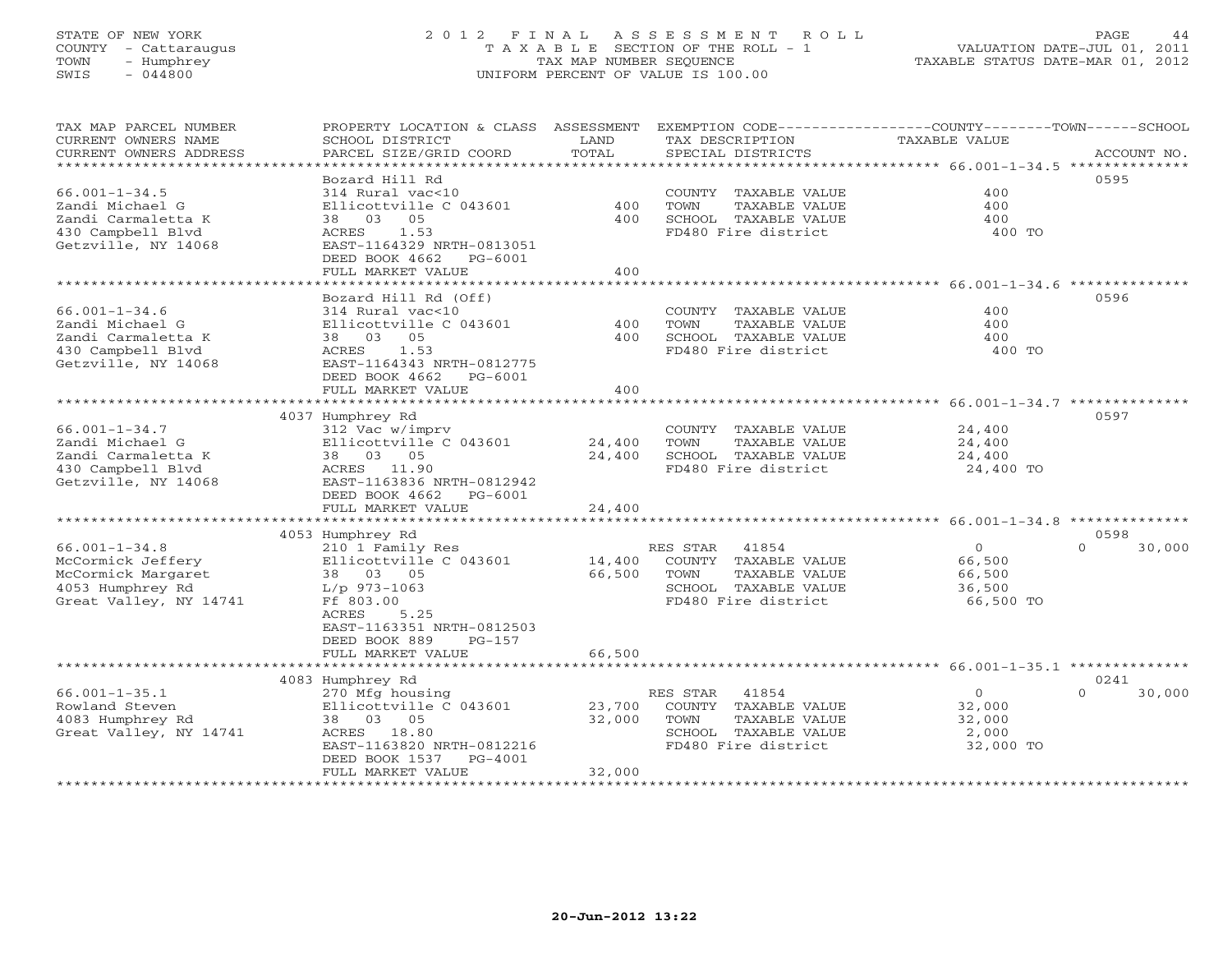# STATE OF NEW YORK 2 0 1 2 F I N A L A S S E S S M E N T R O L L PAGE 45 COUNTY - Cattaraugus T A X A B L E SECTION OF THE ROLL - 1 VALUATION DATE-JUL 01, 2011 TOWN - Humphrey TAX MAP NUMBER SEQUENCE TAXABLE STATUS DATE-MAR 01, 2012 SWIS - 044800 UNIFORM PERCENT OF VALUE IS 100.00UNIFORM PERCENT OF VALUE IS 100.00

| TAX MAP PARCEL NUMBER  | PROPERTY LOCATION & CLASS ASSESSMENT |         | EXEMPTION CODE-----------------COUNTY-------TOWN------SCHOOL |                |                    |
|------------------------|--------------------------------------|---------|--------------------------------------------------------------|----------------|--------------------|
| CURRENT OWNERS NAME    | SCHOOL DISTRICT                      | LAND    | TAX DESCRIPTION                                              | TAXABLE VALUE  |                    |
| CURRENT OWNERS ADDRESS | PARCEL SIZE/GRID COORD               | TOTAL   | SPECIAL DISTRICTS                                            |                | ACCOUNT NO.        |
|                        |                                      |         |                                                              |                |                    |
|                        | 4116 Humphrey Rd                     |         |                                                              |                | 0183               |
| $66.001 - 1 - 37.1$    | 210 1 Family Res                     |         | 41854<br>RES STAR                                            | $\overline{0}$ | 30,000<br>$\Omega$ |
| Stock Mathew L         | Ellicottville C 043601               | 3,800   | COUNTY TAXABLE VALUE                                         | 124,000        |                    |
| 4110 Humphrey Rd       | 37 03 05                             | 124,000 | TOWN<br>TAXABLE VALUE                                        | 124,000        |                    |
| Humphrey, NY 14741     | FRNT 115.00 DPTH 125.00              |         | SCHOOL TAXABLE VALUE                                         | 94,000         |                    |
|                        | EAST-1162700 NRTH-0811360            |         | FD480 Fire district                                          | 124,000 TO     |                    |
|                        | DEED BOOK 4119 PG-9001               |         |                                                              |                |                    |
|                        | FULL MARKET VALUE                    | 124,000 |                                                              |                |                    |
|                        |                                      |         |                                                              |                |                    |
|                        | 4114 Humphrey Rd                     |         |                                                              |                | 0545               |
| $66.001 - 1 - 37.2$    | 210 1 Family Res                     |         | RES STAR<br>41854                                            | $\overline{0}$ | $\Omega$<br>30,000 |
| Stock Philip C         | Ellicottville C 043601               | 4,000   | COUNTY TAXABLE VALUE                                         | 145,000        |                    |
| Caruso Kathleen        | 37 03 05                             | 145,000 | TOWN<br>TAXABLE VALUE                                        | 145,000        |                    |
| 4111 Humphrey Rd       | FRNT 208.00 DPTH 208.00              |         | SCHOOL TAXABLE VALUE                                         | 115,000        |                    |
| Great Valley, NY 14741 | EAST-1162280 NRTH-0811281            |         | FD480 Fire district                                          | 145,000 TO     |                    |
|                        | DEED BOOK 1947 PG-3003               |         |                                                              |                |                    |
|                        | FULL MARKET VALUE                    | 145,000 |                                                              |                |                    |
|                        |                                      |         |                                                              |                |                    |
|                        | 4105 Humphrey Rd                     |         |                                                              |                | 0574               |
| $66.001 - 1 - 37.3$    | 240 Rural res                        |         | COUNTY TAXABLE VALUE                                         | 195,000        |                    |
| Ward William           | Ellicottville C 043601               | 26,400  | TOWN<br>TAXABLE VALUE                                        | 195,000        |                    |
| Ward Hollie            | 37 03 05                             | 195,000 | SCHOOL TAXABLE VALUE                                         | 195,000        |                    |
| 1302 W Port St         | ACRES 29.65                          |         | FD480 Fire district                                          | 195,000 TO     |                    |
| Abbeville, LA 70510    | EAST-1163685 NRTH-0811529            |         |                                                              |                |                    |
|                        | DEED BOOK 832<br>$PG-633$            |         |                                                              |                |                    |
|                        | FULL MARKET VALUE                    | 195,000 |                                                              |                |                    |
|                        |                                      |         |                                                              |                |                    |
|                        | 4112 Humphrey Rd                     |         |                                                              |                | 0845               |
| $66.001 - 1 - 37.4$    | 280 Res Multiple                     |         | RES STAR 41854                                               | $\overline{0}$ | $\cap$<br>30,000   |
| Stock Jeffrey J        | Ellicottville C 043601               | 32,500  | COUNTY TAXABLE VALUE                                         | 225,000        |                    |
| Stock Karen A          | 37/3/5                               | 225,000 | TOWN<br>TAXABLE VALUE                                        | 225,000        |                    |
| 4112 Humphrey Rd       | ACRES 17.70                          |         | SCHOOL TAXABLE VALUE                                         | 195,000        |                    |
| Great Valley, NY 14741 | EAST-1161503 NRTH-0811651            |         | FD480 Fire district                                          | 225,000 TO     |                    |
|                        | DEED BOOK 1947    PG-3001            |         |                                                              |                |                    |
|                        | FULL MARKET VALUE                    | 225,000 |                                                              |                |                    |
|                        |                                      |         |                                                              |                |                    |
|                        | 4104 Humphrey Rd                     |         |                                                              |                | 0846               |
| $66.001 - 1 - 37.5$    | 210 1 Family Res                     |         | RES STAR 41854                                               | $\overline{O}$ | 30,000<br>$\Omega$ |
| Stock David M          | Ellicottville C 043601               | 12,000  | COUNTY TAXABLE VALUE                                         | 153,000        |                    |
| Stock Ann M            | 37/3/5                               | 153,000 | TOWN<br>TAXABLE VALUE                                        | 153,000        |                    |
| 4104 Humphrey Rd       | ACRES<br>4.85                        |         | SCHOOL TAXABLE VALUE                                         | 123,000        |                    |
| Great Valley, NY 14741 | EAST-1162387 NRTH-0811731            |         | FD480 Fire district                                          | 153,000 TO     |                    |
|                        | DEED BOOK 1947<br>PG-3002            |         |                                                              |                |                    |
|                        | FULL MARKET VALUE                    | 153,000 |                                                              |                |                    |
|                        |                                      |         |                                                              |                |                    |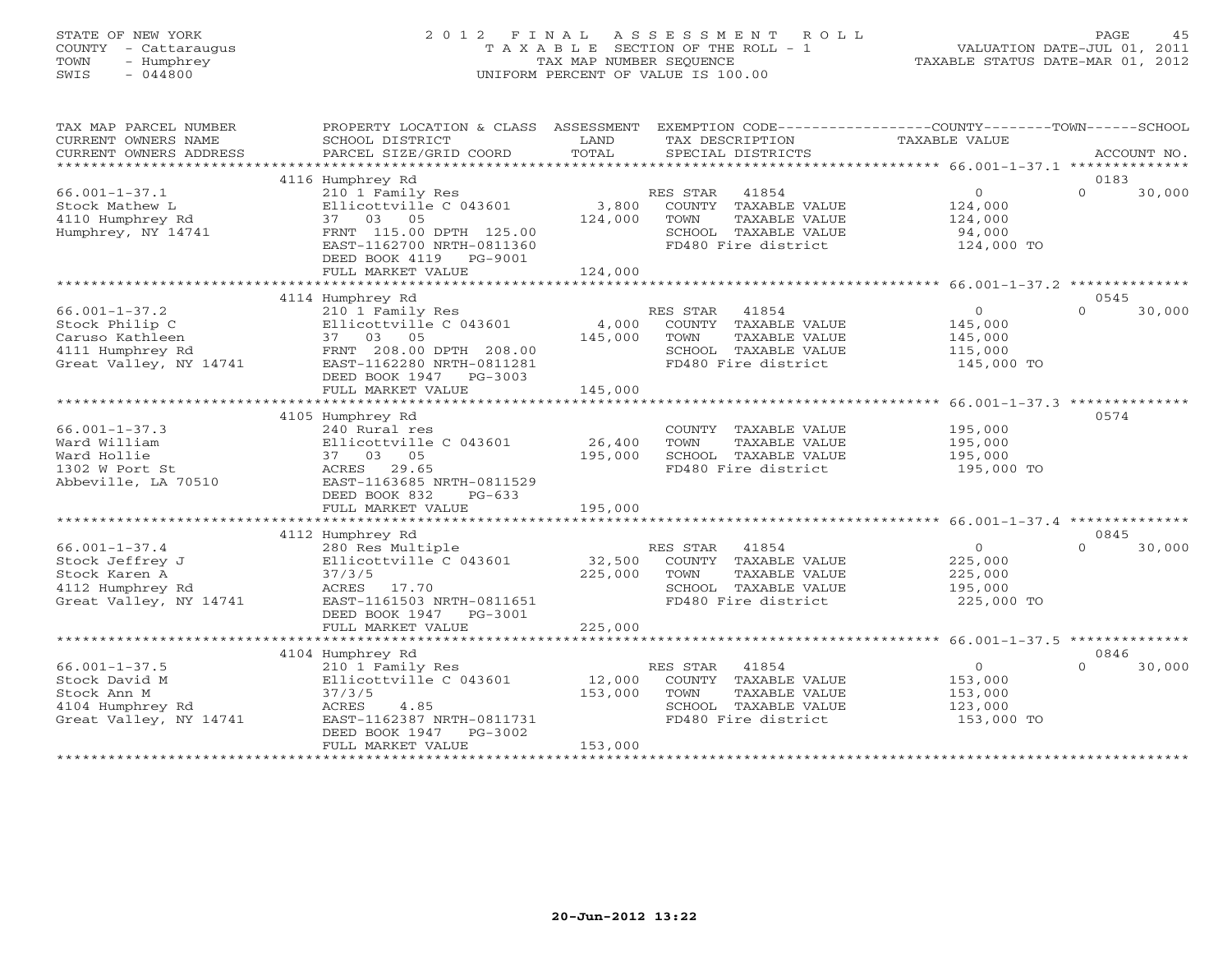# STATE OF NEW YORK 2 0 1 2 F I N A L A S S E S S M E N T R O L L PAGE 46 COUNTY - Cattaraugus T A X A B L E SECTION OF THE ROLL - 1 VALUATION DATE-JUL 01, 2011 TOWN - Humphrey TAX MAP NUMBER SEQUENCE TAXABLE STATUS DATE-MAR 01, 2012 SWIS - 044800 UNIFORM PERCENT OF VALUE IS 100.00UNIFORM PERCENT OF VALUE IS 100.00

TAX MAP PARCEL NUMBER PROPERTY LOCATION & CLASS ASSESSMENT EXEMPTION CODE----------------COUNTY-------TOWN------SCHOOL

| CURRENT OWNERS NAME<br>CURRENT OWNERS ADDRESS | SCHOOL DISTRICT<br>PARCEL SIZE/GRID COORD | LAND<br>TOTAL | TAX DESCRIPTION<br>SPECIAL DISTRICTS                    | TAXABLE VALUE                                   | ACCOUNT NO.          |
|-----------------------------------------------|-------------------------------------------|---------------|---------------------------------------------------------|-------------------------------------------------|----------------------|
| **************                                |                                           |               |                                                         |                                                 |                      |
|                                               | 4111 Humphry Rd                           |               |                                                         |                                                 | 0847                 |
| $66.001 - 1 - 37.6$                           | 322 Rural vac>10                          |               | COUNTY TAXABLE VALUE                                    | 24,600                                          |                      |
| Stock Phillip C                               | Ellicottville C 043601                    | 24,600        | TOWN<br>TAXABLE VALUE                                   | 24,600                                          |                      |
| Caruso Kathleen                               | 37/3/5                                    | 24,600        | SCHOOL TAXABLE VALUE                                    | 24,600                                          |                      |
| 4111 Humphry Rd                               | ACRES<br>17.30                            |               | FD480 Fire district                                     | 24,600 TO                                       |                      |
| Great Valley, NY 14741                        | EAST-1161486 NRTH-0811263                 |               |                                                         |                                                 |                      |
|                                               | DEED BOOK 1947 PG-3003                    |               |                                                         |                                                 |                      |
|                                               | FULL MARKET VALUE                         | 24,600        |                                                         |                                                 |                      |
|                                               |                                           |               |                                                         |                                                 |                      |
|                                               | 4119 Humphrey Rd                          |               |                                                         |                                                 | 0848                 |
| $66.001 - 1 - 37.7$                           | 210 1 Family Res                          |               | RES STAR<br>41854                                       | $\Omega$                                        | $\Omega$<br>30,000   |
| Meyer Ryan E                                  | Ellicottville C 043601                    | 8,800         | COUNTY TAXABLE VALUE                                    | 118,000                                         |                      |
| Meyer Audry L                                 | 37/3/5                                    | 118,000       | TOWN<br>TAXABLE VALUE                                   | 118,000                                         |                      |
| 4119 Humphrey Rd                              | ACRES<br>015<br>1.50 BANK                 |               | SCHOOL TAXABLE VALUE                                    | 88,000                                          |                      |
| Great Valley, NY 14741                        | EAST-1162900 NRTH-0811229                 |               | FD480 Fire district                                     | 118,000 TO                                      |                      |
|                                               | FULL MARKET VALUE                         | 118,000       |                                                         |                                                 |                      |
|                                               |                                           |               |                                                         | ***************** 66.001-1-38.1 *************** |                      |
|                                               | 4126 Humphrey Rd                          |               |                                                         |                                                 | 0265                 |
| $66.001 - 1 - 38.1$                           | 270 Mfg housing                           |               | RES STAR<br>41854                                       | $\Omega$                                        | 30,000<br>$\Omega$   |
| Rinko Kathleen                                | Ellicottville C 043601                    | 71,400        | COUNTY TAXABLE VALUE                                    | 105,400                                         |                      |
| Scott Jennifer                                | 37 03<br>05                               | 105,400       | TOWN<br>TAXABLE VALUE                                   | 105,400                                         |                      |
| 4126 Humphrey Rd                              | ACRES<br>54.35                            |               | SCHOOL TAXABLE VALUE                                    | 75,400                                          |                      |
| Great Valley, NY 14741                        | EAST-1161196 NRTH-0810611                 |               | FD480 Fire district                                     | 105,400 TO                                      |                      |
|                                               |                                           |               |                                                         |                                                 |                      |
|                                               | DEED BOOK 967<br>PG-885                   |               |                                                         |                                                 |                      |
|                                               | FULL MARKET VALUE                         | 105,400       | ******************************* 66.001-1-38.2 ********* |                                                 |                      |
|                                               |                                           |               |                                                         |                                                 |                      |
|                                               | 4156 Humphrey Rd                          |               |                                                         |                                                 | 0575                 |
| $66.001 - 1 - 38.2$                           | 270 Mfg housing                           |               | CVET CO<br>41132                                        | 4,125                                           | $\Omega$<br>$\Omega$ |
| Mitchell George                               | Ellicottville C 043601                    |               | 9,100 CVET TOWN 41133                                   | $\Omega$                                        | 4,125<br>$\Omega$    |
| Mitchell Sandra                               | 37 03<br>05                               |               | 41854<br>16,500 RES STAR                                | $\Omega$                                        | 16,500<br>$\Omega$   |
| 4156 Humphrey Rd                              | ACRES<br>1.75                             |               | COUNTY TAXABLE VALUE                                    | 12,375                                          |                      |
| Humphrey, NY 14741                            | EAST-1162560 NRTH-0810471                 |               | TOWN<br>TAXABLE VALUE                                   | 12,375                                          |                      |
|                                               | DEED BOOK 999<br>$PG-758$                 |               | SCHOOL TAXABLE VALUE                                    | $\circ$                                         |                      |
|                                               | FULL MARKET VALUE                         | 16,500        | FD480 Fire district                                     | 16,500 TO                                       |                      |
|                                               |                                           |               |                                                         |                                                 |                      |
|                                               | 4125 Humphrey Rd                          |               |                                                         |                                                 | 0746                 |
| $66.001 - 1 - 38.3$                           | 240 Rural res                             |               | RES STAR<br>41854                                       | $\overline{0}$                                  | $\Omega$<br>30,000   |
| Kenyon Sheldon                                | Ellicottville C 043601                    | 29,700        | COUNTY TAXABLE VALUE                                    | 85,000                                          |                      |
| Kenyon Crystal                                | 03<br>05<br>37                            | 85,000        | TOWN<br>TAXABLE VALUE                                   | 85,000                                          |                      |
| 4125 Humphrey Rd                              | ACRES<br>37.75 BANK<br>012                |               | SCHOOL TAXABLE VALUE                                    | 55,000                                          |                      |
| Great Valley, NY 14741                        | EAST-1163637 NRTH-0810679                 |               | FD480 Fire district                                     | 85,000 TO                                       |                      |
|                                               | DEED BOOK 8821 PG-6001                    |               |                                                         |                                                 |                      |
|                                               | FULL MARKET VALUE                         | 85,000        |                                                         |                                                 |                      |
|                                               |                                           |               |                                                         |                                                 |                      |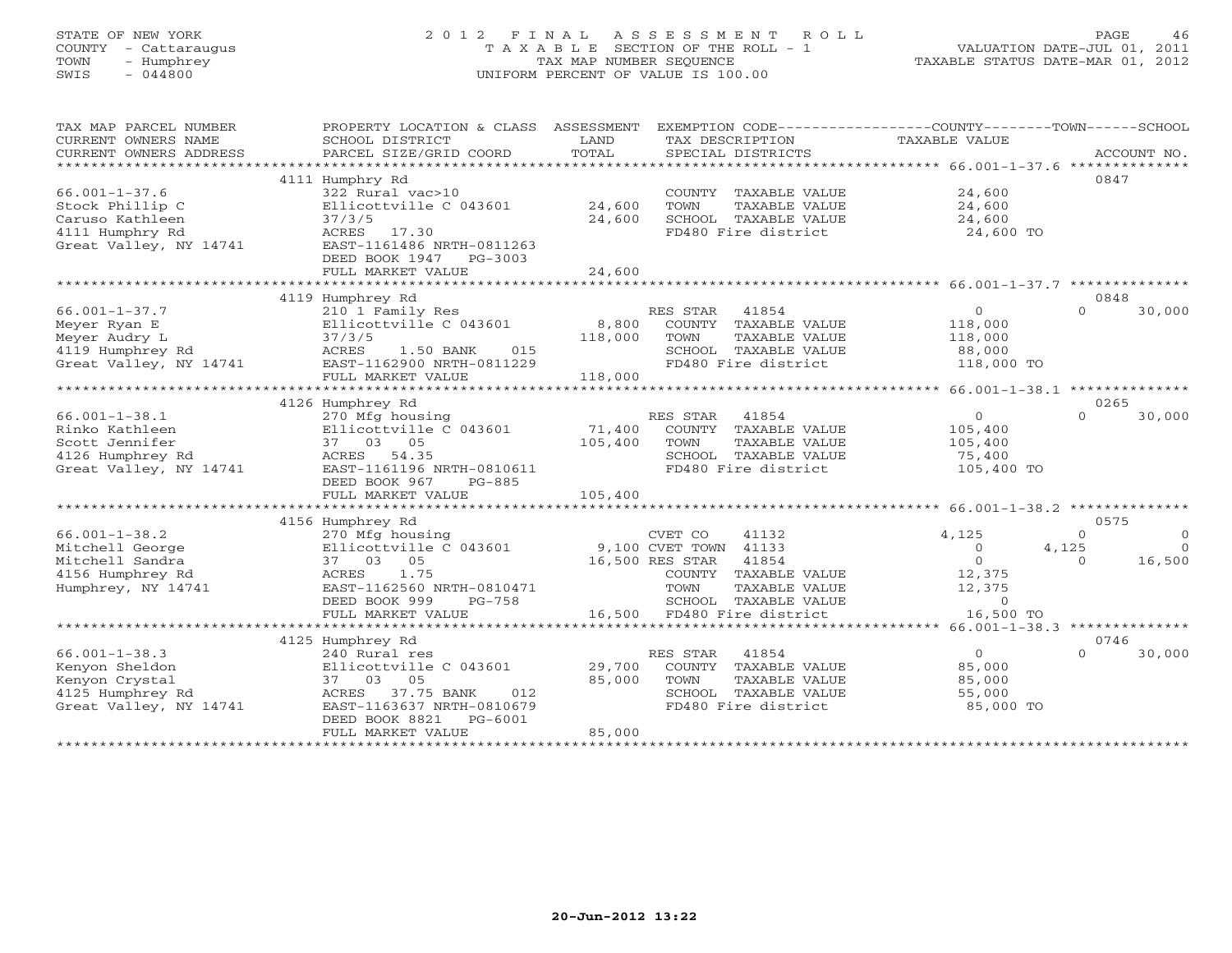# STATE OF NEW YORK 2 0 1 2 F I N A L A S S E S S M E N T R O L L PAGE 47 COUNTY - Cattaraugus T A X A B L E SECTION OF THE ROLL - 1 VALUATION DATE-JUL 01, 2011 TOWN - Humphrey TAX MAP NUMBER SEQUENCE TAXABLE STATUS DATE-MAR 01, 2012 SWIS - 044800 UNIFORM PERCENT OF VALUE IS 100.00UNIFORM PERCENT OF VALUE IS 100.00

| TAX MAP PARCEL NUMBER                         | PROPERTY LOCATION & CLASS ASSESSMENT      |                 | EXEMPTION CODE----------------COUNTY-------TOWN------SCHOOL |                                                          |                    |
|-----------------------------------------------|-------------------------------------------|-----------------|-------------------------------------------------------------|----------------------------------------------------------|--------------------|
| CURRENT OWNERS NAME<br>CURRENT OWNERS ADDRESS | SCHOOL DISTRICT<br>PARCEL SIZE/GRID COORD | LAND<br>TOTAL   | TAX DESCRIPTION<br>SPECIAL DISTRICTS                        | <b>TAXABLE VALUE</b>                                     | ACCOUNT NO.        |
|                                               |                                           |                 |                                                             |                                                          |                    |
|                                               | Humphrey Rd                               |                 |                                                             |                                                          | 1451               |
| $66.001 - 1 - 39.1$                           | 321 Abandoned ag                          |                 | COUNTY TAXABLE VALUE                                        | 90,000                                                   |                    |
| Molnar Nancy G                                | Ellicottville C 043601                    | 90,000          | TOWN<br>TAXABLE VALUE                                       | 90,000                                                   |                    |
| 3800 Cooper Hill Rd                           | 37 03 05                                  | 90,000          | SCHOOL TAXABLE VALUE                                        | 90,000                                                   |                    |
| Great Valley, NY 14741                        | ACRES 162.10                              |                 | FD480 Fire district                                         | 90,000 TO                                                |                    |
|                                               | EAST-1165416 NRTH-0810410                 |                 |                                                             |                                                          |                    |
|                                               | DEED BOOK 997<br>$PG-766$                 |                 |                                                             |                                                          |                    |
|                                               | FULL MARKET VALUE                         | 90,000          |                                                             |                                                          |                    |
|                                               |                                           |                 |                                                             |                                                          |                    |
|                                               | 4173 Humphrey Rd                          |                 |                                                             |                                                          | 0546               |
| $66.001 - 1 - 39.2$                           | 210 1 Family Res                          |                 | RES STAR 41854                                              | $\overline{0}$                                           | $\Omega$<br>30,000 |
| Yerpe Dale                                    | Ellicottville C 043601                    | 27,600          | COUNTY TAXABLE VALUE                                        | 98,300                                                   |                    |
| Yerpe Christine A                             | 37 03 05                                  | 98,300          | TAXABLE VALUE<br>TOWN                                       | 98,300                                                   |                    |
| 4169 Humphrey Rd                              | ACRES 29.45                               |                 | SCHOOL TAXABLE VALUE                                        | 68,300                                                   |                    |
| Great Valley, NY 14741                        | EAST-1163346 NRTH-0809780                 |                 | FD480 Fire district                                         | 98,300 TO                                                |                    |
|                                               | DEED BOOK 858<br>PG-921                   |                 |                                                             |                                                          |                    |
|                                               | FULL MARKET VALUE                         | 98,300          |                                                             |                                                          |                    |
|                                               | **************************                | *************** |                                                             | ************************** 66.001-1-40.1 *************** |                    |
|                                               | Humphrey Rd                               |                 |                                                             |                                                          | 0121               |
| $66.001 - 1 - 40.1$                           | 311 Res vac land                          |                 | COUNTY TAXABLE VALUE                                        | 53,500                                                   |                    |
| Gdanice Richard                               | Ellicottville C 043601                    | 53,500          | TOWN<br>TAXABLE VALUE                                       | 53,500                                                   |                    |
| Gdanice Patricia                              | 37/38 03 05                               | 53,500          | SCHOOL TAXABLE VALUE                                        | 53,500                                                   |                    |
| 1598 Roberts Rd                               | ACRES 41.50                               |                 | FD480 Fire district                                         | 53,500 TO                                                |                    |
| Basom, NY 14013-9725                          | EAST-1161348 NRTH-0808532                 |                 |                                                             |                                                          |                    |
|                                               | DEED BOOK 908<br>$PG-1060$                |                 |                                                             |                                                          |                    |
|                                               | FULL MARKET VALUE                         | 53,500          |                                                             |                                                          |                    |
|                                               |                                           |                 |                                                             |                                                          |                    |
|                                               | 4204 Humphrey Rd                          |                 |                                                             |                                                          | 0570               |
| $66.001 - 1 - 40.2$                           | 314 Rural vac<10                          |                 | COUNTY TAXABLE VALUE                                        | 10,500                                                   |                    |
| Gdanice Richard                               | Ellicottville C 043601                    | 10,500          | TAXABLE VALUE<br>TOWN                                       | 10,500                                                   |                    |
| Gdanice Patricia                              | 37/38 03 05                               | 10,500          | SCHOOL TAXABLE VALUE                                        | 10,500                                                   |                    |
| 1598 Roberts Rd                               | 2.65<br>ACRES                             |                 | FD480 Fire district                                         | 10,500 TO                                                |                    |
| Basom, NY 14013                               | EAST-1162386 NRTH-0809238                 |                 |                                                             |                                                          |                    |
|                                               | DEED BOOK 927<br>$PG-270$                 |                 |                                                             |                                                          |                    |
|                                               | FULL MARKET VALUE                         | 10,500          |                                                             |                                                          |                    |
|                                               |                                           |                 |                                                             |                                                          |                    |
|                                               | Humphrey Rd                               |                 |                                                             |                                                          | 0568               |
| $66.001 - 1 - 40.3$                           | 322 Rural vac>10                          |                 | COUNTY TAXABLE VALUE                                        | 2,500                                                    |                    |
| Gdanice Richard                               | Ellicottville C 043601                    | 2,500           | TOWN<br>TAXABLE VALUE                                       | 2,500                                                    |                    |
| Gdanice Patricia                              | 37 03 05                                  | 2,500           | SCHOOL TAXABLE VALUE                                        | 2,500                                                    |                    |
| 1598 Roberts Rd                               | ACRES 10.00                               |                 | FD480 Fire district                                         | 2,500 TO                                                 |                    |
| Basom, NY 14013-9725                          | EAST-1161329 NRTH-0809227                 |                 |                                                             |                                                          |                    |
|                                               | DEED BOOK 927<br>$PG-272$                 |                 |                                                             |                                                          |                    |
|                                               | FULL MARKET VALUE                         | 2,500           |                                                             |                                                          |                    |
|                                               |                                           |                 |                                                             |                                                          |                    |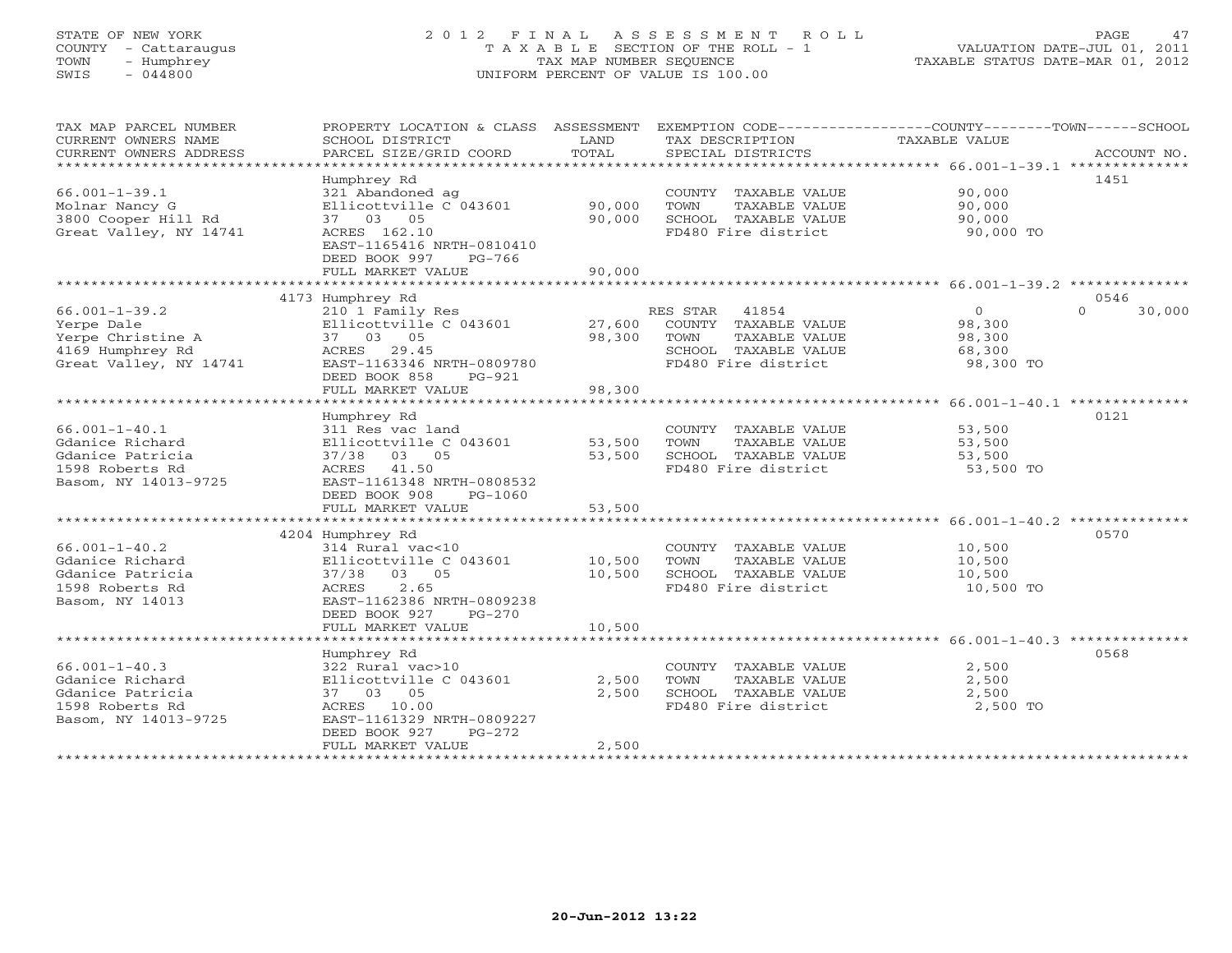# STATE OF NEW YORK 2 0 1 2 F I N A L A S S E S S M E N T R O L L PAGE 48 COUNTY - Cattaraugus T A X A B L E SECTION OF THE ROLL - 1 VALUATION DATE-JUL 01, 2011 TOWN - Humphrey TAX MAP NUMBER SEQUENCE TAXABLE STATUS DATE-MAR 01, 2012 SWIS - 044800 UNIFORM PERCENT OF VALUE IS 100.00UNIFORM PERCENT OF VALUE IS 100.00

| TAX MAP PARCEL NUMBER                      | PROPERTY LOCATION & CLASS                              | ASSESSMENT | EXEMPTION CODE-----------------COUNTY-------TOWN------SCHOOL |                                                               |                    |
|--------------------------------------------|--------------------------------------------------------|------------|--------------------------------------------------------------|---------------------------------------------------------------|--------------------|
| CURRENT OWNERS NAME                        | SCHOOL DISTRICT                                        | LAND       | TAX DESCRIPTION                                              | <b>TAXABLE VALUE</b>                                          |                    |
| CURRENT OWNERS ADDRESS                     | PARCEL SIZE/GRID COORD                                 | TOTAL      | SPECIAL DISTRICTS                                            |                                                               | ACCOUNT NO.        |
| ********************                       |                                                        |            |                                                              |                                                               |                    |
|                                            | 4190 Humphrey Rd                                       |            |                                                              |                                                               | 0667               |
| $66.001 - 1 - 40.4$                        | 210 1 Family Res                                       |            | 41854<br>RES STAR                                            | $\circ$                                                       | $\Omega$<br>30,000 |
| Dry Jason R                                | Ellicottville C 043601                                 | 11,500     | COUNTY TAXABLE VALUE                                         | 130,000                                                       |                    |
| Dry Tonya S                                | 03<br>37/45<br>05                                      | 130,000    | TOWN<br>TAXABLE VALUE                                        | 130,000                                                       |                    |
| 4190 Humphrey Rd<br>Great Valley, NY 14741 | 3.30 BANK<br>ACRES<br>012<br>EAST-1162386 NRTH-0809766 |            | SCHOOL TAXABLE VALUE<br>FD480 Fire district                  | 100,000<br>130,000 TO                                         |                    |
|                                            | DEED BOOK 10961 PG-7001                                |            |                                                              |                                                               |                    |
|                                            | FULL MARKET VALUE                                      | 130,000    |                                                              |                                                               |                    |
|                                            |                                                        |            |                                                              | ******************************** 66.001-1-40.5 ************** |                    |
|                                            | 4160 Humphrey Rd                                       |            |                                                              |                                                               | 0706               |
| $66.001 - 1 - 40.5$                        | 210 1 Family Res                                       |            | COUNTY TAXABLE VALUE                                         | 93,000                                                        |                    |
| Knof Jens E                                | Ellicottville C 043601                                 | 15,200     | TOWN<br>TAXABLE VALUE                                        | 93,000                                                        |                    |
| Bourne Stephen                             | 37 03 05                                               | 93,000     | SCHOOL TAXABLE VALUE                                         | 93,000                                                        |                    |
| 7510 Mountian Rd                           | ACRES<br>5.80                                          |            | FD480 Fire district                                          | 93,000 TO                                                     |                    |
| Niagara Falls, OntariCanada                | EAST-1162192 NRTH-0810083                              |            |                                                              |                                                               |                    |
|                                            | DEED BOOK 16772 PG-8001                                |            |                                                              |                                                               |                    |
|                                            | FULL MARKET VALUE                                      | 93,000     |                                                              |                                                               |                    |
|                                            |                                                        |            |                                                              |                                                               |                    |
|                                            | 4317 Mountain Loft                                     |            |                                                              |                                                               | 0739               |
| $66.001 - 1 - 40.6$                        | 210 1 Family Res                                       |            | SR STAR<br>41834                                             | $\Omega$                                                      | $\Omega$<br>62,200 |
| Lee Glenda                                 | Ellicottville C 043601                                 | 8,700      | COUNTY TAXABLE VALUE                                         | 125,000                                                       |                    |
| PO Box 286                                 | 37 03 05                                               | 125,000    | TOWN<br>TAXABLE VALUE                                        | 125,000                                                       |                    |
| Great Valley, NY 14741                     | Ff 68.00                                               |            | SCHOOL TAXABLE VALUE                                         | 62,800                                                        |                    |
|                                            | ACRES<br>1.45                                          |            | FD480 Fire district                                          | 125,000 TO                                                    |                    |
|                                            | EAST-1162366 NRTH-0809460                              |            |                                                              |                                                               |                    |
|                                            | DEED BOOK 10961 PG-7001                                |            |                                                              |                                                               |                    |
|                                            | FULL MARKET VALUE                                      | 125,000    |                                                              |                                                               |                    |
|                                            |                                                        |            |                                                              |                                                               |                    |
|                                            | 4331 Mountain Loft Ln                                  |            |                                                              |                                                               | 0750               |
| $66.001 - 1 - 40.7$                        | 210 1 Family Res                                       |            | RES STAR<br>41854                                            | $\Omega$                                                      | $\Omega$<br>30,000 |
| Slaine David D                             | Ellicottville C 043601                                 | 11,300     | COUNTY TAXABLE VALUE                                         | 70,000                                                        |                    |
| PO Box 671                                 | 37 03 05                                               | 70,000     | TAXABLE VALUE<br>TOWN                                        | 70,000                                                        |                    |
| Ellicottville, NY 14731                    | 3.20<br>ACRES                                          |            | SCHOOL TAXABLE VALUE                                         | 40,000                                                        |                    |
|                                            | EAST-1161814 NRTH-0809802<br>$PG-798$                  |            | FD480 Fire district                                          | 70,000 TO                                                     |                    |
|                                            | DEED BOOK 968<br>FULL MARKET VALUE                     | 70,000     |                                                              |                                                               |                    |
|                                            |                                                        |            |                                                              |                                                               |                    |
|                                            | 4405 Mountain Loft                                     |            |                                                              |                                                               | 0763               |
| $66.001 - 1 - 40.8$                        | 312 Vac w/imprv                                        |            | COUNTY TAXABLE VALUE                                         | 15,000                                                        |                    |
| Sherry Kenneth C                           | Ellicottville C 043601                                 | 12,400     | TOWN<br>TAXABLE VALUE                                        | 15,000                                                        |                    |
| Sherry Mary Ann                            | 45 03<br>05                                            | 15,000     | SCHOOL TAXABLE VALUE                                         | 15,000                                                        |                    |
| 270 Paradise Ln                            | Mountain Loft Sub Div                                  |            | FD480 Fire district                                          | 15,000 TO                                                     |                    |
| Tonawanda, NY 14150                        | 8.27<br>ACRES                                          |            |                                                              |                                                               |                    |
|                                            | EAST-1160071 NRTH-0809416                              |            |                                                              |                                                               |                    |
|                                            | DEED BOOK 1005<br>$PG-497$                             |            |                                                              |                                                               |                    |
|                                            | FULL MARKET VALUE                                      | 15,000     |                                                              |                                                               |                    |
|                                            |                                                        |            |                                                              |                                                               |                    |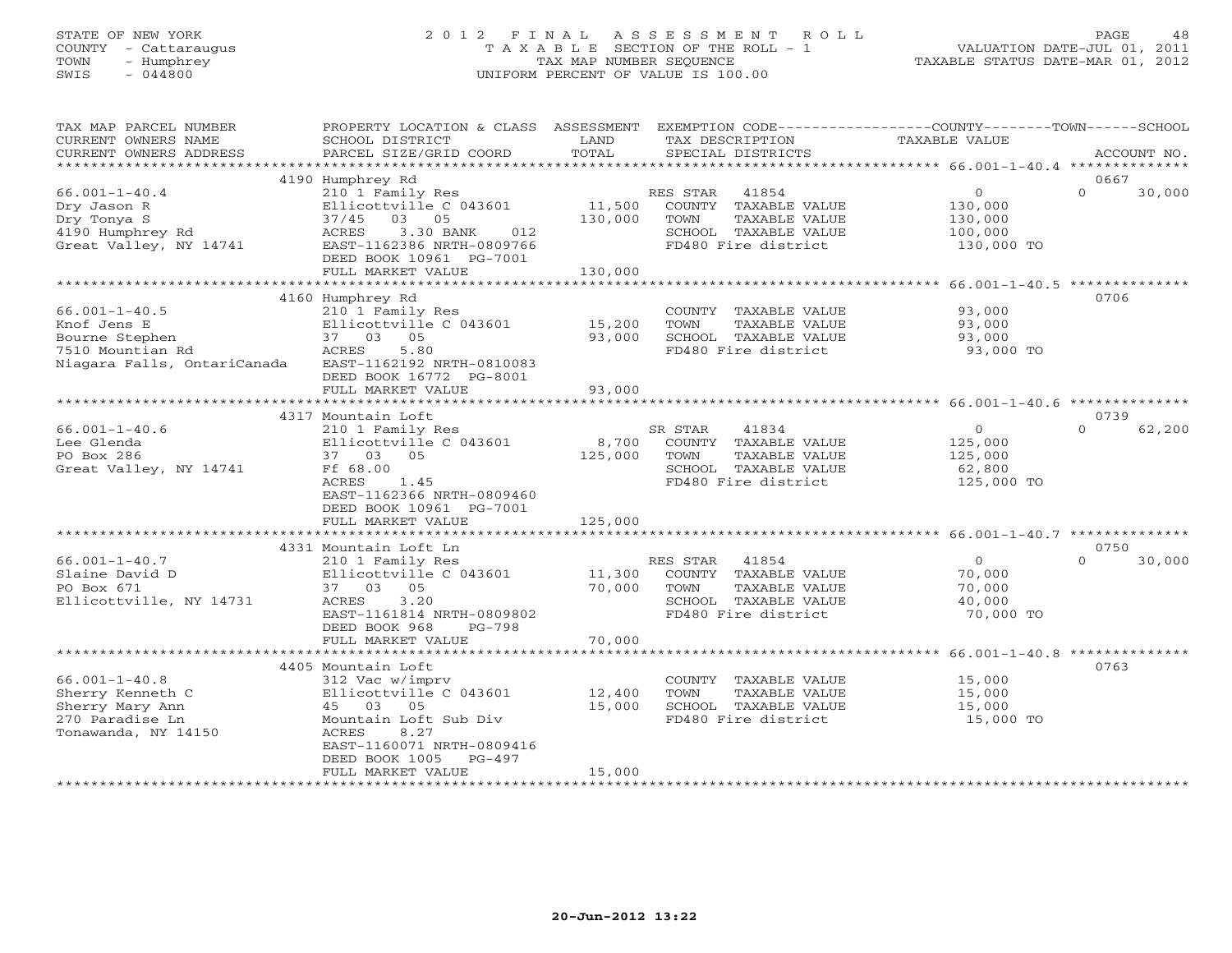## STATE OF NEW YORK 2 0 1 2 F I N A L A S S E S S M E N T R O L L PAGE 49 COUNTY - Cattaraugus T A X A B L E SECTION OF THE ROLL - 1 VALUATION DATE-JUL 01, 2011 TOWN - Humphrey TAX MAP NUMBER SEQUENCE TAXABLE STATUS DATE-MAR 01, 2012 SWIS - 044800 UNIFORM PERCENT OF VALUE IS 100.00UNIFORM PERCENT OF VALUE IS 100.00

| TAX MAP PARCEL NUMBER<br>CURRENT OWNERS NAME | PROPERTY LOCATION & CLASS ASSESSMENT<br>SCHOOL DISTRICT | LAND             | EXEMPTION CODE----<br>TAX DESCRIPTION         | ------------COUNTY--------TOWN------SCHOOL<br><b>TAXABLE VALUE</b> |             |
|----------------------------------------------|---------------------------------------------------------|------------------|-----------------------------------------------|--------------------------------------------------------------------|-------------|
| CURRENT OWNERS ADDRESS                       | PARCEL SIZE/GRID COORD                                  | TOTAL<br>******* | SPECIAL DISTRICTS                             | ********* 66.001-1-40.9 ***                                        | ACCOUNT NO. |
|                                              | Mountain Loft                                           |                  |                                               |                                                                    | 0764        |
| $66.001 - 1 - 40.9$                          | 314 Rural vac<10                                        |                  | COUNTY TAXABLE VALUE                          | 8,200                                                              |             |
| Slaine David D                               | Ellicottville C 043601                                  | 8,200            | TOWN<br>TAXABLE VALUE                         | 8,200                                                              |             |
| Box 671                                      | 37 03 05                                                | 8,200            | SCHOOL TAXABLE VALUE                          | 8,200                                                              |             |
| Ellicottville, NY 14731                      | Mountain Loft Sub Div                                   |                  | FD480 Fire district                           | 8,200 TO                                                           |             |
|                                              | ACRES<br>5.45                                           |                  |                                               |                                                                    |             |
|                                              | EAST-1161805 NRTH-0809522                               |                  |                                               |                                                                    |             |
|                                              | DEED BOOK 978<br>PG-1184                                |                  |                                               |                                                                    |             |
|                                              | FULL MARKET VALUE                                       | 8,200            |                                               | ****************** 66.001-1-40.10 **************                   |             |
|                                              | 4342 Mountain Loft Ln                                   |                  |                                               |                                                                    | 0765        |
| $66.001 - 1 - 40.10$                         | 260 Seasonal res                                        |                  | COUNTY TAXABLE VALUE                          | 67,200                                                             |             |
| Wilking Connie L                             | Ellicottville C 043601                                  | 14,300           | TOWN<br>TAXABLE VALUE                         | 67,200                                                             |             |
| 12699 Genesee Rd                             | 37 03 05                                                | 67,200           | SCHOOL TAXABLE VALUE                          | 67,200                                                             |             |
| Chaffee, NY 14030                            | Mountain Loft Sub Div                                   |                  | FD480 Fire district                           | 67,200 TO                                                          |             |
|                                              | 5.21<br>ACRES                                           |                  |                                               |                                                                    |             |
|                                              | EAST-1161472 NRTH-0810013                               |                  |                                               |                                                                    |             |
|                                              | DEED BOOK 996<br>$PG-297$                               |                  |                                               |                                                                    |             |
|                                              | FULL MARKET VALUE                                       | 67,200           |                                               |                                                                    |             |
|                                              |                                                         |                  |                                               |                                                                    |             |
|                                              | 4373 Mountain Loft Ln                                   |                  |                                               | $\Omega$                                                           | 0766        |
| $66.001 - 1 - 40.11$<br>Weitzel Kym          | 210 1 Family Res<br>Ellicottville C 043601              | 14,200           | RES STAR<br>41854<br>COUNTY TAXABLE VALUE     | $\circ$<br>88,000                                                  | 30,000      |
| 3041 Upper State Park Ave                    | 37 03 05                                                | 88,000           | TOWN<br>TAXABLE VALUE                         | 88,000                                                             |             |
| Salamanca, NY 14779                          | Mountain Loft Sub Div                                   |                  | SCHOOL TAXABLE VALUE                          | 58,000                                                             |             |
|                                              | 5.13<br>ACRES                                           |                  | FD480 Fire district                           | 88,000 TO                                                          |             |
|                                              | EAST-1161171 NRTH-0809655                               |                  |                                               |                                                                    |             |
|                                              | DEED BOOK 984<br>PG-1093                                |                  |                                               |                                                                    |             |
|                                              | FULL MARKET VALUE                                       | 88,000           |                                               |                                                                    |             |
|                                              |                                                         |                  |                                               | ************************** 66.001-1-40.12 *********                |             |
|                                              | Mountain Loft                                           |                  |                                               |                                                                    | 0767        |
| $66.001 - 1 - 40.12$                         | 314 Rural vac<10                                        |                  | COUNTY TAXABLE VALUE                          | 7,800                                                              |             |
| Taylor Henry L<br>360 Linwood Ave            | Ellicottville C 043601<br>37 03 05                      | 7,800<br>7,800   | TOWN<br>TAXABLE VALUE<br>SCHOOL TAXABLE VALUE | 7,800<br>7,800                                                     |             |
| Buffalo, NY 14209-1608                       | Mountain Loft Sub Div                                   |                  | FD480 Fire district                           | 7,800 TO                                                           |             |
|                                              | ACRES<br>5.17                                           |                  |                                               |                                                                    |             |
|                                              | EAST-1160890 NRTH-0810003                               |                  |                                               |                                                                    |             |
|                                              | DEED BOOK 992<br>$PG-69$                                |                  |                                               |                                                                    |             |
|                                              | FULL MARKET VALUE                                       | 7,800            |                                               |                                                                    |             |
|                                              |                                                         |                  |                                               | *************** 66.001-1-40.13 *************                       |             |
|                                              | 4398 Mountain Loft Dr                                   |                  |                                               |                                                                    | 0768        |
| $66.001 - 1 - 40.13$                         | 260 Seasonal res                                        |                  | COUNTY TAXABLE VALUE                          | 68,000                                                             |             |
| Cole Sam H                                   | Ellicottville C 043601                                  | 12,100           | TOWN<br>TAXABLE VALUE                         | 68,000                                                             |             |
| Razak Victoria                               | 37/45 03 05<br>Mountain Loft Sub Div                    | 68,000           | SCHOOL TAXABLE VALUE<br>FD480 Fire district   | 68,000<br>68,000 TO                                                |             |
| 221 Washington Hwy<br>Amherst, NY 14226      | ACRES<br>3.76                                           |                  |                                               |                                                                    |             |
|                                              | EAST-1160702 NRTH-0809780                               |                  |                                               |                                                                    |             |
|                                              | DEED BOOK 991<br>$PG-931$                               |                  |                                               |                                                                    |             |
|                                              | FULL MARKET VALUE                                       | 68,000           |                                               |                                                                    |             |
|                                              |                                                         |                  |                                               |                                                                    |             |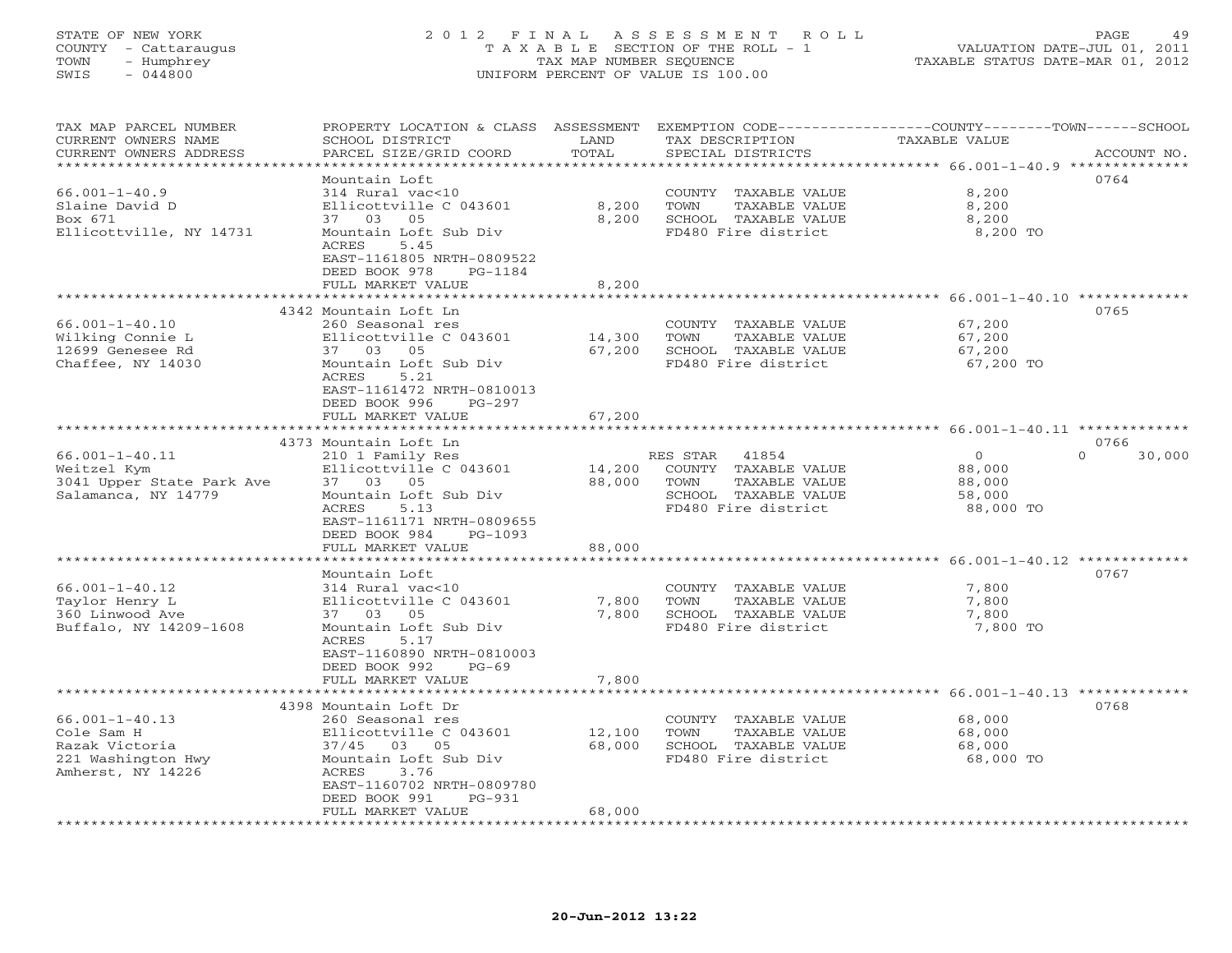# STATE OF NEW YORK 2 0 1 2 F I N A L A S S E S S M E N T R O L L PAGE 50 COUNTY - Cattaraugus T A X A B L E SECTION OF THE ROLL - 1 VALUATION DATE-JUL 01, 2011 TOWN - Humphrey TAX MAP NUMBER SEQUENCE TAXABLE STATUS DATE-MAR 01, 2012 SWIS - 044800 UNIFORM PERCENT OF VALUE IS 100.00UNIFORM PERCENT OF VALUE IS 100.00

| TAX MAP PARCEL NUMBER<br>CURRENT OWNERS NAME<br>CURRENT OWNERS ADDRESS | PROPERTY LOCATION & CLASS<br>SCHOOL DISTRICT<br>PARCEL SIZE/GRID COORD | ASSESSMENT<br>LAND<br>TOTAL | EXEMPTION CODE-----------------COUNTY-------TOWN------SCHOOL<br>TAX DESCRIPTION<br>SPECIAL DISTRICTS | TAXABLE VALUE                                      | ACCOUNT NO. |
|------------------------------------------------------------------------|------------------------------------------------------------------------|-----------------------------|------------------------------------------------------------------------------------------------------|----------------------------------------------------|-------------|
| ********************                                                   |                                                                        | ***********                 |                                                                                                      |                                                    |             |
|                                                                        | 4186 Mary Ann Ln                                                       |                             |                                                                                                      |                                                    | 0769        |
| $66.001 - 1 - 40.14$                                                   | 210 1 Family Res                                                       |                             | COUNTY<br>TAXABLE VALUE                                                                              | 80,000                                             |             |
| Barnard Thomas A                                                       | Ellicottville C 043601                                                 | 15,300                      | TOWN<br>TAXABLE VALUE                                                                                | 80,000                                             |             |
| Avery Robin L                                                          | 37/45 03 05                                                            | 80,000                      | SCHOOL TAXABLE VALUE                                                                                 | 80,000                                             |             |
| 5522 Beaconsfield Ct                                                   | Mountain Loft Sub Div                                                  |                             | FD480 Fire district                                                                                  | 80,000 TO                                          |             |
| Burke, VA 22015                                                        | ACRES<br>5.84                                                          |                             |                                                                                                      |                                                    |             |
|                                                                        | EAST-1160525 NRTH-0809320                                              |                             |                                                                                                      |                                                    |             |
|                                                                        | DEED BOOK 995<br>$PG-1046$                                             |                             |                                                                                                      |                                                    |             |
|                                                                        | FULL MARKET VALUE                                                      | 80,000<br>* * * * * * * ·   |                                                                                                      |                                                    |             |
|                                                                        |                                                                        |                             |                                                                                                      | ******************** 66.001-1-40.15 ************** |             |
|                                                                        | Mountain Loft                                                          |                             |                                                                                                      |                                                    | 0770        |
| $66.001 - 1 - 40.15$                                                   | 314 Rural vac<10                                                       | 7,700                       | COUNTY TAXABLE VALUE                                                                                 | 7,700                                              |             |
| Gray Roger<br>Gray Jan                                                 | Ellicottville C 043601<br>45 03 05                                     | 7,700                       | TOWN<br>TAXABLE VALUE<br>SCHOOL TAXABLE VALUE                                                        | 7,700<br>7,700                                     |             |
| 7140 Grafton Rd                                                        | Mountain Loft Sub Div                                                  |                             | FD480 Fire district                                                                                  | 7,700 TO                                           |             |
| Valley City, OH 44280                                                  | <b>ACRES</b><br>5.15                                                   |                             |                                                                                                      |                                                    |             |
|                                                                        | EAST-1159850 NRTH-0809764                                              |                             |                                                                                                      |                                                    |             |
|                                                                        | DEED BOOK 979<br>$PG-627$                                              |                             |                                                                                                      |                                                    |             |
|                                                                        | FULL MARKET VALUE                                                      | 7,700                       |                                                                                                      |                                                    |             |
|                                                                        | ************************                                               | ***********                 |                                                                                                      | ******************** 66.001-1-40.16 *************  |             |
|                                                                        | 4446 Mountain Loft                                                     |                             |                                                                                                      |                                                    | 0771        |
| $66.001 - 1 - 40.16$                                                   | 260 Seasonal res                                                       |                             | COUNTY TAXABLE VALUE                                                                                 | 85,000                                             |             |
| Gray Roger                                                             | Ellicottville C 043601                                                 | 14,300                      | TOWN<br>TAXABLE VALUE                                                                                | 85,000                                             |             |
| Gray Jan                                                               | 45 03<br>05                                                            | 85,000                      | SCHOOL TAXABLE VALUE                                                                                 | 85,000                                             |             |
| 7140 Grafton Rd                                                        | Mountain Loft Sub Div                                                  |                             | FD480 Fire district                                                                                  | 85,000 TO                                          |             |
| Valley City, OH 44280                                                  | <b>ACRES</b><br>5.20                                                   |                             |                                                                                                      |                                                    |             |
|                                                                        | EAST-1159288 NRTH-0809642                                              |                             |                                                                                                      |                                                    |             |
|                                                                        | DEED BOOK 979<br>$PG-627$                                              |                             |                                                                                                      |                                                    |             |
|                                                                        | FULL MARKET VALUE                                                      | 85,000                      |                                                                                                      |                                                    |             |
|                                                                        |                                                                        |                             |                                                                                                      |                                                    |             |
|                                                                        | 4435 Mountain Loft                                                     |                             |                                                                                                      |                                                    | 0772        |
| $66.001 - 1 - 40.17$                                                   | 312 Vac w/imprv                                                        |                             | COUNTY TAXABLE VALUE                                                                                 | 20,000                                             |             |
| Kowalewski Max J                                                       | Ellicottville C 043601<br>05                                           | 12,100                      | TOWN<br>TAXABLE VALUE                                                                                | 20,000                                             |             |
| Hazen Scott<br>Roush Patrick M                                         | 45 03<br>Mountain Loft Sub Div                                         | 20,000                      | SCHOOL TAXABLE VALUE<br>FD480 Fire district                                                          | 20,000<br>20,000 TO                                |             |
| 439 Aurora St                                                          | 8.06<br>ACRES                                                          |                             |                                                                                                      |                                                    |             |
| Lancaster, NY 14086                                                    | EAST-1159152 NRTH-0809466                                              |                             |                                                                                                      |                                                    |             |
|                                                                        | DEED BOOK 988<br>$PG-361$                                              |                             |                                                                                                      |                                                    |             |
|                                                                        | FULL MARKET VALUE                                                      | 20,000                      |                                                                                                      |                                                    |             |
|                                                                        |                                                                        |                             |                                                                                                      |                                                    |             |
|                                                                        | 4147 Mary Ann Ln                                                       |                             |                                                                                                      |                                                    | 0773        |
| $66.001 - 1 - 40.18$                                                   | 260 Seasonal res                                                       |                             | COUNTY<br>TAXABLE VALUE                                                                              | 93,000                                             |             |
| Sherry Kenneth C                                                       | Ellicottville C 043601                                                 | 30,500                      | TOWN<br>TAXABLE VALUE                                                                                | 93,000                                             |             |
| Sherry Mary Ann                                                        | 45 03 05                                                               | 93,000                      | SCHOOL TAXABLE VALUE                                                                                 | 93,000                                             |             |
| 270 Paradise Ln                                                        | Mountain Loft Sub Div                                                  |                             | FD480 Fire district                                                                                  | 93,000 TO                                          |             |
| Tonawanda, NY 14150                                                    | ACRES<br>15.98                                                         |                             |                                                                                                      |                                                    |             |
|                                                                        | EAST-1160007 NRTH-0808659                                              |                             |                                                                                                      |                                                    |             |
|                                                                        | DEED BOOK 986<br>$PG-711$                                              |                             |                                                                                                      |                                                    |             |
|                                                                        | FULL MARKET VALUE                                                      | 93,000                      |                                                                                                      |                                                    |             |
|                                                                        |                                                                        |                             |                                                                                                      |                                                    |             |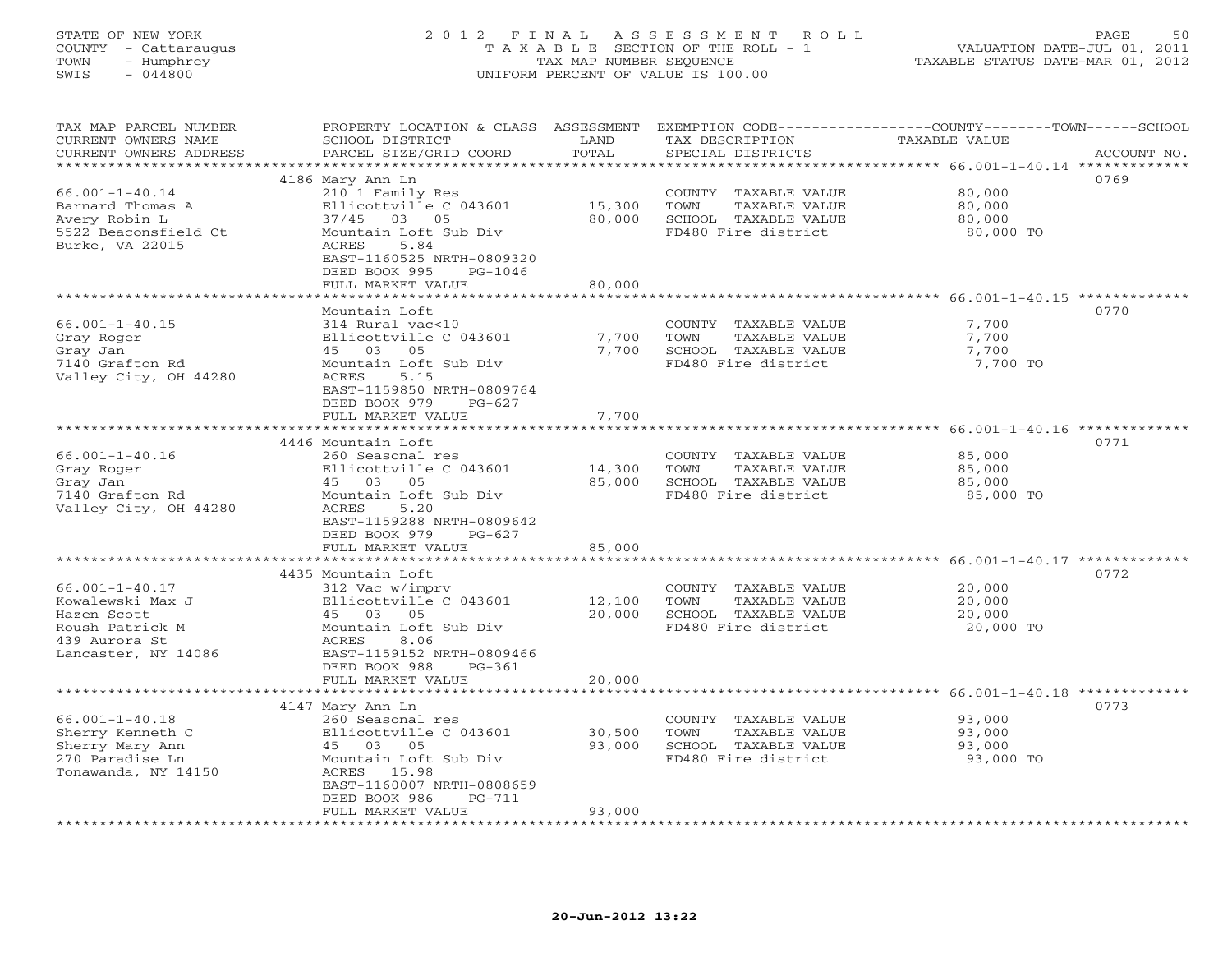# STATE OF NEW YORK 2 0 1 2 F I N A L A S S E S S M E N T R O L L PAGE 51 COUNTY - Cattaraugus T A X A B L E SECTION OF THE ROLL - 1 VALUATION DATE-JUL 01, 2011 TOWN - Humphrey TAX MAP NUMBER SEQUENCE TAXABLE STATUS DATE-MAR 01, 2012 SWIS - 044800 UNIFORM PERCENT OF VALUE IS 100.00UNIFORM PERCENT OF VALUE IS 100.00

| TAX MAP PARCEL NUMBER<br>CURRENT OWNERS NAME<br>CURRENT OWNERS ADDRESS<br>************************* | PROPERTY LOCATION & CLASS ASSESSMENT<br>SCHOOL DISTRICT<br>PARCEL SIZE/GRID COORD                | LAND<br>TOTAL | TAX DESCRIPTION<br>SPECIAL DISTRICTS          | EXEMPTION CODE-----------------COUNTY-------TOWN------SCHOOL<br><b>TAXABLE VALUE</b><br>ACCOUNT NO. |
|-----------------------------------------------------------------------------------------------------|--------------------------------------------------------------------------------------------------|---------------|-----------------------------------------------|-----------------------------------------------------------------------------------------------------|
|                                                                                                     |                                                                                                  |               |                                               |                                                                                                     |
| $66.001 - 1 - 40.19$<br>Bless Keith M                                                               | 4133 Mary Ann Ln<br>260 Seasonal res<br>Ellicottville C 043601                                   | 15,800        | COUNTY TAXABLE VALUE<br>TOWN<br>TAXABLE VALUE | 0774<br>63,000<br>63,000                                                                            |
| 6270 Plato Rd                                                                                       | 45 03 05                                                                                         | 63,000        | SCHOOL TAXABLE VALUE                          | 63,000                                                                                              |
| West Valley, NY 14171                                                                               | Mountain Loft Sub Div<br>ACRES<br>6.18<br>EAST-1160278 NRTH-0808184<br>DEED BOOK 982<br>$PG-367$ |               | FD480 Fire district                           | 63,000 TO                                                                                           |
|                                                                                                     | FULL MARKET VALUE                                                                                | 63,000        |                                               |                                                                                                     |
|                                                                                                     |                                                                                                  |               |                                               |                                                                                                     |
|                                                                                                     | Putnam Rd                                                                                        |               |                                               | 0130                                                                                                |
| $66.001 - 1 - 41$                                                                                   | 260 Seasonal res                                                                                 |               | COUNTY TAXABLE VALUE                          | 40,000                                                                                              |
| Harper Robert J                                                                                     | Ellicottville C 043601                                                                           | 14,600        | TAXABLE VALUE<br>TOWN                         | 40,000                                                                                              |
| 140 Bowen Rd                                                                                        | 45 03 05                                                                                         | 40,000        | SCHOOL TAXABLE VALUE                          | 40,000                                                                                              |
| Churchville, NY 14428                                                                               | ACRES<br>5.50                                                                                    |               | FD480 Fire district                           | 40,000 TO                                                                                           |
|                                                                                                     | EAST-1160282 NRTH-0811297                                                                        |               |                                               |                                                                                                     |
|                                                                                                     | DEED BOOK 745<br>PG-1161                                                                         |               |                                               |                                                                                                     |
|                                                                                                     | FULL MARKET VALUE                                                                                | 40,000        |                                               |                                                                                                     |
|                                                                                                     |                                                                                                  |               |                                               |                                                                                                     |
|                                                                                                     | 4305 Putnam Rd                                                                                   |               |                                               | 0380                                                                                                |
| $66.001 - 1 - 42$                                                                                   | 260 Seasonal res                                                                                 |               | COUNTY TAXABLE VALUE                          | 53,000                                                                                              |
|                                                                                                     |                                                                                                  |               |                                               |                                                                                                     |
| Crouch Natalie Jane                                                                                 | Ellicottville C 043601                                                                           | 47,200        | TAXABLE VALUE<br>TOWN                         | 53,000                                                                                              |
| Crouch William P                                                                                    | 45 03 05                                                                                         | 53,000        | SCHOOL TAXABLE VALUE                          | 53,000                                                                                              |
| 55 Fairview Dr                                                                                      | ACRES 34.60                                                                                      |               | FD480 Fire district                           | 53,000 TO                                                                                           |
| Depew, NY 14043                                                                                     | EAST-1159551 NRTH-0810772                                                                        |               |                                               |                                                                                                     |
|                                                                                                     | DEED BOOK 13860 PG-7001                                                                          |               |                                               |                                                                                                     |
|                                                                                                     | FULL MARKET VALUE                                                                                | 53,000        |                                               |                                                                                                     |
|                                                                                                     |                                                                                                  |               |                                               |                                                                                                     |
|                                                                                                     | Putnam Rd                                                                                        |               |                                               | 0001                                                                                                |
| $66.001 - 1 - 44$                                                                                   | 323 Vacant rural                                                                                 |               | COUNTY TAXABLE VALUE                          | 22,800                                                                                              |
| Allen Albert Jr                                                                                     | Ellicottville C 043601                                                                           | 22,800        | TAXABLE VALUE<br>TOWN                         | 22,800                                                                                              |
| 4648 Wolf Rd                                                                                        | 45 03 05                                                                                         | 22,800        | SCHOOL TAXABLE VALUE                          | 22,800                                                                                              |
| Erie, PA 16505                                                                                      | ACRES 24.25                                                                                      |               | FD480 Fire district                           | 22,800 TO                                                                                           |
|                                                                                                     | EAST-1157783 NRTH-0810822                                                                        |               |                                               |                                                                                                     |
|                                                                                                     | FULL MARKET VALUE                                                                                | 22,800        |                                               |                                                                                                     |
|                                                                                                     |                                                                                                  |               |                                               |                                                                                                     |
|                                                                                                     | Putnam Rd & Wilson Rd                                                                            |               |                                               | 0205                                                                                                |
| $66.001 - 1 - 45$                                                                                   | 323 Vacant rural                                                                                 |               | COUNTY TAXABLE VALUE                          | 29,100                                                                                              |
| Loesch Terry H                                                                                      | Ellicottville C 043601                                                                           | 29,100        | TOWN<br>TAXABLE VALUE                         | 29,100                                                                                              |
| Stevenson Mark                                                                                      | 45 03 05                                                                                         | 29,100        | SCHOOL TAXABLE VALUE                          | 29,100                                                                                              |
| Attn: Herbert Loesch Jr                                                                             | ACRES 78.10                                                                                      |               | FD480 Fire district                           | 29,100 TO                                                                                           |
| 9245 Coleman Rd                                                                                     | EAST-1156940 NRTH-0810339                                                                        |               |                                               |                                                                                                     |
| Barker, NY 14012                                                                                    | DEED BOOK 937<br>$PG-48$                                                                         |               |                                               |                                                                                                     |
|                                                                                                     | FULL MARKET VALUE                                                                                | 29,100        |                                               |                                                                                                     |
|                                                                                                     |                                                                                                  |               |                                               |                                                                                                     |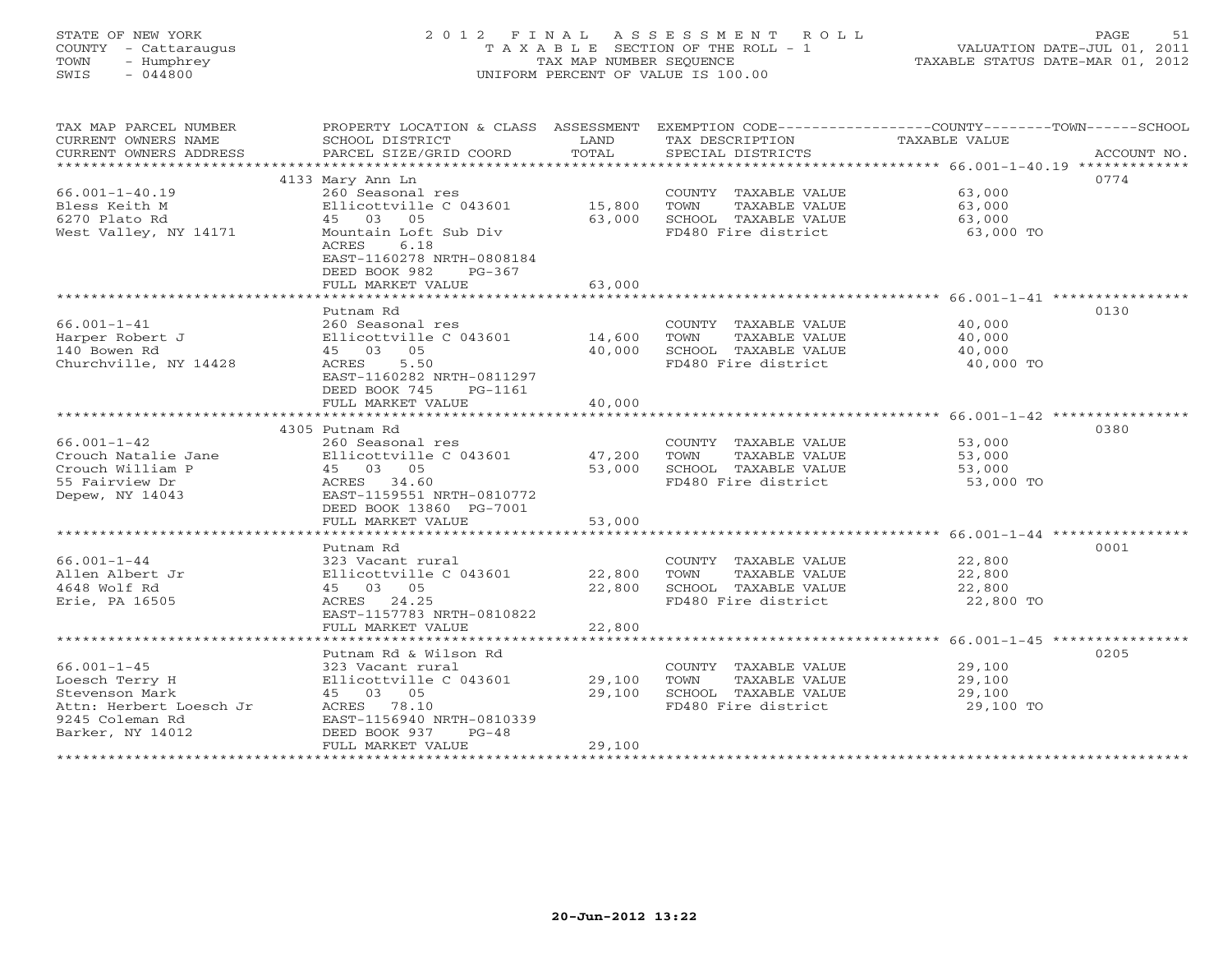# STATE OF NEW YORK 2 0 1 2 F I N A L A S S E S S M E N T R O L L PAGE 52 COUNTY - Cattaraugus T A X A B L E SECTION OF THE ROLL - 1 VALUATION DATE-JUL 01, 2011 TOWN - Humphrey TAX MAP NUMBER SEQUENCE TAXABLE STATUS DATE-MAR 01, 2012 SWIS - 044800 UNIFORM PERCENT OF VALUE IS 100.00UNIFORM PERCENT OF VALUE IS 100.00

| TAX MAP PARCEL NUMBER          | PROPERTY LOCATION & CLASS ASSESSMENT |         | EXEMPTION CODE-----------------COUNTY-------TOWN------SCHOOL |               |                    |
|--------------------------------|--------------------------------------|---------|--------------------------------------------------------------|---------------|--------------------|
| CURRENT OWNERS NAME            | SCHOOL DISTRICT                      | LAND    | TAX DESCRIPTION                                              | TAXABLE VALUE |                    |
| CURRENT OWNERS ADDRESS         | PARCEL SIZE/GRID COORD               | TOTAL   | SPECIAL DISTRICTS                                            |               | ACCOUNT NO.        |
| ****************************** |                                      |         |                                                              |               |                    |
|                                | Howe Hill Rd                         |         |                                                              |               | 0239               |
| $66.001 - 1 - 46.1$            | 910 Priv forest                      |         | COUNTY TAXABLE VALUE                                         | 50,400        |                    |
| Northeast Timberlands, LLC     | Ellicottville C 043601               | 50,400  | TOWN<br>TAXABLE VALUE                                        | 50,400        |                    |
| Drawer 32                      | 44,45 03 05                          | 50,400  | SCHOOL TAXABLE VALUE                                         | 50,400        |                    |
| Coudersport, PA 16915          | Ff 550.00                            |         | FD480 Fire district                                          | 50,400 TO     |                    |
|                                | ACRES 77.49                          |         |                                                              |               |                    |
|                                | EAST-1158242 NRTH-0808457            |         |                                                              |               |                    |
|                                | DEED BOOK 7082    PG-5002            |         |                                                              |               |                    |
|                                | FULL MARKET VALUE                    | 50,400  |                                                              |               |                    |
|                                |                                      |         |                                                              |               |                    |
|                                | Wilson Rd                            |         |                                                              |               | 0284               |
| $66.001 - 1 - 48$              | 260 Seasonal res                     |         | COUNTY TAXABLE VALUE                                         | 73,500        |                    |
| Schawel Douglas M              | Ellicottville C 043601               | 69,300  | TOWN<br>TAXABLE VALUE                                        | 73,500        |                    |
| 3706 Westview Ave              | 53 03 05                             | 73,500  | SCHOOL TAXABLE VALUE                                         | 73,500        |                    |
| Hamburg, NY 14075              | ACRES 70.10                          |         | FD480 Fire district                                          | 73,500 TO     |                    |
|                                | EAST-1155398 NRTH-0809692            |         |                                                              |               |                    |
|                                | DEED BOOK 830<br>PG-845              | 73,500  |                                                              |               |                    |
|                                | FULL MARKET VALUE                    |         |                                                              |               |                    |
|                                | 5133 Howe Hill Rd                    |         |                                                              |               | 0321               |
| $66.001 - 1 - 49$              | 260 Seasonal res                     |         | COUNTY TAXABLE VALUE                                         | 78,000        |                    |
| Stack Richard                  | Ellicottville C 043601               | 49,200  | TOWN<br>TAXABLE VALUE                                        | 78,000        |                    |
| Stack Michael Patrick          | 53 03 05                             | 78,000  | SCHOOL TAXABLE VALUE                                         | 78,000        |                    |
| 417 Seward Ave                 | ACRES 36.74                          |         | FD480 Fire district                                          | 78,000 TO     |                    |
| Bradford, PA 16701             | EAST-1154639 NRTH-0808633            |         |                                                              |               |                    |
|                                | DEED BOOK 825<br>PG-147              |         |                                                              |               |                    |
|                                | FULL MARKET VALUE                    | 78,000  |                                                              |               |                    |
|                                |                                      |         |                                                              |               |                    |
|                                | 5153 Howe Hill Rd                    |         |                                                              |               | 0196               |
| $66.001 - 1 - 50.1$            | 240 Rural res                        |         | RES STAR<br>41854                                            | $\Omega$      | $\Omega$<br>30,000 |
| Prentice Donald R              | Ellicottville C 043601               |         | 90,900 COUNTY TAXABLE VALUE                                  | 220,000       |                    |
| Prentice Pamela                | 53 03 05                             | 220,000 | TOWN<br>TAXABLE VALUE                                        | 220,000       |                    |
| 5153 Howe Hill Rd              | ACRES 99.13                          |         | SCHOOL TAXABLE VALUE                                         | 190,000       |                    |
| Great Valley, NY 14741         | EAST-1153352 NRTH-0809314            |         | FD480 Fire district                                          | 220,000 TO    |                    |
|                                | DEED BOOK 00996 PG-00023             |         |                                                              |               |                    |
|                                | FULL MARKET VALUE                    | 220,000 |                                                              |               |                    |
|                                |                                      |         |                                                              |               |                    |
|                                | Howe Hill Rd                         |         |                                                              |               | 0833               |
| $66.001 - 1 - 50.2$            | 314 Rural vac<10                     |         | COUNTY TAXABLE VALUE                                         | 12,800        |                    |
| Donner James                   | Ellicottville C 043601               | 12,800  | TOWN<br>TAXABLE VALUE                                        | 12,800        |                    |
| Donner Karen                   | ACRES<br>4.20                        | 12,800  | SCHOOL TAXABLE VALUE                                         | 12,800        |                    |
| 8807 Fisk Rd                   | EAST-1153726 NRTH-0810556            |         |                                                              |               |                    |
| Akron, NY 14001                | DEED BOOK 1026 PG-493                |         |                                                              |               |                    |
|                                | FULL MARKET VALUE                    | 12,800  |                                                              |               |                    |
|                                |                                      |         |                                                              |               |                    |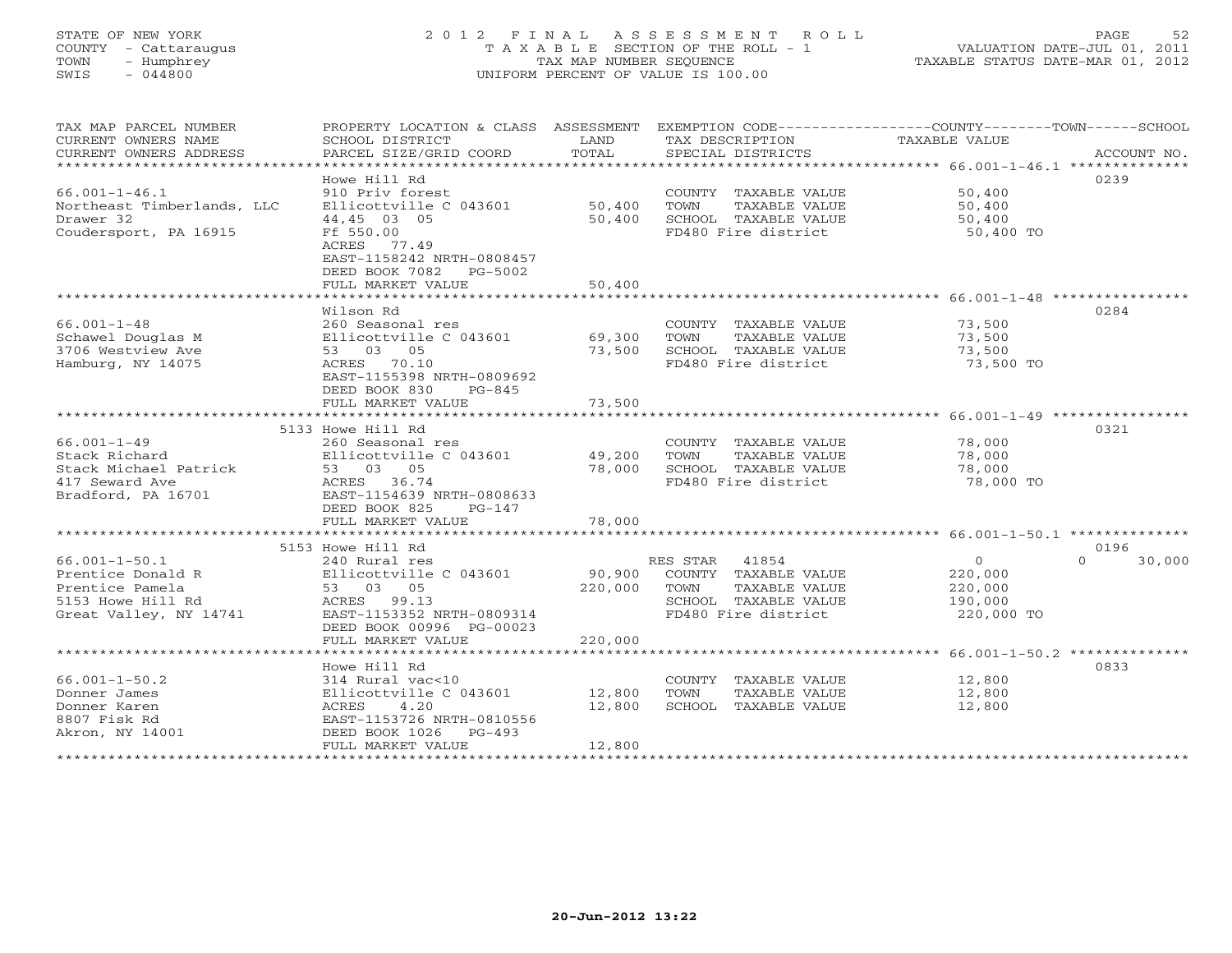# STATE OF NEW YORK 2 0 1 2 F I N A L A S S E S S M E N T R O L L PAGE 53 COUNTY - Cattaraugus T A X A B L E SECTION OF THE ROLL - 1 VALUATION DATE-JUL 01, 2011 TOWN - Humphrey TAX MAP NUMBER SEQUENCE TAXABLE STATUS DATE-MAR 01, 2012 SWIS - 044800 UNIFORM PERCENT OF VALUE IS 100.00UNIFORM PERCENT OF VALUE IS 100.00

| TAX MAP PARCEL NUMBER<br>CURRENT OWNERS NAME                   | PROPERTY LOCATION & CLASS ASSESSMENT<br>SCHOOL DISTRICT | LAND              | EXEMPTION CODE-----------------COUNTY-------TOWN-----SCHOOL<br>TAX DESCRIPTION | TAXABLE VALUE      |             |
|----------------------------------------------------------------|---------------------------------------------------------|-------------------|--------------------------------------------------------------------------------|--------------------|-------------|
| CURRENT OWNERS ADDRESS                                         | PARCEL SIZE/GRID COORD                                  | TOTAL             | SPECIAL DISTRICTS                                                              |                    | ACCOUNT NO. |
|                                                                | 5238 Howe Hill Rd                                       |                   |                                                                                |                    | 0434        |
| $66.001 - 1 - 52$                                              | 260 Seasonal res                                        |                   | COUNTY TAXABLE VALUE                                                           | 120,000            |             |
| Donovan Michael J                                              | Ellicottville C 043601                                  | 38,700            | TOWN<br>TAXABLE VALUE                                                          | 120,000            |             |
| Donovan Linda M                                                | 53 03 05                                                | 120,000           | SCHOOL TAXABLE VALUE                                                           | 120,000            |             |
| 594 Sheridan Dr                                                | ACRES 27.40                                             |                   | FD480 Fire district                                                            | 120,000 TO         |             |
| Tonawanda, NY 14150                                            | EAST-1153506 NRTH-0811314                               |                   |                                                                                |                    |             |
|                                                                | DEED BOOK 16798 PG-9001                                 |                   |                                                                                |                    |             |
|                                                                | FULL MARKET VALUE                                       | 120,000           |                                                                                |                    |             |
|                                                                |                                                         |                   |                                                                                |                    |             |
|                                                                | 5205 Howe Hill Rd                                       |                   |                                                                                |                    | 0208        |
| $66.001 - 1 - 53$                                              | 240 Rural res                                           |                   | COUNTY TAXABLE VALUE                                                           | 159,000            |             |
|                                                                | Ellicottville C 043601                                  | 22,900            | TOWN<br>TAXABLE VALUE                                                          | 159,000            |             |
| Spence Robert G<br>5530 Hixon Ave<br>Burlington Ontario Canada | 53 03 05                                                | 159,000           | SCHOOL TAXABLE VALUE                                                           | 159,000            |             |
|                                                                | ACRES 10.91                                             |                   | FD480 Fire district                                                            | 159,000 TO         |             |
| L71 3S3,                                                       | EAST-1153012 NRTH-0810863                               |                   |                                                                                |                    |             |
|                                                                | DEED BOOK 883<br>PG-562<br>FULL MARKET VALUE            | 159,000           |                                                                                |                    |             |
|                                                                |                                                         |                   |                                                                                |                    |             |
|                                                                | 5219 Howe Hill Rd                                       |                   |                                                                                |                    | 0262        |
| $66.001 - 1 - 54$                                              | 260 Seasonal res                                        |                   | COUNTY TAXABLE VALUE                                                           | 113,000            |             |
| Stevens John T                                                 | Ellicottville C 043601                                  | 14,500            | TAXABLE VALUE<br>TOWN                                                          | 113,000            |             |
| Stevens Michelle M                                             | 53/61 03 05                                             | 113,000           | SCHOOL TAXABLE VALUE                                                           | 113,000            |             |
| PO Box 524                                                     | Ff 388.00                                               |                   | FD480 Fire district                                                            | 113,000 TO         |             |
| Chagrin Falls, OH 44022                                        | 5.33<br>ACRES                                           |                   |                                                                                |                    |             |
|                                                                | EAST-1152510 NRTH-0811150                               |                   |                                                                                |                    |             |
|                                                                | DEED BOOK 2153<br>PG-8001                               |                   |                                                                                |                    |             |
|                                                                | FULL MARKET VALUE                                       | 113,000           |                                                                                |                    |             |
|                                                                |                                                         |                   |                                                                                |                    |             |
|                                                                | 5249 Howe Hill Rd                                       |                   |                                                                                |                    | 0056        |
| $66.001 - 1 - 55$                                              | 260 Seasonal res                                        |                   | COUNTY TAXABLE VALUE                                                           | 130,000            |             |
| Jamison Dawn<br>605 Jennifer Cres                              | Ellicottville C 043601<br>53 03<br>05                   | 17,000<br>130,000 | TOWN<br>TAXABLE VALUE<br>SCHOOL TAXABLE VALUE                                  | 130,000<br>130,000 |             |
| Burlington, Ont. L7N Canada                                    | ACRES<br>7.01                                           |                   | FD480 Fire district                                                            | 130,000 TO         |             |
|                                                                | EAST-1152289 NRTH-0811545                               |                   |                                                                                |                    |             |
|                                                                | DEED BOOK 13152 PG-9001                                 |                   |                                                                                |                    |             |
|                                                                | FULL MARKET VALUE                                       | 130,000           |                                                                                |                    |             |
|                                                                |                                                         |                   |                                                                                |                    |             |
|                                                                | Wilson Rd                                               |                   |                                                                                |                    | 0218        |
| $66.001 - 1 - 56.1$                                            | 322 Rural vac>10                                        |                   | COUNTY TAXABLE VALUE                                                           | 42,000             |             |
| Medlin Kathleen                                                | Ellicottville C 043601                                  | 42,000            | TOWN<br>TAXABLE VALUE                                                          | 42,000             |             |
| 6660 Curlew Ter                                                | 54 03 05                                                | 42,000            | SCHOOL TAXABLE VALUE                                                           | 42,000             |             |
| Carlsbad, CA 92011                                             | ACRES 49.19                                             |                   | FD480 Fire district                                                            | 42,000 TO          |             |
|                                                                | EAST-1153451 NRTH-0813655                               |                   |                                                                                |                    |             |
|                                                                | DEED BOOK 10917 PG-3001<br>FULL MARKET VALUE            | 42,000            |                                                                                |                    |             |
| **********************                                         |                                                         |                   |                                                                                |                    |             |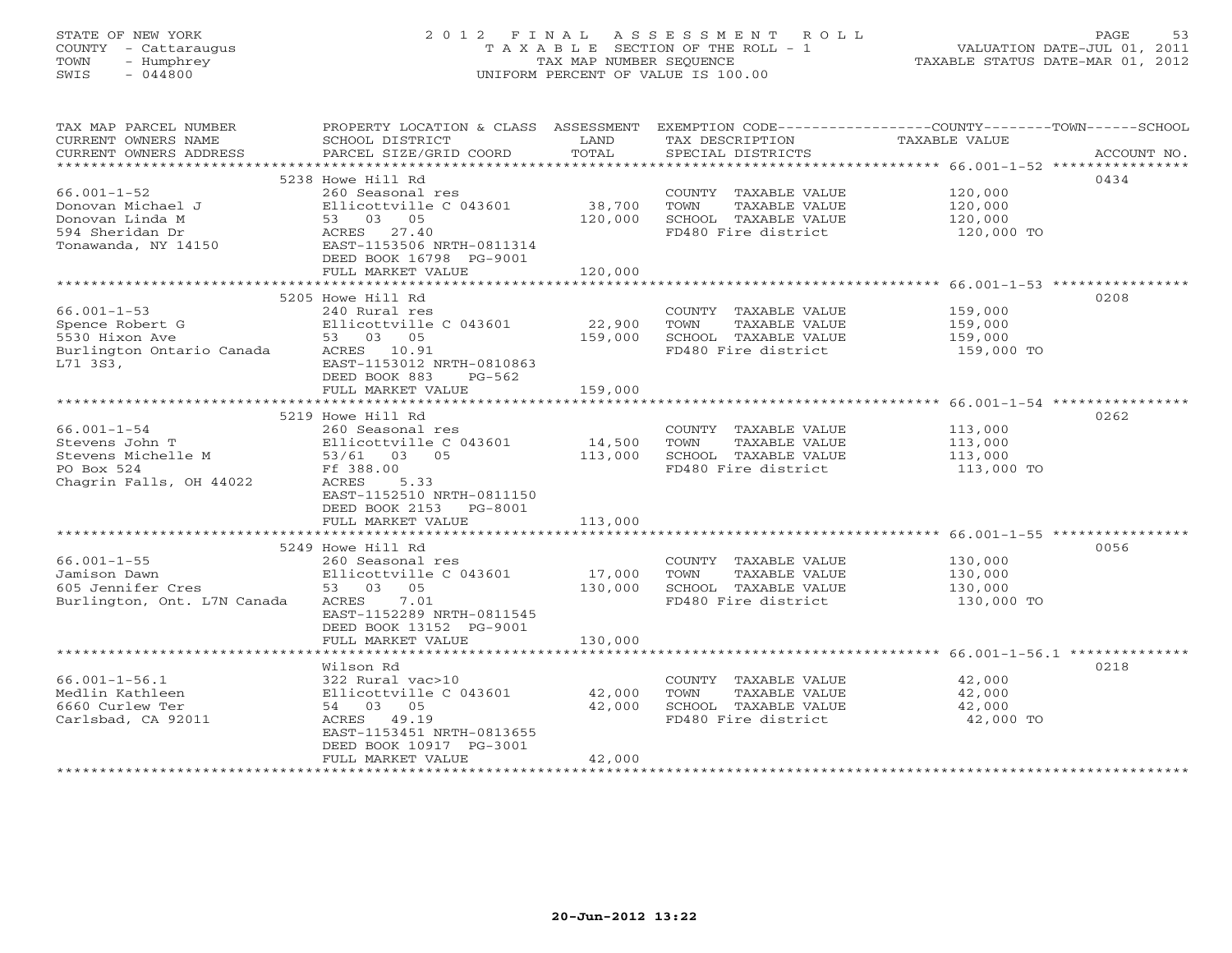# STATE OF NEW YORK 2 0 1 2 F I N A L A S S E S S M E N T R O L L PAGE 54 COUNTY - Cattaraugus T A X A B L E SECTION OF THE ROLL - 1 VALUATION DATE-JUL 01, 2011 TOWN - Humphrey TAX MAP NUMBER SEQUENCE TAXABLE STATUS DATE-MAR 01, 2012 SWIS - 044800 UNIFORM PERCENT OF VALUE IS 100.00UNIFORM PERCENT OF VALUE IS 100.00

| 4727 Wilson Rd N<br>0811<br>$66.001 - 1 - 56.2$<br>210 1 Family Res<br>COUNTY TAXABLE VALUE<br>110,000<br>14,000<br>Hawrylczak Daniel M<br>Ellicottville C 043601<br>TOWN<br>TAXABLE VALUE<br>110,000<br>110,000<br>SCHOOL TAXABLE VALUE<br>Hawrylczak Daniel<br>54 3 5<br>110,000<br>2191 Abbott Rd<br>ACRES<br>5.00 BANK<br>017<br>FD480 Fire district<br>110,000 TO |
|------------------------------------------------------------------------------------------------------------------------------------------------------------------------------------------------------------------------------------------------------------------------------------------------------------------------------------------------------------------------|
|                                                                                                                                                                                                                                                                                                                                                                        |
|                                                                                                                                                                                                                                                                                                                                                                        |
|                                                                                                                                                                                                                                                                                                                                                                        |
|                                                                                                                                                                                                                                                                                                                                                                        |
|                                                                                                                                                                                                                                                                                                                                                                        |
|                                                                                                                                                                                                                                                                                                                                                                        |
| Lackawanna, NY 14218<br>EAST-1153115 NRTH-0813410                                                                                                                                                                                                                                                                                                                      |
| DEED BOOK 4054 PG-4001                                                                                                                                                                                                                                                                                                                                                 |
| 110,000<br>FULL MARKET VALUE                                                                                                                                                                                                                                                                                                                                           |
|                                                                                                                                                                                                                                                                                                                                                                        |
| 0910<br>Wilson Rd                                                                                                                                                                                                                                                                                                                                                      |
| 60,400<br>$66.001 - 1 - 56.3$<br>322 Rural vac>10<br>COUNTY TAXABLE VALUE                                                                                                                                                                                                                                                                                              |
| Ellicottville C 043601<br>60,400<br>TOWN<br>TAXABLE VALUE<br>60,400<br>McNamara Gerald                                                                                                                                                                                                                                                                                 |
| 60,400<br>SCHOOL TAXABLE VALUE<br>685 Cradle Ave<br>54 03 05<br>60,400                                                                                                                                                                                                                                                                                                 |
| Angola, NY 14006<br>ACRES 49.19<br>FD480 Fire district<br>60,400 TO                                                                                                                                                                                                                                                                                                    |
| EAST-1153204 NRTH-0812475                                                                                                                                                                                                                                                                                                                                              |
| DEED BOOK 17146 PG-7001                                                                                                                                                                                                                                                                                                                                                |
| FULL MARKET VALUE<br>60,400                                                                                                                                                                                                                                                                                                                                            |
| ********************************<br>********************* 66.001-1-57.1 *********                                                                                                                                                                                                                                                                                      |
| 5339 Wilson Rd<br>0038                                                                                                                                                                                                                                                                                                                                                 |
| $66.001 - 1 - 57.1$<br>260 Seasonal res<br>96,000<br>COUNTY TAXABLE VALUE                                                                                                                                                                                                                                                                                              |
| Leising John P<br>Ellicottville C 043601<br>10,500<br>TOWN<br>TAXABLE VALUE<br>96,000                                                                                                                                                                                                                                                                                  |
| Leising Laurie<br>54 03 05<br>96,000<br>SCHOOL TAXABLE VALUE<br>96,000                                                                                                                                                                                                                                                                                                 |
| 130 Camden Dr<br>ACRES<br>2.65 BANK<br>FD480 Fire district<br>96,000 TO<br>017                                                                                                                                                                                                                                                                                         |
| Williamsville, NY 14221<br>EAST-1152499 NRTH-0813360                                                                                                                                                                                                                                                                                                                   |
| DEED BOOK 1023 PG-879                                                                                                                                                                                                                                                                                                                                                  |
| 96,000<br>FULL MARKET VALUE                                                                                                                                                                                                                                                                                                                                            |
|                                                                                                                                                                                                                                                                                                                                                                        |
| 5442 Paradise Ln<br>0233                                                                                                                                                                                                                                                                                                                                               |
| $66.001 - 1 - 58$<br>RES STAR 41854<br>$\overline{0}$<br>30,000<br>$\Omega$<br>210 1 Family Res                                                                                                                                                                                                                                                                        |
| Riehle Nathan R<br>Ellicottville C 043601<br>4,900<br>COUNTY TAXABLE VALUE<br>127,000                                                                                                                                                                                                                                                                                  |
| PO Box 202<br>127,000<br>54 03 05<br>TOWN<br>TAXABLE VALUE<br>127,000                                                                                                                                                                                                                                                                                                  |
| Allegany', NY 14706<br>2.25 BANK<br>ACRES<br>017<br>SCHOOL TAXABLE VALUE<br>97,000                                                                                                                                                                                                                                                                                     |
| EAST-1152700 NRTH-0815533<br>FD480 Fire district<br>127,000 TO                                                                                                                                                                                                                                                                                                         |
| DEED BOOK 1021 PG-95                                                                                                                                                                                                                                                                                                                                                   |
| 127,000<br>FULL MARKET VALUE                                                                                                                                                                                                                                                                                                                                           |
|                                                                                                                                                                                                                                                                                                                                                                        |
| 3776-3803 Bozard Hill Rd<br>36 PCT OF VALUE USED FOR EXEMPTION PURPOSES<br>0385                                                                                                                                                                                                                                                                                        |
| $66.002 - 1 - 2$<br>41132<br>10,620<br>CVET CO<br>$\Omega$<br>240 Rural res<br>$\Omega$                                                                                                                                                                                                                                                                                |
| Ellicottville C 043601<br>10,620<br>$\Omega$<br>$\Omega$                                                                                                                                                                                                                                                                                                               |
| 83,200 CVET TOWN 41133<br>118,000 AGED C/T/S 41800<br>Williams Marjorie D<br>3803 Bozard Hill Rd<br>15,930<br>15,930<br>21,240                                                                                                                                                                                                                                         |
| 30 03 05                                                                                                                                                                                                                                                                                                                                                               |
| 41834<br>62,200<br>Great Valley, NY 14741<br>SR STAR<br>$\overline{O}$<br>$\Omega$<br>Life Use                                                                                                                                                                                                                                                                         |
| ACRES 95.65<br>COUNTY TAXABLE VALUE<br>91,450                                                                                                                                                                                                                                                                                                                          |
| EAST-1166733 NRTH-0813805<br>TOWN<br>TAXABLE VALUE<br>91,450                                                                                                                                                                                                                                                                                                           |
| DEED BOOK 756<br>PG-1063<br>SCHOOL TAXABLE VALUE<br>34,560                                                                                                                                                                                                                                                                                                             |
| FULL MARKET VALUE<br>118,000 FD480 Fire district<br>118,000 TO                                                                                                                                                                                                                                                                                                         |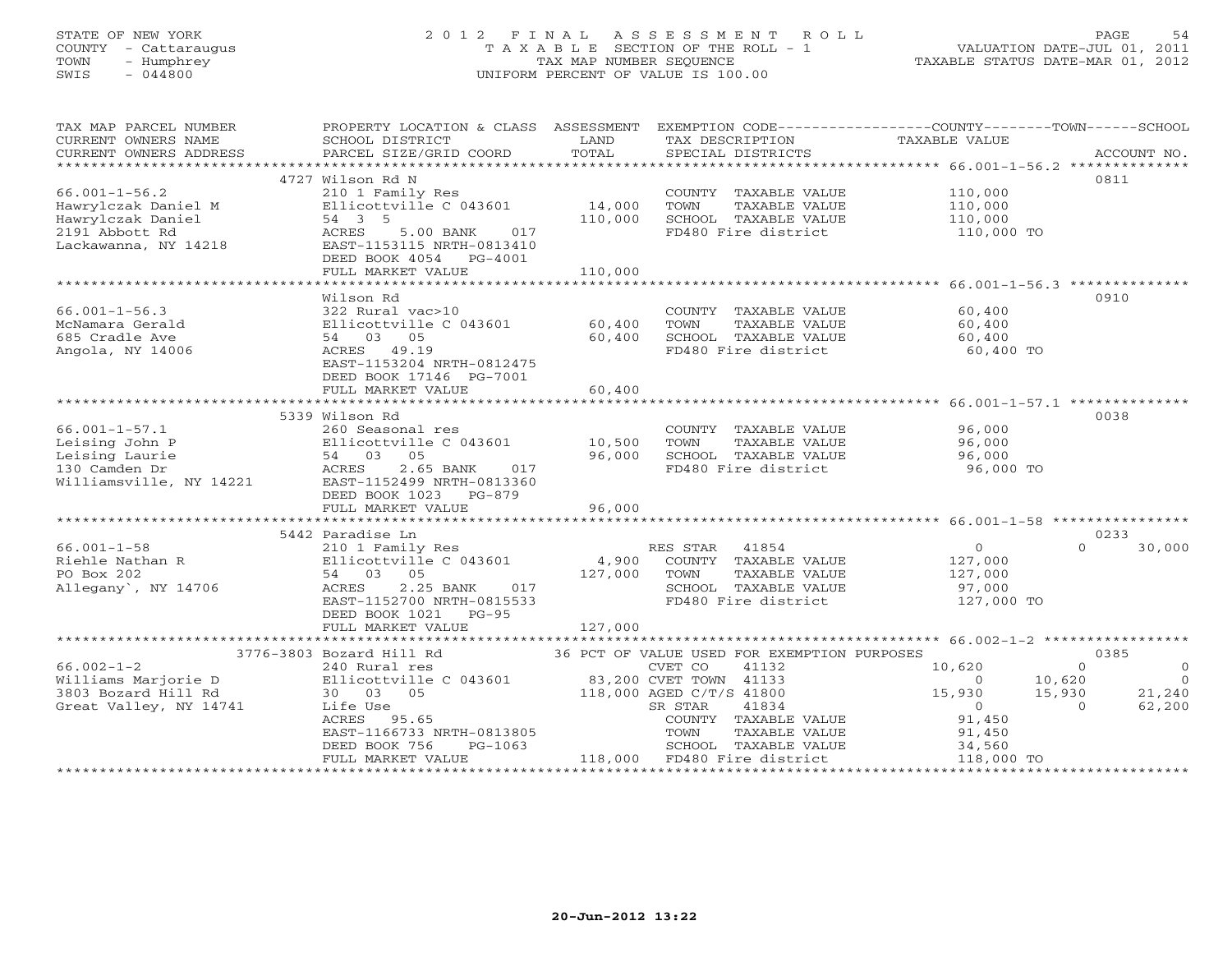# STATE OF NEW YORK 2 0 1 2 F I N A L A S S E S S M E N T R O L L PAGE 55 COUNTY - Cattaraugus T A X A B L E SECTION OF THE ROLL - 1 VALUATION DATE-JUL 01, 2011 TOWN - Humphrey TAX MAP NUMBER SEQUENCE TAXABLE STATUS DATE-MAR 01, 2012 SWIS - 044800 UNIFORM PERCENT OF VALUE IS 100.00UNIFORM PERCENT OF VALUE IS 100.00

| TAX MAP PARCEL NUMBER     | PROPERTY LOCATION & CLASS ASSESSMENT               |        |                                             | EXEMPTION CODE----------------COUNTY-------TOWN------SCHOOL                                |
|---------------------------|----------------------------------------------------|--------|---------------------------------------------|--------------------------------------------------------------------------------------------|
| CURRENT OWNERS NAME       | SCHOOL DISTRICT                                    | LAND   | TAX DESCRIPTION                             | TAXABLE VALUE                                                                              |
| CURRENT OWNERS ADDRESS    |                                                    |        |                                             | PARCEL SIZE/GRID COORD TOTAL SPECIAL DISTRICTS $\overline{A}\text{CCOUNT NO.}$ ACCOUNT NO. |
| ***********************   |                                                    |        |                                             |                                                                                            |
|                           | 3858 Bozard Hill Rd                                |        |                                             | 0029                                                                                       |
| $66.002 - 1 - 3$          | 260 Seasonal res                                   |        | COUNTY TAXABLE VALUE                        | 45,000                                                                                     |
| Mychajluk Craig P         | Ellicottville C 043601 13,300                      |        | TOWN<br>TAXABLE VALUE                       | 45,000                                                                                     |
| 29 Thornapple Ln          | 30 03 05                                           | 45,000 | SCHOOL TAXABLE VALUE                        | 45,000                                                                                     |
| Orchard Park, NY 14127    | 4.50<br>ACRES                                      |        | FD480 Fire district                         | 45,000 TO                                                                                  |
|                           | EAST-1166316 NRTH-0813780                          |        |                                             |                                                                                            |
|                           | DEED BOOK 12926 PG-5001                            |        |                                             |                                                                                            |
|                           | FULL MARKET VALUE                                  | 45,000 |                                             |                                                                                            |
|                           |                                                    |        |                                             |                                                                                            |
|                           | Bozard Hill Rd                                     |        |                                             | 0441                                                                                       |
| $66.002 - 1 - 4.1$        | 314 Rural vac<10                                   |        | COUNTY TAXABLE VALUE                        | 16,400                                                                                     |
| Kutchukian Margaret E     | Ellicottville C 043601 16,400 TOWN                 |        | TAXABLE VALUE                               | 16,400                                                                                     |
| 1716 Pinnacle Rd          | 30 03 05                                           | 16,400 | SCHOOL TAXABLE VALUE                        | 16,400                                                                                     |
| Elmira, NY 14905          | ACRES 9.30                                         |        | FD480 Fire district                         | 16,400 TO                                                                                  |
|                           | EAST-1167710 NRTH-0812901                          |        |                                             |                                                                                            |
|                           | DEED BOOK 10664 PG-5003                            |        |                                             |                                                                                            |
|                           | FULL MARKET VALUE                                  | 16,400 |                                             |                                                                                            |
|                           |                                                    |        |                                             |                                                                                            |
|                           | 3762 Bozard Hill Rd                                |        |                                             | 0617                                                                                       |
| $66.002 - 1 - 4.2$        | 260 Seasonal res                                   |        | COUNTY TAXABLE VALUE                        | 84,000                                                                                     |
| Fleck Peter               | Ellicottville C 043601                             | 24,100 | TOWN<br>TAXABLE VALUE                       | 84,000                                                                                     |
| Pawloski William          | 30 03 05                                           | 84,000 |                                             | 84,000                                                                                     |
| Hickson Pamela E          | ACRES 11.75                                        |        | SCHOOL TAXABLE VALUE<br>FD480 Fire district | 84,000 TO                                                                                  |
| 220 Ridgewood Dr          |                                                    |        |                                             |                                                                                            |
| Snyder, NY 14226          | EAST-1167674 NRTH-0814920<br>DEED BOOK 959 PG-1154 |        |                                             |                                                                                            |
|                           | FULL MARKET VALUE                                  | 84,000 |                                             |                                                                                            |
|                           |                                                    |        |                                             |                                                                                            |
|                           | 3746 Bozard Hill Rd                                |        |                                             | 0286                                                                                       |
| $66.002 - 1 - 5$          | 312 Vac w/imprv                                    |        | COUNTY TAXABLE VALUE                        | 54,100                                                                                     |
| Becker Roger P            | Ellicottville C 043601 14,800                      |        | TOWN<br>TAXABLE VALUE                       | 54,100                                                                                     |
| Becker Mary Jo            | 30 03 05                                           | 54,100 | SCHOOL TAXABLE VALUE                        | 54,100                                                                                     |
| 3801 Cornell St           | ACRES 21.27                                        |        | FD480 Fire district                         | 54,100 TO                                                                                  |
| Hamburg, NY 14075         | EAST-1167926 NRTH-0813992                          |        |                                             |                                                                                            |
|                           | DEED BOOK 998<br>$PG-533$                          |        |                                             |                                                                                            |
|                           | FULL MARKET VALUE                                  | 54,100 |                                             |                                                                                            |
|                           |                                                    |        |                                             |                                                                                            |
|                           | 3726 Bozard Hill Rd                                |        |                                             | 0212                                                                                       |
| $66.002 - 1 - 6.1$        | 260 Seasonal res                                   |        | COUNTY TAXABLE VALUE                        | 90,000                                                                                     |
| Maier Larry F             | Ellicottville C 043601                             | 52,400 | TOWN<br>TAXABLE VALUE                       | 90,000                                                                                     |
| 585 Bauder Park Dr        | 30 03 05                                           | 90,000 | SCHOOL TAXABLE VALUE                        | 90,000                                                                                     |
| Alden, NY 14004           | ACRES 40.35                                        |        | FD480 Fire district                         | 90,000 TO                                                                                  |
|                           | EAST-1168300 NRTH-0814080                          |        |                                             |                                                                                            |
|                           | DEED BOOK 812<br>$PG-76$                           |        |                                             |                                                                                            |
|                           | FULL MARKET VALUE                                  | 90,000 |                                             |                                                                                            |
| ************************* |                                                    |        |                                             |                                                                                            |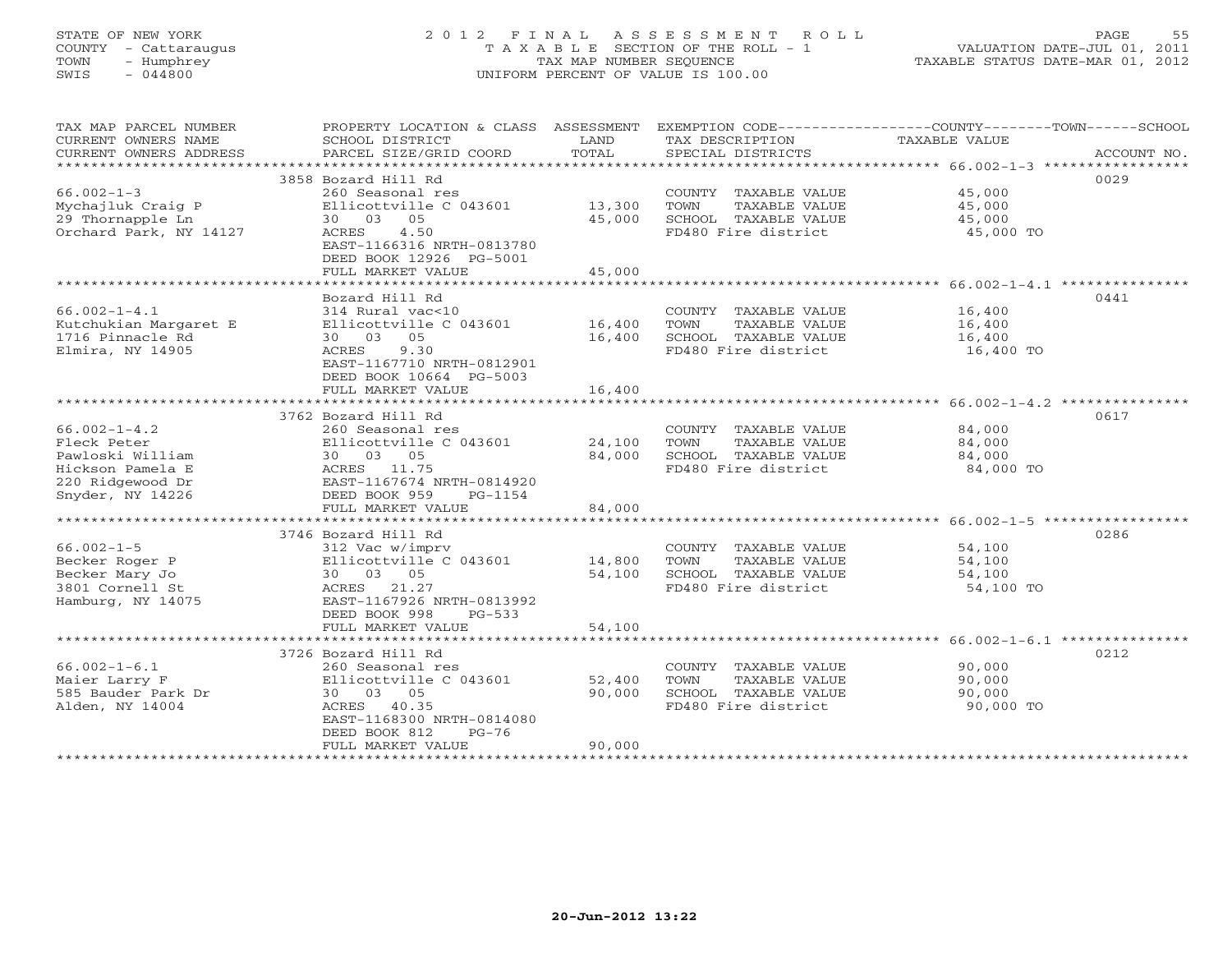# STATE OF NEW YORK 2 0 1 2 F I N A L A S S E S S M E N T R O L L PAGE 56 COUNTY - Cattaraugus T A X A B L E SECTION OF THE ROLL - 1 VALUATION DATE-JUL 01, 2011 TOWN - Humphrey TAX MAP NUMBER SEQUENCE TAXABLE STATUS DATE-MAR 01, 2012 SWIS - 044800 UNIFORM PERCENT OF VALUE IS 100.00UNIFORM PERCENT OF VALUE IS 100.00

| Bozard Hill Rd<br>0556<br>$66.002 - 1 - 6.2$<br>314 Rural vac<10<br>COUNTY TAXABLE VALUE<br>11,100<br>Ellicottville C 043601<br>Mau Jeanette M<br>11,100<br>TOWN<br>TAXABLE VALUE<br>11,100<br>29 Sylvia Dr<br>05<br>11,100<br>SCHOOL TAXABLE VALUE<br>11,100<br>30 03<br>Depew, NY 14043<br>3.05<br>FD480 Fire district<br>ACRES<br>11,100 TO<br>EAST-1168098 NRTH-0812917<br>DEED BOOK 812<br>$PG-74$<br>FULL MARKET VALUE<br>11,100<br>**********<br>************************** 66.002-1-7.2 ****************<br>********************<br>0654<br>Bozard Hill Rd (Off)<br>$66.002 - 1 - 7.2$<br>910 Priv forest<br>COUNTY TAXABLE VALUE<br>11,300<br>Potter Lumber Co Inc<br>Ellicottville C 043601<br>11,300<br>TOWN<br>TAXABLE VALUE<br>11,300<br>PO Box 10<br>21/22<br>03 05<br>11,300<br>SCHOOL TAXABLE VALUE<br>11,300<br>45.00<br>FD480 Fire district<br>Allegany, NY 14706<br>ACRES<br>11,300 TO<br>EAST-1169344 NRTH-0811515<br>DEED BOOK 908<br>$PG-580$<br>FULL MARKET VALUE<br>11,300<br>3654 Bozard Hill Rd<br>0669<br>$66.002 - 1 - 7.3$<br>314 Rural vac<10<br>COUNTY TAXABLE VALUE<br>100<br>Hathaway Mark B<br>Ellicottville C 043601<br>100<br>TOWN<br>TAXABLE VALUE<br>100<br>3654 Bozard Hill Rd<br>100<br>SCHOOL TAXABLE VALUE<br>22 03 05<br>100<br>FD480 Fire district<br>Great Valley, NY 14741<br>FRNT 115.00 DPTH 115.00<br>100 TO<br>EAST-1169600 NRTH-0812276<br>$PG-357$<br>DEED BOOK 927<br>100<br>FULL MARKET VALUE<br>3654 Bozard Hill Rd<br>0733<br>$66.002 - 1 - 7.4$<br>41854<br>$\Omega$<br>$\Omega$<br>30,000<br>240 Rural res<br>RES STAR<br>Hathaway Mark B<br>Ellicottville C 043601<br>40,000<br>COUNTY TAXABLE VALUE<br>127,700<br>22 03 05<br>127,700<br><b>TAXABLE VALUE</b><br>Hathaway Rosemary<br>TOWN<br>127,700<br>3654 Bozard Hill Rd<br>ACRES 31.20<br>SCHOOL TAXABLE VALUE<br>97,700<br>FD480 Fire district<br>Great Valley, NY 14741<br>EAST-1169392 NRTH-0813626<br>127,700 TO<br>DEED BOOK 954<br>$PG-526$<br>127,700<br>FULL MARKET VALUE<br>***************************<br>$66.002 - 1 - 7.5$ ***************<br>3697 Bozard Hill Rd<br>0735<br>$66.002 - 1 - 7.5$<br>270 Mfg housing<br>COUNTY TAXABLE VALUE<br>39,200<br>Ellicottville C 043601<br>Flagg Derrick<br>9,100<br>TOWN<br>TAXABLE VALUE<br>39,200<br>3691 Bozard Hill Rd<br>39,200<br>SCHOOL TAXABLE VALUE<br>39,200<br>22 03 05<br>Ff 300.00<br>FD480 Fire district<br>Humphrey, NY 14741<br>39,200 TO<br>ACRES<br>1.70<br>EAST-1168683 NRTH-0813692<br>DEED BOOK 10368 PG-3001 | TAX MAP PARCEL NUMBER<br>CURRENT OWNERS NAME<br>CURRENT OWNERS ADDRESS<br>********************* | PROPERTY LOCATION & CLASS ASSESSMENT<br>SCHOOL DISTRICT<br>PARCEL SIZE/GRID COORD | LAND<br>TOTAL | TAX DESCRIPTION<br>SPECIAL DISTRICTS | EXEMPTION CODE-----------------COUNTY-------TOWN------SCHOOL<br><b>TAXABLE VALUE</b><br>ACCOUNT NO. |
|---------------------------------------------------------------------------------------------------------------------------------------------------------------------------------------------------------------------------------------------------------------------------------------------------------------------------------------------------------------------------------------------------------------------------------------------------------------------------------------------------------------------------------------------------------------------------------------------------------------------------------------------------------------------------------------------------------------------------------------------------------------------------------------------------------------------------------------------------------------------------------------------------------------------------------------------------------------------------------------------------------------------------------------------------------------------------------------------------------------------------------------------------------------------------------------------------------------------------------------------------------------------------------------------------------------------------------------------------------------------------------------------------------------------------------------------------------------------------------------------------------------------------------------------------------------------------------------------------------------------------------------------------------------------------------------------------------------------------------------------------------------------------------------------------------------------------------------------------------------------------------------------------------------------------------------------------------------------------------------------------------------------------------------------------------------------------------------------------------------------------------------------------------------------------------------------------------------------------------------------------------------------------------------------------------------------------------------------------------------------------------------------------------------------------------------------------------------------------------------------------------|-------------------------------------------------------------------------------------------------|-----------------------------------------------------------------------------------|---------------|--------------------------------------|-----------------------------------------------------------------------------------------------------|
|                                                                                                                                                                                                                                                                                                                                                                                                                                                                                                                                                                                                                                                                                                                                                                                                                                                                                                                                                                                                                                                                                                                                                                                                                                                                                                                                                                                                                                                                                                                                                                                                                                                                                                                                                                                                                                                                                                                                                                                                                                                                                                                                                                                                                                                                                                                                                                                                                                                                                                         |                                                                                                 |                                                                                   |               |                                      |                                                                                                     |
|                                                                                                                                                                                                                                                                                                                                                                                                                                                                                                                                                                                                                                                                                                                                                                                                                                                                                                                                                                                                                                                                                                                                                                                                                                                                                                                                                                                                                                                                                                                                                                                                                                                                                                                                                                                                                                                                                                                                                                                                                                                                                                                                                                                                                                                                                                                                                                                                                                                                                                         |                                                                                                 |                                                                                   |               |                                      |                                                                                                     |
|                                                                                                                                                                                                                                                                                                                                                                                                                                                                                                                                                                                                                                                                                                                                                                                                                                                                                                                                                                                                                                                                                                                                                                                                                                                                                                                                                                                                                                                                                                                                                                                                                                                                                                                                                                                                                                                                                                                                                                                                                                                                                                                                                                                                                                                                                                                                                                                                                                                                                                         |                                                                                                 |                                                                                   |               |                                      |                                                                                                     |
|                                                                                                                                                                                                                                                                                                                                                                                                                                                                                                                                                                                                                                                                                                                                                                                                                                                                                                                                                                                                                                                                                                                                                                                                                                                                                                                                                                                                                                                                                                                                                                                                                                                                                                                                                                                                                                                                                                                                                                                                                                                                                                                                                                                                                                                                                                                                                                                                                                                                                                         |                                                                                                 |                                                                                   |               |                                      |                                                                                                     |
|                                                                                                                                                                                                                                                                                                                                                                                                                                                                                                                                                                                                                                                                                                                                                                                                                                                                                                                                                                                                                                                                                                                                                                                                                                                                                                                                                                                                                                                                                                                                                                                                                                                                                                                                                                                                                                                                                                                                                                                                                                                                                                                                                                                                                                                                                                                                                                                                                                                                                                         |                                                                                                 |                                                                                   |               |                                      |                                                                                                     |
|                                                                                                                                                                                                                                                                                                                                                                                                                                                                                                                                                                                                                                                                                                                                                                                                                                                                                                                                                                                                                                                                                                                                                                                                                                                                                                                                                                                                                                                                                                                                                                                                                                                                                                                                                                                                                                                                                                                                                                                                                                                                                                                                                                                                                                                                                                                                                                                                                                                                                                         |                                                                                                 |                                                                                   |               |                                      |                                                                                                     |
|                                                                                                                                                                                                                                                                                                                                                                                                                                                                                                                                                                                                                                                                                                                                                                                                                                                                                                                                                                                                                                                                                                                                                                                                                                                                                                                                                                                                                                                                                                                                                                                                                                                                                                                                                                                                                                                                                                                                                                                                                                                                                                                                                                                                                                                                                                                                                                                                                                                                                                         |                                                                                                 |                                                                                   |               |                                      |                                                                                                     |
|                                                                                                                                                                                                                                                                                                                                                                                                                                                                                                                                                                                                                                                                                                                                                                                                                                                                                                                                                                                                                                                                                                                                                                                                                                                                                                                                                                                                                                                                                                                                                                                                                                                                                                                                                                                                                                                                                                                                                                                                                                                                                                                                                                                                                                                                                                                                                                                                                                                                                                         |                                                                                                 |                                                                                   |               |                                      |                                                                                                     |
|                                                                                                                                                                                                                                                                                                                                                                                                                                                                                                                                                                                                                                                                                                                                                                                                                                                                                                                                                                                                                                                                                                                                                                                                                                                                                                                                                                                                                                                                                                                                                                                                                                                                                                                                                                                                                                                                                                                                                                                                                                                                                                                                                                                                                                                                                                                                                                                                                                                                                                         |                                                                                                 |                                                                                   |               |                                      |                                                                                                     |
|                                                                                                                                                                                                                                                                                                                                                                                                                                                                                                                                                                                                                                                                                                                                                                                                                                                                                                                                                                                                                                                                                                                                                                                                                                                                                                                                                                                                                                                                                                                                                                                                                                                                                                                                                                                                                                                                                                                                                                                                                                                                                                                                                                                                                                                                                                                                                                                                                                                                                                         |                                                                                                 |                                                                                   |               |                                      |                                                                                                     |
|                                                                                                                                                                                                                                                                                                                                                                                                                                                                                                                                                                                                                                                                                                                                                                                                                                                                                                                                                                                                                                                                                                                                                                                                                                                                                                                                                                                                                                                                                                                                                                                                                                                                                                                                                                                                                                                                                                                                                                                                                                                                                                                                                                                                                                                                                                                                                                                                                                                                                                         |                                                                                                 |                                                                                   |               |                                      |                                                                                                     |
|                                                                                                                                                                                                                                                                                                                                                                                                                                                                                                                                                                                                                                                                                                                                                                                                                                                                                                                                                                                                                                                                                                                                                                                                                                                                                                                                                                                                                                                                                                                                                                                                                                                                                                                                                                                                                                                                                                                                                                                                                                                                                                                                                                                                                                                                                                                                                                                                                                                                                                         |                                                                                                 |                                                                                   |               |                                      |                                                                                                     |
|                                                                                                                                                                                                                                                                                                                                                                                                                                                                                                                                                                                                                                                                                                                                                                                                                                                                                                                                                                                                                                                                                                                                                                                                                                                                                                                                                                                                                                                                                                                                                                                                                                                                                                                                                                                                                                                                                                                                                                                                                                                                                                                                                                                                                                                                                                                                                                                                                                                                                                         |                                                                                                 |                                                                                   |               |                                      |                                                                                                     |
|                                                                                                                                                                                                                                                                                                                                                                                                                                                                                                                                                                                                                                                                                                                                                                                                                                                                                                                                                                                                                                                                                                                                                                                                                                                                                                                                                                                                                                                                                                                                                                                                                                                                                                                                                                                                                                                                                                                                                                                                                                                                                                                                                                                                                                                                                                                                                                                                                                                                                                         |                                                                                                 |                                                                                   |               |                                      |                                                                                                     |
|                                                                                                                                                                                                                                                                                                                                                                                                                                                                                                                                                                                                                                                                                                                                                                                                                                                                                                                                                                                                                                                                                                                                                                                                                                                                                                                                                                                                                                                                                                                                                                                                                                                                                                                                                                                                                                                                                                                                                                                                                                                                                                                                                                                                                                                                                                                                                                                                                                                                                                         |                                                                                                 |                                                                                   |               |                                      |                                                                                                     |
|                                                                                                                                                                                                                                                                                                                                                                                                                                                                                                                                                                                                                                                                                                                                                                                                                                                                                                                                                                                                                                                                                                                                                                                                                                                                                                                                                                                                                                                                                                                                                                                                                                                                                                                                                                                                                                                                                                                                                                                                                                                                                                                                                                                                                                                                                                                                                                                                                                                                                                         |                                                                                                 |                                                                                   |               |                                      |                                                                                                     |
|                                                                                                                                                                                                                                                                                                                                                                                                                                                                                                                                                                                                                                                                                                                                                                                                                                                                                                                                                                                                                                                                                                                                                                                                                                                                                                                                                                                                                                                                                                                                                                                                                                                                                                                                                                                                                                                                                                                                                                                                                                                                                                                                                                                                                                                                                                                                                                                                                                                                                                         |                                                                                                 |                                                                                   |               |                                      |                                                                                                     |
|                                                                                                                                                                                                                                                                                                                                                                                                                                                                                                                                                                                                                                                                                                                                                                                                                                                                                                                                                                                                                                                                                                                                                                                                                                                                                                                                                                                                                                                                                                                                                                                                                                                                                                                                                                                                                                                                                                                                                                                                                                                                                                                                                                                                                                                                                                                                                                                                                                                                                                         |                                                                                                 |                                                                                   |               |                                      |                                                                                                     |
|                                                                                                                                                                                                                                                                                                                                                                                                                                                                                                                                                                                                                                                                                                                                                                                                                                                                                                                                                                                                                                                                                                                                                                                                                                                                                                                                                                                                                                                                                                                                                                                                                                                                                                                                                                                                                                                                                                                                                                                                                                                                                                                                                                                                                                                                                                                                                                                                                                                                                                         |                                                                                                 |                                                                                   |               |                                      |                                                                                                     |
|                                                                                                                                                                                                                                                                                                                                                                                                                                                                                                                                                                                                                                                                                                                                                                                                                                                                                                                                                                                                                                                                                                                                                                                                                                                                                                                                                                                                                                                                                                                                                                                                                                                                                                                                                                                                                                                                                                                                                                                                                                                                                                                                                                                                                                                                                                                                                                                                                                                                                                         |                                                                                                 |                                                                                   |               |                                      |                                                                                                     |
|                                                                                                                                                                                                                                                                                                                                                                                                                                                                                                                                                                                                                                                                                                                                                                                                                                                                                                                                                                                                                                                                                                                                                                                                                                                                                                                                                                                                                                                                                                                                                                                                                                                                                                                                                                                                                                                                                                                                                                                                                                                                                                                                                                                                                                                                                                                                                                                                                                                                                                         |                                                                                                 |                                                                                   |               |                                      |                                                                                                     |
|                                                                                                                                                                                                                                                                                                                                                                                                                                                                                                                                                                                                                                                                                                                                                                                                                                                                                                                                                                                                                                                                                                                                                                                                                                                                                                                                                                                                                                                                                                                                                                                                                                                                                                                                                                                                                                                                                                                                                                                                                                                                                                                                                                                                                                                                                                                                                                                                                                                                                                         |                                                                                                 |                                                                                   |               |                                      |                                                                                                     |
|                                                                                                                                                                                                                                                                                                                                                                                                                                                                                                                                                                                                                                                                                                                                                                                                                                                                                                                                                                                                                                                                                                                                                                                                                                                                                                                                                                                                                                                                                                                                                                                                                                                                                                                                                                                                                                                                                                                                                                                                                                                                                                                                                                                                                                                                                                                                                                                                                                                                                                         |                                                                                                 |                                                                                   |               |                                      |                                                                                                     |
|                                                                                                                                                                                                                                                                                                                                                                                                                                                                                                                                                                                                                                                                                                                                                                                                                                                                                                                                                                                                                                                                                                                                                                                                                                                                                                                                                                                                                                                                                                                                                                                                                                                                                                                                                                                                                                                                                                                                                                                                                                                                                                                                                                                                                                                                                                                                                                                                                                                                                                         |                                                                                                 |                                                                                   |               |                                      |                                                                                                     |
|                                                                                                                                                                                                                                                                                                                                                                                                                                                                                                                                                                                                                                                                                                                                                                                                                                                                                                                                                                                                                                                                                                                                                                                                                                                                                                                                                                                                                                                                                                                                                                                                                                                                                                                                                                                                                                                                                                                                                                                                                                                                                                                                                                                                                                                                                                                                                                                                                                                                                                         |                                                                                                 |                                                                                   |               |                                      |                                                                                                     |
|                                                                                                                                                                                                                                                                                                                                                                                                                                                                                                                                                                                                                                                                                                                                                                                                                                                                                                                                                                                                                                                                                                                                                                                                                                                                                                                                                                                                                                                                                                                                                                                                                                                                                                                                                                                                                                                                                                                                                                                                                                                                                                                                                                                                                                                                                                                                                                                                                                                                                                         |                                                                                                 |                                                                                   |               |                                      |                                                                                                     |
|                                                                                                                                                                                                                                                                                                                                                                                                                                                                                                                                                                                                                                                                                                                                                                                                                                                                                                                                                                                                                                                                                                                                                                                                                                                                                                                                                                                                                                                                                                                                                                                                                                                                                                                                                                                                                                                                                                                                                                                                                                                                                                                                                                                                                                                                                                                                                                                                                                                                                                         |                                                                                                 |                                                                                   |               |                                      |                                                                                                     |
|                                                                                                                                                                                                                                                                                                                                                                                                                                                                                                                                                                                                                                                                                                                                                                                                                                                                                                                                                                                                                                                                                                                                                                                                                                                                                                                                                                                                                                                                                                                                                                                                                                                                                                                                                                                                                                                                                                                                                                                                                                                                                                                                                                                                                                                                                                                                                                                                                                                                                                         |                                                                                                 |                                                                                   |               |                                      |                                                                                                     |
|                                                                                                                                                                                                                                                                                                                                                                                                                                                                                                                                                                                                                                                                                                                                                                                                                                                                                                                                                                                                                                                                                                                                                                                                                                                                                                                                                                                                                                                                                                                                                                                                                                                                                                                                                                                                                                                                                                                                                                                                                                                                                                                                                                                                                                                                                                                                                                                                                                                                                                         |                                                                                                 |                                                                                   |               |                                      |                                                                                                     |
|                                                                                                                                                                                                                                                                                                                                                                                                                                                                                                                                                                                                                                                                                                                                                                                                                                                                                                                                                                                                                                                                                                                                                                                                                                                                                                                                                                                                                                                                                                                                                                                                                                                                                                                                                                                                                                                                                                                                                                                                                                                                                                                                                                                                                                                                                                                                                                                                                                                                                                         |                                                                                                 |                                                                                   |               |                                      |                                                                                                     |
|                                                                                                                                                                                                                                                                                                                                                                                                                                                                                                                                                                                                                                                                                                                                                                                                                                                                                                                                                                                                                                                                                                                                                                                                                                                                                                                                                                                                                                                                                                                                                                                                                                                                                                                                                                                                                                                                                                                                                                                                                                                                                                                                                                                                                                                                                                                                                                                                                                                                                                         |                                                                                                 |                                                                                   |               |                                      |                                                                                                     |
|                                                                                                                                                                                                                                                                                                                                                                                                                                                                                                                                                                                                                                                                                                                                                                                                                                                                                                                                                                                                                                                                                                                                                                                                                                                                                                                                                                                                                                                                                                                                                                                                                                                                                                                                                                                                                                                                                                                                                                                                                                                                                                                                                                                                                                                                                                                                                                                                                                                                                                         |                                                                                                 |                                                                                   |               |                                      |                                                                                                     |
|                                                                                                                                                                                                                                                                                                                                                                                                                                                                                                                                                                                                                                                                                                                                                                                                                                                                                                                                                                                                                                                                                                                                                                                                                                                                                                                                                                                                                                                                                                                                                                                                                                                                                                                                                                                                                                                                                                                                                                                                                                                                                                                                                                                                                                                                                                                                                                                                                                                                                                         |                                                                                                 |                                                                                   |               |                                      |                                                                                                     |
|                                                                                                                                                                                                                                                                                                                                                                                                                                                                                                                                                                                                                                                                                                                                                                                                                                                                                                                                                                                                                                                                                                                                                                                                                                                                                                                                                                                                                                                                                                                                                                                                                                                                                                                                                                                                                                                                                                                                                                                                                                                                                                                                                                                                                                                                                                                                                                                                                                                                                                         |                                                                                                 |                                                                                   |               |                                      |                                                                                                     |
|                                                                                                                                                                                                                                                                                                                                                                                                                                                                                                                                                                                                                                                                                                                                                                                                                                                                                                                                                                                                                                                                                                                                                                                                                                                                                                                                                                                                                                                                                                                                                                                                                                                                                                                                                                                                                                                                                                                                                                                                                                                                                                                                                                                                                                                                                                                                                                                                                                                                                                         |                                                                                                 |                                                                                   |               |                                      |                                                                                                     |
| *****************************                                                                                                                                                                                                                                                                                                                                                                                                                                                                                                                                                                                                                                                                                                                                                                                                                                                                                                                                                                                                                                                                                                                                                                                                                                                                                                                                                                                                                                                                                                                                                                                                                                                                                                                                                                                                                                                                                                                                                                                                                                                                                                                                                                                                                                                                                                                                                                                                                                                                           |                                                                                                 | FULL MARKET VALUE                                                                 | 39,200        |                                      |                                                                                                     |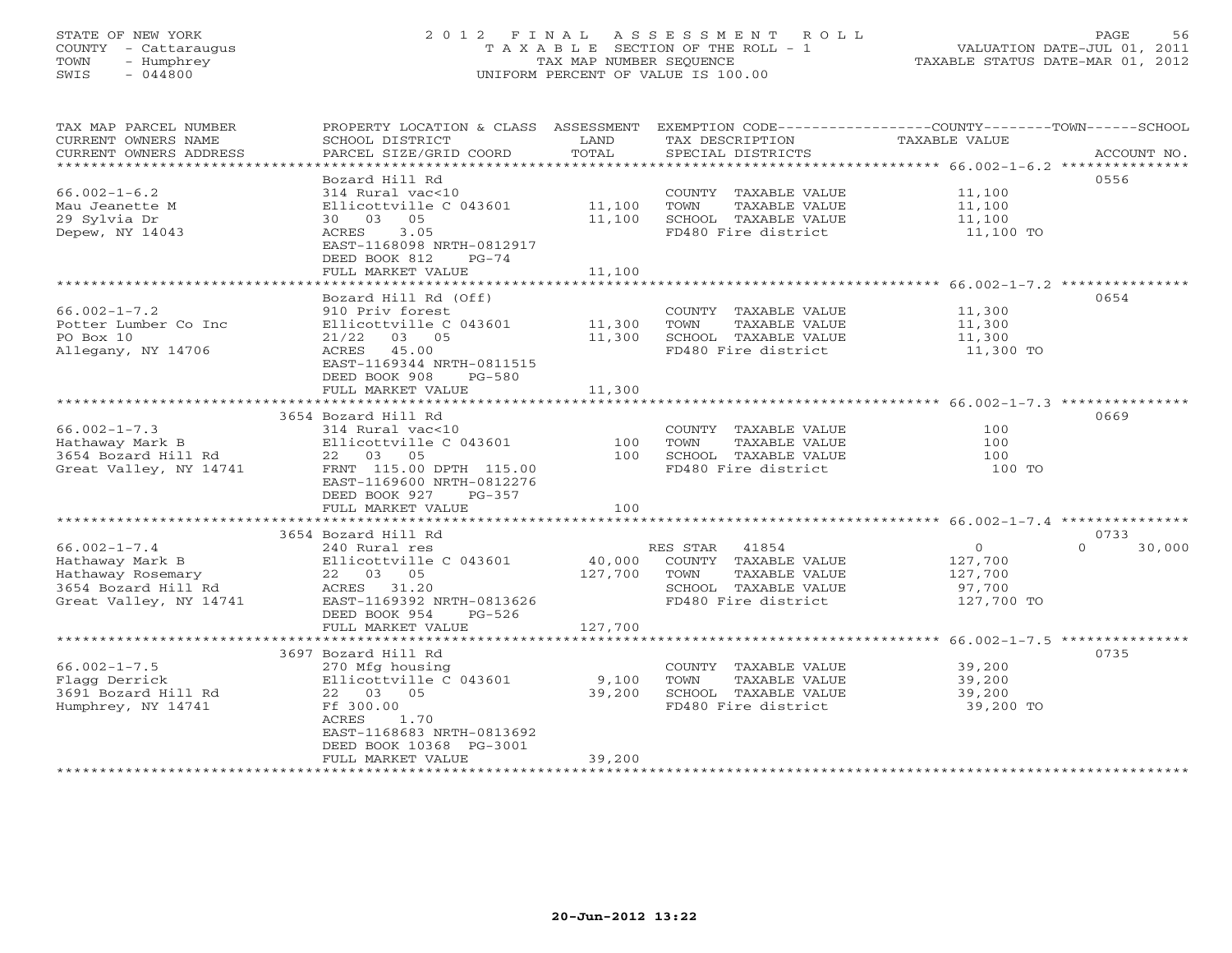# STATE OF NEW YORK 2 0 1 2 F I N A L A S S E S S M E N T R O L L PAGE 57 COUNTY - Cattaraugus T A X A B L E SECTION OF THE ROLL - 1 VALUATION DATE-JUL 01, 2011 TOWN - Humphrey TAX MAP NUMBER SEQUENCE TAXABLE STATUS DATE-MAR 01, 2012 SWIS - 044800 UNIFORM PERCENT OF VALUE IS 100.00UNIFORM PERCENT OF VALUE IS 100.00

| TAX MAP PARCEL NUMBER<br>CURRENT OWNERS NAME<br>CURRENT OWNERS ADDRESS<br>******************************                               | PROPERTY LOCATION & CLASS ASSESSMENT<br>SCHOOL DISTRICT<br>PARCEL SIZE/GRID COORD                                                                                                 | LAND<br>TOTAL                 | TAX DESCRIPTION<br>SPECIAL DISTRICTS                                                         | EXEMPTION CODE-----------------COUNTY-------TOWN------SCHOOL<br>TAXABLE VALUE<br>ACCOUNT NO.           |
|----------------------------------------------------------------------------------------------------------------------------------------|-----------------------------------------------------------------------------------------------------------------------------------------------------------------------------------|-------------------------------|----------------------------------------------------------------------------------------------|--------------------------------------------------------------------------------------------------------|
| $66.002 - 1 - 7.6$<br>Fitzpatrick & Weller Inc<br>PO Box 490<br>Ellicottville, NY 14731                                                | Bozard Hill Rd<br>910 Priv forest<br>Ellicottville C 043601<br>$22 \t 3 \t 5$<br>ACRES 21.19<br>EAST-1168901 NRTH-0815443<br>DEED BOOK 999<br>$PG-236$<br>FULL MARKET VALUE       | 5,300<br>5,300<br>5,300       | COUNTY TAXABLE VALUE<br>TAXABLE VALUE<br>TOWN<br>SCHOOL TAXABLE VALUE<br>FD480 Fire district | 0800<br>5,300<br>5,300<br>5,300<br>5,300 TO                                                            |
|                                                                                                                                        |                                                                                                                                                                                   |                               |                                                                                              |                                                                                                        |
| $66.002 - 1 - 7.7$<br>Flagg Linda A<br>1976 Genseee Rd<br>Arcade, NY 14009                                                             | 3691 Bozard Hill Rd<br>312 Vac w/imprv<br>Ellicottville C 043601<br>22/3/5<br>ACRES<br>43.90<br>EAST-1168968 NRTH-0813626<br>DEED BOOK 17093 PG-2001                              | 55,600<br>80,000              | COUNTY TAXABLE VALUE<br>TAXABLE VALUE<br>TOWN<br>SCHOOL TAXABLE VALUE<br>FD480 Fire district | 0851<br>80,000<br>80,000<br>80,000<br>80,000 TO                                                        |
|                                                                                                                                        | FULL MARKET VALUE                                                                                                                                                                 | 80,000                        |                                                                                              |                                                                                                        |
|                                                                                                                                        |                                                                                                                                                                                   |                               |                                                                                              |                                                                                                        |
| $66.002 - 1 - 8$<br>Kaczmarczyk Edward I<br>Kaczmarczyk Eleanore J<br>Kaczmarczyk Simchick Patr<br>6973 Schuyler Dr<br>Derby, NY 14047 | 3572 Bozard Hill Rd<br>260 Seasonal res<br>Ellicottville C 043601<br>22 03 05<br>ACRES 225.93<br>EAST-1171016 NRTH-0814308<br>DEED BOOK 981<br>PG-1177                            | 167,000<br>188,000            | COUNTY TAXABLE VALUE<br>TOWN<br>TAXABLE VALUE<br>SCHOOL TAXABLE VALUE<br>FD480 Fire district | 0170<br>188,000<br>188,000<br>188,000<br>188,000 TO                                                    |
|                                                                                                                                        | FULL MARKET VALUE                                                                                                                                                                 | 188,000                       |                                                                                              |                                                                                                        |
| $66.002 - 1 - 9$<br>Penn-York Resources, Inc<br>1716 Honeoye Rd<br>Shinglehouse, PA 16748                                              | *******************<br>Bozard Hill Rd<br>910 Priv forest<br>Ellicottville C 043601<br>21/22<br>03 05<br>ACRES<br>97.03<br>EAST-1171381 NRTH-0811834<br>DEED BOOK 439<br>$PG-8004$ | *********<br>89,600<br>89,600 | COUNTY TAXABLE VALUE<br>TOWN<br>TAXABLE VALUE<br>SCHOOL TAXABLE VALUE<br>FD480 Fire district | ********************* 66.002-1-9 ******************<br>0018<br>89,600<br>89,600<br>89,600<br>89,600 TO |
|                                                                                                                                        | FULL MARKET VALUE                                                                                                                                                                 | 89,600                        |                                                                                              |                                                                                                        |
|                                                                                                                                        |                                                                                                                                                                                   |                               |                                                                                              |                                                                                                        |
| $66.002 - 1 - 10.1$<br>Pierce Ronald<br>Benny John<br>132 Southwedge Dr<br>Getzville, NY 14068                                         | 3369 Bozard Hill Rd<br>260 Seasonal res<br>Ellicottville C 043601<br>14 03 05<br>ACRES 116.20<br>EAST-1173544 NRTH-0813361<br>DEED BOOK 17642 PG-4001<br>FULL MARKET VALUE        | 101,100<br>146,000<br>146,000 | COUNTY TAXABLE VALUE<br>TOWN<br>TAXABLE VALUE<br>SCHOOL TAXABLE VALUE<br>FD480 Fire district | 0087<br>146,000<br>146,000<br>146,000<br>146,000 TO                                                    |
|                                                                                                                                        |                                                                                                                                                                                   |                               |                                                                                              |                                                                                                        |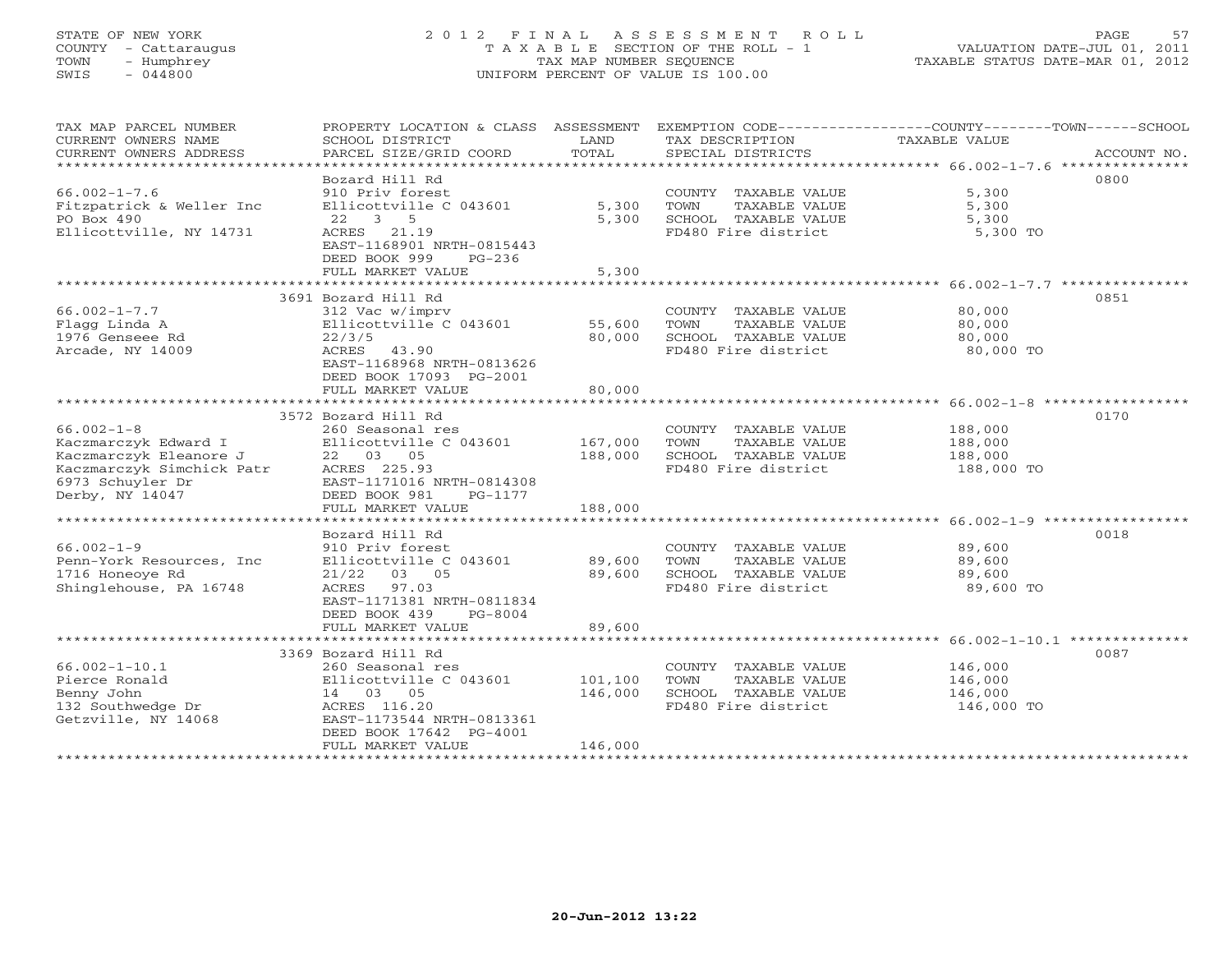# STATE OF NEW YORK 2 0 1 2 F I N A L A S S E S S M E N T R O L L PAGE 58 COUNTY - Cattaraugus T A X A B L E SECTION OF THE ROLL - 1 VALUATION DATE-JUL 01, 2011 TOWN - Humphrey TAX MAP NUMBER SEQUENCE TAXABLE STATUS DATE-MAR 01, 2012 SWIS - 044800 UNIFORM PERCENT OF VALUE IS 100.00UNIFORM PERCENT OF VALUE IS 100.00

| TAX MAP PARCEL NUMBER<br>CURRENT OWNERS NAME<br>CURRENT OWNERS ADDRESS                                                            | PROPERTY LOCATION & CLASS<br>SCHOOL DISTRICT<br>PARCEL SIZE/GRID COORD                                                                                                         | ASSESSMENT<br>LAND<br>TOTAL  | EXEMPTION CODE-----------------COUNTY-------TOWN------SCHOOL<br>TAX DESCRIPTION<br>SPECIAL DISTRICTS              | <b>TAXABLE VALUE</b>                                      | ACCOUNT NO.                |
|-----------------------------------------------------------------------------------------------------------------------------------|--------------------------------------------------------------------------------------------------------------------------------------------------------------------------------|------------------------------|-------------------------------------------------------------------------------------------------------------------|-----------------------------------------------------------|----------------------------|
| *********************                                                                                                             |                                                                                                                                                                                |                              |                                                                                                                   |                                                           |                            |
|                                                                                                                                   | 3357 Bozard Hill Rd                                                                                                                                                            |                              |                                                                                                                   |                                                           | 0784                       |
| $66.002 - 1 - 10.2$<br>Hodara Bruce D<br>Mighells Kristin<br>3357 Bozard H1<br>Great Valley, NY 14741                             | 210 1 Family Res<br>Ellicottville C 043601<br>14 03 05<br>Ff 387.00<br>ACRES<br>2.00<br>EAST-1174340 NRTH-0814816<br>DEED BOOK 983<br>$PG-28$                                  | 9,500<br>86,200              | RES STAR<br>41854<br>COUNTY TAXABLE VALUE<br>TAXABLE VALUE<br>TOWN<br>SCHOOL TAXABLE VALUE<br>FD480 Fire district | $\overline{0}$<br>86,200<br>86,200<br>56,200<br>86,200 TO | $\Omega$<br>30,000         |
|                                                                                                                                   | FULL MARKET VALUE                                                                                                                                                              | 86,200                       |                                                                                                                   |                                                           |                            |
|                                                                                                                                   | 3432 Bozard Hill Rd                                                                                                                                                            |                              |                                                                                                                   |                                                           | 0209                       |
| $66.002 - 1 - 11$<br>Marsfelder William J<br>Marsfelder Michael A<br>927 Kingston Dr<br>Olean, NY 14760                           | 260 Seasonal res<br>Ellicottville C 043601<br>14 03 05<br>ACRES 14.86<br>EAST-1172766 NRTH-0815386                                                                             | 28,800<br>65,000             | COUNTY TAXABLE VALUE<br>TOWN<br>TAXABLE VALUE<br>SCHOOL TAXABLE VALUE<br>FD480 Fire district                      | 65,000<br>65,000<br>65,000<br>65,000 TO                   |                            |
|                                                                                                                                   | DEED BOOK 998<br>$PG-456$<br>FULL MARKET VALUE<br>********************************                                                                                             | 65,000<br>*************      |                                                                                                                   |                                                           |                            |
|                                                                                                                                   | 3422 Bozard Hill Rd                                                                                                                                                            |                              |                                                                                                                   |                                                           | 0608                       |
| $66.002 - 1 - 12.2$<br>Omeara Shirley<br>229 Willowridge Ctr<br>Oakville Ont., Canada<br>L6L5J1                                   | 260 Seasonal res<br>Ellicottville C 043601<br>14 03 05<br>27.60<br>ACRES<br>EAST-1173508 NRTH-0815515<br>DEED BOOK 910<br>PG-979                                               | 40,900<br>83,500             | COUNTY TAXABLE VALUE<br>TOWN<br>TAXABLE VALUE<br>SCHOOL TAXABLE VALUE<br>FD480 Fire district                      | 83,500<br>83,500<br>83,500<br>83,500 TO                   |                            |
|                                                                                                                                   | FULL MARKET VALUE                                                                                                                                                              | 83,500                       |                                                                                                                   |                                                           |                            |
|                                                                                                                                   | Bloye Rd                                                                                                                                                                       |                              |                                                                                                                   |                                                           | 0384                       |
| $66.002 - 1 - 13$<br>Gladkowski Bethany A<br>Gladkowski Revocable Living T 14 03<br>6215 Tonawanda Creek Rd<br>Lockport, NY 14094 | 314 Rural vac<10<br>Ellicottville C 043601<br>05<br>FRNT 150.00 DPTH 150.00<br>0.52<br>ACRES<br>EAST-1172614 NRTH-0815982                                                      | 2,500<br>2,500               | COUNTY TAXABLE VALUE<br>TOWN<br>TAXABLE VALUE<br>SCHOOL TAXABLE VALUE<br>FD480 Fire district                      | 2,500<br>2,500<br>2,500<br>2,500 TO                       |                            |
|                                                                                                                                   | DEED BOOK 13301 PG-3001<br>FULL MARKET VALUE                                                                                                                                   | 2,500                        |                                                                                                                   |                                                           |                            |
|                                                                                                                                   |                                                                                                                                                                                |                              |                                                                                                                   | *************************** 66.002-1-14 ***************** |                            |
| $66.002 - 1 - 14$<br>Lempke Dolores L<br>3358 Bozard Hill Rd<br>Great Valley, NY 14741                                            | 3358 Bozard Hill Rd<br>210 1 Family Res<br>Ellicottville C 043601<br>14 03 05<br>14.50<br>ACRES<br>EAST-1174044 NRTH-0815295<br>DEED BOOK 5024<br>PG-7001<br>FULL MARKET VALUE | 34,800<br>112,500<br>112,500 | SR STAR<br>41834<br>COUNTY TAXABLE VALUE<br>TOWN<br>TAXABLE VALUE<br>SCHOOL TAXABLE VALUE<br>FD480 Fire district  | $\circ$<br>112,500<br>112,500<br>50,300<br>112,500 TO     | 0191<br>62,200<br>$\Omega$ |
|                                                                                                                                   |                                                                                                                                                                                |                              |                                                                                                                   |                                                           |                            |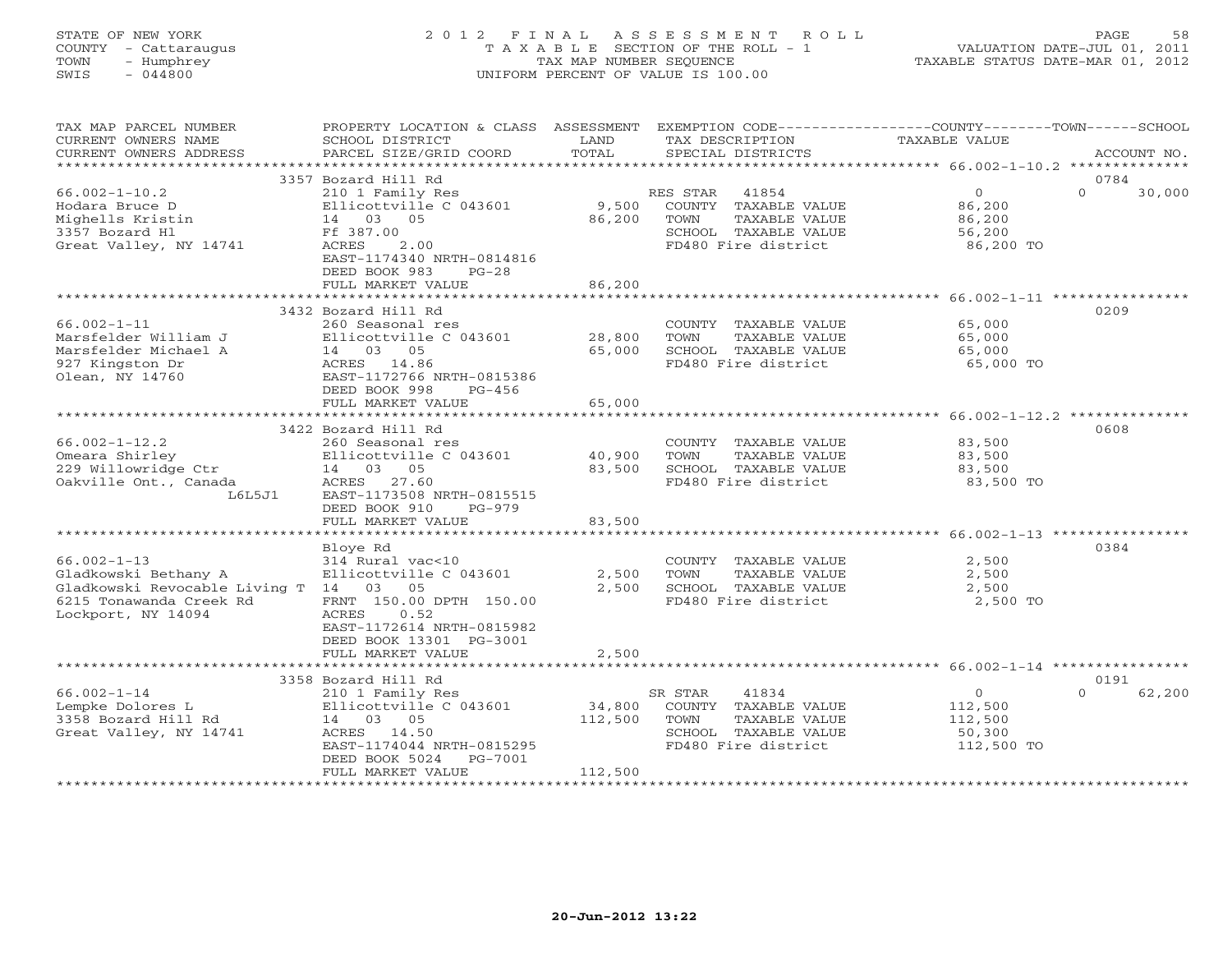## STATE OF NEW YORK 2 0 1 2 F I N A L A S S E S S M E N T R O L L PAGE 59 COUNTY - Cattaraugus T A X A B L E SECTION OF THE ROLL - 1 VALUATION DATE-JUL 01, 2011 TOWN - Humphrey TAX MAP NUMBER SEQUENCE TAXABLE STATUS DATE-MAR 01, 2012 SWIS - 044800 UNIFORM PERCENT OF VALUE IS 100.00UNIFORM PERCENT OF VALUE IS 100.00

| TAX MAP PARCEL NUMBER<br>CURRENT OWNERS NAME<br>CURRENT OWNERS ADDRESS                                                                                                              | PROPERTY LOCATION & CLASS ASSESSMENT EXEMPTION CODE----------------COUNTY-------TOWN------SCHOOL<br>SCHOOL DISTRICT<br>PARCEL SIZE/GRID COORD                                 | LAND<br>TOTAL                              |                        | TAX DESCRIPTION<br>SPECIAL DISTRICTS                                                 | TAXABLE VALUE                                             |                              | ACCOUNT NO.                            |
|-------------------------------------------------------------------------------------------------------------------------------------------------------------------------------------|-------------------------------------------------------------------------------------------------------------------------------------------------------------------------------|--------------------------------------------|------------------------|--------------------------------------------------------------------------------------|-----------------------------------------------------------|------------------------------|----------------------------------------|
|                                                                                                                                                                                     |                                                                                                                                                                               |                                            |                        |                                                                                      |                                                           |                              |                                        |
| $66.002 - 1 - 15.1$<br>Suter Paul E<br>Suter Lindsay M<br>3327 Bozard Hill Rd<br>Great Valley, NY 14741                                                                             | 3327 Bozard Hill Rd<br>210 1 Family Res<br>Franklinville C 044001<br>14 03 05<br>1.30<br>ACRES<br>EAST-1174824 NRTH-0814969<br>DEED BOOK 6294<br>PG-9001<br>FULL MARKET VALUE | 4,500<br>98,000<br>98,000                  | RES STAR 41854<br>TOWN | COUNTY TAXABLE VALUE<br>TAXABLE VALUE<br>SCHOOL TAXABLE VALUE<br>FD480 Fire district | $\overline{0}$<br>98,000<br>98,000<br>68,000<br>98,000 TO | $\Omega$                     | 0337<br>30,000                         |
|                                                                                                                                                                                     |                                                                                                                                                                               |                                            |                        |                                                                                      | ********************** 66.002-1-15.2 ***************      |                              |                                        |
| $66.002 - 1 - 15.2$<br>Jones Robert L Jr<br>Jones Penny S<br>3026 Orleans Ave<br>Niagara Falls, NY 14303                                                                            | 3313 Bozard Hill Rd<br>312 Vac w/imprv<br>Franklinville C 044001<br>14 3 5<br>ACRES 74.85<br>EAST-1175083 NRTH-0813579                                                        | 67,300<br>95,000                           | TOWN                   | COUNTY TAXABLE VALUE<br>TAXABLE VALUE<br>SCHOOL TAXABLE VALUE<br>FD480 Fire district | 95,000<br>95,000<br>95,000<br>95,000 TO                   |                              | 0801                                   |
|                                                                                                                                                                                     | DEED BOOK 1030<br>PG-1176<br>FULL MARKET VALUE                                                                                                                                | 95,000                                     |                        |                                                                                      |                                                           |                              |                                        |
|                                                                                                                                                                                     | Bozard Hill Rd                                                                                                                                                                |                                            |                        |                                                                                      |                                                           |                              | 0231                                   |
| $66.002 - 1 - 16$<br>Muniga Edward P<br>417 W 1200N<br>Huntington, IN 46750                                                                                                         | 312 Vac w/imprv<br>Franklinville C 044001<br>14 03 05<br>ACRES 99.95<br>EAST-1176151 NRTH-0814094<br>DEED BOOK 670<br>$PG-282$                                                | 87,400<br>209,700                          | TOWN                   | COUNTY TAXABLE VALUE<br>TAXABLE VALUE<br>SCHOOL TAXABLE VALUE<br>FD480 Fire district | 209,700<br>209,700<br>209,700<br>209,700 TO               |                              |                                        |
|                                                                                                                                                                                     | FULL MARKET VALUE                                                                                                                                                             | 209,700                                    |                        |                                                                                      |                                                           |                              |                                        |
|                                                                                                                                                                                     |                                                                                                                                                                               |                                            |                        |                                                                                      |                                                           |                              |                                        |
| $66.002 - 1 - 17$<br>Leveille Gerald<br>Leveille Beatrice<br>3246 Cooper Hill Rd<br>Hinsdale, NY 14743                                                                              | 3246 Cooper Hill Rd<br>240 Rural res<br>Franklinville C 044001<br>13 03 05<br>ACRES 166.05<br>EAST-1173945 NRTH-0810919                                                       | 107,250 CVET TOWN 41133<br>212,250 SR STAR | CVET CO<br>TOWN        | 41132<br>41834<br>COUNTY TAXABLE VALUE<br>TAXABLE VALUE                              | 20,000<br>$\Omega$<br>$\circ$<br>192,250<br>197,250       | $\Omega$<br>15,000<br>$\cap$ | 0431<br>$\Omega$<br>$\Omega$<br>62,200 |
|                                                                                                                                                                                     | DEED BOOK 826<br>PG-387<br>FULL MARKET VALUE                                                                                                                                  |                                            |                        | SCHOOL TAXABLE VALUE<br>212,250 FD480 Fire district                                  | 150,050<br>212,250 TO                                     |                              |                                        |
|                                                                                                                                                                                     |                                                                                                                                                                               |                                            |                        |                                                                                      |                                                           |                              |                                        |
| $66.002 - 1 - 18$<br>Heinrich Reubin<br>Heinrich Betty<br>Deborah Powers<br>2416 Edward Hyde Pl, Wilmingt EAST-1176230 NRTH-0811190<br>6345 Mile Strip Rd<br>Orchard Park, NY 14127 | 3251 Cooper Hill Rd<br>322 Rural vac>10<br>Franklinville C 044001<br>13 03 05<br>ACRES 17.40<br>DEED BOOK 734<br>$PG-167$<br>FULL MARKET VALUE                                | 27,800<br>27,800<br>27,800                 | TOWN                   | COUNTY TAXABLE VALUE<br>TAXABLE VALUE<br>SCHOOL TAXABLE VALUE<br>FD480 Fire district | 27,800<br>27,800<br>27,800<br>27,800 TO                   |                              | 0138                                   |
|                                                                                                                                                                                     |                                                                                                                                                                               |                                            |                        |                                                                                      |                                                           |                              |                                        |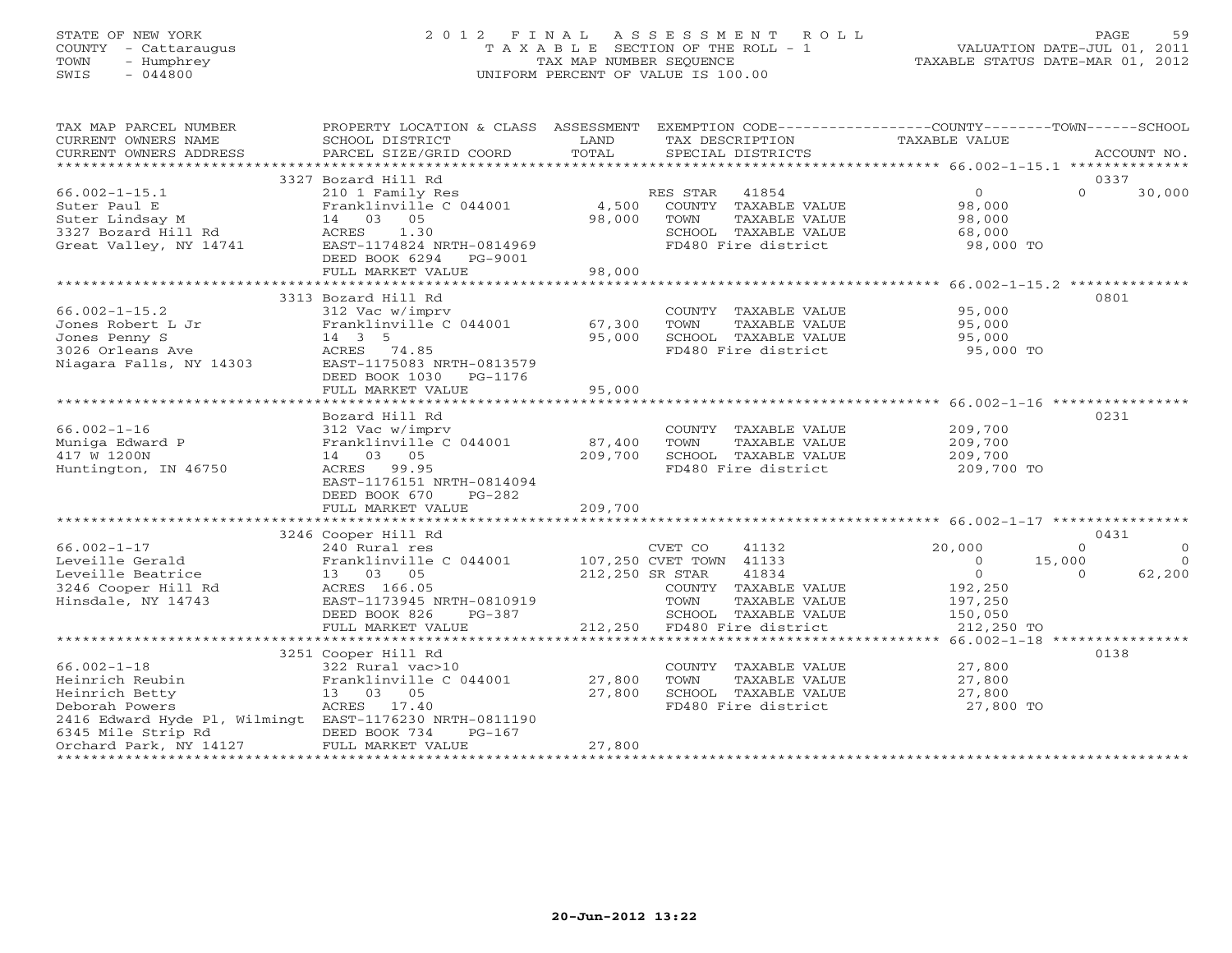# STATE OF NEW YORK 2 0 1 2 F I N A L A S S E S S M E N T R O L L PAGE 60 COUNTY - Cattaraugus T A X A B L E SECTION OF THE ROLL - 1 VALUATION DATE-JUL 01, 2011 TOWN - Humphrey TAX MAP NUMBER SEQUENCE TAXABLE STATUS DATE-MAR 01, 2012 SWIS - 044800 UNIFORM PERCENT OF VALUE IS 100.00UNIFORM PERCENT OF VALUE IS 100.00

| TAX MAP PARCEL NUMBER<br>CURRENT OWNERS NAME<br>CURRENT OWNERS ADDRESS                                         | PROPERTY LOCATION & CLASS ASSESSMENT<br>SCHOOL DISTRICT<br>PARCEL SIZE/GRID COORD                                                                                             | LAND<br>TOTAL      | EXEMPTION CODE-----------------COUNTY-------TOWN------SCHOOL<br>TAX DESCRIPTION<br>SPECIAL DISTRICTS           | TAXABLE VALUE                                         | ACCOUNT NO.      |
|----------------------------------------------------------------------------------------------------------------|-------------------------------------------------------------------------------------------------------------------------------------------------------------------------------|--------------------|----------------------------------------------------------------------------------------------------------------|-------------------------------------------------------|------------------|
| **********************                                                                                         |                                                                                                                                                                               |                    |                                                                                                                |                                                       |                  |
|                                                                                                                | 3278 Cooper Hill Rd                                                                                                                                                           |                    |                                                                                                                |                                                       | 0585             |
| $66.002 - 1 - 19.3$<br>Griesinger James J<br>108 Milnor Ave<br>Lackawanna, NY 14218                            | 270 Mfg housing<br>Franklinville C 044001<br>13 03<br>05<br>4.85<br>ACRES<br>EAST-1175832 NRTH-0811580                                                                        | 9,800<br>37,700    | COUNTY TAXABLE VALUE<br>TOWN<br>TAXABLE VALUE<br>SCHOOL TAXABLE VALUE<br>FD480 Fire district                   | 37,700<br>37,700<br>37,700<br>37,700 TO               |                  |
|                                                                                                                | DEED BOOK 851<br>$PG-230$                                                                                                                                                     |                    |                                                                                                                |                                                       |                  |
|                                                                                                                | FULL MARKET VALUE                                                                                                                                                             | 37,700             |                                                                                                                |                                                       |                  |
|                                                                                                                | 3335 Cooper Hill Rd                                                                                                                                                           |                    |                                                                                                                |                                                       | 0569             |
| $66.002 - 1 - 19.4$<br>Moore Leonard C Jr<br>Moore Patricia A<br>4350 S 51st Ave<br>St. Petersburgh, FL 33711  | 270 Mfg housing<br>Franklinville C 044001<br>13 03 05<br>L/p 940-265 & 940-267<br>FRNT 2060.00 DPTH<br>ACRES 130.65<br>EAST-1175610 NRTH-0809454<br>DEED BOOK 5336<br>PG-9001 | 105,800<br>108,000 | RES STAR 41854<br>COUNTY TAXABLE VALUE<br>TOWN<br>TAXABLE VALUE<br>SCHOOL TAXABLE VALUE<br>FD480 Fire district | $\circ$<br>108,000<br>108,000<br>78,000<br>108,000 TO | $\cap$<br>30,000 |
|                                                                                                                | FULL MARKET VALUE                                                                                                                                                             | 108,000            |                                                                                                                |                                                       |                  |
|                                                                                                                | 3403 Cooper Hill Rd                                                                                                                                                           |                    |                                                                                                                |                                                       | 0105             |
| $66.002 - 1 - 20$<br>Frei Donald<br>Frei Richard<br>80 E Center Rd<br>West Seneca, NY 14224                    | 260 Seasonal res<br>Franklinville C 044001<br>13 03 05<br>ACRES<br>1.42<br>EAST-1174087 NRTH-0809228<br>DEED BOOK 735<br>$PG-821$                                             | 4,700<br>40,000    | COUNTY TAXABLE VALUE<br>TOWN<br>TAXABLE VALUE<br>SCHOOL TAXABLE VALUE<br>FD480 Fire district                   | 40,000<br>40,000<br>40,000<br>40,000 TO               |                  |
|                                                                                                                | FULL MARKET VALUE                                                                                                                                                             | 40,000             |                                                                                                                |                                                       |                  |
| $66.002 - 1 - 21$<br>Filipowicz Frederick A<br>Filipowicz Arleen S<br>10616 Maple Ridge Rd<br>Medina, NY 14103 | 3404 Cooper Hill Rd<br>270 Mfg housing<br>Franklinville C 044001<br>13 03 05<br>ACRES<br>1.90<br>EAST-1173516 NRTH-0809440                                                    | 5,400<br>17,800    | COUNTY TAXABLE VALUE<br>TOWN<br>TAXABLE VALUE<br>SCHOOL TAXABLE VALUE<br>FD480 Fire district                   | 17,800<br>17,800<br>17,800<br>17,800 TO               | 0326             |
|                                                                                                                | DEED BOOK 919<br>$PG-237$<br>FULL MARKET VALUE                                                                                                                                | 17,800             |                                                                                                                |                                                       |                  |
|                                                                                                                | 3604 Cooper Hill Rd                                                                                                                                                           |                    |                                                                                                                |                                                       | 0273             |
| $66.002 - 1 - 24$<br>Ross Gerard<br>11 Siverbell Cir<br>Orchard Park, NY 14127                                 | 260 Seasonal res<br>Ellicottville C 043601<br>21 03 05<br>ACRES 24.55<br>EAST-1170583 NRTH-0808763<br>DEED BOOK 874<br>$PG-713$                                               | 38,200<br>62,000   | COUNTY TAXABLE VALUE<br>TOWN<br>TAXABLE VALUE<br>SCHOOL TAXABLE VALUE<br>FD480 Fire district                   | 62,000<br>62,000<br>62,000<br>62,000 TO               |                  |
|                                                                                                                | FULL MARKET VALUE                                                                                                                                                             | 62,000             |                                                                                                                |                                                       |                  |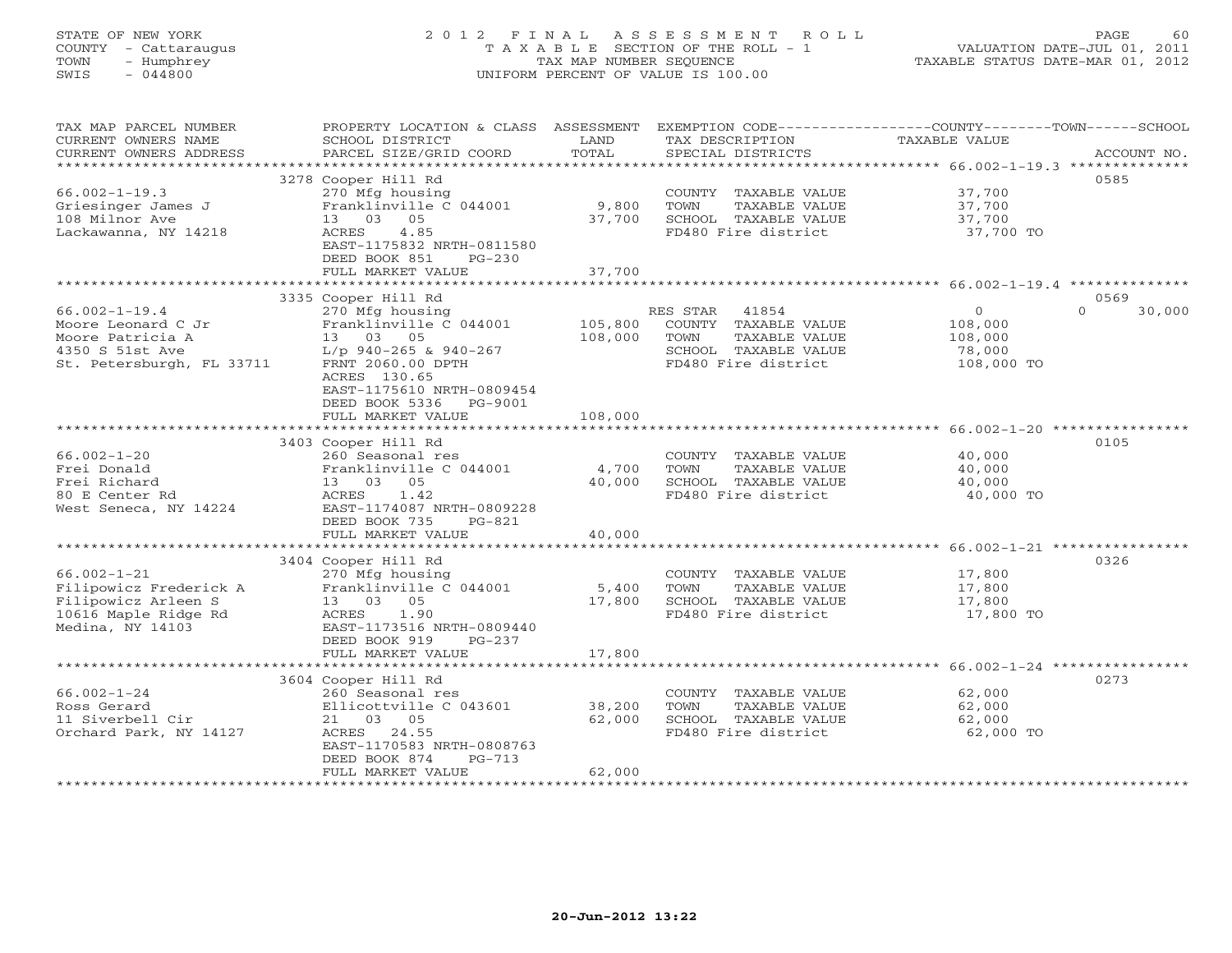# STATE OF NEW YORK 2 0 1 2 F I N A L A S S E S S M E N T R O L L PAGE 61 COUNTY - Cattaraugus T A X A B L E SECTION OF THE ROLL - 1 VALUATION DATE-JUL 01, 2011 TOWN - Humphrey TAX MAP NUMBER SEQUENCE TAXABLE STATUS DATE-MAR 01, 2012 SWIS - 044800 UNIFORM PERCENT OF VALUE IS 100.00UNIFORM PERCENT OF VALUE IS 100.00

| TAX MAP PARCEL NUMBER<br>CURRENT OWNERS NAME<br>CURRENT OWNERS ADDRESS                                   | PROPERTY LOCATION & CLASS ASSESSMENT<br>SCHOOL DISTRICT<br>PARCEL SIZE/GRID COORD                                                                                     | LAND<br>TOTAL              | TAX DESCRIPTION<br>SPECIAL DISTRICTS                                                         | EXEMPTION CODE-----------------COUNTY-------TOWN------SCHOOL<br><b>TAXABLE VALUE</b><br>ACCOUNT NO. |
|----------------------------------------------------------------------------------------------------------|-----------------------------------------------------------------------------------------------------------------------------------------------------------------------|----------------------------|----------------------------------------------------------------------------------------------|-----------------------------------------------------------------------------------------------------|
| $66.002 - 1 - 26$<br>Mau Jeanette M<br>29 Sylvia Dr<br>Depew, NY 14043                                   | Bozard Hill Rd<br>323 Vacant rural<br>Ellicottville C 043601<br>29 03 05<br>ACRES 20.77<br>EAST-1167963 NRTH-0811649<br>DEED BOOK 812<br>$PG-72$<br>FULL MARKET VALUE | 5,200<br>5,200<br>5,200    | COUNTY TAXABLE VALUE<br>TOWN<br>TAXABLE VALUE<br>SCHOOL TAXABLE VALUE<br>FD480 Fire district | 0211<br>5,200<br>5,200<br>5,200<br>5,200 TO                                                         |
|                                                                                                          | 5169 Bear Cat Run                                                                                                                                                     |                            |                                                                                              | 0299                                                                                                |
| $66.002 - 1 - 27.1$<br>Paonessa Richard M<br>Paonessa Janet M<br>372 Laurie Ln<br>Grand Island, NY 14072 | 260 Seasonal res<br>Ellicottville C 043601<br>29 03 05<br>ACRES<br>22.38<br>EAST-1167460 NRTH-0811133<br>DEED BOOK 1026<br>$PG-741$<br>FULL MARKET VALUE              | 18,100<br>85,000<br>85,000 | COUNTY TAXABLE VALUE<br>TOWN<br>TAXABLE VALUE<br>SCHOOL TAXABLE VALUE<br>FD480 Fire district | 85,000<br>85,000<br>85,000<br>85,000 TO                                                             |
|                                                                                                          |                                                                                                                                                                       |                            |                                                                                              | ************************************** 66.002-1-27.2 **************                                 |
| $66.002 - 1 - 27.2$<br>Dixon Joseph<br>3549 Ransonville Rd<br>Ransonville, NY 14131-9602                 | 5172 Bear Cat Run Rd<br>260 Seasonal res<br>Ellicottville C 043601<br>21/29 03 05<br>ACRES 18.29<br>EAST-1168657 NRTH-0810610<br>DEED BOOK 1006<br>PG-1012            | 16,300<br>40,300           | COUNTY TAXABLE VALUE<br>TOWN<br>TAXABLE VALUE<br>SCHOOL TAXABLE VALUE<br>FD480 Fire district | 0628<br>40,300<br>40,300<br>40,300<br>40,300 TO                                                     |
|                                                                                                          | FULL MARKET VALUE                                                                                                                                                     | 40,300                     |                                                                                              |                                                                                                     |
| $66.002 - 1 - 27.3$<br>Reiss Kenneth G<br>63 Wolf Run Rd<br>Cuba, NY 14727                               | Bear Cat Run Rd<br>260 Seasonal res<br>Ellicottville C 043601<br>21 03 05<br>ACRES 10.49<br>EAST-1168974 NRTH-0809941<br>DEED BOOK 887<br>$PG-482$                    | 11,100<br>62,000           | COUNTY TAXABLE VALUE<br>TOWN<br>TAXABLE VALUE<br>SCHOOL TAXABLE VALUE<br>FD480 Fire district | 0629<br>62,000<br>62,000<br>62,000<br>62,000 TO                                                     |
|                                                                                                          | FULL MARKET VALUE                                                                                                                                                     | 62,000                     |                                                                                              |                                                                                                     |
| $66.002 - 1 - 27.4$<br>Crist Steven G<br>Crist Gerry L<br>1074 Old Niagara Rd<br>Lockport, NY 14094      | **************************<br>Bear Cat Run Rd<br>260 Seasonal res<br>Ellicottville C 043601<br>21/29 03 05<br>ACRES<br>9.96<br>EAST-1168305 NRTH-0809902              | 10,700<br>74,000           | COUNTY TAXABLE VALUE<br>TOWN<br>TAXABLE VALUE<br>SCHOOL TAXABLE VALUE<br>FD480 Fire district | 0630<br>74,000<br>74,000<br>74,000<br>74,000 TO                                                     |
|                                                                                                          | DEED BOOK 12823 PG-6001<br>FULL MARKET VALUE                                                                                                                          | 74,000                     |                                                                                              |                                                                                                     |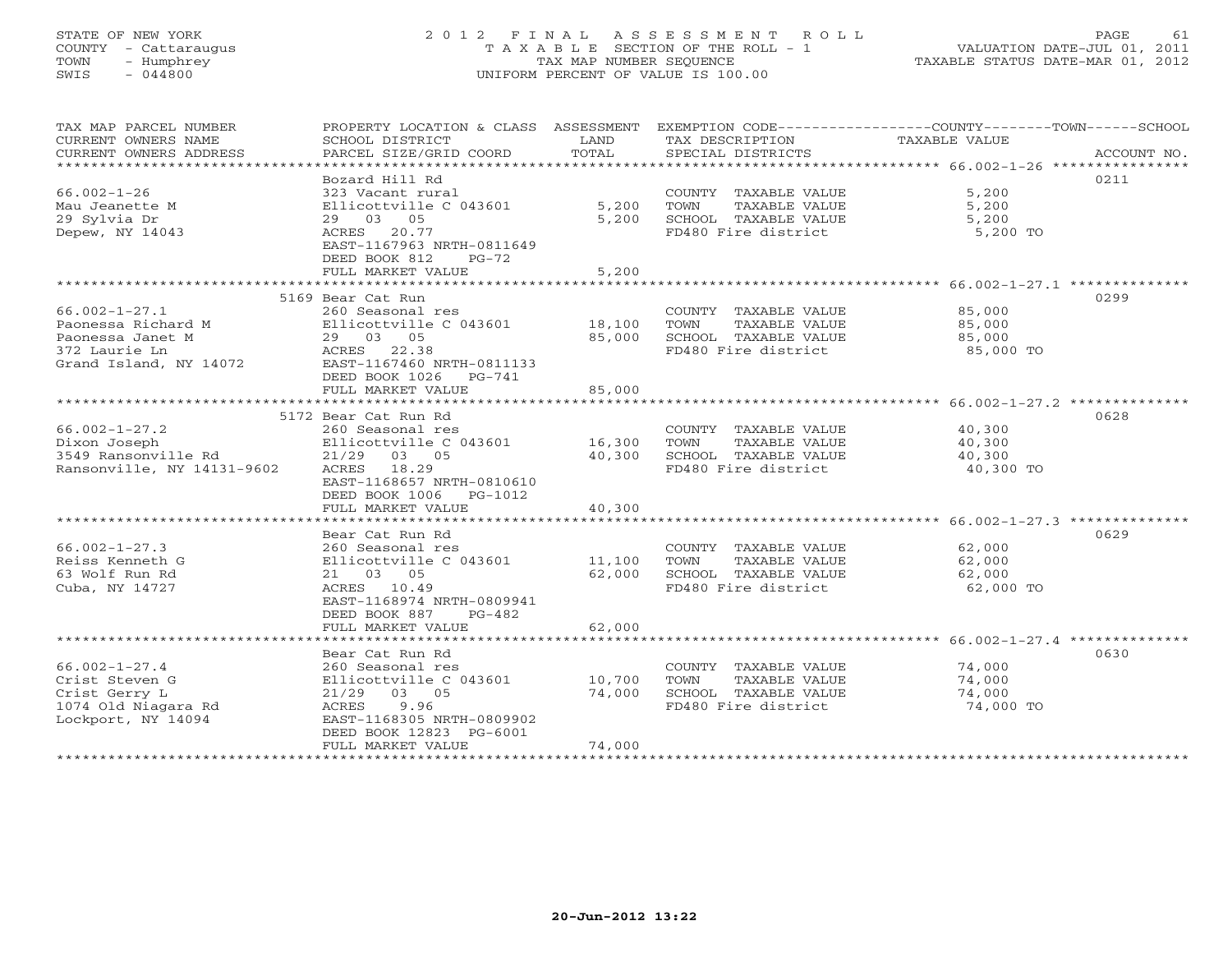# STATE OF NEW YORK 2 0 1 2 F I N A L A S S E S S M E N T R O L L PAGE 62 COUNTY - Cattaraugus T A X A B L E SECTION OF THE ROLL - 1 VALUATION DATE-JUL 01, 2011 TOWN - Humphrey TAX MAP NUMBER SEQUENCE TAXABLE STATUS DATE-MAR 01, 2012 SWIS - 044800 UNIFORM PERCENT OF VALUE IS 100.00UNIFORM PERCENT OF VALUE IS 100.00

| TAX MAP PARCEL NUMBER         | PROPERTY LOCATION & CLASS ASSESSMENT     |        | EXEMPTION CODE-----------------COUNTY-------TOWN------SCHOOL |                                                                   |                    |
|-------------------------------|------------------------------------------|--------|--------------------------------------------------------------|-------------------------------------------------------------------|--------------------|
| CURRENT OWNERS NAME           | SCHOOL DISTRICT                          | LAND   | TAX DESCRIPTION                                              | <b>TAXABLE VALUE</b>                                              |                    |
| CURRENT OWNERS ADDRESS        | PARCEL SIZE/GRID COORD                   | TOTAL  | SPECIAL DISTRICTS                                            |                                                                   | ACCOUNT NO.        |
| ***************************** |                                          |        |                                                              |                                                                   |                    |
|                               | Bear Cat Run Rd                          |        |                                                              |                                                                   | 0631               |
| $66.002 - 1 - 27.5$           | 260 Seasonal res                         |        | COUNTY TAXABLE VALUE                                         | 20,000                                                            |                    |
| Sanfilippo Jonathan J         | Ellicottville C 043601                   | 10,400 | TAXABLE VALUE<br>TOWN                                        | 20,000                                                            |                    |
| 3770 Cooper Hill Rd           | 21/29<br>03 05                           | 20,000 | SCHOOL TAXABLE VALUE                                         | 20,000                                                            |                    |
| Great Valley, NY 14741        | 9.57<br>ACRES                            |        | FD480 Fire district                                          | 20,000 TO                                                         |                    |
|                               | EAST-1168225 NRTH-0809208                |        |                                                              |                                                                   |                    |
|                               | DEED BOOK 12100 PG-3001                  |        |                                                              |                                                                   |                    |
|                               | FULL MARKET VALUE                        | 20,000 |                                                              |                                                                   |                    |
|                               |                                          |        |                                                              | ************************************66.002-1-27.6 *************** |                    |
|                               | Bear Cat run Rd                          |        |                                                              |                                                                   | 0632               |
| $66.002 - 1 - 27.6$           | 323 Vacant rural                         |        | COUNTY TAXABLE VALUE                                         | 11,800                                                            |                    |
| Murphy Lee V                  | Ellicottville C 043601                   | 11,800 | TOWN<br>TAXABLE VALUE                                        | 11,800                                                            |                    |
| Murphy Timothy S              | 21 03 05                                 | 11,800 | SCHOOL TAXABLE VALUE                                         | 11,800                                                            |                    |
| 7956 Keene Rd                 | ACRES 11.44                              |        | FD480 Fire district                                          | 11,800 TO                                                         |                    |
| Derby, NY 14047               | EAST-1168970 NRTH-0809266                |        |                                                              |                                                                   |                    |
|                               | DEED BOOK 944<br>PG-1104                 |        |                                                              |                                                                   |                    |
|                               | FULL MARKET VALUE                        | 11,800 |                                                              |                                                                   |                    |
|                               |                                          |        |                                                              |                                                                   |                    |
|                               | 3770 Cooper Hill Rd                      |        |                                                              |                                                                   | 0633               |
| $66.002 - 1 - 27.7$           | 240 Rural res                            |        | RES STAR<br>41854                                            | $\overline{0}$                                                    | $\Omega$<br>30,000 |
| San Filippo Edith M           | Ellicottville C 043601                   | 32,300 | COUNTY TAXABLE VALUE                                         | 90,000                                                            |                    |
| 3770 Cooper Hill Rd           | 21/29 03 05                              | 90,000 | TOWN<br>TAXABLE VALUE                                        | 90,000                                                            |                    |
| Great Valley, NY 14741        | ACRES 18.00                              |        | SCHOOL TAXABLE VALUE                                         | 60,000                                                            |                    |
|                               | EAST-1168402 NRTH-0808415                |        | FD480 Fire district                                          | 90,000 TO                                                         |                    |
|                               | DEED BOOK 1028 PG-670                    |        |                                                              |                                                                   |                    |
|                               | FULL MARKET VALUE                        | 90,000 |                                                              |                                                                   |                    |
|                               |                                          |        |                                                              |                                                                   |                    |
|                               | Bear Cat Run Rd                          |        |                                                              |                                                                   | 0634               |
| $66.002 - 1 - 27.8$           | 314 Rural vac<10                         |        | COUNTY TAXABLE VALUE                                         | 7,800                                                             |                    |
| Ouinn William                 | Ellicottville C 043601                   | 7,800  | TOWN<br>TAXABLE VALUE                                        | 7,800                                                             |                    |
| Ouinn Margaret                | 29 03 05                                 | 7,800  | SCHOOL TAXABLE VALUE                                         | 7,800                                                             |                    |
| 1799 Seneca St                | ACRES<br>6.03                            |        | FD480 Fire district                                          | 7,800 TO                                                          |                    |
| Buffalo, NY 14210             | EAST-1168060 NRTH-0808709                |        |                                                              |                                                                   |                    |
|                               | DEED BOOK 8739 PG-2001                   |        |                                                              |                                                                   |                    |
|                               | FULL MARKET VALUE                        | 7,800  |                                                              |                                                                   |                    |
|                               |                                          |        |                                                              |                                                                   |                    |
|                               | 5085 Bear Cat Run                        |        |                                                              |                                                                   | 0636               |
| $66.002 - 1 - 27.10$          | 314 Rural vac<10                         |        | COUNTY TAXABLE VALUE                                         | 9,200                                                             |                    |
| Ouinn William J               | Ellicottville C 043601                   | 9,200  | TAXABLE VALUE<br>TOWN                                        | 9,200                                                             |                    |
| 1799 Seneca St                | 29 03 05                                 | 9,200  | SCHOOL TAXABLE VALUE                                         | 9,200                                                             |                    |
| Buffalo, NY 14210             | ACRES<br>7.92                            |        | FD480 Fire district                                          | 9,200 TO                                                          |                    |
|                               | EAST-1167514 NRTH-0808908                |        |                                                              |                                                                   |                    |
|                               | DEED BOOK 887<br>$PG-474$                |        |                                                              |                                                                   |                    |
|                               | FULL MARKET VALUE<br>******************* | 9,200  |                                                              |                                                                   |                    |
|                               |                                          |        |                                                              |                                                                   |                    |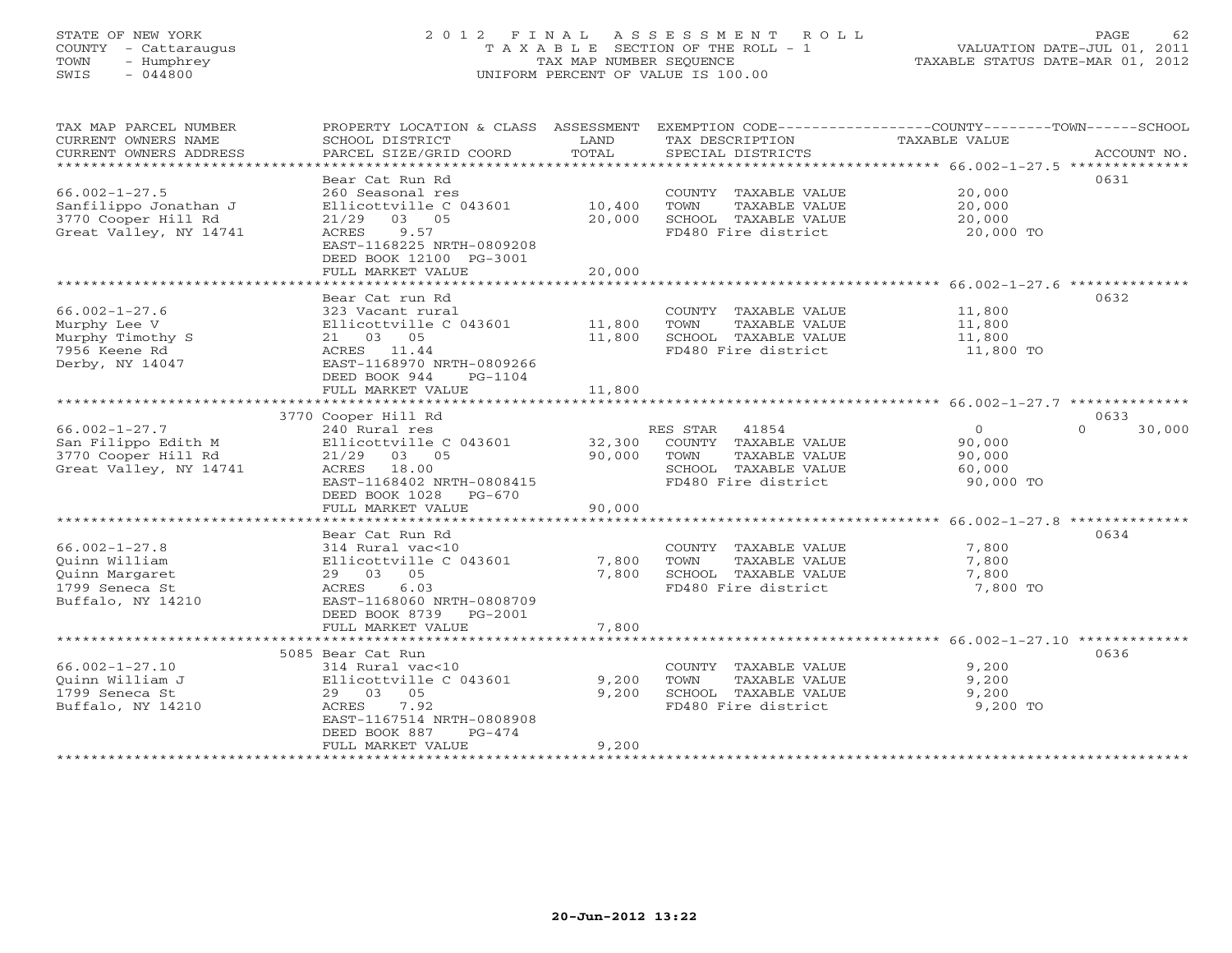# STATE OF NEW YORK 2 0 1 2 F I N A L A S S E S S M E N T R O L L PAGE 63 COUNTY - Cattaraugus T A X A B L E SECTION OF THE ROLL - 1 VALUATION DATE-JUL 01, 2011 TOWN - Humphrey TAX MAP NUMBER SEQUENCE TAXABLE STATUS DATE-MAR 01, 2012 SWIS - 044800 UNIFORM PERCENT OF VALUE IS 100.00UNIFORM PERCENT OF VALUE IS 100.00

| TAX MAP PARCEL NUMBER      |                           |         |                       | PROPERTY LOCATION & CLASS ASSESSMENT EXEMPTION CODE---------------COUNTY-------TOWN-----SCHOOL |             |
|----------------------------|---------------------------|---------|-----------------------|------------------------------------------------------------------------------------------------|-------------|
| CURRENT OWNERS NAME        | SCHOOL DISTRICT           | LAND    | TAX DESCRIPTION       | TAXABLE VALUE                                                                                  |             |
| CURRENT OWNERS ADDRESS     | PARCEL SIZE/GRID COORD    | TOTAL   | SPECIAL DISTRICTS     |                                                                                                | ACCOUNT NO. |
| **********************     |                           |         |                       |                                                                                                |             |
|                            | 5091 Bear Cat Run         |         |                       | 0637                                                                                           |             |
| $66.002 - 1 - 27.11$       | 260 Seasonal res          |         | COUNTY TAXABLE VALUE  | 40,000                                                                                         |             |
| McIntosh Richard D         | Ellicottville C 043601    | 8,800   | TOWN<br>TAXABLE VALUE | 40,000                                                                                         |             |
| McIntosh Donna             | 29 03 05                  | 40,000  | SCHOOL TAXABLE VALUE  | 40,000                                                                                         |             |
| 327 Roesch Ave             | 7.44<br>ACRES             |         | FD480 Fire district   | 40,000 TO                                                                                      |             |
| Buffalo, NY 14207          | EAST-1167506 NRTH-0809466 |         |                       |                                                                                                |             |
|                            | DEED BOOK 893<br>PG-537   |         |                       |                                                                                                |             |
|                            | FULL MARKET VALUE         | 40,000  |                       |                                                                                                |             |
|                            |                           |         |                       |                                                                                                |             |
|                            | 5157 Bear Cat Run Rd      |         |                       | 0638                                                                                           |             |
| $66.002 - 1 - 27.12$       | 322 Rural vac>10          |         | COUNTY TAXABLE VALUE  | 12,000                                                                                         |             |
| Hittle Kathy               | Ellicottville C 043601    | 12,000  | TOWN<br>TAXABLE VALUE | 12,000                                                                                         |             |
| 9530 Pegeon Hill Rd        | 29 03 05                  | 12,000  | SCHOOL TAXABLE VALUE  | 12,000                                                                                         |             |
| Delevan, NY 14042          | ACRES 14.06               |         | FD480 Fire district   | 12,000 TO                                                                                      |             |
|                            | EAST-1167512 NRTH-0810330 |         |                       |                                                                                                |             |
|                            | DEED BOOK 17040 PG-3001   |         |                       |                                                                                                |             |
|                            | FULL MARKET VALUE         | 12,000  |                       |                                                                                                |             |
|                            |                           |         |                       |                                                                                                |             |
|                            | 5127 Bear Cat Run         |         |                       | 0642                                                                                           |             |
| $66.002 - 1 - 27.13$       | 260 Seasonal res          |         | COUNTY TAXABLE VALUE  | 30,000                                                                                         |             |
| Dolney Paul D              | Ellicottville C 043601    | 10,000  | TAXABLE VALUE<br>TOWN | 30,000                                                                                         |             |
| 75 Wabash Ave              | 29 03 05                  | 30,000  | SCHOOL TAXABLE VALUE  | 30,000                                                                                         |             |
| Kenmore, NY 14217          | ACRES<br>9.30             |         | FD480 Fire district   | 30,000 TO                                                                                      |             |
|                            | EAST-1167485 NRTH-0809838 |         |                       |                                                                                                |             |
|                            | DEED BOOK 920<br>PG-1190  |         |                       |                                                                                                |             |
|                            | FULL MARKET VALUE         | 30,000  |                       |                                                                                                |             |
|                            |                           |         |                       |                                                                                                |             |
|                            | Cooper Hill Rd            |         |                       | 0711                                                                                           |             |
| $66.002 - 1 - 27.14$       | 314 Rural vac<10          |         | COUNTY TAXABLE VALUE  | 18,300                                                                                         |             |
| Murphy Lee V               | Ellicottville C 043601    | 18,300  | TOWN<br>TAXABLE VALUE | 18,300                                                                                         |             |
| Murphy Timothy S           | 21 03 05                  | 18,300  | SCHOOL TAXABLE VALUE  | 18,300                                                                                         |             |
| 7956 Keene Rd              | ACRES<br>7.85             |         | FD480 Fire district   | 18,300 TO                                                                                      |             |
| Derby, NY 14047            | EAST-1169141 NRTH-0808511 |         |                       |                                                                                                |             |
|                            | DEED BOOK 944<br>PG-1106  |         |                       |                                                                                                |             |
|                            | FULL MARKET VALUE         | 18,300  |                       |                                                                                                |             |
|                            |                           |         |                       |                                                                                                |             |
|                            | 3800 Cooper Hill Rd       |         |                       | 0891                                                                                           |             |
| $66.002 - 1 - 28.1$        | 240 Rural res             |         | RES STAR 41854        | $\overline{0}$<br>$\Omega$                                                                     | 30,000      |
| Molnar Nancy G             | Ellicottville C 043601    | 86,600  | COUNTY TAXABLE VALUE  | 155,000                                                                                        |             |
| 3800 W Cooper Hill Rd      | Great lots 28,29,         | 155,000 | TOWN<br>TAXABLE VALUE | 155,000                                                                                        |             |
| Great Valley, NY 14741     | Great lot#4 Town: 3 Range |         | SCHOOL TAXABLE VALUE  | 125,000                                                                                        |             |
|                            | ACRES 91.95               |         | FD480 Fire district   | 155,000 TO                                                                                     |             |
|                            | EAST-1166014 NRTH-0808737 |         |                       |                                                                                                |             |
|                            | DEED BOOK 997<br>PG-766   |         |                       |                                                                                                |             |
|                            | FULL MARKET VALUE         | 155,000 |                       |                                                                                                |             |
| ************************** |                           |         |                       |                                                                                                |             |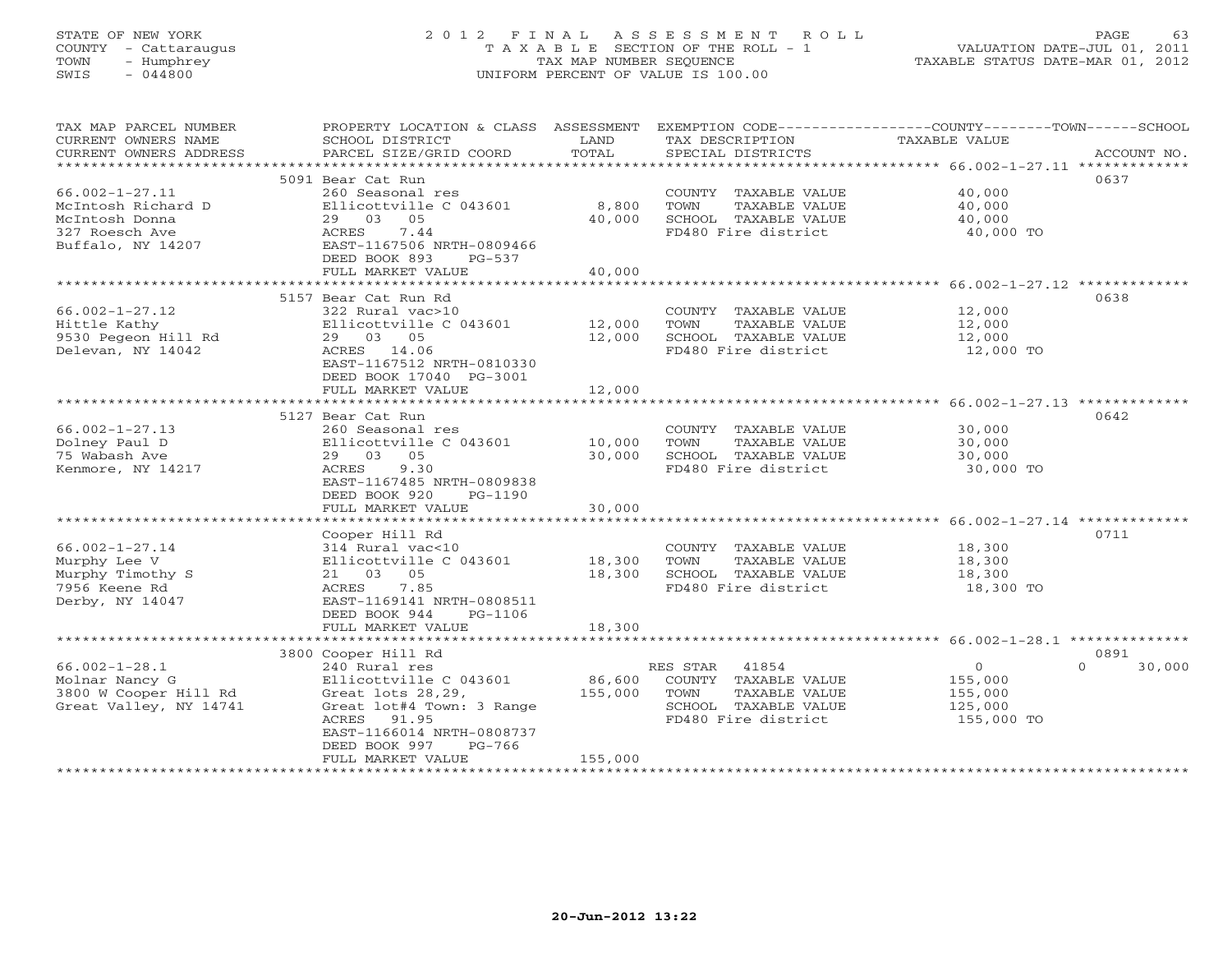# STATE OF NEW YORK 2 0 1 2 F I N A L A S S E S S M E N T R O L L PAGE 64 COUNTY - Cattaraugus T A X A B L E SECTION OF THE ROLL - 1 VALUATION DATE-JUL 01, 2011 TOWN - Humphrey TAX MAP NUMBER SEQUENCE TAXABLE STATUS DATE-MAR 01, 2012 SWIS - 044800 UNIFORM PERCENT OF VALUE IS 100.00UNIFORM PERCENT OF VALUE IS 100.00

| TAX MAP PARCEL NUMBER   | PROPERTY LOCATION & CLASS ASSESSMENT |         | EXEMPTION CODE-----------------COUNTY-------TOWN-----SCHOOL |               |                    |
|-------------------------|--------------------------------------|---------|-------------------------------------------------------------|---------------|--------------------|
| CURRENT OWNERS NAME     | SCHOOL DISTRICT                      | LAND    | TAX DESCRIPTION                                             | TAXABLE VALUE |                    |
| CURRENT OWNERS ADDRESS  | PARCEL SIZE/GRID COORD               | TOTAL   | SPECIAL DISTRICTS                                           |               | ACCOUNT NO.        |
| *********************** |                                      |         |                                                             |               |                    |
|                         | 3922 Bozard Hill Rd                  |         |                                                             |               | 0345               |
| $66.002 - 1 - 31.1$     | 240 Rural res                        |         | COUNTY TAXABLE VALUE                                        | 25,000        |                    |
| O'Neill James J         | Ellicottville C 043601               | 23,500  | TAXABLE VALUE<br>TOWN                                       | 25,000        |                    |
| 344 Eden St             | 30 03 05                             | 25,000  | SCHOOL TAXABLE VALUE                                        | 25,000        |                    |
| Buffalo, NY 14220-2738  | ACRES 11.30                          |         | FD480 Fire district                                         | 25,000 TO     |                    |
|                         | EAST-1165482 NRTH-0813702            |         |                                                             |               |                    |
|                         | DEED BOOK 9308 PG-2002               |         |                                                             |               |                    |
|                         | FULL MARKET VALUE                    | 25,000  |                                                             |               |                    |
|                         |                                      |         |                                                             |               |                    |
|                         | 3951 Bozard Hill Rd                  |         |                                                             |               | 0463               |
| $66.002 - 1 - 31.2$     | 260 Seasonal res                     |         | COUNTY TAXABLE VALUE                                        | 108,000       |                    |
| Ziemba Joseph           | Ellicottville C $043601$ 58,900      |         | TOWN<br>TAXABLE VALUE                                       | 108,000       |                    |
| Wachowiak Norman        | 30 03 05                             | 108,000 | SCHOOL TAXABLE VALUE                                        | 108,000       |                    |
| 170 Kinsley Rd          | ACRES 47.54                          |         | FD480 Fire district                                         | 108,000 TO    |                    |
| Elma, NY 14059          | EAST-1165034 NRTH-0812796            |         |                                                             |               |                    |
|                         | DEED BOOK 840<br>$PG-264$            |         |                                                             |               |                    |
|                         | FULL MARKET VALUE                    | 108,000 |                                                             |               |                    |
|                         |                                      |         |                                                             |               |                    |
|                         | 3859 Bozard Hill Rd                  |         |                                                             |               | 0346               |
| $66.002 - 1 - 32.1$     | 240 Rural res                        |         | RES STAR 41854                                              | $\Omega$      | $\Omega$<br>30,000 |
| Moore Michael L II      | Ellicottville C 043601               | 45,600  | COUNTY TAXABLE VALUE                                        | 129,000       |                    |
| Moore Amy L             | 30/29 03 05                          | 129,000 | TOWN<br>TAXABLE VALUE                                       | 129,000       |                    |
| 3859 Bozard Hill Rd     | ACRES 32.75 BANK<br>032              |         | SCHOOL TAXABLE VALUE                                        | 99,000        |                    |
| Great Valley, NY 14741  | EAST-1166171 NRTH-0812677            |         | FD480 Fire district                                         | 129,000 TO    |                    |
|                         | DEED BOOK 3351 PG-6002               |         |                                                             |               |                    |
|                         | FULL MARKET VALUE                    | 129,000 |                                                             |               |                    |
|                         |                                      |         |                                                             |               |                    |
|                         | Bozard Hill Rd                       |         |                                                             |               | 0576               |
| $66.002 - 1 - 32.2$     | 314 Rural vac<10                     |         | COUNTY TAXABLE VALUE                                        | 3,900         |                    |
| Moore Michael L         | Ellicottville C 043601               | 3,900   | TOWN<br>TAXABLE VALUE                                       | 3,900         |                    |
| 3859 Bozard Hill Rd     | 30 03 05                             | 3,900   | SCHOOL TAXABLE VALUE                                        | 3,900         |                    |
| Humphrey, NY 14741      | FRNT 125.00 DPTH 330.00              |         | FD480 Fire district                                         | 3,900 TO      |                    |
|                         | EAST-1166583 NRTH-0813443            |         |                                                             |               |                    |
|                         | DEED BOOK 16015 PG-7001              |         |                                                             |               |                    |
|                         | FULL MARKET VALUE                    | 3,900   |                                                             |               |                    |
|                         |                                      |         |                                                             |               |                    |
|                         | 3648 Cooper Hill Rd                  |         |                                                             |               | 0361               |
| $66.002 - 1 - 34$       | 312 Vac w/imprv                      |         | COUNTY TAXABLE VALUE                                        | 64,400        |                    |
| Weincek (L/U) Andrew J  | Ellicottville C 043601               | 62,200  | TAXABLE VALUE<br>TOWN                                       | 64,400        |                    |
| Faso Lori L             | 20 03 05                             | 64,400  | SCHOOL TAXABLE VALUE                                        | 64,400        |                    |
| 6344 Milestrip Rd       | ACRES 51.25                          |         | FD480 Fire district                                         | 64,400 TO     |                    |
| Orchard Park, NY 14127  | EAST-1169789 NRTH-0809592            |         |                                                             |               |                    |
|                         | DEED BOOK 15084 PG-2001              |         |                                                             |               |                    |
|                         | FULL MARKET VALUE                    | 64,400  |                                                             |               |                    |
|                         |                                      |         |                                                             |               |                    |
|                         |                                      |         |                                                             |               |                    |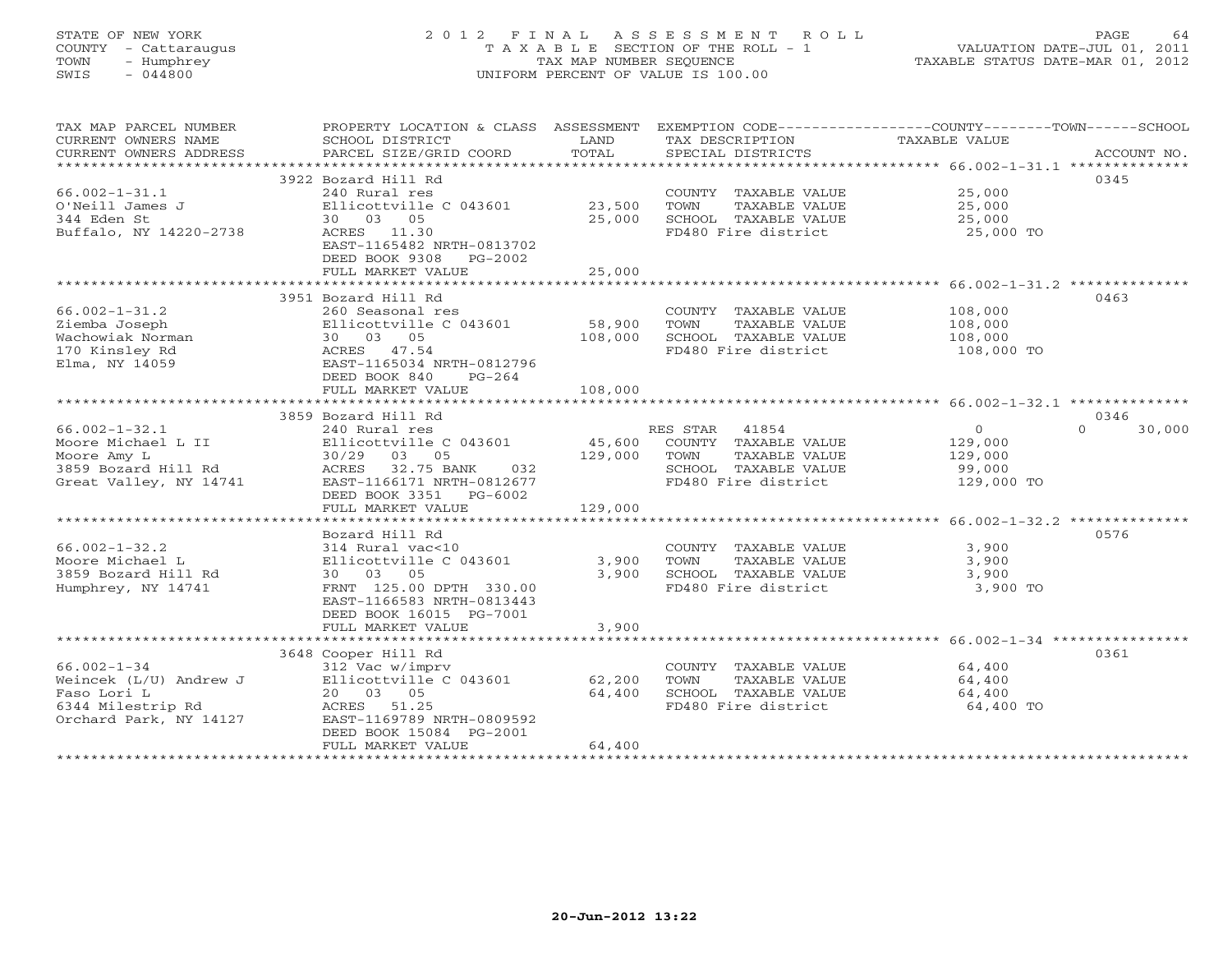# STATE OF NEW YORK 2 0 1 2 F I N A L A S S E S S M E N T R O L L PAGE 65 COUNTY - Cattaraugus T A X A B L E SECTION OF THE ROLL - 1 VALUATION DATE-JUL 01, 2011 TOWN - Humphrey TAX MAP NUMBER SEQUENCE TAXABLE STATUS DATE-MAR 01, 2012 SWIS - 044800 UNIFORM PERCENT OF VALUE IS 100.00

| TAX MAP PARCEL NUMBER          |                                 |         |                                             | PROPERTY LOCATION & CLASS ASSESSMENT EXEMPTION CODE---------------COUNTY-------TOWN------SCHOOL                                                                                                                                                                                                                                                                                                                                                                                                                        |
|--------------------------------|---------------------------------|---------|---------------------------------------------|------------------------------------------------------------------------------------------------------------------------------------------------------------------------------------------------------------------------------------------------------------------------------------------------------------------------------------------------------------------------------------------------------------------------------------------------------------------------------------------------------------------------|
| CURRENT OWNERS NAME            | SCHOOL DISTRICT                 | LAND    | TAX DESCRIPTION                             | TAXABLE VALUE                                                                                                                                                                                                                                                                                                                                                                                                                                                                                                          |
| CURRENT OWNERS ADDRESS         |                                 |         |                                             | $\begin{minipage}{.45\textwidth} \begin{minipage}{.45\textwidth} \begin{minipage}{.45\textwidth} \begin{minipage}{.45\textwidth} \begin{minipage}{.45\textwidth} \begin{minipage}{.45\textwidth} \begin{minipage}{.45\textwidth} \begin{minipage}{.45\textwidth} \begin{minipage}{.45\textwidth} \begin{minipage}{.45\textwidth} \begin{minipage}{.45\textwidth} \begin{minipage}{.45\textwidth} \begin{minipage}{.45\textwidth} \begin{minipage}{.45\textwidth} \begin{minipage}{.45\textwidth} \begin{minipage}{.45$ |
| ****************************** |                                 |         |                                             |                                                                                                                                                                                                                                                                                                                                                                                                                                                                                                                        |
|                                | Humphrey Rd (Off)               |         |                                             | 0015                                                                                                                                                                                                                                                                                                                                                                                                                                                                                                                   |
| $66.003 - 1 - 1$               | 323 Vacant rural                |         | COUNTY TAXABLE VALUE                        | 5,000                                                                                                                                                                                                                                                                                                                                                                                                                                                                                                                  |
| Bingerman Bruce                | Ellicottville C 043601          | 5,000   | TOWN<br>TAXABLE VALUE                       | 5,000                                                                                                                                                                                                                                                                                                                                                                                                                                                                                                                  |
| 5100 Humphrey Rd               | 60 03 05                        | 5,000   | SCHOOL TAXABLE VALUE                        | 5,000                                                                                                                                                                                                                                                                                                                                                                                                                                                                                                                  |
| Great Valley, NY 14741         | ACRES 20.00                     |         | FD480 Fire district                         | 5,000 TO                                                                                                                                                                                                                                                                                                                                                                                                                                                                                                               |
|                                | EAST-1149210 NRTH-0805648       |         |                                             |                                                                                                                                                                                                                                                                                                                                                                                                                                                                                                                        |
|                                | DEED BOOK 690<br>PG-315         |         |                                             |                                                                                                                                                                                                                                                                                                                                                                                                                                                                                                                        |
|                                | FULL MARKET VALUE               | 5,000   |                                             |                                                                                                                                                                                                                                                                                                                                                                                                                                                                                                                        |
|                                |                                 |         |                                             |                                                                                                                                                                                                                                                                                                                                                                                                                                                                                                                        |
|                                | Howe Hill Rd (Off)              |         |                                             | 0016                                                                                                                                                                                                                                                                                                                                                                                                                                                                                                                   |
| $66.003 - 1 - 5$               | 910 Priv forest                 |         | COUNTY TAXABLE VALUE                        | 216,600                                                                                                                                                                                                                                                                                                                                                                                                                                                                                                                |
| Danzer Forestland, Inc.        | Ellicottville C 043601          | 216,600 | TOWN TAXABLE VALUE                          | 216,600                                                                                                                                                                                                                                                                                                                                                                                                                                                                                                                |
| 119 A.I.D. Dr                  | 60/52 03 05                     | 216,600 | SCHOOL TAXABLE VALUE                        | 216,600                                                                                                                                                                                                                                                                                                                                                                                                                                                                                                                |
| Darlington, PA 16115           | ACRES 481.39                    |         | FD480 Fire district                         | 216,600 TO                                                                                                                                                                                                                                                                                                                                                                                                                                                                                                             |
|                                | EAST-1152938 NRTH-0805496       |         |                                             |                                                                                                                                                                                                                                                                                                                                                                                                                                                                                                                        |
|                                | DEED BOOK 153 PG-4002           |         |                                             |                                                                                                                                                                                                                                                                                                                                                                                                                                                                                                                        |
|                                | FULL MARKET VALUE               | 216,600 |                                             |                                                                                                                                                                                                                                                                                                                                                                                                                                                                                                                        |
|                                |                                 |         |                                             |                                                                                                                                                                                                                                                                                                                                                                                                                                                                                                                        |
|                                | Howe Hill Rd                    |         |                                             | 0229                                                                                                                                                                                                                                                                                                                                                                                                                                                                                                                   |
| $66.003 - 1 - 6$               | 322 Rural vac>10                |         | COUNTY TAXABLE VALUE                        | 66,200                                                                                                                                                                                                                                                                                                                                                                                                                                                                                                                 |
| Mowry Donald                   | Ellicottville C $043601$ 66,200 |         | TOWN TAXABLE VALUE                          | 66,200                                                                                                                                                                                                                                                                                                                                                                                                                                                                                                                 |
| Attn: Nancy Frazier            | 52/53 03 05                     | 66,200  | SCHOOL TAXABLE VALUE                        | 66,200                                                                                                                                                                                                                                                                                                                                                                                                                                                                                                                 |
| 3405 Humphrey Rd               | ACRES 58.00                     |         | FD480 Fire district                         | 66,200 TO                                                                                                                                                                                                                                                                                                                                                                                                                                                                                                              |
| Franklinville, NY 14737        | EAST-1155902 NRTH-0806878       |         |                                             |                                                                                                                                                                                                                                                                                                                                                                                                                                                                                                                        |
|                                | DEED BOOK 673<br>PG-395         |         |                                             |                                                                                                                                                                                                                                                                                                                                                                                                                                                                                                                        |
|                                | FULL MARKET VALUE               | 66,200  |                                             |                                                                                                                                                                                                                                                                                                                                                                                                                                                                                                                        |
|                                |                                 |         |                                             |                                                                                                                                                                                                                                                                                                                                                                                                                                                                                                                        |
|                                | Howe Hill Rd                    |         |                                             | 0228                                                                                                                                                                                                                                                                                                                                                                                                                                                                                                                   |
| $66.003 - 1 - 7.1$             | 322 Rural vac>10                |         | COUNTY TAXABLE VALUE                        | 64,600                                                                                                                                                                                                                                                                                                                                                                                                                                                                                                                 |
| Vandeusen Fred K               | Ellicottville C 043601 64,600   |         | TAXABLE VALUE<br>TOWN                       | 64,600                                                                                                                                                                                                                                                                                                                                                                                                                                                                                                                 |
| 86 N 2nd St                    | 44 03 05                        | 64,600  |                                             | 64,600                                                                                                                                                                                                                                                                                                                                                                                                                                                                                                                 |
| Allegany, NY 14706             | ACRES 55.35                     |         | SCHOOL TAXABLE VALUE<br>FD480 Fire district | 64,600 TO                                                                                                                                                                                                                                                                                                                                                                                                                                                                                                              |
|                                | EAST-1156564 NRTH-0808345       |         |                                             |                                                                                                                                                                                                                                                                                                                                                                                                                                                                                                                        |
|                                | DEED BOOK 834 PG-436            |         |                                             |                                                                                                                                                                                                                                                                                                                                                                                                                                                                                                                        |
|                                | FULL MARKET VALUE               | 64,600  |                                             |                                                                                                                                                                                                                                                                                                                                                                                                                                                                                                                        |
|                                |                                 |         |                                             |                                                                                                                                                                                                                                                                                                                                                                                                                                                                                                                        |
|                                | 5003 Howe Hill Rd               |         |                                             | 0557                                                                                                                                                                                                                                                                                                                                                                                                                                                                                                                   |
| $66.003 - 1 - 7.2$             | 240 Rural res                   |         | RES STAR 41854                              | $\overline{0}$<br>$\Omega$<br>30,000                                                                                                                                                                                                                                                                                                                                                                                                                                                                                   |
| Hyson Timothy                  | Ellicottville C 043601          | 38,700  | COUNTY TAXABLE VALUE                        | 126,000                                                                                                                                                                                                                                                                                                                                                                                                                                                                                                                |
| 5003 Howe Hill Rd              | 44 03 05                        | 126,000 | TOWN<br>TAXABLE VALUE                       | 126,000                                                                                                                                                                                                                                                                                                                                                                                                                                                                                                                |
| Great Valley, NY 14741         | ACRES 45.95                     |         | SCHOOL TAXABLE VALUE                        | 96,000                                                                                                                                                                                                                                                                                                                                                                                                                                                                                                                 |
|                                | EAST-1156814 NRTH-0805853       |         | FD480 Fire district                         | 126,000 TO                                                                                                                                                                                                                                                                                                                                                                                                                                                                                                             |
|                                | DEED BOOK 872<br>PG-469         |         |                                             |                                                                                                                                                                                                                                                                                                                                                                                                                                                                                                                        |
|                                | FULL MARKET VALUE               | 126,000 |                                             |                                                                                                                                                                                                                                                                                                                                                                                                                                                                                                                        |
|                                |                                 |         |                                             |                                                                                                                                                                                                                                                                                                                                                                                                                                                                                                                        |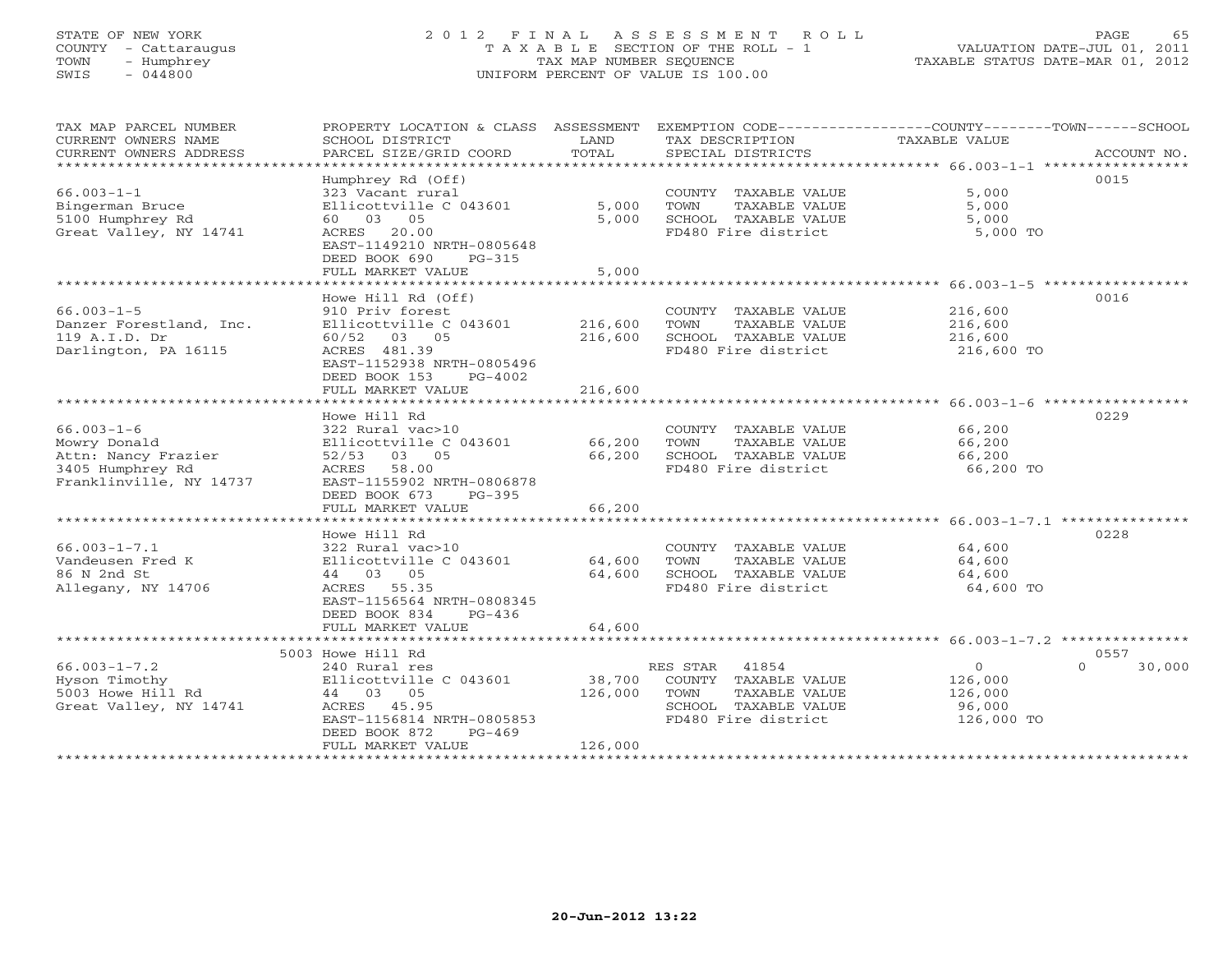# STATE OF NEW YORK 2 0 1 2 F I N A L A S S E S S M E N T R O L L PAGE 66 COUNTY - Cattaraugus T A X A B L E SECTION OF THE ROLL - 1 VALUATION DATE-JUL 01, 2011 TOWN - Humphrey TAX MAP NUMBER SEQUENCE TAXABLE STATUS DATE-MAR 01, 2012 SWIS - 044800 UNIFORM PERCENT OF VALUE IS 100.00UNIFORM PERCENT OF VALUE IS 100.00

| TAX MAP PARCEL NUMBER                            | PROPERTY LOCATION & CLASS ASSESSMENT |                  |                              | EXEMPTION CODE-----------------COUNTY-------TOWN------SCHOOL |                    |
|--------------------------------------------------|--------------------------------------|------------------|------------------------------|--------------------------------------------------------------|--------------------|
| CURRENT OWNERS NAME                              | SCHOOL DISTRICT                      | LAND             | TAX DESCRIPTION              | TAXABLE VALUE                                                |                    |
| CURRENT OWNERS ADDRESS                           | PARCEL SIZE/GRID COORD               | TOTAL            | SPECIAL DISTRICTS            |                                                              | ACCOUNT NO.        |
|                                                  |                                      |                  |                              |                                                              |                    |
|                                                  | Howe Hill Rd                         |                  |                              |                                                              | 0133               |
|                                                  |                                      |                  |                              |                                                              |                    |
| $66.003 - 1 - 8$                                 | 314 Rural vac<10                     |                  | COUNTY TAXABLE VALUE         | 8,500                                                        |                    |
| Yates Ronald D                                   | Ellicottville C 043601               | 8,500            | TAXABLE VALUE<br>TOWN        | 8,500                                                        |                    |
| Yates E Eduarda                                  | 44 03 05                             | 8,500            | SCHOOL TAXABLE VALUE         | 8,500                                                        |                    |
| 2606 South Forest Ave                            | ACRES 1.35                           |                  | FD480 Fire district          | 8,500 TO                                                     |                    |
| Tempe, AZ 85282                                  | EAST-1157235 NRTH-0807254            |                  |                              |                                                              |                    |
|                                                  | DEED BOOK 958<br>PG-887              |                  |                              |                                                              |                    |
|                                                  | FULL MARKET VALUE                    | 8,500            |                              |                                                              |                    |
|                                                  |                                      |                  |                              |                                                              |                    |
|                                                  | Howe Hill Rd                         |                  |                              |                                                              | 0132               |
|                                                  |                                      |                  |                              |                                                              |                    |
| $66.003 - 1 - 9$                                 | 260 Seasonal res                     |                  | COUNTY TAXABLE VALUE 99,000  |                                                              |                    |
| Yates Ronald D                                   | Ellicottville C 043601               | 72,200<br>99.000 | TAXABLE VALUE<br>TOWN        | 99,000<br>99,000                                             |                    |
| Yates E Eduarda                                  | 44 03 05                             | 99,000           | SCHOOL TAXABLE VALUE         |                                                              |                    |
| 2606 South Forest Ave                            | ACRES 67.95                          |                  | FD480 Fire district          | 99,000 TO                                                    |                    |
| Tempe, AZ 85282                                  | EAST-1157651 NRTH-0805387            |                  |                              |                                                              |                    |
|                                                  | DEED BOOK 958<br>PG-887              |                  |                              |                                                              |                    |
|                                                  | FULL MARKET VALUE                    | 99,000           |                              |                                                              |                    |
|                                                  |                                      |                  |                              |                                                              |                    |
|                                                  |                                      |                  |                              |                                                              |                    |
|                                                  | 4918 Howe Hill Rd                    |                  |                              |                                                              | 0114               |
| $66.003 - 1 - 10.1$                              | 260 Seasonal res                     |                  | COUNTY TAXABLE VALUE         |                                                              |                    |
| Dakin James R                                    | Ellicottville C 043601 10,600 TOWN   |                  | TAXABLE VALUE                | 52,000<br>52,000                                             |                    |
| Dakin Lorie E                                    | 44 03 05                             |                  | 52,000 SCHOOL TAXABLE VALUE  | 52,000                                                       |                    |
| 61982 Regional 27 Rd Ff 540.00                   |                                      |                  | FD480 Fire district          | 52,000 TO                                                    |                    |
| Welland, Ontario L3BCanada                       | 2.75<br>ACRES                        |                  |                              |                                                              |                    |
|                                                  | EAST-1158300 NRTH-0806058            |                  |                              |                                                              |                    |
|                                                  |                                      |                  |                              |                                                              |                    |
|                                                  | DEED BOOK 16577 PG-5002              |                  |                              |                                                              |                    |
|                                                  | FULL MARKET VALUE                    | 52,000           |                              |                                                              |                    |
|                                                  |                                      |                  |                              |                                                              |                    |
|                                                  | 4930 Howe Hill Rd                    |                  |                              |                                                              | 0754               |
| $66.003 - 1 - 10.2$                              | 240 Rural res                        |                  | WVET C/T 41121               | 9,000<br>12,000                                              | $\circ$            |
| Kelkenberg Gordon L                              | Ellicottville C 043601               |                  | 44,300 SR STAR 41834         | $\sim$ 0                                                     | 62,200<br>$\Omega$ |
| Kelkenberg Debora J                              |                                      |                  | 226,000 COUNTY TAXABLE VALUE | 214,000                                                      |                    |
| 4930 Howe Hill Rd                                |                                      |                  | TOWN<br>TAXABLE VALUE        | 217,000                                                      |                    |
| Great Valley, NY 14741 EAST-1158197 NRTH-0806958 |                                      |                  |                              |                                                              |                    |
|                                                  |                                      |                  | SCHOOL TAXABLE VALUE 163,800 |                                                              |                    |
|                                                  | DEED BOOK 13775 PG-001               |                  | FD480 Fire district          | 226,000 TO                                                   |                    |
|                                                  | FULL MARKET VALUE                    | 226,000          |                              |                                                              |                    |
|                                                  |                                      |                  |                              |                                                              |                    |
|                                                  | Howe Hill Rd                         |                  |                              |                                                              | 0884               |
| $66.003 - 1 - 10.3$                              | 314 Rural vac<10                     |                  | COUNTY TAXABLE VALUE         | 9,700                                                        |                    |
| Barberich Marvin                                 | Ellicottville C 043601               | 9,700            | TOWN<br>TAXABLE VALUE        | 9,700                                                        |                    |
| Barberich Julia C                                | 44 03 05                             | 9,700            | SCHOOL TAXABLE VALUE         | 9,700                                                        |                    |
| 5569 Scherff Rd                                  | 2.15<br>ACRES                        |                  | FD480 Fire district          | 9,700 TO                                                     |                    |
|                                                  |                                      |                  |                              |                                                              |                    |
| Orchard Park, NY 14127                           | EAST-1158184 NRTH-0806393            |                  |                              |                                                              |                    |
|                                                  | DEED BOOK 7713 PG-8001               |                  |                              |                                                              |                    |
|                                                  | FULL MARKET VALUE                    | 9,700            |                              |                                                              |                    |
|                                                  |                                      |                  |                              |                                                              |                    |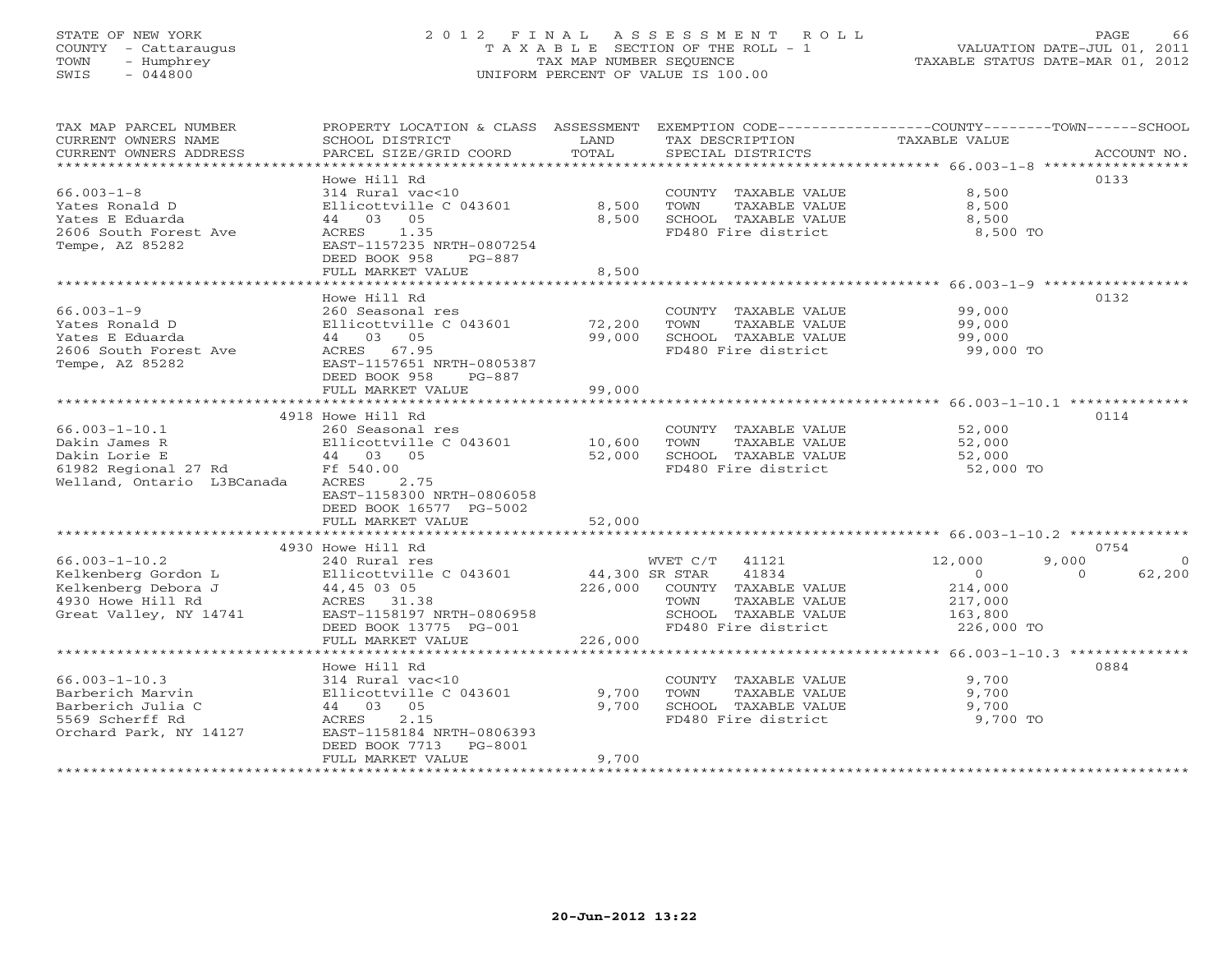# STATE OF NEW YORK 2 0 1 2 F I N A L A S S E S S M E N T R O L L PAGE 67 COUNTY - Cattaraugus T A X A B L E SECTION OF THE ROLL - 1 VALUATION DATE-JUL 01, 2011 TOWN - Humphrey TAX MAP NUMBER SEQUENCE TAXABLE STATUS DATE-MAR 01, 2012 SWIS - 044800 UNIFORM PERCENT OF VALUE IS 100.00UNIFORM PERCENT OF VALUE IS 100.00

| TAX MAP PARCEL NUMBER     | PROPERTY LOCATION & CLASS ASSESSMENT EXEMPTION CODE----------------COUNTY-------TOWN------SCHOOL |             |                       |               |                    |
|---------------------------|--------------------------------------------------------------------------------------------------|-------------|-----------------------|---------------|--------------------|
| CURRENT OWNERS NAME       | SCHOOL DISTRICT                                                                                  | LAND        | TAX DESCRIPTION       | TAXABLE VALUE |                    |
| CURRENT OWNERS ADDRESS    | PARCEL SIZE/GRID COORD                                                                           | TOTAL       | SPECIAL DISTRICTS     |               | ACCOUNT NO.        |
|                           |                                                                                                  |             |                       |               |                    |
|                           | 4895 Howe Hill Rd                                                                                |             |                       |               | 0037               |
| $66.003 - 1 - 11$         | 210 1 Family Res                                                                                 |             | COUNTY TAXABLE VALUE  | 125,000       |                    |
| Muscato Gregory C         | Ellicottville C 043601                                                                           | 13,300      | TOWN<br>TAXABLE VALUE | 125,000       |                    |
| Muscato Laurie A          | 44 03 05                                                                                         | 125,000     | SCHOOL TAXABLE VALUE  | 125,000       |                    |
| 5886 Shero Rd             | 4.56<br>ACRES                                                                                    |             | FD480 Fire district   | 125,000 TO    |                    |
| Hamburg, NY 14075         | EAST-1158462 NRTH-0805051                                                                        |             |                       |               |                    |
|                           | DEED BOOK 952<br>PG-2001                                                                         |             |                       |               |                    |
|                           | FULL MARKET VALUE                                                                                | 125,000     |                       |               |                    |
|                           |                                                                                                  |             |                       |               |                    |
|                           | Howe Hill Rd                                                                                     |             |                       |               | 0162               |
| $66.003 - 1 - 13$         | 314 Rural vac<10                                                                                 |             | COUNTY TAXABLE VALUE  | 7,100         |                    |
| Horey Marion              | Ellicottville C 043601                                                                           | 7,100       | TOWN<br>TAXABLE VALUE | 7,100         |                    |
| 414 Tyler Ave             | 44 03 05                                                                                         | 7,100       | SCHOOL TAXABLE VALUE  | 7,100         |                    |
| Olean, NY 14760           | FRNT 275.00 DPTH 125.00                                                                          |             | FD480 Fire district   | 7,100 TO      |                    |
|                           | EAST-1158666 NRTH-0805016                                                                        |             |                       |               |                    |
|                           | DEED BOOK 959<br>PG-825                                                                          |             |                       |               |                    |
|                           | FULL MARKET VALUE                                                                                | 7,100       |                       |               |                    |
|                           |                                                                                                  |             |                       |               |                    |
|                           | 4877 Howe Hill Rd                                                                                |             |                       |               | 0246               |
| $66.003 - 1 - 14$         | 240 Rural res                                                                                    |             | COUNTY TAXABLE VALUE  | 137,000       |                    |
| Carroll Bernard           | Ellicottville C $043601$ 29,200                                                                  |             | TOWN<br>TAXABLE VALUE | 137,000       |                    |
| 131 Hayden St             | 44 03 05                                                                                         | 137,000     | SCHOOL TAXABLE VALUE  | 137,000       |                    |
| Buffalo, NY 14210         | ACRES 15.14                                                                                      |             | FD480 Fire district   | 137,000 TO    |                    |
|                           | EAST-1158860 NRTH-0804418                                                                        |             |                       |               |                    |
|                           | DEED BOOK 3100 PG-7002                                                                           |             |                       |               |                    |
|                           | FULL MARKET VALUE                                                                                | 137,000     |                       |               |                    |
|                           |                                                                                                  |             |                       |               |                    |
|                           | 4850 Howe Hill Rd                                                                                |             |                       |               | 0159               |
| $66.003 - 1 - 15$         | 210 1 Family Res                                                                                 |             | RES STAR 41854        | 0             | $\Omega$<br>30,000 |
| Hopkins Robert            | Ellicottville C 043601                                                                           | 8,400       | COUNTY TAXABLE VALUE  | 55,000        |                    |
| 4850 Howe Hill Rd         | 44 03 05                                                                                         | 55,000 TOWN | TAXABLE VALUE         | 55,000        |                    |
| Great Valley, NY 14741    | FRNT 168.00 DPTH 325.00                                                                          |             | SCHOOL TAXABLE VALUE  | 25,000        |                    |
|                           | EAST-1159390 NRTH-0804591                                                                        |             | FD480 Fire district   | 55,000 TO     |                    |
|                           | DEED BOOK 2625 PG-5001                                                                           |             |                       |               |                    |
|                           | FULL MARKET VALUE                                                                                | 55,000      |                       |               |                    |
|                           |                                                                                                  |             |                       |               |                    |
|                           | Howe Hill Rd                                                                                     |             |                       |               | 0189               |
| $66.003 - 1 - 16$         | 322 Rural vac>10                                                                                 |             | COUNTY TAXABLE VALUE  | 91,200        |                    |
| Lamberson Robert          | Ellicottville C 043601                                                                           | 91,200      | TOWN<br>TAXABLE VALUE | 91,200        |                    |
| Attn: Richard J Lamberson | 44 03 05                                                                                         | 91,200      | SCHOOL TAXABLE VALUE  | 91,200        |                    |
| 124 N Second St           | ACRES 99.74                                                                                      |             | FD480 Fire district   | 91,200 TO     |                    |
| Allegany, NY 14706        | EAST-1159238 NRTH-0806755                                                                        |             |                       |               |                    |
|                           | DEED BOOK 721<br>$PG-693$                                                                        |             |                       |               |                    |
|                           | FULL MARKET VALUE                                                                                | 91,200      |                       |               |                    |
|                           |                                                                                                  |             |                       |               |                    |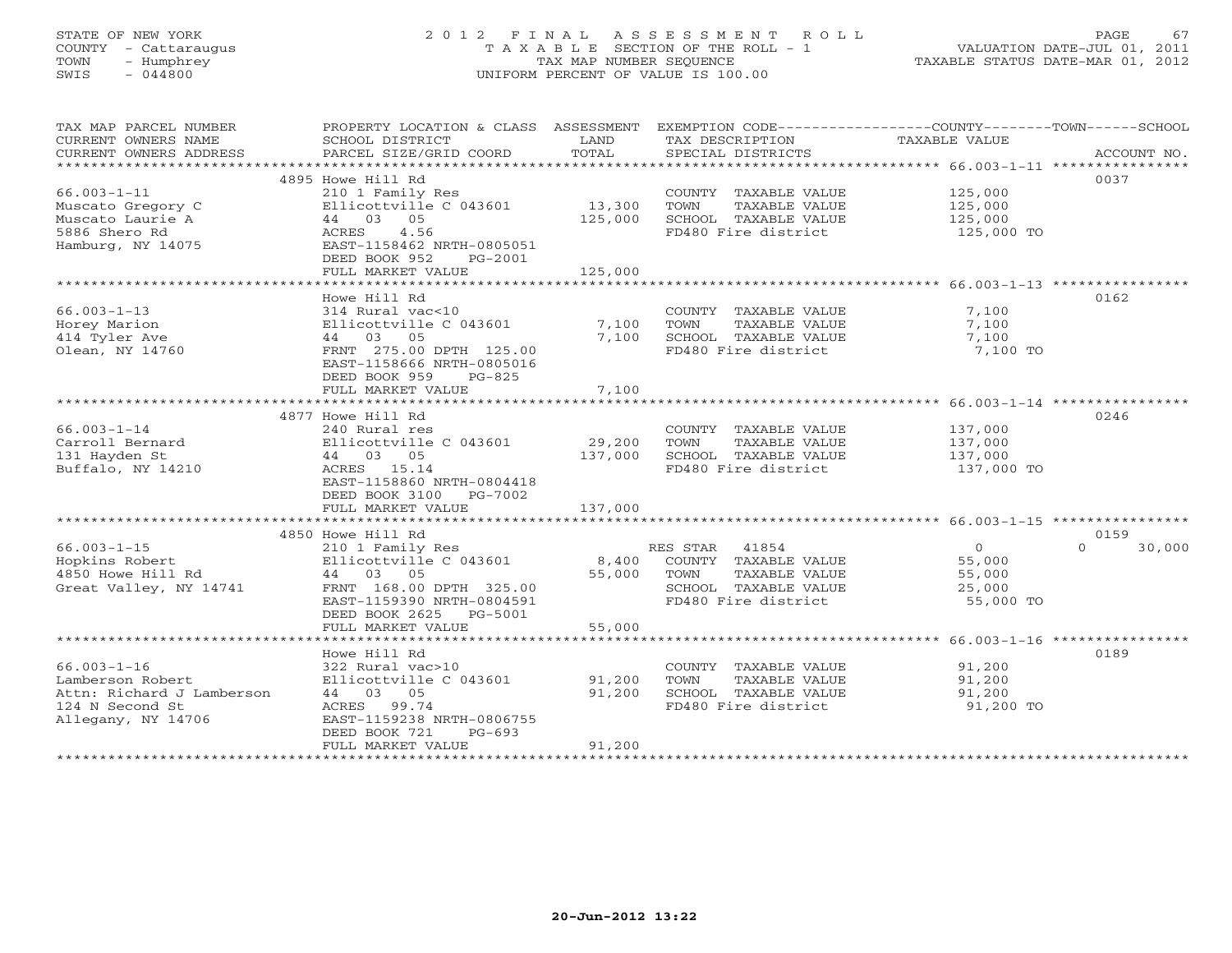# STATE OF NEW YORK 2 0 1 2 F I N A L A S S E S S M E N T R O L L PAGE 68 COUNTY - Cattaraugus T A X A B L E SECTION OF THE ROLL - 1 VALUATION DATE-JUL 01, 2011 TOWN - Humphrey TAX MAP NUMBER SEQUENCE TAXABLE STATUS DATE-MAR 01, 2012 SWIS - 044800 UNIFORM PERCENT OF VALUE IS 100.00UNIFORM PERCENT OF VALUE IS 100.00

| TAX MAP PARCEL NUMBER<br>CURRENT OWNERS NAME<br>CURRENT OWNERS ADDRESS | PROPERTY LOCATION & CLASS ASSESSMENT<br>SCHOOL DISTRICT<br>PARCEL SIZE/GRID COORD | LAND<br>TOTAL      | TAX DESCRIPTION<br>SPECIAL DISTRICTS | EXEMPTION CODE-----------------COUNTY-------TOWN------SCHOOL<br>TAXABLE VALUE<br>ACCOUNT NO. |
|------------------------------------------------------------------------|-----------------------------------------------------------------------------------|--------------------|--------------------------------------|----------------------------------------------------------------------------------------------|
| ************************                                               |                                                                                   |                    |                                      |                                                                                              |
|                                                                        | Howe Hill Rd                                                                      |                    |                                      | 0182                                                                                         |
| $66.003 - 1 - 17$                                                      | 260 Seasonal res                                                                  |                    | COUNTY TAXABLE VALUE                 | 115,000                                                                                      |
| Smith James R                                                          | Ellicottville C 043601                                                            | 94,400             | TOWN<br>TAXABLE VALUE                | 115,000                                                                                      |
| Smith Corinne                                                          | 44<br>03 05                                                                       | 115,000            | SCHOOL TAXABLE VALUE                 | 115,000                                                                                      |
| 1402 W Buell Ct                                                        | ACRES 105.00                                                                      |                    | FD480 Fire district                  | 115,000 TO                                                                                   |
| Plant City, FL 33567                                                   | EAST-1160375 NRTH-0806367                                                         |                    |                                      |                                                                                              |
|                                                                        | DEED BOOK 7787<br>PG-9004                                                         |                    |                                      |                                                                                              |
|                                                                        | FULL MARKET VALUE                                                                 | 115,000            |                                      |                                                                                              |
|                                                                        | *******************                                                               | ****************** |                                      | ******************************* 66.003-1-19.1 **************                                 |
|                                                                        | 4230 Humphrey Rd                                                                  |                    |                                      | 0094                                                                                         |
| $66.003 - 1 - 19.1$                                                    | 314 Rural vac<10                                                                  |                    | COUNTY TAXABLE VALUE                 | 13,600                                                                                       |
| Wilson Michael N                                                       | Ellicottville C 043601                                                            | 13,600             | TAXABLE VALUE<br>TOWN                | 13,600                                                                                       |
| 20 N Third St                                                          | 37 03<br>05                                                                       | 13,600             | SCHOOL TAXABLE VALUE                 | 13,600                                                                                       |
| Allegany, NY 14706                                                     | <b>ACRES</b><br>4.75                                                              |                    | FD480 Fire district                  | 13,600 TO                                                                                    |
|                                                                        | EAST-1162404 NRTH-0808921                                                         |                    |                                      |                                                                                              |
|                                                                        | DEED BOOK 13761 PG-5001                                                           |                    |                                      |                                                                                              |
|                                                                        | FULL MARKET VALUE                                                                 | 13,600             |                                      |                                                                                              |
|                                                                        |                                                                                   | ********           | ********************                 | $66.003 - 1 - 19.2$ **************                                                           |
|                                                                        | 4230 Humphrey Rd                                                                  |                    |                                      | 0897                                                                                         |
| $66.003 - 1 - 19.2$                                                    | 240 Rural res                                                                     |                    | COUNTY TAXABLE VALUE                 | 118,000                                                                                      |
| Wilson Daniele R                                                       | Ellicottville C 043601                                                            | 62,000             | TOWN<br>TAXABLE VALUE                | 118,000                                                                                      |
| 4230 Humphrey Rd                                                       | 37 03 05                                                                          | 118,000            | SCHOOL TAXABLE VALUE                 | 118,000                                                                                      |
| Great Valley, NY 14741                                                 | GL Lot 37                                                                         |                    | FD480 Fire district                  | 118,000 TO                                                                                   |
|                                                                        | ACRES 51.25                                                                       |                    |                                      |                                                                                              |
|                                                                        | EAST-1163335 NRTH-0808569                                                         |                    |                                      |                                                                                              |
|                                                                        | DEED BOOK 12407 PG-3001                                                           |                    |                                      |                                                                                              |
|                                                                        | FULL MARKET VALUE                                                                 | 118,000            |                                      |                                                                                              |
|                                                                        |                                                                                   |                    |                                      |                                                                                              |
|                                                                        | Humphrey Rd                                                                       |                    |                                      | 0900                                                                                         |
| $66.003 - 1 - 19.3$                                                    | 322 Rural vac>10                                                                  |                    | COUNTY TAXABLE VALUE                 | 29,600                                                                                       |
| Gregory Shawn                                                          | Ellicottville C 043601                                                            | 29,600             | TOWN<br>TAXABLE VALUE                | 29,600                                                                                       |
| Gregory Greta                                                          | 37 03 05                                                                          | 29,600             | SCHOOL TAXABLE VALUE                 | 29,600                                                                                       |
| 4572 Whalen Rd                                                         | GL Lot 37                                                                         |                    | FD480 Fire district                  | 29,600 TO                                                                                    |
| Great Valley, NY 14741                                                 | ACRES 45.00                                                                       |                    |                                      |                                                                                              |
|                                                                        | EAST-1161932 NRTH-0807195                                                         |                    |                                      |                                                                                              |
|                                                                        | DEED BOOK 13735 PG-4001                                                           |                    |                                      |                                                                                              |
|                                                                        | FULL MARKET VALUE                                                                 | 29,600             |                                      |                                                                                              |
|                                                                        |                                                                                   | ********           |                                      | ****************************** 66.003-1-19.4 *************                                   |
|                                                                        | Humphrey (Rear) Rd                                                                |                    |                                      | 0904                                                                                         |
| $66.003 - 1 - 19.4$                                                    | 314 Rural vac<10                                                                  |                    | COUNTY TAXABLE VALUE                 | 3,000                                                                                        |
| Wilson Michael N                                                       | Ellicottville C 043601                                                            | 3,000              | TOWN<br>TAXABLE VALUE                | 3,000                                                                                        |
| 20 N Third St                                                          | 37 03<br>05                                                                       | 3,000              | SCHOOL TAXABLE VALUE                 | 3,000                                                                                        |
| Allegany, NY 14706                                                     | GL Lot 37                                                                         |                    | FD480 Fire district                  | 3,000 TO                                                                                     |
|                                                                        | ACRES<br>4.00                                                                     |                    |                                      |                                                                                              |
|                                                                        | EAST-1162404 NRTH-0808460                                                         |                    |                                      |                                                                                              |
|                                                                        | DEED BOOK 15886 PG-5001                                                           |                    |                                      |                                                                                              |
|                                                                        | FULL MARKET VALUE                                                                 | 3,000              |                                      |                                                                                              |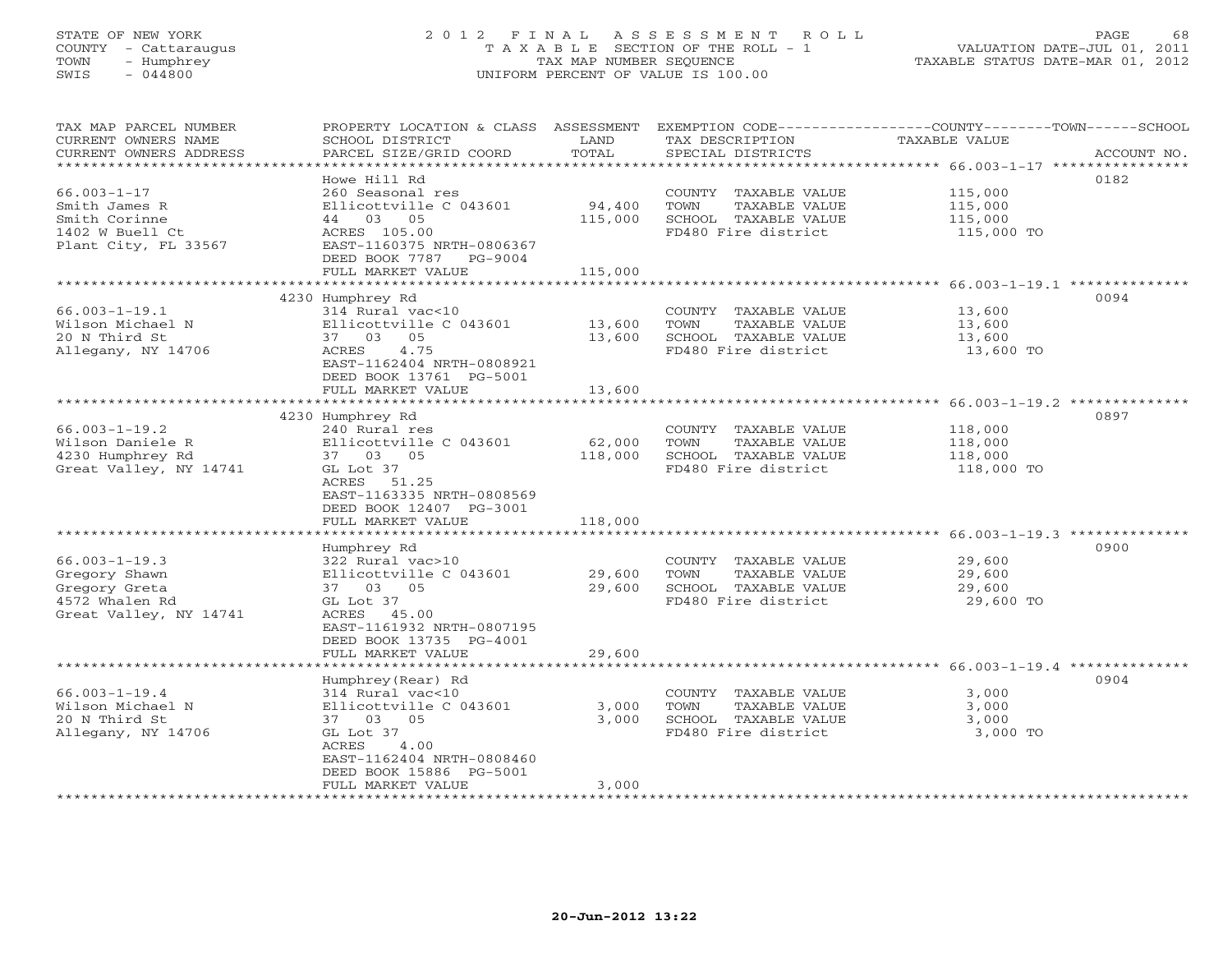# STATE OF NEW YORK 2 0 1 2 F I N A L A S S E S S M E N T R O L L PAGE 69 COUNTY - Cattaraugus T A X A B L E SECTION OF THE ROLL - 1 VALUATION DATE-JUL 01, 2011 TOWN - Humphrey TAX MAP NUMBER SEQUENCE TAXABLE STATUS DATE-MAR 01, 2012 SWIS - 044800 UNIFORM PERCENT OF VALUE IS 100.00UNIFORM PERCENT OF VALUE IS 100.00

| TAX MAP PARCEL NUMBER             | PROPERTY LOCATION & CLASS ASSESSMENT                                                                          |         | EXEMPTION CODE-----------------COUNTY-------TOWN------SCHOOL |                      |                    |
|-----------------------------------|---------------------------------------------------------------------------------------------------------------|---------|--------------------------------------------------------------|----------------------|--------------------|
| CURRENT OWNERS NAME               | SCHOOL DISTRICT                                                                                               | LAND    | TAX DESCRIPTION                                              | TAXABLE VALUE        |                    |
|                                   |                                                                                                               |         |                                                              |                      |                    |
|                                   |                                                                                                               |         |                                                              |                      |                    |
|                                   | 4404 Humphrey Rd                                                                                              |         |                                                              |                      | 0062               |
| $66.003 - 1 - 20.1$               | 210 1 Family Res<br>Ellicottville C 043601 13,600 COUNTY TAXABLE VALUE<br>36 03 05 135,000 TOWN TAXABLE VALUE |         |                                                              | $\overline{O}$       | $\Omega$<br>30,000 |
| Pound Connie                      |                                                                                                               |         |                                                              | 135,000              |                    |
| 4404 Humphrey Rd                  |                                                                                                               |         | TAXABLE VALUE                                                | 135,000              |                    |
| Humphrey, NY 14741                | 4.70 BANK 017<br>ACRES                                                                                        |         | SCHOOL TAXABLE VALUE                                         | 105,000              |                    |
|                                   | EAST-1161363 NRTH-0804956                                                                                     |         | FD480 Fire district 135,000 TO                               |                      |                    |
|                                   | DEED BOOK 10498 PG-6003                                                                                       |         |                                                              |                      |                    |
|                                   | FULL MARKET VALUE                                                                                             | 135,000 |                                                              |                      |                    |
|                                   |                                                                                                               |         |                                                              |                      |                    |
|                                   | Humphrey Rd                                                                                                   |         |                                                              |                      | 0886               |
| $66.003 - 1 - 20.2$               |                                                                                                               |         |                                                              |                      |                    |
| Gregory Shawn M                   |                                                                                                               |         | COUNTY TAXABLE VALUE<br>TOWN     TAXABLE VALUE               | 55,200<br>55,200     |                    |
| Gregory Greta J                   |                                                                                                               |         |                                                              |                      |                    |
| 4572 Whalen Rd                    |                                                                                                               |         |                                                              |                      |                    |
| Great Valley, NY 14741            |                                                                                                               |         |                                                              |                      |                    |
|                                   | EAST-1161489 NRTH-0805490                                                                                     |         |                                                              |                      |                    |
|                                   | DEED BOOK 16427 PG-7001                                                                                       |         |                                                              |                      |                    |
|                                   | FULL MARKET VALUE                                                                                             | 55,200  |                                                              |                      |                    |
|                                   |                                                                                                               |         |                                                              |                      |                    |
|                                   | 4394 Humphrey Rd                                                                                              |         |                                                              |                      | 0907               |
| $66.003 - 1 - 20.3$               | 240 Rural res                                                                                                 |         | COUNTY TAXABLE VALUE                                         | 51,000               |                    |
| Poulin David                      | Ellicottville C 043601 8,600                                                                                  |         | TOWN                                                         | TAXABLE VALUE 51,000 |                    |
| 4404 Humphrey Rd                  | 36 03 05                                                                                                      | 51,000  | SCHOOL TAXABLE VALUE<br>FD480 Fire district                  | 51,000<br>51,000 TO  |                    |
| Great Valley, NY 14741            | ACRES<br>5.15                                                                                                 |         |                                                              |                      |                    |
|                                   | EAST-1161137 NRTH-0805201                                                                                     |         |                                                              |                      |                    |
|                                   | DEED BOOK 16427 PG-7001                                                                                       |         |                                                              |                      |                    |
|                                   | FULL MARKET VALUE                                                                                             | 51,000  |                                                              |                      |                    |
|                                   |                                                                                                               |         |                                                              |                      |                    |
|                                   | 4245 W Cooper Hill Rd                                                                                         |         |                                                              |                      | 0243               |
| $66.003 - 1 - 21$                 |                                                                                                               |         | COUNTY TAXABLE VALUE                                         | 225,000              |                    |
| Bergan Timothy J                  |                                                                                                               | 38,100  | TAXABLE VALUE<br>TOWN                                        | 225,000              |                    |
| Beragn Lois J                     | 240 Rural res<br>Ellicottville C 043601<br>36 03 05                                                           | 225,000 | SCHOOL TAXABLE VALUE                                         | 225,000              |                    |
| 4245 W Cooper Hill Rd ACRES 24.40 |                                                                                                               |         | FD480 Fire district                                          | 225,000 TO           |                    |
| Great Valley, NY 14741            | EAST-1163627 NRTH-0806083                                                                                     |         |                                                              |                      |                    |
|                                   | DEED BOOK 99382 PG-6002                                                                                       |         |                                                              |                      |                    |
|                                   | FULL MARKET VALUE                                                                                             | 225,000 |                                                              |                      |                    |
|                                   |                                                                                                               |         |                                                              |                      |                    |
|                                   | Humphrey Rd                                                                                                   |         |                                                              |                      | 0004               |
| $66.003 - 1 - 22$                 | 323 Vacant rural                                                                                              |         | COUNTY TAXABLE VALUE                                         | 50,000               |                    |
| Badger & Gunner Inc               |                                                                                                               |         | TOWN<br>TAXABLE VALUE                                        |                      |                    |
| 24 Pine St                        | Ellicottville C 043601 50,000<br>36 03 05 50,000<br>36 03 05                                                  | 50,000  | SCHOOL TAXABLE VALUE                                         | $50,000$<br>$50,000$ |                    |
| East Aurora, NY 14052             | ACRES 101.00                                                                                                  |         | FD480 Fire district                                          | 50,000 TO            |                    |
|                                   | EAST-1163210 NRTH-0804874                                                                                     |         |                                                              |                      |                    |
|                                   | DEED BOOK 1012 PG-615                                                                                         |         |                                                              |                      |                    |
|                                   | FULL MARKET VALUE                                                                                             | 50,000  |                                                              |                      |                    |
|                                   |                                                                                                               |         |                                                              |                      |                    |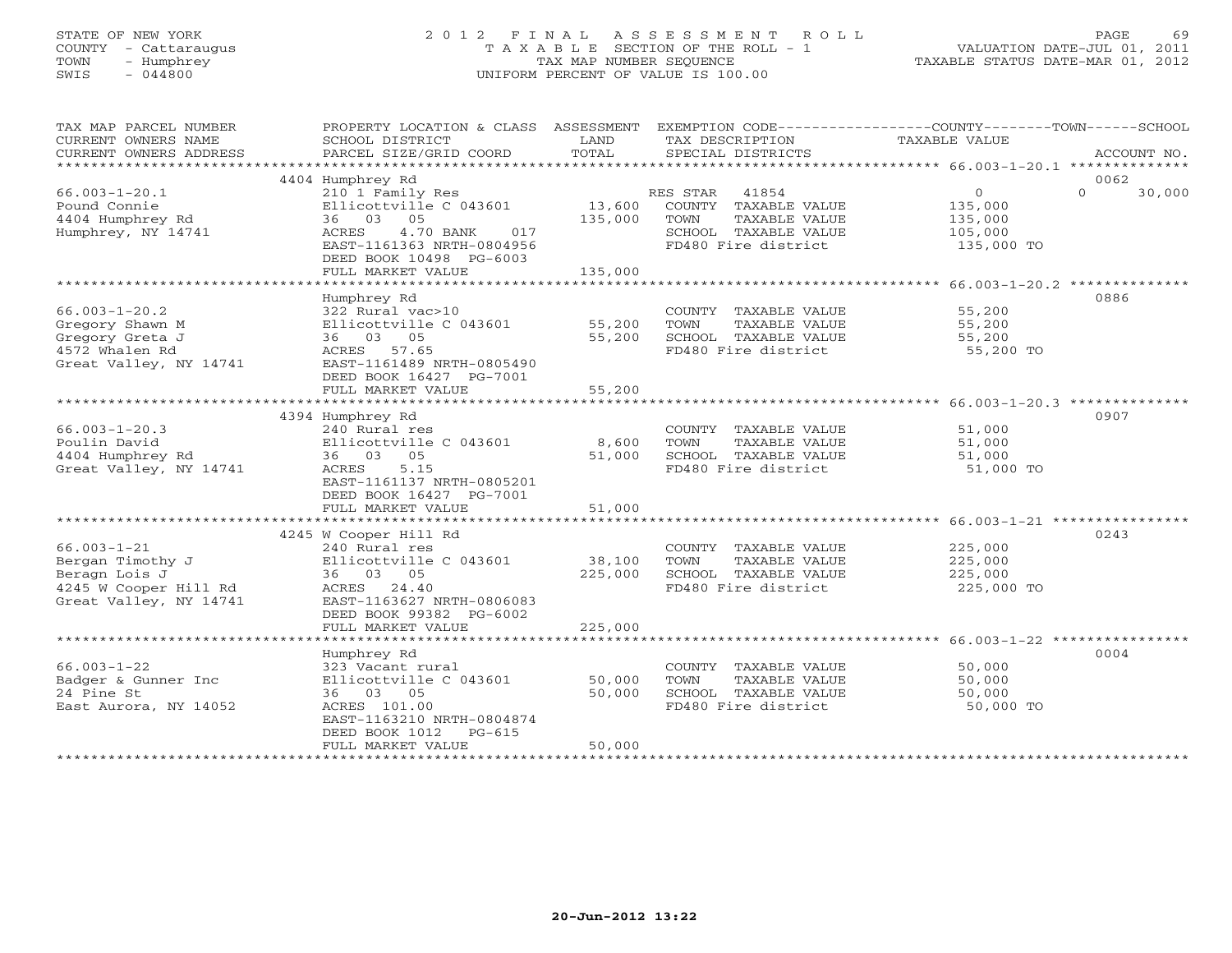# STATE OF NEW YORK 2 0 1 2 F I N A L A S S E S S M E N T R O L L PAGE 70 COUNTY - Cattaraugus T A X A B L E SECTION OF THE ROLL - 1 VALUATION DATE-JUL 01, 2011 TOWN - Humphrey TAX MAP NUMBER SEQUENCE TAXABLE STATUS DATE-MAR 01, 2012 SWIS - 044800 UNIFORM PERCENT OF VALUE IS 100.00UNIFORM PERCENT OF VALUE IS 100.00

| TAX MAP PARCEL NUMBER<br>CURRENT OWNERS NAME<br>CURRENT OWNERS ADDRESS                                         | PROPERTY LOCATION & CLASS ASSESSMENT<br>SCHOOL DISTRICT<br>PARCEL SIZE/GRID COORD                                                                                                          | LAND<br>TOTAL               | EXEMPTION CODE----------------COUNTY-------TOWN------SCHOOL<br>TAX DESCRIPTION<br>SPECIAL DISTRICTS                  | TAXABLE VALUE                                                | ACCOUNT NO.                |
|----------------------------------------------------------------------------------------------------------------|--------------------------------------------------------------------------------------------------------------------------------------------------------------------------------------------|-----------------------------|----------------------------------------------------------------------------------------------------------------------|--------------------------------------------------------------|----------------------------|
|                                                                                                                |                                                                                                                                                                                            |                             |                                                                                                                      |                                                              | 0178                       |
| $66.003 - 1 - 23$<br>Bradley Kirk R<br>Pierce Angelia Ki<br>4373 Humphrey Rd<br>Great Valley, NY 14741         | 4373 Humphrey Rd<br>210 1 Family Res<br>Ellicottville C 043601<br>36 03 05<br>ACRES<br>1.87<br>EAST-1162188 NRTH-0805151<br>DEED BOOK 1015<br>$PG-716$<br>FULL MARKET VALUE                | 9,300<br>115,000<br>115,000 | RES STAR<br>41854<br>COUNTY TAXABLE VALUE<br>TOWN<br>TAXABLE VALUE<br>SCHOOL TAXABLE VALUE<br>FD480 Fire district    | $\overline{0}$<br>115,000<br>115,000<br>85,000<br>115,000 TO | $\Omega$<br>30,000         |
|                                                                                                                |                                                                                                                                                                                            |                             |                                                                                                                      |                                                              | 0106                       |
| $66.003 - 1 - 24.1$<br>Moeckel Christopher C<br>4393 Humphrey Rd<br>Humphrey, NY 14741                         | 4393 Humphrey Rd<br>270 Mfg housing<br>Ellicottville C 043601<br>36 03 05<br>FRNT 174.00 DPTH 225.00<br>EAST-1161845 NRTH-0804896<br>DEED BOOK 999<br>$PG-82$                              | 7,600<br>29,600             | COUNTY TAXABLE VALUE<br>TOWN<br>TAXABLE VALUE<br>SCHOOL TAXABLE VALUE<br>FD480 Fire district                         | 29,600<br>29,600<br>29,600<br>29,600 TO                      |                            |
|                                                                                                                | FULL MARKET VALUE                                                                                                                                                                          | 29,600                      |                                                                                                                      |                                                              |                            |
|                                                                                                                | 4381 Humphrey Rd                                                                                                                                                                           |                             |                                                                                                                      |                                                              | 0620                       |
| $66.003 - 1 - 24.2$<br>Ives Sean L<br>4381 Humphrey Rd<br>Great Valley, NY 14741                               | 210 1 Family Res<br>Ellicottville C 043601<br>36 03 05<br>ACRES<br>6.90<br>EAST-1162181 NRTH-0804822<br>DEED BOOK 11808 PG-9002<br>FULL MARKET VALUE                                       | 16,900<br>66,300<br>66,300  | RES STAR<br>41854<br>COUNTY TAXABLE VALUE<br>TOWN<br>TAXABLE VALUE<br>SCHOOL TAXABLE VALUE<br>FD480 Fire district    | $\circ$<br>66,300<br>66,300<br>36,300<br>66,300 TO           | 30,000<br>$\Omega$         |
|                                                                                                                |                                                                                                                                                                                            |                             |                                                                                                                      |                                                              |                            |
| $66.003 - 1 - 27.1$<br>Ginnery Shirley R<br>4452 Humphrey Rd<br>Great Valley, NY 14741                         | 4452 Humphrey Rd<br>210 1 Family Res<br>Ellicottville C 043601<br>43/35 03<br>05<br>FRNT 131.00 DPTH 390.00<br>EAST-1160563 NRTH-0803993<br>DEED BOOK 975<br>$PG-166$<br>FULL MARKET VALUE | 8,300<br>45,000<br>45,000   | RES STAR<br>41854<br>COUNTY TAXABLE VALUE<br>TOWN<br>TAXABLE VALUE<br>SCHOOL TAXABLE VALUE<br>FD480 Fire district    | $\overline{O}$<br>45,000<br>45,000<br>15,000<br>45,000 TO    | 0092<br>$\Omega$<br>30,000 |
|                                                                                                                |                                                                                                                                                                                            |                             |                                                                                                                      |                                                              |                            |
| $66.003 - 1 - 28.1$<br>Chamberlain Kevin<br>Chamberlain Cynthia<br>4808 Howe Hill Rd<br>Great Valley, NY 14741 | 4810 Howe Hill Rd<br>210 1 Family Res<br>Ellicottville C 043601<br>43 03 05<br>FRNT 180.00 DPTH 217.00<br>EAST-1160142 NRTH-0803905<br>DEED BOOK 942<br>$PG-475$<br>FULL MARKET VALUE      | 7,600<br>100,000<br>100,000 | RES STAR<br>41854<br>TAXABLE VALUE<br>COUNTY<br>TOWN<br>TAXABLE VALUE<br>SCHOOL TAXABLE VALUE<br>FD480 Fire district | $\overline{O}$<br>100,000<br>100,000<br>70,000<br>100,000 TO | 0046<br>$\Omega$<br>30,000 |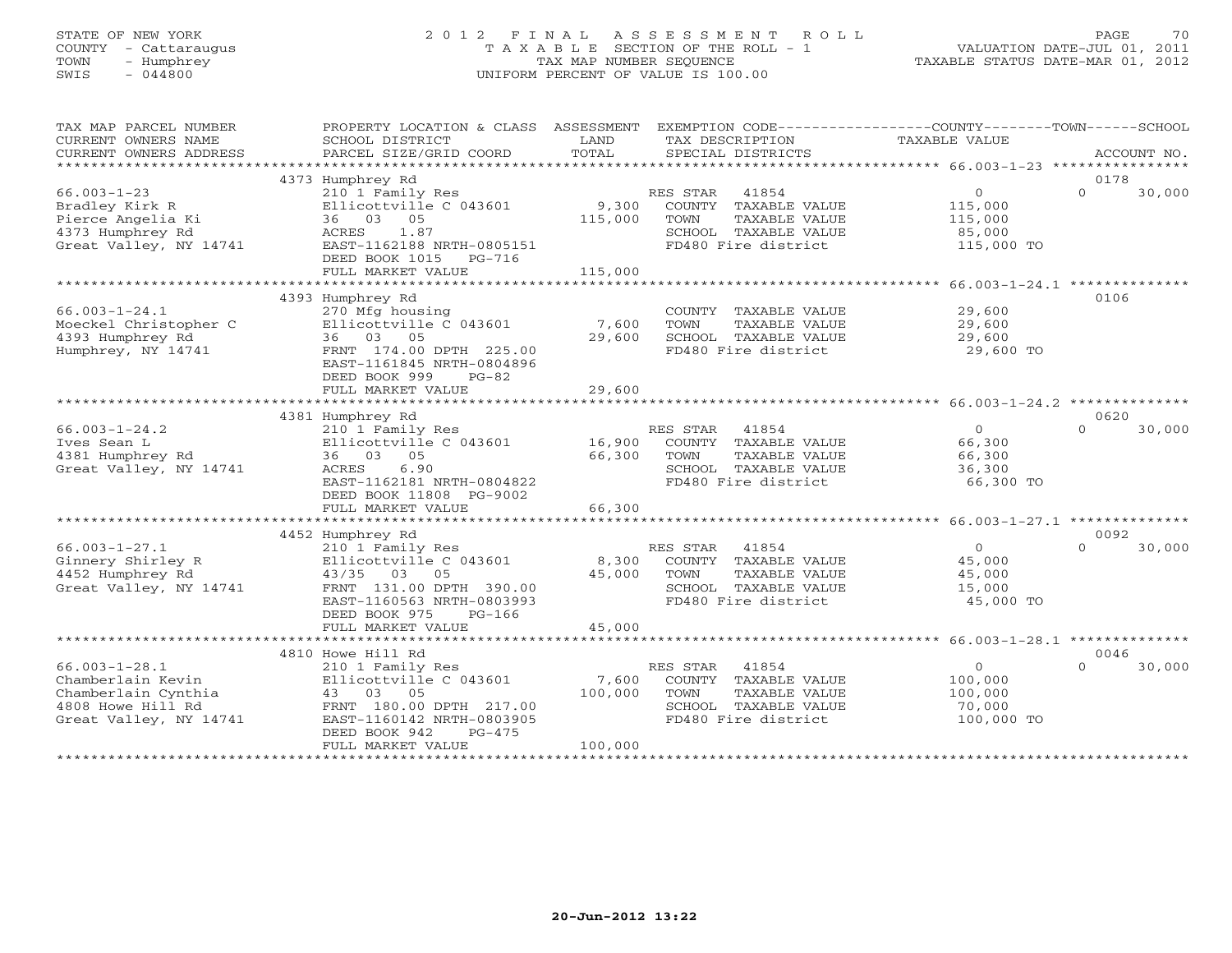# STATE OF NEW YORK 2 0 1 2 F I N A L A S S E S S M E N T R O L L PAGE 71 COUNTY - Cattaraugus T A X A B L E SECTION OF THE ROLL - 1 VALUATION DATE-JUL 01, 2011 TOWN - Humphrey TAX MAP NUMBER SEQUENCE TAXABLE STATUS DATE-MAR 01, 2012 SWIS - 044800 UNIFORM PERCENT OF VALUE IS 100.00UNIFORM PERCENT OF VALUE IS 100.00

| TAX MAP PARCEL NUMBER<br>CURRENT OWNERS NAME<br>CURRENT OWNERS ADDRESS                                         | PROPERTY LOCATION & CLASS ASSESSMENT<br>SCHOOL DISTRICT<br>PARCEL SIZE/GRID COORD                                                                                                 | LAND<br>TOTAL                   | EXEMPTION CODE-----------------COUNTY-------TOWN------SCHOOL<br>TAX DESCRIPTION<br>SPECIAL DISTRICTS              | TAXABLE VALUE                                      | ACCOUNT NO.                                |
|----------------------------------------------------------------------------------------------------------------|-----------------------------------------------------------------------------------------------------------------------------------------------------------------------------------|---------------------------------|-------------------------------------------------------------------------------------------------------------------|----------------------------------------------------|--------------------------------------------|
| $66.003 - 1 - 28.2$<br>Chamberlain Kevin<br>Chamberlain Cynthia<br>4810 Howe Hill Rd<br>Great Valley, NY 14741 | Howe Hill & Humphrey Rd<br>314 Rural vac<10<br>Ellicottville C 043601<br>43 03 05<br>ACRES<br>3.60<br>EAST-1160320 NRTH-0803910<br>DEED BOOK 942<br>$PG-477$<br>FULL MARKET VALUE | 11,900<br>11,900<br>11,900      | COUNTY TAXABLE VALUE<br>TOWN<br>TAXABLE VALUE<br>SCHOOL TAXABLE VALUE<br>FD480 Fire district                      | 11,900<br>11,900<br>11,900<br>11,900 TO            | 0695                                       |
|                                                                                                                |                                                                                                                                                                                   |                                 |                                                                                                                   |                                                    |                                            |
|                                                                                                                | 4464 Humphrey Rd                                                                                                                                                                  |                                 |                                                                                                                   |                                                    | 0112                                       |
| $66.003 - 1 - 29.1$<br>Curtis David A<br>Curtis Nancy L<br>Peth Rd<br>Great Valley, NY 14741                   | 210 1 Family Res<br>Ellicottville C 043601<br>35 03 05<br>90.00 DPTH 247.70<br>FRNT<br>EAST-1160418 NRTH-0803710<br>DEED BOOK 929<br>PG-1090                                      | 5,300<br>50,000                 | RES STAR<br>41854<br>COUNTY TAXABLE VALUE<br>TOWN<br>TAXABLE VALUE<br>SCHOOL TAXABLE VALUE<br>FD480 Fire district | $\circ$<br>50,000<br>50,000<br>20,000<br>50,000 TO | $\Omega$<br>30,000                         |
|                                                                                                                | FULL MARKET VALUE<br>********************************                                                                                                                             | 50,000<br>********************* | *********************                                                                                             |                                                    |                                            |
|                                                                                                                | 4822 Howe Hill Rd                                                                                                                                                                 |                                 |                                                                                                                   |                                                    | $66.003 - 1 - 30.1$ **************<br>0078 |
| $66.003 - 1 - 30.1$                                                                                            | 210 1 Family Res                                                                                                                                                                  |                                 | COUNTY TAXABLE VALUE                                                                                              | 36,000                                             |                                            |
| Dileo Toni                                                                                                     | Ellicottville C 043601                                                                                                                                                            | 9,100                           | TOWN<br>TAXABLE VALUE                                                                                             | 36,000                                             |                                            |
| Miranda Marco                                                                                                  | 43 03 05                                                                                                                                                                          | 36,000                          | SCHOOL TAXABLE VALUE                                                                                              | 36,000                                             |                                            |
| PO Box 119<br>Graton, CA 95444                                                                                 | FRNT 280.00 DPTH 270.00<br>EAST-1159918 NRTH-0804034<br>DEED BOOK 10496 PG-6008                                                                                                   |                                 | FD480 Fire district                                                                                               | 36,000 TO                                          |                                            |
|                                                                                                                | FULL MARKET VALUE                                                                                                                                                                 | 36,000                          |                                                                                                                   |                                                    |                                            |
|                                                                                                                |                                                                                                                                                                                   | *************                   |                                                                                                                   |                                                    |                                            |
| $66.003 - 1 - 33$                                                                                              | 4815 Howe Hill Rd                                                                                                                                                                 |                                 |                                                                                                                   | $\circ$                                            | 0146<br>$\Omega$                           |
| Glendinning Richard E                                                                                          | 210 1 Family Res<br>Ellicottville C 043601                                                                                                                                        | 16,300                          | RES STAR<br>41854<br>COUNTY TAXABLE VALUE                                                                         | 65,000                                             | 30,000                                     |
| Glendinning Chanda                                                                                             | 43 03 05                                                                                                                                                                          | 65,000                          | TOWN<br>TAXABLE VALUE                                                                                             | 65,000                                             |                                            |
| 4815 Howe Hill Rd                                                                                              | ACRES<br>6.50                                                                                                                                                                     |                                 | SCHOOL TAXABLE VALUE                                                                                              | 35,000                                             |                                            |
| Great Valley, NY 14741-9637                                                                                    | EAST-1159650 NRTH-0803883<br>DEED BOOK 920<br>$PG-1008$                                                                                                                           |                                 | FD480 Fire district                                                                                               | 65,000 TO                                          |                                            |
|                                                                                                                | FULL MARKET VALUE                                                                                                                                                                 | 65,000                          |                                                                                                                   |                                                    |                                            |
|                                                                                                                | 4478 Humphrey Rd                                                                                                                                                                  |                                 |                                                                                                                   |                                                    | 0020                                       |
| $66.003 - 1 - 34$                                                                                              | 210 1 Family Res                                                                                                                                                                  |                                 | RES STAR<br>41854                                                                                                 | $\circ$                                            | $\Omega$<br>30,000                         |
| DeChane Timothy                                                                                                | Ellicottville C 043601                                                                                                                                                            | 7,000                           | COUNTY TAXABLE VALUE                                                                                              | 40,000                                             |                                            |
| DeChane Lisa                                                                                                   | 43 03<br>05                                                                                                                                                                       | 40,000                          | TOWN<br>TAXABLE VALUE                                                                                             | 40,000                                             |                                            |
| 4476 Humphrey Rd                                                                                               | FRNT 180.00 DPTH 185.00                                                                                                                                                           |                                 | SCHOOL TAXABLE VALUE                                                                                              | 10,000                                             |                                            |
| Great Valley, NY 14741                                                                                         | EAST-1160168 NRTH-0803642                                                                                                                                                         |                                 | FD480 Fire district                                                                                               | 40,000 TO                                          |                                            |
|                                                                                                                | DEED BOOK 7787<br>$PG-2001$                                                                                                                                                       |                                 |                                                                                                                   |                                                    |                                            |
|                                                                                                                | FULL MARKET VALUE                                                                                                                                                                 | 40,000                          |                                                                                                                   |                                                    |                                            |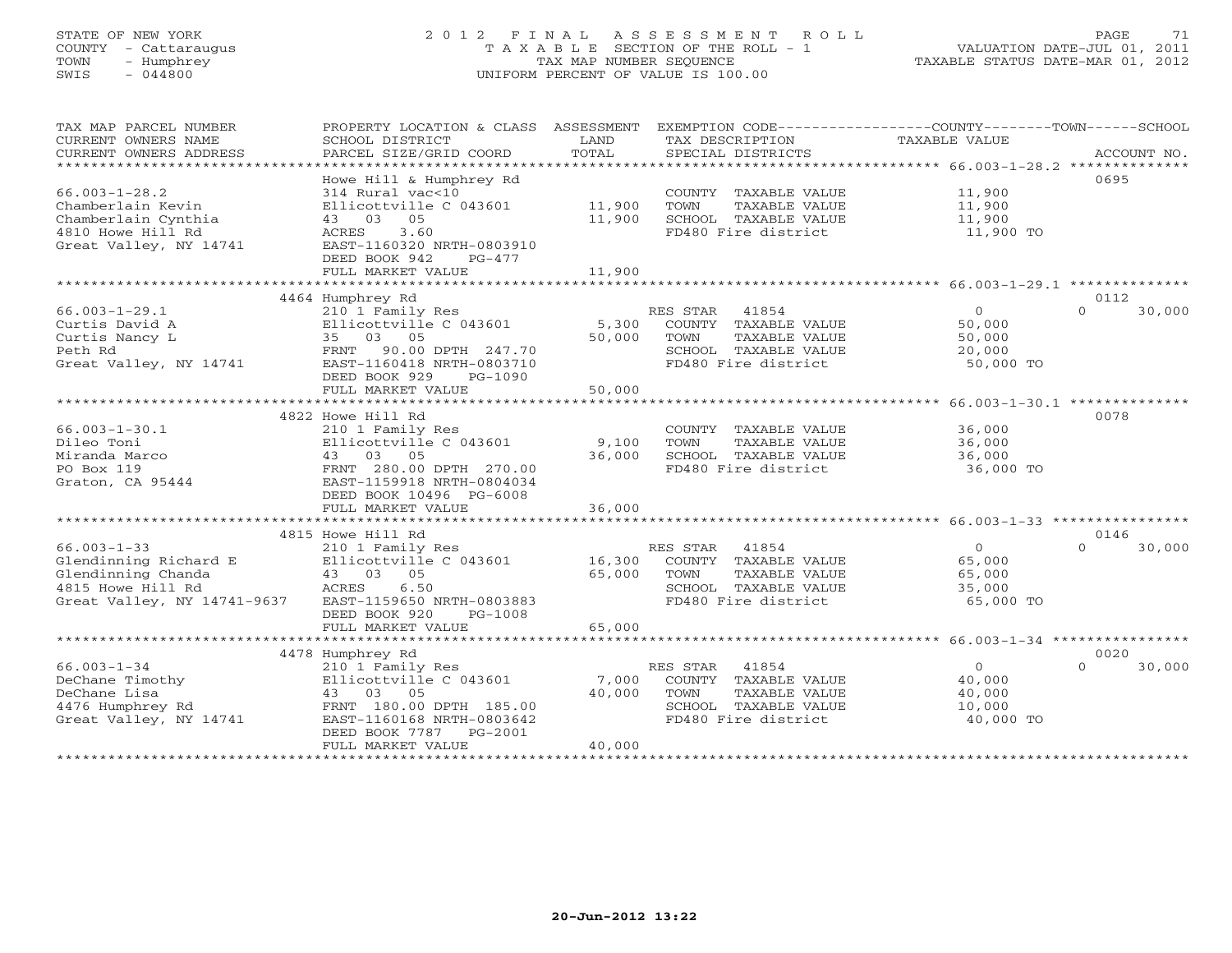# STATE OF NEW YORK 2 0 1 2 F I N A L A S S E S S M E N T R O L L PAGE 72 COUNTY - Cattaraugus T A X A B L E SECTION OF THE ROLL - 1 VALUATION DATE-JUL 01, 2011 TOWN - Humphrey TAX MAP NUMBER SEQUENCE TAXABLE STATUS DATE-MAR 01, 2012 SWIS - 044800 UNIFORM PERCENT OF VALUE IS 100.00UNIFORM PERCENT OF VALUE IS 100.00

| TAX MAP PARCEL NUMBER<br>CURRENT OWNERS NAME<br>CURRENT OWNERS ADDRESS                       | PROPERTY LOCATION & CLASS ASSESSMENT<br>SCHOOL DISTRICT<br>PARCEL SIZE/GRID COORD                                                                                                            | LAND<br>TAX DESCRIPTION<br>TOTAL<br>SPECIAL DISTRICTS                                                                                                                                                                      | EXEMPTION CODE-----------------COUNTY-------TOWN------SCHOOL<br><b>TAXABLE VALUE</b><br>ACCOUNT NO.                                                                           |
|----------------------------------------------------------------------------------------------|----------------------------------------------------------------------------------------------------------------------------------------------------------------------------------------------|----------------------------------------------------------------------------------------------------------------------------------------------------------------------------------------------------------------------------|-------------------------------------------------------------------------------------------------------------------------------------------------------------------------------|
|                                                                                              |                                                                                                                                                                                              |                                                                                                                                                                                                                            |                                                                                                                                                                               |
| $66.003 - 1 - 35.1$<br>Hilton Lois<br>4484 Humphrey Rd<br>Great Valley, NY 14741             | 4484 Humphrey Rd<br>283 Res w/Comuse<br>Ellicottville C 043601<br>43 03 05<br>FRNT 72.00 DPTH 140.00<br>EAST-1160045 NRTH-0803643<br>DEED BOOK 886<br>$PG-32$<br>FULL MARKET VALUE           | RES STAR 41854<br>2,800<br>COUNTY TAXABLE VALUE<br>57,000<br>TOWN<br>TAXABLE VALUE<br>SCHOOL TAXABLE VALUE<br>FD480 Fire district<br>57,000                                                                                | 0330<br>$\overline{0}$<br>$\Omega$<br>30,000<br>57,000<br>57,000<br>27,000<br>57,000 TO                                                                                       |
|                                                                                              |                                                                                                                                                                                              |                                                                                                                                                                                                                            |                                                                                                                                                                               |
| $66.003 - 1 - 35.2$<br>Timme William Carsyl<br>4708 Chapel Hill Rd<br>Great Valley, NY 14741 | 4486 Humphrey Rd<br>430 Mtor veh srv<br>Ellicottville C 043601<br>43 03 05<br>60.00 DPTH 47.00<br>FRNT<br>EAST-1160017 NRTH-0803574<br>DEED BOOK 948<br>PG-1087<br>FULL MARKET VALUE         | COUNTY TAXABLE VALUE<br>2,500<br>TOWN<br>TAXABLE VALUE<br>17,500<br>SCHOOL TAXABLE VALUE<br>FD480 Fire district<br>17,500                                                                                                  | 0728<br>17,500<br>17,500<br>17,500<br>17,500 TO                                                                                                                               |
|                                                                                              |                                                                                                                                                                                              |                                                                                                                                                                                                                            |                                                                                                                                                                               |
| $66.003 - 1 - 36$<br>Hilton Lois<br>4484 Humphrey Rd<br>Great Valley, NY 14741               | 4488 Humphrey Rd (Co Rd 18)<br>312 Vac w/imprv<br>Ellicottville C 043601<br>43 03 05<br>FRNT 73.20 DPTH 123.00<br>EAST-1159943 NRTH-0803596<br>DEED BOOK 948<br>PG-1085<br>FULL MARKET VALUE | COUNTY TAXABLE VALUE<br>3,000<br>TOWN<br>TAXABLE VALUE<br>3,000<br>SCHOOL TAXABLE VALUE<br>FD480 Fire district<br>3,000                                                                                                    | 0135<br>3,000<br>3,000<br>3,000<br>3,000 TO                                                                                                                                   |
|                                                                                              |                                                                                                                                                                                              |                                                                                                                                                                                                                            |                                                                                                                                                                               |
| $66.003 - 1 - 37$<br>Luzier John C<br>4496 Humphrey Rd<br>Great Valley, NY 14741             | 4492 Humphrey Rd<br>210 1 Family Res<br>Ellicottville C 043601<br>43 03 05<br>FRNT 136.00 DPTH 160.00<br>EAST-1159842 NRTH-0803585<br>DEED BOOK 5964 PG-8001                                 | RES STAR 41854<br>COUNTY TAXABLE VALUE<br>5,500<br>48,000<br>TOWN<br>TAXABLE VALUE<br>SCHOOL TAXABLE VALUE<br>FD480 Fire district                                                                                          | 0232<br>$\overline{0}$<br>$\Omega$<br>30,000<br>48,000<br>48,000<br>18,000<br>48,000 TO                                                                                       |
|                                                                                              | FULL MARKET VALUE                                                                                                                                                                            | 48,000                                                                                                                                                                                                                     |                                                                                                                                                                               |
|                                                                                              | 4514 Humphrey Rd                                                                                                                                                                             |                                                                                                                                                                                                                            | 0289                                                                                                                                                                          |
| $66.003 - 1 - 40$<br>Scott Alice F<br>4514 Humphrey Rd<br>Great Valley, NY 14741             | 210 1 Family Res<br>43 03 05<br>6.86<br>ACRES<br>EAST-1159056 NRTH-0803694<br>DEED BOOK 905<br>PG-1186<br>FULL MARKET VALUE                                                                  | CVET CO<br>41132<br>Ellicottville C 043601 16,800 CVET TOWN 41133<br>54,000 AGED C/T/S 41800<br>41834<br>SR STAR<br>COUNTY TAXABLE VALUE<br>TOWN<br>TAXABLE VALUE<br>54,000<br>SCHOOL TAXABLE VALUE<br>FD480 Fire district | 13,500<br>$\Omega$<br>$\circ$<br>13,500<br>$\bigcap$<br>$\Omega$<br>20,250<br>20,250<br>27,000<br>27,000<br>$\Omega$<br>$\Omega$<br>20,250<br>20,250<br>$\Omega$<br>54,000 TO |
|                                                                                              |                                                                                                                                                                                              |                                                                                                                                                                                                                            | ******************                                                                                                                                                            |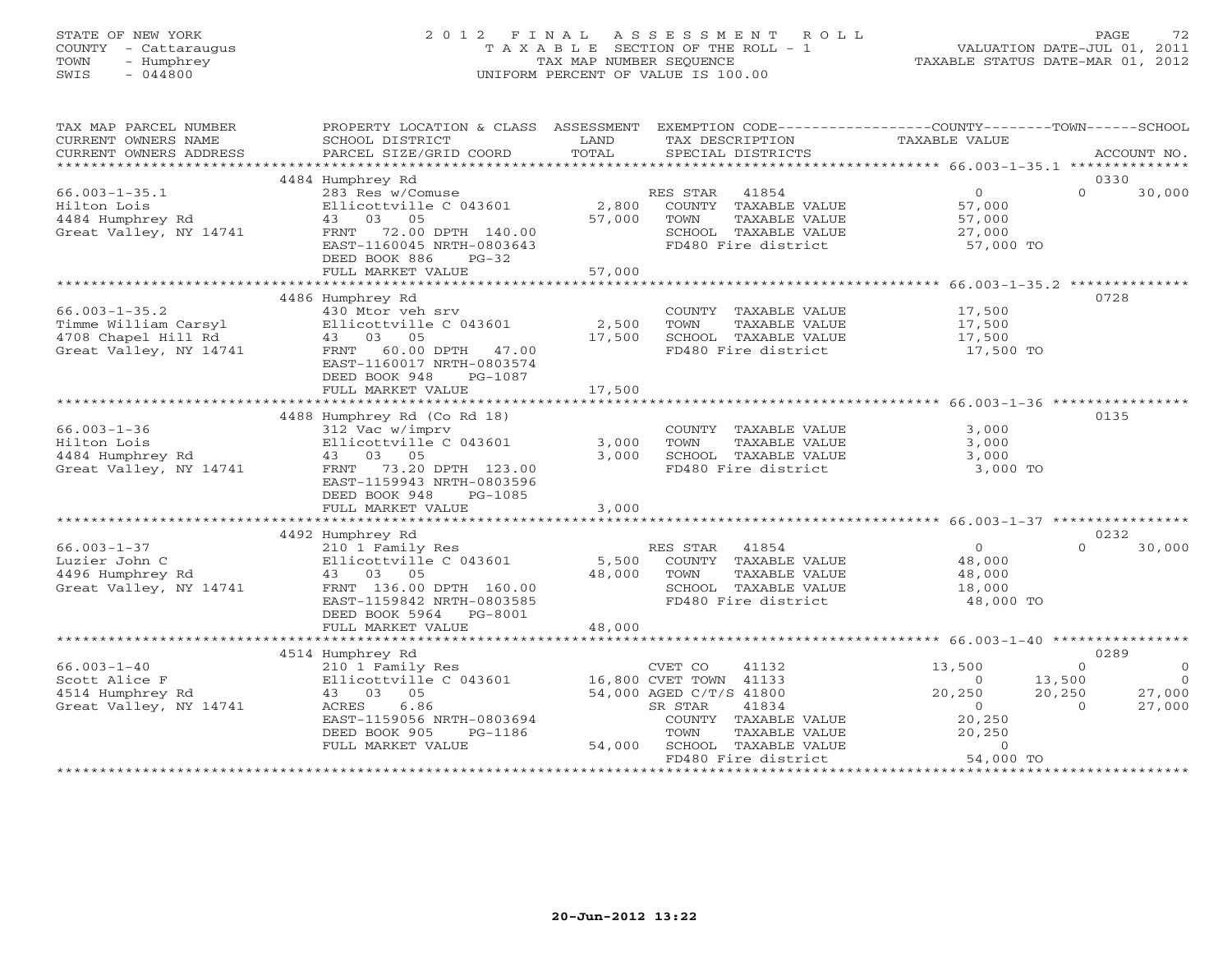# STATE OF NEW YORK 2 0 1 2 F I N A L A S S E S S M E N T R O L L PAGE 73 COUNTY - Cattaraugus T A X A B L E SECTION OF THE ROLL - 1 VALUATION DATE-JUL 01, 2011 TOWN - Humphrey TAX MAP NUMBER SEQUENCE TAXABLE STATUS DATE-MAR 01, 2012 SWIS - 044800 UNIFORM PERCENT OF VALUE IS 100.00UNIFORM PERCENT OF VALUE IS 100.00

| TAX MAP PARCEL NUMBER     | PROPERTY LOCATION & CLASS ASSESSMENT                   |         | EXEMPTION CODE-----------------COUNTY-------TOWN------SCHOOL |                                                               |                    |
|---------------------------|--------------------------------------------------------|---------|--------------------------------------------------------------|---------------------------------------------------------------|--------------------|
| CURRENT OWNERS NAME       | SCHOOL DISTRICT                                        | LAND    | TAX DESCRIPTION                                              | TAXABLE VALUE                                                 |                    |
| CURRENT OWNERS ADDRESS    | PARCEL SIZE/GRID COORD                                 | TOTAL   | SPECIAL DISTRICTS                                            |                                                               | ACCOUNT NO.        |
| ************************* |                                                        |         |                                                              |                                                               |                    |
|                           | 4524 Humphrey Rd                                       |         |                                                              |                                                               | 0504               |
| $66.003 - 1 - 41.2$       | 240 Rural res                                          |         | COUNTY TAXABLE VALUE                                         | 25,000                                                        |                    |
| Pierce William            | Ellicottville C 043601                                 | 3,300   | TOWN<br>TAXABLE VALUE                                        | 25,000                                                        |                    |
| 5564 Whig St              | 43 03 05                                               | 25,000  | SCHOOL TAXABLE VALUE                                         | 25,000                                                        |                    |
| Salamanca, NY 14779       | FRNT<br>80.00 DPTH 150.00<br>EAST-1159006 NRTH-0803341 |         | FD480 Fire district                                          | 25,000 TO                                                     |                    |
|                           | DEED BOOK 15634 PG-3001                                |         |                                                              |                                                               |                    |
|                           | FULL MARKET VALUE                                      | 25,000  |                                                              |                                                               |                    |
|                           |                                                        |         |                                                              |                                                               |                    |
|                           | 4526 Humphrey Rd                                       |         |                                                              |                                                               | 0247               |
| $66.003 - 1 - 42$         | 260 Seasonal res                                       |         | COUNTY TAXABLE VALUE                                         | 48,000                                                        |                    |
| Patterson James W         | Ellicottville C 043601                                 | 5,000   | TOWN<br>TAXABLE VALUE                                        | 48,000                                                        |                    |
| Patterson Thomas E        | 43 03 05                                               | 48,000  | SCHOOL TAXABLE VALUE                                         | 48,000                                                        |                    |
| 843 Bates Ln              | FRNT 125.00 DPTH 158.00                                |         | FD480 Fire district                                          | 48,000 TO                                                     |                    |
| Kodak, TN 37764           | EAST-1158913 NRTH-0803311                              |         |                                                              |                                                               |                    |
|                           | DEED BOOK 12760 PG-4001                                |         |                                                              |                                                               |                    |
|                           | FULL MARKET VALUE                                      | 48,000  |                                                              |                                                               |                    |
|                           |                                                        |         |                                                              |                                                               |                    |
|                           | 4252 Humphrey Rd                                       |         |                                                              |                                                               | 0531               |
| $66.003 - 1 - 43$         | 210 1 Family Res                                       |         | RES STAR<br>41854                                            | $\overline{0}$                                                | $\Omega$<br>30,000 |
| Rowland Kimberly J        | Ellicottville C 043601                                 | 24,400  | COUNTY TAXABLE VALUE                                         | 90,000                                                        |                    |
| 5139 Humphrey Rd          | 36 03 05                                               | 90,000  | TOWN<br>TAXABLE VALUE                                        | 90,000                                                        |                    |
| Great Valley, NY 14741    | ACRES 11.93                                            |         | SCHOOL TAXABLE VALUE                                         | 60,000                                                        |                    |
|                           | EAST-1162678 NRTH-0807199                              |         | FD480 Fire district                                          | 90,000 TO                                                     |                    |
|                           | DEED BOOK 995<br>$PG-74$                               |         |                                                              |                                                               |                    |
|                           | FULL MARKET VALUE                                      | 90,000  |                                                              |                                                               |                    |
|                           |                                                        |         |                                                              |                                                               |                    |
|                           | 4307 Humphrey Rd                                       |         |                                                              |                                                               | 0011               |
| $66.003 - 1 - 44$         | 240 Rural res                                          |         | RES STAR 41854                                               | $\Omega$                                                      | $\Omega$<br>30,000 |
| Bergan Timothy Jr         | Ellicottville C 043601                                 | 63,800  | COUNTY TAXABLE VALUE                                         | 131,500                                                       |                    |
| Bergan Lois J             | 36 03 05                                               | 131,500 | TOWN<br>TAXABLE VALUE                                        | 131,500                                                       |                    |
| 4307 Humphrey Rd          | ACRES<br>54.00                                         |         | SCHOOL TAXABLE VALUE                                         | 101,500                                                       |                    |
| Great Valley, NY 14741    | EAST-1163676 NRTH-0807248                              |         | FD480 Fire district                                          | 131,500 TO                                                    |                    |
|                           | DEED BOOK 806<br>$PG - 311$                            |         |                                                              |                                                               |                    |
|                           | FULL MARKET VALUE                                      | 131,500 |                                                              |                                                               |                    |
|                           |                                                        |         |                                                              | ******************************* 66.003-1-45.1 *************** |                    |
|                           | Cooper Hill Rd W                                       |         |                                                              |                                                               | 0550               |
| $66.003 - 1 - 45.1$       | 314 Rural vac<10                                       |         | COUNTY TAXABLE VALUE                                         | 8,100                                                         |                    |
| Bergan Timothy J          | Ellicottville C 043601                                 | 8,100   | TOWN<br>TAXABLE VALUE                                        | 8,100                                                         |                    |
| Beragn Lois J             | 36 03 05                                               | 8,100   | SCHOOL TAXABLE VALUE                                         | 8,100                                                         |                    |
| Cooper Hill Rd W          | FRNT 503.00 DPTH<br>90.00                              |         | FD480 Fire district                                          | 8,100 TO                                                      |                    |
| Humphrey, NY              | ACRES<br>1.04                                          |         |                                                              |                                                               |                    |
|                           | EAST-1163718 NRTH-0806452                              |         |                                                              |                                                               |                    |
|                           | DEED BOOK 99381 PG-6002                                |         |                                                              |                                                               |                    |
|                           | FULL MARKET VALUE                                      | 8,100   |                                                              |                                                               |                    |
|                           |                                                        |         |                                                              |                                                               |                    |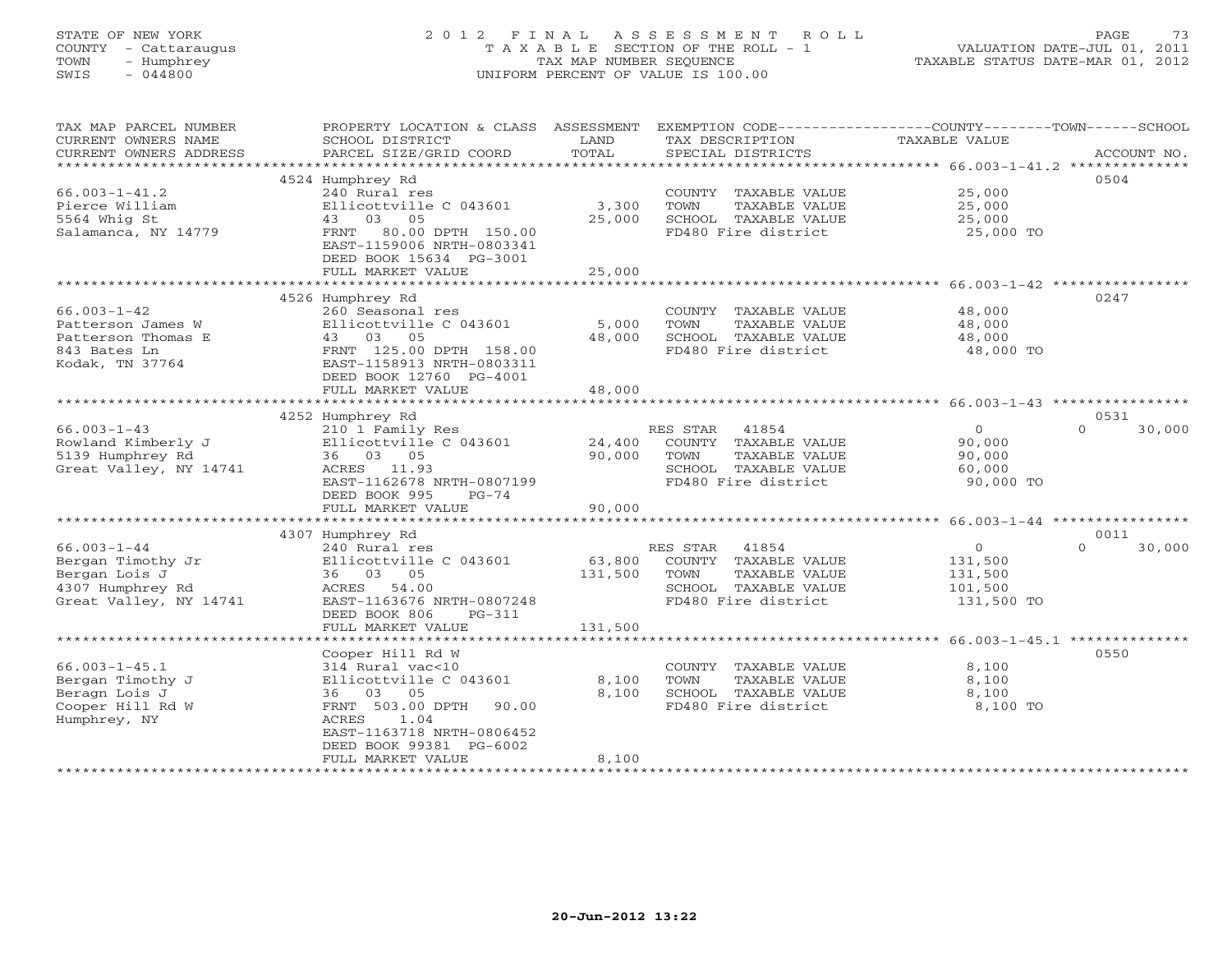# STATE OF NEW YORK 2 0 1 2 F I N A L A S S E S S M E N T R O L L PAGE 74 COUNTY - Cattaraugus T A X A B L E SECTION OF THE ROLL - 1 VALUATION DATE-JUL 01, 2011 TOWN - Humphrey TAX MAP NUMBER SEQUENCE TAXABLE STATUS DATE-MAR 01, 2012 SWIS - 044800 UNIFORM PERCENT OF VALUE IS 100.00UNIFORM PERCENT OF VALUE IS 100.00

| TAX MAP PARCEL NUMBER<br>CURRENT OWNERS NAME<br>CURRENT OWNERS ADDRESS | PROPERTY LOCATION & CLASS ASSESSMENT<br>SCHOOL DISTRICT<br>PARCEL SIZE/GRID COORD | LAND<br>TOTAL | EXEMPTION CODE-----------------COUNTY-------TOWN------SCHOOL<br>TAX DESCRIPTION<br>SPECIAL DISTRICTS | <b>TAXABLE VALUE</b> | ACCOUNT NO.        |
|------------------------------------------------------------------------|-----------------------------------------------------------------------------------|---------------|------------------------------------------------------------------------------------------------------|----------------------|--------------------|
| ***********************                                                |                                                                                   |               |                                                                                                      |                      |                    |
|                                                                        | Cooper Hill Rd W                                                                  |               |                                                                                                      |                      | 0551               |
| $66.003 - 1 - 45.2$                                                    | 314 Rural vac<10                                                                  |               | COUNTY TAXABLE VALUE                                                                                 | 4,800                |                    |
| Bergan Lois                                                            | Ellicottville C 043601                                                            | 4,800         | TOWN<br>TAXABLE VALUE                                                                                | 4,800                |                    |
| Bergan Timothy                                                         | 36 03 05                                                                          | 4,800         | SCHOOL TAXABLE VALUE                                                                                 | 4,800                |                    |
| 4245 W Cooper Hill Rd<br>Great Valley, NY 14741                        | FRNT 486.00 DPTH<br>90.00<br>ACRES<br>1.00<br>EAST-1164161 NRTH-0806541           |               | FD480 Fire district                                                                                  | 4,800 TO             |                    |
|                                                                        | DEED BOOK 14285 PG-6008                                                           |               |                                                                                                      |                      |                    |
|                                                                        | FULL MARKET VALUE                                                                 | 4,800         |                                                                                                      |                      |                    |
|                                                                        |                                                                                   |               |                                                                                                      |                      |                    |
|                                                                        | 4950 Humphrey Rd                                                                  |               |                                                                                                      |                      | 0240               |
| $66.003 - 2 - 1$                                                       | 240 Rural res                                                                     |               | COUNTY TAXABLE VALUE                                                                                 | 244,000              |                    |
| ROD, LLC                                                               | Ellicottville C 043601                                                            | 146,700       | TOWN<br>TAXABLE VALUE                                                                                | 244,000              |                    |
| 103 Woodland Cir                                                       | 58/59 03 05                                                                       | 244,000       | SCHOOL TAXABLE VALUE                                                                                 | 244,000              |                    |
| Allegany, NY 14706                                                     | ACRES 217.53                                                                      |               | FD480 Fire district                                                                                  | 244,000 TO           |                    |
|                                                                        | EAST-1149805 NRTH-0800727                                                         |               |                                                                                                      |                      |                    |
|                                                                        | DEED BOOK 8763<br>PG-4001                                                         | 244,000       |                                                                                                      |                      |                    |
|                                                                        | FULL MARKET VALUE                                                                 |               |                                                                                                      |                      |                    |
|                                                                        | 4906 Humphrey Rd                                                                  |               |                                                                                                      |                      | 0310               |
| $66.003 - 2 - 2.1$                                                     | 113 Cattle farm                                                                   |               | 41834<br>SR STAR                                                                                     | $\overline{0}$       | $\Omega$<br>62,200 |
| Brown Edward A                                                         | Ellicottville C 043601                                                            | 40,500        | COUNTY TAXABLE VALUE                                                                                 | 169,200              |                    |
| 4906 Humphrey Rd                                                       | 59 03 05                                                                          | 169,200       | TAXABLE VALUE<br>TOWN                                                                                | 169,200              |                    |
| Great Valley, NY 14741                                                 | ACRES 53.90                                                                       |               | SCHOOL TAXABLE VALUE                                                                                 | 107,000              |                    |
|                                                                        | EAST-1151211 NRTH-0802952                                                         |               | FD480 Fire district                                                                                  | 169,200 TO           |                    |
| MAY BE SUBJECT TO PAYMENT                                              | DEED BOOK 862<br>PG-929                                                           |               |                                                                                                      |                      |                    |
| UNDER AGDIST LAW TIL 2015                                              | FULL MARKET VALUE                                                                 | 169,200       |                                                                                                      |                      |                    |
|                                                                        |                                                                                   |               |                                                                                                      |                      |                    |
|                                                                        | 4902 Humphrey Rd                                                                  |               |                                                                                                      |                      | 0609               |
| $66.003 - 2 - 2.3$                                                     | 210 1 Family Res                                                                  |               | RES STAR<br>41854                                                                                    | $\circ$              | $\Omega$<br>30,000 |
| Emborsky Brian A                                                       | Ellicottville C 043601                                                            | 7,700         | COUNTY TAXABLE VALUE                                                                                 | 70,000               |                    |
| Emborsky Kristina M                                                    | 59 03 05                                                                          | 70,000        | TOWN<br>TAXABLE VALUE                                                                                | 70,000               |                    |
| 4902 Humphrey Rd<br>Great Valley, NY 14741                             | FRNT 181.46 DPTH 225.00<br>024<br>BANK                                            |               | SCHOOL TAXABLE VALUE<br>FD480 Fire district                                                          | 40,000<br>70,000 TO  |                    |
|                                                                        | EAST-1151142 NRTH-0802061                                                         |               |                                                                                                      |                      |                    |
|                                                                        | DEED BOOK 8371 PG-6001                                                            |               |                                                                                                      |                      |                    |
|                                                                        | FULL MARKET VALUE                                                                 | 70,000        |                                                                                                      |                      |                    |
|                                                                        |                                                                                   |               |                                                                                                      |                      |                    |
|                                                                        | 4900 Humphrey Rd                                                                  |               |                                                                                                      |                      | 0776               |
| $66.003 - 2 - 2.4$                                                     | 270 Mfg housing                                                                   |               | RES STAR<br>41854                                                                                    | $\overline{0}$       | $\Omega$<br>30,000 |
| Michael Craig J                                                        | Ellicottville C 043601                                                            | 7,500         | COUNTY TAXABLE VALUE                                                                                 | 35,000               |                    |
| Michael Shannon M                                                      | 59 03 05                                                                          | 35,000        | TOWN<br>TAXABLE VALUE                                                                                | 35,000               |                    |
| 4902 Humphrey Rd                                                       | FRNT 152.00 DPTH 250.00                                                           |               | SCHOOL TAXABLE VALUE                                                                                 | 5,000                |                    |
| Great Valley, NY 14741                                                 | EAST-1151302 NRTH-0802049                                                         |               | FD480 Fire district                                                                                  | 35,000 TO            |                    |
|                                                                        | DEED BOOK 979<br>PG-298                                                           |               |                                                                                                      |                      |                    |
|                                                                        | FULL MARKET VALUE                                                                 | 35,000        |                                                                                                      |                      |                    |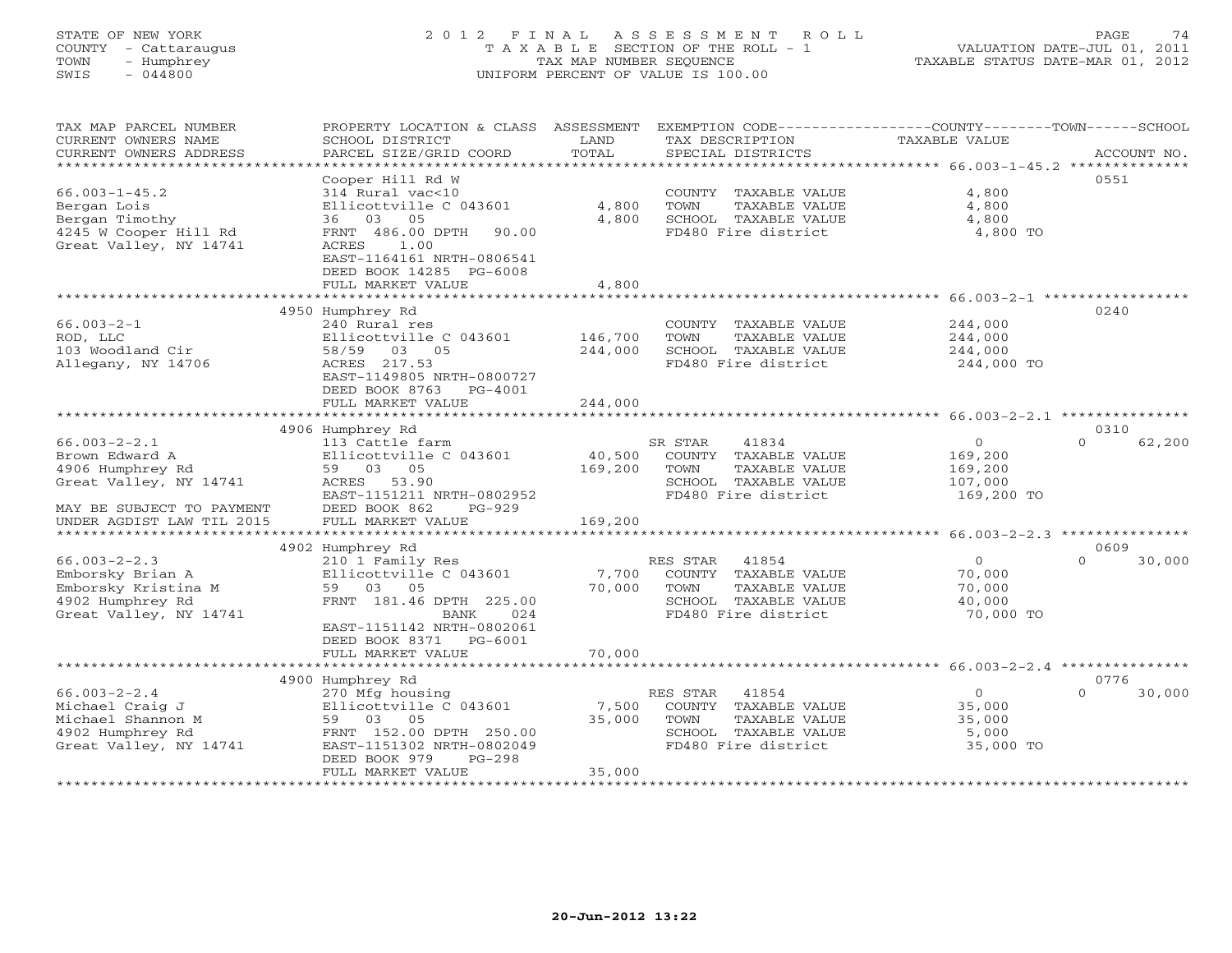# STATE OF NEW YORK 2 0 1 2 F I N A L A S S E S S M E N T R O L L PAGE 75 COUNTY - Cattaraugus T A X A B L E SECTION OF THE ROLL - 1 VALUATION DATE-JUL 01, 2011 TOWN - Humphrey TAX MAP NUMBER SEQUENCE TAXABLE STATUS DATE-MAR 01, 2012 SWIS - 044800 UNIFORM PERCENT OF VALUE IS 100.00UNIFORM PERCENT OF VALUE IS 100.00

| PARCEL SIZE/GRID COORD<br>TOTAL<br>CURRENT OWNERS ADDRESS<br>SPECIAL DISTRICTS<br>ACCOUNT NO. |
|-----------------------------------------------------------------------------------------------|
|                                                                                               |
| 0270<br>4854 Humphrey Rd                                                                      |
| $66.003 - 2 - 3$<br>260 Seasonal res<br>53,000<br>COUNTY TAXABLE VALUE                        |
| 12,700<br>Meyer Donald G<br>Ellicottville C 043601<br>TOWN<br>TAXABLE VALUE<br>53,000         |
| 53,000<br>Stoberl Jodi<br>59 03 05<br>SCHOOL TAXABLE VALUE<br>53,000                          |
| 3785 Hamptonbrook Dr<br>ACRES 19.79<br>FD480 Fire district<br>53,000 TO                       |
| Hamburg, NY 14075                                                                             |
| EAST-1153162 NRTH-0802854                                                                     |
| DEED BOOK 822<br>PG-8002                                                                      |
| FULL MARKET VALUE<br>53,000                                                                   |
|                                                                                               |
| 0100<br>Humphrey Rd                                                                           |
| $66.003 - 2 - 4$<br>910 Priv forest<br>52,800<br>COUNTY TAXABLE VALUE                         |
| Danzer Forestland Inc<br>Ellicottville C 043601<br>52,800<br>TOWN<br>TAXABLE VALUE<br>52,800  |
| 119 A.I.D. Dr<br>51 03 05<br>52,800<br>SCHOOL TAXABLE VALUE<br>52,800                         |
| ACRES 81.28<br>FD480 Fire district<br>Darlington, PA 16115<br>52,800 TO                       |
|                                                                                               |
| EAST-1153109 NRTH-0802943                                                                     |
| DEED BOOK 1018<br>PG-133                                                                      |
| FULL MARKET VALUE<br>52,800                                                                   |
|                                                                                               |
| 0334<br>4736 Humphrey Rd                                                                      |
| $66.003 - 2 - 5$<br>$\circ$<br>30,000<br>210 1 Family Res<br>RES STAR 41854<br>$\Omega$       |
| Atwater Jeffery<br>Ellicottville C 043601<br>9,900<br>COUNTY TAXABLE VALUE<br>55,000          |
| Atwater Darlene<br>51 03 05<br>55,000<br>TAXABLE VALUE<br>TOWN<br>55,000                      |
| 4736 Humphrey Rd<br>2.25<br>SCHOOL TAXABLE VALUE<br>ACRES<br>25,000                           |
| EAST-1154515 NRTH-0802203<br>55,000 TO                                                        |
| Great Valley, NY 14741<br>FD480 Fire district                                                 |
| DEED BOOK 889<br>$PG-645$                                                                     |
| 55,000<br>FULL MARKET VALUE                                                                   |
|                                                                                               |
| 0203<br>Humphrey Rd                                                                           |
| $66.003 - 2 - 6$<br>322 Rural vac>10<br>COUNTY TAXABLE VALUE<br>70,000                        |
| Andrews Jerry<br>Ellicottville C 043601<br>70,000<br>TOWN<br>TAXABLE VALUE<br>70,000          |
| Andrews Sandra<br>51 03 05<br>70,000<br>SCHOOL TAXABLE VALUE<br>70,000                        |
| 4634 Pumpkin Hollow Rd<br>ACRES 73.28<br>FD480 Fire district<br>70,000 TO                     |
| Great Valley, NY 14741<br>EAST-1155699 NRTH-0803155                                           |
|                                                                                               |
| DEED BOOK 4870 PG-4002                                                                        |
| FULL MARKET VALUE<br>70,000                                                                   |
|                                                                                               |
| 0201<br>4653 Humphrey Rd                                                                      |
| $66.003 - 2 - 7$<br>120 Field crops<br>190,000<br>COUNTY TAXABLE VALUE                        |
| 54,300<br>Boser Cynthia E<br>Ellicottville C 043601<br>TOWN<br>TAXABLE VALUE<br>190,000       |
| 2838 Five Mile Rd<br>51 03 05<br>190,000<br>SCHOOL TAXABLE VALUE<br>190,000                   |
| Allegany, NY 14706<br>FD480 Fire district<br>190,000 TO<br>ACRES 94.46                        |
| EAST-1155705 NRTH-0800991                                                                     |
| DEED BOOK 10093 PG-3002                                                                       |
| 190,000<br>FULL MARKET VALUE                                                                  |
|                                                                                               |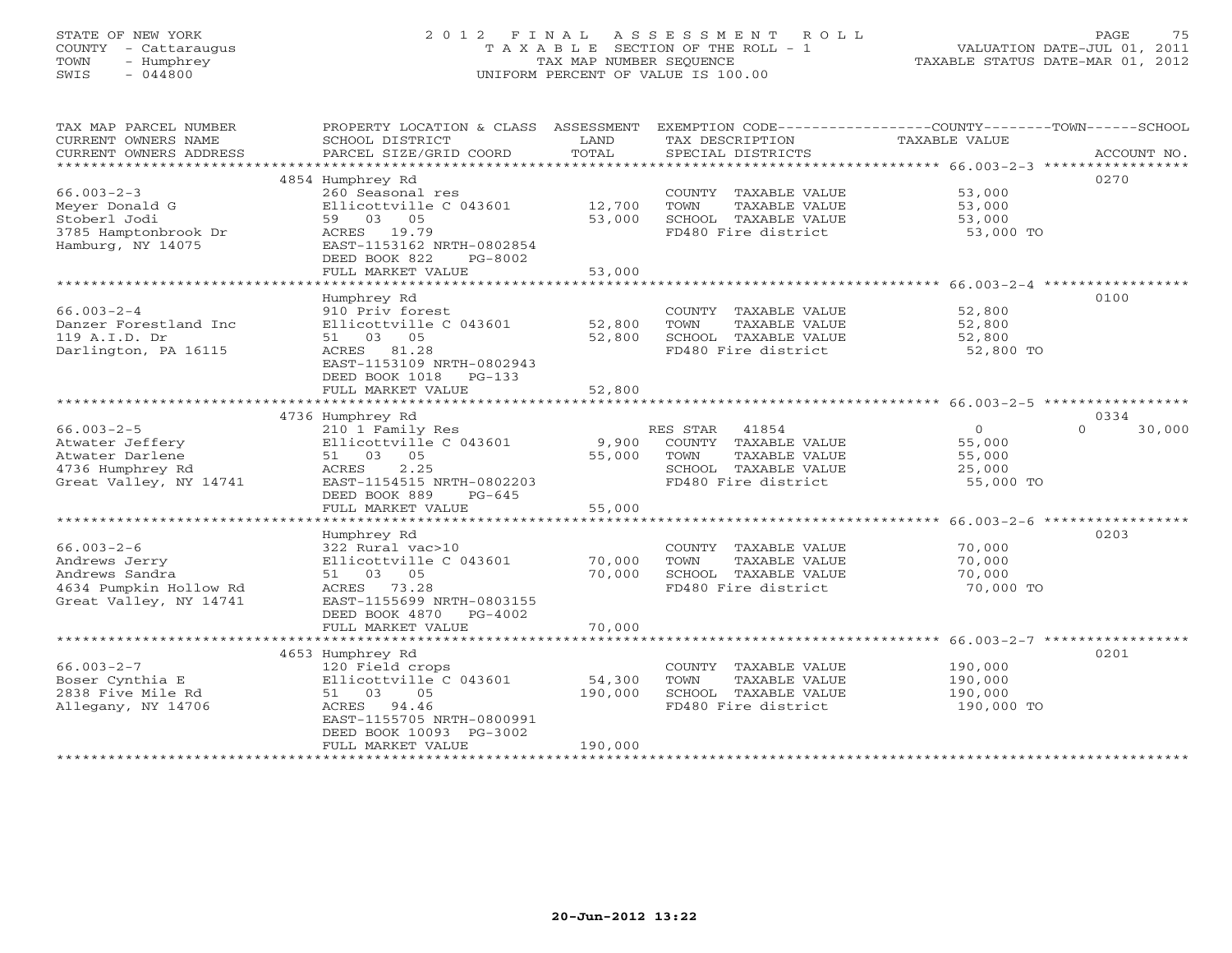# STATE OF NEW YORK 2 0 1 2 F I N A L A S S E S S M E N T R O L L PAGE 76 COUNTY - Cattaraugus T A X A B L E SECTION OF THE ROLL - 1 VALUATION DATE-JUL 01, 2011 TOWN - Humphrey TAX MAP NUMBER SEQUENCE TAXABLE STATUS DATE-MAR 01, 2012 SWIS - 044800 UNIFORM PERCENT OF VALUE IS 100.00UNIFORM PERCENT OF VALUE IS 100.00

| TAX MAP PARCEL NUMBER<br>CURRENT OWNERS NAME<br>CURRENT OWNERS ADDRESS | PROPERTY LOCATION & CLASS<br>SCHOOL DISTRICT<br>PARCEL SIZE/GRID COORD | ASSESSMENT<br>LAND<br>TOTAL | TAX DESCRIPTION<br>SPECIAL DISTRICTS          | EXEMPTION CODE-----------------COUNTY-------TOWN------SCHOOL<br>TAXABLE VALUE<br>ACCOUNT NO. |
|------------------------------------------------------------------------|------------------------------------------------------------------------|-----------------------------|-----------------------------------------------|----------------------------------------------------------------------------------------------|
| ******************                                                     |                                                                        |                             |                                               |                                                                                              |
|                                                                        | 4637 Pumpkin Hollow Rd                                                 |                             |                                               | 0200                                                                                         |
| $66.003 - 2 - 8.1$                                                     | 270 Mfg housing                                                        |                             | COUNTY TAXABLE VALUE                          | 25,000                                                                                       |
| Lockwood Stacy M                                                       | Ellicottville C 043601                                                 | 8,200                       | TOWN<br>TAXABLE VALUE                         | 25,000                                                                                       |
| 4637 Pumpkin Hollow Rd                                                 | 51 03 05                                                               | 25,000                      | SCHOOL TAXABLE VALUE                          | 25,000                                                                                       |
| Great Valley, NY 14741                                                 | <b>ACRES</b><br>1.15<br>EAST-1156435 NRTH-0800189                      |                             | FD480 Fire district                           | 25,000 TO                                                                                    |
|                                                                        | DEED BOOK 11760 PG-3002                                                |                             |                                               |                                                                                              |
|                                                                        | FULL MARKET VALUE                                                      | 25,000                      |                                               |                                                                                              |
|                                                                        |                                                                        |                             |                                               |                                                                                              |
|                                                                        | 4643 Pumpkin Hollow Rd                                                 |                             |                                               | 0644                                                                                         |
| $66.003 - 2 - 8.2$                                                     | 270 Mfg housing                                                        |                             | 41854<br>RES STAR                             | $\Omega$<br>$\Omega$<br>30,000                                                               |
| Andrews Scott E                                                        | Ellicottville C 043601                                                 | 6,300                       | COUNTY TAXABLE VALUE                          | 33,300                                                                                       |
| Brown Tricia K                                                         | 51 03 05                                                               | 33,300                      | TOWN<br>TAXABLE VALUE                         | 33,300                                                                                       |
| 4643 Pumpkin Hollow Rd                                                 | 70.00 DPTH 391.00<br>FRNT                                              |                             | SCHOOL TAXABLE VALUE                          | 3,300                                                                                        |
| Great Valley, NY 14741                                                 | BANK<br>026                                                            |                             | FD480 Fire district                           | 33,300 TO                                                                                    |
|                                                                        | EAST-1156422 NRTH-0800292                                              |                             |                                               |                                                                                              |
|                                                                        | DEED BOOK 3207<br>$PG-6001$<br>FULL MARKET VALUE                       |                             |                                               |                                                                                              |
|                                                                        |                                                                        | 33,300<br>***********       |                                               | ****************************** 66.003-2-9 ************                                       |
|                                                                        | 4633 Pumpkin Hollow Rd                                                 |                             |                                               | 0285                                                                                         |
| $66.003 - 2 - 9$                                                       | 260 Seasonal res                                                       |                             | COUNTY TAXABLE VALUE                          | 50,200                                                                                       |
| Harding Scott J                                                        | Ellicottville C 043601                                                 | 9,300                       | TOWN<br>TAXABLE VALUE                         | 50,200                                                                                       |
| Harding Gloria A                                                       | 51 03 05                                                               | 50,200                      | SCHOOL TAXABLE VALUE                          | 50,200                                                                                       |
| 427 Tonawanda Creek Rd                                                 | ACRES<br>1.85                                                          |                             | FD480 Fire district                           | 50,200 TO                                                                                    |
| Amherst, NY 14228                                                      | EAST-1156429 NRTH-0800023                                              |                             |                                               |                                                                                              |
|                                                                        | DEED BOOK 922<br>$PG-877$                                              |                             |                                               |                                                                                              |
|                                                                        | FULL MARKET VALUE                                                      | 50,200                      |                                               |                                                                                              |
|                                                                        |                                                                        |                             |                                               |                                                                                              |
| $66.003 - 2 - 10$                                                      | 4625 Pumpkin Hollow Rd<br>260 Seasonal res                             |                             |                                               | 0103<br>60,000                                                                               |
| Franklin Christopher B                                                 | Ellicottville C 043601                                                 | 9,500                       | COUNTY TAXABLE VALUE<br>TOWN<br>TAXABLE VALUE | 60,000                                                                                       |
| Franklin Timothy J                                                     | 51 03 05                                                               | 60,000                      | SCHOOL TAXABLE VALUE                          | 60,000                                                                                       |
| 7668 Townline Rd                                                       | ACRES<br>1.97                                                          |                             | FD480 Fire district                           | 60,000 TO                                                                                    |
| North Tonawanda, NY 14120                                              | EAST-1156431 NRTH-0799816                                              |                             |                                               |                                                                                              |
|                                                                        | DEED BOOK 1017<br>$PG-1129$                                            |                             |                                               |                                                                                              |
|                                                                        | FULL MARKET VALUE                                                      | 60,000                      |                                               |                                                                                              |
|                                                                        |                                                                        |                             |                                               | ***** 66.003-2-11.1 ***                                                                      |
|                                                                        | Humphrey Rd                                                            |                             |                                               | 0381                                                                                         |
| $66.003 - 2 - 11.1$                                                    | 321 Abandoned ag                                                       |                             | COUNTY TAXABLE VALUE                          | 17,100                                                                                       |
| Wiley James H                                                          | Ellicottville C 043601                                                 | 17,100                      | TOWN<br>TAXABLE VALUE                         | 17,100                                                                                       |
| Wiley Mary A<br>4813 Humphrey Rd                                       | 51 03 05<br>Ff 230.00                                                  | 17,100                      | SCHOOL TAXABLE VALUE<br>FD480 Fire district   | 17,100<br>17,100 TO                                                                          |
| Great Valley, NY 14741                                                 | ACRES<br>32.20                                                         |                             |                                               |                                                                                              |
|                                                                        | EAST-1154418 NRTH-0803242                                              |                             |                                               |                                                                                              |
|                                                                        | DEED BOOK 11191 PG-8001                                                |                             |                                               |                                                                                              |
|                                                                        | FULL MARKET VALUE                                                      | 17,100                      |                                               |                                                                                              |
|                                                                        | *********************                                                  |                             |                                               |                                                                                              |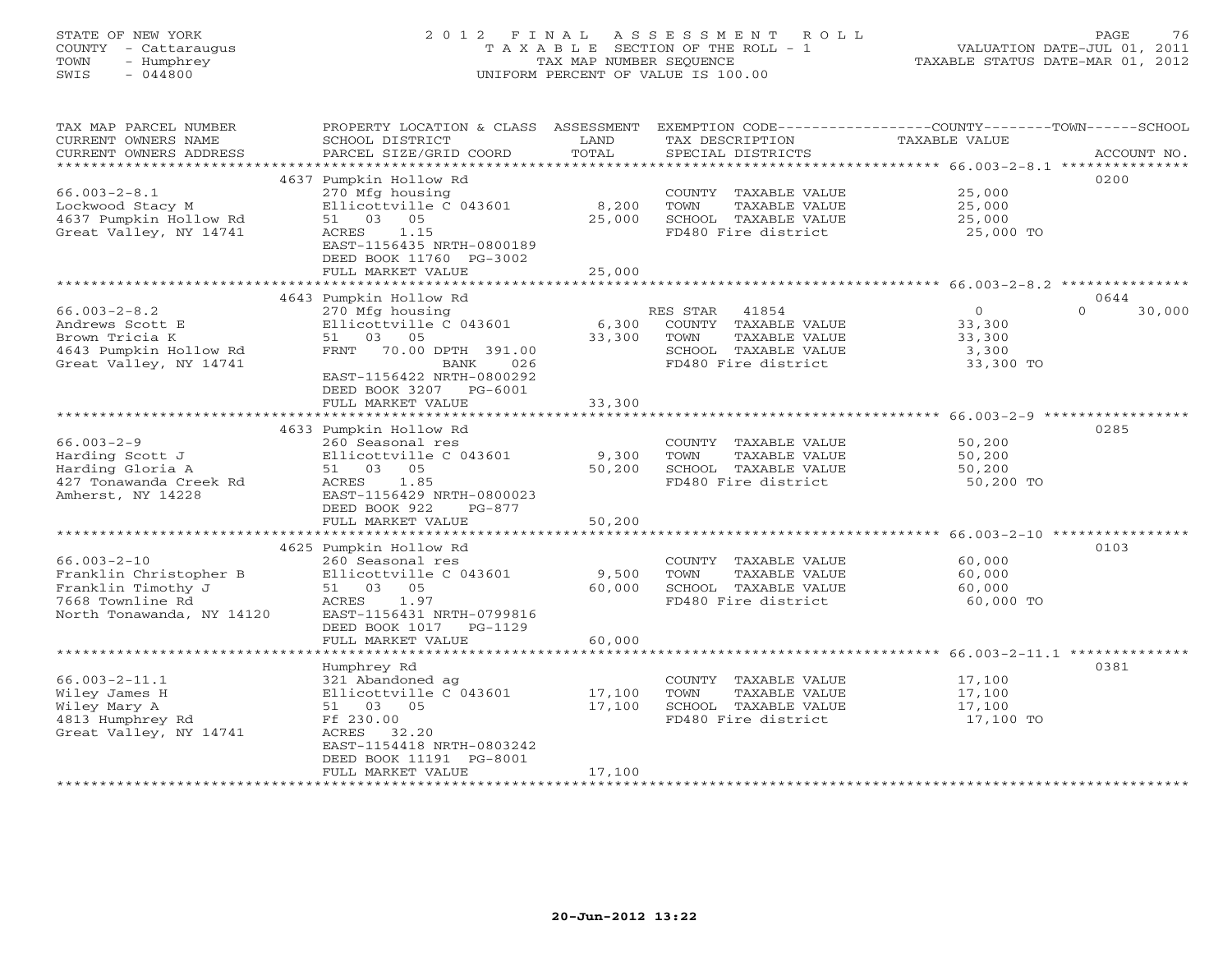| STATE OF NEW YORK<br>COUNTY<br>- Cattaraugus<br>- Humphrey<br>TOWN<br>$-044800$<br>SWIS | 2 0 1 2<br>TAXABLE         | FINAL<br>TAX MAP NUMBER SEOUENCE | ASSESSMENT<br>R O L L<br>SECTION OF THE ROLL - 1<br>UNIFORM PERCENT OF VALUE IS 100.00 | VALUATION DATE-JUL 01,<br>TAXABLE STATUS DATE-MAR 01, 2012 | 77<br>PAGE<br>2011 |
|-----------------------------------------------------------------------------------------|----------------------------|----------------------------------|----------------------------------------------------------------------------------------|------------------------------------------------------------|--------------------|
| TAX MAP PARCEL NUMBER                                                                   | PROPERTY LOCATION & CLASS  | ASSESSMENT                       | EXEMPTION CODE-----------------COUNTY-------                                           |                                                            | -TOWN------SCHOOL  |
| CURRENT OWNERS NAME                                                                     | SCHOOL DISTRICT            | LAND                             | TAX DESCRIPTION                                                                        | TAXABLE VALUE                                              |                    |
| CURRENT OWNERS ADDRESS                                                                  | PARCEL SIZE/GRID COORD     | TOTAL                            | SPECIAL DISTRICTS                                                                      |                                                            | ACCOUNT NO.        |
| ************************                                                                |                            |                                  |                                                                                        |                                                            | **************     |
|                                                                                         | 4748 Humphrey Rd           |                                  |                                                                                        |                                                            | 0759               |
| 66.003-2-11.2                                                                           | 270 Mfg housing            |                                  | COUNTY<br>TAXABLE VALUE                                                                | 37,000                                                     |                    |
| Wiley Thomas E                                                                          | Ellicottville C 043601     | 13,900                           | TOWN<br>TAXABLE VALUE                                                                  | 37,000                                                     |                    |
| Wiley Nina                                                                              | 51 03<br>05                | 37,000                           | SCHOOL<br>TAXABLE VALUE                                                                | 37,000                                                     |                    |
| 13377 Southshore Dr                                                                     | Ff 275.00                  |                                  | FD480 Fire district                                                                    | 37,000 TO                                                  |                    |
| Conroe, TX 77304-5272                                                                   | 4.95<br>ACRES              |                                  |                                                                                        |                                                            |                    |
|                                                                                         | EAST-1154259 NRTH-0802325  |                                  |                                                                                        |                                                            |                    |
|                                                                                         | DEED BOOK 974<br>$PG-1096$ |                                  |                                                                                        |                                                            |                    |

|                        | EAST-1154259 NRTH-0802325<br>DEED BOOK 974<br>PG-1096                                                  |                                   |                                          |
|------------------------|--------------------------------------------------------------------------------------------------------|-----------------------------------|------------------------------------------|
|                        | FULL MARKET VALUE                                                                                      | 37,000                            |                                          |
|                        |                                                                                                        |                                   | $66.003 - 2 - 11.4$ **************       |
|                        | 4742 Humphrey Rd                                                                                       |                                   | 0786                                     |
| $66.003 - 2 - 11.4$    | 270 Mfg housing                                                                                        | <b>COUNTY</b><br>TAXABLE VALUE    | 24,000                                   |
| Wiley Betty J          | Ellicottville C 043601                                                                                 | 6,400<br>TOWN<br>TAXABLE VALUE    | 24,000                                   |
| 4719 Humphrey Rd       | 03 05<br>51                                                                                            | 24,000<br>SCHOOL TAXABLE VALUE    | 24,000                                   |
| Great Valley, NY 14741 | FRNT 100.00 DPTH 280.00<br>EAST-1154299 NRTH-0802172<br>DEED BOOK 5508<br>PG-5002<br>FULL MARKET VALUE | FD480 Fire district<br>24,000     | 24,000 TO                                |
|                        |                                                                                                        |                                   | $66.003 - 2 - 11.5$ *********            |
|                        | 4727/4729 Humphrey Rd                                                                                  |                                   | 0826                                     |
| $66.003 - 2 - 11.5$    | 270 Mfg housing                                                                                        | COUNTY<br>TAXABLE VALUE           | 30,000                                   |
| Wiley James H          | Ellicottville C 043601                                                                                 | 9,100<br>TOWN<br>TAXABLE VALUE    | 30,000                                   |
| Wiley Mary A           | 51 3 5                                                                                                 | SCHOOL<br>30,000<br>TAXABLE VALUE | 30,000                                   |
| 4813 Humphrey Rd       | 1.75<br>ACRES                                                                                          | FD480 Fire district               | 30,000 TO                                |
| Great Valley, NY 14741 | EAST-1154625 NRTH-0801856<br>DEED BOOK 1018<br>$PG-103$                                                |                                   |                                          |
|                        | FULL MARKET VALUE                                                                                      | 30,000                            |                                          |
|                        |                                                                                                        |                                   | $66.003 - 2 - 12$ *****                  |
| $66.003 - 2 - 12$      | 4719 Humphrey Rd                                                                                       | 41122                             | 0382<br>12,000<br>$\Omega$               |
| Wiley Betty J          | 210 1 Family Res<br>Ellicottville C 043601                                                             | WVET CO<br>7,100 WVET TOWN 41123  | $\circ$<br>9,000<br>$\Omega$<br>$\Omega$ |
| 4719 Humphrey Rd       | 03<br>05<br>57                                                                                         | 110,000 AGED C/T/S 41800          | 49,000<br>50,500<br>55,000               |
| Great Valley, NY 14741 | FRNT 132.00 DPTH 256.00                                                                                | SR STAR<br>41834                  | 55,000<br>$\Omega$<br>$\Omega$           |
|                        | EAST-1154777 NRTH-0801924                                                                              | COUNTY TAXABLE VALUE              | 49,000                                   |
|                        | DEED BOOK 5508<br>PG-5002                                                                              | TOWN<br>TAXABLE VALUE             | 50,500                                   |
|                        | FULL MARKET VALUE                                                                                      | 110,000<br>SCHOOL TAXABLE VALUE   | $\circ$                                  |
|                        |                                                                                                        | FD480 Fire district               | 110,000 TO                               |
|                        |                                                                                                        |                                   | $66.003 - 2 - 13.1$ **************       |
|                        | 4739 Humphrey Rd                                                                                       |                                   | 0242                                     |
| $66.003 - 2 - 13.1$    | 210 1 Family Res                                                                                       | 41854<br>RES STAR                 | 30,000<br>$\Omega$<br>$\Omega$           |
| Hunt Thomas E II       | Ellicottville C 043601                                                                                 | COUNTY<br>TAXABLE VALUE<br>8,800  | 135,000                                  |
| Hunt Shawne L          | 03<br>05<br>51                                                                                         | 135,000<br>TOWN<br>TAXABLE VALUE  | 135,000                                  |
| 4739 Humphrey Rd       | FRNT 211.32 DPTH                                                                                       | SCHOOL<br>TAXABLE VALUE           | 105,000                                  |
| Great Valley, NY 14741 | 1.50 BANK<br>ACRES<br>023<br>EAST-1154399 NRTH-0801836<br>DEED BOOK 964<br>$PG-919$                    | FD480 Fire district               | 135,000 TO                               |
|                        | FULL MARKET VALUE                                                                                      | 135,000                           |                                          |
|                        |                                                                                                        |                                   |                                          |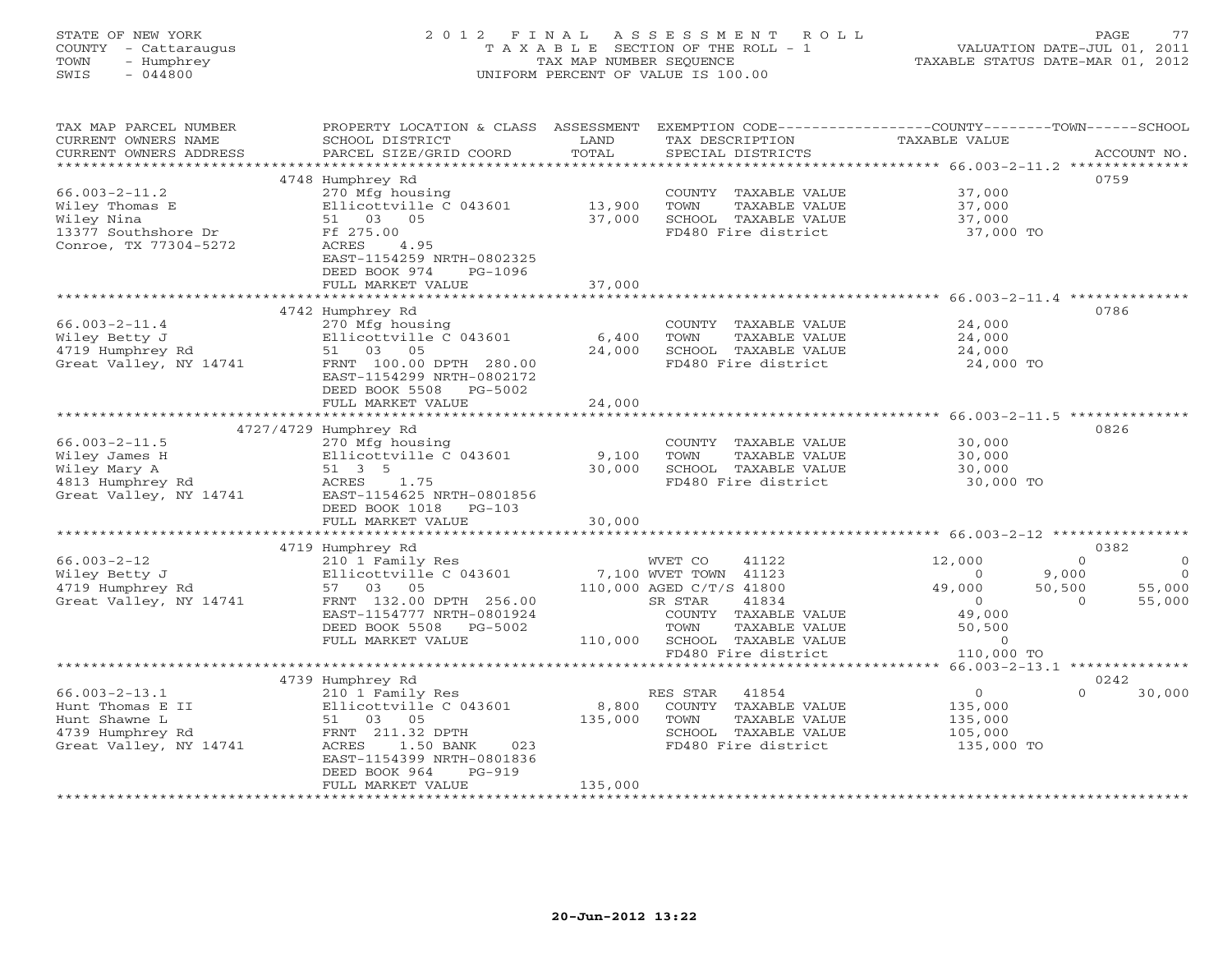# STATE OF NEW YORK 2 0 1 2 F I N A L A S S E S S M E N T R O L L PAGE 78 COUNTY - Cattaraugus T A X A B L E SECTION OF THE ROLL - 1 VALUATION DATE-JUL 01, 2011 TOWN - Humphrey TAX MAP NUMBER SEQUENCE TAXABLE STATUS DATE-MAR 01, 2012 SWIS - 044800 UNIFORM PERCENT OF VALUE IS 100.00UNIFORM PERCENT OF VALUE IS 100.00

| TAX MAP PARCEL NUMBER<br>CURRENT OWNERS NAME<br>CURRENT OWNERS ADDRESS                                                               | PROPERTY LOCATION & CLASS ASSESSMENT EXEMPTION CODE---------------COUNTY-------TOWN------SCHOOL<br>SCHOOL DISTRICT<br>PARCEL SIZE/GRID COORD                                           | LAND<br>TOTAL           | TAX DESCRIPTION<br>SPECIAL DISTRICTS                                                                                              | TAXABLE VALUE                                                                           | ACCOUNT NO.   |
|--------------------------------------------------------------------------------------------------------------------------------------|----------------------------------------------------------------------------------------------------------------------------------------------------------------------------------------|-------------------------|-----------------------------------------------------------------------------------------------------------------------------------|-----------------------------------------------------------------------------------------|---------------|
|                                                                                                                                      |                                                                                                                                                                                        |                         |                                                                                                                                   |                                                                                         |               |
|                                                                                                                                      | 4813 Humphrey Rd                                                                                                                                                                       |                         |                                                                                                                                   |                                                                                         | 0119          |
| $66.003 - 2 - 14.1$<br>Wiley James H<br>Wiley Mary A<br>4813 Humphrey Rd<br>Great Valley, NY 14741                                   | 240 Rural res<br>Ellicottville C 043601<br>51 03 05<br>ACRES 81.50<br>EAST-1153588 NRTH-0800746<br>DEED BOOK 867<br>PG-692                                                             | 80,300<br>160,000       | RES STAR 41854<br>COUNTY TAXABLE VALUE<br>TOWN<br>TAXABLE VALUE<br>SCHOOL TAXABLE VALUE<br>FD480 Fire district                    | $\overline{0}$<br>$\Omega$<br>160,000<br>160,000<br>130,000<br>160,000 TO               | 30,000        |
|                                                                                                                                      | FULL MARKET VALUE                                                                                                                                                                      | 160,000                 |                                                                                                                                   |                                                                                         |               |
|                                                                                                                                      |                                                                                                                                                                                        |                         |                                                                                                                                   |                                                                                         |               |
| $66.003 - 2 - 15.2$<br>Weber James M<br>Weber Heather L<br>4857 Humphrey Rd<br>Humphrey, NY<br>PRIOR OWNER ON 3/01/2012              | 4857 Humphrey Rd<br>210 1 Family Res<br>Ellicottville C 043601<br>59 03 05<br>FRNT 280.00 DPTH<br>ACRES<br>6.35 BANK<br>071<br>EAST-1151854 NRTH-0801353<br>DEED BOOK 17787 PG-6001    | 19,500<br>39,000        | COUNTY TAXABLE VALUE<br>TOWN<br>TAXABLE VALUE<br>SCHOOL TAXABLE VALUE<br>FD480 Fire district                                      | 39,000<br>39,000<br>39,000<br>39,000 TO                                                 | 0761          |
| Weber James M                                                                                                                        | FULL MARKET VALUE                                                                                                                                                                      | 39,000                  |                                                                                                                                   |                                                                                         |               |
|                                                                                                                                      |                                                                                                                                                                                        |                         |                                                                                                                                   |                                                                                         |               |
| $66.003 - 2 - 15.3$<br>Wilkins Shelbe L<br>7803 Sunset Ridge<br>Prescott Valley, AZ 86314                                            | Humphrey Rd (Co Rd 18)<br>322 Rural vac>10<br>Ellicottville C $043601$ 13,700<br>59 03 05<br>4.80<br>ACRES<br>EAST-1152190 NRTH-0801365<br>DEED BOOK 6429 PG-5001<br>FULL MARKET VALUE | 13,700<br>13,700        | COUNTY TAXABLE VALUE<br>TOWN<br>TAXABLE VALUE<br>SCHOOL TAXABLE VALUE<br>FD480 Fire district                                      | 13,700<br>13,700<br>13,700<br>13,700 TO                                                 | 0874          |
|                                                                                                                                      |                                                                                                                                                                                        |                         |                                                                                                                                   |                                                                                         |               |
| $66.003 - 2 - 15.4$<br>Wilkins Chad K<br>7803 Sunset Ridge<br>Prescott Valley, AZ 86314                                              | Humphrey Rd (Co Rd 18)<br>322 Rural vac>10<br>Ellicottville C 043601<br>59 03 05<br>ACRES<br>5.00<br>EAST-1152206 NRTH-0800533<br>DEED BOOK 6429 PG-5002<br>FULL MARKET VALUE          | 1,300<br>1,300<br>1,300 | COUNTY TAXABLE VALUE<br>TOWN<br>TAXABLE VALUE<br>SCHOOL TAXABLE VALUE<br>FD480 Fire district                                      | 1,300<br>1,300<br>1,300<br>1,300 TO                                                     | 0875          |
|                                                                                                                                      |                                                                                                                                                                                        |                         |                                                                                                                                   |                                                                                         |               |
|                                                                                                                                      | 4875 Humphrey Rd                                                                                                                                                                       |                         |                                                                                                                                   |                                                                                         | 0065          |
| $66.003 - 2 - 16$<br>Weber Michael R<br>Weber Mary M<br>4875 Humphrey Rd<br>Great Valley, NY 14741-9642<br>MAY BE SUBJECT TO PAYMENT | 112 Dairy farm<br>Ellicottville C 043601<br>58/59 03 05<br>850/1171,56468-003<br>ACRES 98.50<br>EAST-1151480 NRTH-0800428<br>DEED BOOK 786<br>PG-2007                                  | 65,000 RES STAR         | AG DIST<br>41720<br>41854<br>230,000 COUNTY TAXABLE VALUE<br>TOWN<br>TAXABLE VALUE<br>SCHOOL TAXABLE VALUE<br>FD480 Fire district | 950<br>950<br>$\overline{0}$<br>$\Omega$<br>229,050<br>229,050<br>199,050<br>230,000 TO | 950<br>30,000 |
| UNDER AGDIST LAW TIL 2016                                                                                                            | FULL MARKET VALUE                                                                                                                                                                      | 230,000                 |                                                                                                                                   |                                                                                         |               |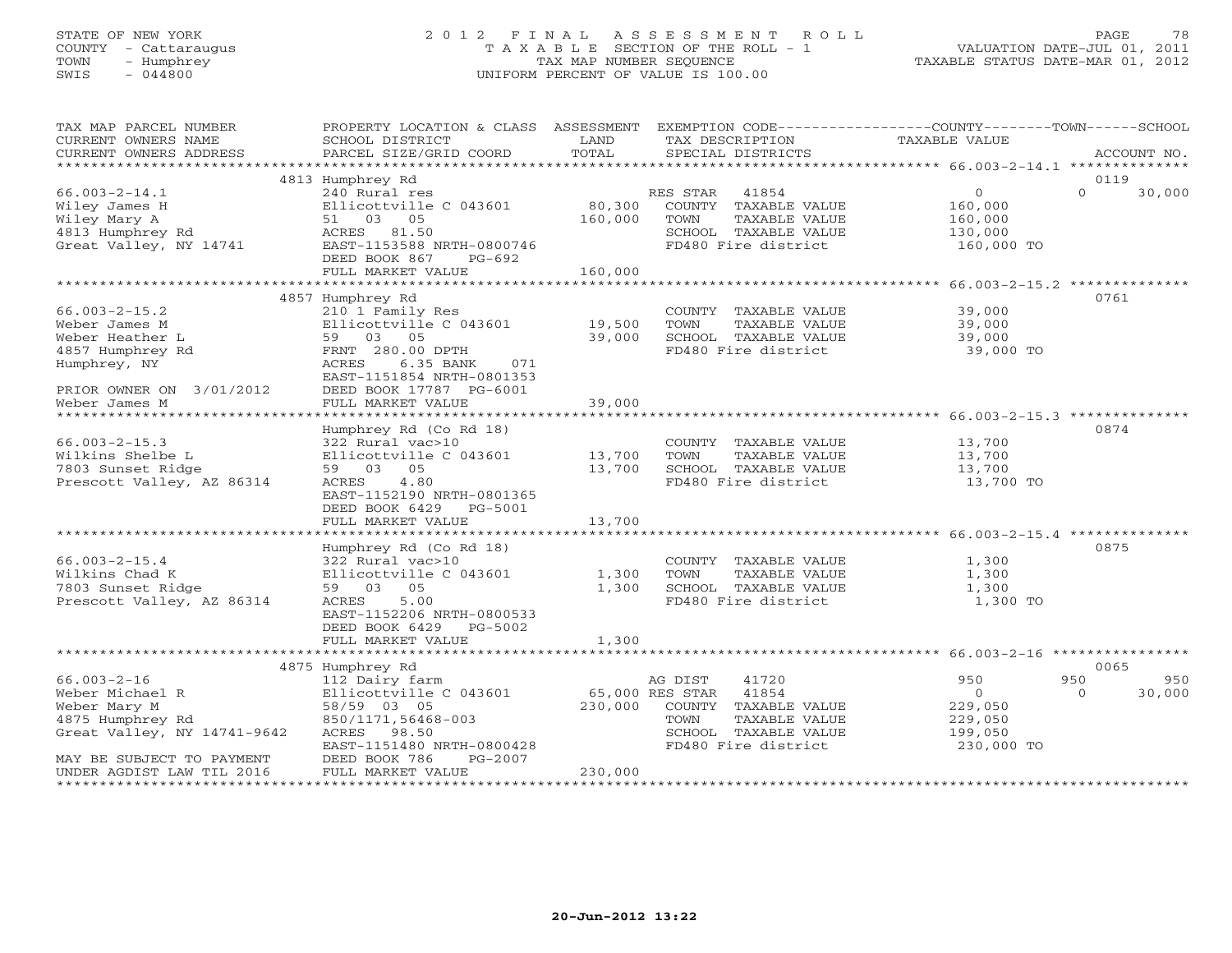# STATE OF NEW YORK 2 0 1 2 F I N A L A S S E S S M E N T R O L L PAGE 79 COUNTY - Cattaraugus T A X A B L E SECTION OF THE ROLL - 1 VALUATION DATE-JUL 01, 2011 TOWN - Humphrey TAX MAP NUMBER SEQUENCE TAXABLE STATUS DATE-MAR 01, 2012 SWIS - 044800 UNIFORM PERCENT OF VALUE IS 100.00UNIFORM PERCENT OF VALUE IS 100.00

| TAX MAP PARCEL NUMBER<br>CURRENT OWNERS NAME<br>CURRENT OWNERS ADDRESS                           | PROPERTY LOCATION & CLASS ASSESSMENT<br>SCHOOL DISTRICT<br>PARCEL SIZE/GRID COORD                                                                                                                                  | LAND<br>TOTAL                             | EXEMPTION CODE-----------------COUNTY-------TOWN------SCHOOL<br>TAX DESCRIPTION<br>SPECIAL DISTRICTS                                                                                     | <b>TAXABLE VALUE</b>                                                                                           |                                                          | ACCOUNT NO.                             |
|--------------------------------------------------------------------------------------------------|--------------------------------------------------------------------------------------------------------------------------------------------------------------------------------------------------------------------|-------------------------------------------|------------------------------------------------------------------------------------------------------------------------------------------------------------------------------------------|----------------------------------------------------------------------------------------------------------------|----------------------------------------------------------|-----------------------------------------|
|                                                                                                  |                                                                                                                                                                                                                    |                                           |                                                                                                                                                                                          |                                                                                                                |                                                          |                                         |
| $66.003 - 2 - 17$<br>Mack Larry G<br>4911 Humphrey Rd<br>Great Valley, NY 14741                  | 4911 Humphrey Rd<br>210 1 Family Res<br>Ellicottville C 043601<br>59 03 05<br>4.65<br>ACRES<br>EAST-1150767 NRTH-0801675<br>DEED BOOK 877<br>$PG-258$                                                              | 13,500<br>50,000                          | RES STAR<br>41854<br>COUNTY TAXABLE VALUE<br>TAXABLE VALUE<br>TOWN<br>SCHOOL TAXABLE VALUE<br>FD480 Fire district                                                                        | $\Omega$<br>50,000<br>50,000<br>20,000<br>50,000 TO                                                            | 0322<br>$\Omega$                                         | 30,000                                  |
|                                                                                                  | FULL MARKET VALUE                                                                                                                                                                                                  | 50,000                                    |                                                                                                                                                                                          |                                                                                                                |                                                          |                                         |
| $66.003 - 3 - 1.1$<br>Chapman Michael L<br>Selma Chapman<br>136 River St<br>Salamanca, NY 14779  | 4602 Humphrey Rd<br>210 1 Family Res<br>Ellicottville C 043601<br>43 03 05<br>FRNT 170.00 DPTH 120.00<br>EAST-1157261 NRTH-0802584<br>DEED BOOK 1029 PG-197                                                        | 5,500<br>44,000                           | RES STAR<br>41854<br>COUNTY TAXABLE VALUE<br>TOWN<br>TAXABLE VALUE<br>SCHOOL TAXABLE VALUE<br>FD480 Fire district                                                                        | $\overline{0}$<br>44,000<br>44,000<br>14,000<br>44,000 TO                                                      | 0141<br>$\Omega$                                         | 30,000                                  |
|                                                                                                  | FULL MARKET VALUE                                                                                                                                                                                                  | 44,000                                    |                                                                                                                                                                                          |                                                                                                                |                                                          |                                         |
|                                                                                                  |                                                                                                                                                                                                                    |                                           |                                                                                                                                                                                          |                                                                                                                |                                                          |                                         |
| $66.003 - 3 - 1.2$<br>Ginnery Joyce Herlet<br>4596 Humphrey Rd<br>Great Valley, NY 14741         | 4596 Humphrey Rd<br>270 Mfg housing<br>Ellicottville C 043601<br>43 03 05<br>FRNT 180.00 DPTH 180.00<br>EAST-1157496 NRTH-0802697<br>DEED BOOK 772<br>$PG-459$<br>FULL MARKET VALUE<br>4598 Humphrey Rd (Co Rd 18) | 41,200                                    | CVET CO<br>41132<br>6,900 CVET TOWN 41133<br>41,200 AGED C/T/S 41800<br>SR STAR<br>41834<br>COUNTY TAXABLE VALUE<br>TOWN<br>TAXABLE VALUE<br>SCHOOL TAXABLE VALUE<br>FD480 Fire district | 10,300<br>$\Omega$<br>15,450<br>$\overline{O}$<br>15,450<br>15,450<br>$\circ$<br>41,200 TO                     | 0473<br>$\Omega$<br>10,300<br>15,450<br>$\Omega$<br>0645 | $\circ$<br>$\Omega$<br>20,600<br>20,600 |
| $66.003 - 3 - 1.3$<br>Ginnery Sally Jo<br>Humphrey Rd<br>PO Box 102<br>Great Valley, NY 14741    | 270 Mfg housing<br>Ellicottville C 043601<br>43 03 05<br>FRNT<br>70.00 DPTH 135.00<br>EAST-1157363 NRTH-0802633<br>DEED BOOK 892<br>$PG-967$<br>FULL MARKET VALUE<br>*****************************                 | 2,600<br>4,900<br>4,900<br>************** | RES STAR<br>41854<br>COUNTY TAXABLE VALUE<br>TOWN<br>TAXABLE VALUE<br>SCHOOL TAXABLE VALUE<br>FD480 Fire district                                                                        | $\Omega$<br>4,900<br>4,900<br>$\overline{0}$<br>4,900 TO<br>********************* 66.003-3-1.4 *************** | $\Omega$                                                 | 4,900                                   |
|                                                                                                  | 4594 Humphrey Rd (Co Rd 18)                                                                                                                                                                                        |                                           |                                                                                                                                                                                          |                                                                                                                | 0646                                                     |                                         |
| $66.003 - 3 - 1.4$<br>Ginnery Harry W Sr<br>Humphrey Rd<br>PO Box 102A<br>Great Valley, NY 14741 | 314 Rural vac<10<br>Ellicottville C 043601<br>43 03 05<br>84.00 DPTH 185.00<br>FRNT<br>EAST-1157627 NRTH-0802756<br>DEED BOOK 982<br>$PG-682$                                                                      | 4,100<br>4,100                            | COUNTY TAXABLE VALUE<br>TOWN<br>TAXABLE VALUE<br>SCHOOL TAXABLE VALUE<br>FD480 Fire district                                                                                             | 4,100<br>4,100<br>4,100<br>4,100 TO                                                                            |                                                          |                                         |
|                                                                                                  | FULL MARKET VALUE                                                                                                                                                                                                  | 4,100                                     |                                                                                                                                                                                          |                                                                                                                |                                                          |                                         |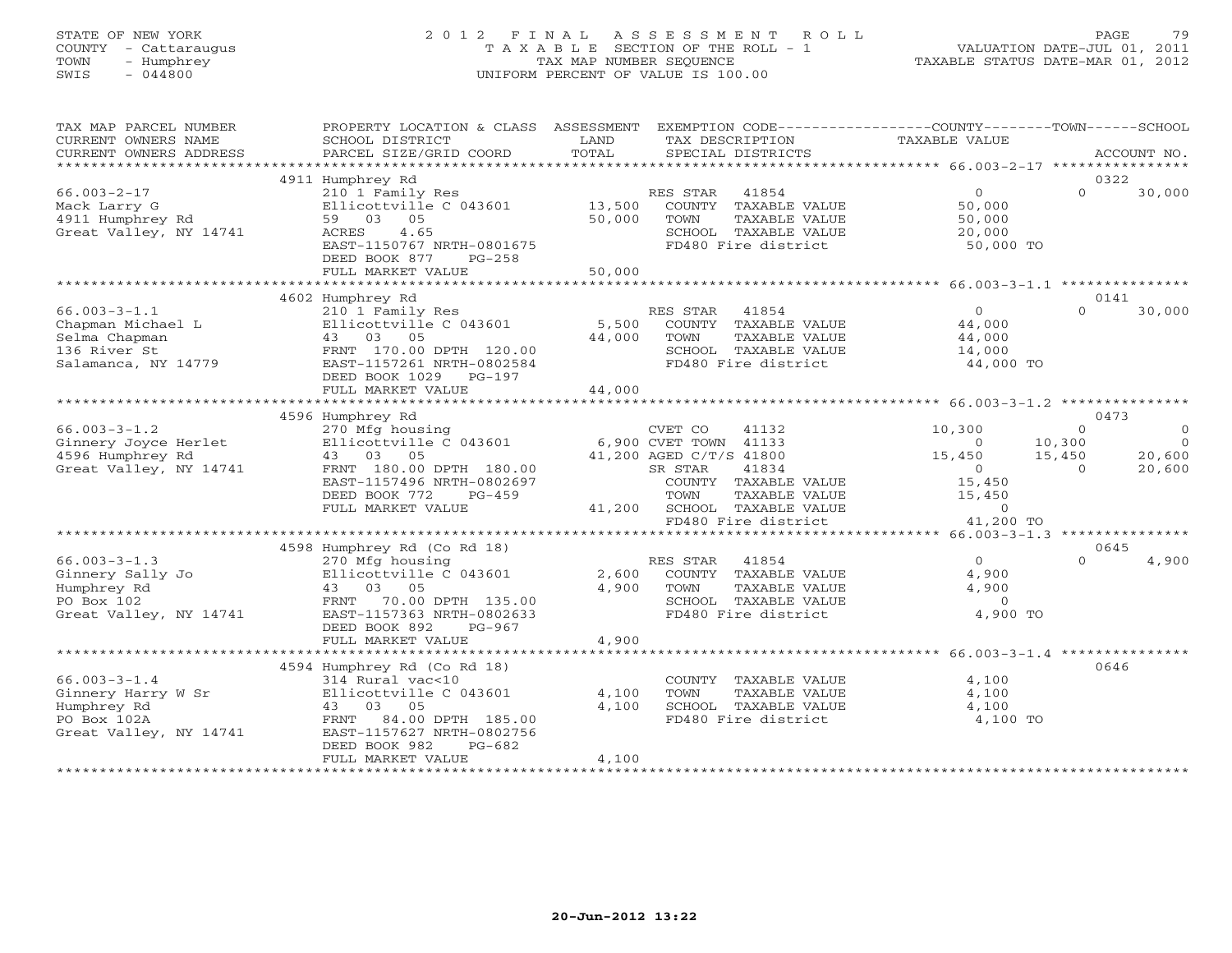## STATE OF NEW YORK 2 0 1 2 F I N A L A S S E S S M E N T R O L L PAGE 80 COUNTY - Cattaraugus T A X A B L E SECTION OF THE ROLL - 1 VALUATION DATE-JUL 01, 2011 TOWN - Humphrey TAX MAP NUMBER SEQUENCE TAXABLE STATUS DATE-MAR 01, 2012 SWIS - 044800 UNIFORM PERCENT OF VALUE IS 100.00UNIFORM PERCENT OF VALUE IS 100.00

| TAX MAP PARCEL NUMBER<br>CURRENT OWNERS NAME<br>CURRENT OWNERS ADDRESS                                         | PROPERTY LOCATION & CLASS ASSESSMENT<br>SCHOOL DISTRICT<br>PARCEL SIZE/GRID COORD                                                      | LAND<br>TOTAL                     | EXEMPTION CODE-----------------COUNTY-------TOWN------SCHOOL<br>TAX DESCRIPTION<br>SPECIAL DISTRICTS                                       | TAXABLE VALUE                                               | ACCOUNT NO.                                                                          |
|----------------------------------------------------------------------------------------------------------------|----------------------------------------------------------------------------------------------------------------------------------------|-----------------------------------|--------------------------------------------------------------------------------------------------------------------------------------------|-------------------------------------------------------------|--------------------------------------------------------------------------------------|
|                                                                                                                |                                                                                                                                        |                                   |                                                                                                                                            |                                                             |                                                                                      |
|                                                                                                                | 4704 Pumpkin Hollow Rd                                                                                                                 |                                   |                                                                                                                                            |                                                             | 0313                                                                                 |
| $66.003 - 3 - 2$<br>Morton Alan<br>Morton Julie<br>4704 Pumpkin Hollow Rd<br>Great Valley, NY 14741            | 210 1 Family Res<br>Ellicottville C 043601<br>43 03 05<br>7.55 BANK<br>ACRES<br>065<br>EAST-1156929 NRTH-0802063                       | 17,800<br>95,000                  | RES STAR 41854<br>COUNTY TAXABLE VALUE<br>TOWN<br>TAXABLE VALUE<br>SCHOOL TAXABLE VALUE<br>FD480 Fire district                             | $\overline{0}$<br>95,000<br>95,000<br>65,000<br>95,000 TO   | $\Omega$<br>30,000                                                                   |
|                                                                                                                | DEED BOOK 980<br>PG-666<br>FULL MARKET VALUE                                                                                           | 95,000                            |                                                                                                                                            |                                                             |                                                                                      |
|                                                                                                                |                                                                                                                                        |                                   |                                                                                                                                            |                                                             |                                                                                      |
|                                                                                                                | 4680 Pumpkin Hollow Rd                                                                                                                 |                                   |                                                                                                                                            |                                                             | 0199                                                                                 |
| $66.003 - 3 - 4$<br>Lockwood Alfred J<br>Lockwood Sandra L<br>4680 Pumpkin Hollow Rd<br>Great Valley, NY 14741 | 210 1 Family Res<br>Ellicottville C 043601<br>43 03 05<br>Ff 450.00<br>2.25<br>ACRES<br>EAST-1156752 NRTH-0801456                      |                                   | WVET CO<br>41122<br>9,900 WVET TOWN 41123<br>72,000 DVET C/T<br>41141<br>41834<br>SR STAR<br>COUNTY TAXABLE VALUE<br>TOWN<br>TAXABLE VALUE | 10,800<br>$\Omega$<br>7,200<br>$\Omega$<br>54,000<br>55,800 | $\Omega$<br>$\Omega$<br>9,000<br>$\Omega$<br>$\Omega$<br>7,200<br>$\Omega$<br>62,200 |
|                                                                                                                | DEED BOOK 12390 PG-9001                                                                                                                |                                   | SCHOOL TAXABLE VALUE<br>72,000 FD480 Fire district                                                                                         | 9,800<br>72,000 TO                                          |                                                                                      |
|                                                                                                                | FULL MARKET VALUE                                                                                                                      |                                   |                                                                                                                                            |                                                             |                                                                                      |
|                                                                                                                | 4634 Pumpkin Hollow Rd                                                                                                                 |                                   |                                                                                                                                            |                                                             | 0165                                                                                 |
| $66.003 - 3 - 5$<br>Andrews Jerry L<br>Andrews Sandra K<br>4634 Pumpkin Hollow Rd<br>Great Valley, NY 14741    | 210 1 Family Res<br>Ellicottville C 043601<br>43 03 05<br>ACRES 15.85<br>EAST-1157197 NRTH-0800093<br>DEED BOOK 869<br>$PG-326$        | 30,300<br>165,000                 | RES STAR<br>41854<br>COUNTY TAXABLE VALUE<br>TAXABLE VALUE<br>TOWN<br>SCHOOL TAXABLE VALUE<br>FD480 Fire district                          | 0<br>165,000<br>165,000<br>135,000<br>165,000 TO            | $\Omega$<br>30,000                                                                   |
|                                                                                                                | FULL MARKET VALUE                                                                                                                      | 165,000                           |                                                                                                                                            |                                                             |                                                                                      |
|                                                                                                                |                                                                                                                                        |                                   |                                                                                                                                            |                                                             |                                                                                      |
| $66.003 - 3 - 5.71$<br>Andrews Jerry L<br>Andrews Sandra K<br>4634 Pumpkin Hollow Rd<br>Great Valley, NY 14741 | 4634 Pumpkin Hollow Rd<br>270 Mfg housing<br>Ellicottville C 043601<br>1.00<br>ACRES<br>EAST-1157276 NRTH-0800074<br>FULL MARKET VALUE | 8,000 SR STAR<br>38,400<br>38,400 | AGED C/T/S 41800<br>41834<br>COUNTY TAXABLE VALUE<br>TOWN<br>TAXABLE VALUE<br>SCHOOL TAXABLE VALUE                                         | 19,200<br>$\circ$<br>19,200<br>19,200<br>$\overline{0}$     | 0839<br>19,200<br>19,200<br>19,200<br>$\Omega$                                       |
|                                                                                                                |                                                                                                                                        |                                   | FD480 Fire district                                                                                                                        | 38,400 TO                                                   |                                                                                      |
| $66.003 - 3 - 6.1$                                                                                             | 4694 Pumpkin Hollow Rd<br>270 Mfg housing                                                                                              |                                   | COUNTY TAXABLE VALUE                                                                                                                       | 53,200                                                      | 0204                                                                                 |
| Morton Alan<br>Morton Julie<br>4704 Pumpkin Hollow Rd<br>Great Valley, NY 14741                                | Ellicottville C 043601<br>43 03 05<br>FRNT 908.00 DPTH<br>ACRES 35.65<br>EAST-1157241 NRTH-0801197<br>DEED BOOK 980<br>$PG-668$        | 48,200<br>53,200                  | TOWN<br>TAXABLE VALUE<br>SCHOOL TAXABLE VALUE<br>FD480 Fire district                                                                       | 53,200<br>53,200<br>53,200 TO                               |                                                                                      |
|                                                                                                                | FULL MARKET VALUE<br>************************                                                                                          | 53,200                            |                                                                                                                                            |                                                             |                                                                                      |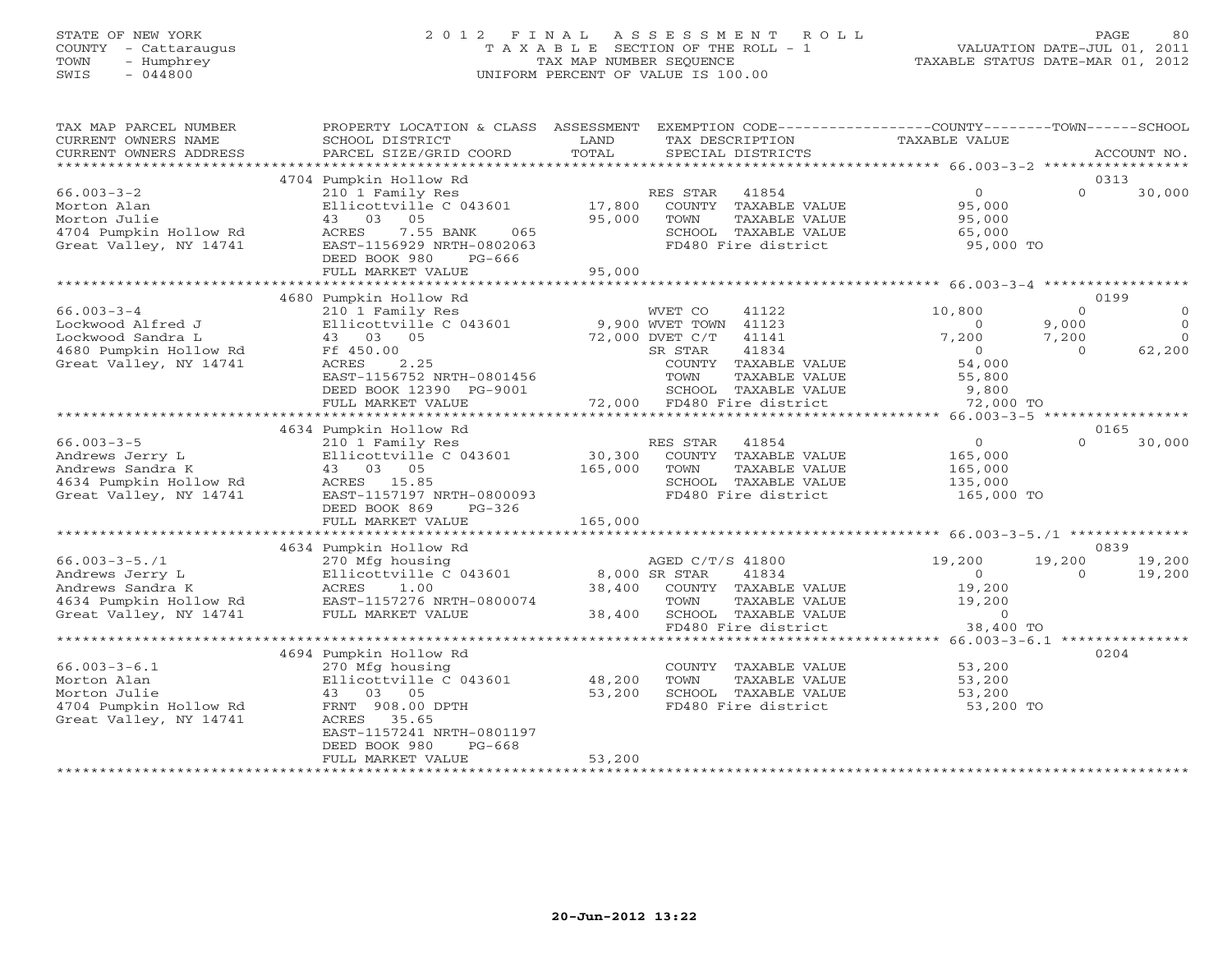### STATE OF NEW YORK 2 0 1 2 F I N A L A S S E S S M E N T R O L L PAGE 81 COUNTY - Cattaraugus T A X A B L E SECTION OF THE ROLL - 1 VALUATION DATE-JUL 01, 2011 TOWN - Humphrey TAX MAP NUMBER SEQUENCE TAXABLE STATUS DATE-MAR 01, 2012 SWIS - 044800 UNIFORM PERCENT OF VALUE IS 100.00UNIFORM PERCENT OF VALUE IS 100.00

| TAX MAP PARCEL NUMBER<br>CURRENT OWNERS NAME<br>CURRENT OWNERS ADDRESS                                 | PROPERTY LOCATION & CLASS ASSESSMENT<br>SCHOOL DISTRICT<br>PARCEL SIZE/GRID COORD                                                                                                                            | LAND<br>TOTAL                | EXEMPTION CODE-----------------COUNTY-------TOWN------SCHOOL<br>TAX DESCRIPTION<br>SPECIAL DISTRICTS                                           | <b>TAXABLE VALUE</b>                                             | ACCOUNT NO.                    |
|--------------------------------------------------------------------------------------------------------|--------------------------------------------------------------------------------------------------------------------------------------------------------------------------------------------------------------|------------------------------|------------------------------------------------------------------------------------------------------------------------------------------------|------------------------------------------------------------------|--------------------------------|
| *********************                                                                                  |                                                                                                                                                                                                              |                              |                                                                                                                                                |                                                                  |                                |
| $66.003 - 3 - 6.2$<br>Brown Karen J<br>4626 Humphrey Rd<br>Great Valley, NY 14741-9649                 | 4626 Humphrey Rd<br>240 Rural res<br>Ellicottville C 043601<br>43 03 05<br>Ff 487.82<br>ACRES 18.60 BANK<br>012<br>EAST-1156842 NRTH-0803292<br>DEED BOOK 1027<br>$PG-840$<br>FULL MARKET VALUE              | 32,800<br>223,000<br>223,000 | 41854<br>RES STAR<br>COUNTY TAXABLE VALUE<br>TOWN<br>TAXABLE VALUE<br>SCHOOL TAXABLE VALUE<br>FD480 Fire district                              | $\overline{0}$<br>223,000<br>223,000<br>193,000<br>223,000 TO    | 0449<br>$\Omega$<br>30,000     |
|                                                                                                        |                                                                                                                                                                                                              |                              |                                                                                                                                                |                                                                  |                                |
| $66.003 - 3 - 6.3$<br>Brown Karen J<br>4626 Humphrey Rd<br>Great Valley, NY 14741-9649                 | Humphrey Rd<br>322 Rural vac>10<br>Ellicottville C 043601<br>43 03 05<br>Ff 100.00<br>ACRES 14.95<br>EAST-1157368 NRTH-0803393<br>DEED BOOK 953<br>$PG-383$                                                  | 28,900<br>28,900             | COUNTY TAXABLE VALUE<br>TOWN<br>TAXABLE VALUE<br>SCHOOL TAXABLE VALUE<br>FD480 Fire district                                                   | 28,900<br>28,900<br>28,900<br>28,900 TO                          | 0450                           |
|                                                                                                        | FULL MARKET VALUE                                                                                                                                                                                            | 28,900                       |                                                                                                                                                |                                                                  |                                |
|                                                                                                        |                                                                                                                                                                                                              |                              |                                                                                                                                                |                                                                  |                                |
|                                                                                                        | 4499 Humphrey Rd                                                                                                                                                                                             |                              |                                                                                                                                                |                                                                  | 0883<br>9,000                  |
| $66.003 - 3 - 9.2$<br>Matuskiewicz Rebecca<br>4499 Humphrey Rd<br>Great Valley, NY 14741               | 240 Rural res<br>Ellicottville C 043601<br>43 03 05<br>ACRES 227.12<br>EAST-1159026 NRTH-0801705<br>DEED BOOK 11780 PG-4001<br>FULL MARKET VALUE                                                             | 250,000<br>250,000           | WVET C/T<br>41121<br>152,700 RES STAR<br>41854<br>COUNTY TAXABLE VALUE<br>TOWN<br>TAXABLE VALUE<br>SCHOOL TAXABLE VALUE<br>FD480 Fire district | 12,000<br>$\circ$<br>238,000<br>241,000<br>220,000<br>250,000 TO | $\Omega$<br>30,000<br>$\Omega$ |
|                                                                                                        |                                                                                                                                                                                                              |                              |                                                                                                                                                | ****************** 66.003-3-10 *****************                 |                                |
| $66.003 - 3 - 10$<br>Healy Minnie<br>4794 Chapel Hill Rd<br>Great Valley, NY 14741                     | 4794 Chapel Hill Rd<br>120 Field crops<br>Ellicottville C 043601<br>34/35/43 03 05<br>Ff 1425 Chapel Hill Rd<br>Ff 740 Humphrey Rd<br>ACRES 188.80<br>EAST-1161021 NRTH-0801005<br>DEED BOOK 758<br>$PG-206$ | 128,100<br>208,500           | RES STAR<br>41854<br>COUNTY TAXABLE VALUE<br>TAXABLE VALUE<br>TOWN<br>SCHOOL TAXABLE VALUE<br>FD480 Fire district                              | $\overline{O}$<br>208,500<br>208,500<br>178,500<br>208,500 TO    | 0134<br>$\Omega$<br>30,000     |
|                                                                                                        | FULL MARKET VALUE                                                                                                                                                                                            | 208,500                      |                                                                                                                                                |                                                                  |                                |
| $66.003 - 3 - 11$<br>Wilber Earl<br>Weatherly Eleanor F<br>4480 S Cooper Hill Rd<br>Allegany, NY 14706 | 4737 Chapel Hill Rd<br>270 Mfg housing<br>Ellicottville C 043601<br>35 03 05<br>FRNT 127.00 DPTH 80.00<br>EAST-1161637 NRTH-0802865<br>DEED BOOK 15476 PG-7004<br>FULL MARKET VALUE                          | 2,800<br>6,500<br>6,500      | COUNTY TAXABLE VALUE<br>TOWN<br>TAXABLE VALUE<br>SCHOOL TAXABLE VALUE<br>FD480 Fire district                                                   | 6,500<br>6,500<br>6,500<br>6,500 TO                              | 0266                           |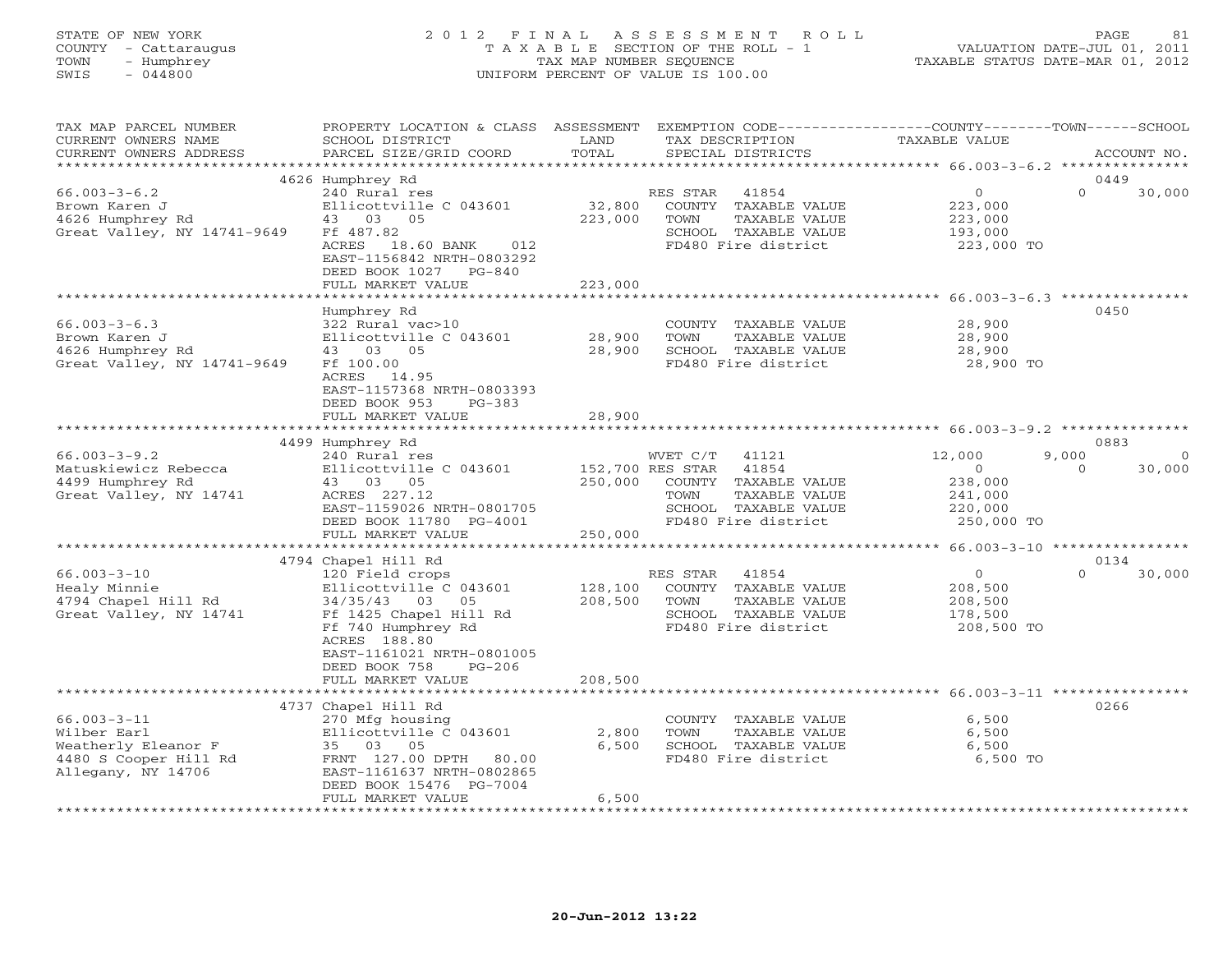# STATE OF NEW YORK 2 0 1 2 F I N A L A S S E S S M E N T R O L L PAGE 82 COUNTY - Cattaraugus T A X A B L E SECTION OF THE ROLL - 1 VALUATION DATE-JUL 01, 2011 TOWN - Humphrey TAX MAP NUMBER SEQUENCE TAXABLE STATUS DATE-MAR 01, 2012 SWIS - 044800 UNIFORM PERCENT OF VALUE IS 100.00UNIFORM PERCENT OF VALUE IS 100.00

| TAX MAP PARCEL NUMBER<br>CURRENT OWNERS NAME                                                               | PROPERTY LOCATION & CLASS<br>SCHOOL DISTRICT                                                                                                                     | ASSESSMENT<br>LAND         | EXEMPTION CODE-----------------COUNTY-------TOWN------SCHOOL<br>TAX DESCRIPTION                                      | <b>TAXABLE VALUE</b>                                       |                                           |
|------------------------------------------------------------------------------------------------------------|------------------------------------------------------------------------------------------------------------------------------------------------------------------|----------------------------|----------------------------------------------------------------------------------------------------------------------|------------------------------------------------------------|-------------------------------------------|
| CURRENT OWNERS ADDRESS<br>*************************                                                        | PARCEL SIZE/GRID COORD                                                                                                                                           | TOTAL                      | SPECIAL DISTRICTS                                                                                                    |                                                            | ACCOUNT NO.                               |
|                                                                                                            |                                                                                                                                                                  |                            |                                                                                                                      |                                                            |                                           |
| $66.003 - 3 - 13.1$<br>Timme Glenn E<br>Timme Elizabeth A<br>4708 Chapel Hill Rd<br>Great Valley, NY 14741 | 4708 Chapel Hill Rd<br>240 Rural res<br>Ellicottville C 043601<br>35 03 05<br>Ff 1225.00<br>ACRES 75.25<br>EAST-1162221 NRTH-0801391<br>DEED BOOK 1014<br>$PG-1$ | 41,800<br>131,000          | 41834<br>SR STAR<br>COUNTY TAXABLE VALUE<br>TAXABLE VALUE<br>TOWN<br>SCHOOL TAXABLE VALUE<br>FD480 Fire district     | $\circ$<br>131,000<br>131,000<br>68,800<br>131,000 TO      | 0335<br>$\Omega$<br>62,200                |
|                                                                                                            | FULL MARKET VALUE                                                                                                                                                | 131,000                    |                                                                                                                      |                                                            |                                           |
| $66.003 - 3 - 13.3$<br>Great Valley Kart Club Inc                                                          | *************************<br>4716 Chapel Hill Rd (Co Rd 51)<br>522 Racetrack<br>Ellicottville C 043601                                                           | 35,600                     | COUNTY TAXABLE VALUE<br>TOWN<br>TAXABLE VALUE                                                                        | 45,000<br>45,000                                           | 0788                                      |
| 5112 Smith Rd<br>Ellicottville, NY 14731                                                                   | 35 03 05<br>Ff 70.00<br>ACRES<br>21.65<br>EAST-1162199 NRTH-0803598<br>DEED BOOK 987<br>$PG-336$                                                                 | 45,000                     | SCHOOL TAXABLE VALUE<br>FD480 Fire district                                                                          | 45,000<br>45,000 TO                                        |                                           |
|                                                                                                            | FULL MARKET VALUE                                                                                                                                                | 45,000                     |                                                                                                                      |                                                            |                                           |
|                                                                                                            | ********************                                                                                                                                             |                            |                                                                                                                      |                                                            |                                           |
|                                                                                                            | 4253 Irish Hollow Rd                                                                                                                                             |                            |                                                                                                                      |                                                            | 0089                                      |
| $66.003 - 3 - 14.1$<br>Dornan James                                                                        | 240 Rural res<br>Ellicottville C 043601                                                                                                                          |                            | CVET CO<br>41132<br>15,900 CVET TOWN 41133                                                                           | 13,600<br>$\Omega$                                         | $\Omega$<br>$\circ$<br>13,600<br>$\Omega$ |
| Dornan Margaret<br>4253 Irish Hollow Rd<br>Great Valley, NY 14741                                          | 35 03 05<br>6.28<br>ACRES<br>EAST-1164279 NRTH-0802325<br>DEED BOOK 531<br>$PG-440$<br>FULL MARKET VALUE                                                         | 54,400                     | 54,400 AGED C/T/S 41800<br>41834<br>SR STAR<br>COUNTY TAXABLE VALUE<br>TOWN<br>TAXABLE VALUE<br>SCHOOL TAXABLE VALUE | 10,200<br>$\circ$<br>30,600<br>30,600<br>$\overline{0}$    | 10,200<br>13,600<br>40,800<br>$\Omega$    |
|                                                                                                            |                                                                                                                                                                  |                            | FD480 Fire district                                                                                                  | 54,400 TO                                                  |                                           |
|                                                                                                            |                                                                                                                                                                  |                            |                                                                                                                      |                                                            | $66.003 - 3 - 14.2$ **************        |
|                                                                                                            | 4272 Irish Hollow Rd                                                                                                                                             |                            |                                                                                                                      |                                                            | 0465                                      |
| $66.003 - 3 - 14.2$<br>Gebauer Robert<br>Gebauer Candace<br>4273 Irish Hollow Rd<br>Great Valley, NY 14741 | 270 Mfg housing<br>Ellicottville C 043601<br>35 03 05<br>Ff 300.00<br>ACRES<br>4.82<br>EAST-1163860 NRTH-0802883<br>DEED BOOK 890<br>PG-984                      | 13,700<br>23,100           | RES STAR<br>41854<br>COUNTY TAXABLE VALUE<br>TOWN<br>TAXABLE VALUE<br>SCHOOL TAXABLE VALUE<br>FD480 Fire district    | $\circ$<br>23,100<br>23,100<br>$\overline{0}$<br>23,100 TO | $\Omega$<br>23,100                        |
|                                                                                                            | FULL MARKET VALUE                                                                                                                                                | 23,100                     |                                                                                                                      |                                                            |                                           |
|                                                                                                            |                                                                                                                                                                  |                            |                                                                                                                      |                                                            |                                           |
|                                                                                                            | 4240 Irish Hollow Rd                                                                                                                                             |                            |                                                                                                                      |                                                            | 0905                                      |
| $66.003 - 3 - 14.3$<br>Dornan Richard<br>4240 Irish Hollow Rd<br>Great Valley, NY 14741                    | 270 Mfg housing<br>Ellicottville C 043601<br>ACRES<br>8.65<br>EAST-1164266 NRTH-0802974<br>FULL MARKET VALUE                                                     | 19,500<br>41,300<br>41,300 | 41854<br>RES STAR<br>COUNTY TAXABLE VALUE<br>TOWN<br>TAXABLE VALUE<br>SCHOOL TAXABLE VALUE<br>FD480 Fire district    | $\Omega$<br>41,300<br>41,300<br>11,300<br>41,300 TO        | $\Omega$<br>30,000                        |
|                                                                                                            |                                                                                                                                                                  |                            |                                                                                                                      |                                                            |                                           |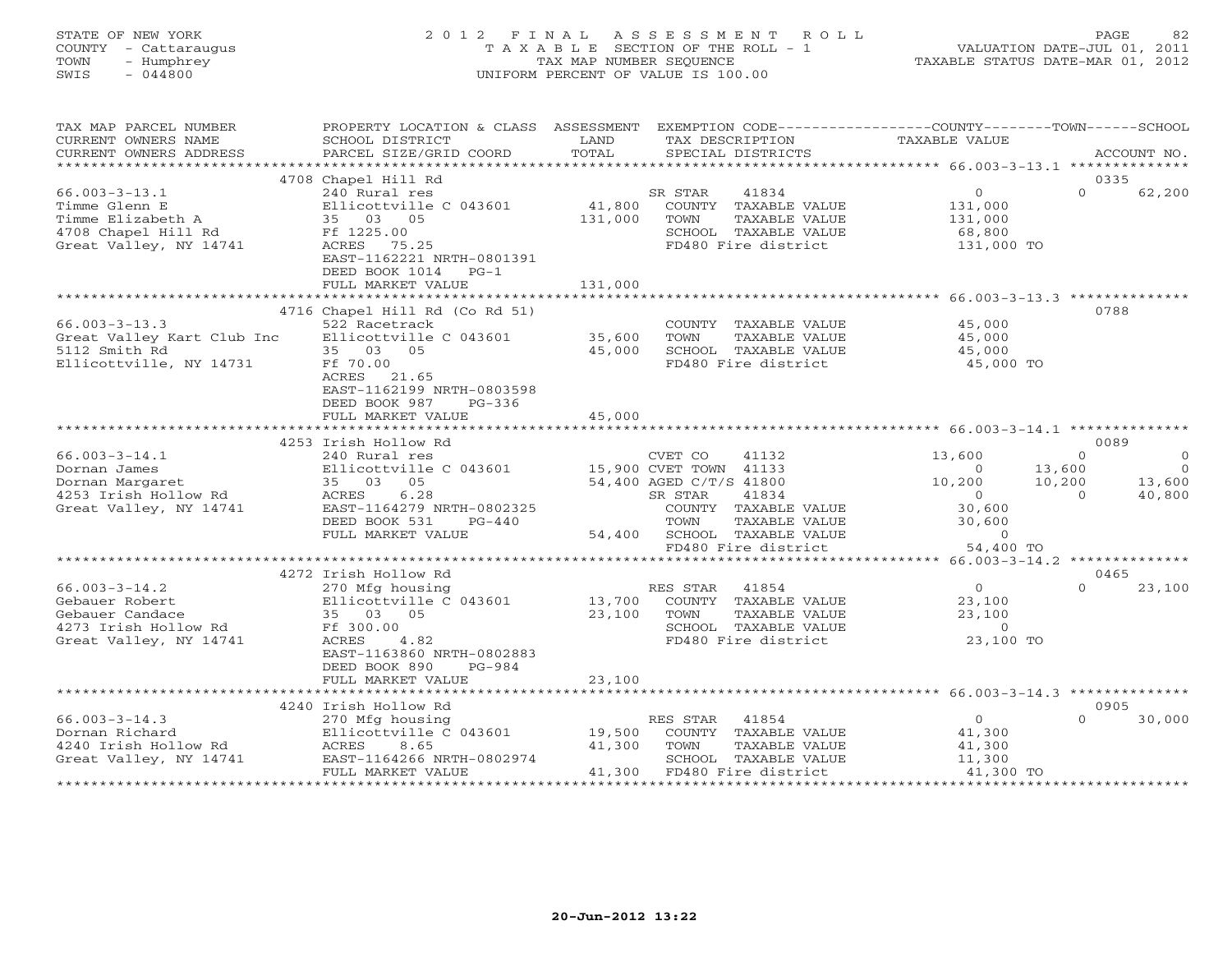## STATE OF NEW YORK 2 0 1 2 F I N A L A S S E S S M E N T R O L L PAGE 83 COUNTY - Cattaraugus T A X A B L E SECTION OF THE ROLL - 1 VALUATION DATE-JUL 01, 2011 TOWN - Humphrey TAX MAP NUMBER SEQUENCE TAXABLE STATUS DATE-MAR 01, 2012 SWIS - 044800 UNIFORM PERCENT OF VALUE IS 100.00UNIFORM PERCENT OF VALUE IS 100.00

| TAX MAP PARCEL NUMBER  | PROPERTY LOCATION & CLASS ASSESSMENT             |                         | EXEMPTION CODE-----------------COUNTY-------TOWN------SCHOOL |                                                                 |             |
|------------------------|--------------------------------------------------|-------------------------|--------------------------------------------------------------|-----------------------------------------------------------------|-------------|
| CURRENT OWNERS NAME    | SCHOOL DISTRICT                                  | LAND                    | TAX DESCRIPTION                                              | <b>TAXABLE VALUE</b>                                            |             |
| CURRENT OWNERS ADDRESS | PARCEL SIZE/GRID COORD                           | TOTAL                   | SPECIAL DISTRICTS                                            |                                                                 | ACCOUNT NO. |
| *********************  |                                                  | ***********             |                                                              | ********************************** 66.003-3-14.4 ************** |             |
|                        | Irish Hollow Rd                                  |                         |                                                              |                                                                 | 0906        |
| $66.003 - 3 - 14.4$    | 320 Rural vacant                                 |                         | COUNTY TAXABLE VALUE                                         | 9,900                                                           |             |
| Dornan James           | Ellicottville C 043601                           | 9,900                   | TOWN<br>TAXABLE VALUE                                        | 9,900                                                           |             |
| Dornan Margaret        | 35 03 05                                         | 9,900                   | SCHOOL TAXABLE VALUE                                         | 9,900                                                           |             |
| 4253 Irish Hollow Rd   | Rear Land                                        |                         | FD480 Fire district                                          | 9,900 TO                                                        |             |
| Great Valley, NY 14741 | ACRES 15.20                                      |                         |                                                              |                                                                 |             |
|                        | EAST-1164123 NRTH-0803648                        |                         |                                                              |                                                                 |             |
|                        | DEED BOOK 531<br>$PG-440$                        |                         |                                                              |                                                                 |             |
|                        | FULL MARKET VALUE<br>**********************      | 9,900<br>**********     |                                                              | ******************** 66.003-3-15 *****************              |             |
|                        |                                                  |                         |                                                              |                                                                 |             |
|                        | 4273 Irish Hollow Rd                             |                         |                                                              |                                                                 | 0167        |
| $66.003 - 3 - 15$      | 260 Seasonal res                                 |                         | COUNTY TAXABLE VALUE                                         | 68,000                                                          |             |
| Oliver Paul C          | Ellicottville C 043601                           | 11,100                  | TAXABLE VALUE<br>TOWN                                        | 68,000                                                          |             |
| Oliver Pamela J        | 35 03 05                                         | 68,000                  | SCHOOL TAXABLE VALUE                                         | 68,000                                                          |             |
| 73 Woodcrest Dr        | Ff 300.00                                        |                         | FD480 Fire district                                          | 68,000 TO                                                       |             |
| Amherst, NY 14226      | ACRES<br>3.07                                    |                         |                                                              |                                                                 |             |
|                        | EAST-1163871 NRTH-0802247                        |                         |                                                              |                                                                 |             |
|                        | DEED BOOK 844<br>$PG-835$                        |                         |                                                              |                                                                 |             |
|                        | FULL MARKET VALUE                                | 68,000                  |                                                              |                                                                 |             |
|                        |                                                  |                         |                                                              |                                                                 |             |
|                        | Chapel Hill                                      |                         |                                                              |                                                                 | 0116        |
| $66.003 - 3 - 16$      | 323 Vacant rural                                 |                         | COUNTY TAXABLE VALUE                                         | 82,000                                                          |             |
| Telaak Robert J        | Ellicottville C 043601                           | 82,000                  | TOWN<br>TAXABLE VALUE                                        | 82,000                                                          |             |
| 7900 Feddick Rd        | 35 03 05                                         | 82,000                  | SCHOOL TAXABLE VALUE                                         | 82,000                                                          |             |
| Hamburg, NY 14075-7034 | Ff 2890 Co Rd 51                                 |                         | FD480 Fire district                                          | 82,000 TO                                                       |             |
|                        | Ff 1000 Irish Hollow Rd                          |                         |                                                              |                                                                 |             |
|                        | ACRES<br>96.25                                   |                         |                                                              |                                                                 |             |
|                        | EAST-1163553 NRTH-0802264                        |                         |                                                              |                                                                 |             |
|                        | DEED BOOK 871<br>$PG-695$                        |                         |                                                              |                                                                 |             |
|                        | FULL MARKET VALUE                                | 82,000<br>************* |                                                              |                                                                 |             |
|                        |                                                  |                         |                                                              |                                                                 |             |
|                        | 4649 Chapel Hill Rd                              |                         |                                                              |                                                                 | 0158        |
| $66.003 - 3 - 34$      | 210 1 Family Res                                 |                         | COUNTY TAXABLE VALUE                                         | 166,400                                                         |             |
| Holler Katherine L     | Ellicottville C 043601                           | 18,600                  | TOWN<br>TAXABLE VALUE                                        | 166,400                                                         |             |
| 24316 Belle Mede Dr    | 34/35 03 05                                      | 166,400                 | SCHOOL TAXABLE VALUE                                         | 166,400                                                         |             |
| Leesburg, FL 34748     | 975/628,67162-001                                |                         | FD480 Fire district                                          | 166,400 TO                                                      |             |
|                        | 8.05<br>ACRES                                    |                         |                                                              |                                                                 |             |
|                        | EAST-1162901 NRTH-0801501                        |                         |                                                              |                                                                 |             |
|                        | DEED BOOK 795<br>$PG-628$                        | 166,400                 |                                                              |                                                                 |             |
|                        | FULL MARKET VALUE<br>*************************** |                         |                                                              |                                                                 |             |
|                        | 4083 Cooper Hill Rd W                            |                         |                                                              |                                                                 | 0013        |
| $66.004 - 1 - 1.1$     | 260 Seasonal res                                 |                         | COUNTY TAXABLE VALUE                                         | 86,000                                                          |             |
| Redlinski Damian       | Ellicottville C 043601                           | 30,900                  | TOWN<br>TAXABLE VALUE                                        | 86,000                                                          |             |
| Redlinski Rozanne      | 28 03 05                                         | 86,000                  | SCHOOL TAXABLE VALUE                                         | 86,000                                                          |             |
| 1 Valleyview Dr        | Ff 1610.00                                       |                         | FD480 Fire district                                          | 86,000 TO                                                       |             |
| Orchard Park, NY 14127 | ACRES<br>50.75                                   |                         |                                                              |                                                                 |             |
|                        | EAST-1166257 NRTH-0807160                        |                         |                                                              |                                                                 |             |
|                        | DEED BOOK 995<br>$PG-1124$                       |                         |                                                              |                                                                 |             |
|                        | FULL MARKET VALUE                                | 86,000                  |                                                              |                                                                 |             |
|                        |                                                  |                         |                                                              |                                                                 |             |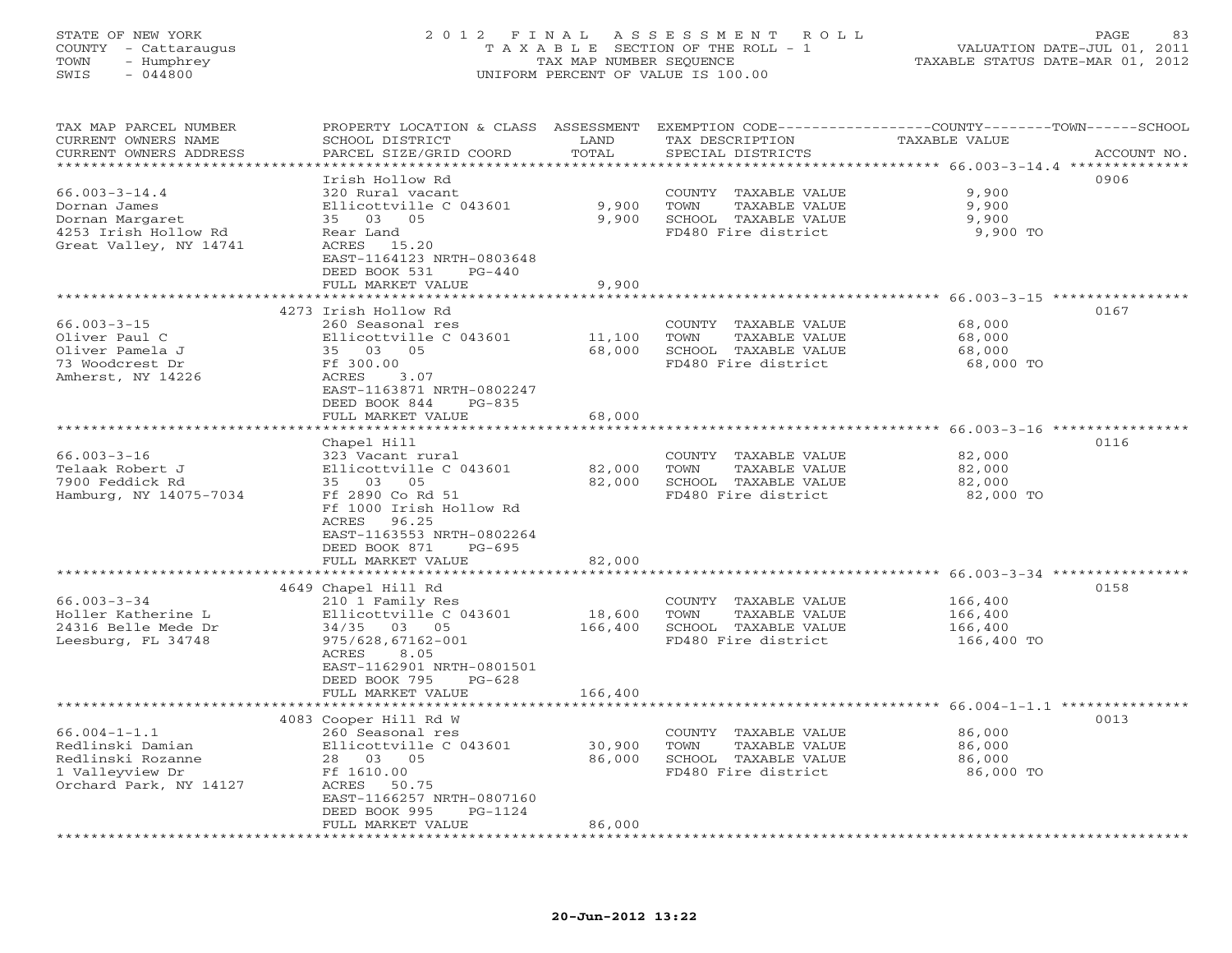# STATE OF NEW YORK 2 0 1 2 F I N A L A S S E S S M E N T R O L L PAGE 84 COUNTY - Cattaraugus T A X A B L E SECTION OF THE ROLL - 1 VALUATION DATE-JUL 01, 2011 TOWN - Humphrey TAX MAP NUMBER SEQUENCE TAXABLE STATUS DATE-MAR 01, 2012 SWIS - 044800 UNIFORM PERCENT OF VALUE IS 100.00UNIFORM PERCENT OF VALUE IS 100.00

| TAX MAP PARCEL NUMBER<br>CURRENT OWNERS NAME<br>CURRENT OWNERS ADDRESS<br>*******************                 | PROPERTY LOCATION & CLASS ASSESSMENT<br>SCHOOL DISTRICT<br>PARCEL SIZE/GRID COORD                                                                                                     | LAND<br>TOTAL                              | TAX DESCRIPTION<br>SPECIAL DISTRICTS                                                                             | EXEMPTION CODE-----------------COUNTY-------TOWN-----SCHOOL<br>TAXABLE VALUE<br>ACCOUNT NO. |
|---------------------------------------------------------------------------------------------------------------|---------------------------------------------------------------------------------------------------------------------------------------------------------------------------------------|--------------------------------------------|------------------------------------------------------------------------------------------------------------------|---------------------------------------------------------------------------------------------|
| $66.004 - 1 - 1.2$<br>Mang Anthony E<br>614 Blairville Rd<br>Youngstown, NY 14174                             | Cooper Hill Rd W<br>323 Vacant rural<br>Ellicottville C 043601<br>28 03 05<br>Ff 1675.00<br>ACRES 18.70<br>EAST-1165014 NRTH-0807656<br>DEED BOOK 15469 PG-9001<br>FULL MARKET VALUE  | 26,300<br>26,300<br>26,300                 | COUNTY TAXABLE VALUE<br>TOWN<br>TAXABLE VALUE<br>SCHOOL TAXABLE VALUE<br>FD480 Fire district                     | 0571<br>26,300<br>26,300<br>26,300<br>26,300 TO                                             |
|                                                                                                               | **********************                                                                                                                                                                |                                            |                                                                                                                  |                                                                                             |
| $66.004 - 1 - 1.3$<br>Cherkis Basil M<br>Cherkis Carol L<br>220 Seabrook Dr<br>Williamsville, NY 14221        | Cooper Hill Rd W<br>323 Vacant rural<br>Ellicottville C 043601<br>28 03 05<br>ACRES 57.60<br>EAST-1165015 NRTH-0805925<br>DEED BOOK 892<br>PG-1031                                    | 46,200<br>46,200                           | COUNTY TAXABLE VALUE<br>TOWN<br>TAXABLE VALUE<br>SCHOOL TAXABLE VALUE<br>FD480 Fire district                     | 0572<br>46,200<br>46,200<br>46,200<br>46,200 TO                                             |
|                                                                                                               | FULL MARKET VALUE                                                                                                                                                                     | 46,200                                     |                                                                                                                  |                                                                                             |
|                                                                                                               | 3855 Cooper Hill Rd                                                                                                                                                                   |                                            |                                                                                                                  | 0621                                                                                        |
| $66.004 - 1 - 1.4$<br>McKenna Patrick M<br>428 Seabrook Dr<br>Amherst, NY 14221                               | 260 Seasonal res<br>Ellicottville C 043601<br>28 03 05<br>Ff 291.71<br>ACRES<br>10.85<br>EAST-1167111 NRTH-0807234<br>DEED BOOK 868<br>$PG-343$                                       | 22,800<br>60,000                           | COUNTY TAXABLE VALUE<br>TOWN<br>TAXABLE VALUE<br>SCHOOL TAXABLE VALUE<br>FD480 Fire district                     | 60,000<br>60,000<br>60,000<br>60,000 TO                                                     |
|                                                                                                               | FULL MARKET VALUE<br>*********************                                                                                                                                            | 60,000                                     |                                                                                                                  |                                                                                             |
| **********************<br>$66.004 - 1 - 2$<br>Pfister Edward<br>8513 Eagle Preserve Way<br>Sarasota, FL 34241 | 4757 Conlan Rd (Off)<br>260 Seasonal res<br>Ellicottville C 043601<br>28 03 05<br>ACRES 11.00<br>EAST-1165035 NRTH-0804355<br>DEED BOOK 946<br>$PG-63$<br>FULL MARKET VALUE           | ************<br>23,000<br>94,000<br>94,000 | COUNTY TAXABLE VALUE<br>TOWN<br>TAXABLE VALUE<br>SCHOOL TAXABLE VALUE<br>FD480 Fire district                     | 0251<br>94,000<br>94,000<br>94,000<br>94,000 TO                                             |
|                                                                                                               | *******************                                                                                                                                                                   |                                            |                                                                                                                  |                                                                                             |
| $66.004 - 1 - 3.1$<br>McCoy Robert L<br>McCoy Carolyn J<br>4773 Conlan Rd<br>Great Valley, NY 14741           | 4773 Conlan Rd<br>210 1 Family Res<br>Ellicottville C 043601<br>28 03 05<br>Ff 870.00<br>8.20<br>ACRES<br>EAST-1165779 NRTH-0804620<br>DEED BOOK 784<br>$PG-348$<br>FULL MARKET VALUE | 18,800<br>159,000<br>159,000               | SR STAR<br>41834<br>COUNTY TAXABLE VALUE<br>TOWN<br>TAXABLE VALUE<br>SCHOOL TAXABLE VALUE<br>FD480 Fire district | 0102<br>$\circ$<br>$\Omega$<br>62,200<br>159,000<br>159,000<br>96,800<br>159,000 TO         |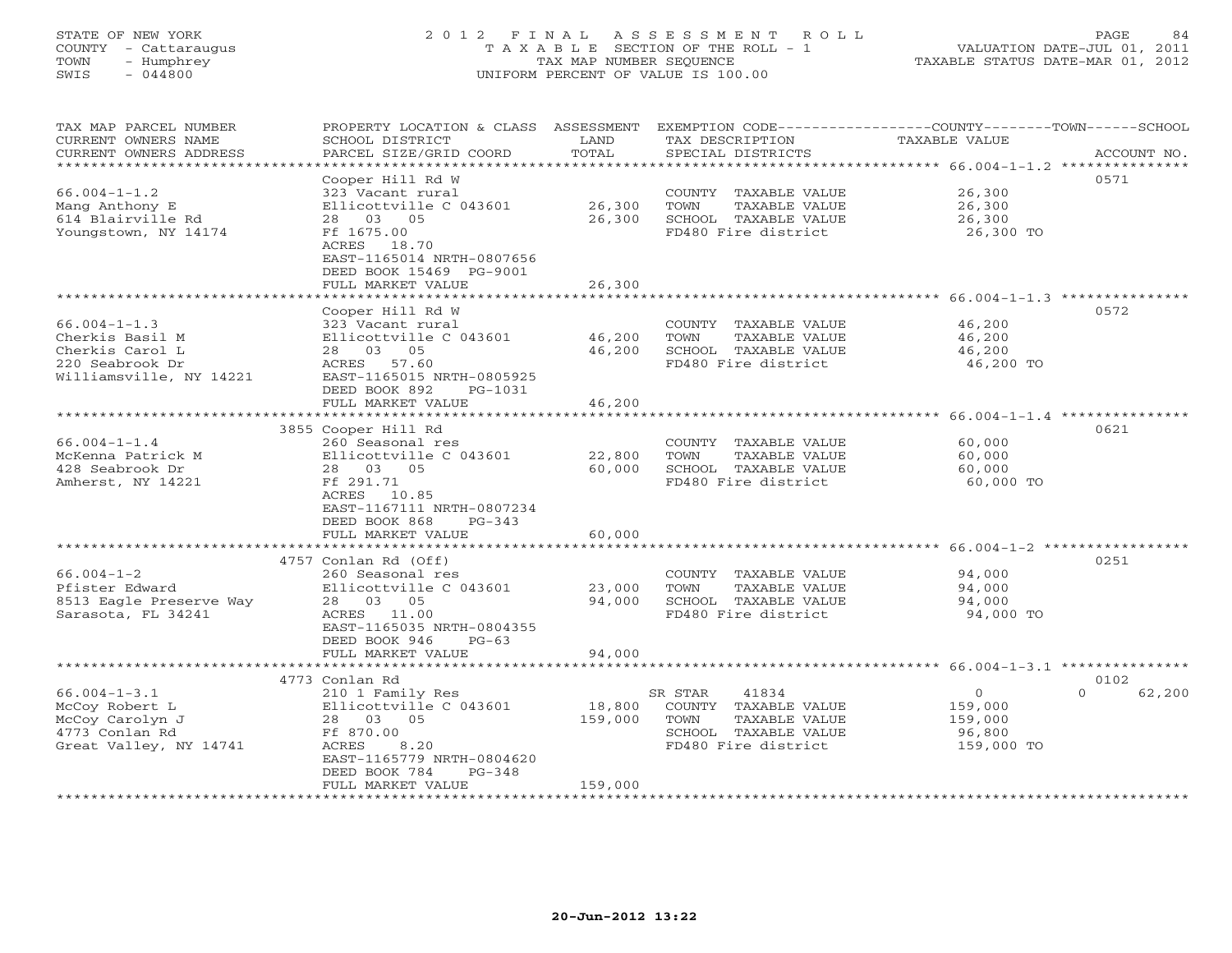# STATE OF NEW YORK 2 0 1 2 F I N A L A S S E S S M E N T R O L L PAGE 85 COUNTY - Cattaraugus T A X A B L E SECTION OF THE ROLL - 1 VALUATION DATE-JUL 01, 2011 TOWN - Humphrey TAX MAP NUMBER SEQUENCE TAXABLE STATUS DATE-MAR 01, 2012 SWIS - 044800 UNIFORM PERCENT OF VALUE IS 100.00UNIFORM PERCENT OF VALUE IS 100.00

| TAX MAP PARCEL NUMBER<br>CURRENT OWNERS NAME<br>CURRENT OWNERS ADDRESS                                 | PROPERTY LOCATION & CLASS ASSESSMENT<br>SCHOOL DISTRICT<br>PARCEL SIZE/GRID COORD                                                                                       | LAND<br>TOTAL    | TAX DESCRIPTION<br>SPECIAL DISTRICTS                                                                                                                | EXEMPTION CODE-----------------COUNTY-------TOWN------SCHOOL<br><b>TAXABLE VALUE</b>                           | ACCOUNT NO.                                           |
|--------------------------------------------------------------------------------------------------------|-------------------------------------------------------------------------------------------------------------------------------------------------------------------------|------------------|-----------------------------------------------------------------------------------------------------------------------------------------------------|----------------------------------------------------------------------------------------------------------------|-------------------------------------------------------|
| ********************                                                                                   |                                                                                                                                                                         |                  |                                                                                                                                                     |                                                                                                                |                                                       |
| $66.004 - 1 - 3.2$<br>Pfister Edward T<br>8513 Eagle Preserve Way<br>Sarasota, FL 34241                | 4773 Conlan Rd<br>314 Rural vac<10<br>Ellicottville C 043601<br>28 03 05<br>Ff 870.00<br>FRNT 72.00 DPTH 152.00<br>EAST-1165543 NRTH-0804175<br>DEED BOOK 15332 PG-6001 | 3,700<br>3,700   | COUNTY TAXABLE VALUE<br>TOWN<br>TAXABLE VALUE<br>SCHOOL TAXABLE VALUE<br>FD480 Fire district                                                        | 3,700<br>3,700<br>3,700<br>3,700 TO                                                                            | 902                                                   |
|                                                                                                        | FULL MARKET VALUE                                                                                                                                                       | 3,700            |                                                                                                                                                     |                                                                                                                |                                                       |
| $66.004 - 1 - 4.1$<br>Cherkis Basil M<br>Cherkis Carol L<br>220 Seabrook Dr<br>Williamsville, NY 14221 | Conlan Rd<br>323 Vacant rural<br>Ellicottville C 043601<br>28 03 05<br>ACRES 18.70<br>EAST-1166137 NRTH-0805745<br>DEED BOOK 894<br>PG-371                              | 32,900<br>32,900 | COUNTY TAXABLE VALUE<br>TOWN<br>TAXABLE VALUE<br>SCHOOL TAXABLE VALUE<br>FD480 Fire district                                                        | **************************************66.004-1-4.1 ****************<br>32,900<br>32,900<br>32,900<br>32,900 TO | 0213                                                  |
|                                                                                                        | FULL MARKET VALUE                                                                                                                                                       | 32,900           |                                                                                                                                                     |                                                                                                                |                                                       |
| $66.004 - 1 - 4.2$<br>Samborski Thaddeus                                                               | ******************<br>4811 Conlan Rd<br>323 Vacant rural<br>Ellicottville C 043601                                                                                      | 30,600           | COUNTY TAXABLE VALUE<br>TOWN<br>TAXABLE VALUE                                                                                                       | *********************** 66.004-1-4.2 ***********<br>30,600<br>30,600                                           | 0467                                                  |
| Samborski Thomas M<br>1004 Ruie Rd<br>No. Tonawanda, NY 14120                                          | 28 03 05<br>Ff 475.00<br>ACRES 16.09<br>EAST-1165970 NRTH-0805176<br>DEED BOOK 6334<br>PG-5001<br>FULL MARKET VALUE                                                     | 30,600<br>30,600 | SCHOOL TAXABLE VALUE<br>FD480 Fire district                                                                                                         | 30,600<br>30,600 TO                                                                                            |                                                       |
|                                                                                                        |                                                                                                                                                                         |                  |                                                                                                                                                     | ****************************** 66.004-1-5.2 ********                                                           |                                                       |
|                                                                                                        | 4845 Conlan Rd                                                                                                                                                          |                  |                                                                                                                                                     |                                                                                                                | 0611                                                  |
| $66.004 - 1 - 5.2$<br>Ostricker Thomas P<br>4845 Conlan Rd<br>Great Valley, NY 14741                   | 210 1 Family Res<br>Ellicottville C 043601<br>28 03 05<br>Ff 312.00<br>ACRES<br>22.80<br>EAST-1166857 NRTH-0805923<br>DEED BOOK 866<br>$PG-829$                         | 155,000 SR STAR  | 41122<br>WVET CO<br>36,600 WVET TOWN 41123<br>41834<br>COUNTY TAXABLE VALUE<br>TAXABLE VALUE<br>TOWN<br>SCHOOL TAXABLE VALUE<br>FD480 Fire district | 12,000<br>9,000<br>$\overline{0}$<br>$\overline{0}$<br>143,000<br>146,000<br>92,800<br>155,000 TO              | $\Omega$<br>$\Omega$<br>$\circ$<br>62,200<br>$\Omega$ |
|                                                                                                        | FULL MARKET VALUE<br>**********************                                                                                                                             | 155,000          |                                                                                                                                                     | *************************** 66.004-1-6 ******************                                                      |                                                       |
| $66.004 - 1 - 6$<br>McCoy Robert L<br>McCoy Carolyn J<br>4773 Conlan Rd<br>Great Valley, NY 14741      | Conlan Rd<br>314 Rural vac<10<br>Ellicottville C 043601<br>28 03 05<br>Ff 960.00<br>ACRES<br>7.75<br>EAST-1166358 NRTH-0804260<br>DEED BOOK 791<br>$PG-359$             | 18,100<br>18,100 | COUNTY TAXABLE VALUE<br>TOWN<br>TAXABLE VALUE<br>SCHOOL TAXABLE VALUE<br>FD480 Fire district                                                        | 18,100<br>18,100<br>18,100<br>18,100 TO                                                                        | 0195                                                  |
|                                                                                                        | FULL MARKET VALUE                                                                                                                                                       | 18,100           |                                                                                                                                                     |                                                                                                                |                                                       |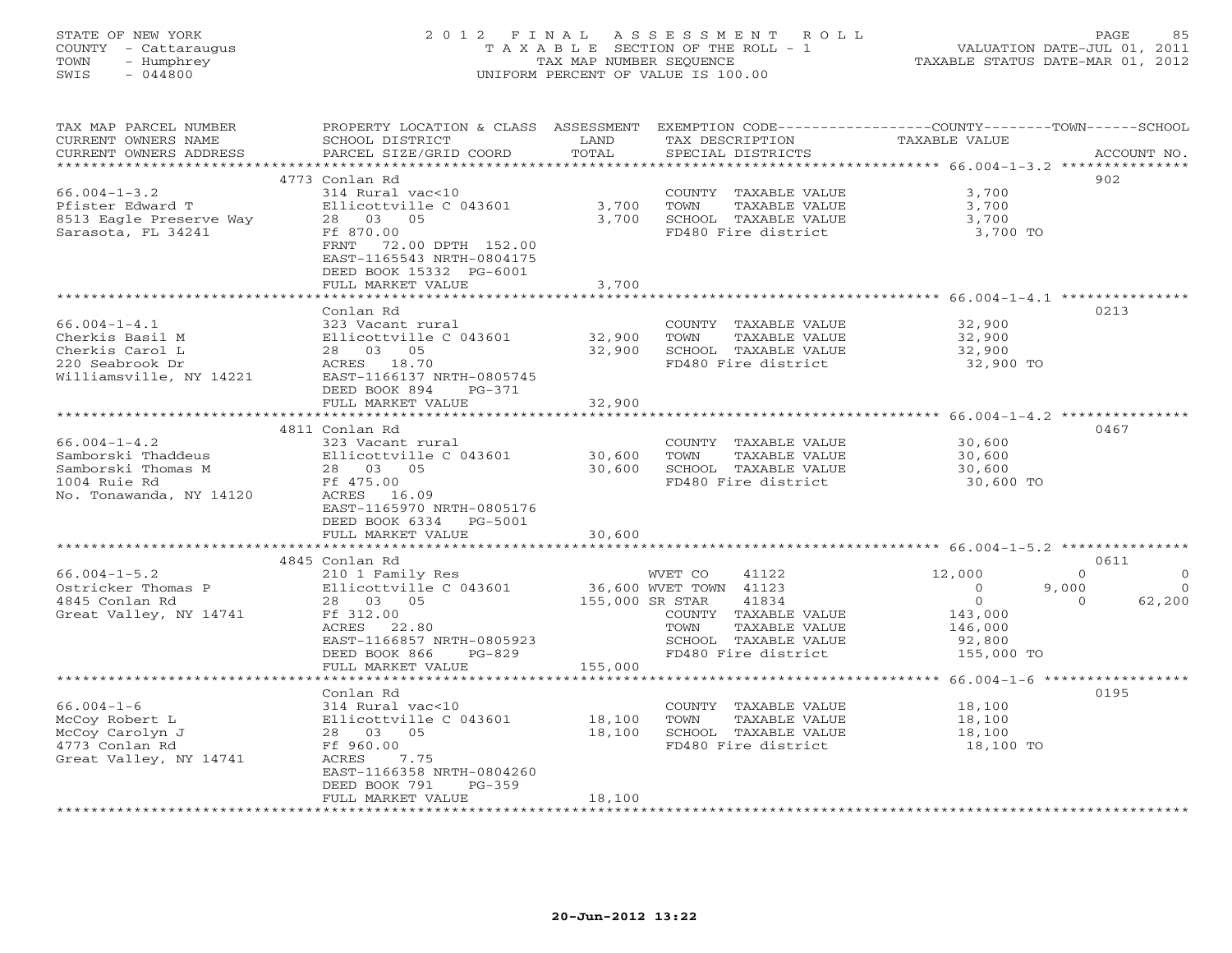# STATE OF NEW YORK 2 0 1 2 F I N A L A S S E S S M E N T R O L L PAGE 86 COUNTY - Cattaraugus T A X A B L E SECTION OF THE ROLL - 1 VALUATION DATE-JUL 01, 2011 TOWN - Humphrey TAX MAP NUMBER SEQUENCE TAXABLE STATUS DATE-MAR 01, 2012 SWIS - 044800 UNIFORM PERCENT OF VALUE IS 100.00UNIFORM PERCENT OF VALUE IS 100.00

| TAX MAP PARCEL NUMBER<br>CURRENT OWNERS NAME<br>CURRENT OWNERS ADDRESS | SCHOOL DISTRICT<br>PARCEL SIZE/GRID COORD | LAND<br>TOTAL    | TAX DESCRIPTION<br>SPECIAL DISTRICTS | PROPERTY LOCATION & CLASS ASSESSMENT EXEMPTION CODE----------------COUNTY-------TOWN------SCHOOL<br>TAXABLE VALUE<br>ACCOUNT NO. |
|------------------------------------------------------------------------|-------------------------------------------|------------------|--------------------------------------|----------------------------------------------------------------------------------------------------------------------------------|
|                                                                        |                                           |                  |                                      |                                                                                                                                  |
|                                                                        | Conlan Rd                                 |                  |                                      | 0214                                                                                                                             |
| $66.004 - 1 - 7.1$                                                     | 314 Rural vac<10                          |                  | COUNTY TAXABLE VALUE                 | 14,800                                                                                                                           |
| Cherkis Basil M                                                        | Ellicottville C 043601                    | 14,800           | TOWN<br>TAXABLE VALUE                | 14,800                                                                                                                           |
| Cherkis Carol L                                                        | 28 03 05                                  | 14,800           | SCHOOL TAXABLE VALUE                 | 14,800                                                                                                                           |
| 220 Seabrook Dr                                                        | ACRES<br>5.50                             |                  | FD480 Fire district                  | 14,800 TO                                                                                                                        |
| Williamsville, NY 14221                                                | EAST-1166840 NRTH-0804455                 |                  |                                      |                                                                                                                                  |
|                                                                        | DEED BOOK 844<br>$PG-48$                  |                  |                                      |                                                                                                                                  |
|                                                                        | FULL MARKET VALUE                         | 14,800           |                                      |                                                                                                                                  |
|                                                                        | 4824 Conlan Rd                            |                  |                                      | 0491                                                                                                                             |
| $66.004 - 1 - 7.2$                                                     | 260 Seasonal res                          |                  | COUNTY TAXABLE VALUE                 | 72,800                                                                                                                           |
| Cherkis Basil M                                                        | Ellicottville C 043601                    |                  | TOWN<br>TAXABLE VALUE                | 72,800                                                                                                                           |
| Cherkis Carol L                                                        | 28 03 05                                  | 18,700<br>72,800 | SCHOOL TAXABLE VALUE                 | 72,800                                                                                                                           |
| 220 Seabrook Dr                                                        | 8.10<br>ACRES                             |                  | FD480 Fire district                  | 72,800 TO                                                                                                                        |
| Williamsville, NY 14221                                                | EAST-1167058 NRTH-0804806                 |                  |                                      |                                                                                                                                  |
|                                                                        | DEED BOOK 844<br>$PG-46$                  |                  |                                      |                                                                                                                                  |
|                                                                        | FULL MARKET VALUE                         | 72,800           |                                      |                                                                                                                                  |
|                                                                        |                                           |                  |                                      |                                                                                                                                  |
|                                                                        | 1901 Conlan Rd                            |                  |                                      | 0006                                                                                                                             |
| $66.004 - 1 - 8$                                                       | 260 Seasonal res                          |                  | COUNTY TAXABLE VALUE                 | 78,000                                                                                                                           |
| Maier Susan                                                            | Ellicottville C 043601                    | 28,600           | TAXABLE VALUE<br>TOWN                | 78,000                                                                                                                           |
| 89 Bloomfield Ave                                                      | 28 03 05                                  | 78,000           | SCHOOL TAXABLE VALUE                 | 78,000                                                                                                                           |
| Buffalo, NY 14220                                                      | Ff 210.00                                 |                  | FD480 Fire district                  | 78,000 TO                                                                                                                        |
|                                                                        | ACRES 14.70                               |                  |                                      |                                                                                                                                  |
|                                                                        | EAST-1167539 NRTH-0804631                 |                  |                                      |                                                                                                                                  |
|                                                                        | DEED BOOK 5406<br>$PG-4002$               |                  |                                      |                                                                                                                                  |
|                                                                        | FULL MARKET VALUE                         | 78,000           |                                      |                                                                                                                                  |
|                                                                        |                                           |                  |                                      |                                                                                                                                  |
|                                                                        | 4939 Conlan Rd                            |                  |                                      | 0044                                                                                                                             |
| $66.004 - 1 - 9$                                                       | 260 Seasonal res                          |                  | COUNTY TAXABLE VALUE                 | 140,000                                                                                                                          |
| Abraham Gary A                                                         | Ellicottville C 043601                    | 67,600           | TOWN<br>TAXABLE VALUE                | 140,000                                                                                                                          |
| Plonka Mary A                                                          | 28 03 05                                  | 140,000          | SCHOOL TAXABLE VALUE                 | 140,000                                                                                                                          |
| 170 N 2nd St                                                           | ACRES 60.30                               |                  | FD480 Fire district                  | 140,000 TO                                                                                                                       |
| Allegany, NY 14706                                                     | EAST-1167854 NRTH-0806975                 |                  |                                      |                                                                                                                                  |
|                                                                        | DEED BOOK 15146 PG-6002                   |                  |                                      |                                                                                                                                  |
|                                                                        | FULL MARKET VALUE                         | 140,000          |                                      |                                                                                                                                  |
|                                                                        |                                           |                  |                                      |                                                                                                                                  |
|                                                                        | 4856/4974 Conlan Rd & Cooper Hl           |                  |                                      | 0064                                                                                                                             |
| $66.004 - 1 - 10$                                                      | 260 Seasonal res                          |                  | COUNTY TAXABLE VALUE                 | 178,000                                                                                                                          |
| Clark David James                                                      | Ellicottville C 043601                    | 97,900           | TOWN<br>TAXABLE VALUE                | 178,000                                                                                                                          |
| 3980 Garfield Ave                                                      | 28 03 05                                  | 178,000          | SCHOOL TAXABLE VALUE                 | 178,000                                                                                                                          |
| Hamburg, NY                                                            | ACRES 98.56                               |                  | FD480 Fire district                  | 178,000 TO                                                                                                                       |
|                                                                        | EAST-1168625 NRTH-0805704                 |                  |                                      |                                                                                                                                  |
| PRIOR OWNER ON 3/01/2012                                               | DEED BOOK 16396 PG-2                      |                  |                                      |                                                                                                                                  |
| Clark David James                                                      | FULL MARKET VALUE                         | 178,000          |                                      |                                                                                                                                  |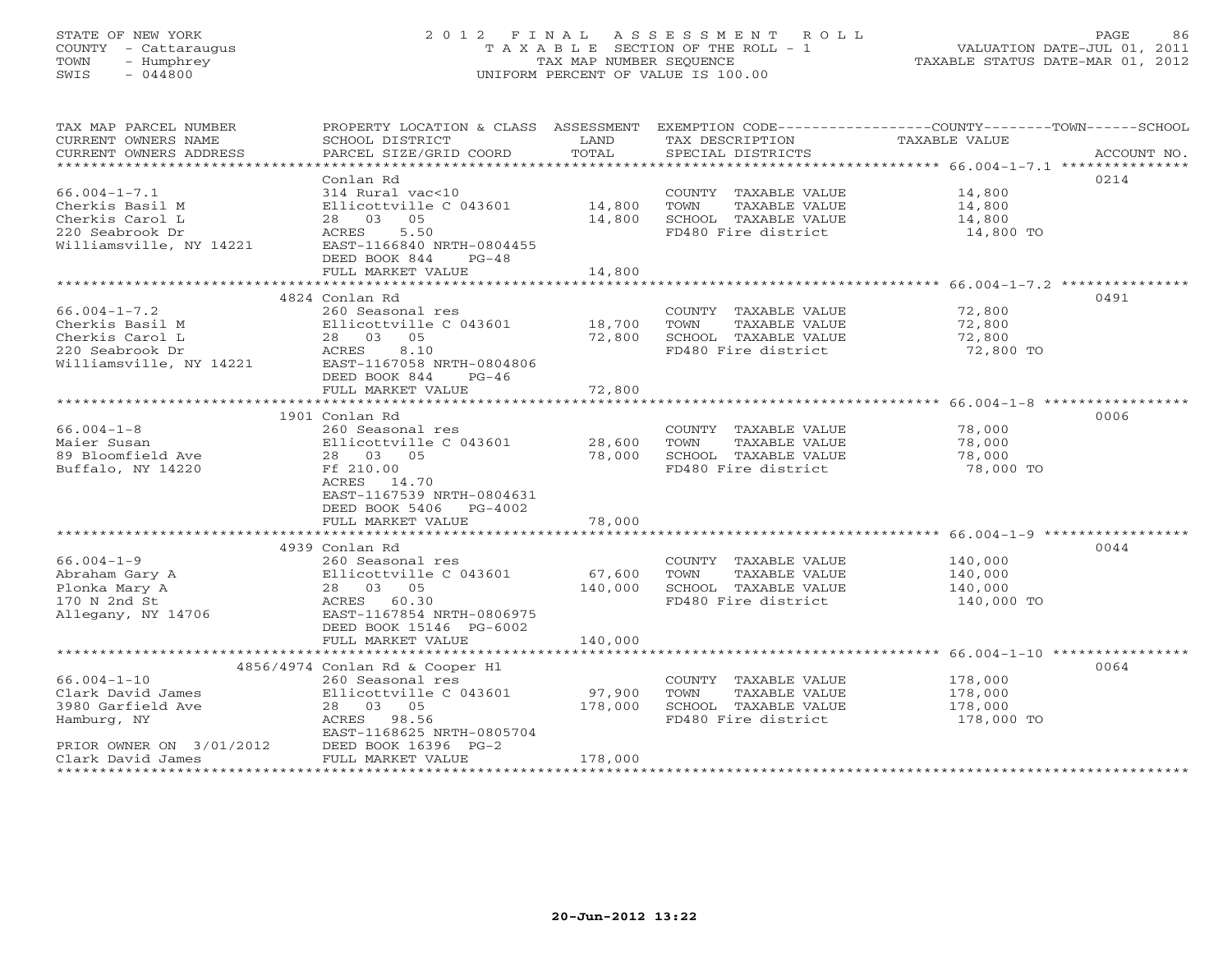# STATE OF NEW YORK 2 0 1 2 F I N A L A S S E S S M E N T R O L L PAGE 87 COUNTY - Cattaraugus T A X A B L E SECTION OF THE ROLL - 1 VALUATION DATE-JUL 01, 2011 TOWN - Humphrey TAX MAP NUMBER SEQUENCE TAXABLE STATUS DATE-MAR 01, 2012 SWIS - 044800 UNIFORM PERCENT OF VALUE IS 100.00UNIFORM PERCENT OF VALUE IS 100.00

| TAX MAP PARCEL NUMBER<br>CURRENT OWNERS NAME                                                      | PROPERTY LOCATION & CLASS ASSESSMENT<br>SCHOOL DISTRICT                                     | LAND<br>TOTAL      | EXEMPTION CODE-----------------COUNTY-------TOWN------SCHOOL<br>TAX DESCRIPTION                                   | <b>TAXABLE VALUE</b>                                                      |             |
|---------------------------------------------------------------------------------------------------|---------------------------------------------------------------------------------------------|--------------------|-------------------------------------------------------------------------------------------------------------------|---------------------------------------------------------------------------|-------------|
| CURRENT OWNERS ADDRESS<br>******************                                                      | PARCEL SIZE/GRID COORD                                                                      |                    | SPECIAL DISTRICTS                                                                                                 |                                                                           | ACCOUNT NO. |
| $66.004 - 1 - 12$                                                                                 | 3595 Cooper Hill Rd<br>260 Seasonal res                                                     |                    | COUNTY TAXABLE VALUE                                                                                              | 110,000                                                                   | 0245        |
| Gorecki Robert<br>Gorecki Christine<br>3749 Dartmouth St                                          | Ellicottville C 043601<br>20  03  05<br>Ff 826.00                                           | 95,300<br>110,000  | TOWN<br>TAXABLE VALUE<br>SCHOOL TAXABLE VALUE<br>FD480 Fire district                                              | 110,000<br>110,000<br>110,000 TO                                          |             |
| Hamburg, NY 14075                                                                                 | ACRES 106.45<br>EAST-1170871 NRTH-0806177<br>DEED BOOK 872<br>$PG-140$<br>FULL MARKET VALUE | 110,000            |                                                                                                                   |                                                                           |             |
|                                                                                                   |                                                                                             |                    |                                                                                                                   |                                                                           |             |
|                                                                                                   | 3505 Cooper Hill Rd                                                                         |                    |                                                                                                                   |                                                                           | 0097        |
| $66.004 - 1 - 13$<br>Bono Clark A<br>Bono Lois E<br>3505 Cooper Hill Rd<br>Great Valley, NY 14741 | 210 1 Family Res<br>Ellicottville C 043601<br>20 03 05<br>Ff 1000.00<br>ACRES 100.48        | 91,700<br>268,600  | RES STAR<br>41854<br>COUNTY TAXABLE VALUE<br>TOWN<br>TAXABLE VALUE<br>SCHOOL TAXABLE VALUE<br>FD480 Fire district | $\Omega$<br>$\overline{0}$<br>268,600<br>268,600<br>238,600<br>268,600 TO | 30,000      |
|                                                                                                   | EAST-1172014 NRTH-0806128<br>DEED BOOK 4257 PG-7001<br>FULL MARKET VALUE                    | 268,600            |                                                                                                                   |                                                                           |             |
|                                                                                                   |                                                                                             | **************     |                                                                                                                   | ********************************* 66.004-1-15.1 ***************           |             |
|                                                                                                   | Button Rd                                                                                   |                    | 41720<br>AG DIST                                                                                                  |                                                                           | 0096        |
| $66.004 - 1 - 15.1$<br>Childs R. P Jr                                                             | 105 Vac farmland<br>Allegany-Limest 042001                                                  | 88,600             | COUNTY TAXABLE VALUE                                                                                              | 19,611<br>19,611<br>68,989                                                | 19,611      |
| 3239 Cooper Hill Rd                                                                               | 12 03 05                                                                                    | 88,600             | TOWN<br>TAXABLE VALUE                                                                                             | 68,989                                                                    |             |
| Hinsdale, NY 14743                                                                                | ACRES 149.20<br>EAST-1175776 NRTH-0806379                                                   |                    | SCHOOL TAXABLE VALUE<br>FD480 Fire district                                                                       | 68,989<br>88,600 TO                                                       |             |
| MAY BE SUBJECT TO PAYMENT<br>UNDER AGDIST LAW TIL 2017<br>* * * * * * * * * * * * * * * * * * * * | DEED BOOK 908<br>$PG-203$<br>FULL MARKET VALUE<br>*****************                         | 88,600<br>******** |                                                                                                                   | *************** 66.004-1-15.2 ***************                             |             |
|                                                                                                   | Button Rd (Off)                                                                             |                    |                                                                                                                   |                                                                           | 0655        |
| $66.004 - 1 - 15.2$                                                                               | 323 Vacant rural                                                                            |                    | COUNTY TAXABLE VALUE                                                                                              | 8,000                                                                     |             |
| Bono Clark A                                                                                      | Allegany-Limest 042001                                                                      | 8,000              | TOWN<br>TAXABLE VALUE                                                                                             | 8,000                                                                     |             |
| Bono Lois E                                                                                       | 12  03  05                                                                                  | 8,000              | SCHOOL TAXABLE VALUE                                                                                              | 8,000                                                                     |             |
| 4595 Harris Hill Rd<br>Williamsville, NY 14221                                                    | 32.00<br>ACRES<br>EAST-1172844 NRTH-0805477<br>DEED BOOK 4257<br>PG-7001                    |                    | FD480 Fire district                                                                                               | 8,000 TO                                                                  |             |
|                                                                                                   | FULL MARKET VALUE                                                                           | 8,000              |                                                                                                                   |                                                                           |             |
|                                                                                                   | *********************                                                                       | ****************   |                                                                                                                   |                                                                           |             |
|                                                                                                   | 4809 Button Rd                                                                              |                    |                                                                                                                   |                                                                           | 0689        |
| $66.004 - 1 - 15.3$                                                                               | 312 Vac w/imprv                                                                             |                    | COUNTY TAXABLE VALUE                                                                                              | 65,000                                                                    |             |
| Bono Clark A<br>Bono Lois E                                                                       | Allegany-Limest 042001                                                                      | 65,000<br>65,000   | TOWN<br>TAXABLE VALUE<br>SCHOOL TAXABLE VALUE                                                                     | 65,000<br>65,000                                                          |             |
| 4595 Harris Hill Rd                                                                               | 11/12 03 05<br>Ff 1070.00                                                                   |                    | FD480 Fire district                                                                                               | 65,000 TO                                                                 |             |
| Williamsville, NY 14221                                                                           | ACRES<br>76.10<br>EAST-1174192 NRTH-0804803<br>DEED BOOK 4257<br>PG-7001                    |                    |                                                                                                                   |                                                                           |             |
|                                                                                                   | FULL MARKET VALUE                                                                           | 65,000             |                                                                                                                   |                                                                           |             |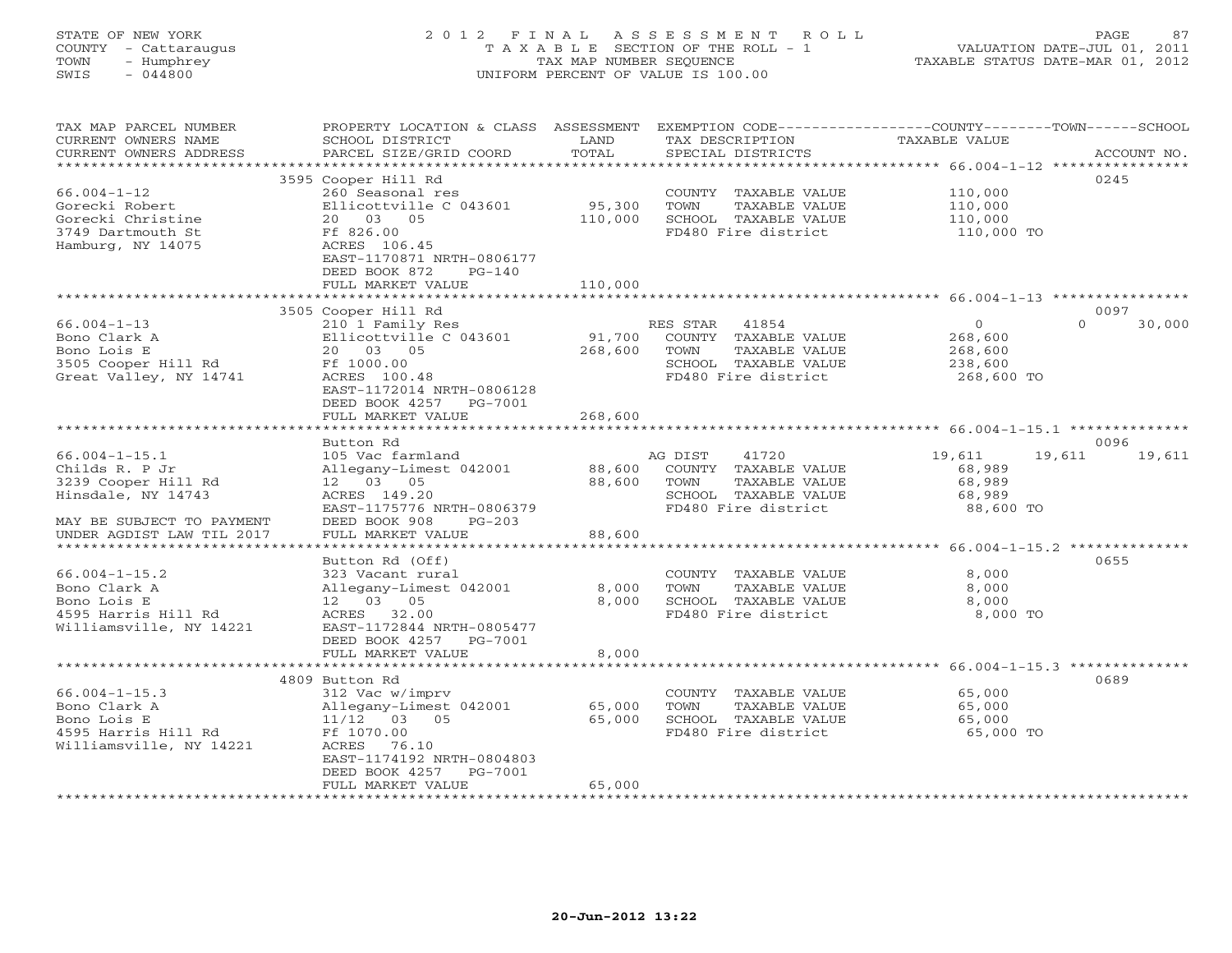# STATE OF NEW YORK 2 0 1 2 F I N A L A S S E S S M E N T R O L L PAGE 88 COUNTY - Cattaraugus T A X A B L E SECTION OF THE ROLL - 1 VALUATION DATE-JUL 01, 2011 TOWN - Humphrey TAX MAP NUMBER SEQUENCE TAXABLE STATUS DATE-MAR 01, 2012 SWIS - 044800 UNIFORM PERCENT OF VALUE IS 100.00UNIFORM PERCENT OF VALUE IS 100.00

| TAX MAP PARCEL NUMBER<br>CURRENT OWNERS NAME<br>CURRENT OWNERS ADDRESS | PROPERTY LOCATION & CLASS ASSESSMENT<br>SCHOOL DISTRICT<br>PARCEL SIZE/GRID COORD                    | LAND<br>TOTAL                       | EXEMPTION CODE-----------------COUNTY-------TOWN------SCHOOL<br>TAX DESCRIPTION<br>SPECIAL DISTRICTS | TAXABLE VALUE      | ACCOUNT NO.      |        |
|------------------------------------------------------------------------|------------------------------------------------------------------------------------------------------|-------------------------------------|------------------------------------------------------------------------------------------------------|--------------------|------------------|--------|
|                                                                        |                                                                                                      | **************                      |                                                                                                      |                    |                  |        |
| $66.004 - 1 - 15.4$                                                    | 4853 Button Rd<br>240 Rural res                                                                      |                                     | COUNTY TAXABLE VALUE                                                                                 | 135,000            | 0753             |        |
| Leigh L. Bruce<br>Burns M. Jennifer                                    | Allegany-Limest 042001<br>05<br>12 03                                                                | 55,800<br>135,000                   | TOWN<br>TAXABLE VALUE<br>SCHOOL TAXABLE VALUE                                                        | 135,000<br>135,000 |                  |        |
| 8219 Sweet Water Rd<br>Lone Tree, CO 80124                             | FRNT 2600.00 DPTH<br>ACRES 48.50 BANK<br>032<br>EAST-1174199 NRTH-0805599<br>DEED BOOK 12177 PG-9001 |                                     | FD480 Fire district                                                                                  | 135,000 TO         |                  |        |
|                                                                        | FULL MARKET VALUE                                                                                    | 135,000                             |                                                                                                      |                    |                  |        |
|                                                                        | 4807 Button Rd                                                                                       |                                     |                                                                                                      |                    | 0789             |        |
| $66.004 - 1 - 15.5$                                                    | 210 1 Family Res                                                                                     |                                     | 41854<br>RES STAR                                                                                    | $\Omega$           | $\Omega$         | 30,000 |
| Burgess Peter                                                          | Allegany-Limest 042001                                                                               | 6,700                               | COUNTY TAXABLE VALUE                                                                                 | 42,000             |                  |        |
| Burgess Sharon                                                         | 12 03<br>05                                                                                          | 42,000                              | TOWN<br>TAXABLE VALUE                                                                                | 42,000             |                  |        |
| 4807 Button Rd                                                         | 4.45<br>ACRES                                                                                        |                                     | SCHOOL TAXABLE VALUE                                                                                 | 12,000             |                  |        |
| Allegany, NY 14706                                                     | EAST-1175640 NRTH-0804952<br>DEED BOOK 988<br>$PG-572$                                               |                                     | FD480 Fire district                                                                                  | 42,000 TO          |                  |        |
|                                                                        | FULL MARKET VALUE<br>**************************                                                      | 42,000<br>* * * * * * * * * * * * * |                                                                                                      |                    |                  |        |
|                                                                        |                                                                                                      |                                     | *********************************** 66.004-1-16 ****************                                     |                    |                  |        |
| $66.004 - 1 - 16$                                                      | 4749 Cooper Hill Rd                                                                                  |                                     | RES STAR<br>41854                                                                                    | $\circ$            | 0314<br>$\Omega$ | 30,000 |
| Sue Mark                                                               | 210 1 Family Res<br>Allegany-Limest 042001                                                           | 15,300                              | COUNTY TAXABLE VALUE                                                                                 | 110,000            |                  |        |
| Sue Tammy                                                              | 11/03 03 05                                                                                          | 110,000                             | TOWN<br>TAXABLE VALUE                                                                                | 110,000            |                  |        |
| 4749 S Cooper Hill Rd                                                  | Ff 930.00                                                                                            |                                     | SCHOOL TAXABLE VALUE                                                                                 | 80,000             |                  |        |
| Allegany, NY 14706                                                     | ACRES<br>8.54                                                                                        |                                     | FD480 Fire district                                                                                  | 110,000 TO         |                  |        |
|                                                                        | EAST-1176687 NRTH-0803968                                                                            |                                     |                                                                                                      |                    |                  |        |
|                                                                        | DEED BOOK 963<br>$PG-396$                                                                            |                                     |                                                                                                      |                    |                  |        |
|                                                                        | FULL MARKET VALUE                                                                                    | 110,000                             |                                                                                                      |                    |                  |        |
|                                                                        |                                                                                                      |                                     |                                                                                                      |                    |                  |        |
|                                                                        | 4750 Button Rd                                                                                       |                                     |                                                                                                      |                    | 0155<br>$\Omega$ |        |
| $66.004 - 1 - 17$<br>Travis Linda                                      | 210 1 Family Res                                                                                     |                                     | RES STAR<br>41854<br>COUNTY TAXABLE VALUE                                                            | $\Omega$           |                  | 30,000 |
| 4750 Button Rd                                                         | Allegany-Limest 042001<br>11/03 03 05                                                                | 7,000<br>65,000                     | TOWN<br>TAXABLE VALUE                                                                                | 65,000<br>65,000   |                  |        |
| Allegany, NY 14706                                                     | ACRES<br>3.00                                                                                        |                                     | SCHOOL TAXABLE VALUE                                                                                 | 35,000             |                  |        |
|                                                                        | EAST-1176487 NRTH-0803742                                                                            |                                     | FD480 Fire district                                                                                  | 65,000 TO          |                  |        |
|                                                                        | DEED BOOK 196<br>PG-5001                                                                             |                                     |                                                                                                      |                    |                  |        |
|                                                                        | FULL MARKET VALUE                                                                                    | 65,000                              |                                                                                                      |                    |                  |        |
|                                                                        |                                                                                                      |                                     |                                                                                                      |                    |                  |        |
|                                                                        | Button Rd                                                                                            |                                     |                                                                                                      |                    | 0093             |        |
| $66.004 - 1 - 18$                                                      | 323 Vacant rural                                                                                     |                                     | COUNTY TAXABLE VALUE                                                                                 | 55,900             |                  |        |
| Boston Hills Enterprises, LLC Allegany-Limest 042001                   |                                                                                                      | 55,900                              | TOWN<br>TAXABLE VALUE                                                                                | 55,900             |                  |        |
| PO Box 204                                                             | 11 03 05                                                                                             | 55,900                              | SCHOOL TAXABLE VALUE<br>FD480 Fire district                                                          | 55,900             |                  |        |
| Boston, NY 14025                                                       | ACRES 100.00<br>EAST-1174214 NRTH-0803398                                                            |                                     |                                                                                                      | 55,900 TO          |                  |        |
|                                                                        | DEED BOOK 10815 PG-5001                                                                              |                                     |                                                                                                      |                    |                  |        |
|                                                                        | FULL MARKET VALUE                                                                                    | 55,900                              |                                                                                                      |                    |                  |        |
|                                                                        |                                                                                                      |                                     |                                                                                                      |                    |                  |        |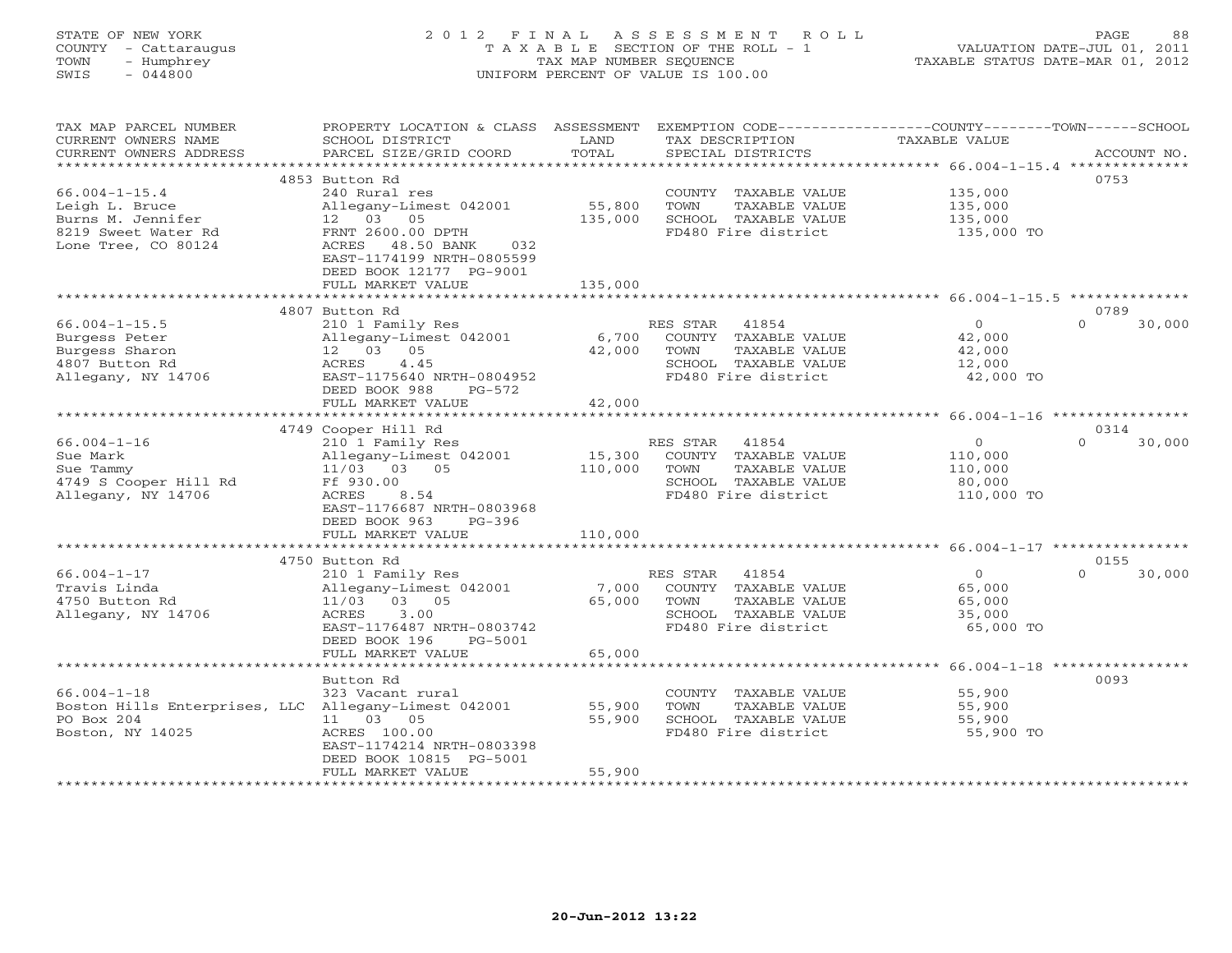# STATE OF NEW YORK 2 0 1 2 F I N A L A S S E S S M E N T R O L L PAGE 89 COUNTY - Cattaraugus T A X A B L E SECTION OF THE ROLL - 1 VALUATION DATE-JUL 01, 2011 TOWN - Humphrey TAX MAP NUMBER SEQUENCE TAXABLE STATUS DATE-MAR 01, 2012 SWIS - 044800 UNIFORM PERCENT OF VALUE IS 100.00UNIFORM PERCENT OF VALUE IS 100.00

| TAX MAP PARCEL NUMBER                               | PROPERTY LOCATION & CLASS ASSESSMENT |                | EXEMPTION CODE-----------------COUNTY-------TOWN------SCHOOL      |                |                    |
|-----------------------------------------------------|--------------------------------------|----------------|-------------------------------------------------------------------|----------------|--------------------|
| CURRENT OWNERS NAME                                 | SCHOOL DISTRICT                      | LAND<br>TOTAL  | TAX DESCRIPTION                                                   | TAXABLE VALUE  |                    |
| CURRENT OWNERS ADDRESS<br>************************* | PARCEL SIZE/GRID COORD               |                | SPECIAL DISTRICTS                                                 |                | ACCOUNT NO.        |
|                                                     | 4607 Cooper Hill Rd                  |                |                                                                   |                | 0378               |
| $66.004 - 1 - 19.1$                                 | 240 Rural res                        |                | 41854<br>RES STAR                                                 | $\overline{0}$ | $\Omega$<br>30,000 |
| Weatherley William                                  | Allegany-Limest 042001               | 116,700        | COUNTY TAXABLE VALUE                                              | 147,500        |                    |
| Weatherley Susan                                    | 11 03 05                             | 147,500        | TAXABLE VALUE<br>TOWN                                             | 147,500        |                    |
| 4561 S Cooper Hill Rd                               | ACRES 148.90                         |                | SCHOOL TAXABLE VALUE                                              | 117,500        |                    |
| Allegany, NY 14706                                  | EAST-1175154 NRTH-0801950            |                | FD480 Fire district                                               | 147,500 TO     |                    |
|                                                     | DEED BOOK 6324<br>PG-9001            |                |                                                                   |                |                    |
|                                                     | FULL MARKET VALUE                    | 147,500        |                                                                   |                |                    |
|                                                     |                                      |                |                                                                   |                |                    |
|                                                     | 4705 S Cooper Hill Rd                |                |                                                                   |                | 0742               |
| $66.004 - 1 - 19.2$                                 | 210 1 Family Res                     |                | RES STAR<br>41854                                                 | $\overline{O}$ | $\Omega$<br>30,000 |
| Weatherley Glenn                                    | Allegany-Limest 042001               | 16,700         | COUNTY TAXABLE VALUE                                              | 84,000         |                    |
| 4703 S Cooper Hill Rd                               | 11 03 05                             | 84,000         | TAXABLE VALUE<br>TOWN                                             | 84,000         |                    |
| Allegany, NY 14706                                  | 9.45<br>ACRES                        |                | SCHOOL TAXABLE VALUE                                              | 54,000         |                    |
|                                                     | EAST-1176485 NRTH-0802648            |                | FD480 Fire district                                               | 84,000 TO      |                    |
|                                                     | DEED BOOK 964<br>$PG-759$            |                |                                                                   |                |                    |
|                                                     | FULL MARKET VALUE                    | 84,000         |                                                                   |                |                    |
|                                                     |                                      | ************** | ************************************66.004-1-19.3 *************** |                |                    |
|                                                     | 4617 S Cooper Hill Rd                |                |                                                                   |                | 0872               |
| $66.004 - 1 - 19.3$                                 | 270 Mfg housing                      |                | 41854<br>RES STAR                                                 | $\Omega$       | 23,900<br>$\Omega$ |
| Tarr Gary L Sr                                      | Allegany-Limest 042001               | 4,700          | COUNTY TAXABLE VALUE                                              | 23,900         |                    |
| Tarr Angelic R                                      | 11 03 05                             | 23,900         | TOWN<br>TAXABLE VALUE                                             | 23,900         |                    |
| 4617 S Cooper Hill Rd                               | 1.45<br>ACRES                        |                | SCHOOL TAXABLE VALUE                                              | $\overline{0}$ |                    |
| Allegany, NY 14706                                  | EAST-1176489 NRTH-0802049            |                | FD480 Fire district                                               | 23,900 TO      |                    |
|                                                     | DEED BOOK 5944<br>$PG-4001$          |                |                                                                   |                |                    |
|                                                     | FULL MARKET VALUE                    | 23,900         |                                                                   |                |                    |
|                                                     |                                      |                |                                                                   |                |                    |
|                                                     | 4526 Cooper Hill Rd                  |                |                                                                   |                | 0358               |
| $66.004 - 1 - 20$                                   | 270 Mfg housing                      |                | COUNTY TAXABLE VALUE                                              | 10,000         |                    |
| Weatherly Mark L                                    | Allegany-Limest 042001               | 3,400          | TAXABLE VALUE<br>TOWN                                             | 10,000         |                    |
| Weatherly Edith D                                   | 11 03 05                             | 10,000         | SCHOOL TAXABLE VALUE                                              | 10,000         |                    |
| 4526 S Cooper Hill Rd                               | FRNT 225.00 DPTH 135.00              |                | FD480 Fire district                                               | 10,000 TO      |                    |
| Allegany, NY 14706                                  | EAST-1176663 NRTH-0800627            |                |                                                                   |                |                    |
|                                                     | DEED BOOK 965<br>PG-1193             |                |                                                                   |                |                    |
|                                                     | FULL MARKET VALUE                    | 10,000         |                                                                   |                |                    |
|                                                     |                                      |                |                                                                   |                |                    |
|                                                     | 4500 Cooper Hill Rd                  |                |                                                                   |                | 0359               |
| $66.004 - 1 - 21$                                   | 210 1 Family Res                     |                | RES STAR<br>41854                                                 | $\Omega$       | $\Omega$<br>30,000 |
| Weatherly Mark L                                    | Allegany-Limest 042001               | 2,300          | COUNTY TAXABLE VALUE                                              | 30,000         |                    |
| Weatherly Edith D                                   | 11 03 05                             | 30,000         | TAXABLE VALUE<br>TOWN                                             | 30,000         |                    |
| 4526 S Cooper Hill Rd                               | FRNT 125.00 DPTH 140.00              |                | SCHOOL TAXABLE VALUE                                              | $\Omega$       |                    |
| Allegany, NY 14706                                  | EAST-1176662 NRTH-0800450            |                | FD480 Fire district                                               | 30,000 TO      |                    |
|                                                     | DEED BOOK 965<br>$PG-1193$           |                |                                                                   |                |                    |
|                                                     | FULL MARKET VALUE                    | 30,000         |                                                                   |                |                    |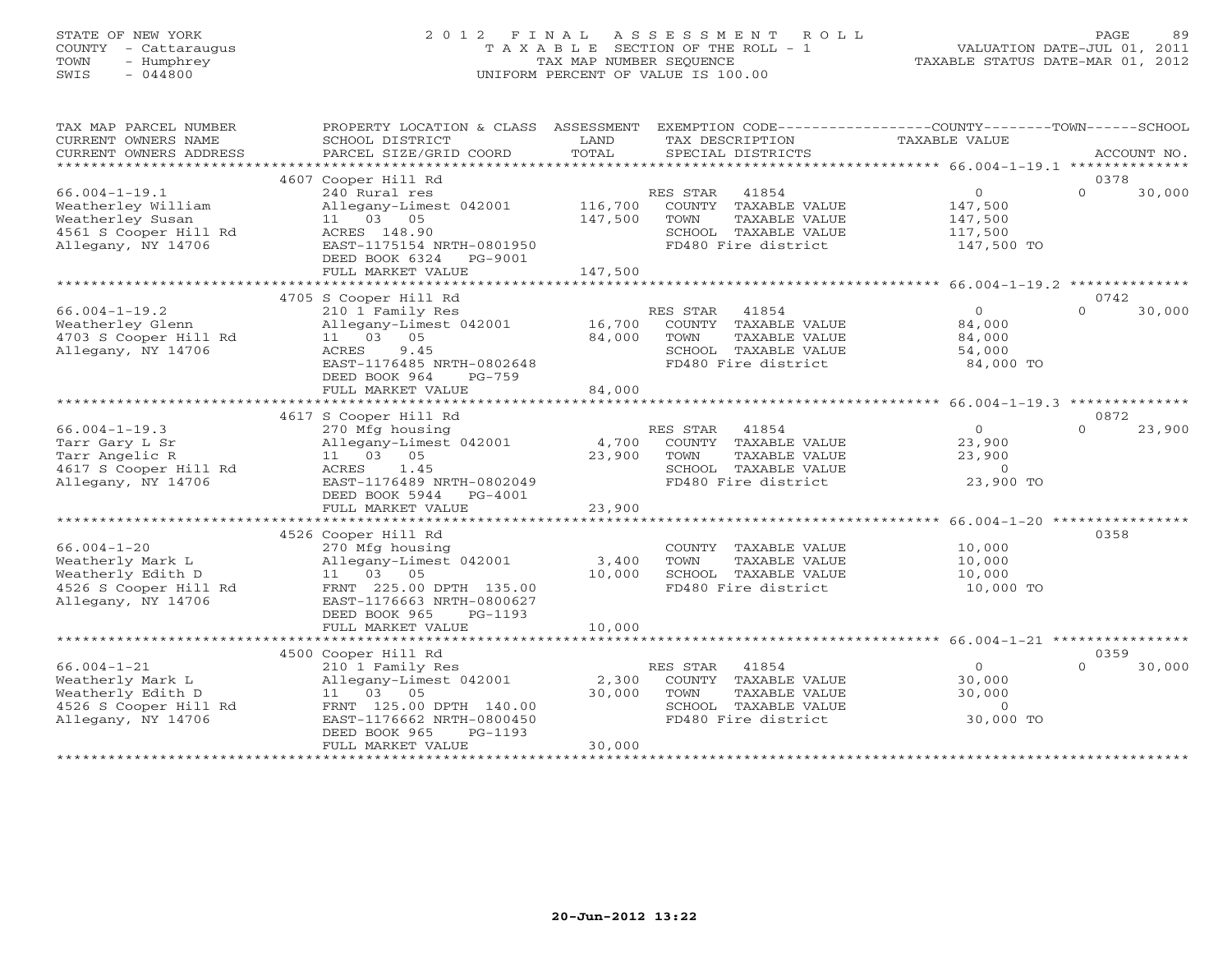# STATE OF NEW YORK 2 0 1 2 F I N A L A S S E S S M E N T R O L L PAGE 90 COUNTY - Cattaraugus T A X A B L E SECTION OF THE ROLL - 1 VALUATION DATE-JUL 01, 2011 TOWN - Humphrey TAX MAP NUMBER SEQUENCE TAXABLE STATUS DATE-MAR 01, 2012 SWIS - 044800 UNIFORM PERCENT OF VALUE IS 100.00UNIFORM PERCENT OF VALUE IS 100.00

| TAX MAP PARCEL NUMBER<br>CURRENT OWNERS NAME<br>CURRENT OWNERS ADDRESS                        | PROPERTY LOCATION & CLASS ASSESSMENT<br>SCHOOL DISTRICT<br>PARCEL SIZE/GRID COORD                                                                                                                    | LAND<br>TOTAL                 | EXEMPTION CODE-----------------COUNTY-------TOWN------SCHOOL<br>TAX DESCRIPTION<br>SPECIAL DISTRICTS              | TAXABLE VALUE                                                                         | ACCOUNT NO.                |
|-----------------------------------------------------------------------------------------------|------------------------------------------------------------------------------------------------------------------------------------------------------------------------------------------------------|-------------------------------|-------------------------------------------------------------------------------------------------------------------|---------------------------------------------------------------------------------------|----------------------------|
|                                                                                               |                                                                                                                                                                                                      | ***********************       |                                                                                                                   | ************************ 66.004-1-23 ****************                                 |                            |
| $66.004 - 1 - 23$<br>Neamon Thomas A<br>Neamon Christina M<br>4487 S Cooper Hill Rd           | 4487 S Cooper Hill Rd<br>270 Mfg housing<br>Allegany-Limest 042001<br>11 03 05<br>Ff 870.00                                                                                                          | 58,000<br>90,000              | 41854<br>RES STAR<br>COUNTY TAXABLE VALUE<br>TOWN<br>TAXABLE VALUE<br>SCHOOL TAXABLE VALUE<br>FD480 Fire district | $\circ$<br>90,000<br>90,000<br>60,000                                                 | 0376<br>$\Omega$<br>30,000 |
| Allegany, NY 14706                                                                            | ACRES 55.97<br>EAST-1175141 NRTH-0800513<br>DEED BOOK 981<br>$PG-794$<br>FULL MARKET VALUE                                                                                                           | 90,000                        |                                                                                                                   | 90,000 TO<br>***************** 66.004-1-25 **********                                 |                            |
|                                                                                               | 4551 Ford Hollow Rd                                                                                                                                                                                  |                               |                                                                                                                   |                                                                                       | 0072                       |
| $66.004 - 1 - 25$<br>Walsh John P<br>Walsh Audra<br>4011 Wing Hollow Rd<br>Allegany, NY 14706 | 260 Seasonal res<br>Allegany-Limest 042001<br>19 03 05<br>ACRES 240.00<br>EAST-1171292 NRTH-0802069<br>DEED BOOK 1031<br>PG-902<br>FULL MARKET VALUE                                                 | 171,400<br>280,000<br>280,000 | COUNTY TAXABLE VALUE<br>TOWN<br>TAXABLE VALUE<br>SCHOOL TAXABLE VALUE<br>FD480 Fire district                      | 280,000<br>280,000<br>280,000<br>280,000 TO                                           |                            |
|                                                                                               | **********************                                                                                                                                                                               | ***********                   |                                                                                                                   | ************************* 66.004-1-26 **************                                  |                            |
| $66.004 - 1 - 26$<br>Leatherbarrow John<br>125 Mill Rd<br>West Seneca, NY 14224               | 3724 Irish Hollow Rd (Off)<br>260 Seasonal res<br>Ellicottville C 043601<br>19 03 05<br>Ff 145 On Row/seasonal Rd<br><b>ACRES</b><br>3.40<br>EAST-1169945 NRTH-0803613<br>DEED BOOK 976<br>$PG-1059$ | 11,600<br>47,600              | COUNTY TAXABLE VALUE<br>TOWN<br>TAXABLE VALUE<br>SCHOOL TAXABLE VALUE<br>FD480 Fire district                      | 47,600<br>47,600<br>47,600<br>47,600 TO                                               | 0043                       |
|                                                                                               | FULL MARKET VALUE                                                                                                                                                                                    | 47,600                        |                                                                                                                   |                                                                                       |                            |
| $66.004 - 1 - 27$<br>White Brian R<br>White Daniel M<br>14 Harding Ave<br>Lockport, NY 14094  | Irish Hollow Rd (Off)<br>314 Rural vac<10<br>Ellicottville C 043601<br>19 03 05<br>Ff 350.00 Row/seasonal Rd<br>ACRES<br>6.33<br>EAST-1169754 NRTH-0803530<br>DEED BOOK 1000<br>$PG-6$               | 9,500<br>9,500                | COUNTY TAXABLE VALUE<br>TOWN<br>TAXABLE VALUE<br>SCHOOL TAXABLE VALUE<br>FD480 Fire district                      | **************************** 66.004-1-27 *****<br>9,500<br>9,500<br>9,500<br>9,500 TO | 0366                       |
|                                                                                               | FULL MARKET VALUE                                                                                                                                                                                    | 9,500                         |                                                                                                                   |                                                                                       |                            |
|                                                                                               | 3754 Irish Hollow Rd (Off)                                                                                                                                                                           |                               |                                                                                                                   | *********************** 66.004-1-28 ***********                                       | 0440                       |
| $66.004 - 1 - 28$<br>White Brian R<br>White Daniel M<br>14 Harding Ave<br>Lockport, NY 14094  | 260 Seasonal res<br>Ellicottville C 043601<br>19 03 05<br>Ff 370.00 Row/seasonal Rd<br>9.52<br>ACRES<br>EAST-1169478 NRTH-0803417<br>DEED BOOK 1000<br>$PG-8$                                        | 10,100<br>75,000              | COUNTY TAXABLE VALUE<br>TOWN<br>TAXABLE VALUE<br>SCHOOL TAXABLE VALUE<br>FD480 Fire district                      | 75,000<br>75,000<br>75,000<br>75,000 TO                                               |                            |
|                                                                                               | FULL MARKET VALUE                                                                                                                                                                                    | 75,000                        |                                                                                                                   |                                                                                       |                            |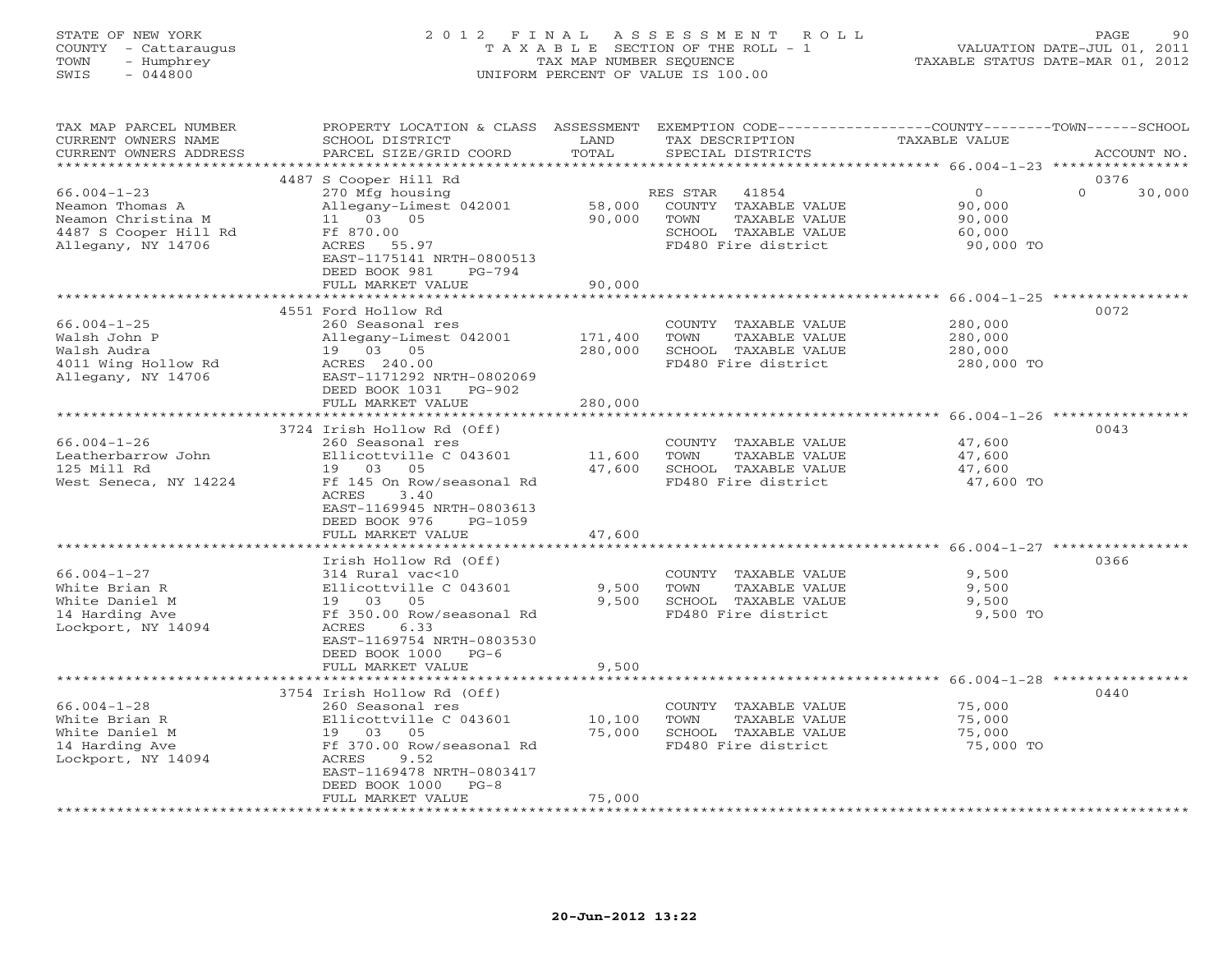# STATE OF NEW YORK 2 0 1 2 F I N A L A S S E S S M E N T R O L L PAGE 91 COUNTY - Cattaraugus T A X A B L E SECTION OF THE ROLL - 1 VALUATION DATE-JUL 01, 2011 TOWN - Humphrey TAX MAP NUMBER SEQUENCE TAXABLE STATUS DATE-MAR 01, 2012 SWIS - 044800 UNIFORM PERCENT OF VALUE IS 100.00UNIFORM PERCENT OF VALUE IS 100.00

| TAX MAP PARCEL NUMBER<br>CURRENT OWNERS NAME<br>CURRENT OWNERS ADDRESS | PROPERTY LOCATION & CLASS ASSESSMENT<br>SCHOOL DISTRICT<br>PARCEL SIZE/GRID COORD | LAND<br>TOTAL | EXEMPTION CODE-----------------COUNTY-------TOWN------SCHOOL<br>TAX DESCRIPTION<br>SPECIAL DISTRICTS | TAXABLE VALUE                                           | ACCOUNT NO. |
|------------------------------------------------------------------------|-----------------------------------------------------------------------------------|---------------|------------------------------------------------------------------------------------------------------|---------------------------------------------------------|-------------|
| **********************                                                 |                                                                                   |               |                                                                                                      |                                                         |             |
|                                                                        | 3803 Irish Hollow Rd                                                              |               |                                                                                                      |                                                         | 0190        |
| $66.004 - 1 - 29$                                                      | 260 Seasonal res                                                                  |               | COUNTY TAXABLE VALUE                                                                                 | 65,000                                                  |             |
| Lambert Louis J                                                        | Ellicottville C 043601                                                            | 28,600        | TAXABLE VALUE<br>TOWN                                                                                | 65,000                                                  |             |
| 451 South St                                                           | 19 03 05                                                                          | 65,000        | SCHOOL TAXABLE VALUE                                                                                 | 65,000                                                  |             |
| East Aurora, NY 14052                                                  | Ff 49.50                                                                          |               | FD480 Fire district                                                                                  | 65,000 TO                                               |             |
|                                                                        | ACRES<br>14.75                                                                    |               |                                                                                                      |                                                         |             |
|                                                                        | EAST-1169235 NRTH-0802963                                                         |               |                                                                                                      |                                                         |             |
|                                                                        | DEED BOOK 742<br>$PG-250$                                                         |               |                                                                                                      |                                                         |             |
|                                                                        | FULL MARKET VALUE                                                                 | 65,000        |                                                                                                      |                                                         |             |
|                                                                        | ******************                                                                | ********      |                                                                                                      | ************************* 66.004-1-30 ***************** |             |
|                                                                        | 3747 Irish Hollow Rd (Off)                                                        |               |                                                                                                      |                                                         | 0309        |
| $66.004 - 1 - 30$                                                      | 322 Rural vac>10                                                                  |               | COUNTY TAXABLE VALUE                                                                                 | 49,500                                                  |             |
| Greno Elizabeth A                                                      | Ellicottville C 043601                                                            | 49,500        | TAXABLE VALUE<br>TOWN                                                                                | 49,500                                                  |             |
| 50 Morningside Dr                                                      | 19 03<br>05                                                                       | 49,500        | SCHOOL TAXABLE VALUE                                                                                 | 49,500                                                  |             |
| Williamsville, NY 14221                                                | Ff 660.00 Row/seasonal Rd                                                         |               | FD480 Fire district                                                                                  | 49,500 TO                                               |             |
|                                                                        | 45.00<br>ACRES                                                                    |               |                                                                                                      |                                                         |             |
|                                                                        | EAST-1169576 NRTH-0801271                                                         |               |                                                                                                      |                                                         |             |
|                                                                        | DEED BOOK 996<br>$PG-933$                                                         |               |                                                                                                      |                                                         |             |
|                                                                        | FULL MARKET VALUE                                                                 | 49,500        |                                                                                                      |                                                         |             |
|                                                                        |                                                                                   | ********      |                                                                                                      | **************** 66.004-1-31 *****************          |             |
|                                                                        | Irish Hollow Rd                                                                   |               |                                                                                                      |                                                         | 0143        |
| $66.004 - 1 - 31$                                                      | 323 Vacant rural                                                                  |               | COUNTY TAXABLE VALUE                                                                                 | 44,600                                                  |             |
| Hersey Thomas R Sr                                                     | Ellicottville C 043601                                                            | 44,600        | TOWN<br>TAXABLE VALUE                                                                                | 44,600                                                  |             |
| Hersey Joann                                                           | 19/27 03<br>05                                                                    | 44,600        | SCHOOL TAXABLE VALUE                                                                                 | 44,600                                                  |             |
| 131 Hampton Pkwy                                                       | Ff 1640.00                                                                        |               | FD480 Fire district                                                                                  | 44,600 TO                                               |             |
| Kenmore, NY 14217                                                      | ACRES<br>44.05                                                                    |               |                                                                                                      |                                                         |             |
|                                                                        | EAST-1168286 NRTH-0803253<br>DEED BOOK 889<br>PG-1184                             |               |                                                                                                      |                                                         |             |
|                                                                        | FULL MARKET VALUE                                                                 | 44,600        |                                                                                                      |                                                         |             |
|                                                                        |                                                                                   |               |                                                                                                      | **************** 66.004-1-32 *****************          |             |
|                                                                        | 3963 Irish Hollow Rd                                                              |               |                                                                                                      |                                                         | 0216        |
| $66.004 - 1 - 32$                                                      | 260 Seasonal res                                                                  |               | COUNTY TAXABLE VALUE                                                                                 | 107,000                                                 |             |
| McGovern Michael B                                                     | Ellicottville C 043601                                                            | 90,800        | TAXABLE VALUE<br>TOWN                                                                                | 107,000                                                 |             |
| McGovern Catharine E                                                   | 19/27 03<br>0.5                                                                   | 107,000       | SCHOOL TAXABLE VALUE                                                                                 | 107,000                                                 |             |
| 56 Morningside Ln                                                      | Ff 1640.00                                                                        |               | FD480 Fire district                                                                                  | 107,000 TO                                              |             |
| Williamsville, NY 14221                                                | ACRES<br>99.05                                                                    |               |                                                                                                      |                                                         |             |
|                                                                        | EAST-1168324 NRTH-0801141                                                         |               |                                                                                                      |                                                         |             |
|                                                                        | DEED BOOK 982<br>$PG-880$                                                         |               |                                                                                                      |                                                         |             |
|                                                                        | FULL MARKET VALUE                                                                 | 107,000       |                                                                                                      |                                                         |             |
|                                                                        |                                                                                   |               |                                                                                                      | ***************** 66.004-1-33 ****************          |             |
|                                                                        | Irish Hollow Rd                                                                   |               |                                                                                                      |                                                         | 0144        |
| $66.004 - 1 - 33$                                                      | 323 Vacant rural                                                                  |               | COUNTY TAXABLE VALUE                                                                                 | 47,300                                                  |             |
| Hersey Steven                                                          | Ellicottville C 043601                                                            | 47,300        | TOWN<br>TAXABLE VALUE                                                                                | 47,300                                                  |             |
| 131 Hampton Pkwy                                                       | 27 03 05                                                                          | 47,300        | SCHOOL TAXABLE VALUE                                                                                 | 47,300                                                  |             |
| Kenmore, NY 14217                                                      | ACRES 47.85                                                                       |               | FD480 Fire district                                                                                  | 47,300 TO                                               |             |
|                                                                        | EAST-1167273 NRTH-0802034                                                         |               |                                                                                                      |                                                         |             |
|                                                                        | DEED BOOK 680<br>$PG-340$                                                         |               |                                                                                                      |                                                         |             |
|                                                                        | FULL MARKET VALUE                                                                 | 47,300        |                                                                                                      |                                                         |             |
|                                                                        |                                                                                   |               |                                                                                                      |                                                         |             |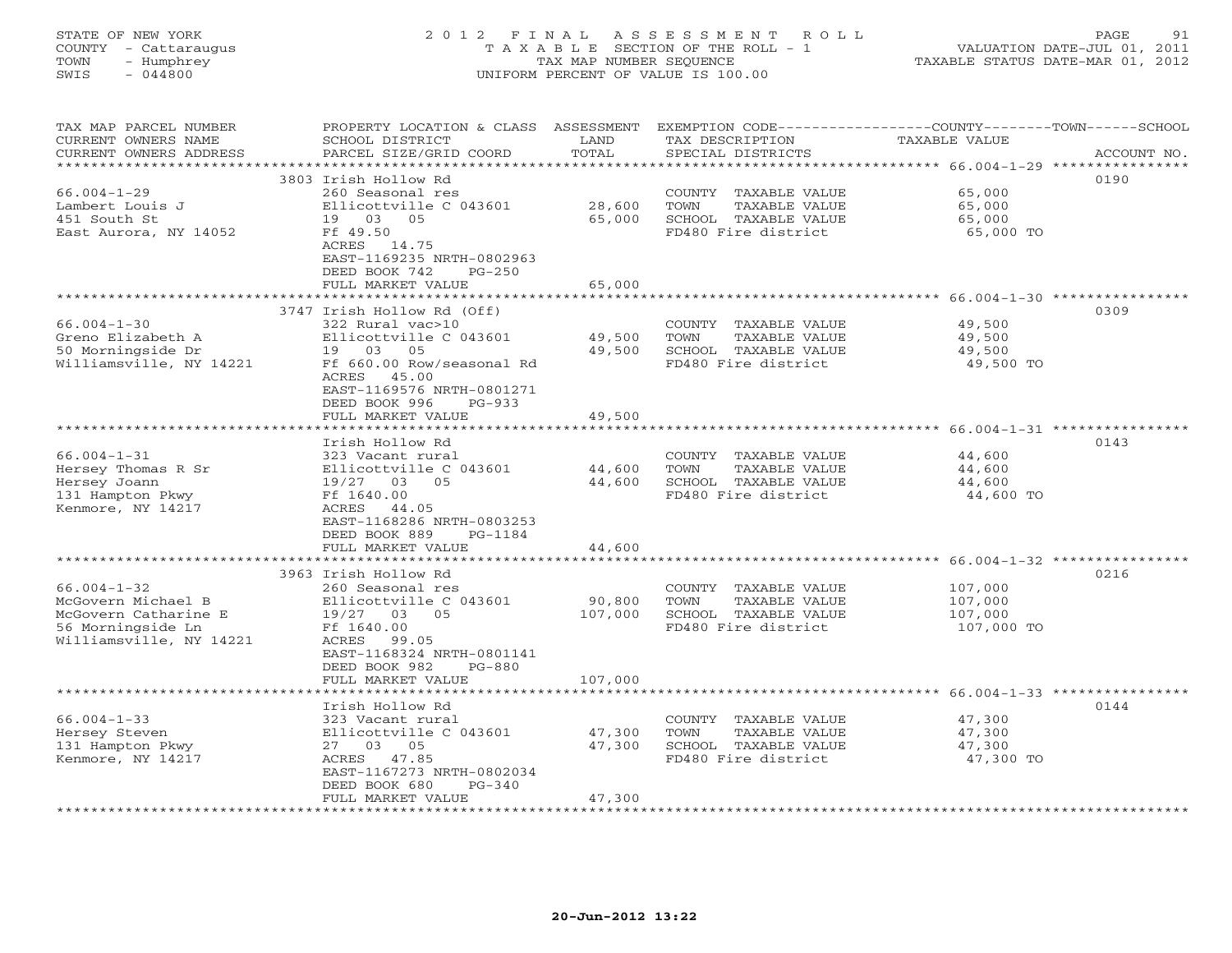# STATE OF NEW YORK 2 0 1 2 F I N A L A S S E S S M E N T R O L L PAGE 92 COUNTY - Cattaraugus T A X A B L E SECTION OF THE ROLL - 1 VALUATION DATE-JUL 01, 2011 TOWN - Humphrey TAX MAP NUMBER SEQUENCE TAXABLE STATUS DATE-MAR 01, 2012 SWIS - 044800 UNIFORM PERCENT OF VALUE IS 100.00UNIFORM PERCENT OF VALUE IS 100.00

| TAX MAP PARCEL NUMBER<br>CURRENT OWNERS NAME<br>CURRENT OWNERS ADDRESS                                   | PROPERTY LOCATION & CLASS ASSESSMENT<br>SCHOOL DISTRICT<br>PARCEL SIZE/GRID COORD                                                                                                        | LAND<br>TOTAL                     | TAX DESCRIPTION<br>SPECIAL DISTRICTS                                                         | EXEMPTION CODE----------------COUNTY-------TOWN-----SCHOOL<br>TAXABLE VALUE<br>ACCOUNT NO. |
|----------------------------------------------------------------------------------------------------------|------------------------------------------------------------------------------------------------------------------------------------------------------------------------------------------|-----------------------------------|----------------------------------------------------------------------------------------------|--------------------------------------------------------------------------------------------|
| *********************<br>$66.004 - 1 - 34$<br>Collins Donald R<br>15 W Crescent Ave<br>Hamburg, NY 14075 | 4081 Irish Hollow Rd<br>260 Seasonal res<br>Ellicottville C 043601<br>27 03 05<br>ACRES 49.99<br>EAST-1166628 NRTH-0801258<br>DEED BOOK 674<br>$PG-363$<br>FULL MARKET VALUE             | 61,100<br>171,000<br>171,000      | COUNTY TAXABLE VALUE<br>TOWN<br>TAXABLE VALUE<br>SCHOOL TAXABLE VALUE<br>FD480 Fire district | 0068<br>171,000<br>171,000<br>171,000<br>171,000 TO                                        |
|                                                                                                          | *****************************<br>4218 Irish Hollow Rd                                                                                                                                    |                                   |                                                                                              | 0142                                                                                       |
| $66.004 - 1 - 35$<br>Hersey Thomas R Sr<br>Hersey Joann<br>131 Hampton Pkwy<br>Kenmore, NY 14217         | 260 Seasonal res<br>Ellicottville C 043601<br>27 03<br>05<br>Ff 1725 Irish Hollow;<br>1280 Conlan; 320 Co Rd 51<br>ACRES 161.40<br>EAST-1165384 NRTH-0801972<br>DEED BOOK 889<br>PG-1184 | 128,200<br>166,000                | COUNTY TAXABLE VALUE<br>TOWN<br>TAXABLE VALUE<br>SCHOOL TAXABLE VALUE<br>FD480 Fire district | 166,000<br>166,000<br>166,000<br>166,000 TO                                                |
|                                                                                                          | FULL MARKET VALUE<br>**************                                                                                                                                                      | 166,000<br>************           |                                                                                              |                                                                                            |
|                                                                                                          | 4110 Irish Hollow Rd                                                                                                                                                                     |                                   |                                                                                              | ******************************** 66.004-1-36 ****************<br>0055                      |
| $66.004 - 1 - 36$<br>K2LZM2, LLC<br>95 W Forest Dr<br>Rochester, NY 14624                                | 210 1 Family Res<br>Ellicottville C 043601<br>27 03 05<br>Ff 208.00<br>ACRES<br>1.90<br>EAST-1166318 NRTH-0802893                                                                        | 9,400<br>148,000                  | COUNTY TAXABLE VALUE<br>TOWN<br>TAXABLE VALUE<br>SCHOOL TAXABLE VALUE<br>FD480 Fire district | 148,000<br>148,000<br>148,000<br>148,000 TO                                                |
|                                                                                                          | DEED BOOK 13839 PG-5001<br>FULL MARKET VALUE                                                                                                                                             | 148,000                           |                                                                                              |                                                                                            |
| $66.004 - 1 - 37$<br>K2LZM2, LLC<br>95 W Forest Dr<br>Rochester, NY 14624                                | Irish Hollow Rd<br>322 Rural vac>10<br>Ellicottville C 043601<br>27 03 05<br>Ff 600.00<br>ACRES 24.58<br>EAST-1166638 NRTH-0803415<br>DEED BOOK 13839 PG-5001                            | *************<br>30,600<br>30,600 | COUNTY TAXABLE VALUE<br>TOWN<br>TAXABLE VALUE<br>SCHOOL TAXABLE VALUE<br>FD480 Fire district | 0226<br>30,600<br>30,600<br>30,600<br>30,600 TO                                            |
|                                                                                                          | FULL MARKET VALUE                                                                                                                                                                        |                                   |                                                                                              |                                                                                            |
| $66.004 - 1 - 38$<br>Ludwig Michael S<br>Ludwig Robert A<br>PO Box 1088<br>Grand Island, NY 14072        | 3653 Cooper Hill Rd<br>210 1 Family Res<br>Ellicottville C 043601<br>20 03 05<br>ACRES 92.00<br>EAST-1169793 NRTH-0806241<br>DEED BOOK 13617 PG-5001<br>FULL MARKET VALUE                | 86,600<br>260,000<br>260,000      | COUNTY TAXABLE VALUE<br>TOWN<br>TAXABLE VALUE<br>SCHOOL TAXABLE VALUE<br>FD480 Fire district | 0841<br>260,000<br>260,000<br>260,000<br>260,000 TO                                        |
| ********************                                                                                     | *********************                                                                                                                                                                    | 30,600                            | ***********************                                                                      |                                                                                            |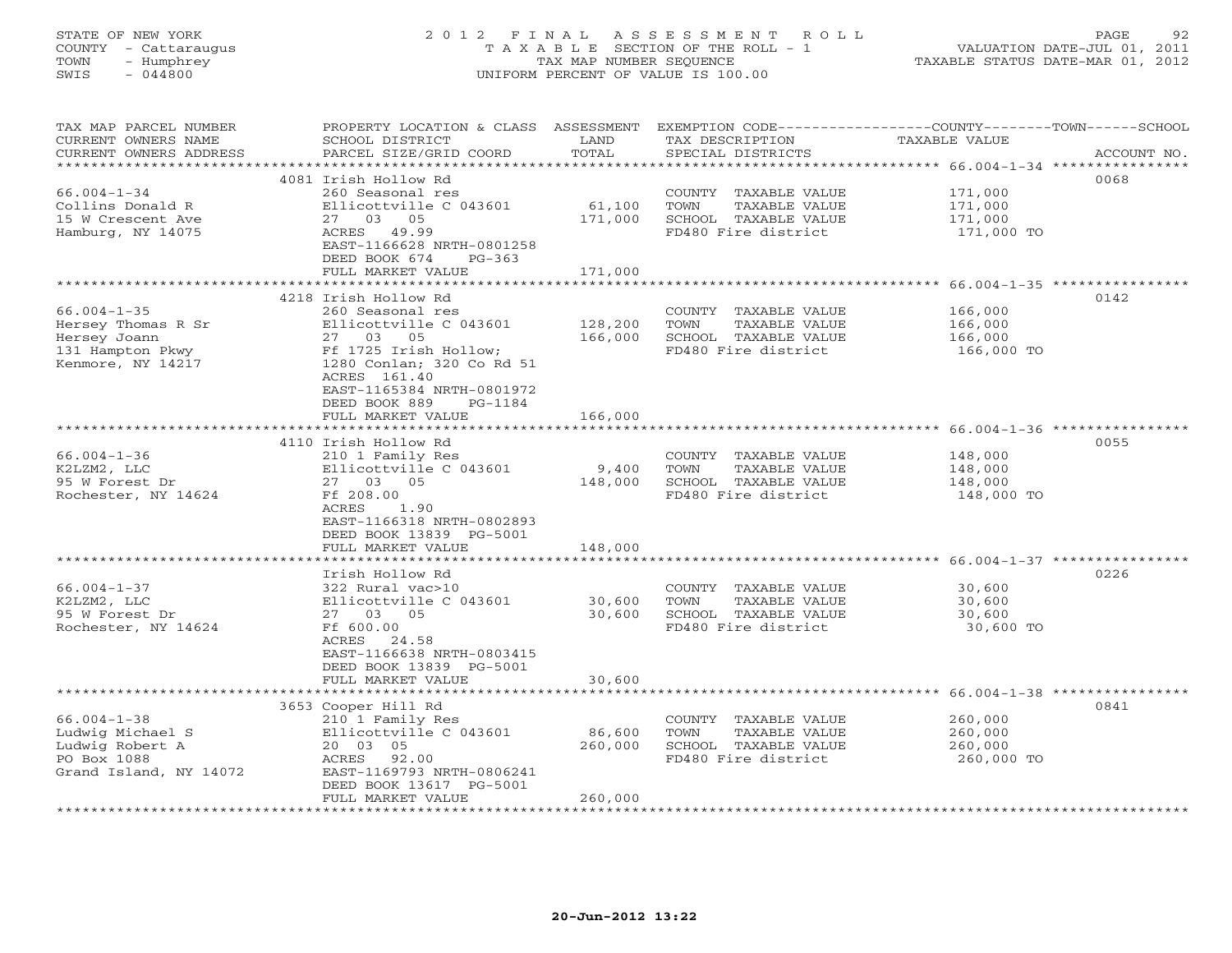STATE OF NEW YORK 2 0 1 2 F I N A L A S S E S S M E N T R O L L PAGE 93VALUATION DATE-JUL 01, 2011 COUNTY - Cattaraugus T A X A B L E SECTION OF THE ROLL - 1<br>
TOWN - Humphrey TAX MAP NUMBER SEQUENCE<br>
SWIS - 044800 TAXABLE STATUS DATE-MAR 01, 2012 SWIS - 044800 UNIFORM PERCENT OF VALUE IS 100.00

| TAX MAP PARCEL NUMBER<br>CURRENT OWNERS NAME<br>CURRENT OWNERS ADDRESS                                   | PROPERTY LOCATION & CLASS ASSESSMENT<br>SCHOOL DISTRICT<br>PARCEL SIZE/GRID COORD                                | LAND<br>TOTAL     | EXEMPTION CODE-----------------COUNTY-------TOWN------SCHOOL<br>TAX DESCRIPTION<br>SPECIAL DISTRICTS              | TAXABLE VALUE                                                     | ACCOUNT NO.        |
|----------------------------------------------------------------------------------------------------------|------------------------------------------------------------------------------------------------------------------|-------------------|-------------------------------------------------------------------------------------------------------------------|-------------------------------------------------------------------|--------------------|
|                                                                                                          |                                                                                                                  |                   |                                                                                                                   |                                                                   |                    |
|                                                                                                          | 3179 Bozard Hill Rd                                                                                              |                   |                                                                                                                   |                                                                   | 0164               |
| $67.001 - 1 - 1.1$<br>Howard James W `<br>Howard Ann M<br>305 Great Lakes Dr<br>Virginia Beach, VA 23462 | 312 Vac w/imprv<br>Franklinville C 044001<br>06 03 05<br>Ff 1500.00<br>ACRES<br>66.80                            | 67,500<br>68,000  | COUNTY TAXABLE VALUE<br>TOWN<br>TAXABLE VALUE<br>SCHOOL TAXABLE VALUE<br>FD480 Fire district                      | 68,000<br>68,000<br>68,000<br>68,000 TO                           |                    |
|                                                                                                          | EAST-1177352 NRTH-0814427<br>DEED BOOK 6875 PG-7001<br>FULL MARKET VALUE                                         | 68,000            |                                                                                                                   |                                                                   |                    |
|                                                                                                          | ******************************                                                                                   | ****************  |                                                                                                                   | ************************************ 67.001-1-1.2 *************** |                    |
|                                                                                                          | 3182-3208 Bozard Hill Rd                                                                                         |                   |                                                                                                                   |                                                                   | 0869               |
| $67.001 - 1 - 1.2$<br>Howard Jeffrey<br>Howard Cheryl<br>PO Box 256<br>Great Valley, NY 14741            | 280 Res Multiple<br>Franklinville C 044001<br>06 03 05<br>Ff 1500.00<br>ACRES 19.35<br>EAST-1177352 NRTH-0815802 | 25,000<br>230,000 | RES STAR<br>41854<br>COUNTY TAXABLE VALUE<br>TOWN<br>TAXABLE VALUE<br>SCHOOL TAXABLE VALUE<br>FD480 Fire district | $\Omega$<br>230,000<br>230,000<br>200,000<br>230,000 TO           | $\Omega$<br>30,000 |
|                                                                                                          | DEED BOOK 5502 PG-3001                                                                                           |                   |                                                                                                                   |                                                                   |                    |
|                                                                                                          | FULL MARKET VALUE                                                                                                | 230,000           |                                                                                                                   |                                                                   |                    |
|                                                                                                          |                                                                                                                  |                   |                                                                                                                   |                                                                   |                    |
|                                                                                                          | Bozard Hill Rd                                                                                                   |                   |                                                                                                                   |                                                                   | 0230               |
| $67.001 - 1 - 2$                                                                                         | 322 Rural vac>10                                                                                                 |                   | COUNTY TAXABLE VALUE                                                                                              | 57,000                                                            |                    |
| Muniqa Edward P                                                                                          | Franklinville C 044001                                                                                           | 57,000            | TOWN<br>TAXABLE VALUE                                                                                             | 57,000                                                            |                    |
| 417 W 1200N                                                                                              | 06 03 05                                                                                                         | 57,000            | SCHOOL TAXABLE VALUE                                                                                              | 57,000                                                            |                    |
| Huntington, IN 46750                                                                                     | Ff 1110.00<br>ACRES 50.65<br>EAST-1178556 NRTH-0814961<br>DEED BOOK 670<br>$PG-279$                              |                   | FD480 Fire district                                                                                               | 57,000 TO                                                         |                    |
|                                                                                                          | FULL MARKET VALUE                                                                                                | 57,000            |                                                                                                                   |                                                                   |                    |
|                                                                                                          | 3092 Cooper Hill Rd                                                                                              |                   |                                                                                                                   |                                                                   | 0547               |
| $67.001 - 1 - 3.6$                                                                                       | 260 Seasonal res                                                                                                 |                   | COUNTY TAXABLE VALUE                                                                                              | 132,000                                                           |                    |
| Simmons Brian P                                                                                          | Franklinville C 044001                                                                                           | 56,600            | TOWN<br>TAXABLE VALUE                                                                                             | 132,000                                                           |                    |
| Simmons Jessica A                                                                                        | 06 03 05                                                                                                         | 132,000           | SCHOOL TAXABLE VALUE                                                                                              | 132,000                                                           |                    |
| 23955 Sw 157Th Ave                                                                                       | Ff 1150.00                                                                                                       |                   | FD480 Fire district                                                                                               | 132,000 TO                                                        |                    |
| Homestead, FL 33031                                                                                      | ACRES 49.40<br>EAST-1179634 NRTH-0813165<br>DEED BOOK 949<br>$PG-221$<br>FULL MARKET VALUE                       | 132,000           |                                                                                                                   |                                                                   |                    |
|                                                                                                          |                                                                                                                  |                   |                                                                                                                   |                                                                   |                    |
|                                                                                                          | 5375 Cooper Hill Rd E                                                                                            |                   |                                                                                                                   |                                                                   | 0559               |
| $67.001 - 1 - 3.7$                                                                                       | 322 Rural vac>10                                                                                                 |                   | COUNTY TAXABLE VALUE                                                                                              | 19,600                                                            |                    |
| Krypel Joseph                                                                                            | Franklinville C 044001                                                                                           | 19,600            | TOWN<br>TAXABLE VALUE                                                                                             | 19,600                                                            |                    |
| Krypel Joyce                                                                                             | 06 03 05                                                                                                         | 19,600            | SCHOOL TAXABLE VALUE                                                                                              | 19,600                                                            |                    |
| 151 Division St                                                                                          | Ff Apx 60                                                                                                        |                   | FD480 Fire district                                                                                               | 19,600 TO                                                         |                    |
| Hamburg, NY 14075                                                                                        | ACRES 18.30<br>EAST-1179889 NRTH-0814421<br>DEED BOOK 855<br>$PG-468$                                            |                   |                                                                                                                   |                                                                   |                    |
|                                                                                                          | FULL MARKET VALUE                                                                                                | 19,600            |                                                                                                                   |                                                                   |                    |
|                                                                                                          |                                                                                                                  |                   |                                                                                                                   |                                                                   |                    |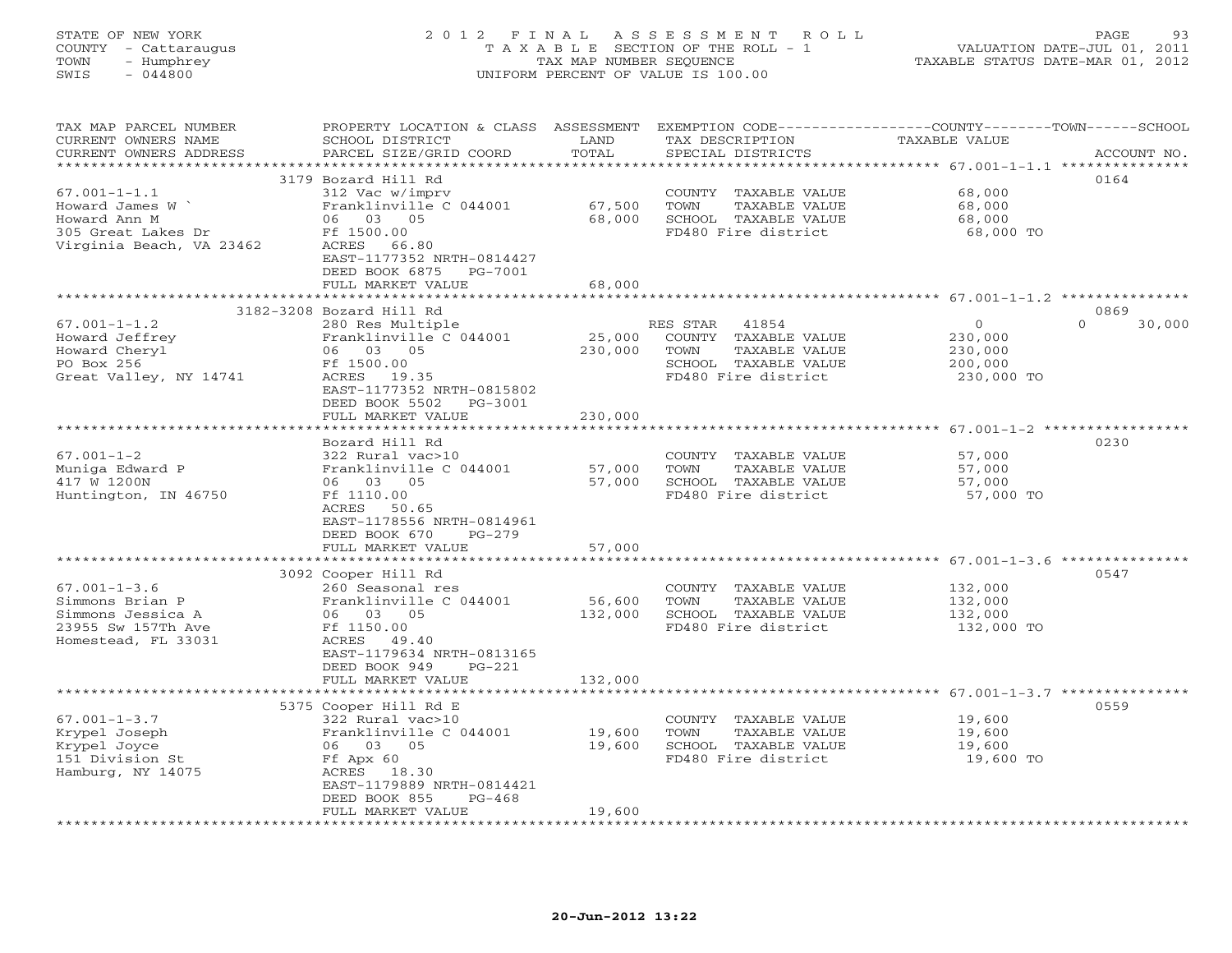### STATE OF NEW YORK 2 0 1 2 F I N A L A S S E S S M E N T R O L L PAGE 94 COUNTY - Cattaraugus T A X A B L E SECTION OF THE ROLL - 1 VALUATION DATE-JUL 01, 2011 TOWN - Humphrey TAX MAP NUMBER SEQUENCE TAXABLE STATUS DATE-MAR 01, 2012 SWIS - 044800 UNIFORM PERCENT OF VALUE IS 100.00UNIFORM PERCENT OF VALUE IS 100.00

| TAX MAP PARCEL NUMBER<br>CURRENT OWNERS NAME<br>CURRENT OWNERS ADDRESS | PROPERTY LOCATION & CLASS ASSESSMENT<br>SCHOOL DISTRICT<br>PARCEL SIZE/GRID COORD                                                             | LAND<br>TOTAL   | EXEMPTION CODE-----------------COUNTY-------TOWN------SCHOOL<br>TAX DESCRIPTION<br>SPECIAL DISTRICTS | TAXABLE VALUE                                       | ACCOUNT NO.                  |
|------------------------------------------------------------------------|-----------------------------------------------------------------------------------------------------------------------------------------------|-----------------|------------------------------------------------------------------------------------------------------|-----------------------------------------------------|------------------------------|
| ***********************                                                |                                                                                                                                               |                 |                                                                                                      |                                                     |                              |
| $67.001 - 1 - 4$<br>Sexton Scott                                       | 5491 Cooper Hill Rd E<br>260 Seasonal res<br>Franklinville C 044001                                                                           | 35,000          | COUNTY TAXABLE VALUE<br>TOWN<br>TAXABLE VALUE                                                        | 45,000<br>45,000                                    | 0292                         |
| 131 58th St<br>Niagara Falls, NY 14304                                 | 06 03<br>05<br>Ff 196.00 Cooper Hill Rd<br>Ff 565.00 Bozard Hill Rd<br>ACRES<br>34.05<br>EAST-1179748 NRTH-0815404<br>DEED BOOK 16843 PG-9001 | 45,000          | SCHOOL TAXABLE VALUE<br>FD480 Fire district                                                          | 45,000<br>45,000 TO                                 |                              |
|                                                                        | FULL MARKET VALUE                                                                                                                             | 45,000          |                                                                                                      |                                                     |                              |
|                                                                        |                                                                                                                                               |                 |                                                                                                      |                                                     |                              |
|                                                                        | 5453 Cooper Hill Rd E                                                                                                                         |                 |                                                                                                      |                                                     | 0224                         |
| $67.001 - 1 - 5$                                                       | 240 Rural res                                                                                                                                 |                 | SR STAR<br>41834                                                                                     | $\circ$                                             | $\Omega$<br>62,200           |
| Huddleston Suzanne E                                                   | Franklinville C 044001                                                                                                                        | 22,300          | COUNTY TAXABLE VALUE                                                                                 | 90,000                                              |                              |
| Huddleston Robert C                                                    | 06 03 05                                                                                                                                      | 90,000          | TOWN<br>TAXABLE VALUE<br>SCHOOL TAXABLE VALUE                                                        | 90,000                                              |                              |
| 5453 Cooper Hill Rd<br>Hinsdale, NY 14743                              | ACRES<br>13.21<br>EAST-1180496 NRTH-0815314                                                                                                   |                 | FD480 Fire district                                                                                  | 27,800<br>90,000 TO                                 |                              |
|                                                                        | DEED BOOK 7117<br>PG-9001                                                                                                                     |                 |                                                                                                      |                                                     |                              |
|                                                                        | FULL MARKET VALUE                                                                                                                             | 90,000          |                                                                                                      |                                                     |                              |
|                                                                        | *********************                                                                                                                         | *************   |                                                                                                      | ********************* 67.001-1-7 ****************** |                              |
|                                                                        | Cooper Hill Rd                                                                                                                                |                 |                                                                                                      |                                                     | 0197                         |
| $67.001 - 1 - 7$                                                       | 322 Rural vac>10                                                                                                                              |                 | COUNTY TAXABLE VALUE                                                                                 | 34,600                                              |                              |
| Simmons Brian P                                                        | Franklinville C 044001                                                                                                                        | 34,600          | TOWN<br>TAXABLE VALUE                                                                                | 34,600                                              |                              |
| Simmons Jessica D                                                      | 06 03 05                                                                                                                                      | 34,600          | SCHOOL TAXABLE VALUE                                                                                 | 34,600                                              |                              |
| 23955 Southwest 157 Ave                                                | Ff 2450.00                                                                                                                                    |                 | FD480 Fire district                                                                                  | 34,600 TO                                           |                              |
| Homestead, FL 33031                                                    | ACRES 25.00                                                                                                                                   |                 |                                                                                                      |                                                     |                              |
|                                                                        | EAST-1180480 NRTH-0813169                                                                                                                     |                 |                                                                                                      |                                                     |                              |
|                                                                        | DEED BOOK 994<br>$PG-527$                                                                                                                     |                 |                                                                                                      |                                                     |                              |
|                                                                        | FULL MARKET VALUE                                                                                                                             | 34,600          |                                                                                                      |                                                     |                              |
|                                                                        |                                                                                                                                               |                 |                                                                                                      |                                                     |                              |
| $67.001 - 1 - 8.1$                                                     | 3075 Cooper Hill Rd<br>240 Rural res                                                                                                          |                 | 67 PCT OF VALUE USED FOR EXEMPTION PURPOSES<br>WVET CO<br>41122                                      | 12,000                                              | 0357<br>$\Omega$<br>$\Omega$ |
| Carlson (L/U) Carmen W                                                 | Franklinville C 044001                                                                                                                        |                 | 78,600 WVET TOWN 41123                                                                               | $\overline{0}$                                      | 9,000<br>$\overline{0}$      |
| Carlson (L/U) Junior E                                                 | 05 03 05                                                                                                                                      | 180,000 SR STAR | 41834                                                                                                | $\circ$                                             | 62,200<br>$\Omega$           |
| 3075 Cooper Hill Rd                                                    | ACRES 102.05                                                                                                                                  |                 | COUNTY TAXABLE VALUE                                                                                 | 168,000                                             |                              |
| Hinsdale, NY 14743                                                     | EAST-1179528 NRTH-0811076                                                                                                                     |                 | TOWN<br>TAXABLE VALUE                                                                                | 171,000                                             |                              |
|                                                                        | DEED BOOK 17128 PG-6002                                                                                                                       |                 | SCHOOL TAXABLE VALUE                                                                                 | 117,800                                             |                              |
|                                                                        | FULL MARKET VALUE                                                                                                                             | 180,000         | FD480 Fire district                                                                                  | 180,000 TO                                          |                              |
|                                                                        | **********************                                                                                                                        |                 |                                                                                                      | ****** 67.001-1-8.2 ****************                |                              |
|                                                                        | 3143 Cooper Hill Rd                                                                                                                           |                 |                                                                                                      |                                                     | 0501                         |
| $67.001 - 1 - 8.2$                                                     | 210 1 Family Res                                                                                                                              |                 | RES STAR<br>41854                                                                                    | $\Omega$                                            | $\Omega$<br>30,000           |
| Childs Daniel M                                                        | Franklinville C 044001                                                                                                                        | 6,100           | COUNTY TAXABLE VALUE                                                                                 | 60,000                                              |                              |
| Childs Carrie L                                                        | 05 03 05                                                                                                                                      | 60,000          | TOWN<br>TAXABLE VALUE                                                                                | 60,000                                              |                              |
| 3172 Cooper Hill Rd                                                    | Ff 722.00                                                                                                                                     |                 | SCHOOL TAXABLE VALUE                                                                                 | 30,000                                              |                              |
| Hinsdale, NY 14743                                                     | ACRES<br>2.40                                                                                                                                 |                 | FD480 Fire district                                                                                  | 60,000 TO                                           |                              |
|                                                                        | EAST-1178750 NRTH-0811979<br>DEED BOOK 15000 PG-7001                                                                                          |                 |                                                                                                      |                                                     |                              |
|                                                                        | FULL MARKET VALUE                                                                                                                             | 60,000          |                                                                                                      |                                                     |                              |
|                                                                        |                                                                                                                                               |                 |                                                                                                      |                                                     |                              |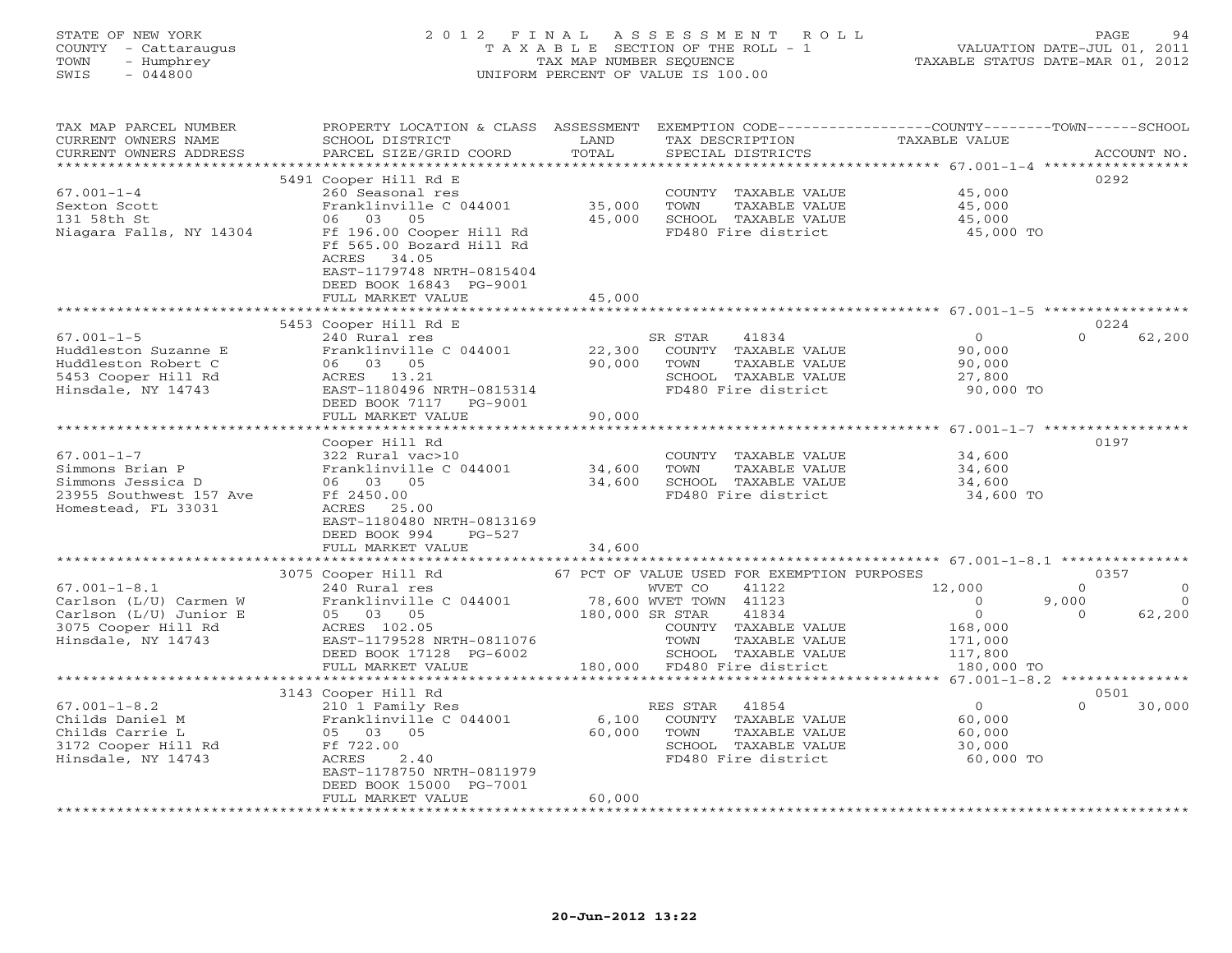#### STATE OF NEW YORK 2 0 1 2 F I N A L A S S E S S M E N T R O L L PAGE 95 COUNTY - Cattaraugus T A X A B L E SECTION OF THE ROLL - 1 VALUATION DATE-JUL 01, 2011 TOWN - Humphrey TAX MAP NUMBER SEQUENCE TAXABLE STATUS DATE-MAR 01, 2012 SWIS - 044800 UNIFORM PERCENT OF VALUE IS 100.00UNIFORM PERCENT OF VALUE IS 100.00

| TAX MAP PARCEL NUMBER<br>CURRENT OWNERS NAME<br>CURRENT OWNERS ADDRESS                                                                                                                                            | PROPERTY LOCATION & CLASS ASSESSMENT EXEMPTION CODE--------------COUNTY-------TOWN------SCHOOL<br>SCHOOL DISTRICT<br>PARCEL SIZE/GRID COORD                                                                                                                      | LAND<br>TOTAL  | TAX DESCRIPTION<br>SPECIAL DISTRICTS                                                                                                                         | TAXABLE VALUE                                                                  | ACCOUNT NO.                                    |
|-------------------------------------------------------------------------------------------------------------------------------------------------------------------------------------------------------------------|------------------------------------------------------------------------------------------------------------------------------------------------------------------------------------------------------------------------------------------------------------------|----------------|--------------------------------------------------------------------------------------------------------------------------------------------------------------|--------------------------------------------------------------------------------|------------------------------------------------|
|                                                                                                                                                                                                                   |                                                                                                                                                                                                                                                                  |                |                                                                                                                                                              |                                                                                |                                                |
|                                                                                                                                                                                                                   | Cooper Hill Rd                                                                                                                                                                                                                                                   |                |                                                                                                                                                              |                                                                                | 0492                                           |
| $67.001 - 1 - 9.3$<br>Childs R. Peter Jr<br>3239 Cooper Hill Rd<br>Hinsdale, NY 14743                                                                                                                             | 105 Vac farmland<br>Franklinville C 044001 10,100 COUNTY TAXABLE VALUE<br>05 03 05<br>ACRES 15.60<br>EAST-1177356 NRTH-0810305                                                                                                                                   | 10,100 TOWN    | AG DIST<br>41720<br>TAXABLE VALUE<br>SCHOOL TAXABLE VALUE<br>FD480 Fire district 10,100 TO                                                                   | 4,858<br>5,242<br>5,242<br>5,242                                               | 4,858<br>4,858                                 |
| MAY BE SUBJECT TO PAYMENT<br>UNDER AGDIST LAW TIL 2016                                                                                                                                                            | DEED BOOK 887 PG-206<br>FULL MARKET VALUE                                                                                                                                                                                                                        | 10,100         |                                                                                                                                                              |                                                                                |                                                |
|                                                                                                                                                                                                                   |                                                                                                                                                                                                                                                                  |                |                                                                                                                                                              |                                                                                |                                                |
|                                                                                                                                                                                                                   | 5135 Cooper Hill Rd                                                                                                                                                                                                                                              |                |                                                                                                                                                              |                                                                                | 0643                                           |
| $67.001 - 1 - 9.4$<br>Smolinski Ronald A – Franklinville C 044001 – 10,500<br>Smolinski Jacquelyn A – 65 03 05 – 39,500<br>5763 Cloverfield Dr – Ff 300.00<br>Hamburg, NY 14075 – ACRES 5.35<br>Hamburg, NY 14075 | 270 Mfg housing<br>EAST-1177914 NRTH-0810127<br>DEED BOOK 6244 PG-8001                                                                                                                                                                                           |                | COUNTY TAXABLE VALUE<br>TOWN<br>TAXABLE VALUE<br>SCHOOL TAXABLE VALUE<br>FD480 Fire district 39,500 TO                                                       | 39,500<br>39,500<br>39,500                                                     |                                                |
|                                                                                                                                                                                                                   | FULL MARKET VALUE                                                                                                                                                                                                                                                | 39,500         |                                                                                                                                                              |                                                                                |                                                |
|                                                                                                                                                                                                                   |                                                                                                                                                                                                                                                                  |                |                                                                                                                                                              |                                                                                |                                                |
| $67.001 - 1 - 9.5$<br>Childs R. P<br>Childs Ritawati T<br>4755 Five Mile Rd<br>Hinsdale, NY 14743                                                                                                                 | Cooper Hill Rd<br>314 Rural vac<10<br>Franklinville C 044001<br>ACRES 2.25<br>EAST-1176727 NRTH-0811176<br>DEED BOOK 17327 PG-3002                                                                                                                               | $600$<br>$600$ | COUNTY TAXABLE VALUE<br>TOWN<br>TAXABLE VALUE<br>SCHOOL TAXABLE VALUE<br>FD480 Fire district                                                                 | 600<br>600<br>600<br>600 TO                                                    | 0799                                           |
|                                                                                                                                                                                                                   | FULL MARKET VALUE                                                                                                                                                                                                                                                | 600            |                                                                                                                                                              |                                                                                |                                                |
|                                                                                                                                                                                                                   |                                                                                                                                                                                                                                                                  |                |                                                                                                                                                              |                                                                                | 0881                                           |
| $67.001 - 1 - 9.7$<br>Childs Robert P<br>Childs Audrey J<br>3207 Cooper Hill Rd<br>Hinsdale, NY 14743                                                                                                             | 3207 Cooper Hill Rd<br>160 Berry/others<br>Franklinville C 044001<br>05/06 03 05<br>ACRES 4.50<br>EAST-1177102 NRTH-0811871<br>DEED BOOK 7386 PG-9001                                                                                                            |                | CVET $C/T$ 41131<br>9,300 SR STAR $41834$<br>118,000 COUNTY TAXABLE VALUE<br>TOWN<br>TAXABLE VALUE<br>SCHOOL TAXABLE VALUE<br>FD480 Fire district 118,000 TO | 20,000<br>$\overline{0}$<br>98,000<br>103,000<br>55,800                        | 15,000<br>$\overline{0}$<br>62,200<br>$\Omega$ |
| MAY BE SUBJECT TO PAYMENT<br>UNDER AGDIST LAW TIL 2015                                                                                                                                                            | FULL MARKET VALUE                                                                                                                                                                                                                                                | 118,000        |                                                                                                                                                              |                                                                                |                                                |
|                                                                                                                                                                                                                   |                                                                                                                                                                                                                                                                  |                |                                                                                                                                                              |                                                                                |                                                |
|                                                                                                                                                                                                                   | 3239 Cooper Hill Rd                                                                                                                                                                                                                                              |                |                                                                                                                                                              |                                                                                | 0911                                           |
| $67.001 - 1 - 9.8$<br>67.001-1-9.8<br>Klipich Christopher<br>3239 Cooper Hill Rd<br>Hinsdale, NY 14743                                                                                                            | Cooper Hill KG<br>270 Mfg housing<br>Franklinville C 044001 (4,800 COUNTY TAXABLE VALUE<br>05 03 05 (105,000 TOWN TAXABLE VALUE<br>2000 COUNTY TAXABLE VALUE<br>ACRES 1.55 BANK 012<br>EAST-1176738 NRTH-0811938<br>DEED BOOK 17327 PG-3002<br>FULL MARKET VALUE | 105,000        | SCHOOL TAXABLE VALUE<br>FD480 Fire district 105,000 TO                                                                                                       | $\begin{array}{c} 0 \\ 105,000 \end{array}$<br>TAXABLE VALUE 105,000<br>75,000 | $\Omega$<br>30,000                             |
|                                                                                                                                                                                                                   |                                                                                                                                                                                                                                                                  |                |                                                                                                                                                              |                                                                                |                                                |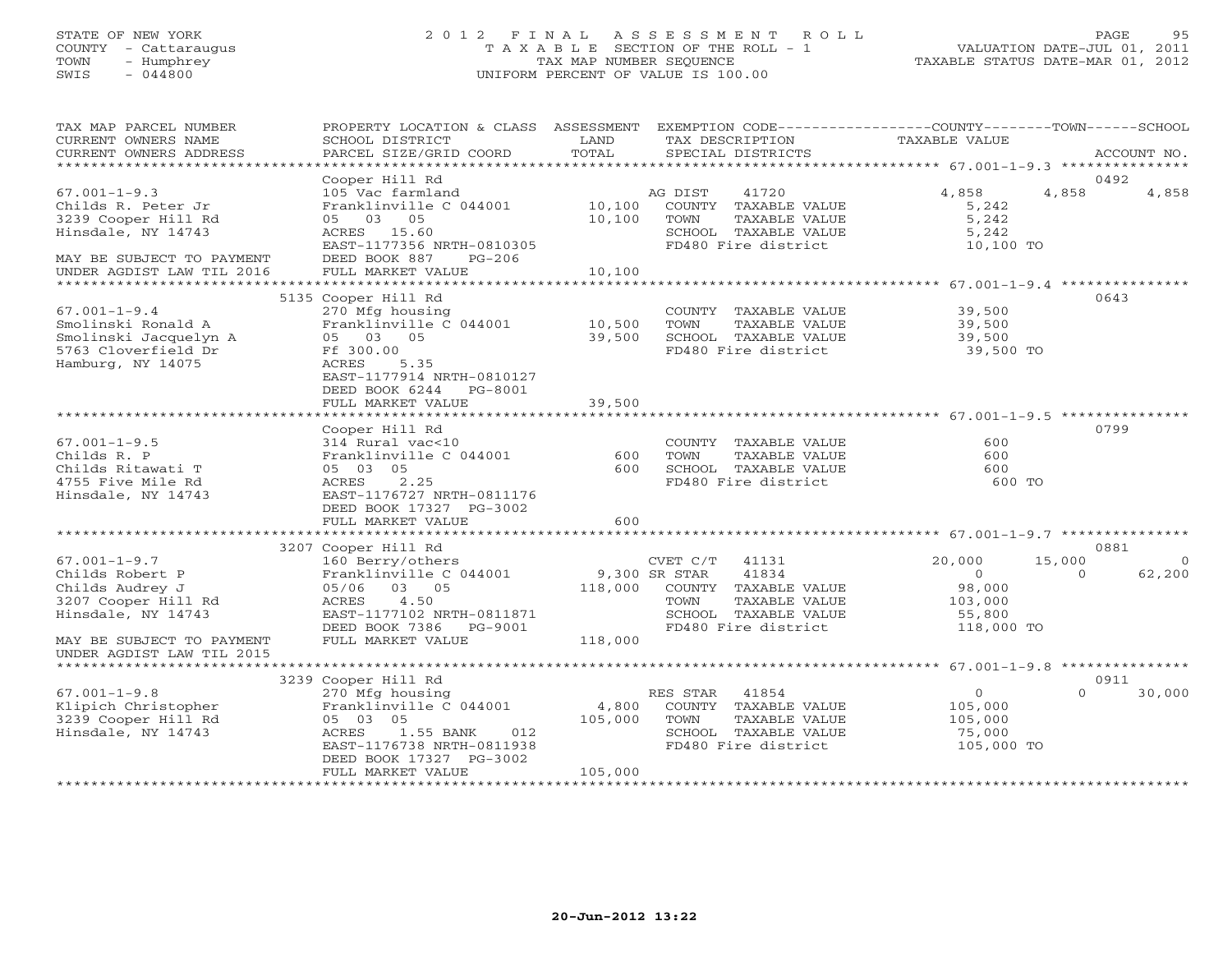# STATE OF NEW YORK 2 0 1 2 F I N A L A S S E S S M E N T R O L L PAGE 96 COUNTY - Cattaraugus T A X A B L E SECTION OF THE ROLL - 1 VALUATION DATE-JUL 01, 2011 TOWN - Humphrey TAX MAP NUMBER SEQUENCE TAXABLE STATUS DATE-MAR 01, 2012 SWIS - 044800 UNIFORM PERCENT OF VALUE IS 100.00UNIFORM PERCENT OF VALUE IS 100.00

| TAX MAP PARCEL NUMBER<br>CURRENT OWNERS NAME<br>CURRENT OWNERS ADDRESS                           | PROPERTY LOCATION & CLASS ASSESSMENT<br>SCHOOL DISTRICT<br>PARCEL SIZE/GRID COORD                                                                                              | LAND<br>TOTAL              | TAX DESCRIPTION<br>SPECIAL DISTRICTS                                                         | EXEMPTION CODE-----------------COUNTY-------TOWN------SCHOOL<br>TAXABLE VALUE<br>ACCOUNT NO. |
|--------------------------------------------------------------------------------------------------|--------------------------------------------------------------------------------------------------------------------------------------------------------------------------------|----------------------------|----------------------------------------------------------------------------------------------|----------------------------------------------------------------------------------------------|
| *******************                                                                              |                                                                                                                                                                                | ***************            |                                                                                              | ********************************** 67.001-1-10 ****************                              |
| $67.001 - 1 - 10$<br>Becker Roger A<br>Becker Joyce E<br>7759 Back Creek Rd<br>Hamburg, NY 14075 | Cooper Hill Rd (Off)<br>314 Rural vac<10<br>Franklinville C 044001<br>05<br>05 03<br>9.35<br>ACRES<br>EAST-1180418 NRTH-0810278<br>DEED BOOK 1032 PG-1090<br>FULL MARKET VALUE | 2,300<br>2,300<br>2,300    | COUNTY TAXABLE VALUE<br>TOWN<br>TAXABLE VALUE<br>SCHOOL TAXABLE VALUE<br>FD480 Fire district | 0308<br>2,300<br>2,300<br>2,300<br>2,300 TO                                                  |
|                                                                                                  | ************************<br>Cooper Hill Rd E                                                                                                                                   |                            |                                                                                              | *********** 67.001-1-11.1 **************<br>0307                                             |
| $67.001 - 1 - 11.1$<br>Smith Family of Brevard LLC<br>183 Memory Ln NE<br>Palm Bay, FL 32907     | 322 Rural vac>10<br>Franklinville C 044001<br>05 03 05<br>Ff 790.00<br>ACRES 84.84<br>EAST-1179643 NRTH-0809122<br>DEED BOOK 8644 PG-3001<br>FULL MARKET VALUE                 | 78,300<br>78,300<br>78,300 | COUNTY TAXABLE VALUE<br>TOWN<br>TAXABLE VALUE<br>SCHOOL TAXABLE VALUE<br>FD480 Fire district | 78,300<br>78,300<br>78,300<br>78,300 TO                                                      |
|                                                                                                  | * * * * * * * * * * * * * * * * * * *                                                                                                                                          | *******************        |                                                                                              | ************************************ 67.001–1–11.2 **************                            |
| $67.001 - 1 - 11.2$<br>Smith Family of Brevard LLC<br>183 Memory Ln NE<br>Palm Bay, FL 32907     | Cooper Hill Rd E<br>322 Rural vac>10<br>Franklinville C 044001<br>05 03 05<br>Ff 709.03<br>ACRES 20.35<br>EAST-1177396 NRTH-0809641<br>DEED BOOK 8644<br>PG-3001               | 30,400<br>30,400           | COUNTY TAXABLE VALUE<br>TOWN<br>TAXABLE VALUE<br>SCHOOL TAXABLE VALUE<br>FD480 Fire district | 0690<br>30,400<br>30,400<br>30,400<br>30,400 TO                                              |
|                                                                                                  | FULL MARKET VALUE                                                                                                                                                              | 30,400                     |                                                                                              |                                                                                              |
|                                                                                                  | 5089 S Cooper Hill Rd                                                                                                                                                          |                            |                                                                                              | 0825                                                                                         |
| $67.001 - 1 - 11.3$<br>Carll Keith C<br>5089 Cooper Hill Rd<br>Hinsdale, NY 14743                | 210 1 Family Res<br>Franklinville C 044001<br>05 03 05<br>ACRES<br>3.85 BANK<br>017<br>EAST-1177899 NRTH-0809372<br>DEED BOOK 4583 PG-8001                                     | 8,300<br>52,000            | COUNTY TAXABLE VALUE<br>TOWN<br>TAXABLE VALUE<br>SCHOOL TAXABLE VALUE<br>FD480 Fire district | 52,000<br>52,000<br>52,000<br>52,000 TO                                                      |
|                                                                                                  | FULL MARKET VALUE                                                                                                                                                              | 52,000                     |                                                                                              |                                                                                              |
|                                                                                                  | Cooper Hill Rd E                                                                                                                                                               |                            |                                                                                              | 0302                                                                                         |
| $67.001 - 1 - 12.1$<br>Smith Family of Brevard LLC<br>183 Memory Ln NE<br>Palm Bay, FL 32907     | 322 Rural vac>10<br>Franklinville C 044001<br>05 03 05<br>Ff 1320.00<br>ACRES 33.45<br>EAST-1177865 NRTH-0808569<br>DEED BOOK 8644<br>PG-3001                                  | 42,200<br>42,200           | COUNTY TAXABLE VALUE<br>TOWN<br>TAXABLE VALUE<br>SCHOOL TAXABLE VALUE<br>FD480 Fire district | 42,200<br>42,200<br>42,200<br>42,200 TO                                                      |
|                                                                                                  | FULL MARKET VALUE                                                                                                                                                              | 42,200                     |                                                                                              |                                                                                              |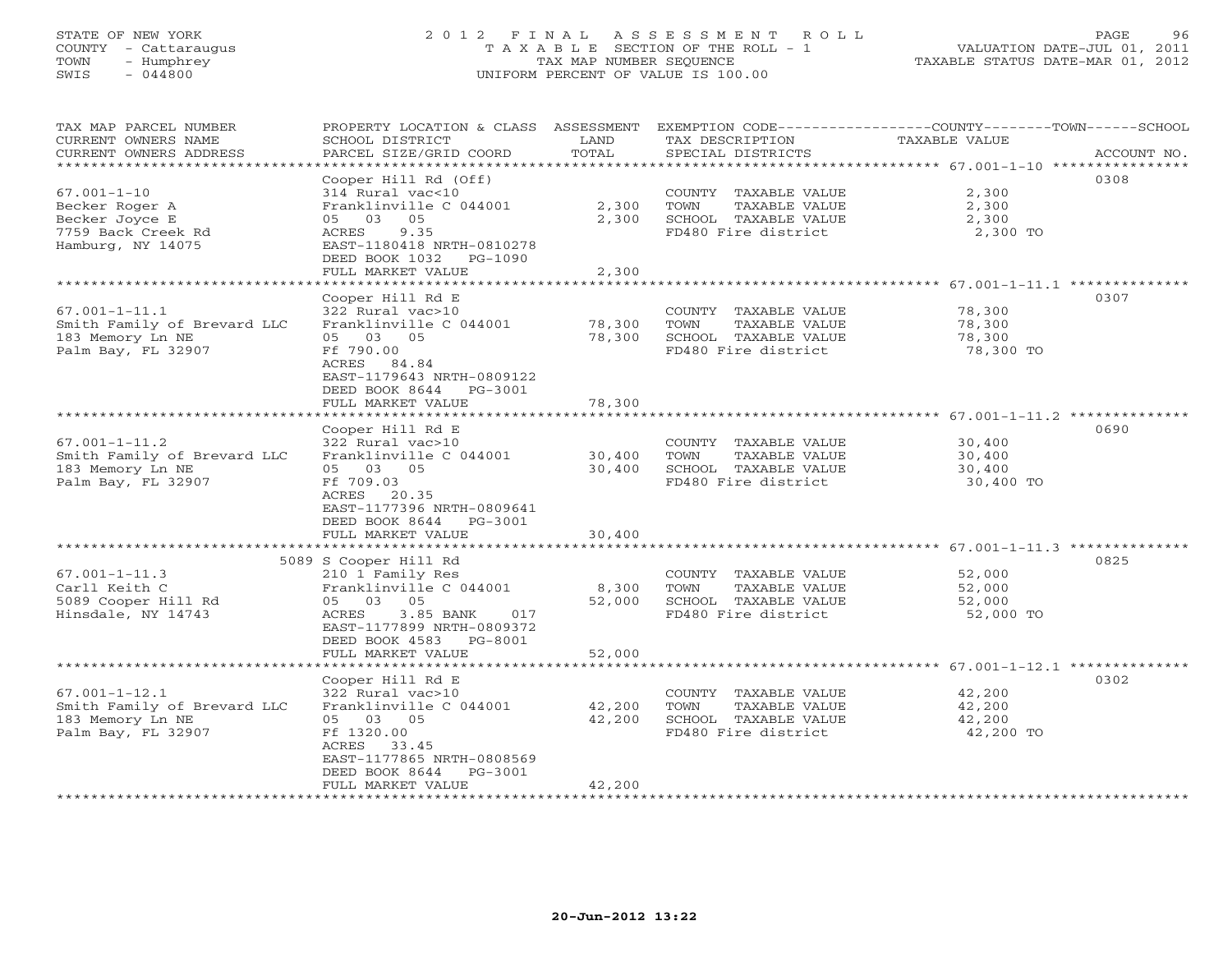# STATE OF NEW YORK 2 0 1 2 F I N A L A S S E S S M E N T R O L L PAGE 97 COUNTY - Cattaraugus T A X A B L E SECTION OF THE ROLL - 1 VALUATION DATE-JUL 01, 2011 TOWN - Humphrey TAX MAP NUMBER SEQUENCE TAXABLE STATUS DATE-MAR 01, 2012 SWIS - 044800 UNIFORM PERCENT OF VALUE IS 100.00UNIFORM PERCENT OF VALUE IS 100.00

| TAX MAP PARCEL NUMBER<br>CURRENT OWNERS NAME<br>CURRENT OWNERS ADDRESS                                          | PROPERTY LOCATION & CLASS ASSESSMENT<br>SCHOOL DISTRICT<br>PARCEL SIZE/GRID COORD                                                                                   | LAND<br>TOTAL               | EXEMPTION CODE----------------COUNTY-------TOWN-----SCHOOL<br>TAX DESCRIPTION<br>SPECIAL DISTRICTS             | TAXABLE VALUE                                                |                    | ACCOUNT NO.      |
|-----------------------------------------------------------------------------------------------------------------|---------------------------------------------------------------------------------------------------------------------------------------------------------------------|-----------------------------|----------------------------------------------------------------------------------------------------------------|--------------------------------------------------------------|--------------------|------------------|
|                                                                                                                 |                                                                                                                                                                     |                             |                                                                                                                |                                                              |                    |                  |
| $67.001 - 1 - 12.2$<br>Johnson Bobbi Jo<br>5071 S Cooper Hill Rd<br>Hinsdale, NY 14743                          | 5071 Cooper Hill Rd<br>210 1 Family Res<br>Franklinville C 044001<br>05<br>05 03<br>4.30 BANK<br>ACRES<br>017<br>EAST-1177609 NRTH-0809114<br>DEED BOOK 1027 PG-544 | 9,000<br>104,000<br>104,000 | RES STAR 41854<br>COUNTY TAXABLE VALUE<br>TAXABLE VALUE<br>TOWN<br>SCHOOL TAXABLE VALUE<br>FD480 Fire district | $\overline{0}$<br>104,000<br>104,000<br>74,000<br>104,000 TO | 0560<br>$\Omega$   | 30,000           |
|                                                                                                                 | FULL MARKET VALUE                                                                                                                                                   |                             |                                                                                                                |                                                              |                    |                  |
|                                                                                                                 | 5063 S Cooper Hill Rd                                                                                                                                               |                             |                                                                                                                |                                                              | 0659               |                  |
| $67.001 - 1 - 12.3$<br>Hazelett Stephaine A<br>5063 S Cooper Hill Rd<br>Hinsdale, NY 14743                      | 270 Mfg housing<br>Franklinville C 044001 16,800<br>05 03 05<br>ACRES<br>9.50<br>EAST-1177167 NRTH-0808919<br>DEED BOOK 16456 PG-8002                               | 67,800                      | RES STAR 41854<br>COUNTY TAXABLE VALUE<br>TOWN<br>TAXABLE VALUE<br>SCHOOL TAXABLE VALUE<br>FD480 Fire district | $\Omega$<br>67,800<br>67,800<br>37,800<br>67,800 TO          | $\cap$             | 30,000           |
|                                                                                                                 | FULL MARKET VALUE                                                                                                                                                   | 67,800                      |                                                                                                                |                                                              |                    |                  |
|                                                                                                                 | 3172 Cooper Hill Rd                                                                                                                                                 |                             |                                                                                                                |                                                              | 0662               |                  |
| $67.001 - 1 - 14.2$<br>Childs Daniel M<br>Childs Carrie<br>3172 Cooper Hill Rd<br>Hinsdale, NY 14743            | 210 1 Family Res<br>Franklinville C 044001<br>05,6 03 05<br>ACRES 89.60<br>EAST-1177891 NRTH-0811804                                                                | 62,900 RES STAR             | 41720<br>AG DIST<br>41854<br>161,800 COUNTY TAXABLE VALUE<br>TOWN<br>TAXABLE VALUE<br>SCHOOL TAXABLE VALUE     | 27,804<br>$\overline{O}$<br>133,996<br>133,996<br>103,996    | 27,804<br>$\Omega$ | 27,804<br>30,000 |
| MAY BE SUBJECT TO PAYMENT<br>UNDER AGDIST LAW TIL 2016                                                          | DEED BOOK 1018 PG-1105<br>FULL MARKET VALUE                                                                                                                         | 161,800                     | FD480 Fire district                                                                                            | 161,800 TO                                                   |                    |                  |
| *********************                                                                                           |                                                                                                                                                                     |                             |                                                                                                                |                                                              |                    |                  |
| $67.001 - 1 - 14.3$<br>Smolinski James J<br>Smolinski Nancy<br>4016 Big Tree Rd<br>Hamburg, NY 14075            | 3200 Cooper Hill Rd<br>260 Seasonal res<br>Franklinville C 044001<br>06 03 05<br>ACRES 45.15<br>EAST-1177756 NRTH-0813091                                           | 52,700<br>62,500            | COUNTY TAXABLE VALUE<br>TOWN<br>TAXABLE VALUE<br>SCHOOL TAXABLE VALUE<br>FD480 Fire district                   | 62,500<br>62,500<br>62,500<br>62,500 TO                      | 0756               |                  |
|                                                                                                                 | DEED BOOK 971<br>$PG-944$<br>FULL MARKET VALUE                                                                                                                      | 62,500                      |                                                                                                                |                                                              |                    |                  |
|                                                                                                                 |                                                                                                                                                                     |                             |                                                                                                                |                                                              |                    |                  |
| $67.003 - 1 - 1.1$<br>Gatto Timothy<br>Trunzo Chris M<br>1659 Saunders Settlement Rd<br>Niagara Falls, NY 14304 | E Cooper Hill Rd<br>322 Rural vac>10<br>Franklinville C 044001<br>04 03 05<br>Ff 850.00<br>ACRES 31.70<br>EAST-1178283 NRTH-0807833<br>DEED BOOK 5388<br>PG-7001    | 40,600<br>40,600            | COUNTY TAXABLE VALUE<br>TOWN<br>TAXABLE VALUE<br>SCHOOL TAXABLE VALUE<br>FD480 Fire district                   | 40,600<br>40,600<br>40,600<br>40,600 TO                      | 0305               |                  |
|                                                                                                                 | FULL MARKET VALUE                                                                                                                                                   | 40,600                      | **************************************                                                                         |                                                              |                    |                  |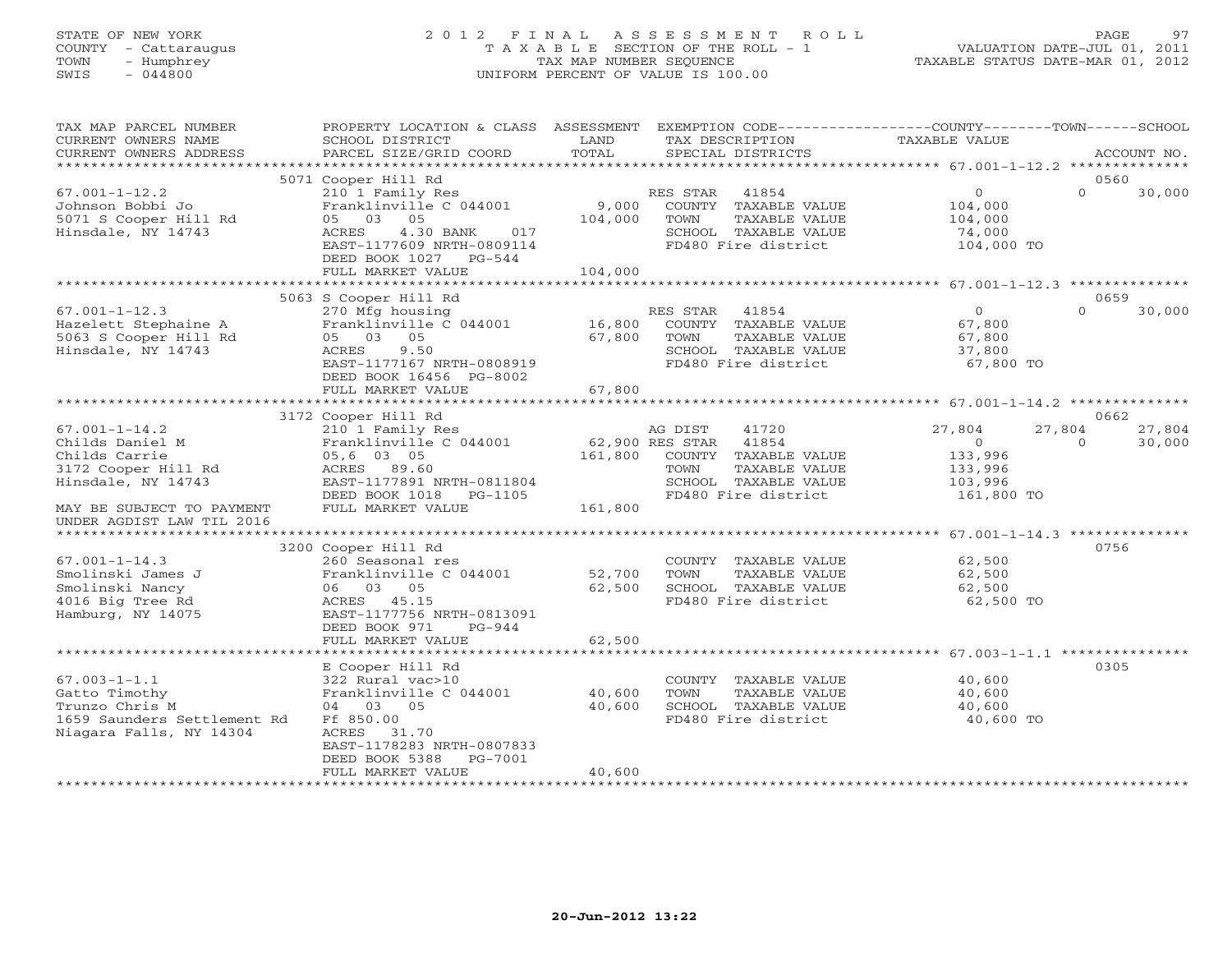# STATE OF NEW YORK 2 0 1 2 F I N A L A S S E S S M E N T R O L L PAGE 98 COUNTY - Cattaraugus T A X A B L E SECTION OF THE ROLL - 1 VALUATION DATE-JUL 01, 2011 TOWN - Humphrey TAX MAP NUMBER SEQUENCE TAXABLE STATUS DATE-MAR 01, 2012 SWIS - 044800 UNIFORM PERCENT OF VALUE IS 100.00UNIFORM PERCENT OF VALUE IS 100.00

| TAX MAP PARCEL NUMBER<br>CURRENT OWNERS NAME<br>CURRENT OWNERS ADDRESS                                                                    | PROPERTY LOCATION & CLASS ASSESSMENT<br>SCHOOL DISTRICT<br>PARCEL SIZE/GRID COORD                                                                         | LAND<br>TOTAL              | TAX DESCRIPTION<br>SPECIAL DISTRICTS                                                                             | EXEMPTION CODE-----------------COUNTY-------TOWN------SCHOOL<br><b>TAXABLE VALUE</b><br>ACCOUNT NO. |
|-------------------------------------------------------------------------------------------------------------------------------------------|-----------------------------------------------------------------------------------------------------------------------------------------------------------|----------------------------|------------------------------------------------------------------------------------------------------------------|-----------------------------------------------------------------------------------------------------|
|                                                                                                                                           | E Cooper Hill Rd                                                                                                                                          |                            |                                                                                                                  | 0857                                                                                                |
| $67.003 - 1 - 1.2$<br>Smith Family of Brevard LLC<br>183 Memory Ln NE<br>Palm Bay, FL 32907                                               | 322 Rural vac>10<br>Franklinville C 044001<br>04 03 05<br>Ff 850.00                                                                                       | 13,500<br>13,500           | COUNTY TAXABLE VALUE<br>TOWN<br>TAXABLE VALUE<br>SCHOOL TAXABLE VALUE<br>FD480 Fire district                     | 13,500<br>13,500<br>13,500<br>13,500 TO                                                             |
|                                                                                                                                           | ACRES<br>7.30<br>EAST-1176900 NRTH-0807803<br>DEED BOOK 8644<br>PG-3001<br>FULL MARKET VALUE                                                              | 13,500                     |                                                                                                                  |                                                                                                     |
|                                                                                                                                           | E Cooper Hill Rd                                                                                                                                          |                            |                                                                                                                  | 0868                                                                                                |
| $67.003 - 1 - 1.3$<br>Mack William<br>2448 Maine Hill Rd<br>Hinsdale, NY 14743                                                            | 322 Rural vac>10<br>Franklinville C 044001<br>04 03 05<br>Ff 850.00<br>6.25<br>ACRES<br>EAST-1177771 NRTH-0807533<br>DEED BOOK 5221<br>PG-7001            | 11,900<br>11,900           | COUNTY TAXABLE VALUE<br>TOWN<br>TAXABLE VALUE<br>SCHOOL TAXABLE VALUE<br>FD480 Fire district                     | 11,900<br>11,900<br>11,900<br>11,900 TO                                                             |
|                                                                                                                                           | FULL MARKET VALUE                                                                                                                                         | 11,900                     |                                                                                                                  |                                                                                                     |
|                                                                                                                                           | 4922 E E Cooper Hill Rd                                                                                                                                   |                            |                                                                                                                  | 0306                                                                                                |
| $67.003 - 1 - 2.1$<br>Mack William<br>2448 Maine Hill Rd<br>Hinsdale, NY 14743                                                            | 323 Vacant rural<br>Allegany-Limest 042001<br>04 03 05<br>Ff 2700.00<br>ACRES 104.65<br>EAST-1177756 NRTH-0806228                                         | 90,200<br>90,200           | COUNTY TAXABLE VALUE<br>TOWN<br>TAXABLE VALUE<br>SCHOOL TAXABLE VALUE<br>FD480 Fire district                     | 90,200<br>90,200<br>90,200<br>90,200 TO                                                             |
|                                                                                                                                           | DEED BOOK 5221<br>PG-7001<br>FULL MARKET VALUE                                                                                                            | 90,200                     |                                                                                                                  | ******************** 67.003-1-3 ************                                                        |
|                                                                                                                                           | Cooper Hill Rd (Off)                                                                                                                                      |                            |                                                                                                                  | 0099                                                                                                |
| $67.003 - 1 - 3$<br>Fitzpatrick & Weller Inc<br>PO Box 490<br>Ellicottville, NY 14731                                                     | 323 Vacant rural<br>Hinsdale Centra 044601<br>04 03 05<br>ACRES 100.00<br>EAST-1179722 NRTH-0806987<br>DEED BOOK 672<br>$PG-419$                          | 25,000<br>25,000           | COUNTY TAXABLE VALUE<br>TAXABLE VALUE<br>TOWN<br>SCHOOL TAXABLE VALUE<br>FD480 Fire district                     | 25,000<br>25,000<br>25,000<br>25,000 TO                                                             |
|                                                                                                                                           | FULL MARKET VALUE                                                                                                                                         | 25,000                     |                                                                                                                  |                                                                                                     |
|                                                                                                                                           | Cooper Hill Rd (Off)                                                                                                                                      |                            |                                                                                                                  | 0030                                                                                                |
| $67.003 - 1 - 4$<br>Childs R. P Jr<br>3239 Cooper Hill Rd<br>Hinsdale, NY 14743<br>MAY BE SUBJECT TO PAYMENT<br>UNDER AGDIST LAW TIL 2017 | 322 Rural vac>10<br>Hinsdale Centra 044601<br>03/04 03 05<br>ACRES 114.48<br>EAST-1179888 NRTH-0804707<br>DEED BOOK 931<br>$PG-1139$<br>FULL MARKET VALUE | 42,300<br>42,300<br>42,300 | 41720<br>AG DIST<br>COUNTY TAXABLE VALUE<br>TAXABLE VALUE<br>TOWN<br>SCHOOL TAXABLE VALUE<br>FD480 Fire district | 6,210<br>6,210<br>6,210<br>36,090<br>36,090<br>36,090<br>42,300 TO                                  |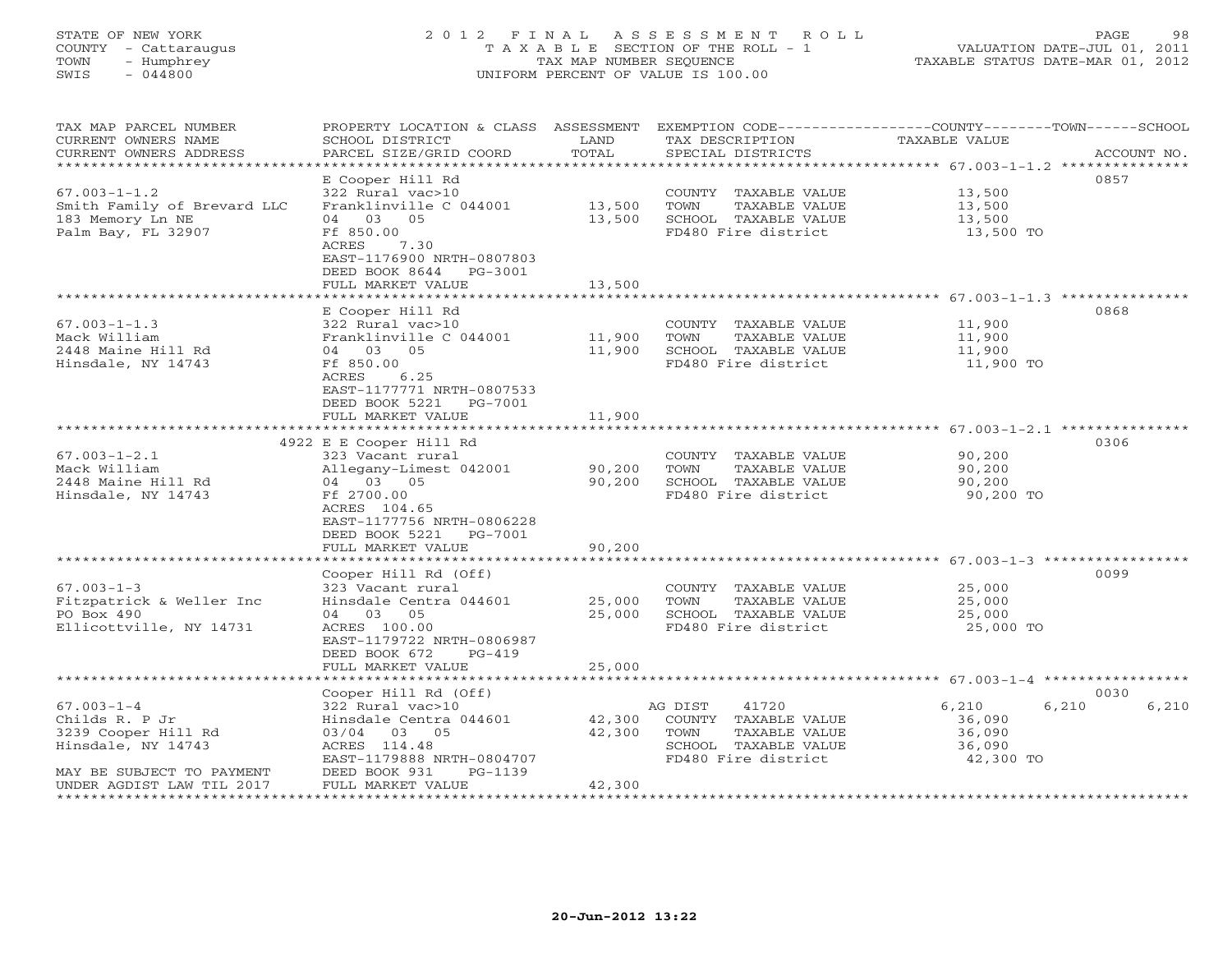# STATE OF NEW YORK 2 0 1 2 F I N A L A S S E S S M E N T R O L L PAGE 99 COUNTY - Cattaraugus T A X A B L E SECTION OF THE ROLL - 1 VALUATION DATE-JUL 01, 2011 TOWN - Humphrey TAX MAP NUMBER SEQUENCE TAXABLE STATUS DATE-MAR 01, 2012 SWIS - 044800 UNIFORM PERCENT OF VALUE IS 100.00UNIFORM PERCENT OF VALUE IS 100.00

| TAX MAP PARCEL NUMBER<br>CURRENT OWNERS NAME<br>CURRENT OWNERS ADDRESS                                          | PROPERTY LOCATION & CLASS ASSESSMENT<br>SCHOOL DISTRICT<br>PARCEL SIZE/GRID COORD                                                                                                                | LAND<br>TOTAL              | TAX DESCRIPTION<br>SPECIAL DISTRICTS                                                                                                                                   | EXEMPTION CODE----------------COUNTY-------TOWN------SCHOOL<br>TAXABLE VALUE                              | ACCOUNT NO.                            |
|-----------------------------------------------------------------------------------------------------------------|--------------------------------------------------------------------------------------------------------------------------------------------------------------------------------------------------|----------------------------|------------------------------------------------------------------------------------------------------------------------------------------------------------------------|-----------------------------------------------------------------------------------------------------------|----------------------------------------|
| ********************<br>$67.003 - 1 - 5$<br>Farr Eric D<br>4 Rowland Ave<br>Cheektowaga, NY 14225               | Cooper Hill Rd (Off)<br>322 Rural vac>10<br>Hinsdale Centra 044601<br>03 05<br>03<br>ACRES 100.20<br>EAST-1180072 NRTH-0801650<br>DEED BOOK 16920 PG-3002<br>FULL MARKET VALUE                   | 50,000<br>50,000<br>50,000 | COUNTY TAXABLE VALUE<br>TOWN<br>TAXABLE VALUE<br>SCHOOL TAXABLE VALUE<br>FD480 Fire district                                                                           | 50,000<br>50,000<br>50,000<br>50,000 TO                                                                   | 0370                                   |
|                                                                                                                 | *************************                                                                                                                                                                        |                            |                                                                                                                                                                        |                                                                                                           |                                        |
| $67.003 - 1 - 6$<br>Hedlund Leroy<br>Hedlund Victoria<br>1108 Macduffie Dr<br>Hinsdale, NY 14743                | Five Mile Road<br>323 Vacant rural<br>Hinsdale Centra 044601<br>03<br>03 05<br>FRNT 200.00 DPTH<br>ACRES 26.00<br>EAST-1178858 NRTH-0800725<br>DEED BOOK 979<br><b>PG-988</b>                    | 6,500<br>6,500             | COUNTY TAXABLE VALUE<br>TOWN<br>TAXABLE VALUE<br>SCHOOL TAXABLE VALUE<br>FD480 Fire district                                                                           | 6,500<br>6,500<br>6,500<br>6,500 TO                                                                       | 0373                                   |
|                                                                                                                 | FULL MARKET VALUE                                                                                                                                                                                | 6,500                      |                                                                                                                                                                        |                                                                                                           |                                        |
| $67.003 - 1 - 7$<br>Mentley Douglas R<br>1138 Chaffee Rd<br>Arcade, NY 14009                                    | Cooper Hill Rd<br>312 Vac w/imprv<br>Allegany-Limest 042001<br>03 03 05<br>Ff 611.97<br>ACRES 24.93<br>EAST-1177502 NRTH-0801034                                                                 | 34,500<br>35,000           | COUNTY TAXABLE VALUE<br>TOWN<br>TAXABLE VALUE<br>SCHOOL TAXABLE VALUE<br>FD480 Fire district                                                                           | 35,000<br>35,000<br>35,000<br>35,000 TO                                                                   | 0249                                   |
|                                                                                                                 | DEED BOOK 922<br>$PG-380$<br>FULL MARKET VALUE                                                                                                                                                   | 35,000                     |                                                                                                                                                                        |                                                                                                           |                                        |
|                                                                                                                 | * * * * * * * * * * * * * * * * * *                                                                                                                                                              |                            |                                                                                                                                                                        | ******************************* 67.003-1-8 *****************                                              |                                        |
| $67.003 - 1 - 8$<br>Weatherley Michael J<br>Weatherley Eleanor F<br>4480 S Cooper Hill Rd<br>Allegany, NY 14706 | 4480 S Cooper Hill Rd E<br>240 Rural res<br>Allegany-Limest 042001<br>03 03 05<br>FRNT 280.00 DPTH<br>ACRES 24.85<br>EAST-1177521 NRTH-0800417<br>DEED BOOK 975<br>$PG-845$<br>FULL MARKET VALUE | 80,000                     | 41122<br>WVET CO<br>34,500 WVET TOWN 41123<br>80,000 RES STAR<br>41854<br>COUNTY TAXABLE VALUE<br>TAXABLE VALUE<br>TOWN<br>SCHOOL TAXABLE VALUE<br>FD480 Fire district | 12,000<br>$\Omega$<br>9,000<br>$\Omega$<br>$\circ$<br>$\Omega$<br>68,000<br>71,000<br>50,000<br>80,000 TO | 0113<br>$\Omega$<br>$\Omega$<br>30,000 |
|                                                                                                                 |                                                                                                                                                                                                  |                            |                                                                                                                                                                        | ********* 67.003-1-9 ******************                                                                   |                                        |
| $67.003 - 1 - 9$<br>Mentley Douglas R<br>1138 Chaffee Rd<br>Arcade, NY 14009                                    | Cooper Hill Rd E<br>105 Vac farmland<br>Allegany-Limest 042001<br>03 03 05<br>Ff 1000.00<br>ACRES 50.00<br>EAST-1177989 NRTH-0801821<br>DEED BOOK 922<br>$PG-380$<br>FULL MARKET VALUE           | 57,100<br>57,100<br>57,100 | COUNTY TAXABLE VALUE<br>TOWN<br>TAXABLE VALUE<br>SCHOOL TAXABLE VALUE<br>FD480 Fire district                                                                           | 57,100<br>57,100<br>57,100<br>57,100 TO                                                                   | 0136                                   |
|                                                                                                                 |                                                                                                                                                                                                  |                            |                                                                                                                                                                        |                                                                                                           |                                        |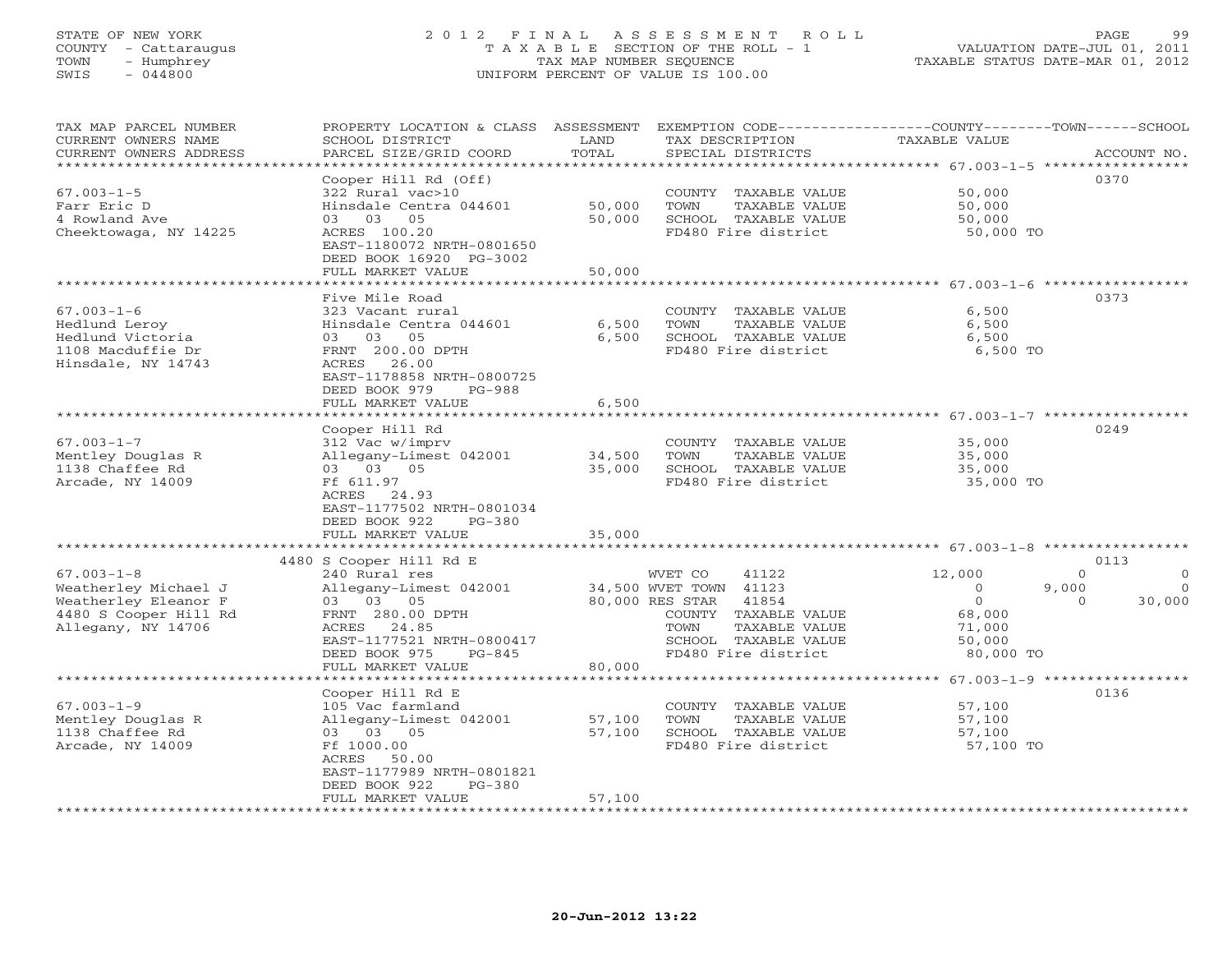# STATE OF NEW YORK 2 0 1 2 F I N A L A S S E S S M E N T R O L L PAGE 100 COUNTY - Cattaraugus T A X A B L E SECTION OF THE ROLL - 1 VALUATION DATE-JUL 01, 2011 TOWN - Humphrey TAX MAP NUMBER SEQUENCE TAXABLE STATUS DATE-MAR 01, 2012 SWIS - 044800 UNIFORM PERCENT OF VALUE IS 100.00UNIFORM PERCENT OF VALUE IS 100.00

| TAX MAP PARCEL NUMBER  | PROPERTY LOCATION & CLASS ASSESSMENT |        | EXEMPTION CODE-----------------COUNTY-------TOWN------SCHOOL |                |                    |
|------------------------|--------------------------------------|--------|--------------------------------------------------------------|----------------|--------------------|
| CURRENT OWNERS NAME    | SCHOOL DISTRICT                      | LAND   | TAX DESCRIPTION                                              | TAXABLE VALUE  |                    |
| CURRENT OWNERS ADDRESS | PARCEL SIZE/GRID COORD               | TOTAL  | SPECIAL DISTRICTS                                            |                | ACCOUNT NO.        |
|                        |                                      |        |                                                              |                |                    |
|                        | 4666 S Cooper Hill Rd                |        |                                                              |                | 0095               |
| $67.003 - 1 - 10$      | 260 Seasonal res                     |        | COUNTY TAXABLE VALUE                                         | 70,000         |                    |
| Runk Louise            | Allegany-Limest 042001               | 55,300 | TOWN<br>TAXABLE VALUE                                        | 70,000         |                    |
| 6377 O'Connor Dr       | 03 03 05                             | 70,000 | SCHOOL TAXABLE VALUE                                         | 70,000         |                    |
| Lockport, NY 14094     | ACRES 48.00                          |        | FD480 Fire district                                          | 70,000 TO      |                    |
|                        | EAST-1178082 NRTH-0802730            |        |                                                              |                |                    |
|                        | DEED BOOK 1780<br>PG-2001            |        |                                                              |                |                    |
|                        | FULL MARKET VALUE                    | 70,000 |                                                              |                |                    |
|                        |                                      |        |                                                              |                |                    |
|                        | 4732 Cooper Hill Rd E                |        |                                                              |                | 0154               |
| $67.003 - 1 - 11.1$    | 270 Mfg housing                      |        | RES STAR 41854                                               | $\overline{O}$ | $\Omega$<br>30,000 |
| Hitchcock Donald W     | Allegany-Limest 042001               | 78,100 | COUNTY TAXABLE VALUE                                         | 95,900         |                    |
| Hitchcock Cindy        | 03/04 03 05                          | 95,900 | TOWN<br>TAXABLE VALUE                                        | 95,900         |                    |
| 4732 S Cooper Hill Rd  | Ff 1370.00                           |        | SCHOOL TAXABLE VALUE                                         | 65,900         |                    |
| Allegany, NY 14706     | ACRES 84.53                          |        | FD480 Fire district                                          | 95,900 TO      |                    |
|                        | EAST-1178094 NRTH-0803949            |        |                                                              |                |                    |
|                        | DEED BOOK 882<br>PG-695              |        |                                                              |                |                    |
|                        | FULL MARKET VALUE                    | 95,900 |                                                              |                |                    |
|                        |                                      |        |                                                              |                |                    |
|                        | 4810 Cooper Hill Rd                  |        |                                                              |                | 0475               |
| $67.003 - 1 - 11.2$    | 312 Vac w/imprv                      |        | COUNTY TAXABLE VALUE                                         | 3,300          |                    |
| Polakiewicz Randal     | Allegany-Limest 042001               | 1,900  | TOWN<br>TAXABLE VALUE                                        | 3,300          |                    |
| 268 Tower Blvd         | 04 03 05                             | 3,300  | SCHOOL TAXABLE VALUE                                         | 3,300          |                    |
| Cheektowaga, NY 14227  | FRNT 242.00 DPTH<br>65.00            |        | FD480 Fire district                                          | 3,300 TO       |                    |
|                        | EAST-1177045 NRTH-0804610            |        |                                                              |                |                    |
|                        | DEED BOOK 820<br>PG-1196             |        |                                                              |                |                    |
|                        | FULL MARKET VALUE                    | 3,300  |                                                              |                |                    |
|                        |                                      |        |                                                              |                |                    |
|                        | 4708 Cooper Hill Rd E                |        |                                                              |                | 0497               |
| $67.003 - 1 - 11.3$    | 270 Mfg housing                      |        | SR STAR<br>41834                                             | $\overline{0}$ | 62,100<br>$\Omega$ |
| Hitchcock Roy          | Allegany-Limest 042001               | 5,100  | COUNTY TAXABLE VALUE                                         | 62,100         |                    |
| Hitchcock Sheila       | 03 03 05                             | 62,100 | TOWN<br>TAXABLE VALUE                                        | 62,100         |                    |
| 4708 S Cooper Hill Rd  | Ff 470.00                            |        | SCHOOL TAXABLE VALUE                                         | $\overline{0}$ |                    |
| Allegany, NY 14706     | ACRES<br>1.72                        |        | FD480 Fire district                                          | 62,100 TO      |                    |
|                        | EAST-1176821 NRTH-0802933            |        |                                                              |                |                    |
|                        | DEED BOOK 839<br>$PG-974$            |        |                                                              |                |                    |
|                        | FULL MARKET VALUE                    | 62,100 |                                                              |                |                    |
|                        |                                      |        |                                                              |                |                    |
|                        | 4803 Cooper Hill Rd E                |        |                                                              |                | 0287               |
| $67.003 - 1 - 12$      | 260 Seasonal res                     |        | COUNTY TAXABLE VALUE                                         | 30,000         |                    |
| Schultz James P        | Allegany-Limest 042001               | 5,000  | TOWN<br>TAXABLE VALUE                                        | 30,000         |                    |
| 1279 Masten Rd         | 04 03 05                             | 30,000 | SCHOOL TAXABLE VALUE                                         | 30,000         |                    |
| Hinsdale, NY 14743     | Ff 300.00<br>ACRES<br>1.69           |        | FD480 Fire district                                          | 30,000 TO      |                    |
|                        | EAST-1176828 NRTH-0804486            |        |                                                              |                |                    |
|                        | DEED BOOK 1014                       |        |                                                              |                |                    |
|                        | $PG-140$<br>FULL MARKET VALUE        | 30,000 |                                                              |                |                    |
|                        |                                      |        |                                                              |                |                    |
|                        |                                      |        |                                                              |                |                    |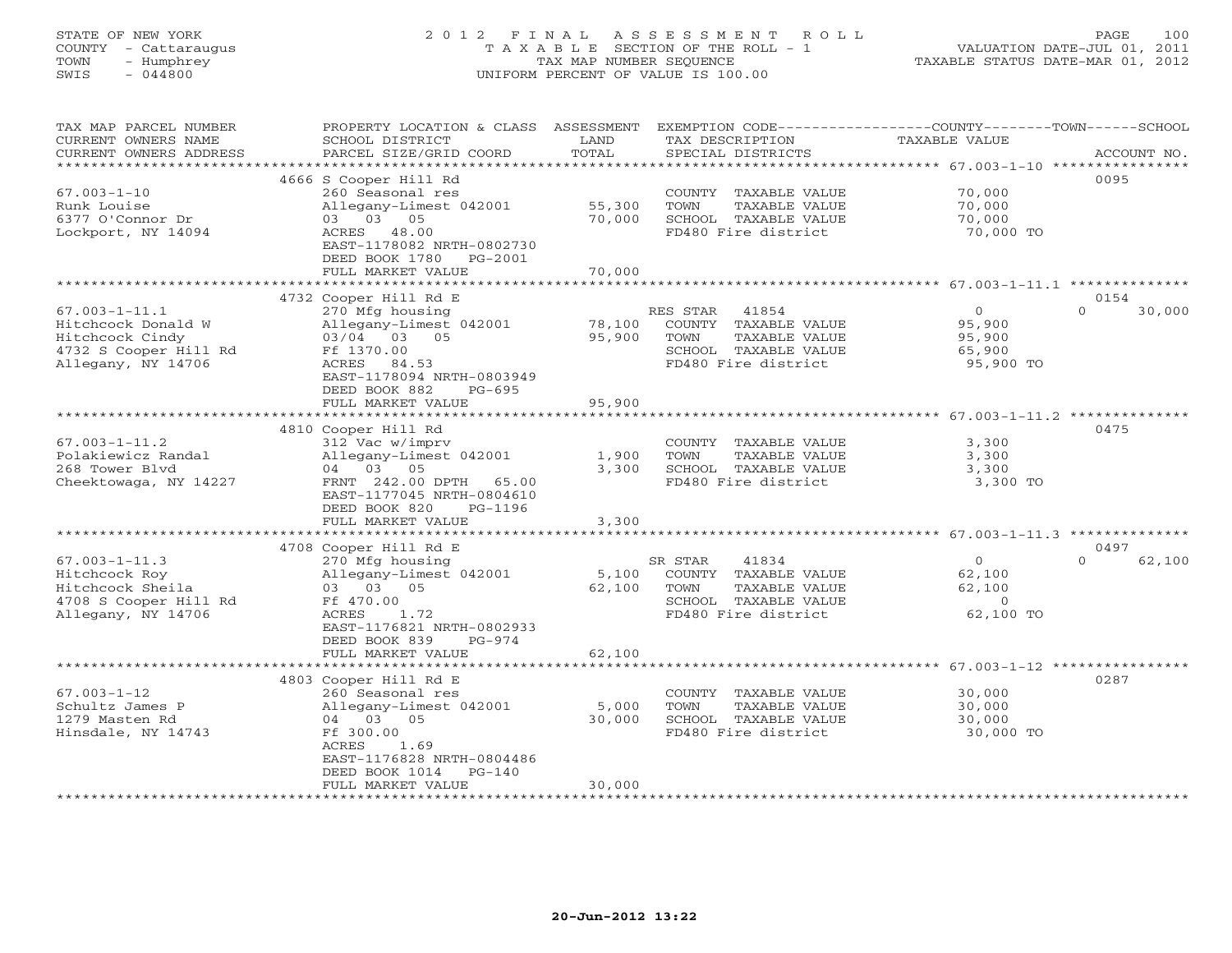# STATE OF NEW YORK 2 0 1 2 F I N A L A S S E S S M E N T R O L L PAGE 101 COUNTY - Cattaraugus T A X A B L E SECTION OF THE ROLL - 1 VALUATION DATE-JUL 01, 2011 TOWN - Humphrey TAX MAP NUMBER SEQUENCE TAXABLE STATUS DATE-MAR 01, 2012 SWIS - 044800 UNIFORM PERCENT OF VALUE IS 100.00UNIFORM PERCENT OF VALUE IS 100.00

| TAX MAP PARCEL NUMBER<br>CURRENT OWNERS NAME<br>CURRENT OWNERS ADDRESS                                   | PROPERTY LOCATION & CLASS ASSESSMENT<br>SCHOOL DISTRICT<br>PARCEL SIZE/GRID COORD                                                                                          | LAND<br>TOTAL                | EXEMPTION CODE-----------------COUNTY-------TOWN------SCHOOL<br>TAX DESCRIPTION<br>SPECIAL DISTRICTS              | TAXABLE VALUE                                                             | ACCOUNT NO.        |
|----------------------------------------------------------------------------------------------------------|----------------------------------------------------------------------------------------------------------------------------------------------------------------------------|------------------------------|-------------------------------------------------------------------------------------------------------------------|---------------------------------------------------------------------------|--------------------|
| *********************                                                                                    |                                                                                                                                                                            |                              |                                                                                                                   |                                                                           |                    |
| $67.003 - 1 - 13$<br>Carll Kevin F<br>105 W Pine St<br>Olean, NY 14760                                   | 4821 Cooper Hill Rd E<br>312 Vac w/imprv<br>Allegany-Limest 042001<br>04 03 05<br>FRNT 100.00 DPTH 250.00<br>EAST-1176831 NRTH-0804681<br>DEED BOOK 904<br>$PG-22$         | 2,800<br>4,000               | COUNTY TAXABLE VALUE<br>TOWN<br>TAXABLE VALUE<br>SCHOOL TAXABLE VALUE<br>FD480 Fire district                      | 4,000<br>4,000<br>4,000<br>4,000 TO                                       | 0045               |
|                                                                                                          | FULL MARKET VALUE                                                                                                                                                          | 4,000                        |                                                                                                                   |                                                                           |                    |
|                                                                                                          | 4835 S Cooper Hill Rd                                                                                                                                                      |                              |                                                                                                                   |                                                                           | 0169               |
| $67.003 - 1 - 15$<br>Johnson Sandra E<br>4835 S Cooper Hill Rd<br>Allegany, NY 14706                     | 210 1 Family Res<br>Allegany-Limest 042001<br>04 03 05<br>Ff 350.00<br>ACRES<br>3.50<br>EAST-1176832 NRTH-0805083<br>DEED BOOK 878<br>$PG-207$                             | 7,800<br>64,200              | 41854<br>RES STAR<br>COUNTY TAXABLE VALUE<br>TOWN<br>TAXABLE VALUE<br>SCHOOL TAXABLE VALUE<br>FD480 Fire district | $\Omega$<br>64,200<br>64,200<br>34,200<br>64,200 TO                       | $\Omega$<br>30,000 |
|                                                                                                          | FULL MARKET VALUE                                                                                                                                                          | 64,200                       |                                                                                                                   |                                                                           |                    |
|                                                                                                          | 4873 S Cooper Hill Rd                                                                                                                                                      |                              |                                                                                                                   |                                                                           | 0383               |
| $67.003 - 1 - 17$<br>Aldrich Dennis L<br>Johnson Sandra E<br>4835 S Cooper Hill Rd<br>Allegany, NY 14706 | 210 1 Family Res<br>Allegany-Limest 042001<br>04 03 05<br>Ff 575.00<br>4.80<br>ACRES<br>EAST-1176841 NRTH-0805880<br>DEED BOOK 2011<br>PG-5001                             | 9,700<br>28,500              | RES STAR 41854<br>COUNTY TAXABLE VALUE<br>TOWN<br>TAXABLE VALUE<br>SCHOOL TAXABLE VALUE<br>FD480 Fire district    | $\circ$<br>28,500<br>28,500<br>$\circ$<br>28,500 TO                       | $\Omega$<br>28,500 |
|                                                                                                          | FULL MARKET VALUE                                                                                                                                                          | 28,500                       |                                                                                                                   |                                                                           |                    |
| $67.003 - 1 - 18$<br>Smith Family of Brevard LLC<br>183 Memory Ln NE<br>Palm Bay, FL 32907               | Cooper Hill Rd E<br>314 Rural vac<10<br>Allegany-Limest 042001<br>04 03 05<br>Ff 1150.00<br>ACRES<br>6.99<br>EAST-1176828 NRTH-0806857<br>DEED BOOK 8644<br>PG-3001        | ********<br>13,000<br>13,000 | COUNTY TAXABLE VALUE<br>TOWN<br>TAXABLE VALUE<br>SCHOOL TAXABLE VALUE<br>FD480 Fire district                      | $67.003 - 1 - 18$ ************<br>13,000<br>13,000<br>13,000<br>13,000 TO | 0303               |
|                                                                                                          | FULL MARKET VALUE                                                                                                                                                          | 13,000                       |                                                                                                                   |                                                                           |                    |
|                                                                                                          |                                                                                                                                                                            |                              |                                                                                                                   |                                                                           |                    |
| $75.001 - 1 - 2$<br>Ribbeck Roger L<br>Ribbeck Laurie R<br>8 Churchill St<br>Akron, NY 14001             | 4888 Fay Hollow Rd<br>260 Seasonal res<br>Ellicottville C 043601<br>58 03 05<br>ACRES 19.83<br>EAST-1151194 NRTH-0798348<br>DEED BOOK 979<br>$PG-930$<br>FULL MARKET VALUE | 33,900<br>50,000<br>50,000   | COUNTY TAXABLE VALUE<br>TOWN<br>TAXABLE VALUE<br>SCHOOL TAXABLE VALUE<br>FD480 Fire district                      | 50,000<br>50,000<br>50,000<br>50,000 TO                                   | 0129               |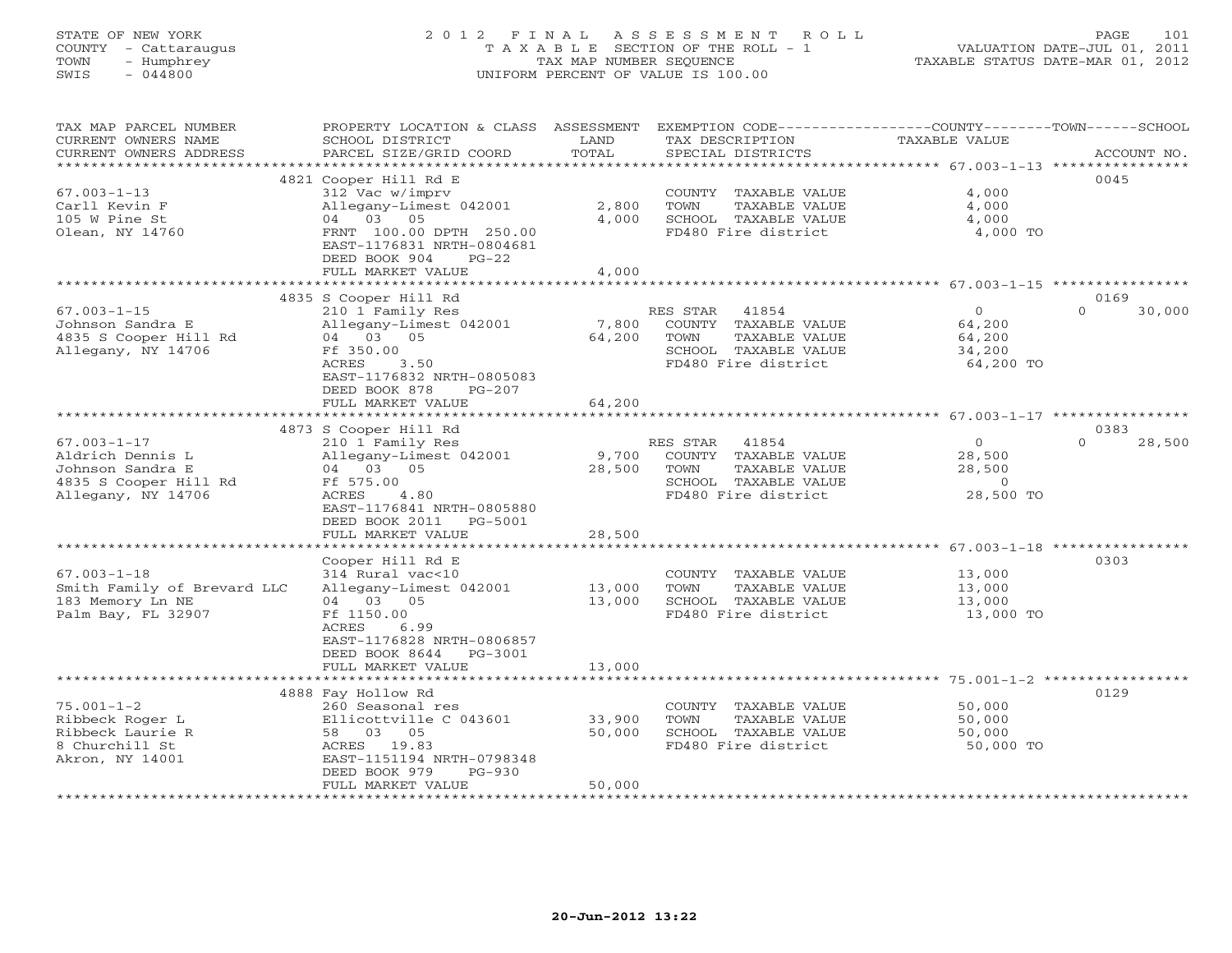# STATE OF NEW YORK 2 0 1 2 F I N A L A S S E S S M E N T R O L L PAGE 102 COUNTY - Cattaraugus T A X A B L E SECTION OF THE ROLL - 1 VALUATION DATE-JUL 01, 2011 TOWN - Humphrey TAX MAP NUMBER SEQUENCE TAXABLE STATUS DATE-MAR 01, 2012 SWIS - 044800 UNIFORM PERCENT OF VALUE IS 100.00UNIFORM PERCENT OF VALUE IS 100.00

| *******************<br>4895 Fay Hollow Rd<br>0036<br>$75.001 - 1 - 3$<br>260 Seasonal res<br>COUNTY TAXABLE VALUE<br>70,000<br>Haag James<br>Ellicottville C 043601<br>40,000<br>TOWN<br>TAXABLE VALUE<br>70,000<br>Haag Suzanne<br>58 03 05<br>70,000<br>SCHOOL TAXABLE VALUE<br>70,000<br>FD480 Fire district<br>2159 Derby Rd<br>Ff 1125.00<br>70,000 TO<br>Eden, NY 14057<br>ACRES<br>35.96<br>EAST-1151170 NRTH-0797227<br>DEED BOOK 941<br>$PG-1199$<br>FULL MARKET VALUE<br>70,000<br>*********** 75.001-1-4.1<br>4782 Fay Hollow Rd<br>0032<br>$75.001 - 1 - 4.1$<br>210 1 Family Res<br>130,000<br>COUNTY TAXABLE VALUE<br>Crespo Benjamin<br>Ellicottville C 043601<br>22,700<br>TOWN<br>TAXABLE VALUE<br>130,000<br>Crespo Evelin<br>50 03 05<br>130,000<br>SCHOOL TAXABLE VALUE<br>130,000<br>237 Lowell Rd<br>ACRES 10.80<br>FD480 Fire district<br>130,000 TO<br>Tonawanda, NY 14217<br>EAST-1153327 NRTH-0799077<br>DEED BOOK 979<br>$PG-649$<br>FULL MARKET VALUE<br>130,000<br>*************************<br>* * * * * * * * * * * *<br>0720<br>Fay Hollow Rd<br>$75.001 - 1 - 4.6$<br>322 Rural vac>10<br>23,500<br>COUNTY TAXABLE VALUE<br>Ellicottville C 043601<br>23,500<br>TOWN<br>TAXABLE VALUE<br>23,500<br>Crespo Benjamin<br>SCHOOL TAXABLE VALUE<br>Crespo Evelin<br>50/58<br>03 05<br>23,500<br>23,500<br>11.35<br>FD480 Fire district<br>23,500 TO<br>237 Lowell Rd<br>ACRES<br>EAST-1152924 NRTH-0799053<br>Tonawanda, NY 14217<br>DEED BOOK 979<br>PG-649<br>FULL MARKET VALUE<br>23,500<br>***********************<br>******************************** 75.001-1-4.7 *********<br>*************<br>4834 Fay Hollow Rd<br>0721<br>$75.001 - 1 - 4.7$<br>COUNTY TAXABLE VALUE<br>260 Seasonal res<br>56,000<br>Gorman Charles<br>Ellicottville C 043601<br>41,600<br><b>TOWN</b><br>TAXABLE VALUE<br>56,000<br>4834 Fay Hollow Rd<br>58 03 05<br>56,000<br>SCHOOL TAXABLE VALUE<br>56,000<br>Humphrey, NY<br>ACRES 19.10<br>FD480 Fire district<br>56,000 TO<br>EAST-1152243 NRTH-0798636<br>PRIOR OWNER ON 3/01/2012<br>DEED BOOK 17812 PG-5001<br>56,000<br>Gorman Charles<br>FULL MARKET VALUE<br>******************<br>Fay Hollow Rd<br>0760<br>$75.001 - 1 - 4.10$<br>323 Vacant rural<br>COUNTY TAXABLE VALUE<br>52,000<br>Ellicottville C 043601<br>52,000<br>TAXABLE VALUE<br>52,000<br>Haag James<br>TOWN<br>52,000<br>SCHOOL TAXABLE VALUE<br>Haag Suzanne<br>58 03 05<br>52,000<br>2159 Derby Rd<br>FD480 Fire district<br>FRNT 1100.00 DPTH<br>52,000 TO<br>Eden, NY 14057<br>62.30<br>ACRES<br>EAST-1152309 NRTH-0796938<br>DEED BOOK 974<br>$PG-956$<br>FULL MARKET VALUE<br>52,000 | TAX MAP PARCEL NUMBER<br>CURRENT OWNERS NAME<br>CURRENT OWNERS ADDRESS | PROPERTY LOCATION & CLASS ASSESSMENT<br>SCHOOL DISTRICT<br>PARCEL SIZE/GRID COORD | LAND<br>TOTAL | TAX DESCRIPTION<br>SPECIAL DISTRICTS | EXEMPTION CODE-----------------COUNTY-------TOWN------SCHOOL<br><b>TAXABLE VALUE</b><br>ACCOUNT NO. |
|--------------------------------------------------------------------------------------------------------------------------------------------------------------------------------------------------------------------------------------------------------------------------------------------------------------------------------------------------------------------------------------------------------------------------------------------------------------------------------------------------------------------------------------------------------------------------------------------------------------------------------------------------------------------------------------------------------------------------------------------------------------------------------------------------------------------------------------------------------------------------------------------------------------------------------------------------------------------------------------------------------------------------------------------------------------------------------------------------------------------------------------------------------------------------------------------------------------------------------------------------------------------------------------------------------------------------------------------------------------------------------------------------------------------------------------------------------------------------------------------------------------------------------------------------------------------------------------------------------------------------------------------------------------------------------------------------------------------------------------------------------------------------------------------------------------------------------------------------------------------------------------------------------------------------------------------------------------------------------------------------------------------------------------------------------------------------------------------------------------------------------------------------------------------------------------------------------------------------------------------------------------------------------------------------------------------------------------------------------------------------------------------------------------------------------------------------------------------------------------------------------------------------------------------------------------------------------------------------------------------------------|------------------------------------------------------------------------|-----------------------------------------------------------------------------------|---------------|--------------------------------------|-----------------------------------------------------------------------------------------------------|
|                                                                                                                                                                                                                                                                                                                                                                                                                                                                                                                                                                                                                                                                                                                                                                                                                                                                                                                                                                                                                                                                                                                                                                                                                                                                                                                                                                                                                                                                                                                                                                                                                                                                                                                                                                                                                                                                                                                                                                                                                                                                                                                                                                                                                                                                                                                                                                                                                                                                                                                                                                                                                                |                                                                        |                                                                                   |               |                                      |                                                                                                     |
|                                                                                                                                                                                                                                                                                                                                                                                                                                                                                                                                                                                                                                                                                                                                                                                                                                                                                                                                                                                                                                                                                                                                                                                                                                                                                                                                                                                                                                                                                                                                                                                                                                                                                                                                                                                                                                                                                                                                                                                                                                                                                                                                                                                                                                                                                                                                                                                                                                                                                                                                                                                                                                |                                                                        |                                                                                   |               |                                      |                                                                                                     |
|                                                                                                                                                                                                                                                                                                                                                                                                                                                                                                                                                                                                                                                                                                                                                                                                                                                                                                                                                                                                                                                                                                                                                                                                                                                                                                                                                                                                                                                                                                                                                                                                                                                                                                                                                                                                                                                                                                                                                                                                                                                                                                                                                                                                                                                                                                                                                                                                                                                                                                                                                                                                                                |                                                                        |                                                                                   |               |                                      |                                                                                                     |
|                                                                                                                                                                                                                                                                                                                                                                                                                                                                                                                                                                                                                                                                                                                                                                                                                                                                                                                                                                                                                                                                                                                                                                                                                                                                                                                                                                                                                                                                                                                                                                                                                                                                                                                                                                                                                                                                                                                                                                                                                                                                                                                                                                                                                                                                                                                                                                                                                                                                                                                                                                                                                                |                                                                        |                                                                                   |               |                                      |                                                                                                     |
|                                                                                                                                                                                                                                                                                                                                                                                                                                                                                                                                                                                                                                                                                                                                                                                                                                                                                                                                                                                                                                                                                                                                                                                                                                                                                                                                                                                                                                                                                                                                                                                                                                                                                                                                                                                                                                                                                                                                                                                                                                                                                                                                                                                                                                                                                                                                                                                                                                                                                                                                                                                                                                |                                                                        |                                                                                   |               |                                      |                                                                                                     |
|                                                                                                                                                                                                                                                                                                                                                                                                                                                                                                                                                                                                                                                                                                                                                                                                                                                                                                                                                                                                                                                                                                                                                                                                                                                                                                                                                                                                                                                                                                                                                                                                                                                                                                                                                                                                                                                                                                                                                                                                                                                                                                                                                                                                                                                                                                                                                                                                                                                                                                                                                                                                                                |                                                                        |                                                                                   |               |                                      |                                                                                                     |
|                                                                                                                                                                                                                                                                                                                                                                                                                                                                                                                                                                                                                                                                                                                                                                                                                                                                                                                                                                                                                                                                                                                                                                                                                                                                                                                                                                                                                                                                                                                                                                                                                                                                                                                                                                                                                                                                                                                                                                                                                                                                                                                                                                                                                                                                                                                                                                                                                                                                                                                                                                                                                                |                                                                        |                                                                                   |               |                                      |                                                                                                     |
|                                                                                                                                                                                                                                                                                                                                                                                                                                                                                                                                                                                                                                                                                                                                                                                                                                                                                                                                                                                                                                                                                                                                                                                                                                                                                                                                                                                                                                                                                                                                                                                                                                                                                                                                                                                                                                                                                                                                                                                                                                                                                                                                                                                                                                                                                                                                                                                                                                                                                                                                                                                                                                |                                                                        |                                                                                   |               |                                      |                                                                                                     |
|                                                                                                                                                                                                                                                                                                                                                                                                                                                                                                                                                                                                                                                                                                                                                                                                                                                                                                                                                                                                                                                                                                                                                                                                                                                                                                                                                                                                                                                                                                                                                                                                                                                                                                                                                                                                                                                                                                                                                                                                                                                                                                                                                                                                                                                                                                                                                                                                                                                                                                                                                                                                                                |                                                                        |                                                                                   |               |                                      |                                                                                                     |
|                                                                                                                                                                                                                                                                                                                                                                                                                                                                                                                                                                                                                                                                                                                                                                                                                                                                                                                                                                                                                                                                                                                                                                                                                                                                                                                                                                                                                                                                                                                                                                                                                                                                                                                                                                                                                                                                                                                                                                                                                                                                                                                                                                                                                                                                                                                                                                                                                                                                                                                                                                                                                                |                                                                        |                                                                                   |               |                                      |                                                                                                     |
|                                                                                                                                                                                                                                                                                                                                                                                                                                                                                                                                                                                                                                                                                                                                                                                                                                                                                                                                                                                                                                                                                                                                                                                                                                                                                                                                                                                                                                                                                                                                                                                                                                                                                                                                                                                                                                                                                                                                                                                                                                                                                                                                                                                                                                                                                                                                                                                                                                                                                                                                                                                                                                |                                                                        |                                                                                   |               |                                      |                                                                                                     |
|                                                                                                                                                                                                                                                                                                                                                                                                                                                                                                                                                                                                                                                                                                                                                                                                                                                                                                                                                                                                                                                                                                                                                                                                                                                                                                                                                                                                                                                                                                                                                                                                                                                                                                                                                                                                                                                                                                                                                                                                                                                                                                                                                                                                                                                                                                                                                                                                                                                                                                                                                                                                                                |                                                                        |                                                                                   |               |                                      |                                                                                                     |
|                                                                                                                                                                                                                                                                                                                                                                                                                                                                                                                                                                                                                                                                                                                                                                                                                                                                                                                                                                                                                                                                                                                                                                                                                                                                                                                                                                                                                                                                                                                                                                                                                                                                                                                                                                                                                                                                                                                                                                                                                                                                                                                                                                                                                                                                                                                                                                                                                                                                                                                                                                                                                                |                                                                        |                                                                                   |               |                                      |                                                                                                     |
|                                                                                                                                                                                                                                                                                                                                                                                                                                                                                                                                                                                                                                                                                                                                                                                                                                                                                                                                                                                                                                                                                                                                                                                                                                                                                                                                                                                                                                                                                                                                                                                                                                                                                                                                                                                                                                                                                                                                                                                                                                                                                                                                                                                                                                                                                                                                                                                                                                                                                                                                                                                                                                |                                                                        |                                                                                   |               |                                      |                                                                                                     |
|                                                                                                                                                                                                                                                                                                                                                                                                                                                                                                                                                                                                                                                                                                                                                                                                                                                                                                                                                                                                                                                                                                                                                                                                                                                                                                                                                                                                                                                                                                                                                                                                                                                                                                                                                                                                                                                                                                                                                                                                                                                                                                                                                                                                                                                                                                                                                                                                                                                                                                                                                                                                                                |                                                                        |                                                                                   |               |                                      |                                                                                                     |
|                                                                                                                                                                                                                                                                                                                                                                                                                                                                                                                                                                                                                                                                                                                                                                                                                                                                                                                                                                                                                                                                                                                                                                                                                                                                                                                                                                                                                                                                                                                                                                                                                                                                                                                                                                                                                                                                                                                                                                                                                                                                                                                                                                                                                                                                                                                                                                                                                                                                                                                                                                                                                                |                                                                        |                                                                                   |               |                                      |                                                                                                     |
|                                                                                                                                                                                                                                                                                                                                                                                                                                                                                                                                                                                                                                                                                                                                                                                                                                                                                                                                                                                                                                                                                                                                                                                                                                                                                                                                                                                                                                                                                                                                                                                                                                                                                                                                                                                                                                                                                                                                                                                                                                                                                                                                                                                                                                                                                                                                                                                                                                                                                                                                                                                                                                |                                                                        |                                                                                   |               |                                      |                                                                                                     |
|                                                                                                                                                                                                                                                                                                                                                                                                                                                                                                                                                                                                                                                                                                                                                                                                                                                                                                                                                                                                                                                                                                                                                                                                                                                                                                                                                                                                                                                                                                                                                                                                                                                                                                                                                                                                                                                                                                                                                                                                                                                                                                                                                                                                                                                                                                                                                                                                                                                                                                                                                                                                                                |                                                                        |                                                                                   |               |                                      |                                                                                                     |
|                                                                                                                                                                                                                                                                                                                                                                                                                                                                                                                                                                                                                                                                                                                                                                                                                                                                                                                                                                                                                                                                                                                                                                                                                                                                                                                                                                                                                                                                                                                                                                                                                                                                                                                                                                                                                                                                                                                                                                                                                                                                                                                                                                                                                                                                                                                                                                                                                                                                                                                                                                                                                                |                                                                        |                                                                                   |               |                                      |                                                                                                     |
|                                                                                                                                                                                                                                                                                                                                                                                                                                                                                                                                                                                                                                                                                                                                                                                                                                                                                                                                                                                                                                                                                                                                                                                                                                                                                                                                                                                                                                                                                                                                                                                                                                                                                                                                                                                                                                                                                                                                                                                                                                                                                                                                                                                                                                                                                                                                                                                                                                                                                                                                                                                                                                |                                                                        |                                                                                   |               |                                      |                                                                                                     |
|                                                                                                                                                                                                                                                                                                                                                                                                                                                                                                                                                                                                                                                                                                                                                                                                                                                                                                                                                                                                                                                                                                                                                                                                                                                                                                                                                                                                                                                                                                                                                                                                                                                                                                                                                                                                                                                                                                                                                                                                                                                                                                                                                                                                                                                                                                                                                                                                                                                                                                                                                                                                                                |                                                                        |                                                                                   |               |                                      |                                                                                                     |
|                                                                                                                                                                                                                                                                                                                                                                                                                                                                                                                                                                                                                                                                                                                                                                                                                                                                                                                                                                                                                                                                                                                                                                                                                                                                                                                                                                                                                                                                                                                                                                                                                                                                                                                                                                                                                                                                                                                                                                                                                                                                                                                                                                                                                                                                                                                                                                                                                                                                                                                                                                                                                                |                                                                        |                                                                                   |               |                                      |                                                                                                     |
|                                                                                                                                                                                                                                                                                                                                                                                                                                                                                                                                                                                                                                                                                                                                                                                                                                                                                                                                                                                                                                                                                                                                                                                                                                                                                                                                                                                                                                                                                                                                                                                                                                                                                                                                                                                                                                                                                                                                                                                                                                                                                                                                                                                                                                                                                                                                                                                                                                                                                                                                                                                                                                |                                                                        |                                                                                   |               |                                      |                                                                                                     |
|                                                                                                                                                                                                                                                                                                                                                                                                                                                                                                                                                                                                                                                                                                                                                                                                                                                                                                                                                                                                                                                                                                                                                                                                                                                                                                                                                                                                                                                                                                                                                                                                                                                                                                                                                                                                                                                                                                                                                                                                                                                                                                                                                                                                                                                                                                                                                                                                                                                                                                                                                                                                                                |                                                                        |                                                                                   |               |                                      |                                                                                                     |
|                                                                                                                                                                                                                                                                                                                                                                                                                                                                                                                                                                                                                                                                                                                                                                                                                                                                                                                                                                                                                                                                                                                                                                                                                                                                                                                                                                                                                                                                                                                                                                                                                                                                                                                                                                                                                                                                                                                                                                                                                                                                                                                                                                                                                                                                                                                                                                                                                                                                                                                                                                                                                                |                                                                        |                                                                                   |               |                                      |                                                                                                     |
|                                                                                                                                                                                                                                                                                                                                                                                                                                                                                                                                                                                                                                                                                                                                                                                                                                                                                                                                                                                                                                                                                                                                                                                                                                                                                                                                                                                                                                                                                                                                                                                                                                                                                                                                                                                                                                                                                                                                                                                                                                                                                                                                                                                                                                                                                                                                                                                                                                                                                                                                                                                                                                |                                                                        |                                                                                   |               |                                      |                                                                                                     |
|                                                                                                                                                                                                                                                                                                                                                                                                                                                                                                                                                                                                                                                                                                                                                                                                                                                                                                                                                                                                                                                                                                                                                                                                                                                                                                                                                                                                                                                                                                                                                                                                                                                                                                                                                                                                                                                                                                                                                                                                                                                                                                                                                                                                                                                                                                                                                                                                                                                                                                                                                                                                                                |                                                                        |                                                                                   |               |                                      |                                                                                                     |
|                                                                                                                                                                                                                                                                                                                                                                                                                                                                                                                                                                                                                                                                                                                                                                                                                                                                                                                                                                                                                                                                                                                                                                                                                                                                                                                                                                                                                                                                                                                                                                                                                                                                                                                                                                                                                                                                                                                                                                                                                                                                                                                                                                                                                                                                                                                                                                                                                                                                                                                                                                                                                                |                                                                        |                                                                                   |               |                                      |                                                                                                     |
|                                                                                                                                                                                                                                                                                                                                                                                                                                                                                                                                                                                                                                                                                                                                                                                                                                                                                                                                                                                                                                                                                                                                                                                                                                                                                                                                                                                                                                                                                                                                                                                                                                                                                                                                                                                                                                                                                                                                                                                                                                                                                                                                                                                                                                                                                                                                                                                                                                                                                                                                                                                                                                |                                                                        |                                                                                   |               |                                      |                                                                                                     |
|                                                                                                                                                                                                                                                                                                                                                                                                                                                                                                                                                                                                                                                                                                                                                                                                                                                                                                                                                                                                                                                                                                                                                                                                                                                                                                                                                                                                                                                                                                                                                                                                                                                                                                                                                                                                                                                                                                                                                                                                                                                                                                                                                                                                                                                                                                                                                                                                                                                                                                                                                                                                                                |                                                                        |                                                                                   |               |                                      |                                                                                                     |
|                                                                                                                                                                                                                                                                                                                                                                                                                                                                                                                                                                                                                                                                                                                                                                                                                                                                                                                                                                                                                                                                                                                                                                                                                                                                                                                                                                                                                                                                                                                                                                                                                                                                                                                                                                                                                                                                                                                                                                                                                                                                                                                                                                                                                                                                                                                                                                                                                                                                                                                                                                                                                                |                                                                        |                                                                                   |               |                                      |                                                                                                     |
|                                                                                                                                                                                                                                                                                                                                                                                                                                                                                                                                                                                                                                                                                                                                                                                                                                                                                                                                                                                                                                                                                                                                                                                                                                                                                                                                                                                                                                                                                                                                                                                                                                                                                                                                                                                                                                                                                                                                                                                                                                                                                                                                                                                                                                                                                                                                                                                                                                                                                                                                                                                                                                |                                                                        |                                                                                   |               |                                      |                                                                                                     |
|                                                                                                                                                                                                                                                                                                                                                                                                                                                                                                                                                                                                                                                                                                                                                                                                                                                                                                                                                                                                                                                                                                                                                                                                                                                                                                                                                                                                                                                                                                                                                                                                                                                                                                                                                                                                                                                                                                                                                                                                                                                                                                                                                                                                                                                                                                                                                                                                                                                                                                                                                                                                                                |                                                                        |                                                                                   |               |                                      |                                                                                                     |
|                                                                                                                                                                                                                                                                                                                                                                                                                                                                                                                                                                                                                                                                                                                                                                                                                                                                                                                                                                                                                                                                                                                                                                                                                                                                                                                                                                                                                                                                                                                                                                                                                                                                                                                                                                                                                                                                                                                                                                                                                                                                                                                                                                                                                                                                                                                                                                                                                                                                                                                                                                                                                                |                                                                        |                                                                                   |               |                                      |                                                                                                     |
|                                                                                                                                                                                                                                                                                                                                                                                                                                                                                                                                                                                                                                                                                                                                                                                                                                                                                                                                                                                                                                                                                                                                                                                                                                                                                                                                                                                                                                                                                                                                                                                                                                                                                                                                                                                                                                                                                                                                                                                                                                                                                                                                                                                                                                                                                                                                                                                                                                                                                                                                                                                                                                |                                                                        |                                                                                   |               |                                      |                                                                                                     |
|                                                                                                                                                                                                                                                                                                                                                                                                                                                                                                                                                                                                                                                                                                                                                                                                                                                                                                                                                                                                                                                                                                                                                                                                                                                                                                                                                                                                                                                                                                                                                                                                                                                                                                                                                                                                                                                                                                                                                                                                                                                                                                                                                                                                                                                                                                                                                                                                                                                                                                                                                                                                                                |                                                                        |                                                                                   |               |                                      |                                                                                                     |
|                                                                                                                                                                                                                                                                                                                                                                                                                                                                                                                                                                                                                                                                                                                                                                                                                                                                                                                                                                                                                                                                                                                                                                                                                                                                                                                                                                                                                                                                                                                                                                                                                                                                                                                                                                                                                                                                                                                                                                                                                                                                                                                                                                                                                                                                                                                                                                                                                                                                                                                                                                                                                                |                                                                        |                                                                                   |               |                                      |                                                                                                     |
|                                                                                                                                                                                                                                                                                                                                                                                                                                                                                                                                                                                                                                                                                                                                                                                                                                                                                                                                                                                                                                                                                                                                                                                                                                                                                                                                                                                                                                                                                                                                                                                                                                                                                                                                                                                                                                                                                                                                                                                                                                                                                                                                                                                                                                                                                                                                                                                                                                                                                                                                                                                                                                |                                                                        |                                                                                   |               |                                      |                                                                                                     |
|                                                                                                                                                                                                                                                                                                                                                                                                                                                                                                                                                                                                                                                                                                                                                                                                                                                                                                                                                                                                                                                                                                                                                                                                                                                                                                                                                                                                                                                                                                                                                                                                                                                                                                                                                                                                                                                                                                                                                                                                                                                                                                                                                                                                                                                                                                                                                                                                                                                                                                                                                                                                                                |                                                                        |                                                                                   |               |                                      |                                                                                                     |
|                                                                                                                                                                                                                                                                                                                                                                                                                                                                                                                                                                                                                                                                                                                                                                                                                                                                                                                                                                                                                                                                                                                                                                                                                                                                                                                                                                                                                                                                                                                                                                                                                                                                                                                                                                                                                                                                                                                                                                                                                                                                                                                                                                                                                                                                                                                                                                                                                                                                                                                                                                                                                                |                                                                        |                                                                                   |               |                                      |                                                                                                     |
|                                                                                                                                                                                                                                                                                                                                                                                                                                                                                                                                                                                                                                                                                                                                                                                                                                                                                                                                                                                                                                                                                                                                                                                                                                                                                                                                                                                                                                                                                                                                                                                                                                                                                                                                                                                                                                                                                                                                                                                                                                                                                                                                                                                                                                                                                                                                                                                                                                                                                                                                                                                                                                |                                                                        |                                                                                   |               |                                      |                                                                                                     |
|                                                                                                                                                                                                                                                                                                                                                                                                                                                                                                                                                                                                                                                                                                                                                                                                                                                                                                                                                                                                                                                                                                                                                                                                                                                                                                                                                                                                                                                                                                                                                                                                                                                                                                                                                                                                                                                                                                                                                                                                                                                                                                                                                                                                                                                                                                                                                                                                                                                                                                                                                                                                                                |                                                                        |                                                                                   |               |                                      |                                                                                                     |
|                                                                                                                                                                                                                                                                                                                                                                                                                                                                                                                                                                                                                                                                                                                                                                                                                                                                                                                                                                                                                                                                                                                                                                                                                                                                                                                                                                                                                                                                                                                                                                                                                                                                                                                                                                                                                                                                                                                                                                                                                                                                                                                                                                                                                                                                                                                                                                                                                                                                                                                                                                                                                                |                                                                        |                                                                                   |               |                                      |                                                                                                     |
|                                                                                                                                                                                                                                                                                                                                                                                                                                                                                                                                                                                                                                                                                                                                                                                                                                                                                                                                                                                                                                                                                                                                                                                                                                                                                                                                                                                                                                                                                                                                                                                                                                                                                                                                                                                                                                                                                                                                                                                                                                                                                                                                                                                                                                                                                                                                                                                                                                                                                                                                                                                                                                |                                                                        |                                                                                   |               |                                      |                                                                                                     |
|                                                                                                                                                                                                                                                                                                                                                                                                                                                                                                                                                                                                                                                                                                                                                                                                                                                                                                                                                                                                                                                                                                                                                                                                                                                                                                                                                                                                                                                                                                                                                                                                                                                                                                                                                                                                                                                                                                                                                                                                                                                                                                                                                                                                                                                                                                                                                                                                                                                                                                                                                                                                                                |                                                                        |                                                                                   |               |                                      |                                                                                                     |
|                                                                                                                                                                                                                                                                                                                                                                                                                                                                                                                                                                                                                                                                                                                                                                                                                                                                                                                                                                                                                                                                                                                                                                                                                                                                                                                                                                                                                                                                                                                                                                                                                                                                                                                                                                                                                                                                                                                                                                                                                                                                                                                                                                                                                                                                                                                                                                                                                                                                                                                                                                                                                                |                                                                        |                                                                                   |               |                                      |                                                                                                     |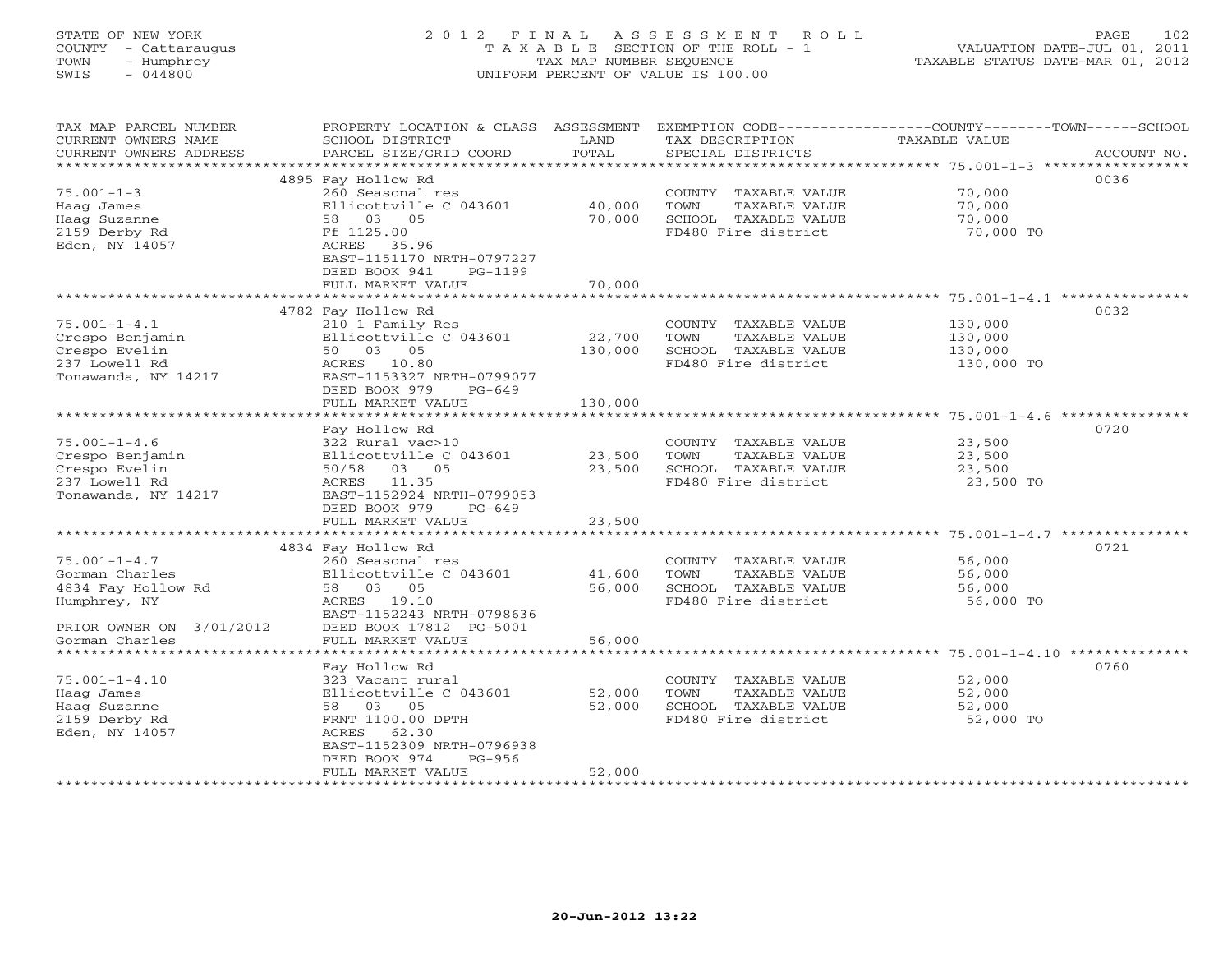## STATE OF NEW YORK 2 0 1 2 F I N A L A S S E S S M E N T R O L L PAGE 103 COUNTY - Cattaraugus T A X A B L E SECTION OF THE ROLL - 1 VALUATION DATE-JUL 01, 2011 TOWN - Humphrey TAX MAP NUMBER SEQUENCE TAXABLE STATUS DATE-MAR 01, 2012 SWIS - 044800 UNIFORM PERCENT OF VALUE IS 100.00UNIFORM PERCENT OF VALUE IS 100.00

| TAX MAP PARCEL NUMBER<br>CURRENT OWNERS NAME<br>CURRENT OWNERS ADDRESS                                        | PROPERTY LOCATION & CLASS ASSESSMENT<br>SCHOOL DISTRICT<br>PARCEL SIZE/GRID COORD                                                                                                                                         | LAND<br>TOTAL                | TAX DESCRIPTION<br>SPECIAL DISTRICTS                                                                                     | EXEMPTION CODE-----------------COUNTY-------TOWN------SCHOOL<br>TAXABLE VALUE | ACCOUNT NO.                |
|---------------------------------------------------------------------------------------------------------------|---------------------------------------------------------------------------------------------------------------------------------------------------------------------------------------------------------------------------|------------------------------|--------------------------------------------------------------------------------------------------------------------------|-------------------------------------------------------------------------------|----------------------------|
| $75.001 - 1 - 5.1$<br>Childs Ada<br>Klink Nancy E<br>4765 Fay Hollow Rd<br>Great Valley, NY 14741             | Fay Hollow Rd<br>314 Rural vac<10<br>Ellicottville C 043601<br>50 03<br>05<br>1.00<br>ACRES<br>EAST-1153791 NRTH-0798416<br>DEED BOOK 12163 PG-4002<br>FULL MARKET VALUE                                                  | 8,000<br>8,000<br>8,000      | COUNTY TAXABLE VALUE<br>TOWN<br>TAXABLE VALUE<br>SCHOOL TAXABLE VALUE<br>FD480 Fire district                             | 8,000<br>8,000<br>8,000<br>8,000 TO                                           | 0057                       |
|                                                                                                               |                                                                                                                                                                                                                           |                              |                                                                                                                          |                                                                               |                            |
| $75.001 - 1 - 5.2$<br>Potter Thomas C<br>Potter Christine<br>4745 Fay Hollow Rd<br>Great Valley, NY 14741     | 4745 Fay Hollow Rd<br>210 1 Family Res<br>Ellicottville C 043601<br>50 03 05<br>Ff 200.00<br>ACRES<br>6.65<br>EAST-1154350 NRTH-0798373<br>DEED BOOK 812<br>$PG-112$<br>FULL MARKET VALUE                                 | 16,500<br>197,400<br>197,400 | RES STAR<br>41854<br>COUNTY TAXABLE VALUE<br>TOWN<br>TAXABLE VALUE<br>SCHOOL TAXABLE VALUE<br>FD480 Fire district        | $\mathbf 0$<br>197,400<br>197,400<br>167,400<br>197,400 TO                    | 0561<br>$\Omega$<br>30,000 |
|                                                                                                               |                                                                                                                                                                                                                           |                              |                                                                                                                          |                                                                               |                            |
|                                                                                                               | 4765 Fay Hollow Rd                                                                                                                                                                                                        |                              |                                                                                                                          |                                                                               | 0562                       |
| $75.001 - 1 - 5.3$<br>Childs Ada<br>Klink Nancy E<br>4765 Fay Hollow Rd<br>Great Valley, NY 14741             | 210 1 Family Res<br>Ellicottville C 043601<br>50 03 05<br>FRNT 108.00 DPTH 175.00<br>EAST-1153695 NRTH-0798461<br>DEED BOOK 12163 PG-4002<br>FULL MARKET VALUE                                                            | 4,800<br>48,000<br>48,000    | 41854<br>RES STAR<br>COUNTY TAXABLE VALUE<br><b>TAXABLE VALUE</b><br>TOWN<br>SCHOOL TAXABLE VALUE<br>FD480 Fire district | $\Omega$<br>48,000<br>48,000<br>18,000<br>48,000 TO                           | $\Omega$<br>30,000         |
|                                                                                                               | ************************                                                                                                                                                                                                  | *************                |                                                                                                                          | $75.001 - 1 - 5.4$ **************                                             |                            |
| $75.001 - 1 - 5.4$<br>O'Stricker Paul E<br>O'Stricker Katrina<br>4736 Fay Hollow Rd<br>Great Valley, NY 14741 | Fay Hollow Rd<br>314 Rural vac<10<br>Ellicottville C 043601<br>05<br>50 03<br>5.25<br>ACRES<br>EAST-1154142 NRTH-0799185<br>DEED BOOK 1031<br>$PG-983$<br>FULL MARKET VALUE                                               | 14,400<br>14,400<br>14,400   | COUNTY TAXABLE VALUE<br>TOWN<br>TAXABLE VALUE<br>SCHOOL TAXABLE VALUE<br>FD480 Fire district                             | 14,400<br>14,400<br>14,400<br>14,400 TO                                       | 0563                       |
|                                                                                                               |                                                                                                                                                                                                                           |                              |                                                                                                                          |                                                                               |                            |
| $75.001 - 1 - 5.5$<br>Ireland John S<br>Ireland Rhamyn J<br>4767 Fay Hollow Rd<br>Great Valley, NY 14741      | 4767 Fay Hollow Rd<br>240 Rural res<br>Ellicottville C 043601<br>50 03 05<br>Tinkers Roost<br>FRNT 925.00 DPTH<br>ACRES<br>52.50 BANK<br>017<br>EAST-1153614 NRTH-0797380<br>DEED BOOK 15602 PG-7002<br>FULL MARKET VALUE | 65,100<br>129,000<br>129,000 | RES STAR<br>41854<br>COUNTY<br>TAXABLE VALUE<br>TOWN<br>TAXABLE VALUE<br>SCHOOL TAXABLE VALUE<br>FD480 Fire district     | $\mathbf{0}$<br>129,000<br>129,000<br>99,000<br>129,000 TO                    | 0622<br>$\Omega$<br>30,000 |
| **********************                                                                                        | *********************                                                                                                                                                                                                     | **************               | * * * * * * * * * * * * * * * *                                                                                          |                                                                               |                            |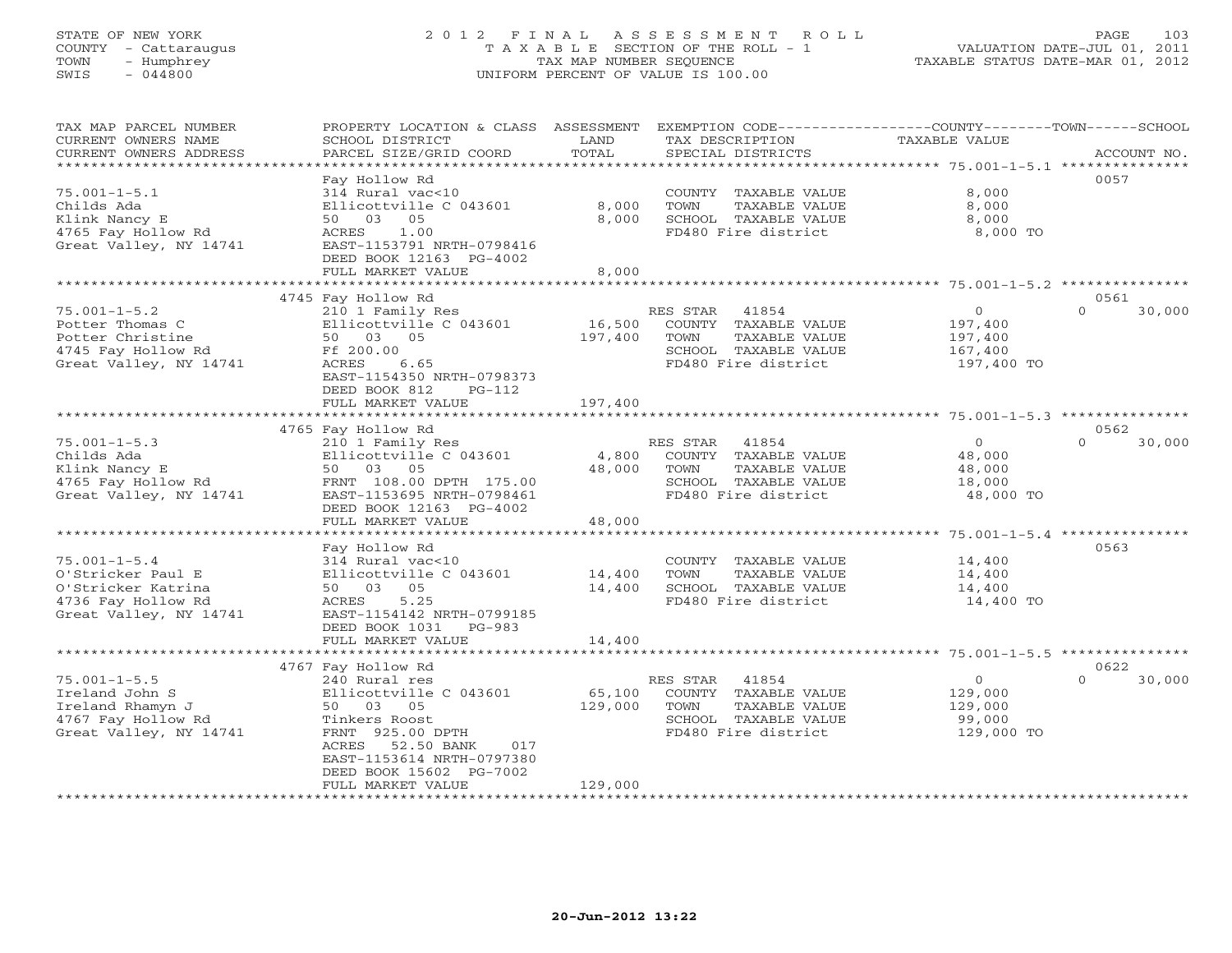# STATE OF NEW YORK 2 0 1 2 F I N A L A S S E S S M E N T R O L L PAGE 104 COUNTY - Cattaraugus T A X A B L E SECTION OF THE ROLL - 1 VALUATION DATE-JUL 01, 2011 TOWN - Humphrey TAX MAP NUMBER SEQUENCE TAXABLE STATUS DATE-MAR 01, 2012 SWIS - 044800 UNIFORM PERCENT OF VALUE IS 100.00UNIFORM PERCENT OF VALUE IS 100.00

| TAX MAP PARCEL NUMBER<br>CURRENT OWNERS NAME<br>CURRENT OWNERS ADDRESS | PROPERTY LOCATION & CLASS ASSESSMENT<br>SCHOOL DISTRICT<br>PARCEL SIZE/GRID COORD | LAND<br>TOTAL   | TAX DESCRIPTION<br>SPECIAL DISTRICTS | EXEMPTION CODE-----------------COUNTY-------TOWN------SCHOOL<br>TAXABLE VALUE | ACCOUNT NO.         |
|------------------------------------------------------------------------|-----------------------------------------------------------------------------------|-----------------|--------------------------------------|-------------------------------------------------------------------------------|---------------------|
| ************************                                               |                                                                                   |                 |                                      |                                                                               |                     |
|                                                                        | Fay Hollow Rd                                                                     |                 |                                      |                                                                               | 1447                |
| $75.001 - 1 - 5.8$                                                     | 314 Rural vac<10                                                                  |                 | COUNTY TAXABLE VALUE                 | 10,200                                                                        |                     |
| Sanford Charles W                                                      | Ellicottville C 043601                                                            | 10,200          | TOWN<br>TAXABLE VALUE                | 10,200                                                                        |                     |
| Sanford Linda O                                                        | 05<br>50 03                                                                       | 10,200          | SCHOOL TAXABLE VALUE                 | 10,200                                                                        |                     |
| 6897 Fourth Section Rd                                                 | 2.45<br>ACRES                                                                     |                 | FD480 Fire district                  | 10,200 TO                                                                     |                     |
| Brockport, NY 14420                                                    | EAST-1154101 NRTH-0798136                                                         |                 |                                      |                                                                               |                     |
|                                                                        | DEED BOOK 1041<br>PG-2001                                                         |                 |                                      |                                                                               |                     |
|                                                                        | FULL MARKET VALUE                                                                 | 10,200          |                                      |                                                                               |                     |
|                                                                        |                                                                                   |                 |                                      |                                                                               |                     |
|                                                                        | Fay Hollow Rd                                                                     |                 |                                      |                                                                               | 1448                |
| $75.001 - 1 - 5.9$                                                     | 314 Rural vac<10                                                                  |                 | COUNTY TAXABLE VALUE                 | 8,800                                                                         |                     |
| O'Brien Patrick T                                                      | Ellicottville C 043601                                                            | 8,800           | TOWN<br>TAXABLE VALUE                | 8,800                                                                         |                     |
| 225 W Oak Orchard St                                                   | 50 03 05                                                                          | 8,800           | SCHOOL TAXABLE VALUE                 | 8,800                                                                         |                     |
| Medina, NY 14103                                                       | Ff 130.60                                                                         |                 | FD480 Fire district                  | 8,800 TO                                                                      |                     |
|                                                                        | 1.55<br>ACRES                                                                     |                 |                                      |                                                                               |                     |
|                                                                        | EAST-1153936 NRTH-0798299                                                         |                 |                                      |                                                                               |                     |
|                                                                        | DEED BOOK 941<br>PG-1156                                                          |                 |                                      |                                                                               |                     |
|                                                                        | FULL MARKET VALUE                                                                 | 8,800           |                                      |                                                                               |                     |
|                                                                        | ***********************                                                           |                 |                                      |                                                                               |                     |
|                                                                        | Fay Hollow Rd (Off)                                                               |                 |                                      |                                                                               | 1449                |
| $75.001 - 1 - 5.10$                                                    | 314 Rural vac<10                                                                  |                 | COUNTY TAXABLE VALUE                 | 6,500                                                                         |                     |
| Sanford Charles W                                                      | Ellicottville C 043601                                                            | 6,500           | TOWN<br>TAXABLE VALUE                | 6,500                                                                         |                     |
| Sanford Linda O                                                        | 50 03 05                                                                          | 6,500           | SCHOOL TAXABLE VALUE                 | 6,500                                                                         |                     |
| 6897 Fourth Section Rd                                                 | 1.64<br>ACRES                                                                     |                 | FD480 Fire district                  | 6,500 TO                                                                      |                     |
|                                                                        | EAST-1153776 NRTH-0798128                                                         |                 |                                      |                                                                               |                     |
| Brockport, NY 14420                                                    | DEED BOOK 1424<br>PG-9001                                                         |                 |                                      |                                                                               |                     |
|                                                                        | FULL MARKET VALUE                                                                 |                 |                                      |                                                                               |                     |
|                                                                        |                                                                                   | 6,500           |                                      | ********************* 75.001-1-5.12 ***************                           |                     |
|                                                                        |                                                                                   |                 |                                      |                                                                               |                     |
|                                                                        | 4781 Fay Hollow Rd                                                                |                 |                                      |                                                                               | 0830                |
| $75.001 - 1 - 5.12$                                                    | 312 Vac w/imprv                                                                   |                 | COUNTY TAXABLE VALUE                 | 12,000                                                                        |                     |
| Abbott Steven                                                          | Ellicottville C 043601                                                            | 9,100           | TOWN<br>TAXABLE VALUE                | 12,000                                                                        |                     |
| Abbott Margaret                                                        | 50 03 05                                                                          | 12,000          | SCHOOL TAXABLE VALUE                 | 12,000                                                                        |                     |
| 408 Mill Rd                                                            | 1.75<br>ACRES                                                                     |                 |                                      |                                                                               |                     |
| Rochester, NY 14626                                                    | EAST-1153358 NRTH-0798336                                                         |                 |                                      |                                                                               |                     |
|                                                                        | DEED BOOK 1409<br>PG-4001                                                         |                 |                                      |                                                                               |                     |
|                                                                        | FULL MARKET VALUE                                                                 | 12,000          |                                      |                                                                               |                     |
|                                                                        |                                                                                   |                 |                                      |                                                                               |                     |
|                                                                        | 4762 Fay Hollow Rd                                                                |                 |                                      |                                                                               | 0829                |
| $75.001 - 1 - 5.13$                                                    | 210 1 Family Res                                                                  |                 | WVET CO<br>41122                     | 12,000<br>$\Omega$                                                            | $\circ$<br>$\Omega$ |
| Clousing Rodney                                                        | Ellicottville C 043601                                                            |                 | 24,400 WVET TOWN 41123               | 9,000<br>$\Omega$                                                             |                     |
| 4762 Fay Hollow Rd                                                     | ACRES 11.90 BANK<br>017                                                           | 130,000 DVET CO | 41142                                | 19,500<br>$\circ$                                                             | $\Omega$            |
| Great Valley, NY 14741                                                 | EAST-1153759 NRTH-0799159                                                         |                 | DVET TOWN 41143                      | 19,500<br>$\Omega$                                                            | $\Omega$            |
|                                                                        | DEED BOOK 1029<br>$PG-597$                                                        |                 | RES STAR<br>41854                    | $\mathbf{0}$<br>$\Omega$                                                      | 30,000              |
|                                                                        | FULL MARKET VALUE                                                                 | 130,000         | COUNTY<br>TAXABLE VALUE              | 98,500                                                                        |                     |
|                                                                        |                                                                                   |                 | TOWN<br>TAXABLE VALUE                | 101,500                                                                       |                     |
|                                                                        |                                                                                   |                 | SCHOOL TAXABLE VALUE                 | 100,000<br>***********************************                                |                     |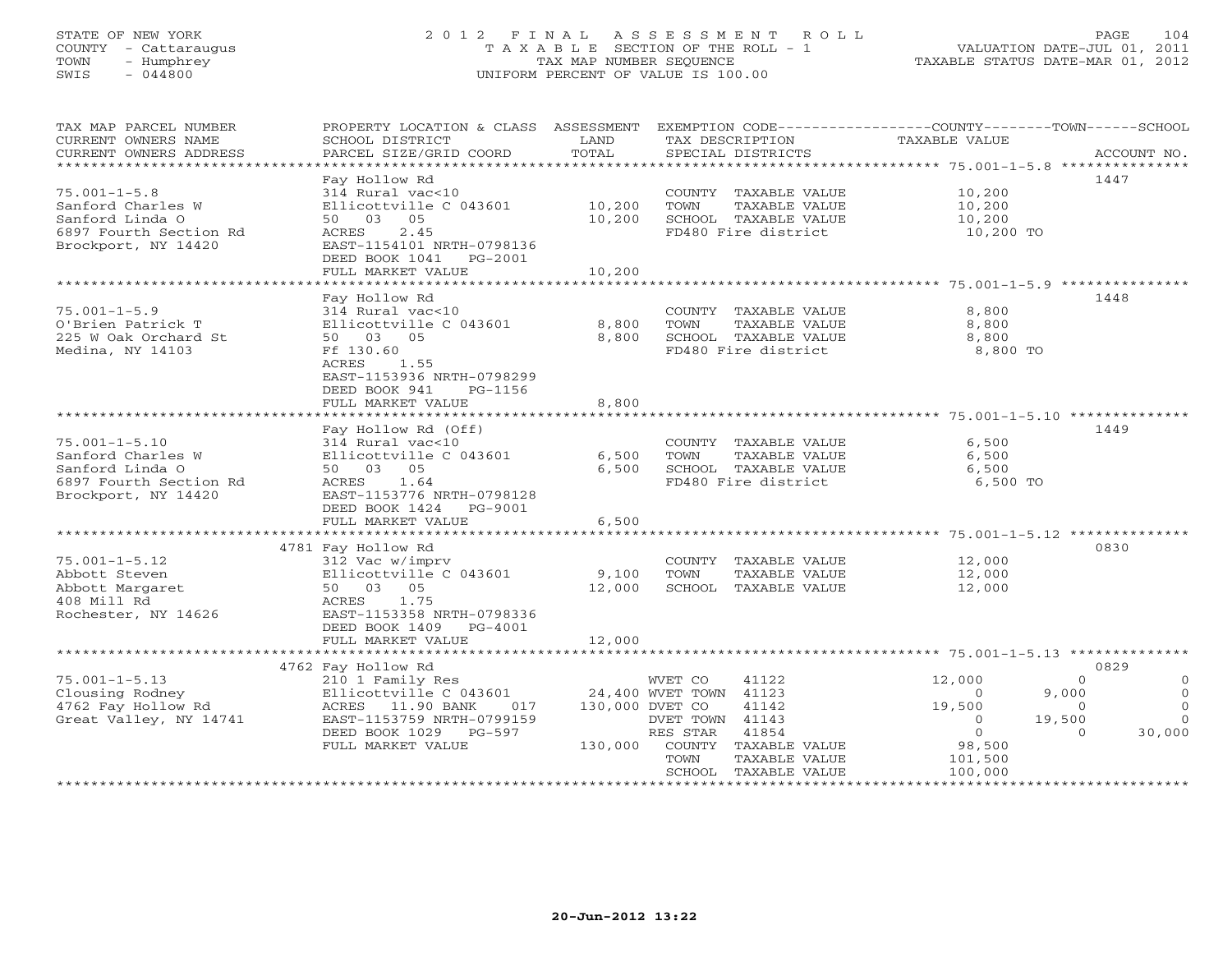# STATE OF NEW YORK 2 0 1 2 F I N A L A S S E S S M E N T R O L L PAGE 105 COUNTY - Cattaraugus T A X A B L E SECTION OF THE ROLL - 1 VALUATION DATE-JUL 01, 2011 TOWN - Humphrey TAX MAP NUMBER SEQUENCE TAXABLE STATUS DATE-MAR 01, 2012 SWIS - 044800 UNIFORM PERCENT OF VALUE IS 100.00UNIFORM PERCENT OF VALUE IS 100.00

| TAX MAP PARCEL NUMBER<br>CURRENT OWNERS NAME                                                                   | PROPERTY LOCATION & CLASS ASSESSMENT<br>SCHOOL DISTRICT                                                                                                            | LAND<br>TOTAL     | EXEMPTION CODE-----------------COUNTY-------TOWN------SCHOOL<br>TAX DESCRIPTION                                   | TAXABLE VALUE                                                 | ACCOUNT NO.                    |
|----------------------------------------------------------------------------------------------------------------|--------------------------------------------------------------------------------------------------------------------------------------------------------------------|-------------------|-------------------------------------------------------------------------------------------------------------------|---------------------------------------------------------------|--------------------------------|
| CURRENT OWNERS ADDRESS<br>*************************                                                            | PARCEL SIZE/GRID COORD                                                                                                                                             |                   | SPECIAL DISTRICTS                                                                                                 |                                                               |                                |
|                                                                                                                | 4746 Fay Hollow Rd                                                                                                                                                 |                   |                                                                                                                   |                                                               | 0842                           |
| $75.001 - 1 - 5.14$<br>Ayrhart James E<br>O'Stricker Katrina<br>4746 Fay Hollow Rd                             | 210 1 Family Res<br>Ellicottville C 043601<br>50/3/5<br>FRNT 197.00 DPTH 205.00                                                                                    | 118,000           | WVET C/T<br>41121<br>7,700 RES STAR<br>41854<br>COUNTY TAXABLE VALUE<br>TOWN<br>TAXABLE VALUE                     | 12,000<br>9,000<br>$\overline{O}$<br>106,000<br>109,000       | $\Omega$<br>$\Omega$<br>30,000 |
| Great Valley, NY 14741                                                                                         | EAST-1154093 NRTH-0798794<br>DEED BOOK 1122 PG-5002<br>FULL MARKET VALUE                                                                                           | 118,000           | SCHOOL TAXABLE VALUE<br>FD480 Fire district                                                                       | 88,000<br>118,000 TO                                          |                                |
|                                                                                                                |                                                                                                                                                                    |                   |                                                                                                                   |                                                               | 0843                           |
| $75.001 - 1 - 5.15$<br>Timme William C<br>4805 Fay Hollow Rd<br>Great Valley, NY 14741                         | 4805 Fay Hollow Rd<br>210 1 Family Res<br>Ellicottville C 043601<br>50/3/5<br>ACRES<br>9.90<br>EAST-1153039 NRTH-0797846<br>DEED BOOK 1210<br>PG-3001              | 21,400<br>69,450  | RES STAR<br>41854<br>COUNTY TAXABLE VALUE<br>TOWN<br>TAXABLE VALUE<br>SCHOOL TAXABLE VALUE<br>FD480 Fire district | $\circ$<br>69,450<br>69,450<br>39,450<br>69,450 TO            | 30,000<br>$\Omega$             |
|                                                                                                                | FULL MARKET VALUE                                                                                                                                                  | 69,450            |                                                                                                                   |                                                               |                                |
|                                                                                                                |                                                                                                                                                                    |                   |                                                                                                                   |                                                               |                                |
| $75.001 - 1 - 6.1$<br>Halladay Allen P<br>Halladay Linda S<br>4525 Pumpkin Hollow Rd<br>Great Valley, NY 14741 | 4681 Fay Hollow Rd<br>323 Vacant rural<br>Ellicottville C 043601<br>50 03 05<br>Trustees<br>ACRES 22.90<br>EAST-1154676 NRTH-0797558<br>DEED BOOK 1019<br>$PG-424$ | 18,400<br>18,400  | COUNTY TAXABLE VALUE<br>TOWN<br>TAXABLE VALUE<br>SCHOOL TAXABLE VALUE<br>FD480 Fire district                      | 18,400<br>18,400<br>18,400<br>18,400 TO                       | 0256                           |
|                                                                                                                | FULL MARKET VALUE                                                                                                                                                  | 18,400            |                                                                                                                   |                                                               |                                |
|                                                                                                                |                                                                                                                                                                    |                   |                                                                                                                   |                                                               |                                |
| $75.001 - 1 - 6.2$<br>Halladay Philip<br>Halladay C Janet<br>4681 Fay Hollow Rd<br>Great Valley, NY 14741      | 4721 Fay Hollow Rd<br>210 1 Family Res<br>Ellicottville C 043601<br>50 03 05<br>Trustees Living Trust<br>Ff 379.38<br>ACRES<br>3.25<br>EAST-1154692 NRTH-0798764   | 11,400<br>45,000  | COUNTY TAXABLE VALUE<br>TOWN<br>TAXABLE VALUE<br>SCHOOL TAXABLE VALUE<br>FD480 Fire district                      | 45,000<br>45,000<br>45,000<br>45,000 TO                       | 0656                           |
|                                                                                                                | DEED BOOK 931<br>$PG-504$<br>FULL MARKET VALUE                                                                                                                     | 45,000            |                                                                                                                   |                                                               |                                |
|                                                                                                                |                                                                                                                                                                    |                   |                                                                                                                   |                                                               |                                |
|                                                                                                                | 4736 Fay Hollow Rd                                                                                                                                                 |                   |                                                                                                                   |                                                               | 0729                           |
| $75.001 - 1 - 6.3$<br>O'Stricker Paul E<br>4736 Fay Hollow Rd<br>Great Valley, NY 14741                        | 240 Rural res<br>Ellicottville C 043601<br>50 03 05<br>ACRES 13.50<br>EAST-1154611 NRTH-0799284<br>DEED BOOK 963<br>$PG-29$                                        | 26,800<br>141,000 | 41854<br>RES STAR<br>COUNTY TAXABLE VALUE<br>TOWN<br>TAXABLE VALUE<br>SCHOOL TAXABLE VALUE<br>FD480 Fire district | $\overline{0}$<br>141,000<br>141,000<br>111,000<br>141,000 TO | $\Omega$<br>30,000             |
|                                                                                                                | FULL MARKET VALUE                                                                                                                                                  | 141,000           |                                                                                                                   |                                                               |                                |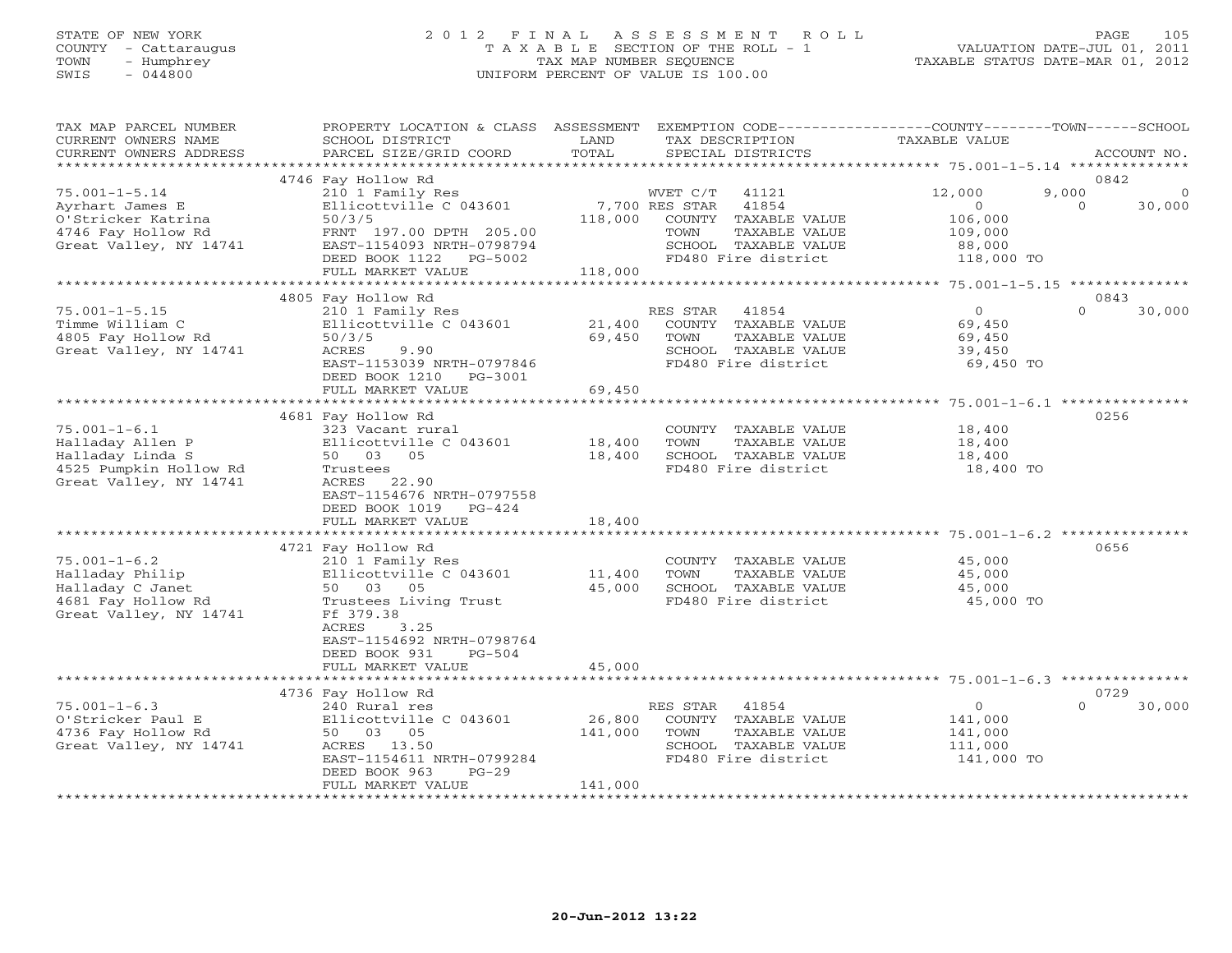# STATE OF NEW YORK 2 0 1 2 F I N A L A S S E S S M E N T R O L L PAGE 106 COUNTY - Cattaraugus T A X A B L E SECTION OF THE ROLL - 1 VALUATION DATE-JUL 01, 2011 TOWN - Humphrey TAX MAP NUMBER SEQUENCE TAXABLE STATUS DATE-MAR 01, 2012 SWIS - 044800 UNIFORM PERCENT OF VALUE IS 100.00UNIFORM PERCENT OF VALUE IS 100.00

| TAX MAP PARCEL NUMBER<br>CURRENT OWNERS NAME<br>CURRENT OWNERS ADDRESS<br>**********************               | PROPERTY LOCATION & CLASS ASSESSMENT<br>SCHOOL DISTRICT<br>PARCEL SIZE/GRID COORD                                                              | LAND<br>TOTAL     | EXEMPTION CODE-----------------COUNTY-------TOWN------SCHOOL<br>TAX DESCRIPTION<br>SPECIAL DISTRICTS           | TAXABLE VALUE                                      | ACCOUNT NO.                |
|----------------------------------------------------------------------------------------------------------------|------------------------------------------------------------------------------------------------------------------------------------------------|-------------------|----------------------------------------------------------------------------------------------------------------|----------------------------------------------------|----------------------------|
|                                                                                                                | 4681 Fay Hollow & Pumpkin Hol                                                                                                                  |                   |                                                                                                                |                                                    | 0123                       |
| $75.001 - 1 - 7.1$<br>Halladay Philip<br>Halladay C Janet<br>4681 Fay Hollow Rd                                | 113 Cattle farm<br>Ellicottville C 043601<br>50 03<br>05<br>Trustees Living Trust                                                              | 52,000<br>132,000 | SR STAR<br>41834<br>COUNTY TAXABLE VALUE<br>TOWN<br>TAXABLE VALUE<br>SCHOOL TAXABLE VALUE                      | $\circ$<br>132,000<br>132,000<br>69,800            | $\Omega$<br>62,200         |
| Great Valley, NY 14741                                                                                         | Ff 1850 Fay; 1325 Pumpkin<br>70.25<br>ACRES<br>EAST-1155819 NRTH-0798738<br>DEED BOOK 931<br>$PG-502$<br>FULL MARKET VALUE                     | 132,000           | FD480 Fire district                                                                                            | 132,000 TO                                         |                            |
|                                                                                                                |                                                                                                                                                |                   |                                                                                                                |                                                    |                            |
|                                                                                                                | 4525 Pumpkin Hollow Rd                                                                                                                         |                   |                                                                                                                |                                                    | 0564                       |
| $75.001 - 1 - 7.2$<br>Halladay Allen P<br>Halladay Linda S<br>4525 Pumpkin Hollow Rd<br>Great Valley, NY 14741 | 210 1 Family Res<br>Ellicottville C 043601<br>50 03 05<br>Ff 330.00<br>2.10<br>ACRES<br>EAST-1155727 NRTH-0797897<br>DEED BOOK 814<br>$PG-837$ | 9,700<br>92,000   | RES STAR 41854<br>COUNTY TAXABLE VALUE<br>TOWN<br>TAXABLE VALUE<br>SCHOOL TAXABLE VALUE<br>FD480 Fire district | $\circ$<br>92,000<br>92,000<br>62,000<br>92,000 TO | $\Omega$<br>30,000         |
|                                                                                                                | FULL MARKET VALUE                                                                                                                              | 92,000            |                                                                                                                |                                                    |                            |
|                                                                                                                | ******************************                                                                                                                 |                   |                                                                                                                |                                                    |                            |
|                                                                                                                | Pumpkin Hollow Rd                                                                                                                              |                   |                                                                                                                |                                                    | 0257                       |
| $75.001 - 1 - 8.1$                                                                                             | 323 Vacant rural                                                                                                                               |                   | COUNTY TAXABLE VALUE                                                                                           | 51,100                                             |                            |
| Potter Leneal R                                                                                                | Ellicottville C 043601                                                                                                                         | 51,100            | TOWN<br>TAXABLE VALUE                                                                                          | 51,100                                             |                            |
| Potter June E                                                                                                  | 50 03 05                                                                                                                                       | 51,100            | SCHOOL TAXABLE VALUE                                                                                           | 51,100                                             |                            |
| 3606 Buffalo Rd<br>Allegany, NY 14706                                                                          | Ff 1000.00<br>38.86<br>ACRES<br>EAST-1155823 NRTH-0797244<br>DEED BOOK 789<br>$PG-575$                                                         |                   | FD480 Fire district                                                                                            | 51,100 TO                                          |                            |
|                                                                                                                | FULL MARKET VALUE                                                                                                                              | 51,100            |                                                                                                                |                                                    |                            |
|                                                                                                                |                                                                                                                                                |                   |                                                                                                                |                                                    |                            |
| $75.001 - 1 - 8.2$                                                                                             | 4457 Pumpkin Hollow Rd<br>240 Rural res                                                                                                        |                   | RES STAR 41854                                                                                                 | $\Omega$                                           | 0500<br>$\Omega$<br>30,000 |
| Bukowiecki Mark                                                                                                | Ellicottville C 043601                                                                                                                         | 49,300            | COUNTY TAXABLE VALUE                                                                                           | 97,000                                             |                            |
| Ingham Courtney A                                                                                              | 50 03 05                                                                                                                                       | 97,000            | TOWN<br>TAXABLE VALUE                                                                                          | 97,000                                             |                            |
| 4457 Pumpkin Hollow Rd                                                                                         | Ff 1190.00                                                                                                                                     |                   | SCHOOL TAXABLE VALUE                                                                                           | 67,000                                             |                            |
| Humphrey, NY 14741                                                                                             | ACRES<br>36.90 BANK<br>017<br>EAST-1155169 NRTH-0796269<br>DEED BOOK 5711<br>$PG-6002$                                                         |                   | FD480 Fire district                                                                                            | 97,000 TO                                          |                            |
|                                                                                                                | FULL MARKET VALUE                                                                                                                              | 97,000            |                                                                                                                |                                                    |                            |
|                                                                                                                |                                                                                                                                                |                   |                                                                                                                |                                                    |                            |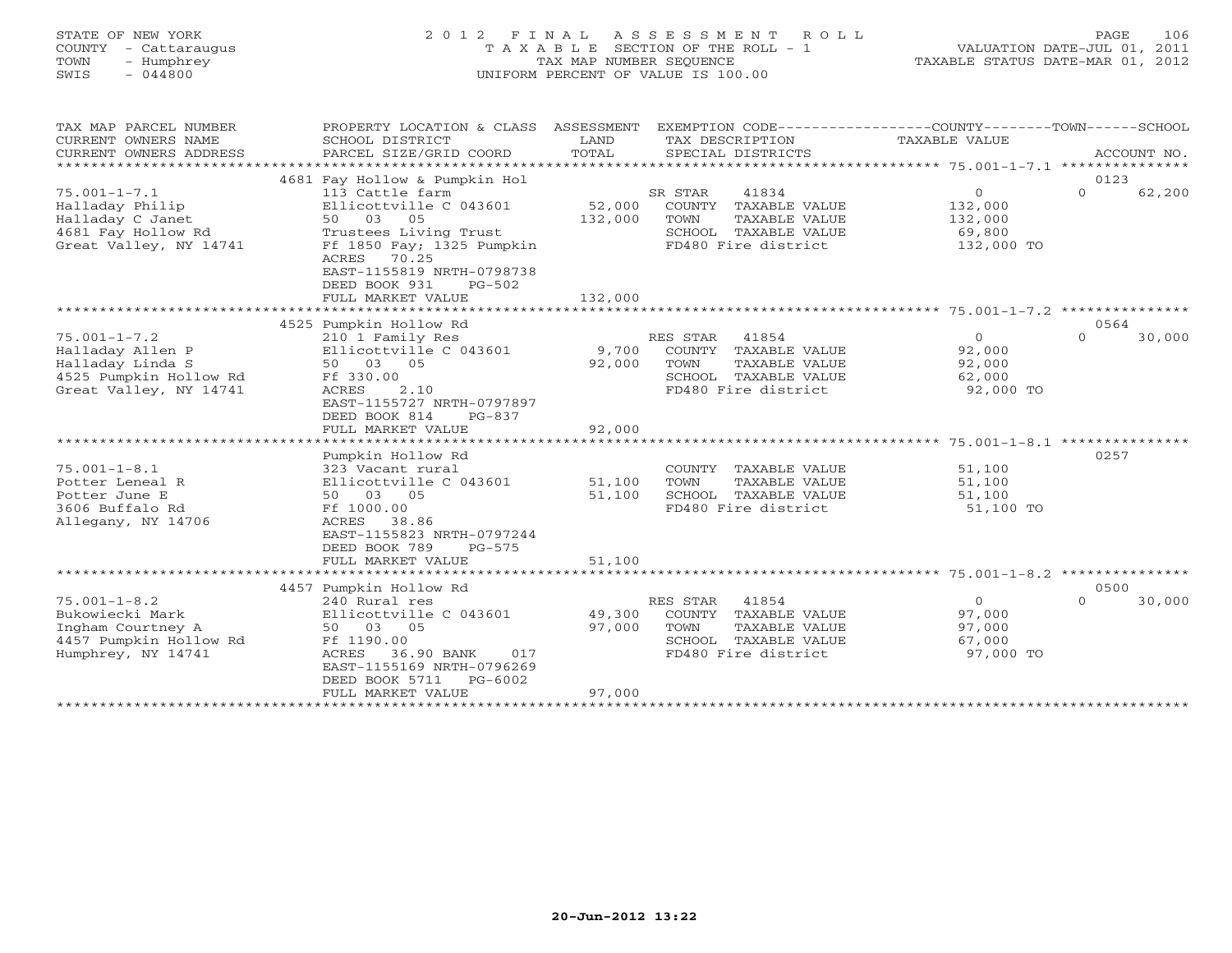# STATE OF NEW YORK 2 0 1 2 F I N A L A S S E S S M E N T R O L L PAGE 107 COUNTY - Cattaraugus T A X A B L E SECTION OF THE ROLL - 1 VALUATION DATE-JUL 01, 2011 TOWN - Humphrey TAX MAP NUMBER SEQUENCE TAXABLE STATUS DATE-MAR 01, 2012 SWIS - 044800 UNIFORM PERCENT OF VALUE IS 100.00UNIFORM PERCENT OF VALUE IS 100.00

| TAX MAP PARCEL NUMBER<br>CURRENT OWNERS NAME<br>CURRENT OWNERS ADDRESS                                       | PROPERTY LOCATION & CLASS ASSESSMENT<br>SCHOOL DISTRICT<br>PARCEL SIZE/GRID COORD                                                                                               | LAND<br>TOTAL                | EXEMPTION CODE-----------------COUNTY-------TOWN------SCHOOL<br>TAX DESCRIPTION<br>SPECIAL DISTRICTS              | TAXABLE VALUE                                                     | ACCOUNT NO.                |
|--------------------------------------------------------------------------------------------------------------|---------------------------------------------------------------------------------------------------------------------------------------------------------------------------------|------------------------------|-------------------------------------------------------------------------------------------------------------------|-------------------------------------------------------------------|----------------------------|
| **********************                                                                                       |                                                                                                                                                                                 |                              |                                                                                                                   |                                                                   |                            |
| $75.001 - 1 - 8.3$<br>Clark Michael J<br>Clark Christine<br>4458 Pumpkin Hollow Rd<br>Great Valley, NY 14741 | 4458 Pumpkin Hollow Rd<br>210 1 Family Res<br>Ellicottville C 043601<br>50 03 05<br>ACRES<br>8.60<br>EAST-1156262 NRTH-0796513<br>DEED BOOK 4298 PG-9002<br>FULL MARKET VALUE   | 19,400<br>124,900<br>124,900 | 41854<br>RES STAR<br>COUNTY TAXABLE VALUE<br>TOWN<br>TAXABLE VALUE<br>SCHOOL TAXABLE VALUE<br>FD480 Fire district | $\circ$<br>124,900<br>124,900<br>94,900<br>124,900 TO             | 0861<br>$\Omega$<br>30,000 |
|                                                                                                              |                                                                                                                                                                                 |                              |                                                                                                                   |                                                                   |                            |
| $75.001 - 1 - 8.4$<br>Northeast Timberlands LLC<br>Drawer 32<br>Coudersport, PA 16915                        | Pumpkin Hollow Rd<br>314 Rural vac<10<br>Ellicottville C 043601<br>Pt of 50-3-5<br>Ff 1190.00<br>ACRES<br>4.20<br>EAST-1156500 NRTH-0795959<br>DEED BOOK 12322 PG-3001          | 12,800<br>12,800             | COUNTY TAXABLE VALUE<br>TOWN<br>TAXABLE VALUE<br>SCHOOL TAXABLE VALUE<br>FD480 Fire district                      | 12,800<br>12,800<br>12,800<br>12,800 TO                           | 0862                       |
|                                                                                                              | FULL MARKET VALUE                                                                                                                                                               | 12,800                       |                                                                                                                   |                                                                   |                            |
|                                                                                                              | *************************                                                                                                                                                       | ********                     |                                                                                                                   | *************************************5.001-1-8.5 **************** |                            |
| $75.001 - 1 - 8.5$<br>Ouinn Jason P<br>PO Box 311<br>Great Valley, NY 14741                                  | 4444 Pumpkin Hollow Rd<br>314 Rural vac<10<br>Ellicottville C 043601<br>Pt. of 50-3-5<br>Ff 1190.00<br>ACRES<br>3.00<br>EAST-1156277 NRTH-0796168<br>DEED BOOK 12322 PG-3001    | 16,900<br>16,900             | COUNTY TAXABLE VALUE<br>TOWN<br>TAXABLE VALUE<br>SCHOOL TAXABLE VALUE<br>FD480 Fire district                      | 16,900<br>16,900<br>16,900<br>16,900 TO                           | 0892                       |
|                                                                                                              | FULL MARKET VALUE<br>*******************                                                                                                                                        | 16,900                       |                                                                                                                   |                                                                   |                            |
| $75.001 - 1 - 9$<br>Northeast Timberlands, LLC<br>Drawer 32<br>Coudersport, PA 16915                         | Pumpkin Hollow Rd (Off)<br>910 Priv forest<br>Ellicottville C 043601<br>42 03 05<br>ACRES 73.45<br>EAST-1157504 NRTH-0796755<br>DEED BOOK 7082<br>PG-5002<br>FULL MARKET VALUE  | 47,700<br>47,700<br>47,700   | COUNTY TAXABLE VALUE<br>TOWN<br>TAXABLE VALUE<br>SCHOOL TAXABLE VALUE<br>FD480 Fire district                      | 47,700<br>47,700<br>47,700<br>47,700 TO                           | 0236                       |
|                                                                                                              | <b>*********************</b>                                                                                                                                                    | ************                 |                                                                                                                   |                                                                   |                            |
| $75.001 - 1 - 10$<br>Hyson Paul<br>Hyson Lee<br>8506 W Bucktooth Run<br>Little Valley, NY 14755              | 4616 Pumpkin Hollow Rd<br>260 Seasonal res<br>Ellicottville C 043601<br>42 03 05<br>ACRES<br>50.00<br>EAST-1157208 NRTH-0798724<br>DEED BOOK 15153 PG-2002<br>FULL MARKET VALUE | 61,100<br>100,000<br>100,000 | COUNTY TAXABLE VALUE<br>TAXABLE VALUE<br>TOWN<br>SCHOOL TAXABLE VALUE<br>FD480 Fire district                      | 100,000<br>100,000<br>100,000<br>100,000 TO                       | 0002                       |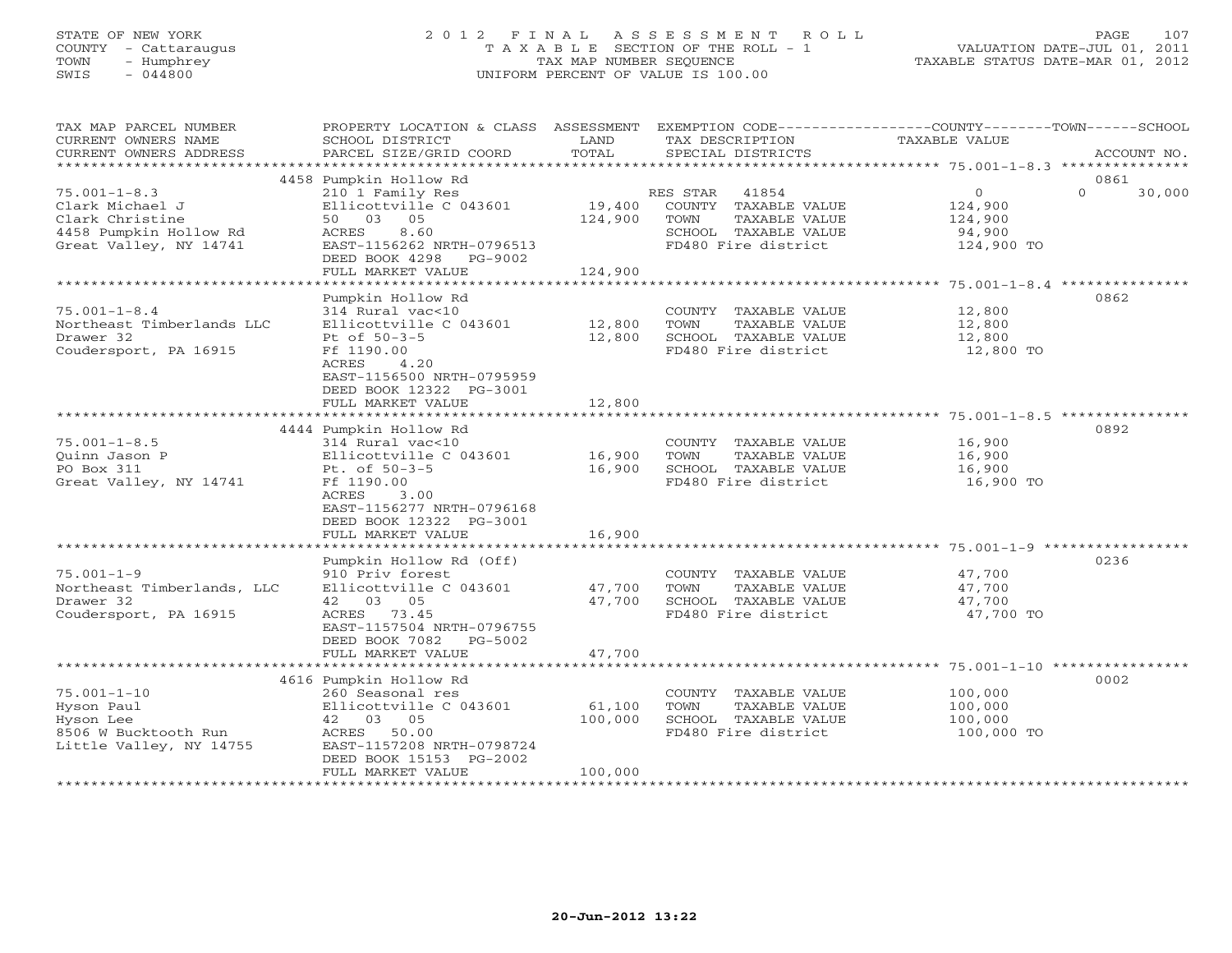# STATE OF NEW YORK 2 0 1 2 F I N A L A S S E S S M E N T R O L L PAGE 108 COUNTY - Cattaraugus T A X A B L E SECTION OF THE ROLL - 1 VALUATION DATE-JUL 01, 2011 TOWN - Humphrey TAX MAP NUMBER SEQUENCE TAXABLE STATUS DATE-MAR 01, 2012 SWIS - 044800 UNIFORM PERCENT OF VALUE IS 100.00UNIFORM PERCENT OF VALUE IS 100.00

| TAX MAP PARCEL NUMBER<br>CURRENT OWNERS NAME<br>CURRENT OWNERS ADDRESS<br>********************        | PROPERTY LOCATION & CLASS ASSESSMENT<br>SCHOOL DISTRICT<br>PARCEL SIZE/GRID COORD | LAND<br>TOTAL     | EXEMPTION CODE----------------COUNTY-------TOWN------SCHOOL<br>TAX DESCRIPTION<br>SPECIAL DISTRICTS | <b>TAXABLE VALUE</b> | ACCOUNT NO. |
|-------------------------------------------------------------------------------------------------------|-----------------------------------------------------------------------------------|-------------------|-----------------------------------------------------------------------------------------------------|----------------------|-------------|
|                                                                                                       |                                                                                   |                   |                                                                                                     |                      |             |
| $75.001 - 1 - 11$<br>Wozniak James                                                                    | 4618 Pumpkin Hollow Rd (Off)<br>260 Seasonal res<br>Ellicottville C 043601        | 137,000           | COUNTY TAXABLE VALUE<br>TOWN<br>TAXABLE VALUE                                                       | 228,000<br>228,000   | 0387        |
| Wozniak Shirley                                                                                       | 42 03 05                                                                          | 228,000           | SCHOOL TAXABLE VALUE                                                                                | 228,000              |             |
| 64 Nash Ave                                                                                           | ACRES 176.00                                                                      |                   | FD480 Fire district                                                                                 | 228,000 TO           |             |
| West Seneca, NY 14206                                                                                 | EAST-1159167 NRTH-0797515<br>DEED BOOK 730<br>$PG-143$                            |                   |                                                                                                     |                      |             |
|                                                                                                       | FULL MARKET VALUE                                                                 | 228,000           |                                                                                                     |                      |             |
| ************<br>************************************* 75.001-1-12 ************<br>******************* |                                                                                   |                   |                                                                                                     |                      |             |
|                                                                                                       | Pumpkin Hollow Rd (Off)                                                           |                   |                                                                                                     |                      | 0298        |
| $75.001 - 1 - 12$                                                                                     | 323 Vacant rural                                                                  |                   | COUNTY TAXABLE VALUE                                                                                | 15,000               |             |
| Townline Properties LLC<br>4874 Rte 353                                                               | Ellicottville C 043601                                                            | 15,000<br>15,000  | TOWN<br>TAXABLE VALUE<br>SCHOOL TAXABLE VALUE                                                       | 15,000               |             |
|                                                                                                       | 42 03 05                                                                          |                   |                                                                                                     | 15,000               |             |
| Salamanca, NY 14779                                                                                   | ACRES 60.00<br>EAST-1159763 NRTH-0799026<br>DEED BOOK 1012<br>PG-1118             |                   | FD480 Fire district                                                                                 | 15,000 TO            |             |
|                                                                                                       | FULL MARKET VALUE                                                                 | 15,000            |                                                                                                     |                      |             |
|                                                                                                       | Chapel Hill Rd (Off)                                                              |                   |                                                                                                     |                      | 0137        |
| $75.001 - 1 - 14.1$                                                                                   | 260 Seasonal res                                                                  |                   | COUNTY TAXABLE VALUE                                                                                | 110,000              |             |
| Hedlund Roger<br>Hedlund Carol                                                                        | Ellicottville C 043601<br>34 03 05                                                | 81,800<br>110,000 | TOWN<br>TAXABLE VALUE<br>SCHOOL TAXABLE VALUE                                                       | 110,000<br>110,000   |             |
| 1715 North Ave                                                                                        | ACRES 84.00                                                                       |                   | FD480 Fire district                                                                                 | 110,000 TO           |             |
| Niagara Falls, NY 14305                                                                               | EAST-1164020 NRTH-0798182<br>DEED BOOK 703<br>$PG-330$                            |                   |                                                                                                     |                      |             |
|                                                                                                       | FULL MARKET VALUE                                                                 | 110,000           |                                                                                                     |                      |             |
|                                                                                                       |                                                                                   |                   |                                                                                                     |                      |             |
|                                                                                                       | Co Rd $51(Off)$                                                                   |                   |                                                                                                     |                      | 0816        |
| $75.001 - 1 - 14.2$                                                                                   | 910 Priv forest                                                                   |                   | COUNTY TAXABLE VALUE                                                                                | 8,000                |             |
| Potter Lumber Co Inc                                                                                  | Ellicottville C 043601                                                            | 8,000             | TAXABLE VALUE<br>TOWN                                                                               | 8,000                |             |
| 3786 Potter Rd<br>PO Box 10                                                                           | 34 3 5                                                                            | 8,000             | SCHOOL TAXABLE VALUE<br>FD480 Fire district                                                         | 8,000<br>8,000 TO    |             |
| Allegany, NY 14706                                                                                    | Chapel Hill??<br>ACRES 16.00                                                      |                   |                                                                                                     |                      |             |
|                                                                                                       | EAST-1164030 NRTH-0796194<br>DEED BOOK 1010 PG-146                                |                   |                                                                                                     |                      |             |
|                                                                                                       | FULL MARKET VALUE                                                                 | 8,000             |                                                                                                     |                      |             |
|                                                                                                       |                                                                                   |                   |                                                                                                     |                      |             |
|                                                                                                       | Chapel Hill Rd (Off)                                                              |                   |                                                                                                     |                      | 0193        |
| $75.001 - 1 - 15$                                                                                     | 910 Priv forest                                                                   |                   | COUNTY TAXABLE VALUE                                                                                | 26,000               |             |
| Potter Lumber Co Inc                                                                                  | Allegany-Limest 042001                                                            | 26,000            | TOWN<br>TAXABLE VALUE                                                                               | 26,000               |             |
| PO Box 10                                                                                             | 34 03 05                                                                          | 26,000            | SCHOOL TAXABLE VALUE                                                                                | 26,000               |             |
| Allegany, NY 14706                                                                                    | ACRES 40.00                                                                       |                   | FD480 Fire district                                                                                 | 26,000 TO            |             |
|                                                                                                       | EAST-1162075 NRTH-0796163<br>DEED BOOK 961<br>$PG-928$                            |                   |                                                                                                     |                      |             |
|                                                                                                       | FULL MARKET VALUE                                                                 | 26,000            |                                                                                                     |                      |             |
|                                                                                                       |                                                                                   |                   |                                                                                                     |                      |             |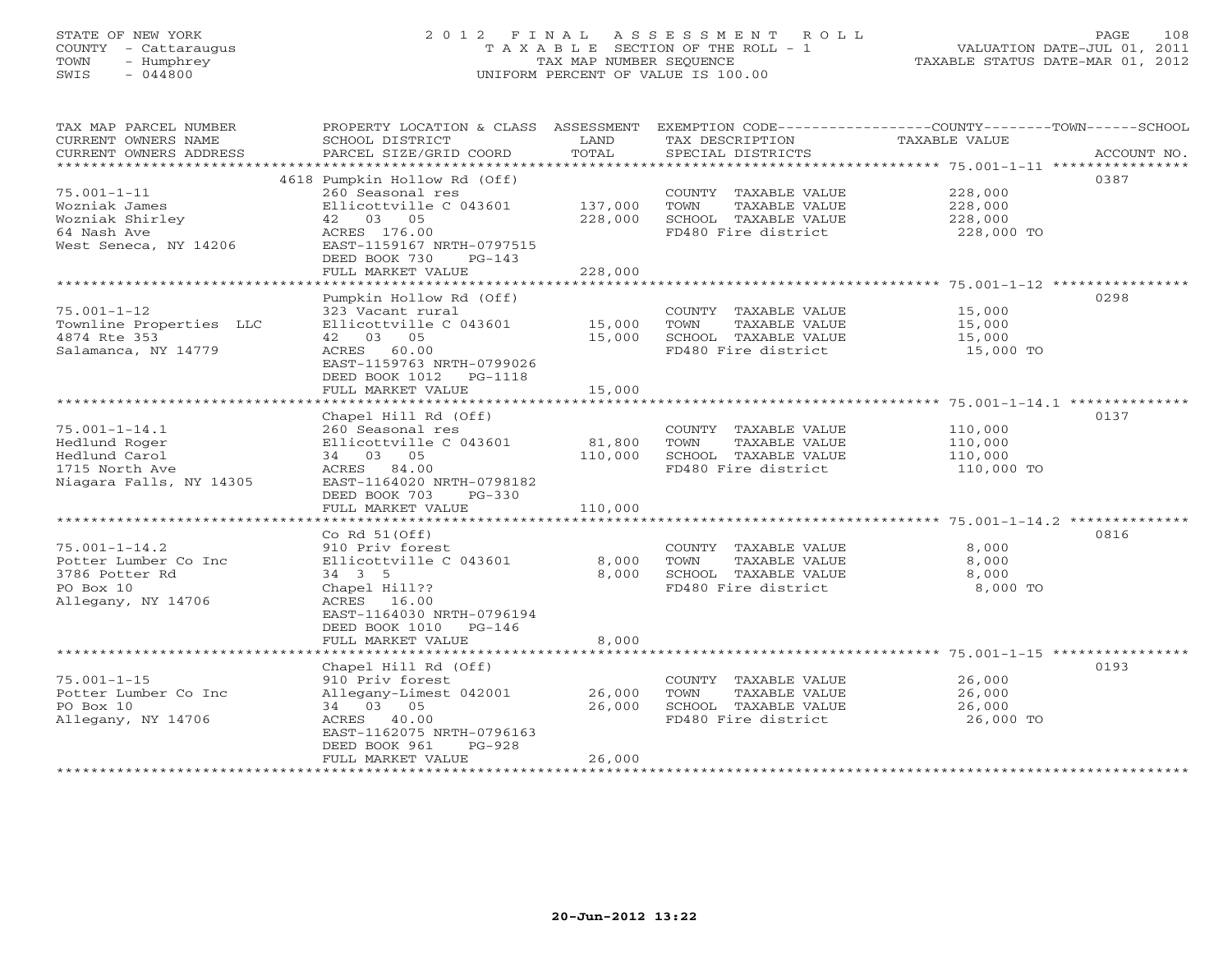# STATE OF NEW YORK 2 0 1 2 F I N A L A S S E S S M E N T R O L L PAGE 109 COUNTY - Cattaraugus T A X A B L E SECTION OF THE ROLL - 1 VALUATION DATE-JUL 01, 2011 TOWN - Humphrey TAX MAP NUMBER SEQUENCE TAXABLE STATUS DATE-MAR 01, 2012 SWIS - 044800 UNIFORM PERCENT OF VALUE IS 100.00UNIFORM PERCENT OF VALUE IS 100.00

| TAX MAP PARCEL NUMBER<br>CURRENT OWNERS NAME<br>CURRENT OWNERS ADDRESS<br>*******************             | SCHOOL DISTRICT<br>PARCEL SIZE/GRID COORD                                                                                                                                                 | LAND<br>TOTAL              | TAX DESCRIPTION<br>SPECIAL DISTRICTS                                                         | PROPERTY LOCATION & CLASS ASSESSMENT EXEMPTION CODE----------------COUNTY-------TOWN------SCHOOL<br><b>TAXABLE VALUE</b><br>ACCOUNT NO. |
|-----------------------------------------------------------------------------------------------------------|-------------------------------------------------------------------------------------------------------------------------------------------------------------------------------------------|----------------------------|----------------------------------------------------------------------------------------------|-----------------------------------------------------------------------------------------------------------------------------------------|
| $75.001 - 1 - 16$<br>Twin Rock Gun Club<br>Attn: Gerald Collins<br>PO Box 144<br>Allegany, NY 14706       | Pumpkin Hollow Rd<br>323 Vacant rural<br>Allegany-Limest 042001<br>33 03 05<br>Ff 750.00<br>ACRES<br>50.00<br>EAST-1164244 NRTH-0794292<br>DEED BOOK 307<br>$PG-418$<br>FULL MARKET VALUE | 28,600<br>28,600<br>28,600 | COUNTY TAXABLE VALUE<br>TOWN<br>TAXABLE VALUE<br>SCHOOL TAXABLE VALUE<br>FD480 Fire district | 0341<br>28,600<br>28,600<br>28,600<br>28,600 TO                                                                                         |
|                                                                                                           | Pumpkin Hollow Rd                                                                                                                                                                         |                            |                                                                                              | 0342                                                                                                                                    |
| $75.001 - 1 - 17$<br>Twin Rock Gun Club<br>Attn: Gerald Collins<br>PO Box 144<br>Allegany, NY 14706       | 323 Vacant rural<br>Allegany-Limest 042001<br>33 03 05<br>Ff 650.00<br>ACRES 30.32<br>EAST-1163348 NRTH-0792364<br>FULL MARKET VALUE                                                      | 19,700<br>19,700<br>19,700 | COUNTY TAXABLE VALUE<br>TOWN<br>TAXABLE VALUE<br>SCHOOL TAXABLE VALUE<br>FD480 Fire district | 19,700<br>19,700<br>19,700<br>19,700 TO                                                                                                 |
|                                                                                                           | *******************                                                                                                                                                                       |                            |                                                                                              |                                                                                                                                         |
| $75.001 - 1 - 18$<br>Twin Rock Gun Club<br>Attn: Gerald Collins<br>PO Box 144<br>Allegany, NY 14706       | Pumpkin Hollow Rd<br>323 Vacant rural<br>Allegany-Limest 042001<br>33 03 05<br>Ff 1950.00<br>ACRES 133.00<br>EAST-1163001 NRTH-0794270<br>DEED BOOK 295<br>$PG-535$                       | 53,600<br>53,600           | COUNTY TAXABLE VALUE<br>TOWN<br>TAXABLE VALUE<br>SCHOOL TAXABLE VALUE<br>FD480 Fire district | 0344<br>53,600<br>53,600<br>53,600<br>53,600 TO                                                                                         |
|                                                                                                           | FULL MARKET VALUE<br>*************************                                                                                                                                            | 53,600                     |                                                                                              |                                                                                                                                         |
| $75.001 - 1 - 19$<br>Potter Lumber Co Inc<br>PO Box 10<br>Allegany, NY 14706                              | Pumpkin Hollow Rd<br>910 Priv forest<br>Allegany-Limest 042001<br>33 03 05<br>Ff 1520.00<br>ACRES 119.60<br>EAST-1161402 NRTH-0793954<br>DEED BOOK 945<br>$PG-565$<br>FULL MARKET VALUE   | 77,700<br>77,700<br>77,700 | COUNTY TAXABLE VALUE<br>TOWN<br>TAXABLE VALUE<br>SCHOOL TAXABLE VALUE<br>FD480 Fire district | 0069<br>77,700<br>77,700<br>77,700<br>77,700 TO                                                                                         |
|                                                                                                           | ************************                                                                                                                                                                  |                            |                                                                                              |                                                                                                                                         |
| $75.001 - 1 - 20.1$<br>McChesney Donald E<br>McChesney Karen J<br>7507 Abbott Hill Rd<br>Boston, NY 14025 | Pumpkin Hollow Rd<br>323 Vacant rural<br>Allegany-Limest 042001<br>41 03 05<br>ACRES 28.40<br>EAST-1160104 NRTH-0793372<br>DEED BOOK 17414 PG-7001<br>FULL MARKET VALUE                   | 37,700<br>37,700<br>37,700 | COUNTY TAXABLE VALUE<br>TOWN<br>TAXABLE VALUE<br>SCHOOL TAXABLE VALUE<br>FD480 Fire district | 0192<br>37,700<br>37,700<br>37,700<br>37,700 TO                                                                                         |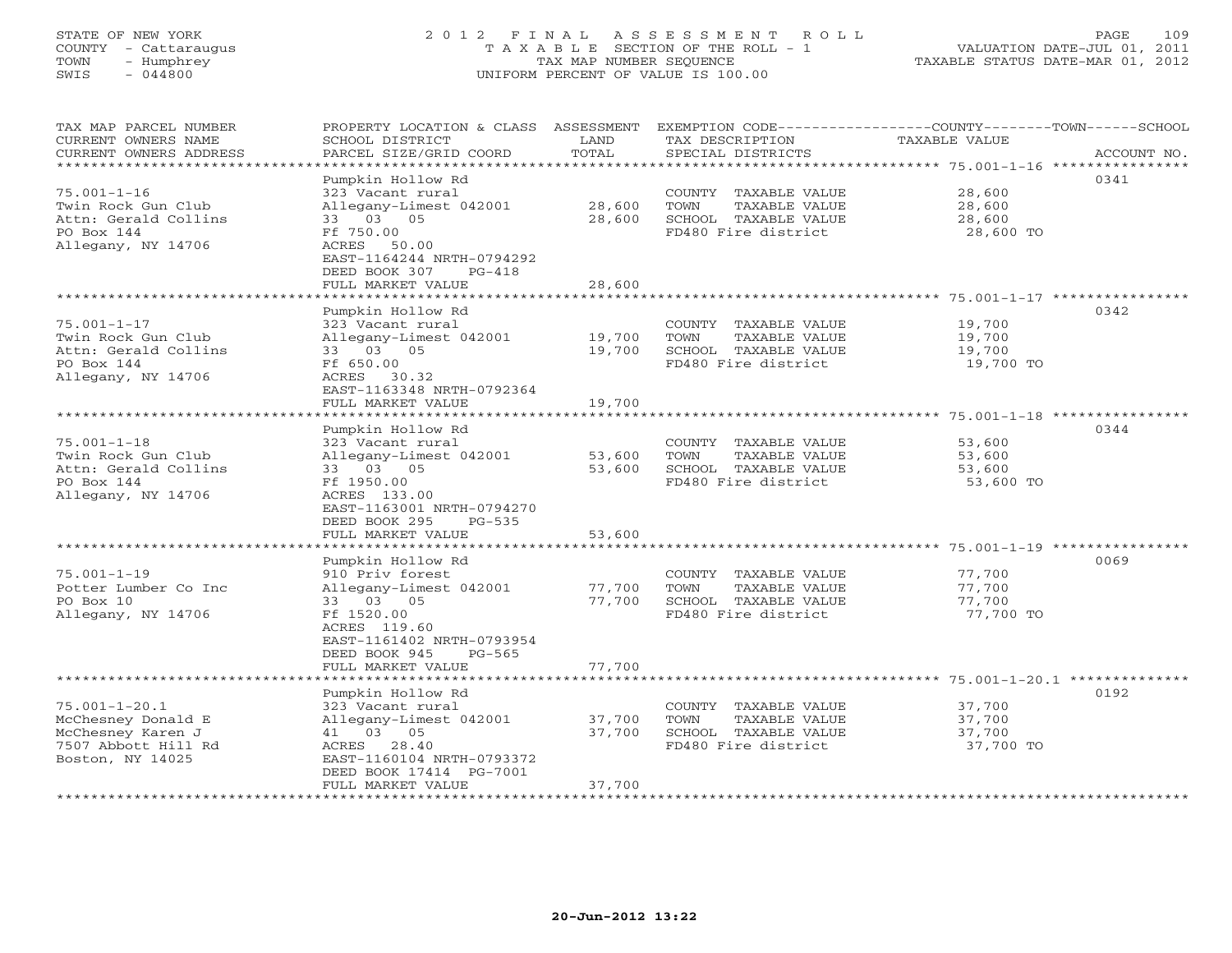# STATE OF NEW YORK 2 0 1 2 F I N A L A S S E S S M E N T R O L L PAGE 110 COUNTY - Cattaraugus T A X A B L E SECTION OF THE ROLL - 1 VALUATION DATE-JUL 01, 2011 TOWN - Humphrey TAX MAP NUMBER SEQUENCE TAXABLE STATUS DATE-MAR 01, 2012 SWIS - 044800 UNIFORM PERCENT OF VALUE IS 100.00UNIFORM PERCENT OF VALUE IS 100.00

| TAX MAP PARCEL NUMBER<br>CURRENT OWNERS NAME<br>CURRENT OWNERS ADDRESS | PROPERTY LOCATION & CLASS ASSESSMENT<br>SCHOOL DISTRICT<br>PARCEL SIZE/GRID COORD | LAND<br>TOTAL | TAX DESCRIPTION<br>SPECIAL DISTRICTS | EXEMPTION CODE-----------------COUNTY-------TOWN------SCHOOL<br>TAXABLE VALUE<br>ACCOUNT NO. |
|------------------------------------------------------------------------|-----------------------------------------------------------------------------------|---------------|--------------------------------------|----------------------------------------------------------------------------------------------|
|                                                                        |                                                                                   |               |                                      |                                                                                              |
|                                                                        | Pumpkin Hollow Rd (Off)                                                           |               |                                      | 0740                                                                                         |
| $75.001 - 1 - 20.2$                                                    | 910 Priv forest                                                                   |               | COUNTY TAXABLE VALUE                 | 27,600                                                                                       |
| Potter Lumber Co Inc                                                   | Allegany-Limest 042001                                                            | 27,600        | TOWN<br>TAXABLE VALUE                | 27,600                                                                                       |
| PO Box 10                                                              | 41 03 05                                                                          | 27,600        | SCHOOL TAXABLE VALUE                 | 27,600                                                                                       |
| Allegany, NY 14706                                                     | ACRES 50.00<br>EAST-1160101 NRTH-0794865                                          |               | FD480 Fire district                  | 27,600 TO                                                                                    |
|                                                                        | DEED BOOK 961<br>$PG-928$                                                         |               |                                      |                                                                                              |
|                                                                        | FULL MARKET VALUE                                                                 | 27,600        |                                      |                                                                                              |
|                                                                        | *************************                                                         |               |                                      |                                                                                              |
|                                                                        | Pumpkin Hollow Rd (Off)                                                           |               |                                      | 0792                                                                                         |
| $75.001 - 1 - 20.3$                                                    | 910 Priv forest                                                                   |               | COUNTY TAXABLE VALUE                 | 10,000                                                                                       |
| Potter Lumber Co Inc                                                   | Allegany-Limest 042001                                                            | 10,000        | TOWN<br>TAXABLE VALUE                | 10,000                                                                                       |
| PO Box 10                                                              | 41 03 05                                                                          | 10,000        | SCHOOL TAXABLE VALUE                 | 10,000                                                                                       |
| Allegany, NY 14706                                                     | ACRES 20.20                                                                       |               | FD480 Fire district                  | 10,000 TO                                                                                    |
|                                                                        | EAST-1160166 NRTH-0792443                                                         |               |                                      |                                                                                              |
|                                                                        | DEED BOOK 991<br>$PG-740$                                                         |               |                                      |                                                                                              |
|                                                                        | FULL MARKET VALUE                                                                 | 10,000        |                                      |                                                                                              |
|                                                                        |                                                                                   |               |                                      |                                                                                              |
|                                                                        | Pumpkin Hollow Rd                                                                 |               |                                      | 0010                                                                                         |
| $75.001 - 1 - 21$                                                      | 323 Vacant rural                                                                  |               | FOREST/A74 47460                     | 47,400<br>47,400<br>47,400                                                                   |
| Bauer Family Limited Ptns                                              | Allegany-Limest 042001                                                            | 59,200        | COUNTY TAXABLE VALUE                 | 11,800                                                                                       |
| PO Box 515                                                             | 41 03 05                                                                          | 59,200        | TOWN<br>TAXABLE VALUE                | 11,800                                                                                       |
| Fredonia, NY 14063                                                     | ACRES 145.00                                                                      |               | SCHOOL TAXABLE VALUE                 | 11,800                                                                                       |
|                                                                        | EAST-1158698 NRTH-0793900                                                         |               | FD480 Fire district                  | 59,200 TO                                                                                    |
| MAY BE SUBJECT TO PAYMENT                                              | DEED BOOK 959<br>PG-1062                                                          |               |                                      |                                                                                              |
| UNDER RPTL480A UNTIL 2021                                              | FULL MARKET VALUE                                                                 | 59,200        |                                      |                                                                                              |
|                                                                        | 4394 Pumpkin Hollow Rd                                                            |               |                                      | 5001                                                                                         |
| $75.001 - 1 - 22.1$                                                    | 210 1 Family Res                                                                  |               | COUNTY TAXABLE VALUE                 | 79,000                                                                                       |
| Pearson Leonard A                                                      | Ellicottville C 043601                                                            | 14,600        | TOWN<br>TAXABLE VALUE                | 79,000                                                                                       |
| Pearson Ardella                                                        | 41 03 05                                                                          | 79,000        | SCHOOL TAXABLE VALUE                 | 79,000                                                                                       |
| 1554 Scandia Rd                                                        | Ff 490.00                                                                         |               | FD480 Fire district                  | 79,000 TO                                                                                    |
| Warren, PA 16365                                                       | ACRES<br>5.40                                                                     |               |                                      |                                                                                              |
|                                                                        | EAST-1156943 NRTH-0795495                                                         |               |                                      |                                                                                              |
|                                                                        | DEED BOOK 954<br>$PG-455$                                                         |               |                                      |                                                                                              |
|                                                                        | FULL MARKET VALUE                                                                 | 79,000        |                                      |                                                                                              |
|                                                                        |                                                                                   |               |                                      | ************************************ 75.001-1-22.2 ***************                           |
|                                                                        | 4050 Mt Echo Ln                                                                   |               |                                      | 0673                                                                                         |
| $75.001 - 1 - 22.2$                                                    | 260 Seasonal res                                                                  |               | COUNTY TAXABLE VALUE                 | 60,000                                                                                       |
| Kuhl Joseph                                                            | Ellicottville C 043601                                                            | 28,100        | TOWN<br>TAXABLE VALUE                | 60,000                                                                                       |
| 515 Bound Brook Rd                                                     | 41 03 05                                                                          | 60,000        | SCHOOL TAXABLE VALUE                 | 60,000                                                                                       |
| Dunellen, NJ 08812                                                     | ACRES 14.40                                                                       |               | FD480 Fire district                  | 60,000 TO                                                                                    |
|                                                                        | EAST-1157536 NRTH-0793683                                                         |               |                                      |                                                                                              |
|                                                                        | DEED BOOK 364<br>PG-3001                                                          |               |                                      |                                                                                              |
|                                                                        | FULL MARKET VALUE                                                                 | 60,000        |                                      |                                                                                              |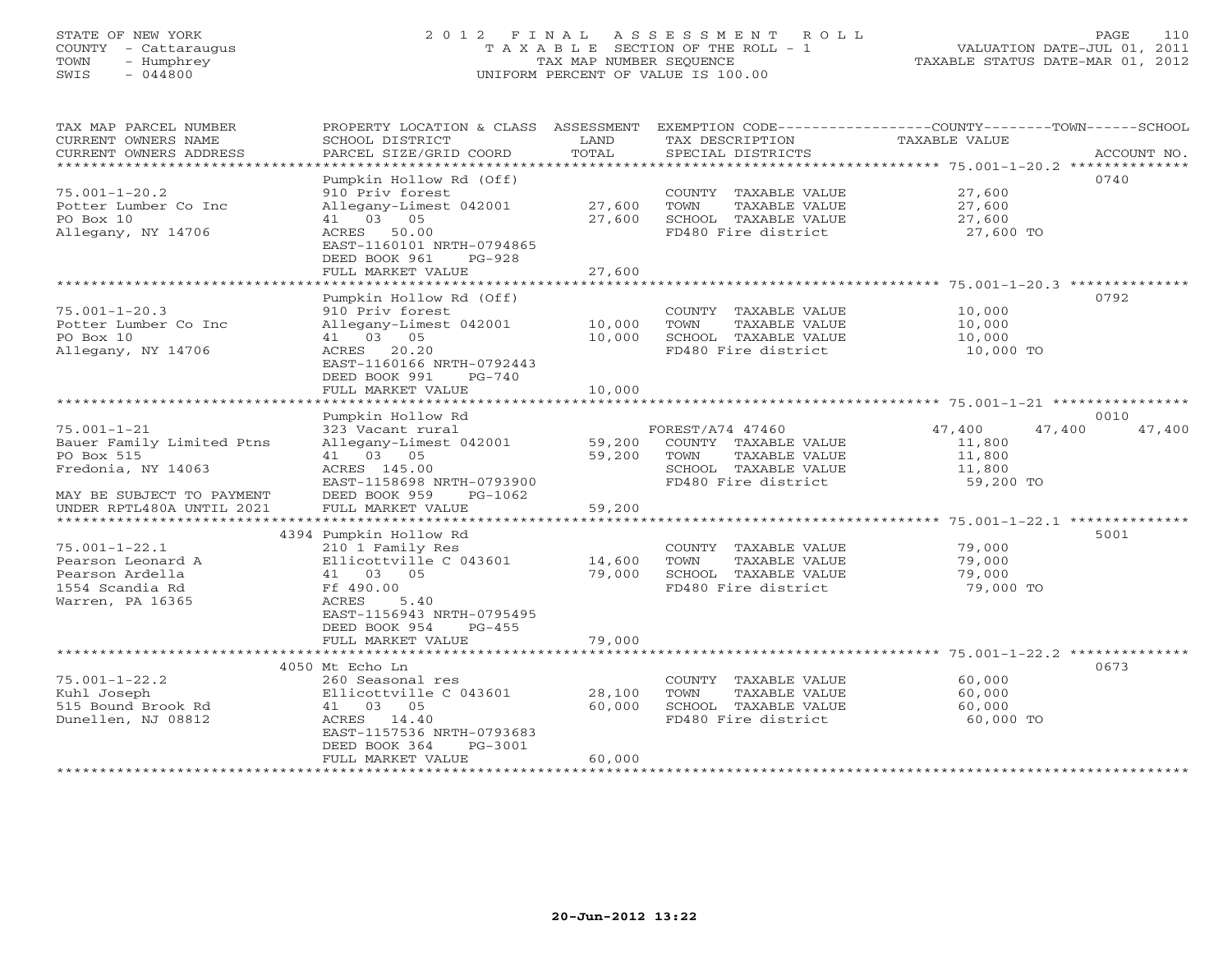# STATE OF NEW YORK 2 0 1 2 F I N A L A S S E S S M E N T R O L L PAGE 111 COUNTY - Cattaraugus T A X A B L E SECTION OF THE ROLL - 1 VALUATION DATE-JUL 01, 2011 TOWN - Humphrey TAX MAP NUMBER SEQUENCE TAXABLE STATUS DATE-MAR 01, 2012 SWIS - 044800 UNIFORM PERCENT OF VALUE IS 100.00UNIFORM PERCENT OF VALUE IS 100.00

| TAX MAP PARCEL NUMBER<br>CURRENT OWNERS NAME | PROPERTY LOCATION & CLASS ASSESSMENT<br>SCHOOL DISTRICT | LAND    | TAX DESCRIPTION       | EXEMPTION CODE-----------------COUNTY-------TOWN------SCHOOL<br>TAXABLE VALUE |             |
|----------------------------------------------|---------------------------------------------------------|---------|-----------------------|-------------------------------------------------------------------------------|-------------|
| CURRENT OWNERS ADDRESS                       | PARCEL SIZE/GRID COORD                                  | TOTAL   | SPECIAL DISTRICTS     |                                                                               | ACCOUNT NO. |
|                                              | 4014 Mt Echo Ln                                         |         |                       |                                                                               | 0674        |
| $75.001 - 1 - 22.3$                          | 312 Vac w/imprv                                         |         | COUNTY TAXABLE VALUE  | 7,000                                                                         |             |
| Fisher Richard                               | Ellicottville C 043601                                  | 6,800   | TOWN<br>TAXABLE VALUE | 7,000                                                                         |             |
| Fisher Rosrita                               | 41 03 05                                                | 7,000   | SCHOOL TAXABLE VALUE  | 7,000                                                                         |             |
| 2832 N Nine Mile Rd                          | ACRES<br>4.75                                           |         | FD480 Fire district   | 7,000 TO                                                                      |             |
| Allegany, NY 14706                           | EAST-1157681 NRTH-0792816                               |         |                       |                                                                               |             |
|                                              | DEED BOOK 991<br>PG-380                                 |         |                       |                                                                               |             |
|                                              | FULL MARKET VALUE                                       | 7,000   |                       |                                                                               |             |
|                                              | *******************************                         |         |                       |                                                                               |             |
|                                              | Mt Echo Ln                                              |         |                       |                                                                               | 0675        |
| $75.001 - 1 - 22.4$                          | 322 Rural vac>10                                        |         | COUNTY TAXABLE VALUE  | 8,700                                                                         |             |
| Cherkis Basil M                              | Ellicottville C 043601                                  | 8,700   | TOWN<br>TAXABLE VALUE | 8,700                                                                         |             |
| Cherkis Carol L                              | 41 03 05                                                | 8,700   | SCHOOL TAXABLE VALUE  | 8,700                                                                         |             |
| 220 Seabrook Dr                              | ACRES 34.63                                             |         | FD480 Fire district   | 8,700 TO                                                                      |             |
| Williamsville, NY 14221                      | EAST-1157074 NRTH-0792930                               |         |                       |                                                                               |             |
|                                              | DEED BOOK 931<br>$PG-429$                               |         |                       |                                                                               |             |
|                                              | FULL MARKET VALUE                                       | 8,700   |                       |                                                                               |             |
|                                              |                                                         |         |                       |                                                                               |             |
|                                              | Pumpkin Hollow Rd                                       |         |                       |                                                                               | 0676        |
| $75.001 - 1 - 22.5$                          | 312 Vac w/imprv                                         |         | COUNTY TAXABLE VALUE  | 17,000                                                                        |             |
| Ballyogan Properties, LLC                    | Ellicottville C 043601                                  | 12,700  | TAXABLE VALUE<br>TOWN | 17,000                                                                        |             |
| 490 Ohio St                                  | 41 03 05                                                | 17,000  | SCHOOL TAXABLE VALUE  | 17,000                                                                        |             |
| Lockport, NY 14094                           | Ff 580.00<br>ACRES                                      |         | FD480 Fire district   | 17,000 TO                                                                     |             |
|                                              | 4.15 BANK<br>012                                        |         |                       |                                                                               |             |
|                                              | EAST-1156808 NRTH-0794690<br>DEED BOOK 17284 PG-7001    |         |                       |                                                                               |             |
|                                              | FULL MARKET VALUE                                       | 17,000  |                       |                                                                               |             |
|                                              |                                                         |         |                       |                                                                               |             |
|                                              | 4399 Mission Ln                                         |         |                       |                                                                               | 0677        |
| $75.001 - 1 - 22.6$                          | 260 Seasonal res                                        |         | COUNTY TAXABLE VALUE  | 65,000                                                                        |             |
| Vaillancourt David                           | Ellicottville C 043601                                  | 34,000  | TOWN<br>TAXABLE VALUE | 65,000                                                                        |             |
| Vaillancourt Carol                           | 49 03 05                                                | 65,000  | SCHOOL TAXABLE VALUE  | 65,000                                                                        |             |
| 3431 Sweethome Rd                            | ACRES 34.00                                             |         | FD480 Fire district   | 65,000 TO                                                                     |             |
| Buffalo, NY 14228                            | EAST-1155853 NRTH-0794174                               |         |                       |                                                                               |             |
|                                              | DEED BOOK 1018 PG-408                                   |         |                       |                                                                               |             |
|                                              | FULL MARKET VALUE                                       | 65,000  |                       |                                                                               |             |
|                                              |                                                         |         |                       |                                                                               |             |
|                                              | 4413 Pumpkin Hollow Rd                                  |         |                       |                                                                               | 0678        |
| $75.001 - 1 - 22.7$                          | 240 Rural res                                           |         | COUNTY TAXABLE VALUE  | 185,000                                                                       |             |
| Ballyogan Properties, LLC                    | Ellicottville C 043601                                  | 28,000  | TOWN<br>TAXABLE VALUE | 185,000                                                                       |             |
| 490 Ohio St                                  | 49 03 05                                                | 185,000 | SCHOOL TAXABLE VALUE  | 185,000                                                                       |             |
| Lockport, NY 14094                           | Ff 430.00                                               |         | FD480 Fire district   | 185,000 TO                                                                    |             |
|                                              | ACRES 14.30 BANK<br>012                                 |         |                       |                                                                               |             |
|                                              | EAST-1156362 NRTH-0794989                               |         |                       |                                                                               |             |
|                                              | DEED BOOK 17284 PG-7001                                 |         |                       |                                                                               |             |
|                                              | FULL MARKET VALUE                                       | 185,000 |                       |                                                                               |             |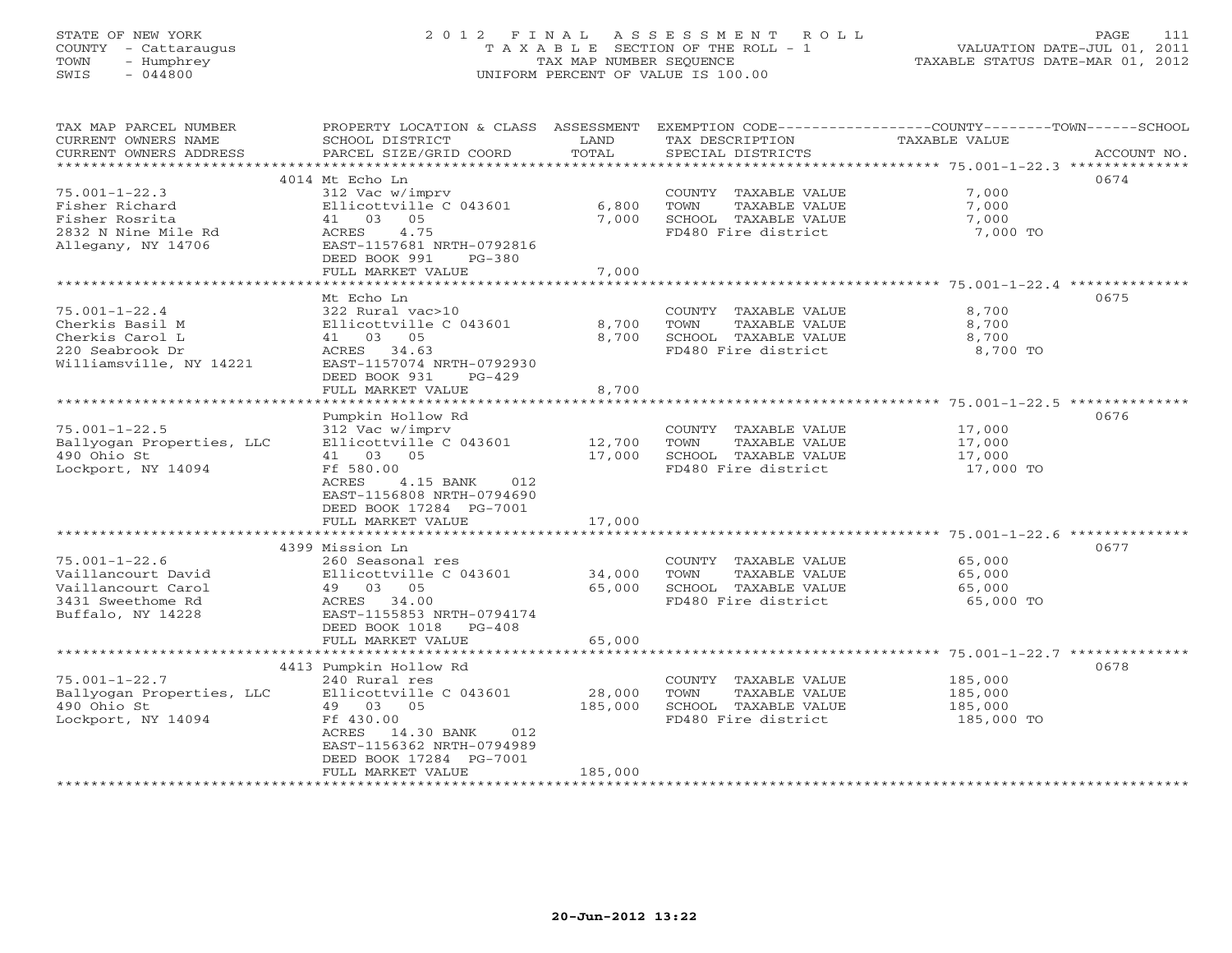# STATE OF NEW YORK 2 0 1 2 F I N A L A S S E S S M E N T R O L L PAGE 112 COUNTY - Cattaraugus T A X A B L E SECTION OF THE ROLL - 1 VALUATION DATE-JUL 01, 2011 TOWN - Humphrey TAX MAP NUMBER SEQUENCE TAXABLE STATUS DATE-MAR 01, 2012 SWIS - 044800 UNIFORM PERCENT OF VALUE IS 100.00UNIFORM PERCENT OF VALUE IS 100.00

| TAX MAP PARCEL NUMBER<br>CURRENT OWNERS NAME<br>CURRENT OWNERS ADDRESS<br>******************               | PROPERTY LOCATION & CLASS<br>SCHOOL DISTRICT<br>PARCEL SIZE/GRID COORD                                                                                                                       | ASSESSMENT<br>LAND<br>TOTAL<br>********** | TAX DESCRIPTION<br>SPECIAL DISTRICTS                                                         | EXEMPTION CODE-----------------COUNTY-------TOWN-----SCHOOL<br>TAXABLE VALUE<br>ACCOUNT NO.<br>************************************** 75.001-1-22.8 ************** |
|------------------------------------------------------------------------------------------------------------|----------------------------------------------------------------------------------------------------------------------------------------------------------------------------------------------|-------------------------------------------|----------------------------------------------------------------------------------------------|--------------------------------------------------------------------------------------------------------------------------------------------------------------------|
| $75.001 - 1 - 22.8$<br>Lapolt Linda<br>33 Littell Ave                                                      | 4421 Mission Lane<br>322 Rural vac>10<br>Ellicottville C 043601<br>49 03 05                                                                                                                  | 20,600<br>20,600                          | COUNTY TAXABLE VALUE<br>TOWN<br>TAXABLE VALUE<br>SCHOOL TAXABLE VALUE                        | 0679<br>20,600<br>20,600<br>20,600                                                                                                                                 |
| Buffalo, NY 14210                                                                                          | ACRES 17.40<br>EAST-1155481 NRTH-0794933<br>DEED BOOK 982<br>$PG-737$<br>FULL MARKET VALUE                                                                                                   | 20,600                                    | FD480 Fire district                                                                          | 20,600 TO                                                                                                                                                          |
|                                                                                                            | 4423 Pumpkin Hollow Rd                                                                                                                                                                       |                                           |                                                                                              | 0680                                                                                                                                                               |
| $75.001 - 1 - 22.9$<br>Strzalkowski Peter J Jr<br>244 Grote St<br>Buffalo, NY 14207                        | 312 Vac w/imprv<br>Ellicottville C 043601<br>49 03 05<br>Ff 250.00<br>ACRES 13.60<br>EAST-1155627 NRTH-0795520<br>DEED BOOK 953<br>PG-1079<br>FULL MARKET VALUE                              | 13,500<br>19,500<br>19,500                | COUNTY TAXABLE VALUE<br>TOWN<br>TAXABLE VALUE<br>SCHOOL TAXABLE VALUE<br>FD480 Fire district | 19,500<br>19,500<br>19,500<br>19,500 TO                                                                                                                            |
|                                                                                                            |                                                                                                                                                                                              |                                           |                                                                                              |                                                                                                                                                                    |
| $75.001 - 1 - 22.10$<br>Rosenberg Russell P<br>Rosenberg Carol<br>7982 Greenbush Rd<br>Akron, NY 14001     | 4426 Pumpkin Hollow Rd<br>260 Seasonal res<br>Ellicottville C 043601<br>49 03 05<br>Ff 550.00<br>ACRES<br>1.70<br>EAST-1156585 NRTH-0795607<br>DEED BOOK 999<br>$PG-68$<br>FULL MARKET VALUE | 9,100<br>36,000<br>36,000                 | COUNTY TAXABLE VALUE<br>TOWN<br>TAXABLE VALUE<br>SCHOOL TAXABLE VALUE<br>FD480 Fire district | 0681<br>36,000<br>36,000<br>36,000<br>36,000 TO                                                                                                                    |
|                                                                                                            | Pumpkin Hollow Rd                                                                                                                                                                            |                                           |                                                                                              | ************************************** 75.001-1-22.11 **************<br>0683                                                                                       |
| $75.001 - 1 - 22.11$<br>Smolinski James J<br>Smolinski Katherine<br>5509 James Dr<br>Hamburg, NY 14075     | 322 Rural vac>10<br>Ellicottville C 043601<br>41 03 05<br>Ff 780.00<br>ACRES 12.75<br>EAST-1157456 NRTH-0794514<br>DEED BOOK 932<br>$PG-441$                                                 | 16,700<br>16,700                          | COUNTY TAXABLE VALUE<br>TOWN<br>TAXABLE VALUE<br>SCHOOL TAXABLE VALUE<br>FD480 Fire district | 16,700<br>16,700<br>16,700<br>16,700 TO                                                                                                                            |
|                                                                                                            | FULL MARKET VALUE                                                                                                                                                                            | 16,700                                    |                                                                                              |                                                                                                                                                                    |
| $75.001 - 1 - 22.12$<br>Gurney Matthew R<br>Gurney Richard E<br>208 Presidio Pl<br>Williamsville, NY 14221 | 4384 Pumpkin Hollow Rd<br>210 1 Family Res<br>Ellicottville C 043601<br>41 03 05<br>Ff 830.00<br>ACRES<br>14.35<br>EAST-1157521 NRTH-0795374<br>DEED BOOK 15282 PG-8002<br>FULL MARKET VALUE | 28,000<br>80,300<br>80,300                | COUNTY TAXABLE VALUE<br>TOWN<br>TAXABLE VALUE<br>SCHOOL TAXABLE VALUE<br>FD480 Fire district | 0684<br>80,300<br>80,300<br>80,300<br>80,300 TO                                                                                                                    |
|                                                                                                            |                                                                                                                                                                                              |                                           |                                                                                              |                                                                                                                                                                    |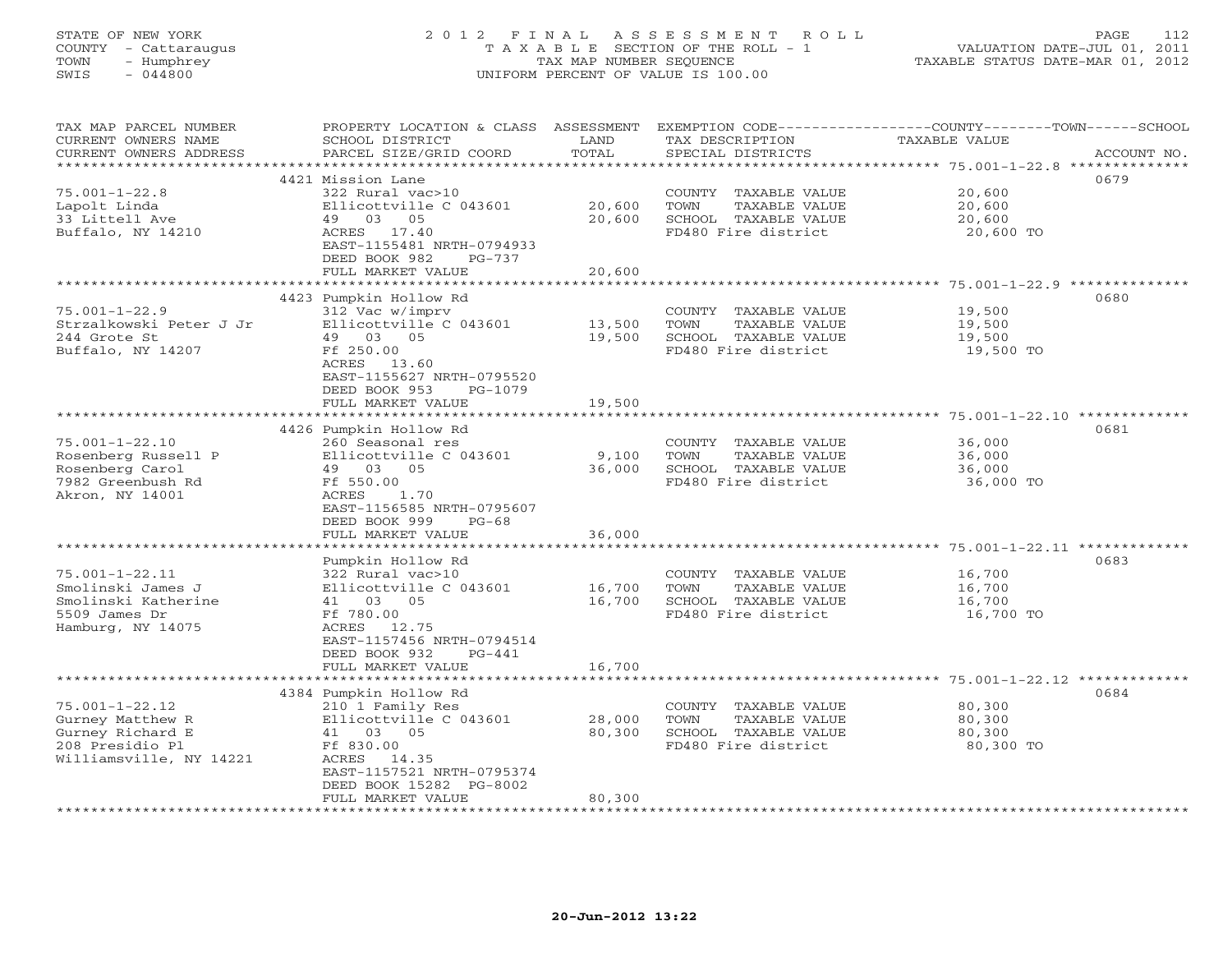# STATE OF NEW YORK 2 0 1 2 F I N A L A S S E S S M E N T R O L L PAGE 113 COUNTY - Cattaraugus T A X A B L E SECTION OF THE ROLL - 1 VALUATION DATE-JUL 01, 2011 TOWN - Humphrey TAX MAP NUMBER SEQUENCE TAXABLE STATUS DATE-MAR 01, 2012 SWIS - 044800 UNIFORM PERCENT OF VALUE IS 100.00UNIFORM PERCENT OF VALUE IS 100.00

| TAX MAP PARCEL NUMBER<br>CURRENT OWNERS NAME<br>CURRENT OWNERS ADDRESS | PROPERTY LOCATION & CLASS ASSESSMENT<br>SCHOOL DISTRICT<br>PARCEL SIZE/GRID COORD | LAND<br>TOTAL  | TAX DESCRIPTION<br>SPECIAL DISTRICTS                                  | EXEMPTION CODE-----------------COUNTY-------TOWN------SCHOOL<br>TAXABLE VALUE<br>ACCOUNT NO. |
|------------------------------------------------------------------------|-----------------------------------------------------------------------------------|----------------|-----------------------------------------------------------------------|----------------------------------------------------------------------------------------------|
|                                                                        |                                                                                   |                |                                                                       |                                                                                              |
| $75.001 - 1 - 22.13$<br>Potter Lumber Co Inc<br>PO Box 10              | Mt Echo Ln<br>314 Rural vac<10<br>Ellicottville C 043601<br>41 03 05              | 1,200<br>1,200 | COUNTY TAXABLE VALUE<br>TAXABLE VALUE<br>TOWN<br>SCHOOL TAXABLE VALUE | 0741<br>1,200<br>1,200<br>1,200                                                              |
| Allegany, NY 14706                                                     | 4.60<br>ACRES<br>EAST-1157691 NRTH-0792268<br>DEED BOOK 962<br>$PG-814$           |                | FD480 Fire district                                                   | 1,200 TO                                                                                     |
|                                                                        | FULL MARKET VALUE                                                                 | 1,200          |                                                                       |                                                                                              |
|                                                                        | 4385 Pumpkin Hollow Rd                                                            |                |                                                                       | 0835                                                                                         |
| $75.001 - 1 - 22.14$                                                   | 311 Res vac land                                                                  |                | COUNTY TAXABLE VALUE                                                  | 10,600                                                                                       |
| Gurney Richard E                                                       | Ellicottville C 043601                                                            | 10,600         | TOWN<br>TAXABLE VALUE                                                 | 10,600                                                                                       |
| 75 Pine Court N                                                        | 41 03 05                                                                          | 10,600         | SCHOOL TAXABLE VALUE                                                  | 10,600                                                                                       |
| West Seneca, NY 14224                                                  | ACRES<br>4.45<br>EAST-1157014 NRTH-0794611<br>DEED BOOK 1032 PG-18                |                |                                                                       |                                                                                              |
|                                                                        | FULL MARKET VALUE                                                                 | 10,600         |                                                                       |                                                                                              |
|                                                                        | Pumpkin Hollow Rd (Off)                                                           |                |                                                                       | 0058                                                                                         |
| $75.001 - 1 - 23$                                                      | 323 Vacant rural                                                                  |                | COUNTY TAXABLE VALUE                                                  | 18,500                                                                                       |
| Abbott Steven                                                          | Ellicottville C 043601                                                            | 18,500         | TOWN<br>TAXABLE VALUE                                                 | 18,500                                                                                       |
| Abbott Margaret                                                        | 49 03 05                                                                          | 18,500         | SCHOOL TAXABLE VALUE                                                  | 18,500                                                                                       |
| 408 Mill Rd                                                            | ACRES 74.10                                                                       |                | FD480 Fire district                                                   | 18,500 TO                                                                                    |
| Rochester, NY 14626                                                    | EAST-1154293 NRTH-0795148                                                         |                |                                                                       |                                                                                              |
|                                                                        | DEED BOOK 15559 PG-3001                                                           |                |                                                                       |                                                                                              |
|                                                                        | FULL MARKET VALUE                                                                 | 18,500         |                                                                       |                                                                                              |
|                                                                        | Pumpkin Hollow Rd (Off)                                                           |                |                                                                       | 0237                                                                                         |
| $75.001 - 1 - 24$                                                      | 910 Priv forest                                                                   |                | COUNTY TAXABLE VALUE                                                  | 29,900                                                                                       |
| Northeast Timberlands, LLC                                             | Ellicottville C 043601                                                            | 29,900         | TOWN<br>TAXABLE VALUE                                                 | 29,900                                                                                       |
| Drawer 32                                                              | 49 03 05                                                                          | 29,900         | SCHOOL TAXABLE VALUE                                                  | 29,900                                                                                       |
| Coudersport, PA 16915                                                  | ACRES 45.99<br>EAST-1155404 NRTH-0793351<br>DEED BOOK 7082 PG-5002                |                | FD480 Fire district                                                   | 29,900 TO                                                                                    |
|                                                                        | FULL MARKET VALUE                                                                 | 29,900         |                                                                       |                                                                                              |
|                                                                        | Snow Brook Rd                                                                     |                |                                                                       | 0086                                                                                         |
| $75.001 - 1 - 25$                                                      | 260 Seasonal res                                                                  |                | COUNTY TAXABLE VALUE                                                  | 75,000                                                                                       |
| Noody Robert B                                                         | Ellicottville C 043601                                                            | 40,300         | TOWN<br>TAXABLE VALUE                                                 | 75,000                                                                                       |
| Noody Robert B Jr                                                      | 49 03 05                                                                          | 75,000         | SCHOOL TAXABLE VALUE                                                  | 75,000                                                                                       |
| 6367 Versailles Rd                                                     | ACRES 80.00                                                                       |                | FD480 Fire district                                                   | 75,000 TO                                                                                    |
| Lakeview, NY 14085                                                     | EAST-1155015 NRTH-0792426                                                         |                |                                                                       |                                                                                              |
|                                                                        | DEED BOOK 455<br>PG-4002                                                          |                |                                                                       |                                                                                              |
|                                                                        | FULL MARKET VALUE                                                                 | 75,000         |                                                                       |                                                                                              |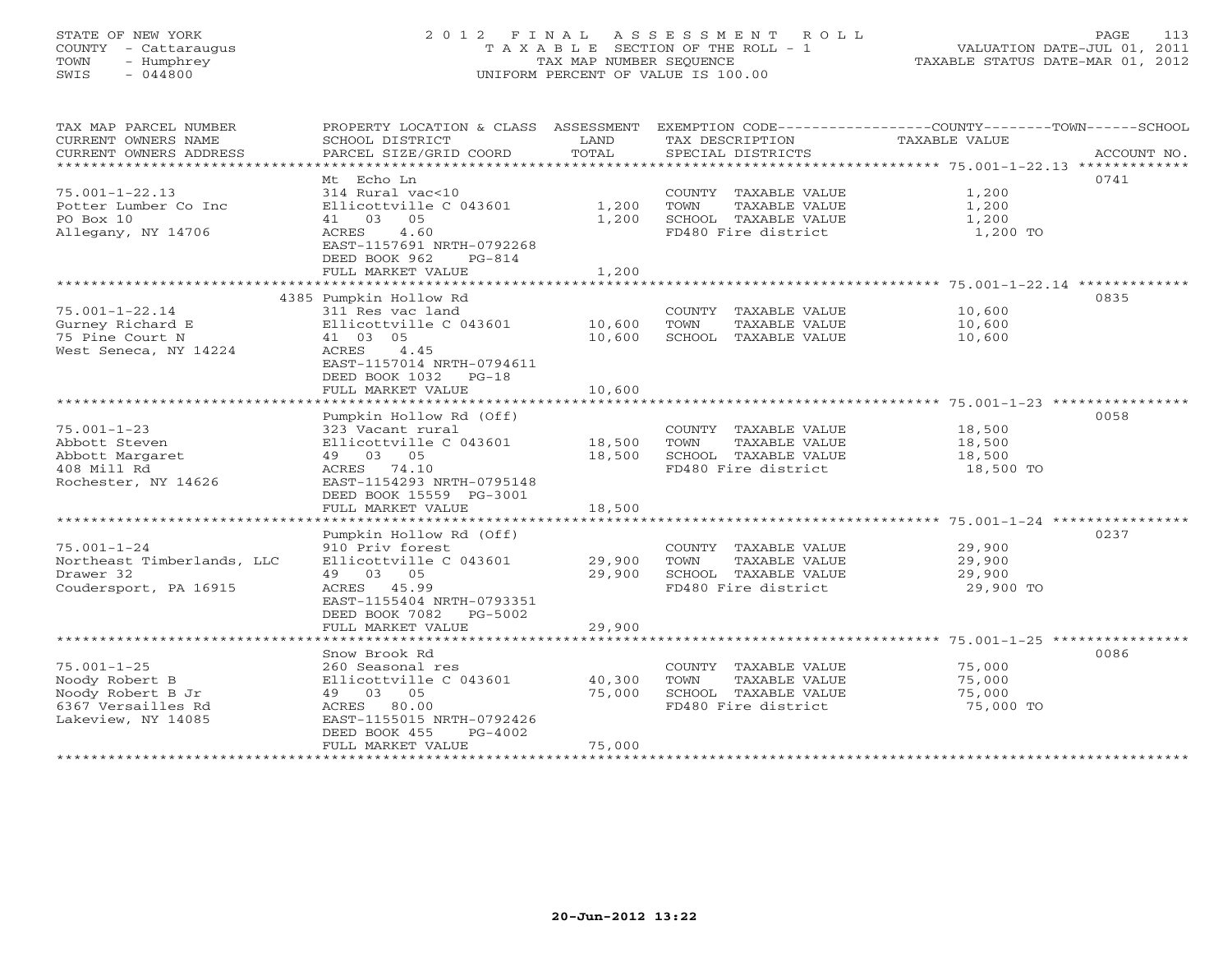# STATE OF NEW YORK 2 0 1 2 F I N A L A S S E S S M E N T R O L L PAGE 114 COUNTY - Cattaraugus T A X A B L E SECTION OF THE ROLL - 1 VALUATION DATE-JUL 01, 2011 TOWN - Humphrey TAX MAP NUMBER SEQUENCE TAXABLE STATUS DATE-MAR 01, 2012 SWIS - 044800 UNIFORM PERCENT OF VALUE IS 100.00UNIFORM PERCENT OF VALUE IS 100.00

| TAX MAP PARCEL NUMBER<br>CURRENT OWNERS NAME<br>CURRENT OWNERS ADDRESS<br>********************                   | PROPERTY LOCATION & CLASS<br>SCHOOL DISTRICT<br>PARCEL SIZE/GRID COORD<br>**********************                                                                                                            | ASSESSMENT<br>LAND<br>TOTAL<br>*************** | TAX DESCRIPTION<br>SPECIAL DISTRICTS                                                         | EXEMPTION CODE----------------COUNTY-------TOWN-----SCHOOL<br>TAXABLE VALUE<br>ACCOUNT NO. |
|------------------------------------------------------------------------------------------------------------------|-------------------------------------------------------------------------------------------------------------------------------------------------------------------------------------------------------------|------------------------------------------------|----------------------------------------------------------------------------------------------|--------------------------------------------------------------------------------------------|
| $75.001 - 1 - 26$<br>Northeast Timberlands, LLC<br>Drawer 32<br>Coudersport, PA 16915                            | Pumpkin Hollow Rd (Off)<br>910 Priv forest<br>Ellicottville C 043601<br>49 03 05<br>70.00<br>ACRES<br>EAST-1153436 NRTH-0794303<br>DEED BOOK 7082<br>PG-5002<br>FULL MARKET VALUE                           | 45,500<br>45,500<br>45,500                     | COUNTY TAXABLE VALUE<br>TAXABLE VALUE<br>TOWN<br>SCHOOL TAXABLE VALUE<br>FD480 Fire district | 0238<br>45,500<br>45,500<br>45,500<br>45,500 TO                                            |
| $75.001 - 1 - 27.1$<br>Kruszynski Daniel W<br>Kruszynski Rebecca J<br>5739 Humphrey Rd<br>Great Valley, NY 14741 | Snow Brook Rd (Off)<br>314 Rural vac<10<br>Ellicottville C 043601<br>49 03<br>05<br>ACRES<br>4.00<br>EAST-1153136 NRTH-0793059<br>DEED BOOK 993<br>$PG-810$<br>FULL MARKET VALUE                            | 4,000<br>4,000<br>4,000                        | COUNTY TAXABLE VALUE<br>TAXABLE VALUE<br>TOWN<br>SCHOOL TAXABLE VALUE<br>FD480 Fire district | 0186<br>4,000<br>4,000<br>4,000<br>4,000 TO                                                |
| $75.001 - 1 - 27.2$<br>Zandrowicz Daniel J<br>Zandrowicz Rita<br>60 Kirkwood Dr<br>Elma, NY 14059                | Snow Brook Rd (Off)<br>260 Seasonal res<br>Ellicottville C 043601<br>49 03<br>05<br>ACRES<br>3.00<br>EAST-1153227 NRTH-0792642<br>DEED BOOK 844<br>$PG-272$<br>FULL MARKET VALUE<br>*********************** | 5,500<br>41,000<br>41,000                      | COUNTY TAXABLE VALUE<br>TOWN<br>TAXABLE VALUE<br>SCHOOL TAXABLE VALUE<br>FD480 Fire district | 0583<br>41,000<br>41,000<br>41,000<br>41,000 TO                                            |
| $75.001 - 1 - 28$<br>Kandefer Associates<br>2247 Union Rd<br>West Seneca, NY 14224                               | Snow Brook Rd (Off)<br>260 Seasonal res<br>Ellicottville C 043601<br>57 03 05<br>ACRES<br>50.00<br>EAST-1151080 NRTH-0792180<br>DEED BOOK 896<br>$PG-5$<br>FULL MARKET VALUE                                | 61,100<br>200,000<br>200,000                   | COUNTY TAXABLE VALUE<br>TOWN<br>TAXABLE VALUE<br>SCHOOL TAXABLE VALUE<br>FD480 Fire district | 0364<br>200,000<br>200,000<br>200,000<br>200,000 TO                                        |
| $75.001 - 1 - 29$<br>Kandefer Associates<br>2247 Union<br>West Seneca, NY 14224                                  | Snow Brook Rd (Off)<br>323 Vacant rural<br>Ellicottville C 043601<br>57 03 05<br>ACRES 101.58<br>EAST-1151030 NRTH-0793066<br>DEED BOOK 896<br>$PG-5$<br>FULL MARKET VALUE                                  | 84,900<br>84,900<br>84,900                     | COUNTY TAXABLE VALUE<br>TOWN<br>TAXABLE VALUE<br>SCHOOL TAXABLE VALUE<br>FD480 Fire district | 0363<br>84,900<br>84,900<br>84,900<br>84,900 TO                                            |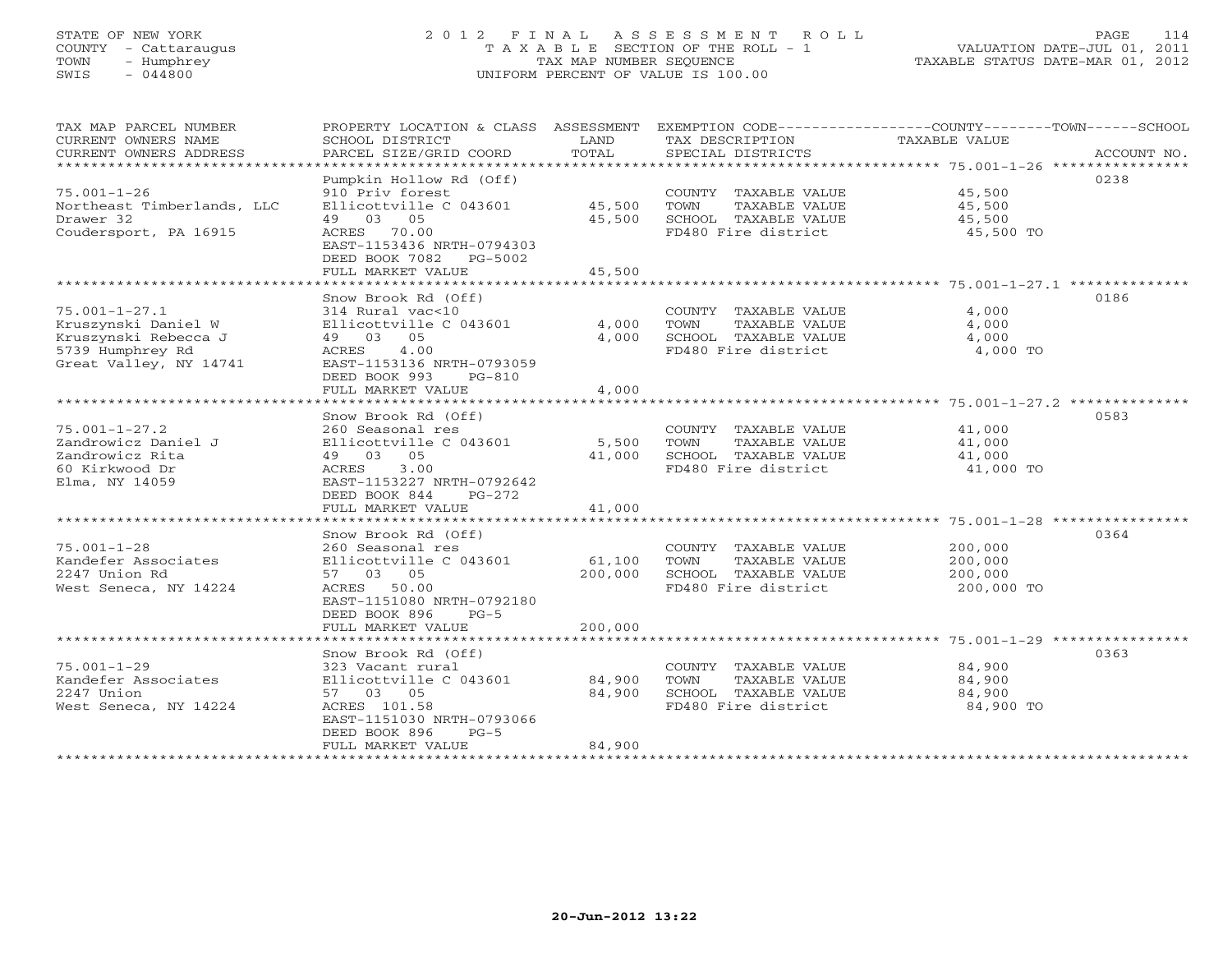# STATE OF NEW YORK 2 0 1 2 F I N A L A S S E S S M E N T R O L L PAGE 115 COUNTY - Cattaraugus T A X A B L E SECTION OF THE ROLL - 1 VALUATION DATE-JUL 01, 2011 TOWN - Humphrey TAX MAP NUMBER SEQUENCE TAXABLE STATUS DATE-MAR 01, 2012 SWIS - 044800 UNIFORM PERCENT OF VALUE IS 100.00UNIFORM PERCENT OF VALUE IS 100.00

| TAX MAP PARCEL NUMBER<br>CURRENT OWNERS NAME<br>CURRENT OWNERS ADDRESS<br>*********************** | PROPERTY LOCATION & CLASS ASSESSMENT<br>SCHOOL DISTRICT<br>PARCEL SIZE/GRID COORD | LAND<br>TOTAL     | TAX DESCRIPTION<br>SPECIAL DISTRICTS                                                         | EXEMPTION CODE-----------------COUNTY-------TOWN------SCHOOL<br>TAXABLE VALUE<br>ACCOUNT NO. |
|---------------------------------------------------------------------------------------------------|-----------------------------------------------------------------------------------|-------------------|----------------------------------------------------------------------------------------------|----------------------------------------------------------------------------------------------|
| $75.001 - 1 - 30.1$                                                                               | 4934 Snow Brook Rd<br>240 Rural res                                               |                   |                                                                                              | 0034<br>195,000                                                                              |
| Maskell Brian<br>177 Niagara Blvd<br>Fort Erie, Ont. L2A 3Canada                                  | Ellicottville C 043601<br>57 03 05<br>ACRES 17.20                                 | 31,600<br>195,000 | COUNTY TAXABLE VALUE<br>TOWN<br>TAXABLE VALUE<br>SCHOOL TAXABLE VALUE<br>FD480 Fire district | 195,000<br>195,000<br>195,000 TO                                                             |
|                                                                                                   | EAST-1150653 NRTH-0795252<br>DEED BOOK 13777 PG-2002<br>FULL MARKET VALUE         | 195,000           |                                                                                              |                                                                                              |
|                                                                                                   |                                                                                   |                   |                                                                                              |                                                                                              |
|                                                                                                   | Snow Brook Rd (Off)                                                               |                   |                                                                                              | 0703                                                                                         |
| $75.001 - 1 - 30.2$                                                                               | 312 Vac w/imprv                                                                   |                   | COUNTY TAXABLE VALUE                                                                         | 48,000                                                                                       |
| Hund Kim D                                                                                        | Ellicottville C 043601                                                            | 45,900            | TOWN<br>TAXABLE VALUE                                                                        | 48,000                                                                                       |
| Hund Michelle L                                                                                   | 57,58 03 05                                                                       | 48,000            | SCHOOL TAXABLE VALUE                                                                         | 48,000                                                                                       |
| 401 W Green St<br>Olean, NY 14760                                                                 | ACRES 102.50<br>EAST-1151824 NRTH-0795118<br>DEED BOOK 944<br>$PG-246$            |                   | FD480 Fire district                                                                          | 48,000 TO                                                                                    |
|                                                                                                   | FULL MARKET VALUE                                                                 | 48,000            |                                                                                              |                                                                                              |
|                                                                                                   | ************************                                                          | ***********       |                                                                                              |                                                                                              |
|                                                                                                   | 4932 Snow Brook Rd                                                                |                   |                                                                                              | 0725                                                                                         |
| $75.001 - 1 - 30.4$                                                                               | 260 Seasonal res                                                                  |                   | COUNTY TAXABLE VALUE                                                                         | 39,000                                                                                       |
| Pustulka Thomas                                                                                   | Ellicottville C 043601                                                            | 14,800            | TOWN<br>TAXABLE VALUE                                                                        | 39,000                                                                                       |
| Pustulka Evelyn                                                                                   | 57 03 05                                                                          | 39,000            | SCHOOL TAXABLE VALUE                                                                         | 39,000                                                                                       |
| 36 Marion St                                                                                      | ACRES<br>5.53                                                                     |                   | FD480 Fire district                                                                          | 39,000 TO                                                                                    |
| Buffalo, NY 14207                                                                                 | EAST-1150957 NRTH-0794632                                                         |                   |                                                                                              |                                                                                              |
|                                                                                                   | DEED BOOK 986<br>$PG-288$                                                         |                   |                                                                                              |                                                                                              |
|                                                                                                   | FULL MARKET VALUE                                                                 | 39,000            |                                                                                              |                                                                                              |
|                                                                                                   |                                                                                   |                   |                                                                                              |                                                                                              |
|                                                                                                   | 4921 Snow Brook Rd (Off)                                                          |                   |                                                                                              | 0726                                                                                         |
| $75.001 - 1 - 30.5$                                                                               | 210 1 Family Res                                                                  |                   | RES STAR 41854                                                                               | $\circ$<br>$\Omega$<br>30,000                                                                |
| VanValkenburg Lydia<br>PO Box 232                                                                 | Ellicottville C 043601<br>57 03 05                                                | 25,100<br>83,000  | COUNTY TAXABLE VALUE<br>TAXABLE VALUE<br>TOWN                                                | 83,000                                                                                       |
| Great Valley, NY 14741                                                                            | ACRES 12.40                                                                       |                   | SCHOOL TAXABLE VALUE                                                                         | 83,000<br>53,000                                                                             |
|                                                                                                   | EAST-1150508 NRTH-0794262                                                         |                   | FD480 Fire district                                                                          | 83,000 TO                                                                                    |
|                                                                                                   | DEED BOOK 9453<br>PG-6001                                                         |                   |                                                                                              |                                                                                              |
|                                                                                                   | FULL MARKET VALUE                                                                 | 83,000            |                                                                                              |                                                                                              |
|                                                                                                   |                                                                                   |                   |                                                                                              |                                                                                              |
|                                                                                                   | Snow Brook Rd (Off)                                                               |                   |                                                                                              | 0727                                                                                         |
| $75.001 - 1 - 30.6$                                                                               | 314 Rural vac<10                                                                  |                   | COUNTY TAXABLE VALUE                                                                         | 20,600                                                                                       |
| Kandefer Associates                                                                               | Ellicottville C 043601                                                            | 20,600            | TOWN<br>TAXABLE VALUE                                                                        | 20,600                                                                                       |
| 2247 Union Rd                                                                                     | 57 03<br>05                                                                       | 20,600            | SCHOOL TAXABLE VALUE                                                                         | 20,600                                                                                       |
| West Seneca, NY 14224                                                                             | 9.42<br>ACRES                                                                     |                   | FD480 Fire district                                                                          | 20,600 TO                                                                                    |
|                                                                                                   | EAST-1151006 NRTH-0793838                                                         |                   |                                                                                              |                                                                                              |
|                                                                                                   | DEED BOOK 950<br>$PG-611$<br>FULL MARKET VALUE                                    |                   |                                                                                              |                                                                                              |
|                                                                                                   | *************************                                                         | 20,600            |                                                                                              |                                                                                              |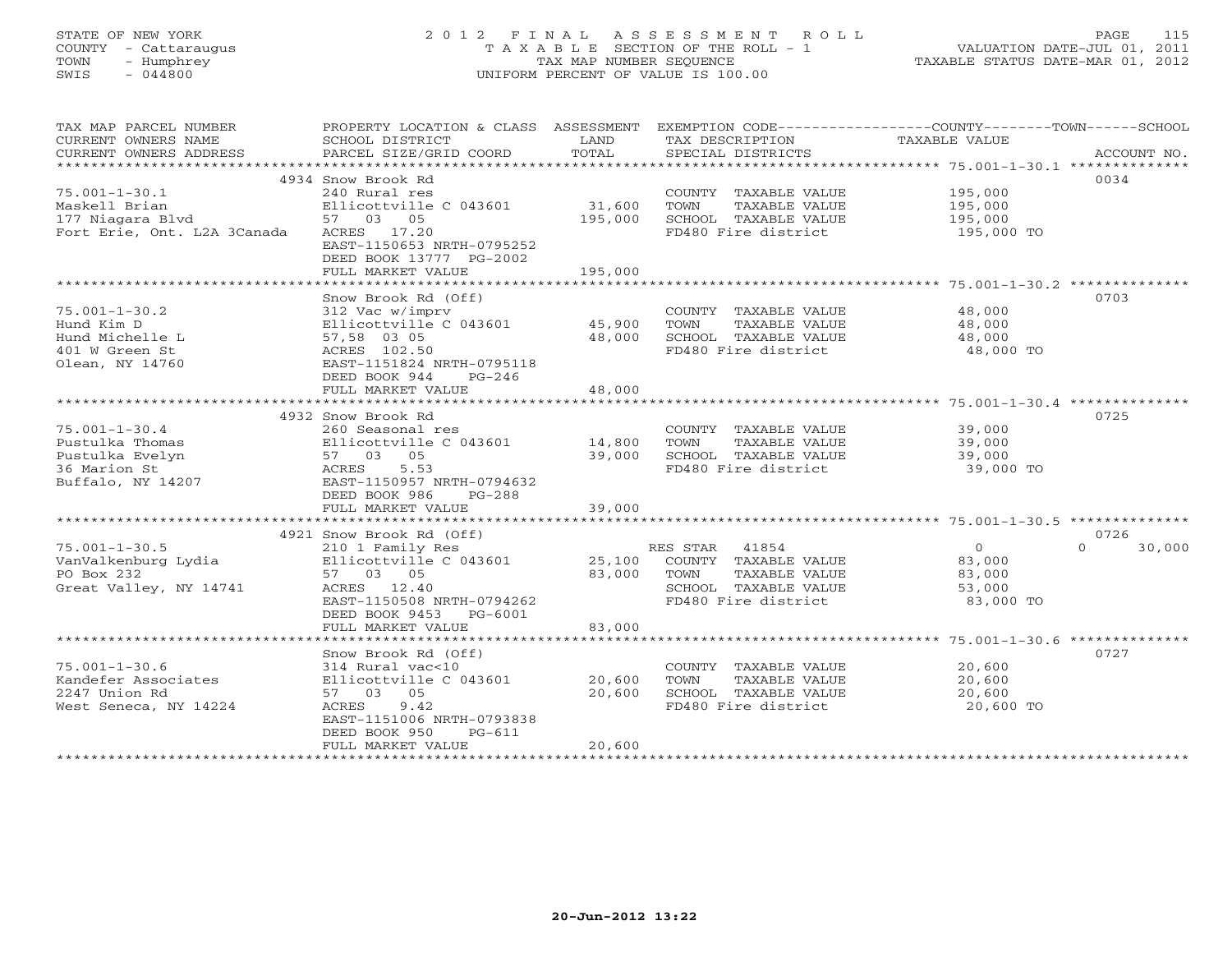# STATE OF NEW YORK 2 0 1 2 F I N A L A S S E S S M E N T R O L L PAGE 116 COUNTY - Cattaraugus T A X A B L E SECTION OF THE ROLL - 1 VALUATION DATE-JUL 01, 2011 TOWN - Humphrey TAX MAP NUMBER SEQUENCE TAXABLE STATUS DATE-MAR 01, 2012 SWIS - 044800 UNIFORM PERCENT OF VALUE IS 100.00UNIFORM PERCENT OF VALUE IS 100.00

| TAX MAP PARCEL NUMBER    | PROPERTY LOCATION & CLASS ASSESSMENT           |                 |                       | EXEMPTION $CODE-----------COUNTY------TOWN----SCHOOL$ |          |
|--------------------------|------------------------------------------------|-----------------|-----------------------|-------------------------------------------------------|----------|
| CURRENT OWNERS NAME      | SCHOOL DISTRICT                                | LAND            | TAX DESCRIPTION       | TAXABLE VALUE                                         |          |
| CURRENT OWNERS ADDRESS   | PARCEL SIZE/GRID COORD                         | TOTAL           | SPECIAL DISTRICTS     | ACCOUNT NO.                                           |          |
|                          | *****************************                  |                 |                       | **************** 75.001-1-30.7 ********               |          |
|                          | 4933 Snow Brook Rd                             |                 |                       | 0734                                                  |          |
| $75.001 - 1 - 30.7$      | 210 1 Family Res                               |                 | COUNTY TAXABLE VALUE  | 83,000                                                |          |
| Van Valkenburg Lydia     | Ellicottville C 043601                         | 7,200           | TAXABLE VALUE<br>TOWN | 83,000                                                |          |
| PO Box 232               | 57 03 05                                       | 83,000          | SCHOOL TAXABLE VALUE  | 83,000                                                |          |
| Great Valley, NY 14741   | FRNT 230.00 DPTH 190.00                        |                 | FD480 Fire district   | 83,000 TO                                             |          |
|                          | EAST-1150265 NRTH-0794859                      |                 |                       |                                                       |          |
|                          | DEED BOOK 9651 PG-9003                         |                 |                       |                                                       |          |
|                          | FULL MARKET VALUE                              | 83,000          |                       |                                                       |          |
|                          |                                                |                 |                       |                                                       |          |
|                          | Snow Brook Rd                                  |                 |                       | 0098                                                  |          |
| $75.001 - 1 - 31.1$      | 910 Priv forest                                |                 | COUNTY TAXABLE VALUE  | 25,700                                                |          |
| Fitzpatrick & Weller Inc | Ellicottville C 043601                         | 25,700          | TOWN<br>TAXABLE VALUE | 25,700                                                |          |
| PO Box 490               | 57 03 05                                       | 25,700          | SCHOOL TAXABLE VALUE  | 25,700                                                |          |
|                          |                                                |                 |                       |                                                       |          |
| Ellicottville, NY 14731  | ACRES 39.54                                    |                 | FD480 Fire district   | 25,700 TO                                             |          |
|                          | EAST-1149697 NRTH-0794469                      |                 |                       |                                                       |          |
|                          | DEED BOOK 547<br>$PG-403$                      |                 |                       |                                                       |          |
|                          | FULL MARKET VALUE<br>************************* | 25,700          |                       |                                                       |          |
|                          |                                                |                 |                       |                                                       |          |
|                          | 4993 Snow Brook Rd                             |                 |                       | 0454                                                  |          |
| $75.001 - 1 - 31.2$      | 210 1 Family Res                               |                 | CVET CO<br>41132      | 20,000<br>$\Omega$                                    | $\circ$  |
| Schultz Thomas J         | Ellicottville C 043601                         |                 | 8,200 CVET TOWN 41133 | 15,000<br>$\Omega$                                    | $\Omega$ |
| 4993 Snow Brook Rd       | 57 03 05                                       | 158,000 SR STAR | 41834                 | $\overline{O}$<br>$\Omega$                            | 62,200   |
| Great Valley, NY 14741   | Ff 345.00                                      |                 | COUNTY TAXABLE VALUE  | 138,000                                               |          |
|                          | ACRES<br>1.13                                  |                 | TOWN<br>TAXABLE VALUE | 143,000                                               |          |
|                          | EAST-1149258 NRTH-0795455                      |                 | SCHOOL TAXABLE VALUE  | 95,800                                                |          |
|                          | DEED BOOK 763<br>$PG-522$                      |                 | FD480 Fire district   | 158,000 TO                                            |          |
|                          | FULL MARKET VALUE                              | 158,000         |                       |                                                       |          |
|                          | ***********************                        | ***********     |                       | ************ 75.001-1-32 ****************             |          |
|                          | 4974 Snow Brook Rd                             |                 |                       | 0338                                                  |          |
| $75.001 - 1 - 32$        | 260 Seasonal res                               |                 | COUNTY TAXABLE VALUE  | 35,000                                                |          |
| Triple Pine Hunt Club    | Ellicottville C 043601                         | 17,500          | TAXABLE VALUE<br>TOWN | 35,000                                                |          |
| Attn: Robert May         | 57 03 05                                       | 35,000          | SCHOOL TAXABLE VALUE  | 35,000                                                |          |
| 5222 Folts Rd            | Ff 1225.00                                     |                 | FD480 Fire district   | 35,000 TO                                             |          |
| Springville, NY 14141    | ACRES<br>7.31                                  |                 |                       |                                                       |          |
|                          | EAST-1149867 NRTH-0795469                      |                 |                       |                                                       |          |
|                          | DEED BOOK 688<br>$PG-351$                      |                 |                       |                                                       |          |
|                          | FULL MARKET VALUE                              | 35,000          |                       |                                                       |          |
|                          |                                                |                 |                       |                                                       |          |
|                          | 4994 Snow Brook Rd                             |                 |                       | 0188                                                  |          |
| $75.001 - 1 - 33$        | 240 Rural res                                  |                 | RES STAR 41854        | $\circ$<br>$\cap$                                     | 30,000   |
| Lacy Norman H            | Ellicottville C 043601                         | 68,200          | COUNTY TAXABLE VALUE  | 140,000                                               |          |
| Lacy Catherine           | 58 03 05                                       | 140,000         | TOWN<br>TAXABLE VALUE | 140,000                                               |          |
| 4994 Snow Brook Rd       | Ff 1700.00                                     |                 | SCHOOL TAXABLE VALUE  | 110,000                                               |          |
| Great Valley, NY 14741   | ACRES 61.38                                    |                 | FD480 Fire district   | 140,000 TO                                            |          |
|                          |                                                |                 |                       |                                                       |          |
|                          | EAST-1149825 NRTH-0796642                      |                 |                       |                                                       |          |
|                          | DEED BOOK 892<br>PG-560                        |                 |                       |                                                       |          |
|                          | FULL MARKET VALUE<br>***********************   | 140,000         |                       |                                                       |          |
|                          |                                                |                 |                       |                                                       |          |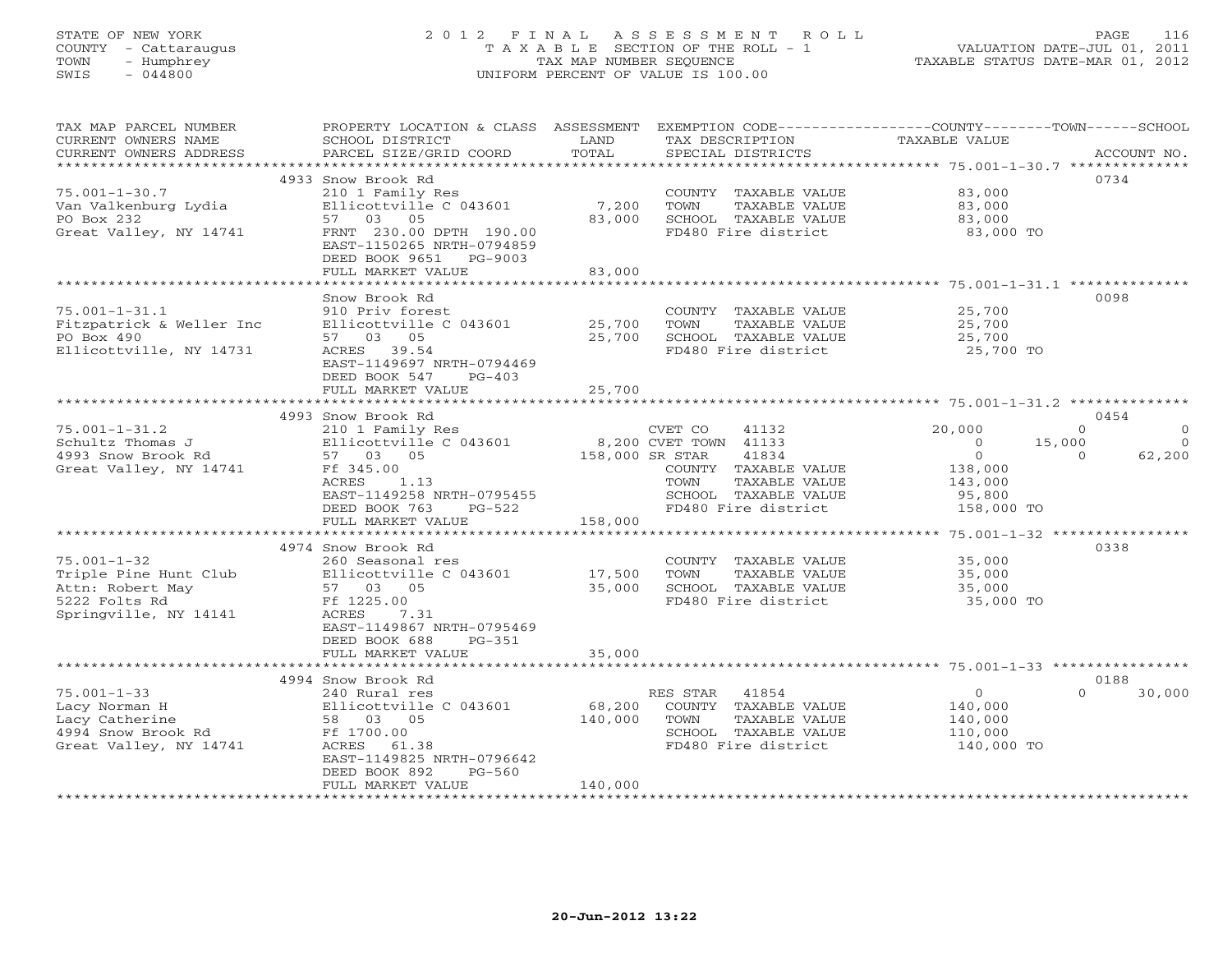# STATE OF NEW YORK 2 0 1 2 F I N A L A S S E S S M E N T R O L L PAGE 117 COUNTY - Cattaraugus T A X A B L E SECTION OF THE ROLL - 1 VALUATION DATE-JUL 01, 2011 TOWN - Humphrey TAX MAP NUMBER SEQUENCE TAXABLE STATUS DATE-MAR 01, 2012 SWIS - 044800 UNIFORM PERCENT OF VALUE IS 100.00UNIFORM PERCENT OF VALUE IS 100.00

| TAX MAP PARCEL NUMBER<br>CURRENT OWNERS NAME<br>CURRENT OWNERS ADDRESS<br>**************                                           | PROPERTY LOCATION & CLASS<br>SCHOOL DISTRICT<br>PARCEL SIZE/GRID COORD<br>******************                                                                                                                                     | ASSESSMENT<br>LAND<br>TOTAL<br>*********              | EXEMPTION CODE-----------------COUNTY-------TOWN------SCHOOL<br>TAX DESCRIPTION<br>SPECIAL DISTRICTS              | TAXABLE VALUE<br>************************************** 75.001-1-34 *****************                                            | ACCOUNT NO.        |
|------------------------------------------------------------------------------------------------------------------------------------|----------------------------------------------------------------------------------------------------------------------------------------------------------------------------------------------------------------------------------|-------------------------------------------------------|-------------------------------------------------------------------------------------------------------------------|----------------------------------------------------------------------------------------------------------------------------------|--------------------|
| $75.001 - 1 - 34$<br>Clear Lake Lumber Inc<br>Attn: Sharon Stockton<br>PO Box 129<br>Spartansburg, PA 16434                        | Chapel Hill Rd<br>910 Priv forest<br>Ellicottville C 043601<br>35 03 05<br>ACRES 196.05<br>EAST-1162540 NRTH-0798402<br>DEED BOOK 1005<br>PG-611<br>FULL MARKET VALUE                                                            | 127,400<br>127,400<br>127,400                         | COUNTY TAXABLE VALUE<br>TOWN<br>TAXABLE VALUE<br>SCHOOL TAXABLE VALUE<br>FD480 Fire district                      | 127,400<br>127,400<br>127,400<br>127,400 TO                                                                                      | 0810               |
| $75.002 - 1 - 1$<br>Ryszkiewicz Bernard J<br>Ryszkiewicz James J<br>1365 Dodge Rd<br>Getzville, NY 14068                           | 4463 Chapel Hill Rd<br>260 Seasonal res<br>Ellicottville C 043601<br>26 03 05<br>Ff 2420.00<br>ACRES 95.25<br>EAST-1165825 NRTH-0799048<br>DEED BOOK 5379<br>PG-6001<br>FULL MARKET VALUE<br>* * * * * * * * * * * * * * * * * * | ********<br>76,500<br>79,000<br>79,000<br>*********** | COUNTY TAXABLE VALUE<br>TOWN<br>TAXABLE VALUE<br>SCHOOL TAXABLE VALUE<br>FD480 Fire district                      | ****************** 75.002-1-1 ***<br>79,000<br>79,000<br>79,000<br>79,000 TO<br>************************* 75.002-1-2 *********** | 0281               |
| $75.002 - 1 - 2$<br>Ryszkiewicz Bernard F<br>Young Howard<br>Attn: William Alderman<br>208 N Ellicott St<br>Buffalo, NY 14221-5120 | 4393 Chapel Hill Rd<br>311 Res vac land<br>Ellicottville C 043601<br>26 03<br>05<br>FRNT 100.00 DPTH 400.00<br>ACRES<br>0.90<br>EAST-1166052 NRTH-0798233<br>DEED BOOK 960<br>$PG-706$<br>FULL MARKET VALUE                      | 7,700<br>7,700<br>7,700                               | COUNTY TAXABLE VALUE<br>TOWN<br>TAXABLE VALUE<br>SCHOOL TAXABLE VALUE<br>FD480 Fire district                      | 7,700<br>7,700<br>7,700<br>7,700 TO                                                                                              | 0194               |
| $75.002 - 1 - 3$<br>Dennis Edward J<br>Dennis Melissa A<br>2510 W Five Mile Rd<br>Allegany, NY 14706                               | Chapel Hill Rd<br>323 Vacant rural<br>Ellicottville C 043601<br>26 03 05<br>ACRES 60.00<br>EAST-1167846 NRTH-0799085<br>DEED BOOK 1014<br>$PG-583$<br>FULL MARKET VALUE<br>* * * * * * * * * * * * * * * * * * * *               | 15,000<br>15,000<br>15,000                            | COUNTY TAXABLE VALUE<br>TOWN<br>TAXABLE VALUE<br>SCHOOL TAXABLE VALUE<br>FD480 Fire district                      | ********** 75.002-1-3 ******<br>15,000<br>15,000<br>15,000<br>15,000 TO                                                          | 0349               |
|                                                                                                                                    | 4165 Five Mile Rd                                                                                                                                                                                                                | ************                                          |                                                                                                                   | ****************************** 75.002-1-4.1 ***************                                                                      | 0348               |
| $75.002 - 1 - 4.1$<br>Vreeland Nancy C<br>4165 Five Mile Rd<br>Allegany, NY 14706                                                  | 210 1 Family Res<br>Allegany-Limest 042001<br>03<br>05<br>18<br>Ff 270.00 Ford Hollow Rd<br>Ff 220.00 Five Mile Rd<br><b>ACRES</b><br>1.10<br>EAST-1170779 NRTH-0796679<br>DEED BOOK 977<br>$PG-197$<br>FULL MARKET VALUE        | 4,800<br>98,500<br>98,500                             | RES STAR<br>41854<br>COUNTY TAXABLE VALUE<br>TOWN<br>TAXABLE VALUE<br>SCHOOL TAXABLE VALUE<br>FD480 Fire district | $\circ$<br>98,500<br>98,500<br>68,500<br>98,500 TO                                                                               | $\Omega$<br>30,000 |
|                                                                                                                                    |                                                                                                                                                                                                                                  |                                                       |                                                                                                                   |                                                                                                                                  |                    |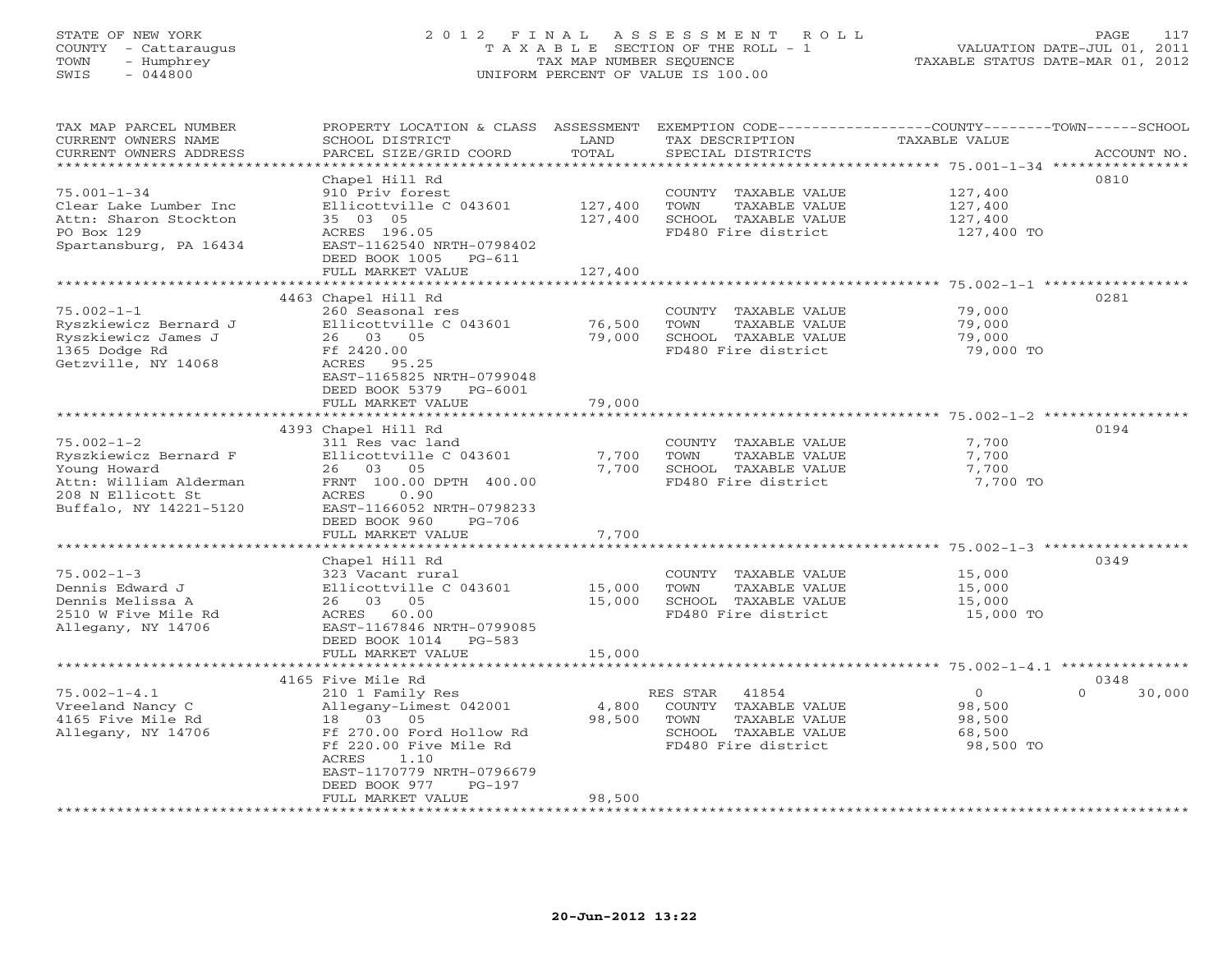# STATE OF NEW YORK 2 0 1 2 F I N A L A S S E S S M E N T R O L L PAGE 118 COUNTY - Cattaraugus T A X A B L E SECTION OF THE ROLL - 1 VALUATION DATE-JUL 01, 2011 TOWN - Humphrey TAX MAP NUMBER SEQUENCE TAXABLE STATUS DATE-MAR 01, 2012 SWIS - 044800 UNIFORM PERCENT OF VALUE IS 100.00UNIFORM PERCENT OF VALUE IS 100.00

| PARCEL SIZE/GRID COORD<br>TOTAL<br>CURRENT OWNERS ADDRESS<br>SPECIAL DISTRICTS<br>ACCOUNT NO.<br>* * * * * * * * * * * * * * *<br>* * * * * * * * *<br>*********** 75.002-1-4.2 ***************<br>Ford Hollow & Five Mile<br>0648<br>$75.002 - 1 - 4.2$<br>322 Rural vac>10<br>17,900<br>TAXABLE VALUE<br>COUNTY<br>Allegany-Limest 042001<br>17,900<br>17,900<br>Metz Carolyn<br>TOWN<br>TAXABLE VALUE<br>3411 S Camino Seco 355<br>03<br>05<br>17,900<br>SCHOOL TAXABLE VALUE<br>17,900<br>18<br>Tucson, AZ 85730-2823<br>Ff 270.00 Ford Hollow Rd<br>FD480 Fire district<br>17,900 TO<br>Ff 750.00 Five Mile Rd<br>ACRES<br>10.25<br>EAST-1171301 NRTH-0797197<br>DEED BOOK 896<br>$PG-504$<br>FULL MARKET VALUE<br>17,900<br>***********************<br>4149 Five Mile Rd<br>0660<br>$75.002 - 1 - 4.3$<br>$\mathbf{0}$<br>$\Omega$<br>30,000<br>113 Cattle farm<br>RES STAR<br>41854<br>77,300 SILO T/C/S 42100<br>Vreeland James F<br>Allegany-Limest 042001<br>5,100<br>5,100<br>5,100<br>Vreeland Diane C<br>18/26<br>03<br>210,400<br>COUNTY TAXABLE VALUE<br>05<br>205,300 |
|---------------------------------------------------------------------------------------------------------------------------------------------------------------------------------------------------------------------------------------------------------------------------------------------------------------------------------------------------------------------------------------------------------------------------------------------------------------------------------------------------------------------------------------------------------------------------------------------------------------------------------------------------------------------------------------------------------------------------------------------------------------------------------------------------------------------------------------------------------------------------------------------------------------------------------------------------------------------------------------------------------------------------------------------------------------------------------------|
|                                                                                                                                                                                                                                                                                                                                                                                                                                                                                                                                                                                                                                                                                                                                                                                                                                                                                                                                                                                                                                                                                       |
|                                                                                                                                                                                                                                                                                                                                                                                                                                                                                                                                                                                                                                                                                                                                                                                                                                                                                                                                                                                                                                                                                       |
|                                                                                                                                                                                                                                                                                                                                                                                                                                                                                                                                                                                                                                                                                                                                                                                                                                                                                                                                                                                                                                                                                       |
|                                                                                                                                                                                                                                                                                                                                                                                                                                                                                                                                                                                                                                                                                                                                                                                                                                                                                                                                                                                                                                                                                       |
|                                                                                                                                                                                                                                                                                                                                                                                                                                                                                                                                                                                                                                                                                                                                                                                                                                                                                                                                                                                                                                                                                       |
|                                                                                                                                                                                                                                                                                                                                                                                                                                                                                                                                                                                                                                                                                                                                                                                                                                                                                                                                                                                                                                                                                       |
|                                                                                                                                                                                                                                                                                                                                                                                                                                                                                                                                                                                                                                                                                                                                                                                                                                                                                                                                                                                                                                                                                       |
|                                                                                                                                                                                                                                                                                                                                                                                                                                                                                                                                                                                                                                                                                                                                                                                                                                                                                                                                                                                                                                                                                       |
|                                                                                                                                                                                                                                                                                                                                                                                                                                                                                                                                                                                                                                                                                                                                                                                                                                                                                                                                                                                                                                                                                       |
|                                                                                                                                                                                                                                                                                                                                                                                                                                                                                                                                                                                                                                                                                                                                                                                                                                                                                                                                                                                                                                                                                       |
|                                                                                                                                                                                                                                                                                                                                                                                                                                                                                                                                                                                                                                                                                                                                                                                                                                                                                                                                                                                                                                                                                       |
|                                                                                                                                                                                                                                                                                                                                                                                                                                                                                                                                                                                                                                                                                                                                                                                                                                                                                                                                                                                                                                                                                       |
|                                                                                                                                                                                                                                                                                                                                                                                                                                                                                                                                                                                                                                                                                                                                                                                                                                                                                                                                                                                                                                                                                       |
|                                                                                                                                                                                                                                                                                                                                                                                                                                                                                                                                                                                                                                                                                                                                                                                                                                                                                                                                                                                                                                                                                       |
|                                                                                                                                                                                                                                                                                                                                                                                                                                                                                                                                                                                                                                                                                                                                                                                                                                                                                                                                                                                                                                                                                       |
| 526 Los Palmas Dr<br>Ff 1500.00 Ford Hollow Rd<br>TOWN<br>TAXABLE VALUE<br>205,300                                                                                                                                                                                                                                                                                                                                                                                                                                                                                                                                                                                                                                                                                                                                                                                                                                                                                                                                                                                                    |
| Ff 660.00 Five Mile Rd<br>Orange Park, FL 32003<br>SCHOOL TAXABLE VALUE<br>175,300                                                                                                                                                                                                                                                                                                                                                                                                                                                                                                                                                                                                                                                                                                                                                                                                                                                                                                                                                                                                    |
| ACRES 136.80<br>FD480 Fire district<br>210,400 TO                                                                                                                                                                                                                                                                                                                                                                                                                                                                                                                                                                                                                                                                                                                                                                                                                                                                                                                                                                                                                                     |
| EAST-1168835 NRTH-0797015                                                                                                                                                                                                                                                                                                                                                                                                                                                                                                                                                                                                                                                                                                                                                                                                                                                                                                                                                                                                                                                             |
| DEED BOOK 913<br>PG-1081                                                                                                                                                                                                                                                                                                                                                                                                                                                                                                                                                                                                                                                                                                                                                                                                                                                                                                                                                                                                                                                              |
| 210,400<br>FULL MARKET VALUE                                                                                                                                                                                                                                                                                                                                                                                                                                                                                                                                                                                                                                                                                                                                                                                                                                                                                                                                                                                                                                                          |
|                                                                                                                                                                                                                                                                                                                                                                                                                                                                                                                                                                                                                                                                                                                                                                                                                                                                                                                                                                                                                                                                                       |
| 4241 Ford Hollow Rd<br>0747                                                                                                                                                                                                                                                                                                                                                                                                                                                                                                                                                                                                                                                                                                                                                                                                                                                                                                                                                                                                                                                           |
| $75.002 - 1 - 4.4$<br>$\mathbf{O}$<br>30,000<br>210 1 Family Res<br>RES STAR<br>41854<br>$\Omega$                                                                                                                                                                                                                                                                                                                                                                                                                                                                                                                                                                                                                                                                                                                                                                                                                                                                                                                                                                                     |
| Doud Matthew L<br>48,100<br>Allegany-Limest 042001<br>COUNTY TAXABLE VALUE<br>280,000<br>Doud Barbara L<br>18  03  05<br>280,000<br>TOWN<br>TAXABLE VALUE                                                                                                                                                                                                                                                                                                                                                                                                                                                                                                                                                                                                                                                                                                                                                                                                                                                                                                                             |
| 280,000<br>4241 Ford Hollow Rd<br>ACRES 40.00<br>SCHOOL TAXABLE VALUE<br>250,000                                                                                                                                                                                                                                                                                                                                                                                                                                                                                                                                                                                                                                                                                                                                                                                                                                                                                                                                                                                                      |
| FD480 Fire district<br>Allegany, NY 14706<br>EAST-1169906 NRTH-0798217<br>280,000 TO                                                                                                                                                                                                                                                                                                                                                                                                                                                                                                                                                                                                                                                                                                                                                                                                                                                                                                                                                                                                  |
| DEED BOOK 968<br>$PG-661$                                                                                                                                                                                                                                                                                                                                                                                                                                                                                                                                                                                                                                                                                                                                                                                                                                                                                                                                                                                                                                                             |
| 280,000<br>FULL MARKET VALUE                                                                                                                                                                                                                                                                                                                                                                                                                                                                                                                                                                                                                                                                                                                                                                                                                                                                                                                                                                                                                                                          |
| **********************<br>***********<br>************************* 75.002-1-4.5 ***************                                                                                                                                                                                                                                                                                                                                                                                                                                                                                                                                                                                                                                                                                                                                                                                                                                                                                                                                                                                       |
| 0751<br>4389 Ford Hollow Rd                                                                                                                                                                                                                                                                                                                                                                                                                                                                                                                                                                                                                                                                                                                                                                                                                                                                                                                                                                                                                                                           |
| $75.002 - 1 - 4.5$<br>$\mathbf 0$<br>270 Mfg housing<br>RES STAR<br>41854<br>$\Omega$<br>30,000                                                                                                                                                                                                                                                                                                                                                                                                                                                                                                                                                                                                                                                                                                                                                                                                                                                                                                                                                                                       |
| 10,200<br>Maynard Allen O<br>Allegany-Limest 042001<br>COUNTY<br>TAXABLE VALUE<br>56,900                                                                                                                                                                                                                                                                                                                                                                                                                                                                                                                                                                                                                                                                                                                                                                                                                                                                                                                                                                                              |
| 05<br>56,900<br>Maynard Doris M<br>18 03<br>TOWN<br>TAXABLE VALUE<br>56,900                                                                                                                                                                                                                                                                                                                                                                                                                                                                                                                                                                                                                                                                                                                                                                                                                                                                                                                                                                                                           |
| PO Box 284<br>ACRES<br>5.15<br>SCHOOL TAXABLE VALUE<br>26,900                                                                                                                                                                                                                                                                                                                                                                                                                                                                                                                                                                                                                                                                                                                                                                                                                                                                                                                                                                                                                         |
| FD480 Fire district<br>Allegany, NY 14706<br>EAST-1170627 NRTH-0798009<br>56,900 TO                                                                                                                                                                                                                                                                                                                                                                                                                                                                                                                                                                                                                                                                                                                                                                                                                                                                                                                                                                                                   |
| DEED BOOK 968<br>$PG-741$<br>56,900<br>FULL MARKET VALUE                                                                                                                                                                                                                                                                                                                                                                                                                                                                                                                                                                                                                                                                                                                                                                                                                                                                                                                                                                                                                              |
| $75.002 - 1 - 4.6$ ***************                                                                                                                                                                                                                                                                                                                                                                                                                                                                                                                                                                                                                                                                                                                                                                                                                                                                                                                                                                                                                                                    |
| 0819<br>Five Mile Rd                                                                                                                                                                                                                                                                                                                                                                                                                                                                                                                                                                                                                                                                                                                                                                                                                                                                                                                                                                                                                                                                  |
| $75.002 - 1 - 4.6$<br>321 Abandoned ag<br>COUNTY TAXABLE VALUE<br>47,600                                                                                                                                                                                                                                                                                                                                                                                                                                                                                                                                                                                                                                                                                                                                                                                                                                                                                                                                                                                                              |
| Dennis Edward J<br>Allegany-Limest 042001<br>47,600<br>TOWN<br>47,600<br>TAXABLE VALUE                                                                                                                                                                                                                                                                                                                                                                                                                                                                                                                                                                                                                                                                                                                                                                                                                                                                                                                                                                                                |
| Dennis Melissa A<br>$18, 26$ 3 5<br>47,600<br>SCHOOL TAXABLE VALUE<br>47,600                                                                                                                                                                                                                                                                                                                                                                                                                                                                                                                                                                                                                                                                                                                                                                                                                                                                                                                                                                                                          |
| 110 Lafayette Dr<br>FD480 Fire district<br>47,600 TO<br>ACRES 39.40                                                                                                                                                                                                                                                                                                                                                                                                                                                                                                                                                                                                                                                                                                                                                                                                                                                                                                                                                                                                                   |
| Elkton, MD 21921-6154<br>EAST-1168593 NRTH-0797854                                                                                                                                                                                                                                                                                                                                                                                                                                                                                                                                                                                                                                                                                                                                                                                                                                                                                                                                                                                                                                    |
| DEED BOOK 1014<br>$PG-583$                                                                                                                                                                                                                                                                                                                                                                                                                                                                                                                                                                                                                                                                                                                                                                                                                                                                                                                                                                                                                                                            |
| 47,600<br>FULL MARKET VALUE                                                                                                                                                                                                                                                                                                                                                                                                                                                                                                                                                                                                                                                                                                                                                                                                                                                                                                                                                                                                                                                           |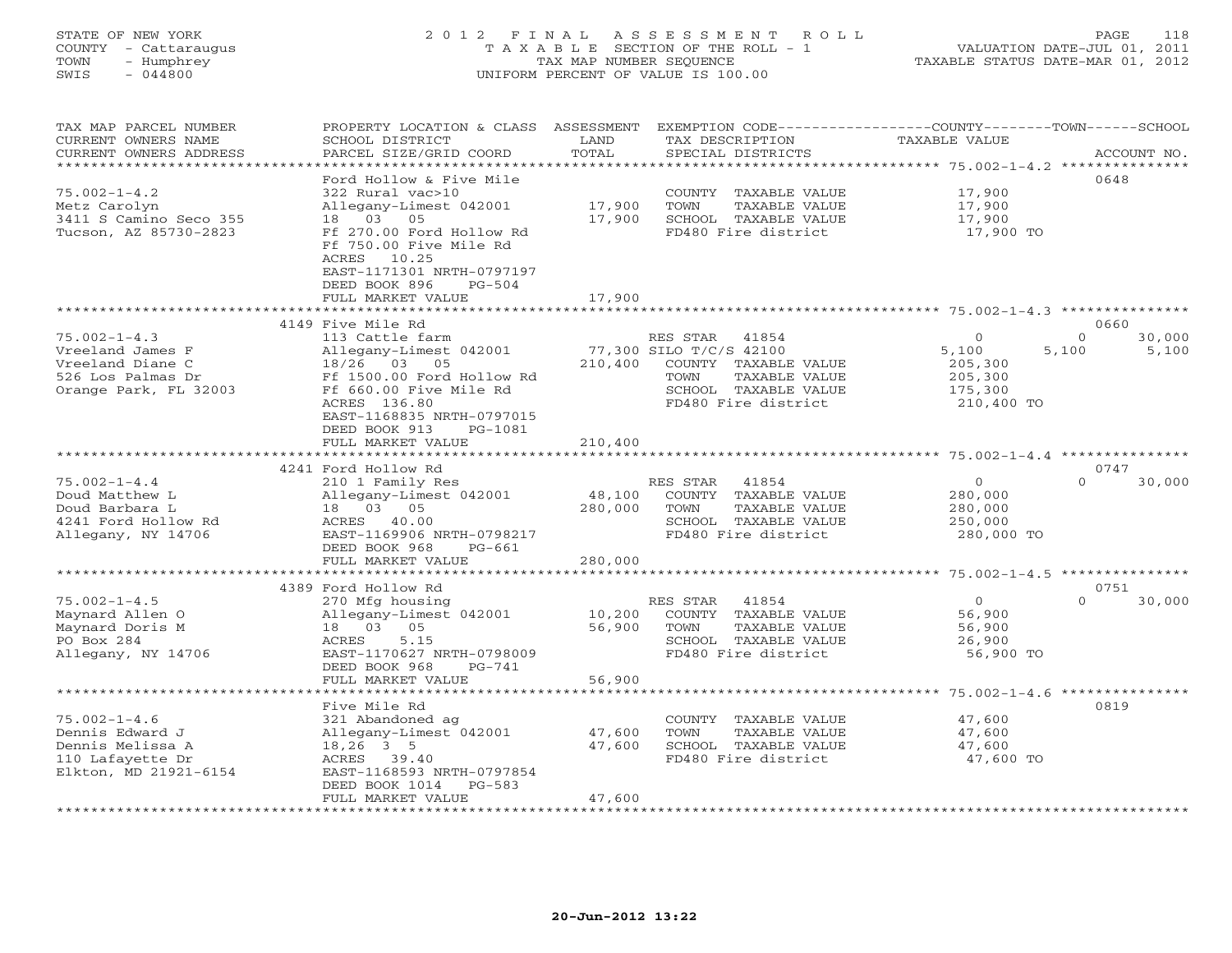# STATE OF NEW YORK 2 0 1 2 F I N A L A S S E S S M E N T R O L L PAGE 119 COUNTY - Cattaraugus T A X A B L E SECTION OF THE ROLL - 1 VALUATION DATE-JUL 01, 2011 TOWN - Humphrey TAX MAP NUMBER SEQUENCE TAXABLE STATUS DATE-MAR 01, 2012 SWIS - 044800 UNIFORM PERCENT OF VALUE IS 100.00UNIFORM PERCENT OF VALUE IS 100.00

| TAX MAP PARCEL NUMBER<br>CURRENT OWNERS NAME<br>CURRENT OWNERS ADDRESS<br>**********************          | PROPERTY LOCATION & CLASS ASSESSMENT<br>SCHOOL DISTRICT<br>PARCEL SIZE/GRID COORD                                                                                                                                | LAND<br>TOTAL                | TAX DESCRIPTION<br>SPECIAL DISTRICTS                                                                              | EXEMPTION CODE-----------------COUNTY-------TOWN-----SCHOOL<br><b>TAXABLE VALUE</b> | ACCOUNT NO.        |
|-----------------------------------------------------------------------------------------------------------|------------------------------------------------------------------------------------------------------------------------------------------------------------------------------------------------------------------|------------------------------|-------------------------------------------------------------------------------------------------------------------|-------------------------------------------------------------------------------------|--------------------|
| $75.002 - 1 - 4.7$<br>Vreeland James F<br>Vreeland Diane C<br>526 Los Palmas Dr<br>Orange Park, FL 32003  | Five Mile Rd<br>321 Abandoned ag<br>Allegany-Limest 042001<br>$18, 26$ 3 5<br>Split By 1014/583<br>ACRES 16.20<br>EAST-1171083 NRTH-0797637<br>DEED BOOK 913<br>PG-1081<br>FULL MARKET VALUE                     | 26,700<br>26,700<br>26,700   | COUNTY TAXABLE VALUE<br>TOWN<br>TAXABLE VALUE<br>SCHOOL TAXABLE VALUE<br>FD480 Fire district                      | 26,700<br>26,700<br>26,700<br>26,700 TO                                             | 0820               |
|                                                                                                           | 4148 Five Mile Rd                                                                                                                                                                                                |                              |                                                                                                                   |                                                                                     | 0822               |
| $75.002 - 1 - 4.8$<br>Lippert Matthew H Jr<br>4148 Five Mile Rd<br>Allegany, NY 14706                     | 210 1 Family Res<br>Allegany-Limest 042001<br>18 3<br>5<br>ACRES<br>2.00 BANK<br>017<br>EAST-1170893 NRTH-0796054<br>DEED BOOK 1016 PG-232<br>FULL MARKET VALUE                                                  | 5,500<br>134,000<br>134,000  | 41854<br>RES STAR<br>COUNTY TAXABLE VALUE<br>TOWN<br>TAXABLE VALUE<br>SCHOOL TAXABLE VALUE<br>FD480 Fire district | $\circ$<br>134,000<br>134,000<br>104,000<br>134,000 TO                              | $\Omega$<br>30,000 |
|                                                                                                           |                                                                                                                                                                                                                  |                              |                                                                                                                   |                                                                                     |                    |
|                                                                                                           | 4162 Five Mile Rd                                                                                                                                                                                                |                              |                                                                                                                   |                                                                                     | 0859               |
| $75.002 - 1 - 4.9$<br>Rhode James L Jr<br>Rhode Mary J<br>4162 Five Mile Rd<br>Allegany, NY 14706         | 240 Rural res<br>Allegany-Limest 042001<br>18/26 03 05<br>ACRES 12.00 BANK<br>023<br>EAST-1171258 NRTH-0796368<br>DEED BOOK 3931 PG-7002<br>FULL MARKET VALUE                                                    | 20,500<br>215,000<br>215,000 | RES STAR<br>41854<br>COUNTY TAXABLE VALUE<br>TOWN<br>TAXABLE VALUE<br>SCHOOL TAXABLE VALUE<br>FD480 Fire district | $\overline{O}$<br>215,000<br>215,000<br>185,000<br>215,000 TO                       | $\Omega$<br>30,000 |
|                                                                                                           |                                                                                                                                                                                                                  |                              |                                                                                                                   |                                                                                     |                    |
| $75.002 - 1 - 4.10$<br>Vreeland James F<br>Vreeland Diane C<br>526 Los Palmas Dr<br>Orange Park, FL 32003 | 4149 Five Mile Rd<br>120 Field crops<br>Allegany-Limest 042001<br>18/26 03 05<br>Ff 1500.00 Ford Hollow Rd<br>Ff 660.00 Five Mile Rd<br>2.85<br>ACRES<br>EAST-1171462 NRTH-0796796<br>DEED BOOK 913<br>$PG-1081$ | 6,800<br>6,800               | COUNTY TAXABLE VALUE<br>TOWN<br>TAXABLE VALUE<br>SCHOOL TAXABLE VALUE<br>FD480 Fire district                      | 6,800<br>6,800<br>6,800<br>6,800 TO                                                 | 0860               |
|                                                                                                           | FULL MARKET VALUE<br>****************************                                                                                                                                                                | 6,800                        |                                                                                                                   |                                                                                     |                    |
| $75.002 - 1 - 5$<br>Walsh John P<br>Walsh Audra<br>4011 Wing Hollow Rd<br>Allegany, NY 14706              | 4551 Ford Hollow Rd<br>323 Vacant rural<br>Ellicottville C 043601<br>18  03  05<br>ACRES 92.38<br>EAST-1170333 NRTH-0799428<br>DEED BOOK 1031<br>PG-898<br>FULL MARKET VALUE                                     | 52,000<br>52,000<br>52,000   | COUNTY TAXABLE VALUE<br>TOWN<br>TAXABLE VALUE<br>SCHOOL TAXABLE VALUE<br>FD480 Fire district                      | 52,000<br>52,000<br>52,000<br>52,000 TO                                             | 0071               |
|                                                                                                           |                                                                                                                                                                                                                  |                              | *******************************                                                                                   |                                                                                     |                    |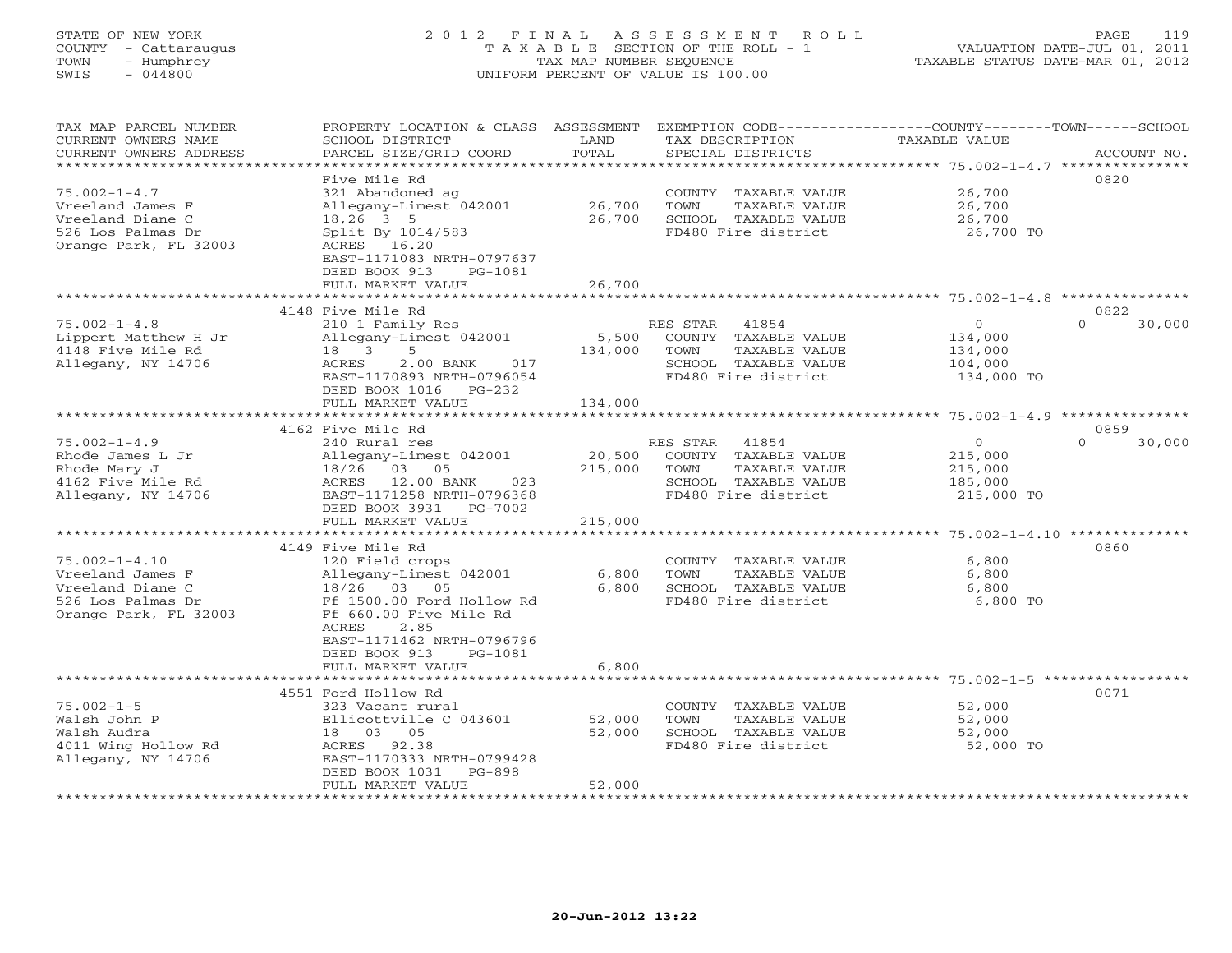## STATE OF NEW YORK 2 0 1 2 F I N A L A S S E S S M E N T R O L L PAGE 120 COUNTY - Cattaraugus T A X A B L E SECTION OF THE ROLL - 1 VALUATION DATE-JUL 01, 2011 TOWN - Humphrey TAX MAP NUMBER SEQUENCE TAXABLE STATUS DATE-MAR 01, 2012 SWIS - 044800 UNIFORM PERCENT OF VALUE IS 100.00UNIFORM PERCENT OF VALUE IS 100.00

| TAX MAP PARCEL NUMBER       | PROPERTY LOCATION & CLASS ASSESSMENT |                   | EXEMPTION CODE-----------------COUNTY-------TOWN------SCHOOL |                                                 |             |        |
|-----------------------------|--------------------------------------|-------------------|--------------------------------------------------------------|-------------------------------------------------|-------------|--------|
| CURRENT OWNERS NAME         | SCHOOL DISTRICT                      | LAND              | TAX DESCRIPTION                                              | TAXABLE VALUE                                   |             |        |
| CURRENT OWNERS ADDRESS      | PARCEL SIZE/GRID COORD               | TOTAL             | SPECIAL DISTRICTS                                            |                                                 | ACCOUNT NO. |        |
|                             |                                      |                   |                                                              | ***************** 75.002-1-6 ****************** |             |        |
|                             | 4592 Ford Hollow Rd                  |                   |                                                              |                                                 | 0388        |        |
| $75.002 - 1 - 6$            | 240 Rural res                        |                   | RES STAR<br>41854                                            | $\overline{0}$                                  | $\Omega$    | 30,000 |
| Kent Matthew L              | Allegany-Limest 042001               | 25,500            | COUNTY TAXABLE VALUE                                         | 110,900                                         |             |        |
| 6126 Mutton Hollow Rd       | 18 03 05                             | 110,900           | TOWN<br>TAXABLE VALUE                                        | 110,900                                         |             |        |
| Great Valley, NY 14741      | 080<br>ACRES 15.34 BANK              |                   | SCHOOL TAXABLE VALUE                                         | 80,900                                          |             |        |
|                             | EAST-1172263 NRTH-0799239            |                   | FD480 Fire district                                          | 110,900 TO                                      |             |        |
|                             |                                      |                   |                                                              |                                                 |             |        |
|                             | DEED BOOK 16844 PG-8001              |                   |                                                              |                                                 |             |        |
|                             | FULL MARKET VALUE                    | 110,900           |                                                              |                                                 |             |        |
|                             |                                      |                   |                                                              |                                                 | 0153        |        |
|                             | 4221 Five Mile Rd                    |                   |                                                              | $\overline{0}$                                  | $\Omega$    |        |
| $75.002 - 1 - 7.1$          | 210 1 Family Res                     |                   | RES STAR 41854                                               |                                                 |             | 30,000 |
| Legere Mark D               | Allegany-Limest 042001               | 57,000            | COUNTY TAXABLE VALUE                                         | 238,000                                         |             |        |
| Legere Elizabeth A          | 18  03  05                           | 238,000           | TOWN<br>TAXABLE VALUE                                        | 238,000                                         |             |        |
| 4221 Five Mile Rd           | Ff 1275 Five Mile;                   |                   | SCHOOL TAXABLE VALUE                                         | 208,000                                         |             |        |
| Allegany, NY 14706          | 790 Ford Hol; 1535 Church            |                   | FD480 Fire district                                          | 238,000 TO                                      |             |        |
|                             | ACRES 67.70                          |                   |                                                              |                                                 |             |        |
|                             | EAST-1172086 NRTH-0797526            |                   |                                                              |                                                 |             |        |
|                             | DEED BOOK 15900 PG-6001              |                   |                                                              |                                                 |             |        |
|                             | FULL MARKET VALUE                    | 238,000           |                                                              |                                                 |             |        |
|                             |                                      |                   |                                                              |                                                 |             |        |
|                             | 4226 Five Mile Rd                    |                   |                                                              |                                                 | 0577        |        |
| $75.002 - 1 - 7.2$          | 210 1 Family Res                     |                   | RES STAR 41854                                               | $\Omega$                                        | $\Omega$    | 30,000 |
| Jastrzab Matthew D          | Allegany-Limest 042001               | 3,500             | COUNTY TAXABLE VALUE                                         | 36,300                                          |             |        |
| 4226 Five Mile Rd           | 18  03  05                           | 36,300            | TOWN<br>TAXABLE VALUE                                        | 36,300                                          |             |        |
| Allegany, NY 14706          | Corner of Church                     |                   | SCHOOL TAXABLE VALUE                                         | 6,300                                           |             |        |
|                             | FRNT 175.00 DPTH 190.00              |                   | FD480 Fire district                                          | 36,300 TO                                       |             |        |
|                             | EAST-1172569 NRTH-0797613            |                   |                                                              |                                                 |             |        |
|                             | DEED BOOK 13610 PG-6001              |                   |                                                              |                                                 |             |        |
|                             | FULL MARKET VALUE                    | 36,300            |                                                              |                                                 |             |        |
|                             | *************************            | ***************** |                                                              |                                                 |             |        |
|                             | 4441 Ford Hollow Rd                  |                   |                                                              |                                                 | 0626        |        |
| $75.002 - 1 - 7.3$          | 210 1 Family Res                     |                   | COUNTY TAXABLE VALUE                                         | 137,100                                         |             |        |
| Giancaterino Renzo          | Allegany-Limest 042001               | 15,600            | TAXABLE VALUE<br>TOWN                                        | 137,100                                         |             |        |
|                             |                                      |                   |                                                              |                                                 |             |        |
| 34 Leeson St                | 18  03  05                           | 137,100           | SCHOOL TAXABLE VALUE                                         | 137,100                                         |             |        |
| St. Catherines, OntarCanada | ACRES<br>8.70                        |                   | FD480 Fire district                                          | 137,100 TO                                      |             |        |
| L2T2R4                      | EAST-1170978 NRTH-0798503            |                   |                                                              |                                                 |             |        |
|                             | DEED BOOK 3779<br>PG-8003            |                   |                                                              |                                                 |             |        |
|                             | FULL MARKET VALUE                    | 137,100           |                                                              |                                                 |             |        |
|                             |                                      |                   |                                                              |                                                 |             |        |
|                             | 4245 Five Mile Rd & Church Rd        |                   |                                                              |                                                 | 0157        |        |
| $75.002 - 1 - 8$            | 240 Rural res                        |                   | 41854<br>RES STAR                                            | $\overline{O}$                                  | $\Omega$    | 30,000 |
| Gayton Douglas F Jr         | Allegany-Limest 042001               | 98,200            | COUNTY TAXABLE VALUE                                         | 130,000                                         |             |        |
| 4245 Five Mile Rd           | 10/11 03 05                          | 130,000           | TOWN<br>TAXABLE VALUE                                        | 130,000                                         |             |        |
| Allegany, NY 14706          | Ff 1410.00 Five Mile Rd              |                   | SCHOOL TAXABLE VALUE                                         | 100,000                                         |             |        |
|                             | Ff 900.00 Church Rd                  |                   | FD480 Fire district                                          | 130,000 TO                                      |             |        |
|                             | ACRES 118.00 BANK<br>005             |                   |                                                              |                                                 |             |        |
|                             | EAST-1173194 NRTH-0799392            |                   |                                                              |                                                 |             |        |
|                             | DEED BOOK 992<br>$PG-210$            |                   |                                                              |                                                 |             |        |
|                             | FULL MARKET VALUE                    | 130,000           |                                                              |                                                 |             |        |
|                             |                                      |                   |                                                              |                                                 |             |        |
|                             |                                      |                   |                                                              |                                                 |             |        |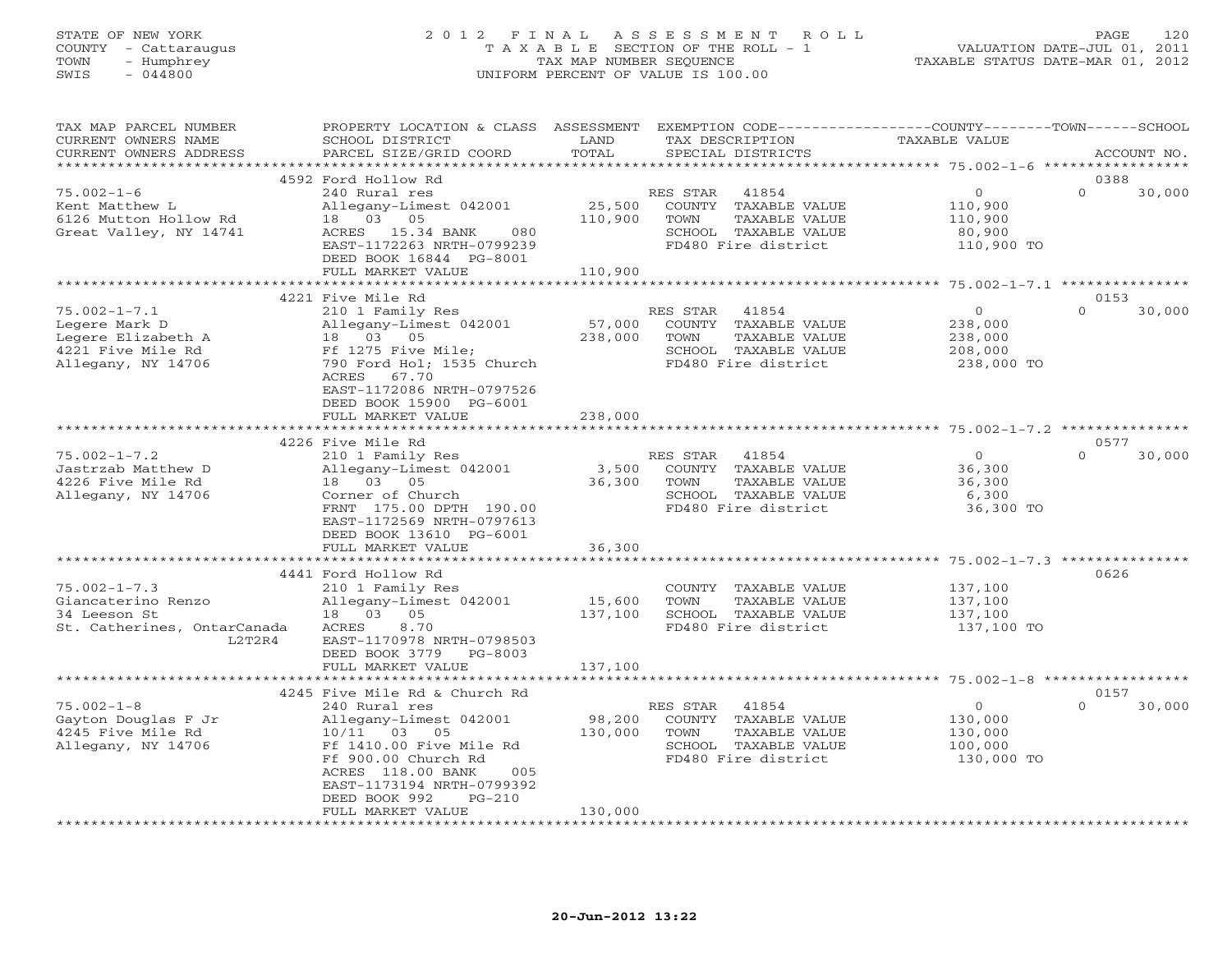## STATE OF NEW YORK 2 0 1 2 F I N A L A S S E S S M E N T R O L L PAGE 121 COUNTY - Cattaraugus T A X A B L E SECTION OF THE ROLL - 1 VALUATION DATE-JUL 01, 2011 TOWN - Humphrey TAX MAP NUMBER SEQUENCE TAXABLE STATUS DATE-MAR 01, 2012 SWIS - 044800 UNIFORM PERCENT OF VALUE IS 100.00UNIFORM PERCENT OF VALUE IS 100.00

| TAX MAP PARCEL NUMBER  | PROPERTY LOCATION & CLASS                             | ASSESSMENT           |                       |                                                     |                    |
|------------------------|-------------------------------------------------------|----------------------|-----------------------|-----------------------------------------------------|--------------------|
| CURRENT OWNERS NAME    | SCHOOL DISTRICT                                       | LAND                 | TAX DESCRIPTION       | TAXABLE VALUE                                       |                    |
| CURRENT OWNERS ADDRESS | PARCEL SIZE/GRID COORD                                | TOTAL                | SPECIAL DISTRICTS     |                                                     | ACCOUNT NO.        |
|                        |                                                       | ******************** |                       | **************** 75.002-1-9 **********              |                    |
|                        | 4170 Church Rd                                        |                      |                       |                                                     | 0235               |
| $75.002 - 1 - 9$       | 240 Rural res                                         |                      | RES STAR<br>41854     | $\circ$                                             | $\Omega$<br>30,000 |
|                        |                                                       | 30,600               | COUNTY TAXABLE VALUE  |                                                     |                    |
| Moshier David R        | Allegany-Limest 042001                                |                      |                       | 223,000                                             |                    |
| Moshier Sandra K       | 10 03 05                                              | 223,000              | TOWN<br>TAXABLE VALUE | 223,000                                             |                    |
| 4170 Church Rd         | Ff 896.00                                             |                      | SCHOOL TAXABLE VALUE  | 193,000                                             |                    |
| Allegany, NY 14706     | ACRES 20.50                                           |                      | FD480 Fire district   | 223,000 TO                                          |                    |
|                        | EAST-1173241 NRTH-0796456                             |                      |                       |                                                     |                    |
|                        | DEED BOOK 1988<br>PG-8001                             |                      |                       |                                                     |                    |
|                        | FULL MARKET VALUE                                     | 223,000              |                       |                                                     |                    |
|                        |                                                       |                      |                       |                                                     |                    |
|                        | 4320 Five Mile Rd                                     |                      |                       |                                                     | 0375               |
| $75.002 - 1 - 10.1$    | 270 Mfg housing                                       |                      | COUNTY TAXABLE VALUE  | 66,500                                              |                    |
| Wilber Jassen C        | Allegany-Limest 042001                                | 59,700               | TOWN<br>TAXABLE VALUE | 66,500                                              |                    |
| 4311 Five Mile Rd      | 10 03 05                                              | 66,500               | SCHOOL TAXABLE VALUE  | 66,500                                              |                    |
| Allegany, NY 14706     | Ff 890.00                                             |                      | FD480 Fire district   | 66,500 TO                                           |                    |
|                        |                                                       |                      |                       |                                                     |                    |
|                        | ACRES<br>74.78                                        |                      |                       |                                                     |                    |
|                        | EAST-1174181 NRTH-0798046                             |                      |                       |                                                     |                    |
|                        | DEED BOOK 17418 PG-9001                               |                      |                       |                                                     |                    |
|                        | FULL MARKET VALUE                                     | 66,500               |                       |                                                     |                    |
|                        |                                                       |                      |                       |                                                     |                    |
|                        | 4311 Five Mile Rd                                     |                      |                       |                                                     | 0649               |
| $75.002 - 1 - 10.2$    | 210 1 Family Res                                      |                      | RES STAR 41854        | $\circ$                                             | $\Omega$<br>30,000 |
| Wilber Jassen C        | Allegany-Limest 042001                                | 2,800                | COUNTY TAXABLE VALUE  | 40,000                                              |                    |
| 4311 Five Mile Rd      | 10 03 05                                              | 40,000               | TOWN<br>TAXABLE VALUE | 40,000                                              |                    |
| Allegany, NY 14706     | FRNT 165.00 DPTH 133.50                               |                      | SCHOOL TAXABLE VALUE  | 10,000                                              |                    |
|                        | EAST-1174315 NRTH-0798994                             |                      | FD480 Fire district   | 40,000 TO                                           |                    |
|                        | DEED BOOK 17418 PG-9001                               |                      |                       |                                                     |                    |
|                        |                                                       | 40,000               |                       |                                                     |                    |
|                        | FULL MARKET VALUE                                     | *******************  |                       | ********************* 75.002-1-11 ***************** |                    |
|                        |                                                       |                      |                       |                                                     |                    |
|                        | 4334 Five Mile Rd                                     |                      |                       |                                                     | 0176               |
| $75.002 - 1 - 11$      | 240 Rural res                                         |                      | SR STAR<br>41834      | $\overline{0}$                                      | $\Omega$<br>62,200 |
| Martin Robert          | Allegany-Limest 042001                                | 26,600               | COUNTY TAXABLE VALUE  | 96,000                                              |                    |
| Martin Maryann         | 10 03 05                                              | 96,000               | TOWN<br>TAXABLE VALUE | 96,000                                              |                    |
| 4322 Five Mile Rd      | Ff 465.00                                             |                      | SCHOOL TAXABLE VALUE  | 33,800                                              |                    |
| Allegany, NY 14706     | ACRES 41.50 BANK<br>016                               |                      | FD480 Fire district   | 96,000 TO                                           |                    |
|                        | EAST-1174826 NRTH-0798049                             |                      |                       |                                                     |                    |
|                        | DEED BOOK 924<br>$PG-859$                             |                      |                       |                                                     |                    |
|                        | FULL MARKET VALUE                                     | 96,000               |                       |                                                     |                    |
|                        |                                                       |                      |                       |                                                     |                    |
|                        | 4393 Five Mile Rd                                     |                      |                       |                                                     | 0432               |
| $75.002 - 1 - 12$      | 322 Rural vac>10                                      |                      | COUNTY TAXABLE VALUE  | 48,000                                              |                    |
|                        | Shawley Revocable Liv. Trust K Allegany-Limest 042001 | 48,000               | TOWN<br>TAXABLE VALUE |                                                     |                    |
|                        |                                                       |                      |                       | 48,000                                              |                    |
| 7800 W Tropical Ln     | 10 03<br>0.5                                          | 48,000               | SCHOOL TAXABLE VALUE  | 48,000                                              |                    |
| Homosassa, FL 34448    | Ff 650.00                                             |                      | FD480 Fire district   | 48,000 TO                                           |                    |
|                        | ACRES<br>54.52                                        |                      |                       |                                                     |                    |
|                        | EAST-1175376 NRTH-0797995                             |                      |                       |                                                     |                    |
|                        | DEED BOOK 12832 PG-9003                               |                      |                       |                                                     |                    |
|                        | FULL MARKET VALUE                                     | 48,000               |                       |                                                     |                    |
|                        |                                                       |                      |                       |                                                     |                    |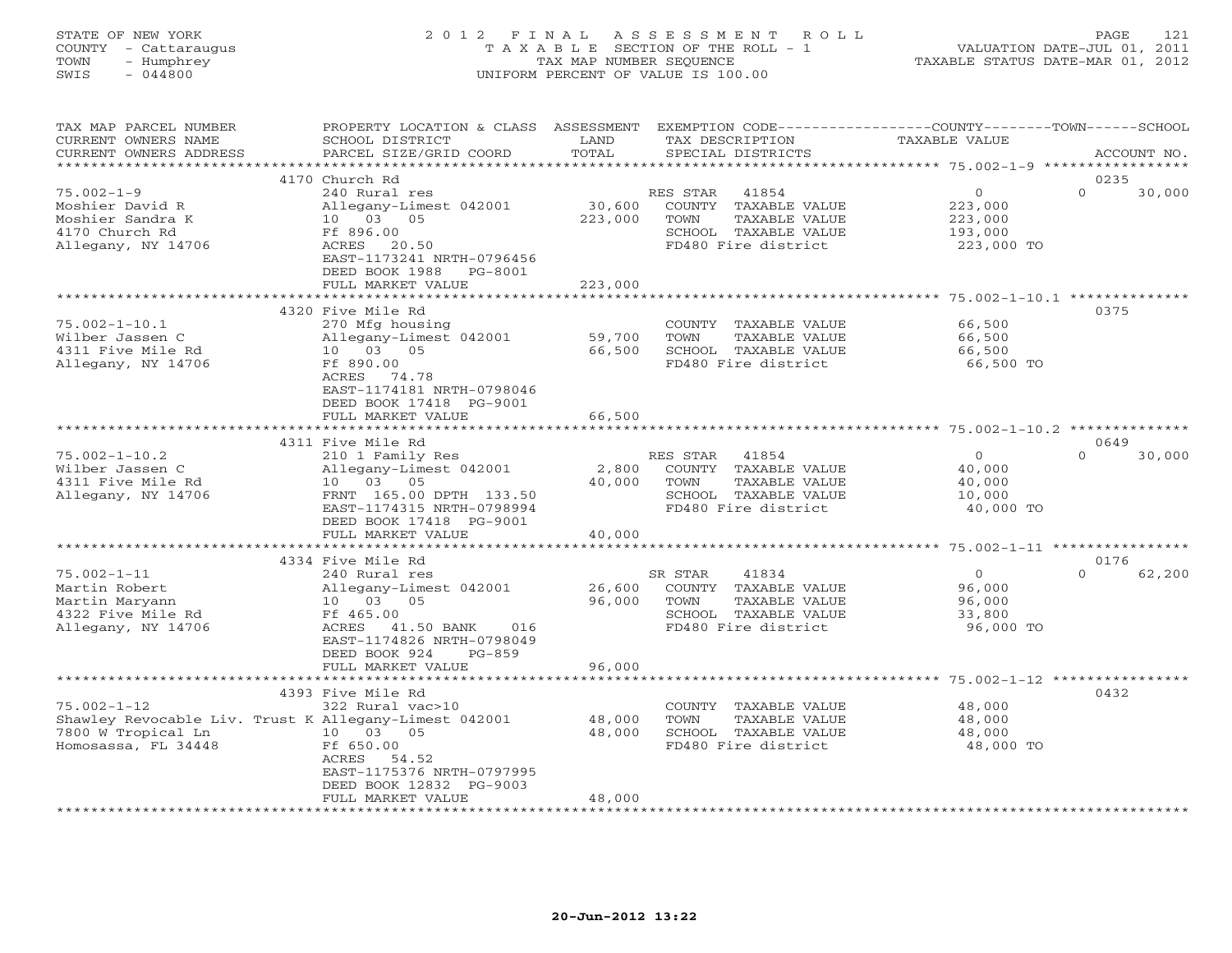# STATE OF NEW YORK 2 0 1 2 F I N A L A S S E S S M E N T R O L L PAGE 122 COUNTY - Cattaraugus T A X A B L E SECTION OF THE ROLL - 1 VALUATION DATE-JUL 01, 2011 TOWN - Humphrey TAX MAP NUMBER SEQUENCE TAXABLE STATUS DATE-MAR 01, 2012 SWIS - 044800 UNIFORM PERCENT OF VALUE IS 100.00UNIFORM PERCENT OF VALUE IS 100.00

| TAX MAP PARCEL NUMBER<br>CURRENT OWNERS NAME<br>CURRENT OWNERS ADDRESS                                                     | PROPERTY LOCATION & CLASS ASSESSMENT<br>SCHOOL DISTRICT<br>PARCEL SIZE/GRID COORD                                                                                                                    | LAND<br>TOTAL              | TAX DESCRIPTION<br>SPECIAL DISTRICTS                                                                                           | EXEMPTION CODE-----------------COUNTY-------TOWN------SCHOOL<br><b>TAXABLE VALUE</b><br>ACCOUNT NO. |
|----------------------------------------------------------------------------------------------------------------------------|------------------------------------------------------------------------------------------------------------------------------------------------------------------------------------------------------|----------------------------|--------------------------------------------------------------------------------------------------------------------------------|-----------------------------------------------------------------------------------------------------|
| *******************                                                                                                        |                                                                                                                                                                                                      |                            |                                                                                                                                |                                                                                                     |
| $75.002 - 1 - 13$<br>Vanetten Thomas<br>Fay Tammy<br>4347 Five Mile Rd<br>Allegany, NY 14706                               | 4347 Five Mile Rd<br>210 1 Family Res<br>Allegany-Limest 042001<br>10 03 05<br>Ff 500.00<br>ACRES<br>3.10 BANK<br>017<br>EAST-1175310 NRTH-0799225<br>DEED BOOK 999<br>$PG-934$<br>FULL MARKET VALUE | 7,200<br>67,500<br>67,500  | RES STAR<br>41854<br>COUNTY TAXABLE VALUE<br>TOWN<br>TAXABLE VALUE<br>SCHOOL TAXABLE VALUE<br>FD480 Fire district              | 0042<br>$\circ$<br>$\Omega$<br>30,000<br>67,500<br>67,500<br>37,500<br>67,500 TO                    |
|                                                                                                                            |                                                                                                                                                                                                      |                            |                                                                                                                                |                                                                                                     |
| $75.002 - 1 - 14.1$<br>Shreve Gary E<br>137 N 7th St<br>Olean, NY 14706                                                    | 4383 Five Mile Rd<br>322 Rural vac>10<br>Allegany-Limest 042001<br>10 03 05<br>FRNT 540.00 DPTH<br>10.95<br>ACRES<br>EAST-1175965 NRTH-0799639<br>DEED BOOK 2295<br>PG-7002                          | 15,900<br>15,900           | COUNTY TAXABLE VALUE<br>TOWN<br>TAXABLE VALUE<br>SCHOOL TAXABLE VALUE<br>FD480 Fire district                                   | 0210<br>15,900<br>15,900<br>15,900<br>15,900 TO                                                     |
|                                                                                                                            | FULL MARKET VALUE                                                                                                                                                                                    | 15,900                     |                                                                                                                                |                                                                                                     |
| $75.002 - 1 - 14.2$<br>Hinman Elaine<br>Turner Randy<br>9214 Rt 219<br>West Valley, NY 14171-9736                          | Five Mile Rd<br>322 Rural vac>10<br>Allegany-Limest 042001<br>10 03 05<br>Ff 545.00<br>ACRES 37.95<br>EAST-1175952 NRTH-0797581<br>DEED BOOK 930<br>$PG-1001$<br>FULL MARKET VALUE                   | 40,000<br>40,000<br>40,000 | COUNTY TAXABLE VALUE<br>TOWN<br>TAXABLE VALUE<br>SCHOOL TAXABLE VALUE<br>FD480 Fire district                                   | ********** 75.002-1-14.2 **<br>0682<br>40,000<br>40,000<br>40,000<br>40,000 TO                      |
|                                                                                                                            |                                                                                                                                                                                                      |                            |                                                                                                                                |                                                                                                     |
| $75.002 - 1 - 15$<br>MacArthur Damon D<br>4433 S Cooper Hill Rd<br>Allegany, NY 14706                                      | 4433 S Cooper Hill Rd<br>210 1 Family Res<br>Allegany-Limest 042001<br>05<br>10 03<br>ACRES<br>2.46<br>EAST-1176340 NRTH-0799863<br>DEED BOOK 1167<br>PG-5001                                        | 6,200<br>59,200            | RES STAR<br>41854<br>COUNTY TAXABLE VALUE<br>TOWN<br>TAXABLE VALUE<br>SCHOOL TAXABLE VALUE<br>FD480 Fire district              | 0339<br>$\Omega$<br>30,000<br>$\Omega$<br>59,200<br>59,200<br>29,200<br>59,200 TO                   |
|                                                                                                                            | FULL MARKET VALUE                                                                                                                                                                                    | 59,200<br>*************    |                                                                                                                                | ****************************** 75.002-1-17.2 ***************                                        |
| $75.002 - 1 - 17.2$<br>Legere Mark D<br>Legere Elizabeth A<br>4221 Five Mile Rd<br>Allegany, NY 14706<br>***************** | Church Rd (Off)<br>323 Vacant rural<br>Allegany-Limest 042001<br>09 03 05<br>ACRES 59.00<br>EAST-1174867 NRTH-0795505<br>DEED BOOK 15364 PG-6001<br>FULL MARKET VALUE                                | 14,800<br>14,800<br>14,800 | COUNTY TAXABLE VALUE<br>TOWN<br>TAXABLE VALUE<br>SCHOOL TAXABLE VALUE<br>FD480 Fire district<br>****************************** | 0876<br>14,800<br>14,800<br>14,800<br>14,800 TO                                                     |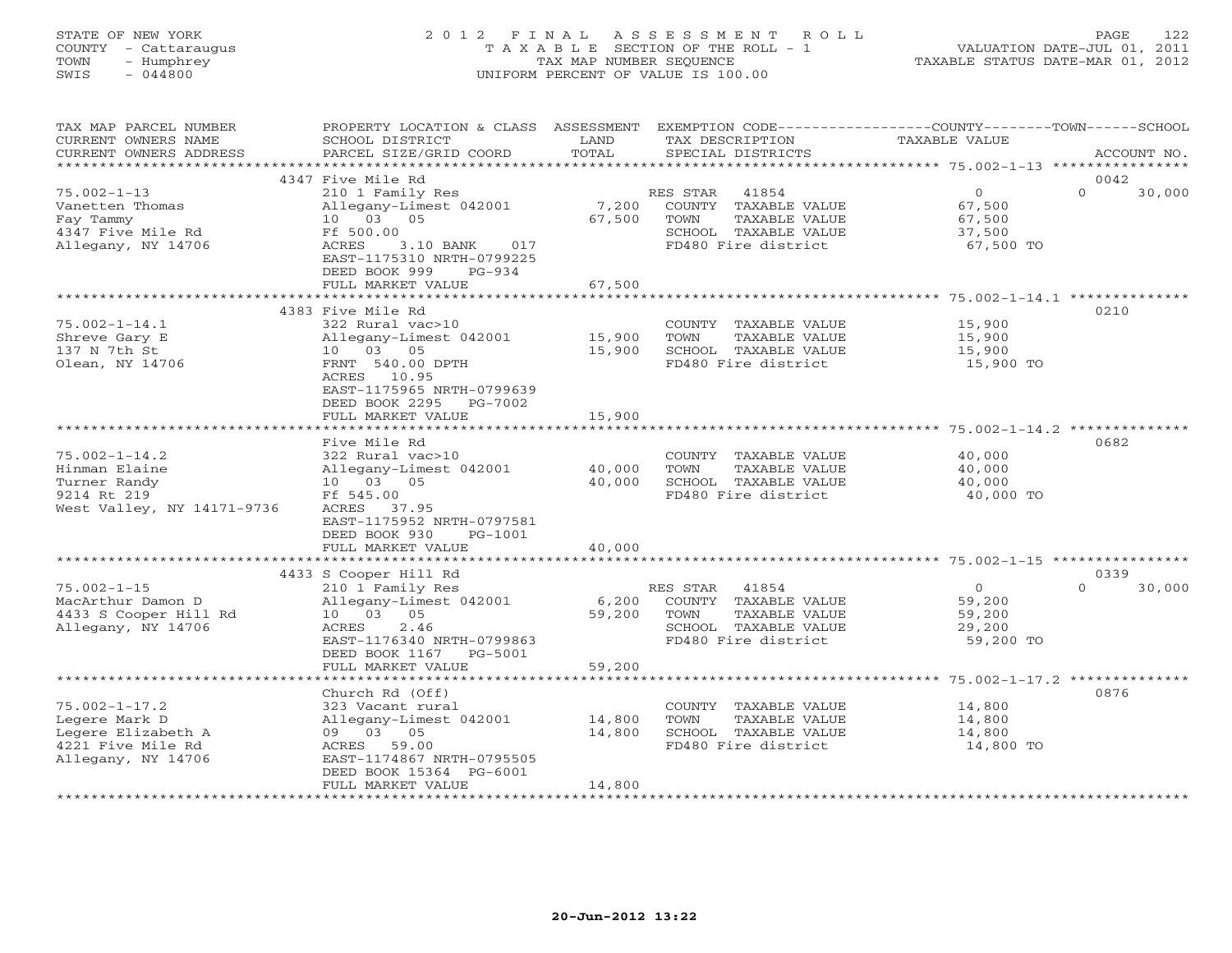# STATE OF NEW YORK 2 0 1 2 F I N A L A S S E S S M E N T R O L L PAGE 123 COUNTY - Cattaraugus T A X A B L E SECTION OF THE ROLL - 1 VALUATION DATE-JUL 01, 2011 TOWN - Humphrey TAX MAP NUMBER SEQUENCE TAXABLE STATUS DATE-MAR 01, 2012 SWIS - 044800 UNIFORM PERCENT OF VALUE IS 100.00UNIFORM PERCENT OF VALUE IS 100.00

| TAX MAP PARCEL NUMBER<br>CURRENT OWNERS NAME<br>CURRENT OWNERS ADDRESS | PROPERTY LOCATION & CLASS ASSESSMENT<br>SCHOOL DISTRICT<br>PARCEL SIZE/GRID COORD | LAND<br>TOTAL | EXEMPTION CODE-----------------COUNTY-------TOWN------SCHOOL<br>TAX DESCRIPTION<br>SPECIAL DISTRICTS | TAXABLE VALUE  | ACCOUNT NO.        |
|------------------------------------------------------------------------|-----------------------------------------------------------------------------------|---------------|------------------------------------------------------------------------------------------------------|----------------|--------------------|
|                                                                        |                                                                                   |               |                                                                                                      |                |                    |
|                                                                        | 3368 Cherry Valley Rd                                                             |               |                                                                                                      |                | 0073               |
| $75.002 - 1 - 19$                                                      | 260 Seasonal res                                                                  |               | COUNTY TAXABLE VALUE                                                                                 | 59,000         |                    |
| Boone Blair W                                                          | Allegany-Limest 042001                                                            | 30,600        | TOWN<br>TAXABLE VALUE                                                                                | 59,000         |                    |
| Boone Kathleen E                                                       | 09 03 05                                                                          | 59,000        | SCHOOL TAXABLE VALUE                                                                                 | 59,000         |                    |
| 50 Catherine St                                                        | ACRES 20.43                                                                       |               | FD480 Fire district                                                                                  | 59,000 TO      |                    |
| Williamsville, NY 14221-4449                                           | EAST-1174833 NRTH-0793048                                                         |               |                                                                                                      |                |                    |
|                                                                        | DEED BOOK 908<br>PG-1093                                                          |               |                                                                                                      |                |                    |
|                                                                        | FULL MARKET VALUE                                                                 | 59,000        |                                                                                                      |                |                    |
|                                                                        |                                                                                   |               |                                                                                                      |                |                    |
|                                                                        | 3446 Cherry Valley Rd                                                             |               |                                                                                                      |                | 0225               |
| $75.002 - 1 - 20.1$                                                    | 312 Vac w/imprv                                                                   |               | COUNTY TAXABLE VALUE                                                                                 | 40,900         |                    |
| Morgan Jacqueline E                                                    | Allegany-Limest 042001                                                            | 38,300        | TAXABLE VALUE<br>TOWN                                                                                | 40,900         |                    |
| PO Box 321                                                             | 09 03 05                                                                          | 40,900        | SCHOOL TAXABLE VALUE                                                                                 | 40,900         |                    |
| Allegany, NY 14706                                                     | Ff 650.00                                                                         |               | FD480 Fire district                                                                                  | 40,900 TO      |                    |
|                                                                        | ACRES<br>29.15                                                                    |               |                                                                                                      |                |                    |
|                                                                        | EAST-1173710 NRTH-0793130                                                         |               |                                                                                                      |                |                    |
|                                                                        | DEED BOOK 17410 PG-7001                                                           |               |                                                                                                      |                |                    |
|                                                                        | FULL MARKET VALUE                                                                 | 40,900        |                                                                                                      |                |                    |
|                                                                        |                                                                                   |               |                                                                                                      |                | 0451               |
| $75.002 - 1 - 20.2$                                                    | 3458 Cherry Valley Rd                                                             |               |                                                                                                      | 56,000         |                    |
| Long Thomas W                                                          | 210 1 Family Res<br>Allegany-Limest 042001                                        | 9,200         | COUNTY TAXABLE VALUE<br>TAXABLE VALUE<br>TOWN                                                        | 56,000         |                    |
| 2490 Long Rd                                                           | 09 03 05                                                                          | 56,000        | SCHOOL TAXABLE VALUE                                                                                 | 56,000         |                    |
| Grand Island, NY 14072                                                 | Ff 100.00                                                                         |               | FD480 Fire district                                                                                  | 56,000 TO      |                    |
|                                                                        | 4.48<br>ACRES                                                                     |               |                                                                                                      |                |                    |
|                                                                        | EAST-1173337 NRTH-0793144                                                         |               |                                                                                                      |                |                    |
|                                                                        | DEED BOOK 846<br>$PG-400$                                                         |               |                                                                                                      |                |                    |
|                                                                        | FULL MARKET VALUE                                                                 | 56,000        |                                                                                                      |                |                    |
|                                                                        | **************************                                                        |               |                                                                                                      |                |                    |
|                                                                        | 4051 Church Rd                                                                    |               |                                                                                                      |                | 0076               |
| $75.002 - 1 - 21.1$                                                    | 240 Rural res                                                                     |               | RES STAR<br>41854                                                                                    | $\overline{0}$ | 30,000<br>$\Omega$ |
| Morgan Dennis K                                                        | Allegany-Limest 042001                                                            | 52,000        | COUNTY TAXABLE VALUE                                                                                 | 120,000        |                    |
| Morgan Eileen J                                                        | 17 03 05                                                                          | 120,000       | TOWN<br>TAXABLE VALUE                                                                                | 120,000        |                    |
| 4051 Church Rd                                                         | Ff 1515.00                                                                        |               | SCHOOL TAXABLE VALUE                                                                                 | 90,000         |                    |
| Allegany, NY 14706                                                     | ACRES 44.30                                                                       |               | FD480 Fire district                                                                                  | 120,000 TO     |                    |
|                                                                        | EAST-1170819 NRTH-0794281                                                         |               |                                                                                                      |                |                    |
|                                                                        | DEED BOOK 914<br>$PG-136$                                                         |               |                                                                                                      |                |                    |
|                                                                        | FULL MARKET VALUE                                                                 | 120,000       |                                                                                                      |                |                    |
|                                                                        | ***************************                                                       |               |                                                                                                      |                |                    |
|                                                                        | 4067 Church Rd                                                                    |               |                                                                                                      |                | 0075               |
| $75.002 - 1 - 21.2$                                                    | 210 1 Family Res                                                                  |               | RES STAR<br>41854                                                                                    | $\circ$        | $\Omega$<br>30,000 |
| Blair Philip W                                                         | Allegany-Limest 042001                                                            | 6,600         | COUNTY TAXABLE VALUE                                                                                 | 74,000         |                    |
| Blair Sharon                                                           | 17 03<br>05                                                                       | 74,000        | TOWN<br>TAXABLE VALUE                                                                                | 74,000         |                    |
| 4067 Church St                                                         | 2.75<br>ACRES                                                                     |               | SCHOOL TAXABLE VALUE                                                                                 | 44,000         |                    |
| Allegany, NY 14706                                                     | EAST-1171096 NRTH-0793962                                                         |               | FD480 Fire district                                                                                  | 74,000 TO      |                    |
|                                                                        | DEED BOOK 772<br>$PG-601$                                                         | 74,000        |                                                                                                      |                |                    |
|                                                                        | FULL MARKET VALUE                                                                 |               |                                                                                                      |                |                    |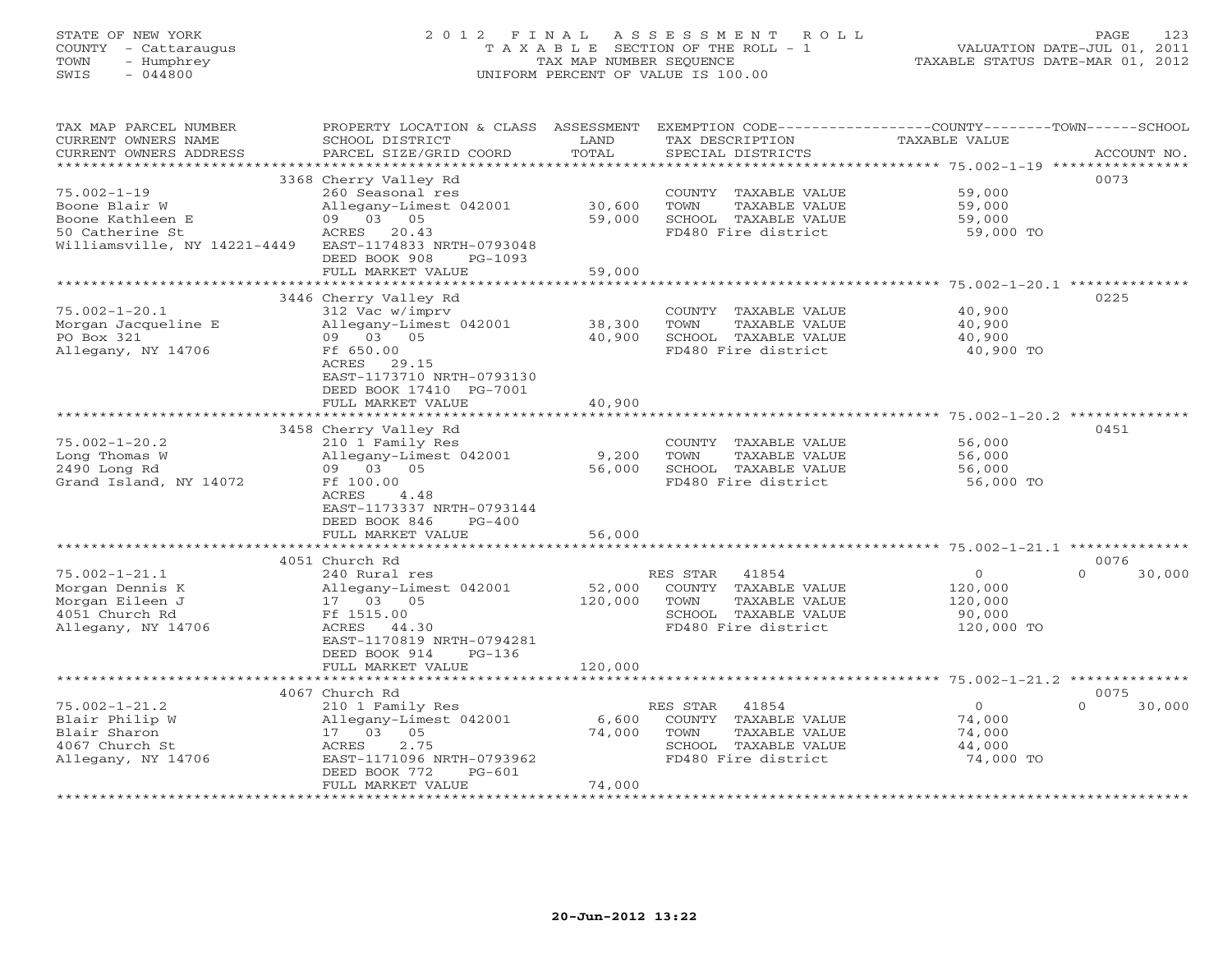# STATE OF NEW YORK 2 0 1 2 F I N A L A S S E S S M E N T R O L L PAGE 124 COUNTY - Cattaraugus T A X A B L E SECTION OF THE ROLL - 1 VALUATION DATE-JUL 01, 2011 TOWN - Humphrey TAX MAP NUMBER SEQUENCE TAXABLE STATUS DATE-MAR 01, 2012 SWIS - 044800 UNIFORM PERCENT OF VALUE IS 100.00UNIFORM PERCENT OF VALUE IS 100.00

| TAX MAP PARCEL NUMBER<br>CURRENT OWNERS NAME<br>CURRENT OWNERS ADDRESS                              | PROPERTY LOCATION & CLASS ASSESSMENT<br>SCHOOL DISTRICT<br>PARCEL SIZE/GRID COORD                                                                                                                                     | LAND<br>TOTAL                | EXEMPTION CODE-----------------COUNTY-------TOWN------SCHOOL<br>TAX DESCRIPTION<br>SPECIAL DISTRICTS                                            | <b>TAXABLE VALUE</b>                                                | ACCOUNT NO.                                                    |
|-----------------------------------------------------------------------------------------------------|-----------------------------------------------------------------------------------------------------------------------------------------------------------------------------------------------------------------------|------------------------------|-------------------------------------------------------------------------------------------------------------------------------------------------|---------------------------------------------------------------------|----------------------------------------------------------------|
| ********************                                                                                |                                                                                                                                                                                                                       |                              |                                                                                                                                                 |                                                                     |                                                                |
| $75.002 - 1 - 21.3$<br>Cline Harland<br>4100 Five Mile Rd<br>Allegany, NY 14706                     | 4100 Five Mile Rd<br>270 Mfg housing<br>Allegany-Limest 042001<br>17 03 05<br>Ff 233.00<br>2.10<br>ACRES<br>EAST-1169913 NRTH-0794822<br>DEED BOOK 535<br>PG-2001<br>FULL MARKET VALUE                                | 5,700<br>19,800<br>19,800    | 41854<br>RES STAR<br>COUNTY TAXABLE VALUE<br>TAXABLE VALUE<br>TOWN<br>SCHOOL TAXABLE VALUE<br>FD480 Fire district                               | $\circ$<br>19,800<br>19,800<br>$\circ$<br>19,800 TO                 | 0512<br>$\Omega$<br>19,800                                     |
|                                                                                                     | **************************                                                                                                                                                                                            |                              |                                                                                                                                                 |                                                                     |                                                                |
| $75.002 - 1 - 21.4$<br>Clark Richard L<br>Clark Patricia<br>4112 Church Rd<br>Allegany, NY 14706    | 4112 Church Rd<br>210 1 Family Res<br>Allegany-Limest 042001<br>17 03 05<br>FRNT 180.00 DPTH 202.23<br>EAST-1172118 NRTH-0794830<br>DEED BOOK 890<br>$PG-155$                                                         |                              | 41122<br>WVET CO<br>3,800 WVET TOWN 41123<br>100,000 RES STAR<br>41854<br>COUNTY TAXABLE VALUE<br>TOWN<br>TAXABLE VALUE<br>SCHOOL TAXABLE VALUE | 12,000<br>$\circ$<br>9,000<br>$\circ$<br>88,000<br>91,000<br>70,000 | 0623<br>$\Omega$<br>$\Omega$<br>$\Omega$<br>$\Omega$<br>30,000 |
|                                                                                                     | FULL MARKET VALUE<br>***********************                                                                                                                                                                          | 100,000<br>***********       | FD480 Fire district                                                                                                                             | 100,000 TO<br>$75.002 - 1 - 21.5$ **************                    |                                                                |
| $75.002 - 1 - 21.5$<br>Deoca Shane<br>107 Sharon Dr<br>Satsuma, FL 32189                            | 4088 Church Rd<br>210 1 Family Res<br>Allegany-Limest 042001<br>17 03<br>05<br>6.00<br>ACRES<br>EAST-1172356 NRTH-0794694<br>DEED BOOK 1004<br>$PG-115$<br>FULL MARKET VALUE<br>, * * * * * * * * * * * * * * * * * * | 11,500<br>100,000<br>100,000 | COUNTY TAXABLE VALUE<br>TOWN<br>TAXABLE VALUE<br>SCHOOL TAXABLE VALUE<br>FD480 Fire district                                                    | 100,000<br>100,000<br>100,000<br>100,000 TO                         | 0704                                                           |
| $75.002 - 1 - 21.6$<br>McDonald John<br>McDonald Donna<br>8154 Stahley Rd<br>East Amherst, NY 14051 | Church Rd<br>322 Rural vac>10<br>Allegany-Limest 042001<br>17 03<br>05<br>Ff 1290.00<br>ACRES 60.55<br>EAST-1172081 NRTH-0793789<br>DEED BOOK 979<br>$PG-142$<br>FULL MARKET VALUE                                    | 63,700<br>63,700<br>63,700   | COUNTY TAXABLE VALUE<br>TOWN<br>TAXABLE VALUE<br>SCHOOL TAXABLE VALUE<br>FD480 Fire district                                                    | 63,700<br>63,700<br>63,700<br>63,700 TO                             | 0707                                                           |
|                                                                                                     |                                                                                                                                                                                                                       |                              |                                                                                                                                                 | ******** 75.002-1-21.7 **                                           | 0708                                                           |
| $75.002 - 1 - 21.7$<br>Tabone Joseph M<br>PO Box 597<br>Wilson, NY 14172-0597                       | Church Rd (Off)<br>260 Seasonal res<br>Allegany-Limest 042001<br>09 03 05<br>944/62,944/68,64375-002<br>ACRES 52.92<br>EAST-1174977 NRTH-0794734<br>DEED BOOK 944<br>$PG-68$<br>FULL MARKET VALUE                     | 59,200<br>70,000<br>70,000   | COUNTY TAXABLE VALUE<br>TOWN<br>TAXABLE VALUE<br>SCHOOL TAXABLE VALUE<br>FD480 Fire district                                                    | 70,000<br>70,000<br>70,000<br>70,000 TO                             |                                                                |
| *******************                                                                                 |                                                                                                                                                                                                                       |                              |                                                                                                                                                 |                                                                     |                                                                |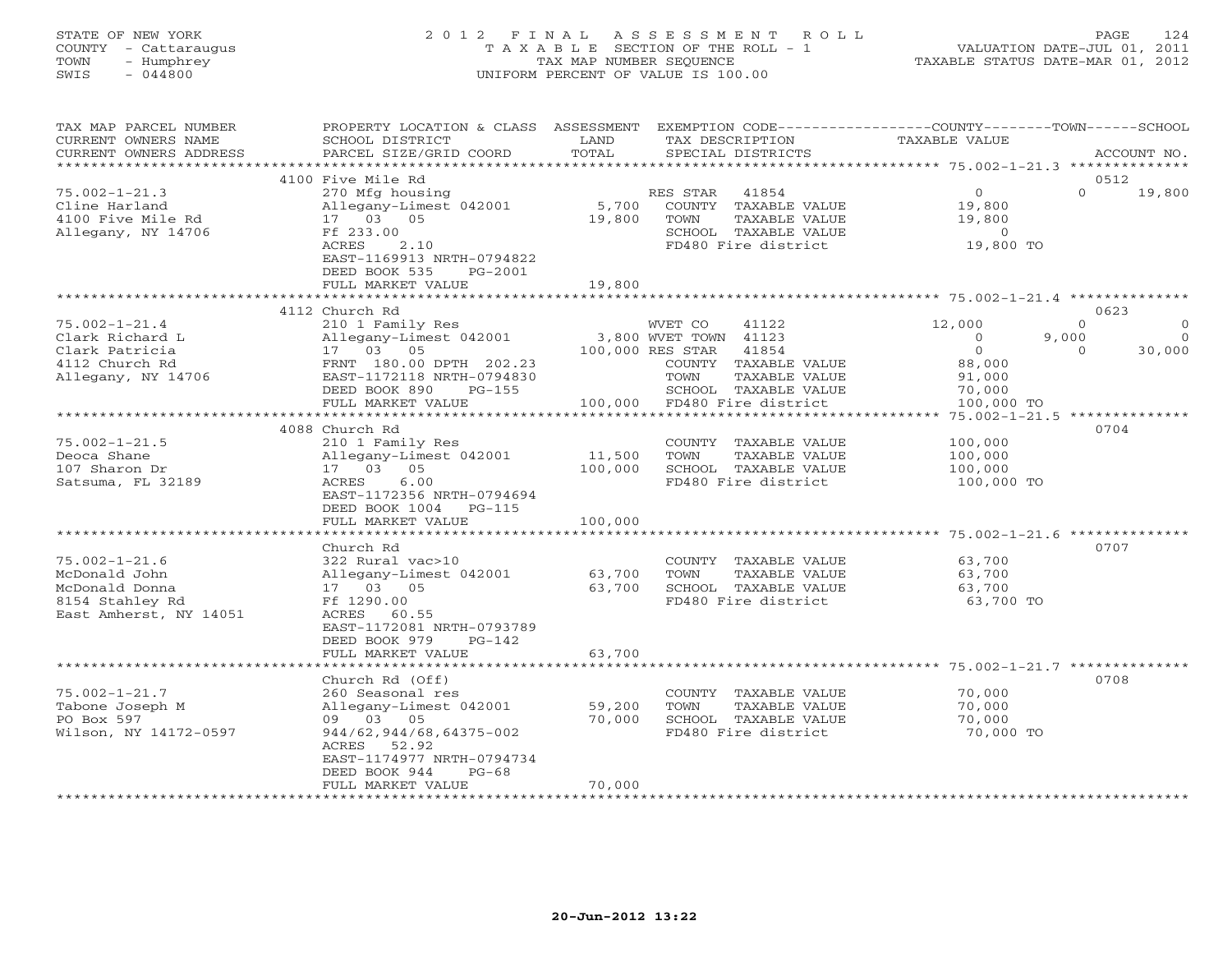# STATE OF NEW YORK 2 0 1 2 F I N A L A S S E S S M E N T R O L L PAGE 125 COUNTY - Cattaraugus T A X A B L E SECTION OF THE ROLL - 1 VALUATION DATE-JUL 01, 2011 TOWN - Humphrey TAX MAP NUMBER SEQUENCE TAXABLE STATUS DATE-MAR 01, 2012 SWIS - 044800 UNIFORM PERCENT OF VALUE IS 100.00UNIFORM PERCENT OF VALUE IS 100.00

| TAX MAP PARCEL NUMBER<br>CURRENT OWNERS NAME<br>CURRENT OWNERS ADDRESS | PROPERTY LOCATION & CLASS ASSESSMENT<br>SCHOOL DISTRICT<br>PARCEL SIZE/GRID COORD | LAND<br>TOTAL | EXEMPTION CODE-----------------COUNTY-------TOWN------SCHOOL<br>TAX DESCRIPTION<br>SPECIAL DISTRICTS | TAXABLE VALUE                                  |          | ACCOUNT NO. |
|------------------------------------------------------------------------|-----------------------------------------------------------------------------------|---------------|------------------------------------------------------------------------------------------------------|------------------------------------------------|----------|-------------|
| *************************                                              |                                                                                   |               |                                                                                                      |                                                |          |             |
|                                                                        | 3380 Cherry Valley Rd                                                             |               |                                                                                                      |                                                | 0709     |             |
| $75.002 - 1 - 21.8$                                                    | 240 Rural res                                                                     |               | COUNTY TAXABLE VALUE                                                                                 | 149,000                                        |          |             |
| Jastrzab John                                                          | Allegany-Limest 042001                                                            | 59,700        | TOWN<br>TAXABLE VALUE                                                                                | 149,000                                        |          |             |
| Jastrzab Diane                                                         | 09 03 05                                                                          | 149,000       | SCHOOL TAXABLE VALUE                                                                                 | 149,000                                        |          |             |
| 3570 Cherry Valley Rd                                                  | Ff 426.00                                                                         |               | FD480 Fire district                                                                                  | 149,000 TO                                     |          |             |
| Allegany, NY 14706                                                     | ACRES 53.85                                                                       |               |                                                                                                      |                                                |          |             |
|                                                                        | EAST-1174096 NRTH-0793836                                                         |               |                                                                                                      |                                                |          |             |
|                                                                        | DEED BOOK 944<br>$PG-64$                                                          |               |                                                                                                      |                                                |          |             |
|                                                                        | FULL MARKET VALUE                                                                 | 149,000       |                                                                                                      |                                                |          |             |
|                                                                        | **************************                                                        |               |                                                                                                      |                                                |          |             |
|                                                                        | Church Rd                                                                         |               |                                                                                                      |                                                | 0737     |             |
| $75.002 - 1 - 21.10$                                                   | 314 Rural vac<10                                                                  |               | COUNTY TAXABLE VALUE                                                                                 | 1,500                                          |          |             |
| Snyder Merton                                                          | Allegany-Limest 042001                                                            | 1,500         | TOWN<br>TAXABLE VALUE                                                                                | 1,500                                          |          |             |
| Snyder Susan                                                           | 17 03 05                                                                          | 1,500         | SCHOOL TAXABLE VALUE                                                                                 | 1,500                                          |          |             |
| 312 S Sixth St                                                         | Ff 530.00                                                                         |               | FD480 Fire district                                                                                  | 1,500 TO                                       |          |             |
| Olean, NY 14760                                                        | ACRES<br>1.00                                                                     |               |                                                                                                      |                                                |          |             |
|                                                                        | EAST-1171875 NRTH-0794493                                                         |               |                                                                                                      |                                                |          |             |
|                                                                        | DEED BOOK 991<br>$PG-9$                                                           |               |                                                                                                      |                                                |          |             |
|                                                                        | FULL MARKET VALUE<br>******************                                           | 1,500         |                                                                                                      |                                                |          |             |
|                                                                        |                                                                                   | **********    |                                                                                                      | ***************** 75.002-1-21.11 ************* |          |             |
|                                                                        | 4088 Five Mile Rd                                                                 |               |                                                                                                      |                                                | 0752     |             |
| $75.002 - 1 - 21.11$                                                   | 270 Mfg housing                                                                   |               | 41834<br>SR STAR                                                                                     | $\circ$                                        | $\Omega$ | 32,500      |
| Miller Franklin M                                                      | Allegany-Limest 042001                                                            | 5,100         | COUNTY TAXABLE VALUE                                                                                 | 32,500                                         |          |             |
| 4088 Five Mile Rd                                                      | 17 03 05                                                                          | 32,500        | TOWN<br>TAXABLE VALUE                                                                                | 32,500                                         |          |             |
| Allegany, NY 14706                                                     | Ff 217.9<br>1.75                                                                  |               | SCHOOL TAXABLE VALUE                                                                                 | $\Omega$                                       |          |             |
|                                                                        | ACRES                                                                             |               | FD480 Fire district                                                                                  | 32,500 TO                                      |          |             |
|                                                                        | EAST-1169791 NRTH-0794636<br>DEED BOOK 9294<br>PG-8001                            |               |                                                                                                      |                                                |          |             |
|                                                                        | FULL MARKET VALUE                                                                 | 32,500        |                                                                                                      |                                                |          |             |
|                                                                        | **************************                                                        |               |                                                                                                      |                                                |          |             |
|                                                                        | 4130 Church Rd                                                                    |               |                                                                                                      |                                                | 0890     |             |
| $75.002 - 1 - 22.2$                                                    | 210 1 Family Res                                                                  |               | $CVET C/T$ 41131                                                                                     | 18,750                                         | 15,000   | $\Omega$    |
| Berg Ronald E                                                          | Allegany-Limest 042001                                                            |               | 5,100 AGED C/T<br>41801                                                                              | 19,688                                         | 21,000   | $\Omega$    |
| Berg Linda B                                                           | 17 03 05                                                                          |               | 75,000 SR STAR<br>41834                                                                              | $\overline{0}$                                 | $\Omega$ | 62,200      |
| 4130 Church Rd                                                         | 798/760,58447-001                                                                 |               | COUNTY TAXABLE VALUE                                                                                 | 36,562                                         |          |             |
| Allegany, NY 14706                                                     | ACRES<br>1.70                                                                     |               | TAXABLE VALUE<br>TOWN                                                                                | 39,000                                         |          |             |
|                                                                        | EAST-1172343 NRTH-0795221                                                         |               | SCHOOL TAXABLE VALUE                                                                                 | 12,800                                         |          |             |
|                                                                        | DEED BOOK 798<br>$PG-760$                                                         |               | FD480 Fire district                                                                                  | 75,000 TO                                      |          |             |
|                                                                        | FULL MARKET VALUE                                                                 | 75,000        |                                                                                                      |                                                |          |             |
|                                                                        |                                                                                   |               |                                                                                                      |                                                |          |             |
|                                                                        | 4142 Church Rd                                                                    |               |                                                                                                      |                                                | 0795     |             |
| $75.002 - 1 - 22.4$                                                    | 270 Mfg housing                                                                   |               | RES STAR<br>41854                                                                                    | $\circ$                                        | $\Omega$ | 30,000      |
| Wellman Richard M                                                      | Allegany-Limest 042001                                                            | 4,500         | COUNTY TAXABLE VALUE                                                                                 | 37,900                                         |          |             |
| 4142 Church Rd                                                         | 17 03 05                                                                          | 37,900        | TOWN<br>TAXABLE VALUE                                                                                | 37,900                                         |          |             |
| Allegany, NY 14706                                                     | Ff 295.00                                                                         |               | SCHOOL TAXABLE VALUE                                                                                 | 7,900                                          |          |             |
|                                                                        | ACRES<br>1.35                                                                     |               | FD480 Fire district                                                                                  | 37,900 TO                                      |          |             |
|                                                                        | EAST-1172482 NRTH-0795462                                                         |               |                                                                                                      |                                                |          |             |
|                                                                        | DEED BOOK 994<br>PG-701                                                           |               |                                                                                                      |                                                |          |             |
|                                                                        | FULL MARKET VALUE                                                                 | 37,900        |                                                                                                      |                                                |          |             |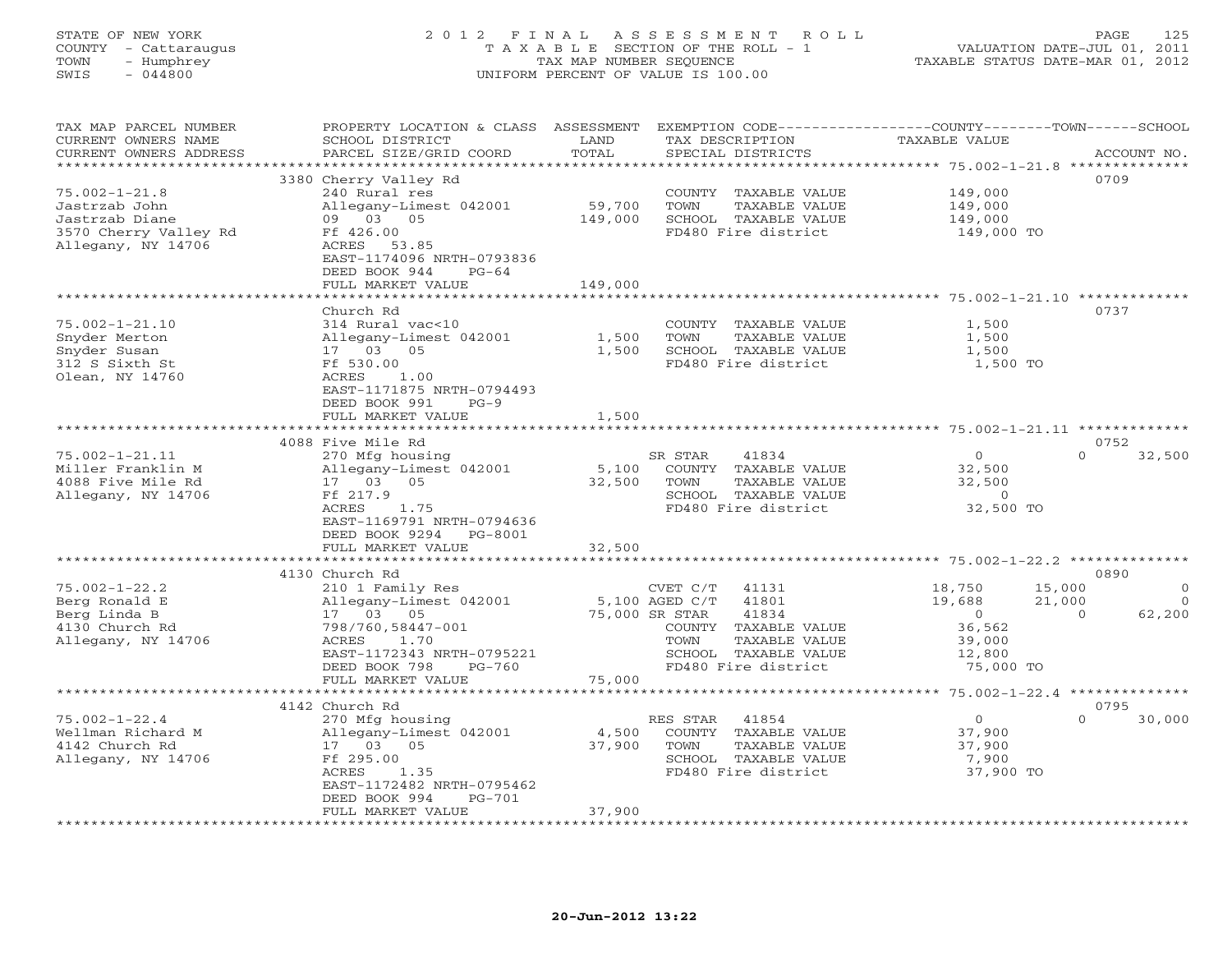# STATE OF NEW YORK 2 0 1 2 F I N A L A S S E S S M E N T R O L L PAGE 126 COUNTY - Cattaraugus T A X A B L E SECTION OF THE ROLL - 1 VALUATION DATE-JUL 01, 2011 TOWN - Humphrey TAX MAP NUMBER SEQUENCE TAXABLE STATUS DATE-MAR 01, 2012 SWIS - 044800 UNIFORM PERCENT OF VALUE IS 100.00UNIFORM PERCENT OF VALUE IS 100.00

| TAX MAP PARCEL NUMBER<br>CURRENT OWNERS NAME<br>CURRENT OWNERS ADDRESS | PROPERTY LOCATION & CLASS ASSESSMENT<br>SCHOOL DISTRICT<br>PARCEL SIZE/GRID COORD | LAND<br>TOTAL<br>********** | EXEMPTION CODE-----------------COUNTY-------TOWN------SCHOOL<br>TAX DESCRIPTION<br>SPECIAL DISTRICTS | TAXABLE VALUE<br>***************** 75.002-1-22.5 ********           | ACCOUNT NO.        |
|------------------------------------------------------------------------|-----------------------------------------------------------------------------------|-----------------------------|------------------------------------------------------------------------------------------------------|---------------------------------------------------------------------|--------------------|
|                                                                        |                                                                                   |                             |                                                                                                      |                                                                     |                    |
|                                                                        | Church Rd                                                                         |                             |                                                                                                      |                                                                     | 0866               |
| $75.002 - 1 - 22.5$<br>Legere Mark D                                   | 314 Rural vac<10                                                                  | 39,100                      | COUNTY TAXABLE VALUE<br>TOWN                                                                         | 43,800<br>43,800                                                    |                    |
| 4221 Five Mile Rd                                                      | Allegany-Limest 042001<br>9,17 03 05                                              | 43,800                      | TAXABLE VALUE<br>SCHOOL TAXABLE VALUE                                                                | 43,800                                                              |                    |
| Allegany, NY 14706                                                     | ACRES 29.95                                                                       |                             | FD480 Fire district                                                                                  | 43,800 TO                                                           |                    |
|                                                                        | EAST-1173076 NRTH-0795479                                                         |                             |                                                                                                      |                                                                     |                    |
|                                                                        | DEED BOOK 12103 PG-002                                                            |                             |                                                                                                      |                                                                     |                    |
|                                                                        | FULL MARKET VALUE                                                                 | 43,800                      |                                                                                                      |                                                                     |                    |
|                                                                        | ***********************                                                           |                             |                                                                                                      |                                                                     |                    |
|                                                                        | Church Rd                                                                         |                             |                                                                                                      |                                                                     | 0867               |
| $75.002 - 1 - 22.6$                                                    | 311 Res vac land                                                                  |                             | COUNTY TAXABLE VALUE                                                                                 | 13,500                                                              |                    |
| Berg David G                                                           | Allegany-Limest 042001                                                            | 13,500                      | TOWN<br>TAXABLE VALUE                                                                                | 13,500                                                              |                    |
| Berg Deborah L                                                         | 17 03 05                                                                          | 13,500                      | SCHOOL TAXABLE VALUE                                                                                 | 13,500                                                              |                    |
| 30 Hill St                                                             | Ff 1275.00                                                                        |                             | FD480 Fire district                                                                                  | 13,500 TO                                                           |                    |
| Little Valley, NY 14755                                                | ACRES<br>16.65                                                                    |                             |                                                                                                      |                                                                     |                    |
|                                                                        | EAST-1172057 NRTH-0795556                                                         |                             |                                                                                                      |                                                                     |                    |
|                                                                        | DEED BOOK 5800<br>PG-5002                                                         |                             |                                                                                                      |                                                                     |                    |
|                                                                        | FULL MARKET VALUE                                                                 | 13,500                      |                                                                                                      |                                                                     |                    |
|                                                                        |                                                                                   |                             |                                                                                                      |                                                                     |                    |
|                                                                        | 4120 Church Rd                                                                    |                             |                                                                                                      |                                                                     | 0896               |
| $75.002 - 1 - 22.7$                                                    | 210 1 Family Res                                                                  |                             | RES STAR<br>41854                                                                                    | $\circ$                                                             | 30,000<br>$\Omega$ |
| Bushnell Lauren D                                                      | Allegany-Limest 042001                                                            | 4,000                       | COUNTY TAXABLE VALUE                                                                                 | 67,000                                                              |                    |
| 4120 Church Rd                                                         | 17 03 05                                                                          | 67,000                      | TOWN<br>TAXABLE VALUE                                                                                | 67,000                                                              |                    |
| Allegany, NY 14706                                                     | 798/760,58447-001                                                                 |                             | SCHOOL TAXABLE VALUE                                                                                 | 37,000                                                              |                    |
|                                                                        | ACRES<br>1.00 BANK<br>017                                                         |                             | FD480 Fire district                                                                                  | 67,000 TO                                                           |                    |
|                                                                        | EAST-1172249 NRTH-0795012                                                         |                             |                                                                                                      |                                                                     |                    |
|                                                                        | DEED BOOK 12612 PG-6002                                                           |                             |                                                                                                      |                                                                     |                    |
|                                                                        | FULL MARKET VALUE                                                                 | 67,000                      |                                                                                                      |                                                                     |                    |
|                                                                        | *********************                                                             | *************               |                                                                                                      | ************************************* 75.002-1-23.1 *************** |                    |
|                                                                        | 4137 Five Mile Rd                                                                 |                             |                                                                                                      |                                                                     | 0041               |
| $75.002 - 1 - 23.1$                                                    | 240 Rural res                                                                     |                             | RES STAR<br>41854                                                                                    | $\circ$                                                             | $\Omega$<br>30,000 |
| Bush Stanley                                                           | Allegany-Limest 042001                                                            | 7,700                       | COUNTY TAXABLE VALUE                                                                                 | 95,000                                                              |                    |
| Bush Gladys                                                            | 17 03 05                                                                          | 95,000                      | TOWN<br>TAXABLE VALUE                                                                                | 95,000                                                              |                    |
| 4137 Five Mile Rd                                                      | ACRES 15.75<br>EAST-1170950 NRTH-0795683                                          |                             | SCHOOL TAXABLE VALUE<br>FD480 Fire district                                                          | 65,000<br>95,000 TO                                                 |                    |
| Allegany, NY 14706                                                     | DEED BOOK 683<br>$PG-274$                                                         |                             |                                                                                                      |                                                                     |                    |
|                                                                        | FULL MARKET VALUE                                                                 | 95,000                      |                                                                                                      |                                                                     |                    |
|                                                                        |                                                                                   |                             |                                                                                                      | $75.002 - 1 - 23.2$ **************                                  |                    |
|                                                                        | Chapel Hill Rd                                                                    |                             |                                                                                                      |                                                                     | 0264               |
| $75.002 - 1 - 23.2$                                                    | 322 Rural vac>10                                                                  |                             | COUNTY TAXABLE VALUE                                                                                 | 14,400                                                              |                    |
| Countryside Properties, LLC                                            | Allegany-Limest 042001                                                            | 14,400                      | TOWN<br>TAXABLE VALUE                                                                                | 14,400                                                              |                    |
| PO Box 54                                                              | 25 03 05                                                                          | 14,400                      | SCHOOL TAXABLE VALUE                                                                                 | 14,400                                                              |                    |
| Allegany, NY 14706                                                     | ACRES 14.30                                                                       |                             | FD480 Fire district                                                                                  | 14,400 TO                                                           |                    |
|                                                                        | EAST-1167746 NRTH-0795611                                                         |                             |                                                                                                      |                                                                     |                    |
|                                                                        | DEED BOOK 3427<br>PG-3001                                                         |                             |                                                                                                      |                                                                     |                    |
|                                                                        | FULL MARKET VALUE                                                                 | 14,400                      |                                                                                                      |                                                                     |                    |
|                                                                        |                                                                                   |                             |                                                                                                      |                                                                     |                    |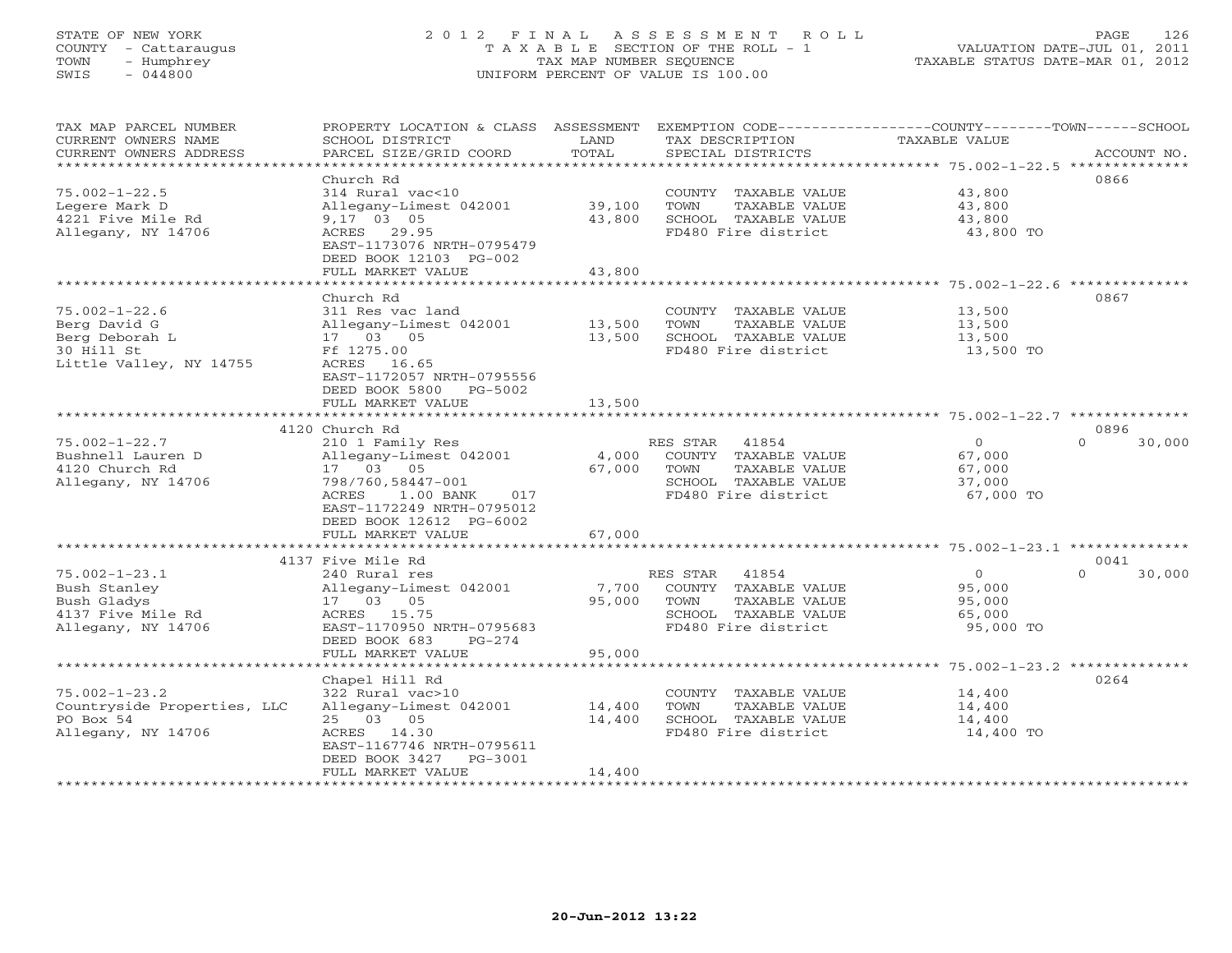# STATE OF NEW YORK 2 0 1 2 F I N A L A S S E S S M E N T R O L L PAGE 127 COUNTY - Cattaraugus T A X A B L E SECTION OF THE ROLL - 1 VALUATION DATE-JUL 01, 2011 TOWN - Humphrey TAX MAP NUMBER SEQUENCE TAXABLE STATUS DATE-MAR 01, 2012 SWIS - 044800 UNIFORM PERCENT OF VALUE IS 100.00UNIFORM PERCENT OF VALUE IS 100.00

| TAX MAP PARCEL NUMBER<br>CURRENT OWNERS NAME<br>CURRENT OWNERS ADDRESS                                 | PROPERTY LOCATION & CLASS ASSESSMENT<br>SCHOOL DISTRICT<br>PARCEL SIZE/GRID COORD                                                                                  | LAND<br>TOTAL             | EXEMPTION CODE-----------------COUNTY-------TOWN------SCHOOL<br>TAX DESCRIPTION<br>SPECIAL DISTRICTS              | <b>TAXABLE VALUE</b>                                      | ACCOUNT NO.                                                         |
|--------------------------------------------------------------------------------------------------------|--------------------------------------------------------------------------------------------------------------------------------------------------------------------|---------------------------|-------------------------------------------------------------------------------------------------------------------|-----------------------------------------------------------|---------------------------------------------------------------------|
| *************************                                                                              |                                                                                                                                                                    |                           |                                                                                                                   |                                                           |                                                                     |
|                                                                                                        | 4133 Five Mile Rd                                                                                                                                                  |                           |                                                                                                                   |                                                           | 0462                                                                |
| $75.002 - 1 - 23.3$<br>Kibler Robert<br>Kibler Joyce<br>4133 Five Mile Rd<br>Allegany, NY 14706        | 210 1 Family Res<br>Allegany-Limest 042001<br>17 03 05<br>FRNT 218.00 DPTH 107.40<br>0.50<br>ACRES<br>EAST-1170267 NRTH-0795822<br>DEED BOOK 769<br>$PG-285$       | 2,800<br>75,000           | 41834<br>SR STAR<br>COUNTY TAXABLE VALUE<br>TOWN<br>TAXABLE VALUE<br>SCHOOL TAXABLE VALUE<br>FD480 Fire district  | $\overline{0}$<br>75,000<br>75,000<br>12,800<br>75,000 TO | $\Omega$<br>62,200                                                  |
|                                                                                                        | FULL MARKET VALUE                                                                                                                                                  | 75,000                    |                                                                                                                   |                                                           |                                                                     |
|                                                                                                        |                                                                                                                                                                    |                           |                                                                                                                   | *********************************** 75.002-1-23.4 ******  |                                                                     |
| $75.002 - 1 - 23.4$<br>Luzier Ray E<br>4119B Five Mile Rd (Co Rd 19) 17/25 03 05<br>Allegany, NY 14706 | 4119B Five Mile Rd (Co Rd 19)<br>210 1 Family Res<br>Allegany-Limest 042001<br>Ff 860.00<br>ACRES<br>37.10<br>EAST-1169031 NRTH-0795465<br>DEED BOOK 12517 PG-9002 | 49,500<br>135,000         | RES STAR<br>41854<br>COUNTY TAXABLE VALUE<br>TOWN<br>TAXABLE VALUE<br>SCHOOL TAXABLE VALUE<br>FD480 Fire district | $\Omega$<br>135,000<br>135,000<br>105,000<br>135,000 TO   | 0578<br>$\Omega$<br>30,000                                          |
|                                                                                                        | FULL MARKET VALUE                                                                                                                                                  | 135,000                   |                                                                                                                   |                                                           |                                                                     |
|                                                                                                        |                                                                                                                                                                    |                           |                                                                                                                   |                                                           |                                                                     |
|                                                                                                        | 4117 Five Mile Rd (Off)                                                                                                                                            |                           |                                                                                                                   |                                                           | 0738                                                                |
| $75.002 - 1 - 23.6$<br>Campbell Robert D Jr<br>99 Village Del Prado                                    | 210 1 Family Res<br>Allegany-Limest 042001<br>17  03  05                                                                                                           |                           | CVET CO<br>41132<br>8,400 CVET TOWN 41133<br>132,000 RES STAR<br>41854                                            | 20,000<br>$\Omega$<br>$\circ$                             | $\Omega$<br>$\mathbf 0$<br>15,000<br>$\Omega$<br>$\Omega$<br>30,000 |
| St. Augustine, FL 32080                                                                                | ACRES<br>1.25 BANK<br>032<br>EAST-1169678 NRTH-0795878<br>DEED BOOK 983<br>$PG-626$<br>FULL MARKET VALUE                                                           |                           | COUNTY TAXABLE VALUE<br>TOWN<br>TAXABLE VALUE<br>SCHOOL TAXABLE VALUE<br>132,000 FD480 Fire district              | 112,000<br>117,000<br>102,000<br>132,000 TO               |                                                                     |
|                                                                                                        | *******************                                                                                                                                                |                           |                                                                                                                   | ****** 75.002-1-23.7 **************                       |                                                                     |
|                                                                                                        | 4118 Five Mile Rd                                                                                                                                                  |                           |                                                                                                                   |                                                           | 0744                                                                |
| $75.002 - 1 - 23.7$<br>Edinger Rosalie<br>4118 Five Mile Rd<br>Allegany, NY 14706                      | 270 Mfg housing<br>Allegany-Limest 042001<br>17 03 05<br>ACRES 18.15<br>EAST-1170761 NRTH-0795143<br>DEED BOOK 966<br>$PG-855$<br>FULL MARKET VALUE                | 8,500<br>52,000<br>52,000 | 41834<br>SR STAR<br>COUNTY TAXABLE VALUE<br>TOWN<br>TAXABLE VALUE<br>SCHOOL TAXABLE VALUE<br>FD480 Fire district  | $\Omega$<br>52,000<br>52,000<br>$\mathbf{O}$<br>52,000 TO | $\Omega$<br>52,000                                                  |
|                                                                                                        | **************************                                                                                                                                         | **************            |                                                                                                                   |                                                           |                                                                     |
| $75.002 - 1 - 23.8$<br>Gargula Karen J<br>4130 Five Mile Rd<br>Allegany, NY 14706                      | 4130 Five Mile Rd<br>270 Mfg housing<br>Allegany-Limest 042001<br>17 03 05<br>FRNT 211.50 DPTH 186.00<br>EAST-1170357 NRTH-0795617<br>DEED BOOK 15150 PG-9001      | 2,000<br>39,400           | COUNTY TAXABLE VALUE<br>TOWN<br>TAXABLE VALUE<br>SCHOOL TAXABLE VALUE<br>FD480 Fire district                      | 39,400<br>39,400<br>39,400<br>39,400 TO                   | 0758                                                                |
|                                                                                                        | FULL MARKET VALUE                                                                                                                                                  | 39,400<br>**************  |                                                                                                                   |                                                           |                                                                     |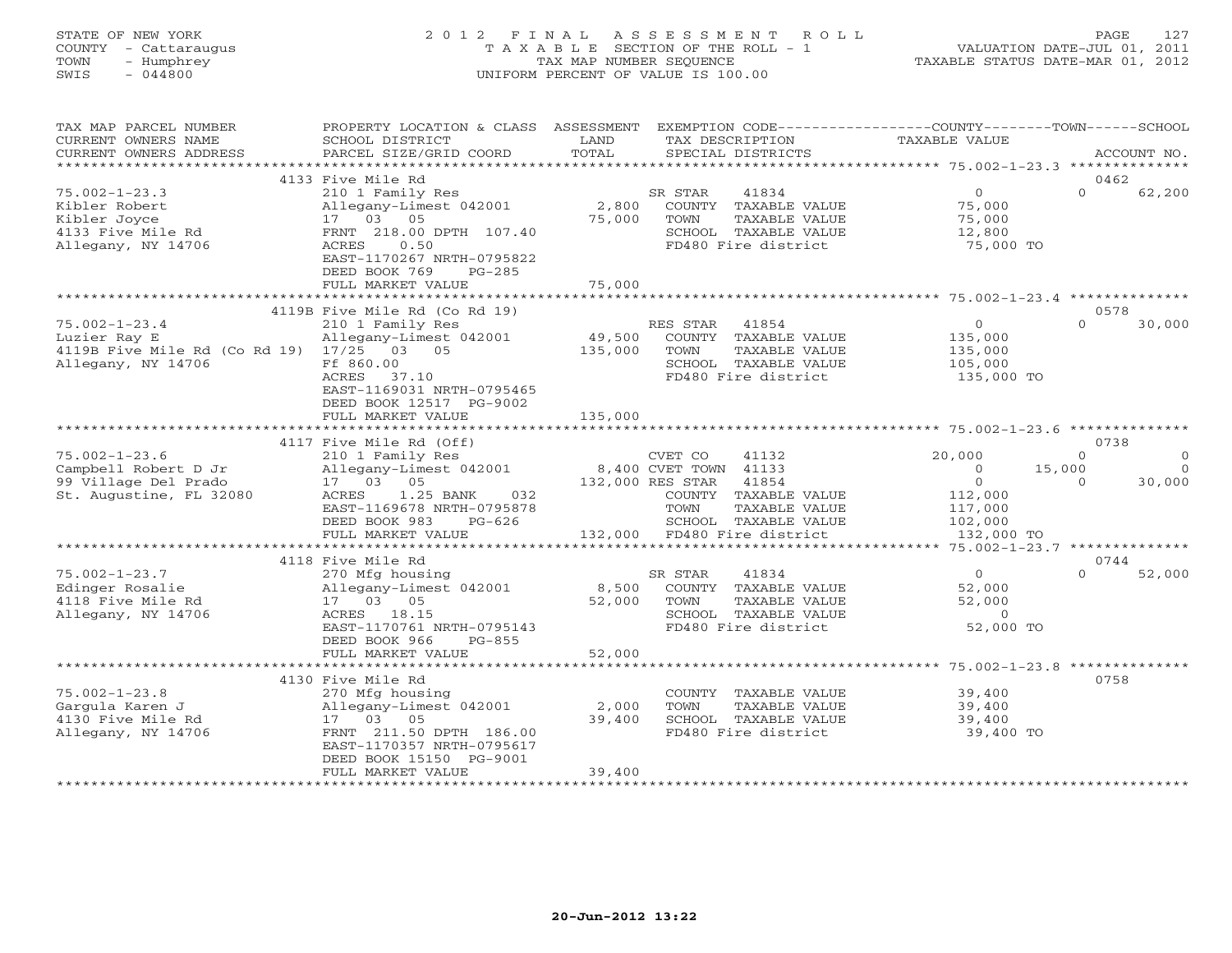# STATE OF NEW YORK 2 0 1 2 F I N A L A S S E S S M E N T R O L L PAGE 128 COUNTY - Cattaraugus T A X A B L E SECTION OF THE ROLL - 1 VALUATION DATE-JUL 01, 2011 TOWN - Humphrey TAX MAP NUMBER SEQUENCE TAXABLE STATUS DATE-MAR 01, 2012 SWIS - 044800 UNIFORM PERCENT OF VALUE IS 100.00UNIFORM PERCENT OF VALUE IS 100.00

| TAX MAP PARCEL NUMBER  | PROPERTY LOCATION & CLASS ASSESSMENT |         |                 | EXEMPTION CODE-----------------COUNTY-------TOWN------SCHOOL |                |          |             |
|------------------------|--------------------------------------|---------|-----------------|--------------------------------------------------------------|----------------|----------|-------------|
| CURRENT OWNERS NAME    | SCHOOL DISTRICT                      | LAND    | TAX DESCRIPTION |                                                              | TAXABLE VALUE  |          |             |
| CURRENT OWNERS ADDRESS | PARCEL SIZE/GRID COORD               | TOTAL   |                 | SPECIAL DISTRICTS                                            |                |          | ACCOUNT NO. |
|                        |                                      |         |                 |                                                              |                |          |             |
|                        | 4119A Five Mile Rd                   |         |                 |                                                              |                | 0815     |             |
| $75.002 - 1 - 23.9$    | 210 1 Family Res                     |         | RES STAR        | 41854                                                        | $\circ$        | $\Omega$ | 30,000      |
| Luzier Donna Mae       | Allegany-Limest 042001               | 11,200  |                 | COUNTY TAXABLE VALUE                                         | 120,000        |          |             |
| 4119A Five Mile Rd     | $17 \quad 3 \quad 5$                 | 120,000 | TOWN            | TAXABLE VALUE                                                | 120,000        |          |             |
| Allegany, NY 14706     | ACRES<br>3.15                        |         |                 | SCHOOL TAXABLE VALUE                                         | 90,000         |          |             |
|                        | EAST-1170017 NRTH-0795833            |         |                 | FD480 Fire district                                          | 120,000 TO     |          |             |
|                        | DEED BOOK 1010 PG-575                |         |                 |                                                              |                |          |             |
|                        | FULL MARKET VALUE                    | 120,000 |                 |                                                              |                |          |             |
|                        |                                      |         |                 |                                                              |                |          |             |
|                        | 4142 Five Mile Rd                    |         |                 |                                                              |                | 0852     |             |
| $75.002 - 1 - 23.10$   | 210 1 Family Res                     |         | RES STAR 41854  |                                                              | $\circ$        | $\Omega$ | 30,000      |
| Dunlap Allan           | Allegany-Limest 042001               | 1,400   |                 | COUNTY TAXABLE VALUE                                         | 116,000        |          |             |
| McCoy Shannon          | 17/3/5                               | 116,000 | TOWN            | TAXABLE VALUE                                                | 116,000        |          |             |
| 4142 Five Mile Rd      | FRNT<br>30.00 DPTH 342.00            |         |                 | SCHOOL TAXABLE VALUE                                         | 86,000         |          |             |
| Allegany, NY 14706     | EAST-1170672 NRTH-0795941            |         |                 | FD480 Fire district                                          | 116,000 TO     |          |             |
|                        | DEED BOOK 1458 PG-3001               |         |                 |                                                              |                |          |             |
|                        | FULL MARKET VALUE                    | 116,000 |                 |                                                              |                |          |             |
|                        |                                      |         |                 |                                                              |                |          |             |
|                        | 4078 Five Mile Rd (Co Rd 19)         |         |                 |                                                              |                | 0282     |             |
| $75.002 - 1 - 24$      | 210 1 Family Res                     |         | SR STAR         | 41834                                                        | $\overline{O}$ | $\Omega$ | 62,200      |
| Sander Paul E          | Allegany-Limest 042001               | 5,300   |                 | COUNTY TAXABLE VALUE                                         | 91,200         |          |             |
| Sander Carole A        | 17 03 05                             | 91,200  | TOWN            | TAXABLE VALUE                                                | 91,200         |          |             |
| 4078 Five Mile Rd      | Ff 200.00                            |         |                 | SCHOOL TAXABLE VALUE                                         | 29,000         |          |             |
| Allegany, NY 14706     | ACRES<br>1.88                        |         |                 | FD480 Fire district                                          | 91,200 TO      |          |             |
|                        | EAST-1169693 NRTH-0794461            |         |                 |                                                              |                |          |             |
|                        | DEED BOOK 812<br>$PG-1159$           |         |                 |                                                              |                |          |             |
|                        | FULL MARKET VALUE                    | 91,200  |                 |                                                              |                |          |             |
|                        |                                      |         |                 |                                                              |                |          |             |
|                        | 4079 Five Mile Rd                    |         |                 |                                                              |                | 0081     |             |
| $75.002 - 1 - 25.1$    | 210 1 Family Res                     |         |                 | COUNTY TAXABLE VALUE                                         | 95,000         |          |             |
| Dale Marion E          | Allegany-Limest 042001               | 21,100  | TOWN            | TAXABLE VALUE                                                | 95,000         |          |             |
| Dale Carolyn L         | 25/17 03 05                          | 95,000  |                 | SCHOOL TAXABLE VALUE                                         | 95,000         |          |             |
| 1067 Pond Ridge Dr     | ACRES 12.40                          |         |                 | FD480 Fire district                                          | 95,000 TO      |          |             |
| Harrisburg, PA 17111   | EAST-1168986 NRTH-0794728            |         |                 |                                                              |                |          |             |
|                        | DEED BOOK 989<br>$PG-862$            |         |                 |                                                              |                |          |             |
|                        | FULL MARKET VALUE                    | 95,000  |                 |                                                              |                |          |             |
|                        |                                      |         |                 |                                                              |                |          |             |
|                        | Five Mile Rd (Co Rd 10)              |         |                 |                                                              |                | 0790     |             |
| $75.002 - 1 - 25.2$    | 321 Abandoned ag                     |         |                 | COUNTY TAXABLE VALUE                                         | 1,400          |          |             |
| Sander Paul E          | Allegany-Limest 042001               | 1,400   | TOWN            | TAXABLE VALUE                                                | 1,400          |          |             |
| Sander Carole A        | 17 03 05                             | 1,400   |                 | SCHOOL TAXABLE VALUE                                         | 1,400          |          |             |
| 4078 Five Mile Rd      | FRNT 100.00 DPTH 410.00              |         |                 | FD480 Fire district                                          | 1,400 TO       |          |             |
| Allegany, NY 14706     | EAST-1169619 NRTH-0794331            |         |                 |                                                              |                |          |             |
|                        | DEED BOOK 988<br>$PG-589$            |         |                 |                                                              |                |          |             |
|                        | FULL MARKET VALUE                    | 1,400   |                 |                                                              |                |          |             |
|                        |                                      |         |                 |                                                              |                |          |             |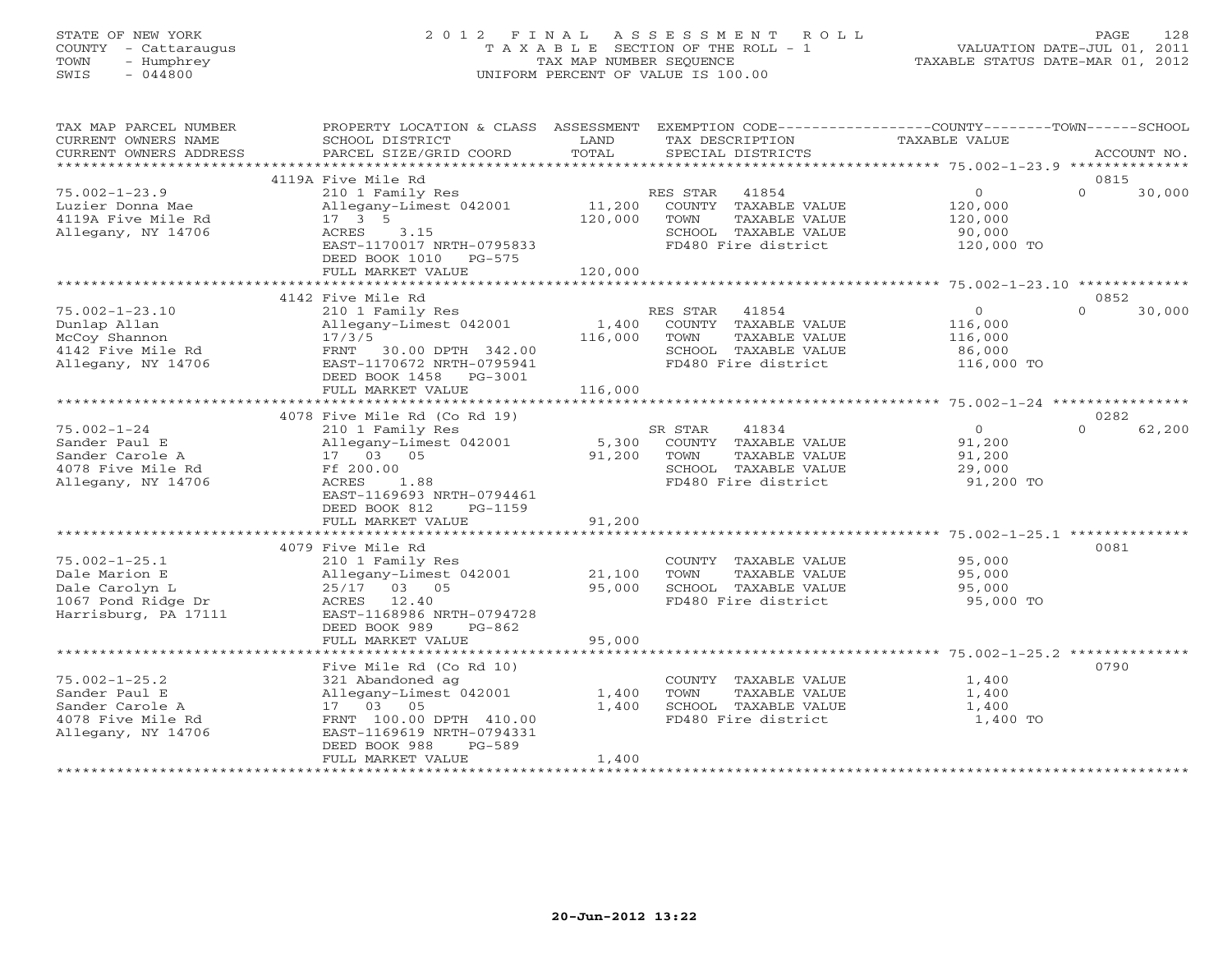# STATE OF NEW YORK 2 0 1 2 F I N A L A S S E S S M E N T R O L L PAGE 129 COUNTY - Cattaraugus T A X A B L E SECTION OF THE ROLL - 1 VALUATION DATE-JUL 01, 2011 TOWN - Humphrey TAX MAP NUMBER SEQUENCE TAXABLE STATUS DATE-MAR 01, 2012 SWIS - 044800 UNIFORM PERCENT OF VALUE IS 100.00UNIFORM PERCENT OF VALUE IS 100.00

| TAX MAP PARCEL NUMBER<br>CURRENT OWNERS NAME<br>CURRENT OWNERS ADDRESS | PROPERTY LOCATION & CLASS ASSESSMENT<br>SCHOOL DISTRICT<br>PARCEL SIZE/GRID COORD | LAND<br>TOTAL   | TAX DESCRIPTION<br>SPECIAL DISTRICTS | EXEMPTION CODE-----------------COUNTY-------TOWN------SCHOOL<br>TAXABLE VALUE | ACCOUNT NO. |
|------------------------------------------------------------------------|-----------------------------------------------------------------------------------|-----------------|--------------------------------------|-------------------------------------------------------------------------------|-------------|
| **********************                                                 |                                                                                   |                 |                                      |                                                                               |             |
|                                                                        | Chapel Hill Rd                                                                    |                 |                                      |                                                                               | 0791        |
| $75.002 - 1 - 25.3$                                                    | 312 Vac w/imprv                                                                   |                 | COUNTY TAXABLE VALUE                 | 78,700                                                                        |             |
| Speckman Henry Jr                                                      | Allegany-Limest 042001                                                            | 70,200          | TOWN<br>TAXABLE VALUE                | 78,700                                                                        |             |
| Speckman Carol                                                         | 17/25 03 05                                                                       | 78,700          | SCHOOL TAXABLE VALUE                 | 78,700                                                                        |             |
| 93 N Fourth St                                                         | Ff 1750.00                                                                        |                 | FD480 Fire district                  | 78,700 TO                                                                     |             |
| Allegany, NY 14706                                                     | ACRES<br>71.40                                                                    |                 |                                      |                                                                               |             |
|                                                                        | EAST-1168889 NRTH-0794057                                                         |                 |                                      |                                                                               |             |
|                                                                        | DEED BOOK 988<br>$PG-913$                                                         |                 |                                      |                                                                               |             |
|                                                                        | FULL MARKET VALUE                                                                 | 78,700          |                                      |                                                                               |             |
|                                                                        |                                                                                   |                 |                                      |                                                                               |             |
|                                                                        | 4022 Church Rd & Cherry Vly                                                       |                 |                                      |                                                                               | 0369        |
| $75.002 - 1 - 26.1$                                                    | 120 Field crops                                                                   |                 | COUNTY TAXABLE VALUE                 | 160,700                                                                       |             |
| Perry Curtis D                                                         | Allegany-Limest 042001                                                            | 58,100          | TOWN<br>TAXABLE VALUE                | 160,700                                                                       |             |
| 4022 Church Rd                                                         | 09/17 03 05                                                                       | 160,700         | SCHOOL TAXABLE VALUE                 | 160,700                                                                       |             |
| Allegany, NY 14706                                                     | Ff 1050 Church; 1160 Five                                                         |                 | FD480 Fire district                  | 160,700 TO                                                                    |             |
|                                                                        | Mile; 2425 Cherry Valley                                                          |                 |                                      |                                                                               |             |
|                                                                        | ACRES 47.70                                                                       |                 |                                      |                                                                               |             |
|                                                                        | EAST-1169892 NRTH-0792615                                                         |                 |                                      |                                                                               |             |
|                                                                        | DEED BOOK 13122 PG-9004                                                           |                 |                                      |                                                                               |             |
|                                                                        | FULL MARKET VALUE                                                                 | 160,700         |                                      |                                                                               |             |
|                                                                        |                                                                                   |                 |                                      |                                                                               |             |
|                                                                        | 4001 Church Rd                                                                    |                 |                                      |                                                                               | 0503        |
| $75.002 - 1 - 26.2$                                                    | 210 1 Family Res                                                                  |                 | RES STAR<br>41854                    | $\Omega$<br>$\Omega$                                                          | 30,000      |
| McKee Daniel H                                                         | Allegany-Limest 042001                                                            | 1,200           | COUNTY TAXABLE VALUE                 | 35,000                                                                        |             |
| 4001 Church Rd                                                         | 17 03 05                                                                          | 35,000          | TOWN<br>TAXABLE VALUE                | 35,000                                                                        |             |
| Allegany, NY 14706                                                     | FRNT<br>74.50 DPTH 118.10                                                         |                 | SCHOOL TAXABLE VALUE                 | 5,000                                                                         |             |
|                                                                        | EAST-1170764 NRTH-0792227                                                         |                 | FD480 Fire district                  | 35,000 TO                                                                     |             |
|                                                                        | DEED BOOK 1029<br>$PG-573$                                                        |                 |                                      |                                                                               |             |
|                                                                        | FULL MARKET VALUE                                                                 | 35,000          |                                      |                                                                               |             |
|                                                                        |                                                                                   |                 |                                      |                                                                               |             |
|                                                                        | 4035 Church Rd                                                                    |                 |                                      |                                                                               | 0814        |
| $75.002 - 1 - 26.3$                                                    | 210 1 Family Res                                                                  |                 | SR STAR<br>41834                     | $\mathbf{0}$<br>$\mathbf{0}$                                                  | 62,200      |
| Roth Michael S                                                         | Allegany-Limest 042001                                                            | 12,300 WVET C/T | 41121                                | 12,000<br>9,000                                                               |             |
| Roth Beverly A                                                         | $17 \quad 3 \quad 5$                                                              | 194,400         | COUNTY TAXABLE VALUE                 | 182,400                                                                       |             |
| 4035 Church Rd                                                         | ACRES<br>9.80                                                                     |                 | TOWN<br>TAXABLE VALUE                | 185,400                                                                       |             |
| Allegany, NY 14706                                                     | EAST-1169931 NRTH-0793169                                                         |                 | SCHOOL TAXABLE VALUE                 | 132,200                                                                       |             |
|                                                                        | DEED BOOK 1015<br>$PG-714$                                                        |                 | FD480 Fire district                  | 194,400 TO                                                                    |             |
|                                                                        | FULL MARKET VALUE                                                                 | 194,400         |                                      |                                                                               |             |
|                                                                        |                                                                                   |                 |                                      | ********* 75.002-1-26.6 ***************                                       |             |
|                                                                        | Cherry Vly                                                                        |                 |                                      |                                                                               | 0864        |
| $75.002 - 1 - 26.6$                                                    | 321 Abandoned ag                                                                  |                 | COUNTY TAXABLE VALUE                 | 34,000                                                                        |             |
| Long Thomas                                                            | Allegany-Limest 042001                                                            | 34,000          | TOWN<br>TAXABLE VALUE                | 34,000                                                                        |             |
| 2490 Long Rd                                                           | 09/17<br>03 05                                                                    | 34,000          | SCHOOL TAXABLE VALUE                 | 34,000                                                                        |             |
| Grand Island, NY 14072                                                 | ACRES<br>38.00                                                                    |                 | FD480 Fire district                  | 34,000 TO                                                                     |             |
|                                                                        | EAST-1172472 NRTH-0792795                                                         |                 |                                      |                                                                               |             |
|                                                                        | DEED BOOK 5819<br>$PG-3002$                                                       |                 |                                      |                                                                               |             |
|                                                                        | FULL MARKET VALUE                                                                 | 34,000          |                                      |                                                                               |             |
|                                                                        |                                                                                   |                 |                                      |                                                                               |             |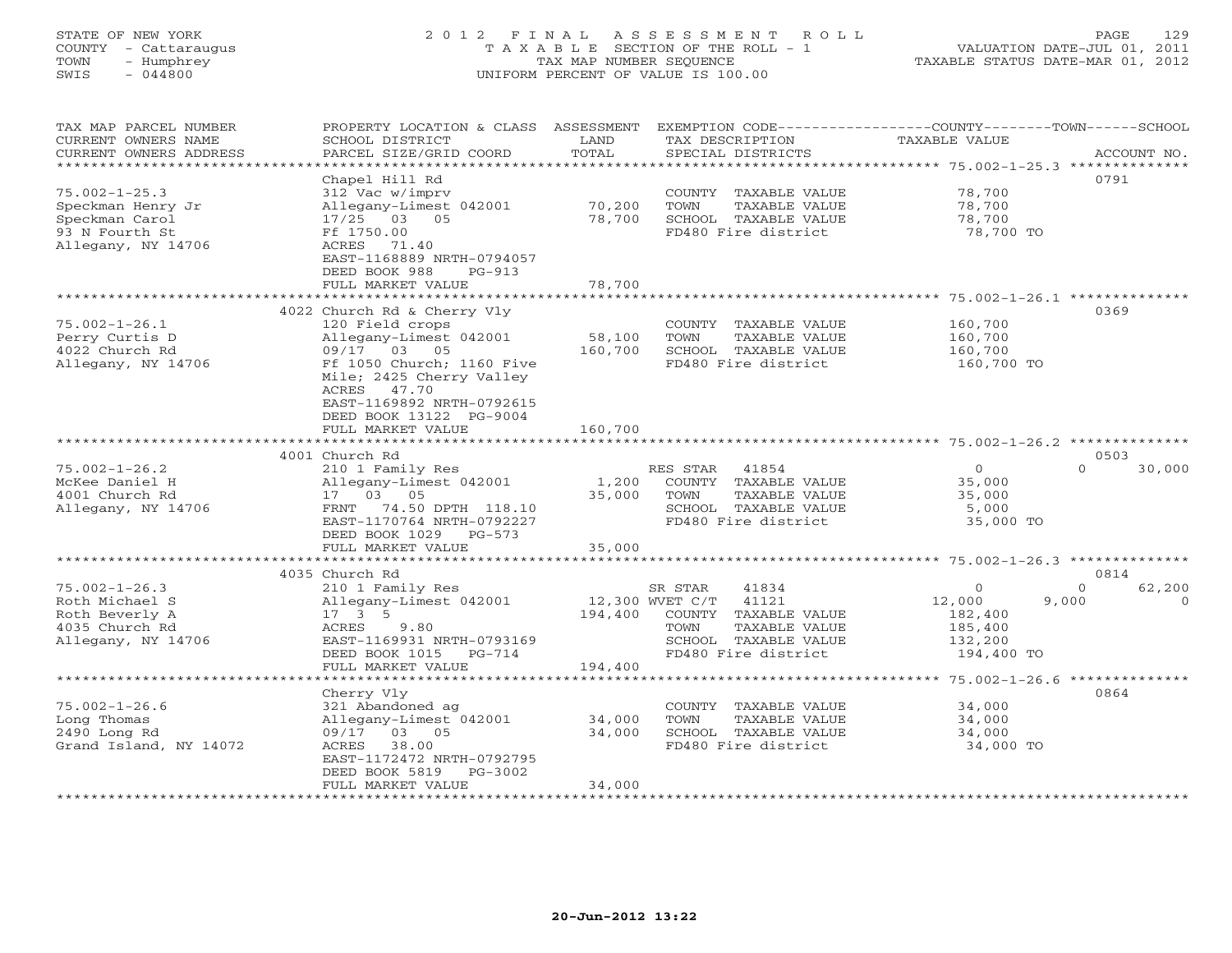# STATE OF NEW YORK 2 0 1 2 F I N A L A S S E S S M E N T R O L L PAGE 130 COUNTY - Cattaraugus T A X A B L E SECTION OF THE ROLL - 1 VALUATION DATE-JUL 01, 2011 TOWN - Humphrey **TAX MAP NUMBER SEQUENCE TAXABLE STATUS DATE-MAR 01, 2012**<br>
TOWN - Humphrey TAXABLE STATUS DATE-MAR 01, 2012<br>
SWIS - 044800 SWIS - 044800 UNIFORM PERCENT OF VALUE IS 100.00

| TAX MAP PARCEL NUMBER<br>CURRENT OWNERS NAME | PROPERTY LOCATION & CLASS ASSESSMENT<br>SCHOOL DISTRICT | LAND              | TAX DESCRIPTION        | EXEMPTION CODE----------------COUNTY-------TOWN-----SCHOOL<br>TAXABLE VALUE |
|----------------------------------------------|---------------------------------------------------------|-------------------|------------------------|-----------------------------------------------------------------------------|
| CURRENT OWNERS ADDRESS                       | PARCEL SIZE/GRID COORD                                  | TOTAL             | SPECIAL DISTRICTS      | ACCOUNT NO.                                                                 |
| *******************                          | **************                                          | ***********       |                        | ************************************* 75.002-1-26.7 **************          |
|                                              | Church Rd & Cherry Vly                                  |                   |                        | 0865                                                                        |
| $75.002 - 1 - 26.7$                          | 314 Rural vac<10                                        |                   | COUNTY TAXABLE VALUE   | 300                                                                         |
| Perry Curtis D                               | Allegany-Limest 042001                                  | 300               | TOWN<br>TAXABLE VALUE  | 300                                                                         |
| 4022 Church Rd                               | 03 05<br>09/17                                          | 300               | SCHOOL TAXABLE VALUE   | 300                                                                         |
| Allegany, NY 14706                           | 1.00<br>ACRES                                           |                   | FD480 Fire district    | 300 TO                                                                      |
|                                              | EAST-1171553 NRTH-0792544                               |                   |                        |                                                                             |
|                                              | DEED BOOK 13122 PG-9004<br>FULL MARKET VALUE            | 300               |                        |                                                                             |
|                                              | * * * * * * * * * * * * * *                             | * * * * * * * * * |                        | ************** 75.002-1-26.8 ********                                       |
|                                              | Church Rd & Cherry Vly                                  |                   |                        | 1450                                                                        |
| $75.002 - 1 - 26.8$                          | 311 Res vac land                                        |                   | COUNTY TAXABLE VALUE   | 500                                                                         |
| McKee Daniel H                               | Allegany-Limest 042001                                  | 500               | TOWN<br>TAXABLE VALUE  | 500                                                                         |
| 4001 Church Rd                               | 09/17 03<br>05                                          | 500               | SCHOOL TAXABLE VALUE   | 500                                                                         |
| Allegany, NY 14706                           | Ff 1050 Church; 1160 Five                               |                   | FD480 Fire district    | 500 TO                                                                      |
|                                              | Mile; 2425 Cherry Valley                                |                   |                        |                                                                             |
|                                              | 0.30<br>ACRES                                           |                   |                        |                                                                             |
|                                              | EAST-1170665 NRTH-0792243                               |                   |                        |                                                                             |
|                                              | DEED BOOK 11498 PG-2001                                 |                   |                        |                                                                             |
|                                              | FULL MARKET VALUE                                       | 500               |                        |                                                                             |
|                                              |                                                         |                   |                        |                                                                             |
|                                              | Five Mile Rd (Co Rd 19)                                 |                   |                        | 0220                                                                        |
| $75.002 - 1 - 27$                            | 314 Rural vac<10                                        |                   | COUNTY TAXABLE VALUE   | 500                                                                         |
| Lang Christopher                             | Allegany-Limest 042001                                  | 500               | TAXABLE VALUE<br>TOWN  | 500                                                                         |
| 145 Night Hawk Ln                            | 17 03 05                                                | 500               | SCHOOL TAXABLE VALUE   | 500                                                                         |
| Hardeeville, SC 29927                        | FRNT<br>16.50 DPTH 239.00                               |                   | FD480 Fire district    | 500 TO                                                                      |
|                                              | EAST-1168673 NRTH-0792187                               |                   |                        |                                                                             |
|                                              | DEED BOOK 972<br>$PG-833$                               |                   |                        |                                                                             |
|                                              | FULL MARKET VALUE                                       | 500<br>********   |                        | ***************** 75.002-1-28 ***************                               |
|                                              | Chapel Hill Rd                                          |                   |                        | 0248                                                                        |
| $75.002 - 1 - 28$                            | 322 Rural vac>10                                        |                   | COUNTY TAXABLE VALUE   | 23,000                                                                      |
| Matteson Barbara Lynne                       | Allegany-Limest 042001                                  | 23,000            | TOWN<br>TAXABLE VALUE  | 23,000                                                                      |
| 3949 Five Mile Rd                            | 25 03<br>05                                             | 23,000            | SCHOOL TAXABLE VALUE   | 23,000                                                                      |
| Allegany, NY 14706                           | Ff 675.00 Chapel Hill Rd                                |                   | FD480 Fire district    | 23,000 TO                                                                   |
|                                              | Ff 400.00 Five Mile Rd                                  |                   |                        |                                                                             |
|                                              | ACRES<br>13.65                                          |                   |                        |                                                                             |
|                                              | EAST-1168299 NRTH-0792587                               |                   |                        |                                                                             |
|                                              | DEED BOOK 928<br>$PG-291$                               |                   |                        |                                                                             |
|                                              | FULL MARKET VALUE                                       | 23,000            |                        |                                                                             |
|                                              |                                                         |                   |                        |                                                                             |
|                                              | Chapel Hill Rd (Co Rd 51)                               |                   |                        | 0272                                                                        |
| $75.002 - 1 - 29$                            | 910 Priv forest                                         |                   | COUNTY TAXABLE VALUE   | 10,500                                                                      |
| Potter Lumber Co Inc                         | Allegany-Limest 042001                                  | 10,500            | TOWN<br>TAXABLE VALUE  | 10,500                                                                      |
| PO Box 10                                    | 25 03<br>05                                             | 10,500            | SCHOOL TAXABLE VALUE   | 10,500                                                                      |
| Allegany, NY 14706                           | Ff 660.00                                               |                   | FD480 Fire district    | 10,500 TO                                                                   |
|                                              | 9.65<br>ACRES                                           |                   |                        |                                                                             |
|                                              | EAST-1168298 NRTH-0793141<br>DEED BOOK 996<br>PG-1051   |                   |                        |                                                                             |
|                                              | FULL MARKET VALUE                                       | 10,500            |                        |                                                                             |
|                                              | *********************                                   |                   | ********************** |                                                                             |
|                                              |                                                         |                   |                        |                                                                             |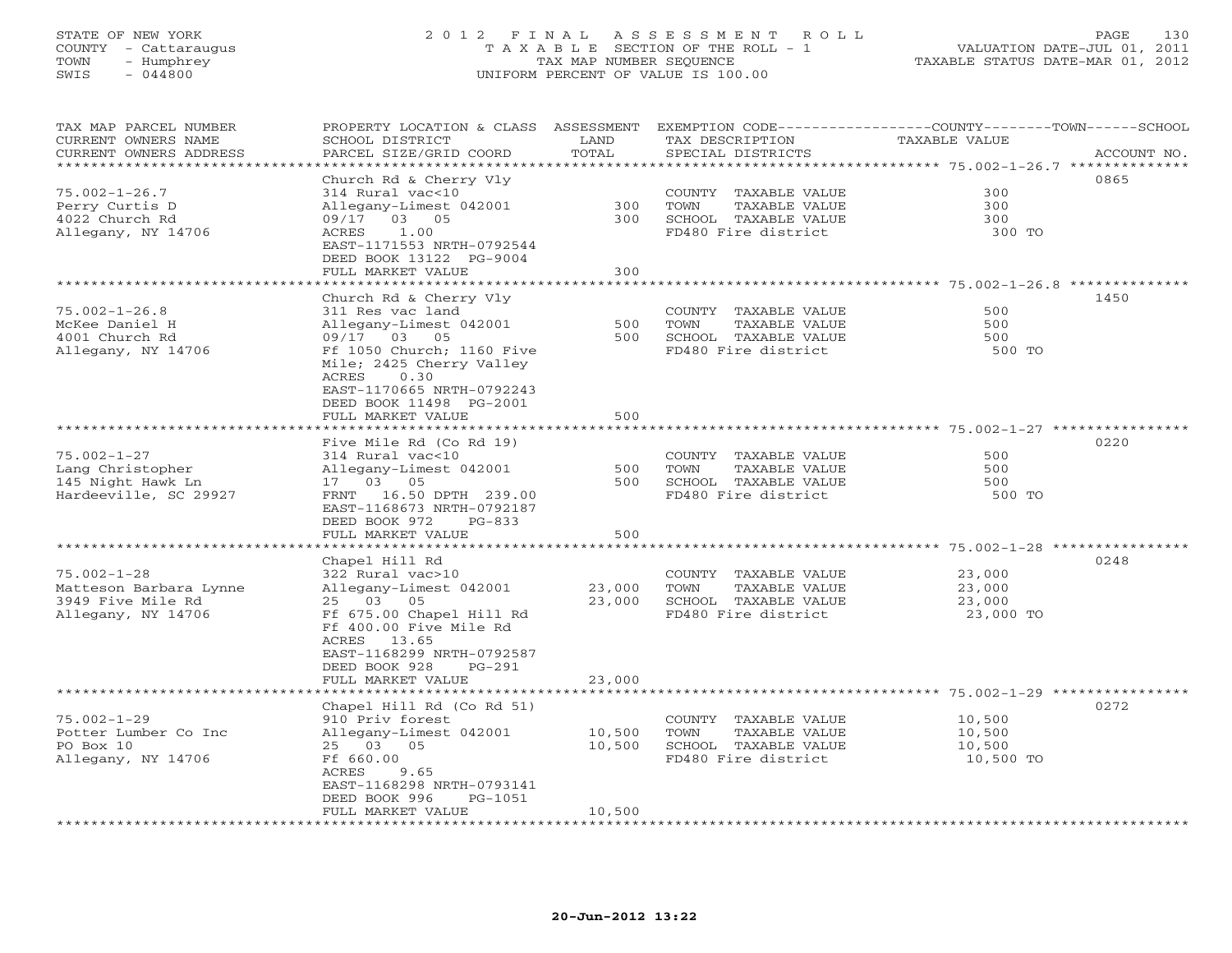# STATE OF NEW YORK 2 0 1 2 F I N A L A S S E S S M E N T R O L L PAGE 131 COUNTY - Cattaraugus T A X A B L E SECTION OF THE ROLL - 1 VALUATION DATE-JUL 01, 2011 TOWN - Humphrey TAX MAP NUMBER SEQUENCE TAXABLE STATUS DATE-MAR 01, 2012 SWIS - 044800 UNIFORM PERCENT OF VALUE IS 100.00UNIFORM PERCENT OF VALUE IS 100.00

| TAX MAP PARCEL NUMBER<br>CURRENT OWNERS NAME<br>CURRENT OWNERS ADDRESS<br>********************                                  | PROPERTY LOCATION & CLASS ASSESSMENT<br>SCHOOL DISTRICT<br>PARCEL SIZE/GRID COORD                                                                                                               | LAND<br>TOTAL               | EXEMPTION CODE-----------------COUNTY-------TOWN------SCHOOL<br>TAX DESCRIPTION<br>SPECIAL DISTRICTS             | TAXABLE VALUE                                         | ACCOUNT NO.        |
|---------------------------------------------------------------------------------------------------------------------------------|-------------------------------------------------------------------------------------------------------------------------------------------------------------------------------------------------|-----------------------------|------------------------------------------------------------------------------------------------------------------|-------------------------------------------------------|--------------------|
| $75.002 - 1 - 30$<br>Speckman Henry H Jr<br>Speckman Henry H III<br>93 N Fourth St<br>Allegany, NY 14760                        | Chapel Hill Rd (Co Rd 51)<br>322 Rural vac>10<br>Allegany-Limest 042001<br>25 03 05<br>Ff 675.00<br>ACRES<br>25.21<br>EAST-1166933 NRTH-0792475<br>DEED BOOK 11080 PG-4003<br>FULL MARKET VALUE | 34,800<br>34,800<br>34,800  | COUNTY TAXABLE VALUE<br>TOWN<br>TAXABLE VALUE<br>SCHOOL TAXABLE VALUE<br>FD480 Fire district                     | 34,800<br>34,800<br>34,800<br>34,800 TO               | 0070               |
|                                                                                                                                 | ************************                                                                                                                                                                        | ************                | ************************************* 75.002-1-31 *****************                                              |                                                       |                    |
| $75.002 - 1 - 31$<br>Twin Rock Gun Club<br>Attn: Gerald Collins<br>PO Box 144<br>Allegany, NY 14706                             | Pumpkin Hollow Rd<br>323 Vacant rural<br>Allegany-Limest 042001<br>25 03 05<br>Ff 170.00<br>ACRES 24.20<br>EAST-1165346 NRTH-0792483<br>DEED BOOK 329<br>$PG - 2.44$                            | 33,900<br>33,900            | COUNTY TAXABLE VALUE<br>TAXABLE VALUE<br>TOWN<br>SCHOOL TAXABLE VALUE<br>FD480 Fire district                     | 33,900<br>33,900<br>33,900<br>33,900 TO               | 0343               |
|                                                                                                                                 | FULL MARKET VALUE                                                                                                                                                                               | 33,900                      |                                                                                                                  |                                                       |                    |
|                                                                                                                                 |                                                                                                                                                                                                 |                             |                                                                                                                  |                                                       |                    |
| $75.002 - 1 - 32$<br>Potter Lumber Co., Inc.<br>Chapel Hill Rd (Off)<br>Humphrey, NY                                            | Chapel Hill Rd (Off)<br>910 Priv forest<br>Allegany-Limest 042001<br>25 03 05<br>ACRES 40.00<br>EAST-1165257 NRTH-0793506<br>DEED BOOK 10299 PG-2002                                            | 10,000<br>10,000            | COUNTY TAXABLE VALUE<br>TOWN<br>TAXABLE VALUE<br>SCHOOL TAXABLE VALUE<br>FD480 Fire district                     | 10,000<br>10,000<br>10,000<br>10,000 TO               | 0275               |
|                                                                                                                                 | FULL MARKET VALUE<br>* * * * * * * * * * * * * * * * * *                                                                                                                                        | 10,000                      |                                                                                                                  | ************************ 75.002-1-33 **************** |                    |
| $75.002 - 1 - 33$<br>Potter Lumber Co Inc<br>PO Box 10<br>Allegany, NY 14706                                                    | Chapel Hill Rd<br>910 Priv forest<br>Allegany-Limest 042001<br>$25/26$ 03<br>05<br>Ff 4535.00<br>ACRES 228.53<br>EAST-1166135 NRTH-0794933<br>DEED BOOK 885<br>$PG-590$                         | 129,000<br>129,000          | COUNTY TAXABLE VALUE<br>TOWN<br>TAXABLE VALUE<br>SCHOOL TAXABLE VALUE<br>FD480 Fire district                     | 129,000<br>129,000<br>129,000<br>129,000 TO           | 0315               |
|                                                                                                                                 | FULL MARKET VALUE                                                                                                                                                                               | 129,000                     |                                                                                                                  |                                                       |                    |
|                                                                                                                                 | 4137 Chapel Hill Rd                                                                                                                                                                             |                             |                                                                                                                  |                                                       | 0019               |
| $75.002 - 1 - 34$<br>Blazejewski Paul<br>Blazejewski June E<br>4137 Chapel Hill Rd<br>Allegany, NY 14706<br>******************* | 210 1 Family Res<br>Allegany-Limest 042001<br>25 03 05<br>ACRES<br>1.96<br>EAST-1167377 NRTH-0794959<br>DEED BOOK 707<br>$PG-1090$<br>FULL MARKET VALUE                                         | 9,400<br>150,600<br>150,600 | SR STAR<br>41834<br>COUNTY TAXABLE VALUE<br>TOWN<br>TAXABLE VALUE<br>SCHOOL TAXABLE VALUE<br>FD480 Fire district | $\circ$<br>150,600<br>150,600<br>88,400<br>150,600 TO | $\Omega$<br>62,200 |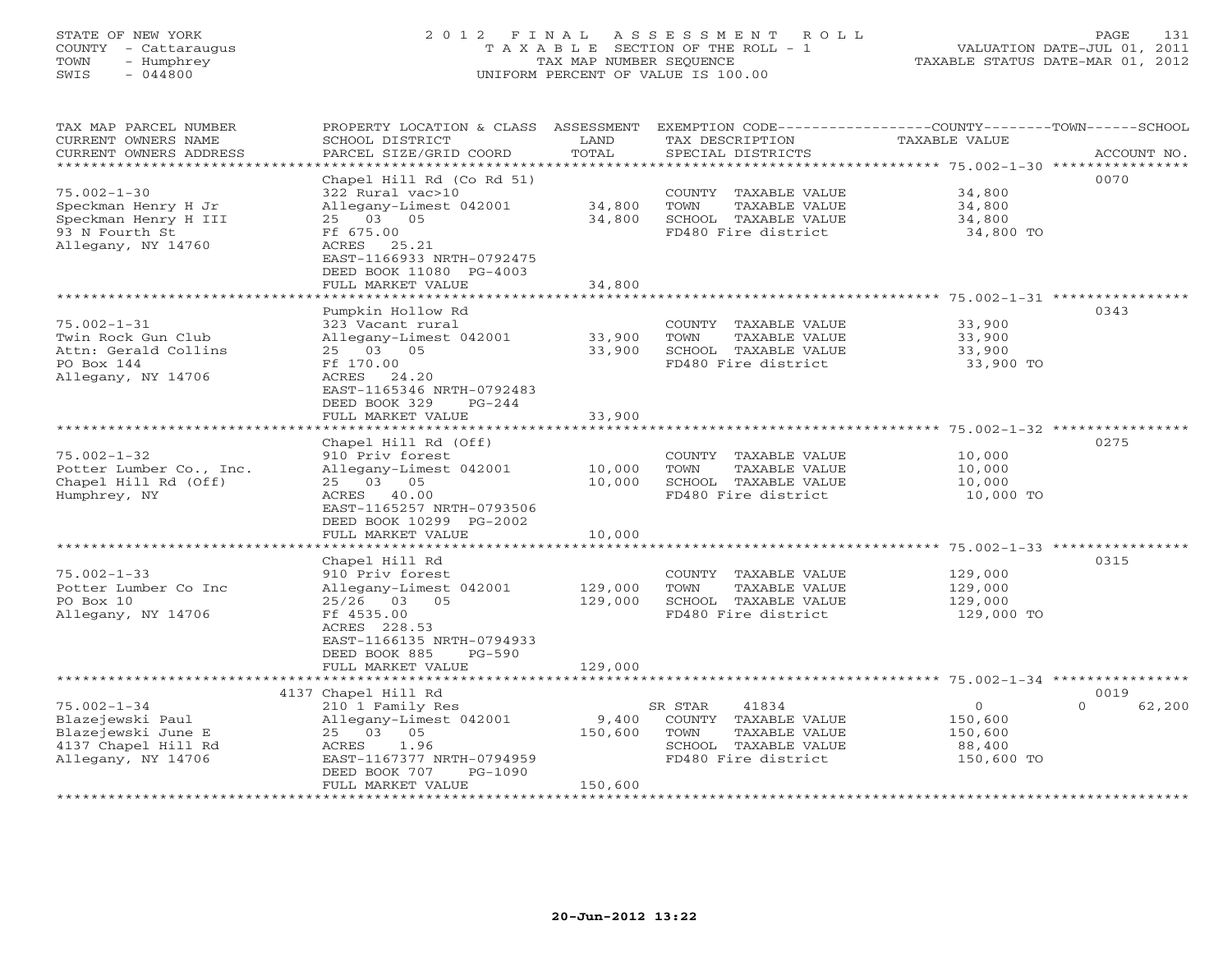# STATE OF NEW YORK 2 0 1 2 F I N A L A S S E S S M E N T R O L L PAGE 132 COUNTY - Cattaraugus T A X A B L E SECTION OF THE ROLL - 1 VALUATION DATE-JUL 01, 2011 TOWN - Humphrey TAX MAP NUMBER SEQUENCE TAXABLE STATUS DATE-MAR 01, 2012 SWIS - 044800 UNIFORM PERCENT OF VALUE IS 100.00UNIFORM PERCENT OF VALUE IS 100.00

| TAX MAP PARCEL NUMBER<br>CURRENT OWNERS NAME<br>CURRENT OWNERS ADDRESS                                             | PROPERTY LOCATION & CLASS ASSESSMENT<br>SCHOOL DISTRICT<br>PARCEL SIZE/GRID COORD                                                                                     | LAND<br>TOTAL             | EXEMPTION CODE-----------------COUNTY-------TOWN------SCHOOL<br>TAX DESCRIPTION<br>SPECIAL DISTRICTS              | <b>TAXABLE VALUE</b>                                       |          | ACCOUNT NO. |
|--------------------------------------------------------------------------------------------------------------------|-----------------------------------------------------------------------------------------------------------------------------------------------------------------------|---------------------------|-------------------------------------------------------------------------------------------------------------------|------------------------------------------------------------|----------|-------------|
| **********************                                                                                             |                                                                                                                                                                       |                           |                                                                                                                   |                                                            |          |             |
|                                                                                                                    | 4151 Chapel Hill Rd                                                                                                                                                   |                           |                                                                                                                   |                                                            | 0166     |             |
| $75.002 - 1 - 35$<br>Halpainy Michael J<br>Halpainy Jamie Fitzpatrick<br>4151 Chapel Hill Rd<br>Allegany, NY 14706 | 210 1 Family Res<br>Allegany-Limest 042001<br>25 03<br>05<br>ACRES<br>1.76 BANK<br>012<br>EAST-1167383 NRTH-0795180<br>DEED BOOK 12539 PG-4002                        | 9,100<br>117,500          | RES STAR<br>41854<br>COUNTY TAXABLE VALUE<br>TAXABLE VALUE<br>TOWN<br>SCHOOL TAXABLE VALUE<br>FD480 Fire district | $\mathsf{O}$<br>117,500<br>117,500<br>87,500<br>117,500 TO | $\Omega$ | 30,000      |
|                                                                                                                    | FULL MARKET VALUE                                                                                                                                                     | 117,500                   |                                                                                                                   |                                                            |          |             |
|                                                                                                                    |                                                                                                                                                                       |                           | ******************************** 75.002-1-36 ****************                                                     |                                                            |          |             |
| $75.002 - 1 - 36$<br>Jennings David<br>Jennings Janet<br>20 Chippeway Ct<br>Palm Coast, FL 32137                   | Chapel Hill Rd<br>322 Rural vac>10<br>Allegany-Limest 042001<br>$25/26$ 03<br>05<br>Ff 1550.00<br>ACRES<br>22.10<br>EAST-1166693 NRTH-0796727                         | 32,000<br>32,000          | COUNTY TAXABLE VALUE<br>TAXABLE VALUE<br>TOWN<br>SCHOOL TAXABLE VALUE<br>FD480 Fire district                      | 32,000<br>32,000<br>32,000<br>32,000 TO                    | 0263     |             |
|                                                                                                                    | DEED BOOK 8450<br>PG-6001<br>FULL MARKET VALUE<br>***************************                                                                                         | 32,000<br>*************   | ************************************ 75.002-1-37 *****************                                                |                                                            |          |             |
|                                                                                                                    | 4317 Chapel Hill Rd                                                                                                                                                   |                           |                                                                                                                   |                                                            | 0039     |             |
| $75.002 - 1 - 37$<br>Yehl Richard M<br>3293 N Seventh St<br>Allegany, NY 14706                                     | 312 Vac w/imprv<br>Allegany-Limest 042001<br>26 03 05<br>2.53<br>ACRES<br>EAST-1165926 NRTH-0797193<br>DEED BOOK 1030<br>PG-1059<br>FULL MARKET VALUE                 | 6,300<br>12,000<br>12,000 | COUNTY TAXABLE VALUE<br>TAXABLE VALUE<br>TOWN<br>SCHOOL TAXABLE VALUE<br>FD480 Fire district                      | 12,000<br>12,000<br>12,000<br>12,000 TO                    |          |             |
|                                                                                                                    |                                                                                                                                                                       |                           |                                                                                                                   |                                                            |          |             |
| $75.002 - 1 - 38$<br>Young Howard<br>Young Glenn A<br>130 Lorfield Dr<br>Snyder, NY 14226                          | 4378 Chapel Hill Rd<br>260 Seasonal res<br>Allegany-Limest 042001<br>26 03 05<br>ACRES 14.34<br>EAST-1166735 NRTH-0797751                                             | 24,000<br>64,000          | COUNTY TAXABLE VALUE<br>TOWN<br>TAXABLE VALUE<br>SCHOOL TAXABLE VALUE<br>FD480 Fire district                      | 64,000<br>64,000<br>64,000<br>64,000 TO                    | 0389     |             |
|                                                                                                                    | DEED BOOK 937<br>$PG-658$<br>FULL MARKET VALUE                                                                                                                        | 64,000                    |                                                                                                                   |                                                            |          |             |
|                                                                                                                    | *************************                                                                                                                                             |                           |                                                                                                                   |                                                            |          |             |
| $75.002 - 1 - 39$<br>Horey Edward M<br>414 Tyler Ave<br>Olean, NY 14760                                            | 4379 Chapel Hill Rd<br>312 Vac w/imprv<br>Allegany-Limest 042001<br>26 03 05<br>Ff 925.00<br>ACRES<br>35.81<br>EAST-1165447 NRTH-0797728<br>DEED BOOK 679<br>$PG-450$ | 44,300<br>46,000          | COUNTY TAXABLE VALUE<br>TOWN<br>TAXABLE VALUE<br>SCHOOL TAXABLE VALUE<br>FD480 Fire district                      | 46,000<br>46,000<br>46,000<br>46,000 TO                    | 0161     |             |
|                                                                                                                    | FULL MARKET VALUE                                                                                                                                                     | 46,000                    |                                                                                                                   |                                                            |          |             |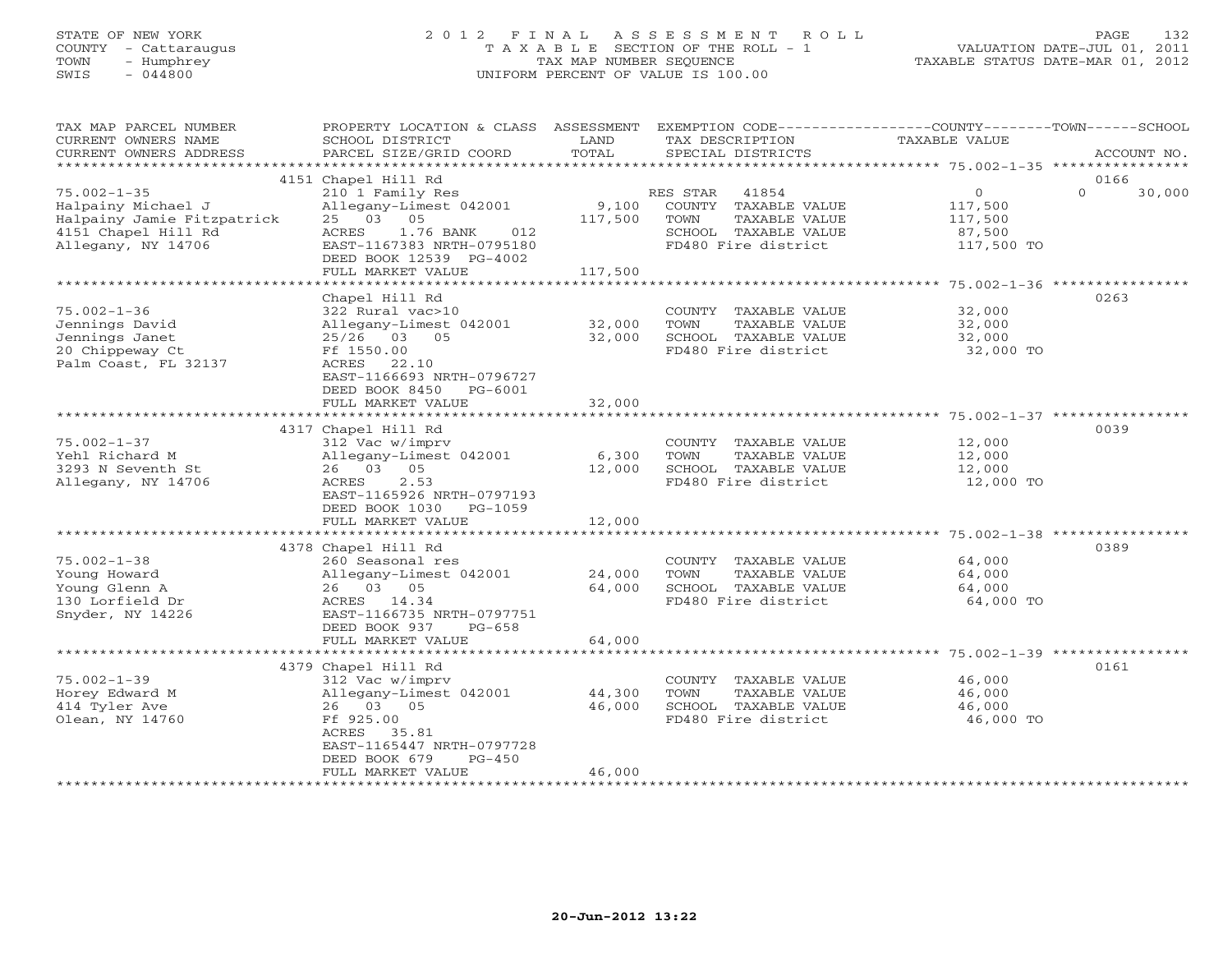# STATE OF NEW YORK 2 0 1 2 F I N A L A S S E S S M E N T R O L L PAGE 133 COUNTY - Cattaraugus T A X A B L E SECTION OF THE ROLL - 1 VALUATION DATE-JUL 01, 2011 TOWN - Humphrey TAX MAP NUMBER SEQUENCE TAXABLE STATUS DATE-MAR 01, 2012 SWIS - 044800 UNIFORM PERCENT OF VALUE IS 100.00UNIFORM PERCENT OF VALUE IS 100.00

| *************************<br>4393 Five Mile Rd<br>0294<br>$76.001 - 1 - 1$<br>280 Res Multiple<br>186,600<br>COUNTY TAXABLE VALUE<br>Shawley Revocable Living Trust Allegany-Limest 042001<br>56,100<br>TOWN<br>186,600<br>TAXABLE VALUE<br>Shawley Revocable Living Trust 02/10 03 05<br>186,600<br>SCHOOL TAXABLE VALUE<br>186,600<br>7800 Tropical Ln<br>Ff 2045 Co Rd 19<br>FD480 Fire district<br>186,600 TO<br>Homosassa, FL 34448<br>Ff 910 Cooper Hill Rd<br>45.25<br>ACRES<br>EAST-1177394 NRTH-0799640<br>DEED BOOK 12832 PG-9001<br>186,600<br>FULL MARKET VALUE<br>Five Mile Rd<br>0074<br>$76.001 - 1 - 2$<br>105 Vac farmland<br>50,300<br>COUNTY TAXABLE VALUE<br>Blair Philip W<br>Allegany-Limest 042001<br>50,300<br>TOWN<br>TAXABLE VALUE<br>50,300<br>Blair Sharon<br>03 05<br>50,300<br>SCHOOL TAXABLE VALUE<br>02/10<br>50,300<br>4067 Church St<br>ACRES 74.50<br>FD480 Fire district<br>50,300 TO<br>Allegany, NY 14706<br>EAST-1176747 NRTH-0797610<br>DEED BOOK 942<br>$PG-318$<br>50,300<br>FULL MARKET VALUE<br>0374<br>Five Mile Rd<br>$76.001 - 1 - 3.1$<br>321 Abandoned ag<br>COUNTY TAXABLE VALUE<br>79,200<br>Townline Properties LLC<br>Allegany-Limest 042001<br>79,200<br>TAXABLE VALUE<br>79,200<br>TOWN<br>79,200<br>4874 Rte 353 Rd<br>$01/02$ 03 05<br>SCHOOL TAXABLE VALUE<br>79,200<br>Salamanca, NY 14779<br>ACRES 119.35<br>FD480 Fire district<br>79,200 TO<br>EAST-1177710 NRTH-0797218<br>DEED BOOK 82<br>PG-5001<br>FULL MARKET VALUE<br>79,200<br>***********<br>****************************** 76.001-1-3.2 *************** |
|--------------------------------------------------------------------------------------------------------------------------------------------------------------------------------------------------------------------------------------------------------------------------------------------------------------------------------------------------------------------------------------------------------------------------------------------------------------------------------------------------------------------------------------------------------------------------------------------------------------------------------------------------------------------------------------------------------------------------------------------------------------------------------------------------------------------------------------------------------------------------------------------------------------------------------------------------------------------------------------------------------------------------------------------------------------------------------------------------------------------------------------------------------------------------------------------------------------------------------------------------------------------------------------------------------------------------------------------------------------------------------------------------------------------------------------------------------------------------------------------------------------------------------------------------------------------------------|
|                                                                                                                                                                                                                                                                                                                                                                                                                                                                                                                                                                                                                                                                                                                                                                                                                                                                                                                                                                                                                                                                                                                                                                                                                                                                                                                                                                                                                                                                                                                                                                                |
|                                                                                                                                                                                                                                                                                                                                                                                                                                                                                                                                                                                                                                                                                                                                                                                                                                                                                                                                                                                                                                                                                                                                                                                                                                                                                                                                                                                                                                                                                                                                                                                |
|                                                                                                                                                                                                                                                                                                                                                                                                                                                                                                                                                                                                                                                                                                                                                                                                                                                                                                                                                                                                                                                                                                                                                                                                                                                                                                                                                                                                                                                                                                                                                                                |
|                                                                                                                                                                                                                                                                                                                                                                                                                                                                                                                                                                                                                                                                                                                                                                                                                                                                                                                                                                                                                                                                                                                                                                                                                                                                                                                                                                                                                                                                                                                                                                                |
|                                                                                                                                                                                                                                                                                                                                                                                                                                                                                                                                                                                                                                                                                                                                                                                                                                                                                                                                                                                                                                                                                                                                                                                                                                                                                                                                                                                                                                                                                                                                                                                |
|                                                                                                                                                                                                                                                                                                                                                                                                                                                                                                                                                                                                                                                                                                                                                                                                                                                                                                                                                                                                                                                                                                                                                                                                                                                                                                                                                                                                                                                                                                                                                                                |
|                                                                                                                                                                                                                                                                                                                                                                                                                                                                                                                                                                                                                                                                                                                                                                                                                                                                                                                                                                                                                                                                                                                                                                                                                                                                                                                                                                                                                                                                                                                                                                                |
|                                                                                                                                                                                                                                                                                                                                                                                                                                                                                                                                                                                                                                                                                                                                                                                                                                                                                                                                                                                                                                                                                                                                                                                                                                                                                                                                                                                                                                                                                                                                                                                |
|                                                                                                                                                                                                                                                                                                                                                                                                                                                                                                                                                                                                                                                                                                                                                                                                                                                                                                                                                                                                                                                                                                                                                                                                                                                                                                                                                                                                                                                                                                                                                                                |
|                                                                                                                                                                                                                                                                                                                                                                                                                                                                                                                                                                                                                                                                                                                                                                                                                                                                                                                                                                                                                                                                                                                                                                                                                                                                                                                                                                                                                                                                                                                                                                                |
|                                                                                                                                                                                                                                                                                                                                                                                                                                                                                                                                                                                                                                                                                                                                                                                                                                                                                                                                                                                                                                                                                                                                                                                                                                                                                                                                                                                                                                                                                                                                                                                |
|                                                                                                                                                                                                                                                                                                                                                                                                                                                                                                                                                                                                                                                                                                                                                                                                                                                                                                                                                                                                                                                                                                                                                                                                                                                                                                                                                                                                                                                                                                                                                                                |
|                                                                                                                                                                                                                                                                                                                                                                                                                                                                                                                                                                                                                                                                                                                                                                                                                                                                                                                                                                                                                                                                                                                                                                                                                                                                                                                                                                                                                                                                                                                                                                                |
|                                                                                                                                                                                                                                                                                                                                                                                                                                                                                                                                                                                                                                                                                                                                                                                                                                                                                                                                                                                                                                                                                                                                                                                                                                                                                                                                                                                                                                                                                                                                                                                |
|                                                                                                                                                                                                                                                                                                                                                                                                                                                                                                                                                                                                                                                                                                                                                                                                                                                                                                                                                                                                                                                                                                                                                                                                                                                                                                                                                                                                                                                                                                                                                                                |
|                                                                                                                                                                                                                                                                                                                                                                                                                                                                                                                                                                                                                                                                                                                                                                                                                                                                                                                                                                                                                                                                                                                                                                                                                                                                                                                                                                                                                                                                                                                                                                                |
|                                                                                                                                                                                                                                                                                                                                                                                                                                                                                                                                                                                                                                                                                                                                                                                                                                                                                                                                                                                                                                                                                                                                                                                                                                                                                                                                                                                                                                                                                                                                                                                |
|                                                                                                                                                                                                                                                                                                                                                                                                                                                                                                                                                                                                                                                                                                                                                                                                                                                                                                                                                                                                                                                                                                                                                                                                                                                                                                                                                                                                                                                                                                                                                                                |
|                                                                                                                                                                                                                                                                                                                                                                                                                                                                                                                                                                                                                                                                                                                                                                                                                                                                                                                                                                                                                                                                                                                                                                                                                                                                                                                                                                                                                                                                                                                                                                                |
|                                                                                                                                                                                                                                                                                                                                                                                                                                                                                                                                                                                                                                                                                                                                                                                                                                                                                                                                                                                                                                                                                                                                                                                                                                                                                                                                                                                                                                                                                                                                                                                |
|                                                                                                                                                                                                                                                                                                                                                                                                                                                                                                                                                                                                                                                                                                                                                                                                                                                                                                                                                                                                                                                                                                                                                                                                                                                                                                                                                                                                                                                                                                                                                                                |
|                                                                                                                                                                                                                                                                                                                                                                                                                                                                                                                                                                                                                                                                                                                                                                                                                                                                                                                                                                                                                                                                                                                                                                                                                                                                                                                                                                                                                                                                                                                                                                                |
|                                                                                                                                                                                                                                                                                                                                                                                                                                                                                                                                                                                                                                                                                                                                                                                                                                                                                                                                                                                                                                                                                                                                                                                                                                                                                                                                                                                                                                                                                                                                                                                |
|                                                                                                                                                                                                                                                                                                                                                                                                                                                                                                                                                                                                                                                                                                                                                                                                                                                                                                                                                                                                                                                                                                                                                                                                                                                                                                                                                                                                                                                                                                                                                                                |
|                                                                                                                                                                                                                                                                                                                                                                                                                                                                                                                                                                                                                                                                                                                                                                                                                                                                                                                                                                                                                                                                                                                                                                                                                                                                                                                                                                                                                                                                                                                                                                                |
|                                                                                                                                                                                                                                                                                                                                                                                                                                                                                                                                                                                                                                                                                                                                                                                                                                                                                                                                                                                                                                                                                                                                                                                                                                                                                                                                                                                                                                                                                                                                                                                |
|                                                                                                                                                                                                                                                                                                                                                                                                                                                                                                                                                                                                                                                                                                                                                                                                                                                                                                                                                                                                                                                                                                                                                                                                                                                                                                                                                                                                                                                                                                                                                                                |
|                                                                                                                                                                                                                                                                                                                                                                                                                                                                                                                                                                                                                                                                                                                                                                                                                                                                                                                                                                                                                                                                                                                                                                                                                                                                                                                                                                                                                                                                                                                                                                                |
| 4444 Five Mile Rd<br>0802                                                                                                                                                                                                                                                                                                                                                                                                                                                                                                                                                                                                                                                                                                                                                                                                                                                                                                                                                                                                                                                                                                                                                                                                                                                                                                                                                                                                                                                                                                                                                      |
| $76.001 - 1 - 3.2$<br>210 1 Family Res<br>$\circ$<br>30,000<br>RES STAR<br>41854<br>$\Omega$                                                                                                                                                                                                                                                                                                                                                                                                                                                                                                                                                                                                                                                                                                                                                                                                                                                                                                                                                                                                                                                                                                                                                                                                                                                                                                                                                                                                                                                                                   |
| Wilber Frank<br>Allegany-Limest 042001<br>9,900<br>COUNTY TAXABLE VALUE<br>60,000                                                                                                                                                                                                                                                                                                                                                                                                                                                                                                                                                                                                                                                                                                                                                                                                                                                                                                                                                                                                                                                                                                                                                                                                                                                                                                                                                                                                                                                                                              |
| Tilton Melissa<br>Land Contract<br>60,000<br>TOWN<br>TAXABLE VALUE<br>60,000                                                                                                                                                                                                                                                                                                                                                                                                                                                                                                                                                                                                                                                                                                                                                                                                                                                                                                                                                                                                                                                                                                                                                                                                                                                                                                                                                                                                                                                                                                   |
| 4444 5 Mile Rd<br>SCHOOL TAXABLE VALUE<br>ACRES<br>4.95 BANK<br>017<br>30,000                                                                                                                                                                                                                                                                                                                                                                                                                                                                                                                                                                                                                                                                                                                                                                                                                                                                                                                                                                                                                                                                                                                                                                                                                                                                                                                                                                                                                                                                                                  |
| FD480 Fire district<br>Allegany, NY 14706<br>60,000 TO<br>EAST-1177681 NRTH-0798784                                                                                                                                                                                                                                                                                                                                                                                                                                                                                                                                                                                                                                                                                                                                                                                                                                                                                                                                                                                                                                                                                                                                                                                                                                                                                                                                                                                                                                                                                            |
| DEED BOOK 1001<br>PG-1177                                                                                                                                                                                                                                                                                                                                                                                                                                                                                                                                                                                                                                                                                                                                                                                                                                                                                                                                                                                                                                                                                                                                                                                                                                                                                                                                                                                                                                                                                                                                                      |
| FULL MARKET VALUE<br>60,000<br>*********************                                                                                                                                                                                                                                                                                                                                                                                                                                                                                                                                                                                                                                                                                                                                                                                                                                                                                                                                                                                                                                                                                                                                                                                                                                                                                                                                                                                                                                                                                                                           |
| 4480 Five Mile Rd<br>0377                                                                                                                                                                                                                                                                                                                                                                                                                                                                                                                                                                                                                                                                                                                                                                                                                                                                                                                                                                                                                                                                                                                                                                                                                                                                                                                                                                                                                                                                                                                                                      |
| $76.001 - 1 - 4$<br>23,050<br>270 Mfg housing<br>AGED C/T/S 41800<br>23,050<br>23,050                                                                                                                                                                                                                                                                                                                                                                                                                                                                                                                                                                                                                                                                                                                                                                                                                                                                                                                                                                                                                                                                                                                                                                                                                                                                                                                                                                                                                                                                                          |
| $\Omega$<br>Wilber Deforest C<br>Hinsdale Centra 044601<br>31,200 SR STAR<br>41834<br>23,050<br>$\Omega$                                                                                                                                                                                                                                                                                                                                                                                                                                                                                                                                                                                                                                                                                                                                                                                                                                                                                                                                                                                                                                                                                                                                                                                                                                                                                                                                                                                                                                                                       |
| 4480 Five Mile Rd<br>02 03 05<br>46,100<br>COUNTY TAXABLE VALUE<br>23,050                                                                                                                                                                                                                                                                                                                                                                                                                                                                                                                                                                                                                                                                                                                                                                                                                                                                                                                                                                                                                                                                                                                                                                                                                                                                                                                                                                                                                                                                                                      |
| Allegany, NY 14706<br>Ff 530.00<br>TAXABLE VALUE<br>23,050<br>TOWN                                                                                                                                                                                                                                                                                                                                                                                                                                                                                                                                                                                                                                                                                                                                                                                                                                                                                                                                                                                                                                                                                                                                                                                                                                                                                                                                                                                                                                                                                                             |
| SCHOOL TAXABLE VALUE<br>ACRES 49.82<br>$\Omega$                                                                                                                                                                                                                                                                                                                                                                                                                                                                                                                                                                                                                                                                                                                                                                                                                                                                                                                                                                                                                                                                                                                                                                                                                                                                                                                                                                                                                                                                                                                                |
| FD480 Fire district<br>46,100 TO<br>EAST-1178638 NRTH-0798060                                                                                                                                                                                                                                                                                                                                                                                                                                                                                                                                                                                                                                                                                                                                                                                                                                                                                                                                                                                                                                                                                                                                                                                                                                                                                                                                                                                                                                                                                                                  |
| DEED BOOK 780<br>PG-1178                                                                                                                                                                                                                                                                                                                                                                                                                                                                                                                                                                                                                                                                                                                                                                                                                                                                                                                                                                                                                                                                                                                                                                                                                                                                                                                                                                                                                                                                                                                                                       |
| 46,100<br>FULL MARKET VALUE                                                                                                                                                                                                                                                                                                                                                                                                                                                                                                                                                                                                                                                                                                                                                                                                                                                                                                                                                                                                                                                                                                                                                                                                                                                                                                                                                                                                                                                                                                                                                    |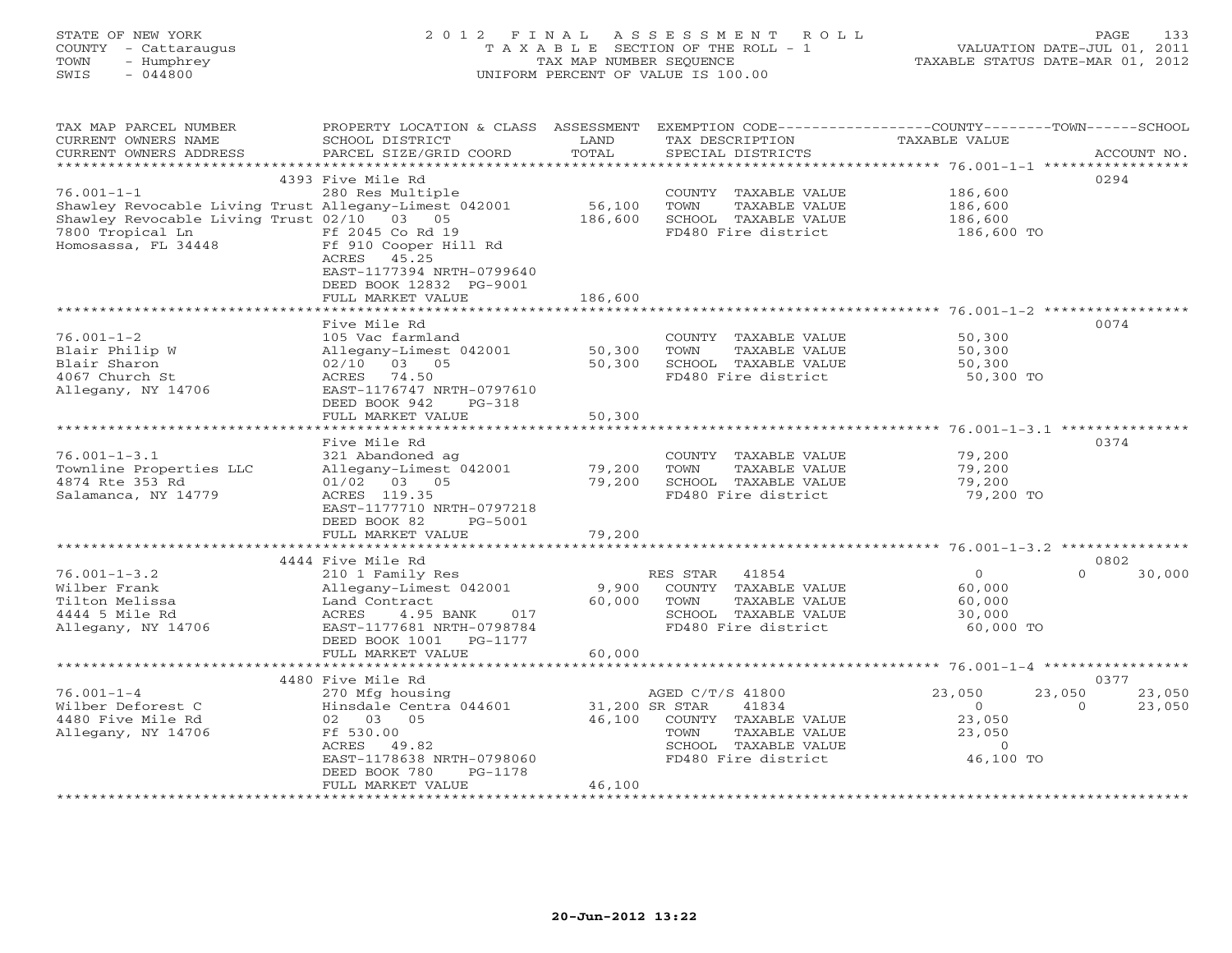STATE OF NEW YORK 2 0 1 2 F I N A L A S S E S S M E N T R O L L PAGE 134 COUNTY - Cattaraugus T A X A B L E SECTION OF THE ROLL - 1 VALUATION DATE-JUL 01, 2011 TOWN - Humphrey TAX MAP NUMBER SEQUENCE TAXABLE STATUS DATE-MAR 01, 2012 SWIS - 044800 UNIFORM PERCENT OF VALUE IS 100.00UNIFORM PERCENT OF VALUE IS 100.00

TAX MAP PARCEL NUMBER PROPERTY LOCATION & CLASS ASSESSMENT EXEMPTION CODE----------------COUNTY-------TOWN------SCHOOL

| CURRENT OWNERS NAME       | SCHOOL DISTRICT             | LAND       | TAX DESCRIPTION         |                      | TAXABLE VALUE                                      |                    |
|---------------------------|-----------------------------|------------|-------------------------|----------------------|----------------------------------------------------|--------------------|
| CURRENT OWNERS ADDRESS    | PARCEL SIZE/GRID COORD      | TOTAL      |                         | SPECIAL DISTRICTS    |                                                    | ACCOUNT NO.        |
| **********************    |                             |            |                         |                      |                                                    | ******             |
|                           | 4520 Five Mile Rd           |            |                         |                      |                                                    | 0371               |
| $76.001 - 1 - 5.1$        | 270 Mfg housing             |            | RES STAR                | 41854                | $\circ$                                            | $\Omega$<br>30,000 |
| West Cynthia              | Hinsdale Centra 044601      | 6,600      |                         | COUNTY TAXABLE VALUE | 49,600                                             |                    |
| 4520 Five Mile Rd         | 02<br>03<br>05              | 49,600     | TOWN                    | TAXABLE VALUE        | 49,600                                             |                    |
| Allegany, NY 14706        | Ff 150.00                   |            |                         | SCHOOL TAXABLE VALUE | 19,600                                             |                    |
|                           | ACRES<br>2.70               |            |                         | FD480 Fire district  | 49,600 TO                                          |                    |
|                           | EAST-1179715 NRTH-0798557   |            |                         |                      |                                                    |                    |
|                           | DEED BOOK 17516 PG-7001     |            |                         |                      |                                                    |                    |
|                           | FULL MARKET VALUE           | 49,600     |                         |                      |                                                    |                    |
|                           | ********************        |            |                         |                      |                                                    |                    |
|                           | 4502 Five Mile Rd           |            |                         |                      |                                                    | 0565               |
|                           |                             |            |                         |                      |                                                    | $\Omega$           |
| $76.001 - 1 - 5.2$        | 240 Rural res               |            | RES STAR                | 41854                | $\circ$                                            | 30,000             |
| Lentz Gilbert E           | Hinsdale Centra 044601      | 109,000    |                         | COUNTY TAXABLE VALUE | 170,000                                            |                    |
| Lentz Tracy M             | 03<br>02<br>05              | 170,000    | TOWN                    | TAXABLE VALUE        | 170,000                                            |                    |
| 4502 Five Mile Rd (Off)   | 03<br>05<br>01              |            |                         | SCHOOL TAXABLE VALUE | 140,000                                            |                    |
| Humphrey, NY 14706        | Ff 730.00                   |            |                         | FD480 Fire district  | 170,000 TO                                         |                    |
|                           | ACRES 144.84                |            |                         |                      |                                                    |                    |
|                           | EAST-1179350 NRTH-0797047   |            |                         |                      |                                                    |                    |
|                           | DEED BOOK 10432 PG-2000     |            |                         |                      |                                                    |                    |
|                           | FULL MARKET VALUE           | 170,000    |                         |                      |                                                    |                    |
|                           |                             |            |                         |                      |                                                    |                    |
|                           | 4544 Five Mile Rd           |            |                         |                      |                                                    | 0128               |
| $76.001 - 1 - 6.1$        | 280 Res Multiple            |            | RES STAR                | 41854                | $\Omega$                                           | 30,000<br>$\Omega$ |
| Cobado Kent               | Hinsdale Centra 044601      |            | 51,600 SILO T/C/S 42100 |                      | 2,000                                              | 2,000<br>2,000     |
| Cobado Barbara K          | 02 03<br>05                 | 280,000    |                         | COUNTY TAXABLE VALUE | 278,000                                            |                    |
| 4544 Five Mile Rd         | ACRES 79.92                 |            | TOWN                    | TAXABLE VALUE        | 278,000                                            |                    |
| Allegany, NY 14706        | EAST-1180338 NRTH-0798080   |            |                         | SCHOOL TAXABLE VALUE | 248,000                                            |                    |
|                           | DEED BOOK 13793 PG-6005     |            |                         | FD480 Fire district  | 280,000 TO                                         |                    |
|                           | FULL MARKET VALUE           | 280,000    |                         |                      |                                                    |                    |
|                           | *************************** |            |                         |                      |                                                    |                    |
|                           | 4557 Five Mile Rd           |            |                         |                      |                                                    | 0470               |
| $76.001 - 1 - 6.2$        | 210 1 Family Res            |            |                         | COUNTY TAXABLE VALUE | 90,000                                             |                    |
| Cobado Kent               | Hinsdale Centra 044601      | 3,200      | TOWN                    | TAXABLE VALUE        | 90,000                                             |                    |
| Cobado Barbara            | 03<br>05                    | 90,000     |                         | SCHOOL TAXABLE VALUE | 90,000                                             |                    |
|                           | 02                          |            |                         |                      |                                                    |                    |
| 4557 Five Mile Rd         | FRNT 100.00 DPTH 278.00     |            |                         | FD480 Fire district  | 90,000 TO                                          |                    |
| Allegany, NY 14706        | EAST-1180705 NRTH-0798918   |            |                         |                      |                                                    |                    |
|                           | DEED BOOK 10741 PG-6001     |            |                         |                      |                                                    |                    |
|                           | FULL MARKET VALUE           | 90,000     |                         |                      |                                                    |                    |
|                           | *****************           | ********** |                         |                      | ********************* 76.001-1-6.3 *************** |                    |
|                           | Five Mile Rd                |            |                         |                      |                                                    | 0901               |
| $76.001 - 1 - 6.3$        | 322 Rural vac>10            |            | COUNTY                  | TAXABLE VALUE        | 23,300                                             |                    |
| Niagara Mohawk Power Corp | Hinsdale Centra 044601      | 23,300     | TOWN                    | TAXABLE VALUE        | 23,300                                             |                    |
| 300 Erie Blvd             | 02 03 05                    | 23,300     |                         | SCHOOL TAXABLE VALUE | 23,300                                             |                    |
| Syracuse, NY 13202        | 13.85<br>ACRES              |            |                         | FD480 Fire district  | 23,300 TO                                          |                    |
|                           | EAST-1180457 NRTH-0799725   |            |                         |                      |                                                    |                    |
|                           | DEED BOOK 13793 PG-6005     |            |                         |                      |                                                    |                    |
|                           | FULL MARKET VALUE           | 23,300     |                         |                      |                                                    |                    |
|                           | *****************           |            |                         |                      |                                                    |                    |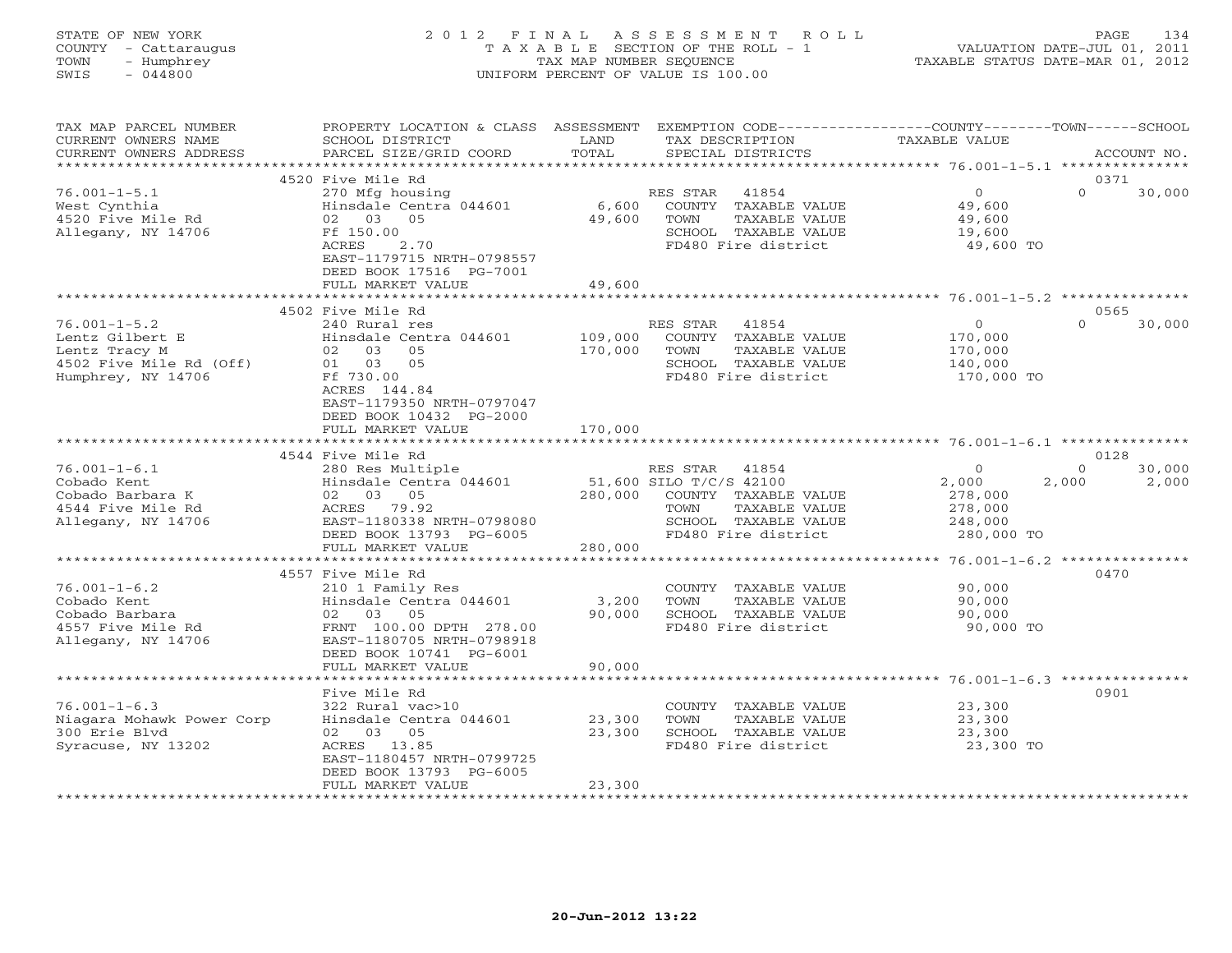# STATE OF NEW YORK 2 0 1 2 F I N A L A S S E S S M E N T R O L L PAGE 135 COUNTY - Cattaraugus T A X A B L E SECTION OF THE ROLL - 1 VALUATION DATE-JUL 01, 2011 TOWN - Humphrey TAX MAP NUMBER SEQUENCE TAXABLE STATUS DATE-MAR 01, 2012 SWIS - 044800 UNIFORM PERCENT OF VALUE IS 100.00UNIFORM PERCENT OF VALUE IS 100.00

| TAX MAP PARCEL NUMBER                         | PROPERTY LOCATION & CLASS ASSESSMENT |               |                                      | EXEMPTION CODE-----------------COUNTY-------TOWN------SCHOOL |
|-----------------------------------------------|--------------------------------------|---------------|--------------------------------------|--------------------------------------------------------------|
| CURRENT OWNERS NAME<br>CURRENT OWNERS ADDRESS | SCHOOL DISTRICT                      | LAND<br>TOTAL | TAX DESCRIPTION<br>SPECIAL DISTRICTS | TAXABLE VALUE<br>ACCOUNT NO.                                 |
| ************************                      | PARCEL SIZE/GRID COORD               |               |                                      |                                                              |
|                                               | Five Mile Rd                         |               |                                      | 0127                                                         |
| $76.001 - 1 - 7$                              | 322 Rural vac>10                     |               | COUNTY TAXABLE VALUE                 | 10,000                                                       |
| Cobado Kent                                   | Hinsdale Centra 044601               | 10,000        | TOWN<br>TAXABLE VALUE                | 10,000                                                       |
| Cobado Barbara K                              | 01 03<br>05                          | 10,000        | SCHOOL TAXABLE VALUE                 | 10,000                                                       |
| 4544 Five Mile Rd                             | ACRES 40.00                          |               | FD480 Fire district                  | 10,000 TO                                                    |
| Allegany, NY 14706                            | EAST-1180430 NRTH-0795114            |               |                                      |                                                              |
|                                               | DEED BOOK 825<br>$PG-1000$           |               |                                      |                                                              |
|                                               | FULL MARKET VALUE                    | 10,000        |                                      |                                                              |
|                                               | ************************             | ***********   |                                      | ******************** 76.001-1-9.1 ****************           |
|                                               | 3352 Northeast Rd                    |               |                                      | 0438                                                         |
| $76.001 - 1 - 9.1$                            | 312 Vac w/imprv                      |               | COUNTY TAXABLE VALUE                 | 34,200                                                       |
| Zastrow Raymond J                             | Allegany-Limest 042001               | 30,100        | TOWN<br>TAXABLE VALUE                | 34,200                                                       |
| 6501 Hatter Rd                                | $01/09$ 03 05                        | 34,200        | SCHOOL TAXABLE VALUE                 | 34,200                                                       |
| New Fane, NY 14108                            | 27.20<br>ACRES                       |               | FD480 Fire district                  | 34,200 TO                                                    |
|                                               | EAST-1177107 NRTH-0793394            |               |                                      |                                                              |
|                                               | DEED BOOK 950<br>$PG-87$             |               |                                      |                                                              |
|                                               | FULL MARKET VALUE                    | 34,200        |                                      |                                                              |
|                                               | Cherry Valley Rd                     |               |                                      | 0692                                                         |
| $76.001 - 1 - 9.2$                            | 322 Rural vac>10                     |               | COUNTY TAXABLE VALUE                 | 37,800                                                       |
| Boone Blair W                                 | Allegany-Limest 042001               | 37,800        | TOWN<br>TAXABLE VALUE                | 37,800                                                       |
| Boone Kathleen E                              | 09 03 05                             | 37,800        | SCHOOL TAXABLE VALUE                 | 37,800                                                       |
| 50 Catherine St                               | ACRES 42.50                          |               | FD480 Fire district                  | 37,800 TO                                                    |
| Williamsville, NY 14221-4449                  | EAST-1175612 NRTH-0793008            |               |                                      |                                                              |
|                                               | DEED BOOK 1001<br>PG-392             |               |                                      |                                                              |
|                                               | FULL MARKET VALUE                    | 37,800        |                                      |                                                              |
|                                               |                                      |               |                                      |                                                              |
|                                               | Cherry Valley Rd (Off)               |               |                                      | 0693                                                         |
| $76.001 - 1 - 9.3$                            | 322 Rural vac>10                     |               | COUNTY TAXABLE VALUE                 | 29,100                                                       |
| Ingalsbe Marvin E                             | Allegany-Limest 042001               | 29,100        | TAXABLE VALUE<br>TOWN                | 29,100                                                       |
| 4050 Rose Rd                                  | 09 03 05                             | 29,100        | SCHOOL TAXABLE VALUE                 | 29,100                                                       |
| Batavia, NY 14020                             | ACRES 30.43                          |               | FD480 Fire district                  | 29,100 TO                                                    |
|                                               | EAST-1176409 NRTH-0793248            |               |                                      |                                                              |
|                                               | DEED BOOK 13116 PG-5001              |               |                                      |                                                              |
|                                               | FULL MARKET VALUE                    | 29,100        |                                      |                                                              |
|                                               | Cherry Valley Rd (Off)               |               |                                      | 0694                                                         |
| $76.001 - 1 - 9.4$                            | 322 Rural vac>10                     |               | COUNTY TAXABLE VALUE                 | 15,000                                                       |
| Black Richard B                               | Allegany-Limest 042001               | 15,000        | TOWN<br>TAXABLE VALUE                | 15,000                                                       |
| 3955 Church Rd                                | 01/09 03 05                          | 15,000        | SCHOOL TAXABLE VALUE                 | 15,000                                                       |
| Allegany, NY 14706                            | 23.40<br>ACRES                       |               | FD480 Fire district                  | 15,000 TO                                                    |
|                                               | EAST-1177586 NRTH-0792623            |               |                                      |                                                              |
|                                               | DEED BOOK 941<br>$PG-975$            |               |                                      |                                                              |
|                                               | FULL MARKET VALUE                    | 15,000        |                                      |                                                              |
|                                               |                                      |               |                                      |                                                              |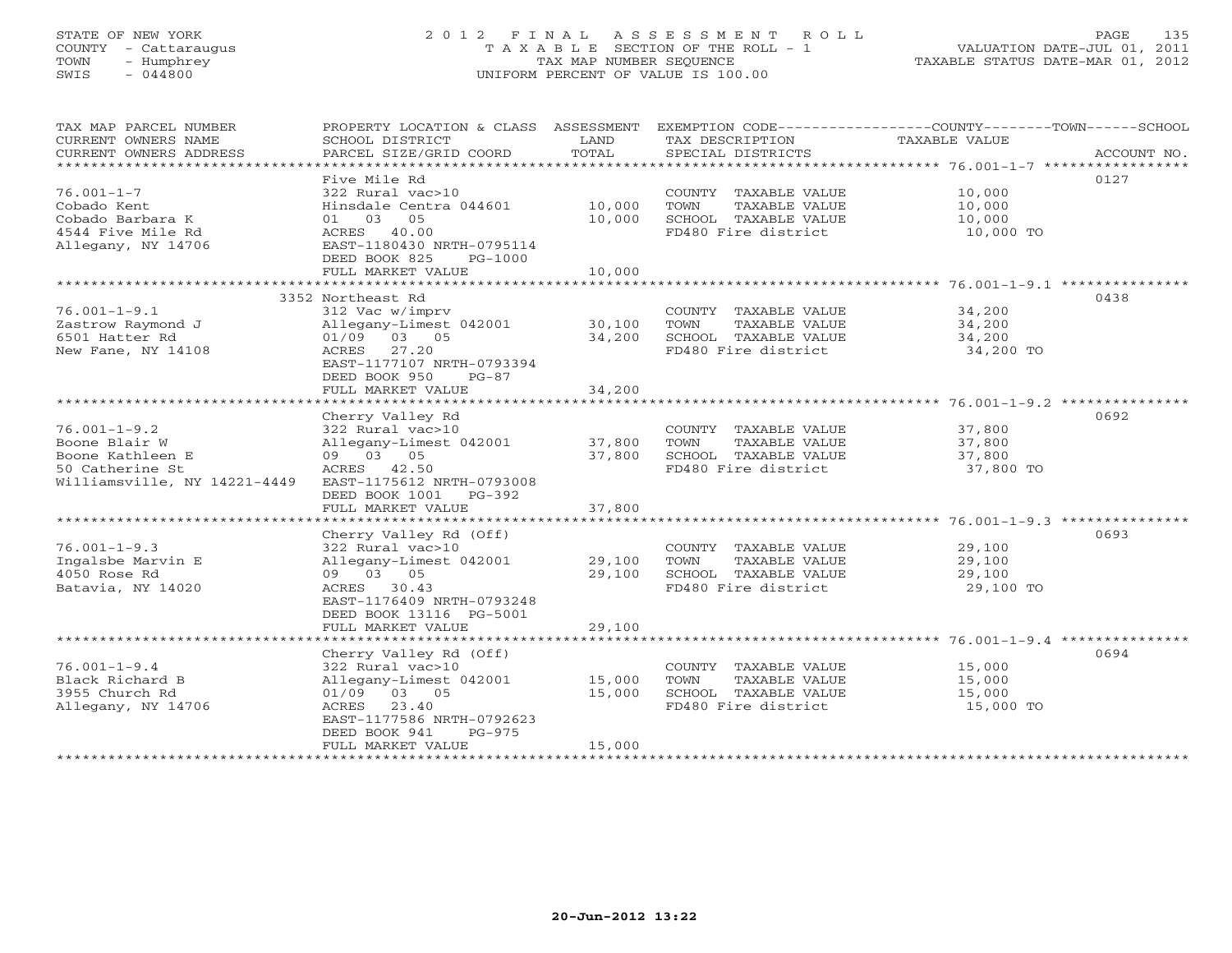# STATE OF NEW YORK 2 0 1 2 F I N A L A S S E S S M E N T R O L L PAGE 136 COUNTY - Cattaraugus T A X A B L E SECTION OF THE ROLL - 1 VALUATION DATE-JUL 01, 2011 TOWN - Humphrey TAX MAP NUMBER SEQUENCE TAXABLE STATUS DATE-MAR 01, 2012 SWIS - 044800 UNIFORM PERCENT OF VALUE IS 100.00

| TAX MAP PARCEL NUMBER<br>CURRENT OWNERS NAME<br>CURRENT OWNERS ADDRESS<br>*************************                    | PROPERTY LOCATION & CLASS ASSESSMENT<br>SCHOOL DISTRICT<br>PARCEL SIZE/GRID COORD                                                                                              | LAND<br>TOTAL              | TAX DESCRIPTION<br>SPECIAL DISTRICTS                                                         | EXEMPTION CODE-----------------COUNTY-------TOWN------SCHOOL<br>TAXABLE VALUE<br>ACCOUNT NO. |
|------------------------------------------------------------------------------------------------------------------------|--------------------------------------------------------------------------------------------------------------------------------------------------------------------------------|----------------------------|----------------------------------------------------------------------------------------------|----------------------------------------------------------------------------------------------|
| $76.001 - 1 - 9.5$<br>Romanchuk David J<br>Romanchuk Joseph R<br>8114 State Road 240 4<br>colden, NY 14033             | Cherry Valley Rd (Off)<br>323 Vacant rural<br>Allegany-Limest 042001<br>01 03 05<br>ACRES 14.20<br>EAST-1179161 NRTH-0792708<br>DEED BOOK 12108 PG-3001<br>FULL MARKET VALUE   | 13,800<br>13,800<br>13,800 | COUNTY TAXABLE VALUE<br>TOWN<br>TAXABLE VALUE<br>SCHOOL TAXABLE VALUE<br>FD480 Fire district | 0713<br>13,800<br>13,800<br>13,800<br>13,800 TO                                              |
| $76.001 - 1 - 9.6$<br>Malone Ronald<br>Malone Alice<br>30 Frederick Rd<br>Tonawanda, NY 14150                          | Cherry Valley Rd (Off)<br>323 Vacant rural<br>Allegany-Limest 042001<br>01 03 05<br>ACRES 14.95<br>EAST-1179754 NRTH-0792705<br>DEED BOOK 996<br>PG-1164<br>FULL MARKET VALUE  | 13,500<br>13,500<br>13,500 | COUNTY TAXABLE VALUE<br>TOWN<br>TAXABLE VALUE<br>SCHOOL TAXABLE VALUE<br>FD480 Fire district | 0714<br>13,500<br>13,500<br>13,500<br>13,500 TO                                              |
| $76.001 - 1 - 9.7$<br>Scavo Antonio<br>8200 Colonial Dr<br>Niagara Falls, NY 14304                                     | Cherry Valley Rd (Off)<br>323 Vacant rural<br>Allegany-Limest 042001<br>01 03 05<br>ACRES 33.90<br>EAST-1180455 NRTH-0793132<br>DEED BOOK 976<br>$PG-693$<br>FULL MARKET VALUE | 23,700<br>23,700<br>23,700 | COUNTY TAXABLE VALUE<br>TAXABLE VALUE<br>TOWN<br>SCHOOL TAXABLE VALUE<br>FD480 Fire district | 0715<br>23,700<br>23,700<br>23,700<br>23,700 TO                                              |
| $76.001 - 1 - 9.8$<br>Black Richard B<br>3955 Church Rd<br>Allegany, NY 14706<br>* * * * * * * * * * * * * * * * * * * | Cherry Valley Rd (Off)<br>323 Vacant rural<br>Allegany-Limest 042001<br>01 03 05<br>ACRES 20.58<br>EAST-1178477 NRTH-0792775<br>DEED BOOK 945<br>$PG-840$<br>FULL MARKET VALUE | 13,800<br>13,800<br>13,800 | COUNTY TAXABLE VALUE<br>TAXABLE VALUE<br>TOWN<br>SCHOOL TAXABLE VALUE<br>FD480 Fire district | 0716<br>13,800<br>13,800<br>13,800<br>13,800 TO                                              |
| $76.001 - 1 - 9.9$<br>Dombeck Donald E<br>Dombeck Donna M<br>2966 Smith Hollow Rd<br>Allegany, NY 14706                | Cherry Valley Rd (Off)<br>323 Vacant rural<br>Allegany-Limest 042001<br>01 03 05<br>ACRES 18.47<br>EAST-1177962 NRTH-0793702<br>DEED BOOK 965<br>$PG-154$<br>FULL MARKET VALUE | 20,500<br>20,500<br>20,500 | COUNTY TAXABLE VALUE<br>TOWN<br>TAXABLE VALUE<br>SCHOOL TAXABLE VALUE<br>FD480 Fire district | 0717<br>20,500<br>20,500<br>20,500<br>20,500 TO                                              |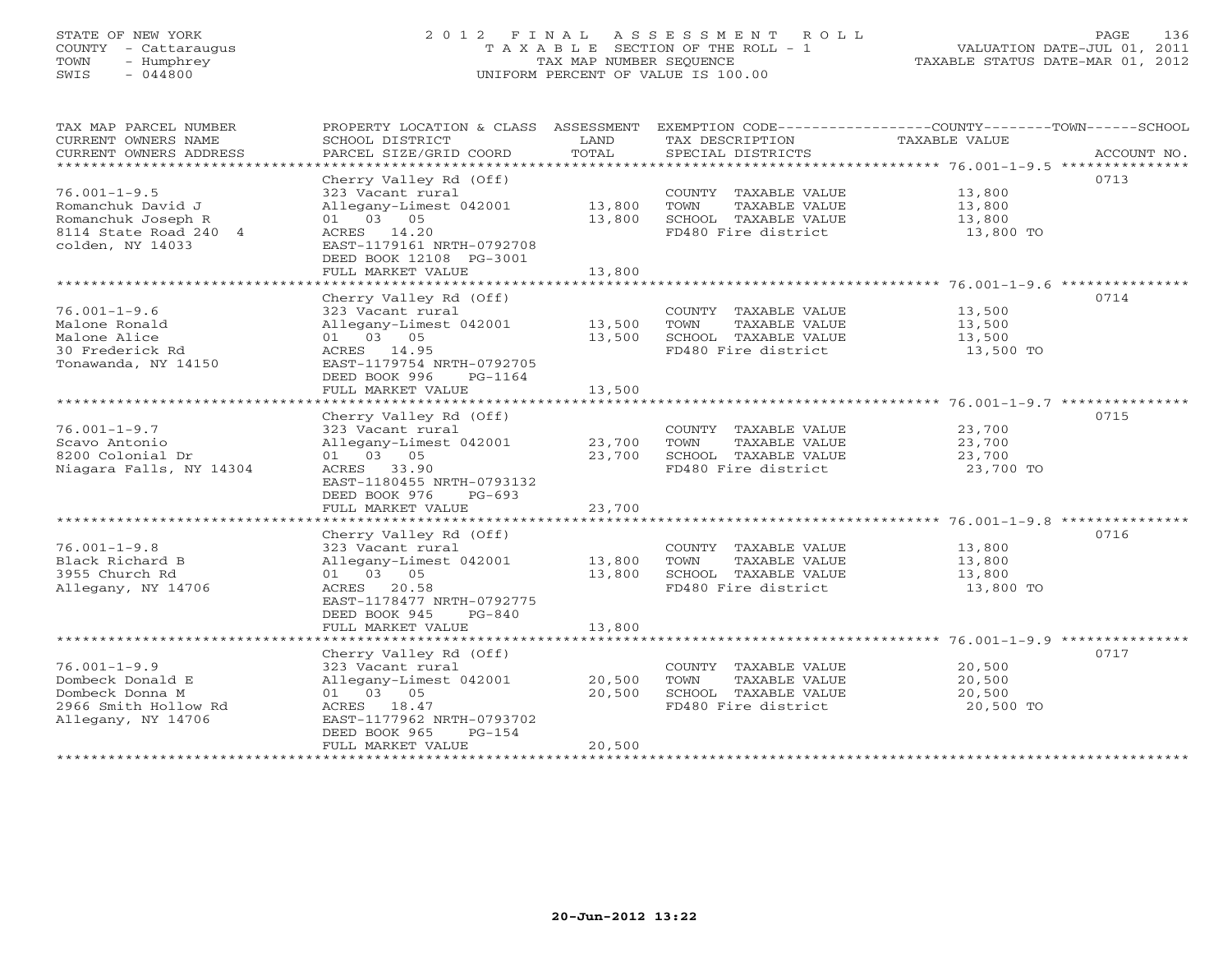# STATE OF NEW YORK 2 0 1 2 F I N A L A S S E S S M E N T R O L L PAGE 137 COUNTY - Cattaraugus T A X A B L E SECTION OF THE ROLL - 1 VALUATION DATE-JUL 01, 2011 TOWN - Humphrey TAX MAP NUMBER SEQUENCE TAXABLE STATUS DATE-MAR 01, 2012 SWIS - 044800 UNIFORM PERCENT OF VALUE IS 100.00UNIFORM PERCENT OF VALUE IS 100.00

| TAX MAP PARCEL NUMBER<br>CURRENT OWNERS NAME<br>CURRENT OWNERS ADDRESS<br>***********************        | PROPERTY LOCATION & CLASS ASSESSMENT<br>SCHOOL DISTRICT<br>PARCEL SIZE/GRID COORD                                                                                                   | LAND<br>TOTAL              | EXEMPTION CODE----------------COUNTY-------TOWN------SCHOOL<br>TAX DESCRIPTION<br>SPECIAL DISTRICTS                                       | TAXABLE VALUE                                                  |                   | ACCOUNT NO.                |
|----------------------------------------------------------------------------------------------------------|-------------------------------------------------------------------------------------------------------------------------------------------------------------------------------------|----------------------------|-------------------------------------------------------------------------------------------------------------------------------------------|----------------------------------------------------------------|-------------------|----------------------------|
| $76.001 - 1 - 9.10$<br>Dombeck Donald E<br>Dombeck Donna M<br>2966 Smith Hollow Rd<br>Allegany, NY 14706 | Cherry Valley Rd (Off)<br>323 Vacant rural<br>Allegany-Limest 042001<br>01 03 05<br>ACRES 27.80<br>EAST-1179273 NRTH-0793669<br>DEED BOOK 950<br>$PG-85$<br>FULL MARKET VALUE       | 17,000<br>17,000<br>17,000 | COUNTY TAXABLE VALUE<br>TAXABLE VALUE<br>TOWN<br>SCHOOL TAXABLE VALUE<br>FD480 Fire district                                              | 17,000<br>17,000<br>17,000<br>17,000 TO                        |                   | 0718                       |
|                                                                                                          | Five Mile Rd (Off)                                                                                                                                                                  |                            |                                                                                                                                           |                                                                |                   | 0254                       |
| $76.001 - 1 - 10$<br>Potter Lumber Co Inc<br>PO Box 10<br>Allegany, NY 14706                             | 910 Priv forest<br>Allegany-Limest 042001<br>01 03 05<br>ACRES 45.00<br>EAST-1177739 NRTH-0794781<br>FULL MARKET VALUE                                                              | 22,500<br>22,500<br>22,500 | COUNTY TAXABLE VALUE<br>TOWN<br>TAXABLE VALUE<br>SCHOOL TAXABLE VALUE<br>FD480 Fire district                                              | 22,500<br>22,500<br>22,500<br>22,500 TO                        |                   |                            |
|                                                                                                          |                                                                                                                                                                                     |                            |                                                                                                                                           |                                                                |                   |                            |
| $76.001 - 1 - 12.1$<br>Marlett Carl<br>Marlett Debra<br>4493 Five Mile Rd<br>Allegany, NY 14706          | 4495 Five Mile Rd<br>270 Mfg housing<br>Hinsdale Centra 044601<br>02 03 05<br>FRNT 201.40 DPTH<br>64.20<br>EAST-1179001 NRTH-0799136<br>DEED BOOK 7387 PG-6001<br>FULL MARKET VALUE | 19,700<br>19,700           | WVET C/T 41121<br>41854<br>1,700 RES STAR<br>COUNTY TAXABLE VALUE<br>TOWN<br>TAXABLE VALUE<br>SCHOOL TAXABLE VALUE<br>FD480 Fire district | 2,955<br>$\Omega$<br>16,745<br>16,745<br>$\Omega$<br>19,700 TO | 2,955<br>$\Omega$ | 0745<br>$\Omega$<br>19,700 |
|                                                                                                          | 4493 Five Mile Rd                                                                                                                                                                   |                            |                                                                                                                                           |                                                                |                   | 0777                       |
| $76.001 - 1 - 12.2$<br>Schoenherr Angela K<br>4493 Five Mile Rd<br>Allegany, NY 14706                    | 270 Mfg housing<br>Hinsdale Centra 044601<br>02 03 05<br>$L/p$ 979-311<br>2.60<br>ACRES<br>EAST-1178998 NRTH-0799454<br>DEED BOOK 624<br>PG-9003                                    | 6,400<br>40,000            | RES STAR<br>41854<br>COUNTY TAXABLE VALUE<br>TAXABLE VALUE<br>TOWN<br>SCHOOL TAXABLE VALUE<br>FD480 Fire district                         | $\Omega$<br>40,000<br>40,000<br>10,000<br>40,000 TO            | $\Omega$          | 30,000                     |
|                                                                                                          | FULL MARKET VALUE<br>************************                                                                                                                                       | 40,000                     |                                                                                                                                           |                                                                |                   |                            |
| $76.001 - 1 - 12.3$<br>Gleason Richard E III<br>3771 Carey Hollow Rd<br>Allegany, NY 14706               | Five Mile Rd<br>260 Seasonal res<br>Hinsdale Centra 044601<br>02 03 05<br>1.80<br>ACRES<br>EAST-1178991 NRTH-0799936<br>DEED BOOK 1587<br>PG-9001                                   | 5,200<br>20,000            | COUNTY TAXABLE VALUE<br><b>TOWN</b><br>TAXABLE VALUE<br>SCHOOL TAXABLE VALUE<br>FD480 Fire district                                       | 20,000<br>20,000<br>20,000<br>20,000 TO                        |                   | 0778                       |
|                                                                                                          | FULL MARKET VALUE                                                                                                                                                                   | 20,000                     |                                                                                                                                           |                                                                |                   |                            |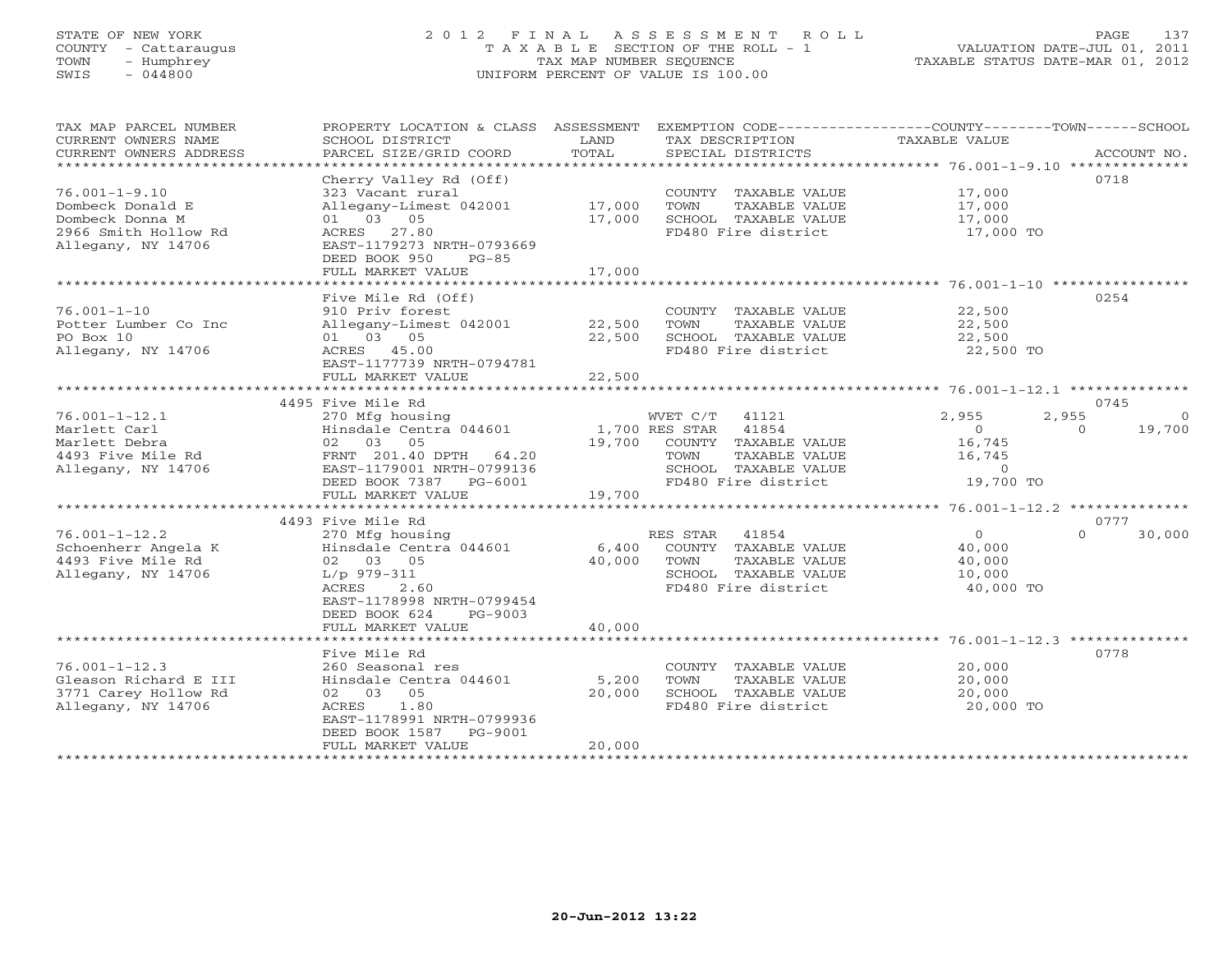| STATE OF NEW YORK    | 2012 FINAL ASSESSMENT ROLL         | 138<br>PAGE                      |
|----------------------|------------------------------------|----------------------------------|
| COUNTY - Cattaraugus | TAXABLE SECTION OF THE ROLL - 1    | VALUATION DATE-JUL 01, 2011      |
| TOWN<br>- Humphrey   |                                    | TAXABLE STATUS DATE-MAR 01, 2012 |
| SWIS<br>- 044800     |                                    | RPS150/V04/L015                  |
|                      | UNIFORM PERCENT OF VALUE IS 100.00 | CURRENT DATE 6/20/2012           |

R O L L S U B S E C T I O N - - T O T A L S

\*\*\* S P E C I A L D I S T R I C T S U M M A R Y \*\*\*

|      |                     | TOTAL   | EXTENSTON | <b>EXTENSION</b> | AD VALOREM   | <b>FXFMPT</b> | TAXABLE   |
|------|---------------------|---------|-----------|------------------|--------------|---------------|-----------|
| CODE | DISTRICT NAME       | PARCELS | TYPE.     | VALUE            | <b>VALUE</b> | AMOUNT        | VALUE     |
|      |                     |         |           |                  |              |               |           |
|      | FD480 Fire district |         | 676 TOTAL |                  | 47359,800    |               | 47359,800 |

## \*\*\* S C H O O L D I S T R I C T S U M M A R Y \*\*\*

| CODE                                 | DISTRICT NAME                                                                      | TOTAL<br>PARCELS        | ASSESSED<br>LAND                             | ASSESSED<br>TOTAL                            | EXEMPT<br>AMOUNT                       | TOTAL<br>TAXABLE                             | STAR<br>AMOUNT                              | STAR<br>TAXABLE                              |
|--------------------------------------|------------------------------------------------------------------------------------|-------------------------|----------------------------------------------|----------------------------------------------|----------------------------------------|----------------------------------------------|---------------------------------------------|----------------------------------------------|
| 042001<br>043601<br>044001<br>044601 | Allegany-Limestone<br>Ellicottville Cent<br>Franklinville Cent<br>Hinsdale Central | 127<br>424<br>118<br>14 | 3650,100<br>11654,700<br>3679,750<br>372,000 | 8499,700<br>30064,550<br>8200,750<br>872,500 | 72,111<br>553,551<br>115,812<br>31,260 | 8427,589<br>29510,999<br>8084,938<br>841,240 | 1702,000<br>4082,900<br>1263,250<br>162,750 | 6725,589<br>25428,099<br>6821,688<br>678,490 |
|                                      | $S \cup B - T \cup T A L$                                                          | 683                     | 19356,550                                    | 47637,500                                    | 772,734                                | 46864,766                                    | 7210,900                                    | 39653,866                                    |
|                                      | TOTAL                                                                              | 683                     | 19356,550                                    | 47637,500                                    | 772,734                                | 46864,766                                    | 7210,900                                    | 39653,866                                    |

## \*\*\* S Y S T E M C O D E S S U M M A R Y \*\*\*

## NO SYSTEM EXEMPTIONS AT THIS LEVEL

## \*\*\* E X E M P T I O N S U M M A R Y \*\*\*

| CODE  | DESCRIPTION | TOTAL<br>PARCELS | <b>COUNTY</b> | TOWN    | SCHOOL |
|-------|-------------|------------------|---------------|---------|--------|
| 41121 | WVET C/T    | $\overline{ }$   | 74,355        | 56,955  |        |
| 41122 | WVET CO     | 10               | 113,250       |         |        |
| 41123 | WVET TOWN   | 10               |               | 87,450  |        |
| 41131 | CVET C/T    | 5                | 98,750        | 75,000  |        |
| 41132 | CVET CO     | 12               | 169,495       |         |        |
| 41133 | CVET TOWN   | 12               |               | 145,995 |        |
| 41141 | DVET C/T    |                  | 66,310        | 56,310  |        |
| 41142 | DVET CO     |                  | 19,500        |         |        |
| 41143 | DVET TOWN   |                  |               | 19,500  |        |
| 41700 | AG BLDG     |                  | 27,900        | 27,900  | 27,900 |
| 41720 | AG DIST     |                  | 84,804        | 84,804  | 84,804 |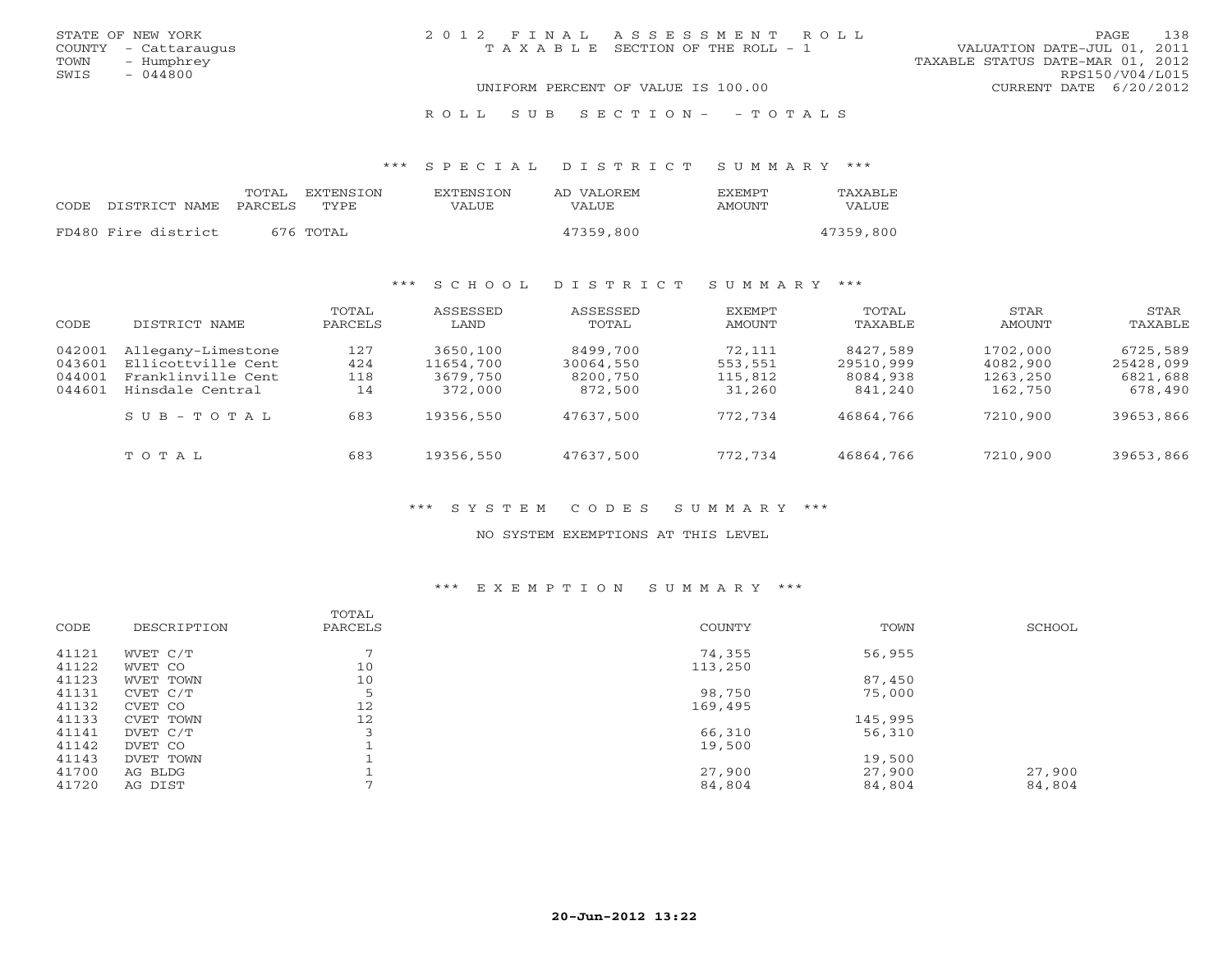|      | STATE OF NEW YORK    | 2012 FINAL ASSESSMENT ROLL |                                       |                                  | PAGE            | 139 |
|------|----------------------|----------------------------|---------------------------------------|----------------------------------|-----------------|-----|
|      | COUNTY - Cattaraugus |                            | T A X A B L E SECTION OF THE ROLL - 1 | VALUATION DATE-JUL 01, 2011      |                 |     |
| TOWN | - Humphrey           |                            |                                       | TAXABLE STATUS DATE-MAR 01, 2012 |                 |     |
| SWIS | $-044800$            |                            |                                       |                                  | RPS150/V04/L015 |     |
|      |                      |                            | UNIFORM PERCENT OF VALUE IS 100.00    | CURRENT DATE 6/20/2012           |                 |     |
|      |                      | ROLL SUB SECTION- - TOTALS |                                       |                                  |                 |     |

### \*\*\* E X E M P T I O N S U M M A R Y \*\*\*

|       |             | TOTAL   |               |          |          |
|-------|-------------|---------|---------------|----------|----------|
| CODE  | DESCRIPTION | PARCELS | <b>COUNTY</b> | TOWN     | SCHOOL   |
| 41800 | AGED C/T/S  | 16      | 522,685       | 525,385  | 556,930  |
| 41801 | AGED C/T    |         | 19,688        | 21,000   |          |
| 41805 | AGED C/S    |         | 42,500        |          | 42,500   |
| 41834 | SR STAR     | 52      |               |          | 2634,500 |
| 41854 | RES STAR    | 157     |               |          | 4576,400 |
| 42100 | SILO T/C/S  | 4       | 13,200        | 13,200   | 13,200   |
| 47460 | FOREST/A74  |         | 47,400        | 47,400   | 47,400   |
|       | TOTAL       | 301     | 1299,837      | 1160,899 | 7983,634 |

## \*\*\* G R A N D T O T A L S \*\*\*

| ROLL<br>SEC | DESCRIPTION          | TOTAI<br>PARCELS | <b>ACCECCEL</b><br>LAND | TOTAL | 'AXABLF<br>COUNTY | TAXABLF<br>TOWN | TAXABLE<br>SCHOOL | STAR<br>TAXABL <sub>U</sub> |
|-------------|----------------------|------------------|-------------------------|-------|-------------------|-----------------|-------------------|-----------------------------|
|             |                      |                  |                         |       |                   |                 |                   |                             |
|             | ∵P∆Y∆R⊺ <sup>∽</sup> | 683              | L9356,550               | 500   | 663               | 46476,601       | 46864,766         | 3965<br>866                 |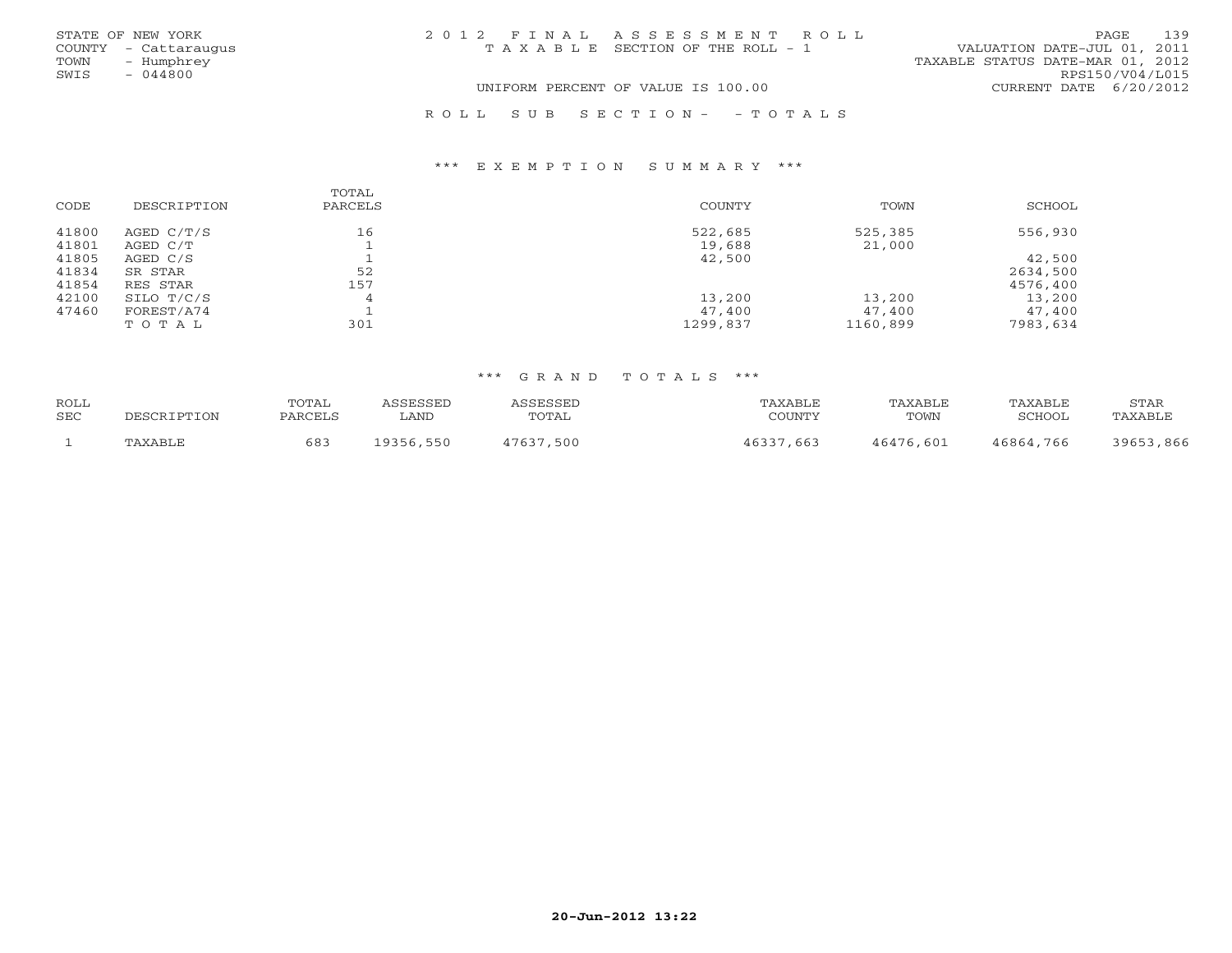## STATE OF NEW YORK 2 0 1 2 F I N A L A S S E S S M E N T R O L L PAGE 140 COUNTY - Cattaraugus T A X A B L E SECTION OF THE ROLL - 1 SUB-SECT - 3 VALUATION DATE-JUL 01, 2011 TOWN - Humphrey **TAX MAP NUMBER SEQUENCE** TAXABLE STATUS DATE-MAR 01, 2012<br>
TAX MAP NUMBER SEQUENCE TAXABLE STATUS DATE-MAR 01, 2012<br>
SWIS - 044800 SWIS - 044800 UNIFORM PERCENT OF VALUE IS 100.00

| TAX MAP PARCEL NUMBER                                                                                                                                                                                                                                  | PROPERTY LOCATION & CLASS ASSESSMENT EXEMPTION CODE---------------COUNTY-------TOWN------SCHOOL                                                                                              |        |                                                                  |                                                                                                             |          |          |
|--------------------------------------------------------------------------------------------------------------------------------------------------------------------------------------------------------------------------------------------------------|----------------------------------------------------------------------------------------------------------------------------------------------------------------------------------------------|--------|------------------------------------------------------------------|-------------------------------------------------------------------------------------------------------------|----------|----------|
| CURRENT OWNERS NAME                                                                                                                                                                                                                                    |                                                                                                                                                                                              |        |                                                                  |                                                                                                             |          |          |
| CURRENT OWNERS NAME<br>CURRENT OWNERS ADDRESS                                                                                                                                                                                                          |                                                                                                                                                                                              |        |                                                                  |                                                                                                             |          |          |
|                                                                                                                                                                                                                                                        |                                                                                                                                                                                              |        |                                                                  |                                                                                                             |          |          |
|                                                                                                                                                                                                                                                        | Cooper Hill Rd                                                                                                                                                                               |        |                                                                  |                                                                                                             | 0393     |          |
| $66.002 - 1 - 22$                                                                                                                                                                                                                                      | 942 Co. reforest                                                                                                                                                                             |        | XMPT CTY 33302                                                   | 32,500                                                                                                      | $\Omega$ | $\Omega$ |
|                                                                                                                                                                                                                                                        |                                                                                                                                                                                              |        |                                                                  |                                                                                                             |          |          |
|                                                                                                                                                                                                                                                        |                                                                                                                                                                                              |        |                                                                  |                                                                                                             |          |          |
|                                                                                                                                                                                                                                                        |                                                                                                                                                                                              |        |                                                                  |                                                                                                             |          |          |
| Catt Co Forest and the case of the country TAXABLE VALUE of Forest and the country Treasurer and the country TAXABLE VALUE of the series of the country Treasurer and the country TAXABLE VALUE of the country Treasurer and t                         |                                                                                                                                                                                              |        |                                                                  | 32,500 TO                                                                                                   |          |          |
|                                                                                                                                                                                                                                                        | DEED BOOK 356<br>PG-315                                                                                                                                                                      |        |                                                                  |                                                                                                             |          |          |
|                                                                                                                                                                                                                                                        | FULL MARKET VALUE                                                                                                                                                                            | 32,500 |                                                                  |                                                                                                             |          |          |
|                                                                                                                                                                                                                                                        |                                                                                                                                                                                              |        |                                                                  |                                                                                                             |          |          |
|                                                                                                                                                                                                                                                        | Cooper Hill Rd                                                                                                                                                                               |        |                                                                  |                                                                                                             | 0396     |          |
| $66.002 - 1 - 23$                                                                                                                                                                                                                                      | Cooper nii ku (1992)<br>942 Co. reforest (1990)<br>Allegany-Limest (1990) 12,000 COUNTY TAXABLE VALUE (1992) 62,000<br>21 03 05 52,000 TOWN TAXABLE VALUE (1993) 52,000                      |        |                                                                  |                                                                                                             | $\cap$   | $\Omega$ |
| Catt Co Forest                                                                                                                                                                                                                                         |                                                                                                                                                                                              |        |                                                                  |                                                                                                             |          |          |
| Attn: County Treasurer<br>303 Court St<br>Little Valley, NY 14755                                                                                                                                                                                      | 21 03 05<br>ACRES 80.00 BANK B 52,000 TOWN TAXABLE VALUE 52,000<br>EAST-1171095 NRTH-0809739 FD480 Fire district 52,000 TO                                                                   |        |                                                                  |                                                                                                             |          |          |
|                                                                                                                                                                                                                                                        |                                                                                                                                                                                              |        |                                                                  |                                                                                                             |          |          |
|                                                                                                                                                                                                                                                        |                                                                                                                                                                                              |        |                                                                  |                                                                                                             |          |          |
|                                                                                                                                                                                                                                                        | DEED BOOK 356 PG-314                                                                                                                                                                         |        |                                                                  |                                                                                                             |          |          |
|                                                                                                                                                                                                                                                        |                                                                                                                                                                                              |        |                                                                  |                                                                                                             |          |          |
|                                                                                                                                                                                                                                                        |                                                                                                                                                                                              |        |                                                                  |                                                                                                             |          |          |
|                                                                                                                                                                                                                                                        | Cooper Hill Rd                                                                                                                                                                               |        |                                                                  |                                                                                                             | 0395     |          |
| 32,500<br>Catt Co Forest<br>Catt Co Forest<br>21 03 05<br>2000 BANK B<br>21 03 05<br>21 03 05<br>22,500 TOWN TAXABLE VALUE<br>21 03 05<br>22,500 TOWN TAXABLE VALUE<br>22,500 TOWN TAXABLE VALUE<br>22,500 SCHOOL TAXABLE VALUE<br>22,500 SCHOOL TAXAB |                                                                                                                                                                                              |        |                                                                  |                                                                                                             | $\Omega$ |          |
|                                                                                                                                                                                                                                                        |                                                                                                                                                                                              |        |                                                                  |                                                                                                             |          |          |
|                                                                                                                                                                                                                                                        |                                                                                                                                                                                              |        |                                                                  |                                                                                                             |          |          |
|                                                                                                                                                                                                                                                        |                                                                                                                                                                                              |        |                                                                  |                                                                                                             |          |          |
|                                                                                                                                                                                                                                                        |                                                                                                                                                                                              |        |                                                                  | 32,500 TO                                                                                                   |          |          |
|                                                                                                                                                                                                                                                        | DEED BOOK 356 PG-313                                                                                                                                                                         |        |                                                                  |                                                                                                             |          |          |
|                                                                                                                                                                                                                                                        |                                                                                                                                                                                              |        |                                                                  |                                                                                                             |          |          |
|                                                                                                                                                                                                                                                        |                                                                                                                                                                                              |        |                                                                  |                                                                                                             |          |          |
|                                                                                                                                                                                                                                                        | Button Rd                                                                                                                                                                                    |        |                                                                  |                                                                                                             | 0394     |          |
| $66.004 - 1 - 14$                                                                                                                                                                                                                                      | 942 Co. reforest                                                                                                                                                                             |        | $MPT$ CTY 33302                                                  | 47,700                                                                                                      | $\Omega$ |          |
| Catt Co Forest                                                                                                                                                                                                                                         | Allegany-Limest 042001 47,700 COUNTY TAXABLE VALUE                                                                                                                                           |        |                                                                  | $\begin{array}{ccc}\n 1 & 0 & 0 \\   TAXABLE &  VALUE & 47,700 \\   TAXABLE &  VATUP & 47,700\n\end{array}$ |          |          |
| Attn: County Treasurer 12 03 05                                                                                                                                                                                                                        |                                                                                                                                                                                              |        |                                                                  |                                                                                                             |          |          |
|                                                                                                                                                                                                                                                        | Ff 1475.00                                                                                                                                                                                   |        |                                                                  |                                                                                                             |          |          |
| 303 Court St<br>Little Valley, NY 14755                                                                                                                                                                                                                | $\begin{tabular}{lllllll} 12 & 03 & 05 & & & & 47,700 & TOWN \\ \hline \texttt{Ff} & 1475.00 & & & & & & & & \\ \texttt{ACRES} & 73.35 & BANK & & & & & & & \texttt{FD480} \\ \end{tabular}$ |        | SCHOOL TAXABLE VALUE $47,700$<br>FD480 Fire district $47,700$ TO |                                                                                                             |          |          |
|                                                                                                                                                                                                                                                        | EAST-1173791 NRTH-0807464                                                                                                                                                                    |        |                                                                  |                                                                                                             |          |          |
|                                                                                                                                                                                                                                                        | FULL MARKET VALUE                                                                                                                                                                            | 47,700 |                                                                  |                                                                                                             |          |          |
|                                                                                                                                                                                                                                                        |                                                                                                                                                                                              |        |                                                                  |                                                                                                             |          |          |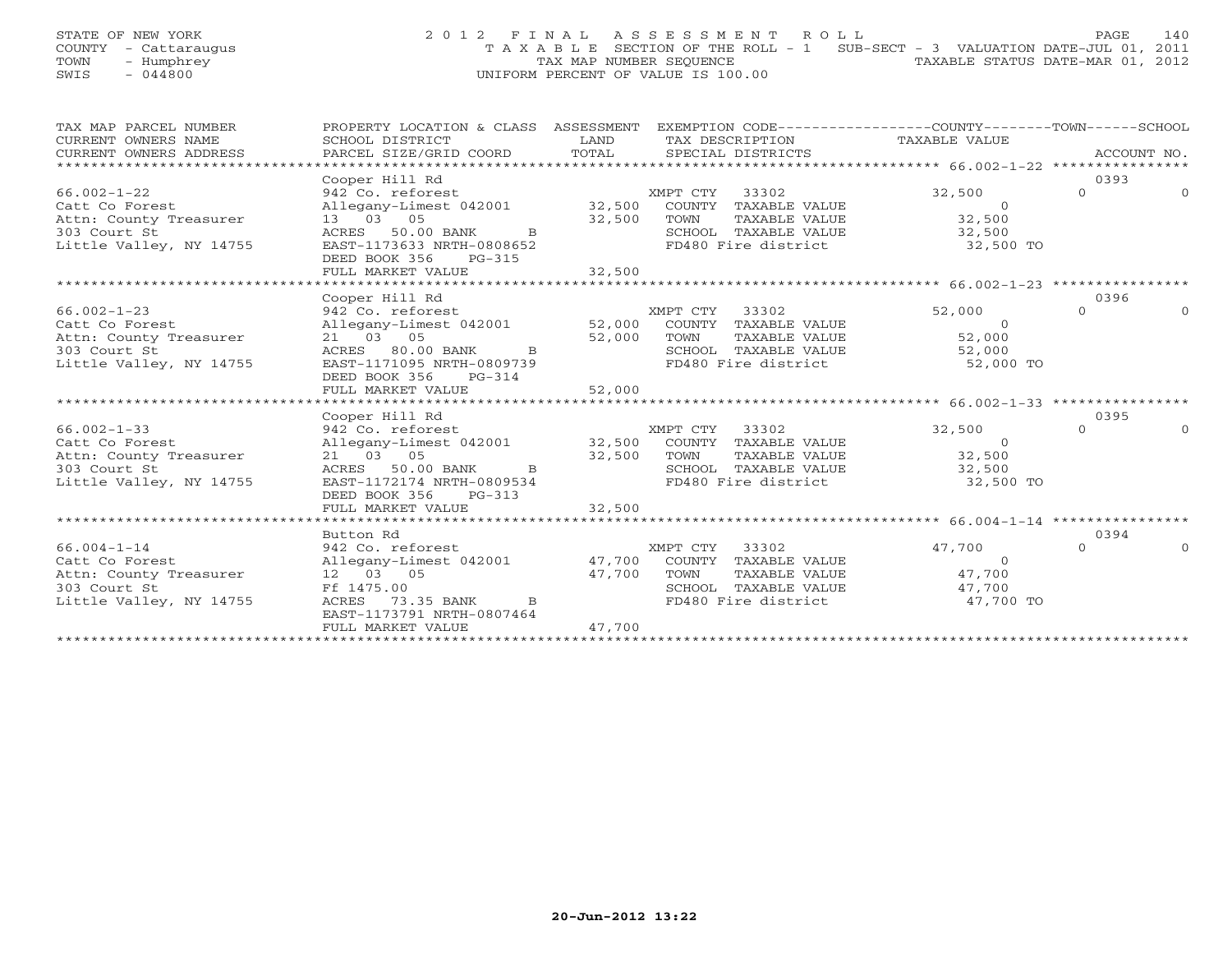|      | STATE OF NEW YORK    | 2012 FINAL ASSESSMENT ROLL |                                                                                |                                  |                        | PAGE. | 141 |
|------|----------------------|----------------------------|--------------------------------------------------------------------------------|----------------------------------|------------------------|-------|-----|
|      | COUNTY - Cattaraugus |                            | T A X A B L E SECTION OF THE ROLL - 1 SUB-SECT - 3 VALUATION DATE-JUL 01, 2011 |                                  |                        |       |     |
| TOWN | – Humphrey           |                            |                                                                                | TAXABLE STATUS DATE-MAR 01, 2012 |                        |       |     |
| SWIS | $-044800$            |                            |                                                                                |                                  | RPS150/V04/L015        |       |     |
|      |                      |                            | UNIFORM PERCENT OF VALUE IS 100.00                                             |                                  | CURRENT DATE 6/20/2012 |       |     |
|      |                      |                            |                                                                                |                                  |                        |       |     |

### R O L L S U B S E C T I O N - 3 - T O T A L S

### \*\*\* S P E C I A L D I S T R I C T S U M M A R Y \*\*\*

|                     | TOTAL   | EXTENSION | <b>EXTENSION</b> | AD VALOREM | <b>FXFMPT</b> | TAXABLE |
|---------------------|---------|-----------|------------------|------------|---------------|---------|
| CODE DISTRICT NAME  | PARCELS | TYPE.     | VALUE            | VALUE      | AMOUNT        | VALUE   |
| FD480 Fire district |         | 4 TOTAL   |                  | 164,700    |               | 164,700 |
|                     |         |           |                  |            |               |         |

## \*\*\* S C H O O L D I S T R I C T S U M M A R Y \*\*\*

| CODE | DISTRICT NAME             | TOTAL<br>PARCELS | ASSESSED<br>LAND | ASSESSED<br>TOTAL | EXEMPT<br>AMOUNT | TOTAL<br>TAXABLE | STAR<br>AMOUNT | STAR<br>TAXABLE |
|------|---------------------------|------------------|------------------|-------------------|------------------|------------------|----------------|-----------------|
|      | 042001 Allegany-Limestone |                  | 164,700          | 164,700           |                  | 164,700          |                | 164,700         |
|      | SUB-TOTAL                 |                  | 164,700          | 164,700           |                  | 164,700          |                | 164,700         |
|      | TOTAL                     |                  | 164,700          | 164,700           |                  | 164,700          |                | 164,700         |

## \*\*\* S Y S T E M C O D E S S U M M A R Y \*\*\*

### NO SYSTEM EXEMPTIONS AT THIS LEVEL

### \*\*\* E X E M P T I O N S U M M A R Y \*\*\*

| CODE  | DESCRIPTION       | TOTAL<br>PARCELS | COUNTY             | TOWN | SCHOOL |
|-------|-------------------|------------------|--------------------|------|--------|
| 33302 | XMPT CTY<br>TOTAL |                  | 164,700<br>164,700 |      |        |

#### \*\*\* G R A N D T O T A L S \*\*\*

| ROLL<br>SEC | DESCR.  | TOTAL<br>PARCELL | <i><b>SSESSED</b></i> | TOTAL   | TAXABLE<br>COUNTY | <b>TAXABLE</b> | TAXABLE<br>SCHOOL | STAR        |
|-------------|---------|------------------|-----------------------|---------|-------------------|----------------|-------------------|-------------|
|             |         |                  | LAND                  |         |                   | TOWN           |                   | 'AXABL)     |
|             | TAXABLE |                  | 700                   | 164,700 |                   | 164,700        | 164,700           | ,700<br>164 |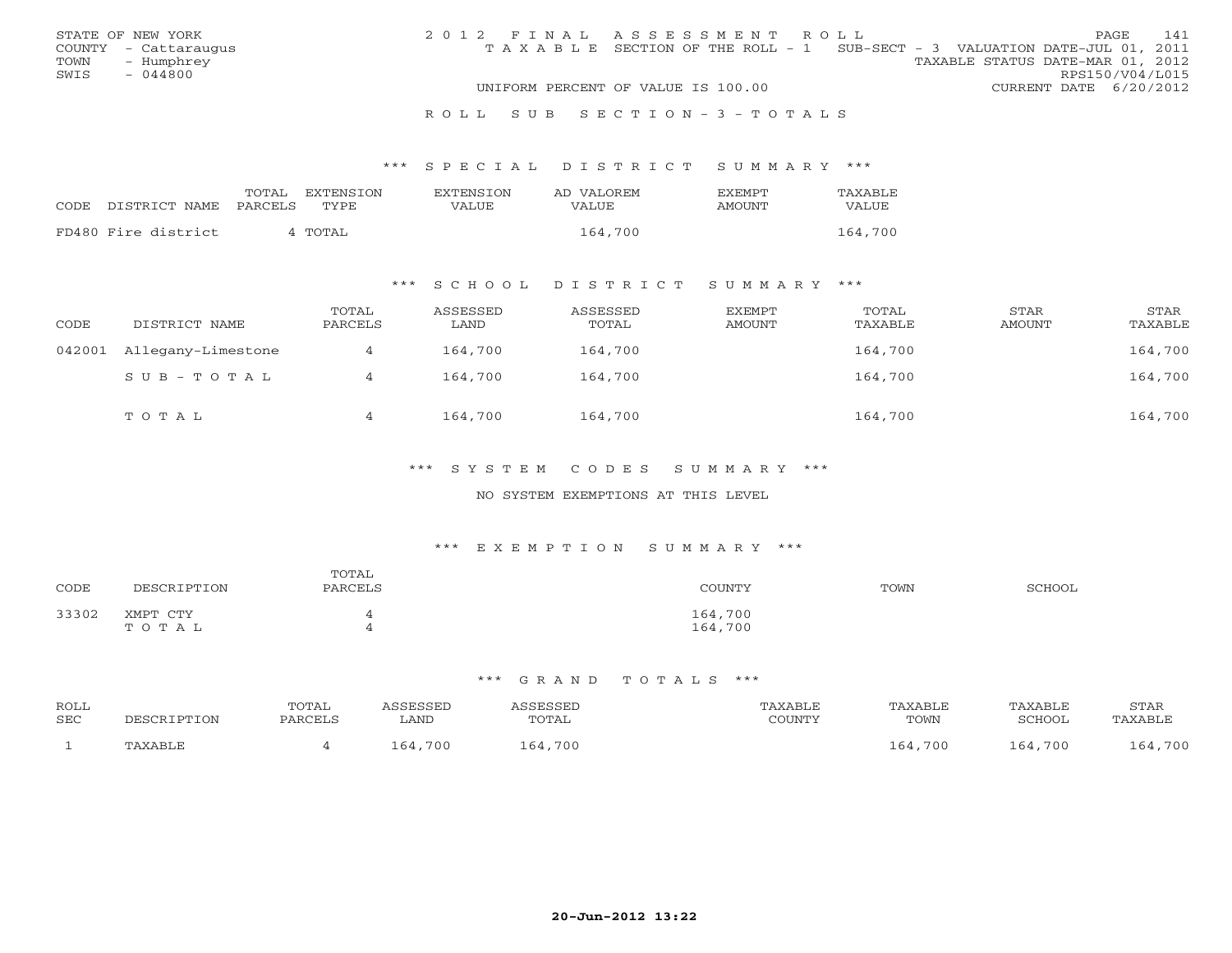|      | STATE OF NEW YORK    | 2012 FINAL ASSESSMENT ROLL |                                    |                                  |                        | PAGE. | 142 |
|------|----------------------|----------------------------|------------------------------------|----------------------------------|------------------------|-------|-----|
|      | COUNTY - Cattaraugus |                            | TAXABLE SECTION OF THE ROLL - 1    | VALUATION DATE-JUL 01, 2011      |                        |       |     |
| TOWN | - Humphrey           |                            |                                    | TAXABLE STATUS DATE-MAR 01, 2012 |                        |       |     |
| SWIS | $-044800$            |                            | UNIFORM PERCENT OF VALUE IS 100.00 |                                  | RPS150/V04/L015        |       |     |
|      |                      |                            |                                    |                                  | CURRENT DATE 6/20/2012 |       |     |
|      |                      |                            |                                    |                                  |                        |       |     |

R O L L S E C T I O N T O T A L S

\*\*\* S P E C I A L D I S T R I C T S U M M A R Y \*\*\*

|       |                       | TOTAL<br>EXTENSTON | <b>EXTENSION</b> | AD VALOREM | <b>FXFMPT</b> | TAXABLE   |
|-------|-----------------------|--------------------|------------------|------------|---------------|-----------|
| CODE. | DISTRICT NAME PARCELS | TYPE.              | VALUE            | VALUE      | AMOUNT        | VALUE     |
|       | FD480 Fire district   | 680 TOTAL          |                  | 47524,500  |               | 47524,500 |
|       |                       |                    |                  |            |               |           |

## \*\*\* S C H O O L D I S T R I C T S U M M A R Y \*\*\*

| CODE                                 | DISTRICT NAME                                                                      | TOTAL<br>PARCELS        | ASSESSED<br>LAND                             | ASSESSED<br>TOTAL                            | EXEMPT<br>AMOUNT                       | TOTAL<br>TAXABLE                             | STAR<br>AMOUNT                              | STAR<br>TAXABLE                              |
|--------------------------------------|------------------------------------------------------------------------------------|-------------------------|----------------------------------------------|----------------------------------------------|----------------------------------------|----------------------------------------------|---------------------------------------------|----------------------------------------------|
| 042001<br>043601<br>044001<br>044601 | Allegany-Limestone<br>Ellicottville Cent<br>Franklinville Cent<br>Hinsdale Central | 131<br>424<br>118<br>14 | 3814,800<br>11654,700<br>3679,750<br>372,000 | 8664,400<br>30064,550<br>8200,750<br>872,500 | 72,111<br>553,551<br>115,812<br>31,260 | 8592,289<br>29510,999<br>8084,938<br>841,240 | 1702,000<br>4082,900<br>1263,250<br>162,750 | 6890,289<br>25428,099<br>6821,688<br>678,490 |
|                                      | $S \cup B - T \cup T A L$                                                          | 687                     | 19521,250                                    | 47802,200                                    | 772,734                                | 47029,466                                    | 7210,900                                    | 39818,566                                    |
|                                      | TOTAL                                                                              | 687                     | 19521,250                                    | 47802,200                                    | 772,734                                | 47029,466                                    | 7210,900                                    | 39818,566                                    |

## \*\*\* S Y S T E M C O D E S S U M M A R Y \*\*\*

### NO SYSTEM EXEMPTIONS AT THIS LEVEL

## \*\*\* E X E M P T I O N S U M M A R Y \*\*\*

|           | TOTAL                               |                                             |                                    |                |
|-----------|-------------------------------------|---------------------------------------------|------------------------------------|----------------|
|           |                                     |                                             |                                    | SCHOOL         |
|           |                                     |                                             |                                    |                |
|           |                                     |                                             |                                    |                |
|           |                                     |                                             |                                    |                |
| WVET CO   | 10                                  | 113,250                                     |                                    |                |
| WVET TOWN | 10                                  |                                             | 87,450                             |                |
| CVET C/T  | $\overline{\phantom{0}}$<br>Ь       | 98,750                                      | 75,000                             |                |
| CVET CO   | 12                                  | 169,495                                     |                                    |                |
| CVET TOWN | 12                                  |                                             | 145,995                            |                |
| DVET C/T  |                                     | 66,310                                      | 56,310                             |                |
| DVET CO   |                                     | 19,500                                      |                                    |                |
| DVET TOWN |                                     |                                             | 19,500                             |                |
| AG BLDG   |                                     | 27,900                                      | 27,900                             | 27,900         |
|           |                                     |                                             |                                    |                |
|           | DESCRIPTION<br>XMPT CTY<br>WVET C/T | PARCELS<br>$\overline{4}$<br>$\overline{ }$ | <b>COUNTY</b><br>164,700<br>74,355 | TOWN<br>56,955 |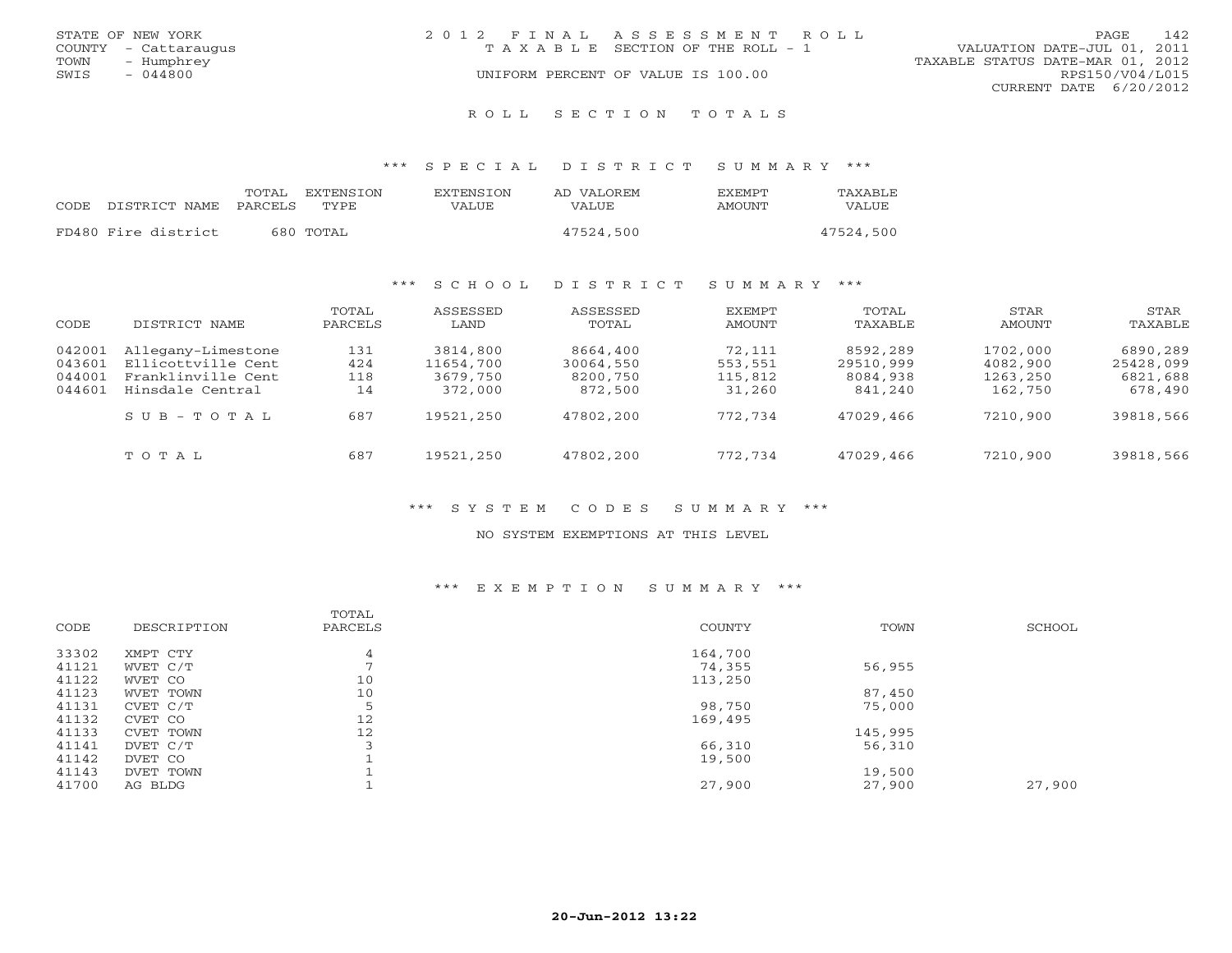|      | STATE OF NEW YORK    | 2012 FINAL ASSESSMENT ROLL            | 143<br><b>PAGE</b>               |
|------|----------------------|---------------------------------------|----------------------------------|
|      | COUNTY - Cattaraugus | T A X A B L E SECTION OF THE ROLL - 1 | VALUATION DATE-JUL 01, 2011      |
| TOWN | - Humphrey           |                                       | TAXABLE STATUS DATE-MAR 01, 2012 |
| SWIS | - 044800             | UNIFORM PERCENT OF VALUE IS 100.00    | RPS150/V04/L015                  |
|      |                      |                                       | CURRENT DATE $6/20/2012$         |
|      |                      | ROLL SECTION TOTALS                   |                                  |

## \*\*\* E X E M P T I O N S U M M A R Y \*\*\*

|       |             | TOTAL   |          |          |          |
|-------|-------------|---------|----------|----------|----------|
| CODE  | DESCRIPTION | PARCELS | COUNTY   | TOWN     | SCHOOL   |
| 41720 | AG DIST     |         | 84,804   | 84,804   | 84,804   |
| 41800 | AGED C/T/S  | 16      | 522,685  | 525,385  | 556,930  |
| 41801 | AGED C/T    |         | 19,688   | 21,000   |          |
| 41805 | AGED C/S    |         | 42,500   |          | 42,500   |
| 41834 | SR STAR     | 52      |          |          | 2634,500 |
| 41854 | RES STAR    | 157     |          |          | 4576,400 |
| 42100 | SILO T/C/S  | 4       | 13,200   | 13,200   | 13,200   |
| 47460 | FOREST/A74  |         | 47,400   | 47,400   | 47,400   |
|       | TOTAL       | 305     | 1464,537 | 1160,899 | 7983,634 |

### \*\*\* G R A N D T O T A L S \*\*\*

| ROLL |             | <b>TOTAL</b> | <i>\SSESSED</i>   | ASSESSED  | TAXABLE | TAXABLE   | TAXABLE   | STAR      |
|------|-------------|--------------|-------------------|-----------|---------|-----------|-----------|-----------|
| SEC  | DESCRIPTION | PARCELS      | LAND              | TOTAL     | COUNTY  | TOWN      | SCHOOL    | TAXABLE   |
|      | TAXABLE     | 687          | 9521,250<br>19521 | 47802,200 | .663    | 46641.301 | 47029,466 | 39818,566 |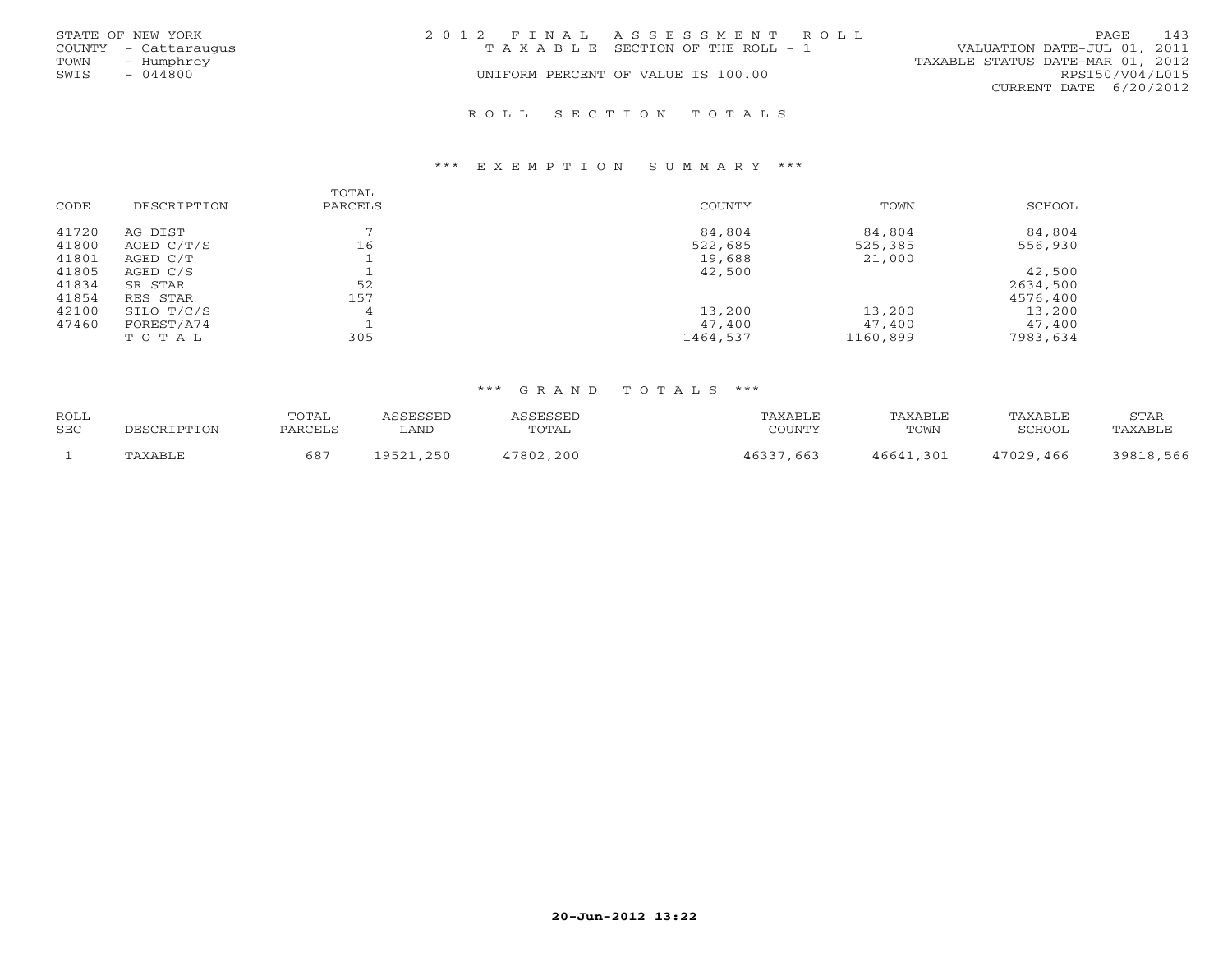| STATE OF NEW YORK<br>COUNTY - Cattaraugus<br>- Humphrey<br>TOWN<br>SWIS<br>$-044800$                                                | 2012 FINAL<br>ROLL SUB-SECT - N- SECTION 534                                                                                                                                                                                 | TAX MAP NUMBER SEQUENCE                         | ASSESSMENT ROLL<br>STATE OWNED LAND SECTION OF THE ROLL - 3 SUB-SECT - N VALUATION DATE-JUL 01, 2011<br>RPTL REFORESTATION<br>UNIFORM PERCENT OF VALUE IS 100.00 | TAXABLE STATUS DATE-MAR 01, 2012                           | PAGE<br>144                     |
|-------------------------------------------------------------------------------------------------------------------------------------|------------------------------------------------------------------------------------------------------------------------------------------------------------------------------------------------------------------------------|-------------------------------------------------|------------------------------------------------------------------------------------------------------------------------------------------------------------------|------------------------------------------------------------|---------------------------------|
| TAX MAP PARCEL NUMBER<br>CURRENT OWNERS NAME<br>CURRENT OWNERS ADDRESS                                                              | PROPERTY LOCATION & CLASS ASSESSMENT EXEMPTION CODE---------------COUNTY-------TOWN------SCHOOL<br>SCHOOL DISTRICT<br>PARCEL SIZE/GRID COORD                                                                                 | LAND<br>TOTAL                                   | TAX DESCRIPTION<br>SPECIAL DISTRICTS                                                                                                                             | TAXABLE VALUE                                              | ACCOUNT NO.                     |
| ***********************                                                                                                             |                                                                                                                                                                                                                              |                                                 |                                                                                                                                                                  |                                                            |                                 |
| $57.003 - 1 - 13.1$<br>State Of New York<br>Attn: County Treasurer<br>Cattaraugus County<br>303 Court St<br>Little Valley, NY 14755 | 415 Nys Rte 98 (Off)<br>323 Vacant rural<br>Franklinville C 044001<br>48 03 05<br>Catt Reforest<br>Area- I North<br>ACRES 10.35 BANK<br>D<br>EAST-1159181 NRTH-0822617<br>DEED BOOK 379<br>$PG-70$                           | 14,100                                          | STATE C<br>32252<br>14,100 COUNTY TAXABLE VALUE<br>TOWN<br>TAXABLE VALUE<br>SCHOOL TAXABLE VALUE<br>FD480 Fire district                                          | 14,100<br>$\overline{O}$<br>14,100<br>14,100<br>14,100 TO  | 0290101<br>$\Omega$<br>$\cap$   |
|                                                                                                                                     | FULL MARKET VALUE                                                                                                                                                                                                            | 14,100                                          |                                                                                                                                                                  |                                                            |                                 |
| $57.003 - 1 - 13.2$<br>State Of New York<br>Attn: County Treasurer<br>303 Court St<br>Little Valley, NY 14755                       | 415 Nys Rte 98 (Off)<br>932 Forest s532b<br>Franklinville C 044001<br>48 03 05<br>Catt Reforest<br>Area I South<br>ACRES 31.89 BANK D<br>EAST-1159107 NRTH-0821921<br>DEED BOOK 379<br>$PG-70$<br>FULL MARKET VALUE          | 52,800<br>52,800<br>52,800                      | STATE C<br>32252<br>COUNTY TAXABLE VALUE<br>TOWN<br>TAXABLE VALUE<br>SCHOOL TAXABLE VALUE<br>FD480 Fire district                                                 | 52,800<br>$\overline{O}$<br>52,800<br>52,800<br>52,800 TO  | 0290201<br>$\Omega$<br>$\Omega$ |
|                                                                                                                                     | ******************                                                                                                                                                                                                           |                                                 |                                                                                                                                                                  | **********************************57.003-1-14 ************ |                                 |
| $57.003 - 1 - 14$<br>State Of New York<br>Attn: County Treasurer<br>303 Court St<br>Little Valley, NY 14755                         | 413 Fire Lane Rd<br>932 Forest s532b<br>Franklinville C 044001<br>40 03 05<br>Catt Reforest<br>Area 16-G<br>ACRES 175.21 BANK<br>$\mathbb{D}$<br>EAST-1161862 NRTH-0822243<br>DEED BOOK 370<br>$PG-406$<br>FULL MARKET VALUE | 412,600<br>412,600<br>412,600                   | 32252<br>STATE C<br>COUNTY TAXABLE VALUE<br>TOWN<br>TAXABLE VALUE<br>SCHOOL TAXABLE VALUE<br>FD480 Fire district                                                 | 412,600<br>$\Omega$<br>412,600<br>412,600<br>412,600 TO    | 0270001<br>$\Omega$             |
|                                                                                                                                     | * * * * * * * * * * * * * * * * * * *                                                                                                                                                                                        |                                                 |                                                                                                                                                                  |                                                            |                                 |
| $57.003 - 1 - 15$<br>State Of New York<br>Attn: County Treasurer<br>303 Court St<br>Little Valley, NY 14755                         | 416 Fire Lane Rd<br>932 Forest s532b<br>Franklinville C 044001<br>40 03 05<br>Catt Reforest<br>Area 16-K<br>ACRES 45.87 BANK<br>$\overline{D}$<br>EAST-1163627 NRTH-0822956<br>DEED BOOK 487<br>PG-592                       | 80,500<br>80,500                                | 32252<br>STATE C<br>COUNTY TAXABLE VALUE<br>TOWN<br>TAXABLE VALUE<br>SCHOOL TAXABLE VALUE<br>FD480 Fire district                                                 | 80,500<br>$\overline{O}$<br>80,500<br>80,500<br>80,500 TO  | 0300001<br>$\Omega$             |
| *********************                                                                                                               | FULL MARKET VALUE<br>************************                                                                                                                                                                                | 80,500<br>* * * * * * * * * * * * * * * * * * * |                                                                                                                                                                  |                                                            |                                 |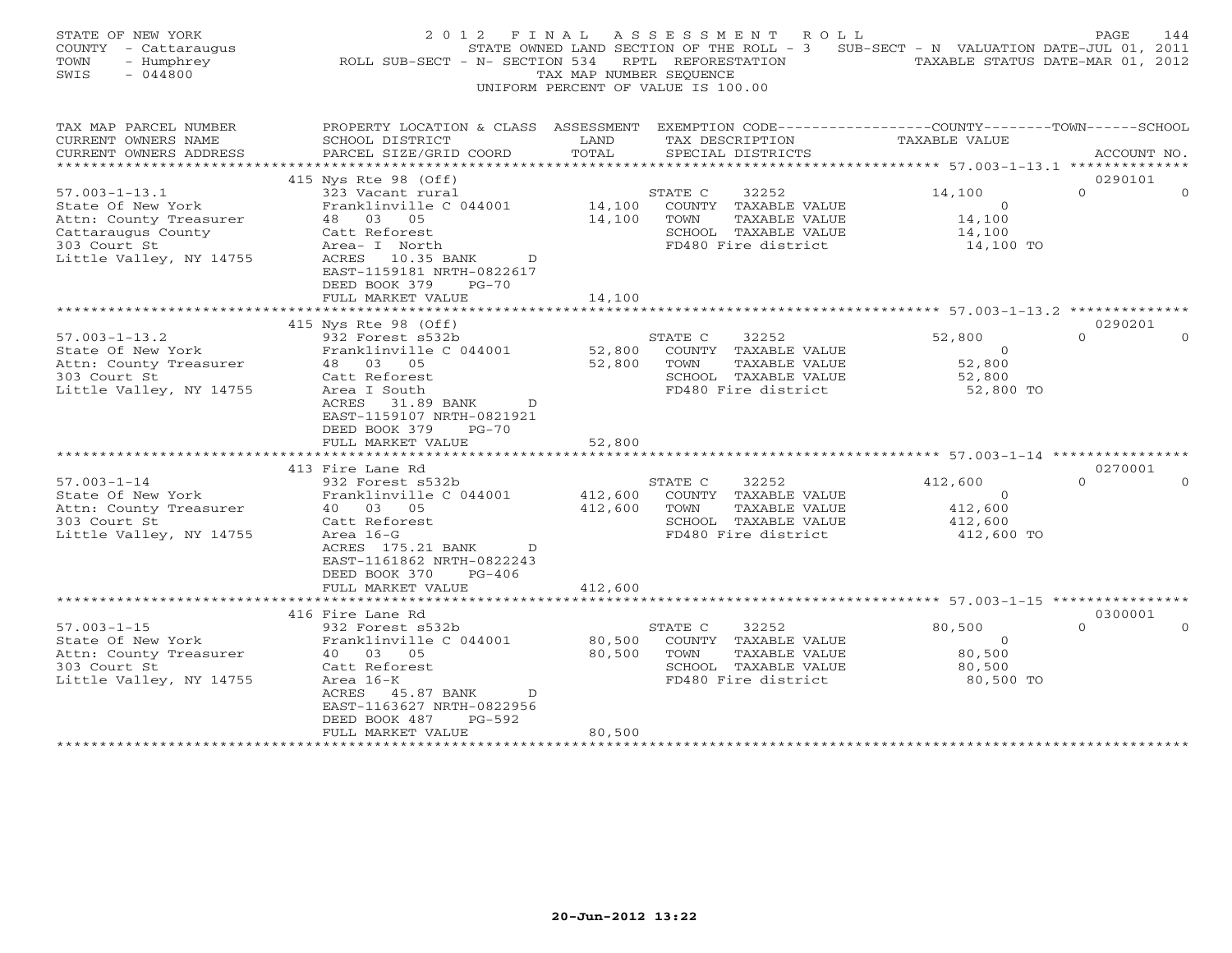| STATE OF NEW YORK<br>COUNTY - Cattaraugus<br>- Humphrey<br>TOWN<br>SWIS<br>$-044800$ | 2 0 1 2<br>F I N A L<br>ROLL SUB-SECT - N- SECTION 534                                                             | TAX MAP NUMBER SEQUENCE               | ASSESSMENT ROLL<br>STATE OWNED LAND SECTION OF THE ROLL - 3 SUB-SECT - N VALUATION DATE-JUL 01, 2011<br>RPTL REFORESTATION<br>UNIFORM PERCENT OF VALUE IS 100.00 | TAXABLE STATUS DATE-MAR 01, 2012 | PAGE<br>145                     |
|--------------------------------------------------------------------------------------|--------------------------------------------------------------------------------------------------------------------|---------------------------------------|------------------------------------------------------------------------------------------------------------------------------------------------------------------|----------------------------------|---------------------------------|
| TAX MAP PARCEL NUMBER<br>CURRENT OWNERS NAME                                         | PROPERTY LOCATION & CLASS ASSESSMENT EXEMPTION CODE---------------COUNTY-------TOWN------SCHOOL<br>SCHOOL DISTRICT | LAND                                  | TAX DESCRIPTION                                                                                                                                                  | <b>TAXABLE VALUE</b>             |                                 |
| CURRENT OWNERS ADDRESS                                                               | PARCEL SIZE/GRID COORD                                                                                             | TOTAL                                 | SPECIAL DISTRICTS                                                                                                                                                |                                  | ACCOUNT NO.                     |
|                                                                                      |                                                                                                                    |                                       |                                                                                                                                                                  |                                  |                                 |
| $57.003 - 1 - 17$                                                                    | 386 Fire Lane Rd<br>932 Forest s532b                                                                               |                                       |                                                                                                                                                                  | 44,100                           | 0101001<br>$\Omega$<br>$\Omega$ |
| State Of New York                                                                    | Ellicottville C 043601                                                                                             | 44,100                                | STATE C<br>32252<br>COUNTY TAXABLE VALUE                                                                                                                         | $\Omega$                         |                                 |
| Attn: County Treasurer                                                               | 40 03 05                                                                                                           | 44,100                                | TOWN<br>TAXABLE VALUE                                                                                                                                            | 44,100                           |                                 |
| 303 Court St                                                                         | Catt Reforest                                                                                                      |                                       | SCHOOL TAXABLE VALUE                                                                                                                                             | 44,100                           |                                 |
| Little Valley, NY 14755                                                              | Area 13                                                                                                            |                                       | FD480 Fire district                                                                                                                                              | 44,100 TO                        |                                 |
|                                                                                      | ACRES<br>50.77 BANK<br>D<br>EAST-1161640 NRTH-0820547<br>DEED BOOK 753<br>$PG-523$<br>FULL MARKET VALUE            | 44,100                                |                                                                                                                                                                  |                                  |                                 |
|                                                                                      |                                                                                                                    |                                       |                                                                                                                                                                  |                                  |                                 |
|                                                                                      | 405 Fire Lane Rd                                                                                                   |                                       |                                                                                                                                                                  |                                  | 0190003                         |
| $57.003 - 1 - 18$                                                                    | 932 Forest s532b                                                                                                   |                                       | STATE C<br>32252                                                                                                                                                 | 266,800                          | $\Omega$<br>$\Omega$            |
| State Of New York                                                                    | Ellicottville C 043601<br>0.5                                                                                      | 266,800                               | COUNTY TAXABLE VALUE                                                                                                                                             | $\overline{O}$                   |                                 |
| Attn: County Treasurer<br>Cattaraugus County                                         | 39/40/47 03<br>Catt Reforest                                                                                       | 266,800                               | TOWN<br>TAXABLE VALUE<br>SCHOOL TAXABLE VALUE                                                                                                                    | 266,800<br>266,800               |                                 |
| 303 Court St                                                                         | Area 13-L                                                                                                          |                                       | FD480 Fire district                                                                                                                                              | 266,800 TO                       |                                 |
| Little Valley, NY 14755                                                              | $\overline{D}$<br>ACRES 204.30 BANK<br>EAST-1161113 NRTH-0818784<br>DEED BOOK 380<br>$PG-252$                      |                                       |                                                                                                                                                                  |                                  |                                 |
|                                                                                      | FULL MARKET VALUE                                                                                                  | 266,800                               |                                                                                                                                                                  |                                  |                                 |
|                                                                                      | 404 Golden Hill Rd/chapman Rd                                                                                      |                                       |                                                                                                                                                                  |                                  | 0180002                         |
| $57.003 - 1 - 20$                                                                    | 932 Forest s532b                                                                                                   |                                       | STATE C<br>32252                                                                                                                                                 | 182,100                          | $\cap$                          |
| State Of New York                                                                    | Ellicottville C 043601                                                                                             | 182,100                               | COUNTY TAXABLE VALUE                                                                                                                                             | $\overline{0}$                   |                                 |
| Attn: County Treasurer                                                               | 38/39 03 05                                                                                                        | 182,100                               | TAXABLE VALUE<br>TOWN                                                                                                                                            | 182,100                          |                                 |
| Cattaraugus County                                                                   | Catt Reforest                                                                                                      |                                       | SCHOOL TAXABLE VALUE                                                                                                                                             | 182,100                          |                                 |
| 303 Court St                                                                         | Area 13-J                                                                                                          |                                       | FD480 Fire district                                                                                                                                              | 182,100 TO                       |                                 |
| Little Valley, NY 14755                                                              | ACRES 173.48 BANK<br>D                                                                                             |                                       |                                                                                                                                                                  |                                  |                                 |
|                                                                                      | EAST-1161974 NRTH-0816477<br>$PG-279$                                                                              |                                       |                                                                                                                                                                  |                                  |                                 |
|                                                                                      | DEED BOOK 370<br>FULL MARKET VALUE                                                                                 | 182,100                               |                                                                                                                                                                  |                                  |                                 |
|                                                                                      |                                                                                                                    |                                       |                                                                                                                                                                  |                                  |                                 |
|                                                                                      | 402 A Rd                                                                                                           |                                       |                                                                                                                                                                  |                                  | 0160001                         |
| $57.003 - 1 - 22$                                                                    | 932 Forest s532b                                                                                                   |                                       | STATE C<br>32252                                                                                                                                                 | 95,000                           | $\Omega$                        |
| State Of New York                                                                    | Ellicottville C 043601                                                                                             | 95,000                                | COUNTY TAXABLE VALUE                                                                                                                                             | $\circ$                          |                                 |
| Attn: County Treasurer                                                               | 47 03 05                                                                                                           | 95,000                                | TOWN<br>TAXABLE VALUE                                                                                                                                            | 95,000                           |                                 |
| Cattaraugus County                                                                   | Catt Reforest                                                                                                      |                                       | SCHOOL TAXABLE VALUE                                                                                                                                             | 95,000                           |                                 |
| 303 Court St                                                                         | Area 13-H                                                                                                          |                                       | FD480 Fire district                                                                                                                                              | 95,000 TO                        |                                 |
| Little Valley, NY 14755                                                              | ACRES 50.50 BANK<br>$\overline{D}$                                                                                 |                                       |                                                                                                                                                                  |                                  |                                 |
|                                                                                      | EAST-1159342 NRTH-0817141<br>$PG-521$<br>DEED BOOK 346                                                             |                                       |                                                                                                                                                                  |                                  |                                 |
|                                                                                      | FULL MARKET VALUE                                                                                                  | 95,000                                |                                                                                                                                                                  |                                  |                                 |
| **********************                                                               |                                                                                                                    | * * * * * * * * * * * * * * * * * * * |                                                                                                                                                                  |                                  |                                 |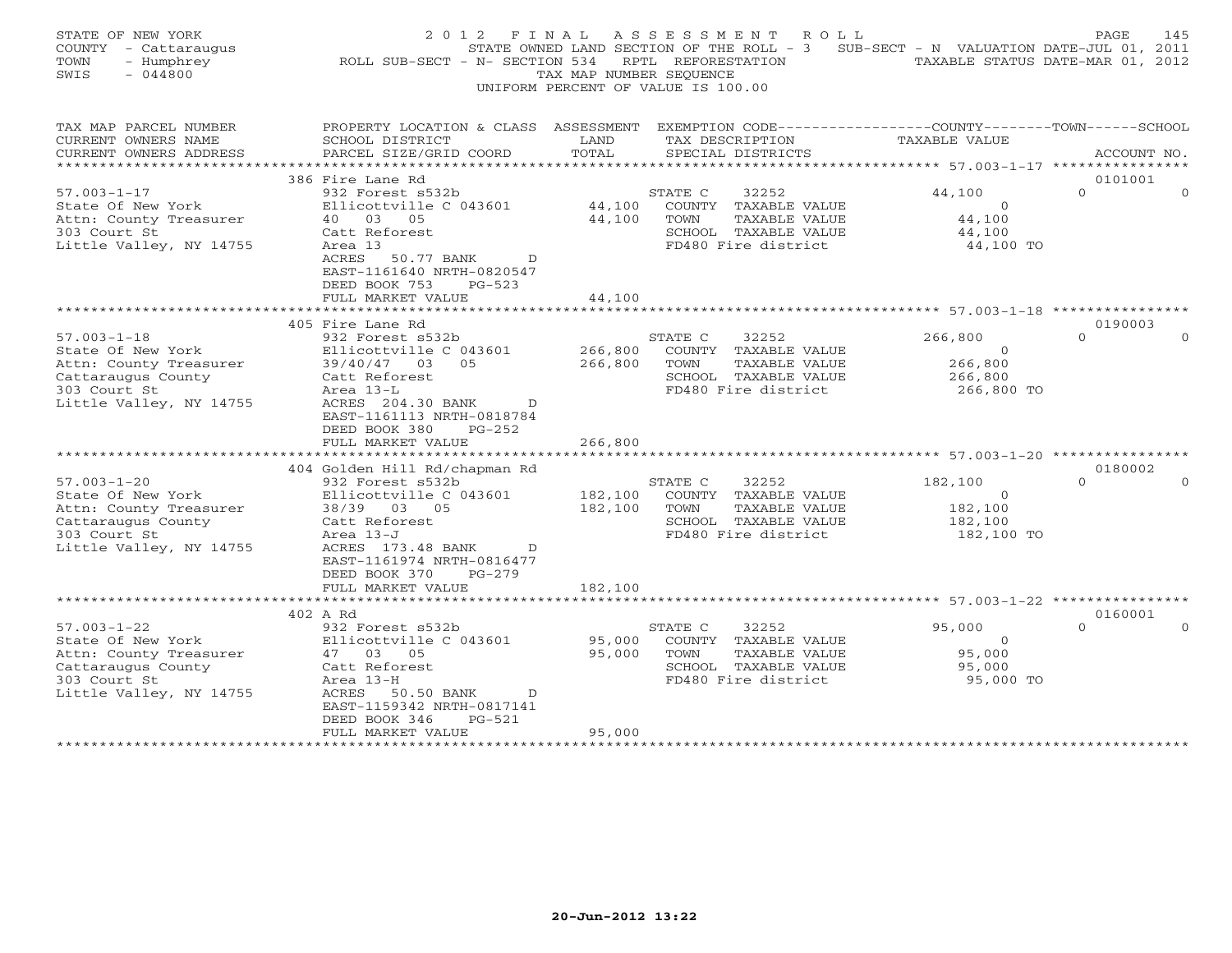| EXEMPTION CODE-----------------COUNTY-------TOWN------SCHOOL<br>TAX MAP PARCEL NUMBER<br>PROPERTY LOCATION & CLASS ASSESSMENT<br>CURRENT OWNERS NAME<br>SCHOOL DISTRICT<br>TAX DESCRIPTION<br>TAXABLE VALUE<br>LAND<br>TOTAL<br>CURRENT OWNERS ADDRESS<br>PARCEL SIZE/GRID COORD<br>SPECIAL DISTRICTS<br>ACCOUNT NO.<br>**********************<br>**********************<br>0260003<br>412 Fire Lane Rd<br>$\Omega$<br>$57.004 - 1 - 1$<br>932 Forest s532b<br>291,300<br>STATE C<br>32252<br>State Of New York<br>Franklinville C 044001<br>291,300<br>COUNTY TAXABLE VALUE<br>$\mathbf{0}$<br>Attn: County Treasurer<br>32/39/40<br>05<br>291,300<br>TOWN<br>TAXABLE VALUE<br>291,300<br>03<br>Cattaraugus County<br>SCHOOL TAXABLE VALUE<br>291,300<br>Catt Reforest<br>303 Court St<br>Area 16-F<br>FD480 Fire district<br>291,300 TO<br>Little Valley, NY 14755<br>ACRES 219.65 BANK<br>$\mathcal{D}$<br>EAST-1165007 NRTH-0821076<br>$PG-328$<br>DEED BOOK 361<br>FULL MARKET VALUE<br>291,300<br>417 Fire Lane Rd (Off)<br>0310001<br>$57.004 - 1 - 2$<br>932 Forest s532b<br>STATE C<br>32252<br>68,500<br>$\Omega$<br>State Of New York<br>Franklinville C 044001<br>68,500<br>COUNTY TAXABLE VALUE<br>$\Omega$<br>Attn: County Treasurer<br>32 03 05<br>68,500<br>TAXABLE VALUE<br>68,500<br>TOWN<br>Catt Reforest<br>SCHOOL TAXABLE VALUE<br>68,500<br>Cattaraugus County<br>303 Court St<br>Area 16-L<br>FD480 Fire district<br>68,500 TO<br>Little Valley, NY 14755<br>ACRES<br>30.00 BANK<br>D<br>EAST-1166367 NRTH-0821449<br>FULL MARKET VALUE<br>68,500<br>.<br>***************** 57.004-1-3 ***<br>0250001<br>411 Fire Lane Rd<br>$57.004 - 1 - 3$<br>932 Forest s532b<br>117,700<br>$\Omega$<br>STATE C<br>32252<br>State Of New York<br>Franklinville C 044001<br>117,700<br>COUNTY TAXABLE VALUE<br>$\Omega$<br>117,700<br>117,700<br>Attn: County Treasurer<br>32 03 05<br>TOWN<br>TAXABLE VALUE<br>Cattaraugus County<br>Catt Reforest<br>SCHOOL TAXABLE VALUE<br>117,700<br>Area 16-D<br>FD480 Fire district<br>117,700 TO<br>303 Court St<br>Little Valley, NY 14755<br>ACRES<br>67.25 BANK<br>$\mathcal{D}$<br>EAST-1166357 NRTH-0822812<br>DEED BOOK 343<br>$PG-174$<br>FULL MARKET VALUE<br>117,700<br>* * * * * * * * * * * * * * * * * * *<br>************<br>******************************** 57.004-1-4 ******************<br>408 Fire Lane Rd (Off)<br>0220001<br>$57.004 - 1 - 4$<br>932 Forest s532b<br>STATE C<br>32252<br>237,800<br>$\Omega$<br>State Of New York<br>237,800<br>Ellicottville C 043601<br>COUNTY TAXABLE VALUE<br>$\Omega$<br>Attn: County Treasurer<br>32 03 05<br>237,800<br>TOWN<br>TAXABLE VALUE<br>237,800<br>Cattaraugus County<br>SCHOOL TAXABLE VALUE<br>237,800<br>Catt Reforest<br>303 Court St<br>Area 16-A<br>FD480 Fire district<br>237,800 TO<br>Little Valley, NY 14755<br>ACRES<br>97.87 BANK<br>D<br>EAST-1167777 NRTH-0822024<br>DEED BOOK 343<br>$PG-173$<br>FULL MARKET VALUE<br>237,800<br>******************* | STATE OF NEW YORK<br>COUNTY - Cattaraugus<br>TOWN<br>- Humphrey<br>SWIS<br>$-044800$ | 2 0 1 2<br>F I N A L<br>ROLL SUB-SECT - N- SECTION 534 | TAX MAP NUMBER SEOUENCE | ASSESSMENT<br>R O L L<br>STATE OWNED LAND SECTION OF THE ROLL - 3<br>RPTL REFORESTATION<br>UNIFORM PERCENT OF VALUE IS 100.00 | SUB-SECT - N VALUATION DATE-JUL 01, 2011 | PAGE<br>146<br>TAXABLE STATUS DATE-MAR 01, 2012 |
|-------------------------------------------------------------------------------------------------------------------------------------------------------------------------------------------------------------------------------------------------------------------------------------------------------------------------------------------------------------------------------------------------------------------------------------------------------------------------------------------------------------------------------------------------------------------------------------------------------------------------------------------------------------------------------------------------------------------------------------------------------------------------------------------------------------------------------------------------------------------------------------------------------------------------------------------------------------------------------------------------------------------------------------------------------------------------------------------------------------------------------------------------------------------------------------------------------------------------------------------------------------------------------------------------------------------------------------------------------------------------------------------------------------------------------------------------------------------------------------------------------------------------------------------------------------------------------------------------------------------------------------------------------------------------------------------------------------------------------------------------------------------------------------------------------------------------------------------------------------------------------------------------------------------------------------------------------------------------------------------------------------------------------------------------------------------------------------------------------------------------------------------------------------------------------------------------------------------------------------------------------------------------------------------------------------------------------------------------------------------------------------------------------------------------------------------------------------------------------------------------------------------------------------------------------------------------------------------------------------------------------------------------------------------------------------------------------------------------------------------------------------------------------------------------------------------------------------------------------------------------------------------------------------------------------------------------------------------------------------------|--------------------------------------------------------------------------------------|--------------------------------------------------------|-------------------------|-------------------------------------------------------------------------------------------------------------------------------|------------------------------------------|-------------------------------------------------|
|                                                                                                                                                                                                                                                                                                                                                                                                                                                                                                                                                                                                                                                                                                                                                                                                                                                                                                                                                                                                                                                                                                                                                                                                                                                                                                                                                                                                                                                                                                                                                                                                                                                                                                                                                                                                                                                                                                                                                                                                                                                                                                                                                                                                                                                                                                                                                                                                                                                                                                                                                                                                                                                                                                                                                                                                                                                                                                                                                                                           |                                                                                      |                                                        |                         |                                                                                                                               |                                          |                                                 |
|                                                                                                                                                                                                                                                                                                                                                                                                                                                                                                                                                                                                                                                                                                                                                                                                                                                                                                                                                                                                                                                                                                                                                                                                                                                                                                                                                                                                                                                                                                                                                                                                                                                                                                                                                                                                                                                                                                                                                                                                                                                                                                                                                                                                                                                                                                                                                                                                                                                                                                                                                                                                                                                                                                                                                                                                                                                                                                                                                                                           |                                                                                      |                                                        |                         |                                                                                                                               |                                          |                                                 |
|                                                                                                                                                                                                                                                                                                                                                                                                                                                                                                                                                                                                                                                                                                                                                                                                                                                                                                                                                                                                                                                                                                                                                                                                                                                                                                                                                                                                                                                                                                                                                                                                                                                                                                                                                                                                                                                                                                                                                                                                                                                                                                                                                                                                                                                                                                                                                                                                                                                                                                                                                                                                                                                                                                                                                                                                                                                                                                                                                                                           |                                                                                      |                                                        |                         |                                                                                                                               |                                          |                                                 |
|                                                                                                                                                                                                                                                                                                                                                                                                                                                                                                                                                                                                                                                                                                                                                                                                                                                                                                                                                                                                                                                                                                                                                                                                                                                                                                                                                                                                                                                                                                                                                                                                                                                                                                                                                                                                                                                                                                                                                                                                                                                                                                                                                                                                                                                                                                                                                                                                                                                                                                                                                                                                                                                                                                                                                                                                                                                                                                                                                                                           |                                                                                      |                                                        |                         |                                                                                                                               |                                          |                                                 |
|                                                                                                                                                                                                                                                                                                                                                                                                                                                                                                                                                                                                                                                                                                                                                                                                                                                                                                                                                                                                                                                                                                                                                                                                                                                                                                                                                                                                                                                                                                                                                                                                                                                                                                                                                                                                                                                                                                                                                                                                                                                                                                                                                                                                                                                                                                                                                                                                                                                                                                                                                                                                                                                                                                                                                                                                                                                                                                                                                                                           |                                                                                      |                                                        |                         |                                                                                                                               |                                          |                                                 |
|                                                                                                                                                                                                                                                                                                                                                                                                                                                                                                                                                                                                                                                                                                                                                                                                                                                                                                                                                                                                                                                                                                                                                                                                                                                                                                                                                                                                                                                                                                                                                                                                                                                                                                                                                                                                                                                                                                                                                                                                                                                                                                                                                                                                                                                                                                                                                                                                                                                                                                                                                                                                                                                                                                                                                                                                                                                                                                                                                                                           |                                                                                      |                                                        |                         |                                                                                                                               |                                          |                                                 |
|                                                                                                                                                                                                                                                                                                                                                                                                                                                                                                                                                                                                                                                                                                                                                                                                                                                                                                                                                                                                                                                                                                                                                                                                                                                                                                                                                                                                                                                                                                                                                                                                                                                                                                                                                                                                                                                                                                                                                                                                                                                                                                                                                                                                                                                                                                                                                                                                                                                                                                                                                                                                                                                                                                                                                                                                                                                                                                                                                                                           |                                                                                      |                                                        |                         |                                                                                                                               |                                          |                                                 |
|                                                                                                                                                                                                                                                                                                                                                                                                                                                                                                                                                                                                                                                                                                                                                                                                                                                                                                                                                                                                                                                                                                                                                                                                                                                                                                                                                                                                                                                                                                                                                                                                                                                                                                                                                                                                                                                                                                                                                                                                                                                                                                                                                                                                                                                                                                                                                                                                                                                                                                                                                                                                                                                                                                                                                                                                                                                                                                                                                                                           |                                                                                      |                                                        |                         |                                                                                                                               |                                          |                                                 |
|                                                                                                                                                                                                                                                                                                                                                                                                                                                                                                                                                                                                                                                                                                                                                                                                                                                                                                                                                                                                                                                                                                                                                                                                                                                                                                                                                                                                                                                                                                                                                                                                                                                                                                                                                                                                                                                                                                                                                                                                                                                                                                                                                                                                                                                                                                                                                                                                                                                                                                                                                                                                                                                                                                                                                                                                                                                                                                                                                                                           |                                                                                      |                                                        |                         |                                                                                                                               |                                          |                                                 |
|                                                                                                                                                                                                                                                                                                                                                                                                                                                                                                                                                                                                                                                                                                                                                                                                                                                                                                                                                                                                                                                                                                                                                                                                                                                                                                                                                                                                                                                                                                                                                                                                                                                                                                                                                                                                                                                                                                                                                                                                                                                                                                                                                                                                                                                                                                                                                                                                                                                                                                                                                                                                                                                                                                                                                                                                                                                                                                                                                                                           |                                                                                      |                                                        |                         |                                                                                                                               |                                          |                                                 |
|                                                                                                                                                                                                                                                                                                                                                                                                                                                                                                                                                                                                                                                                                                                                                                                                                                                                                                                                                                                                                                                                                                                                                                                                                                                                                                                                                                                                                                                                                                                                                                                                                                                                                                                                                                                                                                                                                                                                                                                                                                                                                                                                                                                                                                                                                                                                                                                                                                                                                                                                                                                                                                                                                                                                                                                                                                                                                                                                                                                           |                                                                                      |                                                        |                         |                                                                                                                               |                                          |                                                 |
|                                                                                                                                                                                                                                                                                                                                                                                                                                                                                                                                                                                                                                                                                                                                                                                                                                                                                                                                                                                                                                                                                                                                                                                                                                                                                                                                                                                                                                                                                                                                                                                                                                                                                                                                                                                                                                                                                                                                                                                                                                                                                                                                                                                                                                                                                                                                                                                                                                                                                                                                                                                                                                                                                                                                                                                                                                                                                                                                                                                           |                                                                                      |                                                        |                         |                                                                                                                               |                                          |                                                 |
|                                                                                                                                                                                                                                                                                                                                                                                                                                                                                                                                                                                                                                                                                                                                                                                                                                                                                                                                                                                                                                                                                                                                                                                                                                                                                                                                                                                                                                                                                                                                                                                                                                                                                                                                                                                                                                                                                                                                                                                                                                                                                                                                                                                                                                                                                                                                                                                                                                                                                                                                                                                                                                                                                                                                                                                                                                                                                                                                                                                           |                                                                                      |                                                        |                         |                                                                                                                               |                                          |                                                 |
|                                                                                                                                                                                                                                                                                                                                                                                                                                                                                                                                                                                                                                                                                                                                                                                                                                                                                                                                                                                                                                                                                                                                                                                                                                                                                                                                                                                                                                                                                                                                                                                                                                                                                                                                                                                                                                                                                                                                                                                                                                                                                                                                                                                                                                                                                                                                                                                                                                                                                                                                                                                                                                                                                                                                                                                                                                                                                                                                                                                           |                                                                                      |                                                        |                         |                                                                                                                               |                                          |                                                 |
|                                                                                                                                                                                                                                                                                                                                                                                                                                                                                                                                                                                                                                                                                                                                                                                                                                                                                                                                                                                                                                                                                                                                                                                                                                                                                                                                                                                                                                                                                                                                                                                                                                                                                                                                                                                                                                                                                                                                                                                                                                                                                                                                                                                                                                                                                                                                                                                                                                                                                                                                                                                                                                                                                                                                                                                                                                                                                                                                                                                           |                                                                                      |                                                        |                         |                                                                                                                               |                                          |                                                 |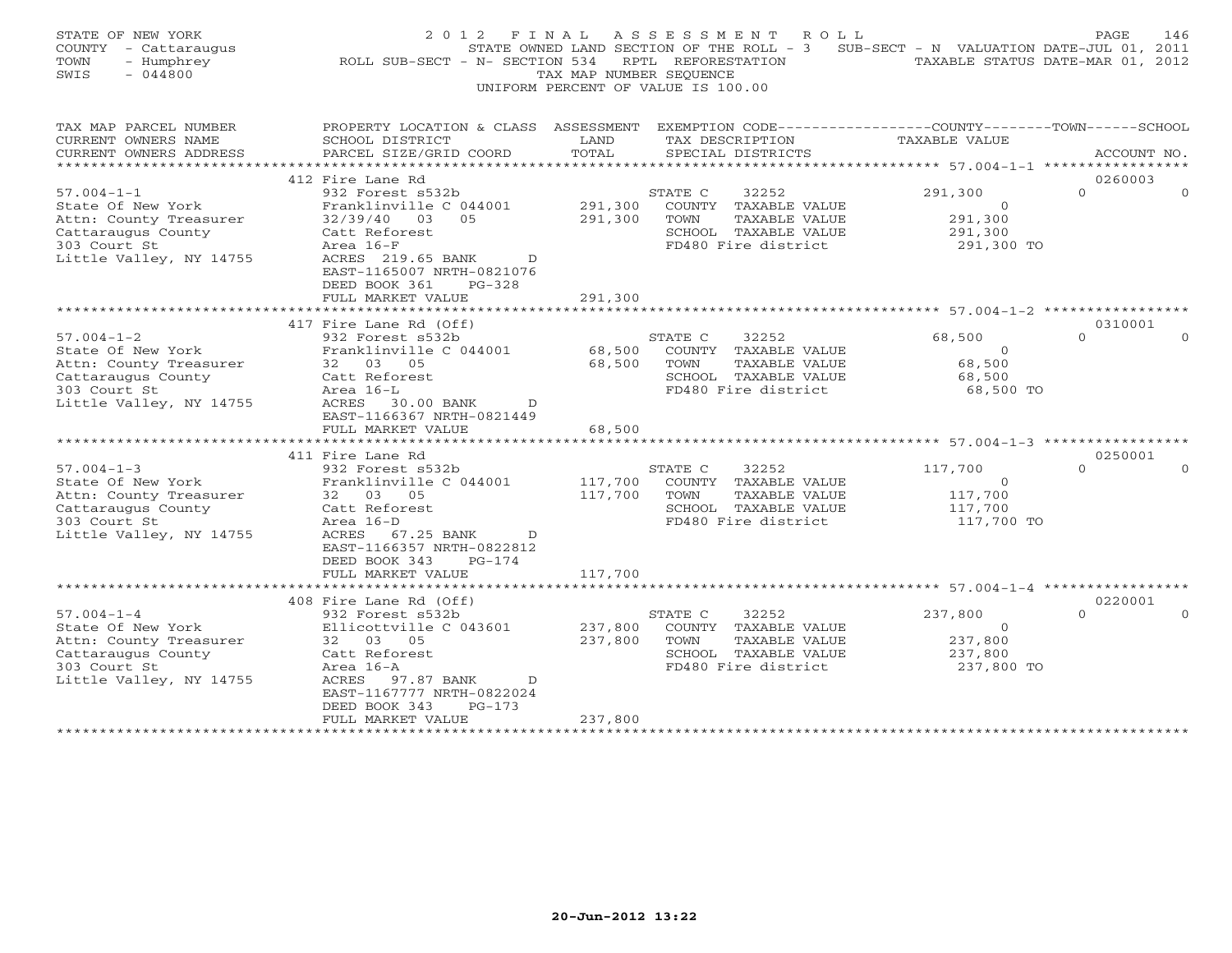| STATE OF NEW YORK<br>COUNTY - Cattaraugus<br>TOWN<br>- Humphrey<br>SWIS<br>$-044800$                                               | 2 0 1 2<br>F I N A L<br>ROLL SUB-SECT - N- SECTION 534                                                                                                                                                                                 | TAX MAP NUMBER SEOUENCE       | ASSESSMENT<br>R O L L<br>STATE OWNED LAND SECTION OF THE ROLL - 3<br>RPTL REFORESTATION<br>UNIFORM PERCENT OF VALUE IS 100.00 | SUB-SECT - N VALUATION DATE-JUL 01, 2011                      | PAGE<br>147<br>TAXABLE STATUS DATE-MAR 01, 2012 |
|------------------------------------------------------------------------------------------------------------------------------------|----------------------------------------------------------------------------------------------------------------------------------------------------------------------------------------------------------------------------------------|-------------------------------|-------------------------------------------------------------------------------------------------------------------------------|---------------------------------------------------------------|-------------------------------------------------|
| TAX MAP PARCEL NUMBER<br>CURRENT OWNERS NAME<br>CURRENT OWNERS ADDRESS                                                             | PROPERTY LOCATION & CLASS ASSESSMENT<br>SCHOOL DISTRICT<br>PARCEL SIZE/GRID COORD                                                                                                                                                      | LAND<br>TOTAL                 | EXEMPTION CODE-----------------COUNTY-------TOWN------SCHOOL<br>TAX DESCRIPTION<br>SPECIAL DISTRICTS                          | <b>TAXABLE VALUE</b>                                          | ACCOUNT NO.                                     |
|                                                                                                                                    | 414 Humphrey Rd                                                                                                                                                                                                                        |                               |                                                                                                                               |                                                               | 0280001                                         |
| $57.004 - 1 - 5$<br>State Of New York<br>Attn: County Treasurer<br>Cattaraugus County<br>303 Court St<br>Little Valley, NY 14755   | 932 Forest s532b<br>Ellicottville C 043601<br>24 03 05<br>Catt Reforest<br>Area 16-H<br>ACRES 158.81 BANK<br>D<br>EAST-1169627 NRTH-0821538<br>DEED BOOK 374<br>$PG-210$<br>FULL MARKET VALUE                                          | 272,600<br>272,600<br>272,600 | STATE C<br>32252<br>COUNTY TAXABLE VALUE<br>TOWN<br>TAXABLE VALUE<br>SCHOOL TAXABLE VALUE<br>FD480 Fire district              | 272,600<br>$\Omega$<br>272,600<br>272,600<br>272,600 TO       | $\Omega$<br>$\Omega$                            |
|                                                                                                                                    |                                                                                                                                                                                                                                        |                               |                                                                                                                               |                                                               |                                                 |
| $57.004 - 1 - 6$<br>State Of New York<br>Attn: County Treasurer<br>Cattaraugus County<br>303 Court St<br>Little Valley, NY 14755   | 410 Area 16 Humphrey Rd<br>932 Forest s532b<br>Ellicottville C 043601<br>16/24 03 05<br>Catt Reforest<br>Area 16-C<br>ACRES 111.77 BANK<br>$\mathbb{D}$<br>EAST-1171950 NRTH-0821599<br>DEED BOOK 343<br>$PG-171$<br>FULL MARKET VALUE | 220,000<br>220,000<br>220,000 | 32252<br>STATE C<br>COUNTY TAXABLE VALUE<br>TAXABLE VALUE<br>TOWN<br>SCHOOL TAXABLE VALUE<br>FD480 Fire district              | 220,000<br>$\mathbf{0}$<br>220,000<br>220,000<br>220,000 TO   | 0240002<br>$\Omega$<br>$\Omega$                 |
|                                                                                                                                    | **********************                                                                                                                                                                                                                 |                               |                                                                                                                               | ***************************** 57.004-1-7 ***********          |                                                 |
| $57.004 - 1 - 7$<br>State Of New York<br>Attn: County Treasurer<br>Cattaraugus County<br>303 Court St<br>Little Valley, NY 14755   | 409 Area 16 Humphrey Rd<br>932 Forest s532b<br>Ellicottville C 043601<br>16/24 03 05<br>Catt Reforest<br>Area 16-B<br>ACRES 139.01 BANK<br>D<br>EAST-1171223 NRTH-0823309<br>DEED BOOK 343<br>PG-176                                   | 286,100<br>286,100            | 32252<br>STATE C<br>COUNTY TAXABLE VALUE<br>TOWN<br>TAXABLE VALUE<br>SCHOOL TAXABLE VALUE<br>FD480 Fire district              | 286,100<br>$\overline{O}$<br>286,100<br>286,100<br>286,100 TO | 0230012<br>$\Omega$                             |
|                                                                                                                                    | FULL MARKET VALUE<br>* * * * * * * * * * * * * * * * * * * *                                                                                                                                                                           | 286,100                       |                                                                                                                               |                                                               |                                                 |
| $57.004 - 1 - 8.2$<br>State Of New York<br>Attn: County Treasurer<br>Cattaraugus County<br>303 Court St<br>Little Valley, NY 14755 | 523 Humphrey Rd (Off)<br>910 Priv forest<br>Franklinville C 044001<br>16 03 05<br>Catt Reforest<br>Area 16- Prop B<br>ACRES 17.73 BANK<br>$\Box$<br>EAST-1173045 NRTH-0823725<br>$PG-387$<br>DEED BOOK 810                             | 49,000<br>49,000              | STATE C<br>32252<br>COUNTY TAXABLE VALUE<br>TOWN<br>TAXABLE VALUE<br>SCHOOL TAXABLE VALUE<br>FD480 Fire district              | 49,000<br>$\mathbf{0}$<br>49,000<br>49,000<br>49,000 TO       | 0220501<br>$\Omega$<br>$\Omega$                 |
|                                                                                                                                    | FULL MARKET VALUE                                                                                                                                                                                                                      | 49,000                        |                                                                                                                               |                                                               |                                                 |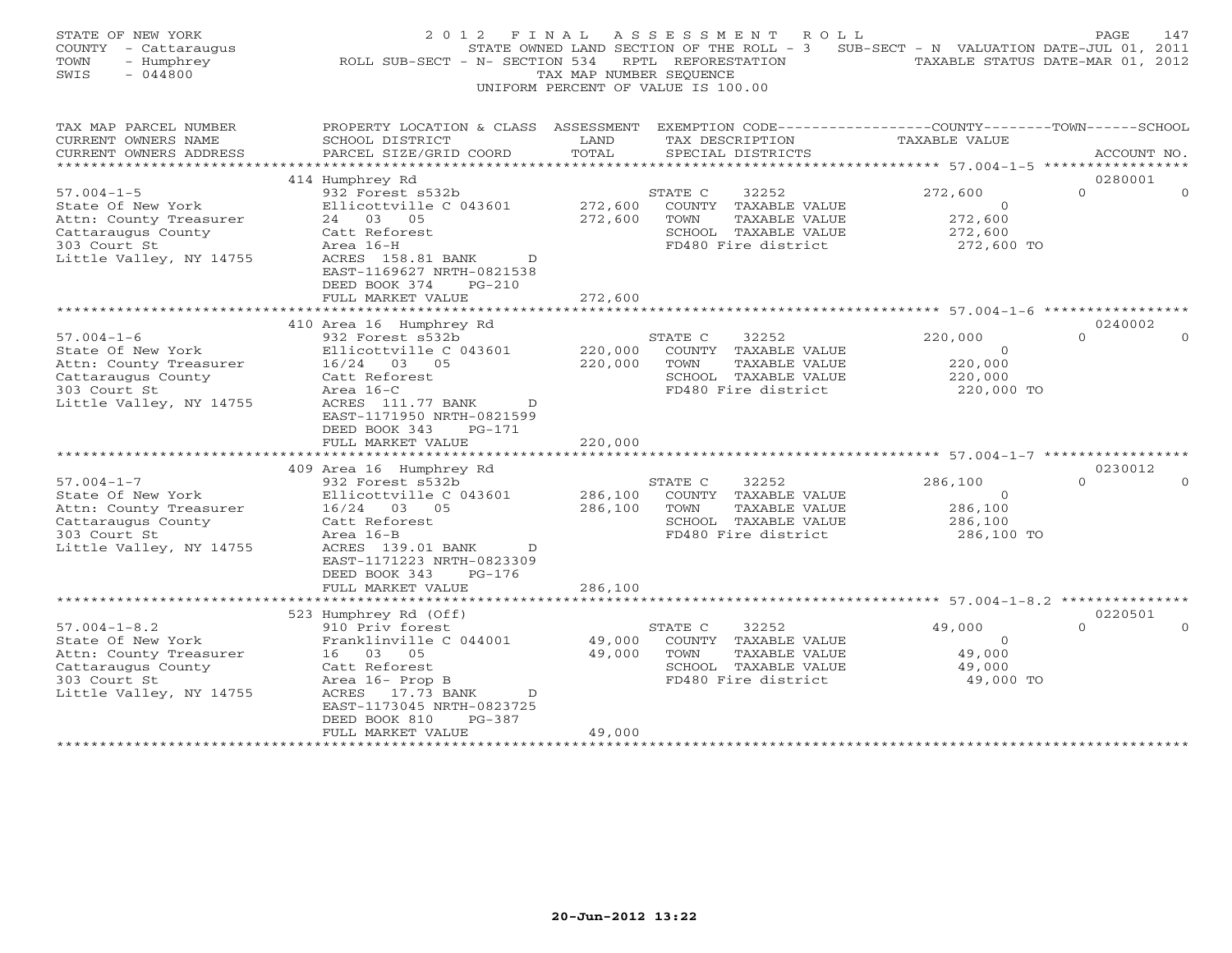| STATE OF NEW YORK<br>COUNTY - Cattaraugus<br>TOWN<br>- Humphrey<br>$-044800$<br>SWIS                                             | 2 0 1 2<br>F I N A L<br>ROLL SUB-SECT - N- SECTION 534                                                                                                                                                                          | TAX MAP NUMBER SEQUENCE       | ASSESSMENT ROLL<br>STATE OWNED LAND SECTION OF THE ROLL - 3 SUB-SECT - N VALUATION DATE-JUL 01, 2011<br>RPTL REFORESTATION<br>UNIFORM PERCENT OF VALUE IS 100.00 | TAXABLE STATUS DATE-MAR 01, 2012                              | PAGE<br>148          |
|----------------------------------------------------------------------------------------------------------------------------------|---------------------------------------------------------------------------------------------------------------------------------------------------------------------------------------------------------------------------------|-------------------------------|------------------------------------------------------------------------------------------------------------------------------------------------------------------|---------------------------------------------------------------|----------------------|
| TAX MAP PARCEL NUMBER<br>CURRENT OWNERS NAME<br>CURRENT OWNERS ADDRESS                                                           | PROPERTY LOCATION & CLASS ASSESSMENT EXEMPTION CODE---------------COUNTY-------TOWN------SCHOOL<br>SCHOOL DISTRICT<br>PARCEL SIZE/GRID COORD                                                                                    | LAND<br>TOTAL                 | TAX DESCRIPTION<br>SPECIAL DISTRICTS                                                                                                                             | <b>TAXABLE VALUE</b>                                          | ACCOUNT NO.          |
|                                                                                                                                  | 420 Davies Rd (Off)                                                                                                                                                                                                             |                               |                                                                                                                                                                  |                                                               | 0340001              |
| $65.002 - 2 - 6$<br>State Of New York<br>Attn: County Treasurer<br>Cattaraugus County<br>303 Court St<br>Little Valley, NY 14755 | 932 Forest s532b<br>Ellicottville C 043601<br>61 03 05<br>Catt Reforest<br>Area 19-E<br>ACRES 64.00 BANK<br>$\mathbf{D}$<br>EAST-1151576 NRTH-0808550<br>DEED BOOK 363<br>$PG-77$                                               | 134,800<br>134,800            | STATE C<br>32252<br>COUNTY TAXABLE VALUE<br>TOWN<br>TAXABLE VALUE<br>SCHOOL TAXABLE VALUE<br>FD480 Fire district                                                 | 134,800<br>$\overline{O}$<br>134,800<br>134,800<br>134,800 TO | $\Omega$<br>$\Omega$ |
|                                                                                                                                  | FULL MARKET VALUE                                                                                                                                                                                                               | 134,800                       |                                                                                                                                                                  |                                                               |                      |
|                                                                                                                                  | 419 Davies Rd (Off)                                                                                                                                                                                                             |                               |                                                                                                                                                                  |                                                               | 0330001              |
| $65.002 - 2 - 7$<br>State Of New York<br>Attn: County Treasurer<br>Cattaraugus County<br>303 Court St<br>Little Valley, NY 14755 | 932 Forest s532b<br>Ellicottville C 043601<br>61 03 05<br>Catt Reforest<br>Area 19-D<br>ACRES 108.25 BANK D<br>EAST-1149740 NRTH-0809041<br>DEED BOOK 363<br>PG-76<br>FULL MARKET VALUE                                         | 190,800<br>190,800<br>190,800 | 32252<br>STATE C<br>COUNTY TAXABLE VALUE<br>TAXABLE VALUE<br>TOWN<br>SCHOOL TAXABLE VALUE<br>FD480 Fire district                                                 | 190,800<br>$\overline{0}$<br>190,800<br>190,800<br>190,800 TO | $\Omega$<br>$\Omega$ |
|                                                                                                                                  |                                                                                                                                                                                                                                 | * * * * * * * * * * * * *     |                                                                                                                                                                  |                                                               |                      |
| $66.001 - 1 - 6$<br>State Of New York<br>Attn: County Treasurer<br>Cattaraugus County<br>303 Court St<br>Little Valley, NY 14755 | 403 Wilson Rd<br>932 Forest s532b<br>Ellicottville C 043601<br>54 03 05<br>Catt Reforest<br>Area 13-I<br>ACRES 50.00 BANK<br>$\overline{D}$<br>EAST-1154668 NRTH-0813731<br>DEED BOOK 346<br>PG-517                             | 58,000<br>58,000              | STATE C<br>32252<br>COUNTY TAXABLE VALUE<br>TOWN<br>TAXABLE VALUE<br>SCHOOL TAXABLE VALUE<br>FD480 Fire district                                                 | 58,000<br>$\Omega$<br>58,000<br>58,000<br>58,000 TO           | 0170001<br>$\Omega$  |
|                                                                                                                                  | FULL MARKET VALUE<br>********************************                                                                                                                                                                           | 58,000                        |                                                                                                                                                                  |                                                               |                      |
|                                                                                                                                  |                                                                                                                                                                                                                                 |                               |                                                                                                                                                                  |                                                               |                      |
| $66.001 - 1 - 7$<br>State Of New York<br>Attn: County Treasurer<br>Cattaraugus County<br>303 Court St<br>Little Valley, NY 14755 | 407 Wilson Rd<br>932 Forest s532b<br>Ellicottville C 043601<br>54/55 03 05<br>Catt Reforest<br>Area $13-0$<br>ACRES 100.00 BANK<br>$\overline{D}$<br>EAST-1154753 NRTH-0815417<br>DEED BOOK 441<br>$PG-67$<br>FULL MARKET VALUE | 95,700<br>95,700<br>95,700    | STATE C<br>32252<br>COUNTY TAXABLE VALUE<br>TOWN<br>TAXABLE VALUE<br>SCHOOL TAXABLE VALUE<br>FD480 Fire district                                                 | 95,700<br>$\overline{O}$<br>95,700<br>95,700<br>95,700 TO     | 0210002<br>$\Omega$  |
|                                                                                                                                  |                                                                                                                                                                                                                                 |                               |                                                                                                                                                                  |                                                               |                      |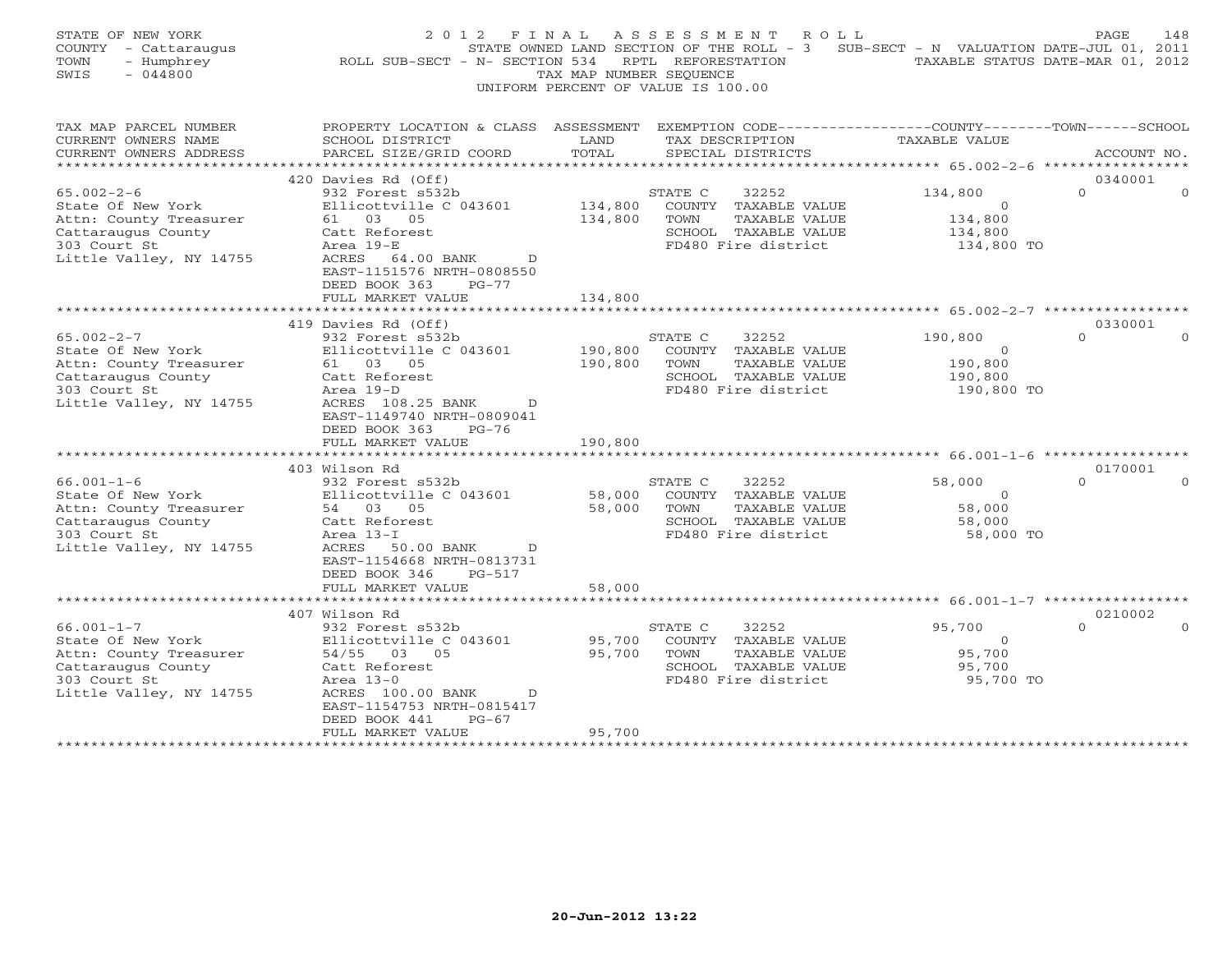| STATE OF NEW YORK<br>COUNTY - Cattaraugus<br>TOWN<br>- Humphrey<br>SWIS<br>$-044800$ | 2 0 1 2<br>F I N A L<br>ROLL SUB-SECT - N- SECTION 534                                          | TAX MAP NUMBER SEQUENCE | ASSESSMENT ROLL<br>STATE OWNED LAND SECTION OF THE ROLL - 3 SUB-SECT - N VALUATION DATE-JUL 01, 2011<br>RPTL REFORESTATION<br>UNIFORM PERCENT OF VALUE IS 100.00 |                                | PAGE<br>149<br>TAXABLE STATUS DATE-MAR 01, 2012 |
|--------------------------------------------------------------------------------------|-------------------------------------------------------------------------------------------------|-------------------------|------------------------------------------------------------------------------------------------------------------------------------------------------------------|--------------------------------|-------------------------------------------------|
| TAX MAP PARCEL NUMBER                                                                | PROPERTY LOCATION & CLASS ASSESSMENT EXEMPTION CODE---------------COUNTY-------TOWN------SCHOOL |                         |                                                                                                                                                                  |                                |                                                 |
| CURRENT OWNERS NAME<br>CURRENT OWNERS ADDRESS                                        | SCHOOL DISTRICT<br>PARCEL SIZE/GRID COORD                                                       | LAND<br>TOTAL           | TAX DESCRIPTION<br>SPECIAL DISTRICTS                                                                                                                             | <b>TAXABLE VALUE</b>           | ACCOUNT NO.                                     |
| ***********************                                                              |                                                                                                 |                         |                                                                                                                                                                  |                                |                                                 |
|                                                                                      | 401 Wilson Rd                                                                                   |                         |                                                                                                                                                                  |                                | 0150001                                         |
| $66.001 - 1 - 8$                                                                     | 932 Forest s532b                                                                                |                         | STATE C<br>32252                                                                                                                                                 | 64,800                         | $\Omega$<br>$\Omega$                            |
| State Of New York                                                                    | Ellicottville C 043601                                                                          | 64,800                  | COUNTY TAXABLE VALUE                                                                                                                                             | $\Omega$                       |                                                 |
| Attn: County Treasurer                                                               | 54 03 05                                                                                        | 64,800                  | TOWN<br>TAXABLE VALUE                                                                                                                                            | 64,800                         |                                                 |
| Cattaraugus County                                                                   | Catt Reforest                                                                                   |                         | SCHOOL TAXABLE VALUE                                                                                                                                             | 64,800                         |                                                 |
| 303 Court St                                                                         | Area 13-F                                                                                       |                         | FD480 Fire district                                                                                                                                              | 64,800 TO                      |                                                 |
| Little Valley, NY 14755                                                              | ACRES<br>50.00 BANK<br>$\mathbb{D}$                                                             |                         |                                                                                                                                                                  |                                |                                                 |
|                                                                                      | EAST-1155775 NRTH-0812771                                                                       |                         |                                                                                                                                                                  |                                |                                                 |
|                                                                                      | DEED BOOK 346<br>PG-518<br>FULL MARKET VALUE                                                    | 64,800                  |                                                                                                                                                                  |                                |                                                 |
|                                                                                      |                                                                                                 |                         |                                                                                                                                                                  |                                |                                                 |
|                                                                                      | 398 A Road/putman Rd                                                                            |                         |                                                                                                                                                                  |                                | 0120001                                         |
| $66.001 - 1 - 9$                                                                     | 932 Forest s532b                                                                                |                         | 32252<br>STATE C                                                                                                                                                 | 261,200                        | $\Omega$<br>$\Omega$                            |
| State Of New York                                                                    | Ellicottville C 043601                                                                          | 261,200                 | COUNTY TAXABLE VALUE                                                                                                                                             | $\circ$                        |                                                 |
| Attn: County Treasurer                                                               | 46 03 05                                                                                        | 261,200                 | TAXABLE VALUE<br>TOWN                                                                                                                                            | 261,200                        |                                                 |
| Cattaraugus County                                                                   | Catt Reforest                                                                                   |                         | SCHOOL TAXABLE VALUE                                                                                                                                             | 261,200                        |                                                 |
| 303 Court St                                                                         | Area 13-C                                                                                       |                         | FD480 Fire district                                                                                                                                              | 261,200 TO                     |                                                 |
| Little Valley, NY 14755                                                              | ACRES 142.50 BANK<br>$\mathbb{D}$                                                               |                         |                                                                                                                                                                  |                                |                                                 |
|                                                                                      | EAST-1157283 NRTH-0813716                                                                       |                         |                                                                                                                                                                  |                                |                                                 |
|                                                                                      | DEED BOOK 346<br>PG-524                                                                         |                         |                                                                                                                                                                  |                                |                                                 |
|                                                                                      | FULL MARKET VALUE<br>***********************                                                    | 261,200                 |                                                                                                                                                                  |                                |                                                 |
|                                                                                      | 397 A Road Area 13                                                                              |                         |                                                                                                                                                                  |                                | 0110202                                         |
| $66.001 - 1 - 10$                                                                    | 932 Forest s532b                                                                                |                         | STATE C<br>32252                                                                                                                                                 | 156,900                        | $\Omega$                                        |
| State Of New York                                                                    | Ellicottville C 043601                                                                          | 156,900                 | COUNTY TAXABLE VALUE                                                                                                                                             | $\circ$                        |                                                 |
| Attn: County Treasurer                                                               | 47 03 05                                                                                        | 156,900                 | TOWN<br>TAXABLE VALUE                                                                                                                                            | 156,900                        |                                                 |
| Cattaraugus County                                                                   | Catt Reforest                                                                                   |                         | SCHOOL TAXABLE VALUE                                                                                                                                             | 156,900                        |                                                 |
| 303 Court St                                                                         | Area 13-Prop A                                                                                  |                         | FD480 Fire district                                                                                                                                              | 156,900 TO                     |                                                 |
| Little Valley, NY 14755                                                              | ACRES 77.50 BANK<br>D                                                                           |                         |                                                                                                                                                                  |                                |                                                 |
|                                                                                      | EAST-1158295 NRTH-0816187                                                                       |                         |                                                                                                                                                                  |                                |                                                 |
|                                                                                      | DEED BOOK 346<br>$PG-521$                                                                       |                         |                                                                                                                                                                  |                                |                                                 |
|                                                                                      | FULL MARKET VALUE                                                                               | 156,900                 |                                                                                                                                                                  |                                |                                                 |
|                                                                                      |                                                                                                 |                         |                                                                                                                                                                  | ************* 66.001-1-12 **** |                                                 |
|                                                                                      | 397 A Rd                                                                                        |                         |                                                                                                                                                                  |                                | 0110102<br>$\Omega$                             |
| $66.001 - 1 - 12$<br>State Of New York                                               | 941 SOL reforest<br>Ellicottville C 043601                                                      | 44,500                  | 32252<br>STATE C<br>COUNTY TAXABLE VALUE                                                                                                                         | 44,500<br>$\overline{0}$       |                                                 |
| Attn: County Treasurer                                                               | 46 03 05                                                                                        | 44,500                  | TOWN<br>TAXABLE VALUE                                                                                                                                            | 44,500                         |                                                 |
| Cattaraugus County                                                                   | Catt Reforest                                                                                   |                         | SCHOOL TAXABLE VALUE                                                                                                                                             | 44,500                         |                                                 |
| 303 Court St                                                                         | Area 13-Prop A                                                                                  |                         | FD480 Fire district                                                                                                                                              | 44,500 TO                      |                                                 |
| Little Valley, NY 14755                                                              | ACRES 25.00 BANK<br>$\overline{D}$                                                              |                         |                                                                                                                                                                  |                                |                                                 |
|                                                                                      | EAST-1158752 NRTH-0812811                                                                       |                         |                                                                                                                                                                  |                                |                                                 |
|                                                                                      | DEED BOOK 346<br>$PG-522$                                                                       |                         |                                                                                                                                                                  |                                |                                                 |
|                                                                                      | FULL MARKET VALUE                                                                               | 44,500                  |                                                                                                                                                                  |                                |                                                 |
| **********************                                                               |                                                                                                 |                         |                                                                                                                                                                  |                                |                                                 |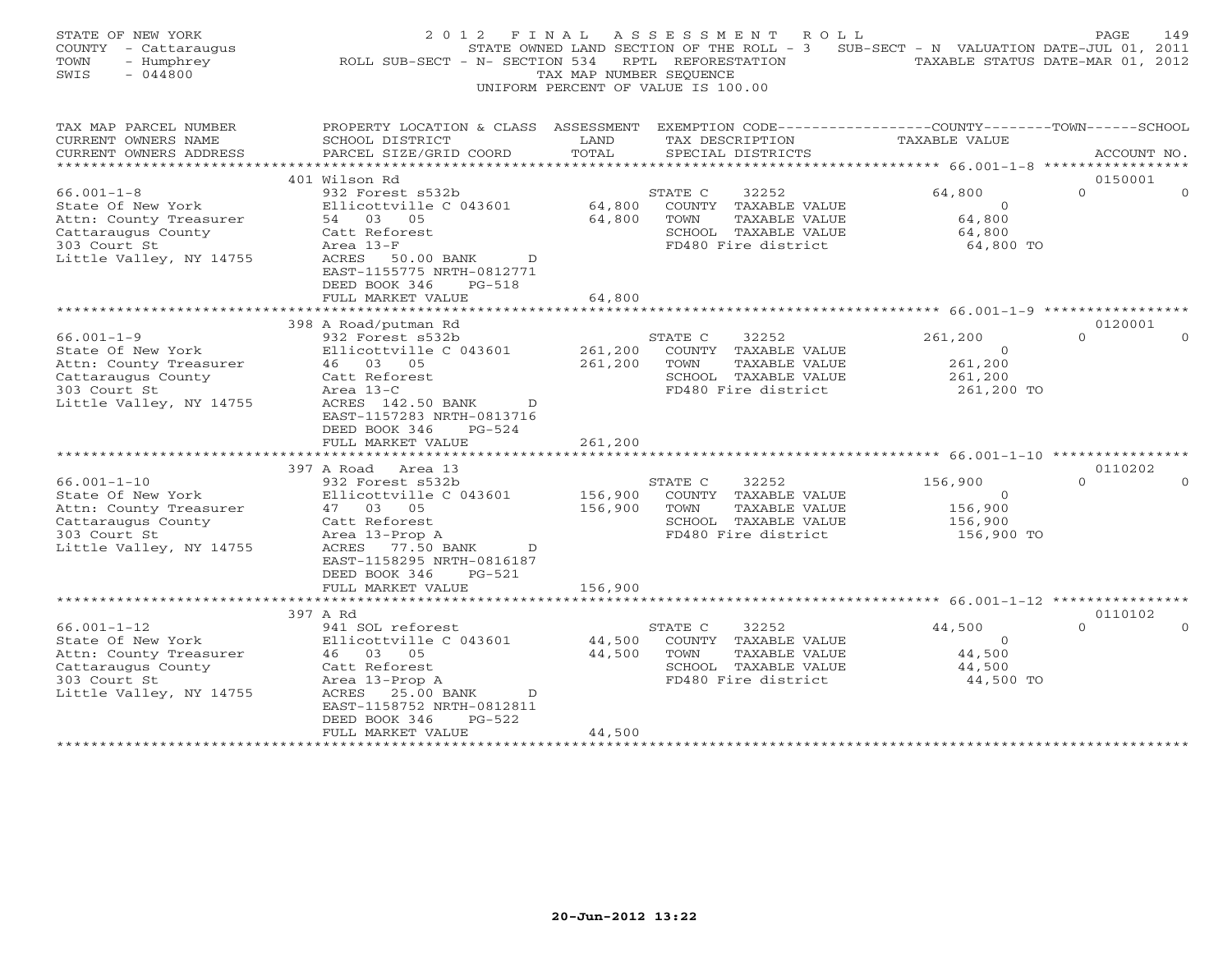| STATE OF NEW YORK<br>COUNTY - Cattaraugus<br>- Humphrey<br>TOWN<br>SWIS<br>$-044800$                                                                                                                                                                                   | F I N A L<br>2 0 1 2<br>ROLL SUB-SECT - N- SECTION 534                                                                                                                                                                                                                                                                                                                    | TAX MAP NUMBER SEOUENCE                             | A S S E S S M E N T<br>R O L L<br>STATE OWNED LAND SECTION OF THE ROLL - 3<br>RPTL REFORESTATION<br>UNIFORM PERCENT OF VALUE IS 100.00                                                                                               | SUB-SECT - N VALUATION DATE-JUL 01, 2011                                                                                                                                 | PAGE<br>150<br>TAXABLE STATUS DATE-MAR 01, 2012 |
|------------------------------------------------------------------------------------------------------------------------------------------------------------------------------------------------------------------------------------------------------------------------|---------------------------------------------------------------------------------------------------------------------------------------------------------------------------------------------------------------------------------------------------------------------------------------------------------------------------------------------------------------------------|-----------------------------------------------------|--------------------------------------------------------------------------------------------------------------------------------------------------------------------------------------------------------------------------------------|--------------------------------------------------------------------------------------------------------------------------------------------------------------------------|-------------------------------------------------|
| TAX MAP PARCEL NUMBER<br>CURRENT OWNERS NAME<br>CURRENT OWNERS ADDRESS<br>*********************                                                                                                                                                                        | PROPERTY LOCATION & CLASS ASSESSMENT<br>SCHOOL DISTRICT<br>PARCEL SIZE/GRID COORD<br>***********************                                                                                                                                                                                                                                                              | LAND<br>TOTAL                                       | EXEMPTION CODE-----------------COUNTY-------TOWN------SCHOOL<br>TAX DESCRIPTION<br>SPECIAL DISTRICTS                                                                                                                                 | <b>TAXABLE VALUE</b>                                                                                                                                                     | ACCOUNT NO.                                     |
|                                                                                                                                                                                                                                                                        | 399 Putman Rd & A Rd                                                                                                                                                                                                                                                                                                                                                      |                                                     |                                                                                                                                                                                                                                      |                                                                                                                                                                          | 0130001                                         |
| $66.001 - 1 - 13$<br>State Of New York<br>Attn: County Treasurer<br>Cattaraugus County<br>303 Court St<br>Little Valley, NY 14755                                                                                                                                      | 932 Forest s532b<br>Ellicottville C 043601<br>46 03 05<br>Catt Reforest<br>Area 13-D<br>ACRES 25.25 BANK<br>D<br>EAST-1158505 NRTH-0812197                                                                                                                                                                                                                                | 39,100<br>39,100                                    | STATE C<br>32252<br>COUNTY TAXABLE VALUE<br>TOWN<br>TAXABLE VALUE<br>SCHOOL TAXABLE VALUE<br>FD480 Fire district                                                                                                                     | 39,100<br>$\overline{O}$<br>39,100<br>39,100<br>39,100 TO                                                                                                                | $\Omega$                                        |
|                                                                                                                                                                                                                                                                        | DEED BOOK 346<br>$PG-519$<br>FULL MARKET VALUE                                                                                                                                                                                                                                                                                                                            | 39,100                                              |                                                                                                                                                                                                                                      |                                                                                                                                                                          |                                                 |
|                                                                                                                                                                                                                                                                        |                                                                                                                                                                                                                                                                                                                                                                           |                                                     |                                                                                                                                                                                                                                      |                                                                                                                                                                          |                                                 |
|                                                                                                                                                                                                                                                                        |                                                                                                                                                                                                                                                                                                                                                                           |                                                     |                                                                                                                                                                                                                                      |                                                                                                                                                                          |                                                 |
| $66.001 - 1 - 43$<br>State Of New York<br>Attn: County Treasurer<br>Cattaraugus County<br>303 Court St<br>Little Valley, NY 14755<br>$66.001 - 1 - 51$<br>State Of New York<br>Attn: County Treasurer<br>Cattaraugus County<br>303 Court St<br>Little Valley, NY 14755 | 400<br>932 Forest s532b<br>Ellicottville C 043601<br>45/54 03 05<br>Catt Reforest<br>Area $13-E/g$<br>ACRES 90.00 BANK<br>D<br>EAST-1158589 NRTH-0810851<br>FULL MARKET VALUE<br>406<br>932 Forest s532b<br>Ellicottville C 043601<br>53 03 05<br>Catt Reforest<br>Area 13-M<br>ACRES 65.36 BANK<br>$\mathcal{D}$<br>EAST-1155174 NRTH-0811122<br>DEED BOOK 381<br>PG-578 | 151,500<br>151,500<br>151,500<br>122,700<br>122,700 | STATE C<br>32252<br>COUNTY TAXABLE VALUE<br>TAXABLE VALUE<br>TOWN<br>SCHOOL TAXABLE VALUE<br>FD480 Fire district<br>STATE C<br>32252<br>COUNTY TAXABLE VALUE<br>TOWN<br>TAXABLE VALUE<br>SCHOOL TAXABLE VALUE<br>FD480 Fire district | 151,500<br>$\Omega$<br>151,500<br>151,500<br>151,500 TO<br>********************************* 66.001-1-51 ****<br>122,700<br>$\Omega$<br>122,700<br>122,700<br>122,700 TO | 0140002<br>$\Omega$<br>0200001<br>$\cap$        |
|                                                                                                                                                                                                                                                                        | FULL MARKET VALUE                                                                                                                                                                                                                                                                                                                                                         | 122,700                                             |                                                                                                                                                                                                                                      |                                                                                                                                                                          |                                                 |
|                                                                                                                                                                                                                                                                        |                                                                                                                                                                                                                                                                                                                                                                           | * * * * * * * * * * * *                             |                                                                                                                                                                                                                                      | ************************************* 66.003-1-2 ******************                                                                                                      |                                                 |
| $66.003 - 1 - 2$<br>State Of New York<br>Attn: County Treasurer<br>Cattaraugus County<br>303 Court St<br>Little Valley, NY 14755<br>*******************                                                                                                                | 422<br>932 Forest s532b<br>Ellicottville C 043601<br>60 03 05<br>Catt Reforest<br>Area 19-H<br>ACRES 45.00 BANK<br>D<br>EAST-1149558 NRTH-0807043<br>DEED BOOK 423<br>$PG-451$<br>FULL MARKET VALUE                                                                                                                                                                       | 109,100<br>109,100<br>109,100                       | STATE C<br>32252<br>COUNTY TAXABLE VALUE<br>TOWN<br>TAXABLE VALUE<br>SCHOOL TAXABLE VALUE<br>FD480 Fire district<br>****************************                                                                                     | 109,100<br>$\overline{0}$<br>109,100<br>109,100<br>109,100 TO                                                                                                            | 0360001<br>$\Omega$                             |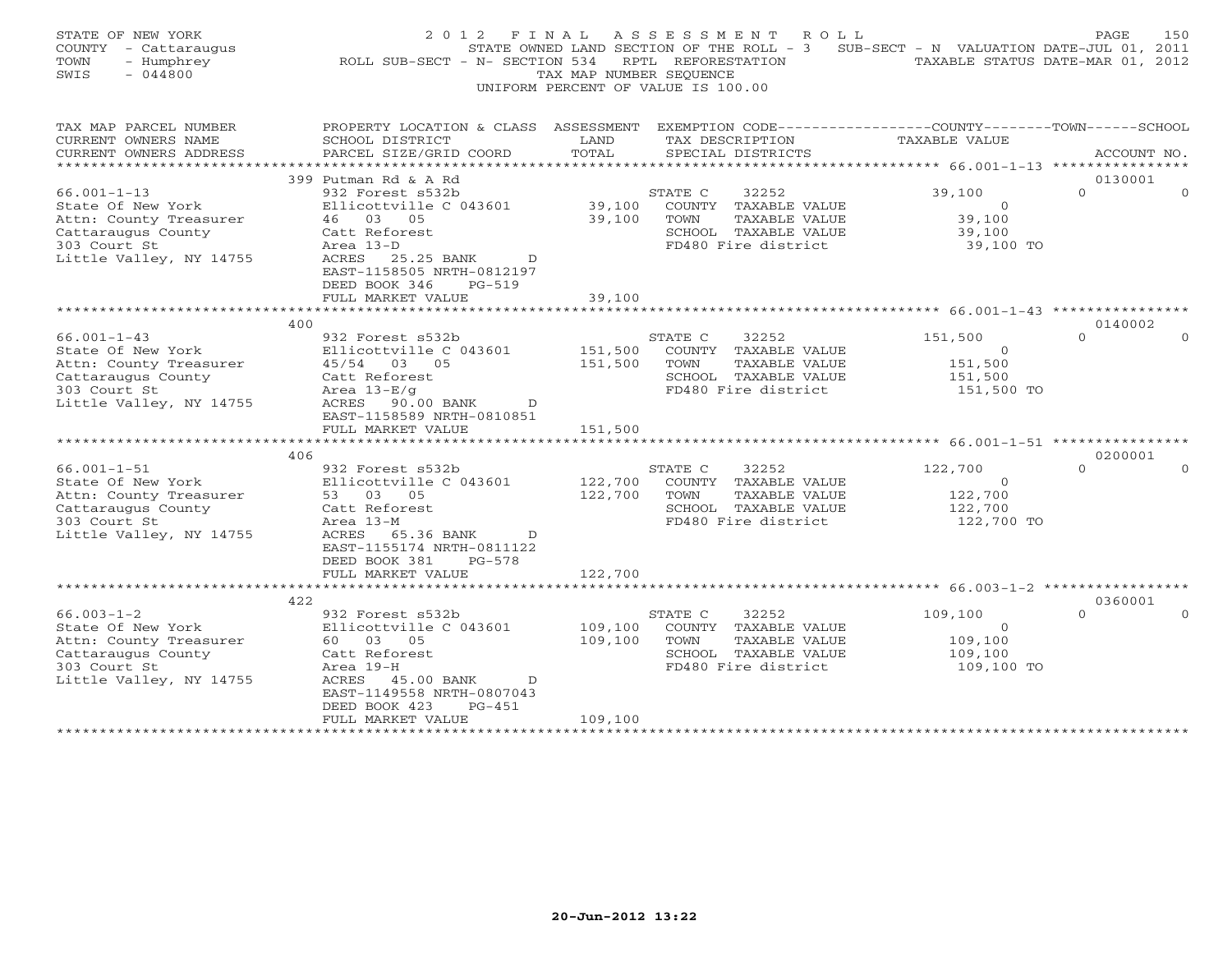| STATE OF NEW YORK<br>COUNTY<br>- Cattaraugus<br>- Humphrey<br>TOWN<br>$-044800$<br>SWIS | ROLL SUB-SECT - N- SECTION 534                          | TAX MAP NUMBER SEOUENCE<br>UNIFORM PERCENT OF VALUE IS 100.00 |         | 2012 FINAL ASSESSMENT ROLL | STATE OWNED LAND SECTION OF THE ROLL - 3 SUB-SECT - N VALUATION DATE-JUL 01, 2011<br>RPTL REFORESTATION TAXABLE STATUS DATE-MAR 01, 2012 | PAGE     | 151         |
|-----------------------------------------------------------------------------------------|---------------------------------------------------------|---------------------------------------------------------------|---------|----------------------------|------------------------------------------------------------------------------------------------------------------------------------------|----------|-------------|
| TAX MAP PARCEL NUMBER<br>CURRENT OWNERS NAME                                            | PROPERTY LOCATION & CLASS ASSESSMENT<br>SCHOOL DISTRICT | <b>Example 12 Distribution of the LAND</b>                    |         |                            | EXEMPTION CODE-----------------COUNTY-------TOWN------SCHOOL<br>TAX DESCRIPTION TAXABLE VALUE                                            |          |             |
| CURRENT OWNERS ADDRESS                                                                  | PARCEL SIZE/GRID COORD TOTAL                            |                                                               |         | SPECIAL DISTRICTS          |                                                                                                                                          |          | ACCOUNT NO. |
|                                                                                         |                                                         |                                                               |         |                            |                                                                                                                                          |          |             |
| 418                                                                                     |                                                         |                                                               |         |                            |                                                                                                                                          | 0320001  |             |
| $66.003 - 1 - 3$                                                                        | 932 Forest s532b                                        |                                                               | STATE C | 32252                      | 41,100                                                                                                                                   | $\Omega$ | $\Omega$    |
| State Of New York                                                                       | Ellicottville C 043601                                  | 41,100 COUNTY                                                 |         | TAXABLE VALUE              | $\Omega$                                                                                                                                 |          |             |
| Attn: County Treasurer                                                                  | 60 03 05                                                | 41,100                                                        | TOWN    | TAXABLE VALUE              | 41,100                                                                                                                                   |          |             |
| Cattaraugus County                                                                      | Catt Reforest                                           |                                                               |         | SCHOOL TAXABLE VALUE       | 41,100                                                                                                                                   |          |             |
| 303 Court St                                                                            | Area 19-B                                               |                                                               |         | FD480 Fire district        | 41,100 TO                                                                                                                                |          |             |
| Little Valley, NY 14755                                                                 | ACRES 15.00 BANK D                                      |                                                               |         |                            |                                                                                                                                          |          |             |
|                                                                                         | EAST-1150472 NRTH-0807071                               |                                                               |         |                            |                                                                                                                                          |          |             |
|                                                                                         | FULL MARKET VALUE                                       | 41,100                                                        |         |                            |                                                                                                                                          |          |             |
| 421                                                                                     |                                                         |                                                               |         |                            |                                                                                                                                          | 0350001  |             |
|                                                                                         |                                                         |                                                               |         |                            | 159,400                                                                                                                                  | $\Omega$ | $\Omega$    |
| 66.003-1-4<br>State Of New York                                                         |                                                         |                                                               |         |                            | $\Omega$                                                                                                                                 |          |             |
| Attn: County Treasurer                                                                  | 60 03 05                                                | 159,400                                                       | TOWN    |                            | TAXABLE VALUE 159,400                                                                                                                    |          |             |
| Cattaraugus County Catt Reforest                                                        |                                                         |                                                               | SCHOOL  | TAXABLE VALUE              | 159,400                                                                                                                                  |          |             |
| 303 Court St                                                                            | Area 19-F                                               |                                                               |         | FD480 Fire district        | 159,400 TO                                                                                                                               |          |             |
| Little Valley, NY 14755                                                                 | 60.00 BANK D<br>ACRES                                   |                                                               |         |                            |                                                                                                                                          |          |             |
|                                                                                         | EAST-1151614 NRTH-0807101                               |                                                               |         |                            |                                                                                                                                          |          |             |
|                                                                                         | DEED BOOK 363<br>$PG-78$                                |                                                               |         |                            |                                                                                                                                          |          |             |
|                                                                                         | FULL MARKET VALUE                                       | 159,400                                                       |         |                            |                                                                                                                                          |          |             |
|                                                                                         |                                                         |                                                               |         |                            |                                                                                                                                          |          |             |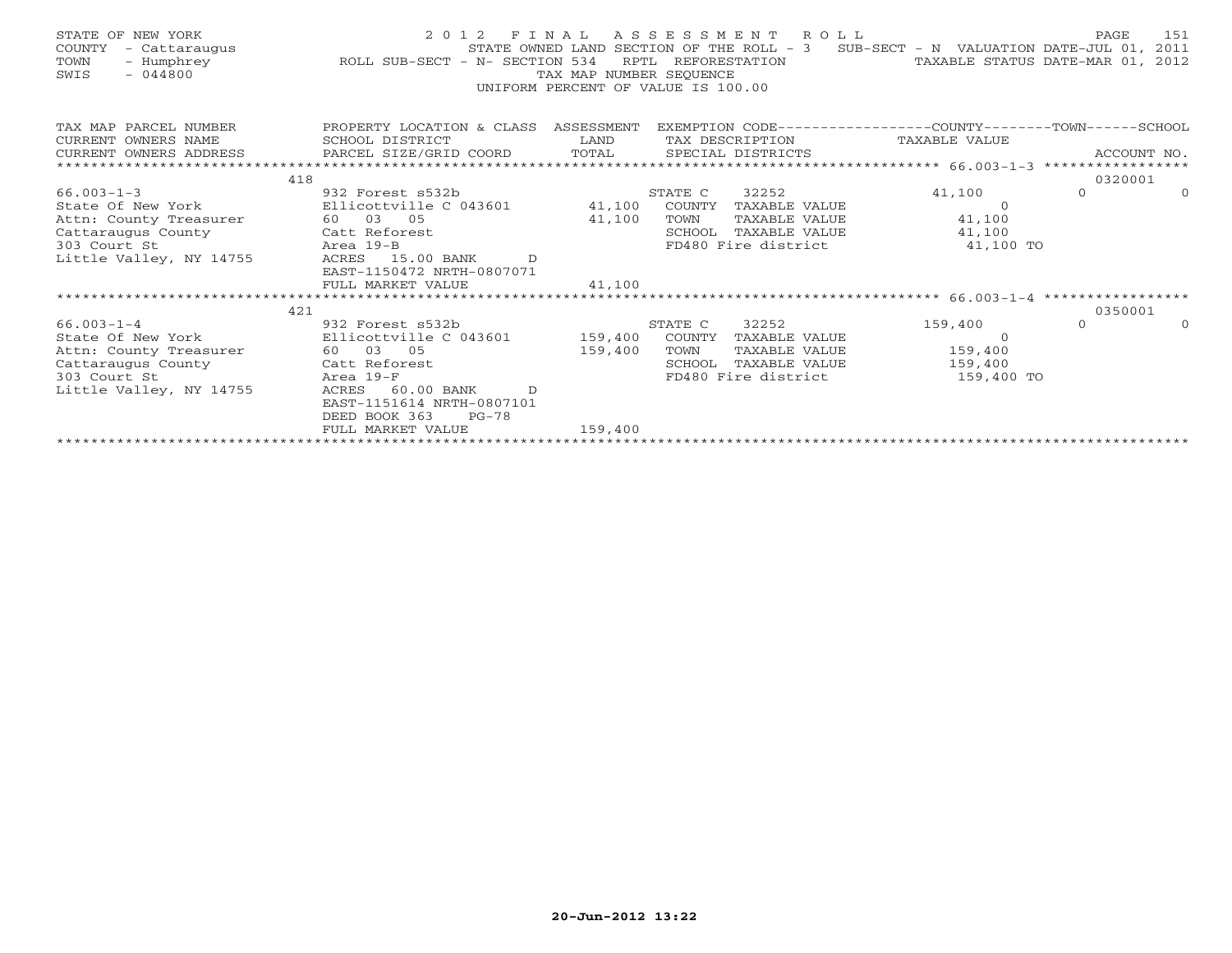|      | STATE OF NEW YORK    | 2012 FINAL ASSESSMENT ROLL                                                            | PAGE.                  | 1.52 |
|------|----------------------|---------------------------------------------------------------------------------------|------------------------|------|
|      | COUNTY - Cattaraugus | STATE OWNED LAND SECTION OF THE ROLL - 3 SUB-SECT - N VALUATION DATE-JUL 01, 2011     |                        |      |
| TOWN | – Humphrey           | TAXABLE STATUS DATE-MAR 01, 2012<br>ROLL SUB-SECT - N- SECTION 534 RPTL REFORESTATION |                        |      |
| SWIS | $-044800$            |                                                                                       | RPS150/V04/L015        |      |
|      |                      |                                                                                       | CURRENT DATE 6/20/2012 |      |
|      |                      | UNIFORM PERCENT OF VALUE IS 100.00                                                    |                        |      |

# R O L L S U B S E C T I O N - N - T O T A L S

#### \*\*\* S P E C I A L D I S T R I C T S U M M A R Y \*\*\*

|                            | TOTAL | <b>FXTENSTON</b> | <b>EXTENSION</b> | AD VALOREM | <b>FXFMPT</b> | TAXABLE  |
|----------------------------|-------|------------------|------------------|------------|---------------|----------|
| CODE DISTRICT NAME PARCELS |       | TYPE.            | VALUE            | VALUE.     | AMOUNT        | VALUE    |
|                            |       |                  |                  |            |               |          |
| FD480 Fire district        |       | 30 TOTAL         |                  | 4320,600   |               | 4320,600 |

# \*\*\* S C H O O L D I S T R I C T S U M M A R Y \*\*\*

| CODE             | DISTRICT NAME                            | TOTAL<br>PARCELS | ASSESSED<br>LAND     | ASSESSED<br>TOTAL    | EXEMPT<br>AMOUNT | TOTAL<br>TAXABLE     | STAR<br>AMOUNT | STAR<br>TAXABLE      |
|------------------|------------------------------------------|------------------|----------------------|----------------------|------------------|----------------------|----------------|----------------------|
| 043601<br>044001 | Ellicottville Cent<br>Franklinville Cent | 22<br>8          | 3234,100<br>1086,500 | 3234,100<br>1086,500 |                  | 3234,100<br>1086,500 |                | 3234,100<br>1086,500 |
|                  | $SUB - TO T AL$                          | 30               | 4320,600             | 4320,600             |                  | 4320,600             |                | 4320,600             |
|                  | TOTAL                                    | 30               | 4320,600             | 4320,600             |                  | 4320,600             |                | 4320,600             |

#### \*\*\* S Y S T E M C O D E S S U M M A R Y \*\*\*

### NO SYSTEM EXEMPTIONS AT THIS LEVEL

# \*\*\* E X E M P T I O N S U M M A R Y \*\*\*

| CODE  | DESCRIPTION      | TOTAL<br>PARCELS | COUNTY               | TOWN | SCHOOL |
|-------|------------------|------------------|----------------------|------|--------|
| 32252 | STATE C<br>TOTAL | 30<br>30         | 4320,600<br>4320,600 |      |        |

| ROLL       |                  | TOTAL   | ASSESSED | ASSESSED | TAXABLE | TAXABLE  | TAXABLE  | STAR     |
|------------|------------------|---------|----------|----------|---------|----------|----------|----------|
| <b>SEC</b> | DESCRIPTION      | PARCELS | . AND    | TOTAL    | COUNTY  | TOWN     | SCHOOL   | TAXABLE  |
|            | STATE OWNED LAND | 30      | 4320,600 | 4320,600 |         | 4320,600 | 4320,600 | 4320,600 |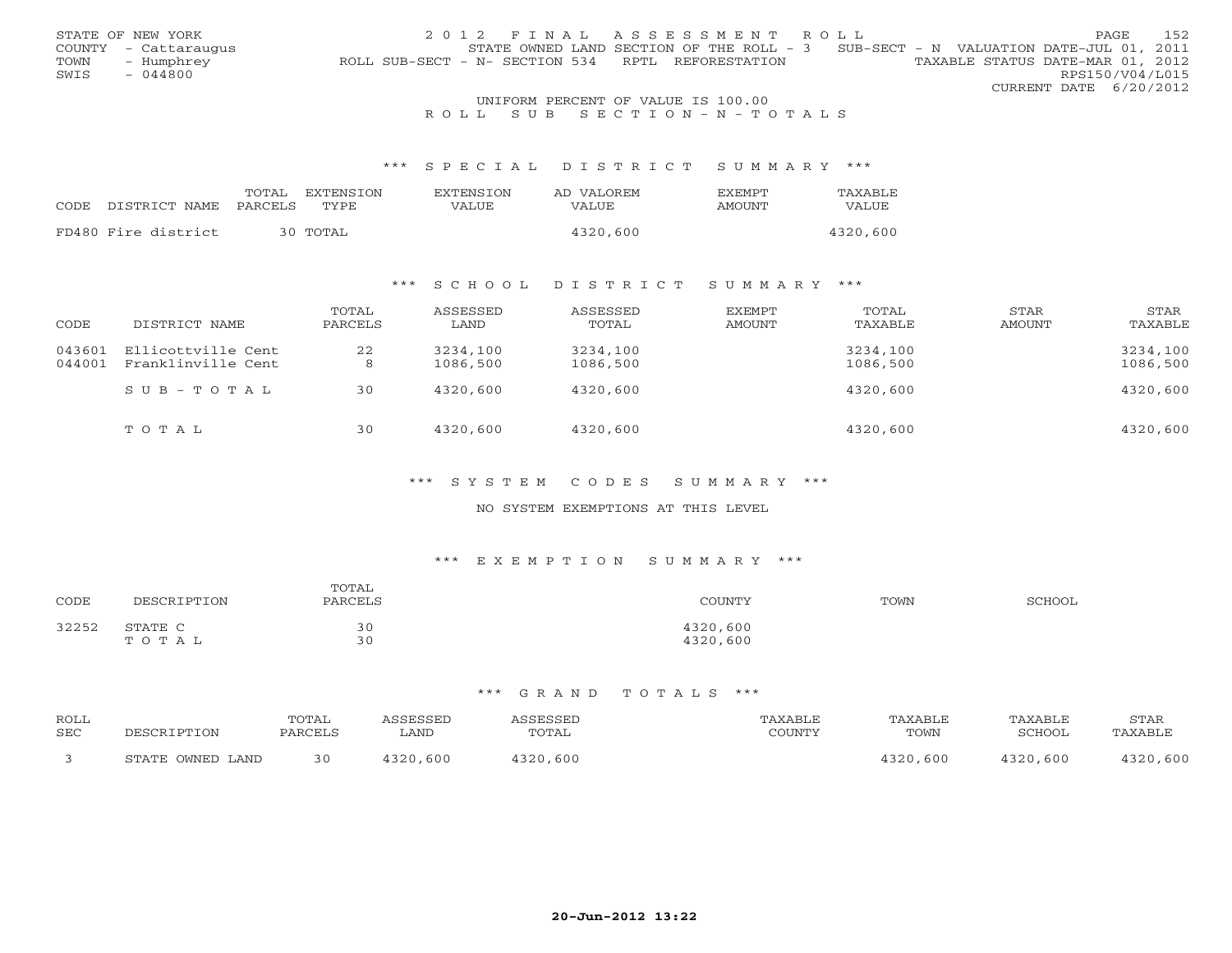| STATE OF NEW YORK<br>COUNTY<br>- Cattaraugus<br>- Humphrey<br>TOWN<br>$-044800$<br>SWIS | 2 0 1 2<br>ROLL SUB-SECT - Y- SECTION 545  | TAX MAP NUMBER SEQUENCE<br>UNIFORM PERCENT OF VALUE IS 100.00<br>UNIFORM PERCENT OF VALUE IS 100.00 |                |                | FINAL ASSESSMENT ROLL<br>RPTL TRANSITION ASSESSMENTS | STATE OWNED LAND SECTION OF THE ROLL - 3 SUB-SECT - Y VALUATION DATE-JUL 01, 2011<br>TAXABLE STATUS DATE-MAR 01, 2012 | 153<br>PAGE |
|-----------------------------------------------------------------------------------------|--------------------------------------------|-----------------------------------------------------------------------------------------------------|----------------|----------------|------------------------------------------------------|-----------------------------------------------------------------------------------------------------------------------|-------------|
| TAX MAP PARCEL NUMBER<br>CURRENT OWNERS NAME                                            | SCHOOL DISTRICT                            | LAND                                                                                                |                |                | TAX DESCRIPTION                                      | PROPERTY LOCATION & CLASS ASSESSMENT EXEMPTION CODE---------------COUNTY-------TOWN------SCHOOL<br>TAXABLE VALUE      |             |
| CURRENT OWNERS ADDRESS                                                                  | PARCEL SIZE/GRID COORD                     | TOTAL                                                                                               |                |                | SPECIAL DISTRICTS                                    |                                                                                                                       | ACCOUNT NO. |
|                                                                                         | TOWN Transition Assessment                 |                                                                                                     |                |                |                                                      |                                                                                                                       | 8000002     |
| $333.000 - 48 - 2$                                                                      | 993 Transition t                           |                                                                                                     |                |                | COUNTY TAXABLE VALUE                                 | $\circ$                                                                                                               |             |
| State Of New York                                                                       | Illegal School 040404                      |                                                                                                     | $\Omega$       | TOWN           | TAXABLE VALUE                                        | $\Omega$                                                                                                              |             |
| Attn: County Treasurer                                                                  | ACRES<br>$0.01$ BANK                       | D                                                                                                   | $\overline{0}$ |                | SCHOOL TAXABLE VALUE                                 | $\Omega$                                                                                                              |             |
| Cattaraugus County                                                                      | FULL MARKET VALUE                          |                                                                                                     | $\Omega$       |                |                                                      |                                                                                                                       |             |
| 303 Court St                                                                            |                                            |                                                                                                     |                |                |                                                      |                                                                                                                       |             |
| Little Valley, NY 14755                                                                 |                                            |                                                                                                     |                |                |                                                      |                                                                                                                       |             |
|                                                                                         | SCHOOL Transition Assessment               |                                                                                                     |                |                |                                                      |                                                                                                                       | 8044001     |
| $333.000 - 48 - 3$                                                                      | 993 Transition t                           |                                                                                                     |                | COUNTY         | TAXABLE VALUE                                        | $\circ$                                                                                                               |             |
| State Of New York                                                                       | Franklinville C 044001                     |                                                                                                     | $\Omega$       | TOWN           | TAXABLE VALUE                                        | $\Omega$                                                                                                              |             |
| Attn: County Treasurer                                                                  | ACRES<br>$0.01$ BANK                       | D                                                                                                   | $\circ$        |                | SCHOOL TAXABLE VALUE                                 | $\Omega$                                                                                                              |             |
| Cattaraugus County                                                                      | FULL MARKET VALUE                          |                                                                                                     | $\Omega$       |                |                                                      |                                                                                                                       |             |
| 303 Court St                                                                            |                                            |                                                                                                     |                |                |                                                      |                                                                                                                       |             |
| Little Valley, NY 14755                                                                 |                                            |                                                                                                     |                |                |                                                      |                                                                                                                       |             |
|                                                                                         |                                            |                                                                                                     |                |                |                                                      |                                                                                                                       |             |
| $333.000 - 48 - 4$                                                                      | SCHOOL Transition Assessment               |                                                                                                     |                |                |                                                      | $\circ$                                                                                                               | 8043601     |
| State Of New York                                                                       | 993 Transition t<br>Ellicottville C 043601 |                                                                                                     | $\overline{0}$ | COUNTY<br>TOWN | TAXABLE VALUE<br>TAXABLE VALUE                       | $\circ$                                                                                                               |             |
| Attn: County Treasurer                                                                  | BANK                                       | D                                                                                                   | $\Omega$       |                | SCHOOL TAXABLE VALUE                                 | $\Omega$                                                                                                              |             |
| Cattaraugus County                                                                      | FULL MARKET VALUE                          |                                                                                                     | $\Omega$       |                |                                                      |                                                                                                                       |             |
| 303 Court St                                                                            |                                            |                                                                                                     |                |                |                                                      |                                                                                                                       |             |
| Litttle Valley, NY 14755                                                                |                                            |                                                                                                     |                |                |                                                      |                                                                                                                       |             |
| *********************                                                                   |                                            |                                                                                                     |                |                |                                                      |                                                                                                                       |             |
|                                                                                         | SPEC DIST Transition Assessment            |                                                                                                     |                |                |                                                      |                                                                                                                       | 8888110     |
| 333.000-48-480                                                                          | 993 Transition t                           |                                                                                                     |                |                | COUNTY TAXABLE VALUE                                 | $\circ$                                                                                                               |             |
| State Of New York                                                                       | Illegal School 040404                      |                                                                                                     | $\overline{0}$ | TOWN           | TAXABLE VALUE                                        | $\circ$                                                                                                               |             |
| Attn: County Treasurer                                                                  | ACRES<br>$0.01$ BANK                       | D                                                                                                   | $\Omega$       |                | SCHOOL TAXABLE VALUE                                 | $\Omega$                                                                                                              |             |
| Cattaraugus County<br>303 Court St                                                      | FULL MARKET VALUE                          |                                                                                                     | $\Omega$       |                | FD480 Fire district                                  | $0$ TO                                                                                                                |             |
| Little Valley, NY 14755                                                                 |                                            |                                                                                                     |                |                |                                                      |                                                                                                                       |             |
|                                                                                         |                                            |                                                                                                     |                |                |                                                      |                                                                                                                       |             |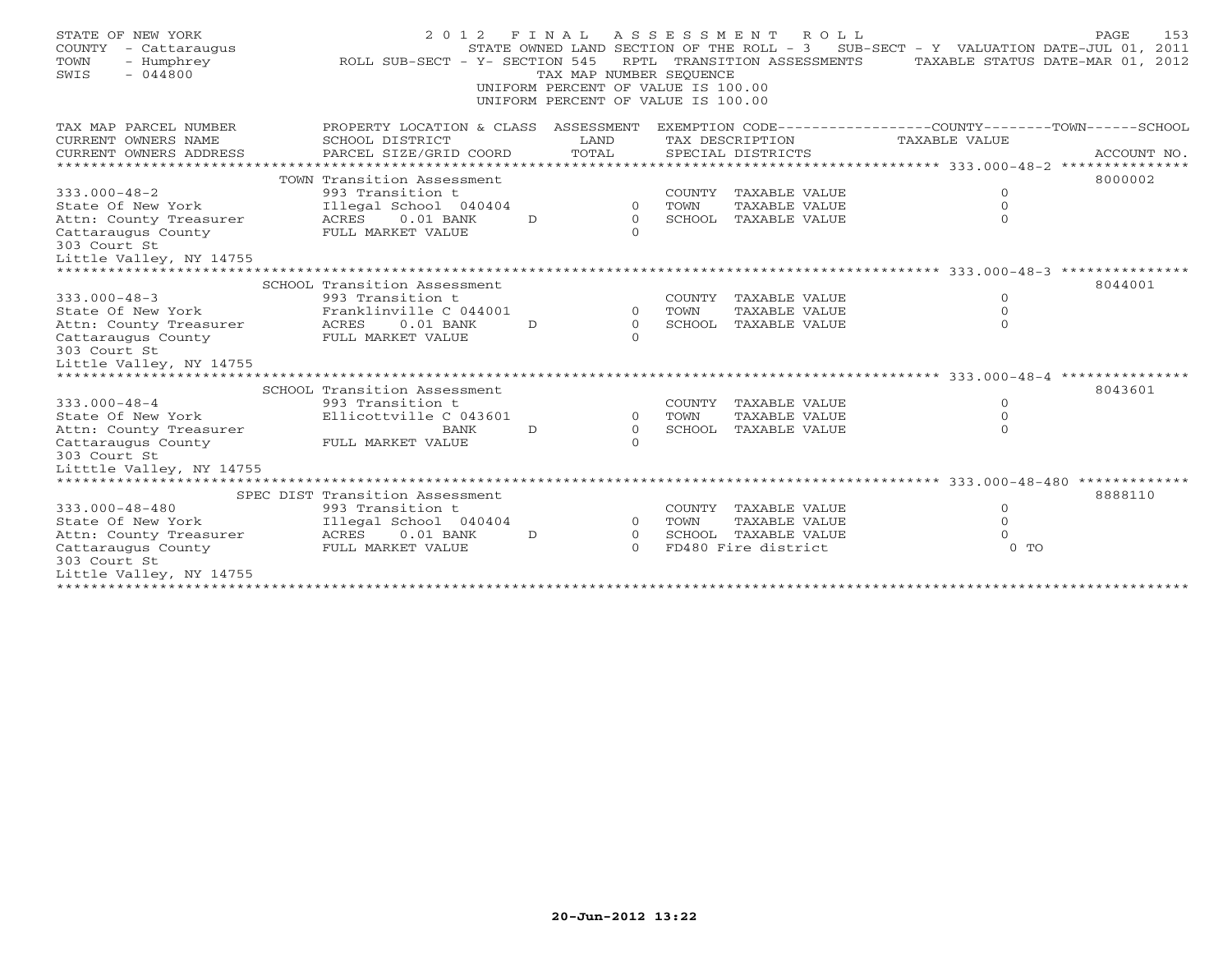|      | STATE OF NEW YORK    |                                                            |                                    | 2012 FINAL ASSESSMENT ROLL                                                          |                                  | PAGE            | 154 |
|------|----------------------|------------------------------------------------------------|------------------------------------|-------------------------------------------------------------------------------------|----------------------------------|-----------------|-----|
|      | COUNTY - Cattaraugus |                                                            |                                    | STATE OWNED LAND SECTION OF THE ROLL - $3$ SUB-SECT - Y VALUATION DATE-JUL 01, 2011 |                                  |                 |     |
| TOWN | - Humphrey           | ROLL SUB-SECT - Y- SECTION 545 RPTL TRANSITION ASSESSMENTS |                                    |                                                                                     | TAXABLE STATUS DATE-MAR 01, 2012 |                 |     |
| SWIS | - 044800             |                                                            |                                    |                                                                                     |                                  | RPS150/V04/L015 |     |
|      |                      |                                                            |                                    |                                                                                     | CURRENT DATE 6/20/2012           |                 |     |
|      |                      |                                                            | UNIFORM PERCENT OF VALUE IS 100.00 |                                                                                     |                                  |                 |     |

R O L L S U B S E C T I O N - Y - T O T A L S

#### \*\*\* S P E C I A L D I S T R I C T S U M M A R Y \*\*\*

|      |                                  |        | ON. | $\overline{\mathbf{M}}$ | <u>.</u> |     |
|------|----------------------------------|--------|-----|-------------------------|----------|-----|
| CODE | ¬ ⊓<br>י החי<br>AMH<br>IN L<br>. | ______ |     |                         |          | --- |

FD480 Fire district 1 TOTAL

### \*\*\* S C H O O L D I S T R I C T S U M M A R Y \*\*\*

| CODE   | DISTRICT NAME             | TOTAL<br>PARCELS | ASSESSED<br>LAND | ASSESSED<br>TOTAL | EXEMPT<br>AMOUNT | TOTAL<br>TAXABLE | STAR<br>AMOUNT | STAR<br>TAXABLE |
|--------|---------------------------|------------------|------------------|-------------------|------------------|------------------|----------------|-----------------|
|        | 040404 Illegal School     | 2                |                  |                   |                  |                  |                |                 |
|        | 043601 Ellicottville Cent |                  |                  |                   |                  |                  |                |                 |
| 044001 | Franklinville Cent        |                  |                  |                   |                  |                  |                |                 |
|        | $S \cup B - T \cup T A$   | 4                |                  |                   |                  |                  |                |                 |
|        | TOTAL                     | 4                |                  |                   |                  |                  |                |                 |

\*\*\* S Y S T E M C O D E S S U M M A R Y \*\*\*

NO SYSTEM EXEMPTIONS AT THIS LEVEL

#### \*\*\* E X E M P T I O N S U M M A R Y \*\*\*

### NO EXEMPTIONS AT THIS LEVEL

| ROLL |                                                  | TOTAL   |      |        |        | 'AXABLE | <sup>7</sup> AXABLL | STAR                            |
|------|--------------------------------------------------|---------|------|--------|--------|---------|---------------------|---------------------------------|
| SEC  |                                                  | יחמת גם | LAND | д<br>. | COUNTY | TOWN    | SCHOOL              | $\wedge$ Y $\wedge$ PT $\vdash$ |
|      | . OWNED LAND<br>$C$ m $\lambda$ m $\overline{D}$ |         |      |        |        |         |                     |                                 |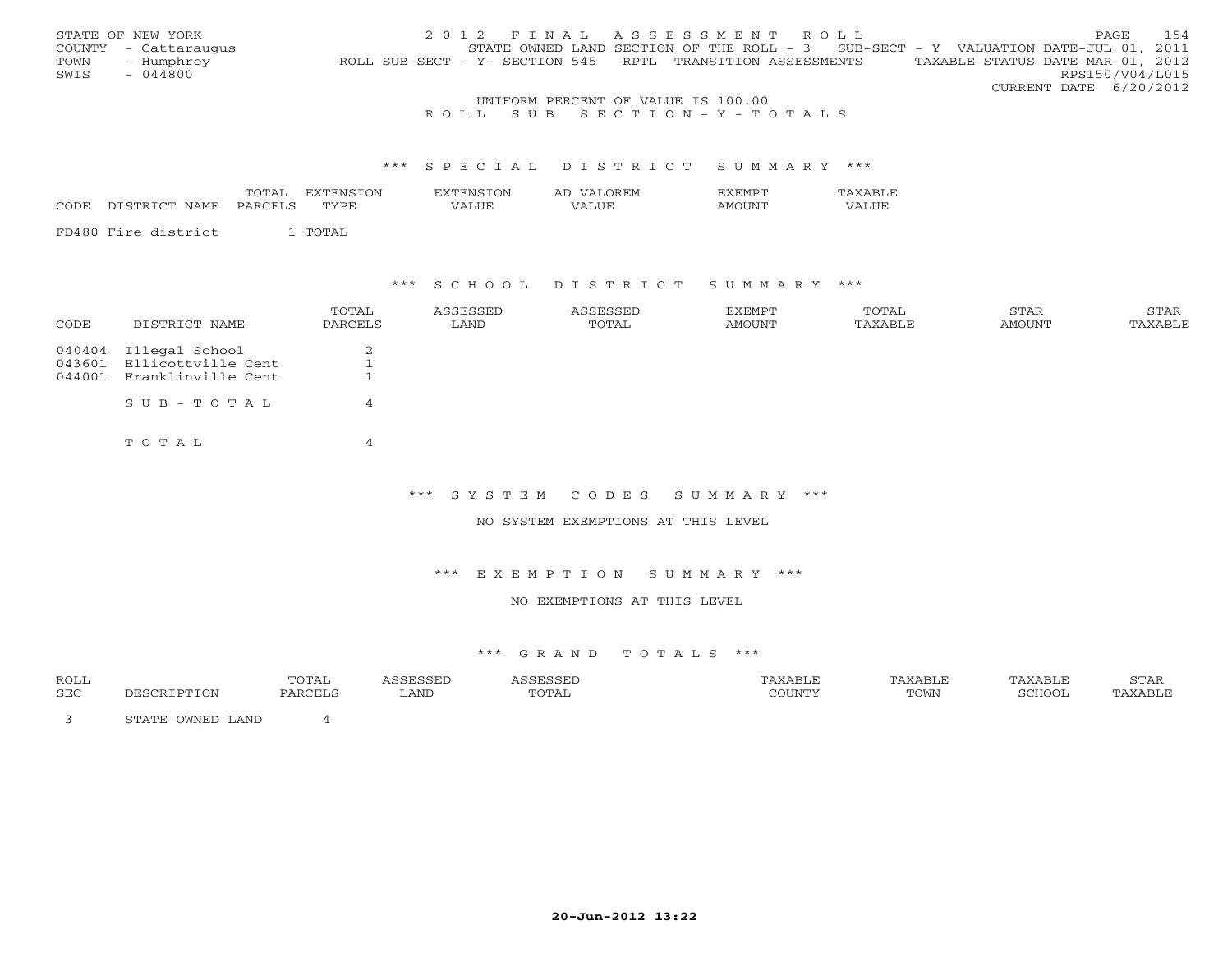| STATE OF NEW YORK    | 2012 FINAL ASSESSMENT ROLL               | 155<br>PAGE.                     |
|----------------------|------------------------------------------|----------------------------------|
| COUNTY - Cattaraugus | STATE OWNED LAND SECTION OF THE ROLL - 3 | VALUATION DATE-JUL 01, 2011      |
| TOWN<br>- Humphrey   |                                          | TAXABLE STATUS DATE-MAR 01, 2012 |
| SWIS<br>$-044800$    |                                          | RPS150/V04/L015                  |
|                      | UNIFORM PERCENT OF VALUE IS 100.00       | CURRENT DATE 6/20/2012           |
|                      | ROLL SECTION TOTALS                      |                                  |

\*\*\* S P E C I A L D I S T R I C T S U M M A R Y \*\*\*

|                     | TOTAL   | <b>EXTENSION</b> | <b>EXTENSION</b> | AD VALOREM | <b>EXEMPT</b> | TAXABLE  |
|---------------------|---------|------------------|------------------|------------|---------------|----------|
| CODE DISTRICT NAME  | PARCELS | <b>TYPE</b>      | VALUE            | VALUE.     | AMOUNT        | VALUE    |
| FD480 Fire district |         | 31 TOTAL         |                  | 4320,600   |               | 4320,600 |
|                     |         |                  |                  |            |               |          |

### \*\*\* S C H O O L D I S T R I C T S U M M A R Y \*\*\*

| CODE                       | DISTRICT NAME                                              | TOTAL<br>PARCELS | ASSESSED<br>LAND     | ASSESSED<br>TOTAL    | <b>EXEMPT</b><br>AMOUNT | TOTAL<br>TAXABLE     | STAR<br>AMOUNT | STAR<br>TAXABLE      |
|----------------------------|------------------------------------------------------------|------------------|----------------------|----------------------|-------------------------|----------------------|----------------|----------------------|
| 040404<br>043601<br>044001 | Illegal School<br>Ellicottville Cent<br>Franklinville Cent | 2<br>23<br>9     | 3234,100<br>1086,500 | 3234,100<br>1086,500 |                         | 3234,100<br>1086,500 |                | 3234,100<br>1086,500 |
|                            | $S \cup B - T \cup T A L$                                  | 34               | 4320,600             | 4320,600             |                         | 4320,600             |                | 4320,600             |
|                            | TOTAL                                                      | 34               | 4320,600             | 4320,600             |                         | 4320,600             |                | 4320,600             |

\*\*\* S Y S T E M C O D E S S U M M A R Y \*\*\*

NO SYSTEM EXEMPTIONS AT THIS LEVEL

| CODE  | DESCRIPTION      | TOTAL<br>PARCELS | COUNTY               | TOWN | SCHOOL |
|-------|------------------|------------------|----------------------|------|--------|
| 32252 | STATE C<br>TOTAL | $\sim$<br>30     | 4320,600<br>4320,600 |      |        |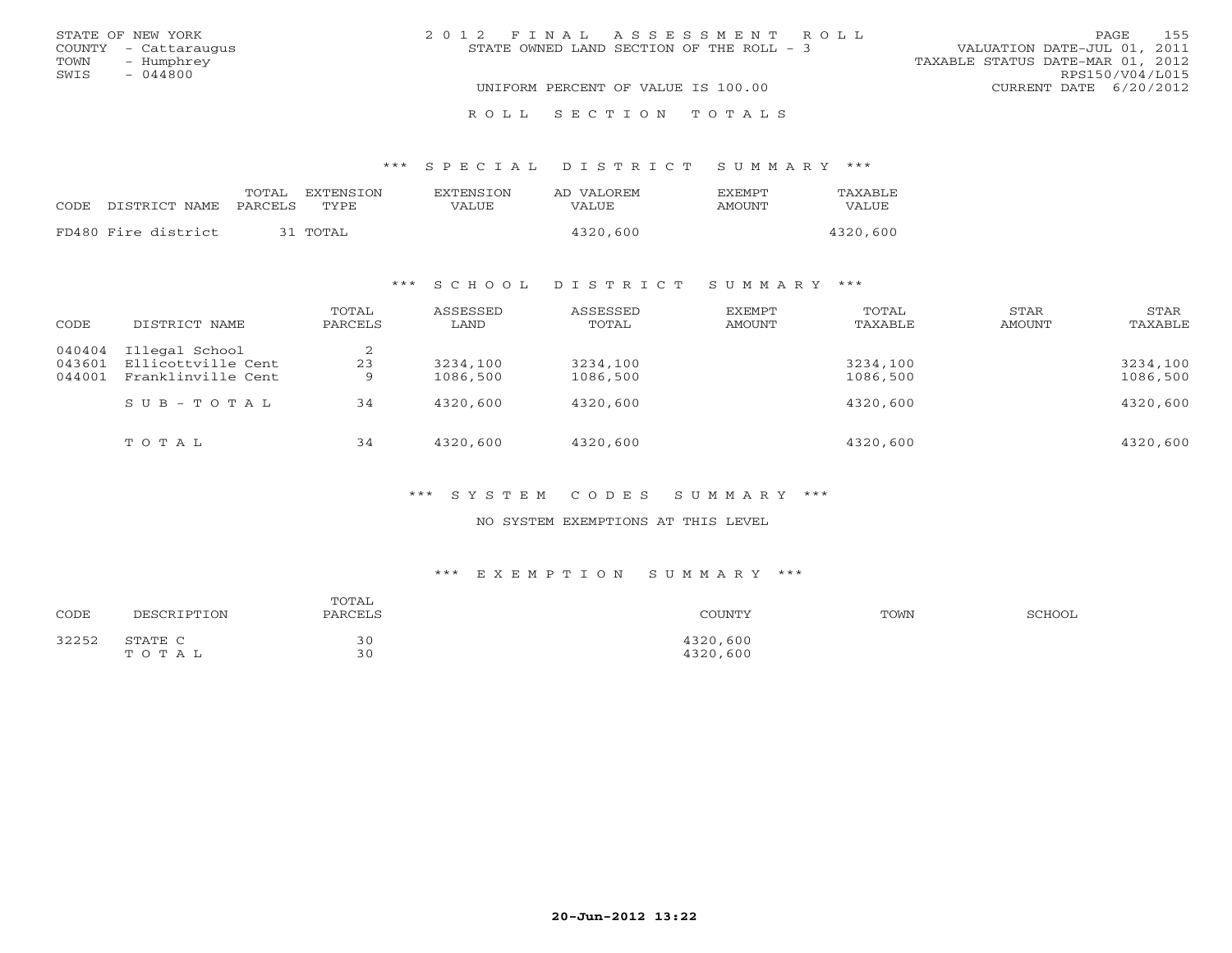|      | STATE OF NEW YORK    | 2012 FINAL ASSESSMENT ROLL               | 156<br>PAGE                      |
|------|----------------------|------------------------------------------|----------------------------------|
|      | COUNTY - Cattaraugus | STATE OWNED LAND SECTION OF THE ROLL - 3 | VALUATION DATE-JUL 01, 2011      |
| TOWN | - Humphrey           |                                          | TAXABLE STATUS DATE-MAR 01, 2012 |
| SWIS | $-044800$            |                                          | RPS150/V04/L015                  |
|      |                      | UNIFORM PERCENT OF VALUE IS 100.00       | CURRENT DATE $6/20/2012$         |
|      |                      | ROLL SECTION TOTALS                      |                                  |

| ROLL       |                  | <b>TOTAL</b> | <i><b>\SSESSED</b></i> | SSESSED  | TAXABLE | TAXABLE | TAXABLE  | STAR     |
|------------|------------------|--------------|------------------------|----------|---------|---------|----------|----------|
| <b>SEC</b> | DESCRIPTION      | PARCELS      | LAND                   | TOTAL    | COUNTY  | TOWN    | SCHOOL   | TAXABLE  |
|            | STATE OWNED LAND |              | 4320,600               | 1320,600 |         | 320,600 | 4320,600 | 4320,600 |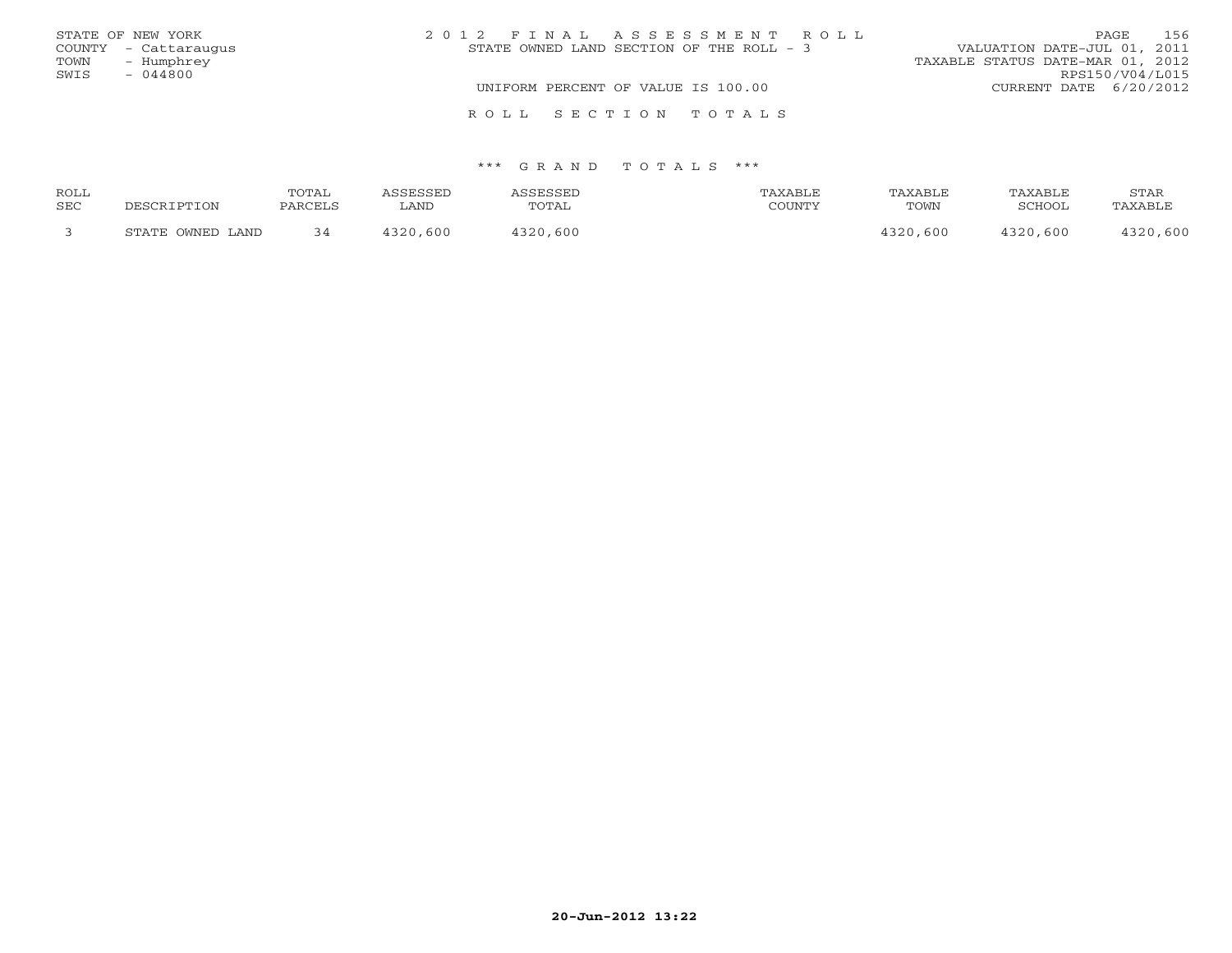# STATE OF NEW YORK 2 0 1 2 F I N A L A S S E S S M E N T R O L L PAGE 157 COUNTY - Cattaraugus SPECIAL FRANCHISE SECTION OF THE ROLL - 5 VALUATION DATE-JUL 01, 2011 TOWN - Humphrey TAX MAP NUMBER SEQUENCE TAXABLE STATUS DATE-MAR 01, 2012 SWIS - 044800 UNIFORM PERCENT OF VALUE IS 100.00UNIFORM PERCENT OF VALUE IS 100.00

| TAX MAP PARCEL NUMBER<br>CURRENT OWNERS NAME<br>CURRENT OWNERS ADDRESS<br>*********************                     | PROPERTY LOCATION & CLASS<br>SCHOOL DISTRICT<br>PARCEL SIZE/GRID COORD                                                                              | ASSESSMENT<br>LAND<br>TOTAL    | TAX DESCRIPTION<br>SPECIAL DISTRICTS                                                         | EXEMPTION CODE-----------------COUNTY-------TOWN------SCHOOL<br>TAXABLE VALUE                  | ACCOUNT NO. |
|---------------------------------------------------------------------------------------------------------------------|-----------------------------------------------------------------------------------------------------------------------------------------------------|--------------------------------|----------------------------------------------------------------------------------------------|------------------------------------------------------------------------------------------------|-------------|
| 548.000-9904-631.900/188<br>Verizon New York Inc<br>PO Box 152206<br>Irving, TX 75015-2206                          | Special Franchise<br>866 Telephone<br>Allegany-Limest 042001<br>Town Of Humphrey<br>0.2500 Allegany/limestone<br>0.01<br>ACRES<br>FULL MARKET VALUE | $\Omega$<br>17,462<br>17,462   | COUNTY TAXABLE VALUE<br>TAXABLE VALUE<br>TOWN<br>SCHOOL TAXABLE VALUE<br>FD480 Fire district | 17,462<br>17,462<br>17,462<br>17,462 TO                                                        | 0526        |
|                                                                                                                     |                                                                                                                                                     |                                |                                                                                              | ********************** 548.000-9906-132.350/188 ***                                            |             |
| 548.000-9906-132.350/188<br>National Grid<br>Attn: Real Estate Tax Dept<br>300 Erie Blvd West<br>Syracuse, NY 13202 | Special Franchise<br>861 Elec & gas<br>Ellicottville C 043601<br>Town Of Humphrey<br>1.0000 Ellicottville<br>0.01<br>ACRES<br>FULL MARKET VALUE     | $\Omega$<br>233,195<br>233,195 | COUNTY TAXABLE VALUE<br>TOWN<br>TAXABLE VALUE<br>SCHOOL TAXABLE VALUE<br>FD480 Fire district | 233,195<br>233,195<br>233,195<br>233,195 TO                                                    | 0430        |
| ************************                                                                                            |                                                                                                                                                     |                                |                                                                                              |                                                                                                |             |
| 548.000-9906-631.900/188<br>Verizon New York Inc<br>PO Box 152206<br>Irving, TX 75015-2206                          | Special Franchise<br>866 Telephone<br>Ellicottville C 043601<br>Town Of Humphrey<br>0.3400 Ellicottville<br>0.01<br>ACRES                           | $\circ$<br>23,749              | COUNTY TAXABLE VALUE<br>TOWN<br>TAXABLE VALUE<br>SCHOOL TAXABLE VALUE<br>FD480 Fire district | 23,749<br>23,749<br>23,749<br>23,749 TO                                                        | 0429        |
|                                                                                                                     | FULL MARKET VALUE                                                                                                                                   | 23,749                         |                                                                                              |                                                                                                |             |
| 548.000-9907-631.900/188<br>Verizon New York Inc<br>PO Box 152206<br>Irving, TX 75015-2206                          | Special Franchise<br>866 Telephone<br>Franklinville C 044001<br>Town Of Humphrey<br>0.3000 Franklinville<br>0.01<br>ACRES                           | $\Omega$<br>20,955             | COUNTY TAXABLE VALUE<br>TOWN<br>TAXABLE VALUE<br>SCHOOL TAXABLE VALUE<br>FD480 Fire district | ********************** 548.000-9907-631.900/188 ***<br>20,955<br>20,955<br>20,955<br>20,955 TO | 0525        |
|                                                                                                                     | FULL MARKET VALUE                                                                                                                                   | 20,955                         |                                                                                              |                                                                                                |             |
|                                                                                                                     | ***********************                                                                                                                             |                                |                                                                                              | ******************* 548.000-9908-631.900/188 ***                                               |             |
| 548.000-9908-631.900/188<br>Verizon New York Inc<br>PO Box 152206<br>Irving, TX 75015-2206                          | Special Franchise<br>866 Telephone<br>Hinsdale Centra 044601<br>Town Of Humphrey<br>0.1100 Hinsdale<br>ACRES<br>0.01                                | $\Omega$<br>7,683              | COUNTY TAXABLE VALUE<br>TOWN<br>TAXABLE VALUE<br>SCHOOL TAXABLE VALUE<br>FD480 Fire district | 7,683<br>7,683<br>7,683<br>7,683 TO                                                            | 0527        |
|                                                                                                                     | FULL MARKET VALUE                                                                                                                                   | 7,683                          |                                                                                              |                                                                                                |             |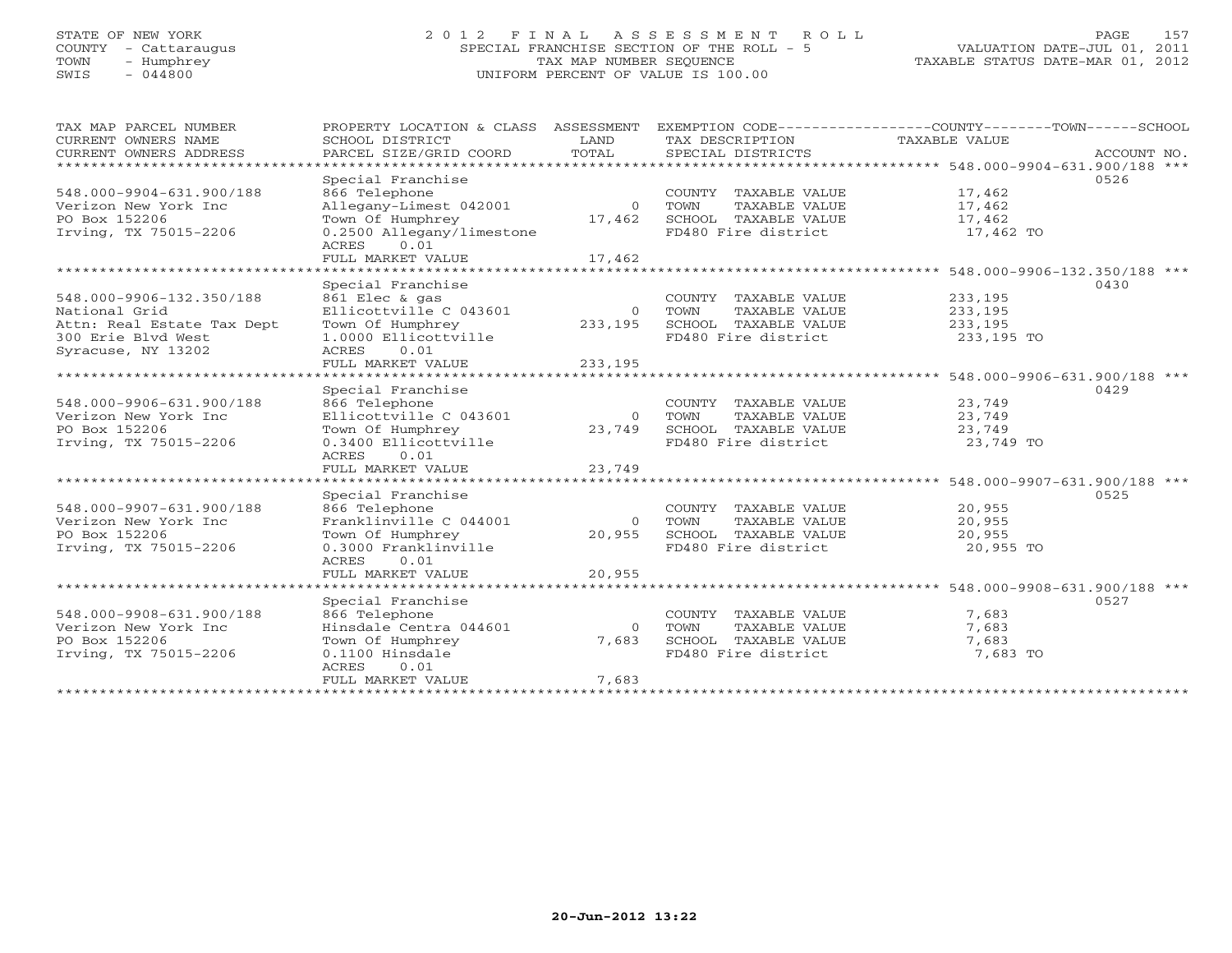| STATE OF NEW YORK    | 2012 FINAL ASSESSMENT ROLL                | 158<br>PAGE                      |
|----------------------|-------------------------------------------|----------------------------------|
| COUNTY - Cattaraugus | SPECIAL FRANCHISE SECTION OF THE ROLL - 5 | VALUATION DATE-JUL 01, 2011      |
| TOWN - Humphrey      |                                           | TAXABLE STATUS DATE-MAR 01, 2012 |
| SWIS<br>- 044800     |                                           | RPS150/V04/L015                  |
|                      | UNIFORM PERCENT OF VALUE IS 100.00        | CURRENT DATE $6/20/2012$         |
|                      | ROLL SUB SECTION- - TOTALS                |                                  |

# \*\*\* S P E C I A L D I S T R I C T S U M M A R Y \*\*\*

|                     | EXTENSTON<br>TOTAL.<br>CODE DISTRICT NAME PARCELS TYPE | <b>EXTENSION</b><br>VALUE | AD VALOREM<br>VALUE | <b>FXFMPT</b><br>AMOUNT | TAXABLE<br><b>VALUE</b> |
|---------------------|--------------------------------------------------------|---------------------------|---------------------|-------------------------|-------------------------|
| FD480 Fire district | 5 TOTAL                                                |                           | 303,044             |                         | 303,044                 |

# \*\*\* S C H O O L D I S T R I C T S U M M A R Y \*\*\*

| CODE                                 | DISTRICT NAME                                                                      | TOTAL<br>PARCELS | ASSESSED<br>LAND | ASSESSED<br>TOTAL                    | EXEMPT<br>AMOUNT | TOTAL<br>TAXABLE                     | STAR<br>AMOUNT | STAR<br>TAXABLE                      |
|--------------------------------------|------------------------------------------------------------------------------------|------------------|------------------|--------------------------------------|------------------|--------------------------------------|----------------|--------------------------------------|
| 042001<br>043601<br>044001<br>044601 | Allegany-Limestone<br>Ellicottville Cent<br>Franklinville Cent<br>Hinsdale Central | ∠                |                  | 17,462<br>256,944<br>20,955<br>7,683 |                  | 17,462<br>256,944<br>20,955<br>7,683 |                | 17,462<br>256,944<br>20,955<br>7,683 |
|                                      | $S \cup B - T \cup T A L$                                                          |                  |                  | 303,044                              |                  | 303,044                              |                | 303,044                              |
|                                      | TOTAL                                                                              | 5                |                  | 303,044                              |                  | 303,044                              |                | 303,044                              |

# \*\*\* S Y S T E M C O D E S S U M M A R Y \*\*\*

#### NO SYSTEM EXEMPTIONS AT THIS LEVEL

#### \*\*\* E X E M P T I O N S U M M A R Y \*\*\*

### NO EXEMPTIONS AT THIS LEVEL

| <b>ROLL</b> | DESCRIPTION       | TOTAL   | ASSESSED | ASSESSED | TAXABLE | TAXABLE | <b>TAXABLE</b> | STAR    |
|-------------|-------------------|---------|----------|----------|---------|---------|----------------|---------|
| <b>SEC</b>  |                   | PARCELS | LAND     | TOTAL    | COUNTY  | TOWN    | SCHOOL         | TAXABLE |
|             | SPECIAL FRANCHISE |         |          | 303,044  | 303,044 | 303,044 | 303,044        | 303,044 |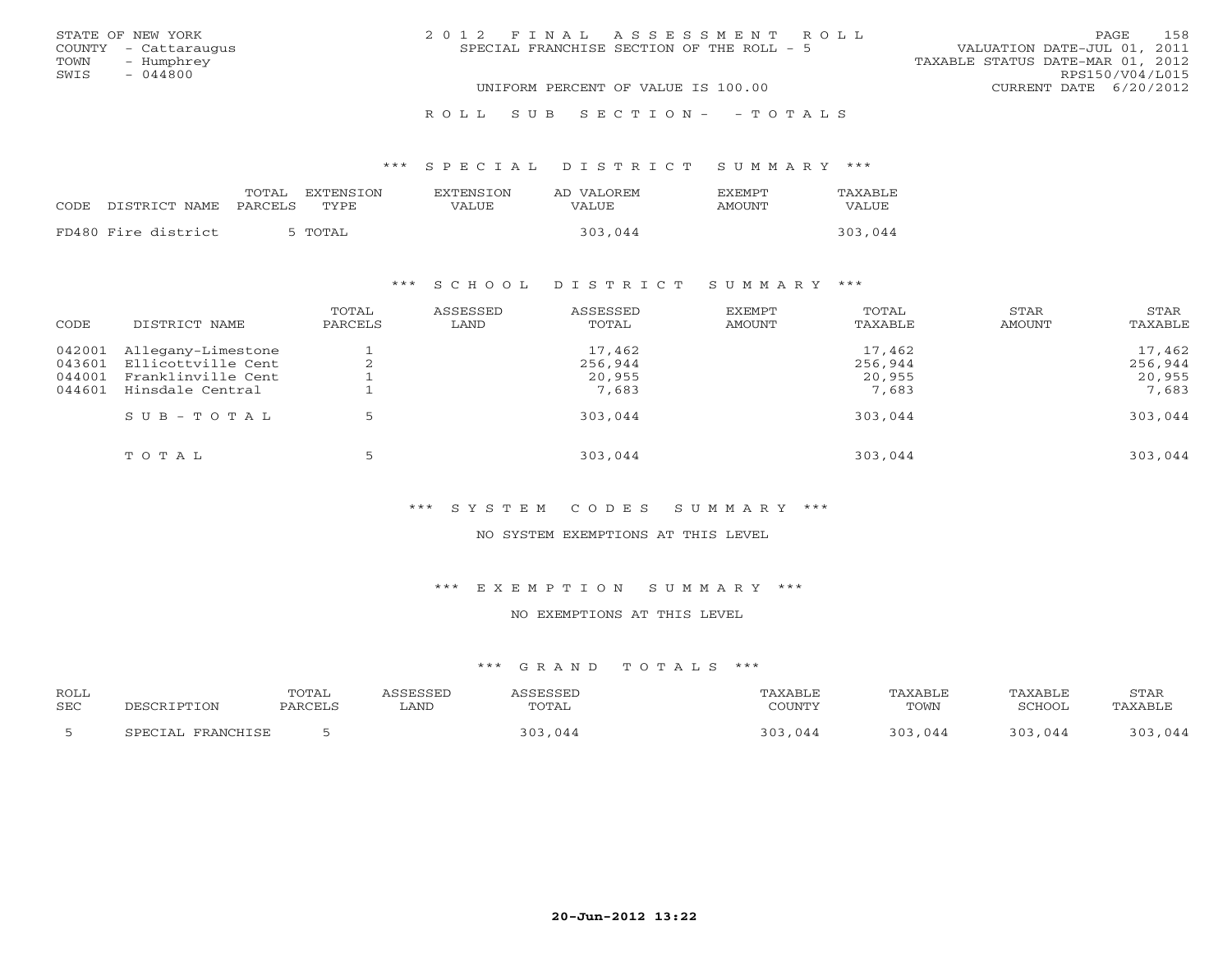|      | STATE OF NEW YORK    | 2012 FINAL ASSESSMENT ROLL                                               | <b>PAGE</b>            | 159 |  |
|------|----------------------|--------------------------------------------------------------------------|------------------------|-----|--|
|      | COUNTY - Cattaraugus | VALUATION DATE-JUL 01, 2011<br>SPECIAL FRANCHISE SECTION OF THE ROLL - 5 |                        |     |  |
| TOWN | - Humphrey           | TAXABLE STATUS DATE-MAR 01, 2012                                         |                        |     |  |
| SWIS | $-044800$            | UNIFORM PERCENT OF VALUE IS 100.00                                       | RPS150/V04/L015        |     |  |
|      |                      |                                                                          | CURRENT DATE 6/20/2012 |     |  |
|      |                      |                                                                          |                        |     |  |

R O L L S E C T I O N T O T A L S

#### \*\*\* S P E C I A L D I S T R I C T S U M M A R Y \*\*\*

|      |                     | TOTAL   | EXTENSION   | <b>EXTENSION</b> | AD VALOREM | <b>FXFMPT</b> | TAXABLE |
|------|---------------------|---------|-------------|------------------|------------|---------------|---------|
| CODE | DISTRICT NAME       | PARCELS | <b>TYPE</b> | VALUE            | VALUE      | AMOUNT        | VALUE   |
|      |                     |         |             |                  |            |               |         |
|      | FD480 Fire district | 5 TOTAL |             |                  | 303,044    |               | 303,044 |

### \*\*\* S C H O O L D I S T R I C T S U M M A R Y \*\*\*

| CODE                                 | DISTRICT NAME                                                                      | TOTAL<br>PARCELS | ASSESSED<br>LAND | ASSESSED<br>TOTAL                    | EXEMPT<br><b>AMOUNT</b> | TOTAL<br>TAXABLE                     | STAR<br>AMOUNT | STAR<br>TAXABLE                      |
|--------------------------------------|------------------------------------------------------------------------------------|------------------|------------------|--------------------------------------|-------------------------|--------------------------------------|----------------|--------------------------------------|
| 042001<br>043601<br>044001<br>044601 | Allegany-Limestone<br>Ellicottville Cent<br>Franklinville Cent<br>Hinsdale Central |                  |                  | 17,462<br>256,944<br>20,955<br>7,683 |                         | 17,462<br>256,944<br>20,955<br>7,683 |                | 17,462<br>256,944<br>20,955<br>7,683 |
|                                      | $SUB - TO T AL$                                                                    |                  |                  | 303,044                              |                         | 303,044                              |                | 303,044                              |
|                                      | TOTAL                                                                              |                  |                  | 303,044                              |                         | 303,044                              |                | 303,044                              |

# \*\*\* S Y S T E M C O D E S S U M M A R Y \*\*\*

#### NO SYSTEM EXEMPTIONS AT THIS LEVEL

#### \*\*\* E X E M P T I O N S U M M A R Y \*\*\*

### NO EXEMPTIONS AT THIS LEVEL

| <b>ROLL</b><br>SEC |                    | TOTAL | ∟AND | OTAL                        | COTINTT | TAXABLE<br>TOWN | <b>BULLOU</b> | STAR<br><b>PAXARI</b> |
|--------------------|--------------------|-------|------|-----------------------------|---------|-----------------|---------------|-----------------------|
|                    | FDANCHTCF<br>ים רי |       |      | $\sim$ $\cap$ $\sim$<br>0 A | 044     | 044             | 044           | 044                   |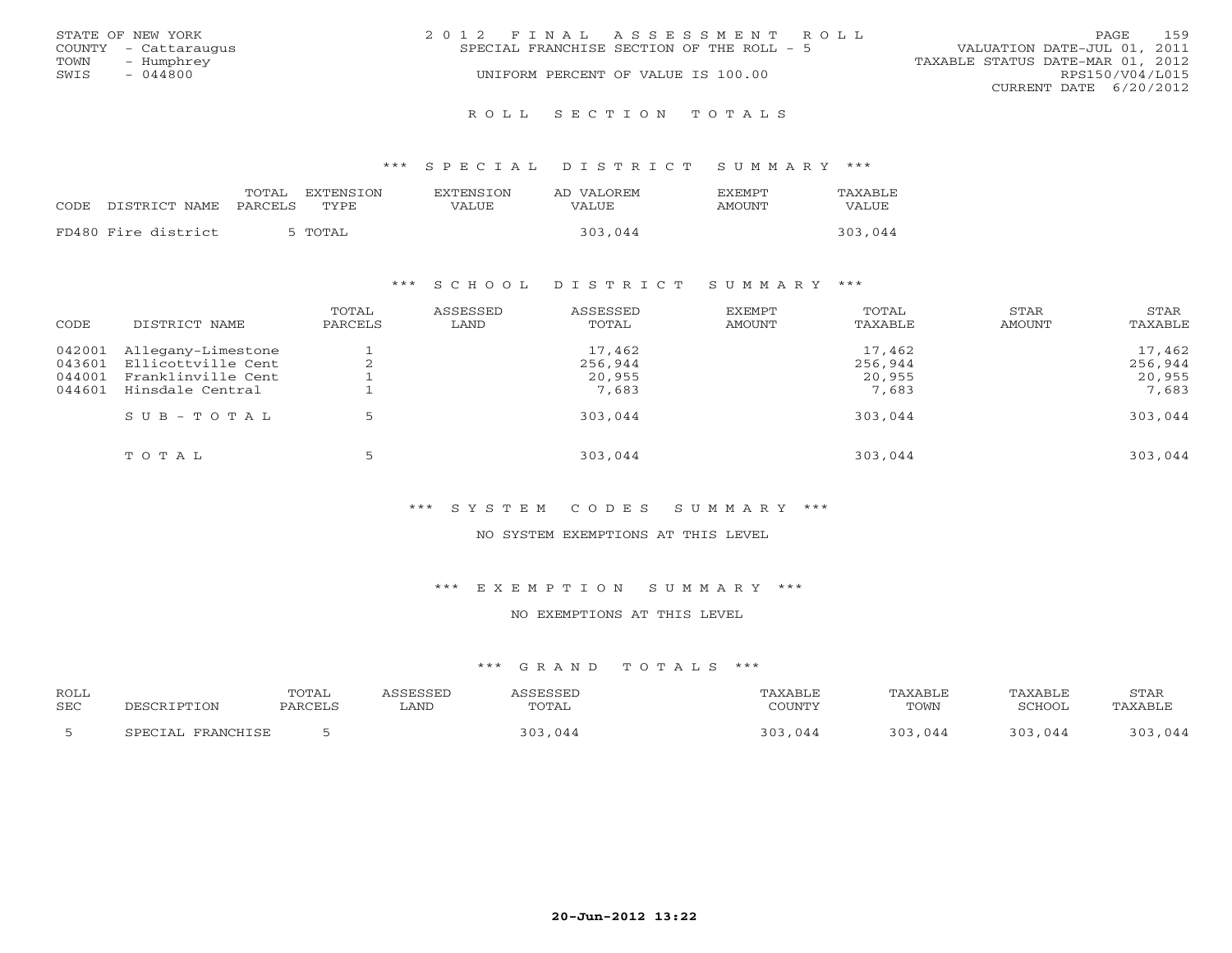# STATE OF NEW YORK 2 0 1 2 F I N A L A S S E S S M E N T R O L L PAGE 160 COUNTY - Cattaraugus UTILITY & R.R. SECTION OF THE ROLL - 6 VALUATION DATE-JUL 01, 2011 TOWN - Humphrey TAX MAP NUMBER SEQUENCE TAXABLE STATUS DATE-MAR 01, 2012 SWIS - 044800 UNIFORM PERCENT OF VALUE IS 100.00UNIFORM PERCENT OF VALUE IS 100.00

| TAX MAP PARCEL NUMBER<br>CURRENT OWNERS NAME<br>CURRENT OWNERS ADDRESS                                                        | PROPERTY LOCATION & CLASS<br>SCHOOL DISTRICT<br>PARCEL SIZE/GRID COORD                                                                                                                                                   | ASSESSMENT<br>LAND<br>TOTAL  | EXEMPTION CODE-----------------COUNTY-------TOWN-----SCHOOL<br>TAX DESCRIPTION<br>SPECIAL DISTRICTS                                              | <b>TAXABLE VALUE</b>                    | ACCOUNT NO.                  |
|-------------------------------------------------------------------------------------------------------------------------------|--------------------------------------------------------------------------------------------------------------------------------------------------------------------------------------------------------------------------|------------------------------|--------------------------------------------------------------------------------------------------------------------------------------------------|-----------------------------------------|------------------------------|
| *******************<br>$56.004 - 3 - 15$<br>National Grid<br>Real Estate Tax Dept<br>300 Erie Blvd West<br>Syracuse, NY 13202 | ************<br>Clare Valley Rd<br>380 Pub Util Vac<br>Ellicottville C 043601<br>Trans Land Only<br>1.0000 Ellicottville<br>Valley Ischua 115Kv<br>ACRES 14.51<br>EAST-1151864 NRTH-0823549<br>DEED BOOK 854<br>$PG-345$ | *******<br>28,300<br>28,300  | ******************************** 56.004-3-15 ***<br>COUNTY TAXABLE VALUE<br>TOWN<br>TAXABLE VALUE<br>SCHOOL TAXABLE VALUE<br>FD480 Fire district | 28,300<br>28,300<br>28,300<br>28,300 TO | ***********<br>0586          |
|                                                                                                                               | FULL MARKET VALUE                                                                                                                                                                                                        | 28,300                       |                                                                                                                                                  |                                         |                              |
|                                                                                                                               |                                                                                                                                                                                                                          |                              | ******************************* 57.003-1-8.2 ***************                                                                                     |                                         |                              |
| $57.003 - 1 - 8.2$<br>National Grid<br>Real Estate Tax Dept<br>300 Erie Blvd West<br>Syracuse, NY 13202                       | Nys Rte 98<br>380 Pub Util Vac<br>Franklinville C 044001<br>Trans Land Only<br>1.0000 Franklinville<br>Inc $57.003 - 1 - 6.2, 9.2, 11.2$<br>ACRES 56.60<br>EAST-1161753 NRTH-0823267<br>DEED BOOK 910<br>$PG-292$        | 61,400<br>61,400             | COUNTY TAXABLE VALUE<br>TOWN<br>TAXABLE VALUE<br>SCHOOL TAXABLE VALUE<br>FD480 Fire district                                                     | 61,400<br>61,400<br>61,400<br>61,400 TO | 0590                         |
|                                                                                                                               |                                                                                                                                                                                                                          |                              |                                                                                                                                                  |                                         |                              |
|                                                                                                                               | FULL MARKET VALUE<br>************************                                                                                                                                                                            | 61,400                       |                                                                                                                                                  |                                         |                              |
|                                                                                                                               |                                                                                                                                                                                                                          |                              |                                                                                                                                                  |                                         | 0474                         |
| $58.003 - 1 - 11$<br>National Grid<br>Real Estate Tax Dept<br>300 Erie Blvd West<br>Syracuse, NY 13202                        | Power Line<br>380 Pub Util Vac<br>Franklinville C 044001<br>Trans Land Only<br>1.0000 Franklinville<br>40.30<br>ACRES<br>EAST-1176922 NRTH-0819649<br>DEED BOOK 815<br>$PG-148$<br>FULL MARKET VALUE                     | 39,500<br>39,500<br>39,500   | COUNTY TAXABLE VALUE<br>TOWN<br>TAXABLE VALUE<br>SCHOOL TAXABLE VALUE<br>FD480 Fire district                                                     | 39,500<br>39,500<br>39,500<br>39,500 TO |                              |
|                                                                                                                               | <b>. * * * * * * * * * * * * *</b> ·                                                                                                                                                                                     |                              |                                                                                                                                                  |                                         | 648.000-9904-132.350/188 *** |
| 648.000-9904-132.350/188<br>National Grid<br>Real Estate Tax Dept<br>300 Erie Blvd West<br>Syracuse, NY 13202                 | Outside Plant<br>884 Elec Dist Out<br>Allegany-Limest 042001<br>Loc #888888<br>0.0648 Allegany/limestone<br>Elec Dist<br>ACRES<br>0.01<br>FULL MARKET VALUE                                                              | $\Omega$<br>45,936<br>45,936 | COUNTY TAXABLE VALUE<br>TOWN<br>TAXABLE VALUE<br>SCHOOL TAXABLE VALUE<br>FD480 Fire district                                                     | 45,936<br>45,936<br>45,936<br>45,936 TO | 0424                         |
|                                                                                                                               | **************                                                                                                                                                                                                           |                              |                                                                                                                                                  |                                         | 648.000-9904-631.900/188 *** |
| 648.000-9904-631.900/188<br>Verizon New York Inc<br>PO Box 152206<br>Irving, TX 75015-2206                                    | Outside Plant<br>836 Telecom. eq.<br>Allegany-Limest 042001<br>Loc #888888<br>0.1390 Allegany/limestone<br>Poles, Wire, Cable, Etc<br>0.01<br>ACRES<br>FULL MARKET VALUE                                                 | $\circ$<br>18,809<br>18,809  | COUNTY TAXABLE VALUE<br>TOWN<br>TAXABLE VALUE<br>SCHOOL TAXABLE VALUE<br>FD480 Fire district                                                     | 18,809<br>18,809<br>18,809<br>18,809 TO | 0533                         |
|                                                                                                                               |                                                                                                                                                                                                                          |                              |                                                                                                                                                  |                                         |                              |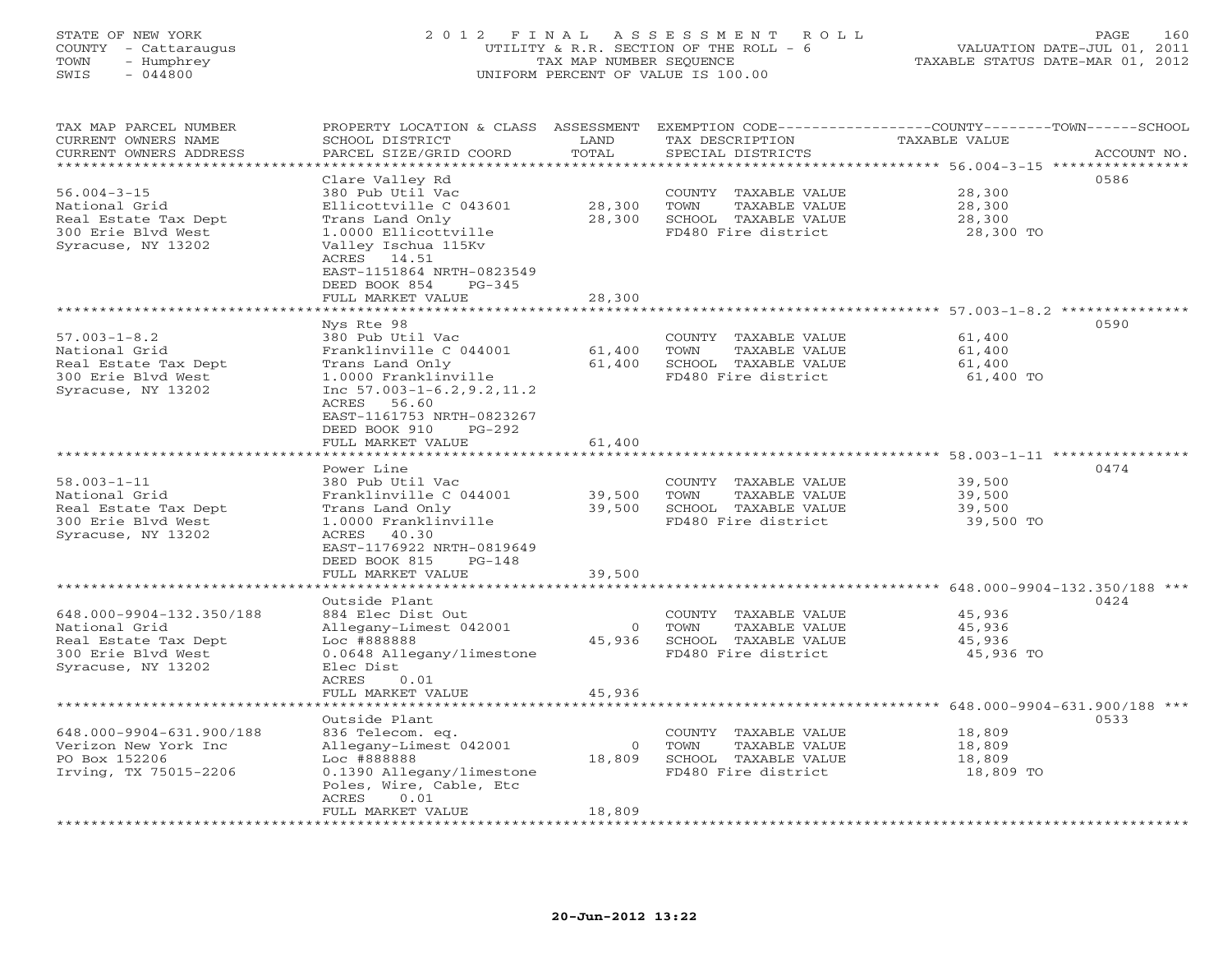# STATE OF NEW YORK 2 0 1 2 F I N A L A S S E S S M E N T R O L L PAGE 161 COUNTY - Cattaraugus UTILITY & R.R. SECTION OF THE ROLL - 6 VALUATION DATE-JUL 01, 2011 TOWN - Humphrey TAX MAP NUMBER SEQUENCE TAXABLE STATUS DATE-MAR 01, 2012 SWIS - 044800 UNIFORM PERCENT OF VALUE IS 100.00UNIFORM PERCENT OF VALUE IS 100.00

| TAX MAP PARCEL NUMBER<br>CURRENT OWNERS NAME<br>CURRENT OWNERS ADDRESS                                            | SCHOOL DISTRICT<br>PARCEL SIZE/GRID COORD                                                                                                                          | LAND<br>TOTAL                  | TAX DESCRIPTION<br>SPECIAL DISTRICTS                                                         | PROPERTY LOCATION & CLASS ASSESSMENT EXEMPTION CODE---------------COUNTY-------TOWN------SCHOOL<br>TAXABLE VALUE<br>ACCOUNT NO. |
|-------------------------------------------------------------------------------------------------------------------|--------------------------------------------------------------------------------------------------------------------------------------------------------------------|--------------------------------|----------------------------------------------------------------------------------------------|---------------------------------------------------------------------------------------------------------------------------------|
| 648.000-9906-132.350/102<br>National Grid<br>Real Estate Tax Dept<br>300 Erie Boulvard West<br>Syracuse, NY 13202 | Elec Trans Line<br>882 Elec Trans Imp<br>Ellicottville C 043601<br>Loc #712279<br>0.3800 Ellicottville<br>Valley-Ischua #158<br>ACRES<br>0.01<br>FULL MARKET VALUE | $\Omega$<br>291,689<br>291,689 | COUNTY TAXABLE VALUE<br>TOWN<br>TAXABLE VALUE<br>SCHOOL TAXABLE VALUE<br>FD480 Fire district | 0804<br>291,689<br>291,689<br>291,689<br>291,689 TO                                                                             |
|                                                                                                                   | Outside Plant                                                                                                                                                      |                                |                                                                                              | 0536                                                                                                                            |
| 648.000-9906-132.350/188<br>National Grid<br>Real Estate Tax Dept<br>300 Erie Blyd West<br>Syracuse, NY 13202     | 884 Elec Dist Out<br>Ellicottville C 043601<br>Loc #888888<br>0.6451 Ellicottville<br>Elec Dist                                                                    | $\Omega$<br>457,303            | COUNTY TAXABLE VALUE<br>TOWN<br>TAXABLE VALUE<br>SCHOOL TAXABLE VALUE<br>FD480 Fire district | 457,303<br>457,303<br>457,303<br>457,303 TO                                                                                     |
|                                                                                                                   | ACRES<br>0.01<br>FULL MARKET VALUE                                                                                                                                 | 457,303                        |                                                                                              |                                                                                                                                 |
|                                                                                                                   |                                                                                                                                                                    |                                |                                                                                              |                                                                                                                                 |
| 648.000-9906-631.900/188<br>Verizon New York Inc<br>PO Box 152206<br>Irving, TX 75015-2206                        | Outside Plant<br>836 Telecom. eq.<br>Ellicottville C 043601<br>Loc #888888<br>0.6841 Ellicottville<br>Poles, Wire, Cable, Etc<br>ACRES<br>0.01                     | $\overline{0}$<br>92,570       | COUNTY TAXABLE VALUE<br>TAXABLE VALUE<br>TOWN<br>SCHOOL TAXABLE VALUE<br>FD480 Fire district | 0426<br>92,570<br>92,570<br>92,570<br>92,570 TO                                                                                 |
|                                                                                                                   | FULL MARKET VALUE                                                                                                                                                  | 92,570                         |                                                                                              |                                                                                                                                 |
| 648.000-9907-123.710/288<br>National Fuel Gas Supply                                                              | Outside Plant<br>883 Gas Trans Impr<br>Franklinville C 044001                                                                                                      | $\overline{0}$                 | COUNTY TAXABLE VALUE<br>TAXABLE VALUE<br>TOWN                                                | 0428<br>244,396<br>244,396                                                                                                      |
| Attn: Real Property Tax Dept<br>6363 Main St<br>Buffalo, NY 14221                                                 | Loc #888888<br>1.0000 Franklinville<br>Gas Trans<br>ACRES<br>0.01                                                                                                  | 244,396                        | SCHOOL TAXABLE VALUE<br>FD480 Fire district                                                  | 244,396<br>244,396 TO                                                                                                           |
|                                                                                                                   | FULL MARKET VALUE                                                                                                                                                  | 244,396                        |                                                                                              |                                                                                                                                 |
| 648.000-9907-132.350/100<br>National Grid<br>Real Estate Tax Dept<br>300 Erie Boulvard West<br>Syracuse, NY 13202 | Elec Trans Line<br>882 Elec Trans Imp<br>Franklinville C 044001<br>Loc #712060<br>1.0000 Franklinville<br>Homer City-Stolle #37<br>0.01<br>ACRES                   | $\Omega$<br>403,145            | COUNTY TAXABLE VALUE<br>TAXABLE VALUE<br>TOWN<br>SCHOOL TAXABLE VALUE<br>FD480 Fire district | 0805<br>403,145<br>403,145<br>403,145<br>403,145 TO                                                                             |
|                                                                                                                   | FULL MARKET VALUE                                                                                                                                                  | 403,145                        |                                                                                              |                                                                                                                                 |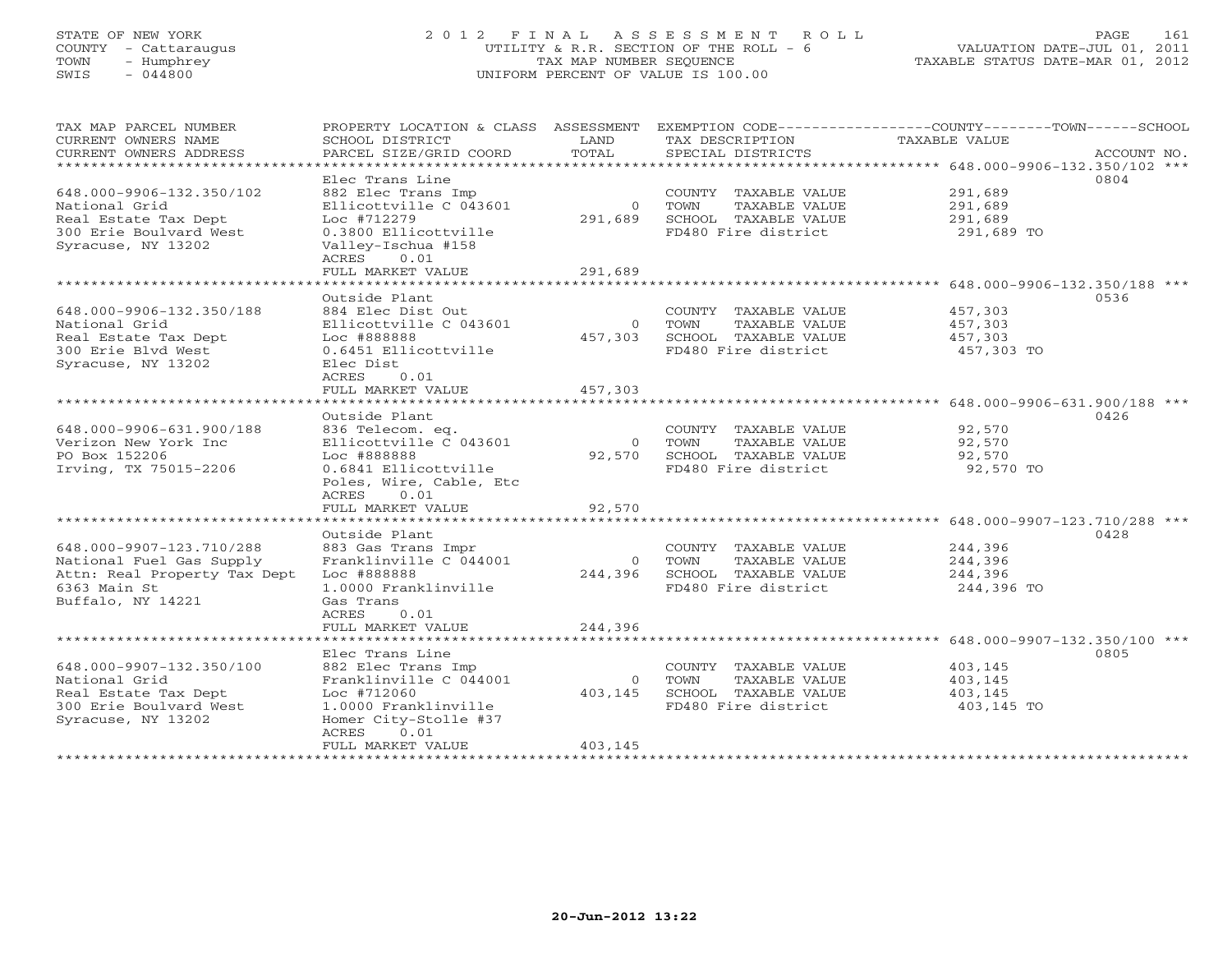# STATE OF NEW YORK 2 0 1 2 F I N A L A S S E S S M E N T R O L L PAGE 162 COUNTY - Cattaraugus UTILITY & R.R. SECTION OF THE ROLL - 6 VALUATION DATE-JUL 01, 2011 TOWN - Humphrey TAX MAP NUMBER SEQUENCE TAXABLE STATUS DATE-MAR 01, 2012 SWIS - 044800 UNIFORM PERCENT OF VALUE IS 100.00UNIFORM PERCENT OF VALUE IS 100.00

| TAX MAP PARCEL NUMBER<br>CURRENT OWNERS NAME | PROPERTY LOCATION & CLASS ASSESSMENT EXEMPTION CODE---------------COUNTY-------TOWN------SCHOOL<br>SCHOOL DISTRICT | LAND     | TAX DESCRIPTION                                     | TAXABLE VALUE       |             |
|----------------------------------------------|--------------------------------------------------------------------------------------------------------------------|----------|-----------------------------------------------------|---------------------|-------------|
| CURRENT OWNERS ADDRESS                       | PARCEL SIZE/GRID COORD                                                                                             | TOTAL    | SPECIAL DISTRICTS                                   |                     | ACCOUNT NO. |
|                                              |                                                                                                                    |          |                                                     |                     |             |
|                                              | Elec Trans Line                                                                                                    |          |                                                     |                     | 0423        |
| 648.000-9907-132.350/101                     | 882 Elec Trans Imp                                                                                                 |          | COUNTY TAXABLE VALUE                                | 273,265             |             |
| National Grid                                | Franklinville C 044001                                                                                             |          | 0 TOWN<br>TAXABLE VALUE                             | 273,265             |             |
| Real Estate Tax Dept                         | Loc #712140                                                                                                        |          | 273,265 SCHOOL TAXABLE VALUE                        | 273,265             |             |
| 300 Erie Blyd West                           | 1.0000 Franklinville                                                                                               |          | FD480 Fire district                                 | 273,265 TO          |             |
| Syracuse, NY 13202                           | Gard-Homer City #152&153                                                                                           |          |                                                     |                     |             |
|                                              | ACRES<br>0.01                                                                                                      |          |                                                     |                     |             |
|                                              | FULL MARKET VALUE                                                                                                  | 273,265  |                                                     |                     |             |
|                                              |                                                                                                                    |          |                                                     |                     |             |
|                                              | Elec Trans Line                                                                                                    |          |                                                     |                     | 0806        |
| 648.000-9907-132.350/102                     | 882 Elec Trans Imp                                                                                                 |          | COUNTY TAXABLE VALUE                                | 475,914             |             |
| National Grid                                | Franklinville C 044001                                                                                             |          | 0 TOWN<br>TAXABLE VALUE                             | 475,914             |             |
| Real Estate Tax Dept                         | Loc #712279<br>0.6200 Franklinville                                                                                |          | 475,914 SCHOOL TAXABLE VALUE<br>FD480 Fire district | 475,914             |             |
| 300 Erie Boulvard West<br>Syracuse, NY 13202 | Valley-Ischua #158                                                                                                 |          |                                                     | 475,914 TO          |             |
|                                              | ACRES 0.01                                                                                                         |          |                                                     |                     |             |
|                                              | FULL MARKET VALUE                                                                                                  | 475,914  |                                                     |                     |             |
|                                              |                                                                                                                    |          |                                                     |                     |             |
|                                              | Outside Plant                                                                                                      |          |                                                     |                     | 0537        |
| 648.000-9907-132.350/188                     | 884 Elec Dist Out                                                                                                  |          | COUNTY TAXABLE VALUE                                | 22,755              |             |
| National Grid                                | Franklinville C 044001                                                                                             |          | 0 TOWN<br>TAXABLE VALUE                             | 22,755              |             |
| Real Estate Tax Dept                         | Loc #888888                                                                                                        |          | 22,755 SCHOOL TAXABLE VALUE                         | 22,755              |             |
| 300 Erie Blvd West                           | 0.0321 Franklinville                                                                                               |          | FD480 Fire district                                 | 22,755 TO           |             |
| Syracuse, NY 13202                           | Elec Dist                                                                                                          |          |                                                     |                     |             |
|                                              | ACRES 0.01                                                                                                         |          |                                                     |                     |             |
|                                              | FULL MARKET VALUE                                                                                                  | 22,755   |                                                     |                     |             |
|                                              |                                                                                                                    |          |                                                     |                     |             |
|                                              | Outside Plant                                                                                                      |          |                                                     |                     | 0532        |
| 648.000-9907-631.900/188                     | 836 Telecom. eq.                                                                                                   |          | COUNTY TAXABLE VALUE                                | 23,938              |             |
| Verizon New York Inc                         | Franklinville C 044001                                                                                             |          | 0 TOWN<br>TAXABLE VALUE                             | 23,938              |             |
| PO Box 152206<br>Irving, TX 75015-2206       | Loc #888888<br>0.1769 Franklinville                                                                                |          | 23,938 SCHOOL TAXABLE VALUE<br>FD480 Fire district  | 23,938<br>23,938 TO |             |
|                                              | Poles, Wire, Cable, Etc                                                                                            |          |                                                     |                     |             |
|                                              | 0.01<br>ACRES                                                                                                      |          |                                                     |                     |             |
|                                              | FULL MARKET VALUE                                                                                                  | 23,938   |                                                     |                     |             |
|                                              |                                                                                                                    |          |                                                     |                     |             |
|                                              | Outside Plant                                                                                                      |          |                                                     |                     | 0538        |
| 648.000-9908-132.350/188                     | 884 Elec Dist Out                                                                                                  |          | COUNTY TAXABLE VALUE                                | 182,893             |             |
| National Grid                                | Hinsdale Centra 044601                                                                                             | $\Omega$ | TOWN<br>TAXABLE VALUE                               | 182,893             |             |
| Real Estate Tax Dept                         | Loc #888888                                                                                                        | 182,893  | SCHOOL TAXABLE VALUE                                | 182,893             |             |
| 300 Erie Blvd West                           | 0.2580 Hinsdale                                                                                                    |          | FD480 Fire district                                 | 182,893 TO          |             |
| Syracuse, NY 13202                           | Elec Dist                                                                                                          |          |                                                     |                     |             |
|                                              | ACRES<br>0.01                                                                                                      |          |                                                     |                     |             |
|                                              | FULL MARKET VALUE                                                                                                  | 182,893  |                                                     |                     |             |
|                                              |                                                                                                                    |          |                                                     |                     |             |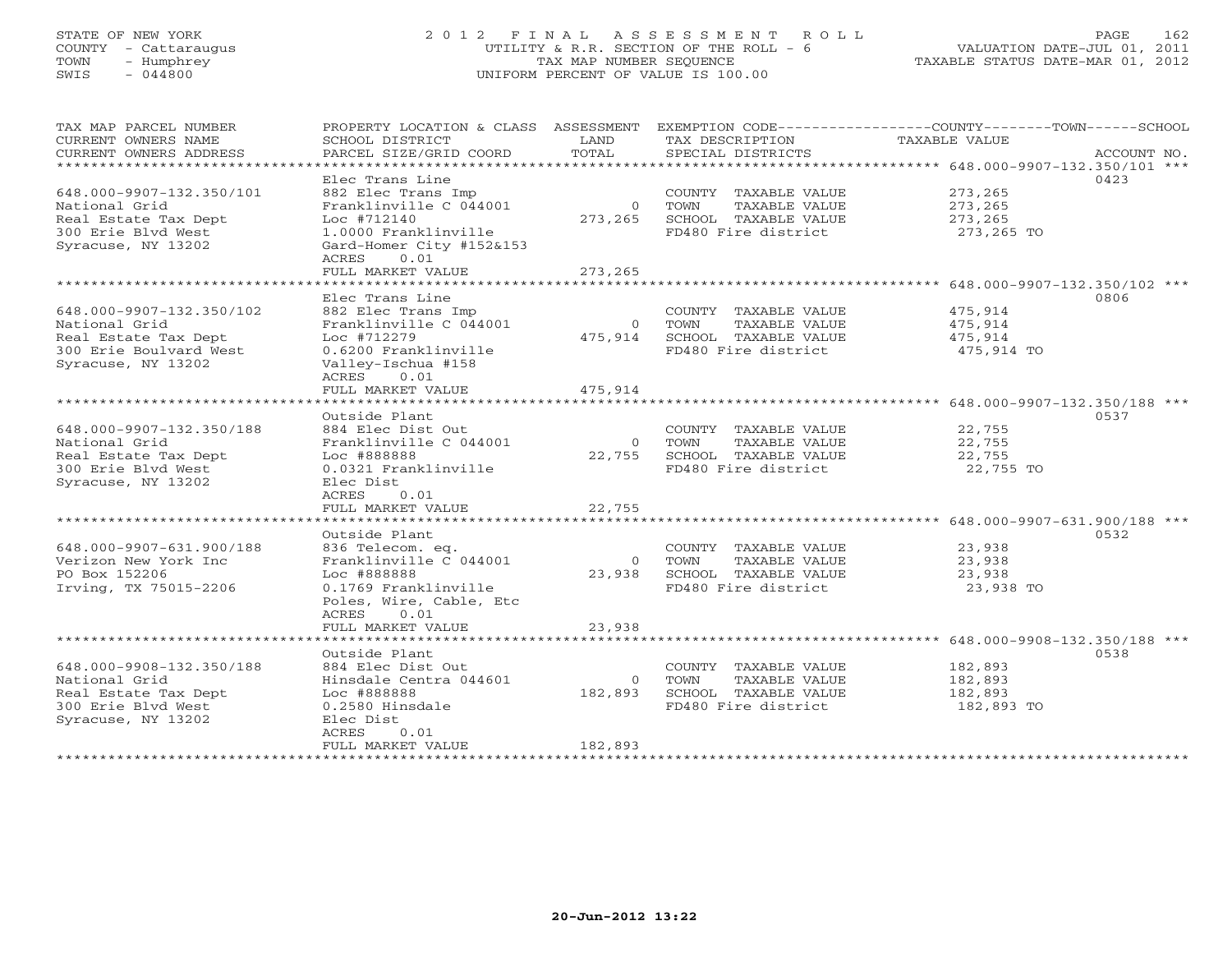|      | STATE OF NEW YORK    | 2012 FINAL ASSESSMENT ROLL             |  |                                  | PAGE.           | 163 |
|------|----------------------|----------------------------------------|--|----------------------------------|-----------------|-----|
|      | COUNTY - Cattaraugus | UTILITY & R.R. SECTION OF THE ROLL - 6 |  | VALUATION DATE-JUL 01, 2011      |                 |     |
| TOWN | - Humphrey           |                                        |  | TAXABLE STATUS DATE-MAR 01, 2012 |                 |     |
| SWIS | $-044800$            |                                        |  |                                  | RPS150/V04/L015 |     |
|      |                      | UNIFORM PERCENT OF VALUE IS 100.00     |  | CURRENT DATE 6/20/2012           |                 |     |
|      |                      |                                        |  |                                  |                 |     |

#### R O L L S U B S E C T I O N - - T O T A L S

#### \*\*\* S P E C I A L D I S T R I C T S U M M A R Y \*\*\*

|      |                     | TOTAL<br>EXTENSTON | <b>EXTENSION</b> | AD VALOREM | <b>FXFMPT</b> | TAXABLE  |
|------|---------------------|--------------------|------------------|------------|---------------|----------|
| CODE | DISTRICT NAME       | PARCELS<br>TYPE.   | VALUE            | VALUE.     | AMOUNT        | VALUE    |
|      | FD480 Fire district | 15 TOTAL           |                  | 2661,813   |               | 2661,813 |
|      |                     |                    |                  |            |               |          |

### \*\*\* S C H O O L D I S T R I C T S U M M A R Y \*\*\*

| CODE                                 | DISTRICT NAME                                                                      | TOTAL<br>PARCELS | ASSESSED<br>LAND  | ASSESSED<br>TOTAL                        | EXEMPT<br>AMOUNT | TOTAL<br>TAXABLE                         | STAR<br>AMOUNT | STAR<br>TAXABLE                          |
|--------------------------------------|------------------------------------------------------------------------------------|------------------|-------------------|------------------------------------------|------------------|------------------------------------------|----------------|------------------------------------------|
| 042001<br>043601<br>044001<br>044601 | Allegany-Limestone<br>Ellicottville Cent<br>Franklinville Cent<br>Hinsdale Central | 2<br>8           | 28,300<br>100,900 | 64,745<br>869,862<br>1544,313<br>182,893 |                  | 64,745<br>869,862<br>1544,313<br>182,893 |                | 64,745<br>869,862<br>1544,313<br>182,893 |
|                                      | $SUB - TO T AL$                                                                    | 15               | 129,200           | 2661,813                                 |                  | 2661,813                                 |                | 2661,813                                 |
|                                      | TOTAL                                                                              | 15               | 129,200           | 2661,813                                 |                  | 2661,813                                 |                | 2661,813                                 |

# \*\*\* S Y S T E M C O D E S S U M M A R Y \*\*\*

#### NO SYSTEM EXEMPTIONS AT THIS LEVEL

### \*\*\* E X E M P T I O N S U M M A R Y \*\*\*

### NO EXEMPTIONS AT THIS LEVEL

| ROLL<br><b>SEC</b> | DESCRIPTION      | <b>TOTAL</b><br>PARCELS | ASSESSED<br>∟AND | ASSESSED<br>TOTAL | TAXABLE<br>COUNTY | TAXABLE<br>TOWN | TAXABLE<br>SCHOOL. | STAR<br>TAXABLE |
|--------------------|------------------|-------------------------|------------------|-------------------|-------------------|-----------------|--------------------|-----------------|
|                    | UTILITIES & N.C. |                         | 129,200          | 2661,813          | 2661,813          | 2661,813        | 2661,813           | 2661,813        |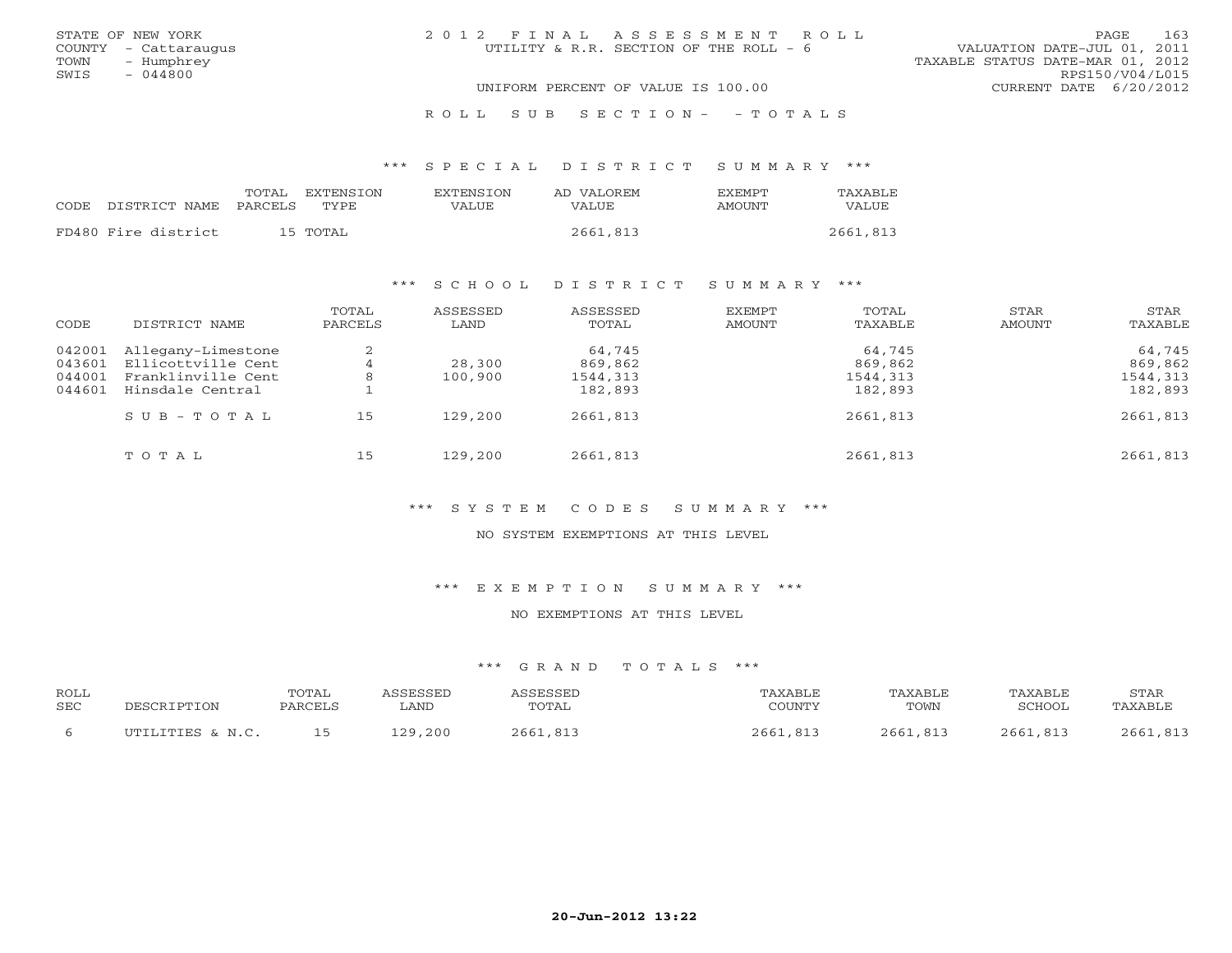|      | STATE OF NEW YORK    | 2012 FINAL ASSESSMENT ROLL |                                        |                                  | PAGE.           | 164 |
|------|----------------------|----------------------------|----------------------------------------|----------------------------------|-----------------|-----|
|      | COUNTY - Cattaraugus |                            | UTILITY & R.R. SECTION OF THE ROLL - 6 | VALUATION DATE-JUL 01, 2011      |                 |     |
| TOWN | – Humphrey           |                            |                                        | TAXABLE STATUS DATE-MAR 01, 2012 |                 |     |
| SWIS | $-044800$            |                            | UNIFORM PERCENT OF VALUE IS 100.00     |                                  | RPS150/V04/L015 |     |
|      |                      |                            |                                        | CURRENT DATE 6/20/2012           |                 |     |
|      |                      |                            |                                        |                                  |                 |     |

R O L L S E C T I O N T O T A L S

\*\*\* S P E C I A L D I S T R I C T S U M M A R Y \*\*\*

|       |                     | TOTAL    | EXTENSION | <b>EXTENSION</b> | AD VALOREM | <b>EXEMPT</b> | TAXABLE  |
|-------|---------------------|----------|-----------|------------------|------------|---------------|----------|
| CODE. | DISTRICT NAME       | PARCELS  | TYPE.     | VALUE            | VALUE      | AMOUNT        | VALUE    |
|       | FD480 Fire district | 15 TOTAL |           |                  | 2661,813   |               | 2661,813 |

### \*\*\* S C H O O L D I S T R I C T S U M M A R Y \*\*\*

| CODE                                 | DISTRICT NAME                                                                      | TOTAL<br>PARCELS         | ASSESSED<br>LAND  | ASSESSED<br>TOTAL                        | EXEMPT<br>AMOUNT | TOTAL<br>TAXABLE                         | STAR<br>AMOUNT | STAR<br>TAXABLE                          |
|--------------------------------------|------------------------------------------------------------------------------------|--------------------------|-------------------|------------------------------------------|------------------|------------------------------------------|----------------|------------------------------------------|
| 042001<br>043601<br>044001<br>044601 | Allegany-Limestone<br>Ellicottville Cent<br>Franklinville Cent<br>Hinsdale Central | 2<br>$\overline{4}$<br>8 | 28,300<br>100,900 | 64,745<br>869,862<br>1544,313<br>182,893 |                  | 64,745<br>869,862<br>1544,313<br>182,893 |                | 64,745<br>869,862<br>1544,313<br>182,893 |
|                                      | $S \cup B - T \cup T A L$                                                          | 15                       | 129,200           | 2661,813                                 |                  | 2661,813                                 |                | 2661,813                                 |
|                                      | TOTAL                                                                              | 15                       | 129,200           | 2661,813                                 |                  | 2661,813                                 |                | 2661,813                                 |

# \*\*\* S Y S T E M C O D E S S U M M A R Y \*\*\*

#### NO SYSTEM EXEMPTIONS AT THIS LEVEL

#### \*\*\* E X E M P T I O N S U M M A R Y \*\*\*

### NO EXEMPTIONS AT THIS LEVEL

| ROLL       | DESCRIPTION      | <b>TOTAL</b> | ASSESSED   | <b>ASSESSED</b> | TAXABLE  | TAXABLE  | TAXABLE  | STAR     |
|------------|------------------|--------------|------------|-----------------|----------|----------|----------|----------|
| <b>SEC</b> |                  | PARCELS      | <b>AND</b> | TOTAL           | COUNTY   | TOWN     | SCHOOL   | TAXABLE  |
|            | UTILITIES & N.C. |              | 129,200    | 2661,813        | 2661,813 | 2661,813 | 2661,813 | 2661,813 |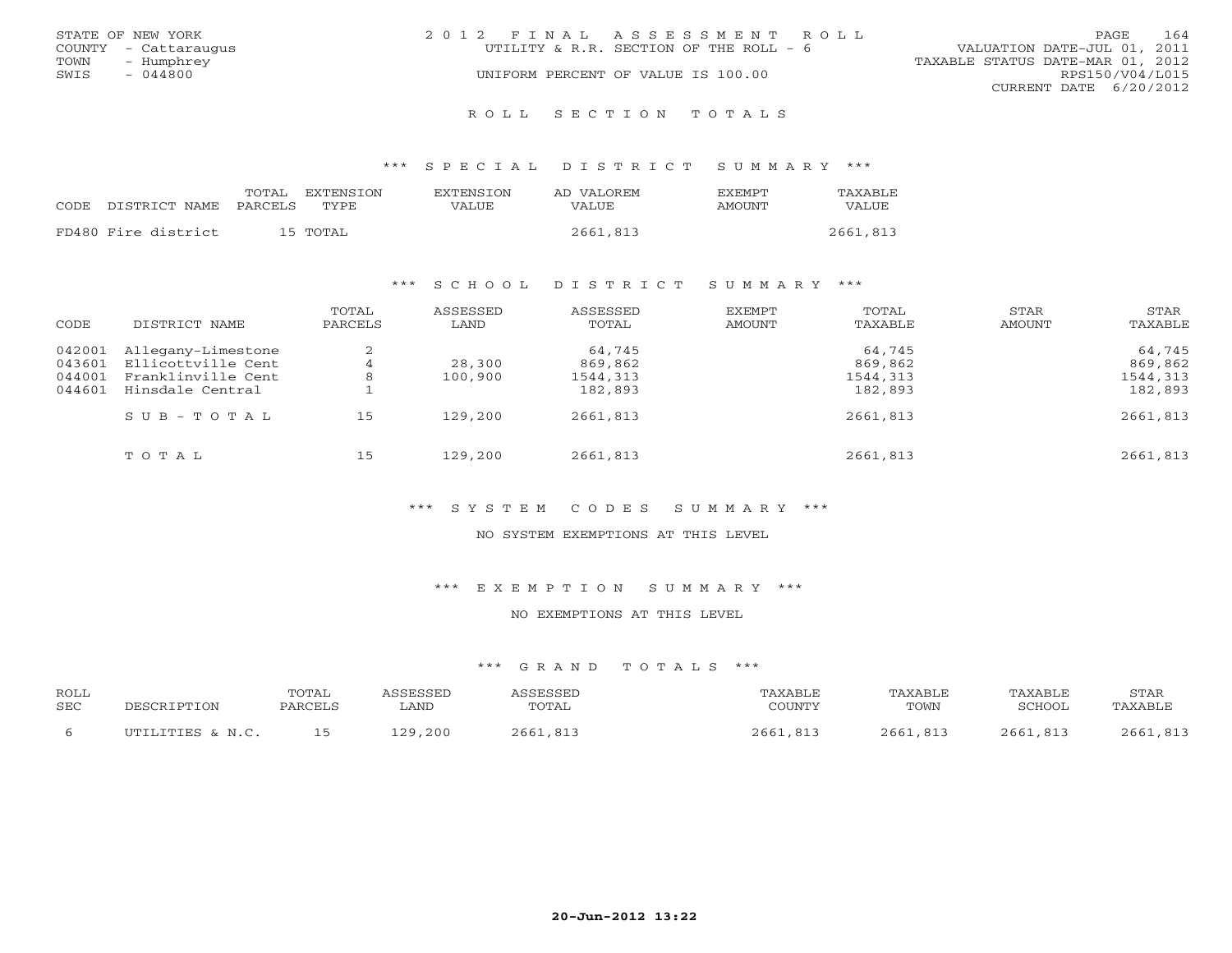# STATE OF NEW YORK 2 0 1 2 F I N A L A S S E S S M E N T R O L L PAGE 165 COUNTY - Cattaraugus WHOLLY EXEMPT SECTION OF THE ROLL - 8 VALUATION DATE-JUL 01, 2011 TOWN - Humphrey TAX MAP NUMBER SEQUENCE TAXABLE STATUS DATE-MAR 01, 2012 SWIS - 044800 UNIFORM PERCENT OF VALUE IS 100.00

| TAX MAP PARCEL NUMBER<br>CURRENT OWNERS NAME<br>CURRENT OWNERS ADDRESS<br>************************ | PROPERTY LOCATION & CLASS ASSESSMENT<br>SCHOOL DISTRICT<br>PARCEL SIZE/GRID COORD | LAND<br>TOTAL | TAX DESCRIPTION<br>SPECIAL DISTRICTS      |               | EXEMPTION CODE-----------------COUNTY-------TOWN------SCHOOL<br>TAXABLE VALUE |                | ACCOUNT NO. |
|----------------------------------------------------------------------------------------------------|-----------------------------------------------------------------------------------|---------------|-------------------------------------------|---------------|-------------------------------------------------------------------------------|----------------|-------------|
|                                                                                                    | 4397 Humphrey Rd                                                                  |               |                                           |               |                                                                               |                | 5009        |
| $66.001 - 1 - 28$<br>Cole Cemetery                                                                 | 695 Cemetery<br>Ellicottville C 043601                                            | 4,300         | CEMETERY<br>27350<br>COUNTY TAXABLE VALUE |               | 4,300<br>$\circ$                                                              | 4,300          | 4,300       |
| Great Valley, NY 14741                                                                             | 30 03 05<br>FRNT 150.00 DPTH 150.00                                               | 4,300         | TOWN<br>SCHOOL TAXABLE VALUE              | TAXABLE VALUE | $\Omega$                                                                      |                |             |
|                                                                                                    | EAST-1164500 NRTH-0815076<br>FULL MARKET VALUE                                    | 4,300         | FD480 Fire district                       | 4,300 EX      |                                                                               | 0 <sub>0</sub> |             |
|                                                                                                    |                                                                                   |               |                                           |               |                                                                               |                |             |
|                                                                                                    | Humphrey Rd                                                                       |               |                                           |               |                                                                               |                | 5010        |
| $66.001 - 1 - 36$                                                                                  | 695 Cemetery                                                                      |               | <b>CEMETERY</b><br>27350                  |               | 3,900                                                                         | 3,900          | 3,900       |
| Kissock Cemetery                                                                                   | Ellicottville C 043601                                                            | 3,900         | COUNTY TAXABLE VALUE                      |               | $\circ$                                                                       |                |             |
| Great Valley, NY 14741                                                                             | 37 03 05                                                                          | 3,900         | TOWN                                      | TAXABLE VALUE | $\Omega$                                                                      |                |             |
|                                                                                                    | FRNT 175.00 DPTH 115.00                                                           |               | SCHOOL TAXABLE VALUE                      |               |                                                                               |                |             |
|                                                                                                    | EAST-1162701 NRTH-0811866                                                         |               | FD480 Fire district                       |               |                                                                               | $0$ TO         |             |
|                                                                                                    | FULL MARKET VALUE                                                                 | 3,900         |                                           | 3,900 EX      |                                                                               |                |             |
|                                                                                                    | ************************                                                          |               | *******************************           |               | ********** 66.003-1-25 *****************                                      |                |             |
|                                                                                                    | 4397 Humphrey Rd                                                                  |               |                                           |               |                                                                               |                | 5008        |
| $66.003 - 1 - 25$                                                                                  | 695 Cemetery                                                                      |               | CEMETERY<br>27350                         |               | 6,600                                                                         | 6,600          | 6,600       |
| Protestant Cemetery                                                                                | Ellicottville C 043601                                                            | 6,600         | COUNTY TAXABLE VALUE                      |               | $\circ$                                                                       |                |             |
| Great Valley, NY 14741                                                                             | 36 03 05                                                                          | 6,600         | TOWN                                      | TAXABLE VALUE | $\Omega$                                                                      |                |             |
|                                                                                                    | FRNT 200.00 DPTH 150.00                                                           |               | SCHOOL TAXABLE VALUE                      |               |                                                                               |                |             |
|                                                                                                    | EAST-1161774 NRTH-0804696                                                         |               | FD480 Fire district                       |               |                                                                               | $0$ TO         |             |
|                                                                                                    | FULL MARKET VALUE                                                                 | 6,600         |                                           | 6,600 EX      |                                                                               |                |             |
|                                                                                                    |                                                                                   | ************  | *******************                       |               | *********** 66.003-1-26 *****************                                     |                |             |
|                                                                                                    | 4446 Humphrey Rd                                                                  |               |                                           |               |                                                                               |                | 5004        |
| $66.003 - 1 - 26$                                                                                  | 620 Religious                                                                     |               | RELIGIOUS 25110                           |               | 381,000                                                                       | 381,000        | 381,000     |
| Humphrey Baptist Church                                                                            | Ellicottville C 043601                                                            | 25,000        | COUNTY TAXABLE VALUE                      |               | $\circ$                                                                       |                |             |
| Humphrey Rd                                                                                        | 36 03 05                                                                          | 381,000       | TOWN                                      | TAXABLE VALUE | $\Omega$                                                                      |                |             |
| Great Valley, NY 14741                                                                             | ACRES<br>1.25                                                                     |               | SCHOOL TAXABLE VALUE                      |               |                                                                               |                |             |
|                                                                                                    | EAST-1160698 NRTH-0804076                                                         |               | FD480 Fire district                       |               |                                                                               | $0$ TO         |             |
|                                                                                                    | DEED BOOK 404<br>$PG-175$                                                         |               |                                           | 381,000 EX    |                                                                               |                |             |
|                                                                                                    | FULL MARKET VALUE                                                                 | 381,000       |                                           |               |                                                                               |                |             |
|                                                                                                    |                                                                                   |               |                                           |               |                                                                               |                |             |
| $66.003 - 1 - 39$                                                                                  | 4500 Humphrey Rd                                                                  |               |                                           |               | 225,000                                                                       | 225,000        | 5000        |
| Town Of Humphrey                                                                                   | 650 Government                                                                    | 11,600        | TOWN-PROP 13500<br>COUNTY TAXABLE VALUE   |               | $\Omega$                                                                      |                | 225,000     |
| Co Rd 18                                                                                           | Ellicottville C 043601                                                            |               |                                           | TAXABLE VALUE | $\Omega$                                                                      |                |             |
| Great Valley, NY 14741                                                                             | 43 03 05<br>3.40<br>ACRES                                                         | 225,000       | TOWN<br>SCHOOL TAXABLE VALUE              |               |                                                                               |                |             |
|                                                                                                    | EAST-1159444 NRTH-0803636                                                         |               | FD480 Fire district                       |               |                                                                               | $0$ TO         |             |
|                                                                                                    | DEED BOOK 804<br>$PG-573$                                                         |               |                                           | 225,000 EX    |                                                                               |                |             |
|                                                                                                    | FULL MARKET VALUE                                                                 | 225,000       |                                           |               |                                                                               |                |             |
|                                                                                                    |                                                                                   |               |                                           |               |                                                                               |                |             |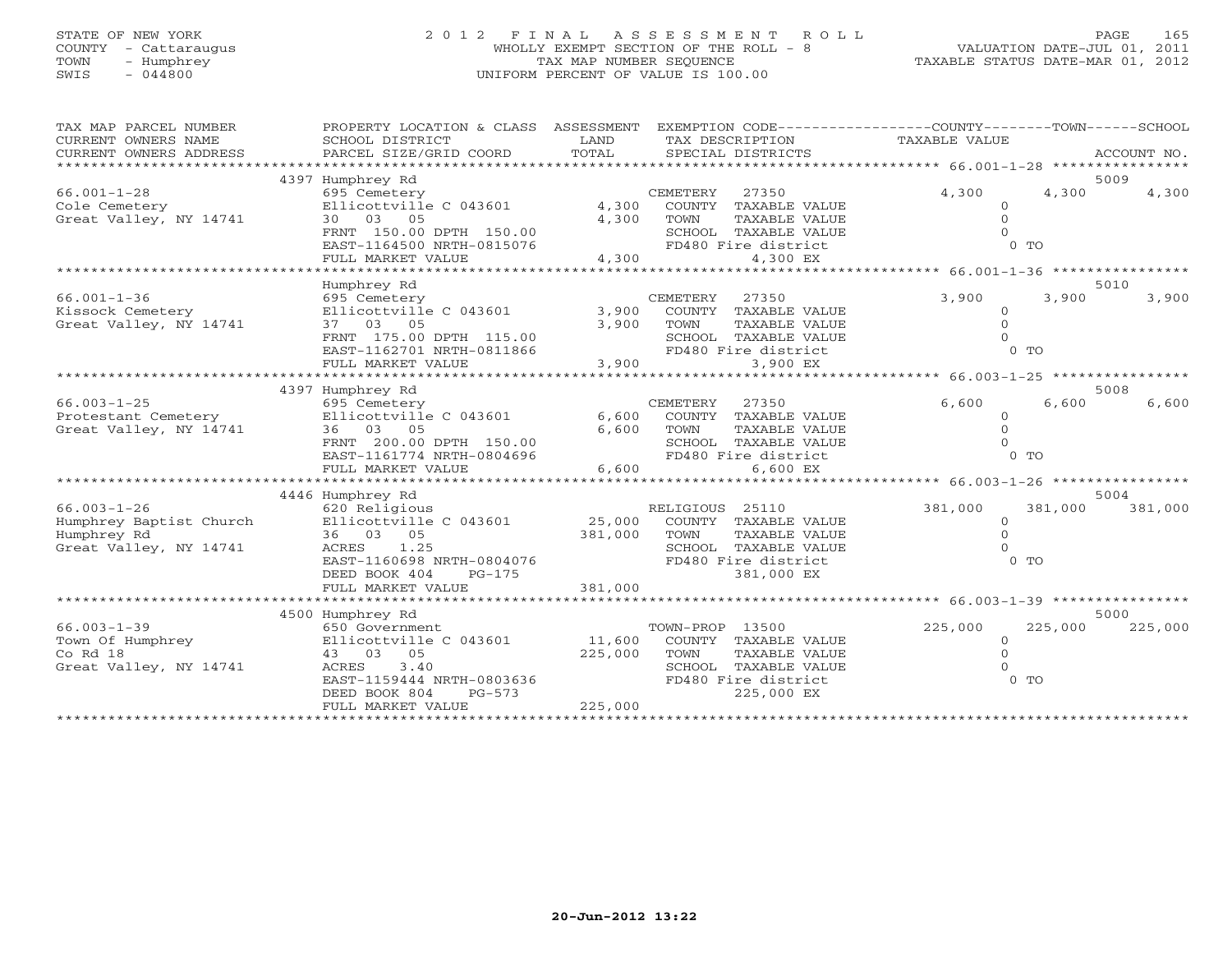| STATE OF NEW YORK<br>COUNTY<br>- Cattaraugus<br>- Humphrey<br>TOWN<br>SWIS<br>$-044800$ | 2 0 1 2                                                                           | FINAL<br>TAX MAP NUMBER SEQUENCE | ASSESSMENT<br>R O L L<br>WHOLLY EXEMPT SECTION OF THE ROLL - 8<br>UNIFORM PERCENT OF VALUE IS 100.00 | TAXABLE STATUS DATE-MAR 01, 2012 | VALUATION DATE-JUL 01, | 166<br>PAGE<br>2011 |
|-----------------------------------------------------------------------------------------|-----------------------------------------------------------------------------------|----------------------------------|------------------------------------------------------------------------------------------------------|----------------------------------|------------------------|---------------------|
| TAX MAP PARCEL NUMBER<br>CURRENT OWNERS NAME<br>CURRENT OWNERS ADDRESS                  | PROPERTY LOCATION & CLASS ASSESSMENT<br>SCHOOL DISTRICT<br>PARCEL SIZE/GRID COORD | LAND<br>TOTAL                    | EXEMPTION CODE-----------------COUNTY-------TOWN------SCHOOL<br>TAX DESCRIPTION<br>SPECIAL DISTRICTS | TAXABLE VALUE                    |                        | ACCOUNT NO.         |
|                                                                                         | 4591 Humphrey Rd                                                                  |                                  |                                                                                                      |                                  |                        | 5002                |
| $66.003 - 3 - 6.4$                                                                      | 662 Police/fire                                                                   |                                  | 26400<br>FIRE-DEPT                                                                                   | 200,000                          | 200,000                | 200,000             |
| Humphrey Fire District                                                                  | Ellicottville C 043601                                                            | 5,400                            | COUNTY<br>TAXABLE VALUE                                                                              | $\circ$                          |                        |                     |
| Humphrey Rd                                                                             | 43 03 05                                                                          | 200,000                          | TAXABLE VALUE<br>TOWN                                                                                |                                  |                        |                     |
| Great Valley, NY 14741                                                                  | Ff 560.00                                                                         |                                  | SCHOOL<br>TAXABLE VALUE                                                                              |                                  |                        |                     |
|                                                                                         | 3.62<br>ACRES                                                                     |                                  | FD480 Fire district                                                                                  |                                  | 0 <sub>T</sub>         |                     |
|                                                                                         | EAST-1157453 NRTH-0802387                                                         |                                  | 200,000 EX                                                                                           |                                  |                        |                     |
|                                                                                         | DEED BOOK 953<br>$PG-23$                                                          |                                  |                                                                                                      |                                  |                        |                     |
|                                                                                         | FULL MARKET VALUE                                                                 | 200,000                          |                                                                                                      |                                  |                        |                     |
|                                                                                         |                                                                                   |                                  |                                                                                                      |                                  |                        |                     |
|                                                                                         | 4728 Chapel Hill Rd                                                               |                                  |                                                                                                      |                                  |                        | 5005                |
| 66.003-3-12                                                                             | 620 Religious                                                                     |                                  | RELIGIOUS 25110                                                                                      | 125,000                          | 125,000                | 125,000             |
| St Pacificus Rc Church &                                                                | Ellicottville C 043601                                                            | 10,200                           | COUNTY<br>TAXABLE VALUE                                                                              |                                  |                        |                     |
| Cemetery                                                                                | 35 03 05<br>Ff 400.00                                                             | 125,000                          | TAXABLE VALUE<br>TOWN<br>TAXABLE VALUE<br>SCHOOL                                                     |                                  |                        |                     |
| Great Valley, NY 14741                                                                  | 2.46<br>ACRES                                                                     |                                  | FD480 Fire district                                                                                  |                                  | $0$ TO                 |                     |
|                                                                                         | EAST-1161883 NRTH-0802978                                                         |                                  | 125,000 EX                                                                                           |                                  |                        |                     |
|                                                                                         | FULL MARKET VALUE                                                                 | 125,000                          |                                                                                                      |                                  |                        |                     |
|                                                                                         |                                                                                   |                                  |                                                                                                      |                                  |                        |                     |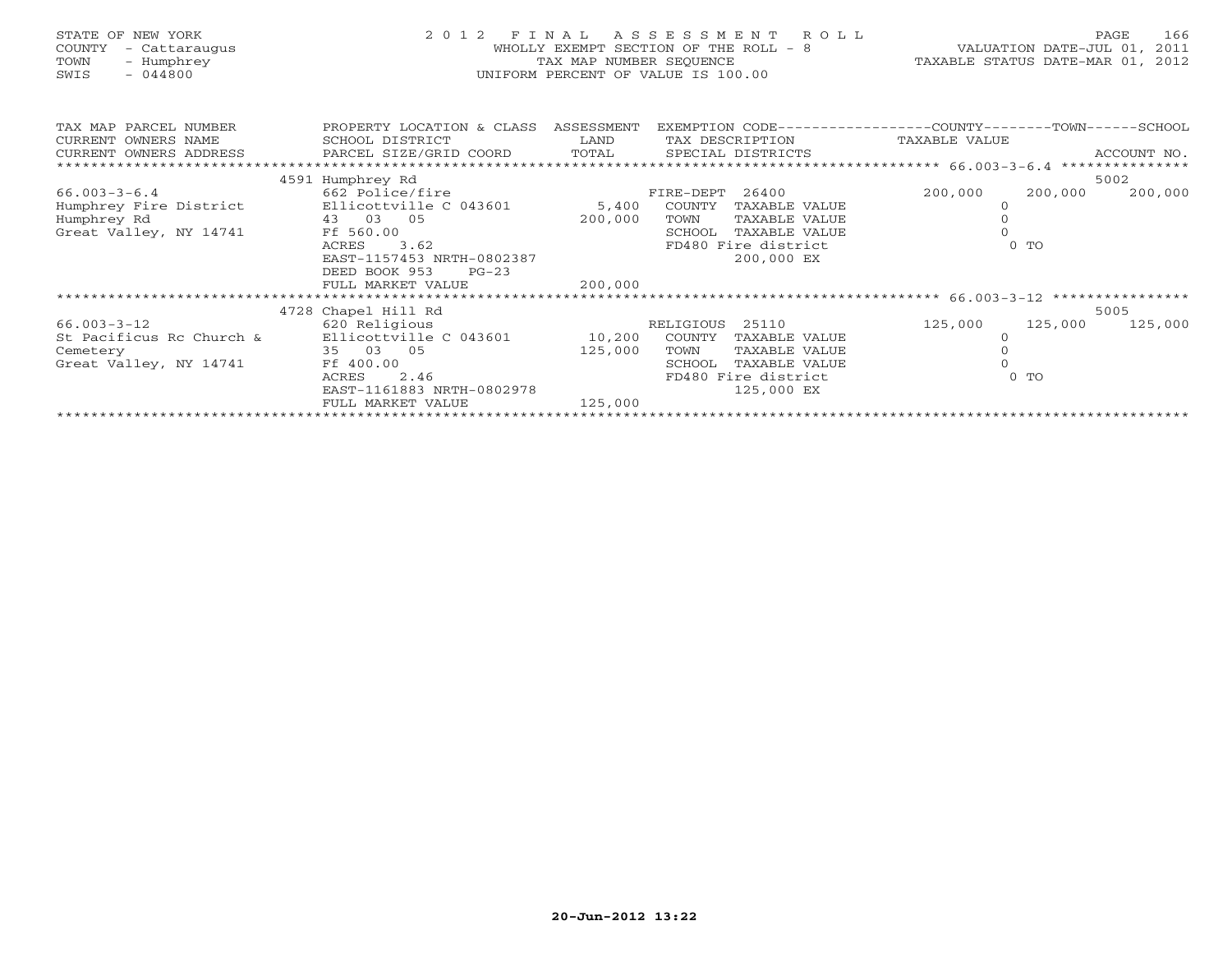|      | STATE OF NEW YORK    | 2012 FINAL ASSESSMENT ROLL            | 167<br><b>PAGE</b>               |
|------|----------------------|---------------------------------------|----------------------------------|
|      | COUNTY - Cattaraugus | WHOLLY EXEMPT SECTION OF THE ROLL - 8 | VALUATION DATE-JUL 01, 2011      |
| TOWN | - Humphrey           |                                       | TAXABLE STATUS DATE-MAR 01, 2012 |
| SWIS | - 044800             |                                       | RPS150/V04/L015                  |
|      |                      | UNIFORM PERCENT OF VALUE IS 100.00    | CURRENT DATE 6/20/2012           |
|      |                      |                                       |                                  |

R O L L S U B S E C T I O N - - T O T A L S

\*\*\* S P E C I A L D I S T R I C T S U M M A R Y \*\*\*

|      |                     | TOTAL EXTENSION  | EXTENSION | AD VALOREM | <b>FXFMPT</b> | TAXARLE. |
|------|---------------------|------------------|-----------|------------|---------------|----------|
| CODE | DISTRICT NAME       | PARCELS<br>TYPE. | VALUE     | VALUE      | AMOUNT        | VALUE    |
|      | FD480 Fire district | TOTAL            |           | 945,800    | 945,800       |          |

\*\*\* S C H O O L D I S T R I C T S U M M A R Y \*\*\*

| CODE   | DISTRICT NAME      | TOTAL<br>PARCELS | ASSESSED<br>LAND | ASSESSED<br>TOTAL | <b>EXEMPT</b><br><b>AMOUNT</b> | TOTAL<br>TAXABLE | STAR<br><b>AMOUNT</b> | STAR<br>TAXABLE |
|--------|--------------------|------------------|------------------|-------------------|--------------------------------|------------------|-----------------------|-----------------|
| 043601 | Ellicottville Cent |                  | 67,000           | 945,800           | 945,800                        |                  |                       |                 |
|        | SUB-TOTAL          |                  | 67,000           | 945,800           | 945,800                        |                  |                       |                 |
|        | TOTAL              |                  | 67,000           | 945,800           | 945,800                        |                  |                       |                 |

# \*\*\* S Y S T E M C O D E S S U M M A R Y \*\*\*

NO SYSTEM EXEMPTIONS AT THIS LEVEL

| CODE  | DESCRIPTION | TOTAL<br>PARCELS | COUNTY  | TOWN    | SCHOOL  |
|-------|-------------|------------------|---------|---------|---------|
| 13500 | TOWN-PROP   |                  | 225,000 | 225,000 | 225,000 |
| 25110 | RELIGIOUS   |                  | 506,000 | 506,000 | 506,000 |
| 26400 | FIRE-DEPT   |                  | 200,000 | 200,000 | 200,000 |
| 27350 | CEMETERY    |                  | 14,800  | 14,800  | 14,800  |
|       | TOTAL       |                  | 945,800 | 945,800 | 945,800 |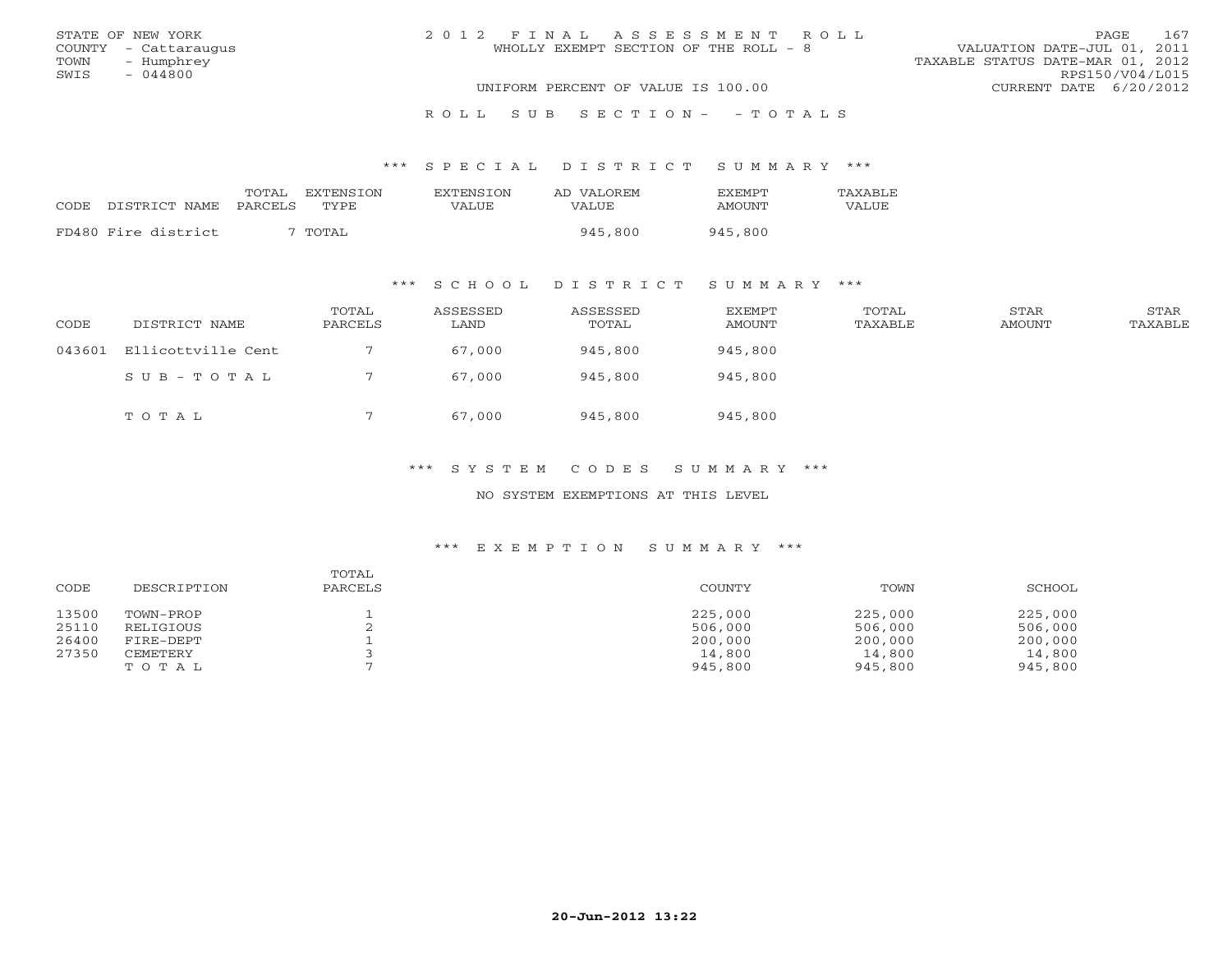| STATE OF NEW YORK    |  | 2012 FINAL ASSESSMENT ROLL            |                                  | 168<br>PAGE.    |
|----------------------|--|---------------------------------------|----------------------------------|-----------------|
| COUNTY - Cattaraugus |  | WHOLLY EXEMPT SECTION OF THE ROLL - 8 | VALUATION DATE-JUL 01, 2011      |                 |
| - Humphrey<br>TOWN   |  |                                       | TAXABLE STATUS DATE-MAR 01, 2012 |                 |
| SWIS<br>- 044800     |  |                                       |                                  | RPS150/V04/L015 |
|                      |  | UNIFORM PERCENT OF VALUE IS 100.00    | CURRENT DATE 6/20/2012           |                 |
|                      |  | ROLL SUB SECTION- - TOTALS            |                                  |                 |

| ROLL       |                          | TOTAL   | ، سىدى، | sESSED ان | TAXABLE | TAXABLE | TAXABLE       | STAR    |
|------------|--------------------------|---------|---------|-----------|---------|---------|---------------|---------|
| <b>SEC</b> |                          | PARCELS | LANI    | TOTAL     |         | TOWN    | <b>SCHOOL</b> | 'AXABLE |
|            | <b>CYCMDT</b><br>171 H ( |         | 000     | 945,800   |         |         |               |         |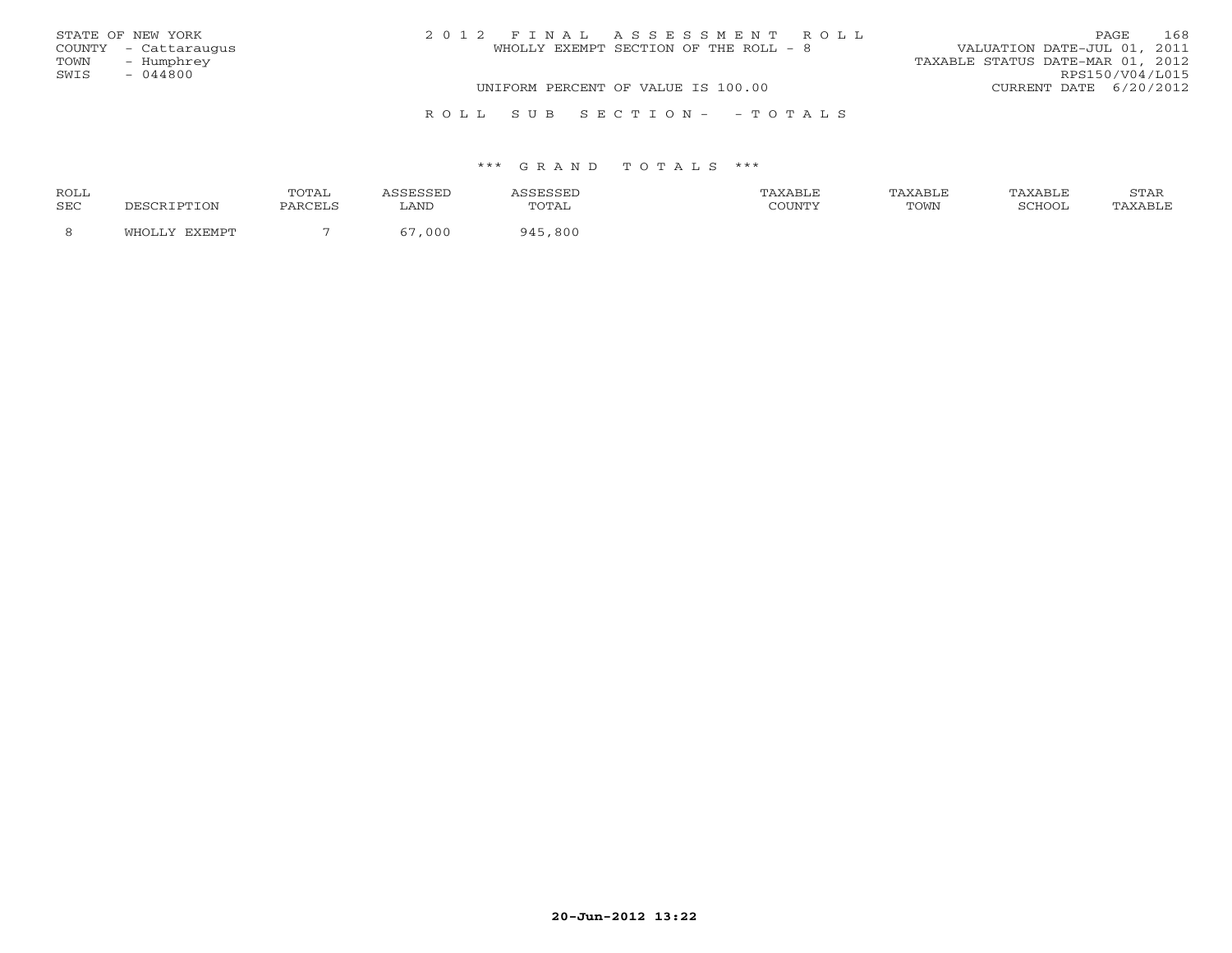|      | STATE OF NEW YORK    | 2012 FINAL ASSESSMENT ROLL |                                       |                                  | PAGE | 169 |
|------|----------------------|----------------------------|---------------------------------------|----------------------------------|------|-----|
|      | COUNTY - Cattaraugus |                            | WHOLLY EXEMPT SECTION OF THE ROLL - 8 | VALUATION DATE-JUL 01, 2011      |      |     |
| TOWN | – Humphrev           |                            |                                       | TAXABLE STATUS DATE-MAR 01, 2012 |      |     |
| SWIS | $-044800$            |                            | UNIFORM PERCENT OF VALUE IS 100.00    | RPS150/V04/L015                  |      |     |
|      |                      |                            |                                       | CURRENT DATE 6/20/2012           |      |     |
|      |                      |                            |                                       |                                  |      |     |

R O L L S E C T I O N T O T A L S

#### \*\*\* S P E C I A L D I S T R I C T S U M M A R Y \*\*\*

|                     | TOTAL   | EXTENSTON          | <b>EXTENSION</b> | AD VALOREM | <b>FXFMPT</b> | <b>TAXABLF</b> |
|---------------------|---------|--------------------|------------------|------------|---------------|----------------|
| CODE DISTRICT NAME  | PARCELS | TYPE.              | <b>VALUE</b>     | VALUE      | AMOUNT        | VALUE          |
|                     |         |                    |                  |            |               |                |
| FD480 Fire district |         | TOTAL <sup>.</sup> |                  | 945,800    | 945,800       |                |

### \*\*\* S C H O O L D I S T R I C T S U M M A R Y \*\*\*

| CODE   | DISTRICT NAME      | TOTAL<br>PARCELS | ASSESSED<br>LAND | ASSESSED<br>TOTAL | EXEMPT<br>AMOUNT | TOTAL<br>TAXABLE | STAR<br>AMOUNT | STAR<br>TAXABLE |
|--------|--------------------|------------------|------------------|-------------------|------------------|------------------|----------------|-----------------|
| 043601 | Ellicottville Cent |                  | 67,000           | 945,800           | 945,800          |                  |                |                 |
|        | SUB-TOTAL          |                  | 67,000           | 945,800           | 945,800          |                  |                |                 |
|        | TOTAL              |                  | 67,000           | 945,800           | 945,800          |                  |                |                 |

# \*\*\* S Y S T E M C O D E S S U M M A R Y \*\*\*

#### NO SYSTEM EXEMPTIONS AT THIS LEVEL

| CODE  | DESCRIPTION | TOTAL<br>PARCELS | COUNTY  | TOWN    | SCHOOL  |
|-------|-------------|------------------|---------|---------|---------|
| 13500 | TOWN-PROP   |                  | 225,000 | 225,000 | 225,000 |
| 25110 | RELIGIOUS   |                  | 506,000 | 506,000 | 506,000 |
| 26400 | FIRE-DEPT   |                  | 200,000 | 200,000 | 200,000 |
| 27350 | CEMETERY    |                  | 14,800  | 14,800  | 14,800  |
|       | TOTAL       |                  | 945,800 | 945,800 | 945,800 |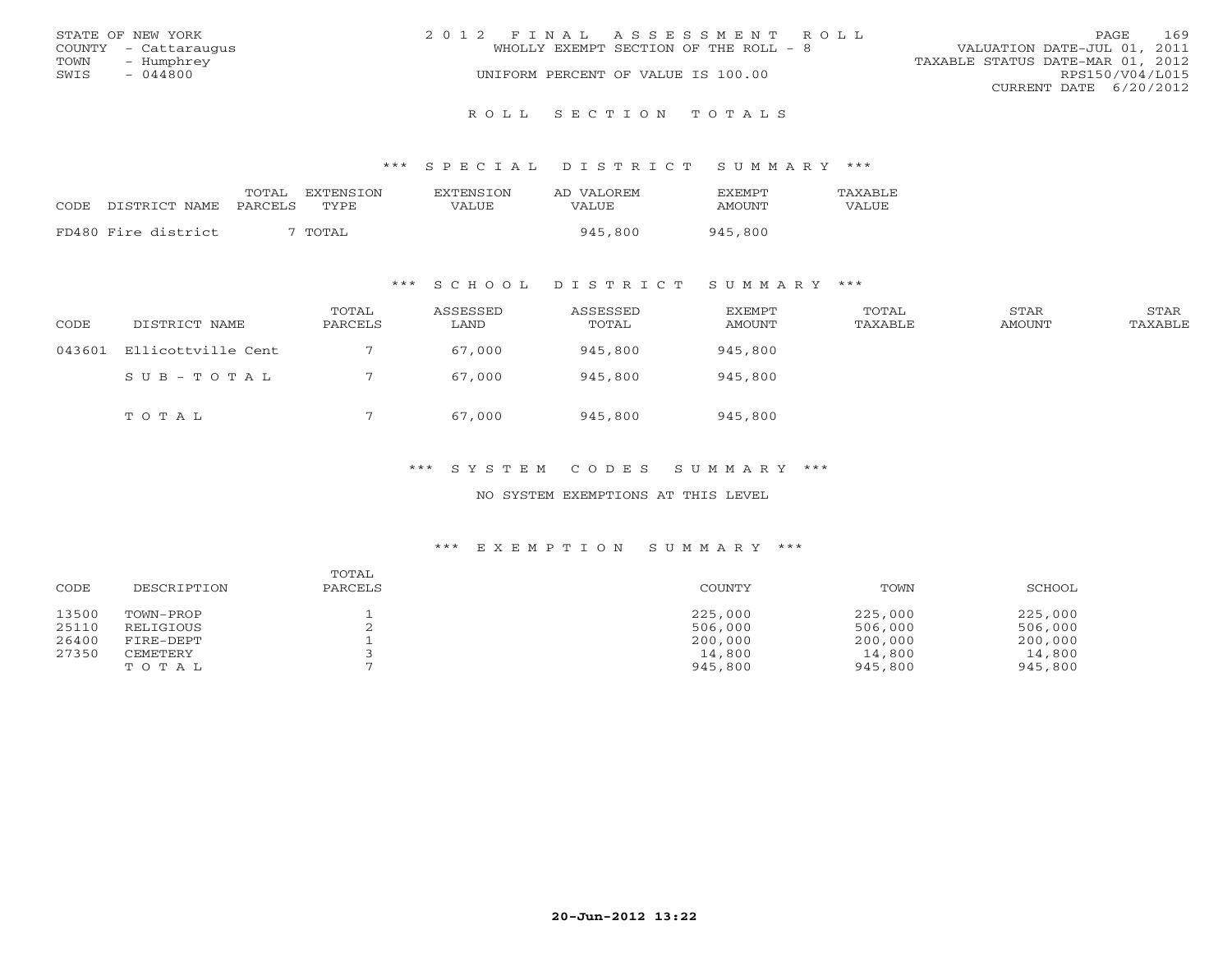|      | STATE OF NEW YORK    | 2012 FINAL ASSESSMENT ROLL            | 170<br>PAGE                      |
|------|----------------------|---------------------------------------|----------------------------------|
|      | COUNTY - Cattaraugus | WHOLLY EXEMPT SECTION OF THE ROLL - 8 | VALUATION DATE-JUL 01, 2011      |
| TOWN | - Humphrey           |                                       | TAXABLE STATUS DATE-MAR 01, 2012 |
| SWIS | - 044800             | UNIFORM PERCENT OF VALUE IS 100.00    | RPS150/V04/L015                  |
|      |                      |                                       | CURRENT DATE $6/20/2012$         |
|      |                      | ROLL SECTION TOTALS                   |                                  |

| ROLL |             | TOTAI<br><u> UIII</u> |      |            | \XABI F |      | TAXABLE | $C$ m $\lambda$ T |
|------|-------------|-----------------------|------|------------|---------|------|---------|-------------------|
| SEC  | <b>TTON</b> | PARCELS               | LAND | TOTAL      | COUNTY  | TOWN |         |                   |
| -8   |             |                       | 000  | ,800<br>QA |         |      |         |                   |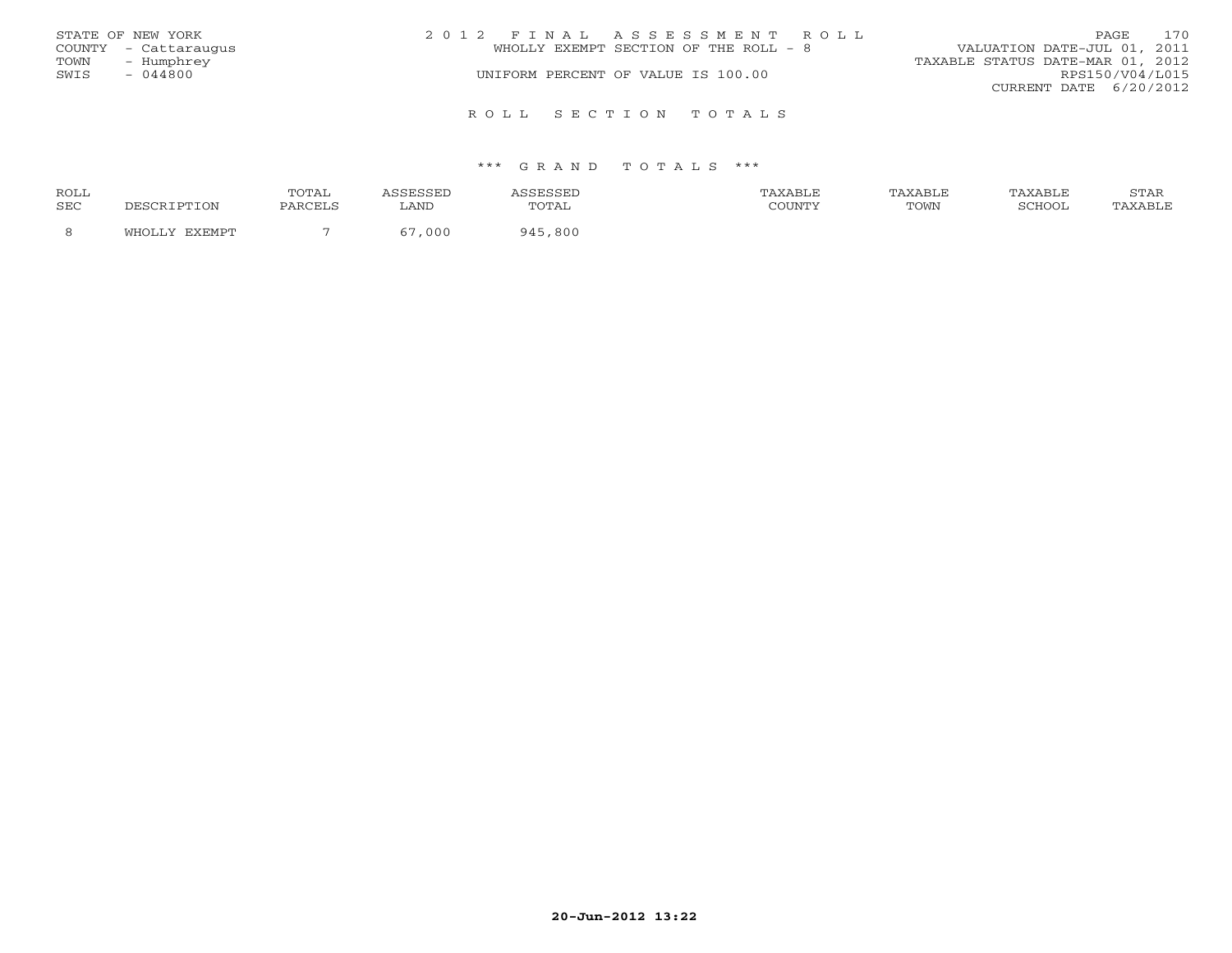| STATE OF NEW YORK |                      |  | 2012 FINAL ASSESSMENT ROLL         |                                  |                        | <b>PAGE</b> | 171 |
|-------------------|----------------------|--|------------------------------------|----------------------------------|------------------------|-------------|-----|
|                   | COUNTY - Cattaraugus |  |                                    | VALUATION DATE-JUL 01, 2011      |                        |             |     |
| TOWN              | - Humphrey           |  | SWIS TOTALS                        | TAXABLE STATUS DATE-MAR 01, 2012 |                        |             |     |
| SWIS              | 044800               |  | UNIFORM PERCENT OF VALUE IS 100.00 |                                  | RPS150/V04/L015        |             |     |
|                   |                      |  |                                    |                                  | CURRENT DATE 6/20/2012 |             |     |

\*\*\* S P E C I A L D I S T R I C T S U M M A R Y \*\*\*

| CODE DISTRICT_NAME PARCELS TYPE | TOTAL EXTENSION | EXTENSTON<br>VALUE | AD VALOREM<br>VALUE. | EXEMPT<br>AMOUNT | TAXABLF<br>VALUE |
|---------------------------------|-----------------|--------------------|----------------------|------------------|------------------|
| FD480 Fire district             | 738 TOTAL       |                    | 55755,757            | 945.800          | 54809,957        |

### \*\*\* S C H O O L D I S T R I C T S U M M A R Y \*\*\*

| CODE                                           | DISTRICT NAME                                                                                        | TOTAL<br>PARCELS             | ASSESSED<br>LAND                             | ASSESSED<br>TOTAL                              | EXEMPT<br>AMOUNT                        | TOTAL<br>TAXABLE                               | STAR<br>AMOUNT                              | STAR<br>TAXABLE                              |
|------------------------------------------------|------------------------------------------------------------------------------------------------------|------------------------------|----------------------------------------------|------------------------------------------------|-----------------------------------------|------------------------------------------------|---------------------------------------------|----------------------------------------------|
| 040404<br>042001<br>043601<br>044001<br>044601 | Illegal School<br>Allegany-Limestone<br>Ellicottville Cent<br>Franklinville Cent<br>Hinsdale Central | 2<br>134<br>460<br>136<br>16 | 3814,800<br>14984,100<br>4867,150<br>372,000 | 8746,607<br>35371,256<br>10852,518<br>1063,076 | 72,111<br>1499,351<br>115,812<br>31,260 | 8674,496<br>33871,905<br>10736,706<br>1031,816 | 1702,000<br>4082,900<br>1263,250<br>162,750 | 6972,496<br>29789,005<br>9473,456<br>869,066 |
|                                                | $S \cup B - T \cup T A$                                                                              | 748                          | 24038,050                                    | 56033,457                                      | 1718,534                                | 54314,923                                      | 7210,900                                    | 47104,023                                    |
|                                                | TOTAL                                                                                                | 748                          | 24038,050                                    | 56033,457                                      | 1718,534                                | 54314,923                                      | 7210,900                                    | 47104,023                                    |

# \*\*\* S Y S T E M C O D E S S U M M A R Y \*\*\*

### NO SYSTEM EXEMPTIONS AT THIS LEVEL

|       |             | TOTAL   |          |         |         |
|-------|-------------|---------|----------|---------|---------|
| CODE  | DESCRIPTION | PARCELS | COUNTY   | TOWN    | SCHOOL  |
| 13500 | TOWN-PROP   |         | 225,000  | 225,000 | 225,000 |
| 25110 | RELIGIOUS   |         | 506,000  | 506,000 | 506,000 |
| 26400 | FIRE-DEPT   |         | 200,000  | 200,000 | 200,000 |
| 27350 | CEMETERY    |         | 14,800   | 14,800  | 14,800  |
| 32252 | STATE C     | 30      | 4320,600 |         |         |
| 33302 | XMPT CTY    | 4       | 164,700  |         |         |
| 41121 | WVET C/T    |         | 74,355   | 56,955  |         |
| 41122 | WVET CO     | 10      | 113,250  |         |         |
| 41123 | WVET TOWN   | 10      |          | 87,450  |         |
| 41131 | CVET C/T    |         | 98,750   | 75,000  |         |
|       |             |         |          |         |         |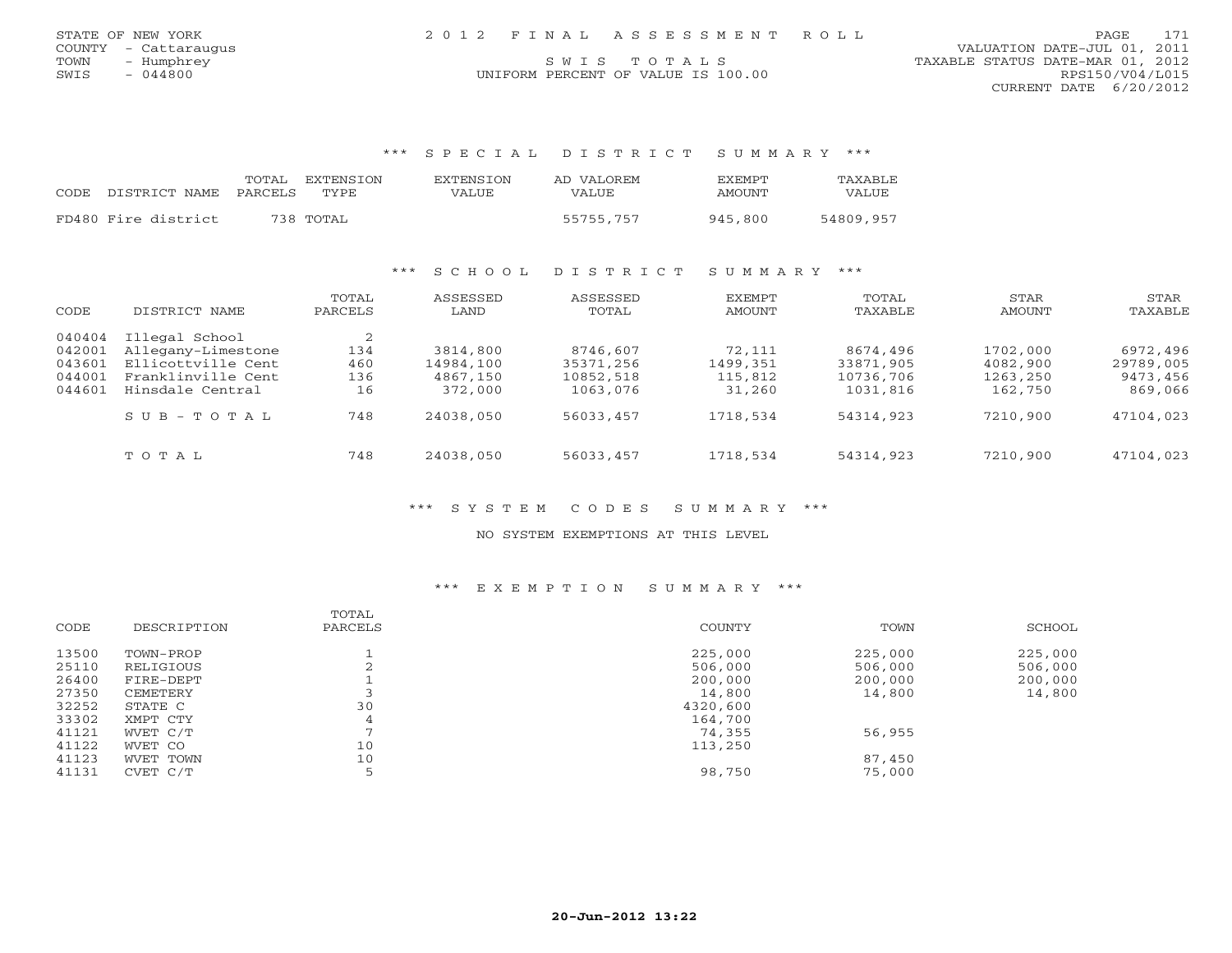| STATE OF NEW YORK |  | 2012 FINAL ASSESSMENT ROLL | PAGE 172 |  |
|-------------------|--|----------------------------|----------|--|
|                   |  |                            |          |  |

UNIFORM PERCENT OF VALUE IS 100.00

 COUNTY - Cattaraugus VALUATION DATE-JUL 01, 2011 TOWN - Humphrey SWISTONIE STATUS DATE-MAR 01, 2012<br>
SWIS - 044800 - UNIFORM PERCENT OF VALUE IS 100.00 - TAXABLE STATUS DATE-MAR 01, 2012 CURRENT DATE 6/20/2012

### \*\*\* E X E M P T I O N S U M M A R Y \*\*\*

|       |             | TOTAL   |          |          |          |
|-------|-------------|---------|----------|----------|----------|
| CODE  | DESCRIPTION | PARCELS | COUNTY   | TOWN     | SCHOOL   |
| 41132 | CVET CO     | 12      | 169,495  |          |          |
| 41133 | CVET TOWN   | 12      |          | 145,995  |          |
| 41141 | DVET C/T    | 3       | 66,310   | 56,310   |          |
| 41142 | DVET CO     |         | 19,500   |          |          |
| 41143 | DVET TOWN   |         |          | 19,500   |          |
| 41700 | AG BLDG     |         | 27,900   | 27,900   | 27,900   |
| 41720 | AG DIST     |         | 84,804   | 84,804   | 84,804   |
| 41800 | AGED C/T/S  | 16      | 522,685  | 525,385  | 556,930  |
| 41801 | AGED C/T    |         | 19,688   | 21,000   |          |
| 41805 | AGED C/S    |         | 42,500   |          | 42,500   |
| 41834 | SR STAR     | 52      |          |          | 2634,500 |
| 41854 | RES STAR    | 157     |          |          | 4576,400 |
| 42100 | SILO T/C/S  | 4       | 13,200   | 13,200   | 13,200   |
| 47460 | FOREST/A74  |         | 47,400   | 47,400   | 47,400   |
|       | TOTAL       | 342     | 6730,937 | 2106,699 | 8929,434 |

| ROLL<br>SEC  | DESCRIPTION         | TOTAL<br>PARCELS | ASSESSED<br>LAND | ASSESSED<br>TOTAL | TAXABLE<br><b>COUNTY</b> | TAXABLE<br>TOWN | TAXABLE<br>SCHOOL | STAR<br>TAXABLE |
|--------------|---------------------|------------------|------------------|-------------------|--------------------------|-----------------|-------------------|-----------------|
| $\mathbf{1}$ | TAXABLE             | 687              | 19521,250        | 47802,200         | 46337,663                | 46641,301       | 47029,466         | 39818,566       |
| 3            | STATE OWNED LAND    | 34               | 4320,600         | 4320,600          |                          | 4320,600        | 4320,600          | 4320,600        |
| 5            | SPECIAL FRANCHISE   | 5                |                  | 303,044           | 303,044                  | 303,044         | 303,044           | 303,044         |
| 6            | UTILITIES & N.C.    | 15               | 129,200          | 2661,813          | 2661,813                 | 2661,813        | 2661,813          | 2661,813        |
| 8            | WHOLLY EXEMPT       | 7                | 67,000           | 945,800           |                          |                 |                   |                 |
| $\star$      | TOTAL<br><b>SUB</b> | 748              | 24038,050        | 56033,457         | 49302,520                | 53926,758       | 54314,923         | 47104,023       |
| $***$        | GRAND TOTAL         | 748              | 24038,050        | 56033,457         | 49302,520                | 53926,758       | 54314,923         | 47104,023       |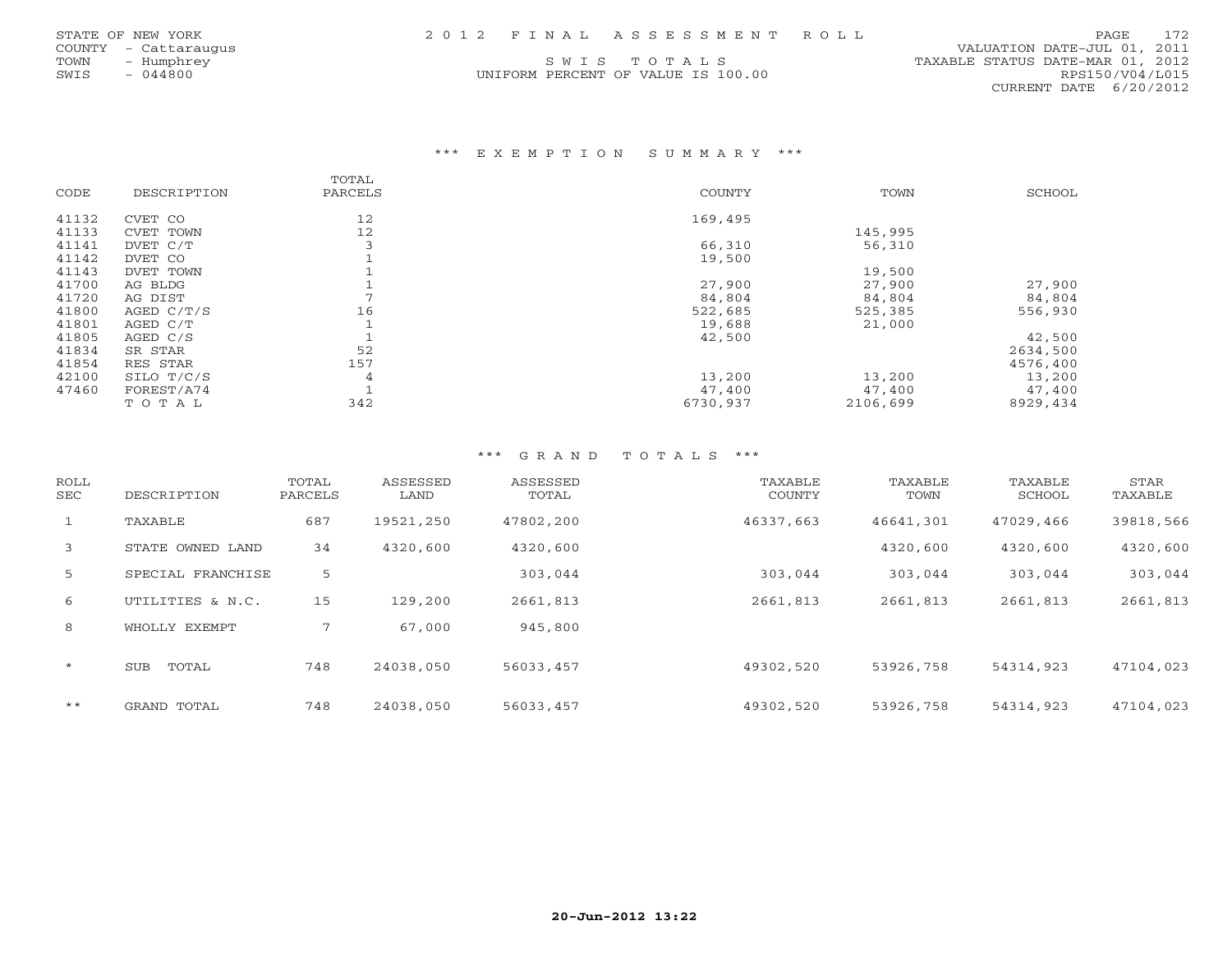|      | STATE OF NEW YORK    | 2012 FINAL ASSESSMENT ROLL         | 173<br>PAGE                      |
|------|----------------------|------------------------------------|----------------------------------|
|      | COUNTY - Cattaraugus | TOWN TOTALS                        | VALUATION DATE-JUL 01, 2011      |
| TOWN | - Humphrey           |                                    | TAXABLE STATUS DATE-MAR 01, 2012 |
| SWIS | $-0448$              | UNIFORM PERCENT OF VALUE IS 100.00 | RPS150/V04/L015                  |
|      |                      |                                    | CURRENT DATE 6/20/2012           |

\*\*\* S P E C I A L D I S T R I C T S U M M A R Y \*\*\*

| CODE DISTRICT NAME PARCELS | TOTAL EXTENSION<br>TYPE. | EXTENSION<br>VALUE | AD VALOREM<br><b>VALUE</b> | <b>F.X F.M PT</b><br>AMOUNT | TAXARLE.<br>VALUE |
|----------------------------|--------------------------|--------------------|----------------------------|-----------------------------|-------------------|
| FD480 Fire district        | 738 TOTAL                |                    | 55755,757                  | 945,800                     | 54809,957         |

### \*\*\* S C H O O L D I S T R I C T S U M M A R Y \*\*\*

| CODE                                           | DISTRICT NAME                                                                                        | TOTAL<br>PARCELS             | ASSESSED<br>LAND                             | ASSESSED<br>TOTAL                              | <b>EXEMPT</b><br>AMOUNT                 | TOTAL<br>TAXABLE                               | STAR<br>AMOUNT                              | STAR<br>TAXABLE                              |
|------------------------------------------------|------------------------------------------------------------------------------------------------------|------------------------------|----------------------------------------------|------------------------------------------------|-----------------------------------------|------------------------------------------------|---------------------------------------------|----------------------------------------------|
| 040404<br>042001<br>043601<br>044001<br>044601 | Illegal School<br>Allegany-Limestone<br>Ellicottville Cent<br>Franklinville Cent<br>Hinsdale Central | 2<br>134<br>460<br>136<br>16 | 3814,800<br>14984,100<br>4867,150<br>372,000 | 8746,607<br>35371,256<br>10852,518<br>1063,076 | 72,111<br>1499,351<br>115,812<br>31,260 | 8674,496<br>33871,905<br>10736,706<br>1031,816 | 1702,000<br>4082,900<br>1263,250<br>162,750 | 6972,496<br>29789,005<br>9473,456<br>869,066 |
|                                                | $S \cup B - T \cup T A L$                                                                            | 748                          | 24038,050                                    | 56033,457                                      | 1718,534                                | 54314,923                                      | 7210,900                                    | 47104,023                                    |
|                                                | TOTAL                                                                                                | 748                          | 24038,050                                    | 56033,457                                      | 1718,534                                | 54314,923                                      | 7210,900                                    | 47104,023                                    |

#### \*\*\* S Y S T E M C O D E S S U M M A R Y \*\*\*

#### NO SYSTEM EXEMPTIONS AT THIS LEVEL

|       |             | TOTAL   |               |         |         |
|-------|-------------|---------|---------------|---------|---------|
| CODE  | DESCRIPTION | PARCELS | <b>COUNTY</b> | TOWN    | SCHOOL  |
| 13500 | TOWN-PROP   |         | 225,000       | 225,000 | 225,000 |
| 25110 | RELIGIOUS   |         | 506,000       | 506,000 | 506,000 |
| 26400 | FIRE-DEPT   |         | 200,000       | 200,000 | 200,000 |
| 27350 | CEMETERY    |         | 14,800        | 14,800  | 14,800  |
| 32252 | STATE C     | 30      | 4320,600      |         |         |
| 33302 | XMPT CTY    |         | 164,700       |         |         |
| 41121 | WVET C/T    |         | 74,355        | 56,955  |         |
| 41122 | WVET CO     | 10      | 113,250       |         |         |
| 41123 | WVET TOWN   | 10      |               | 87,450  |         |
| 41131 | CVET C/T    |         | 98,750        | 75,000  |         |
|       |             |         |               |         |         |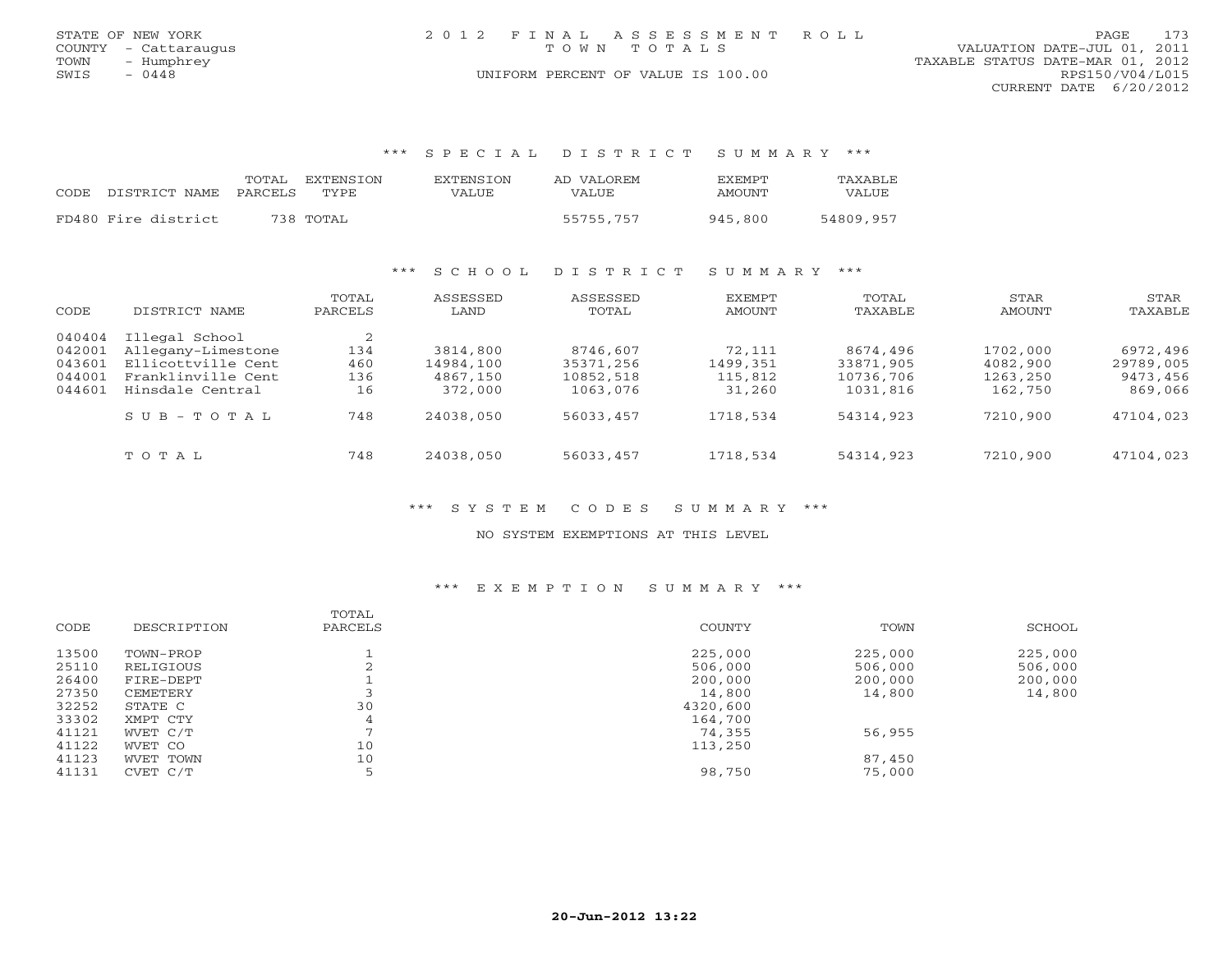|      | STATE OF NEW YORK    |  | 2012 FINAL ASSESSMENT ROLL         |                                  | <b>PAGE</b>            | 174 |
|------|----------------------|--|------------------------------------|----------------------------------|------------------------|-----|
|      | COUNTY - Cattaraugus |  | TOWN TOTALS                        | VALUATION DATE-JUL 01, 2011      |                        |     |
| TOWN | - Humphrey           |  |                                    | TAXABLE STATUS DATE-MAR 01, 2012 |                        |     |
| SWIS | $-0448$              |  | UNIFORM PERCENT OF VALUE IS 100.00 |                                  | RPS150/V04/L015        |     |
|      |                      |  |                                    |                                  | CURRENT DATE 6/20/2012 |     |

#### \*\*\* E X E M P T I O N S U M M A R Y \*\*\*

|       |              | TOTAL   |          |          |          |
|-------|--------------|---------|----------|----------|----------|
| CODE  | DESCRIPTION  | PARCELS | COUNTY   | TOWN     | SCHOOL   |
| 41132 | CVET CO      | 12      | 169,495  |          |          |
| 41133 | CVET TOWN    | 12      |          | 145,995  |          |
| 41141 | DVET C/T     |         | 66,310   | 56,310   |          |
| 41142 | DVET CO      |         | 19,500   |          |          |
| 41143 | DVET TOWN    |         |          | 19,500   |          |
| 41700 | AG BLDG      |         | 27,900   | 27,900   | 27,900   |
| 41720 | AG DIST      |         | 84,804   | 84,804   | 84,804   |
| 41800 | AGED $C/T/S$ | 16      | 522,685  | 525,385  | 556,930  |
| 41801 | AGED C/T     |         | 19,688   | 21,000   |          |
| 41805 | AGED C/S     |         | 42,500   |          | 42,500   |
| 41834 | SR STAR      | 52      |          |          | 2634,500 |
| 41854 | RES STAR     | 157     |          |          | 4576,400 |
| 42100 | SILO T/C/S   | 4       | 13,200   | 13,200   | 13,200   |
| 47460 | FOREST/A74   |         | 47,400   | 47,400   | 47,400   |
|       | TOTAL        | 342     | 6730,937 | 2106,699 | 8929,434 |

| ROLL<br>SEC  | DESCRIPTION       | TOTAL<br>PARCELS | ASSESSED<br>LAND | ASSESSED<br>TOTAL | TAXABLE<br>COUNTY | TAXABLE<br>TOWN | TAXABLE<br>SCHOOL | STAR<br>TAXABLE |
|--------------|-------------------|------------------|------------------|-------------------|-------------------|-----------------|-------------------|-----------------|
| $\mathbf{1}$ | TAXABLE           | 687              | 19521,250        | 47802,200         | 46337,663         | 46641,301       | 47029,466         | 39818,566       |
| 3            | STATE OWNED LAND  | 34               | 4320,600         | 4320,600          |                   | 4320,600        | 4320,600          | 4320,600        |
| 5            | SPECIAL FRANCHISE | 5                |                  | 303,044           | 303,044           | 303,044         | 303,044           | 303,044         |
| 6            | UTILITIES & N.C.  | 15               | 129,200          | 2661,813          | 2661,813          | 2661,813        | 2661,813          | 2661,813        |
| 8            | WHOLLY EXEMPT     | 7                | 67,000           | 945,800           |                   |                 |                   |                 |
| $\star$      | TOTAL<br>SUB      | 748              | 24038,050        | 56033,457         | 49302,520         | 53926,758       | 54314,923         | 47104,023       |
| $***$        | GRAND TOTAL       | 748              | 24038,050        | 56033,457         | 49302,520         | 53926,758       | 54314,923         | 47104,023       |

| $\star$ | *COPYRIGHT * * * * * * * * * * * * NEW YORK STATE REAL PROPERTY SYSTEM* * * * * * * * * * * * * * * * * * * | $\star$ |
|---------|-------------------------------------------------------------------------------------------------------------|---------|
|         |                                                                                                             |         |
| $\star$ | PROPRIETARY PROGRAM MATERIAL                                                                                | $\star$ |
| $\star$ |                                                                                                             | $\star$ |
| $\star$ | THIS MATERIAL IS PROPRIETARY TO THE NEW YORK STATE OFFICE OF REAL PROPERTY SERVICES (OFFICE)                | $\star$ |
| $\star$ | AND IS NOT TO BE REPRODUCED, USED OR DISCLOSED EXCEPT IN ACCORDANCE WITH PROGRAM LICENSE OR                 | $\star$ |
| $\star$ | UPON WRITTEN AUTHORIZATION OF THE NEW YORK STATE REAL PROPERTY INFORMATION SYSTEM SECTION OF                | $\star$ |
| $\star$ | THE OFFICE, SHERIDAN HOLLOW PLAZA, 16 SHERIDAN AVENUE, ALBANY, NEW YORK 12210-2714.                         | $\star$ |
| $\star$ |                                                                                                             | $\star$ |
| $\star$ | COPYRIGHT (C) 1999                                                                                          | $\star$ |